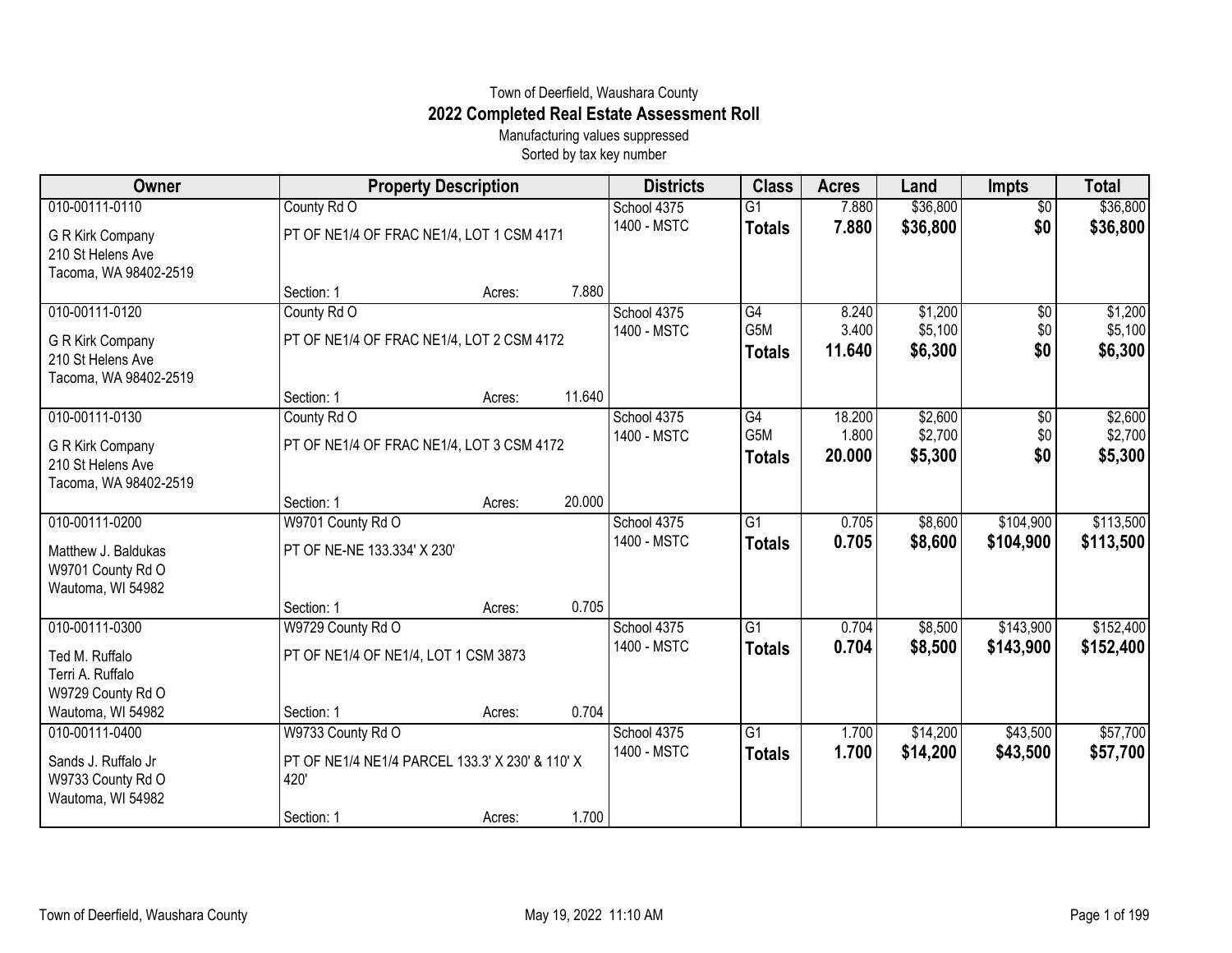| Owner                                                                             |                                                                                       | <b>Property Description</b> |        | <b>Districts</b>           | <b>Class</b>                                      | <b>Acres</b>               | Land                              | <b>Impts</b>            | <b>Total</b>                      |
|-----------------------------------------------------------------------------------|---------------------------------------------------------------------------------------|-----------------------------|--------|----------------------------|---------------------------------------------------|----------------------------|-----------------------------------|-------------------------|-----------------------------------|
| 010-00112-0100<br>John D & Deanna L Swanson<br>Revocable Trust<br>4395 Glidden Dr | County Rd O<br>PT OF FRAC NW1/4 NE1/4, PT OF LOT 1 CSM 1651<br>SUBJ TO EASE V611 P871 |                             |        | School 4375<br>1400 - MSTC | W <sub>6</sub><br><b>Totals</b>                   | 41.709<br>41.709           | (\$125,100)<br>\$0                | $\overline{50}$<br>\$0  | \$0<br>\$0                        |
| Sturgeon Bay, WI 54235                                                            | Section: 1                                                                            | Acres:                      | 41.709 |                            |                                                   |                            |                                   |                         |                                   |
| 010-00113-0100<br>John D & Deanna L Swanson<br>Revocable Trust<br>4395 Glidden Dr | County Rd O<br>PT OF SW1/4 NE1/4, PT OF LOT 1 CSM #1651 SUBJ<br>TO EAS V611 P871      |                             |        | School 4375<br>1400 - MSTC | W <sub>6</sub><br><b>Totals</b>                   | 38.291<br>38.291           | (\$114,900)<br>\$0                | $\overline{50}$<br>\$0  | \$0<br>\$0                        |
| Sturgeon Bay, WI 54235<br>010-00113-0200                                          | Section: 1<br>County Rd O                                                             | Acres:                      | 38.291 | School 4375                | W <sub>6</sub>                                    | 1.710                      | ( \$5,100)                        | \$0                     | $\overline{50}$                   |
| John D. Swanson<br>Seth Swanson<br>4395 Glidden Dr                                | PT OF SW1/4 NE1/4 EXC CSM #1651 SUBJ TO EASE<br>V611 P871                             |                             |        | 1400 - MSTC                | <b>Totals</b>                                     | 1.710                      | \$0                               | \$0                     | \$0                               |
| Sturgeon Bay, WI 54235                                                            | Section: 1                                                                            | Acres:                      | 1.710  |                            |                                                   |                            |                                   |                         |                                   |
| 010-00114-0100<br>G R Kirk Company<br>210 St Helens Ave<br>Tacoma, WA 98402-2519  | County Rd O<br>PT OF SE1/4 OF NE1/4, LOT 4 CSM 4172                                   |                             |        | School 4375<br>1400 - MSTC | G4<br><b>Totals</b>                               | 20.000<br>20,000           | \$2,900<br>\$2,900                | $\sqrt[6]{3}$<br>\$0    | \$2,900<br>\$2,900                |
|                                                                                   | Section: 1                                                                            | Acres:                      | 20.000 |                            |                                                   |                            |                                   |                         |                                   |
| 010-00114-0200<br>G R Kirk Company<br>210 St Helens Ave<br>Tacoma, WA 98402-2519  | County Rd O<br>PT OF SE1/4 OF NE1/4, LOT 5 CSM 4172<br>Section: 1                     | Acres:                      | 20.000 | School 4375<br>1400 - MSTC | $\overline{G4}$<br><b>Totals</b>                  | 20.000<br>20.000           | \$2,900<br>\$2,900                | $\overline{50}$<br>\$0  | \$2,900<br>\$2,900                |
| 010-00121-0000                                                                    | W9993 County Rd O                                                                     |                             |        | School 4375                | G1                                                | 1.000                      | \$10,000                          | \$109,600               | \$119,600                         |
| Joseph E. Milz<br>W9993 County Rd O<br>Wautoma, WI 54982-7067                     | FRAC NE1/4 OF NW1/4 & FRAC NW1/4 OF NE1/4; EXC<br><b>CSM 1651</b>                     |                             |        | 1400 - MSTC                | G <sub>5</sub><br>G <sub>6</sub><br><b>Totals</b> | 20.014<br>24.150<br>45.164 | \$24,000<br>\$72,500<br>\$106,500 | \$0<br>\$0<br>\$109,600 | \$24,000<br>\$72,500<br>\$216,100 |
|                                                                                   | Section: 1                                                                            | Acres:                      | 45.164 |                            |                                                   |                            |                                   |                         |                                   |
| 010-00122-0100<br><b>Timothy Mcfaul</b><br>Karen A. Mcfaul<br>2616 S 66th St      | N4878 12th Ave<br>PT OF NW1/4 OF FRAC NW1/4, LOT 1 CSM 4987                           |                             | 6.720  | School 4375<br>1400 - MSTC | $\overline{G1}$<br><b>Totals</b>                  | 6.720<br>6.720             | \$33,200<br>\$33,200              | \$9,200<br>\$9,200      | \$42,400<br>\$42,400              |
| Milwaukee, WI 53219                                                               | Section: 1                                                                            | Acres:                      |        |                            |                                                   |                            |                                   |                         |                                   |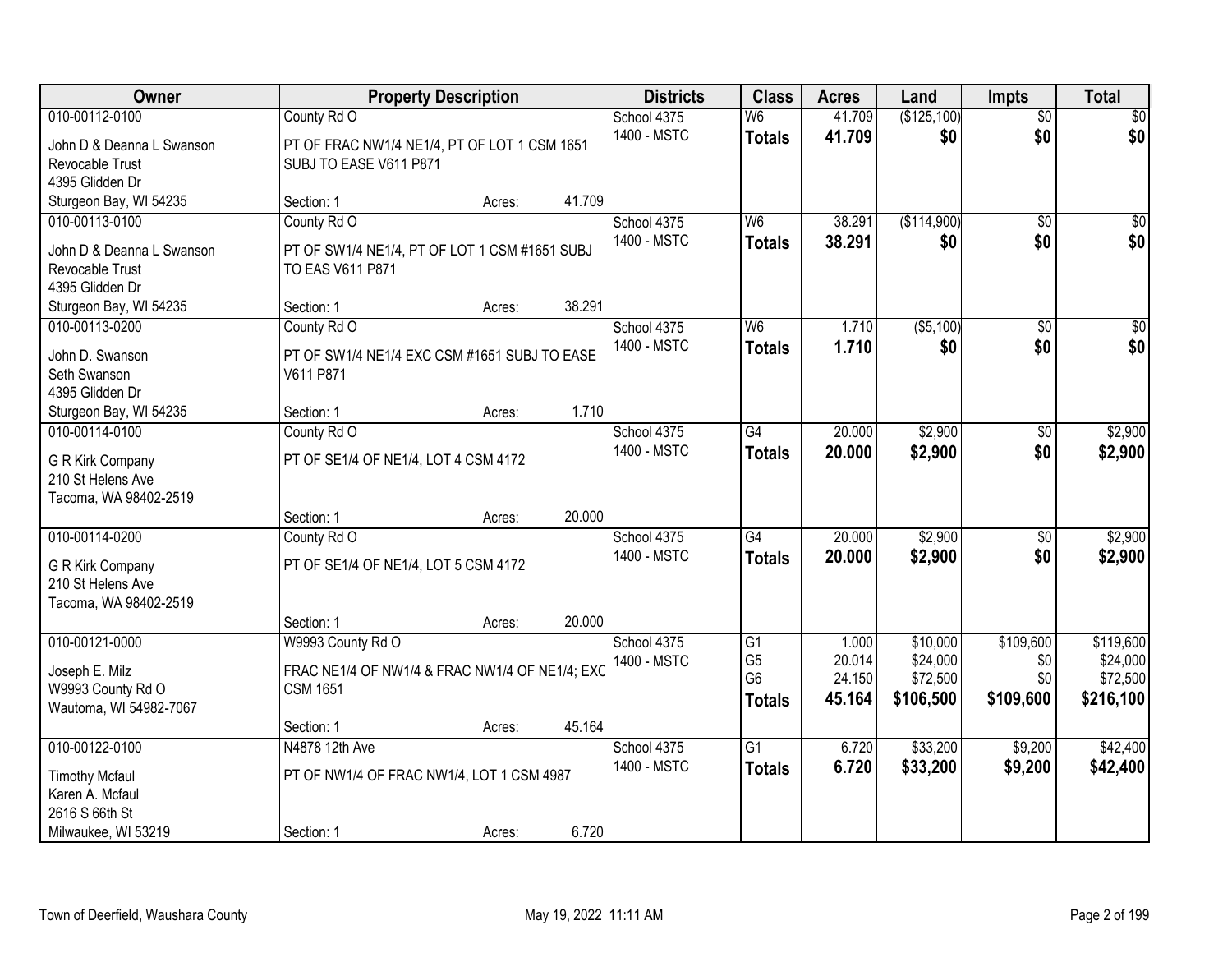| Owner                     |                                           | <b>Property Description</b> |        | <b>Districts</b> | <b>Class</b>             | <b>Acres</b> | Land        | <b>Impts</b>    | <b>Total</b>     |
|---------------------------|-------------------------------------------|-----------------------------|--------|------------------|--------------------------|--------------|-------------|-----------------|------------------|
| 010-00122-0200            | N4876 12th Ave                            |                             |        | School 4375      | $\overline{G1}$          | 6.000        | \$31,000    | \$9,000         | \$40,000         |
| Micah C. Richmond         | PT OF NW1/4 OF FRAC NW1/4, LOT 2 CSM 4987 |                             |        | 1400 - MSTC      | <b>Totals</b>            | 6.000        | \$31,000    | \$9,000         | \$40,000         |
| Misty A. Richmond         |                                           |                             |        |                  |                          |              |             |                 |                  |
| 724 Kennedy Ave           |                                           |                             |        |                  |                          |              |             |                 |                  |
| Omro, WI 54963            | Section: 1                                | Acres:                      | 6.000  |                  |                          |              |             |                 |                  |
| 010-00122-0300            | 12th Ave                                  |                             |        | School 4375      | $\overline{G1}$          | 15.440       | \$60,300    | $\overline{50}$ | \$60,300         |
| Daniel J. Mataic          | PT OF NW1/4 OF FRAC NW1/4, LOT 3 CSM 4987 |                             |        | 1400 - MSTC      | <b>Totals</b>            | 15.440       | \$60,300    | \$0             | \$60,300         |
| Stephanie Mataic          |                                           |                             |        |                  |                          |              |             |                 |                  |
| 629 Madison Ave           |                                           |                             |        |                  |                          |              |             |                 |                  |
| Omro, WI 54963            | Section: 1                                | Acres:                      | 15.440 |                  |                          |              |             |                 |                  |
| 010-00122-0400            | W10023 County Rd O                        |                             |        | School 4375      | $\overline{G1}$          | 15.330       | \$59,900    | \$57,500        | \$117,400        |
| Timothy R. Whitmore       | PT OF NW1/4 OF FRAC NW1/4, LOT 4 CSM 4987 |                             |        | 1400 - MSTC      | <b>Totals</b>            | 15.330       | \$59,900    | \$57,500        | \$117,400        |
| 0s628 Cedar Ave           |                                           |                             |        |                  |                          |              |             |                 |                  |
| Elm Hurst, IL 60126       |                                           |                             |        |                  |                          |              |             |                 |                  |
|                           | Section: 1                                | Acres:                      | 15.330 |                  |                          |              |             |                 |                  |
| 010-00123-0000            | 12th Ave                                  |                             |        | School 4375      | G5                       | 15.000       | \$18,000    | \$0             | \$18,000         |
| Joseph D. Russo Jr        | SW1/4 OF NW1/4                            |                             |        | 1400 - MSTC      | G <sub>6</sub>           | 25.000       | \$75,000    | \$0             | \$75,000         |
| Julie Russo               |                                           |                             |        |                  | <b>Totals</b>            | 40.000       | \$93,000    | \$0             | \$93,000         |
| 497 1st Ave               |                                           |                             |        |                  |                          |              |             |                 |                  |
| Plainfield, WI 54966-9520 | Section: 1                                | Acres:                      | 40.000 |                  |                          |              |             |                 |                  |
| 010-00124-0000            | County Rd O                               |                             |        | School 4375      | $\overline{\mathsf{W6}}$ | 40.000       | (\$120,000) | $\overline{30}$ | $\overline{\$0}$ |
| John D. Swanson           | SE1/4 OF NW1/4 SUBJ TO EAS V611 P871      |                             |        | 1400 - MSTC      | <b>Totals</b>            | 40.000       | \$0         | \$0             | \$0              |
| Seth Swanson              |                                           |                             |        |                  |                          |              |             |                 |                  |
| 4395 Glidden Dr           |                                           |                             |        |                  |                          |              |             |                 |                  |
| Sturgeon Bay, WI 54235    | Section: 1                                | Acres:                      | 40.000 |                  |                          |              |             |                 |                  |
| 010-00131-0000            | 12th Ave                                  |                             |        | School 4375      | W6                       | 40.000       | (\$70,800)  | \$0             | $\sqrt{50}$      |
| J E. Samsel               | <b>NE1/4 OF SW1/4</b>                     |                             |        | 1400 - MSTC      | <b>Totals</b>            | 40.000       | \$0         | \$0             | \$0              |
| W10464 Beechnut Dr        |                                           |                             |        |                  |                          |              |             |                 |                  |
| Hancock, WI 54943         |                                           |                             |        |                  |                          |              |             |                 |                  |
|                           | Section: 1                                | Acres:                      | 40.000 |                  |                          |              |             |                 |                  |
| 010-00132-0000            | 12th Ave                                  |                             |        | School 4375      | W6                       | 40.000       | ( \$72,000) | $\overline{50}$ | $\frac{1}{6}$    |
| J E. Samsel               | NW1/4 OF SW1/4                            |                             |        | 1400 - MSTC      | <b>Totals</b>            | 40.000       | \$0         | \$0             | \$0              |
| W10464 Beechnut Dr        |                                           |                             |        |                  |                          |              |             |                 |                  |
| Hancock, WI 54943         |                                           |                             |        |                  |                          |              |             |                 |                  |
|                           | Section: 1                                | Acres:                      | 40.000 |                  |                          |              |             |                 |                  |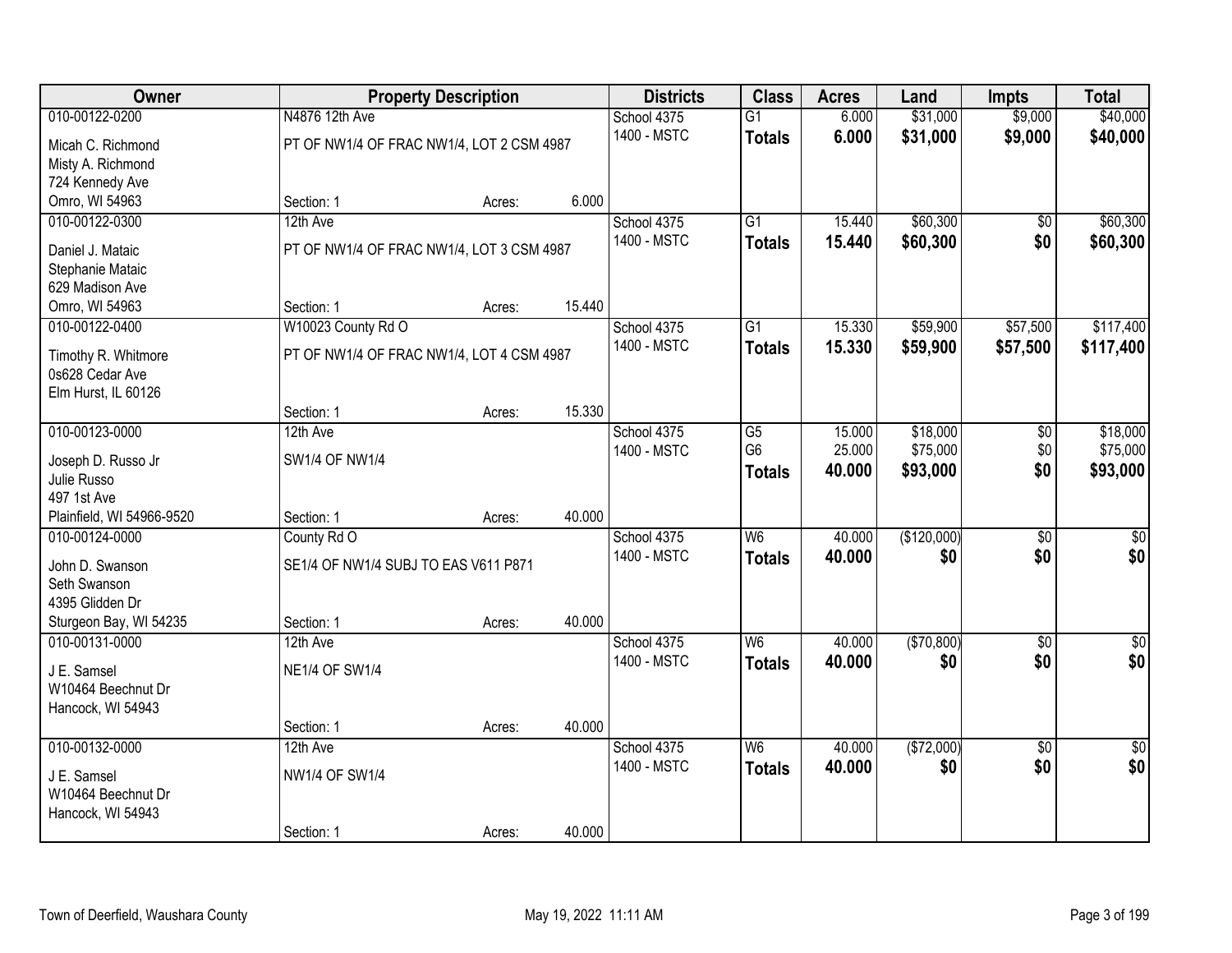| Owner                                   | <b>Property Description</b>            |        |        | <b>Districts</b>           | <b>Class</b>             | <b>Acres</b> | Land              | <b>Impts</b>    | <b>Total</b>    |
|-----------------------------------------|----------------------------------------|--------|--------|----------------------------|--------------------------|--------------|-------------------|-----------------|-----------------|
| 010-00133-0100                          | <b>Beechnut Rd</b>                     |        |        | School 6237                | $\overline{\mathsf{W6}}$ | 33.670       | (\$101,000)       | $\overline{50}$ | $\overline{30}$ |
| Lisa Samsel                             | SW1/4 SW1/4 EXC CSM #1789              |        |        | 1200 - FVTC                | <b>Totals</b>            | 33.670       | \$0               | \$0             | \$0             |
| N2981 State Rd 22                       |                                        |        |        |                            |                          |              |                   |                 |                 |
| Wautoma, WI 54982                       | Section: 1                             | Acres: | 33.670 |                            |                          |              |                   |                 |                 |
| 010-00133-0200                          | W10024 Beechnut Rd                     |        |        | School 6237                | $\overline{G1}$          | 6.330        | \$32,000          | \$65,200        | \$97,200        |
|                                         |                                        |        |        | 1200 - FVTC                | <b>Totals</b>            | 6.330        | \$32,000          | \$65,200        | \$97,200        |
| Daniel R. Doherty<br>Richard C. Doherty | PT OF SW1/4 SW1/4, LOT 1 CSM #1789     |        |        |                            |                          |              |                   |                 |                 |
| W10024 Beechnut Rd                      |                                        |        |        |                            |                          |              |                   |                 |                 |
| Wautoma, WI 54982                       | Section: 1                             | Acres: | 6.330  |                            |                          |              |                   |                 |                 |
| 010-00134-0000                          | W10010 Beechnut Rd                     |        |        | School 6237                | G1                       | 1.000        | \$10,000          | \$41,900        | \$51,900        |
| Carter James Hendricksen                | SE1/4 OF SW1/4                         |        |        | 1200 - FVTC                | W <sub>6</sub>           | 39.000       | (\$117,000)       | \$0             | \$0             |
| 512 W New York Ave                      |                                        |        |        |                            | <b>Totals</b>            | 40.000       | \$10,000          | \$41,900        | \$51,900        |
| Oshkosh, WI 54901                       |                                        |        |        |                            |                          |              |                   |                 |                 |
|                                         | Section: 1                             | Acres: | 40.000 |                            |                          |              |                   |                 |                 |
| 010-00141-0000                          | None                                   |        |        | School 4375<br>1400 - MSTC | W6                       | 40.000       | (\$116,400)       | \$0             | \$0             |
| Sands J. Ruffalo Jr et al               | NE1/4 OF SE1/4; INC 20 FT EASE D207898 |        |        |                            | <b>Totals</b>            | 40.000       | \$0               | \$0             | \$0             |
| W9733 County Rd O                       |                                        |        |        |                            |                          |              |                   |                 |                 |
| Wautoma, WI 54982                       | Section: 1                             | Acres: | 40.000 |                            |                          |              |                   |                 |                 |
| 010-00142-0000                          | None                                   |        |        | School 4375                | W <sub>6</sub>           | 40.000       | (\$99,800)        | $\overline{30}$ | \$0             |
| Sands J. Ruffalo Jr et al               | NW1/4 OF SE1/4; INC 20 FT EASE D207898 |        |        | 1400 - MSTC                | <b>Totals</b>            | 40.000       | \$0               | \$0             | \$0             |
| W9733 County Rd O                       |                                        |        |        |                            |                          |              |                   |                 |                 |
| Wautoma, WI 54982                       |                                        |        |        |                            |                          |              |                   |                 |                 |
|                                         | Section: 1                             | Acres: | 40.000 |                            |                          |              |                   |                 |                 |
| 010-00143-0100                          | None                                   |        |        | School 6237                | W6                       | 20.000       | $($ \$60,000) $ $ | $\overline{60}$ | $\sqrt{50}$     |
| Carter James Hendricksen                | N 1/2 SW1/4 OF SE1/4                   |        |        | 1200 - FVTC                | <b>Totals</b>            | 20.000       | \$0               | \$0             | \$0             |
| 512 W New York Ave                      |                                        |        |        |                            |                          |              |                   |                 |                 |
| Oshkosh, WI 54901                       |                                        |        |        |                            |                          |              |                   |                 |                 |
| 010-00143-0200                          | Section: 1<br>None                     | Acres: | 20.000 | School 6237                | W6                       | 20.000       | (\$60,000)        | $\overline{50}$ | $\sqrt{30}$     |
|                                         |                                        |        |        | 1200 - FVTC                | <b>Totals</b>            | 20.000       | \$0               | \$0             | \$0             |
| Gerald A. Kress                         | S1/2 SW1/4 OF SE1/4                    |        |        |                            |                          |              |                   |                 |                 |
| Nancy L. Kress<br>W9971 Beechnut Dr     |                                        |        |        |                            |                          |              |                   |                 |                 |
| Wautoma, WI 54982                       | Section: 1                             | Acres: | 20.000 |                            |                          |              |                   |                 |                 |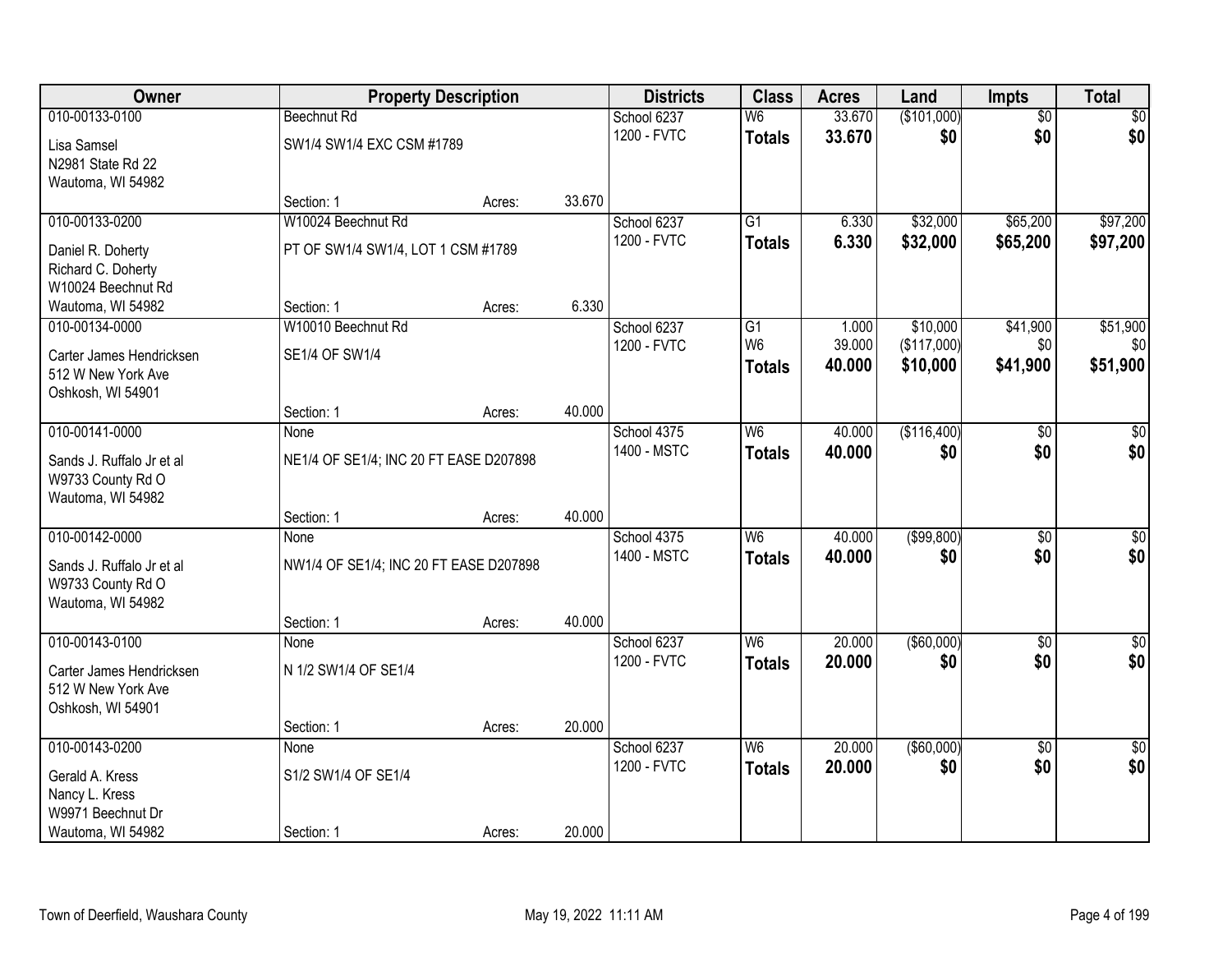| Owner                                   |                                                     | <b>Property Description</b> |        | <b>Districts</b> | <b>Class</b>    | <b>Acres</b> | Land       | <b>Impts</b>    | <b>Total</b>    |
|-----------------------------------------|-----------------------------------------------------|-----------------------------|--------|------------------|-----------------|--------------|------------|-----------------|-----------------|
| 010-00144-0110                          | N4535 Deer Ave                                      |                             |        | School 6237      | $\overline{G1}$ | 1.520        | \$13,100   | \$11,400        | \$24,500        |
| Kelley A. Burch et al                   | PT SE1/4 OF SE1/4; EXC E 1022.25 FT OF S 341 FT &   |                             |        | 1200 - FVTC      | G <sub>5</sub>  | 8.000        | \$9,600    | \$0             | \$9,600         |
| W6856 Basswood Ln                       | S 66 FT OF W 316.19 (INC PT OF LOT 1 CSM 2666);     |                             |        |                  | G <sub>6</sub>  | 22.000       | \$66,000   | \$0             | \$66,000        |
| Appleton, WI 54915                      | INC EASE V713 P379                                  |                             |        |                  | <b>Totals</b>   | 31.520       | \$88,700   | \$11,400        | \$100,100       |
|                                         | Section: 1                                          | Acres:                      | 31.520 |                  |                 |              |            |                 |                 |
| 010-00144-0210                          | N4531 Deer Ave                                      |                             |        | School 6237      | $\overline{G1}$ | 8.480        | \$38,700   | \$93,900        | \$132,600       |
| Brian D. Speers                         | PT OF SE1/4 SE1/4, E 1022.25' OF S 341' AND S66' OF |                             |        | 1200 - FVTC      | <b>Totals</b>   | 8.480        | \$38,700   | \$93,900        | \$132,600       |
| 133 E Richards Rd #3                    | W 316.19' (INCLUDES PART OF LOT 1 CSM 2666)         |                             |        |                  |                 |              |            |                 |                 |
| Oregon, WI 53575                        | SUBJ TO EAS V713 P379                               |                             |        |                  |                 |              |            |                 |                 |
|                                         | Section: 1                                          | Acres:                      | 8.480  |                  |                 |              |            |                 |                 |
| 010-00211-0100                          | 12th Ave                                            |                             |        | School 4375      | W <sub>6</sub>  | 6.350        | (\$19,100) | \$0             | $\overline{50}$ |
|                                         |                                                     |                             |        | 1400 - MSTC      | <b>Totals</b>   | 6.350        | \$0        | \$0             | \$0             |
| Duane C & Denese Helgeland Joint        | PT OF NE1/4, PAR 460' X 600'                        |                             |        |                  |                 |              |            |                 |                 |
| Revocable Trust                         |                                                     |                             |        |                  |                 |              |            |                 |                 |
| N4805 12th Ave                          | Section: 2                                          |                             | 6.350  |                  |                 |              |            |                 |                 |
| Wautoma, WI 54982<br>010-00211-0210     | N4805 12th Ave                                      | Acres:                      |        | School 4375      | G1              | 1.000        | \$10,000   | \$129,000       | \$139,000       |
|                                         |                                                     |                             |        | 1400 - MSTC      | G4              | 16.868       | \$3,000    | \$0             | \$3,000         |
| Duane C & Denese Helgeland Joint        | PT OF N1/2 OF NE FRAC 1/4                           |                             |        |                  | W <sub>6</sub>  | 20.000       | (\$30,000) | \$0             | \$0             |
| Revocable Trust                         |                                                     |                             |        |                  | <b>Totals</b>   | 37.868       | \$13,000   | \$129,000       | \$142,000       |
| N4805 12th Ave                          |                                                     |                             |        |                  |                 |              |            |                 |                 |
| Wautoma, WI 54982                       | Section: 2                                          | Acres:                      | 37.868 |                  |                 |              |            |                 |                 |
| 010-00212-0100                          | County Rd O                                         |                             |        | School 4375      | $\overline{G4}$ | 40.050       | \$5,800    | $\overline{50}$ | \$5,800         |
| Jacqueline M. Simonis                   | PT FRAC NW1/4 OF NE1/4; EXC V698 P367               |                             |        | 1400 - MSTC      | G <sub>5</sub>  | 1.342        | \$800      | \$0             | \$800           |
| 2506 S 75th St                          |                                                     |                             |        |                  | G5M             | 1.000        | \$1,500    | \$0             | \$1,500         |
| West Allis, WI 53219                    |                                                     |                             |        |                  | <b>Totals</b>   | 42.392       | \$8,100    | \$0             | \$8,100         |
|                                         | Section: 2                                          | Acres:                      | 42.392 |                  |                 |              |            |                 |                 |
| 010-00213-0100                          | None                                                |                             |        | School 4375      | G1              | 1.000        | \$7,000    | $\overline{50}$ | \$7,000         |
| Jacqueline M. Simonis                   | PT SW1/4 OF NE1/4; EXC W 400 FT OF N 600 FT; INC    |                             |        | 1400 - MSTC      | G <sub>6</sub>  | 33.490       | \$97,100   | \$0             | \$97,100        |
| 2506 S 75th St                          | 2 ROD EASE                                          |                             |        |                  | <b>Totals</b>   | 34.490       | \$104,100  | \$0             | \$104,100       |
| West Allis, WI 53219                    |                                                     |                             |        |                  |                 |              |            |                 |                 |
|                                         | Section: 2                                          | Acres:                      | 34.490 |                  |                 |              |            |                 |                 |
| 010-00213-0200                          | None                                                |                             |        | School 4375      | $\overline{G4}$ | 4.510        | \$800      | $\overline{30}$ | \$800           |
|                                         | PT SW1/4 OF NE1/4; W 400 FT OF N 600 FT             |                             |        | 1400 - MSTC      | G5M             | 1.000        | \$1,500    | \$0             | \$1,500         |
| Jacqueline M. Simonis<br>2506 S 75th St |                                                     |                             |        |                  | <b>Totals</b>   | 5.510        | \$2,300    | \$0             | \$2,300         |
| West Allis, WI 53219                    |                                                     |                             |        |                  |                 |              |            |                 |                 |
|                                         | Section: 2                                          | Acres:                      | 5.510  |                  |                 |              |            |                 |                 |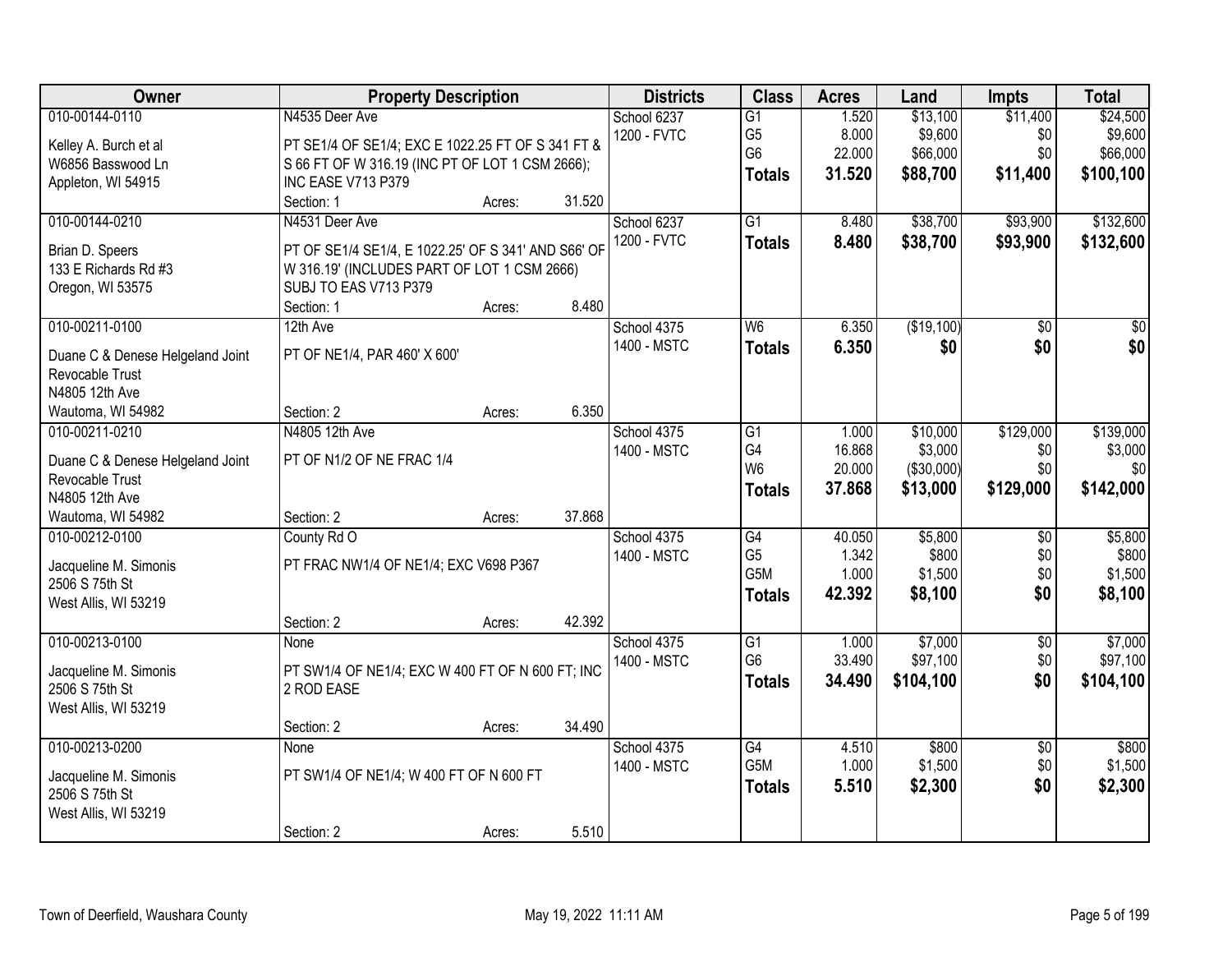| Owner                            |                                                 | <b>Property Description</b> |        | <b>Districts</b> | <b>Class</b>             | <b>Acres</b> | Land       | Impts           | <b>Total</b> |
|----------------------------------|-------------------------------------------------|-----------------------------|--------|------------------|--------------------------|--------------|------------|-----------------|--------------|
| 010-00214-0100                   | N4805 12th Ave                                  |                             |        | School 4375      | $\overline{\mathsf{W6}}$ | 9.000        | (\$27,000) | $\overline{50}$ | \$0          |
| Duane C & Denese Helgeland Joint | NORTH 9 ACRES OF SE1/4 NE1/4                    |                             |        | 1400 - MSTC      | <b>Totals</b>            | 9.000        | \$0        | \$0             | \$0          |
| Revocable Trust                  |                                                 |                             |        |                  |                          |              |            |                 |              |
| N4805 12th Ave                   |                                                 |                             |        |                  |                          |              |            |                 |              |
| Wautoma, WI 54982                | Section: 2                                      | Acres:                      | 9.000  |                  |                          |              |            |                 |              |
| 010-00214-0200                   | N4731 12th Ave                                  |                             |        | School 4375      | $\overline{G1}$          | 2.000        | \$16,000   | \$95,000        | \$111,000    |
| Timberlake Revocable Trust       | PT OF E1/2-NE1/4                                |                             |        | 1400 - MSTC      | W <sub>8</sub>           | 29.000       | (\$87,000) | \$0             | \$0          |
| 2219 E Jarvis St                 |                                                 |                             |        |                  | <b>Totals</b>            | 31.000       | \$16,000   | \$95,000        | \$111,000    |
| Shorewood, WI 53211              |                                                 |                             |        |                  |                          |              |            |                 |              |
|                                  | Section: 2                                      | Acres:                      | 31.000 |                  |                          |              |            |                 |              |
| 010-00221-0100                   | County Rd O                                     |                             |        | School 4375      | G4                       | 40.410       | \$7,200    | \$0             | \$7,200      |
| Jacqueline M. Simonis            | PT FRAC NE1/4 OF NW1/4; EXC LOT 1 CSM 1433      |                             |        | 1400 - MSTC      | G <sub>5</sub>           | 1.000        | \$600      | \$0             | \$600        |
| 2506 S 75th St                   |                                                 |                             |        |                  | <b>Totals</b>            | 41.410       | \$7,800    | \$0             | \$7,800      |
| West Allis, WI 53219             |                                                 |                             |        |                  |                          |              |            |                 |              |
|                                  | Section: 2                                      | Acres:                      | 41.410 |                  |                          |              |            |                 |              |
| 010-00221-0200                   | County Rd O                                     |                             |        | School 4375      | $\overline{G4}$          | 1.340        | \$200      | \$0             | \$200        |
| Jacqueline M. Simonis            | PT FRAC NE1/4 OF NW1/4; LOT 1 CSM 1433; SUBJ TO |                             |        | 1400 - MSTC      | <b>Totals</b>            | 1.340        | \$200      | \$0             | \$200        |
| 2506 S 75th St                   | <b>EASE V372 P576</b>                           |                             |        |                  |                          |              |            |                 |              |
| West Allis, WI 53219             |                                                 |                             |        |                  |                          |              |            |                 |              |
|                                  | Section: 2                                      | Acres:                      | 1.340  |                  |                          |              |            |                 |              |
| 010-00222-0100                   | W10425 County Rd O                              |                             |        | School 4375      | G4                       | 36.950       | \$6,500    | $\overline{50}$ | \$6,500      |
| Lauer Farms, Inc                 | NW1/4 FRAC NW1/4 EXC 2-1/2 A IN NW CORNER       |                             |        | 1400 - MSTC      | G <sub>5</sub>           | 1.000        | \$600      | \$0             | \$600        |
| N5350 State Rd 73                |                                                 |                             |        |                  | G7                       | 2.000        | \$11,000   | \$4,500         | \$15,500     |
| Almond, WI 54909-8611            |                                                 |                             |        |                  | <b>Totals</b>            | 39.950       | \$18,100   | \$4,500         | \$22,600     |
|                                  | Section: 2                                      | Acres:                      | 39.950 |                  |                          |              |            |                 |              |
| 010-00222-0200                   | County Rd O                                     |                             |        | School 4375      | G1                       | 2.500        | \$18,200   | \$0             | \$18,200     |
| Eva Mae Foundation, LLC          | NW COR OF NW1/4 OF NW1/4 PAR 27 R N & S 13R E   |                             |        | 1400 - MSTC      | <b>Totals</b>            | 2.500        | \$18,200   | \$0             | \$18,200     |
| 611 S Main St                    | & W                                             |                             |        |                  |                          |              |            |                 |              |
| Hancock, WI 54943                |                                                 |                             |        |                  |                          |              |            |                 |              |
|                                  | Section: 2                                      | Acres:                      | 2.500  |                  |                          |              |            |                 |              |
| 010-00223-0000                   | None                                            |                             |        | School 4375      | $\overline{G4}$          | 40.000       | \$7,100    | $\overline{50}$ | \$7,100      |
| Lauer Farms, Inc                 | SW1/4 NW1/4                                     |                             |        | 1400 - MSTC      | <b>Totals</b>            | 40.000       | \$7,100    | \$0             | \$7,100      |
| N5350 State Rd 73                |                                                 |                             |        |                  |                          |              |            |                 |              |
| Almond, WI 54909-8611            |                                                 |                             |        |                  |                          |              |            |                 |              |
|                                  | Section: 2                                      | Acres:                      | 40.000 |                  |                          |              |            |                 |              |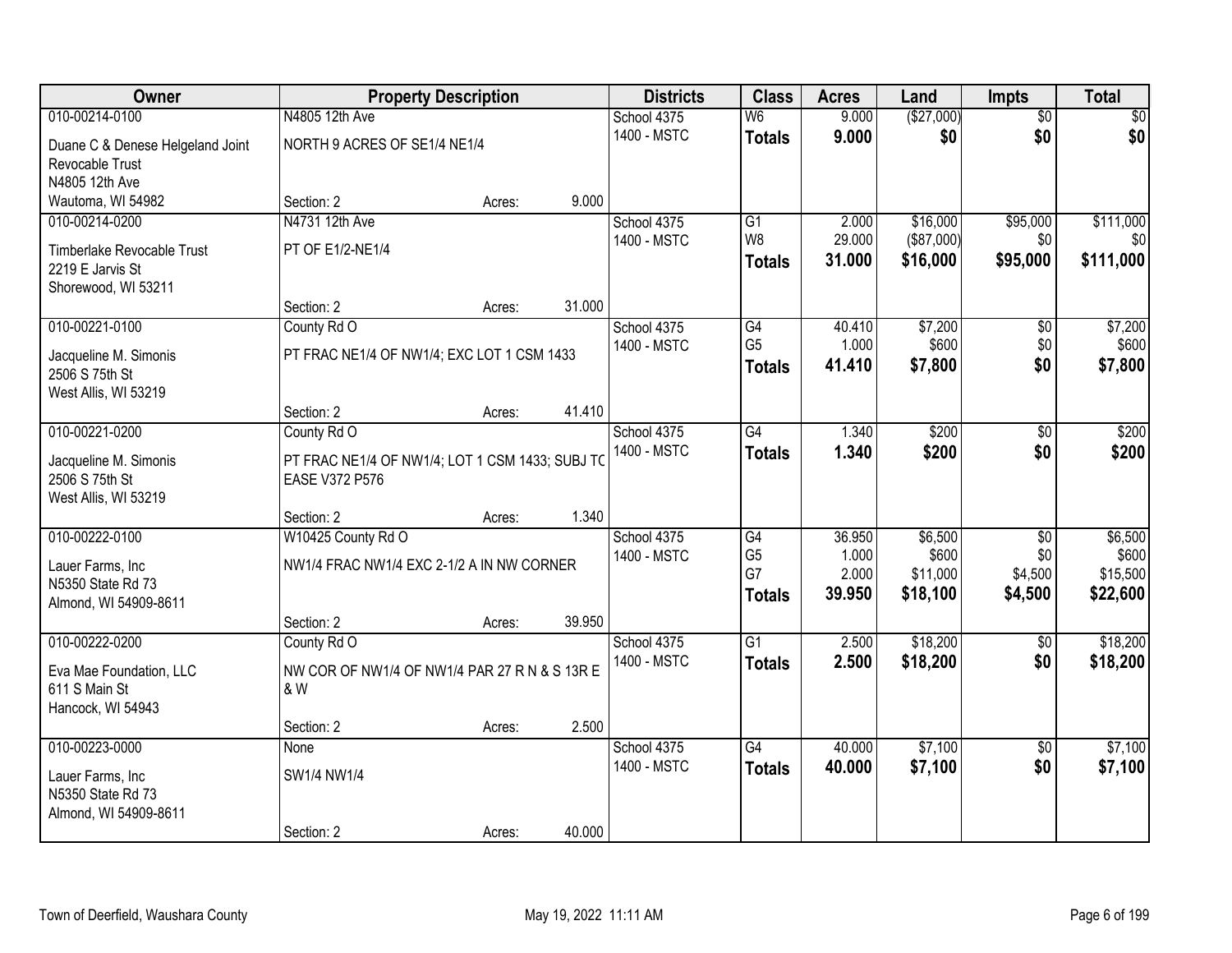| Owner                     |                                             | <b>Property Description</b> |        | <b>Districts</b> | <b>Class</b>    | <b>Acres</b> | Land        | <b>Impts</b>    | <b>Total</b> |
|---------------------------|---------------------------------------------|-----------------------------|--------|------------------|-----------------|--------------|-------------|-----------------|--------------|
| 010-00224-0000            | County Rd O                                 |                             |        | School 4375      | G4              | 32.000       | \$5,700     | $\overline{50}$ | \$5,700      |
| Jacqueline M. Simonis     | <b>SE1/4 OF NW1/4</b>                       |                             |        | 1400 - MSTC      | G5M             | 8.000        | \$12,000    | \$0             | \$12,000     |
| 2506 S 75th St            |                                             |                             |        |                  | <b>Totals</b>   | 40.000       | \$17,700    | \$0             | \$17,700     |
| West Allis, WI 53219      |                                             |                             |        |                  |                 |              |             |                 |              |
|                           | Section: 2                                  | Acres:                      | 40.000 |                  |                 |              |             |                 |              |
| 010-00231-0000            | None                                        |                             |        | School 4375      | $\overline{W6}$ | 40.000       | (\$70,800)  | $\overline{50}$ | $\sqrt{50}$  |
| Janet Samsel              | <b>NE1/4 SW1/4</b>                          |                             |        | 1400 - MSTC      | <b>Totals</b>   | 40.000       | \$0         | \$0             | \$0          |
| Clyde M. Samsel           |                                             |                             |        |                  |                 |              |             |                 |              |
| W10420 Beechnut Dr        |                                             |                             |        |                  |                 |              |             |                 |              |
| Hancock, WI 54943-9771    | Section: 2                                  | Acres:                      | 40.000 |                  |                 |              |             |                 |              |
| 010-00232-0000            | None                                        |                             |        | School 4375      | G4              | 40.000       | \$7,100     | \$0             | \$7,100      |
| Lauer Farms, Inc          | NW1/4 SW1/4                                 |                             |        | 1400 - MSTC      | <b>Totals</b>   | 40.000       | \$7,100     | \$0             | \$7,100      |
| N5350 State Rd 73         |                                             |                             |        |                  |                 |              |             |                 |              |
| Almond, WI 54909-8611     |                                             |                             |        |                  |                 |              |             |                 |              |
|                           | Section: 2                                  | Acres:                      | 40.000 |                  |                 |              |             |                 |              |
| 010-00233-0000            | None                                        |                             |        | School 4375      | $\overline{G4}$ | 40.000       | \$7,100     | \$0             | \$7,100      |
| Lauer Farms, Inc          | SW1/4 SW1/4                                 |                             |        | 1400 - MSTC      | <b>Totals</b>   | 40.000       | \$7,100     | \$0             | \$7,100      |
| N5350 State Rd 73         |                                             |                             |        |                  |                 |              |             |                 |              |
| Almond, WI 54909-8611     |                                             |                             |        |                  |                 |              |             |                 |              |
|                           | Section: 2                                  | Acres:                      | 40.000 |                  |                 |              |             |                 |              |
| 010-00234-0000            | None                                        |                             |        | School 4375      | W <sub>6</sub>  | 40.000       | (\$70,800)  | $\overline{50}$ | $\sqrt{50}$  |
| Janet Samsel              | SE1/4 SW1/4                                 |                             |        | 1400 - MSTC      | <b>Totals</b>   | 40.000       | \$0         | \$0             | \$0          |
| Clyde M. Samsel           |                                             |                             |        |                  |                 |              |             |                 |              |
| W10420 Beechnut Dr        |                                             |                             |        |                  |                 |              |             |                 |              |
| Hancock, WI 54943-9771    | Section: 2                                  | Acres:                      | 40.000 |                  |                 |              |             |                 |              |
| 010-00241-0100            |                                             |                             |        | School 4375      | W8              | 37.000       | (\$111,000) | $\sqrt{6}$      | \$0          |
| Patricia A. Reis          | PT NE1/4 OF SE1/4; LOT 1 EXC CSM 6181; LIFE |                             |        | 1400 - MSTC      | <b>Totals</b>   | 37.000       | \$0         | \$0             | \$0          |
| <b>Hymel Living Trust</b> | ESTATE RESERVED FOR PATRICIA REIS           |                             |        |                  |                 |              |             |                 |              |
| N4663 12th Ave            |                                             |                             |        |                  |                 |              |             |                 |              |
| Wautoma, WI 54982         | Section: 2                                  | Acres:                      | 37.000 |                  |                 |              |             |                 |              |
| 010-00241-0200            | N4663 12th Ave                              |                             |        | School 4375      | $\overline{G1}$ | 3.000        | \$20,400    | \$135,600       | \$156,000    |
| Eugene P. Reis            | PT NE1/4 OF SE1/4, LOT 1 CSM 6181           |                             |        | 1400 - MSTC      | <b>Totals</b>   | 3.000        | \$20,400    | \$135,600       | \$156,000    |
| Patricia A. Reis          |                                             |                             |        |                  |                 |              |             |                 |              |
| N4663 12th Ave            |                                             |                             |        |                  |                 |              |             |                 |              |
| Wautoma, WI 54982         | Section: 2                                  | Acres:                      | 3.000  |                  |                 |              |             |                 |              |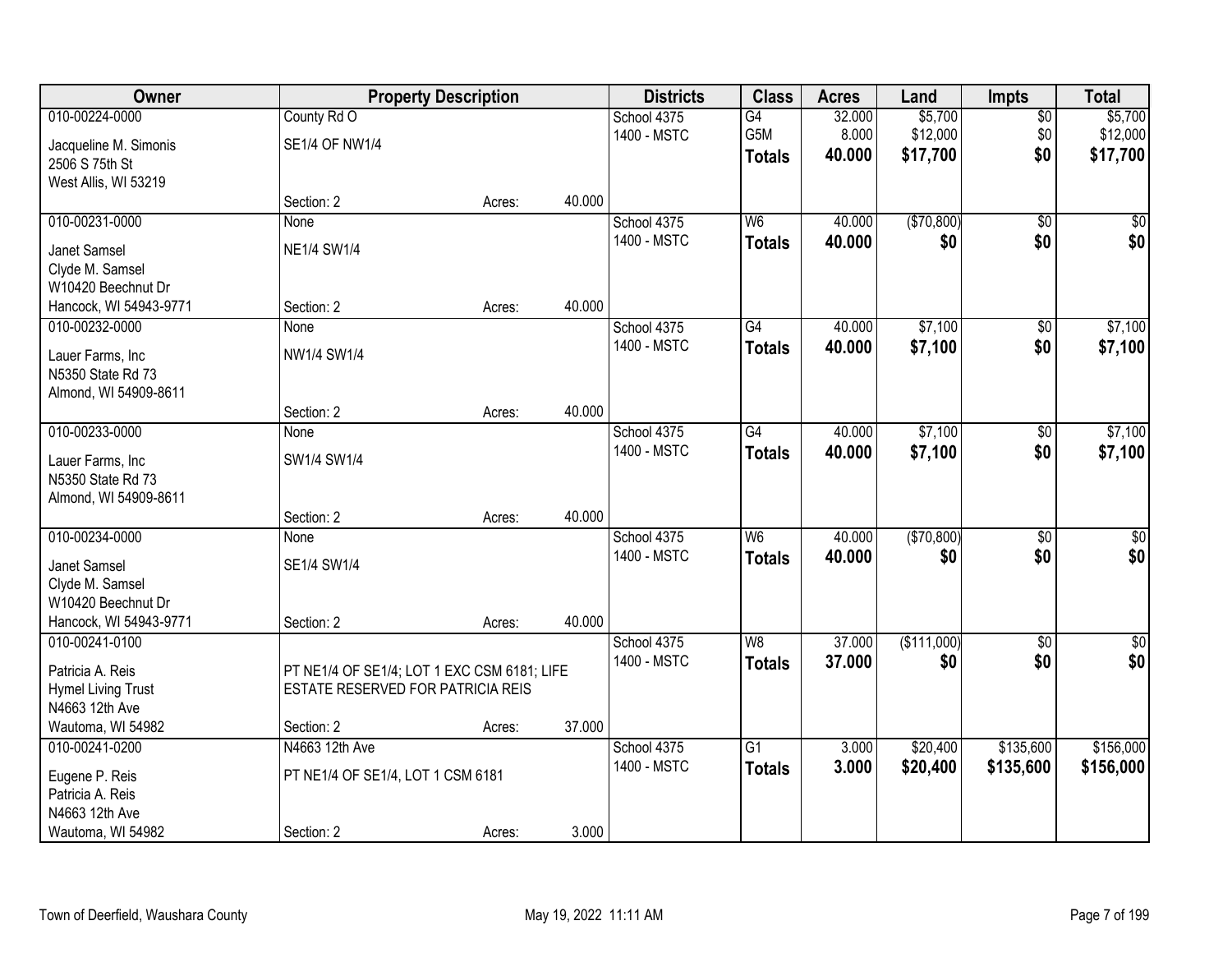| Owner                                       | <b>Property Description</b>                                    |        |        | <b>Districts</b> | <b>Class</b>    | <b>Acres</b> | Land        | <b>Impts</b>    | <b>Total</b>    |
|---------------------------------------------|----------------------------------------------------------------|--------|--------|------------------|-----------------|--------------|-------------|-----------------|-----------------|
| 010-00242-0000                              | None                                                           |        |        | School 4375      | W8              | 40.000       | (\$120,000) | $\overline{50}$ | \$0             |
| Eugene P. Reis                              | NW1/4 OF SE1/4; LIFE ESTATE RESERVED FOR                       |        |        | 1400 - MSTC      | <b>Totals</b>   | 40.000       | \$0         | \$0             | \$0             |
| <b>Hymel Living Trust</b>                   | <b>EUGENE REIS</b>                                             |        |        |                  |                 |              |             |                 |                 |
| N4663 12th Ave                              |                                                                |        |        |                  |                 |              |             |                 |                 |
| Wautoma, WI 54982                           | Section: 2                                                     | Acres: | 40.000 |                  |                 |              |             |                 |                 |
| 010-00243-0000                              | <b>None</b>                                                    |        |        | School 4375      | W <sub>8</sub>  | 40.000       | (\$120,000) | $\overline{50}$ | \$0             |
| Patricia A. Reis                            | SW1/4 OF SE1/4; LIFE ESTATE RESERVED FOR                       |        |        | 1400 - MSTC      | <b>Totals</b>   | 40.000       | \$0         | \$0             | \$0             |
| <b>Hymel Living Trust</b>                   | <b>PATRICIA REIS</b>                                           |        |        |                  |                 |              |             |                 |                 |
| N4663 12th Ave                              |                                                                |        |        |                  |                 |              |             |                 |                 |
| Wautoma, WI 54982                           | Section: 2                                                     | Acres: | 40.000 |                  |                 |              |             |                 |                 |
| 010-00244-0000                              | None                                                           |        |        | School 4375      | W <sub>8</sub>  | 40.000       | (\$120,000) | \$0             | $\overline{50}$ |
|                                             |                                                                |        |        | 1400 - MSTC      | <b>Totals</b>   | 40.000       | \$0         | \$0             | \$0             |
| Eugene P. Reis<br><b>Hymel Living Trust</b> | SE1/4 OF SE1/4; LIFE ESTATE RESERVED FOR<br><b>EUGENE REIS</b> |        |        |                  |                 |              |             |                 |                 |
| N4663 12th Ave                              |                                                                |        |        |                  |                 |              |             |                 |                 |
| Wautoma, WI 54982                           | Section: 2                                                     | Acres: | 40.000 |                  |                 |              |             |                 |                 |
| 010-00311-0000                              | County Rd O                                                    |        |        | School 4375      | G4              | 41.270       | \$7,300     | \$0             | \$7,300         |
|                                             |                                                                |        |        | 1400 - MSTC      | G <sub>5</sub>  | 1.000        | \$100       | \$0             | \$100           |
| James Burns & Sons Farms, Inc.              | NE1/4 OF NE1/4 FRAC 1/4                                        |        |        |                  | <b>Totals</b>   | 42.270       | \$7,400     | \$0             | \$7,400         |
| PO Box 100                                  |                                                                |        |        |                  |                 |              |             |                 |                 |
| Almond, WI 54909                            | Section: 3                                                     |        | 42.270 |                  |                 |              |             |                 |                 |
| 010-00312-0000                              | County Rd O                                                    | Acres: |        | School 4375      | $\overline{G4}$ | 41.350       | \$7,300     | $\overline{50}$ | \$7,300         |
|                                             |                                                                |        |        | 1400 - MSTC      | G <sub>5</sub>  | 1.000        | \$100       | \$0             | \$100           |
| James Burns & Sons Farms, Inc.              | NW1/4 OF NE1/4 FRAC 1/4                                        |        |        |                  | <b>Totals</b>   | 42.350       | \$7,400     | \$0             | \$7,400         |
| PO Box 100                                  |                                                                |        |        |                  |                 |              |             |                 |                 |
| Almond, WI 54909                            |                                                                |        |        |                  |                 |              |             |                 |                 |
|                                             | Section: 3                                                     | Acres: | 42.350 |                  |                 |              |             |                 |                 |
| 010-00313-0000                              | None                                                           |        |        | School 4375      | $\overline{G4}$ | 40.000       | \$7,100     | $\overline{30}$ | \$7,100         |
| James Burns & Sons Farms, Inc.              | <b>SW1/4 OF NE1/4</b>                                          |        |        | 1400 - MSTC      | <b>Totals</b>   | 40.000       | \$7,100     | \$0             | \$7,100         |
| PO Box 100                                  |                                                                |        |        |                  |                 |              |             |                 |                 |
| Almond, WI 54909                            |                                                                |        |        |                  |                 |              |             |                 |                 |
|                                             | Section: 3                                                     | Acres: | 40.000 |                  |                 |              |             |                 |                 |
| 010-00314-0000                              | None                                                           |        |        | School 4375      | $\overline{G4}$ | 40.000       | \$7,100     | $\overline{50}$ | \$7,100         |
| James Burns & Sons Farms, Inc.              | <b>SE1/4 OF NE1/4</b>                                          |        |        | 1400 - MSTC      | <b>Totals</b>   | 40.000       | \$7,100     | \$0             | \$7,100         |
| PO Box 100                                  |                                                                |        |        |                  |                 |              |             |                 |                 |
| Almond, WI 54909                            |                                                                |        |        |                  |                 |              |             |                 |                 |
|                                             | Section: 3                                                     | Acres: | 40.000 |                  |                 |              |             |                 |                 |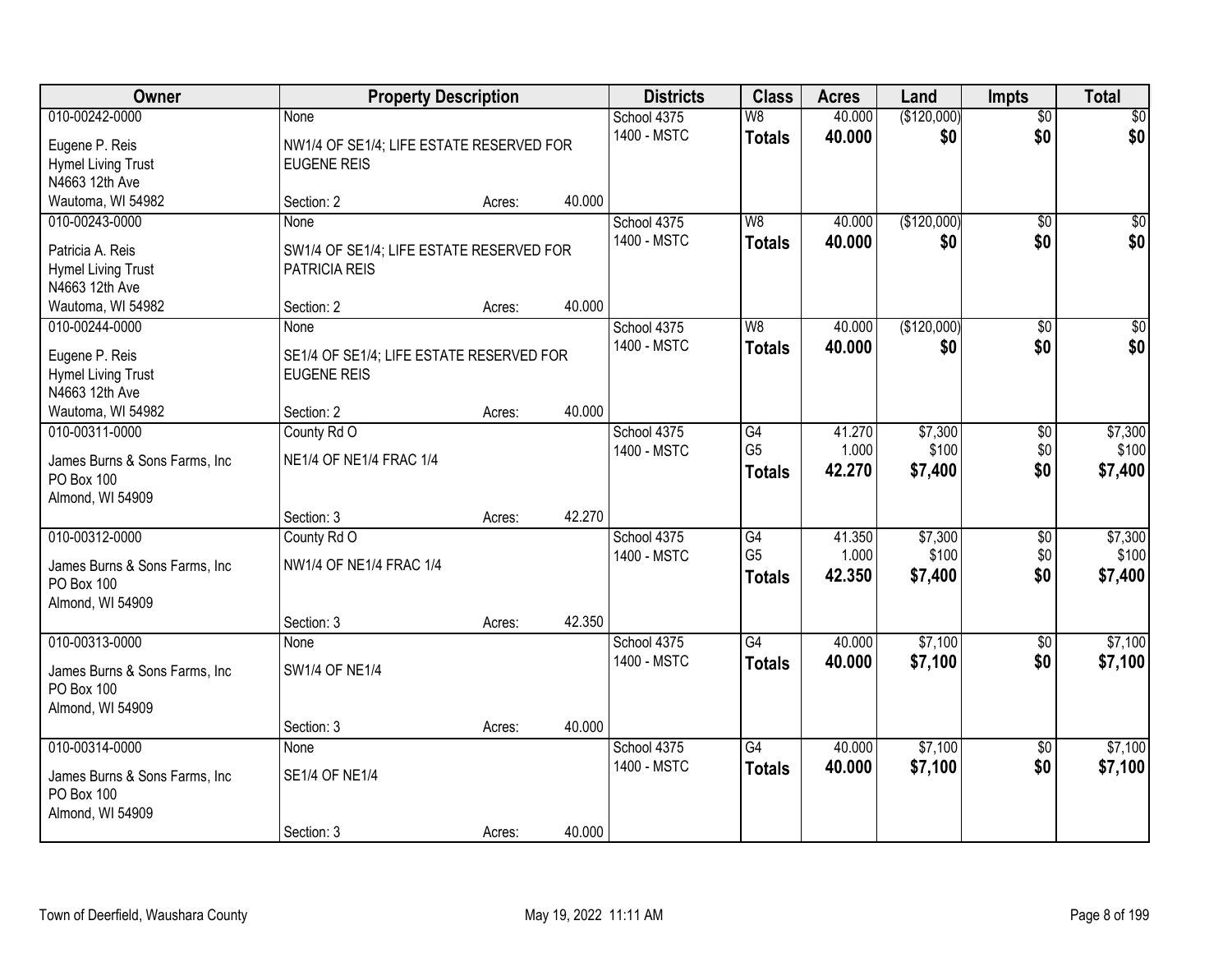| Owner                                | <b>Property Description</b>         |        |        | <b>Districts</b>           | <b>Class</b>    | <b>Acres</b> | Land     | <b>Impts</b>    | <b>Total</b> |
|--------------------------------------|-------------------------------------|--------|--------|----------------------------|-----------------|--------------|----------|-----------------|--------------|
| 010-00321-0000                       | County Rd O                         |        |        | School 4375                | $\overline{G4}$ | 40.540       | \$7,200  | \$0             | \$7,200      |
| James Burns & Sons Farms, Inc        | NE1/4 OF NW1/4 FRAC 1/4             |        |        | 1400 - MSTC                | G <sub>5</sub>  | 2.000        | \$100    | \$0             | \$100        |
| PO Box 100                           |                                     |        |        |                            | <b>Totals</b>   | 42.540       | \$7,300  | \$0             | \$7,300      |
| Almond, WI 54909                     |                                     |        |        |                            |                 |              |          |                 |              |
|                                      | Section: 3                          | Acres: | 42.540 |                            |                 |              |          |                 |              |
| 010-00322-0000                       | County Rd O                         |        |        | School 4375                | G4              | 40.520       | \$7,200  | $\sqrt{6}$      | \$7,200      |
| John Hancock Life & Health Insurance | NW1/4 OF NW1/4 FRAC 1/4             |        |        | 1400 - MSTC                | G <sub>5</sub>  | 2.000        | \$1,100  | \$0             | \$1,100      |
| Company                              |                                     |        |        |                            | <b>Totals</b>   | 42.520       | \$8,300  | \$0             | \$8,300      |
| c/o Farmland Management Services     |                                     |        |        |                            |                 |              |          |                 |              |
| 1803 Woodfield Dr Ste b              | Section: 3                          | Acres: | 42.520 |                            |                 |              |          |                 |              |
| Savoy, IL 61874                      |                                     |        |        |                            |                 |              |          |                 |              |
| 010-00323-0000                       | County Rd V                         |        |        | School 4375                | G4              | 39.000       | \$5,600  | \$0             | \$5,600      |
| Lowell W & Lauretta Detlor Revocable | SW1/4 OF NW1/4                      |        |        | 1400 - MSTC                | G <sub>5</sub>  | 1.000        | \$100    | \$0             | \$100        |
| Trust                                |                                     |        |        |                            | <b>Totals</b>   | 40.000       | \$5,700  | \$0             | \$5,700      |
| N2642 9th Dr                         |                                     |        |        |                            |                 |              |          |                 |              |
| Hancock, WI 54943                    | Section: 3                          | Acres: | 40.000 |                            |                 |              |          |                 |              |
| 010-00324-0000                       | County Rd V                         |        |        | School 4375                | G4              | 39.000       | \$6,900  | \$0             | \$6,900      |
|                                      |                                     |        |        | 1400 - MSTC                | G <sub>5</sub>  | 1.000        | \$100    | \$0             | \$100        |
| James Burns & Sons Farms, Inc.       | <b>SE1/4 OF NW1/4</b>               |        |        |                            | <b>Totals</b>   | 40,000       | \$7,000  | \$0             | \$7,000      |
| PO Box 100<br>Almond, WI 54909       |                                     |        |        |                            |                 |              |          |                 |              |
|                                      | Section: 3                          | Acres: | 40.000 |                            |                 |              |          |                 |              |
| 010-00331-0100                       | County Rd V                         |        |        | School 4375                | G4              | 34.000       | \$6,000  | \$0             | \$6,000      |
|                                      |                                     |        |        | 1400 - MSTC                | G <sub>5</sub>  | 0.500        | \$100    | \$0             | \$100        |
| James Burns & Sons Farms, Inc        | PT OF NE1/4 OF SW1/4                |        |        |                            | <b>Totals</b>   | 34.500       | \$6,100  | \$0             | \$6,100      |
| PO Box 100                           |                                     |        |        |                            |                 |              |          |                 |              |
| Almond, WI 54909                     |                                     |        |        |                            |                 |              |          |                 |              |
| 010-00331-0210                       | Section: 3                          | Acres: | 34.500 |                            | $\overline{G1}$ |              |          | \$69,300        | \$89,700     |
|                                      | N4626 County Rd V                   |        |        | School 4375<br>1400 - MSTC |                 | 3.000        | \$20,400 |                 |              |
| Keith F. Sellin                      | PART OF NE1/4 SW1/4, LOT 1 CSM 3366 |        |        |                            | <b>Totals</b>   | 3.000        | \$20,400 | \$69,300        | \$89,700     |
| 4245 Douglas Ave                     |                                     |        |        |                            |                 |              |          |                 |              |
| Racine, WI 53402                     |                                     |        |        |                            |                 |              |          |                 |              |
|                                      | Section: 3                          | Acres: | 3.000  |                            |                 |              |          |                 |              |
| 010-00331-0220                       | County Rd V                         |        |        | School 4375                | $\overline{G1}$ | 2.510        | \$18,200 | $\overline{50}$ | \$18,200     |
| Keith F. Sellin                      | PART OF NE1/4 SW1/4, LOT 2 CSM 3366 |        |        | 1400 - MSTC                | <b>Totals</b>   | 2.510        | \$18,200 | \$0             | \$18,200     |
| James A. Aiello                      |                                     |        |        |                            |                 |              |          |                 |              |
| 4245 Douglas Ave                     |                                     |        |        |                            |                 |              |          |                 |              |
| Racine, WI 53402                     | Section: 3                          | Acres: | 2.510  |                            |                 |              |          |                 |              |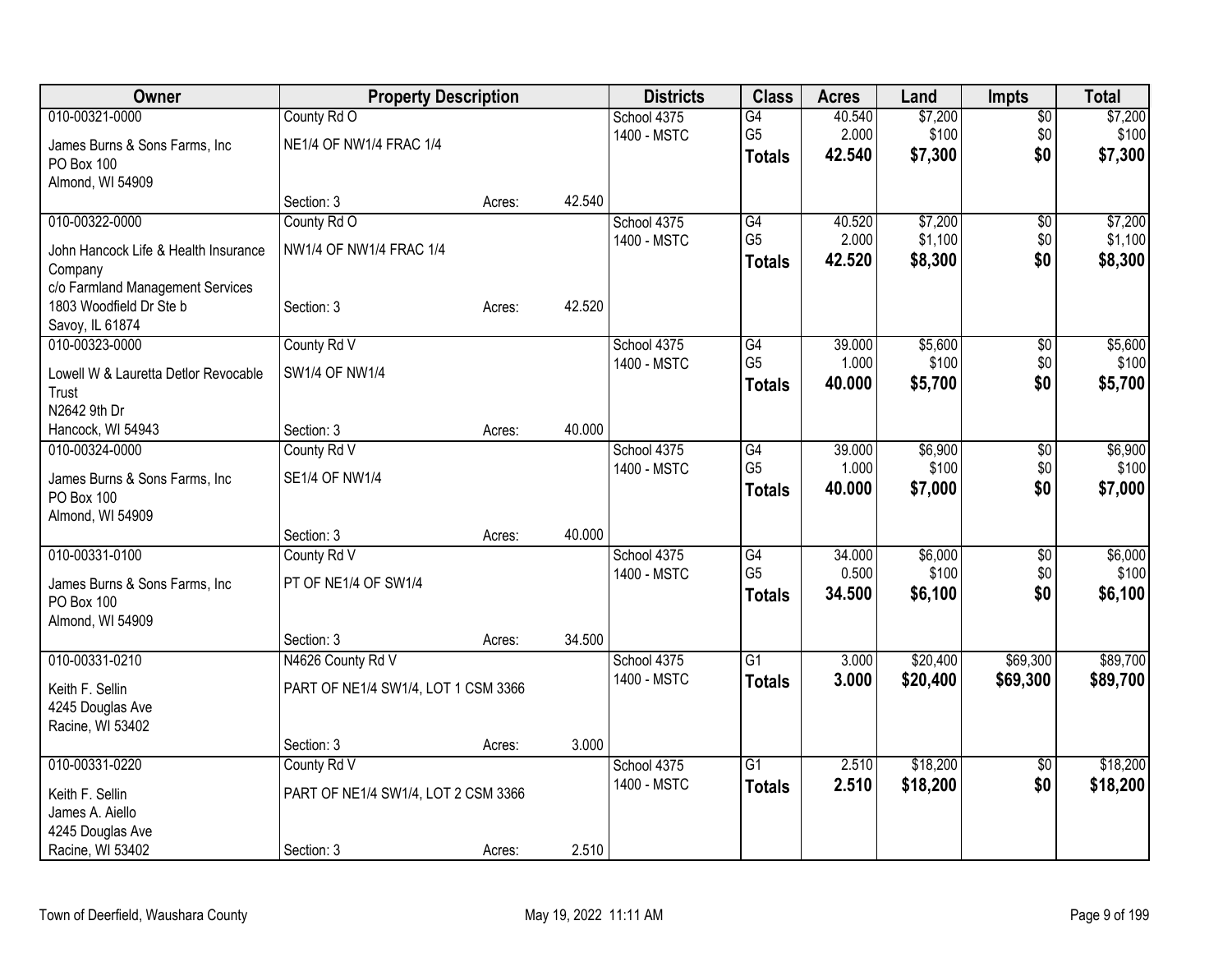| Owner                                | <b>Property Description</b>                    |        |        | <b>Districts</b>           | <b>Class</b>         | <b>Acres</b>     | Land                  | <b>Impts</b>           | <b>Total</b>        |
|--------------------------------------|------------------------------------------------|--------|--------|----------------------------|----------------------|------------------|-----------------------|------------------------|---------------------|
| 010-00332-0000                       | County Rd V                                    |        |        | School 4375                | G4                   | 39.000           | \$5,300               | $\overline{50}$        | \$5,300             |
| Lowell W & Lauretta Detlor Revocable | <b>NW1/4 OF SW1/4</b>                          |        |        | 1400 - MSTC                | G <sub>5</sub>       | 1.000            | \$100                 | \$0                    | \$100               |
| Trust                                |                                                |        |        |                            | <b>Totals</b>        | 40.000           | \$5,400               | \$0                    | \$5,400             |
| N2642 9th Dr                         |                                                |        |        |                            |                      |                  |                       |                        |                     |
| Hancock, WI 54943                    | Section: 3                                     | Acres: | 40.000 |                            |                      |                  |                       |                        |                     |
| 010-00333-0200                       | W10988 Beechnut Ave                            |        |        | School 4375                | $\overline{G1}$      | 2.000            | \$16,000              | \$43,100               | \$59,100            |
| Diane Roloff                         | PT SW1/4 OF SW1/4; S 16 RODS OF W 20 RODS      |        |        | 1400 - MSTC                | <b>Totals</b>        | 2.000            | \$16,000              | \$43,100               | \$59,100            |
| W10988 Beechnut Ave                  |                                                |        |        |                            |                      |                  |                       |                        |                     |
| Hancock, WI 54943                    |                                                |        |        |                            |                      |                  |                       |                        |                     |
|                                      | Section: 3                                     | Acres: | 2.000  |                            |                      |                  |                       |                        |                     |
| 010-00333-0300                       | N4509 County Rd V                              |        |        | School 4375                | G1                   | 1.000            | \$10,000              | \$5,700                | \$15,700            |
| Brian F. Kindness et al              | PT OF SW1/4 SW1/4 POB SE COR NLY 218' W 200' S |        |        | 1400 - MSTC                | <b>Totals</b>        | 1.000            | \$10,000              | \$5,700                | \$15,700            |
| c/o Brett Kindness                   | 218' E 200 FEET TO POB                         |        |        |                            |                      |                  |                       |                        |                     |
| 427 Pheasant run                     |                                                |        |        |                            |                      |                  |                       |                        |                     |
| Kaukauna, WI 54130                   | Section: 3                                     | Acres: | 1.000  |                            |                      |                  |                       |                        |                     |
| 010-00333-0400                       | W10784 Beechnut Dr                             |        |        | School 4375<br>1400 - MSTC | G1<br>G4             | 1.000<br>10.000  | \$10,000<br>\$1,800   | \$85,400               | \$95,400<br>\$1,800 |
| Brian F. Kindness et al              | SW1/4 OF SW1/4 EXC 2A IN SW COR & EXC 1A IN SE |        |        |                            | W <sub>6</sub>       | 26.000           | (\$39,000)            | \$0<br>\$0             | \$0                 |
| c/o Brett Kindness                   | COR                                            |        |        |                            | <b>Totals</b>        | 37.000           | \$11,800              | \$85,400               | \$97,200            |
| 427 Pheasant run                     |                                                |        |        |                            |                      |                  |                       |                        |                     |
| Kaukauna, WI 54130                   | Section: 3                                     | Acres: | 37.000 |                            |                      |                  |                       |                        |                     |
| 010-00334-0100                       | County Rd V                                    |        |        | School 4375                | $\overline{G5}$      | 1.000            | \$600                 | $\overline{50}$        | \$600               |
| James Burns & Sons Farms, Inc        | SE1/4 OF SW1/4 1 A ON N SIDE                   |        |        | 1400 - MSTC                | <b>Totals</b>        | 1.000            | \$600                 | \$0                    | \$600               |
| PO Box 100                           |                                                |        |        |                            |                      |                  |                       |                        |                     |
| Almond, WI 54909                     |                                                |        |        |                            |                      |                  |                       |                        |                     |
|                                      | Section: 3                                     | Acres: | 1.000  |                            |                      |                  |                       |                        |                     |
| 010-00334-0200                       | County Rd V                                    |        |        | School 4375                | G4<br>W <sub>6</sub> | 15.000<br>24.000 | \$2,700<br>(\$36,000) | $\overline{60}$<br>\$0 | \$2,700<br>\$0      |
| Brian F. Kindness et al              | SE1/4 SW1/4 EXC 1 A NORTH SI                   |        |        | 1400 - MSTC                |                      | 39.000           | \$2,700               | \$0                    | \$2,700             |
| c/o Brett Kindness                   |                                                |        |        |                            | <b>Totals</b>        |                  |                       |                        |                     |
| 427 Pheasant run                     |                                                |        |        |                            |                      |                  |                       |                        |                     |
| Kaukauna, WI 54130                   | Section: 3                                     | Acres: | 39.000 |                            |                      |                  |                       |                        |                     |
| 010-00341-0000                       | None                                           |        |        | School 4375                | $\overline{G4}$      | 40.000           | \$7,100               | $\overline{50}$        | \$7,100             |
| James Burns & Sons Farms, Inc.       | <b>NE1/4 OF SE1/4</b>                          |        |        | 1400 - MSTC                | <b>Totals</b>        | 40.000           | \$7,100               | \$0                    | \$7,100             |
| PO Box 100                           |                                                |        |        |                            |                      |                  |                       |                        |                     |
| Almond, WI 54909                     |                                                |        |        |                            |                      |                  |                       |                        |                     |
|                                      | Section: 3                                     | Acres: | 40.000 |                            |                      |                  |                       |                        |                     |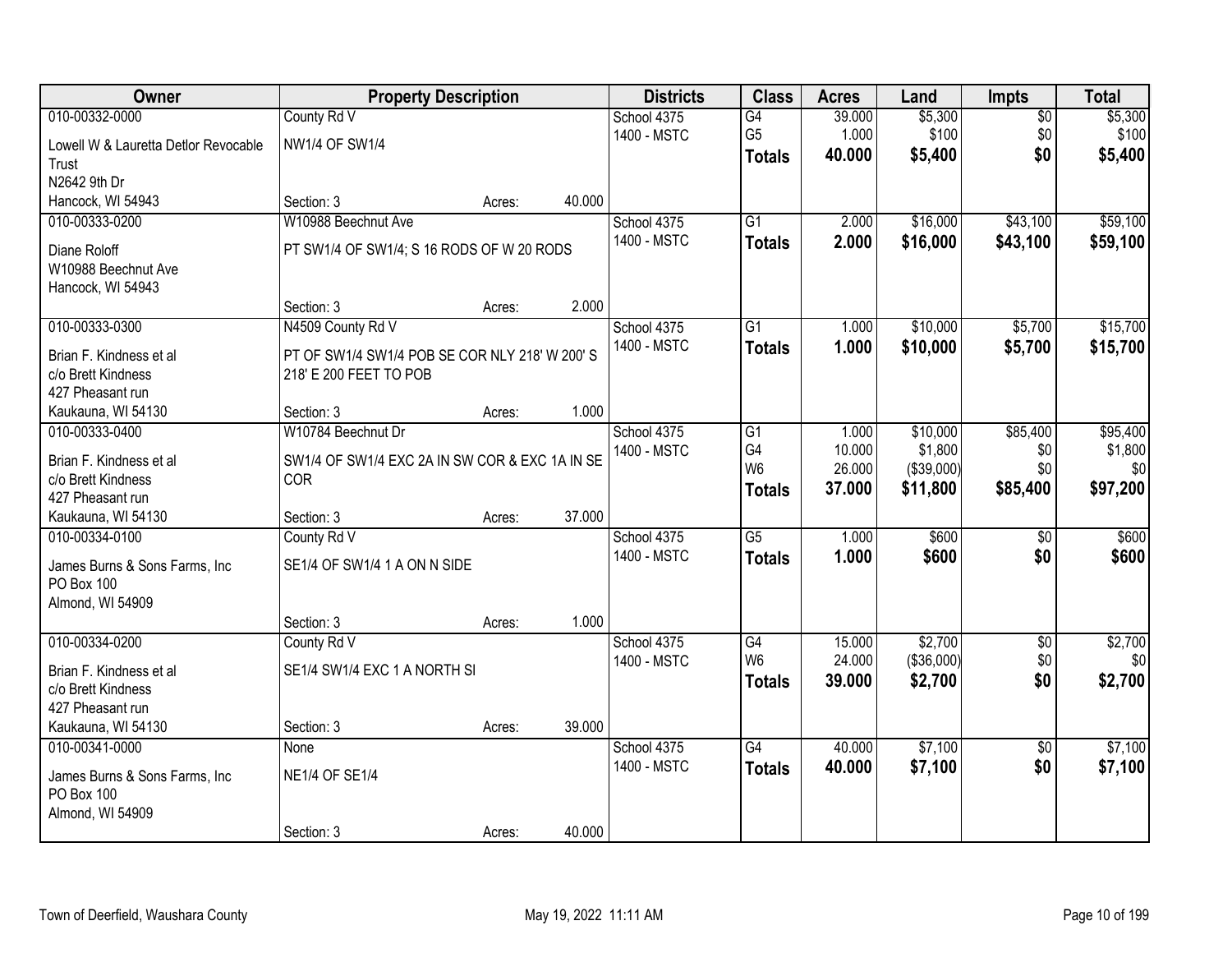| Owner                                | <b>Property Description</b> |        |        | <b>Districts</b> | <b>Class</b>     | <b>Acres</b> | Land     | <b>Impts</b>    | <b>Total</b> |
|--------------------------------------|-----------------------------|--------|--------|------------------|------------------|--------------|----------|-----------------|--------------|
| 010-00342-0000                       | None                        |        |        | School 4375      | $\overline{G4}$  | 40.000       | \$7,100  | $\overline{50}$ | \$7,100      |
| James Burns & Sons Farms, Inc.       | NW1/4 OF SE1/4              |        |        | 1400 - MSTC      | <b>Totals</b>    | 40.000       | \$7,100  | \$0             | \$7,100      |
| PO Box 100                           |                             |        |        |                  |                  |              |          |                 |              |
| Almond, WI 54909                     |                             |        |        |                  |                  |              |          |                 |              |
|                                      | Section: 3                  | Acres: | 40.000 |                  |                  |              |          |                 |              |
| 010-00343-0000                       | None                        |        |        | School 4375      | G4               | 39.000       | \$6,900  | \$0             | \$6,900      |
| James Burns & Sons Farms, Inc        | SW1/4 OF SE1/4              |        |        | 1400 - MSTC      | G5M              | 1.000        | \$1,500  | \$0             | \$1,500      |
| <b>PO Box 100</b>                    |                             |        |        |                  | <b>Totals</b>    | 40.000       | \$8,400  | \$0             | \$8,400      |
| Almond, WI 54909                     |                             |        |        |                  |                  |              |          |                 |              |
|                                      | Section: 3                  | Acres: | 40.000 |                  |                  |              |          |                 |              |
| 010-00344-0000                       | None                        |        |        | School 4375      | G4               | 27.000       | \$4,800  | \$0             | \$4,800      |
| James Burns & Sons Farms, Inc.       | SE1/4 OF SE1/4              |        |        | 1400 - MSTC      | G <sub>5</sub> M | 13.000       | \$19,500 | \$0             | \$19,500     |
| PO Box 100                           |                             |        |        |                  | <b>Totals</b>    | 40.000       | \$24,300 | \$0             | \$24,300     |
| Almond, WI 54909                     |                             |        |        |                  |                  |              |          |                 |              |
|                                      | Section: 3                  | Acres: | 40.000 |                  |                  |              |          |                 |              |
| 010-00411-0000                       | County Rd O                 |        |        | School 4375      | G4               | 41.740       | \$7,400  | $\overline{50}$ | \$7,400      |
| John Hancock Life & Health Insurance | NE1/4 OF NE1/4 FRAC 1/4     |        |        | 1400 - MSTC      | G <sub>5</sub>   | 1.000        | \$100    | \$0             | \$100        |
| Company                              |                             |        |        |                  | <b>Totals</b>    | 42.740       | \$7,500  | \$0             | \$7,500      |
| c/o Farmland Management Services     |                             |        |        |                  |                  |              |          |                 |              |
| 1803 Woodfield Dr Ste b              | Section: 4                  | Acres: | 42.740 |                  |                  |              |          |                 |              |
| Savoy, IL 61874                      |                             |        |        |                  |                  |              |          |                 |              |
| 010-00412-0000                       | County Rd O                 |        |        | School 4375      | $\overline{G4}$  | 40.860       | \$7,200  | \$0             | \$7,200      |
| John Hancock Life & Health Insurance | NW1/4 OF NE1/4 FRAC 1/4     |        |        | 1400 - MSTC      | G <sub>5</sub>   | 2.000        | \$100    | \$0             | \$100        |
| Company                              |                             |        |        |                  | <b>Totals</b>    | 42.860       | \$7,300  | \$0             | \$7,300      |
| c/o Farmland Management Services     |                             |        |        |                  |                  |              |          |                 |              |
| 1803 Woodfield Dr Ste b              | Section: 4                  | Acres: | 42.860 |                  |                  |              |          |                 |              |
| Savoy, IL 61874                      |                             |        |        |                  |                  |              |          |                 |              |
| 010-00413-0000                       | $9th$ Dr                    |        |        | School 4375      | G4               | 39.000       | \$5,600  | \$0             | \$5,600      |
| Lowell W & Lauretta Detlor Revocable | <b>SW1/4 OF NE1/4</b>       |        |        | 1400 - MSTC      | G <sub>5</sub>   | 1.000        | \$100    | \$0             | \$100        |
| Trust                                |                             |        |        |                  | <b>Totals</b>    | 40.000       | \$5,700  | \$0             | \$5,700      |
| N2642 9th Dr                         |                             |        |        |                  |                  |              |          |                 |              |
| Hancock, WI 54943                    | Section: 4                  | Acres: | 40.000 |                  |                  |              |          |                 |              |
| 010-00414-0000                       | <b>None</b>                 |        |        | School 4375      | $\overline{G4}$  | 40.000       | \$5,800  | $\overline{50}$ | \$5,800      |
| Lowell W & Lauretta Detlor Revocable | <b>SE1/4 OF NE1/4</b>       |        |        | 1400 - MSTC      | <b>Totals</b>    | 40.000       | \$5,800  | \$0             | \$5,800      |
| Trust                                |                             |        |        |                  |                  |              |          |                 |              |
| N2642 9th Dr                         |                             |        |        |                  |                  |              |          |                 |              |
| Hancock, WI 54943                    | Section: 4                  | Acres: | 40.000 |                  |                  |              |          |                 |              |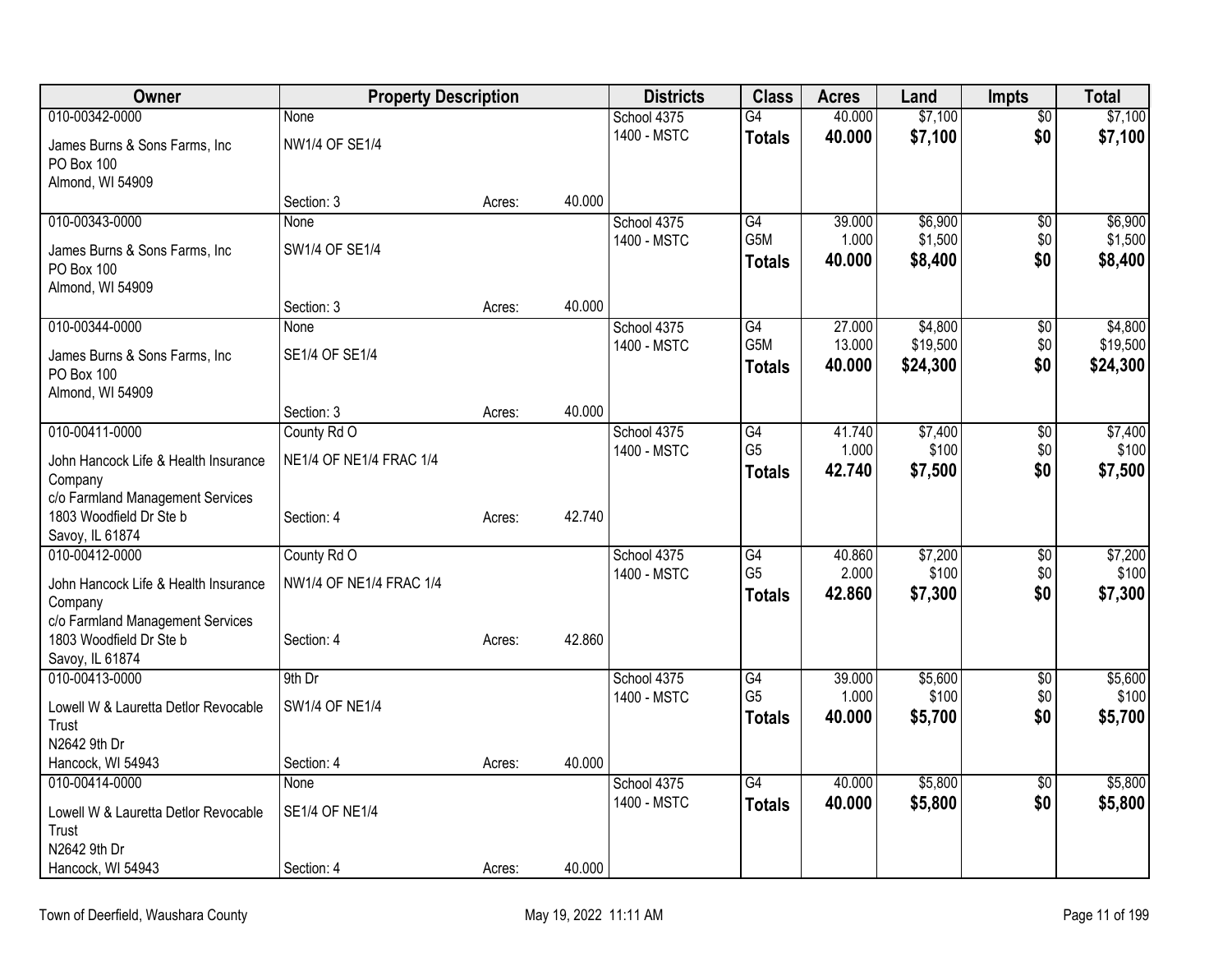| Owner                                | <b>Property Description</b>                    |        |        | <b>Districts</b> | <b>Class</b>    | <b>Acres</b> | Land     | <b>Impts</b>    | <b>Total</b> |
|--------------------------------------|------------------------------------------------|--------|--------|------------------|-----------------|--------------|----------|-----------------|--------------|
| 010-00421-0000                       | County Rd O                                    |        |        | School 4375      | G4              | 40.980       | \$5,100  | $\overline{50}$ | \$5,100      |
| Gordon L. Detlor et al               | NE1/4 OF NW1/4 FRAC 1/4                        |        |        | 1400 - MSTC      | G <sub>5</sub>  | 2.000        | \$100    | \$0             | \$100        |
| N4642 9th Dr                         |                                                |        |        |                  | <b>Totals</b>   | 42.980       | \$5,200  | \$0             | \$5,200      |
| Hancock, WI 54943                    |                                                |        |        |                  |                 |              |          |                 |              |
|                                      | Section: 4                                     | Acres: | 42.980 |                  |                 |              |          |                 |              |
| 010-00422-0000                       | County Rd O                                    |        |        | School 4375      | G4              | 41.100       | \$5,900  | $\overline{50}$ | \$5,900      |
| Lowell W & Lauretta Detlor Revocable | NW1/4 OF NW FRAC 1/4                           |        |        | 1400 - MSTC      | G <sub>5</sub>  | 2.000        | \$100    | \$0             | \$100        |
| Trust                                |                                                |        |        |                  | <b>Totals</b>   | 43.100       | \$6,000  | \$0             | \$6,000      |
| N2642 9th Dr                         |                                                |        |        |                  |                 |              |          |                 |              |
| Hancock, WI 54943                    | Section: 4                                     | Acres: | 43.100 |                  |                 |              |          |                 |              |
| 010-00423-0000                       | County Rd B                                    |        |        | School 4375      | $\overline{G4}$ | 38.000       | \$4,100  | $\overline{50}$ | \$4,100      |
| Gordon L. Detlor et al               | SW1/4 OF NW1/4                                 |        |        | 1400 - MSTC      | G <sub>5</sub>  | 2.000        | \$100    | \$0             | \$100        |
| N4642 9th Dr                         |                                                |        |        |                  | <b>Totals</b>   | 40.000       | \$4,200  | \$0             | \$4,200      |
| Hancock, WI 54943                    |                                                |        |        |                  |                 |              |          |                 |              |
|                                      | Section: 4                                     | Acres: | 40.000 |                  |                 |              |          |                 |              |
| 010-00424-0110                       | 9th Dr                                         |        |        | School 4375      | $\overline{G4}$ | 28.808       | \$3,800  | \$0             | \$3,800      |
| Gordon L. Detlor et al               | SE1/4 OF NW1/4 EXC SE-SE-NW LESS V 434-765 & P |        |        | 1400 - MSTC      | G <sub>5</sub>  | 1.000        | \$100    | \$0             | \$100        |
| N4642 9th Dr                         | SE-SE-NW                                       |        |        |                  | <b>Totals</b>   | 29.808       | \$3,900  | \$0             | \$3,900      |
| Hancock, WI 54943                    |                                                |        |        |                  |                 |              |          |                 |              |
|                                      | Section: 4                                     | Acres: | 29.808 |                  |                 |              |          |                 |              |
| 010-00424-0210                       | N4721 9th Dr                                   |        |        | School 4375      | $\overline{G1}$ | 9.602        | \$31,600 | \$68,300        | \$99,900     |
| Daranena Trust                       | SE-SE-NW EXC V 434 P 764 & PT OF NE-SE-NW      |        |        | 1400 - MSTC      | G4              | 0.590        | \$100    | \$0             | \$100        |
| N4721 9th Dr                         |                                                |        |        |                  | <b>Totals</b>   | 10.192       | \$31,700 | \$68,300        | \$100,000    |
| Hancock, WI 54943                    |                                                |        |        |                  |                 |              |          |                 |              |
|                                      | Section: 4                                     | Acres: | 10.192 |                  |                 |              |          |                 |              |
| 010-00431-0000                       | 9th Dr                                         |        |        | School 4375      | G4              | 38.000       | \$6,700  | $\overline{60}$ | \$6,700      |
| Erickson Farm Properties             | <b>NE1/4 OF SW1/4</b>                          |        |        | 1400 - MSTC      | G <sub>5</sub>  | 2.000        | \$100    | \$0             | \$100        |
| 13763 E County Line Rd               |                                                |        |        |                  | <b>Totals</b>   | 40.000       | \$6,800  | \$0             | \$6,800      |
| Longmont, CO 80504                   |                                                |        |        |                  |                 |              |          |                 |              |
|                                      | Section: 4                                     | Acres: | 40.000 |                  |                 |              |          |                 |              |
| 010-00432-0000                       | County Rd B                                    |        |        | School 4375      | $\overline{G4}$ | 38.000       | \$6,700  | $\overline{50}$ | \$6,700      |
| <b>Erickson Farm Properties</b>      | NW1/4 OF SW1/4                                 |        |        | 1400 - MSTC      | G <sub>5</sub>  | 2.000        | \$100    | \$0             | \$100        |
| 13763 E County Line Rd               |                                                |        |        |                  | <b>Totals</b>   | 40.000       | \$6,800  | \$0             | \$6,800      |
| Longmont, CO 80504                   |                                                |        |        |                  |                 |              |          |                 |              |
|                                      | Section: 4                                     | Acres: | 40.000 |                  |                 |              |          |                 |              |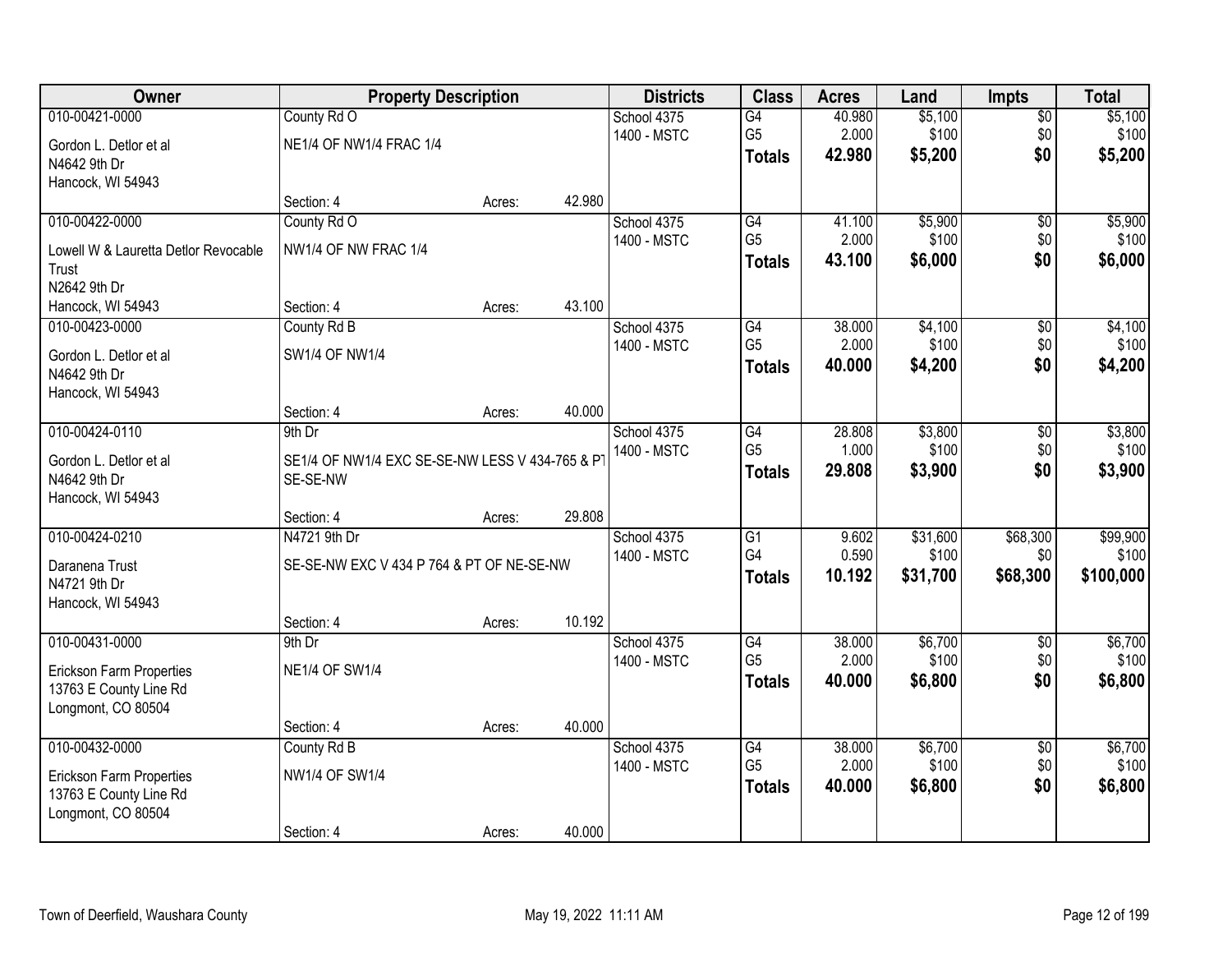| Owner                                |                                              | <b>Property Description</b> |        | <b>Districts</b> | <b>Class</b>    | <b>Acres</b> | Land     | <b>Impts</b>    | <b>Total</b> |
|--------------------------------------|----------------------------------------------|-----------------------------|--------|------------------|-----------------|--------------|----------|-----------------|--------------|
| 010-00433-0000                       | County Rd B                                  |                             |        | School 4375      | $\overline{G4}$ | 39.000       | \$6,900  | \$0             | \$6,900      |
| Erickson Farm Properties             | SW1/4 OF SW1/4                               |                             |        | 1400 - MSTC      | G <sub>5</sub>  | 1.000        | \$100    | \$0             | \$100        |
| 13763 E County Line Rd               |                                              |                             |        |                  | <b>Totals</b>   | 40.000       | \$7,000  | \$0             | \$7,000      |
| Longmont, CO 80504                   |                                              |                             |        |                  |                 |              |          |                 |              |
|                                      | Section: 4                                   | Acres:                      | 40.000 |                  |                 |              |          |                 |              |
| 010-00434-0000                       | 9th Dr                                       |                             |        | School 4375      | G4              | 39.000       | \$6,900  | $\overline{50}$ | \$6,900      |
| <b>Erickson Farm Properties</b>      | SE1/4 OF SW1/4                               |                             |        | 1400 - MSTC      | G <sub>5</sub>  | 1.000        | \$100    | \$0             | \$100        |
| 13763 E County Line Rd               |                                              |                             |        |                  | <b>Totals</b>   | 40.000       | \$7,000  | \$0             | \$7,000      |
| Longmont, CO 80504                   |                                              |                             |        |                  |                 |              |          |                 |              |
|                                      | Section: 4                                   | Acres:                      | 40.000 |                  |                 |              |          |                 |              |
| 010-00441-0000                       | None                                         |                             |        | School 4375      | G4              | 40.000       | \$5,800  | $\sqrt[6]{3}$   | \$5,800      |
| Lowell W & Lauretta Detlor Revocable | <b>NE1/4 SE1/4</b>                           |                             |        | 1400 - MSTC      | <b>Totals</b>   | 40.000       | \$5,800  | \$0             | \$5,800      |
| Trust                                |                                              |                             |        |                  |                 |              |          |                 |              |
| N2642 9th Dr                         |                                              |                             |        |                  |                 |              |          |                 |              |
| Hancock, WI 54943                    | Section: 4                                   | Acres:                      | 40.000 |                  |                 |              |          |                 |              |
| 010-00442-0000                       | N4642 9th Dr                                 |                             |        | School 4375      | G4              | 33.000       | \$4,800  | $\sqrt[6]{3}$   | \$4,800      |
| Lowell W & Lauretta Detlor Revocable | NW1/4 OF SE1/4                               |                             |        | 1400 - MSTC      | G5M             | 2.000        | \$3,000  | \$0             | \$3,000      |
| Trust                                |                                              |                             |        |                  | G7              | 5.000        | \$27,500 | \$317,800       | \$345,300    |
| N2642 9th Dr                         |                                              |                             |        |                  | <b>Totals</b>   | 40.000       | \$35,300 | \$317,800       | \$353,100    |
| Hancock, WI 54943                    | Section: 4                                   | Acres:                      | 40.000 |                  |                 |              |          |                 |              |
| 010-00443-0000                       | 9th Dr                                       |                             |        | School 4375      | $\overline{G4}$ | 38.000       | \$5,500  | $\overline{50}$ | \$5,500      |
| Lowell W & Lauretta Detlor Revocable | SW1/4 OF SE1/4                               |                             |        | 1400 - MSTC      | G <sub>5</sub>  | 2.000        | \$100    | \$0             | \$100        |
| Trust                                |                                              |                             |        |                  | <b>Totals</b>   | 40.000       | \$5,600  | \$0             | \$5,600      |
| N2642 9th Dr                         |                                              |                             |        |                  |                 |              |          |                 |              |
| Hancock, WI 54943                    | Section: 4                                   | Acres:                      | 40.000 |                  |                 |              |          |                 |              |
| 010-00444-0000                       | <b>Beechnut Ave</b>                          |                             |        | School 4375      | $\overline{G4}$ | 39.000       | \$6,900  | $\overline{50}$ | \$6,900      |
| Pionke Brothers Farm                 | SE1/4 SE1/4                                  |                             |        | 1400 - MSTC      | G <sub>5</sub>  | 1.000        | \$100    | \$0             | \$100        |
| W11020 County Rd V                   |                                              |                             |        |                  | <b>Totals</b>   | 40,000       | \$7,000  | \$0             | \$7,000      |
| Hancock, WI 54943                    |                                              |                             |        |                  |                 |              |          |                 |              |
|                                      | Section: 4                                   | Acres:                      | 40.000 |                  |                 |              |          |                 |              |
| 010-00511-0100                       | County Rd O                                  |                             |        | School 4375      | G4              | 39.780       | \$7,000  | $\overline{50}$ | \$7,000      |
| Larry Bacon Family, LLC              | NE1/4 OF NE FRAC 1/4 EXC 1.5 ACRES IN NW COR |                             |        | 1400 - MSTC      | G <sub>5</sub>  | 2.000        | \$100    | \$0             | \$100        |
| W12283 Beechnut Ave                  |                                              |                             |        |                  | <b>Totals</b>   | 41.780       | \$7,100  | \$0             | \$7,100      |
| Hancock, WI 54943                    |                                              |                             |        |                  |                 |              |          |                 |              |
|                                      | Section: 5                                   | Acres:                      | 41.780 |                  |                 |              |          |                 |              |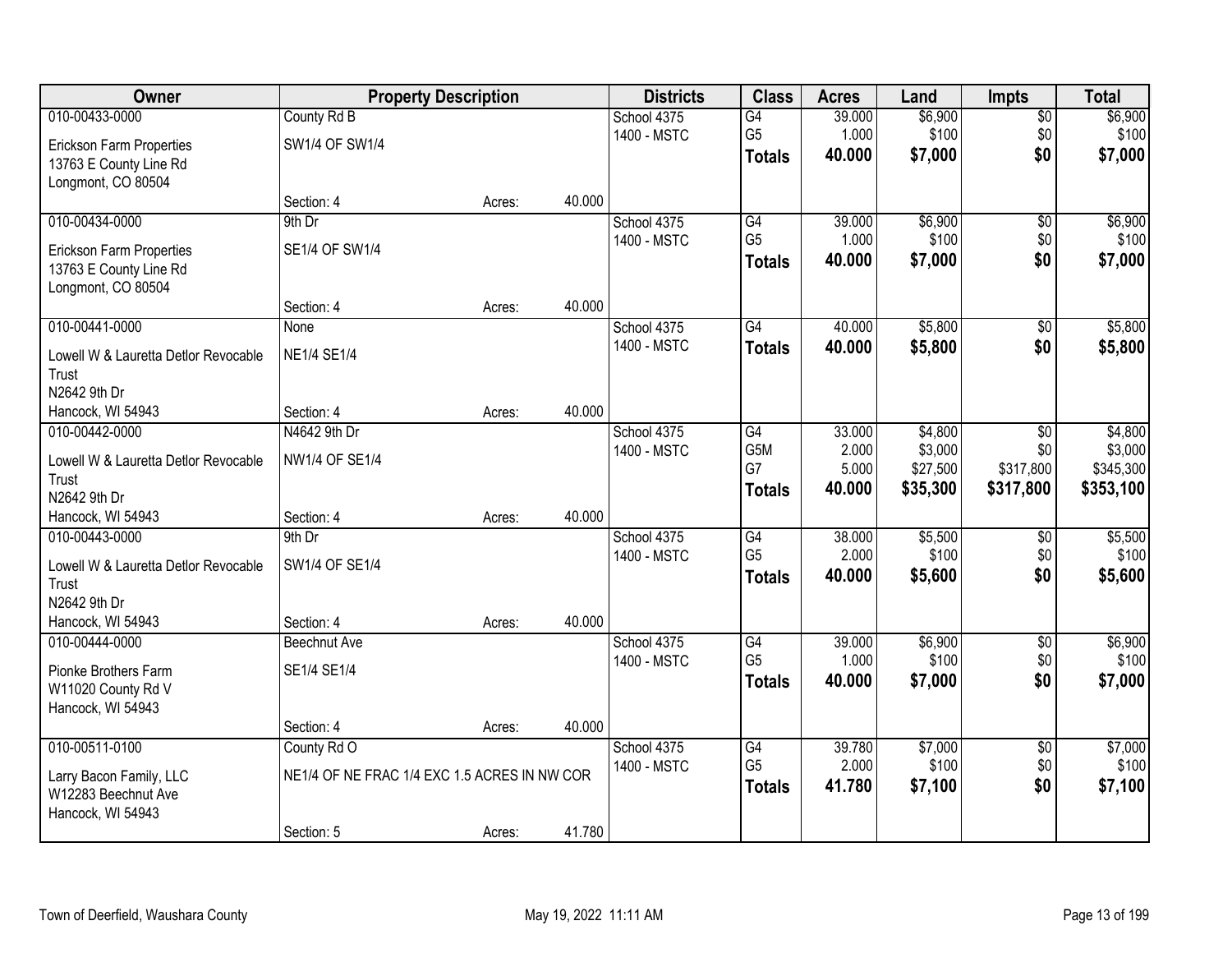| Owner                                                                 |                                          | <b>Property Description</b> |        | <b>Districts</b>           | <b>Class</b>                    | <b>Acres</b>    | Land             | <b>Impts</b>    | <b>Total</b>     |
|-----------------------------------------------------------------------|------------------------------------------|-----------------------------|--------|----------------------------|---------------------------------|-----------------|------------------|-----------------|------------------|
| 010-00511-0200                                                        | W11401 County Rd O                       |                             |        | School 4375                | X4                              | 1.500           | $\overline{50}$  | $\overline{50}$ | $\overline{30}$  |
| North Deerfield Cemetery                                              | PT OF NE1/4 OF NE1/4 IN THE NW CORNER    |                             |        | 1400 - MSTC                | <b>Totals</b>                   | 1.500           | \$0              | \$0             | \$0              |
|                                                                       | Section: 5                               | Acres:                      | 1.500  |                            |                                 |                 |                  |                 |                  |
| 010-00512-0100                                                        | County Rd O                              |                             |        | School 4375<br>1400 - MSTC | $\overline{X4}$                 | 0.500           | $\overline{50}$  | $\overline{50}$ | $\frac{1}{20}$   |
| North Deerfield Cemetery                                              | PT OF NW1/4 OF NE1/4 IN THE NE CORNER    |                             |        |                            | <b>Totals</b>                   | 0.500           | \$0              | \$0             | \$0              |
|                                                                       | Section: 5                               | Acres:                      | 0.500  |                            |                                 |                 |                  |                 |                  |
| 010-00512-0200                                                        | County Rd O                              |                             |        | School 4375                | G4<br>G <sub>5</sub>            | 42.200          | \$7,500          | \$0             | \$7,500          |
| Larry Bacon Family, LLC<br>W12283 Beechnut Ave<br>Hancock, WI 54943   | NW1/4 OF NE1/4 EXC 1/2 ACRE IN NE CORNER |                             |        | 1400 - MSTC                | <b>Totals</b>                   | 1.000<br>43.200 | \$100<br>\$7,600 | \$0<br>\$0      | \$100<br>\$7,600 |
|                                                                       | Section: 5                               | Acres:                      | 43.200 |                            |                                 |                 |                  |                 |                  |
| 010-00513-0000                                                        | County Rd O                              |                             |        | School 4375                | $\overline{G4}$                 | 40.000          | \$7,100          | \$0             | \$7,100          |
| Pionke Brothers Farm, Inc.<br>W11020 County Rd V<br>Hancock, WI 54943 | <b>SW1/4 NE1/4</b>                       |                             |        | 1400 - MSTC                | <b>Totals</b>                   | 40.000          | \$7,100          | \$0             | \$7,100          |
|                                                                       | Section: 5                               | Acres:                      | 40.000 |                            |                                 |                 |                  |                 |                  |
| 010-00514-0000                                                        | County Rd B                              |                             |        | School 4375                | G4                              | 39.000          | \$6,900          | $\overline{50}$ | \$6,900          |
| Pionke Brothers Farm, Inc<br>W11020 County Rd V<br>Hancock, WI 54943  | SE1/4 NE1/4                              |                             |        | 1400 - MSTC                | G <sub>5</sub><br><b>Totals</b> | 1.000<br>40.000 | \$100<br>\$7,000 | \$0<br>\$0      | \$100<br>\$7,000 |
|                                                                       | Section: 5                               | Acres:                      | 40.000 |                            |                                 |                 |                  |                 |                  |
| 010-00521-0100                                                        | County Rd O                              |                             |        | School 4375                | G4                              | 21.570          | \$3,800          | $\overline{50}$ | \$3,800          |
| Larry Bacon Family, LLC<br>W12283 Beechnut Ave<br>Hancock, WI 54943   | E1/2-NE-NW FR1/4                         |                             |        | 1400 - MSTC                | G <sub>5</sub><br><b>Totals</b> | 0.500<br>22.070 | \$100<br>\$3,900 | \$0<br>\$0      | \$100<br>\$3,900 |
|                                                                       | Section: 5                               | Acres:                      | 22.070 |                            |                                 |                 |                  |                 |                  |
| 010-00521-0200                                                        | County Rd O                              |                             |        | School 4375                | $\overline{G4}$                 | 21.560          | \$3,800          | $\overline{30}$ | \$3,800          |
| Larry Bacon Family, LLC<br>W12283 Beechnut Ave<br>Hancock, WI 54943   | W1/2 NE1/4 NW1/4 FRAC 1/4                |                             |        | 1400 - MSTC                | G <sub>5</sub><br><b>Totals</b> | 0.500<br>22.060 | \$100<br>\$3,900 | \$0<br>\$0      | \$100<br>\$3,900 |
|                                                                       | Section: 5                               | Acres:                      | 22.060 |                            |                                 |                 |                  |                 |                  |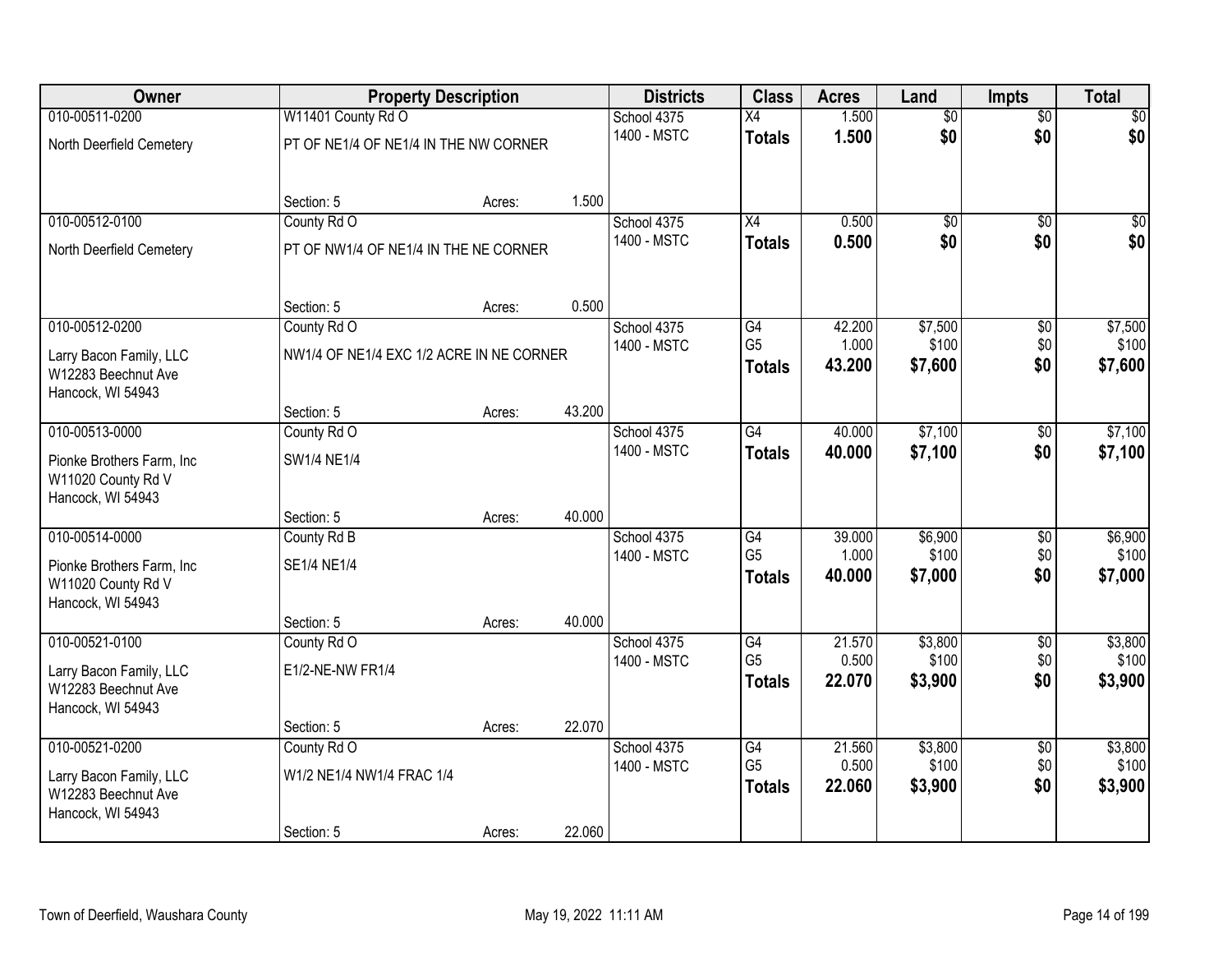| 010-00522-0000<br>\$7,900<br>County Rd O<br>G4<br>44.550<br>$\overline{50}$<br>\$7,900<br>School 4375<br>\$0<br>1400 - MSTC<br>44.550<br>\$7,900<br>\$7,900<br><b>Totals</b><br>NW1/4 OF NW1/4 FRAC 1/4<br>Larry Bacon Family, LLC<br>W12283 Beechnut Ave<br>Hancock, WI 54943<br>44.550<br>Section: 5<br>Acres:<br>\$3,500<br>010-00523-0210<br>School 4375<br>G4<br>19.577<br>$\overline{50}$<br><b>Badger Dr</b><br>1400 - MSTC<br>19.577<br>\$3,500<br>\$0<br>\$3,500<br><b>Totals</b><br>SW1/4 NW1/4 EXC SOUTH 675'<br>Larry Bacon Family, LLC<br>W12283 Beechnut Ave<br>Hancock, WI 54943<br>19.577<br>Section: 5<br>Acres:<br>\$29,800<br>\$217,800<br>010-00523-0220<br>G7<br>5.423<br>School 4375<br>Badger Dr<br>1400 - MSTC<br>5.423<br>\$29,800<br>\$217,800<br><b>Totals</b><br>PT OF SW1/4 NW1/4, LOT 1 CSM #1705<br>Bacon Farms, Inc<br>W11650 Badger Dr<br>Hancock, WI 54943-7628<br>5.423<br>Section: 5<br>Acres:<br>\$63,300<br>\$416,100<br>010-00523-0300<br>School 4375<br>$\overline{G7}$<br>13.035<br>W11654 Badger Dr<br>1400 - MSTC<br>13.035<br>\$63,300<br>\$416,100<br>\$479,400<br><b>Totals</b><br>Bacon Farms, Inc<br>S 675' OF E 970' EXC PARCEL 322' X 270' OF SW1/4<br>W11650 Badger Dr<br><b>NW1/4</b><br>Hancock, WI 54943-7628<br>13.035<br>Section: 5<br>Acres:<br>\$337,000<br>010-00523-0400<br>$\overline{G}$<br>\$11,000<br>W11650 Badger Dr<br>School 4375<br>1.996<br>1400 - MSTC<br>1.996<br>\$11,000<br>\$348,000<br>\$337,000<br><b>Totals</b><br>PT OF SW1/4 NW1/4, POB 590' E OF SW COR, E 322',<br>Bacon Farms, Inc<br>W11650 Badger Dr<br>N 270', W322', S 270' TO POB<br>Hancock, WI 54943-7628<br>1.996<br>Section: 5<br>Acres:<br>010-00524-0000<br>$\overline{G4}$<br>\$7,100<br>School 4375<br>40.000<br>$\overline{60}$<br>Badger Dr<br>1400 - MSTC<br>40.000<br>\$7,100<br>\$0<br><b>Totals</b><br><b>SE1/4 OF NW1/4</b><br>Larry Bacon Family, LLC<br>W12283 Beechnut Ave<br>Hancock, WI 54943<br>40.000<br>Section: 5<br>Acres:<br>010-00531-0100<br>$\overline{G4}$<br>\$700<br>School 4375<br>4.130<br>$\overline{50}$<br><b>Badger Dr</b><br>4.130<br>\$700<br>1400 - MSTC<br>\$700<br>\$0<br><b>Totals</b><br>PT OF NE1/4 SW1/4 TRIANGLE PARCEL 200 YDS S &<br>Larry Bacon Family, LLC<br>W12283 Beechnut Ave<br>200 YDS W FROM NE CORNER<br>Hancock, WI 54943 | Owner | <b>Property Description</b> | <b>Districts</b> | <b>Class</b> | <b>Acres</b> | Land | <b>Impts</b> | <b>Total</b> |
|--------------------------------------------------------------------------------------------------------------------------------------------------------------------------------------------------------------------------------------------------------------------------------------------------------------------------------------------------------------------------------------------------------------------------------------------------------------------------------------------------------------------------------------------------------------------------------------------------------------------------------------------------------------------------------------------------------------------------------------------------------------------------------------------------------------------------------------------------------------------------------------------------------------------------------------------------------------------------------------------------------------------------------------------------------------------------------------------------------------------------------------------------------------------------------------------------------------------------------------------------------------------------------------------------------------------------------------------------------------------------------------------------------------------------------------------------------------------------------------------------------------------------------------------------------------------------------------------------------------------------------------------------------------------------------------------------------------------------------------------------------------------------------------------------------------------------------------------------------------------------------------------------------------------------------------------------------------------------------------------------------------------------------------------------------------------------------------------------------------------------------------------------------------------------------------------------------------------------------------------------------------------------------------------------------------------------------|-------|-----------------------------|------------------|--------------|--------------|------|--------------|--------------|
|                                                                                                                                                                                                                                                                                                                                                                                                                                                                                                                                                                                                                                                                                                                                                                                                                                                                                                                                                                                                                                                                                                                                                                                                                                                                                                                                                                                                                                                                                                                                                                                                                                                                                                                                                                                                                                                                                                                                                                                                                                                                                                                                                                                                                                                                                                                                |       |                             |                  |              |              |      |              |              |
|                                                                                                                                                                                                                                                                                                                                                                                                                                                                                                                                                                                                                                                                                                                                                                                                                                                                                                                                                                                                                                                                                                                                                                                                                                                                                                                                                                                                                                                                                                                                                                                                                                                                                                                                                                                                                                                                                                                                                                                                                                                                                                                                                                                                                                                                                                                                |       |                             |                  |              |              |      |              |              |
|                                                                                                                                                                                                                                                                                                                                                                                                                                                                                                                                                                                                                                                                                                                                                                                                                                                                                                                                                                                                                                                                                                                                                                                                                                                                                                                                                                                                                                                                                                                                                                                                                                                                                                                                                                                                                                                                                                                                                                                                                                                                                                                                                                                                                                                                                                                                |       |                             |                  |              |              |      |              |              |
| \$3,500<br>\$247,600<br>\$247,600<br>\$479,400<br>\$348,000<br>\$7,100<br>\$7,100<br>\$700                                                                                                                                                                                                                                                                                                                                                                                                                                                                                                                                                                                                                                                                                                                                                                                                                                                                                                                                                                                                                                                                                                                                                                                                                                                                                                                                                                                                                                                                                                                                                                                                                                                                                                                                                                                                                                                                                                                                                                                                                                                                                                                                                                                                                                     |       |                             |                  |              |              |      |              |              |
|                                                                                                                                                                                                                                                                                                                                                                                                                                                                                                                                                                                                                                                                                                                                                                                                                                                                                                                                                                                                                                                                                                                                                                                                                                                                                                                                                                                                                                                                                                                                                                                                                                                                                                                                                                                                                                                                                                                                                                                                                                                                                                                                                                                                                                                                                                                                |       |                             |                  |              |              |      |              |              |
|                                                                                                                                                                                                                                                                                                                                                                                                                                                                                                                                                                                                                                                                                                                                                                                                                                                                                                                                                                                                                                                                                                                                                                                                                                                                                                                                                                                                                                                                                                                                                                                                                                                                                                                                                                                                                                                                                                                                                                                                                                                                                                                                                                                                                                                                                                                                |       |                             |                  |              |              |      |              |              |
|                                                                                                                                                                                                                                                                                                                                                                                                                                                                                                                                                                                                                                                                                                                                                                                                                                                                                                                                                                                                                                                                                                                                                                                                                                                                                                                                                                                                                                                                                                                                                                                                                                                                                                                                                                                                                                                                                                                                                                                                                                                                                                                                                                                                                                                                                                                                |       |                             |                  |              |              |      |              |              |
|                                                                                                                                                                                                                                                                                                                                                                                                                                                                                                                                                                                                                                                                                                                                                                                                                                                                                                                                                                                                                                                                                                                                                                                                                                                                                                                                                                                                                                                                                                                                                                                                                                                                                                                                                                                                                                                                                                                                                                                                                                                                                                                                                                                                                                                                                                                                |       |                             |                  |              |              |      |              |              |
|                                                                                                                                                                                                                                                                                                                                                                                                                                                                                                                                                                                                                                                                                                                                                                                                                                                                                                                                                                                                                                                                                                                                                                                                                                                                                                                                                                                                                                                                                                                                                                                                                                                                                                                                                                                                                                                                                                                                                                                                                                                                                                                                                                                                                                                                                                                                |       |                             |                  |              |              |      |              |              |
|                                                                                                                                                                                                                                                                                                                                                                                                                                                                                                                                                                                                                                                                                                                                                                                                                                                                                                                                                                                                                                                                                                                                                                                                                                                                                                                                                                                                                                                                                                                                                                                                                                                                                                                                                                                                                                                                                                                                                                                                                                                                                                                                                                                                                                                                                                                                |       |                             |                  |              |              |      |              |              |
|                                                                                                                                                                                                                                                                                                                                                                                                                                                                                                                                                                                                                                                                                                                                                                                                                                                                                                                                                                                                                                                                                                                                                                                                                                                                                                                                                                                                                                                                                                                                                                                                                                                                                                                                                                                                                                                                                                                                                                                                                                                                                                                                                                                                                                                                                                                                |       |                             |                  |              |              |      |              |              |
|                                                                                                                                                                                                                                                                                                                                                                                                                                                                                                                                                                                                                                                                                                                                                                                                                                                                                                                                                                                                                                                                                                                                                                                                                                                                                                                                                                                                                                                                                                                                                                                                                                                                                                                                                                                                                                                                                                                                                                                                                                                                                                                                                                                                                                                                                                                                |       |                             |                  |              |              |      |              |              |
|                                                                                                                                                                                                                                                                                                                                                                                                                                                                                                                                                                                                                                                                                                                                                                                                                                                                                                                                                                                                                                                                                                                                                                                                                                                                                                                                                                                                                                                                                                                                                                                                                                                                                                                                                                                                                                                                                                                                                                                                                                                                                                                                                                                                                                                                                                                                |       |                             |                  |              |              |      |              |              |
|                                                                                                                                                                                                                                                                                                                                                                                                                                                                                                                                                                                                                                                                                                                                                                                                                                                                                                                                                                                                                                                                                                                                                                                                                                                                                                                                                                                                                                                                                                                                                                                                                                                                                                                                                                                                                                                                                                                                                                                                                                                                                                                                                                                                                                                                                                                                |       |                             |                  |              |              |      |              |              |
|                                                                                                                                                                                                                                                                                                                                                                                                                                                                                                                                                                                                                                                                                                                                                                                                                                                                                                                                                                                                                                                                                                                                                                                                                                                                                                                                                                                                                                                                                                                                                                                                                                                                                                                                                                                                                                                                                                                                                                                                                                                                                                                                                                                                                                                                                                                                |       |                             |                  |              |              |      |              |              |
|                                                                                                                                                                                                                                                                                                                                                                                                                                                                                                                                                                                                                                                                                                                                                                                                                                                                                                                                                                                                                                                                                                                                                                                                                                                                                                                                                                                                                                                                                                                                                                                                                                                                                                                                                                                                                                                                                                                                                                                                                                                                                                                                                                                                                                                                                                                                |       |                             |                  |              |              |      |              |              |
|                                                                                                                                                                                                                                                                                                                                                                                                                                                                                                                                                                                                                                                                                                                                                                                                                                                                                                                                                                                                                                                                                                                                                                                                                                                                                                                                                                                                                                                                                                                                                                                                                                                                                                                                                                                                                                                                                                                                                                                                                                                                                                                                                                                                                                                                                                                                |       |                             |                  |              |              |      |              |              |
|                                                                                                                                                                                                                                                                                                                                                                                                                                                                                                                                                                                                                                                                                                                                                                                                                                                                                                                                                                                                                                                                                                                                                                                                                                                                                                                                                                                                                                                                                                                                                                                                                                                                                                                                                                                                                                                                                                                                                                                                                                                                                                                                                                                                                                                                                                                                |       |                             |                  |              |              |      |              |              |
|                                                                                                                                                                                                                                                                                                                                                                                                                                                                                                                                                                                                                                                                                                                                                                                                                                                                                                                                                                                                                                                                                                                                                                                                                                                                                                                                                                                                                                                                                                                                                                                                                                                                                                                                                                                                                                                                                                                                                                                                                                                                                                                                                                                                                                                                                                                                |       |                             |                  |              |              |      |              |              |
|                                                                                                                                                                                                                                                                                                                                                                                                                                                                                                                                                                                                                                                                                                                                                                                                                                                                                                                                                                                                                                                                                                                                                                                                                                                                                                                                                                                                                                                                                                                                                                                                                                                                                                                                                                                                                                                                                                                                                                                                                                                                                                                                                                                                                                                                                                                                |       |                             |                  |              |              |      |              |              |
|                                                                                                                                                                                                                                                                                                                                                                                                                                                                                                                                                                                                                                                                                                                                                                                                                                                                                                                                                                                                                                                                                                                                                                                                                                                                                                                                                                                                                                                                                                                                                                                                                                                                                                                                                                                                                                                                                                                                                                                                                                                                                                                                                                                                                                                                                                                                |       |                             |                  |              |              |      |              |              |
|                                                                                                                                                                                                                                                                                                                                                                                                                                                                                                                                                                                                                                                                                                                                                                                                                                                                                                                                                                                                                                                                                                                                                                                                                                                                                                                                                                                                                                                                                                                                                                                                                                                                                                                                                                                                                                                                                                                                                                                                                                                                                                                                                                                                                                                                                                                                |       |                             |                  |              |              |      |              |              |
|                                                                                                                                                                                                                                                                                                                                                                                                                                                                                                                                                                                                                                                                                                                                                                                                                                                                                                                                                                                                                                                                                                                                                                                                                                                                                                                                                                                                                                                                                                                                                                                                                                                                                                                                                                                                                                                                                                                                                                                                                                                                                                                                                                                                                                                                                                                                |       |                             |                  |              |              |      |              |              |
|                                                                                                                                                                                                                                                                                                                                                                                                                                                                                                                                                                                                                                                                                                                                                                                                                                                                                                                                                                                                                                                                                                                                                                                                                                                                                                                                                                                                                                                                                                                                                                                                                                                                                                                                                                                                                                                                                                                                                                                                                                                                                                                                                                                                                                                                                                                                |       |                             |                  |              |              |      |              |              |
|                                                                                                                                                                                                                                                                                                                                                                                                                                                                                                                                                                                                                                                                                                                                                                                                                                                                                                                                                                                                                                                                                                                                                                                                                                                                                                                                                                                                                                                                                                                                                                                                                                                                                                                                                                                                                                                                                                                                                                                                                                                                                                                                                                                                                                                                                                                                |       |                             |                  |              |              |      |              |              |
|                                                                                                                                                                                                                                                                                                                                                                                                                                                                                                                                                                                                                                                                                                                                                                                                                                                                                                                                                                                                                                                                                                                                                                                                                                                                                                                                                                                                                                                                                                                                                                                                                                                                                                                                                                                                                                                                                                                                                                                                                                                                                                                                                                                                                                                                                                                                |       |                             |                  |              |              |      |              |              |
|                                                                                                                                                                                                                                                                                                                                                                                                                                                                                                                                                                                                                                                                                                                                                                                                                                                                                                                                                                                                                                                                                                                                                                                                                                                                                                                                                                                                                                                                                                                                                                                                                                                                                                                                                                                                                                                                                                                                                                                                                                                                                                                                                                                                                                                                                                                                |       |                             |                  |              |              |      |              |              |
|                                                                                                                                                                                                                                                                                                                                                                                                                                                                                                                                                                                                                                                                                                                                                                                                                                                                                                                                                                                                                                                                                                                                                                                                                                                                                                                                                                                                                                                                                                                                                                                                                                                                                                                                                                                                                                                                                                                                                                                                                                                                                                                                                                                                                                                                                                                                |       |                             |                  |              |              |      |              |              |
|                                                                                                                                                                                                                                                                                                                                                                                                                                                                                                                                                                                                                                                                                                                                                                                                                                                                                                                                                                                                                                                                                                                                                                                                                                                                                                                                                                                                                                                                                                                                                                                                                                                                                                                                                                                                                                                                                                                                                                                                                                                                                                                                                                                                                                                                                                                                |       |                             |                  |              |              |      |              |              |
|                                                                                                                                                                                                                                                                                                                                                                                                                                                                                                                                                                                                                                                                                                                                                                                                                                                                                                                                                                                                                                                                                                                                                                                                                                                                                                                                                                                                                                                                                                                                                                                                                                                                                                                                                                                                                                                                                                                                                                                                                                                                                                                                                                                                                                                                                                                                |       |                             |                  |              |              |      |              |              |
|                                                                                                                                                                                                                                                                                                                                                                                                                                                                                                                                                                                                                                                                                                                                                                                                                                                                                                                                                                                                                                                                                                                                                                                                                                                                                                                                                                                                                                                                                                                                                                                                                                                                                                                                                                                                                                                                                                                                                                                                                                                                                                                                                                                                                                                                                                                                |       |                             |                  |              |              |      |              |              |
|                                                                                                                                                                                                                                                                                                                                                                                                                                                                                                                                                                                                                                                                                                                                                                                                                                                                                                                                                                                                                                                                                                                                                                                                                                                                                                                                                                                                                                                                                                                                                                                                                                                                                                                                                                                                                                                                                                                                                                                                                                                                                                                                                                                                                                                                                                                                |       |                             |                  |              |              |      |              |              |
| 4.130<br>Section: 5<br>Acres:                                                                                                                                                                                                                                                                                                                                                                                                                                                                                                                                                                                                                                                                                                                                                                                                                                                                                                                                                                                                                                                                                                                                                                                                                                                                                                                                                                                                                                                                                                                                                                                                                                                                                                                                                                                                                                                                                                                                                                                                                                                                                                                                                                                                                                                                                                  |       |                             |                  |              |              |      |              |              |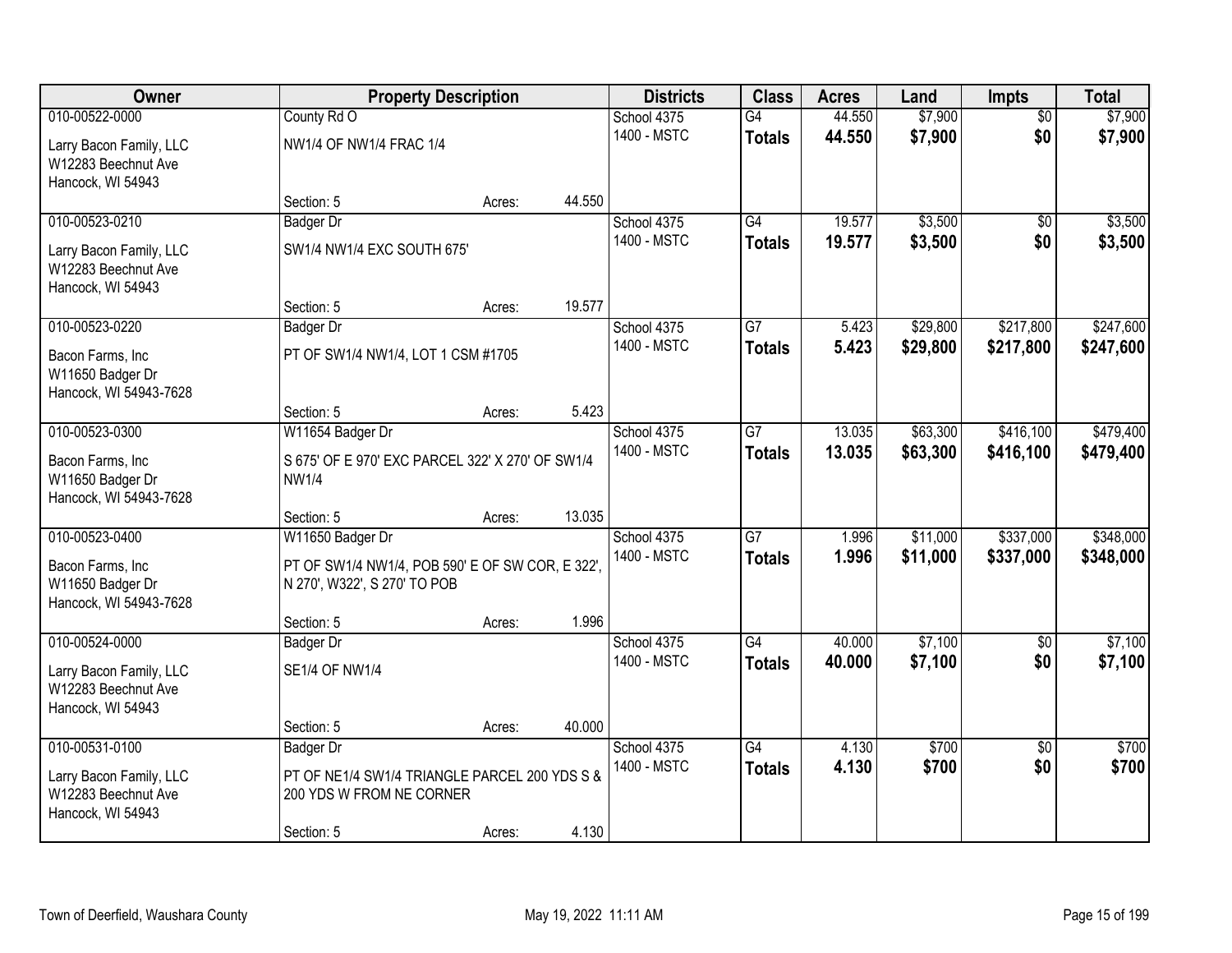| 010-00531-0200<br>\$5,500<br>School 4375<br>G4<br>31.000<br>$\overline{50}$<br><b>Badger Dr</b><br>\$7,300<br>G5M<br>4.870<br>\$0<br>\$7,300<br>1400 - MSTC<br>NE1/4 SW1/4 EXC. TRIANGLE PARCEL<br>G&L Land, LLC<br>\$0<br>35.870<br>\$12,800<br><b>Totals</b><br>N4694 7th Ln<br>Hancock, WI 54943<br>35.870<br>Section: 5<br>Acres:<br>\$7,100<br>010-00532-0000<br>G4<br>40.000<br>School 4375<br>$\overline{50}$<br><b>Badger Dr</b><br>1400 - MSTC<br>\$0<br>40.000<br>\$7,100<br><b>Totals</b><br><b>NW1/4 OF SW1/4</b><br>G&L Land, LLC<br>N4694 7th Ln<br>Hancock, WI 54943<br>40.000<br>Section: 5<br>Acres:<br>010-00533-0000<br>28.000<br>\$5,000<br>$\overline{50}$<br>School 4375<br>G4<br><b>Beechnut Ave</b><br>G <sub>5</sub><br>\$700<br>$$0$$<br>1400 - MSTC<br>2.000<br>SW1/4 OF SW1/4<br>G&L Land, LLC<br>G5M<br>\$0<br>10.000<br>\$15,000<br>N4694 7th Ln<br>\$20,700<br>\$0<br>40.000<br>\$20,700<br><b>Totals</b><br>Hancock, WI 54943<br>40.000<br>Section: 5<br>Acres:<br>\$7,100<br>010-00534-0000<br>School 4375<br>$\overline{G4}$<br>40.000<br>\$0<br><b>Beechnut Ave</b><br>1400 - MSTC<br>\$0<br>40.000<br>\$7,100<br><b>Totals</b><br>SE1/4 OF SW1/4<br>G&L Land, LLC<br>N4694 7th Ln<br>Hancock, WI 54943<br>40.000<br>Section: 5<br>Acres:<br>010-00541-0110<br>31.080<br>\$5,500<br>County Rd B<br>G4<br>\$0<br>School 4375<br>G <sub>5</sub><br>1.000<br>\$100<br>\$0<br>1400 - MSTC<br>PT NE1/4 OF SE1/4<br>Pionke Brothers Farm<br>\$0<br>\$5,600<br>32.080<br>\$5,600<br><b>Totals</b><br>W11020 County Rd V<br>Hancock, WI 54943<br>32.080<br>Section: 5<br>Acres:<br>$\overline{G4}$<br>\$1,300<br>010-00541-0200<br>7.250<br>School 4375<br>$\sqrt{$0}$<br>None<br>1400 - MSTC<br>7.250<br>\$1,300<br>\$0<br><b>Totals</b><br>PT OF NE1/4 SE1/4 ON SOUTH SIDE<br>Horizon Properties, LLC<br>907 3rd Ave<br>Hancock, WI 54943<br>7.250<br>Section: 5<br>Acres:<br>010-00542-0100<br>\$2,800<br>School 4375<br>G4<br>16.000<br>$\overline{50}$<br><b>Badger Dr</b><br>G <sub>5</sub><br>1.000<br>\$600<br>\$0<br>1400 - MSTC<br>PT OF NW1/4 SE1/4 NORTH PT<br>Pionke Brothers Farm, Inc<br>G5M<br>\$0<br>\$19,500<br>13.000<br>W11020 County Rd V<br>\$0<br>30.000<br>\$22,900<br>\$22,900<br><b>Totals</b><br>Hancock, WI 54943 | Owner |            | <b>Property Description</b> |        | <b>Districts</b> | <b>Class</b> | <b>Acres</b> | Land | <b>Impts</b> | <b>Total</b> |
|--------------------------------------------------------------------------------------------------------------------------------------------------------------------------------------------------------------------------------------------------------------------------------------------------------------------------------------------------------------------------------------------------------------------------------------------------------------------------------------------------------------------------------------------------------------------------------------------------------------------------------------------------------------------------------------------------------------------------------------------------------------------------------------------------------------------------------------------------------------------------------------------------------------------------------------------------------------------------------------------------------------------------------------------------------------------------------------------------------------------------------------------------------------------------------------------------------------------------------------------------------------------------------------------------------------------------------------------------------------------------------------------------------------------------------------------------------------------------------------------------------------------------------------------------------------------------------------------------------------------------------------------------------------------------------------------------------------------------------------------------------------------------------------------------------------------------------------------------------------------------------------------------------------------------------------------------------------------------------------------------------------------------------------------------------------------------------------------------------------------------------------------------------------------------------------------------------------------------------------------------------------------------|-------|------------|-----------------------------|--------|------------------|--------------|--------------|------|--------------|--------------|
| \$12,800                                                                                                                                                                                                                                                                                                                                                                                                                                                                                                                                                                                                                                                                                                                                                                                                                                                                                                                                                                                                                                                                                                                                                                                                                                                                                                                                                                                                                                                                                                                                                                                                                                                                                                                                                                                                                                                                                                                                                                                                                                                                                                                                                                                                                                                                 |       |            |                             |        |                  |              |              |      |              | \$5,500      |
|                                                                                                                                                                                                                                                                                                                                                                                                                                                                                                                                                                                                                                                                                                                                                                                                                                                                                                                                                                                                                                                                                                                                                                                                                                                                                                                                                                                                                                                                                                                                                                                                                                                                                                                                                                                                                                                                                                                                                                                                                                                                                                                                                                                                                                                                          |       |            |                             |        |                  |              |              |      |              |              |
|                                                                                                                                                                                                                                                                                                                                                                                                                                                                                                                                                                                                                                                                                                                                                                                                                                                                                                                                                                                                                                                                                                                                                                                                                                                                                                                                                                                                                                                                                                                                                                                                                                                                                                                                                                                                                                                                                                                                                                                                                                                                                                                                                                                                                                                                          |       |            |                             |        |                  |              |              |      |              |              |
| \$7,100<br>\$7,100                                                                                                                                                                                                                                                                                                                                                                                                                                                                                                                                                                                                                                                                                                                                                                                                                                                                                                                                                                                                                                                                                                                                                                                                                                                                                                                                                                                                                                                                                                                                                                                                                                                                                                                                                                                                                                                                                                                                                                                                                                                                                                                                                                                                                                                       |       |            |                             |        |                  |              |              |      |              |              |
|                                                                                                                                                                                                                                                                                                                                                                                                                                                                                                                                                                                                                                                                                                                                                                                                                                                                                                                                                                                                                                                                                                                                                                                                                                                                                                                                                                                                                                                                                                                                                                                                                                                                                                                                                                                                                                                                                                                                                                                                                                                                                                                                                                                                                                                                          |       |            |                             |        |                  |              |              |      |              |              |
|                                                                                                                                                                                                                                                                                                                                                                                                                                                                                                                                                                                                                                                                                                                                                                                                                                                                                                                                                                                                                                                                                                                                                                                                                                                                                                                                                                                                                                                                                                                                                                                                                                                                                                                                                                                                                                                                                                                                                                                                                                                                                                                                                                                                                                                                          |       |            |                             |        |                  |              |              |      |              |              |
|                                                                                                                                                                                                                                                                                                                                                                                                                                                                                                                                                                                                                                                                                                                                                                                                                                                                                                                                                                                                                                                                                                                                                                                                                                                                                                                                                                                                                                                                                                                                                                                                                                                                                                                                                                                                                                                                                                                                                                                                                                                                                                                                                                                                                                                                          |       |            |                             |        |                  |              |              |      |              |              |
| \$5,000<br>\$700<br>\$15,000<br>\$7,100<br>\$7,100<br>\$5,500<br>\$100<br>\$1,300<br>\$1,300<br>\$2,800<br>\$600<br>\$19,500                                                                                                                                                                                                                                                                                                                                                                                                                                                                                                                                                                                                                                                                                                                                                                                                                                                                                                                                                                                                                                                                                                                                                                                                                                                                                                                                                                                                                                                                                                                                                                                                                                                                                                                                                                                                                                                                                                                                                                                                                                                                                                                                             |       |            |                             |        |                  |              |              |      |              |              |
|                                                                                                                                                                                                                                                                                                                                                                                                                                                                                                                                                                                                                                                                                                                                                                                                                                                                                                                                                                                                                                                                                                                                                                                                                                                                                                                                                                                                                                                                                                                                                                                                                                                                                                                                                                                                                                                                                                                                                                                                                                                                                                                                                                                                                                                                          |       |            |                             |        |                  |              |              |      |              |              |
|                                                                                                                                                                                                                                                                                                                                                                                                                                                                                                                                                                                                                                                                                                                                                                                                                                                                                                                                                                                                                                                                                                                                                                                                                                                                                                                                                                                                                                                                                                                                                                                                                                                                                                                                                                                                                                                                                                                                                                                                                                                                                                                                                                                                                                                                          |       |            |                             |        |                  |              |              |      |              |              |
|                                                                                                                                                                                                                                                                                                                                                                                                                                                                                                                                                                                                                                                                                                                                                                                                                                                                                                                                                                                                                                                                                                                                                                                                                                                                                                                                                                                                                                                                                                                                                                                                                                                                                                                                                                                                                                                                                                                                                                                                                                                                                                                                                                                                                                                                          |       |            |                             |        |                  |              |              |      |              |              |
|                                                                                                                                                                                                                                                                                                                                                                                                                                                                                                                                                                                                                                                                                                                                                                                                                                                                                                                                                                                                                                                                                                                                                                                                                                                                                                                                                                                                                                                                                                                                                                                                                                                                                                                                                                                                                                                                                                                                                                                                                                                                                                                                                                                                                                                                          |       |            |                             |        |                  |              |              |      |              |              |
|                                                                                                                                                                                                                                                                                                                                                                                                                                                                                                                                                                                                                                                                                                                                                                                                                                                                                                                                                                                                                                                                                                                                                                                                                                                                                                                                                                                                                                                                                                                                                                                                                                                                                                                                                                                                                                                                                                                                                                                                                                                                                                                                                                                                                                                                          |       |            |                             |        |                  |              |              |      |              |              |
|                                                                                                                                                                                                                                                                                                                                                                                                                                                                                                                                                                                                                                                                                                                                                                                                                                                                                                                                                                                                                                                                                                                                                                                                                                                                                                                                                                                                                                                                                                                                                                                                                                                                                                                                                                                                                                                                                                                                                                                                                                                                                                                                                                                                                                                                          |       |            |                             |        |                  |              |              |      |              |              |
|                                                                                                                                                                                                                                                                                                                                                                                                                                                                                                                                                                                                                                                                                                                                                                                                                                                                                                                                                                                                                                                                                                                                                                                                                                                                                                                                                                                                                                                                                                                                                                                                                                                                                                                                                                                                                                                                                                                                                                                                                                                                                                                                                                                                                                                                          |       |            |                             |        |                  |              |              |      |              |              |
|                                                                                                                                                                                                                                                                                                                                                                                                                                                                                                                                                                                                                                                                                                                                                                                                                                                                                                                                                                                                                                                                                                                                                                                                                                                                                                                                                                                                                                                                                                                                                                                                                                                                                                                                                                                                                                                                                                                                                                                                                                                                                                                                                                                                                                                                          |       |            |                             |        |                  |              |              |      |              |              |
|                                                                                                                                                                                                                                                                                                                                                                                                                                                                                                                                                                                                                                                                                                                                                                                                                                                                                                                                                                                                                                                                                                                                                                                                                                                                                                                                                                                                                                                                                                                                                                                                                                                                                                                                                                                                                                                                                                                                                                                                                                                                                                                                                                                                                                                                          |       |            |                             |        |                  |              |              |      |              |              |
|                                                                                                                                                                                                                                                                                                                                                                                                                                                                                                                                                                                                                                                                                                                                                                                                                                                                                                                                                                                                                                                                                                                                                                                                                                                                                                                                                                                                                                                                                                                                                                                                                                                                                                                                                                                                                                                                                                                                                                                                                                                                                                                                                                                                                                                                          |       |            |                             |        |                  |              |              |      |              |              |
|                                                                                                                                                                                                                                                                                                                                                                                                                                                                                                                                                                                                                                                                                                                                                                                                                                                                                                                                                                                                                                                                                                                                                                                                                                                                                                                                                                                                                                                                                                                                                                                                                                                                                                                                                                                                                                                                                                                                                                                                                                                                                                                                                                                                                                                                          |       |            |                             |        |                  |              |              |      |              |              |
|                                                                                                                                                                                                                                                                                                                                                                                                                                                                                                                                                                                                                                                                                                                                                                                                                                                                                                                                                                                                                                                                                                                                                                                                                                                                                                                                                                                                                                                                                                                                                                                                                                                                                                                                                                                                                                                                                                                                                                                                                                                                                                                                                                                                                                                                          |       |            |                             |        |                  |              |              |      |              |              |
|                                                                                                                                                                                                                                                                                                                                                                                                                                                                                                                                                                                                                                                                                                                                                                                                                                                                                                                                                                                                                                                                                                                                                                                                                                                                                                                                                                                                                                                                                                                                                                                                                                                                                                                                                                                                                                                                                                                                                                                                                                                                                                                                                                                                                                                                          |       |            |                             |        |                  |              |              |      |              |              |
|                                                                                                                                                                                                                                                                                                                                                                                                                                                                                                                                                                                                                                                                                                                                                                                                                                                                                                                                                                                                                                                                                                                                                                                                                                                                                                                                                                                                                                                                                                                                                                                                                                                                                                                                                                                                                                                                                                                                                                                                                                                                                                                                                                                                                                                                          |       |            |                             |        |                  |              |              |      |              |              |
|                                                                                                                                                                                                                                                                                                                                                                                                                                                                                                                                                                                                                                                                                                                                                                                                                                                                                                                                                                                                                                                                                                                                                                                                                                                                                                                                                                                                                                                                                                                                                                                                                                                                                                                                                                                                                                                                                                                                                                                                                                                                                                                                                                                                                                                                          |       |            |                             |        |                  |              |              |      |              |              |
|                                                                                                                                                                                                                                                                                                                                                                                                                                                                                                                                                                                                                                                                                                                                                                                                                                                                                                                                                                                                                                                                                                                                                                                                                                                                                                                                                                                                                                                                                                                                                                                                                                                                                                                                                                                                                                                                                                                                                                                                                                                                                                                                                                                                                                                                          |       |            |                             |        |                  |              |              |      |              |              |
|                                                                                                                                                                                                                                                                                                                                                                                                                                                                                                                                                                                                                                                                                                                                                                                                                                                                                                                                                                                                                                                                                                                                                                                                                                                                                                                                                                                                                                                                                                                                                                                                                                                                                                                                                                                                                                                                                                                                                                                                                                                                                                                                                                                                                                                                          |       |            |                             |        |                  |              |              |      |              |              |
|                                                                                                                                                                                                                                                                                                                                                                                                                                                                                                                                                                                                                                                                                                                                                                                                                                                                                                                                                                                                                                                                                                                                                                                                                                                                                                                                                                                                                                                                                                                                                                                                                                                                                                                                                                                                                                                                                                                                                                                                                                                                                                                                                                                                                                                                          |       |            |                             |        |                  |              |              |      |              |              |
|                                                                                                                                                                                                                                                                                                                                                                                                                                                                                                                                                                                                                                                                                                                                                                                                                                                                                                                                                                                                                                                                                                                                                                                                                                                                                                                                                                                                                                                                                                                                                                                                                                                                                                                                                                                                                                                                                                                                                                                                                                                                                                                                                                                                                                                                          |       |            |                             |        |                  |              |              |      |              |              |
|                                                                                                                                                                                                                                                                                                                                                                                                                                                                                                                                                                                                                                                                                                                                                                                                                                                                                                                                                                                                                                                                                                                                                                                                                                                                                                                                                                                                                                                                                                                                                                                                                                                                                                                                                                                                                                                                                                                                                                                                                                                                                                                                                                                                                                                                          |       |            |                             |        |                  |              |              |      |              |              |
|                                                                                                                                                                                                                                                                                                                                                                                                                                                                                                                                                                                                                                                                                                                                                                                                                                                                                                                                                                                                                                                                                                                                                                                                                                                                                                                                                                                                                                                                                                                                                                                                                                                                                                                                                                                                                                                                                                                                                                                                                                                                                                                                                                                                                                                                          |       |            |                             |        |                  |              |              |      |              |              |
|                                                                                                                                                                                                                                                                                                                                                                                                                                                                                                                                                                                                                                                                                                                                                                                                                                                                                                                                                                                                                                                                                                                                                                                                                                                                                                                                                                                                                                                                                                                                                                                                                                                                                                                                                                                                                                                                                                                                                                                                                                                                                                                                                                                                                                                                          |       |            |                             |        |                  |              |              |      |              |              |
|                                                                                                                                                                                                                                                                                                                                                                                                                                                                                                                                                                                                                                                                                                                                                                                                                                                                                                                                                                                                                                                                                                                                                                                                                                                                                                                                                                                                                                                                                                                                                                                                                                                                                                                                                                                                                                                                                                                                                                                                                                                                                                                                                                                                                                                                          |       |            |                             |        |                  |              |              |      |              |              |
|                                                                                                                                                                                                                                                                                                                                                                                                                                                                                                                                                                                                                                                                                                                                                                                                                                                                                                                                                                                                                                                                                                                                                                                                                                                                                                                                                                                                                                                                                                                                                                                                                                                                                                                                                                                                                                                                                                                                                                                                                                                                                                                                                                                                                                                                          |       | Section: 5 | Acres:                      | 30.000 |                  |              |              |      |              |              |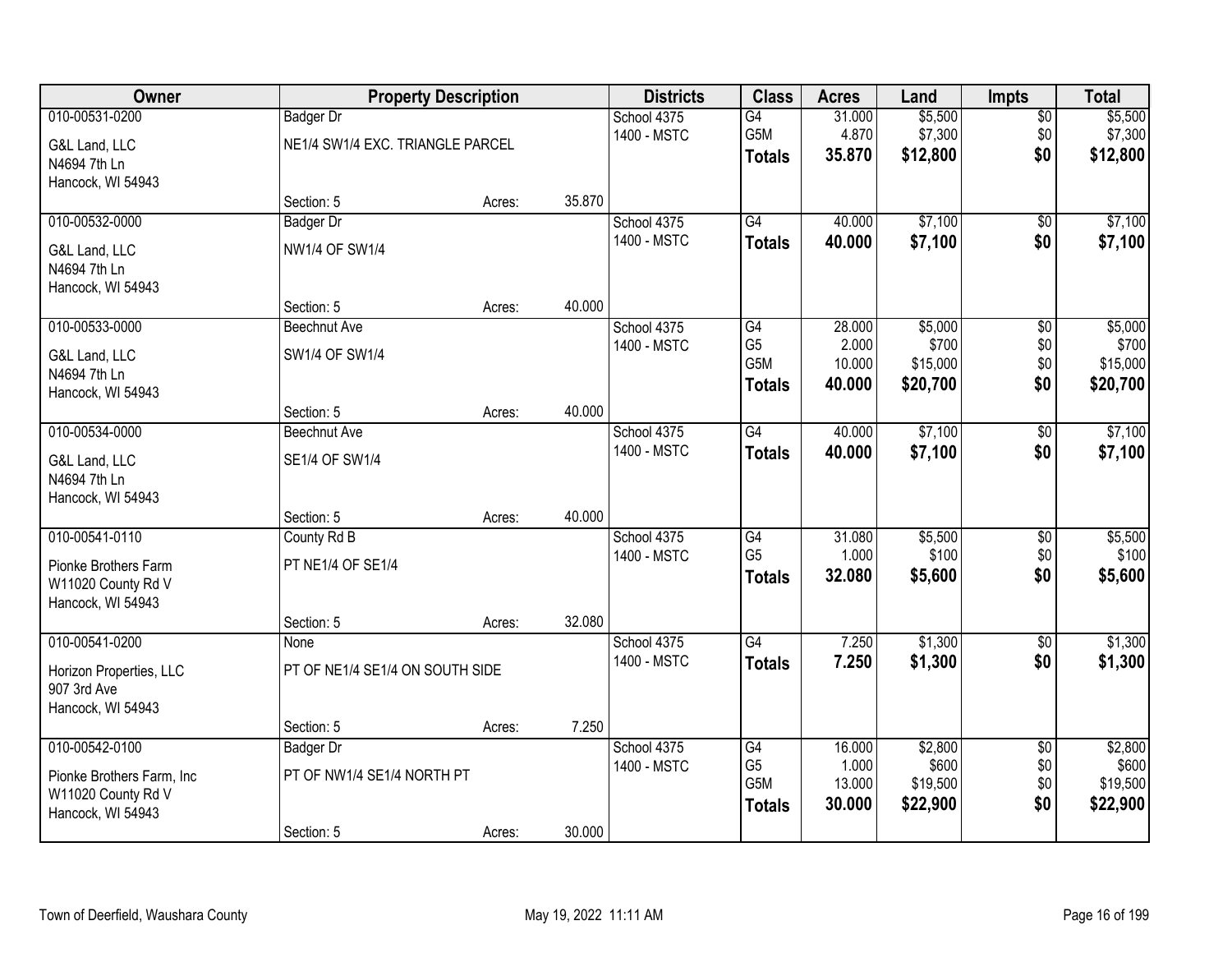| Owner                   |                                               | <b>Property Description</b> |        | <b>Districts</b>           | <b>Class</b>          | <b>Acres</b>    | Land              | <b>Impts</b>     | <b>Total</b>       |
|-------------------------|-----------------------------------------------|-----------------------------|--------|----------------------------|-----------------------|-----------------|-------------------|------------------|--------------------|
| 010-00542-0200          | None                                          |                             |        | School 4375                | $\overline{G4}$       | 10.000          | \$1,800           | $\overline{50}$  | \$1,800            |
| Horizon Properties, LLC | PT OF NW1/4 SE1/4 ON SOUTH SIDE               |                             |        | 1400 - MSTC                | <b>Totals</b>         | 10.000          | \$1,800           | \$0              | \$1,800            |
| 907 3rd Ave             |                                               |                             |        |                            |                       |                 |                   |                  |                    |
| Hancock, WI 54943       |                                               |                             |        |                            |                       |                 |                   |                  |                    |
|                         | Section: 5                                    | Acres:                      | 10.000 |                            |                       |                 |                   |                  |                    |
| 010-00543-0000          | <b>Beechnut Ave</b>                           |                             |        | School 4375                | $\overline{G4}$       | 40.000          | \$7,100           | \$0              | \$7,100            |
| Horizon Properties, LLC | SW1/4 SE1/4                                   |                             |        | 1400 - MSTC                | <b>Totals</b>         | 40.000          | \$7,100           | \$0              | \$7,100            |
| 907 3rd Ave             |                                               |                             |        |                            |                       |                 |                   |                  |                    |
| Hancock, WI 54943       |                                               |                             |        |                            |                       |                 |                   |                  |                    |
|                         | Section: 5                                    | Acres:                      | 40.000 |                            |                       |                 |                   |                  |                    |
| 010-00544-0100          | Beechnut Ave                                  |                             |        | School 4375                | G4<br>G <sub>5</sub>  | 34.550          | \$6,100<br>\$100  | \$0              | \$6,100            |
| Horizon Properties, LLC | SE1/4 OF SE1/4 EXC 7.7 ACRES                  |                             |        | 1400 - MSTC                |                       | 0.500<br>35.050 | \$6,200           | \$0<br>\$0       | \$100<br>\$6,200   |
| 907 3rd Ave             |                                               |                             |        |                            | <b>Totals</b>         |                 |                   |                  |                    |
| Hancock, WI 54943       |                                               |                             |        |                            |                       |                 |                   |                  |                    |
|                         | Section: 5                                    | Acres:                      | 35.050 |                            |                       |                 |                   |                  |                    |
| 010-00544-0210          | N4565 County Rd B                             |                             |        | School 4375<br>1400 - MSTC | G1<br>G4              | 4.620<br>1.000  | \$26,700          | \$109,100<br>\$0 | \$135,800<br>\$200 |
| Jeremy T. Smith         | PT E1/2 OF SE1/4 (COM NE COR S 10 AC OF NE1/4 |                             |        |                            |                       | 5.620           | \$200<br>\$26,900 | \$109,100        | \$136,000          |
| Tricia L. Raether       | OF SE1/4 TH S 56 RODS TH W 22 RODS TH N 56    |                             |        |                            | <b>Totals</b>         |                 |                   |                  |                    |
| N4565 County Rd B       | RODS TH E 22 RODS TO POB); EXC DOC 489704     |                             |        |                            |                       |                 |                   |                  |                    |
| Hancock, WI 54943       | Section: 5                                    | Acres:                      | 5.620  |                            |                       |                 |                   |                  |                    |
| 010-00611-0000          | County Rd O                                   |                             |        | School 4375                | $\overline{G4}$       | 42.830          | \$7,600           | $\overline{50}$  | \$7,600            |
| Larry Bacon Family, LLC | NE1/4 OF NE1/4 FRAC 1/4                       |                             |        | 1400 - MSTC                | G <sub>5</sub>        | 2.000           | \$100             | \$0              | \$100              |
| W12283 Beechnut Ave     |                                               |                             |        |                            | <b>Totals</b>         | 44.830          | \$7,700           | \$0              | \$7,700            |
| Hancock, WI 54943       |                                               |                             |        |                            |                       |                 |                   |                  |                    |
|                         | Section: 6                                    | Acres:                      | 44.830 |                            |                       |                 |                   |                  |                    |
| 010-00612-0000          | County Rd O                                   |                             |        | School 4375                | G4                    | 41.950          | \$7,400           | $\overline{50}$  | \$7,400            |
| G&L Land, LLC           | NW1/4 OF NE1/4 FRAC 1/4                       |                             |        | 1400 - MSTC                | G <sub>5</sub><br>G5M | 2.000<br>1.000  | \$100<br>\$1,500  | \$0<br>\$0       | \$100<br>\$1,500   |
| N4694 7th Ln            |                                               |                             |        |                            | <b>Totals</b>         | 44.950          | \$9,000           | \$0              | \$9,000            |
| Hancock, WI 54943       |                                               |                             |        |                            |                       |                 |                   |                  |                    |
|                         | Section: 6                                    | Acres:                      | 44.950 |                            |                       |                 |                   |                  |                    |
| 010-00613-0000          | $7th$ Ln                                      |                             |        | School 4375                | G4                    | 17.000          | \$3,000           | $\overline{50}$  | \$3,000            |
| G&L Land, LLC           | <b>SW1/4 OF NE1/4</b>                         |                             |        | 1400 - MSTC                | G <sub>5</sub><br>G5M | 1.000<br>22.000 | \$100<br>\$33,000 | \$0<br>\$0       | \$100<br>\$33,000  |
| N4694 7th Ln            |                                               |                             |        |                            | <b>Totals</b>         | 40.000          | \$36,100          | \$0              | \$36,100           |
| Hancock, WI 54943       |                                               |                             |        |                            |                       |                 |                   |                  |                    |
|                         | Section: 6                                    | Acres:                      | 40.000 |                            |                       |                 |                   |                  |                    |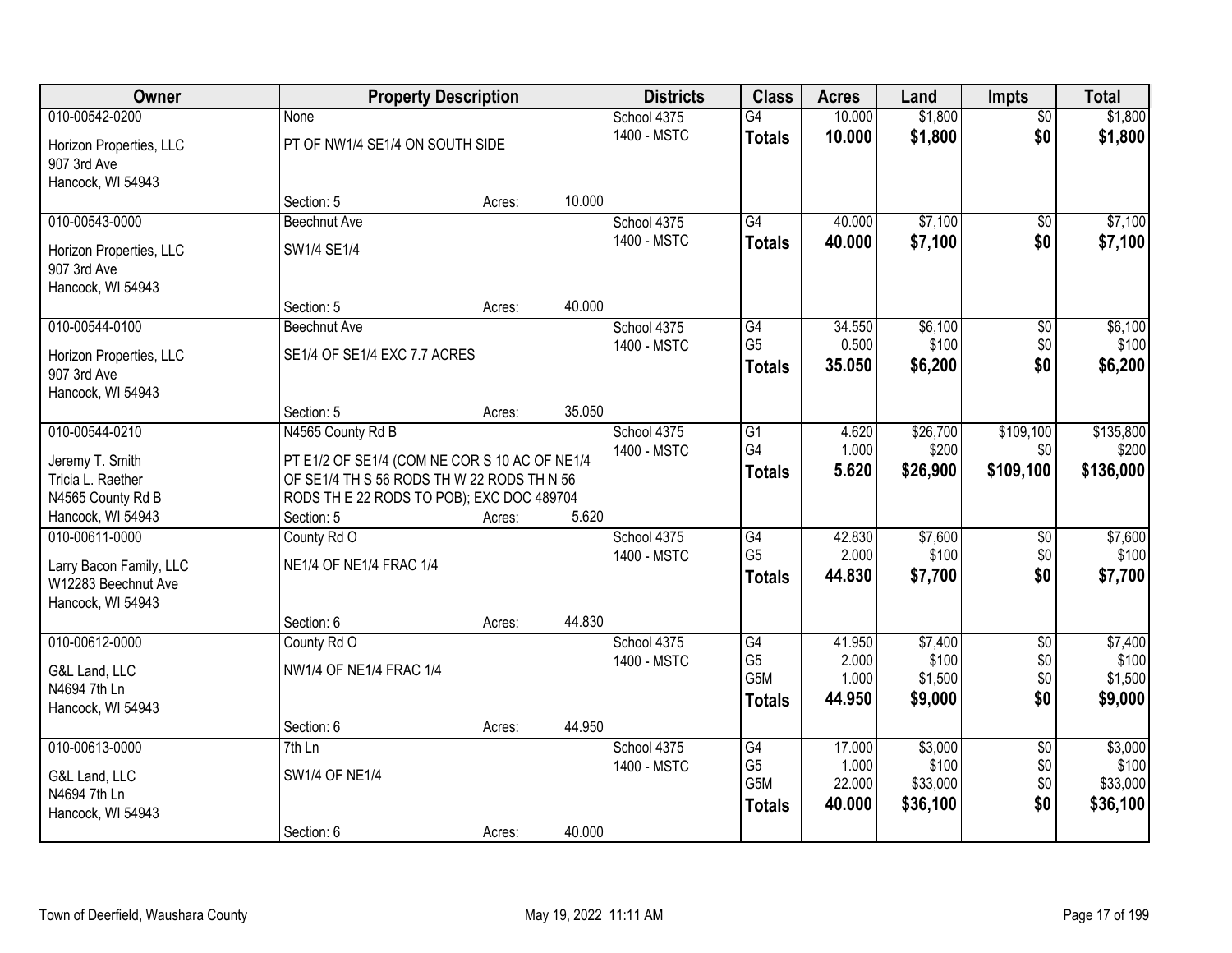| Owner                         | <b>Property Description</b>                   |        |        | <b>Districts</b> | <b>Class</b>    | <b>Acres</b> | Land       | <b>Impts</b>    | <b>Total</b> |
|-------------------------------|-----------------------------------------------|--------|--------|------------------|-----------------|--------------|------------|-----------------|--------------|
| 010-00614-0000                | <b>Badger Dr</b>                              |        |        | School 4375      | $\overline{G4}$ | 38.000       | \$6,700    | \$0             | \$6,700      |
| Larry Bacon Family, LLC       | SE1/4 OF NE1/4                                |        |        | 1400 - MSTC      | G <sub>5</sub>  | 2.000        | \$100      | \$0             | \$100        |
| W12283 Beechnut Ave           |                                               |        |        |                  | <b>Totals</b>   | 40.000       | \$6,800    | \$0             | \$6,800      |
| Hancock, WI 54943             |                                               |        |        |                  |                 |              |            |                 |              |
|                               | Section: 6                                    | Acres: | 40.000 |                  |                 |              |            |                 |              |
| 010-00621-0100                | County Rd O                                   |        |        | School 4375      | G4              | 52.670       | \$9,300    | $\overline{50}$ | \$9,300      |
| G&L Land, LLC                 | N1/2 OF NW FRAC 1/4 EXC 2 A IN NW COR         |        |        | 1400 - MSTC      | G <sub>5</sub>  | 2.000        | \$100      | \$0             | \$100        |
| N4694 7th Ln                  |                                               |        |        |                  | <b>Totals</b>   | 54.670       | \$9,400    | \$0             | \$9,400      |
| Hancock, WI 54943             |                                               |        |        |                  |                 |              |            |                 |              |
|                               | Section: 6                                    | Acres: | 54.670 |                  |                 |              |            |                 |              |
| 010-00622-0100                | N4884 7th Ave                                 |        |        | School 4375      | G1              | 2.000        | \$16,000   | \$28,300        | \$44,300     |
| Lori T. Berti                 | WEST 14.5 RODS OF NORTH 22 RODS OF N1/2 NW    |        |        | 1400 - MSTC      | <b>Totals</b>   | 2.000        | \$16,000   | \$28,300        | \$44,300     |
| Jeffrey D. Marker             | FRAC1/4                                       |        |        |                  |                 |              |            |                 |              |
| N4884 7th Ave                 |                                               |        |        |                  |                 |              |            |                 |              |
| Hancock, WI 54943             | Section: 6                                    | Acres: | 2.000  |                  |                 |              |            |                 |              |
| 010-00623-0110                | N4744 7th Ave                                 |        |        | School 4375      | X4              | 2.970        | \$0        | $\sqrt[6]{}$    | $\sqrt{50}$  |
| American Transmission Co      | PT OF S1/2 OF NW FRAC. 1/4 LOT 1 CSM 3583     |        |        | 1400 - MSTC      | <b>Totals</b>   | 2.970        | \$0        | \$0             | \$0          |
| N16 W23217 Stone Ridg Dr      |                                               |        |        |                  |                 |              |            |                 |              |
| Waukesha, WI 53187-0047       |                                               |        |        |                  |                 |              |            |                 |              |
|                               | Section: 6                                    | Acres: | 2.970  |                  |                 |              |            |                 |              |
| 010-00623-0120                | 7th Ave                                       |        |        | School 4375      | $\overline{G4}$ | 26.760       | \$4,700    | $\overline{50}$ | \$4,700      |
| G&L Land, LLC                 | S1/2 OF NW FRAC. 1/4 EXC S 20A & EXC CSM 3583 |        |        | 1400 - MSTC      | G <sub>5</sub>  | 0.500        | \$100      | \$0             | \$100        |
| N4694 7th Ln                  |                                               |        |        |                  | <b>Totals</b>   | 27.260       | \$4,800    | \$0             | \$4,800      |
| Hancock, WI 54943             |                                               |        |        |                  |                 |              |            |                 |              |
|                               | Section: 6                                    | Acres: | 27.260 |                  |                 |              |            |                 |              |
| 010-00624-0100                | N4712 7th Ave                                 |        |        | School 4375      | $\overline{G1}$ | 2.000        | \$16,000   | \$6,300         | \$22,300     |
| Joel A. Aanensen              | SOUTH 20 A OF FRAC NW1/4                      |        |        | 1400 - MSTC      | W8              | 18.000       | (\$54,000) | \$0             | \$0          |
| Kay Arlene Aanensen           |                                               |        |        |                  | <b>Totals</b>   | 20,000       | \$16,000   | \$6,300         | \$22,300     |
| N4560 5th Ln                  |                                               |        |        |                  |                 |              |            |                 |              |
| Hancock, WI 54943             | Section: 6                                    | Acres: | 20.000 |                  |                 |              |            |                 |              |
| 010-00631-0000                | 7th Ave                                       |        |        | School 4375      | G4              | 97.440       | \$17,300   | $\overline{50}$ | \$17,300     |
|                               |                                               |        |        | 1400 - MSTC      | G <sub>5</sub>  | 2.480        | \$100      | \$0             | \$100        |
| G&L Land, LLC<br>N4694 7th Ln | SW FRAC 1/4                                   |        |        |                  | <b>Totals</b>   | 99.920       | \$17,400   | \$0             | \$17,400     |
| Hancock, WI 54943             |                                               |        |        |                  |                 |              |            |                 |              |
|                               | Section: 6                                    | Acres: | 99.920 |                  |                 |              |            |                 |              |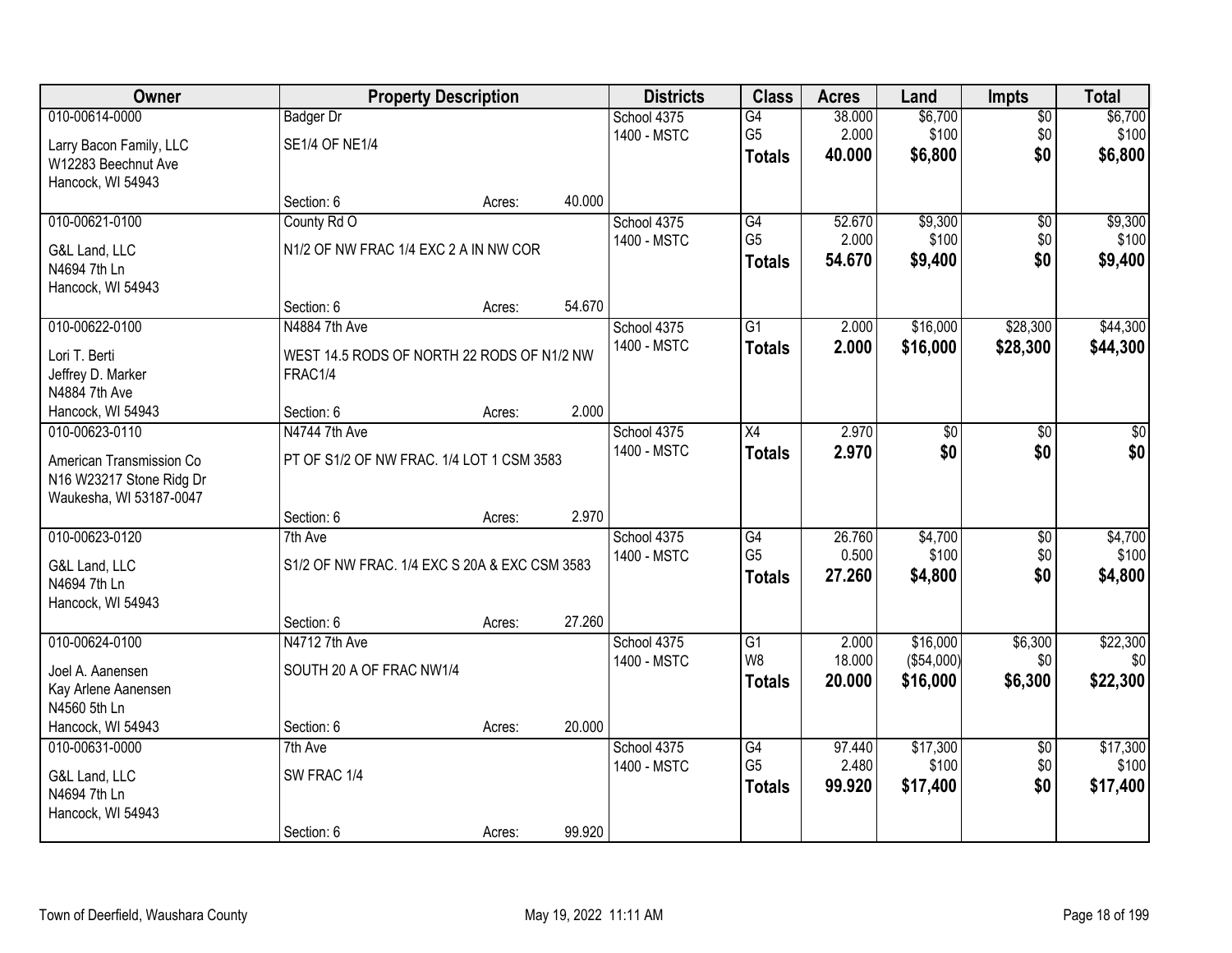| Owner                                    |                                  | <b>Property Description</b> |        | <b>Districts</b> | <b>Class</b>          | <b>Acres</b>    | Land              | <b>Impts</b>    | <b>Total</b>      |
|------------------------------------------|----------------------------------|-----------------------------|--------|------------------|-----------------------|-----------------|-------------------|-----------------|-------------------|
| 010-00641-0000                           | N4694 7th Ln                     |                             |        | School 4375      | $\overline{G4}$       | 33.000          | \$5,800           | $\overline{50}$ | \$5,800           |
| G&L Land, LLC                            | <b>NE1/4 OF SE1/4</b>            |                             |        | 1400 - MSTC      | G <sub>5</sub>        | 2.000           | \$100             | \$0             | \$100             |
| N4694 7th Ln                             |                                  |                             |        |                  | G7                    | 5.000           | \$27,500          | \$238,100       | \$265,600         |
| Hancock, WI 54943                        |                                  |                             |        |                  | <b>Totals</b>         | 40.000          | \$33,400          | \$238,100       | \$271,500         |
|                                          | Section: 6                       | Acres:                      | 40.000 |                  |                       |                 |                   |                 |                   |
| 010-00642-0000                           | $7th$ Ln                         |                             |        | School 4375      | G4                    | 33.000          | \$5,800           | \$0             | \$5,800           |
| G&L Land, LLC                            | <b>NW1/4 OF SE1/4</b>            |                             |        | 1400 - MSTC      | G <sub>5</sub>        | 5.000           | \$2,800           | \$0             | \$2,800           |
| N4694 7th Ln                             |                                  |                             |        |                  | G5M                   | 2.000           | \$3,000           | \$0             | \$3,000           |
| Hancock, WI 54943                        |                                  |                             |        |                  | <b>Totals</b>         | 40.000          | \$11,600          | \$0             | \$11,600          |
|                                          | Section: 6                       | Acres:                      | 40.000 |                  |                       |                 |                   |                 |                   |
| 010-00643-0000                           | <b>Beechnut Ave</b>              |                             |        | School 4375      | G4                    | 26.000          | \$4,600           | $\overline{60}$ | \$4,600           |
| G&L Land, LLC                            | SW1/4 OF SE1/4                   |                             |        | 1400 - MSTC      | G <sub>5</sub>        | 1.000           | \$100             | \$0             | \$100             |
| N4694 7th Ln                             |                                  |                             |        |                  | G5M                   | 13.000          | \$19,500          | \$0             | \$19,500          |
| Hancock, WI 54943                        |                                  |                             |        |                  | <b>Totals</b>         | 40.000          | \$24,200          | \$0             | \$24,200          |
|                                          | Section: 6                       | Acres:                      | 40.000 |                  |                       |                 |                   |                 |                   |
| 010-00644-0000                           | Beechnut Ave                     |                             |        | School 4375      | G4                    | 34.000          | \$6,000           | \$0             | \$6,000           |
| G&L Land, LLC                            | SE1/4 OF SE1/4                   |                             |        | 1400 - MSTC      | G <sub>5</sub>        | 3.000           | \$200             | \$0             | \$200             |
| N4694 7th Ln                             |                                  |                             |        |                  | G5M                   | 3.000           | \$4,500           | \$0             | \$4,500           |
| Hancock, WI 54943                        |                                  |                             |        |                  | <b>Totals</b>         | 40.000          | \$10,700          | \$0             | \$10,700          |
|                                          | Section: 6                       | Acres:                      | 40.000 |                  |                       |                 |                   |                 |                   |
| 010-00711-0000                           | <b>Beechnut Ave</b>              |                             |        | School 4375      | $\overline{G4}$       | 33.000          | \$5,800           | $\overline{50}$ | \$5,800           |
|                                          |                                  |                             |        | 1400 - MSTC      | G <sub>5</sub>        | 2.000           | \$100             | \$0             | \$100             |
| Larry Bacon Family, LLC                  | <b>NE1/4 OF NE1/4</b>            |                             |        |                  | G5M                   | 5.000           | \$7,500           | \$0             | \$7,500           |
| W12283 Beechnut Ave<br>Hancock, WI 54943 |                                  |                             |        |                  | <b>Totals</b>         | 40.000          | \$13,400          | \$0             | \$13,400          |
|                                          | Section: 7                       | Acres:                      | 40.000 |                  |                       |                 |                   |                 |                   |
| 010-00712-0000                           | <b>Beechnut Ave</b>              |                             |        | School 4375      | G4                    | 38.000          | \$6,700           | $\sqrt{6}$      | \$6,700           |
|                                          |                                  |                             |        | 1400 - MSTC      | G <sub>5</sub>        | 2.000           | \$100             | \$0             | \$100             |
| <b>Bacon Revocable Trust</b>             | <b>NW1/4 OF NE1/4</b>            |                             |        |                  | <b>Totals</b>         | 40.000          | \$6,800           | \$0             | \$6,800           |
| N3818 County Rd Ff                       |                                  |                             |        |                  |                       |                 |                   |                 |                   |
| Hancock, WI 54943                        |                                  |                             |        |                  |                       |                 |                   |                 |                   |
|                                          | Section: 7                       | Acres:                      | 40.000 |                  |                       |                 |                   |                 |                   |
| 010-00714-0100                           |                                  |                             |        | School 4375      | G4                    | 20.500<br>1.750 | \$3,600           | $\overline{50}$ | \$3,600           |
| Daniel Dean Juday                        | PT SE1/4 OF NE1/4, EXC E 14 RODS |                             |        | 1400 - MSTC      | G <sub>5</sub><br>G5M | 10.750          | \$100<br>\$16,200 | \$0<br>\$0      | \$100<br>\$16,200 |
| Mary Juday                               |                                  |                             |        |                  |                       |                 |                   | \$0             |                   |
| W4887 Hwy 106                            |                                  |                             |        |                  | <b>Totals</b>         | 33.000          | \$19,900          |                 | \$19,900          |
| Fort Atkinson, WI 53538                  | Section: 7                       | Acres:                      | 33.000 |                  |                       |                 |                   |                 |                   |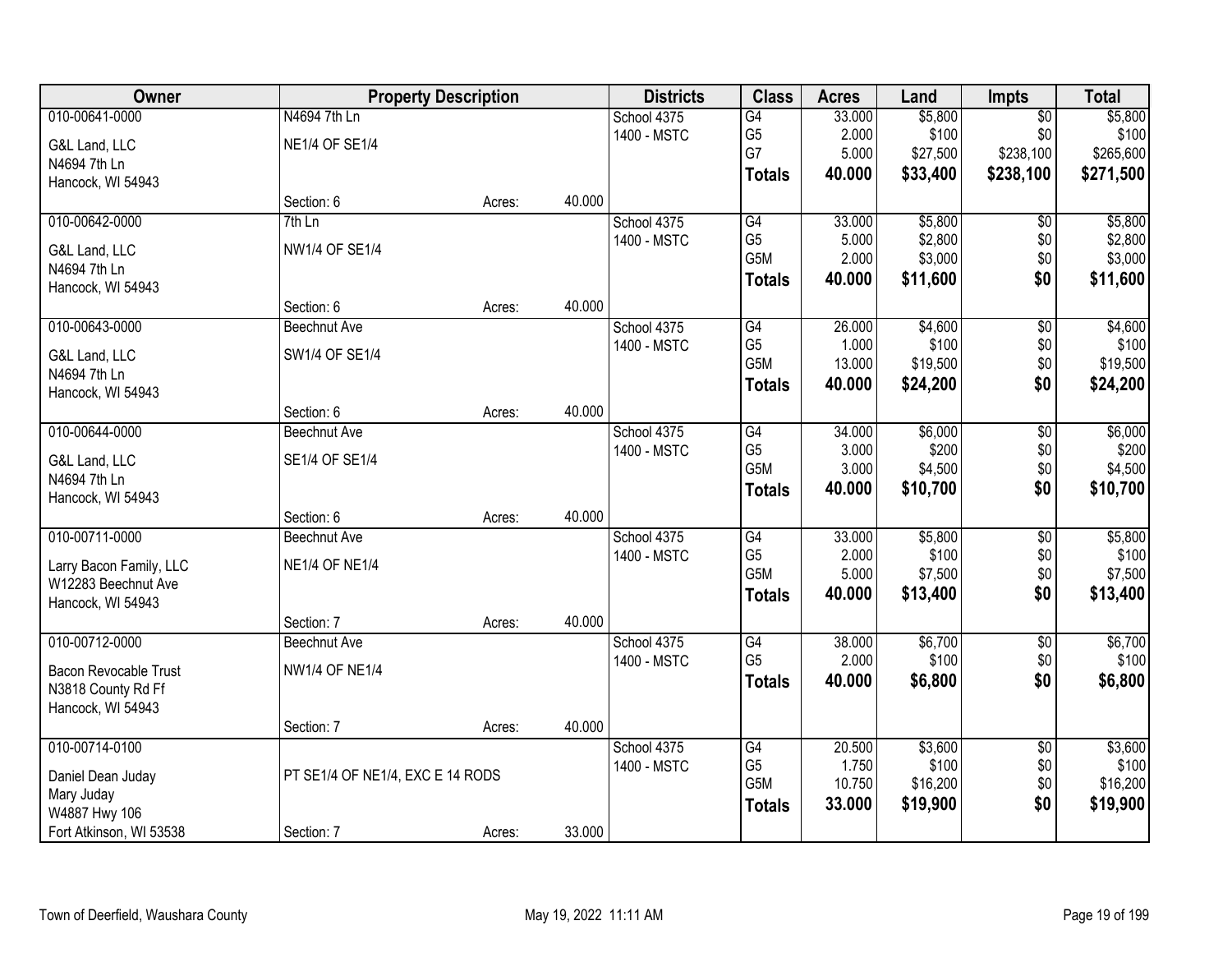| <b>Owner</b>                                                                                                    |                                                                 | <b>Property Description</b> |        | <b>Districts</b>           | <b>Class</b>                                                           | <b>Acres</b>                       | Land                                            | <b>Impts</b>                         | <b>Total</b>                            |
|-----------------------------------------------------------------------------------------------------------------|-----------------------------------------------------------------|-----------------------------|--------|----------------------------|------------------------------------------------------------------------|------------------------------------|-------------------------------------------------|--------------------------------------|-----------------------------------------|
| 010-00714-0200<br>Larry Bacon Family, LLC<br>W12283 Beechnut Ave<br>Hancock, WI 54943                           | E 14 RODS OF SE1/4 OF NE1/4                                     |                             |        | School 4375<br>1400 - MSTC | $\overline{G4}$<br>G <sub>5</sub><br>G <sub>5</sub> M<br><b>Totals</b> | 4.500<br>0.250<br>2.250<br>7.000   | \$800<br>\$0<br>\$3,400<br>\$4,200              | $\overline{60}$<br>\$0<br>\$0<br>\$0 | \$800<br>\$0<br>\$3,400<br>\$4,200      |
|                                                                                                                 | Section: 7                                                      | Acres:                      | 7.000  |                            |                                                                        |                                    |                                                 |                                      |                                         |
| 010-00721-0000<br>Bacon Revocable Trust<br>N3818 County Rd Ff<br>Hancock, WI 54943                              | 7th Ave<br>N1/2 OF NW1/4                                        |                             |        | School 4375<br>1400 - MSTC | G4<br>G <sub>5</sub><br><b>Totals</b>                                  | 47.470<br>2.000<br>49.470          | \$8,400<br>\$100<br>\$8,500                     | $\overline{50}$<br>\$0<br>\$0        | \$8,400<br>\$100<br>\$8,500             |
|                                                                                                                 | Section: 7                                                      | Acres:                      | 49.470 |                            |                                                                        |                                    |                                                 |                                      |                                         |
| 010-00723-0100<br>Anne E. Meronk<br>PO Box 294<br>Plainfield, WI 54966                                          | W11996 County Rd V<br>LOT 1 CSM 5716                            |                             |        | School 4375<br>1400 - MSTC | $\overline{G1}$<br>G <sub>6</sub><br>W <sub>5</sub><br><b>Totals</b>   | 5.000<br>5.537<br>78.423<br>88,960 | \$27,900<br>\$16,600<br>(\$235,300)<br>\$44,500 | \$17,000<br>\$0<br>\$0<br>\$17,000   | \$44,900<br>\$16,600<br>\$0<br>\$61,500 |
|                                                                                                                 | Section: 7                                                      | Acres:                      | 88.960 |                            |                                                                        |                                    |                                                 |                                      |                                         |
| 010-00731-0000<br>Kyeva Acres, LLC<br>c/o James D & Mary C Thompson<br>W11954 County Rd Gg                      | County Rd V<br>N1/2 OF SW1/4 FRAC 1/4                           |                             |        | School 4375<br>1400 - MSTC | G4<br>G <sub>5</sub><br>G5M<br><b>Totals</b>                           | 41.230<br>1.000<br>6.000<br>48.230 | \$7,300<br>\$100<br>\$9,000<br>\$16,400         | \$0<br>\$0<br>\$0<br>\$0             | \$7,300<br>\$100<br>\$9,000<br>\$16,400 |
| Hancock, WI 54943                                                                                               | Section: 7                                                      | Acres:                      | 48.230 |                            |                                                                        |                                    |                                                 |                                      |                                         |
| 010-00733-0100<br>Kyeva Acres, LLC<br>c/o James D & Mary C Thompson<br>W11954 County Rd Gg<br>Hancock, WI 54943 | <b>None</b><br>S1/2 FRAC SW1/4 EXC SOUTH 40 ACRES<br>Section: 7 | Acres:                      | 7.610  | School 4375<br>1400 - MSTC | $\overline{G4}$<br>G <sub>5</sub> M<br><b>Totals</b>                   | 1.610<br>6.000<br>7.610            | \$300<br>\$9,000<br>\$9,300                     | $\overline{30}$<br>\$0<br>\$0        | \$300<br>\$9,000<br>\$9,300             |
| 010-00733-0200                                                                                                  | None                                                            |                             |        | School 4375                | G4                                                                     | 29.000                             | \$5,100                                         | $\sqrt{$0}$                          | \$5,100                                 |
| Kyeva Acres, LLC<br>c/o James D & Mary C Thompson<br>W11954 County Rd Gg                                        | SOUTH 40 ACRES OF FRAC SW1/4                                    |                             |        | 1400 - MSTC                | G <sub>5</sub> M<br><b>Totals</b>                                      | 11.000<br>40.000                   | \$16,500<br>\$21,600                            | \$0<br>\$0                           | \$16,500<br>\$21,600                    |
| Hancock, WI 54943                                                                                               | Section: 7                                                      | Acres:                      | 40.000 |                            |                                                                        |                                    |                                                 |                                      |                                         |
| 010-00741-0000<br>Karen J. Brown<br>N4273 7th Ln<br>Hancock, WI 54943                                           | County Rd V<br><b>NE1/4 OF SE1/4</b><br>Section: 7              | Acres:                      | 40.000 | School 4375<br>1400 - MSTC | $\overline{G4}$<br>G <sub>5</sub><br><b>Totals</b>                     | 38.000<br>2.000<br>40.000          | \$6,700<br>\$100<br>\$6,800                     | $\overline{50}$<br>\$0<br>\$0        | \$6,700<br>\$100<br>\$6,800             |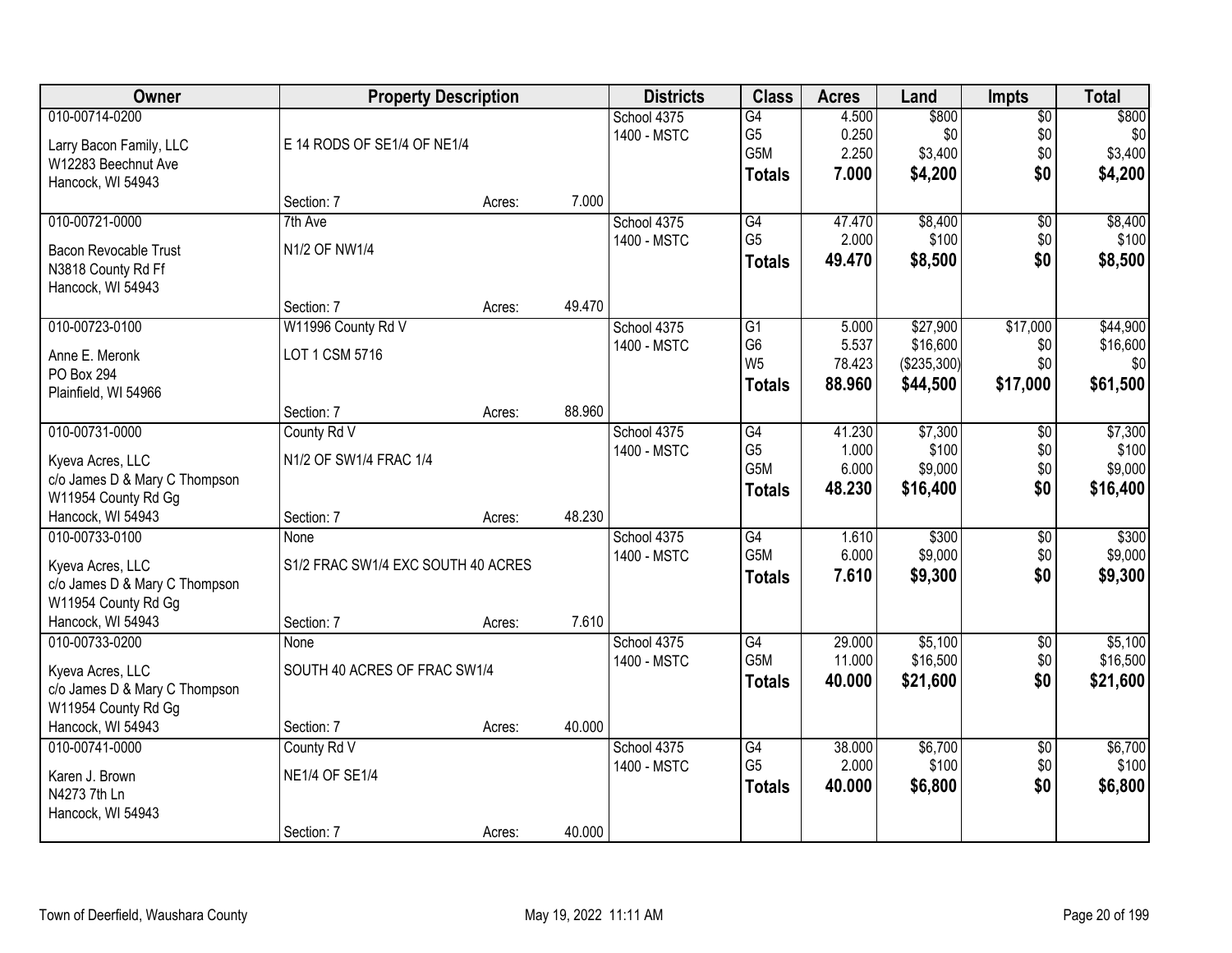| Owner                                                | <b>Property Description</b> |        |        | <b>Districts</b> | <b>Class</b>    | <b>Acres</b> | Land     | Impts           | <b>Total</b> |
|------------------------------------------------------|-----------------------------|--------|--------|------------------|-----------------|--------------|----------|-----------------|--------------|
| 010-00742-0100                                       | N4273 7th Ln                |        |        | School 4375      | G4              | 8.500        | \$1,300  | $\overline{50}$ | \$1,300      |
| Karen J. Brown                                       | N1/2 OF NW1/4 OF SE1/4      |        |        | 1400 - MSTC      | G5M             | 8.500        | \$12,800 | \$0             | \$12,800     |
| N4273 7th Ln                                         |                             |        |        |                  | G7              | 3.000        | \$16,500 | \$57,000        | \$73,500     |
| Hancock, WI 54943                                    |                             |        |        |                  | <b>Totals</b>   | 20.000       | \$30,600 | \$57,000        | \$87,600     |
|                                                      | Section: 7                  | Acres: | 20.000 |                  |                 |              |          |                 |              |
| 010-00742-0200                                       | $7th$ Ln                    |        |        | School 4375      | G4              | 19.000       | \$3,400  | \$0             | \$3,400      |
| Kyeva Acres, LLC                                     | S1/2 NW1/4 OF SE1/4         |        |        | 1400 - MSTC      | G <sub>5</sub>  | 0.500        | \$100    | \$0             | \$100        |
| c/o James D & Mary C Thompson                        |                             |        |        |                  | G5M             | 0.500        | \$800    | \$0             | \$800        |
| W11954 County Rd Gg                                  |                             |        |        |                  | <b>Totals</b>   | 20.000       | \$4,300  | \$0             | \$4,300      |
| Hancock, WI 54943                                    | Section: 7                  | Acres: | 20.000 |                  |                 |              |          |                 |              |
| 010-00743-0100                                       | 7th Ln                      |        |        | School 4375      | G4              | 19.500       | \$3,500  | $\overline{50}$ | \$3,500      |
| Kyeva Acres, LLC                                     | N1/2 SW1/4 OF SE1/4         |        |        | 1400 - MSTC      | G <sub>5</sub>  | 0.500        | \$100    | \$0             | \$100        |
| c/o James D & Mary C Thompson                        |                             |        |        |                  | <b>Totals</b>   | 20.000       | \$3,600  | \$0             | \$3,600      |
| W11954 County Rd Gg                                  |                             |        |        |                  |                 |              |          |                 |              |
| Hancock, WI 54943                                    | Section: 7                  | Acres: | 20.000 |                  |                 |              |          |                 |              |
| 010-00743-0200                                       | $7th$ Ln                    |        |        | School 4375      | G4              | 19.500       | \$3,500  | \$0             | \$3,500      |
|                                                      |                             |        |        | 1400 - MSTC      | G <sub>5</sub>  | 0.500        | \$100    | \$0             | \$100        |
| Kyeva Acres, LLC                                     | S1/2 SW1/4 OF SE1/4         |        |        |                  | <b>Totals</b>   | 20.000       | \$3,600  | \$0             | \$3,600      |
| c/o James D & Mary C Thompson<br>W11954 County Rd Gg |                             |        |        |                  |                 |              |          |                 |              |
| Hancock, WI 54943                                    | Section: 7                  | Acres: | 20.000 |                  |                 |              |          |                 |              |
| 010-00744-0000                                       | N4150 7th Ln                |        |        | School 4375      | $\overline{G4}$ | 3.000        | \$500    | $\overline{50}$ | \$500        |
|                                                      |                             |        |        | 1400 - MSTC      | G5M             | 35.000       | \$52,500 | \$0             | \$52,500     |
| Philip J. Toporek                                    | SE1/4 OF SE1/4              |        |        |                  | G7              | 2.000        | \$11,000 | \$128,000       | \$139,000    |
| N4150 7th Ln                                         |                             |        |        |                  | <b>Totals</b>   | 40.000       | \$64,000 | \$128,000       | \$192,000    |
| Hancock, WI 54943                                    |                             |        |        |                  |                 |              |          |                 |              |
|                                                      | Section: 7                  | Acres: | 40.000 |                  |                 |              |          |                 |              |
| 010-00811-0000                                       | <b>Beechnut Ave</b>         |        |        | School 4375      | G4              | 38.000       | \$6,700  | $\sqrt{6}$      | \$6,700      |
| Horizon Properties, LLC                              | <b>NE1/4 OF NE1/4</b>       |        |        | 1400 - MSTC      | G <sub>5</sub>  | 2.000        | \$100    | \$0             | \$100        |
| 907 3rd Ave                                          |                             |        |        |                  | <b>Totals</b>   | 40.000       | \$6,800  | \$0             | \$6,800      |
| Hancock, WI 54943                                    |                             |        |        |                  |                 |              |          |                 |              |
|                                                      | Section: 8                  | Acres: | 40.000 |                  |                 |              |          |                 |              |
| 010-00812-0000                                       | <b>Beechnut Ave</b>         |        |        | School 4375      | G4              | 39.000       | \$6,900  | $\overline{50}$ | \$6,900      |
| Horizon Properties, LLC                              | <b>NW1/4 OF NE1/4</b>       |        |        | 1400 - MSTC      | G <sub>5</sub>  | 1.000        | \$100    | \$0             | \$100        |
| 907 3rd Ave                                          |                             |        |        |                  | <b>Totals</b>   | 40.000       | \$7,000  | \$0             | \$7,000      |
| Hancock, WI 54943                                    |                             |        |        |                  |                 |              |          |                 |              |
|                                                      | Section: 8                  | Acres: | 40.000 |                  |                 |              |          |                 |              |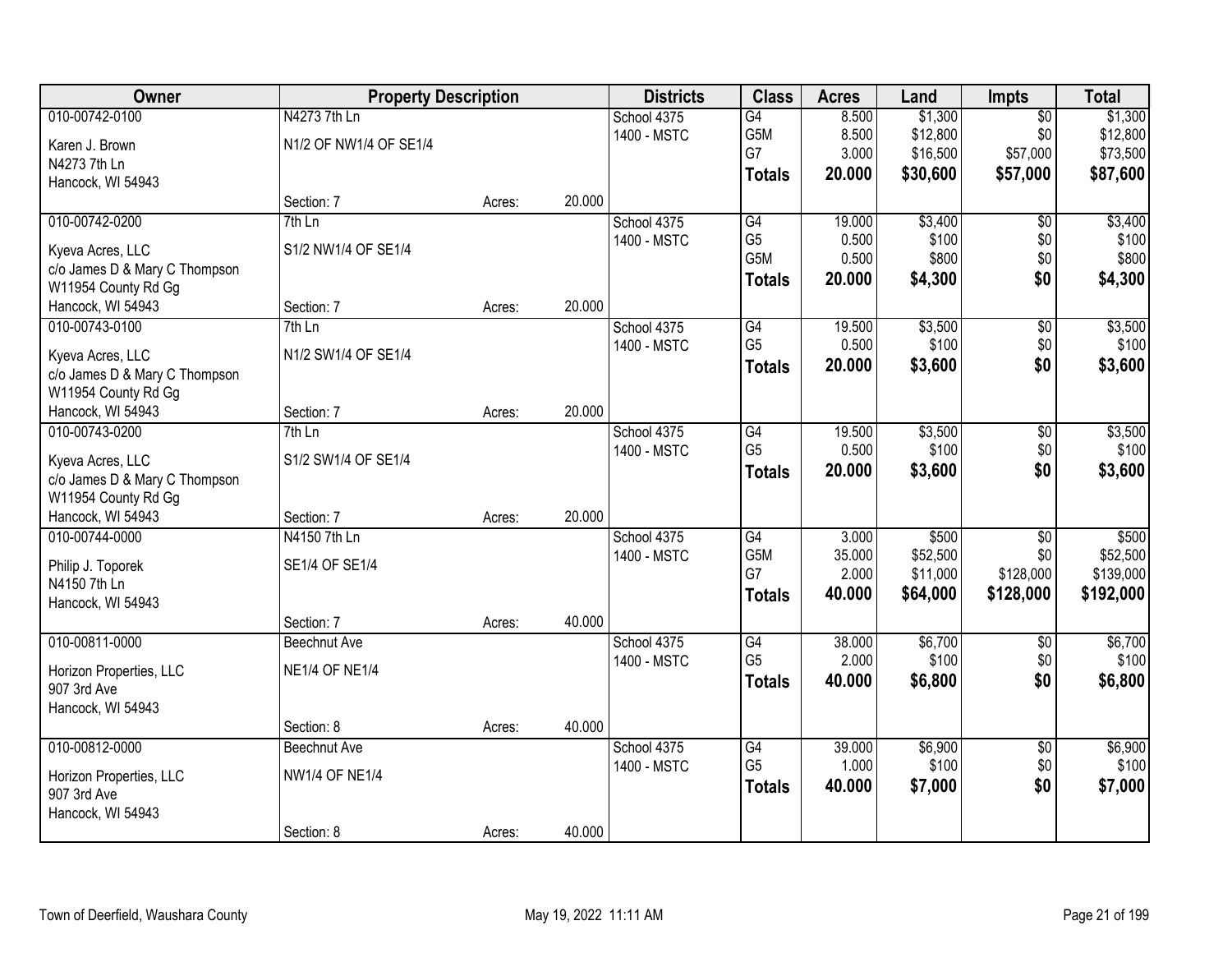| Owner                   |                                            | <b>Property Description</b> |        | <b>Districts</b> | <b>Class</b>     | <b>Acres</b> | Land     | <b>Impts</b>    | <b>Total</b> |
|-------------------------|--------------------------------------------|-----------------------------|--------|------------------|------------------|--------------|----------|-----------------|--------------|
| 010-00813-0000          | County Rd V                                |                             |        | School 4375      | G4               | 39.000       | \$6,900  | $\overline{50}$ | \$6,900      |
| Horizon Properties, LLC | <b>SW1/4 OF NE1/4</b>                      |                             |        | 1400 - MSTC      | G <sub>5</sub>   | 1.000        | \$100    | \$0             | \$100        |
| 907 3rd Ave             |                                            |                             |        |                  | <b>Totals</b>    | 40.000       | \$7,000  | \$0             | \$7,000      |
| Hancock, WI 54943       |                                            |                             |        |                  |                  |              |          |                 |              |
|                         | Section: 8                                 | Acres:                      | 40.000 |                  |                  |              |          |                 |              |
| 010-00814-0100          | N4369 County Rd BV                         |                             |        | School 4375      | $\overline{G1}$  | 6.000        | \$31,000 | \$126,000       | \$157,000    |
| Roger Vistain           | PT OF SE-NE 20 RODS E&W X 80 RODS N&S      |                             |        | 1400 - MSTC      | G4               | 4.000        | \$700    | \$0             | \$700        |
| Nancy Vistain           |                                            |                             |        |                  | <b>Totals</b>    | 10.000       | \$31,700 | \$126,000       | \$157,700    |
| N4369 Highway Bv        |                                            |                             |        |                  |                  |              |          |                 |              |
| Hancock, WI 54943       | Section: 8                                 | Acres:                      | 10.000 |                  |                  |              |          |                 |              |
| 010-00814-0200          | County Rd BV                               |                             |        | School 4375      | G4               | 29.250       | \$5,200  | \$0             | \$5,200      |
| Horizon Properties, LLC | PT OF SE1/4 OF NE1/4                       |                             |        | 1400 - MSTC      | G <sub>5</sub>   | 0.750        | \$100    | \$0             | \$100        |
| 907 3rd Ave             |                                            |                             |        |                  | <b>Totals</b>    | 30.000       | \$5,300  | \$0             | \$5,300      |
| Hancock, WI 54943       |                                            |                             |        |                  |                  |              |          |                 |              |
|                         | Section: 8                                 | Acres:                      | 30.000 |                  |                  |              |          |                 |              |
| 010-00821-0000          | Beechnut Ave                               |                             |        | School 4375      | G4               | 37.000       | \$6,600  | \$0             | \$6,600      |
| Larry Bacon Family, LLC | <b>NE1/4 OF NW1/4</b>                      |                             |        | 1400 - MSTC      | G5M              | 3.000        | \$4,500  | \$0             | \$4,500      |
| W12283 Beechnut Ave     |                                            |                             |        |                  | <b>Totals</b>    | 40.000       | \$11,100 | \$0             | \$11,100     |
| Hancock, WI 54943       |                                            |                             |        |                  |                  |              |          |                 |              |
|                         | Section: 8                                 | Acres:                      | 40.000 |                  |                  |              |          |                 |              |
| 010-00822-0000          | <b>Beechnut Ave</b>                        |                             |        | School 4375      | $\overline{G4}$  | 24.000       | \$4,300  | $\overline{30}$ | \$4,300      |
| Larry Bacon Family, LLC | <b>NW1/4 OF NW1/4</b>                      |                             |        | 1400 - MSTC      | G <sub>5</sub>   | 1.000        | \$100    | \$0             | \$100        |
| W12283 Beechnut Ave     |                                            |                             |        |                  | G <sub>5</sub> M | 15.000       | \$22,500 | \$0             | \$22,500     |
| Hancock, WI 54943       |                                            |                             |        |                  | <b>Totals</b>    | 40.000       | \$26,900 | \$0             | \$26,900     |
|                         | Section: 8                                 | Acres:                      | 40.000 |                  |                  |              |          |                 |              |
| 010-00823-0100          | County Rd V                                |                             |        | School 4375      | $\overline{G6}$  | 33.000       | \$99,000 | $\overline{60}$ | \$99,000     |
| Larry Bacon Family, LLC | SW1/4 OF NW1/4 EXC E 14 RDS                |                             |        | 1400 - MSTC      | <b>Totals</b>    | 33.000       | \$99,000 | \$0             | \$99,000     |
| W12283 Beechnut Ave     |                                            |                             |        |                  |                  |              |          |                 |              |
| Hancock, WI 54943       |                                            |                             |        |                  |                  |              |          |                 |              |
|                         | Section: 8                                 | Acres:                      | 33.000 |                  |                  |              |          |                 |              |
| 010-00824-0110          | County Rd V                                |                             |        | School 4375      | $\overline{G4}$  | 35.600       | \$6,300  | $\overline{30}$ | \$6,300      |
| Larry Bacon Family, LLC | SE1/4 OF NW1/4, EXCLUDING CSM 6396 & PT OF |                             |        | 1400 - MSTC      | G5M              | 2.000        | \$3,000  | \$0             | \$3,000      |
| W12283 Beechnut Ave     | THE EAST 14 RODS OF THE SW1/4 NW1/4        |                             |        |                  | <b>Totals</b>    | 37.600       | \$9,300  | \$0             | \$9,300      |
| Hancock, WI 54943       | EXCLUDING CSM 6396                         |                             |        |                  |                  |              |          |                 |              |
|                         | Section: 8                                 | Acres:                      | 37.600 |                  |                  |              |          |                 |              |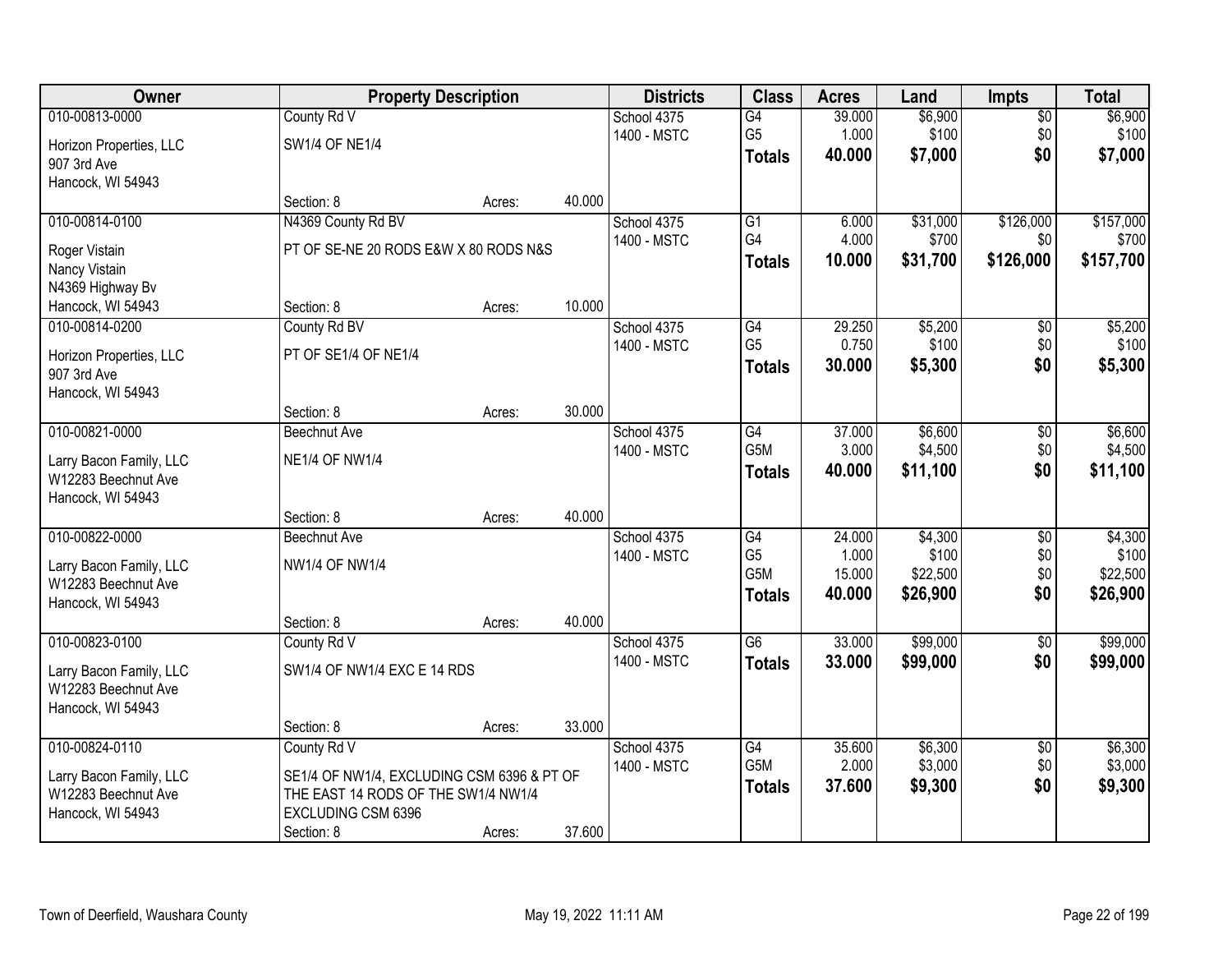| Owner                                             | <b>Property Description</b>            |        |        | <b>Districts</b> | <b>Class</b>         | <b>Acres</b>    | Land     | <b>Impts</b>    | <b>Total</b>     |
|---------------------------------------------------|----------------------------------------|--------|--------|------------------|----------------------|-----------------|----------|-----------------|------------------|
| 010-00824-0120                                    | W11598 County Rd V                     |        |        | School 4375      | $\overline{G1}$      | 5.000           | \$27,900 | \$67,800        | \$95,700         |
| Richard A. Christie                               | LOT 1 CSM 6396                         |        |        | 1400 - MSTC      | G4                   | 3.400           | \$600    | \$0             | \$600            |
| Sherry K. Christie                                |                                        |        |        |                  | G5M                  | 1.000           | \$1,500  | \$0             | \$1,500          |
| W11598 County Rd V                                |                                        |        |        |                  | <b>Totals</b>        | 9.400           | \$30,000 | \$67,800        | \$97,800         |
| Hancock, WI 54943                                 | Section: 8                             | Acres: | 9.400  |                  |                      |                 |          |                 |                  |
| 010-00831-0000                                    | W11567 County Rd V                     |        |        | School 4375      | G4                   | 28.000          | \$5,000  | \$0             | \$5,000          |
| Kyeva Acres, LLC                                  | NE1/4 OF SW1/4 SUBJ TO EASE V453 P 233 |        |        | 1400 - MSTC      | G <sub>5</sub>       | 3.200           | \$1,800  | \$0             | \$1,800          |
| c/o James D & Mary C Thompson                     |                                        |        |        |                  | G5M                  | 7.800           | \$11,700 | \$0             | \$11,700         |
| W11954 County Rd Gg                               |                                        |        |        |                  | G7                   | 1.000           | \$5,500  | \$0             | \$5,500          |
| Hancock, WI 54943                                 | Section: 8                             | Acres: | 40.000 |                  | <b>Totals</b>        | 40.000          | \$24,000 | \$0             | \$24,000         |
| 010-00832-0000                                    | W11601 County Rd V                     |        |        | School 4375      | G1                   | 1.000           | \$10,000 | \$23,200        | \$33,200         |
|                                                   | <b>NW1/4 OF SW1/4</b>                  |        |        | 1400 - MSTC      | G4                   | 22.000          | \$3,900  | \$0             | \$3,900          |
| Kyeva Acres, LLC<br>c/o James D & Mary C Thompson |                                        |        |        |                  | G5M                  | 17.000          | \$25,500 | \$0             | \$25,500         |
| W11954 County Rd Gg                               |                                        |        |        |                  | <b>Totals</b>        | 40.000          | \$39,400 | \$23,200        | \$62,600         |
| Hancock, WI 54943                                 | Section: 8                             | Acres: | 40.000 |                  |                      |                 |          |                 |                  |
| 010-00833-0000                                    | None                                   |        |        | School 4375      | G4                   | 23.000          | \$4,100  | \$0             | \$4,100          |
|                                                   |                                        |        |        | 1400 - MSTC      | G5M                  | 17.000          | \$25,500 | \$0             | \$25,500         |
| Robert M. Dunn Jr                                 | SW1/4 OF SW1/4                         |        |        |                  | <b>Totals</b>        | 40.000          | \$29,600 | \$0             | \$29,600         |
| N4098 7th Ln<br>Hancock, WI 54943                 |                                        |        |        |                  |                      |                 |          |                 |                  |
|                                                   | Section: 8                             | Acres: | 40.000 |                  |                      |                 |          |                 |                  |
| 010-00834-0000                                    | None                                   |        |        | School 4375      | $\overline{G4}$      | 40.000          | \$7,100  | $\overline{50}$ | \$7,100          |
|                                                   |                                        |        |        | 1400 - MSTC      | <b>Totals</b>        | 40.000          | \$7,100  | \$0             | \$7,100          |
| Kyeva Acres, LLC                                  | SE1/4 OF SW1/4 SUBJ TO EASE V453 P 233 |        |        |                  |                      |                 |          |                 |                  |
| c/o James D & Mary C Thompson                     |                                        |        |        |                  |                      |                 |          |                 |                  |
| W11954 County Rd Gg                               |                                        |        | 40.000 |                  |                      |                 |          |                 |                  |
| Hancock, WI 54943<br>010-00841-0100               | Section: 8<br>W11321 County Rd V       | Acres: |        | School 4375      | $\overline{G1}$      | 7.500           | \$35,700 | \$70,000        | \$105,700        |
|                                                   |                                        |        |        | 1400 - MSTC      | G4                   | 4.500           | \$800    | \$0             | \$800            |
| Alexander L. Bacon                                | PART OF NE1/4 OF SE1/4                 |        |        |                  | <b>Totals</b>        | 12,000          | \$36,500 | \$70,000        | \$106,500        |
| W11321 County Rd V                                |                                        |        |        |                  |                      |                 |          |                 |                  |
| Hancock, WI 54943                                 |                                        |        |        |                  |                      |                 |          |                 |                  |
|                                                   | Section: 8                             | Acres: | 12.000 |                  |                      |                 |          |                 |                  |
| 010-00841-0200                                    | County Rd V                            |        |        | School 4375      | G4<br>G <sub>5</sub> | 27.250<br>0.750 | \$4,800  | $\overline{50}$ | \$4,800<br>\$100 |
| Bacon Farms, Inc                                  | PT OF NE1/4 SE1/4                      |        |        | 1400 - MSTC      |                      |                 | \$100    | \$0             |                  |
| W11650 Badger Dr                                  |                                        |        |        |                  | <b>Totals</b>        | 28.000          | \$4,900  | \$0             | \$4,900          |
| Hancock, WI 54943-7628                            |                                        |        |        |                  |                      |                 |          |                 |                  |
|                                                   | Section: 8                             | Acres: | 28.000 |                  |                      |                 |          |                 |                  |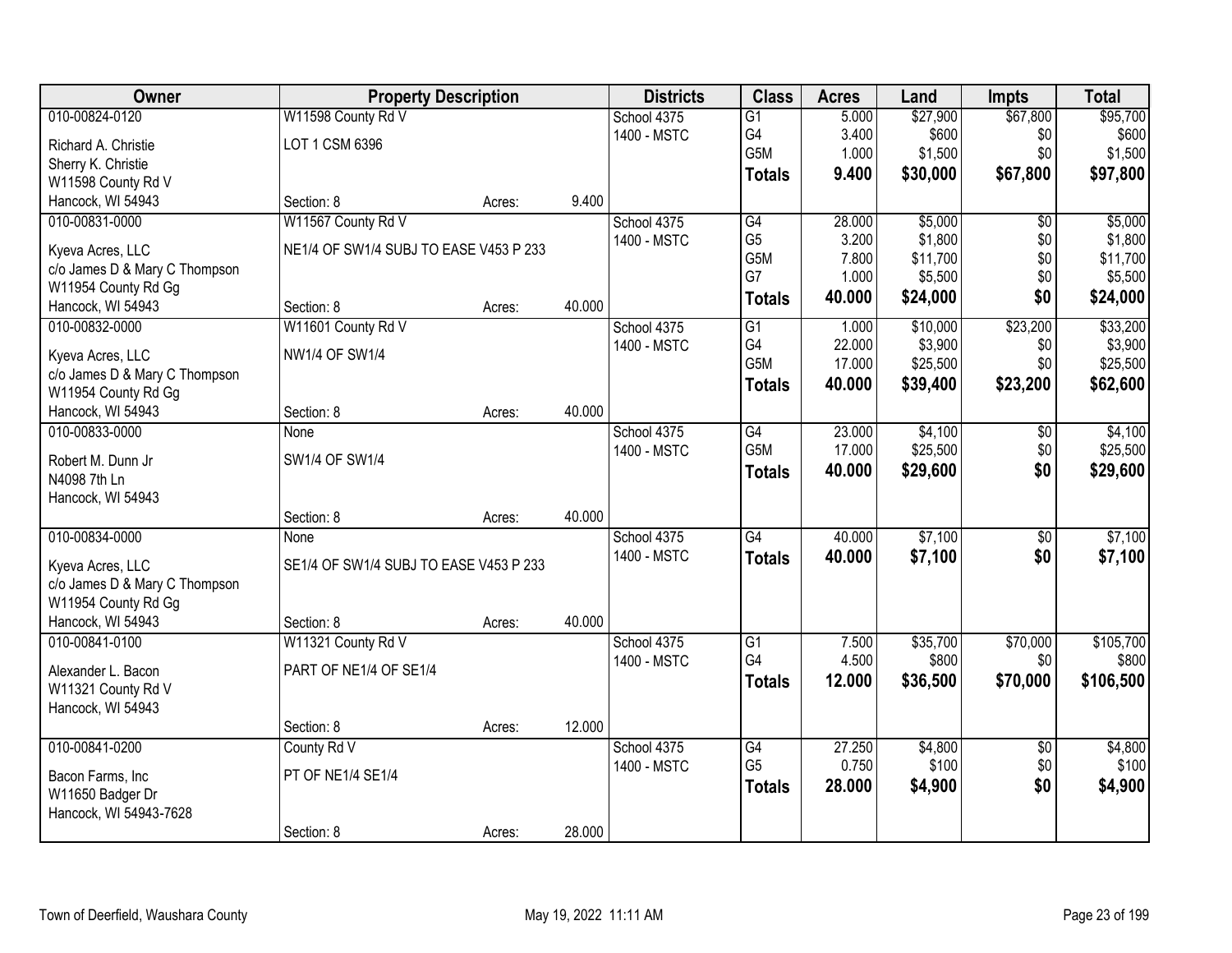| Owner                                                                                         |                                                                       | <b>Property Description</b> |        | <b>Districts</b>           | <b>Class</b>                                             | <b>Acres</b>                       | Land                                     | Impts                                            | <b>Total</b>                               |
|-----------------------------------------------------------------------------------------------|-----------------------------------------------------------------------|-----------------------------|--------|----------------------------|----------------------------------------------------------|------------------------------------|------------------------------------------|--------------------------------------------------|--------------------------------------------|
| 010-00842-0000<br>Bacon Farms, Inc<br>W11650 Badger Dr                                        | County Rd V<br><b>NW1/4 OF SE1/4</b>                                  |                             |        | School 4375<br>1400 - MSTC | G4<br>G <sub>5</sub><br><b>Totals</b>                    | 39.000<br>1.000<br>40.000          | \$6,900<br>\$100<br>\$7,000              | $\overline{50}$<br>\$0<br>\$0                    | \$6,900<br>\$100<br>\$7,000                |
| Hancock, WI 54943-7628                                                                        | Section: 8                                                            | Acres:                      | 40.000 |                            |                                                          |                                    |                                          |                                                  |                                            |
| 010-00843-0000<br>Bacon Farms, Inc.<br>W11650 Badger Dr<br>Hancock, WI 54943-7628             | <b>None</b><br>SW1/4 OF SE1/4                                         |                             |        | School 4375<br>1400 - MSTC | G4<br><b>Totals</b>                                      | 40.000<br>40.000                   | \$7,100<br>\$7,100                       | $\overline{50}$<br>\$0                           | \$7,100<br>\$7,100                         |
|                                                                                               | Section: 8                                                            | Acres:                      | 40.000 |                            |                                                          |                                    |                                          |                                                  |                                            |
| 010-00844-0000<br>Bacon Farms, Inc<br>W11650 Badger Dr<br>Hancock, WI 54943-7628              | County Rd B<br>SE1/4 OF SE1/4                                         |                             |        | School 4375<br>1400 - MSTC | G4<br><b>Totals</b>                                      | 40.000<br>40.000                   | \$7,100<br>\$7,100                       | \$0<br>\$0                                       | \$7,100<br>\$7,100                         |
|                                                                                               | Section: 8                                                            | Acres:                      | 40.000 |                            |                                                          |                                    |                                          |                                                  |                                            |
| 010-00911-0000<br>Timothy E. Bohn<br>W10989 County Rd V<br>Hancock, WI 54943                  | <b>Beechnut Ave</b><br><b>NE1/4 OF NE1/4</b>                          |                             |        | School 4375<br>1400 - MSTC | G4<br>G <sub>5</sub><br><b>Totals</b>                    | 38.000<br>2.000<br>40.000          | \$6,700<br>\$100<br>\$6,800              | \$0<br>\$0<br>\$0                                | \$6,700<br>\$100<br>\$6,800                |
|                                                                                               | Section: 9                                                            | Acres:                      | 40.000 |                            |                                                          |                                    |                                          |                                                  |                                            |
| 010-00912-0110<br>Pionke Brothers Farm, Inc.<br>W11020 County Rd V<br>Hancock, WI 54943       | <b>Beechnut Ave</b><br>NW1/4 NE1/4 EXC CSM 1986<br>Section: 9         | Acres:                      | 37.683 | School 4375<br>1400 - MSTC | $\overline{G4}$<br>G <sub>5</sub><br>G7<br><b>Totals</b> | 30.000<br>1.000<br>6.683<br>37.683 | \$5,300<br>\$100<br>\$36,800<br>\$42,200 | $\overline{50}$<br>\$0<br>\$142,700<br>\$142,700 | \$5,300<br>\$100<br>\$179,500<br>\$184,900 |
| 010-00912-0120<br>Duane R. Pionke<br>Cheryl Pionke<br>W11020 County Rd V<br>Hancock, WI 54943 | W11020 County Rd V<br>PT OF NW1/4 NE1/4, LOT 2 CSM 1986<br>Section: 9 |                             | 1.208  | School 4375<br>1400 - MSTC | $\overline{G7}$<br><b>Totals</b>                         | 1.208<br>1.208                     | \$6,600<br>\$6,600                       | \$162,600<br>\$162,600                           | \$169,200<br>\$169,200                     |
| 010-00912-0200                                                                                | W11008 County Rd V                                                    | Acres:                      |        | School 4375                | $\overline{G1}$                                          | 1.109                              | \$10,700                                 | \$158,800                                        | \$169,500                                  |
| Martin P. Pionke<br>W11008 County Rd V<br>Hancock, WI 54943                                   | PT OF NW1/4 NE1/4, LOT 1 CSM #1986                                    |                             |        | 1400 - MSTC                | <b>Totals</b>                                            | 1.109                              | \$10,700                                 | \$158,800                                        | \$169,500                                  |
|                                                                                               | Section: 9                                                            | Acres:                      | 1.109  |                            |                                                          |                                    |                                          |                                                  |                                            |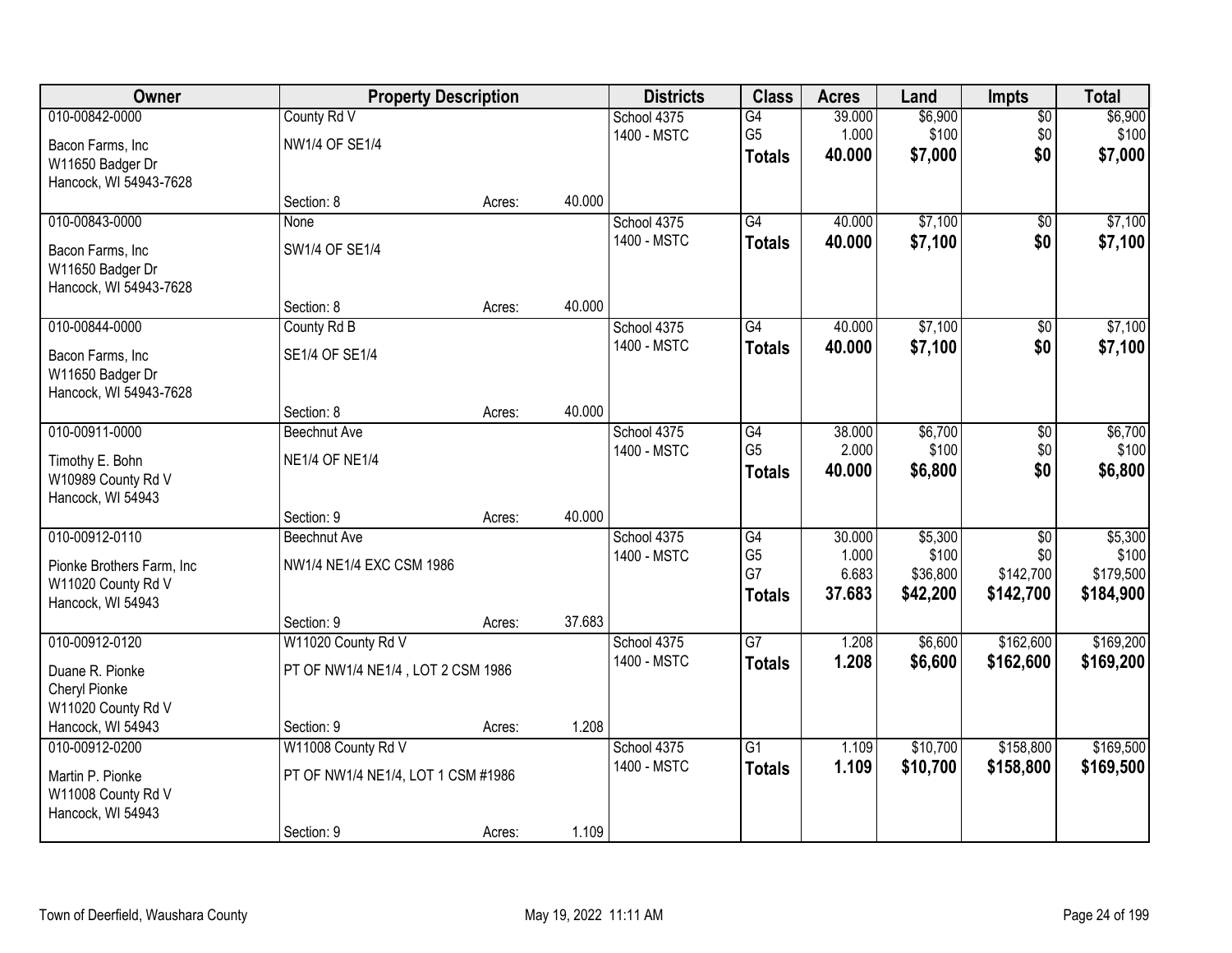| Owner                                           |                                   | <b>Property Description</b> |        | <b>Districts</b>           | <b>Class</b>    | <b>Acres</b> | Land     | <b>Impts</b>    | <b>Total</b> |
|-------------------------------------------------|-----------------------------------|-----------------------------|--------|----------------------------|-----------------|--------------|----------|-----------------|--------------|
| 010-00913-0100                                  | County Rd V                       |                             |        | School 4375                | G4              | 34.250       | \$6,100  | $\overline{50}$ | \$6,100      |
| Pionke Brothers Farm, Inc.                      | SW1/4 NE1/4 EXC WEST 5 ACRES      |                             |        | 1400 - MSTC                | G <sub>5</sub>  | 0.750        | \$400    | \$0             | \$400        |
| W11020 County Rd V                              |                                   |                             |        |                            | <b>Totals</b>   | 35.000       | \$6,500  | \$0             | \$6,500      |
| Hancock, WI 54943                               |                                   |                             |        |                            |                 |              |          |                 |              |
|                                                 | Section: 9                        | Acres:                      | 35.000 |                            |                 |              |          |                 |              |
| 010-00913-0200                                  | County Rd V                       |                             |        | School 4375<br>1400 - MSTC | G4              | 5.000        | \$700    | $\overline{50}$ | \$700        |
| Lowell W & Lauretta Detlor Revocable            | PT OF SW1/4 OF NE1/4 ON WEST SIDE |                             |        |                            | <b>Totals</b>   | 5.000        | \$700    | \$0             | \$700        |
| Trust                                           |                                   |                             |        |                            |                 |              |          |                 |              |
| N2642 9th Dr                                    |                                   |                             | 5.000  |                            |                 |              |          |                 |              |
| Hancock, WI 54943<br>010-00914-0000             | Section: 9<br>W10989 County Rd V  | Acres:                      |        | School 4375                | G4              | 38.000       | \$6,700  | \$0             | \$6,700      |
|                                                 |                                   |                             |        | 1400 - MSTC                | G7              | 2.000        | \$11,000 | \$172,500       | \$183,500    |
| Timothy E. Bohn                                 | <b>SE1/4 OF NE1/4</b>             |                             |        |                            | <b>Totals</b>   | 40.000       | \$17,700 | \$172,500       | \$190,200    |
| W10989 County Rd V                              |                                   |                             |        |                            |                 |              |          |                 |              |
| Hancock, WI 54943                               | Section: 9                        | Acres:                      | 40.000 |                            |                 |              |          |                 |              |
| 010-00921-0000                                  | County Rd V                       |                             |        | School 4375                | G4              | 38.000       | \$6,700  | \$0             | \$6,700      |
|                                                 |                                   |                             |        | 1400 - MSTC                | G <sub>5</sub>  | 2.000        | \$1,100  | \$0             | \$1,100      |
| Pionke Brothers Farm, Inc<br>W11020 County Rd V | <b>NE1/4 NW1/4</b>                |                             |        |                            | <b>Totals</b>   | 40.000       | \$7,800  | \$0             | \$7,800      |
| Hancock, WI 54943                               |                                   |                             |        |                            |                 |              |          |                 |              |
|                                                 | Section: 9                        | Acres:                      | 40.000 |                            |                 |              |          |                 |              |
| 010-00922-0000                                  | County Rd V                       |                             |        | School 4375                | $\overline{G4}$ | 38.000       | \$6,700  | $\overline{30}$ | \$6,700      |
| Erickson Farm Properties                        | <b>NW1/4 OF NW1/4</b>             |                             |        | 1400 - MSTC                | G <sub>5</sub>  | 2.000        | \$1,100  | \$0             | \$1,100      |
| 13763 E County Line Rd                          |                                   |                             |        |                            | <b>Totals</b>   | 40.000       | \$7,800  | \$0             | \$7,800      |
| Longmont, CO 80504                              |                                   |                             |        |                            |                 |              |          |                 |              |
|                                                 | Section: 9                        | Acres:                      | 40.000 |                            |                 |              |          |                 |              |
| 010-00923-0000                                  | County Rd V                       |                             |        | School 4375                | G4              | 38.000       | \$6,700  | $\overline{50}$ | \$6,700      |
| Horizon Properties, LLC                         | SW1/4 OF NW1/4                    |                             |        | 1400 - MSTC                | G <sub>5</sub>  | 2.000        | \$1,100  | \$0             | \$1,100      |
| 907 3rd Ave                                     |                                   |                             |        |                            | <b>Totals</b>   | 40.000       | \$7,800  | \$0             | \$7,800      |
| Hancock, WI 54943                               |                                   |                             |        |                            |                 |              |          |                 |              |
|                                                 | Section: 9                        | Acres:                      | 40.000 |                            |                 |              |          |                 |              |
| 010-00924-0000                                  | W11131 County Rd V                |                             |        | School 4375                | G4              | 38,000       | \$5,500  | $\overline{30}$ | \$5,500      |
| Lowell W & Lauretta Detlor Revocable            | <b>SE1/4 OF NW1/4</b>             |                             |        | 1400 - MSTC                | G7              | 2.000        | \$11,000 | \$61,000        | \$72,000     |
| Trust                                           |                                   |                             |        |                            | <b>Totals</b>   | 40.000       | \$16,500 | \$61,000        | \$77,500     |
| N2642 9th Dr                                    |                                   |                             |        |                            |                 |              |          |                 |              |
| Hancock, WI 54943                               | Section: 9                        | Acres:                      | 40.000 |                            |                 |              |          |                 |              |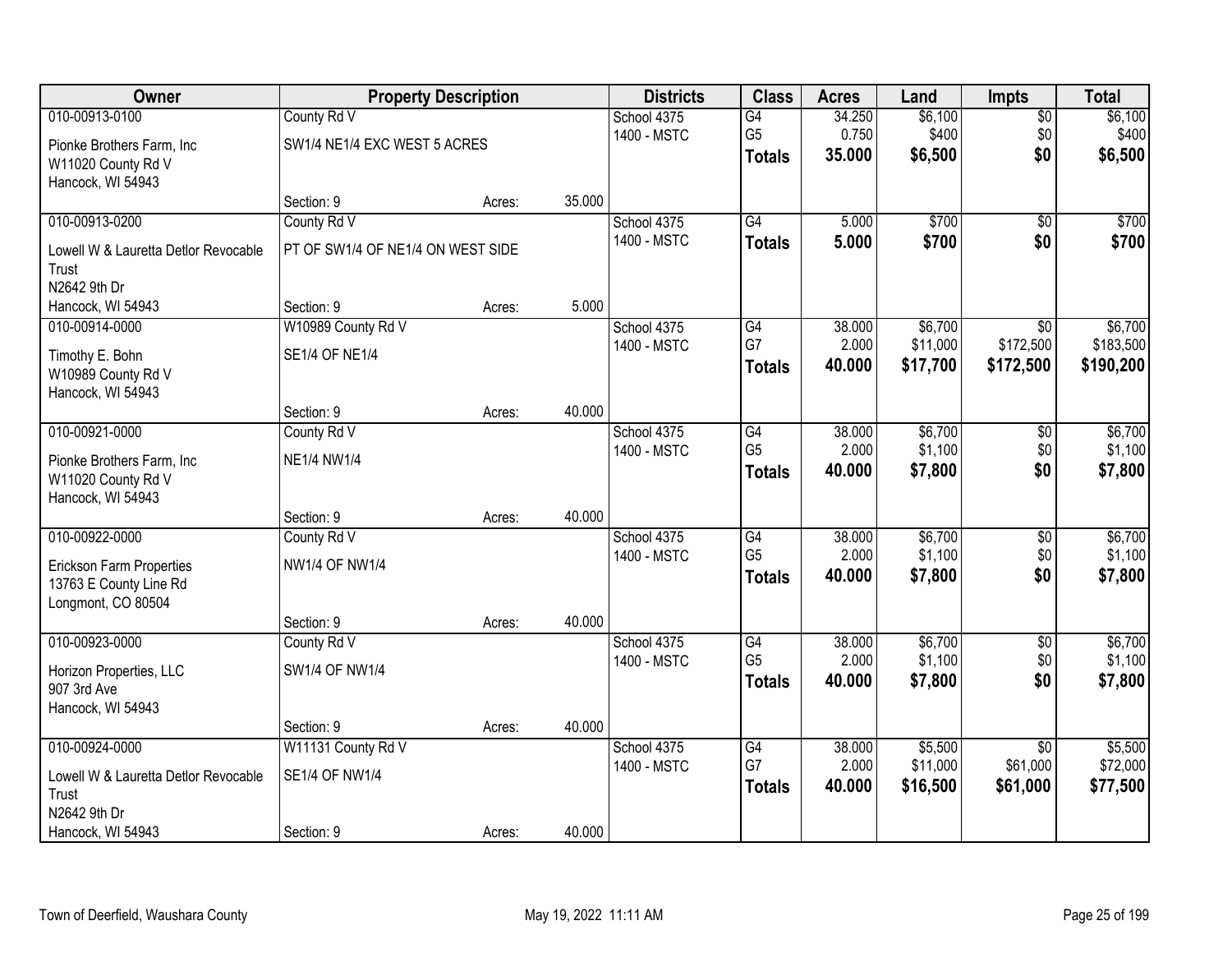| Owner                                | <b>Property Description</b>  |        |        | <b>Districts</b> | <b>Class</b>     | <b>Acres</b> | Land          | <b>Impts</b>    | <b>Total</b> |
|--------------------------------------|------------------------------|--------|--------|------------------|------------------|--------------|---------------|-----------------|--------------|
| 010-00931-0000                       | <b>None</b>                  |        |        | School 4375      | $\overline{G4}$  | 40.000       | \$5,800       | $\overline{50}$ | \$5,800      |
| Lowell W & Lauretta Detlor Revocable | <b>NE1/4 OF SW1/4</b>        |        |        | 1400 - MSTC      | <b>Totals</b>    | 40.000       | \$5,800       | \$0             | \$5,800      |
| Trust                                |                              |        |        |                  |                  |              |               |                 |              |
| N2642 9th Dr                         |                              |        |        |                  |                  |              |               |                 |              |
| Hancock, WI 54943                    | Section: 9                   | Acres: | 40.000 |                  |                  |              |               |                 |              |
| 010-00932-0000                       | N4258 County Rd B            |        |        | School 4375      | G4               | 35.000       | \$5,100       | $\overline{50}$ | \$5,100      |
| Bacon Farms, Inc                     | <b>NW1/4 OF SW1/4</b>        |        |        | 1400 - MSTC      | G7               | 5.000        | \$27,500      | \$196,900       | \$224,400    |
| W11650 Badger Dr                     |                              |        |        |                  | <b>Totals</b>    | 40.000       | \$32,600      | \$196,900       | \$229,500    |
| Hancock, WI 54943-7628               |                              |        |        |                  |                  |              |               |                 |              |
|                                      | Section: 9                   | Acres: | 40.000 |                  |                  |              |               |                 |              |
| 010-00933-0000                       | County Rd B                  |        |        | School 4375      | G4               | 39.000       | \$6,900       | $\sqrt[6]{3}$   | \$6,900      |
| Bacon Farms, Inc                     | SW1/4 OF SW1/4               |        |        | 1400 - MSTC      | G <sub>5</sub>   | 1.000        | \$600         | \$0             | \$600        |
| W11650 Badger Dr                     |                              |        |        |                  | <b>Totals</b>    | 40.000       | \$7,500       | \$0             | \$7,500      |
| Hancock, WI 54943-7628               |                              |        |        |                  |                  |              |               |                 |              |
|                                      | Section: 9                   | Acres: | 40.000 |                  |                  |              |               |                 |              |
| 010-00934-0100                       | None                         |        |        | School 4375      | W <sub>6</sub>   | 20.000       | ( \$60,000)   | $\sqrt[6]{3}$   | $\sqrt{50}$  |
| William H. Schafer                   | N1/2 SE1/4 SW1/4             |        |        | 1400 - MSTC      | <b>Totals</b>    | 20,000       | \$0           | \$0             | \$0          |
| Sandra C. Schafer                    |                              |        |        |                  |                  |              |               |                 |              |
| N4199 9th Ln                         |                              |        |        |                  |                  |              |               |                 |              |
| Hancock, WI 54943                    | Section: 9                   | Acres: | 20.000 |                  |                  |              |               |                 |              |
| 010-00934-0200                       | None                         |        |        | School 4375      | $\overline{W8}$  | 20.000       | $($ \$60,000) | $\overline{50}$ | $\sqrt{50}$  |
| Wayne Mitchel Craig et al            | SE1/4 OF SW1/4 LESS 288-279  |        |        | 1400 - MSTC      | <b>Totals</b>    | 20.000       | \$0           | \$0             | \$0          |
| W9790 Browndeer Ave                  |                              |        |        |                  |                  |              |               |                 |              |
| Wautoma, WI 54982                    |                              |        |        |                  |                  |              |               |                 |              |
|                                      | Section: 9                   | Acres: | 20.000 |                  |                  |              |               |                 |              |
| 010-00941-0000                       | 9th Ln                       |        |        | School 4375      | $\overline{G4}$  | 27.000       | \$4,800       | $\overline{50}$ | \$4,800      |
| Timothy E. Bohn                      | <b>NE1/4 OF SE1/4</b>        |        |        | 1400 - MSTC      | G <sub>5</sub>   | 1.000        | \$600         | \$0             | \$600        |
| W10989 County Rd V                   |                              |        |        |                  | G <sub>5</sub> M | 12.000       | \$18,000      | \$0             | \$18,000     |
| Hancock, WI 54943                    |                              |        |        |                  | <b>Totals</b>    | 40.000       | \$23,400      | \$0             | \$23,400     |
|                                      | Section: 9                   | Acres: | 40.000 |                  |                  |              |               |                 |              |
| 010-00942-0100                       | 9th Ln                       |        |        | School 4375      | G4               | 34,000       | \$6,000       | $\overline{50}$ | \$6,000      |
| Pionke Brothers Farm, Inc.           | NW1/4 SE1/4 EXC WEST 5 ACRES |        |        | 1400 - MSTC      | G <sub>5</sub>   | 1.000        | \$600         | \$0             | \$600        |
| W11020 County Rd V                   |                              |        |        |                  | <b>Totals</b>    | 35.000       | \$6,600       | \$0             | \$6,600      |
| Hancock, WI 54943                    |                              |        |        |                  |                  |              |               |                 |              |
|                                      | Section: 9                   | Acres: | 35.000 |                  |                  |              |               |                 |              |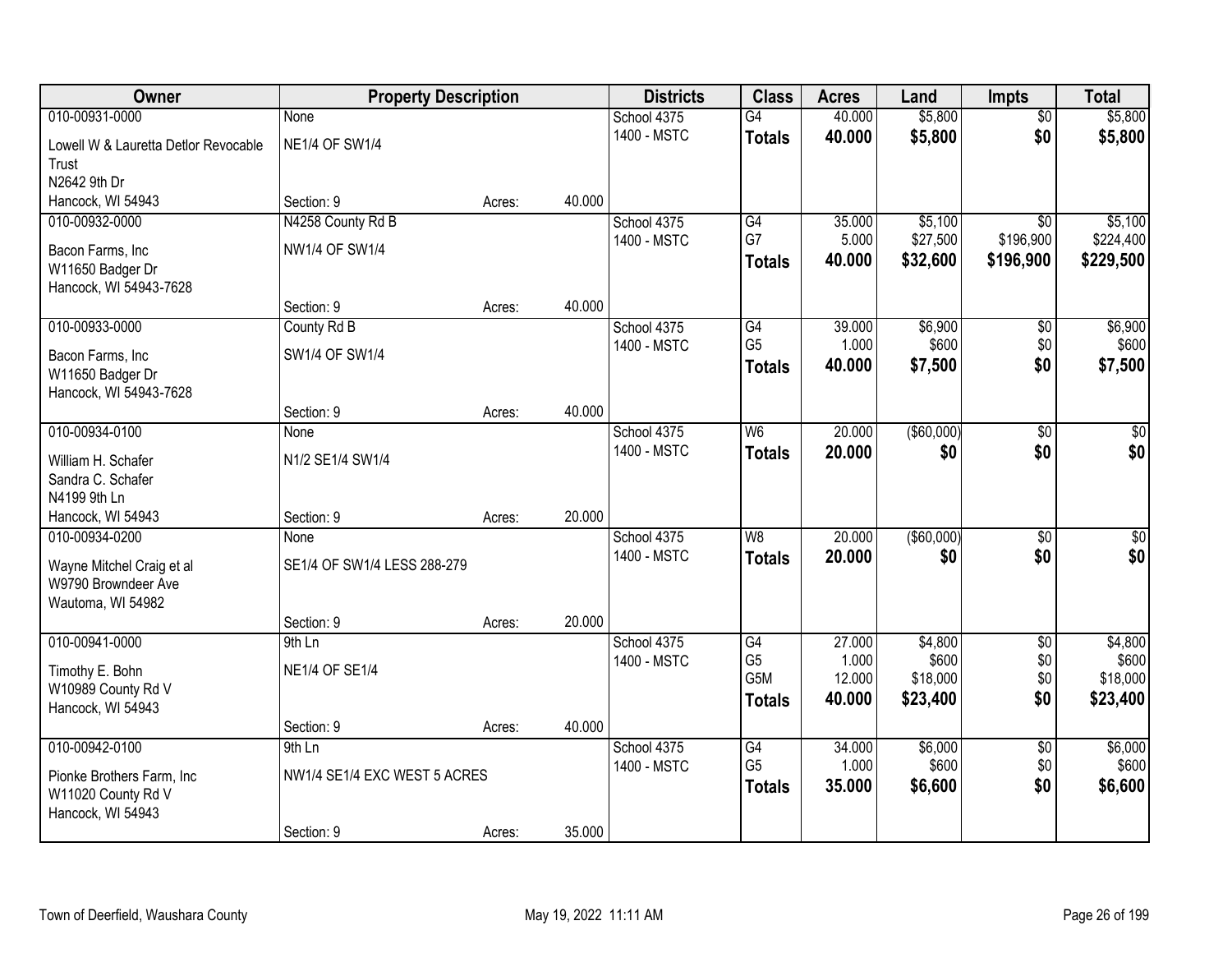| Owner                                                                                           |                                                                                                     | <b>Property Description</b> |        | <b>Districts</b>           | <b>Class</b>                          | <b>Acres</b>              | Land                               | <b>Impts</b>                  | <b>Total</b>                |
|-------------------------------------------------------------------------------------------------|-----------------------------------------------------------------------------------------------------|-----------------------------|--------|----------------------------|---------------------------------------|---------------------------|------------------------------------|-------------------------------|-----------------------------|
| 010-00942-0200<br>Lowell W & Lauretta Detlor Revocable<br>Trust<br>N2642 9th Dr                 | <b>None</b><br>PT OF NW1/4 OF SE1/4 ON WEST SIDE                                                    |                             |        | School 4375<br>1400 - MSTC | G4<br>G5M<br><b>Totals</b>            | 4.000<br>1.000<br>5.000   | \$600<br>\$1,500<br>\$2,100        | $\overline{50}$<br>\$0<br>\$0 | \$600<br>\$1,500<br>\$2,100 |
| Hancock, WI 54943                                                                               | Section: 9                                                                                          | Acres:                      | 5.000  |                            |                                       |                           |                                    |                               |                             |
| 010-00943-0100<br>William H. Schafer<br>Sandra C. Schafer<br>N4199 9th Ln                       | N4199 9th Ln<br>PT OF SW-SE                                                                         |                             |        | School 4375<br>1400 - MSTC | $\overline{G1}$<br><b>Totals</b>      | 5.000<br>5.000            | \$27,900<br>\$27,900               | \$69,000<br>\$69,000          | \$96,900<br>\$96,900        |
| Hancock, WI 54943                                                                               | Section: 9                                                                                          | Acres:                      | 5.000  |                            |                                       |                           |                                    |                               |                             |
| 010-00943-0200<br>William H. Schafer<br>Sandra C. Schafer<br>N4199 9th Ln                       | None<br>PT OF N1/2 SW1/4 SE1/4                                                                      |                             |        | School 4375<br>1400 - MSTC | W6<br><b>Totals</b>                   | 15.000<br>15.000          | (\$45,000)<br>\$0                  | $\overline{50}$<br>\$0        | $\overline{30}$<br>\$0      |
| Hancock, WI 54943                                                                               | Section: 9                                                                                          | Acres:                      | 15.000 |                            |                                       |                           |                                    |                               |                             |
| 010-00943-0310<br>Wayne Mitchel Craig et al<br>W9790 Browndeer Ave<br>Wautoma, WI 54982         | 9th Ln<br>SW1/4 OF SE1/4 LESS 288-279; LESS DOC# 513756                                             |                             |        | School 4375<br>1400 - MSTC | G <sub>6</sub><br>W8<br><b>Totals</b> | 4.960<br>15.000<br>19.960 | \$14,900<br>(\$45,000)<br>\$14,900 | \$0<br>\$0<br>\$0             | \$14,900<br>\$0<br>\$14,900 |
|                                                                                                 | Section: 9                                                                                          | Acres:                      | 19.960 |                            |                                       |                           |                                    |                               |                             |
| 010-00944-0100<br>Dale L. Craig<br>Julie A. Craig<br>W13459 State Rd 73<br>Plainfield, WI 54966 | 9th Ln<br>PT OF SE1/4 SE1/4, CSM 1104 LOT 1 EXC N 25', LOTS<br>2 & 3 & CSM 1105 LOT 4<br>Section: 9 | Acres:                      | 26.350 | School 4375<br>1400 - MSTC | $\overline{G5}$<br><b>Totals</b>      | 26.350<br>26.350          | \$14,500<br>\$14,500               | $\overline{50}$<br>\$0        | \$14,500<br>\$14,500        |
| 010-00944-0110                                                                                  | 9th Ln                                                                                              |                             |        | School 4375                | G4                                    | 0.771                     | \$100                              | $\sqrt{$0}$                   | \$100                       |
| Pionke Brothers Farm et al<br>W11020 County Rd V<br>Hancock, WI 54943                           | PT OF SE SE N 25' OF LOT 1 CSM 1104<br>Section: 9                                                   |                             | 0.771  | 1400 - MSTC                | <b>Totals</b>                         | 0.771                     | \$100                              | \$0                           | \$100                       |
| 010-00944-0500                                                                                  | $9th$ Ln                                                                                            | Acres:                      |        | School 4375                | $\overline{G5}$                       | 6.790                     | \$3,800                            | $\overline{30}$               | \$3,800                     |
| Daniel Nelson<br>Linda Nelson<br>17574 W Summit Dr<br>Wildwood, IL 60030                        | PT OF SE1/4 SE1/4 N 220' OF SO 440', LOT 5 CSM<br>1105<br>Section: 9                                | Acres:                      | 6.790  | 1400 - MSTC                | <b>Totals</b>                         | 6.790                     | \$3,800                            | \$0                           | \$3,800                     |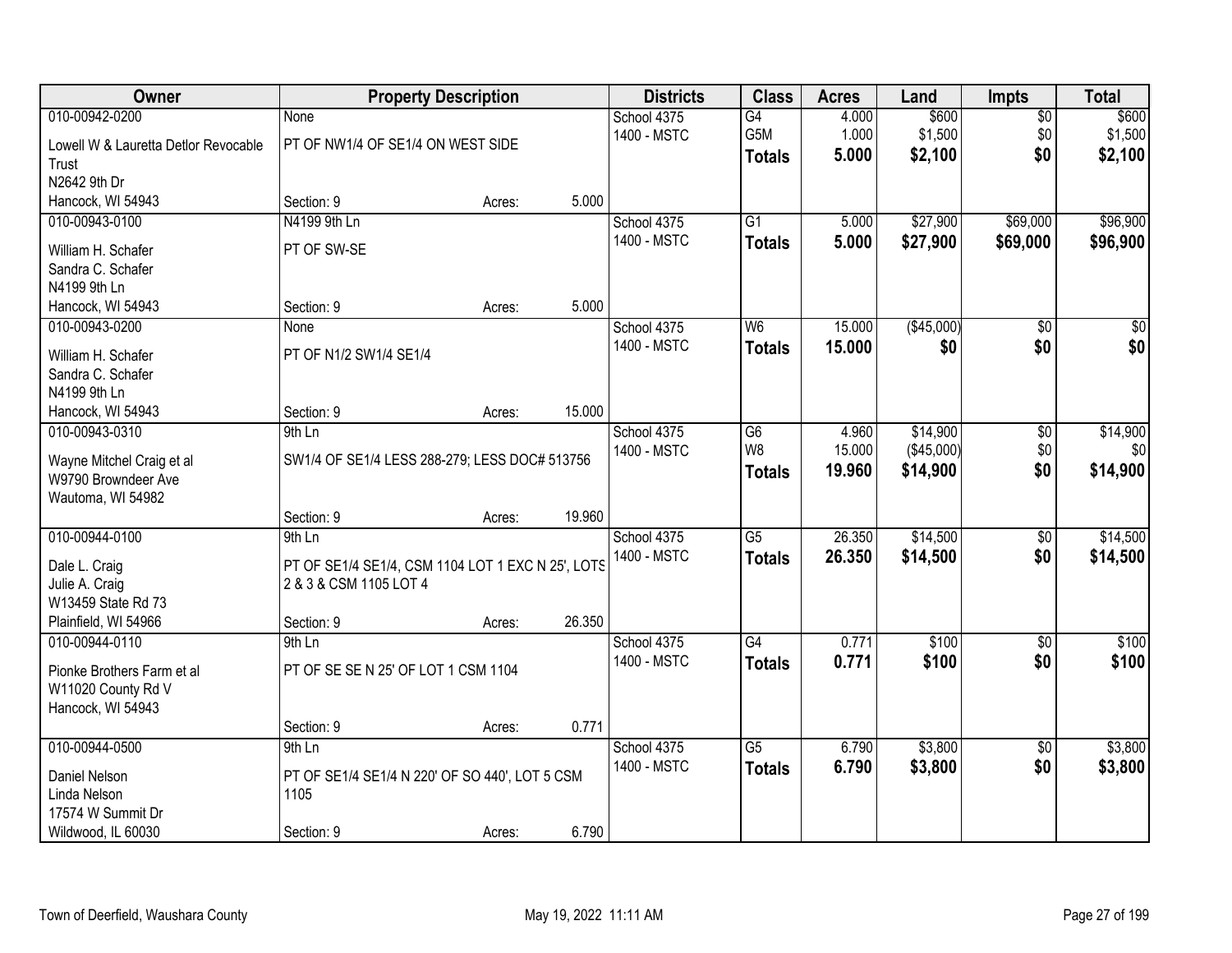| Owner                                   | <b>Property Description</b>                |                  | <b>Districts</b> | <b>Class</b>         | <b>Acres</b>     | Land                   | <b>Impts</b>    | <b>Total</b>                 |
|-----------------------------------------|--------------------------------------------|------------------|------------------|----------------------|------------------|------------------------|-----------------|------------------------------|
| 010-00944-0610                          | N4106 9th Ln                               |                  | School 4375      | $\overline{G1}$      | 6.830            | \$33,600               | \$114,300       | \$147,900                    |
| Richard J. Miszewski                    | LOT 6 CSM 1105 AND ADJ PARCEL (DOC 513756) |                  | 1400 - MSTC      | <b>Totals</b>        | 6.830            | \$33,600               | \$114,300       | \$147,900                    |
| Susan P. Miszewski                      |                                            |                  |                  |                      |                  |                        |                 |                              |
| N4106 9th Ln                            |                                            |                  |                  |                      |                  |                        |                 |                              |
| Hancock, WI 54943                       | Section: 9                                 | Acres:           | 6.830            |                      |                  |                        |                 |                              |
| 010-01011-0000                          | None                                       |                  | School 4375      | W <sub>6</sub>       | 40.000           | (\$120,000)            | $\overline{50}$ | $\overline{30}$              |
| Rita R. Ruffalo                         | <b>NE1/4 OF NE1/4</b>                      |                  | 1400 - MSTC      | <b>Totals</b>        | 40.000           | \$0                    | \$0             | \$0                          |
| PO Box 103                              |                                            |                  |                  |                      |                  |                        |                 |                              |
| Plainfield, WI 54966                    |                                            |                  |                  |                      |                  |                        |                 |                              |
| 010-01012-0000                          | Section: 10<br>Beechnut Dr                 | 40.000<br>Acres: | School 4375      | W <sub>6</sub>       | 40.000           | (\$120,000)            | \$0             | $\overline{50}$              |
|                                         |                                            |                  | 1400 - MSTC      | <b>Totals</b>        | 40.000           | \$0                    | \$0             | \$0                          |
| Rita R. Ruffalo                         | <b>NW1/4 OF NE1/4</b>                      |                  |                  |                      |                  |                        |                 |                              |
| PO Box 103                              |                                            |                  |                  |                      |                  |                        |                 |                              |
| Plainfield, WI 54966                    | Section: 10                                | 40.000<br>Acres: |                  |                      |                  |                        |                 |                              |
| 010-01013-0000                          | Beechnut Dr                                |                  | School 4375      | W <sub>6</sub>       | 40.000           | (\$70,800)             | \$0             | $\sqrt{50}$                  |
| Janet Samsel                            | <b>SW1/4 OF NE1/4</b>                      |                  | 1400 - MSTC      | <b>Totals</b>        | 40.000           | \$0                    | \$0             | \$0                          |
| W10420 Beechnut Dr                      |                                            |                  |                  |                      |                  |                        |                 |                              |
| Hancock, WI 54943-9771                  |                                            |                  |                  |                      |                  |                        |                 |                              |
|                                         | Section: 10                                | 40.000<br>Acres: |                  |                      |                  |                        |                 |                              |
| 010-01014-0000                          | Beechnut Dr                                |                  | School 4375      | W8                   | 40.000           | (\$70,800)             | \$0             | $\sqrt{50}$                  |
| Clyde M. Samsel                         | SE1/4 OF NE1/4 FOREST CROP                 |                  | 1400 - MSTC      | <b>Totals</b>        | 40.000           | \$0                    | \$0             | \$0                          |
| W10464 Beechnut Dr                      |                                            |                  |                  |                      |                  |                        |                 |                              |
| Hancock, WI 54943                       |                                            |                  |                  |                      |                  |                        |                 |                              |
|                                         | Section: 10                                | 40.000<br>Acres: |                  |                      |                  |                        |                 |                              |
| 010-01021-0000                          | Beechnut Dr                                |                  | School 4375      | G6<br>W <sub>6</sub> | 11.000           | \$33,000               | $\sqrt{$0}$     | \$33,000<br>\$0 <sub>1</sub> |
| Brian F. Kindness et al                 | <b>NE1/4 NW1/4</b>                         |                  | 1400 - MSTC      |                      | 29.000<br>40,000 | (\$87,000)<br>\$33,000 | \$0<br>\$0      | \$33,000                     |
| c/o Brett Kindness                      |                                            |                  |                  | <b>Totals</b>        |                  |                        |                 |                              |
| 427 Pheasant run                        |                                            |                  |                  |                      |                  |                        |                 |                              |
| Kaukauna, WI 54130<br>010-01022-0000    | Section: 10<br>Beechnut Ave                | 40.000<br>Acres: | School 4375      | G4                   | 38,000           | \$4,300                | $\overline{50}$ | \$4,300                      |
|                                         |                                            |                  | 1400 - MSTC      | G <sub>5</sub>       | 2.000            | \$1,100                | \$0             | \$1,100                      |
| Pionke Brothers Farm, Inc.              | NW1/4 NW1/4                                |                  |                  | <b>Totals</b>        | 40.000           | \$5,400                | \$0             | \$5,400                      |
| W11020 County Rd V<br>Hancock, WI 54943 |                                            |                  |                  |                      |                  |                        |                 |                              |
|                                         | Section: 10                                | 40.000<br>Acres: |                  |                      |                  |                        |                 |                              |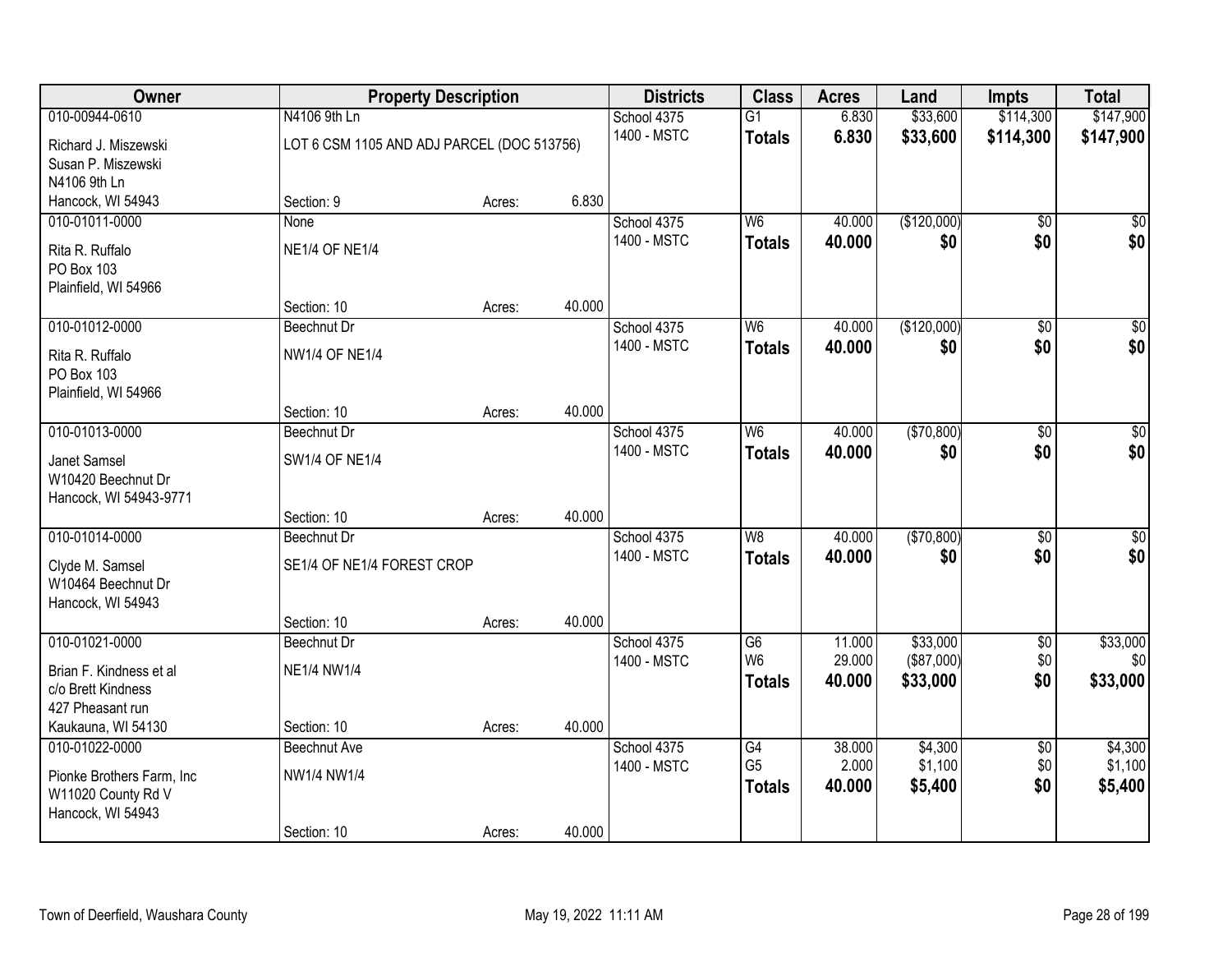| Owner                                                                                   |                                                                                              | <b>Property Description</b> |        | <b>Districts</b>           | <b>Class</b>                                              | <b>Acres</b>                         | Land                                       | <b>Impts</b>                         | <b>Total</b>                               |
|-----------------------------------------------------------------------------------------|----------------------------------------------------------------------------------------------|-----------------------------|--------|----------------------------|-----------------------------------------------------------|--------------------------------------|--------------------------------------------|--------------------------------------|--------------------------------------------|
| 010-01023-0100<br>Nicole M. Eastling<br>W10801 County Rd V<br>Hancock, WI 54943         | W10801 County Rd V<br>PART OF S1/2 OF NW1/4, LOT 2 CSM #3300                                 |                             |        | School 4375<br>1400 - MSTC | G1<br>G4<br><b>Totals</b>                                 | 1.000<br>14.109<br>15.109            | \$10,000<br>\$2,500<br>\$12,500            | \$65,100<br>\$0<br>\$65,100          | \$75,100<br>\$2,500<br>\$77,600            |
|                                                                                         | Section: 10                                                                                  | Acres:                      | 15.109 |                            |                                                           |                                      |                                            |                                      |                                            |
| 010-01023-0200<br>Pionke Brothers Farm, Inc.<br>W11020 County Rd V<br>Hancock, WI 54943 | County Rd V<br>PART OF S1/2 OF NW1/4, LOT 3 CSM #3300                                        |                             |        | School 4375<br>1400 - MSTC | G4<br>G5M<br><b>Totals</b>                                | 22.200<br>4.000<br>26.200            | \$3,300<br>\$5,500<br>\$8,800              | $\overline{50}$<br>\$0<br>\$0        | \$3,300<br>\$5,500<br>\$8,800              |
| 010-01024-0100                                                                          | Section: 10<br>W10781 Beechnut Dr                                                            | Acres:                      | 26.200 | School 4375                | G4                                                        | 29.550                               | \$5,200                                    | \$0                                  | \$5,200                                    |
| Arthur Bohn et al<br>PO Box 372<br>Independence, WI 54747                               | PART OF SE1/4 OF NW1/4, LOT 1 CSM #3300, SUBJ<br>TO EAS V540 P105 LIFE ESTATE TO ARTHUR BOHN |                             |        | 1400 - MSTC                | G5M<br>G7<br><b>Totals</b>                                | 8.000<br>0.500<br>38.050             | \$12,000<br>\$2,800<br>\$20,000            | \$0<br>\$15,500<br>\$15,500          | \$12,000<br>\$18,300<br>\$35,500           |
|                                                                                         | Section: 10                                                                                  | Acres:                      | 38.050 |                            |                                                           |                                      |                                            |                                      |                                            |
| 010-01031-0000<br>Elizabeth J. Dvorak<br>787 Little Pine Dr<br>South Daytona, FL 32119  | Beechnut Dr<br>NE1/4 OF SW1/4 & EAS V540 P105                                                |                             |        | School 4375<br>1400 - MSTC | G4<br>G5M<br><b>Totals</b>                                | 1.240<br>38.760<br>40.000            | \$200<br>\$55,800<br>\$56,000              | \$0<br>\$0<br>\$0                    | \$200<br>\$55,800<br>\$56,000              |
|                                                                                         | Section: 10                                                                                  | Acres:                      | 40.000 |                            |                                                           |                                      |                                            |                                      |                                            |
| 010-01032-0000<br>Timothy E. Bohn<br>W10989 County Rd V<br>Hancock, WI 54943            | None<br>NW1/4 OF SW1/4<br>Section: 10                                                        | Acres:                      | 40.000 | School 4375<br>1400 - MSTC | $\overline{G4}$<br>G <sub>5</sub><br>G5M<br><b>Totals</b> | 15.000<br>10.000<br>15.000<br>40.000 | \$1,700<br>\$5,500<br>\$22,500<br>\$29,700 | $\overline{50}$<br>\$0<br>\$0<br>\$0 | \$1,700<br>\$5,500<br>\$22,500<br>\$29,700 |
| 010-01033-0000<br>Pionke Brothers Farm et al<br>W11020 County Rd V<br>Hancock, WI 54943 | <b>None</b><br>SW1/4 SW1/4<br>Section: 10                                                    | Acres:                      | 40.000 | School 4375<br>1400 - MSTC | G4<br>G5M<br><b>Totals</b>                                | 18.000<br>22.000<br>40.000           | \$2,000<br>\$33,000<br>\$35,000            | $\overline{50}$<br>\$0<br>\$0        | \$2,000<br>\$33,000<br>\$35,000            |
| 010-01034-0000<br>Charles M. Stueber<br>4514 Island View Dr<br>Oshkosh, WI 54901        | None<br>SE1/4 OF SW1/4 SUBJ TO EASE<br>Section: 10                                           | Acres:                      | 40.000 | School 4375<br>1400 - MSTC | G1<br>W <sub>6</sub><br><b>Totals</b>                     | 2.000<br>38.000<br>40.000            | \$16,000<br>(\$114,000)<br>\$16,000        | \$11,700<br>\$0<br>\$11,700          | \$27,700<br>\$0<br>\$27,700                |
|                                                                                         |                                                                                              |                             |        |                            |                                                           |                                      |                                            |                                      |                                            |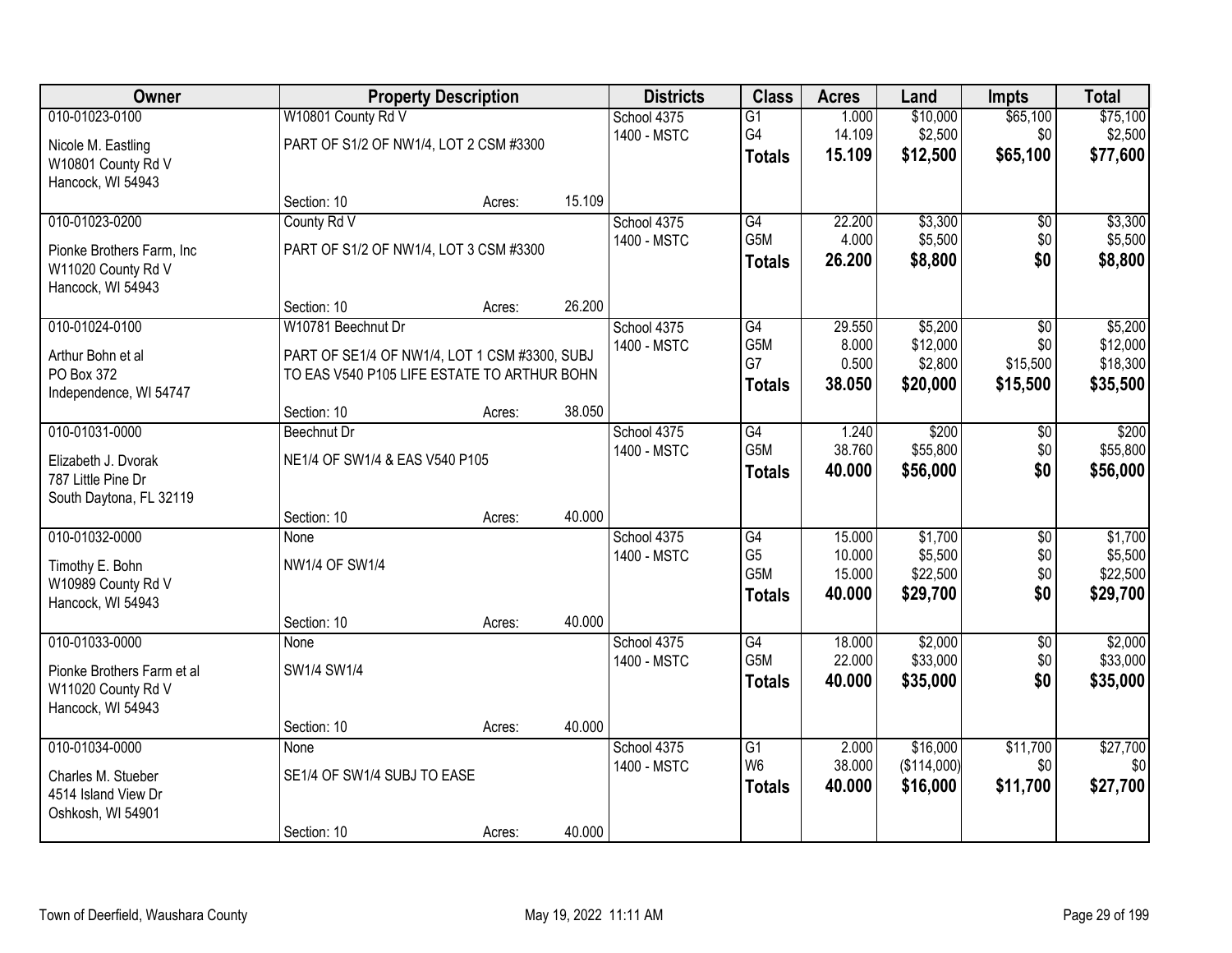| Owner                                    |                                    | <b>Property Description</b> |        | <b>Districts</b> | <b>Class</b>             | <b>Acres</b> | Land        | Impts           | <b>Total</b> |
|------------------------------------------|------------------------------------|-----------------------------|--------|------------------|--------------------------|--------------|-------------|-----------------|--------------|
| 010-01041-0000                           | <b>Beechnut Dr</b>                 |                             |        | School 4375      | $\overline{\mathsf{W6}}$ | 40.000       | (\$120,000) | $\overline{50}$ | \$0          |
| Gary Kiiskila                            | <b>NE1/4 OF SE1/4</b>              |                             |        | 1400 - MSTC      | <b>Totals</b>            | 40.000       | \$0         | \$0             | \$0          |
| Ellen Kiiskila                           |                                    |                             |        |                  |                          |              |             |                 |              |
| W8411 State Rd 21                        |                                    |                             |        |                  |                          |              |             |                 |              |
| Wautoma, WI 54982                        | Section: 10                        | Acres:                      | 40.000 |                  |                          |              |             |                 |              |
| 010-01042-0600                           | W10659 Beechnut Dr                 |                             |        | School 4375      | $\overline{G1}$          | 6.852        | \$33,600    | \$157,400       | \$191,000    |
| Joshua J. Selthofner                     | PT OF NW1/4 SE1/4, LOT 1 CSM #2372 |                             |        | 1400 - MSTC      | <b>Totals</b>            | 6.852        | \$33,600    | \$157,400       | \$191,000    |
| W10659 Beechnut Dr                       |                                    |                             |        |                  |                          |              |             |                 |              |
| Hancock, WI 54943                        |                                    |                             |        |                  |                          |              |             |                 |              |
|                                          | Section: 10                        | Acres:                      | 6.852  |                  |                          |              |             |                 |              |
| 010-01042-0700                           | W10673 Beechnut Dr                 |                             |        | School 4375      | G <sub>1</sub>           | 9.227        | \$41,000    | \$205,200       | \$246,200    |
| Kathleen S. Mccaffrey                    | PT OF NW1/4 SE1/4, LOT 2 CSM #2372 |                             |        | 1400 - MSTC      | <b>Totals</b>            | 9.227        | \$41,000    | \$205,200       | \$246,200    |
| W10673 Beechnut Dr                       |                                    |                             |        |                  |                          |              |             |                 |              |
| Hancock, WI 54943                        |                                    |                             |        |                  |                          |              |             |                 |              |
|                                          | Section: 10                        | Acres:                      | 9.227  |                  |                          |              |             |                 |              |
| 010-01042-0810                           | W10641 Beechnut Dr                 |                             |        | School 4375      | G1                       | 5.000        | \$27,900    | \$109,600       | \$137,500    |
|                                          | PT OF NW1/4 SE1/4, LOT 1 CSM 4177  |                             |        | 1400 - MSTC      | <b>Totals</b>            | 5.000        | \$27,900    | \$109,600       | \$137,500    |
| James W. Ferguson Sr<br>Rosemar Ferguson |                                    |                             |        |                  |                          |              |             |                 |              |
| W10641 Beechnut Dr                       |                                    |                             |        |                  |                          |              |             |                 |              |
| Hancock, WI 54943-7634                   | Section: 10                        | Acres:                      | 5.000  |                  |                          |              |             |                 |              |
| 010-01042-0820                           | W10629 Beechnut Dr                 |                             |        | School 4375      | $\overline{G1}$          | 5.030        | \$28,000    | \$37,900        | \$65,900     |
|                                          |                                    |                             |        | 1400 - MSTC      | <b>Totals</b>            | 5.030        | \$28,000    | \$37,900        | \$65,900     |
| Brett W & Kara S Rhode Revocable         | PT OF NW1/4 SE1/4, LOT 2 CSM 4177  |                             |        |                  |                          |              |             |                 |              |
| Trust<br>227 E Laurel Cir                |                                    |                             |        |                  |                          |              |             |                 |              |
| Delafield, WI 53018                      | Section: 10                        | Acres:                      | 5.030  |                  |                          |              |             |                 |              |
| 010-01042-0830                           | Beechnut Dr                        |                             |        | School 4375      | $\overline{G1}$          | 15.330       | \$59,900    | $\overline{50}$ | \$59,900     |
|                                          |                                    |                             |        | 1400 - MSTC      | <b>Totals</b>            | 15.330       | \$59,900    | \$0             | \$59,900     |
| Valinda L. Tonn                          | PT OF W1/2 SE1/4, LOT 3 CSM 4177   |                             |        |                  |                          |              |             |                 |              |
| W8562 Dakota Ave                         |                                    |                             |        |                  |                          |              |             |                 |              |
| Wautoma, WI 54982-8245                   | Section: 10                        | Acres:                      | 15.330 |                  |                          |              |             |                 |              |
| 010-01042-0840                           | Beechnut Dr                        |                             |        | School 4375      | $\overline{G1}$          | 3.100        | \$20,800    | $\overline{50}$ | \$20,800     |
|                                          |                                    |                             |        | 1400 - MSTC      | <b>Totals</b>            | 3.100        | \$20,800    | \$0             | \$20,800     |
| Joshua J. Selthofner                     | PT OF NW1/4 SE1/4, LOT 4 CSM 4177  |                             |        |                  |                          |              |             |                 |              |
| W10659 Beechnut Dr                       |                                    |                             |        |                  |                          |              |             |                 |              |
| Hancock, WI 54943                        |                                    |                             |        |                  |                          |              |             |                 |              |
|                                          | Section: 10                        | Acres:                      | 3.100  |                  |                          |              |             |                 |              |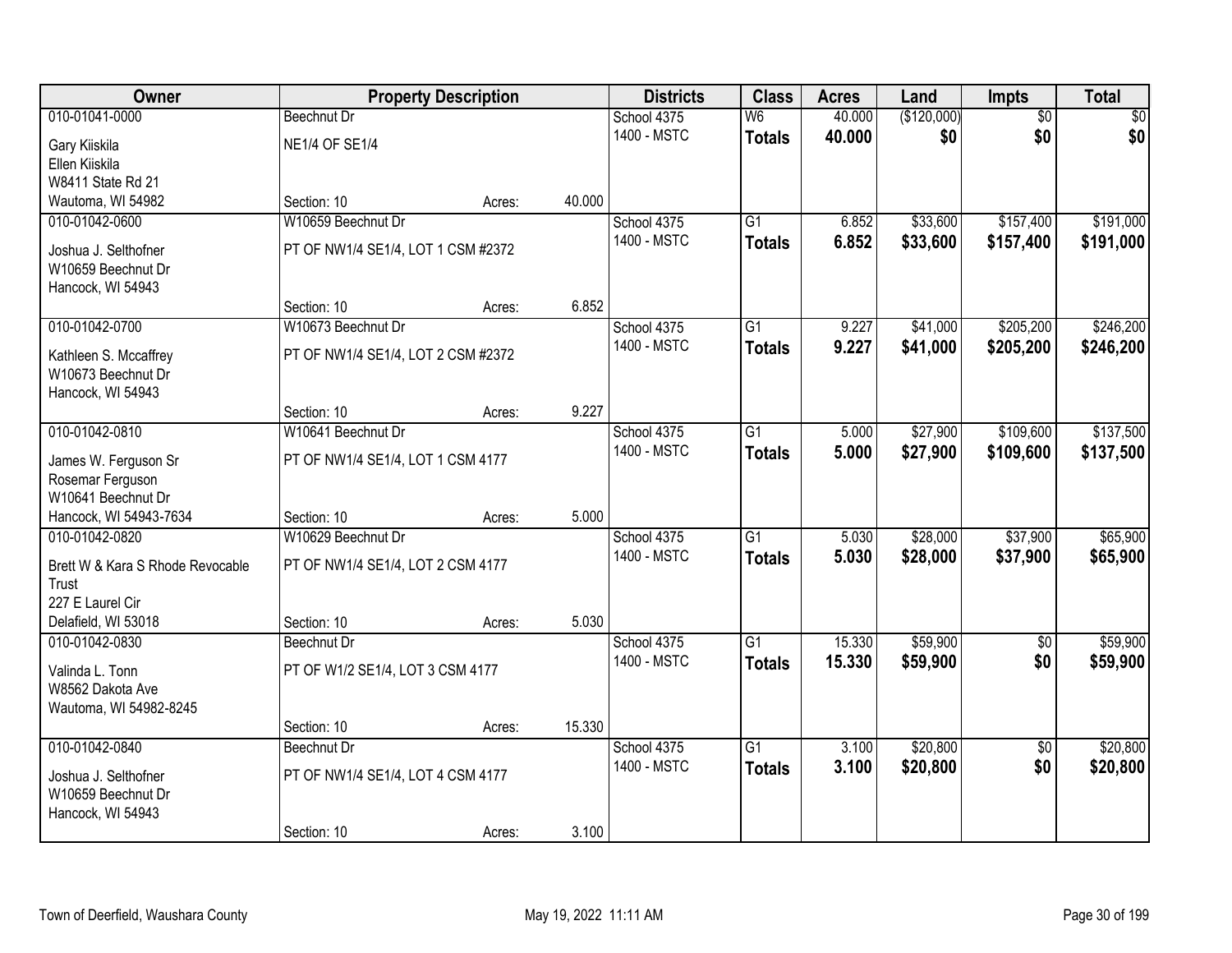| Owner                  |                                    | <b>Property Description</b> |        | <b>Districts</b> | <b>Class</b>             | <b>Acres</b>     | Land                 | <b>Impts</b>    | <b>Total</b>        |
|------------------------|------------------------------------|-----------------------------|--------|------------------|--------------------------|------------------|----------------------|-----------------|---------------------|
| 010-01043-0200         | N4101 11th Ave                     |                             |        | School 4375      | $\overline{\mathsf{W6}}$ | 20.000           | ( \$60,000)          | $\overline{50}$ | \$0                 |
| Charles M. Stueber     | S1/2 SW1/4 OF SE1/4                |                             |        | 1400 - MSTC      | <b>Totals</b>            | 20.000           | \$0                  | \$0             | \$0                 |
| 4514 Island View Dr    |                                    |                             |        |                  |                          |                  |                      |                 |                     |
| Oshkosh, WI 54901      |                                    |                             |        |                  |                          |                  |                      |                 |                     |
|                        | Section: 10                        | Acres:                      | 20.000 |                  |                          |                  |                      |                 |                     |
| 010-01043-0300         | W10663 Beechnut Dr                 |                             |        | School 4375      | $\overline{G1}$          | 15.200           | \$59,500             | \$136,100       | \$195,600           |
| Terry M. Schoneman     | LOT 1 CSM 1793; INC EASE V367 P246 |                             |        | 1400 - MSTC      | <b>Totals</b>            | 15.200           | \$59,500             | \$136,100       | \$195,600           |
| W10663 Beechnut Dr     |                                    |                             |        |                  |                          |                  |                      |                 |                     |
| Hancock, WI 54943      |                                    |                             |        |                  |                          |                  |                      |                 |                     |
|                        | Section: 10                        | Acres:                      | 15.200 |                  |                          |                  |                      |                 |                     |
| 010-01044-0000         | None                               |                             |        | School 4375      | W <sub>6</sub>           | 40.000           | (\$120,000)          | \$0             | $\sqrt{50}$         |
| Gary Kiiskila          | SE1/4 OF SE1/4 & EASEMENT          |                             |        | 1400 - MSTC      | <b>Totals</b>            | 40.000           | \$0                  | \$0             | \$0                 |
| Ellen Kiiskila         |                                    |                             |        |                  |                          |                  |                      |                 |                     |
| W8411 State Rd 21      |                                    |                             |        |                  |                          |                  |                      |                 |                     |
| Wautoma, WI 54982      | Section: 10                        | Acres:                      | 40.000 |                  |                          |                  |                      |                 |                     |
| 010-01111-0000         | 12th Ave                           |                             |        | School 4375      | G5                       | 5.000            | \$6,000              | \$0             | \$6,000             |
| Thirty Pointer Ltd Prt | <b>NE1/4 OF NE1/4</b>              |                             |        | 1400 - MSTC      | G <sub>6</sub>           | 35.000           | \$105,000            | \$0             | \$105,000           |
| <b>Box 128</b>         |                                    |                             |        |                  | <b>Totals</b>            | 40.000           | \$111,000            | \$0             | \$111,000           |
| Brownsville, WI 53006  |                                    |                             |        |                  |                          |                  |                      |                 |                     |
|                        | Section: 11                        | Acres:                      | 40.000 |                  |                          |                  |                      |                 |                     |
| 010-01112-0000         | None                               |                             |        | School 4375      | $\overline{G5}$          | 5.000            | \$6,000              | \$0             | \$6,000             |
| Thirty Pointer Ltd Prt | <b>NW1/4 OF NE1/4</b>              |                             |        | 1400 - MSTC      | G <sub>6</sub>           | 35.000           | \$105,000            | \$0<br>\$0      | \$105,000           |
| <b>Box 128</b>         |                                    |                             |        |                  | <b>Totals</b>            | 40.000           | \$111,000            |                 | \$111,000           |
| Brownsville, WI 53006  |                                    |                             |        |                  |                          |                  |                      |                 |                     |
|                        | Section: 11                        | Acres:                      | 40.000 |                  |                          |                  |                      |                 |                     |
| 010-01113-0000         | Beechnut Dr                        |                             |        | School 6237      | G5<br>G <sub>6</sub>     | 5.000            | \$6,000<br>\$105,000 | \$0             | \$6,000             |
| Thirty Pointer Ltd Prt | <b>SW1/4 OF NE1/4</b>              |                             |        | 1200 - FVTC      |                          | 35.000<br>40.000 | \$111,000            | \$0<br>\$0      | \$105,000           |
| <b>Box 128</b>         |                                    |                             |        |                  | <b>Totals</b>            |                  |                      |                 | \$111,000           |
| Brownsville, WI 53006  |                                    |                             |        |                  |                          |                  |                      |                 |                     |
|                        | Section: 11                        | Acres:                      | 40.000 |                  |                          |                  |                      |                 |                     |
| 010-01114-0100         | Beechnut Dr                        |                             |        | School 6237      | G1<br>G <sub>5</sub>     | 1.000<br>5.000   | \$10,000<br>\$6,000  | \$3,500<br>\$0  | \$13,500<br>\$6,000 |
| Thirty Pointer Ltd Prt | SE1/4 OF NE1/4 EXC 5 A ON S SIDE   |                             |        | 1200 - FVTC      | G <sub>6</sub>           | 29.000           | \$87,000             | \$0             | \$87,000            |
| <b>Box 128</b>         |                                    |                             |        |                  | <b>Totals</b>            | 35.000           | \$103,000            | \$3,500         | \$106,500           |
| Brownsville, WI 53006  |                                    |                             |        |                  |                          |                  |                      |                 |                     |
|                        | Section: 11                        | Acres:                      | 35.000 |                  |                          |                  |                      |                 |                     |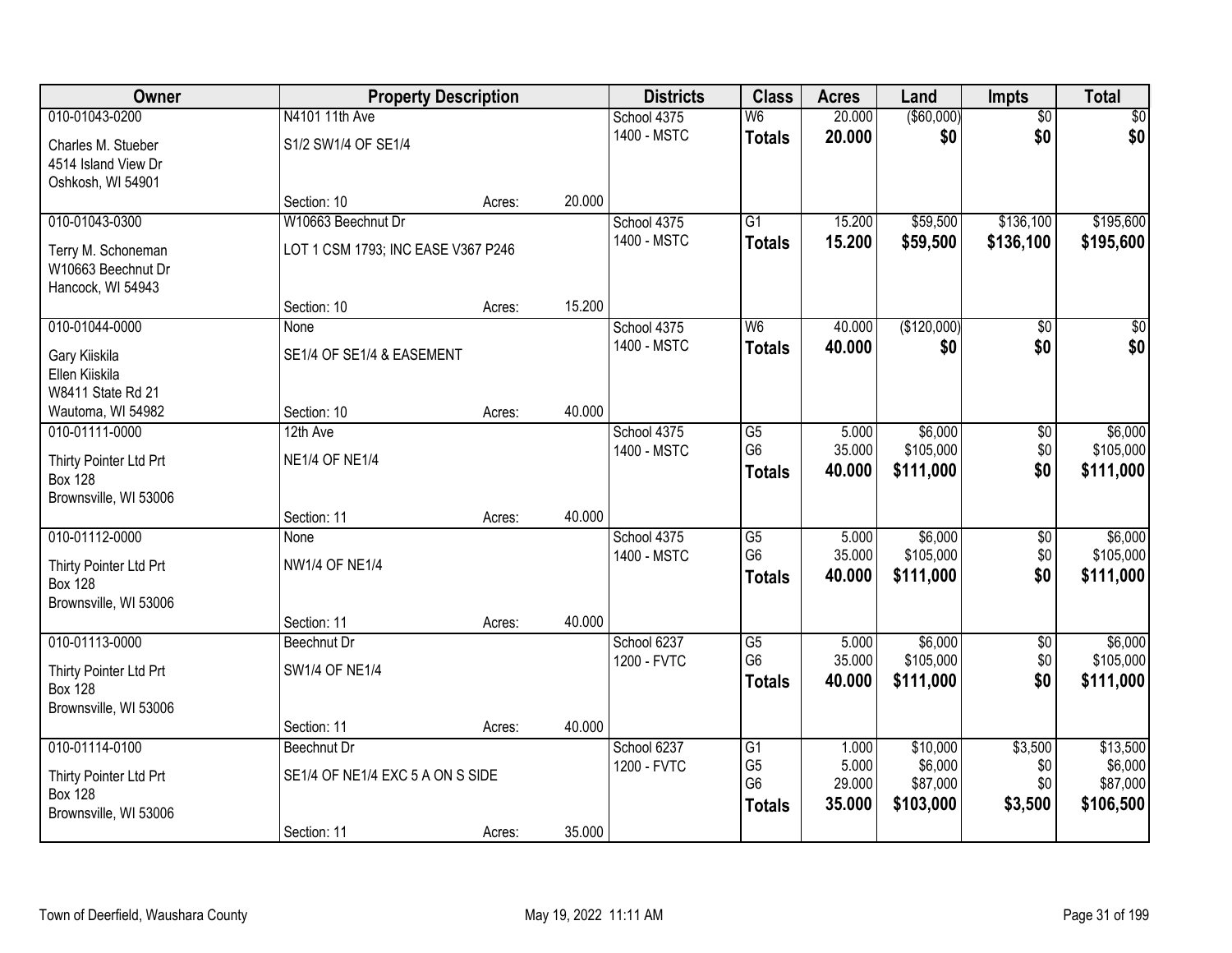| Owner                  |                                            | <b>Property Description</b> |        | <b>Districts</b> | <b>Class</b>    | <b>Acres</b> | Land              | <b>Impts</b>    | <b>Total</b> |
|------------------------|--------------------------------------------|-----------------------------|--------|------------------|-----------------|--------------|-------------------|-----------------|--------------|
| 010-01114-0200         | W10154 Beechnut Dr                         |                             |        | School 6237      | $\overline{G1}$ | 5.000        | \$27,900          | \$166,900       | \$194,800    |
| Thirty Pointer Ltd Prt | 5 A ON S SIDE OF SE1/4 NE1/4               |                             |        | 1200 - FVTC      | <b>Totals</b>   | 5.000        | \$27,900          | \$166,900       | \$194,800    |
| <b>Box 128</b>         |                                            |                             |        |                  |                 |              |                   |                 |              |
| Brownsville, WI 53006  |                                            |                             |        |                  |                 |              |                   |                 |              |
|                        | Section: 11                                | Acres:                      | 5.000  |                  |                 |              |                   |                 |              |
| 010-01121-0000         | None                                       |                             |        | School 6237      | G5              | 20.000       | \$11,000          | \$0             | \$11,000     |
| Wendi Moreno           | <b>NE1/4 OF NW1/4</b>                      |                             |        | 1200 - FVTC      | G <sub>6</sub>  | 20.000       | \$60,000          | \$0             | \$60,000     |
| 8369 N Ivy St          |                                            |                             |        |                  | <b>Totals</b>   | 40.000       | \$71,000          | \$0             | \$71,000     |
| Brown Deer, WI 53223   |                                            |                             |        |                  |                 |              |                   |                 |              |
|                        | Section: 11                                | Acres:                      | 40.000 |                  |                 |              |                   |                 |              |
| 010-01122-0000         | <b>Beechnut Dr</b>                         |                             |        | School 6237      | W <sub>6</sub>  | 40.000       | (\$70,800)        | $\overline{50}$ | \$0          |
| Janet Samsel           | NW1/4 NW1/4                                |                             |        | 1200 - FVTC      | <b>Totals</b>   | 40.000       | \$0               | \$0             | \$0          |
| W10420 Beechnut Dr     |                                            |                             |        |                  |                 |              |                   |                 |              |
| Hancock, WI 54943-9771 |                                            |                             |        |                  |                 |              |                   |                 |              |
|                        | Section: 11                                | Acres:                      | 40.000 |                  |                 |              |                   |                 |              |
| 010-01123-0100         | W10464 Beechnut Dr                         |                             |        | School 6237      | G1              | 1.000        | \$10,000          | \$155,600       | \$165,600    |
| Clyde M. Samsel        | SW1/4 OF NW1/4 EXC CSM #2613 (1 A FC       |                             |        | 1200 - FVTC      | W8              | 34.490       | $($ \$61,000) $ $ | \$0             | \$0          |
| W10464 Beechnut Dr     | WITHDRAWN V408 P261) (4.27A WITHDRAWN V453 |                             |        |                  | <b>Totals</b>   | 35.490       | \$10,000          | \$155,600       | \$165,600    |
| Hancock, WI 54943      | P550) (.24A FC WITHDRAWN V499 P141)        |                             |        |                  |                 |              |                   |                 |              |
|                        | Section: 11                                | Acres:                      | 35.490 |                  |                 |              |                   |                 |              |
| 010-01123-0200         | W10460 Beechnut Dr                         |                             |        | School 6237      | $\overline{G1}$ | 1.240        | \$11,400          | \$96,600        | \$108,000    |
| Jay R. Samsel          | PT OF SW1/4 NW1/4, LOT 1 CSM #2613         |                             |        | 1200 - FVTC      | <b>Totals</b>   | 1.240        | \$11,400          | \$96,600        | \$108,000    |
| W10460 Beechnut Dr     |                                            |                             |        |                  |                 |              |                   |                 |              |
| Hancock, WI 54943      |                                            |                             |        |                  |                 |              |                   |                 |              |
|                        | Section: 11                                | Acres:                      | 1.240  |                  |                 |              |                   |                 |              |
| 010-01123-0300         | W10420 Beechnut Dr                         |                             |        | School 6237      | G3              | 3.909        | $\sqrt{$0}$       | $\overline{50}$ | \$0          |
| Janet Samsel           | PT OF SW1/4 NW1/4, LOT 2 CSM #2613         |                             |        | 1200 - FVTC      | <b>Totals</b>   | 3.909        | \$0               | \$0             | \$0          |
| Clyde Samsel           |                                            |                             |        |                  |                 |              |                   |                 |              |
| W10420 Beechnut Dr     |                                            |                             |        |                  |                 |              |                   |                 |              |
| Hancock, WI 54943-9771 | Section: 11                                | Acres:                      | 3.909  |                  |                 |              |                   |                 |              |
| 010-01124-0100         | W10344 Beechnut Dr                         |                             |        | School 6237      | $\overline{G1}$ | 1.000        | \$10,000          | \$17,800        | \$27,800     |
| Wendi Moreno           | E1/2 OF SE1/4 OF NW1/4                     |                             |        | 1200 - FVTC      | G <sub>5</sub>  | 9.000        | \$5,000           | \$0             | \$5,000      |
| 8369 N Ivy St          |                                            |                             |        |                  | G <sub>6</sub>  | 10.000       | \$30,000          | \$0             | \$30,000     |
| Brown Deer, WI 53223   |                                            |                             |        |                  | <b>Totals</b>   | 20.000       | \$45,000          | \$17,800        | \$62,800     |
|                        | Section: 11                                | Acres:                      | 20.000 |                  |                 |              |                   |                 |              |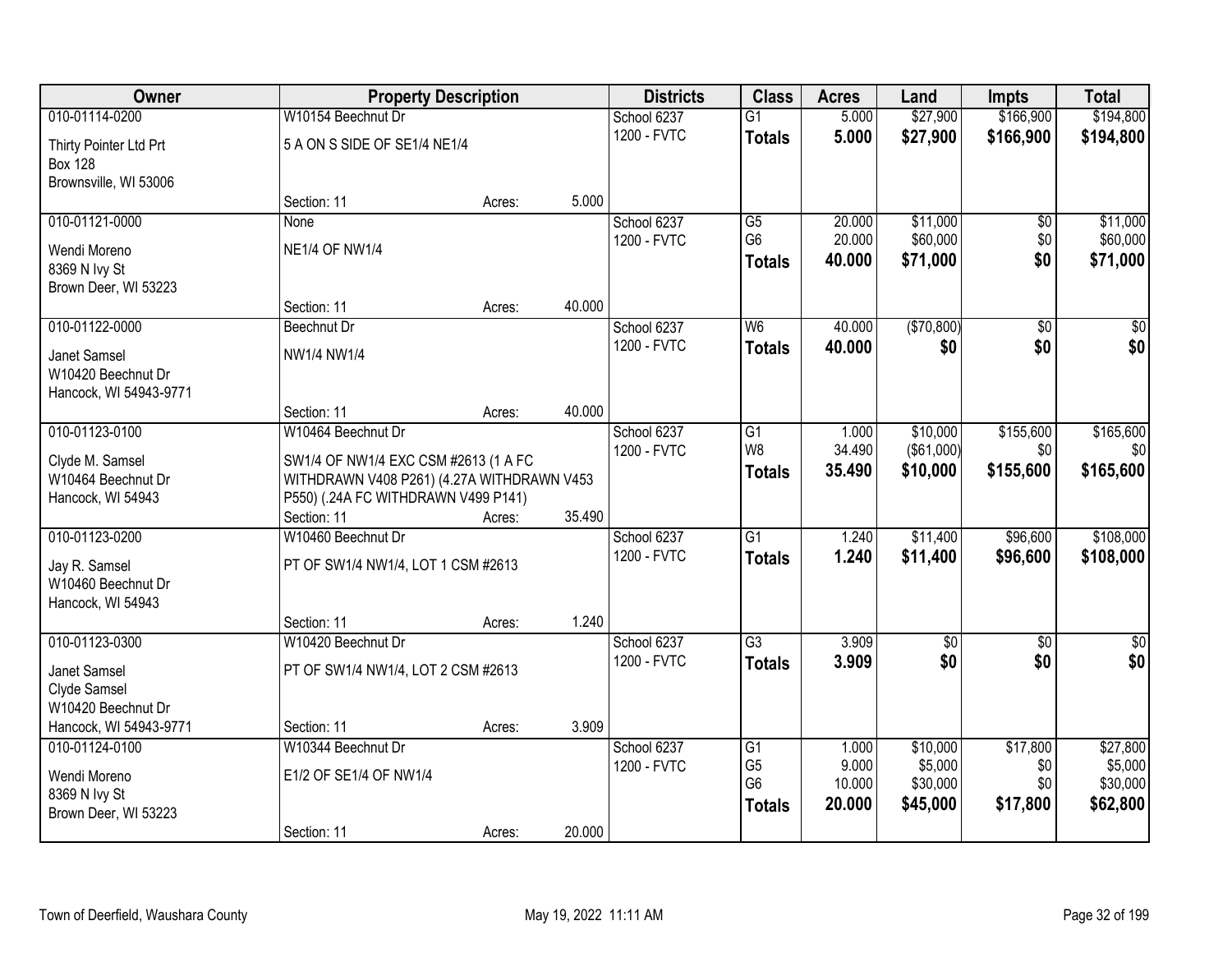| 010-01124-0200<br>W10372 Beechnut Dr<br>\$16,000<br>\$77,400<br>\$93,400<br>School 6237<br>$\overline{G1}$<br>2.000<br>G <sub>5</sub><br>15.057<br>\$8,600<br>\$8,600<br>1200 - FVTC<br>\$0<br>David A. Boron<br>W1/2 SE1/4 NW1/4, CSM 1360<br>G <sub>6</sub><br>\$9,000<br>\$0<br>3.000<br>\$9,000<br>Anna L. Boron<br>20.057<br>\$33,600<br>\$77,400<br>\$111,000<br><b>Totals</b><br>W10372 Beechnut Dr<br>Hancock, WI 54943<br>Section: 11<br>20.057<br>Acres:<br>W10301 Beechnut Dr<br>$\overline{G1}$<br>\$43,400<br>\$111,500<br>\$154,900<br>010-01131-0100<br>School 6237<br>10.000<br>1200 - FVTC<br>10.000<br>\$43,400<br>\$111,500<br>\$154,900<br><b>Totals</b><br>E1/2 E1/2 NE-SW<br>Christine A. Smith<br>W10301 Beechnut Dr<br>Hancock, WI 54943<br>10.000<br>Section: 11<br>Acres:<br>010-01131-0211<br>W10363 Beechnut Dr<br>\$10,000<br>\$121,900<br>\$131,900<br>School 6237<br>G1<br>1.000<br>G <sub>6</sub><br>17.110<br>\$51,300<br>\$0<br>\$51,300<br>1200 - FVTC<br>PT OF NE1/4 SW1/4, LOT 1 CSM 4520<br>Philip C. Kratz<br>\$121,900<br>18.110<br>\$61,300<br>\$183,200<br><b>Totals</b><br>Susan M. Kratz<br>W10363 Beechnut Dr<br>18.110<br>Hancock, WI 54943<br>Section: 11<br>Acres:<br>\$41,100<br>\$162,600<br>\$203,700<br>010-01131-0212<br>W10333 Beechnut Dr<br>School 6237<br>$\overline{G1}$<br>9.250<br>1200 - FVTC<br>9.250<br>\$41,100<br>\$162,600<br>\$203,700<br><b>Totals</b><br>PT OF NE1/4 SW1/4, LOT 2 CSM 4520<br>Troy L. Schmitz<br>Debra A. Schmitz<br>W10333 Beechnut Dr<br>9.250<br>Hancock, WI 54943<br>Section: 11<br>Acres:<br>W10372 Beechnut Dr<br>$\overline{G1}$<br>\$5,500<br>\$5,500<br>010-01131-0213<br>1.860<br>\$0<br>School 6237<br>1200 - FVTC<br>1.860<br>\$5,500<br>\$0<br>\$5,500<br><b>Totals</b><br>David A. Boron<br>PT OF NE1/4 SW1/4, OUTLOT 1 CSM 4520<br>Anna L. Boron<br>W10372 Beechnut Dr<br>1.860<br>Hancock, WI 54943<br>Section: 11<br>Acres:<br>$\overline{G5}$<br>0.740<br>\$400<br>010-01131-0214<br>School 6237<br>\$400<br>$\sqrt{6}$<br>Beechnut Dr<br>1200 - FVTC<br>\$400<br>\$400<br>0.740<br>\$0<br><b>Totals</b><br>PT OF NE1/4 SW1/4, OUTLOT 2 CSM 4520<br>Troy L. Schmitz<br>Debra A. Schmitz<br>W10333 Beechnut Dr<br>0.740<br>Hancock, WI 54943<br>Section: 11<br>Acres:<br>(\$120,000)<br>$\overline{50}$<br>010-01132-0000<br>School 4375<br>W8<br>40.000<br>$\frac{1}{2}$<br>Beechnut Dr<br>\$0<br>\$0<br>1400 - MSTC<br>40.000<br>\$0<br><b>Totals</b><br><b>NW1/4 OF SW1/4</b><br>Gary Bialozynski<br>N82 W14140 Lilly Ct<br>Menomonee Falls, WI 53051 | Owner |             | <b>Property Description</b> |        | <b>Districts</b> | <b>Class</b> | <b>Acres</b> | Land | <b>Impts</b> | <b>Total</b> |
|----------------------------------------------------------------------------------------------------------------------------------------------------------------------------------------------------------------------------------------------------------------------------------------------------------------------------------------------------------------------------------------------------------------------------------------------------------------------------------------------------------------------------------------------------------------------------------------------------------------------------------------------------------------------------------------------------------------------------------------------------------------------------------------------------------------------------------------------------------------------------------------------------------------------------------------------------------------------------------------------------------------------------------------------------------------------------------------------------------------------------------------------------------------------------------------------------------------------------------------------------------------------------------------------------------------------------------------------------------------------------------------------------------------------------------------------------------------------------------------------------------------------------------------------------------------------------------------------------------------------------------------------------------------------------------------------------------------------------------------------------------------------------------------------------------------------------------------------------------------------------------------------------------------------------------------------------------------------------------------------------------------------------------------------------------------------------------------------------------------------------------------------------------------------------------------------------------------------------------------------------------------------------------------------------------------------------------------------------------------------------------------------------------------------------------------------------------------------------------------------------------------------------------------------------------------|-------|-------------|-----------------------------|--------|------------------|--------------|--------------|------|--------------|--------------|
|                                                                                                                                                                                                                                                                                                                                                                                                                                                                                                                                                                                                                                                                                                                                                                                                                                                                                                                                                                                                                                                                                                                                                                                                                                                                                                                                                                                                                                                                                                                                                                                                                                                                                                                                                                                                                                                                                                                                                                                                                                                                                                                                                                                                                                                                                                                                                                                                                                                                                                                                                                |       |             |                             |        |                  |              |              |      |              |              |
|                                                                                                                                                                                                                                                                                                                                                                                                                                                                                                                                                                                                                                                                                                                                                                                                                                                                                                                                                                                                                                                                                                                                                                                                                                                                                                                                                                                                                                                                                                                                                                                                                                                                                                                                                                                                                                                                                                                                                                                                                                                                                                                                                                                                                                                                                                                                                                                                                                                                                                                                                                |       |             |                             |        |                  |              |              |      |              |              |
|                                                                                                                                                                                                                                                                                                                                                                                                                                                                                                                                                                                                                                                                                                                                                                                                                                                                                                                                                                                                                                                                                                                                                                                                                                                                                                                                                                                                                                                                                                                                                                                                                                                                                                                                                                                                                                                                                                                                                                                                                                                                                                                                                                                                                                                                                                                                                                                                                                                                                                                                                                |       |             |                             |        |                  |              |              |      |              |              |
|                                                                                                                                                                                                                                                                                                                                                                                                                                                                                                                                                                                                                                                                                                                                                                                                                                                                                                                                                                                                                                                                                                                                                                                                                                                                                                                                                                                                                                                                                                                                                                                                                                                                                                                                                                                                                                                                                                                                                                                                                                                                                                                                                                                                                                                                                                                                                                                                                                                                                                                                                                |       |             |                             |        |                  |              |              |      |              |              |
|                                                                                                                                                                                                                                                                                                                                                                                                                                                                                                                                                                                                                                                                                                                                                                                                                                                                                                                                                                                                                                                                                                                                                                                                                                                                                                                                                                                                                                                                                                                                                                                                                                                                                                                                                                                                                                                                                                                                                                                                                                                                                                                                                                                                                                                                                                                                                                                                                                                                                                                                                                |       |             |                             |        |                  |              |              |      |              |              |
|                                                                                                                                                                                                                                                                                                                                                                                                                                                                                                                                                                                                                                                                                                                                                                                                                                                                                                                                                                                                                                                                                                                                                                                                                                                                                                                                                                                                                                                                                                                                                                                                                                                                                                                                                                                                                                                                                                                                                                                                                                                                                                                                                                                                                                                                                                                                                                                                                                                                                                                                                                |       |             |                             |        |                  |              |              |      |              |              |
|                                                                                                                                                                                                                                                                                                                                                                                                                                                                                                                                                                                                                                                                                                                                                                                                                                                                                                                                                                                                                                                                                                                                                                                                                                                                                                                                                                                                                                                                                                                                                                                                                                                                                                                                                                                                                                                                                                                                                                                                                                                                                                                                                                                                                                                                                                                                                                                                                                                                                                                                                                |       |             |                             |        |                  |              |              |      |              |              |
|                                                                                                                                                                                                                                                                                                                                                                                                                                                                                                                                                                                                                                                                                                                                                                                                                                                                                                                                                                                                                                                                                                                                                                                                                                                                                                                                                                                                                                                                                                                                                                                                                                                                                                                                                                                                                                                                                                                                                                                                                                                                                                                                                                                                                                                                                                                                                                                                                                                                                                                                                                |       |             |                             |        |                  |              |              |      |              |              |
|                                                                                                                                                                                                                                                                                                                                                                                                                                                                                                                                                                                                                                                                                                                                                                                                                                                                                                                                                                                                                                                                                                                                                                                                                                                                                                                                                                                                                                                                                                                                                                                                                                                                                                                                                                                                                                                                                                                                                                                                                                                                                                                                                                                                                                                                                                                                                                                                                                                                                                                                                                |       |             |                             |        |                  |              |              |      |              |              |
|                                                                                                                                                                                                                                                                                                                                                                                                                                                                                                                                                                                                                                                                                                                                                                                                                                                                                                                                                                                                                                                                                                                                                                                                                                                                                                                                                                                                                                                                                                                                                                                                                                                                                                                                                                                                                                                                                                                                                                                                                                                                                                                                                                                                                                                                                                                                                                                                                                                                                                                                                                |       |             |                             |        |                  |              |              |      |              |              |
|                                                                                                                                                                                                                                                                                                                                                                                                                                                                                                                                                                                                                                                                                                                                                                                                                                                                                                                                                                                                                                                                                                                                                                                                                                                                                                                                                                                                                                                                                                                                                                                                                                                                                                                                                                                                                                                                                                                                                                                                                                                                                                                                                                                                                                                                                                                                                                                                                                                                                                                                                                |       |             |                             |        |                  |              |              |      |              |              |
|                                                                                                                                                                                                                                                                                                                                                                                                                                                                                                                                                                                                                                                                                                                                                                                                                                                                                                                                                                                                                                                                                                                                                                                                                                                                                                                                                                                                                                                                                                                                                                                                                                                                                                                                                                                                                                                                                                                                                                                                                                                                                                                                                                                                                                                                                                                                                                                                                                                                                                                                                                |       |             |                             |        |                  |              |              |      |              |              |
|                                                                                                                                                                                                                                                                                                                                                                                                                                                                                                                                                                                                                                                                                                                                                                                                                                                                                                                                                                                                                                                                                                                                                                                                                                                                                                                                                                                                                                                                                                                                                                                                                                                                                                                                                                                                                                                                                                                                                                                                                                                                                                                                                                                                                                                                                                                                                                                                                                                                                                                                                                |       |             |                             |        |                  |              |              |      |              |              |
|                                                                                                                                                                                                                                                                                                                                                                                                                                                                                                                                                                                                                                                                                                                                                                                                                                                                                                                                                                                                                                                                                                                                                                                                                                                                                                                                                                                                                                                                                                                                                                                                                                                                                                                                                                                                                                                                                                                                                                                                                                                                                                                                                                                                                                                                                                                                                                                                                                                                                                                                                                |       |             |                             |        |                  |              |              |      |              |              |
|                                                                                                                                                                                                                                                                                                                                                                                                                                                                                                                                                                                                                                                                                                                                                                                                                                                                                                                                                                                                                                                                                                                                                                                                                                                                                                                                                                                                                                                                                                                                                                                                                                                                                                                                                                                                                                                                                                                                                                                                                                                                                                                                                                                                                                                                                                                                                                                                                                                                                                                                                                |       |             |                             |        |                  |              |              |      |              |              |
|                                                                                                                                                                                                                                                                                                                                                                                                                                                                                                                                                                                                                                                                                                                                                                                                                                                                                                                                                                                                                                                                                                                                                                                                                                                                                                                                                                                                                                                                                                                                                                                                                                                                                                                                                                                                                                                                                                                                                                                                                                                                                                                                                                                                                                                                                                                                                                                                                                                                                                                                                                |       |             |                             |        |                  |              |              |      |              |              |
|                                                                                                                                                                                                                                                                                                                                                                                                                                                                                                                                                                                                                                                                                                                                                                                                                                                                                                                                                                                                                                                                                                                                                                                                                                                                                                                                                                                                                                                                                                                                                                                                                                                                                                                                                                                                                                                                                                                                                                                                                                                                                                                                                                                                                                                                                                                                                                                                                                                                                                                                                                |       |             |                             |        |                  |              |              |      |              |              |
|                                                                                                                                                                                                                                                                                                                                                                                                                                                                                                                                                                                                                                                                                                                                                                                                                                                                                                                                                                                                                                                                                                                                                                                                                                                                                                                                                                                                                                                                                                                                                                                                                                                                                                                                                                                                                                                                                                                                                                                                                                                                                                                                                                                                                                                                                                                                                                                                                                                                                                                                                                |       |             |                             |        |                  |              |              |      |              |              |
|                                                                                                                                                                                                                                                                                                                                                                                                                                                                                                                                                                                                                                                                                                                                                                                                                                                                                                                                                                                                                                                                                                                                                                                                                                                                                                                                                                                                                                                                                                                                                                                                                                                                                                                                                                                                                                                                                                                                                                                                                                                                                                                                                                                                                                                                                                                                                                                                                                                                                                                                                                |       |             |                             |        |                  |              |              |      |              |              |
|                                                                                                                                                                                                                                                                                                                                                                                                                                                                                                                                                                                                                                                                                                                                                                                                                                                                                                                                                                                                                                                                                                                                                                                                                                                                                                                                                                                                                                                                                                                                                                                                                                                                                                                                                                                                                                                                                                                                                                                                                                                                                                                                                                                                                                                                                                                                                                                                                                                                                                                                                                |       |             |                             |        |                  |              |              |      |              |              |
|                                                                                                                                                                                                                                                                                                                                                                                                                                                                                                                                                                                                                                                                                                                                                                                                                                                                                                                                                                                                                                                                                                                                                                                                                                                                                                                                                                                                                                                                                                                                                                                                                                                                                                                                                                                                                                                                                                                                                                                                                                                                                                                                                                                                                                                                                                                                                                                                                                                                                                                                                                |       |             |                             |        |                  |              |              |      |              |              |
|                                                                                                                                                                                                                                                                                                                                                                                                                                                                                                                                                                                                                                                                                                                                                                                                                                                                                                                                                                                                                                                                                                                                                                                                                                                                                                                                                                                                                                                                                                                                                                                                                                                                                                                                                                                                                                                                                                                                                                                                                                                                                                                                                                                                                                                                                                                                                                                                                                                                                                                                                                |       |             |                             |        |                  |              |              |      |              |              |
|                                                                                                                                                                                                                                                                                                                                                                                                                                                                                                                                                                                                                                                                                                                                                                                                                                                                                                                                                                                                                                                                                                                                                                                                                                                                                                                                                                                                                                                                                                                                                                                                                                                                                                                                                                                                                                                                                                                                                                                                                                                                                                                                                                                                                                                                                                                                                                                                                                                                                                                                                                |       |             |                             |        |                  |              |              |      |              |              |
|                                                                                                                                                                                                                                                                                                                                                                                                                                                                                                                                                                                                                                                                                                                                                                                                                                                                                                                                                                                                                                                                                                                                                                                                                                                                                                                                                                                                                                                                                                                                                                                                                                                                                                                                                                                                                                                                                                                                                                                                                                                                                                                                                                                                                                                                                                                                                                                                                                                                                                                                                                |       |             |                             |        |                  |              |              |      |              |              |
|                                                                                                                                                                                                                                                                                                                                                                                                                                                                                                                                                                                                                                                                                                                                                                                                                                                                                                                                                                                                                                                                                                                                                                                                                                                                                                                                                                                                                                                                                                                                                                                                                                                                                                                                                                                                                                                                                                                                                                                                                                                                                                                                                                                                                                                                                                                                                                                                                                                                                                                                                                |       |             |                             |        |                  |              |              |      |              |              |
|                                                                                                                                                                                                                                                                                                                                                                                                                                                                                                                                                                                                                                                                                                                                                                                                                                                                                                                                                                                                                                                                                                                                                                                                                                                                                                                                                                                                                                                                                                                                                                                                                                                                                                                                                                                                                                                                                                                                                                                                                                                                                                                                                                                                                                                                                                                                                                                                                                                                                                                                                                |       |             |                             |        |                  |              |              |      |              |              |
|                                                                                                                                                                                                                                                                                                                                                                                                                                                                                                                                                                                                                                                                                                                                                                                                                                                                                                                                                                                                                                                                                                                                                                                                                                                                                                                                                                                                                                                                                                                                                                                                                                                                                                                                                                                                                                                                                                                                                                                                                                                                                                                                                                                                                                                                                                                                                                                                                                                                                                                                                                |       |             |                             |        |                  |              |              |      |              |              |
|                                                                                                                                                                                                                                                                                                                                                                                                                                                                                                                                                                                                                                                                                                                                                                                                                                                                                                                                                                                                                                                                                                                                                                                                                                                                                                                                                                                                                                                                                                                                                                                                                                                                                                                                                                                                                                                                                                                                                                                                                                                                                                                                                                                                                                                                                                                                                                                                                                                                                                                                                                |       |             |                             |        |                  |              |              |      |              |              |
|                                                                                                                                                                                                                                                                                                                                                                                                                                                                                                                                                                                                                                                                                                                                                                                                                                                                                                                                                                                                                                                                                                                                                                                                                                                                                                                                                                                                                                                                                                                                                                                                                                                                                                                                                                                                                                                                                                                                                                                                                                                                                                                                                                                                                                                                                                                                                                                                                                                                                                                                                                |       |             |                             |        |                  |              |              |      |              |              |
|                                                                                                                                                                                                                                                                                                                                                                                                                                                                                                                                                                                                                                                                                                                                                                                                                                                                                                                                                                                                                                                                                                                                                                                                                                                                                                                                                                                                                                                                                                                                                                                                                                                                                                                                                                                                                                                                                                                                                                                                                                                                                                                                                                                                                                                                                                                                                                                                                                                                                                                                                                |       |             |                             |        |                  |              |              |      |              |              |
|                                                                                                                                                                                                                                                                                                                                                                                                                                                                                                                                                                                                                                                                                                                                                                                                                                                                                                                                                                                                                                                                                                                                                                                                                                                                                                                                                                                                                                                                                                                                                                                                                                                                                                                                                                                                                                                                                                                                                                                                                                                                                                                                                                                                                                                                                                                                                                                                                                                                                                                                                                |       |             |                             |        |                  |              |              |      |              |              |
|                                                                                                                                                                                                                                                                                                                                                                                                                                                                                                                                                                                                                                                                                                                                                                                                                                                                                                                                                                                                                                                                                                                                                                                                                                                                                                                                                                                                                                                                                                                                                                                                                                                                                                                                                                                                                                                                                                                                                                                                                                                                                                                                                                                                                                                                                                                                                                                                                                                                                                                                                                |       |             |                             |        |                  |              |              |      |              |              |
|                                                                                                                                                                                                                                                                                                                                                                                                                                                                                                                                                                                                                                                                                                                                                                                                                                                                                                                                                                                                                                                                                                                                                                                                                                                                                                                                                                                                                                                                                                                                                                                                                                                                                                                                                                                                                                                                                                                                                                                                                                                                                                                                                                                                                                                                                                                                                                                                                                                                                                                                                                |       |             |                             |        |                  |              |              |      |              |              |
|                                                                                                                                                                                                                                                                                                                                                                                                                                                                                                                                                                                                                                                                                                                                                                                                                                                                                                                                                                                                                                                                                                                                                                                                                                                                                                                                                                                                                                                                                                                                                                                                                                                                                                                                                                                                                                                                                                                                                                                                                                                                                                                                                                                                                                                                                                                                                                                                                                                                                                                                                                |       |             |                             |        |                  |              |              |      |              |              |
|                                                                                                                                                                                                                                                                                                                                                                                                                                                                                                                                                                                                                                                                                                                                                                                                                                                                                                                                                                                                                                                                                                                                                                                                                                                                                                                                                                                                                                                                                                                                                                                                                                                                                                                                                                                                                                                                                                                                                                                                                                                                                                                                                                                                                                                                                                                                                                                                                                                                                                                                                                |       |             |                             |        |                  |              |              |      |              |              |
|                                                                                                                                                                                                                                                                                                                                                                                                                                                                                                                                                                                                                                                                                                                                                                                                                                                                                                                                                                                                                                                                                                                                                                                                                                                                                                                                                                                                                                                                                                                                                                                                                                                                                                                                                                                                                                                                                                                                                                                                                                                                                                                                                                                                                                                                                                                                                                                                                                                                                                                                                                |       |             |                             |        |                  |              |              |      |              |              |
|                                                                                                                                                                                                                                                                                                                                                                                                                                                                                                                                                                                                                                                                                                                                                                                                                                                                                                                                                                                                                                                                                                                                                                                                                                                                                                                                                                                                                                                                                                                                                                                                                                                                                                                                                                                                                                                                                                                                                                                                                                                                                                                                                                                                                                                                                                                                                                                                                                                                                                                                                                |       | Section: 11 | Acres:                      | 40.000 |                  |              |              |      |              |              |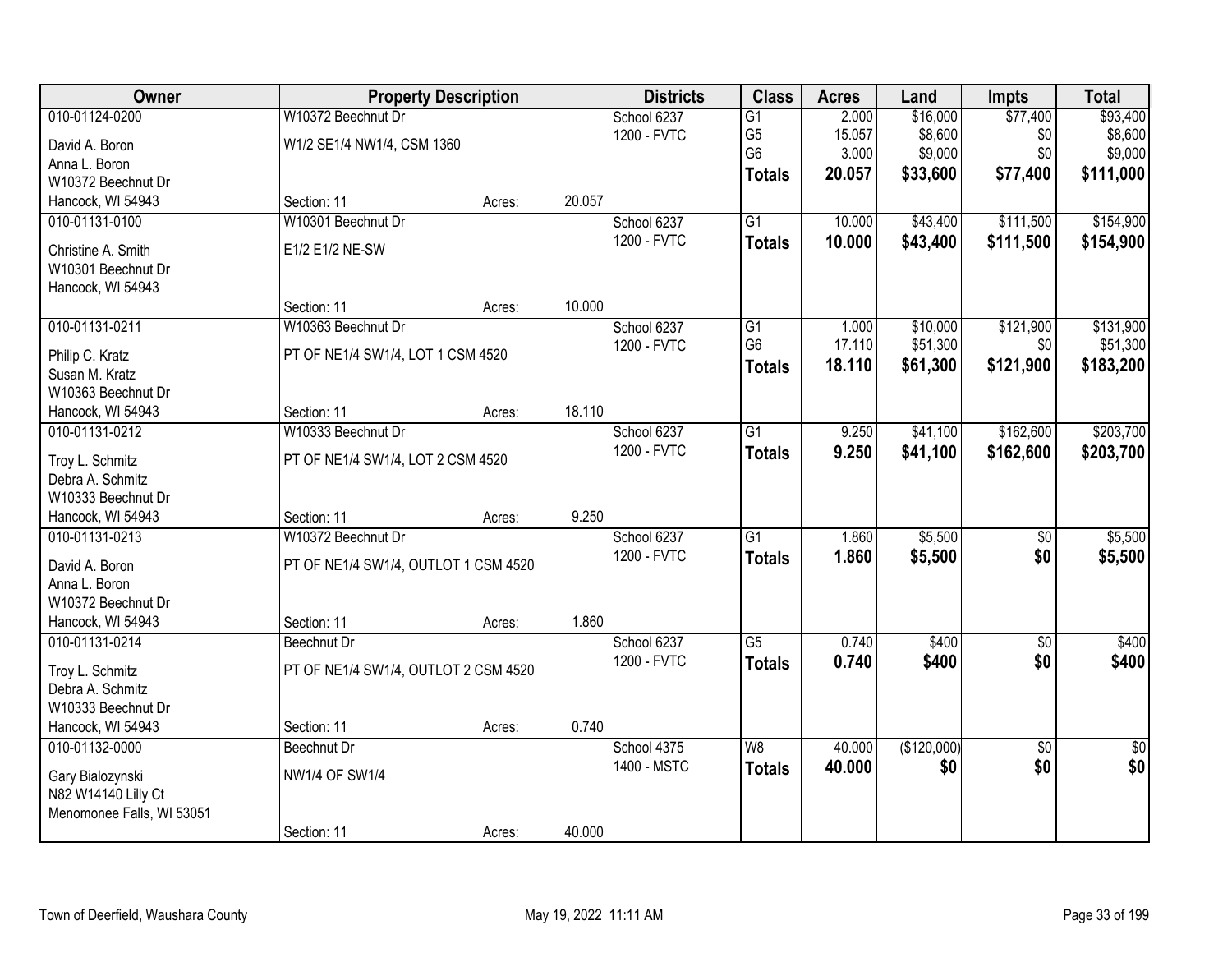| Owner                                   |                                      | <b>Property Description</b> |        | <b>Districts</b> | <b>Class</b>    | <b>Acres</b> | Land         | <b>Impts</b>    | <b>Total</b>    |
|-----------------------------------------|--------------------------------------|-----------------------------|--------|------------------|-----------------|--------------|--------------|-----------------|-----------------|
| 010-01133-0000                          | N4146 11th Ave                       |                             |        | School 4375      | $\overline{G1}$ | 1.000        | \$10,000     | \$96,300        | \$106,300       |
| Walter Krohn                            | SW1/4 OF SW1/4                       |                             |        | 1400 - MSTC      | G <sub>6</sub>  | 10.000       | \$30,000     | \$0             | \$30,000        |
| Barbara Hermans-Samsel                  |                                      |                             |        |                  | W <sub>6</sub>  | 29.000       | (\$87,000)   | \$0             | \$0             |
| N4146 11th Ave                          |                                      |                             |        |                  | <b>Totals</b>   | 40.000       | \$40,000     | \$96,300        | \$136,300       |
| Hancock, WI 54943                       | Section: 11                          | Acres:                      | 40.000 |                  |                 |              |              |                 |                 |
| 010-01134-0000                          | None                                 |                             |        | School 6237      | $\overline{G5}$ | 2.000        | \$2,400      | $\overline{50}$ | \$2,400         |
| <b>Walter Krohn</b>                     | SE1/4 SW1/4                          |                             |        | 1200 - FVTC      | W <sub>6</sub>  | 38.000       | (\$110,700)  | \$0             | \$0             |
| Barbara Hermans-Samsel                  |                                      |                             |        |                  | <b>Totals</b>   | 40.000       | \$2,400      | \$0             | \$2,400         |
| N4146 11th Ave                          |                                      |                             |        |                  |                 |              |              |                 |                 |
| Hancock, WI 54943                       | Section: 11                          | Acres:                      | 40.000 |                  |                 |              |              |                 |                 |
| 010-01141-0100                          | Beechnut Dr                          |                             |        | School 6237      | W <sub>6</sub>  | 8.200        | ( \$37, 800) | \$0             | \$0             |
| Gary Bialozynski                        | PT OF NE1/4 OF SE1/4, LOT 1 CSM 4882 |                             |        | 1200 - FVTC      | <b>Totals</b>   | 8.200        | \$0          | \$0             | \$0             |
| N82 W14140 Lilly Ct                     |                                      |                             |        |                  |                 |              |              |                 |                 |
| Menomonee Falls, WI 53051               |                                      |                             |        |                  |                 |              |              |                 |                 |
|                                         | Section: 11                          | Acres:                      | 8.200  |                  |                 |              |              |                 |                 |
| 010-01141-0200                          | Beechnut Dr                          |                             |        | School 6237      | W <sub>6</sub>  | 6.000        | ( \$31,000)  | \$0             | $\overline{50}$ |
| Gary Bialozynski                        | PT OF NE1/4 OF SE1/4, LOT 2 CSM 4882 |                             |        | 1200 - FVTC      | <b>Totals</b>   | 6.000        | \$0          | \$0             | \$0             |
| N82 W14140 Lilly Ct                     |                                      |                             |        |                  |                 |              |              |                 |                 |
| Menomonee Falls, WI 53051               |                                      |                             |        |                  |                 |              |              |                 |                 |
|                                         | Section: 11                          | Acres:                      | 6.000  |                  |                 |              |              |                 |                 |
| 010-01141-0300                          | 12th Ave                             |                             |        | School 6237      | $\overline{W6}$ | 6.000        | ( \$31,000)  | $\overline{50}$ | $\overline{50}$ |
| Gary Bialozynski                        | PT OF NE1/4 OF SE1/4, LOT 3 CSM 4882 |                             |        | 1200 - FVTC      | <b>Totals</b>   | 6.000        | \$0          | \$0             | \$0             |
| N82 W14140 Lilly Ct                     |                                      |                             |        |                  |                 |              |              |                 |                 |
| Menomonee Falls, WI 53051               |                                      |                             |        |                  |                 |              |              |                 |                 |
|                                         | Section: 11                          | Acres:                      | 6.000  |                  |                 |              |              |                 |                 |
| 010-01141-0400                          | 12th Ave                             |                             |        | School 6237      | W6              | 10.080       | (\$43,600)   | $\overline{50}$ | $\overline{50}$ |
| Gary Bialozynski                        | PT OF NE1/4 OF SE1/4, LOT 4 CSM 4882 |                             |        | 1200 - FVTC      | <b>Totals</b>   | 10.080       | \$0          | \$0             | \$0             |
| N82 W14140 Lilly Ct                     |                                      |                             |        |                  |                 |              |              |                 |                 |
| Menomonee Falls, WI 53051               |                                      |                             |        |                  |                 |              |              |                 |                 |
|                                         | Section: 11                          | Acres:                      | 10.080 |                  |                 |              |              |                 |                 |
| 010-01141-0500                          | 12th Ave                             |                             |        | School 6237      | W <sub>6</sub>  | 10.220       | ( \$44, 100) | $\overline{30}$ | $\overline{50}$ |
|                                         | PT OF NE1/4 OF SE1/4, LOT 5 CSM 4883 |                             |        | 1200 - FVTC      | <b>Totals</b>   | 10.220       | \$0          | \$0             | \$0             |
| Gary Bialozynski<br>N82 W14140 Lilly Ct |                                      |                             |        |                  |                 |              |              |                 |                 |
| Menomonee Falls, WI 53051               |                                      |                             |        |                  |                 |              |              |                 |                 |
|                                         | Section: 11                          | Acres:                      | 10.220 |                  |                 |              |              |                 |                 |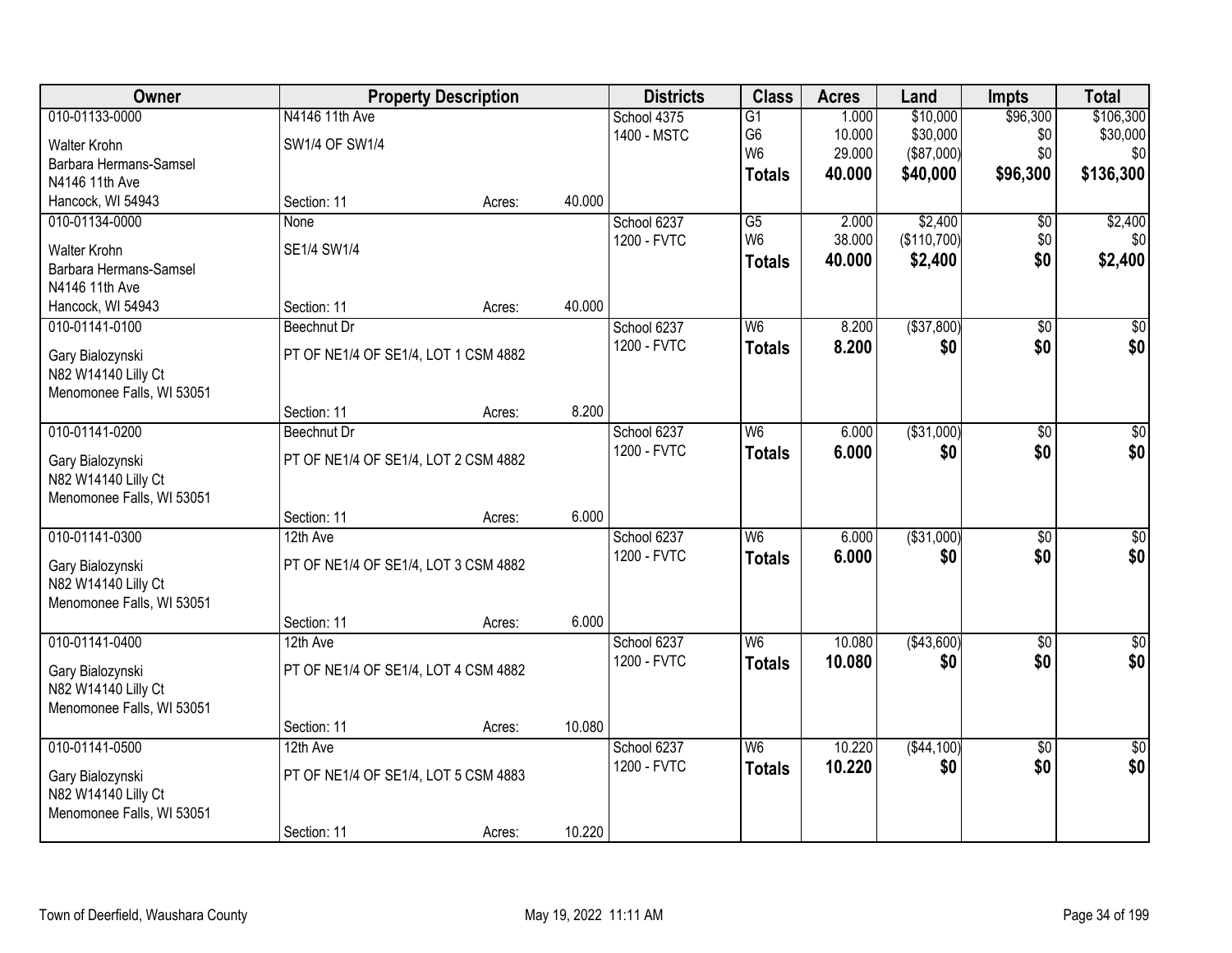| Owner                         | <b>Property Description</b>            |        |        | <b>Districts</b> | <b>Class</b>    | <b>Acres</b> | Land     | Impts           | <b>Total</b> |
|-------------------------------|----------------------------------------|--------|--------|------------------|-----------------|--------------|----------|-----------------|--------------|
| 010-01142-0100                | W10235 Beechnut Dr                     |        |        | School 6237      | G4              | 27.400       | \$4,900  | $\overline{50}$ | \$4,900      |
| Emmett R. Gustin              | NW1/4 OF SE1/4 LESS 205-382            |        |        | 1200 - FVTC      | G7              | 7.200        | \$39,600 | \$44,800        | \$84,400     |
| W10235 Beechnut Dr            |                                        |        |        |                  | <b>Totals</b>   | 34.600       | \$44,500 | \$44,800        | \$89,300     |
| Hancock, WI 54943             |                                        |        |        |                  |                 |              |          |                 |              |
|                               | Section: 11                            | Acres: | 34.600 |                  |                 |              |          |                 |              |
| 010-01142-0200                | W10289 Beechnut Dr                     |        |        | School 6237      | $\overline{G1}$ | 5.400        | \$29,100 | \$84,200        | \$113,300    |
| Mary L. Bonine                | PT OF NW-SE                            |        |        | 1200 - FVTC      | <b>Totals</b>   | 5.400        | \$29,100 | \$84,200        | \$113,300    |
| W10289 Beechnut Dr            |                                        |        |        |                  |                 |              |          |                 |              |
| Hancock, WI 54943             |                                        |        |        |                  |                 |              |          |                 |              |
|                               | Section: 11                            | Acres: | 5.400  |                  |                 |              |          |                 |              |
| 010-01143-0000                | None                                   |        |        | School 6237      | G4              | 38.000       | \$3,500  | \$0             | \$3,500      |
| Emmett R. Gustin              | SW1/4 OF SE1/4                         |        |        | 1200 - FVTC      | G5M             | 2.000        | \$2,800  | \$0             | \$2,800      |
| W10235 Beechnut Dr            |                                        |        |        |                  | <b>Totals</b>   | 40.000       | \$6,300  | \$0             | \$6,300      |
| Hancock, WI 54943             |                                        |        |        |                  |                 |              |          |                 |              |
|                               | Section: 11                            | Acres: | 40.000 |                  |                 |              |          |                 |              |
| 010-01144-0100                | 12th Ave                               |        |        | School 6237      | G1              | 13.490       | \$54,200 | \$0             | \$54,200     |
| James T. King                 | LOT 1 CSM 3935                         |        |        | 1200 - FVTC      | <b>Totals</b>   | 13.490       | \$54,200 | \$0             | \$54,200     |
| Brenda J. King                |                                        |        |        |                  |                 |              |          |                 |              |
| 411 S Stuart Rd               |                                        |        |        |                  |                 |              |          |                 |              |
| Mount Pleasant, WI 53406-3225 | Section: 11                            | Acres: | 13.490 |                  |                 |              |          |                 |              |
| 010-01144-0200                | N4151 12th Ave                         |        |        | School 6237      | $\overline{G1}$ | 17.770       | \$67,500 | \$59,100        | \$126,600    |
| Katelynn A. Wedell            | PART OF SE1/4 OF SE1/4 LOT 2 CSM 3935  |        |        | 1200 - FVTC      | <b>Totals</b>   | 17.770       | \$67,500 | \$59,100        | \$126,600    |
| N4151 12th Ave                |                                        |        |        |                  |                 |              |          |                 |              |
| Wautoma, WI 54982-7335        |                                        |        |        |                  |                 |              |          |                 |              |
|                               | Section: 11                            | Acres: | 17.770 |                  |                 |              |          |                 |              |
| 010-01144-0300                | N4113 12th Ave                         |        |        | School 6237      | $\overline{G1}$ | 8.610        | \$39,100 | \$196,400       | \$235,500    |
| Daniel A. Boileau             | PART OF SE1/4 OF SE1/4, LOT 3 CSM 3935 |        |        | 1200 - FVTC      | <b>Totals</b>   | 8.610        | \$39,100 | \$196,400       | \$235,500    |
| Penny L. Boileau              |                                        |        |        |                  |                 |              |          |                 |              |
| N4113 12th Ave                |                                        |        |        |                  |                 |              |          |                 |              |
| Wautoma, WI 54982             | Section: 11                            | Acres: | 8.610  |                  |                 |              |          |                 |              |
| 010-01211-0100                | $13th$ Ln                              |        |        | School 6237      | $\overline{G1}$ | 5.390        | \$14,300 | $\overline{50}$ | \$14,300     |
| Walter R. Weinhold            | E1/2-NE CSM #322 PT OF LOT 9           |        |        | 1200 - FVTC      | <b>Totals</b>   | 5.390        | \$14,300 | \$0             | \$14,300     |
| Linda R. Weinhold             |                                        |        |        |                  |                 |              |          |                 |              |
| 122 SE 16th Terrace Rd        |                                        |        |        |                  |                 |              |          |                 |              |
| Cape Coral, FL 33990          | Section: 12                            | Acres: | 5.390  |                  |                 |              |          |                 |              |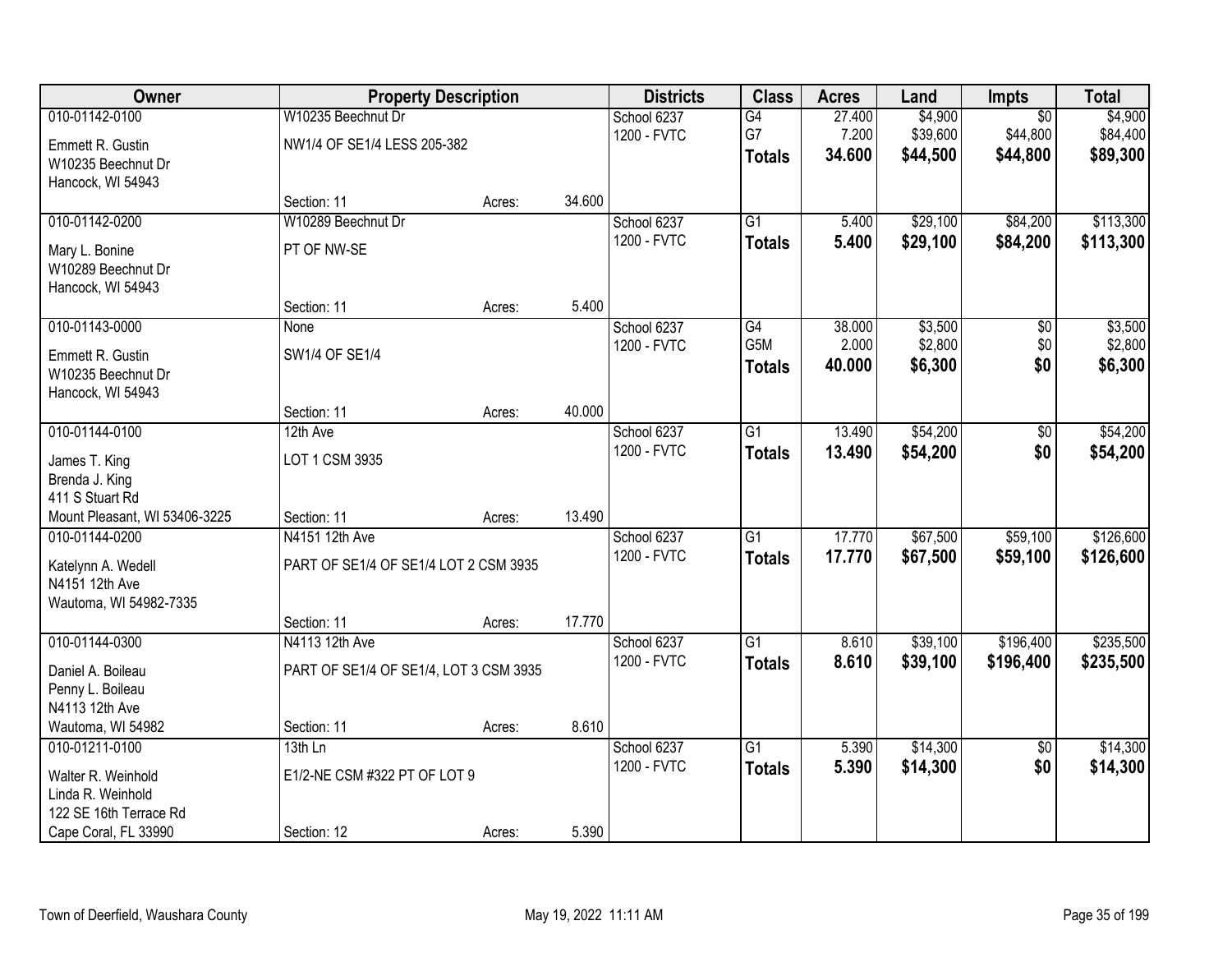| <b>Owner</b>                       |                                   | <b>Property Description</b> |       | <b>Districts</b>           | <b>Class</b>    | <b>Acres</b> | Land     | <b>Impts</b>    | <b>Total</b> |
|------------------------------------|-----------------------------------|-----------------------------|-------|----------------------------|-----------------|--------------|----------|-----------------|--------------|
| 010-01211-0200                     | Deer Ave                          |                             |       | School 6237                | $\overline{G1}$ | 5.140        | \$28,300 | $\overline{50}$ | \$28,300     |
| Donald Lambrecht                   | PT OF NE1/4 NE1/4, LOT 8 CSM #321 |                             |       | 1200 - FVTC                | <b>Totals</b>   | 5.140        | \$28,300 | \$0             | \$28,300     |
| Dorene Lambrecht                   |                                   |                             |       |                            |                 |              |          |                 |              |
| 416 Riverview Ave                  |                                   |                             |       |                            |                 |              |          |                 |              |
| Stevens Point, WI 54481            | Section: 12                       | Acres:                      | 5.140 |                            |                 |              |          |                 |              |
| 010-01211-0300                     | Deer Ave                          |                             |       | School 6237                | $\overline{G1}$ | 5.250        | \$28,700 | \$0             | \$28,700     |
| Judith M. Goble                    | PT OF NE1/4 NE1/4, LOT 7 CSM #321 |                             |       | 1200 - FVTC                | <b>Totals</b>   | 5.250        | \$28,700 | \$0             | \$28,700     |
| N4456 Deer Ave                     |                                   |                             |       |                            |                 |              |          |                 |              |
| Wautoma, WI 54982                  |                                   |                             |       |                            |                 |              |          |                 |              |
|                                    | Section: 12                       | Acres:                      | 5.250 |                            |                 |              |          |                 |              |
| 010-01211-0400                     | 13th Ln                           |                             |       | School 6237<br>1200 - FVTC | $\overline{G1}$ | 3.970        | \$12,100 | \$0             | \$12,100     |
| Kelli M. Golembeski                | PT NE-NE CSM #322 PT OF LOT 10    |                             |       |                            | <b>Totals</b>   | 3.970        | \$12,100 | \$0             | \$12,100     |
| 3302 Creek Side Dr                 |                                   |                             |       |                            |                 |              |          |                 |              |
| Oshkosh, WI 54904                  |                                   |                             | 3.970 |                            |                 |              |          |                 |              |
| 010-01211-0500                     | Section: 12<br>13th Ln            | Acres:                      |       | School 6237                | $\overline{G1}$ | 3.970        | \$12,100 | \$0             | \$12,100     |
|                                    |                                   |                             |       | 1200 - FVTC                | <b>Totals</b>   | 3.970        | \$12,100 | \$0             | \$12,100     |
| James R. Draper                    | E1/2-NE CSM #322 PT OF LOT 11     |                             |       |                            |                 |              |          |                 |              |
| Susan H. Draper<br>27420 E Main Dr |                                   |                             |       |                            |                 |              |          |                 |              |
| Waterford, WI 53185                | Section: 12                       | Acres:                      | 3.970 |                            |                 |              |          |                 |              |
| 010-01211-0600                     | N4456 Deer Ave                    |                             |       | School 6237                | $\overline{G1}$ | 5.430        | \$29,200 | \$41,200        | \$70,400     |
|                                    |                                   |                             |       | 1200 - FVTC                | <b>Totals</b>   | 5.430        | \$29,200 | \$41,200        | \$70,400     |
| Judith M. Goble<br>N4456 Deer Ave  | PT OF NE1/4 NE1/4, LOT 6 CSM #320 |                             |       |                            |                 |              |          |                 |              |
| Wautoma, WI 54982                  |                                   |                             |       |                            |                 |              |          |                 |              |
|                                    | Section: 12                       | Acres:                      | 5.430 |                            |                 |              |          |                 |              |
| 010-01211-0700                     | Deer Ave                          |                             |       | School 6237                | $\overline{G1}$ | 5.330        | \$28,900 | \$0             | \$28,900     |
| Judith M. Goble                    | PT OF NE1/4 NE1/4, LOT 5 CSM #320 |                             |       | 1200 - FVTC                | <b>Totals</b>   | 5.330        | \$28,900 | \$0             | \$28,900     |
| N4456 Deer Ave                     |                                   |                             |       |                            |                 |              |          |                 |              |
| Wautoma, WI 54982                  |                                   |                             |       |                            |                 |              |          |                 |              |
|                                    | Section: 12                       | Acres:                      | 5.330 |                            |                 |              |          |                 |              |
| 010-01211-0800                     | $13th$ Ln                         |                             |       | School 6237                | $\overline{G1}$ | 4.100        | \$12,300 | $\overline{50}$ | \$12,300     |
| Gary W. Schmiedel                  | PT OF LOT 12 CSM 319              |                             |       | 1200 - FVTC                | <b>Totals</b>   | 4.100        | \$12,300 | \$0             | \$12,300     |
| 3631 Shangrila Point Rd            |                                   |                             |       |                            |                 |              |          |                 |              |
| Oshkosh, WI 54904                  |                                   |                             |       |                            |                 |              |          |                 |              |
|                                    | Section: 12                       | Acres:                      | 4.100 |                            |                 |              |          |                 |              |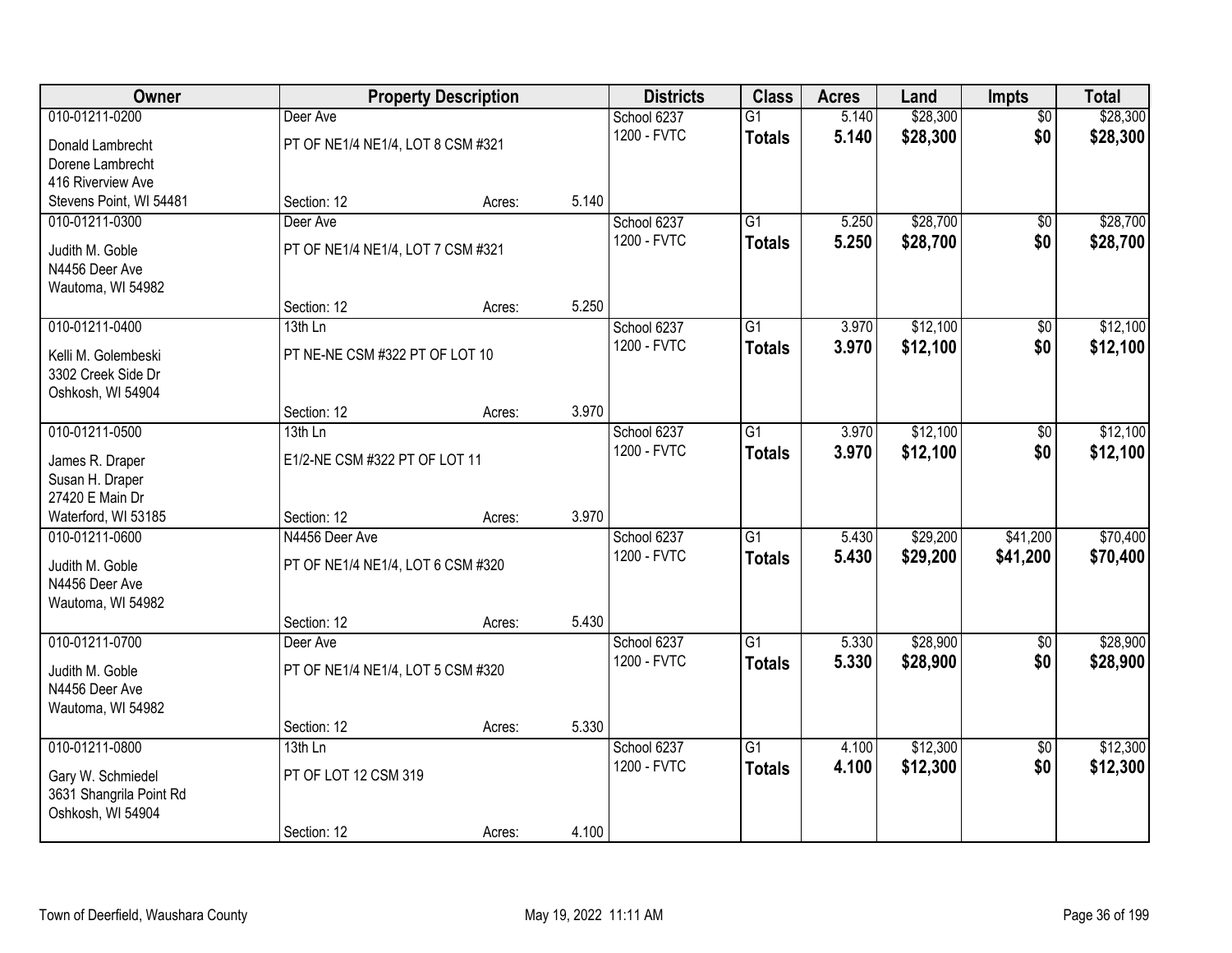| Owner                               |                                   | <b>Property Description</b> |        | <b>Districts</b> | <b>Class</b>    | <b>Acres</b> | Land        | <b>Impts</b>    | <b>Total</b>     |
|-------------------------------------|-----------------------------------|-----------------------------|--------|------------------|-----------------|--------------|-------------|-----------------|------------------|
| 010-01212-0100                      | <b>Beechnut Rd</b>                |                             |        | School 6237      | $\overline{G6}$ | 1.000        | \$3,000     | $\sqrt{$0}$     | \$3,000          |
| Gerald A. Kress                     | NW1/4 NE1/4 N OF BEECHNUT RD      |                             |        | 1200 - FVTC      | W <sub>6</sub>  | 34.000       | (\$102,000) | \$0             | \$0              |
| Nancy L. Kress                      |                                   |                             |        |                  | <b>Totals</b>   | 35.000       | \$3,000     | \$0             | \$3,000          |
| W9971 Beechnut Dr                   |                                   |                             |        |                  |                 |              |             |                 |                  |
| Wautoma, WI 54982                   | Section: 12                       | Acres:                      | 35.000 |                  |                 |              |             |                 |                  |
| 010-01212-0210                      | W9865 Beechnut Rd                 |                             |        | School 6237      | $\overline{G1}$ | 12.500       | \$51,200    | \$89,500        | \$140,700        |
| Kelly G. Lindow                     | PT OF W1/2 NE1/4 S OF BEECHNUT RD |                             |        | 1200 - FVTC      | <b>Totals</b>   | 12.500       | \$51,200    | \$89,500        | \$140,700        |
| Jacqueline M. Lindow                |                                   |                             |        |                  |                 |              |             |                 |                  |
| W9865 Beechnut Rd                   |                                   |                             |        |                  |                 |              |             |                 |                  |
| Wautoma, WI 54982                   | Section: 12                       | Acres:                      | 12.500 |                  |                 |              |             |                 |                  |
| 010-01213-0100                      | <b>Beechnut Rd</b>                |                             |        | School 6237      | W <sub>6</sub>  | 1.000        | ( \$3,000)  | \$0             | $\overline{\$0}$ |
|                                     |                                   |                             |        | 1200 - FVTC      | <b>Totals</b>   | 1.000        | \$0         | \$0             | \$0              |
| Gerald A. Kress                     | SW1/4 NE1/4 N OF BEECHNUT RD      |                             |        |                  |                 |              |             |                 |                  |
| Nancy L. Kress<br>W9971 Beechnut Dr |                                   |                             |        |                  |                 |              |             |                 |                  |
|                                     | Section: 12                       | Acres:                      | 1.000  |                  |                 |              |             |                 |                  |
| Wautoma, WI 54982<br>010-01213-0211 | W9817 Beechnut Rd                 |                             |        | School 6237      | $\overline{G1}$ | 4.030        | \$24,900    | \$2,800         | \$27,700         |
|                                     |                                   |                             |        | 1200 - FVTC      |                 | 4.030        | \$24,900    | \$2,800         |                  |
| Plotr J. Gier                       | PT OF SW1/4 NE1/4, LOT 1 CSM 4594 |                             |        |                  | <b>Totals</b>   |              |             |                 | \$27,700         |
| Dorota B. Guzewicz-Gier             |                                   |                             |        |                  |                 |              |             |                 |                  |
| 2560 Pebble Creek Pl                |                                   |                             |        |                  |                 |              |             |                 |                  |
| Port Charlotte, FL 33948-1647       | Section: 12                       | Acres:                      | 4.030  |                  |                 |              |             |                 |                  |
| 010-01213-0212                      | W9802 Beechnut Dr                 |                             |        | School 6237      | $\overline{G1}$ | 5.000        | \$27,900    | \$16,200        | \$44,100         |
| Brian J. Wills                      | LOT 2 CSM 4594                    |                             |        | 1200 - FVTC      | Totals          | 5.000        | \$27,900    | \$16,200        | \$44,100         |
| <b>Lauren Wills</b>                 |                                   |                             |        |                  |                 |              |             |                 |                  |
| 13745 W Park Ave                    |                                   |                             |        |                  |                 |              |             |                 |                  |
| New Berlin, WI 53151-2561           | Section: 12                       | Acres:                      | 5.000  |                  |                 |              |             |                 |                  |
| 010-01213-0215                      | Beechnut Dr                       |                             |        | School 6237      | G1              | 7.520        | \$25,400    | \$0             | \$25,400         |
| Branden J. Flynn                    | LOT 1 CSM 5735                    |                             |        | 1200 - FVTC      | <b>Totals</b>   | 7.520        | \$25,400    | \$0             | \$25,400         |
| Tanya L. Flynn                      |                                   |                             |        |                  |                 |              |             |                 |                  |
| W1797 County Rd Hr                  |                                   |                             |        |                  |                 |              |             |                 |                  |
| Brillion, WI 54110                  | Section: 12                       | Acres:                      | 7.520  |                  |                 |              |             |                 |                  |
| 010-01213-0216                      | Beechnut Dr                       |                             |        | School 6237      | $\overline{G1}$ | 7.520        | \$25,400    | $\overline{30}$ | \$25,400         |
|                                     |                                   |                             |        | 1200 - FVTC      | <b>Totals</b>   | 7.520        | \$25,400    | \$0             | \$25,400         |
| Christopher M. Hoeffler             | LOT 2 CSM 5735                    |                             |        |                  |                 |              |             |                 |                  |
| Mark Hoeffler Jr                    |                                   |                             |        |                  |                 |              |             |                 |                  |
| N4404 Spring St                     | Section: 12                       |                             | 7.520  |                  |                 |              |             |                 |                  |
| Poy Sippi, WI 54967                 |                                   | Acres:                      |        |                  |                 |              |             |                 |                  |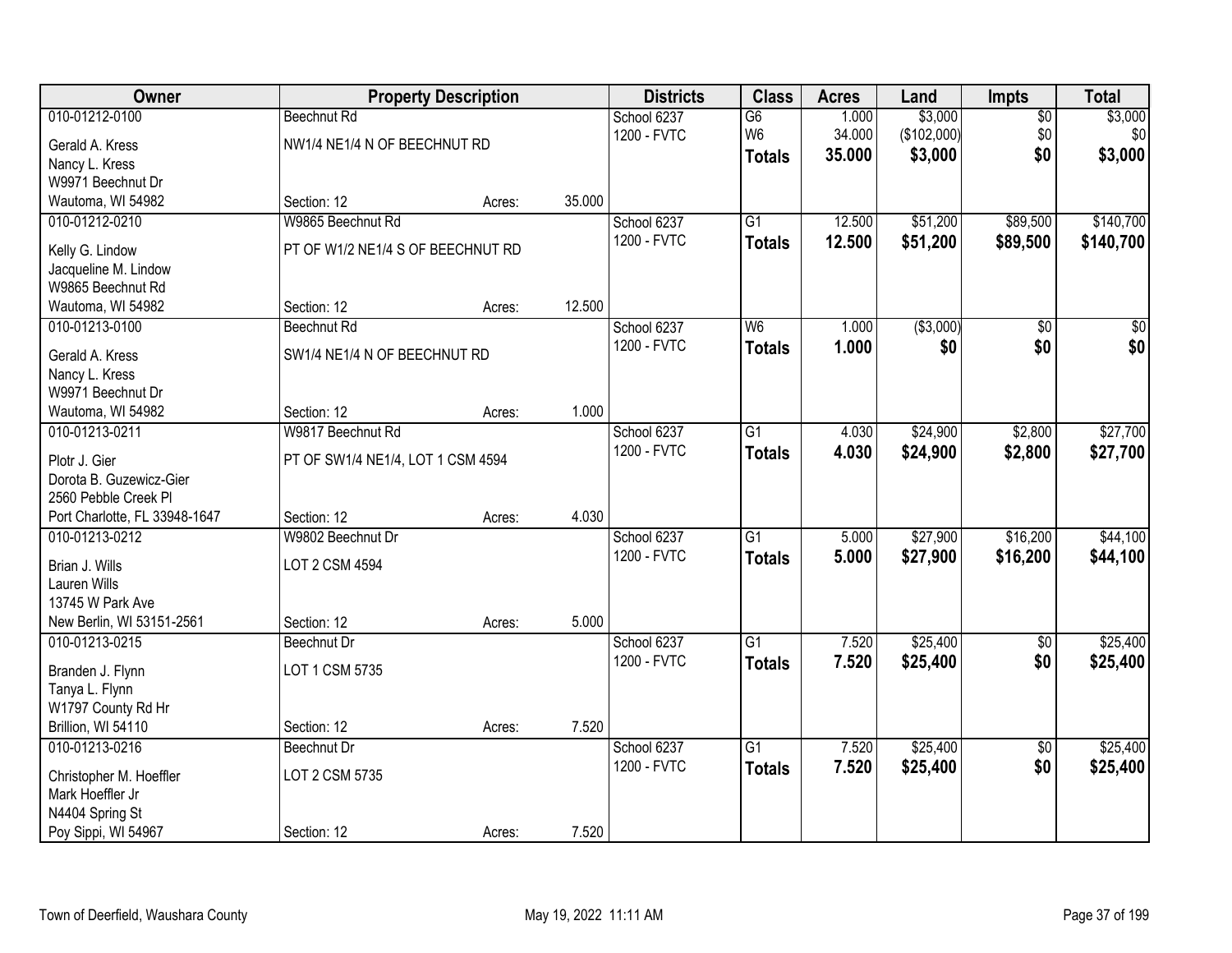| Owner                               |                                                  | <b>Property Description</b> |       | <b>Districts</b> | <b>Class</b>    | <b>Acres</b> | Land     | <b>Impts</b>    | <b>Total</b> |
|-------------------------------------|--------------------------------------------------|-----------------------------|-------|------------------|-----------------|--------------|----------|-----------------|--------------|
| 010-01213-0217                      | <b>Beechnut Dr</b>                               |                             |       | School 6237      | $\overline{G1}$ | 7.520        | \$25,400 | $\overline{30}$ | \$25,400     |
| Brian J. Wills                      | LOT 3 CSM 5735                                   |                             |       | 1200 - FVTC      | <b>Totals</b>   | 7.520        | \$25,400 | \$0             | \$25,400     |
| Lauren Wills                        |                                                  |                             |       |                  |                 |              |          |                 |              |
| 13745 W Park Ave                    |                                                  |                             |       |                  |                 |              |          |                 |              |
| New Berlin, WI 53151-2561           | Section: 12                                      | Acres:                      | 7.520 |                  |                 |              |          |                 |              |
| 010-01214-0100                      | 13th Ln                                          |                             |       | School 6237      | $\overline{G1}$ | 4.110        | \$12,300 | \$0             | \$12,300     |
| <b>Richard Weisensel</b>            | NE-NE PT OF LOT 13 CSM #319                      |                             |       | 1200 - FVTC      | <b>Totals</b>   | 4.110        | \$12,300 | \$0             | \$12,300     |
| Sue Weisensel                       |                                                  |                             |       |                  |                 |              |          |                 |              |
| W9716 Beechnut Rd                   |                                                  |                             |       |                  |                 |              |          |                 |              |
| Wautoma, WI 54982                   | Section: 12                                      | Acres:                      | 4.110 |                  |                 |              |          |                 |              |
| 010-01214-0200                      | W9760 Beechnut Rd                                |                             |       | School 6237      | G1              | 3.490        | \$22,600 | \$116,600       | \$139,200    |
|                                     |                                                  |                             |       | 1200 - FVTC      | <b>Totals</b>   | 3.490        | \$22,600 | \$116,600       | \$139,200    |
| Thomas J. Kolter                    | LOT 3 CSM 320                                    |                             |       |                  |                 |              |          |                 |              |
| Virginia L. Kolter                  |                                                  |                             |       |                  |                 |              |          |                 |              |
| W9760 Beechnut Rd                   | Section: 12                                      |                             | 3.490 |                  |                 |              |          |                 |              |
| Wautoma, WI 54982<br>010-01214-0300 | Beechnut Dr                                      | Acres:                      |       | School 6237      | G1              | 3.260        | \$21,500 |                 | \$21,500     |
|                                     |                                                  |                             |       | 1200 - FVTC      |                 |              |          | \$0<br>\$0      |              |
| Gary Ruhl                           | PT OF E1/2 NE1/4, LOT 4 CSM 320                  |                             |       |                  | <b>Totals</b>   | 3.260        | \$21,500 |                 | \$21,500     |
| Donna Ruhl                          |                                                  |                             |       |                  |                 |              |          |                 |              |
| 3160 Omro Rd                        |                                                  |                             |       |                  |                 |              |          |                 |              |
| Oshkosh, WI 54904-9311              | Section: 12                                      | Acres:                      | 3.260 |                  |                 |              |          |                 |              |
| 010-01214-0410                      | W9716 Beechnut Rd                                |                             |       | School 6237      | $\overline{G2}$ | 5.100        | \$28,200 | \$26,400        | \$54,600     |
| <b>Richard Weisensel</b>            | PT OF N1/2 NE1/4, PT OF LOTS 1 & 2 CSM #319, NOW |                             |       | 1200 - FVTC      | <b>Totals</b>   | 5.100        | \$28,200 | \$26,400        | \$54,600     |
| Sue Weisensel                       | LOT 1 CSM 5697                                   |                             |       |                  |                 |              |          |                 |              |
| W9716 Beechnut Rd                   |                                                  |                             |       |                  |                 |              |          |                 |              |
| Wautoma, WI 54982                   | Section: 12                                      | Acres:                      | 5.100 |                  |                 |              |          |                 |              |
| 010-01214-0510                      | W9716 Beechnut Rd                                |                             |       | School 6237      | $\overline{G1}$ | 3.280        | \$26,100 | \$134,200       | \$160,300    |
| <b>Richard Weisensel</b>            | PT OF E1/2 NE1/4, PT OF LOTS 1 & 2 CSM #319, NOW |                             |       | 1200 - FVTC      | <b>Totals</b>   | 3.280        | \$26,100 | \$134,200       | \$160,300    |
| Sue Weisensel                       | PT OF LOT 2 CSM 5697 (REST OF LOT 2 CSM 5697 IN  |                             |       |                  |                 |              |          |                 |              |
| W9716 Beechnut Rd                   | SEC 7-19-10)                                     |                             |       |                  |                 |              |          |                 |              |
| Wautoma, WI 54982                   | Section: 12                                      | Acres:                      | 3.280 |                  |                 |              |          |                 |              |
| 010-01214-0611                      | Beechnut Rd                                      |                             |       | School 6237      | $\overline{G1}$ | 5.600        | \$29,800 | $\overline{50}$ | \$29,800     |
|                                     |                                                  |                             |       | 1200 - FVTC      | <b>Totals</b>   | 5.600        | \$29,800 | \$0             | \$29,800     |
| Adriana Kamenetsky                  | PT OF SE1/4 NE1/4 S OF BEECHNUT RD, PT LOT 1     |                             |       |                  |                 |              |          |                 |              |
| 849 Ridge Ave Apt #2                | CSM 5244, NOW LOT 1 CSM 5415                     |                             |       |                  |                 |              |          |                 |              |
| Evanston, IL 60202-4928             |                                                  |                             |       |                  |                 |              |          |                 |              |
|                                     | Section: 12                                      | Acres:                      | 5.600 |                  |                 |              |          |                 |              |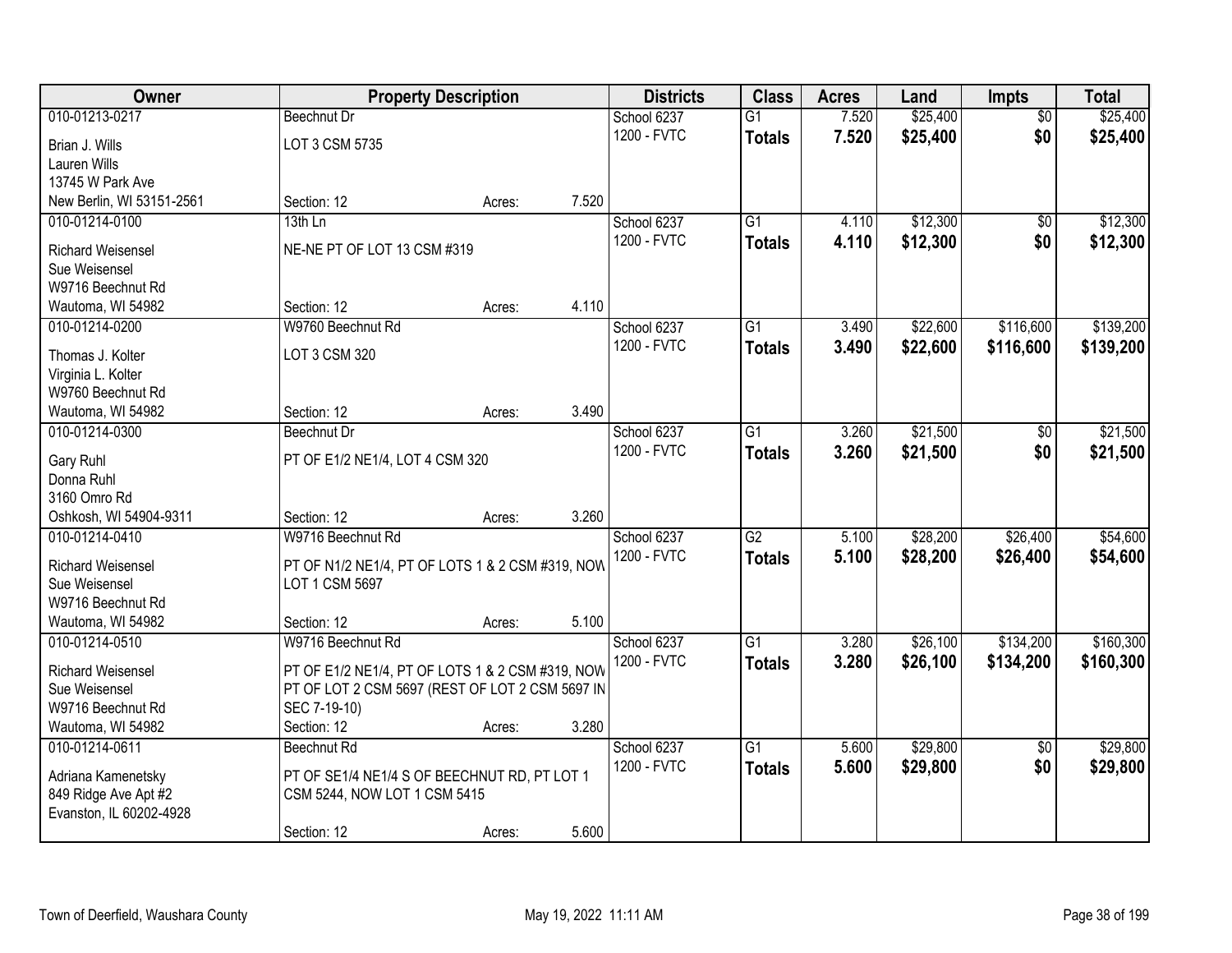| \$29,800<br>010-01214-0612<br>W9776 Beechnut Dr<br>School 6237<br>$\overline{G1}$<br>5.600<br>$\overline{30}$<br>\$29,800<br>\$0<br>1200 - FVTC<br>5.600<br><b>Totals</b><br>LOT 2 CSM 5415<br>Eric J. Vezina<br>Megan L. Vezina<br>PO Box 1019<br>5.600<br>Wautoma, WI 54982-1019<br>Section: 12<br>Acres:<br>$\overline{G1}$<br>\$29,800<br>010-01214-0613<br>School 6237<br>5.600<br><b>Beechnut Dr</b><br>\$0<br>1200 - FVTC<br>\$29,800<br>\$0<br>5.600<br><b>Totals</b><br>PT OF SE1/4 NE1/4 S OF BEECHNUT RD, PT LOT 1<br>Brian D. Schmidt<br>W9711 Beechnut Dr<br>CSM 5244, NOW LOT 3 CSM 5415<br>Wautoma, WI 54982<br>5.600<br>Section: 12<br>Acres:<br>\$27,900<br>010-01214-0620<br>G1<br>5.000<br>\$0<br>Beechnut Dr<br>School 6237<br>1200 - FVTC<br>\$27,900<br>\$0<br>5.000<br><b>Totals</b><br>Brian D. Schmidt<br>PT OF SE1/4 NE1/4 S OF BEECHNUT RD, LOT 2 CSM<br>W9711 Beechnut Dr<br>5244<br>Wautoma, WI 54982 | Owner | <b>Property Description</b> | <b>Districts</b> | <b>Class</b> | <b>Acres</b> | Land | <b>Impts</b> | <b>Total</b>     |
|------------------------------------------------------------------------------------------------------------------------------------------------------------------------------------------------------------------------------------------------------------------------------------------------------------------------------------------------------------------------------------------------------------------------------------------------------------------------------------------------------------------------------------------------------------------------------------------------------------------------------------------------------------------------------------------------------------------------------------------------------------------------------------------------------------------------------------------------------------------------------------------------------------------------------------|-------|-----------------------------|------------------|--------------|--------------|------|--------------|------------------|
|                                                                                                                                                                                                                                                                                                                                                                                                                                                                                                                                                                                                                                                                                                                                                                                                                                                                                                                                    |       |                             |                  |              |              |      |              | \$29,800         |
|                                                                                                                                                                                                                                                                                                                                                                                                                                                                                                                                                                                                                                                                                                                                                                                                                                                                                                                                    |       |                             |                  |              |              |      |              | \$29,800         |
|                                                                                                                                                                                                                                                                                                                                                                                                                                                                                                                                                                                                                                                                                                                                                                                                                                                                                                                                    |       |                             |                  |              |              |      |              |                  |
|                                                                                                                                                                                                                                                                                                                                                                                                                                                                                                                                                                                                                                                                                                                                                                                                                                                                                                                                    |       |                             |                  |              |              |      |              |                  |
|                                                                                                                                                                                                                                                                                                                                                                                                                                                                                                                                                                                                                                                                                                                                                                                                                                                                                                                                    |       |                             |                  |              |              |      |              |                  |
|                                                                                                                                                                                                                                                                                                                                                                                                                                                                                                                                                                                                                                                                                                                                                                                                                                                                                                                                    |       |                             |                  |              |              |      |              | \$29,800         |
|                                                                                                                                                                                                                                                                                                                                                                                                                                                                                                                                                                                                                                                                                                                                                                                                                                                                                                                                    |       |                             |                  |              |              |      |              | \$29,800         |
|                                                                                                                                                                                                                                                                                                                                                                                                                                                                                                                                                                                                                                                                                                                                                                                                                                                                                                                                    |       |                             |                  |              |              |      |              |                  |
|                                                                                                                                                                                                                                                                                                                                                                                                                                                                                                                                                                                                                                                                                                                                                                                                                                                                                                                                    |       |                             |                  |              |              |      |              |                  |
|                                                                                                                                                                                                                                                                                                                                                                                                                                                                                                                                                                                                                                                                                                                                                                                                                                                                                                                                    |       |                             |                  |              |              |      |              |                  |
|                                                                                                                                                                                                                                                                                                                                                                                                                                                                                                                                                                                                                                                                                                                                                                                                                                                                                                                                    |       |                             |                  |              |              |      |              | \$27,900         |
|                                                                                                                                                                                                                                                                                                                                                                                                                                                                                                                                                                                                                                                                                                                                                                                                                                                                                                                                    |       |                             |                  |              |              |      |              | \$27,900         |
|                                                                                                                                                                                                                                                                                                                                                                                                                                                                                                                                                                                                                                                                                                                                                                                                                                                                                                                                    |       |                             |                  |              |              |      |              |                  |
|                                                                                                                                                                                                                                                                                                                                                                                                                                                                                                                                                                                                                                                                                                                                                                                                                                                                                                                                    |       |                             |                  |              |              |      |              |                  |
| 5.000<br>Section: 12<br>Acres:                                                                                                                                                                                                                                                                                                                                                                                                                                                                                                                                                                                                                                                                                                                                                                                                                                                                                                     |       |                             |                  |              |              |      |              |                  |
| \$35,700<br>010-01221-0110<br>W9972 Beechnut Rd<br>School 4375<br>G1<br>7.500<br>\$0                                                                                                                                                                                                                                                                                                                                                                                                                                                                                                                                                                                                                                                                                                                                                                                                                                               |       |                             |                  |              |              |      |              | \$35,700         |
| 1400 - MSTC<br>7.500<br>\$35,700<br>\$0<br><b>Totals</b><br>Michael A. Reindl<br>PT OF NE1/4 OF NW1/4, LOT 1 CSM 4875                                                                                                                                                                                                                                                                                                                                                                                                                                                                                                                                                                                                                                                                                                                                                                                                              |       |                             |                  |              |              |      |              | \$35,700         |
| Deborah L. Reindl                                                                                                                                                                                                                                                                                                                                                                                                                                                                                                                                                                                                                                                                                                                                                                                                                                                                                                                  |       |                             |                  |              |              |      |              |                  |
| 4135 S Wilshire Dr                                                                                                                                                                                                                                                                                                                                                                                                                                                                                                                                                                                                                                                                                                                                                                                                                                                                                                                 |       |                             |                  |              |              |      |              |                  |
| 7.500<br>New Berlin, WI 53151<br>Section: 12<br>Acres:                                                                                                                                                                                                                                                                                                                                                                                                                                                                                                                                                                                                                                                                                                                                                                                                                                                                             |       |                             |                  |              |              |      |              |                  |
| \$35,700<br>W9908 Beechnut Rd<br>$\overline{G1}$<br>7.500<br>\$6,200<br>010-01221-0120<br>School 4375                                                                                                                                                                                                                                                                                                                                                                                                                                                                                                                                                                                                                                                                                                                                                                                                                              |       |                             |                  |              |              |      |              | \$41,900         |
| 1400 - MSTC<br>7.500<br>\$35,700<br>\$6,200<br><b>Totals</b>                                                                                                                                                                                                                                                                                                                                                                                                                                                                                                                                                                                                                                                                                                                                                                                                                                                                       |       |                             |                  |              |              |      |              | \$41,900         |
| LOT 2 CSM 4875<br>Nanette Macdonald<br>Hugh A. Macdonald                                                                                                                                                                                                                                                                                                                                                                                                                                                                                                                                                                                                                                                                                                                                                                                                                                                                           |       |                             |                  |              |              |      |              |                  |
| 2440 Parkside Dr                                                                                                                                                                                                                                                                                                                                                                                                                                                                                                                                                                                                                                                                                                                                                                                                                                                                                                                   |       |                             |                  |              |              |      |              |                  |
| Oshkosh, WI 54901<br>7.500<br>Section: 12<br>Acres:                                                                                                                                                                                                                                                                                                                                                                                                                                                                                                                                                                                                                                                                                                                                                                                                                                                                                |       |                             |                  |              |              |      |              |                  |
| 23.000<br>$($ \$69,000)<br>010-01221-0200<br>School 4375<br>W6<br>$\overline{50}$<br>Beechnut Rd                                                                                                                                                                                                                                                                                                                                                                                                                                                                                                                                                                                                                                                                                                                                                                                                                                   |       |                             |                  |              |              |      |              | $\overline{\$0}$ |
| 1400 - MSTC<br>23.000<br>\$0<br>\$0<br><b>Totals</b>                                                                                                                                                                                                                                                                                                                                                                                                                                                                                                                                                                                                                                                                                                                                                                                                                                                                               |       |                             |                  |              |              |      |              | \$0              |
| NE1/4 OF NW1/4 LYING S OF TWN RD<br>Patrick M. Zabrowski                                                                                                                                                                                                                                                                                                                                                                                                                                                                                                                                                                                                                                                                                                                                                                                                                                                                           |       |                             |                  |              |              |      |              |                  |
| Molly C. Zabrowski<br>733 S 90th St                                                                                                                                                                                                                                                                                                                                                                                                                                                                                                                                                                                                                                                                                                                                                                                                                                                                                                |       |                             |                  |              |              |      |              |                  |
| 23.000<br>West Allis, WI 53214<br>Section: 12<br>Acres:                                                                                                                                                                                                                                                                                                                                                                                                                                                                                                                                                                                                                                                                                                                                                                                                                                                                            |       |                             |                  |              |              |      |              |                  |
| $\overline{G6}$<br>\$110,000<br>010-01222-0000<br>40.000<br>$\overline{50}$<br>12th Ave<br>School 4375                                                                                                                                                                                                                                                                                                                                                                                                                                                                                                                                                                                                                                                                                                                                                                                                                             |       |                             |                  |              |              |      |              | \$110,000        |
| \$0<br>1400 - MSTC<br>\$110,000<br>40.000<br><b>Totals</b>                                                                                                                                                                                                                                                                                                                                                                                                                                                                                                                                                                                                                                                                                                                                                                                                                                                                         |       |                             |                  |              |              |      |              | \$110,000        |
| <b>NW1/4 OF NW1/4</b><br>Patrick M. Zabrowski                                                                                                                                                                                                                                                                                                                                                                                                                                                                                                                                                                                                                                                                                                                                                                                                                                                                                      |       |                             |                  |              |              |      |              |                  |
| Molly C. Zabrowski<br>733 S 90th St                                                                                                                                                                                                                                                                                                                                                                                                                                                                                                                                                                                                                                                                                                                                                                                                                                                                                                |       |                             |                  |              |              |      |              |                  |
| 40.000<br>West Allis, WI 53214<br>Section: 12<br>Acres:                                                                                                                                                                                                                                                                                                                                                                                                                                                                                                                                                                                                                                                                                                                                                                                                                                                                            |       |                             |                  |              |              |      |              |                  |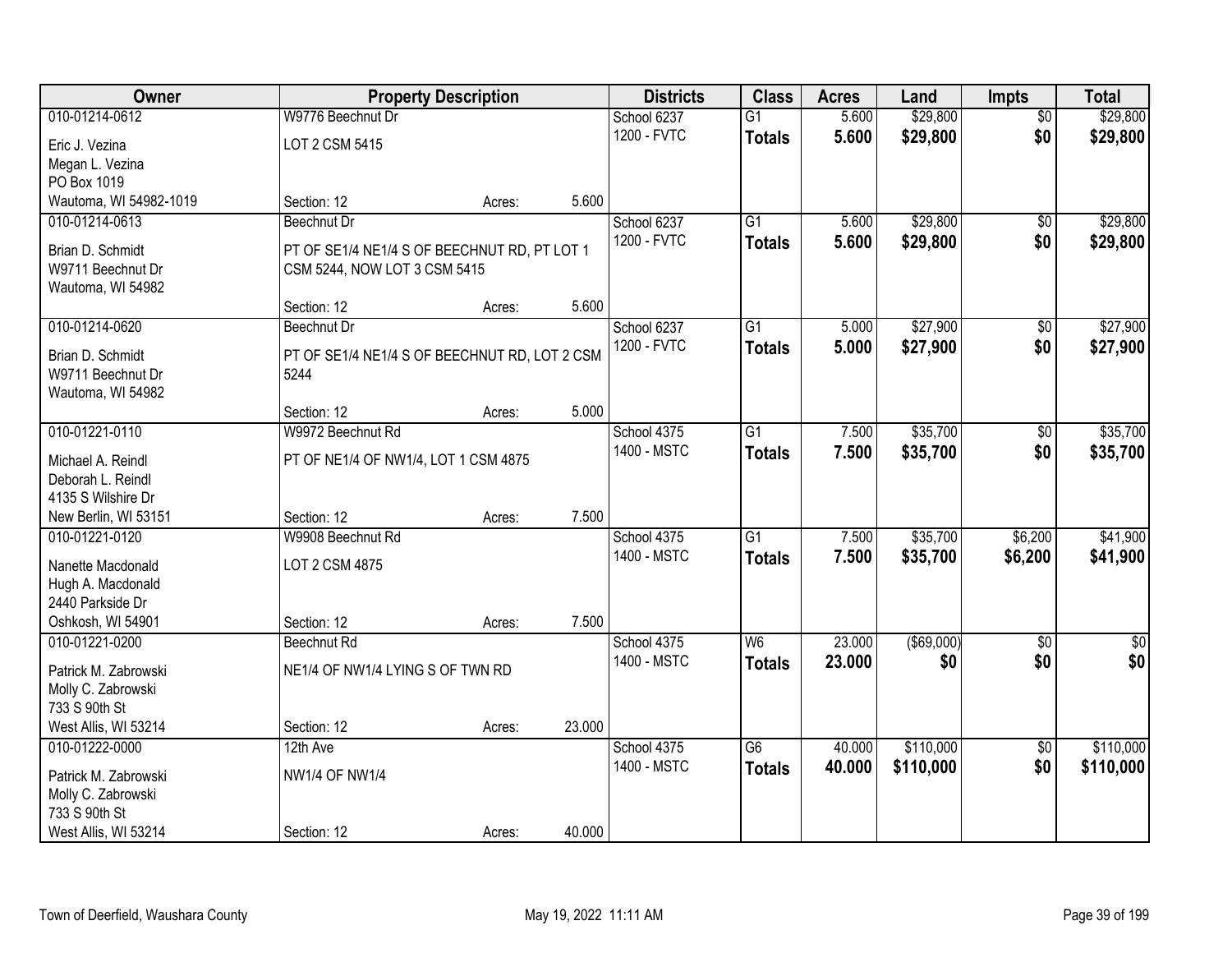| Owner                      |                                          | <b>Property Description</b> |        | <b>Districts</b> | <b>Class</b>    | <b>Acres</b> | Land      | <b>Impts</b>    | <b>Total</b> |
|----------------------------|------------------------------------------|-----------------------------|--------|------------------|-----------------|--------------|-----------|-----------------|--------------|
| 010-01223-0000             | <b>Beechnut Dr</b>                       |                             |        | School 6237      | $\overline{G6}$ | 40.000       | \$110,000 | $\overline{50}$ | \$110,000    |
| Patrick M. Zabrowski       | SW1/4 OF NW1/4                           |                             |        | 1200 - FVTC      | <b>Totals</b>   | 40.000       | \$110,000 | \$0             | \$110,000    |
| Molly C. Zabrowski         |                                          |                             |        |                  |                 |              |           |                 |              |
| 733 S 90th St              |                                          |                             |        |                  |                 |              |           |                 |              |
| West Allis, WI 53214       | Section: 12                              | Acres:                      | 40.000 |                  |                 |              |           |                 |              |
| 010-01224-0000             | W9942 Beechnut Dr                        |                             |        | School 6237      | G1              | 1.000        | \$10,000  | \$66,000        | \$76,000     |
| Patrick M. Zabrowski et al | SE1/4 OF NW1/4 - LIFE ESTATE TO TIMOTHY, |                             |        | 1200 - FVTC      | G <sub>6</sub>  | 39.000       | \$117,000 | \$0             | \$117,000    |
| 733 S 90th St              | THOMAS AND JONATHON                      |                             |        |                  | <b>Totals</b>   | 40.000       | \$127,000 | \$66,000        | \$193,000    |
| West Allis, WI 53214       |                                          |                             |        |                  |                 |              |           |                 |              |
|                            | Section: 12                              | Acres:                      | 40.000 |                  |                 |              |           |                 |              |
| 010-01231-0100             | <b>Beechnut Dr</b>                       |                             |        | School 6237      | G1              | 2.970        | \$20,300  | \$0             | \$20,300     |
| Christopher P. Hedrick     | LOT 1 CSM 1693                           |                             |        | 1200 - FVTC      | <b>Totals</b>   | 2.970        | \$20,300  | \$0             | \$20,300     |
| Courtnee A. Hedrick        |                                          |                             |        |                  |                 |              |           |                 |              |
| W9971 Beechnut Dr          |                                          |                             |        |                  |                 |              |           |                 |              |
| Wautoma, WI 54982-7014     | Section: 12                              | Acres:                      | 2.970  |                  |                 |              |           |                 |              |
| 010-01231-0200             | W9971 Beechnut Dr                        |                             |        | School 6237      | G1              | 9.970        | \$43,300  | \$142,100       | \$185,400    |
| Christopher P. Hedrick     | PT OF NE1/4 OF SW1/4 & ROW               |                             |        | 1200 - FVTC      | G4              | 2.000        | \$100     | \$0             | \$100        |
| Courtnee A. Hedrick        |                                          |                             |        |                  | G <sub>6</sub>  | 25.000       | \$68,800  | \$0             | \$68,800     |
| W9971 Beechnut Dr          |                                          |                             |        |                  | <b>Totals</b>   | 36.970       | \$112,200 | \$142,100       | \$254,300    |
| Wautoma, WI 54982-7014     | Section: 12                              | Acres:                      | 36.970 |                  |                 |              |           |                 |              |
| 010-01232-0100             | W10093 Beechnut Dr                       |                             |        | School 6237      | $\overline{G1}$ | 5.030        | \$28,000  | \$113,900       | \$141,900    |
| Anthony L. Mcauliffe       | PT NW1/4 OF SW1/4, LOT 1 CSM 3595        |                             |        | 1200 - FVTC      | <b>Totals</b>   | 5.030        | \$28,000  | \$113,900       | \$141,900    |
| PO Box 719                 |                                          |                             |        |                  |                 |              |           |                 |              |
| Wautoma, WI 54982          |                                          |                             |        |                  |                 |              |           |                 |              |
|                            | Section: 12                              | Acres:                      | 5.030  |                  |                 |              |           |                 |              |
| 010-01232-0200             | Beechnut Dr                              |                             |        | School 6237      | G1              | 5.030        | \$28,000  | $\overline{50}$ | \$28,000     |
| Brad R. Plaumann           | PT OF NW1/4 OF SW1/4, LOT 2 CSM 3595     |                             |        | 1200 - FVTC      | <b>Totals</b>   | 5.030        | \$28,000  | \$0             | \$28,000     |
| 4266 N 88th St             |                                          |                             |        |                  |                 |              |           |                 |              |
| Milwaukee, WI 53222        |                                          |                             |        |                  |                 |              |           |                 |              |
|                            | Section: 12                              | Acres:                      | 5.030  |                  |                 |              |           |                 |              |
| 010-01232-0300             | Beechnut Dr                              |                             |        | School 6237      | $\overline{G1}$ | 5.030        | \$28,000  | $\overline{50}$ | \$28,000     |
| Brad R. Plaumann           | PT OF NW1/4 OF SW1/4, LOT 3 CSM 3595     |                             |        | 1200 - FVTC      | <b>Totals</b>   | 5.030        | \$28,000  | \$0             | \$28,000     |
| 4266 N 88th St             |                                          |                             |        |                  |                 |              |           |                 |              |
| Milwaukee, WI 53222        |                                          |                             |        |                  |                 |              |           |                 |              |
|                            | Section: 12                              | Acres:                      | 5.030  |                  |                 |              |           |                 |              |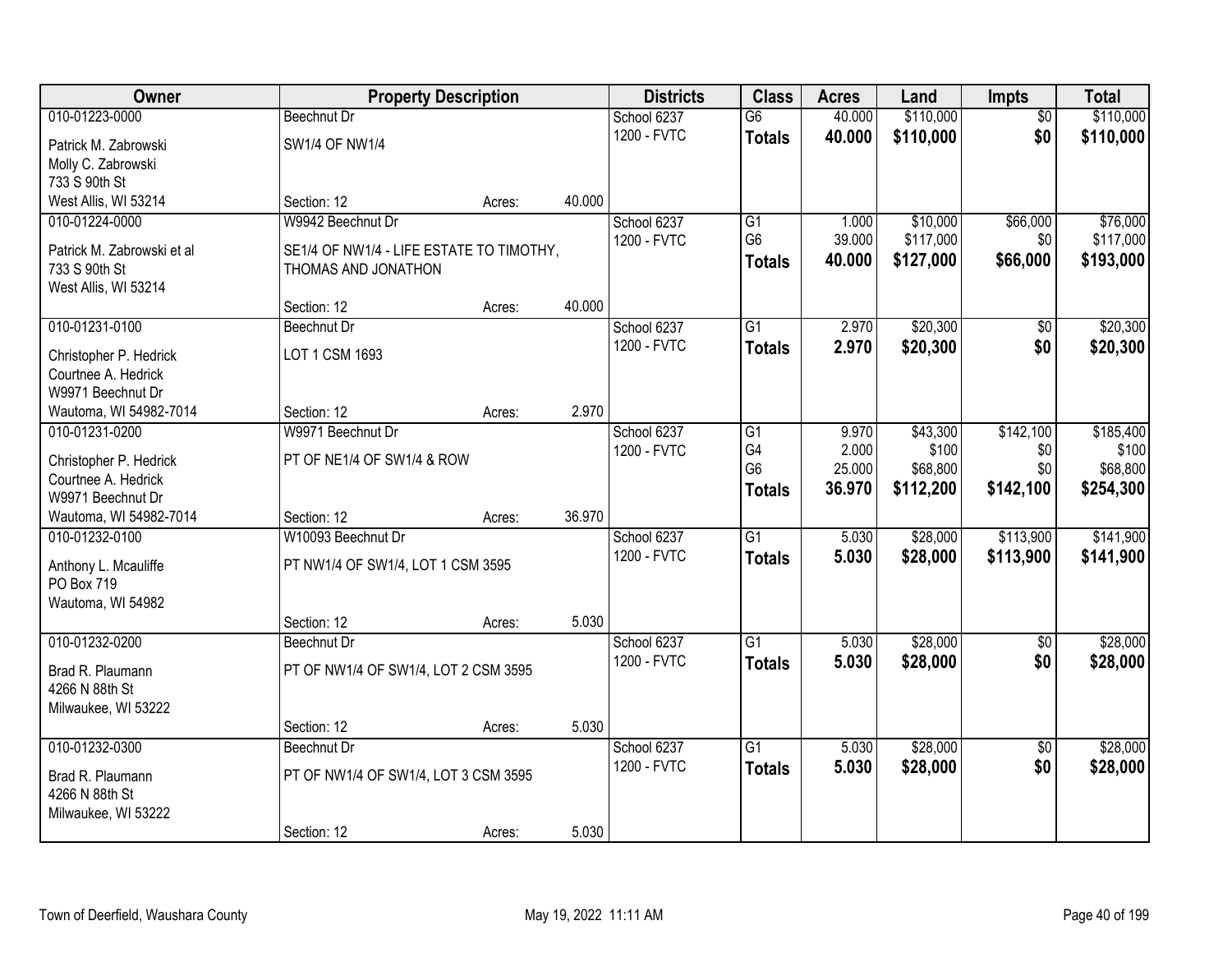| <b>Owner</b>                               |                                       | <b>Property Description</b> |        | <b>Districts</b>           | <b>Class</b>    | <b>Acres</b> | Land     | <b>Impts</b>           | <b>Total</b> |
|--------------------------------------------|---------------------------------------|-----------------------------|--------|----------------------------|-----------------|--------------|----------|------------------------|--------------|
| 010-01232-0400                             | W10021 Beechnut Dr                    |                             |        | School 6237                | $\overline{G1}$ | 5.020        | \$28,000 | \$84,200               | \$112,200    |
| Michael J. Fredrick                        | PT OF NW1/4 OF SW1/4, LOT 4 CSM 3595  |                             |        | 1200 - FVTC                | <b>Totals</b>   | 5.020        | \$28,000 | \$84,200               | \$112,200    |
| Melissa D. Fredrick                        |                                       |                             |        |                            |                 |              |          |                        |              |
| W10021 Beechnut Dr                         |                                       |                             |        |                            |                 |              |          |                        |              |
| Wautoma, WI 54982                          | Section: 12                           | Acres:                      | 5.020  |                            |                 |              |          |                        |              |
| 010-01232-0500                             | N4228 12th Ave                        |                             |        | School 6237                | $\overline{G1}$ | 10.050       | \$43,600 | $\overline{50}$        | \$43,600     |
| Robert R & Gretchen Rydlewicz              | PT NW1/4 OF SW1/4, LOT 5 CSM 3596     |                             |        | 1200 - FVTC                | <b>Totals</b>   | 10.050       | \$43,600 | \$0                    | \$43,600     |
| Irrevocable Trust                          |                                       |                             |        |                            |                 |              |          |                        |              |
| 2833 S 10th St                             |                                       |                             |        |                            |                 |              |          |                        |              |
| Milwaukee, WI 53215                        | Section: 12                           | Acres:                      | 10.050 |                            |                 |              |          |                        |              |
| 010-01232-0600                             | 12th Ave                              |                             |        | School 6237                | G4              | 10.050       | \$1,500  | \$0                    | \$1,500      |
|                                            | PT OF NW1/4 OF SW1/4, LOT 6 CSM 3596  |                             |        | 1200 - FVTC                | <b>Totals</b>   | 10.050       | \$1,500  | \$0                    | \$1,500      |
| Allen J. Prondzinski<br>W10371 County Rd C |                                       |                             |        |                            |                 |              |          |                        |              |
| Wautoma, WI 54982                          |                                       |                             |        |                            |                 |              |          |                        |              |
|                                            | Section: 12                           | Acres:                      | 10.050 |                            |                 |              |          |                        |              |
| 010-01233-0111                             | N4182 12th Ave                        |                             |        | School 6237                | G1              | 1.000        | \$10,000 | \$190,200              | \$200,200    |
|                                            |                                       |                             |        | 1200 - FVTC                | G <sub>6</sub>  | 9.050        | \$24,900 | \$0                    | \$24,900     |
| Jason D. Bazeley                           | LOT 7 CSM 3596                        |                             |        |                            | <b>Totals</b>   | 10.050       | \$34,900 | \$190,200              | \$225,100    |
| Jessica L. Bazeley<br>N4182 12th Ave       |                                       |                             |        |                            |                 |              |          |                        |              |
| Wautoma, WI 54982                          | Section: 12                           | Acres:                      | 10.050 |                            |                 |              |          |                        |              |
| 010-01233-0112                             | 12th Ave                              |                             |        | School 6237                | $\overline{G1}$ | 0.250        | \$2,500  | \$3,200                | \$5,700      |
|                                            |                                       |                             |        | 1200 - FVTC                | G <sub>6</sub>  | 9.790        | \$26,900 | \$0                    | \$26,900     |
| Carol J. Tiedt                             | LOT 8 CSM 3596                        |                             |        |                            | <b>Totals</b>   | 10.040       | \$29,400 | \$3,200                | \$32,600     |
| 427 W Lohrville Blvd                       |                                       |                             |        |                            |                 |              |          |                        |              |
| Redgranite, WI 54970                       |                                       |                             |        |                            |                 |              |          |                        |              |
| 010-01233-0210                             | Section: 12                           | Acres:                      | 10.040 |                            | $\overline{G1}$ | 10.040       | \$43,500 |                        | \$43,500     |
|                                            | 12th Ave                              |                             |        | School 6237<br>1200 - FVTC |                 | 10.040       |          | $\overline{50}$<br>\$0 |              |
| Robert H. Schuettpelz                      | N1/2 S1/2 SW1/4 SW1/4, LOT 1 CSM 5710 |                             |        |                            | <b>Totals</b>   |              | \$43,500 |                        | \$43,500     |
| Jill M. Schuettpelz                        |                                       |                             |        |                            |                 |              |          |                        |              |
| 120 N Grove St                             |                                       |                             |        |                            |                 |              |          |                        |              |
| Mount Horeb, WI 53572-1910                 | Section: 12                           | Acres:                      | 10.040 |                            |                 |              |          |                        |              |
| 010-01233-0220                             | 12th Ave                              |                             |        | School 6237                | $\overline{G1}$ | 10.030       | \$43,500 | $\overline{50}$        | \$43,500     |
| Robert H. Schuettpelz                      | S1/2 S1/2 SW1/4 SW1/4, LOT 2 CSM 5710 |                             |        | 1200 - FVTC                | <b>Totals</b>   | 10.030       | \$43,500 | \$0                    | \$43,500     |
| Jill M. Schuettpelz                        |                                       |                             |        |                            |                 |              |          |                        |              |
| 120 N Grove St                             |                                       |                             |        |                            |                 |              |          |                        |              |
| Mount Horeb, WI 53572-1910                 | Section: 12                           | Acres:                      | 10.030 |                            |                 |              |          |                        |              |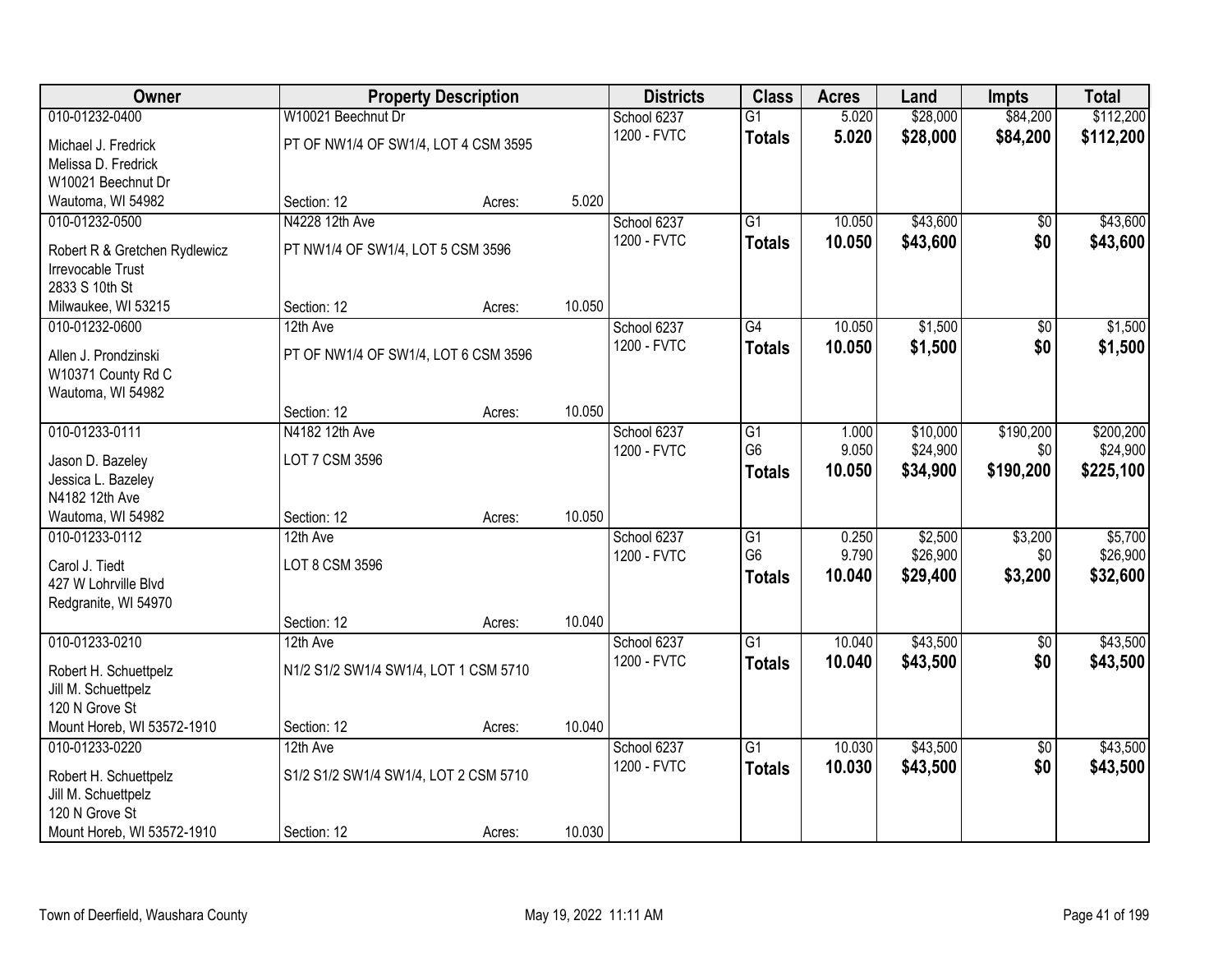| Owner                                 |                                                                 | <b>Property Description</b> |        | <b>Districts</b> | <b>Class</b>    | <b>Acres</b> | Land        | <b>Impts</b>    | <b>Total</b>    |
|---------------------------------------|-----------------------------------------------------------------|-----------------------------|--------|------------------|-----------------|--------------|-------------|-----------------|-----------------|
| 010-01234-0000                        | <b>None</b>                                                     |                             |        | School 6237      | W <sub>2</sub>  | 40.000       | (\$120,000) | $\overline{50}$ | $\overline{30}$ |
| Kenneth M. Roeder                     | SE1/4 OF SW1/4                                                  |                             |        | 1200 - FVTC      | <b>Totals</b>   | 40.000       | \$0         | \$0             | \$0             |
| Darrel A. Roeder                      |                                                                 |                             |        |                  |                 |              |             |                 |                 |
| 505 Clinton St                        |                                                                 |                             |        |                  |                 |              |             |                 |                 |
| Horicon, WI 53032                     | Section: 12                                                     | Acres:                      | 40.000 |                  |                 |              |             |                 |                 |
| 010-01241-0111                        | W9725 Beechnut Dr                                               |                             |        | School 6237      | $\overline{G1}$ | 2.320        | \$17,400    | \$141,100       | \$158,500       |
|                                       |                                                                 |                             |        | 1200 - FVTC      | <b>Totals</b>   | 2.320        | \$17,400    | \$141,100       | \$158,500       |
| David H. Schmidt                      | PT OF NE1/4 OF SE1/4; LOT 1 CSM 4983 & ADJ 208.92               |                             |        |                  |                 |              |             |                 |                 |
| Audrey L. Schmidt                     | FT TO THE WEST                                                  |                             |        |                  |                 |              |             |                 |                 |
| W9725 Beechnut Dr                     |                                                                 |                             | 2.320  |                  |                 |              |             |                 |                 |
| Wautoma, WI 54982                     | Section: 12                                                     | Acres:                      |        |                  |                 |              |             |                 |                 |
| 010-01241-0126                        | W9711 Beechnut Dr                                               |                             |        | School 6237      | $\overline{G1}$ | 9.920        | \$43,200    | \$147,100       | \$190,300       |
| Brian D. Schmidt                      | PT NE1/4 OF SE1/4; LOT 2 CSM 4983, 150 FT ADJ TO                |                             |        | 1200 - FVTC      | <b>Totals</b>   | 9.920        | \$43,200    | \$147,100       | \$190,300       |
| Cari J. Schmidt                       | S SIDE OF CSM 4983, COM E1/4 COR, TH                            |                             |        |                  |                 |              |             |                 |                 |
| W9711 Beechnut Dr                     | S89?30'33"W 659.94 FT TO POB, TH S00?04'44"W                    |                             |        |                  |                 |              |             |                 |                 |
| Wautoma, WI 54982                     | Section: 12                                                     | Acres:                      | 9.920  |                  |                 |              |             |                 |                 |
| 010-01241-0200                        | N4233 13th Ave                                                  |                             |        | School 6237      | G1              | 1.000        | \$10,000    | \$30,200        | \$40,200        |
|                                       |                                                                 |                             |        | 1200 - FVTC      | <b>Totals</b>   | 1.000        | \$10,000    | \$30,200        | \$40,200        |
| Sylvia A. Janka                       | <b>CSM 518</b>                                                  |                             |        |                  |                 |              |             |                 |                 |
| Cynthia Helen L. Janka                |                                                                 |                             |        |                  |                 |              |             |                 |                 |
| N4233 13th Ave                        |                                                                 |                             | 1.000  |                  |                 |              |             |                 |                 |
| Wautoma, WI 54982                     | Section: 12                                                     | Acres:                      |        |                  |                 |              |             |                 |                 |
| 010-01241-0310                        | N4245 13th Ave                                                  |                             |        | School 6237      | $\overline{G1}$ | 26.760       | \$95,400    | \$111,200       | \$206,600       |
| Elmer J. Janka et al                  | PT NE1/4 OF SE1/4; EXC CSM 518, CSM 4983, V714                  |                             |        | 1200 - FVTC      | <b>Totals</b>   | 26,760       | \$95,400    | \$111,200       | \$206,600       |
| N4245 13th Ave                        | P383, V731 P507, V758 P315 & V794 P715                          |                             |        |                  |                 |              |             |                 |                 |
| Wautoma, WI 54982                     |                                                                 |                             |        |                  |                 |              |             |                 |                 |
|                                       | Section: 12                                                     | Acres:                      | 26.760 |                  |                 |              |             |                 |                 |
| 010-01242-0111                        | W9803 Beechnut Dr                                               |                             |        | School 6237      | $\overline{G1}$ | 4.760        | \$27,200    | \$55,300        | \$82,500        |
|                                       |                                                                 |                             |        | 1200 - FVTC      | <b>Totals</b>   | 4.760        | \$27,200    | \$55,300        | \$82,500        |
| James A. Gruber<br>Rochelle M. Gruber | PT OF NW1/4 OF SE1/4, 528' N&S X 392.5' E&W ON E<br><b>SIDE</b> |                             |        |                  |                 |              |             |                 |                 |
| 5253 N Lovers Lane Rd #221            |                                                                 |                             |        |                  |                 |              |             |                 |                 |
| Milwaukee, WI 53225                   | Section: 12                                                     | Acres:                      | 4.760  |                  |                 |              |             |                 |                 |
| 010-01242-0200                        | W9895 Beechnut Dr                                               |                             |        |                  | $\overline{G1}$ | 11.240       |             | \$36,500        | \$83,700        |
|                                       |                                                                 |                             |        | School 6237      |                 |              | \$47,200    |                 |                 |
| Alan T. Fritz Sr                      | PT OF NW1/4 OF SE1/4                                            |                             |        | 1200 - FVTC      | <b>Totals</b>   | 11.240       | \$47,200    | \$36,500        | \$83,700        |
| W9895 Beechnut Dr                     |                                                                 |                             |        |                  |                 |              |             |                 |                 |
| Wautoma, WI 54982                     |                                                                 |                             |        |                  |                 |              |             |                 |                 |
|                                       | Section: 12                                                     | Acres:                      | 11.240 |                  |                 |              |             |                 |                 |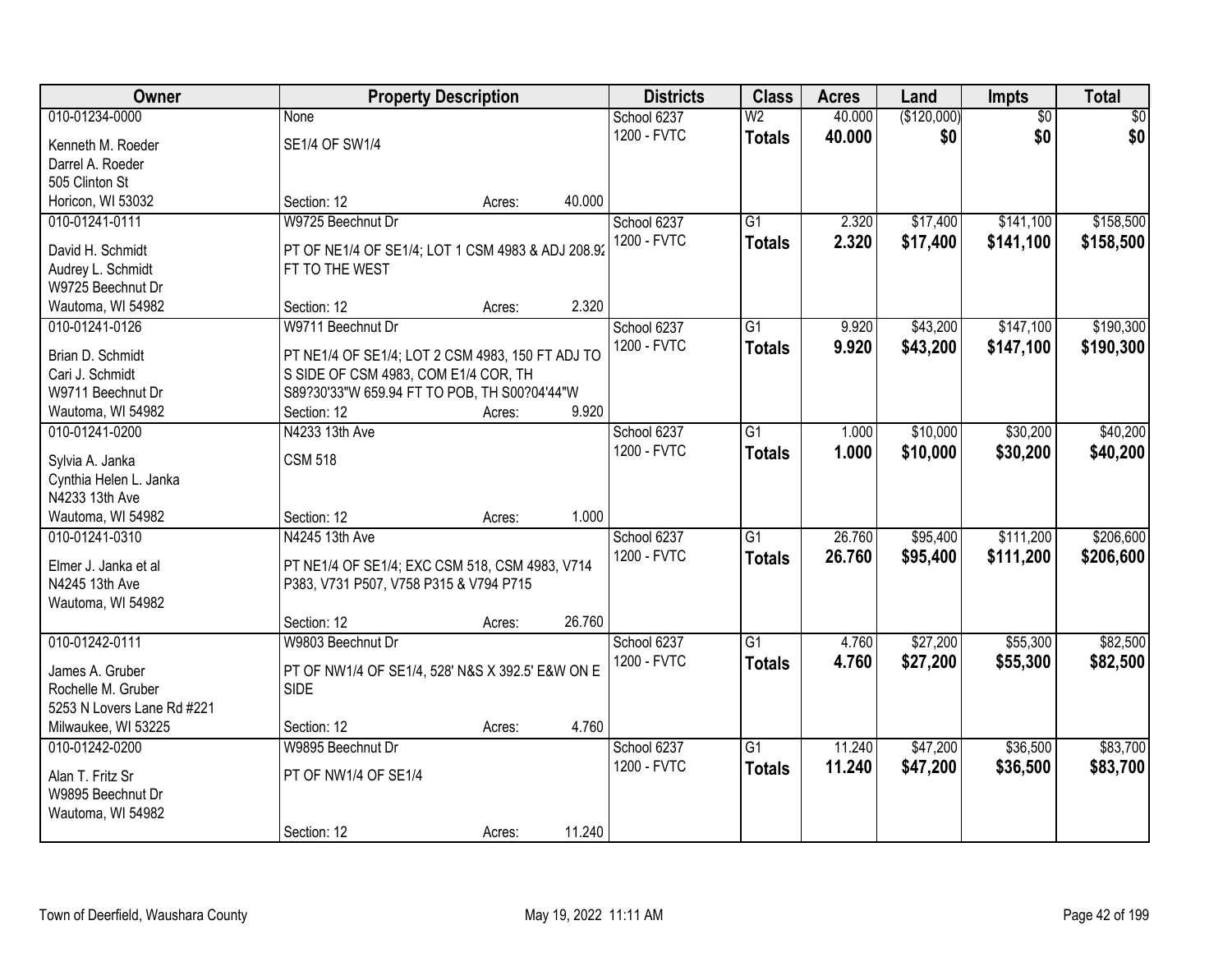| Owner                                                |                                      | <b>Property Description</b> |        | <b>Districts</b> | <b>Class</b>             | <b>Acres</b> | Land        | <b>Impts</b>    | <b>Total</b>    |
|------------------------------------------------------|--------------------------------------|-----------------------------|--------|------------------|--------------------------|--------------|-------------|-----------------|-----------------|
| 010-01242-0300                                       | None                                 |                             |        | School 6237      | $\overline{\mathsf{W6}}$ | 4.000        | ( \$5,500)  | $\overline{50}$ | $\overline{30}$ |
| Carter James Hendricksen                             | NW1/4 OF SE1/4 132' X 1320' E&W      |                             |        | 1200 - FVTC      | <b>Totals</b>            | 4.000        | \$0         | \$0             | \$0             |
| 512 W New York Ave                                   |                                      |                             |        |                  |                          |              |             |                 |                 |
| Oshkosh, WI 54901                                    |                                      |                             |        |                  |                          |              |             |                 |                 |
|                                                      | Section: 12                          | Acres:                      | 4.000  |                  |                          |              |             |                 |                 |
| 010-01242-0400                                       | None                                 |                             |        | School 6237      | W <sub>6</sub>           | 20.000       | ( \$60,000) | $\overline{50}$ | \$0             |
| Carter James Hendricksen                             | S1/2 NW1/4 SE1/4                     |                             |        | 1200 - FVTC      | <b>Totals</b>            | 20,000       | \$0         | \$0             | \$0             |
| 512 W New York Ave                                   |                                      |                             |        |                  |                          |              |             |                 |                 |
| Oshkosh, WI 54901                                    |                                      |                             |        |                  |                          |              |             |                 |                 |
| 010-01243-0200                                       | Section: 12<br>N4139 13th Ave        | Acres:                      | 20.000 | School 6237      | G1                       | 1.000        | \$10,000    | \$14,700        | \$24,700        |
|                                                      |                                      |                             |        | 1200 - FVTC      | G4                       | 42.000       | \$6,100     | \$0             | \$6,100         |
| Brian R. Hubbard                                     | PT OF S1/2 SE1/4 LOT 1 CSM 1275      |                             |        |                  | G <sub>6</sub>           | 8.960        | \$26,900    | \$0             | \$26,900        |
| 1665 Hickory Hill Ln                                 |                                      |                             |        |                  | <b>Totals</b>            | 51,960       | \$43,000    | \$14,700        | \$57,700        |
| Brookfield, WI 53045                                 | Section: 12                          | Acres:                      | 51.960 |                  |                          |              |             |                 |                 |
| 010-01244-0100                                       | N4181 13th Ave                       |                             |        | School 6237      | G1                       | 8.040        | \$37,300    | \$99,500        | \$136,800       |
|                                                      |                                      |                             |        | 1200 - FVTC      | W <sub>8</sub>           | 20.000       | (\$60,000)  | \$0             | \$0             |
| Michael R. Brefczynski et al<br>3438 Charlie Anna Dr | S1/2 OF SE1/4; LESS CSM 1275         |                             |        |                  | <b>Totals</b>            | 28.040       | \$37,300    | \$99,500        | \$136,800       |
| Oshkosh, WI 54904                                    |                                      |                             |        |                  |                          |              |             |                 |                 |
|                                                      | Section: 12                          | Acres:                      | 28.040 |                  |                          |              |             |                 |                 |
| 010-01311-0100                                       | N4027 13th Ave                       |                             |        | School 6237      | $\overline{G4}$          | 14.000       | \$2,500     | $\overline{30}$ | \$2,500         |
| Patricia A. Kind                                     | E1/2 OF NE1/4 OF NE1/4               |                             |        | 1200 - FVTC      | G5M                      | 4.000        | \$6,000     | \$0             | \$6,000         |
| N4027 13th Ave                                       |                                      |                             |        |                  | G7                       | 2.000        | \$11,000    | \$73,000        | \$84,000        |
| Wautoma, WI 54982                                    |                                      |                             |        |                  | <b>Totals</b>            | 20.000       | \$19,500    | \$73,000        | \$92,500        |
|                                                      | Section: 13                          | Acres:                      | 20.000 |                  |                          |              |             |                 |                 |
| 010-01312-0100                                       | 13th Ave                             |                             |        | School 6237      | G4                       | 20.180       | \$3,600     | $\sqrt{6}$      | \$3,600         |
| G R Kirk Company                                     | PT OF NW1/4 OF NE1/4, LOT 1 CSM 5018 |                             |        | 1200 - FVTC      | <b>Totals</b>            | 20.180       | \$3,600     | \$0             | \$3,600         |
| 210 St Helens Ave                                    |                                      |                             |        |                  |                          |              |             |                 |                 |
| Tacoma, WA 98402-2519                                |                                      |                             |        |                  |                          |              |             |                 |                 |
|                                                      | Section: 13                          | Acres:                      | 20.180 |                  |                          |              |             |                 |                 |
| 010-01312-0200                                       | <b>Bighorn Dr</b>                    |                             |        | School 6237      | $\overline{G4}$          | 19.940       | \$3,500     | $\overline{50}$ | \$3,500         |
| G R Kirk Company                                     | PT OF N1/2 OF NE1/4, LOT 2 CSM 5018  |                             |        | 1200 - FVTC      | <b>Totals</b>            | 19.940       | \$3,500     | \$0             | \$3,500         |
| 210 St Helens Ave                                    |                                      |                             |        |                  |                          |              |             |                 |                 |
| Tacoma, WA 98402-2519                                |                                      |                             |        |                  |                          |              |             |                 |                 |
|                                                      | Section: 13                          | Acres:                      | 19.940 |                  |                          |              |             |                 |                 |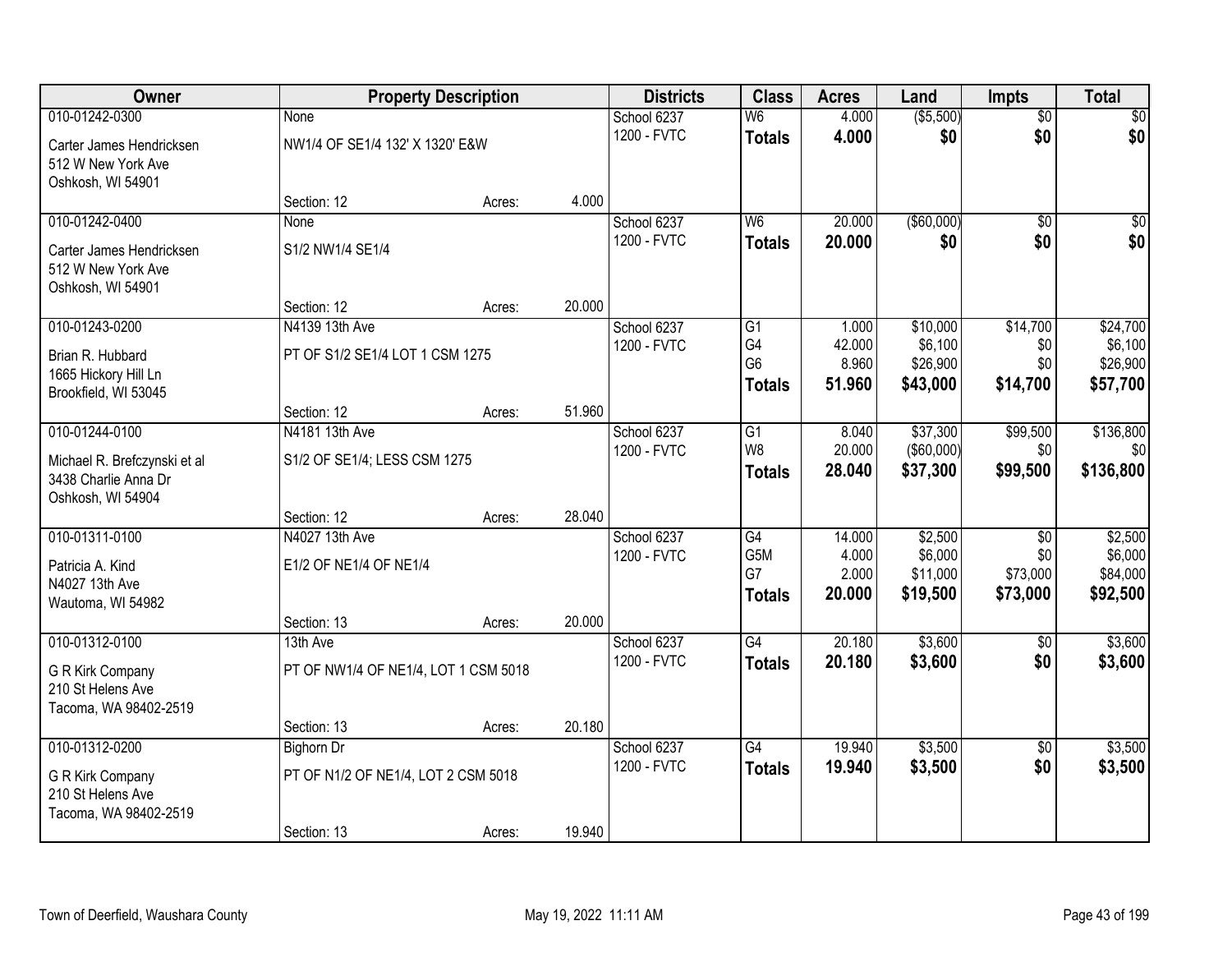| Owner                                 |                                      | <b>Property Description</b>                      |        | <b>Districts</b>           | <b>Class</b>    | <b>Acres</b>     | Land               | <b>Impts</b>    | <b>Total</b> |
|---------------------------------------|--------------------------------------|--------------------------------------------------|--------|----------------------------|-----------------|------------------|--------------------|-----------------|--------------|
| 010-01312-0300                        | <b>Bighorn Dr</b>                    |                                                  |        | School 6237                | G4              | 19.980           | \$3,500            | $\overline{50}$ | \$3,500      |
| G R Kirk Company                      | PT OF N1/2 OF NE1/4, LOT 3 CSM 5018  |                                                  |        | 1200 - FVTC                | <b>Totals</b>   | 19.980           | \$3,500            | \$0             | \$3,500      |
| 210 St Helens Ave                     |                                      |                                                  |        |                            |                 |                  |                    |                 |              |
| Tacoma, WA 98402-2519                 |                                      |                                                  |        |                            |                 |                  |                    |                 |              |
|                                       | Section: 13                          | Acres:                                           | 19.980 |                            |                 |                  |                    |                 |              |
| 010-01313-0110                        |                                      |                                                  |        | School 6237<br>1200 - FVTC | G4              | 15.290<br>15.290 | \$2,700<br>\$2,700 | \$0<br>\$0      | \$2,700      |
| G R Kirk Company                      | PT OF SW1/4 OF NE1/4, LOT 4 CSM 5019 |                                                  |        |                            | <b>Totals</b>   |                  |                    |                 | \$2,700      |
| 210 St Helens Ave                     |                                      |                                                  |        |                            |                 |                  |                    |                 |              |
| Tacoma, WA 98402-2519                 | Section: 13                          |                                                  | 15.290 |                            |                 |                  |                    |                 |              |
| 010-01313-0120                        | <b>Bighorn Dr</b>                    | Acres:                                           |        | School 6237                | G4              | 17.310           | \$3,100            | \$0             | \$3,100      |
|                                       |                                      |                                                  |        | 1200 - FVTC                | <b>Totals</b>   | 17.310           | \$3,100            | \$0             | \$3,100      |
| G R Kirk Company                      | PT OF S1/2 OF NE1/4, LOT 5 CSM 5019  |                                                  |        |                            |                 |                  |                    |                 |              |
| 210 St Helens Ave                     |                                      |                                                  |        |                            |                 |                  |                    |                 |              |
| Tacoma, WA 98402-2519                 | Section: 13                          | Acres:                                           | 17.310 |                            |                 |                  |                    |                 |              |
| 010-01313-0130                        | <b>Bighorn Dr</b>                    |                                                  |        | School 6237                | G4              | 12.080           | \$2,100            | \$0             | \$2,100      |
|                                       |                                      |                                                  |        | 1200 - FVTC                | <b>Totals</b>   | 12.080           | \$2,100            | \$0             | \$2,100      |
| G R Kirk Company<br>210 St Helens Ave | PT OF SW1/4 OF NE1/4, LOT 6 CSM 5019 |                                                  |        |                            |                 |                  |                    |                 |              |
| Tacoma, WA 98402-2519                 |                                      |                                                  |        |                            |                 |                  |                    |                 |              |
|                                       | Section: 13                          | Acres:                                           | 12.080 |                            |                 |                  |                    |                 |              |
| 010-01313-0200                        | W9820 Bighorn Dr                     |                                                  |        | School 6237                | $\overline{G1}$ | 4.000            | \$24,800           | \$108,800       | \$133,600    |
| Raynald Ford                          |                                      | PT SW1/4 OF NE1/4 (BEG SE COR SW1/4 NE1/4 W 37   |        | 1200 - FVTC                | <b>Totals</b>   | 4.000            | \$24,800           | \$108,800       | \$133,600    |
| Barbara Ford                          | N 470' E 370' S 470' TO POB)         |                                                  |        |                            |                 |                  |                    |                 |              |
| W9820 Bighorn Dr                      |                                      |                                                  |        |                            |                 |                  |                    |                 |              |
| Wautoma, WI 54982                     | Section: 13                          | Acres:                                           | 4.000  |                            |                 |                  |                    |                 |              |
| 010-01314-0110                        | 13th Ave                             |                                                  |        | School 6237                | $\overline{G1}$ | 4.547            | \$26,500           | $\overline{50}$ | \$26,500     |
| Richard W. Guggenmos                  |                                      | PT OF N 10 A OF E1/2-SE1/4 NE1/4, LOT 1 OF CSM   |        | 1200 - FVTC                | <b>Totals</b>   | 4.547            | \$26,500           | \$0             | \$26,500     |
| N3961 13th Ave                        | #4662                                |                                                  |        |                            |                 |                  |                    |                 |              |
| Wautoma, WI 54982                     |                                      |                                                  |        |                            |                 |                  |                    |                 |              |
|                                       | Section: 13                          | Acres:                                           | 4.547  |                            |                 |                  |                    |                 |              |
| 010-01314-0120                        | N3961 13th Ave                       |                                                  |        | School 6237                | $\overline{G1}$ | 5.471            | \$29,400           | \$104,500       | \$133,900    |
| Richard W. Guggenmos                  |                                      | PT OF N 10 A OF E1/2-SE1/4 NE1/4, LOT 2 CSM 4662 |        | 1200 - FVTC                | <b>Totals</b>   | 5.471            | \$29,400           | \$104,500       | \$133,900    |
| Kathleen Guggenmos                    |                                      |                                                  |        |                            |                 |                  |                    |                 |              |
| N3961 13th Ave                        |                                      |                                                  |        |                            |                 |                  |                    |                 |              |
| Wautoma, WI 54982                     | Section: 13                          | Acres:                                           | 5.471  |                            |                 |                  |                    |                 |              |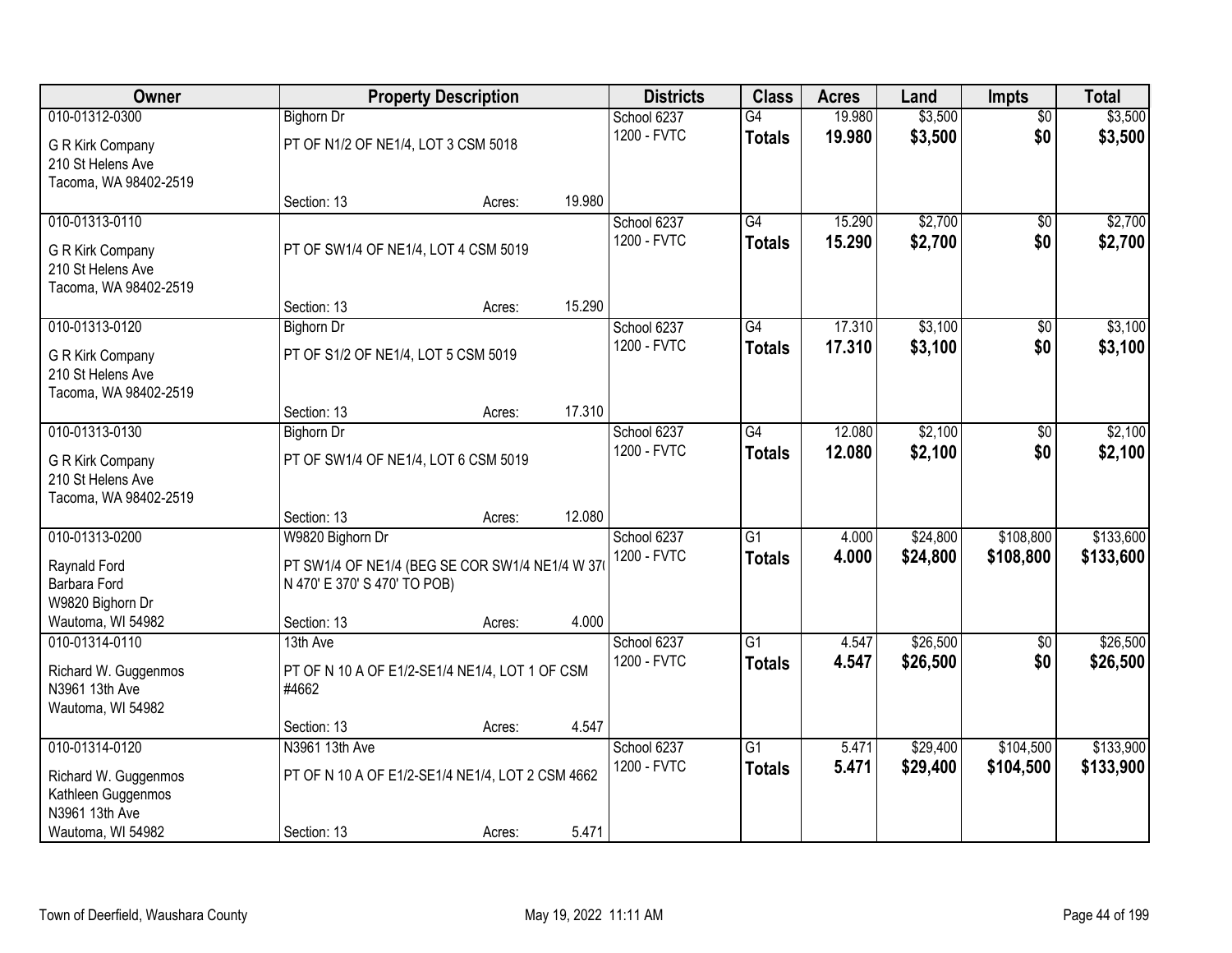| Owner                                        |                                        | <b>Property Description</b>                      | <b>Districts</b> | <b>Class</b>    | <b>Acres</b> | Land     | <b>Impts</b>    | <b>Total</b> |
|----------------------------------------------|----------------------------------------|--------------------------------------------------|------------------|-----------------|--------------|----------|-----------------|--------------|
| 010-01314-0310                               | W9788 Bighorn Dr                       |                                                  | School 6237      | $\overline{G1}$ | 6.360        | \$32,100 | \$178,900       | \$211,000    |
| Leslie C. Hoover                             | PT OF SE1/4 NE1/4, LOT 1 CSM #1724     |                                                  | 1200 - FVTC      | <b>Totals</b>   | 6.360        | \$32,100 | \$178,900       | \$211,000    |
| Margaret Hoover                              |                                        |                                                  |                  |                 |              |          |                 |              |
| 710 Emmertsen Rd                             |                                        |                                                  |                  |                 |              |          |                 |              |
| Racine, WI 53406                             | Section: 13                            | Acres:                                           | 6.360            |                 |              |          |                 |              |
| 010-01314-0320                               | W9766 Bighorn Dr                       |                                                  | School 6237      | $\overline{G1}$ | 5.000        | \$27,900 | \$71,700        | \$99,600     |
| James L. Stephens                            | PT OF SE1/4 NE1/4, LOT 2 CSM #1724     |                                                  | 1200 - FVTC      | <b>Totals</b>   | 5.000        | \$27,900 | \$71,700        | \$99,600     |
| W9766 Bighorn Dr                             |                                        |                                                  |                  |                 |              |          |                 |              |
| Wautoma, WI 54982                            |                                        |                                                  |                  |                 |              |          |                 |              |
|                                              | Section: 13                            | Acres:                                           | 5.000            |                 |              |          |                 |              |
| 010-01314-0400                               | <b>Bighorn Dr</b>                      |                                                  | School 6237      | $\overline{G1}$ | 2.160        | \$16,700 | $\overline{50}$ | \$16,700     |
| <b>Timothy Fredette</b>                      | PT OF E1/2 E1/2 NE1/4, LOT 1 CSM # 926 |                                                  | 1200 - FVTC      | <b>Totals</b>   | 2.160        | \$16,700 | \$0             | \$16,700     |
| N6304 State Rd 22                            |                                        |                                                  |                  |                 |              |          |                 |              |
| Wild Rose, WI 54984                          |                                        |                                                  |                  |                 |              |          |                 |              |
|                                              | Section: 13                            | Acres:                                           | 2.160            |                 |              |          |                 |              |
| 010-01314-0500                               | <b>Bighorn Dr</b>                      |                                                  | School 6237      | $\overline{G1}$ | 2.160        | \$16,700 | $\sqrt[6]{3}$   | \$16,700     |
|                                              | PT OF E1/2 E1/2 NE1/4, LOT 2 CSM # 926 |                                                  | 1200 - FVTC      | <b>Totals</b>   | 2.160        | \$16,700 | \$0             | \$16,700     |
| <b>Timothy Fredette</b><br>N6304 State Rd 22 |                                        |                                                  |                  |                 |              |          |                 |              |
| Wild Rose, WI 54984                          |                                        |                                                  |                  |                 |              |          |                 |              |
|                                              | Section: 13                            | Acres:                                           | 2.160            |                 |              |          |                 |              |
| 010-01314-0600                               | N3909 13th Ave                         |                                                  | School 6237      | $\overline{G1}$ | 4.710        | \$27,000 | \$71,200        | \$98,200     |
|                                              |                                        |                                                  | 1200 - FVTC      | <b>Totals</b>   | 4.710        | \$27,000 | \$71,200        | \$98,200     |
| Dorothy Thiel<br>N3909 13th Ave              | PT OF E1/2 E1/2 NE1/4, LOT 3 CSM # 926 |                                                  |                  |                 |              |          |                 |              |
| Wautoma, WI 54982                            |                                        |                                                  |                  |                 |              |          |                 |              |
|                                              | Section: 13                            | Acres:                                           | 4.710            |                 |              |          |                 |              |
| 010-01321-0100                               | W9982 Bighorn Dr                       |                                                  | School 6237      | G4              | 23.000       | \$4,100  | $\sqrt{6}$      | \$4,100      |
|                                              |                                        |                                                  | 1200 - FVTC      | G <sub>5</sub>  | 9.950        | \$5,500  | \$0             | \$5,500      |
| Ronnie A. Krueger                            | 2 CSM 4599                             | W1/2 E1/2 NW1/4 & E1/2 S1/2 SW1/4 NW1/4, NOW LOT |                  | G5M             | 15.000       | \$22,500 | \$0             | \$22,500     |
| Beverly J. Krueger<br>W4553 County Rd E      |                                        |                                                  |                  | G7              | 2.000        | \$11,000 | \$145,900       | \$156,900    |
| Berlin, WI 54923                             | Section: 13                            | Acres:                                           | 49.950           | <b>Totals</b>   | 49.950       | \$43,100 | \$145,900       | \$189,000    |
| 010-01321-0200                               | <b>Bighorn Dr</b>                      |                                                  | School 6237      | G4              | 34.000       | \$6,000  | $\overline{30}$ | \$6,000      |
|                                              |                                        |                                                  | 1200 - FVTC      | G <sub>5</sub>  | 3.930        | \$2,200  | \$0             | \$2,200      |
| Michael R & David F Warzynski, LLC           | E1/2 E1/2 NW1/4, NOW LOT 3 CSM 4599    |                                                  |                  | G5M             | 2.000        | \$3,000  | \$0             | \$3,000      |
| 9950 County Rd Aa                            |                                        |                                                  |                  | <b>Totals</b>   | 39.930       | \$11,200 | \$0             | \$11,200     |
| Almond, WI 54909                             | Section: 13                            | Acres:                                           | 39.930           |                 |              |          |                 |              |
|                                              |                                        |                                                  |                  |                 |              |          |                 |              |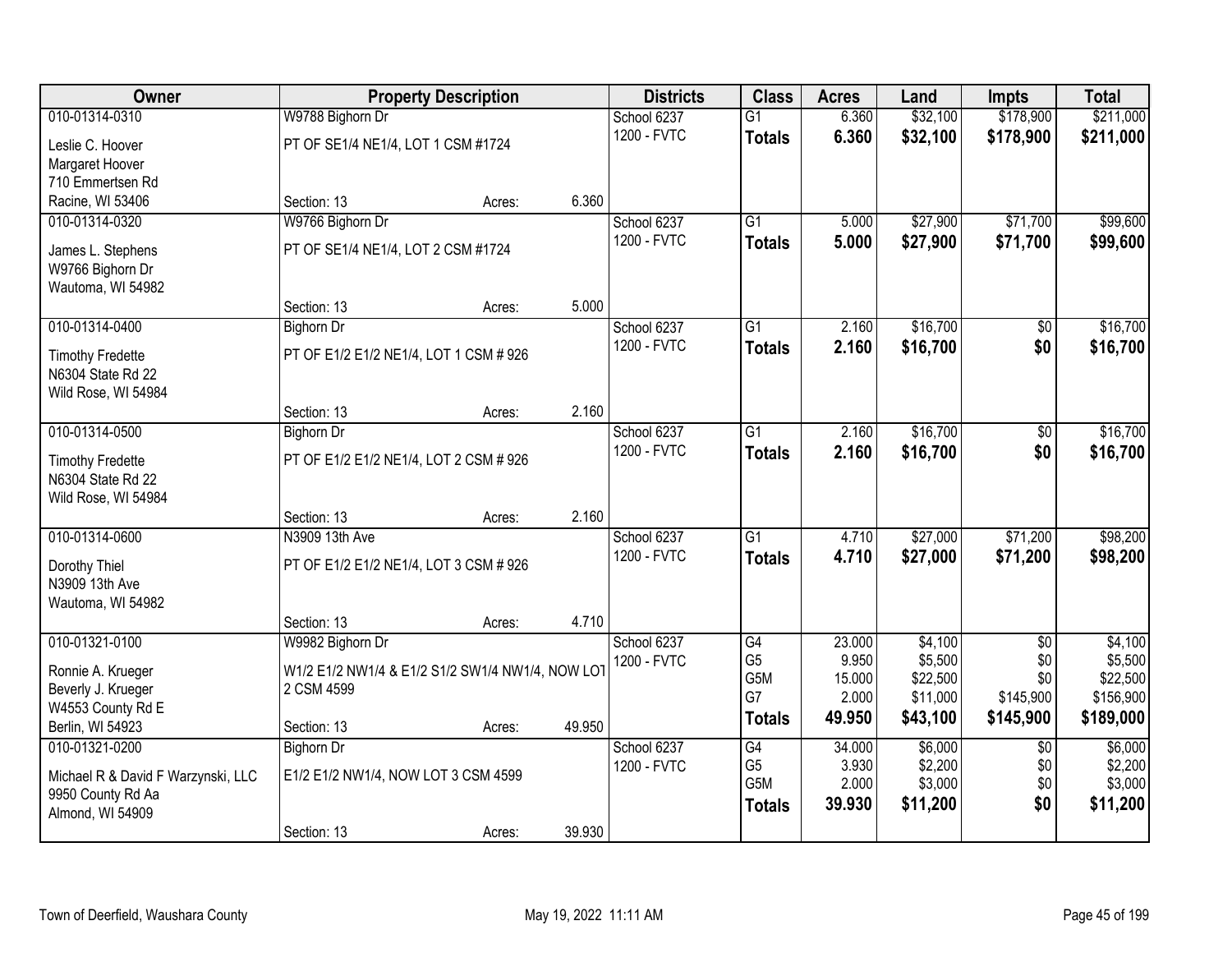| Owner                                       |                                               | <b>Property Description</b> |        | <b>Districts</b> | <b>Class</b>    | <b>Acres</b> | Land       | <b>Impts</b>           | <b>Total</b>    |
|---------------------------------------------|-----------------------------------------------|-----------------------------|--------|------------------|-----------------|--------------|------------|------------------------|-----------------|
| 010-01322-0300                              | N4044 12th Ave                                |                             |        | School 6237      | $\overline{G1}$ | 12.028       | \$49,700   | \$41,400               | \$91,100        |
| Lee M. Moore                                | N3/4 OF NW1/4 NW1/4 (INCLUDES CSM 839); LOT 1 |                             |        | 1200 - FVTC      | W8              | 18.000       | (\$27,000) | \$0                    | \$0             |
| Sheila A. Moore                             | <b>CSM 2732</b>                               |                             |        |                  | <b>Totals</b>   | 30.028       | \$49,700   | \$41,400               | \$91,100        |
| 400 Kirkwood Dr                             |                                               |                             |        |                  |                 |              |            |                        |                 |
| Oshkosh, WI 54904                           | Section: 13                                   | Acres:                      | 30.028 |                  |                 |              |            |                        |                 |
| 010-01322-0400                              | N4014 12th Ave                                |                             |        | School 6237      | G4              | 3.000        | \$500      | $\overline{50}$        | \$500           |
| James W. Ferguson Sr                        | PT OF W1/2 NW1/4, N1/2 LOT 2 CSM 2732         |                             |        | 1200 - FVTC      | G <sub>5</sub>  | 12.025       | \$14,500   | \$0                    | \$14,500        |
| Rosemary J. Ferguson                        |                                               |                             |        |                  | <b>Totals</b>   | 15.025       | \$15,000   | \$0                    | \$15,000        |
| W10641 Beechnut Dr                          |                                               |                             |        |                  |                 |              |            |                        |                 |
| Hancock, WI 54943-7634                      | Section: 13                                   | Acres:                      | 15.025 |                  |                 |              |            |                        |                 |
| 010-01323-0110                              | 3970 N 12th Ave                               |                             |        | School 6237      | G1              | 2.000        | \$16,000   | \$185,100              | \$201,100       |
| Steven J & Debra A Placek Revocable         | S1/2 OF LOT 2 CSM 2732                        |                             |        | 1200 - FVTC      | G4              | 7.000        | \$1,200    | \$0                    | \$1,200         |
| Trust                                       |                                               |                             |        |                  | G <sub>5</sub>  | 6.025        | \$7,300    | \$0                    | \$7,300         |
| N3970 12th Ave                              |                                               |                             |        |                  | <b>Totals</b>   | 15.025       | \$24,500   | \$185,100              | \$209,600       |
| Wautoma, WI 54982-7350                      | Section: 13                                   | Acres:                      | 15.025 |                  |                 |              |            |                        |                 |
| 010-01323-0210                              | <b>Bighorn Dr</b>                             |                             |        | School 6237      | G4              | 9.500        | \$1,700    | \$0                    | \$1,700         |
|                                             |                                               |                             |        | 1200 - FVTC      | G5M             | 0.500        | \$800      | \$0                    | \$800           |
| Antonio C. Zuniga<br>318 E Green Meadows Dr | LOT 1 CSM 4599                                |                             |        |                  | <b>Totals</b>   | 10.000       | \$2,500    | \$0                    | \$2,500         |
| Wautoma, WI 54982-9574                      |                                               |                             |        |                  |                 |              |            |                        |                 |
|                                             | Section: 13                                   | Acres:                      | 10.000 |                  |                 |              |            |                        |                 |
| 010-01331-0210                              | <b>Bighorn Dr</b>                             |                             |        | School 6237      | $\overline{W8}$ | 7.310        | (\$21,900) | $\overline{30}$        | $\overline{30}$ |
|                                             |                                               |                             |        | 1200 - FVTC      | <b>Totals</b>   | 7.310        | \$0        | \$0                    | \$0             |
| James J. Schaick                            | PT OF NE1/4 OF SW1/4, LOT 1 CSM 3647          |                             |        |                  |                 |              |            |                        |                 |
| Jody R. Schaick<br>407 W 14th Ave           |                                               |                             |        |                  |                 |              |            |                        |                 |
| Oshkosh, WI 54901-6589                      | Section: 13                                   | Acres:                      | 7.310  |                  |                 |              |            |                        |                 |
| 010-01331-0220                              | W9981 Bighorn Dr                              |                             |        | School 6237      | $\overline{G1}$ | 0.965        | \$9,900    | \$1,900                | \$11,800        |
|                                             |                                               |                             |        | 1200 - FVTC      | W8              | 6.345        | (\$19,000) | \$0                    | \$0             |
| James J. Schaick                            | PT OF NE1/4 OF SW1/4, LOT 2 CSM 3647          |                             |        |                  | <b>Totals</b>   | 7.310        | \$9,900    | \$1,900                | \$11,800        |
| Jody R. Schaick                             |                                               |                             |        |                  |                 |              |            |                        |                 |
| 407 W 14th Ave                              |                                               |                             |        |                  |                 |              |            |                        |                 |
| Oshkosh, WI 54901-6589<br>010-01331-0230    | Section: 13                                   | Acres:                      | 7.310  | School 6237      | $\overline{G1}$ | 0.965        | \$9,900    |                        |                 |
|                                             | <b>Bighorn Dr</b>                             |                             |        | 1200 - FVTC      | W <sub>8</sub>  | 6.345        | (\$19,000) | $\overline{50}$<br>\$0 | \$9,900<br>\$0  |
| James J. Schaick                            | PT OF NE1/4 OF SW1/4, LOT 3 CSM 3647          |                             |        |                  | <b>Totals</b>   | 7.310        | \$9,900    | \$0                    | \$9,900         |
| Jody R. Schaick                             |                                               |                             |        |                  |                 |              |            |                        |                 |
| 407 W 14th Ave                              |                                               |                             |        |                  |                 |              |            |                        |                 |
| Oshkosh, WI 54901-6589                      | Section: 13                                   | Acres:                      | 7.310  |                  |                 |              |            |                        |                 |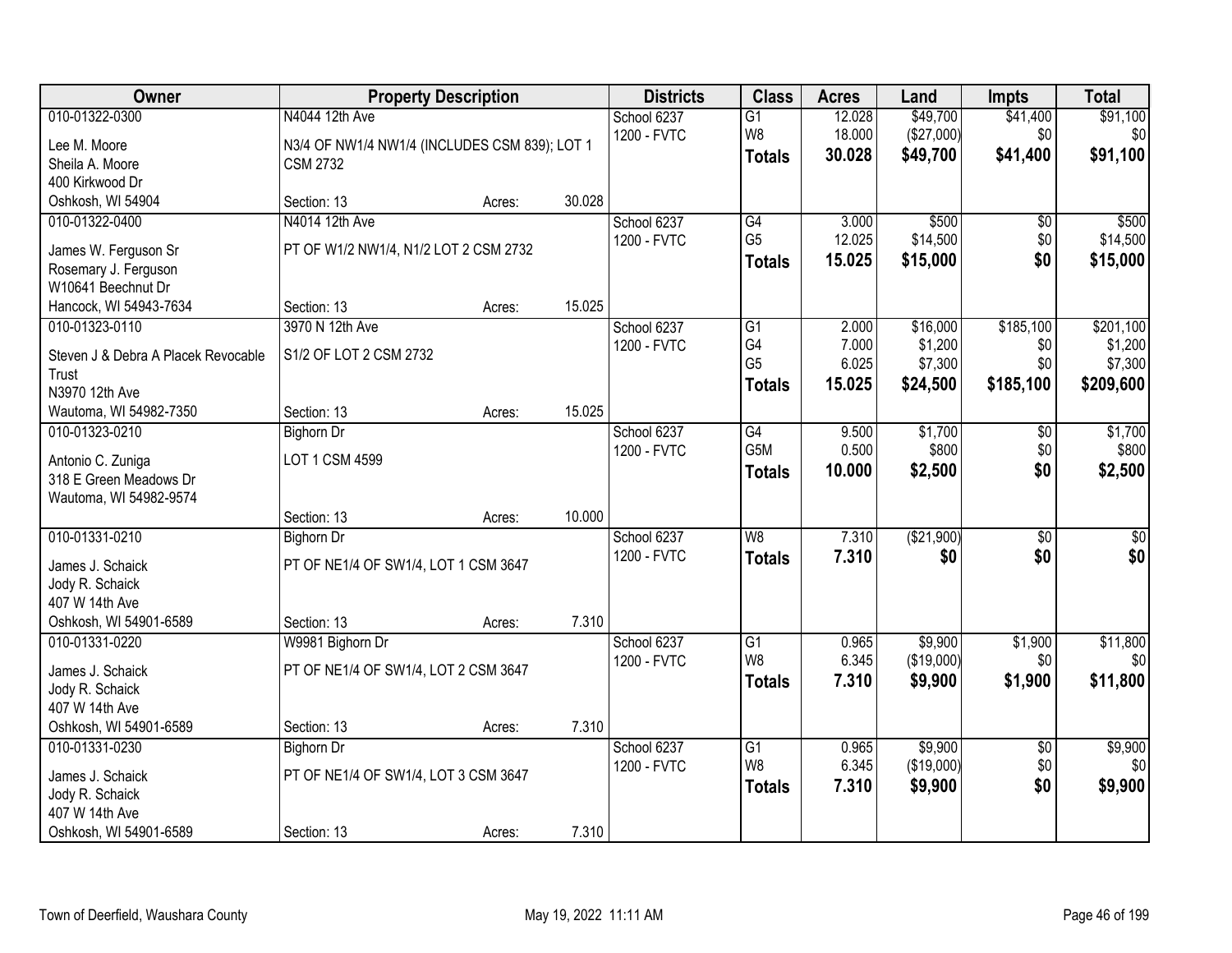| Owner                                    | <b>Property Description</b>                                          |        |        | <b>Districts</b>           | <b>Class</b>         | <b>Acres</b>    | Land                 | <b>Impts</b>     | <b>Total</b>          |
|------------------------------------------|----------------------------------------------------------------------|--------|--------|----------------------------|----------------------|-----------------|----------------------|------------------|-----------------------|
| 010-01331-0300                           | W9903 Bighorn Dr                                                     |        |        | School 6237                | $\overline{G1}$      | 12.762          | \$52,000             | \$99,000         | \$151,000             |
| Gregory A. Ebert<br>W9903 Bighorn Dr     | PT NE1/4 OF SW1/4 & PT NW1/4 OF SE1/4; LOT 1 CSM<br>1791 AND ADJ PCL |        |        | 1200 - FVTC                | <b>Totals</b>        | 12.762          | \$52,000             | \$99,000         | \$151,000             |
| Wautoma, WI 54982                        | Section: 13                                                          | Acres: | 12.762 |                            |                      |                 |                      |                  |                       |
| 010-01332-0200                           | N3850 12th Ave                                                       |        |        | School 6237                | G1                   | 2.000           | \$16,000             | \$272,400        | \$288,400             |
|                                          |                                                                      |        |        | 1200 - FVTC                | G <sub>5</sub>       | 27.970          | \$15,400             | \$0              | \$15,400              |
| William G. Praninsky<br>Sue E. Praninsky | PT OF W1/2 OF SW1/4 AND LOTS 1, 2 & 3 CSM 3867                       |        |        |                            | <b>Totals</b>        | 29.970          | \$31,400             | \$272,400        | \$303,800             |
| N3850 12th Ave                           |                                                                      |        |        |                            |                      |                 |                      |                  |                       |
| Wautoma, WI 54982                        | Section: 13                                                          | Acres: | 29.970 |                            |                      |                 |                      |                  |                       |
| 010-01332-0351                           | N3820 12th Ave                                                       |        |        | School 6237                | $\overline{G1}$      | 9.980           | \$43,300             | \$75,800         | \$119,100             |
| Joseph V. Alvarez Jr et al               | LOTS 1 & 2 CSM 6138                                                  |        |        | 1200 - FVTC                | <b>Totals</b>        | 9.980           | \$43,300             | \$75,800         | \$119,100             |
| 7210 Aspen Ct                            |                                                                      |        |        |                            |                      |                 |                      |                  |                       |
| Franksville, WI 53126                    |                                                                      |        |        |                            |                      |                 |                      |                  |                       |
|                                          | Section: 13                                                          | Acres: | 9.980  |                            |                      |                 |                      |                  |                       |
| 010-01333-0110                           | N3784 12th Ave                                                       |        |        | School 6237                | G1                   | 4.950           | \$27,700             | \$91,900         | \$119,600             |
| Joe Alvarez et al                        | LOT 1 CSM 5111; EXC S 0.67'                                          |        |        | 1200 - FVTC                | G <sub>6</sub>       | 5.000           | \$15,000             | \$0              | \$15,000              |
| 7210 Aspen Ct                            |                                                                      |        |        |                            | <b>Totals</b>        | 9.950           | \$42,700             | \$91,900         | \$134,600             |
| Franksville, WI 53126                    |                                                                      |        |        |                            |                      |                 |                      |                  |                       |
|                                          | Section: 13                                                          | Acres: | 9.950  |                            |                      |                 |                      |                  |                       |
| 010-01333-0120                           | 12th Ave                                                             |        |        | School 6237                | $\overline{W6}$      | 10.000          | ( \$30,000)          | $\overline{50}$  | $\overline{\$0}$      |
| Kevin K. Clark                           | PT OF SW1/4 SW1/4, LOT 2 CSM 5111 & S .67' LOT 1                     |        |        | 1200 - FVTC                | <b>Totals</b>        | 10.000          | \$0                  | \$0              | \$0                   |
| Carole S. Clark                          | <b>CSM 5111</b>                                                      |        |        |                            |                      |                 |                      |                  |                       |
| N3736 12th Ave                           |                                                                      |        |        |                            |                      |                 |                      |                  |                       |
| Hancock, WI 54943                        | Section: 13                                                          | Acres: | 10.000 |                            |                      |                 |                      |                  |                       |
| 010-01333-0200                           | N3736 12th Ave                                                       |        |        | School 6237<br>1200 - FVTC | G1<br>G <sub>6</sub> | 1.000<br>18.942 | \$10,000<br>\$56,800 | \$137,100<br>\$0 | \$147,100<br>\$56,800 |
| Kevin K. Clark                           | LOT 1 CSM 2272                                                       |        |        |                            | <b>Totals</b>        | 19.942          | \$66,800             | \$137,100        | \$203,900             |
| Carole S. Clark                          |                                                                      |        |        |                            |                      |                 |                      |                  |                       |
| N3736 12th Ave<br>Hancock, WI 54943      |                                                                      |        | 19.942 |                            |                      |                 |                      |                  |                       |
| 010-01334-0085                           | Section: 13<br>N3785 12th Ln                                         | Acres: |        | School 6237                | G6                   | 4.560           | \$8,000              | $\overline{50}$  | \$8,000               |
|                                          |                                                                      |        |        | 1200 - FVTC                | W <sub>8</sub>       | 21.100          | $($ \$63,300) $ $    | \$0              | \$0                   |
| Kevin K. Clark                           | PT OF E1/2 OF SW1/4, LOT 8 & PT OF LOT 9 CSM                         |        |        |                            | <b>Totals</b>        | 25.660          | \$8,000              | \$0              | \$8,000               |
| Carole S. Clark<br>N3736 12th Ave        | 3649                                                                 |        |        |                            |                      |                 |                      |                  |                       |
| Hancock, WI 54943                        | Section: 13                                                          | Acres: | 25.660 |                            |                      |                 |                      |                  |                       |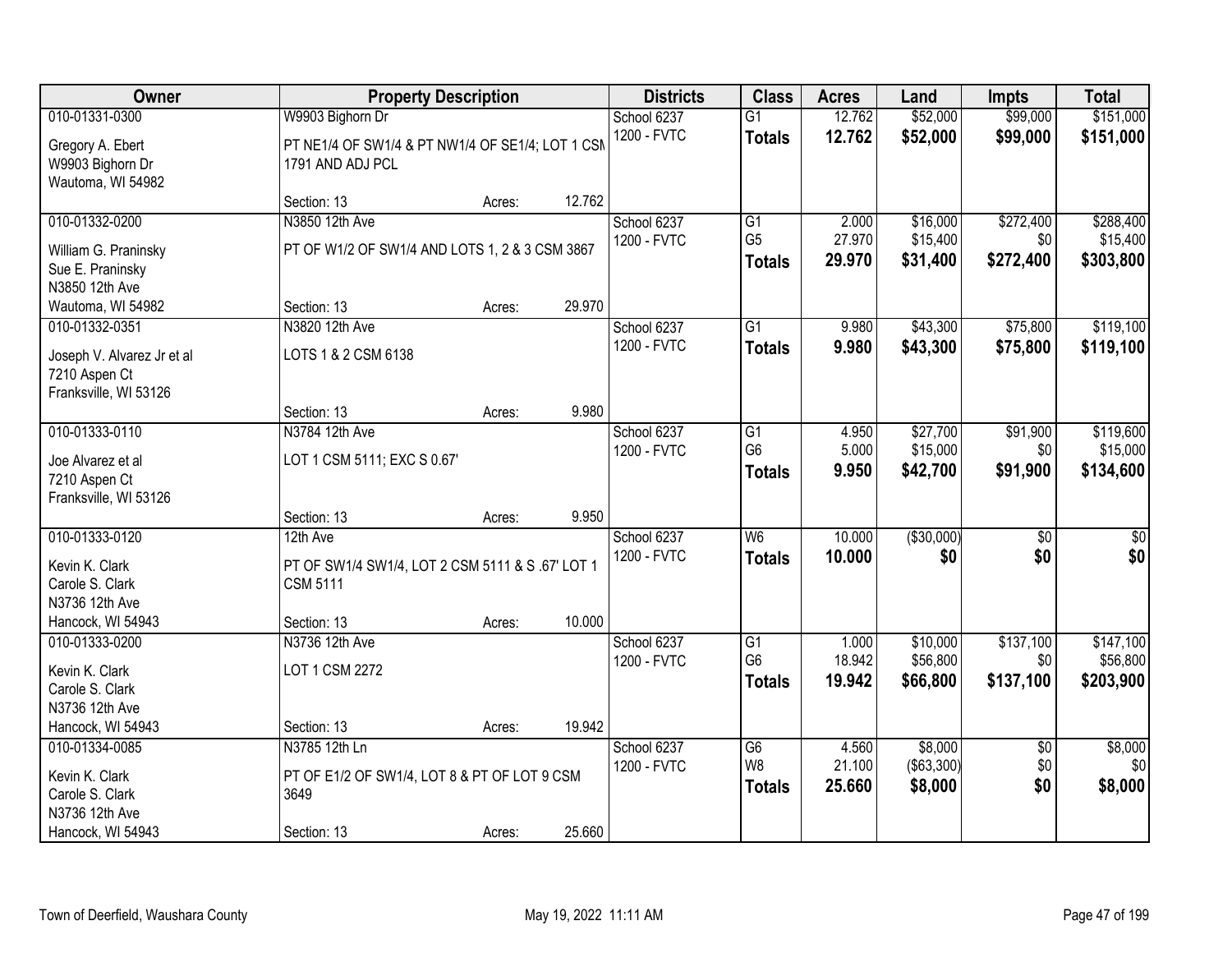| Owner                                                                                        | <b>Property Description</b>                                                        |        |        | <b>Districts</b>           | <b>Class</b>                                       | <b>Acres</b>              | Land                              | <b>Impts</b>                | <b>Total</b>                       |
|----------------------------------------------------------------------------------------------|------------------------------------------------------------------------------------|--------|--------|----------------------------|----------------------------------------------------|---------------------------|-----------------------------------|-----------------------------|------------------------------------|
| 010-01334-0112<br>Kevin K. Clark<br>Carole S. Clark                                          | LOT 10 & PT OF LOT 9 CSM 3649                                                      |        |        | School 6237<br>1200 - FVTC | $\overline{G6}$<br><b>Totals</b>                   | 19.660<br>19.660          | \$33,300<br>\$33,300              | $\overline{50}$<br>\$0      | \$33,300<br>\$33,300               |
| N3736 12th Ave<br>Hancock, WI 54943                                                          | Section: 13                                                                        | Acres: | 19.660 |                            |                                                    |                           |                                   |                             |                                    |
| 010-01334-0113<br>Douglas J. Brauer<br>Linda A. Brauer                                       | N3702 12th Ave<br>LOT 11 CSM 3650                                                  |        |        | School 6237<br>1200 - FVTC | $\overline{G1}$<br>G <sub>6</sub><br><b>Totals</b> | 1.100<br>14.000<br>15.100 | \$10,600<br>\$23,500<br>\$34,100  | \$9,400<br>\$0<br>\$9,400   | \$20,000<br>\$23,500<br>\$43,500   |
| 951 Forest Tree Ct<br>Appleton, WI 54914-9620                                                | Section: 13                                                                        | Acres: | 15.100 |                            |                                                    |                           |                                   |                             |                                    |
| 010-01341-0100<br>Lawrence J. Riendeau<br>Susan C. Riendeau<br>N3885 13th Ave                | N3893 13th Ave<br>NE1/4 SE1/4 .62 A IN NE COR                                      |        |        | School 6237<br>1200 - FVTC | G1<br><b>Totals</b>                                | 0.620<br>0.620            | \$8,100<br>\$8,100                | \$6,400<br>\$6,400          | \$14,500<br>\$14,500               |
| Wautoma, WI 54982                                                                            | Section: 13                                                                        | Acres: | 0.620  |                            |                                                    |                           |                                   |                             |                                    |
| 010-01341-0310<br>Lawrence J. Riendeau<br>Susan C. Riendeau<br>N3885 13th Ave                | N3885 13th Ave<br>PT OF NE1/4 SE1/4 EXC PARCEL 165' SQ IN NE COR<br>& EXC CSM 5600 |        |        | School 6237<br>1200 - FVTC | G1<br>G <sub>6</sub><br><b>Totals</b>              | 7.000<br>27.375<br>34.375 | \$34,100<br>\$82,100<br>\$116,200 | \$74,600<br>\$0<br>\$74,600 | \$108,700<br>\$82,100<br>\$190,800 |
| Wautoma, WI 54982                                                                            | Section: 13                                                                        | Acres: | 34.375 |                            |                                                    |                           |                                   |                             |                                    |
| 010-01341-0410<br><b>Tricia Verville</b><br>W9733 Bighorn Dr<br>Wautoma, WI 54982            | W9733 Bighorn Dr<br>LOT 1 CSM 5600<br>Section: 13                                  | Acres: | 5.000  | School 6237<br>1200 - FVTC | $\overline{G1}$<br><b>Totals</b>                   | 5.000<br>5.000            | \$27,900<br>\$27,900              | \$122,600<br>\$122,600      | \$150,500<br>\$150,500             |
| 010-01342-0152                                                                               | N3805 12th Ln                                                                      |        |        | School 6237                | $\overline{G1}$                                    | 10.290                    | \$44,300                          | $\overline{50}$             | \$44,300                           |
| Christopher J. King<br>Tiffany J. King<br>1516 Joliet St                                     | LOT 4 CSM 3647                                                                     |        |        | 1200 - FVTC                | <b>Totals</b>                                      | 10.290                    | \$44,300                          | \$0                         | \$44,300                           |
| Janesville, WI 53546-5828                                                                    | Section: 13                                                                        | Acres: | 10.290 |                            |                                                    |                           |                                   |                             |                                    |
| 010-01342-0153<br>Greg Waterman<br>Sharon Waterman<br>728 Marcello Dr<br>Hampshire, IL 60140 | W9855 Bighorn Dr<br>LOT 5 CSM 3648<br>Section: 13                                  | Acres: | 11.190 | School 6237<br>1200 - FVTC | $\overline{G1}$<br><b>Totals</b>                   | 11.190<br>11.190          | \$47,100<br>\$47,100              | \$105,400<br>\$105,400      | \$152,500<br>\$152,500             |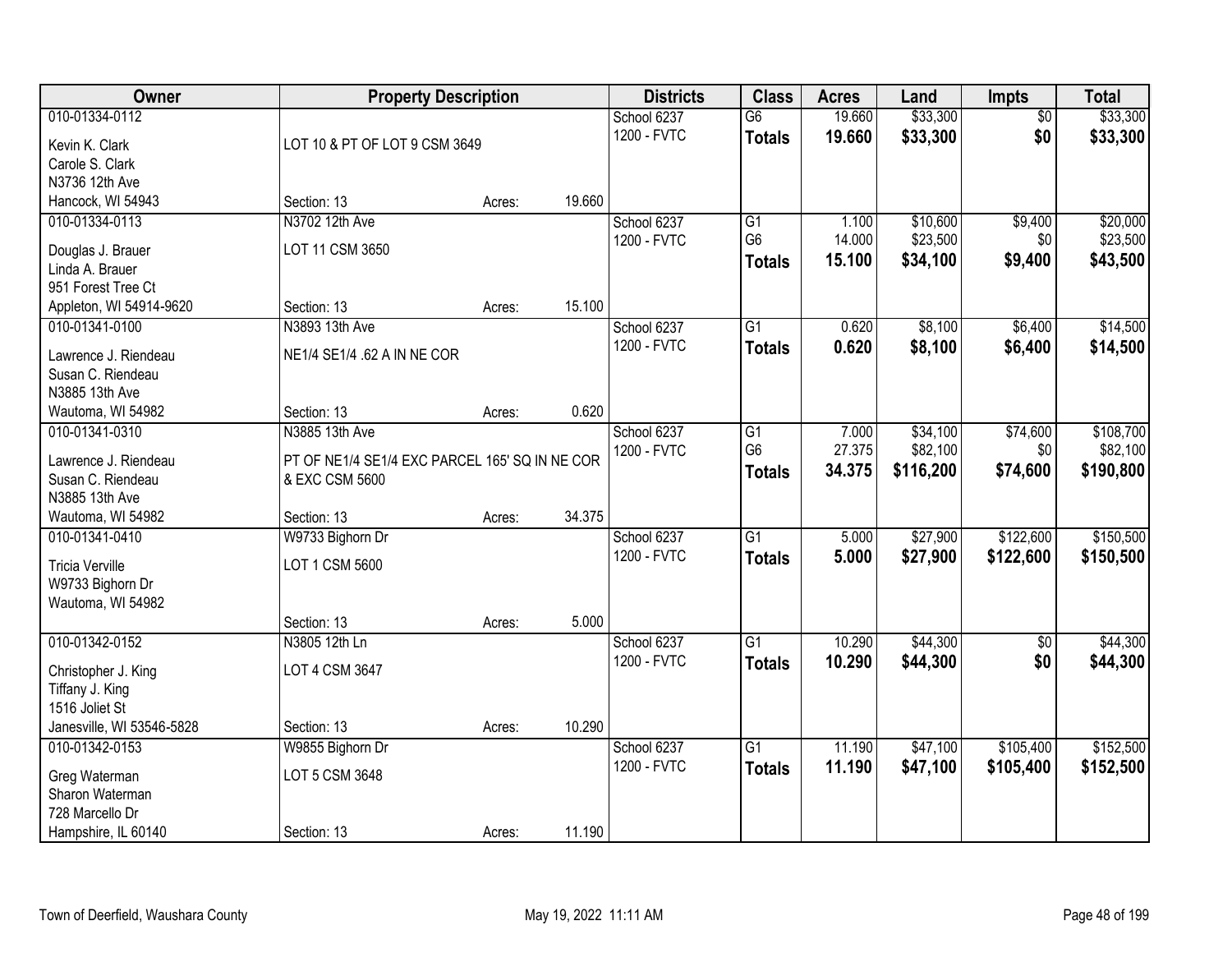| Owner                                                                           |                                                                  | <b>Property Description</b> |        | <b>Districts</b>           | <b>Class</b>                                                         | <b>Acres</b>                       | Land                                         | <b>Impts</b>                         | <b>Total</b>                                  |
|---------------------------------------------------------------------------------|------------------------------------------------------------------|-----------------------------|--------|----------------------------|----------------------------------------------------------------------|------------------------------------|----------------------------------------------|--------------------------------------|-----------------------------------------------|
| 010-01342-0160                                                                  | W9829 Bighorn Dr                                                 |                             |        | School 6237                | $\overline{G1}$                                                      | 6.580                              | \$32,800                                     | \$104,800                            | \$137,600                                     |
| Frank W. Kronkowski<br>W9829 Bighorn Dr<br>Wautoma, WI 54982                    | PT OF NW1/4 OF SE1/4, LOT 6 CSM 3648                             |                             |        | 1200 - FVTC                | <b>Totals</b>                                                        | 6.580                              | \$32,800                                     | \$104,800                            | \$137,600                                     |
|                                                                                 | Section: 13                                                      | Acres:                      | 6.580  |                            |                                                                      |                                    |                                              |                                      |                                               |
| 010-01342-0170                                                                  | W9809 Bighorn Dr                                                 |                             |        | School 6237                | $\overline{G1}$                                                      | 6.580                              | \$32,800                                     | \$57,400                             | \$90,200                                      |
| Michael A. Fredrick<br>Antoinette Fredrick<br>N2266 16th Dr                     | PT OF NW1/4 OF SE1/4, LOT 7 CSM 3648                             |                             |        | 1200 - FVTC                | <b>Totals</b>                                                        | 6.580                              | \$32,800                                     | \$57,400                             | \$90,200                                      |
| Wautoma, WI 54982                                                               | Section: 13                                                      | Acres:                      | 6.580  |                            |                                                                      |                                    |                                              |                                      |                                               |
| 010-01343-0121                                                                  | $12th$ Ln                                                        |                             |        | School 6237                | G6                                                                   | 30.280                             | \$85,400                                     | \$0                                  | \$85,400                                      |
| Douglas J. Brauer<br>Linda A. Brauer<br>951 Forest Tree Ct                      | PT OF E1/2 OF SE1/4, LOTS 12 & 13 CSM 3650                       |                             |        | 1200 - FVTC                | <b>Totals</b>                                                        | 30.280                             | \$85,400                                     | \$0                                  | \$85,400                                      |
| Appleton, WI 54914-9620                                                         | Section: 13                                                      | Acres:                      | 30.280 |                            |                                                                      |                                    |                                              |                                      |                                               |
| 010-01344-0100                                                                  | 13th Ave                                                         |                             |        | School 6237                | G1                                                                   | 19.997                             | \$74,400                                     | \$147,700                            | \$222,100                                     |
| Lee M. Backey<br>Christine C. Backey<br>N3865 13th Ave                          | NORTH 1/2 OF SE1/4 OF SE1/4 LOT 1 CSM #2844                      |                             |        | 1200 - FVTC                | <b>Totals</b>                                                        | 19.997                             | \$74,400                                     | \$147,700                            | \$222,100                                     |
| Wautoma, WI 54982                                                               | Section: 13                                                      | Acres:                      | 19.997 |                            |                                                                      |                                    |                                              |                                      |                                               |
| 010-01344-0200<br>Rory Ellickson<br>Kim Ellickson<br>PO Box 746                 | N3679 13th Ave<br>SOUTH 1/2 OF SE1/4 OF SE1/4 NOW LOT 1 CSM 4592 |                             |        | School 6237<br>1200 - FVTC | $\overline{G1}$<br><b>Totals</b>                                     | 19.987<br>19.987                   | \$74,400<br>\$74,400                         | \$201,600<br>\$201,600               | \$276,000<br>\$276,000                        |
| Wautoma, WI 54982                                                               | Section: 13                                                      | Acres:                      | 19.987 |                            |                                                                      |                                    |                                              |                                      |                                               |
| 010-01411-0000<br>Gregg H. Schampers<br>Jacalyn A. Schampers<br>N4003 12th Ave  | N4003 12th Ave<br><b>NE1/4 NE1/4</b>                             |                             |        | School 6237<br>1200 - FVTC | $\overline{G1}$<br>G <sub>5</sub><br>G <sub>6</sub><br><b>Totals</b> | 1.000<br>7.500<br>31.500<br>40.000 | \$10,000<br>\$9,000<br>\$94,500<br>\$113,500 | \$213,400<br>\$0<br>\$0<br>\$213,400 | \$223,400<br>\$9,000<br>\$94,500<br>\$326,900 |
| Wautoma, WI 54982                                                               | Section: 14                                                      | Acres:                      | 40.000 |                            |                                                                      |                                    |                                              |                                      |                                               |
| 010-01412-0000<br><b>Brad Gustin</b><br>W6837 State Rd 152<br>Wautoma, WI 54982 | None<br>NW1/4 OF NE1/4; INC 50 FT EASE D477762<br>Section: 14    | Acres:                      | 40.000 | School 6237<br>1200 - FVTC | $\overline{G4}$<br><b>Totals</b>                                     | 40.000<br>40.000                   | \$1,700<br>\$1,700                           | $\overline{50}$<br>\$0               | \$1,700<br>\$1,700                            |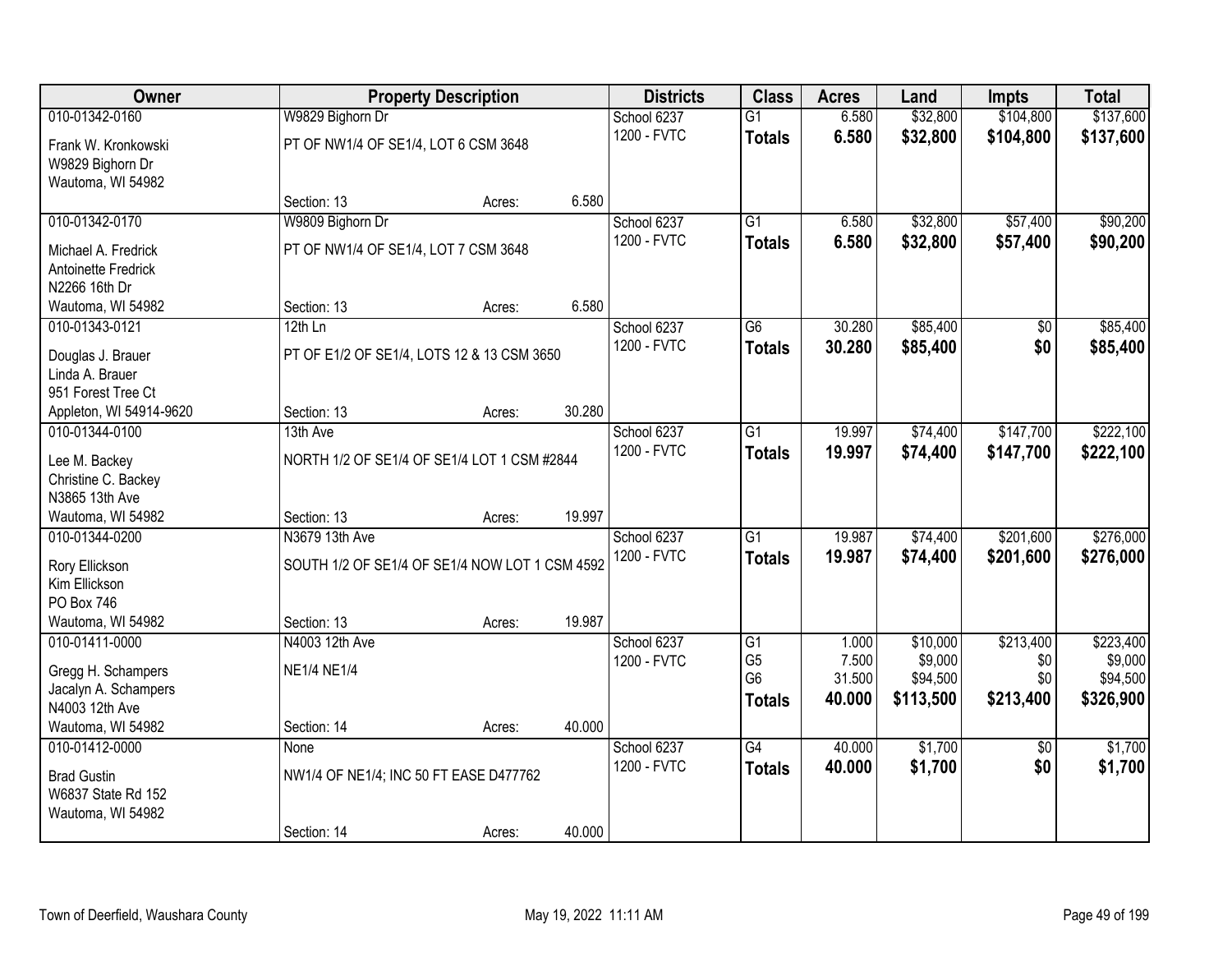| Owner                                          | <b>Property Description</b>                                      |        |        | <b>Districts</b> | <b>Class</b>    | <b>Acres</b> | Land        | <b>Impts</b>    | <b>Total</b>    |
|------------------------------------------------|------------------------------------------------------------------|--------|--------|------------------|-----------------|--------------|-------------|-----------------|-----------------|
| 010-01413-0000                                 | W10202 Bighorn Ln                                                |        |        | School 6237      | G1              | 1.000        | \$10,000    | \$192,300       | \$202,300       |
| John A. Gende                                  | SW1/4 OF NE1/4 & 50' STRIP                                       |        |        | 1200 - FVTC      | G <sub>5</sub>  | 8.000        | \$9,600     | \$0             | \$9,600         |
| Catherine Gende                                |                                                                  |        |        |                  | G5M             | 31.000       | \$46,500    | \$0             | \$46,500        |
| W10202 Bighorn Ln                              |                                                                  |        |        |                  | <b>Totals</b>   | 40.000       | \$66,100    | \$192,300       | \$258,400       |
| Hancock, WI 54943-7636                         | Section: 14                                                      | Acres: | 40.000 |                  |                 |              |             |                 |                 |
| 010-01414-0100                                 | 12th Ave                                                         |        |        | School 6237      | $\overline{G6}$ | 37.000       | \$111,000   | \$0             | \$111,000       |
|                                                |                                                                  |        |        | 1200 - FVTC      | <b>Totals</b>   | 37.000       | \$111,000   | \$0             | \$111,000       |
| Jeremy D. Lancour et al<br>W179 S6621 Ranch Dr | PT SE1/4 OF NE1/4; EXC E 396 FT OF S 330 FT &<br><b>CSM 1956</b> |        |        |                  |                 |              |             |                 |                 |
| Muskego, WI 53150                              |                                                                  |        |        |                  |                 |              |             |                 |                 |
|                                                | Section: 14                                                      | Acres: | 37.000 |                  |                 |              |             |                 |                 |
| 010-01414-0200                                 | N3901 12th Ave                                                   |        |        | School 6237      | G1              | 3.000        | \$20,400    | \$65,800        | \$86,200        |
|                                                |                                                                  |        |        | 1200 - FVTC      | <b>Totals</b>   | 3.000        | \$20,400    | \$65,800        | \$86,200        |
| Alan P. Lancour                                | PT SE1/4 OF NE1/4                                                |        |        |                  |                 |              |             |                 |                 |
| Sharon M. Lancour                              |                                                                  |        |        |                  |                 |              |             |                 |                 |
| W179 S6621 Ranch Dr                            |                                                                  |        | 3.000  |                  |                 |              |             |                 |                 |
| Muskego, WI 53150                              | Section: 14                                                      | Acres: |        |                  |                 |              |             |                 |                 |
| 010-01414-0300                                 | None                                                             |        |        | School 6237      | $\overline{G1}$ | 0.330        | \$5,600     | \$0             | \$5,600         |
| John A. Gende                                  | PT OF SE1/4 NE1/4, OUTLOT 1 CSM #1956                            |        |        | 1200 - FVTC      | <b>Totals</b>   | 0.330        | \$5,600     | \$0             | \$5,600         |
| Catherine Gende                                |                                                                  |        |        |                  |                 |              |             |                 |                 |
| W10202 Bighorn Ln                              |                                                                  |        |        |                  |                 |              |             |                 |                 |
| Hancock, WI 54943-7636                         | Section: 14                                                      | Acres: | 0.330  |                  |                 |              |             |                 |                 |
| 010-01421-0000                                 | None                                                             |        |        | School 4375      | $\overline{G4}$ | 40.000       | \$1,700     | $\overline{50}$ | \$1,700         |
| <b>Brad Gustin</b>                             | <b>NE1/4 OF NW1/4</b>                                            |        |        | 1400 - MSTC      | <b>Totals</b>   | 40.000       | \$1,700     | \$0             | \$1,700         |
| W6837 State Rd 152                             |                                                                  |        |        |                  |                 |              |             |                 |                 |
| Wautoma, WI 54982                              |                                                                  |        |        |                  |                 |              |             |                 |                 |
|                                                | Section: 14                                                      | Acres: | 40.000 |                  |                 |              |             |                 |                 |
| 010-01422-0000                                 | 11th Ave                                                         |        |        | School 4375      | W6              | 40.000       | (\$115,200) | $\overline{50}$ | $\sqrt{30}$     |
|                                                | <b>NW1/4 OF NW1/4</b>                                            |        |        | 1400 - MSTC      | <b>Totals</b>   | 40.000       | \$0         | \$0             | \$0             |
| Gary Bialozynski<br>N82 W14140 Lilly Ct        |                                                                  |        |        |                  |                 |              |             |                 |                 |
| Menomonee Falls, WI 53051                      |                                                                  |        |        |                  |                 |              |             |                 |                 |
|                                                | Section: 14                                                      | Acres: | 40.000 |                  |                 |              |             |                 |                 |
| 010-01423-0100                                 |                                                                  |        |        | School 4375      | W6              | 14.000       | (\$42,000)  | $\overline{30}$ | $\overline{50}$ |
|                                                |                                                                  |        |        | 1400 - MSTC      | <b>Totals</b>   | 14.000       | \$0         | \$0             | \$0             |
| Brian D. Schmidt                               | E473' OF SW-NW EXC. S 2 RODS & ROW                               |        |        |                  |                 |              |             |                 |                 |
| Cari J. Schmidt                                |                                                                  |        |        |                  |                 |              |             |                 |                 |
| W9711 Beechnut Dr                              |                                                                  |        |        |                  |                 |              |             |                 |                 |
| Wautoma, WI 54982                              | Section: 14                                                      | Acres: | 14.000 |                  |                 |              |             |                 |                 |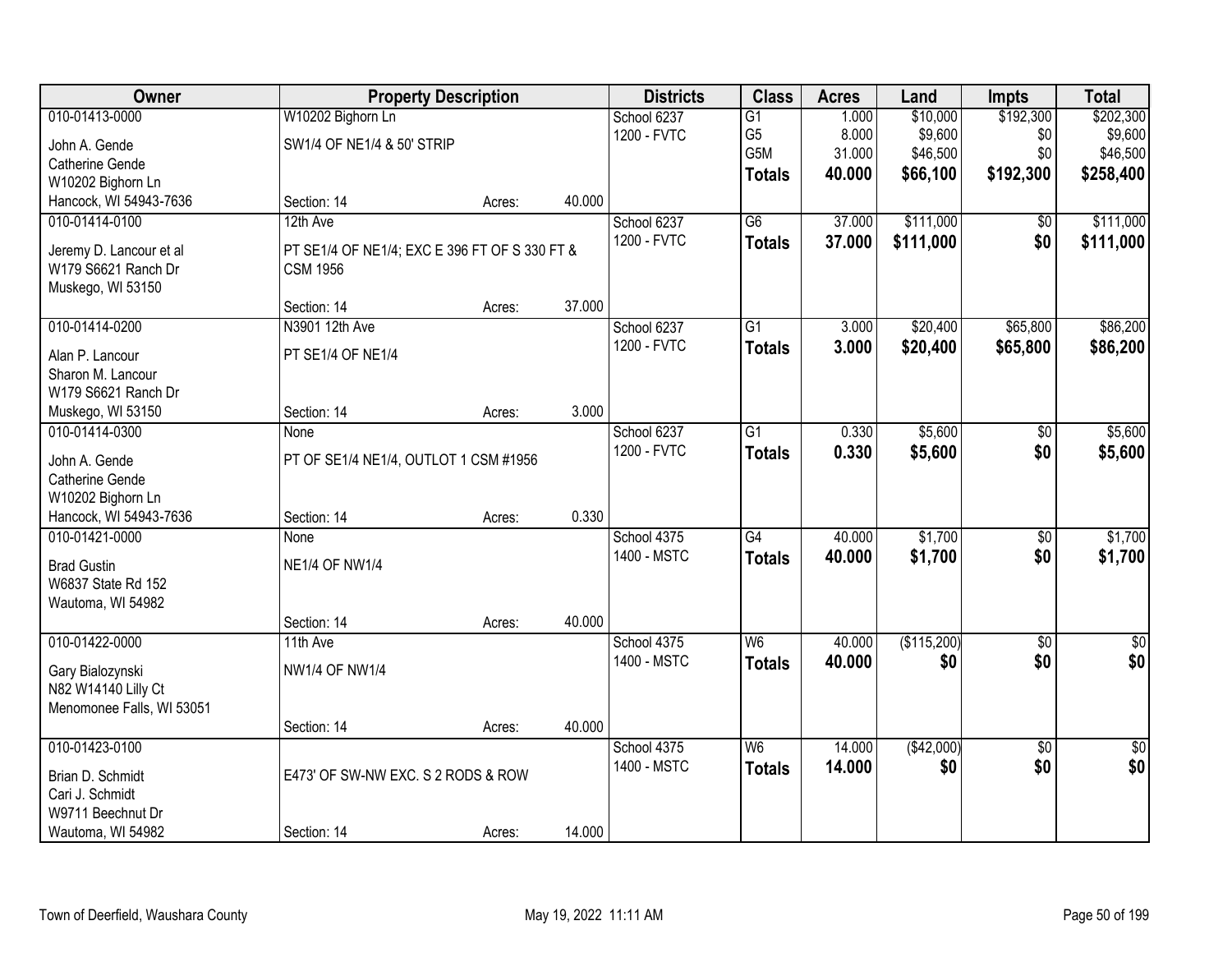| Owner                                  |                                                           | <b>Property Description</b> |        | <b>Districts</b>           | <b>Class</b>                     | <b>Acres</b>     | Land                 | Impts                  | <b>Total</b>         |
|----------------------------------------|-----------------------------------------------------------|-----------------------------|--------|----------------------------|----------------------------------|------------------|----------------------|------------------------|----------------------|
| 010-01423-0200<br>Lucas Riehbrandt     | PT OF SW1/4 NW1/4, CSM 1072 LOT 1                         |                             |        | School 4375<br>1400 - MSTC | $\overline{G1}$<br><b>Totals</b> | 10.680<br>10.680 | \$45,500<br>\$45,500 | $\overline{50}$<br>\$0 | \$45,500<br>\$45,500 |
| Melissa Riehbrandt                     |                                                           |                             |        |                            |                                  |                  |                      |                        |                      |
| 420 Edgewood Dr                        |                                                           |                             |        |                            |                                  |                  |                      |                        |                      |
| Waupun, WI 53963                       | Section: 14                                               | Acres:                      | 10.680 |                            |                                  |                  |                      |                        |                      |
| 010-01423-0300                         | N3996 11th Ave                                            |                             |        | School 4375                | $\overline{G1}$                  | 2.100            | \$16,400             | \$117,700              | \$134,100            |
| Paul J. Feldhake                       | PT OF SW1/4 NW1/4 CSM 1039 LOT 1                          |                             |        | 1400 - MSTC                | <b>Totals</b>                    | 2.100            | \$16,400             | \$117,700              | \$134,100            |
| Kim A. Bradley-Cibik                   |                                                           |                             |        |                            |                                  |                  |                      |                        |                      |
| 404 W Michigan St                      |                                                           |                             |        |                            |                                  |                  |                      |                        |                      |
| Port Washington, WI 53074              | Section: 14                                               | Acres:                      | 2.100  |                            |                                  |                  |                      |                        |                      |
| 010-01423-0400                         | N3946 11th Ave                                            |                             |        | School 4375                | G1                               | 4.250            | \$25,600             | \$5,600                | \$31,200             |
| Mark A. Friday                         | PT OF SW1/4 OF NW1/4 CSM 1039 LOT 3                       |                             |        | 1400 - MSTC                | <b>Totals</b>                    | 4.250            | \$25,600             | \$5,600                | \$31,200             |
| N95 W24623 County Rd Q                 |                                                           |                             |        |                            |                                  |                  |                      |                        |                      |
| Colgate, WI 53017-9213                 |                                                           |                             |        |                            |                                  |                  |                      |                        |                      |
|                                        | Section: 14                                               | Acres:                      | 4.250  |                            |                                  |                  |                      |                        |                      |
| 010-01423-0500                         | N3922 11th Ave                                            |                             |        | School 4375                | $\overline{G1}$                  | 0.770            | \$8,900              | \$34,500               | \$43,400             |
|                                        |                                                           |                             |        | 1400 - MSTC                | <b>Totals</b>                    | 0.770            | \$8,900              | \$34,500               | \$43,400             |
| John J. Jung<br>Tammy Lynn Jung        | PT OF SW1/4 NW1/4 PT OF LOT 4 CSM 1039, CSM<br>1072 LOT 2 |                             |        |                            |                                  |                  |                      |                        |                      |
| 311 Scenic Rd                          |                                                           |                             |        |                            |                                  |                  |                      |                        |                      |
| Colgate, WI 53017                      | Section: 14                                               | Acres:                      | 0.770  |                            |                                  |                  |                      |                        |                      |
| 010-01423-0600                         |                                                           |                             |        | School 4375                | $\overline{G1}$                  | 4.430            | \$26,100             | $\overline{50}$        | \$26,100             |
|                                        |                                                           |                             |        | 1400 - MSTC                | <b>Totals</b>                    | 4.430            | \$26,100             | \$0                    | \$26,100             |
| Brian D. Schmidt<br>Cari J. Schmidt    | PT OF SW1/4 NW1/4 CSM 1039 LOT 2                          |                             |        |                            |                                  |                  |                      |                        |                      |
| W9711 Beechnut Dr                      |                                                           |                             |        |                            |                                  |                  |                      |                        |                      |
| Wautoma, WI 54982                      | Section: 14                                               | Acres:                      | 4.430  |                            |                                  |                  |                      |                        |                      |
| 010-01423-0700                         |                                                           |                             |        | School 4375                | G6                               | 2.910            | \$8,700              | $\overline{60}$        | \$8,700              |
|                                        |                                                           |                             |        | 1400 - MSTC                | <b>Totals</b>                    | 2.910            | \$8,700              | \$0                    | \$8,700              |
| Brian D. Schmidt                       | PT OF SW-NW                                               |                             |        |                            |                                  |                  |                      |                        |                      |
| Cari J. Schmidt                        |                                                           |                             |        |                            |                                  |                  |                      |                        |                      |
| W9711 Beechnut Dr<br>Wautoma, WI 54982 | Section: 14                                               | Acres:                      | 2.910  |                            |                                  |                  |                      |                        |                      |
| 010-01423-0800                         |                                                           |                             |        | School 4375                | $\overline{G6}$                  | 1.000            | \$3,000              | $\overline{30}$        | \$3,000              |
|                                        |                                                           |                             |        | 1400 - MSTC                | <b>Totals</b>                    | 1.000            | \$3,000              | \$0                    | \$3,000              |
| Brian D. Schmidt                       | <b>SW1/4 OF NW1/4</b>                                     |                             |        |                            |                                  |                  |                      |                        |                      |
| Cari J. Schmidt                        |                                                           |                             |        |                            |                                  |                  |                      |                        |                      |
| W9711 Beechnut Dr                      |                                                           |                             |        |                            |                                  |                  |                      |                        |                      |
| Wautoma, WI 54982                      | Section: 14                                               | Acres:                      | 1.000  |                            |                                  |                  |                      |                        |                      |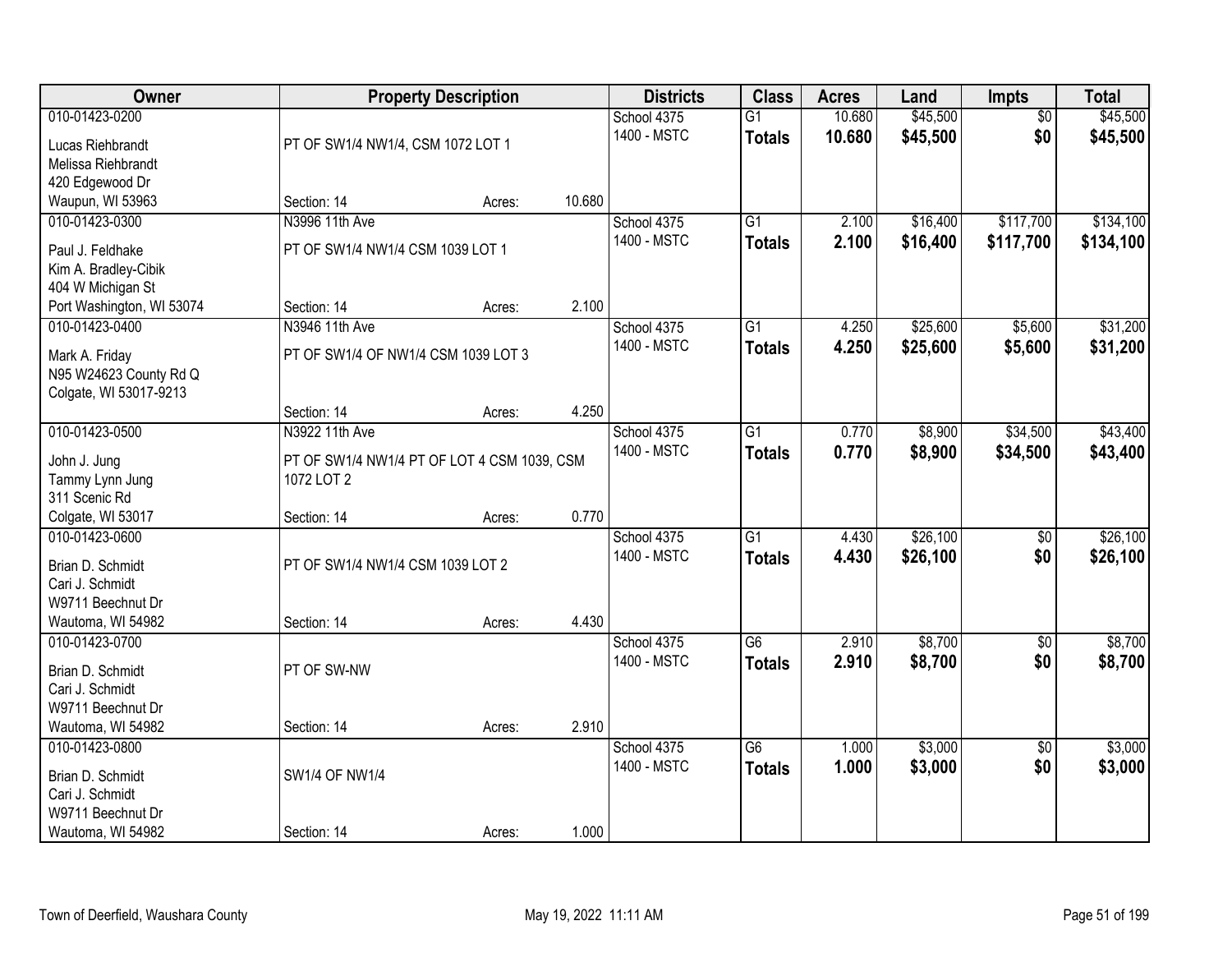| Owner                                 |                                                | <b>Property Description</b> |        | <b>Districts</b> | <b>Class</b>    | <b>Acres</b> | Land        | <b>Impts</b>    | <b>Total</b> |
|---------------------------------------|------------------------------------------------|-----------------------------|--------|------------------|-----------------|--------------|-------------|-----------------|--------------|
| 010-01424-0000                        | N3902 11th Ave                                 |                             |        | School 4375      | $\overline{G1}$ | 1.000        | \$10,000    | \$19,300        | \$29,300     |
| Brian D. Schmidt                      | <b>SE/14 OF NW1/4</b>                          |                             |        | 1400 - MSTC      | W <sub>6</sub>  | 39.000       | (\$117,000) | \$0             | \$0          |
| Cari J. Schmidt                       |                                                |                             |        |                  | <b>Totals</b>   | 40.000       | \$10,000    | \$19,300        | \$29,300     |
| W9711 Beechnut Dr                     |                                                |                             |        |                  |                 |              |             |                 |              |
| Wautoma, WI 54982                     | Section: 14                                    | Acres:                      | 40.000 |                  |                 |              |             |                 |              |
| 010-01431-0110                        |                                                |                             |        | School 4375      | $\overline{G4}$ | 25.000       | \$3,800     | \$0             | \$3,800      |
|                                       |                                                |                             |        | 1400 - MSTC      | <b>Totals</b>   | 25.000       | \$3,800     | \$0             | \$3,800      |
| Alan D. Kent                          | NE1/4 OF SW1/4 EXC CSM 3408 & EASE AGRMT V793  |                             |        |                  |                 |              |             |                 |              |
| Kathryn A. Kent                       | P61                                            |                             |        |                  |                 |              |             |                 |              |
| 3416 S 17th St                        | Section: 14                                    |                             | 25.000 |                  |                 |              |             |                 |              |
| Milwaukee, WI 53215<br>010-01431-0210 |                                                | Acres:                      |        |                  | $\overline{G4}$ | 14.300       | \$2,200     |                 | \$2,200      |
|                                       |                                                |                             |        | School 4375      |                 |              |             | $\overline{50}$ |              |
| Alan D. Kent                          | THAT PART OF LOT 2 CSM 3408 IN NE1/4 SW1/4 SEE |                             |        | 1400 - MSTC      | <b>Totals</b>   | 14.300       | \$2,200     | \$0             | \$2,200      |
| Kathryn A. Kent                       | PROTECTIVE COVENANTS IN VOL 475 PAGE 854       |                             |        |                  |                 |              |             |                 |              |
| 3416 S 17th St                        | EASE AGMT V793 P61 & P416                      |                             |        |                  |                 |              |             |                 |              |
| Milwaukee, WI 53215                   | Section: 14                                    | Acres:                      | 14.300 |                  |                 |              |             |                 |              |
| 010-01432-0300                        | N3874 11th Ave                                 |                             |        | School 4375      | G1              | 13.000       | \$52,700    | \$121,000       | \$173,700    |
| Janice M. Gregory                     | LOT 1 CSM 4597 (PROTECTIVE COVENANTS V475      |                             |        | 1400 - MSTC      | <b>Totals</b>   | 13.000       | \$52,700    | \$121,000       | \$173,700    |
| N3874 11th Ave                        | P854); SUBJ TO EAS V793 P416                   |                             |        |                  |                 |              |             |                 |              |
| Hancock, WI 54943                     |                                                |                             |        |                  |                 |              |             |                 |              |
|                                       | Section: 14                                    | Acres:                      | 13.000 |                  |                 |              |             |                 |              |
| 010-01432-0400                        | N3840 11th Ave                                 |                             |        | School 4375      | $\overline{G1}$ | 15.000       | \$50,100    | $\overline{50}$ | \$50,100     |
|                                       |                                                |                             |        | 1400 - MSTC      |                 | 15.000       | \$50,100    | \$0             | \$50,100     |
| Jeffrey W. Mihor                      | PART OF NW1/4 SW1/4, PT LOT 1 CSM #3408, NOW   |                             |        |                  | <b>Totals</b>   |              |             |                 |              |
| N1891 Silver Oaks Ln                  | LOT 2 CSM 4597 (PROTECTIVE COVENANTS V475      |                             |        |                  |                 |              |             |                 |              |
| Wautoma, WI 54982                     | P854)                                          |                             |        |                  |                 |              |             |                 |              |
|                                       | Section: 14                                    | Acres:                      | 15.000 |                  |                 |              |             |                 |              |
| 010-01432-0500                        | N3828 11th Ave                                 |                             |        | School 4375      | G1              | 10.860       | \$46,100    | \$92,900        | \$139,000    |
| Seth W. Erickson                      | LOT 3 CSM 4597                                 |                             |        | 1400 - MSTC      | <b>Totals</b>   | 10.860       | \$46,100    | \$92,900        | \$139,000    |
| Maggie M. Hutkowski                   |                                                |                             |        |                  |                 |              |             |                 |              |
| N3828 11th Ave                        |                                                |                             |        |                  |                 |              |             |                 |              |
| Hancock, WI 54943                     | Section: 14                                    | Acres:                      | 10.860 |                  |                 |              |             |                 |              |
| 010-01432-0600                        | <b>Bighorn Dr</b>                              |                             |        | School 4375      | $\overline{G4}$ | 8.650        | \$1,400     | $\overline{50}$ | \$1,400      |
|                                       |                                                |                             |        | 1400 - MSTC      | <b>Totals</b>   | 8.650        | \$1,400     | \$0             | \$1,400      |
| Thomas J. Packard                     | PT OF W1/2 SW1/4, LOT 4 CSM 4597               |                             |        |                  |                 |              |             |                 |              |
| Heidi C. Wilder                       |                                                |                             |        |                  |                 |              |             |                 |              |
| W14223 County Rd C                    |                                                |                             |        |                  |                 |              |             |                 |              |
| Hancock, WI 54943                     | Section: 14                                    | Acres:                      | 8.650  |                  |                 |              |             |                 |              |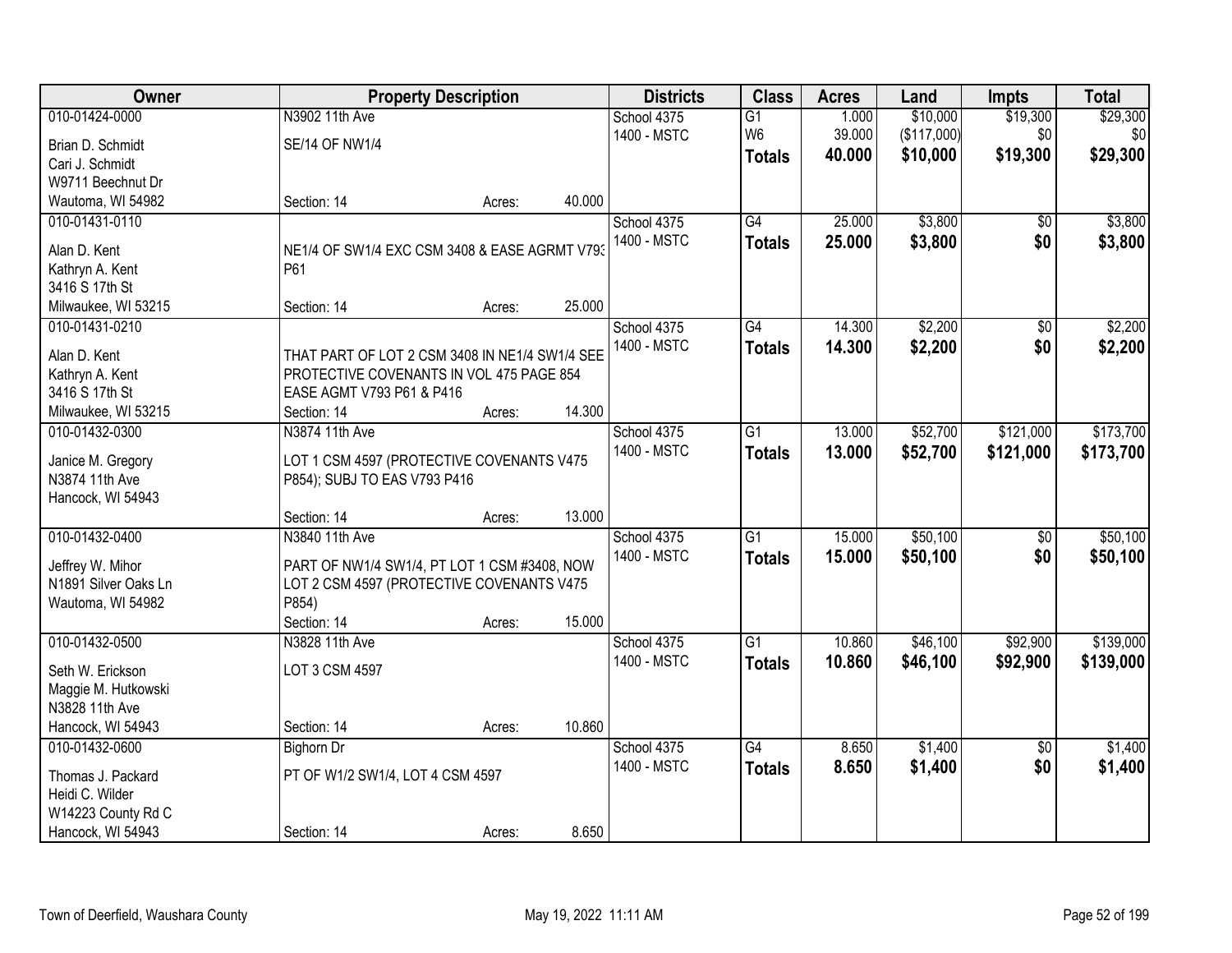| Owner                      |                                                                 | <b>Property Description</b> |        | <b>Districts</b> | <b>Class</b>    | <b>Acres</b> | Land     | Impts           | <b>Total</b> |
|----------------------------|-----------------------------------------------------------------|-----------------------------|--------|------------------|-----------------|--------------|----------|-----------------|--------------|
| 010-01433-0310             |                                                                 |                             |        | School 4375      | $\overline{G1}$ | 10.210       | \$44,100 | $\overline{50}$ | \$44,100     |
| James E. Jorgenson         | LOT 1 CSM 2384                                                  |                             |        | 1400 - MSTC      | <b>Totals</b>   | 10.210       | \$44,100 | \$0             | \$44,100     |
| Constance G. Meyer         |                                                                 |                             |        |                  |                 |              |          |                 |              |
| 2509 Newberry Ave          |                                                                 |                             |        |                  |                 |              |          |                 |              |
| Green Bay, WI 54302-4313   | Section: 14                                                     | Acres:                      | 10.210 |                  |                 |              |          |                 |              |
| 010-01433-0320             |                                                                 |                             |        | School 4375      | G1              | 12.100       | \$37,400 | $\overline{50}$ | \$37,400     |
| Lowveld, LLC               | PT OF SW1/4 SW1/4, LOT 1 CSM #2385                              |                             |        | 1400 - MSTC      | G <sub>5</sub>  | 9.000        | \$9,000  | \$0             | \$9,000      |
| PO Box 230                 |                                                                 |                             |        |                  | <b>Totals</b>   | 21.100       | \$46,400 | \$0             | \$46,400     |
| Berlin, WI 54923           |                                                                 |                             |        |                  |                 |              |          |                 |              |
|                            | Section: 14                                                     | Acres:                      | 21.100 |                  |                 |              |          |                 |              |
| 010-01434-0111             | W10324 Bighorn Ln                                               |                             |        | School 4375      | G4              | 12.000       | \$2,100  | \$0             | \$2,100      |
| Sandy Gulmire              | THAT PT OF LOT 5 CSM 4598 IN THE SW1/4                          |                             |        | 1400 - MSTC      | G7              | 3.540        | \$19,500 | \$107,200       | \$126,700    |
| Mark C. Gulmire            |                                                                 |                             |        |                  | <b>Totals</b>   | 15.540       | \$21,600 | \$107,200       | \$128,800    |
| W10324 Bighorn Ln          |                                                                 |                             |        |                  |                 |              |          |                 |              |
| Hancock, WI 54943          | Section: 14                                                     | Acres:                      | 15.540 |                  |                 |              |          |                 |              |
| 010-01434-0112             | <b>Bighorn Ln</b>                                               |                             |        | School 4375      | $\overline{G5}$ | 8.460        | \$8,500  | \$0             | \$8,500      |
| Lowveld, LLC               |                                                                 |                             |        | 1400 - MSTC      | <b>Totals</b>   | 8.460        | \$8,500  | \$0             | \$8,500      |
| PO Box 230                 | SE1/4 OF SW1/4 EXC CSMS 3367, 3368, 3370 & 4598<br>(UEECK LAKE) |                             |        |                  |                 |              |          |                 |              |
| Berlin, WI 54923           |                                                                 |                             |        |                  |                 |              |          |                 |              |
|                            | Section: 14                                                     | Acres:                      | 8.460  |                  |                 |              |          |                 |              |
| 010-01434-0200             | <b>Bighorn Ln</b>                                               |                             |        | School 4375      | $\overline{G1}$ | 7.410        | \$17,700 | $\overline{50}$ | \$17,700     |
|                            |                                                                 |                             |        | 1400 - MSTC      | <b>Totals</b>   | 7.410        | \$17,700 | \$0             | \$17,700     |
| Lowveld, LLC<br>PO Box 230 | PART OF SE1/4 OF SW1/4, NOW LOT 1 CSM #3367                     |                             |        |                  |                 |              |          |                 |              |
| Berlin, WI 54923           |                                                                 |                             |        |                  |                 |              |          |                 |              |
|                            | Section: 14                                                     | Acres:                      | 7.410  |                  |                 |              |          |                 |              |
| 010-01434-0300             |                                                                 |                             |        | School 4375      | $\overline{G1}$ | 1.000        | \$7,500  | $\sqrt{6}$      | \$7,500      |
|                            |                                                                 |                             |        | 1400 - MSTC      | <b>Totals</b>   | 1.000        | \$7,500  | \$0             | \$7,500      |
| Lowveld, LLC<br>PO Box 230 | PART OF SE1/4 OF SW1/4, NOW LOT 1 CSM #3370                     |                             |        |                  |                 |              |          |                 |              |
| Berlin, WI 54923           |                                                                 |                             |        |                  |                 |              |          |                 |              |
|                            | Section: 14                                                     | Acres:                      | 1.000  |                  |                 |              |          |                 |              |
| 010-01434-0400             |                                                                 |                             |        | School 4375      | $\overline{G1}$ | 1.080        | \$7,900  | $\overline{50}$ | \$7,900      |
|                            |                                                                 |                             |        | 1400 - MSTC      | <b>Totals</b>   | 1.080        | \$7,900  | \$0             | \$7,900      |
| Lowveld, LLC<br>PO Box 230 | PART OF SE1/4 OF SW1/4, NOW LOT 2 CSM #3370                     |                             |        |                  |                 |              |          |                 |              |
| Berlin, WI 54923           |                                                                 |                             |        |                  |                 |              |          |                 |              |
|                            | Section: 14                                                     | Acres:                      | 1.080  |                  |                 |              |          |                 |              |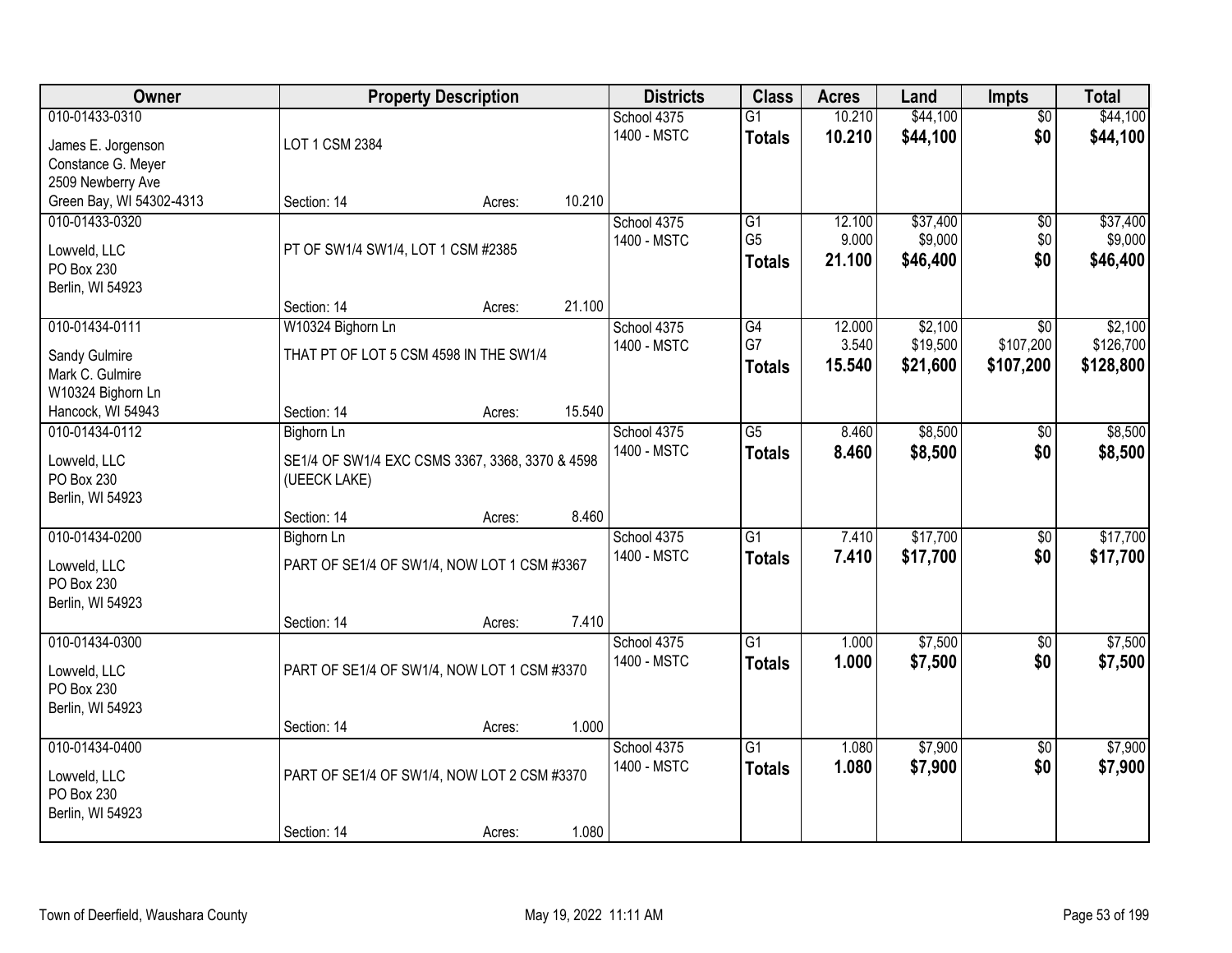| Owner                                                                                | <b>Property Description</b>                                                                                                           | <b>Districts</b> | <b>Class</b> | <b>Acres</b>               | Land                                  | <b>Impts</b>              | <b>Total</b>                     |                               |                                    |
|--------------------------------------------------------------------------------------|---------------------------------------------------------------------------------------------------------------------------------------|------------------|--------------|----------------------------|---------------------------------------|---------------------------|----------------------------------|-------------------------------|------------------------------------|
| 010-01434-0500<br>Lowveld, LLC<br>PO Box 230                                         | PART OF SE1/4 OF SW1/4, NOW LOT 3 CSM #3370                                                                                           |                  |              | School 4375<br>1400 - MSTC | $\overline{G1}$<br><b>Totals</b>      | 2.190<br>2.190            | \$12,600<br>\$12,600             | $\overline{50}$<br>\$0        | \$12,600<br>\$12,600               |
| Berlin, WI 54923                                                                     | Section: 14                                                                                                                           | Acres:           | 2.190        |                            |                                       |                           |                                  |                               |                                    |
| 010-01434-0600<br>Lowveld, LLC<br>PO Box 230<br>Berlin, WI 54923                     | PART OF SE1/4 OF SW1/4, NOW LOT 4 CSM #3370                                                                                           |                  |              | School 4375<br>1400 - MSTC | $\overline{G1}$<br><b>Totals</b>      | 2.680<br>2.680            | \$14,200<br>\$14,200             | \$0<br>\$0                    | \$14,200<br>\$14,200               |
|                                                                                      | Section: 14                                                                                                                           | Acres:           | 2.680        |                            |                                       |                           |                                  |                               |                                    |
| 010-01434-0700<br>Lowveld, LLC<br>PO Box 230<br>Berlin, WI 54923                     | <b>Bighorn Ln</b><br>PT OF SE1/4 SW1/4, NOW LOT 1 CSM #3368                                                                           |                  |              | School 6237<br>1200 - FVTC | G1<br><b>Totals</b>                   | 1.140<br>1.140            | \$8,100<br>\$8,100               | \$0<br>\$0                    | \$8,100<br>\$8,100                 |
|                                                                                      | Section: 14                                                                                                                           | Acres:           | 1.140        |                            |                                       |                           |                                  |                               |                                    |
| 010-01441-0200<br>Patrick T. Szymczak<br>Carol J. Szymczak<br>2162 Pioneer pass      | N3865 12th Ave<br>PT OF NE1/4 SE1/4, LOTS 1, 2 & 3 CSM #2971 LESS W<br>OF FENCELINE                                                   |                  |              | School 6237<br>1200 - FVTC | G1<br>G <sub>5</sub><br><b>Totals</b> | 1.000<br>28.031<br>29.031 | \$10,000<br>\$33,700<br>\$43,700 | \$193,100<br>\$0<br>\$193,100 | \$203,100<br>\$33,700<br>\$236,800 |
| Seguin, TX 78155-4456                                                                | Section: 14                                                                                                                           | Acres:           | 29.031       |                            |                                       |                           |                                  |                               |                                    |
| 010-01441-0400<br>Paul D. Hopper<br>Sue E. Hopper<br>405 Waukau Rd<br>Omro, WI 54963 | N3823 12th Ave<br>PT OF NE1/4 SE1/4, LOT 4 CSM #2971 LESS W OF<br>FENCELINE (V 460 P 529)<br>Section: 14                              | Acres:           | 0.000        | School 6237<br>1200 - FVTC | $\overline{G1}$<br><b>Totals</b>      | 10.007<br>10.007          | \$43,400<br>\$43,400             | \$15,300<br>\$15,300          | \$58,700<br>\$58,700               |
| 010-01442-0100                                                                       |                                                                                                                                       |                  |              | School 6237                | $\overline{G1}$                       | 2.670                     | \$4,500                          | $\overline{60}$               | \$4,500                            |
| John A. Gende<br>Catherine Gende<br>W10202 Bighorn Ln<br>Hancock, WI 54943-7636      | PT OF SE1/4: E 50' W1/2 N OF BIGHORN LN & W OF<br>FENCELINE IN LOTS 1-4 CSM 2971 & W OF<br>FENCELINE IN LOT 8 CSM 2970<br>Section: 14 | Acres:           | 2.670        | 1200 - FVTC                | <b>Totals</b>                         | 2.670                     | \$4,500                          | \$0                           | \$4,500                            |
| 010-01442-0210<br>John A. Gende<br>Catherine Gende                                   | PART OF W1/2 OF SE1/4, OUTLOT 1 CSM #3410                                                                                             |                  |              | School 6237<br>1200 - FVTC | $\overline{G1}$<br><b>Totals</b>      | 0.940<br>0.940            | \$4,100<br>\$4,100               | $\overline{30}$<br>\$0        | \$4,100<br>\$4,100                 |
| W10202 Bighorn Ln<br>Hancock, WI 54943-7636                                          | Section: 14                                                                                                                           | Acres:           | 0.940        |                            |                                       |                           |                                  |                               |                                    |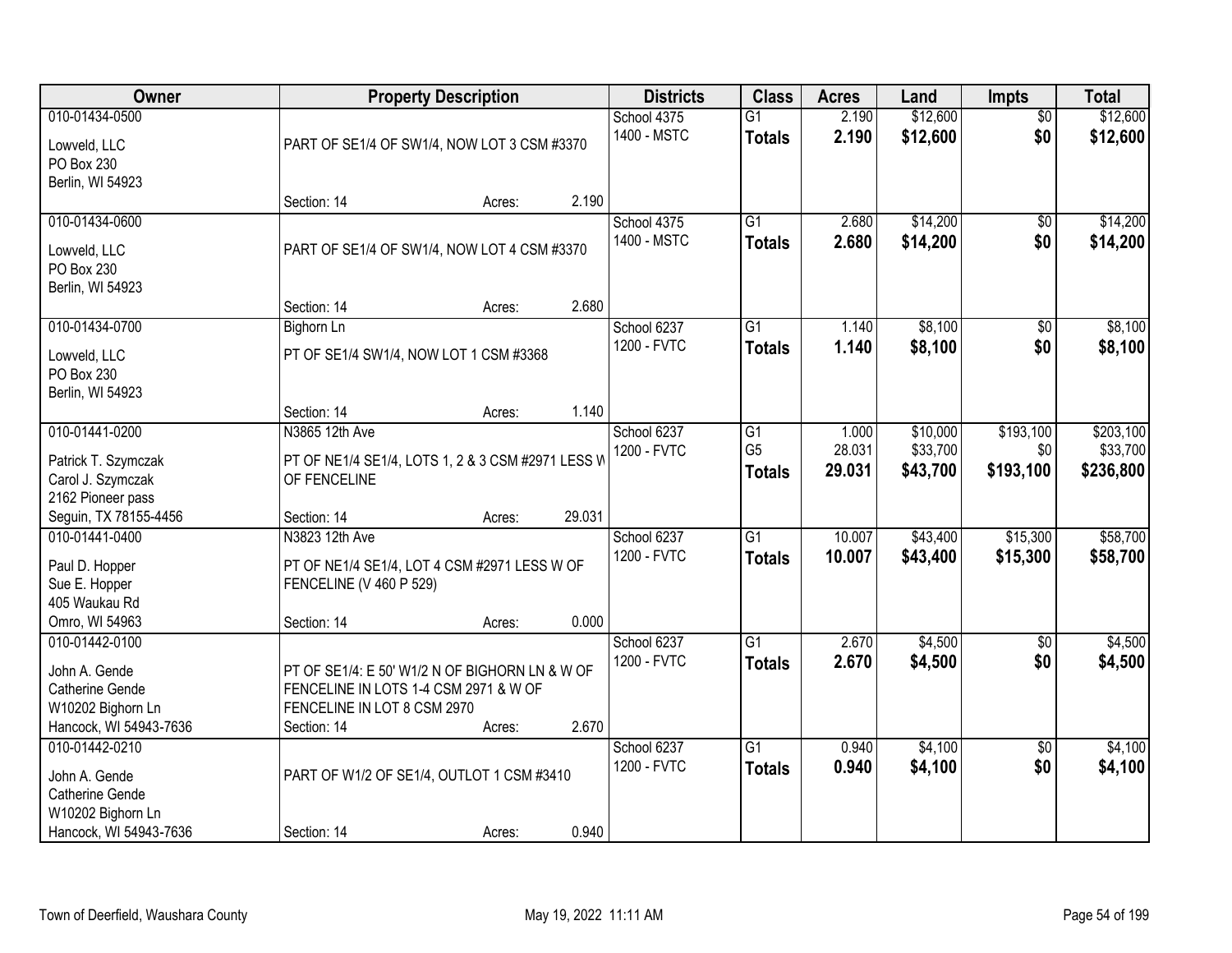| Owner                                                               | <b>Property Description</b>                                                                                           |        | <b>Districts</b> | <b>Class</b>                                                       | <b>Acres</b>                                       | Land                      | <b>Impts</b>                     | <b>Total</b>                  |                                    |
|---------------------------------------------------------------------|-----------------------------------------------------------------------------------------------------------------------|--------|------------------|--------------------------------------------------------------------|----------------------------------------------------|---------------------------|----------------------------------|-------------------------------|------------------------------------|
| 010-01442-0221<br>Alan D. Kent                                      | W10210 Bighorn Ln<br>LOTS 3 & 4 CSM #3410, SEE PROTECTIVE                                                             |        |                  | School 6237<br>1200 - FVTC                                         | $\overline{G1}$<br>G <sub>5</sub><br><b>Totals</b> | 1.000<br>28.950<br>29.950 | \$10,000<br>\$33,900<br>\$43,900 | \$128,900<br>\$0<br>\$128,900 | \$138,900<br>\$33,900<br>\$172,800 |
| Kathryn A. Kent<br>3416 S 17th St                                   | COVENANTS IN V475 P854 EASE AGRMT V793 P61                                                                            |        |                  |                                                                    |                                                    |                           |                                  |                               |                                    |
| Milwaukee, WI 53215                                                 | Section: 14                                                                                                           | Acres: | 29.950           |                                                                    |                                                    |                           |                                  |                               |                                    |
| 010-01442-0240<br>Christine A Lind Trust 101                        | PART OF W1/2 OF SE1/4, LOT 5 CSM #3410, SEE                                                                           |        |                  | School 6237<br>1200 - FVTC                                         | G4<br>G <sub>5</sub><br><b>Totals</b>              | 6.000<br>6.470<br>12.470  | \$700<br>\$7,800<br>\$8,500      | $\overline{50}$<br>\$0<br>\$0 | \$700<br>\$7,800<br>\$8,500        |
| 410 Prairie St<br>Hinckley, IL 60520                                | PROTECTIVE COVENANTS IN V475 P854 EASE<br>AGRMT V793 P61<br>Section: 14                                               | Acres: | 12.470           |                                                                    |                                                    |                           |                                  |                               |                                    |
| 010-01442-0250                                                      |                                                                                                                       |        |                  | School 6237                                                        | $\overline{G4}$                                    | 1.600                     | \$300                            | \$0                           | \$300                              |
| Alan D. Kent<br>Kathryn A. Kent<br>3416 S 17th St                   | THAT PT LOT 2 CSM 3408 IN NW1/4 OF SE1/4; INC 66<br>FT EASE V793 P61; SEE PROTECTIVE COVENANTS<br><b>IN V475 P854</b> |        |                  | 1200 - FVTC                                                        | <b>Totals</b>                                      | 1.600                     | \$300                            | \$0                           | \$300                              |
| Milwaukee, WI 53215                                                 | Section: 14                                                                                                           | Acres: | 1.600            |                                                                    |                                                    |                           |                                  |                               |                                    |
| 010-01443-0140                                                      | Bighorn Ln                                                                                                            |        |                  | School 6237<br>1200 - FVTC                                         | G1<br><b>Totals</b>                                | 1.400<br>1.400            | \$12,400<br>\$12,400             | \$0<br>\$0                    | \$12,400<br>\$12,400               |
| Lowveld, LLC<br>PO Box 230<br>Berlin, WI 54923                      | PT OF SW1/4 SE1/4 & PT OF SE1/4 SW1/4, NOW LOT<br>CSM #3368                                                           |        |                  |                                                                    |                                                    |                           |                                  |                               |                                    |
|                                                                     | Section: 14                                                                                                           | Acres: | 1.400            |                                                                    |                                                    |                           |                                  |                               |                                    |
| 010-01443-0151                                                      | <b>Bighorn Ln</b>                                                                                                     |        |                  | School 6237                                                        | $\overline{G1}$                                    | 2.790                     | \$19,500                         | $\overline{50}$               | \$19,500                           |
| Lowveld, LLC<br>PO Box 230<br>Berlin, WI 54923                      | PT OF SW1/4 SE1/4, THAT PART OF LOT 3 CSM<br>#3368 NOT IN MARL LAKE REHAB DISTRICT                                    |        |                  | 1200 - FVTC                                                        | <b>Totals</b>                                      | 2.790                     | \$19,500                         | \$0                           | \$19,500                           |
|                                                                     | Section: 14                                                                                                           | Acres: | 0.000            |                                                                    |                                                    |                           |                                  |                               |                                    |
| 010-01443-0152<br>Lowveld, LLC<br>PO Box 230<br>Berlin, WI 54923    | PT OF SW1/4 SE1/4, THAT PART OF LOT 3 CSM<br>#3368 IN MARL LAKE REHAB DISTRICT                                        |        |                  | 8140 - Marl Lake Pro<br>& Rehab Dist<br>School 6237<br>1200 - FVTC | G1<br><b>Totals</b>                                | 1.650<br>1.650            | \$4,900<br>\$4,900               | $\sqrt{6}$<br>\$0             | \$4,900<br>\$4,900                 |
|                                                                     | Section: 14                                                                                                           | Acres: | 0.000            |                                                                    |                                                    |                           |                                  |                               |                                    |
| 010-01443-0160                                                      | <b>Bighorn Ln</b>                                                                                                     |        |                  | School 6237                                                        | $\overline{G1}$                                    | 1.160                     | \$11,000                         | $\overline{50}$               | \$11,000                           |
| Hanneman Holding, LLC<br>4939 Grandview Rd<br>Larsen, WI 54947-8706 | LOT 4 CSM 3368                                                                                                        |        |                  | 1200 - FVTC                                                        | <b>Totals</b>                                      | 1.160                     | \$11,000                         | \$0                           | \$11,000                           |
|                                                                     | Section: 14                                                                                                           | Acres: | 1.160            |                                                                    |                                                    |                           |                                  |                               |                                    |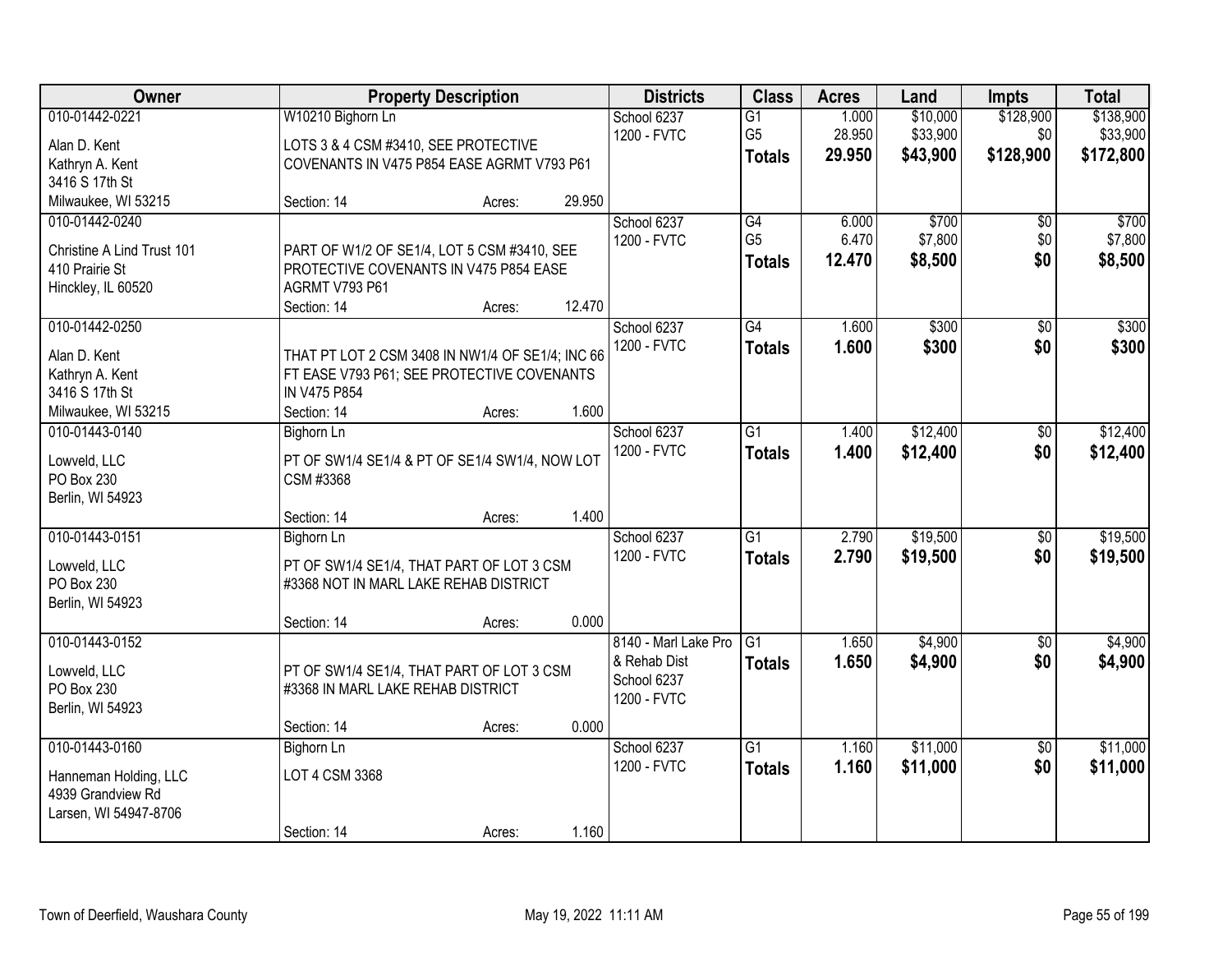| Owner                                 |                                                 | <b>Property Description</b> |       | <b>Districts</b>     | <b>Class</b>    | <b>Acres</b> | Land     | <b>Impts</b>    | <b>Total</b> |
|---------------------------------------|-------------------------------------------------|-----------------------------|-------|----------------------|-----------------|--------------|----------|-----------------|--------------|
| 010-01443-0175                        | W10229 Bighorn Ln                               |                             |       | School 6237          | $\overline{G1}$ | 5.180        | \$28,500 | \$118,600       | \$147,100    |
| Paul Hanneman                         | PT OF SW1/4 SE1/4, THAT PART OF LOTS 5 & 6 CSM  |                             |       | 1200 - FVTC          | <b>Totals</b>   | 5.180        | \$28,500 | \$118,600       | \$147,100    |
| 949 Higgins Ave                       | #3369 NOT IN MARL LAKE REHAB DISTRICT           |                             |       |                      |                 |              |          |                 |              |
| Neenah, WI 54956-3825                 |                                                 |                             |       |                      |                 |              |          |                 |              |
|                                       | Section: 14                                     | Acres:                      | 5.180 |                      |                 |              |          |                 |              |
| 010-01443-0176                        |                                                 |                             |       | 8140 - Marl Lake Pro | $\overline{G1}$ | 4.840        | \$15,000 | \$0             | \$15,000     |
| Paul Hanneman                         | PT OF SW1/4 SE1/4, THAT PART OF LOTS 5 & 6 CSM  |                             |       | & Rehab Dist         | <b>Totals</b>   | 4.840        | \$15,000 | \$0             | \$15,000     |
| 949 Higgins Ave                       | #3369 IN MARL LAKE REHAB DISTRICT               |                             |       | School 6237          |                 |              |          |                 |              |
| Neenah, WI 54956-3825                 |                                                 |                             |       | 1200 - FVTC          |                 |              |          |                 |              |
|                                       | Section: 14                                     | Acres:                      | 0.000 |                      |                 |              |          |                 |              |
| 010-01443-0210                        |                                                 |                             |       | 8140 - Marl Lake Pro | G1              | 0.670        | \$3,500  | \$0             | \$3,500      |
| Daniel M. Kulasiewicz                 | PT OF SW1/4 SE1/4, PARCEL SOUTH OF BIGHORN      |                             |       | & Rehab Dist         | <b>Totals</b>   | 0.670        | \$3,500  | \$0             | \$3,500      |
| Joann M. Kulasiewicz                  | <b>LANE</b>                                     |                             |       | School 6237          |                 |              |          |                 |              |
| 3345 Moraine Dr                       |                                                 |                             |       | 1200 - FVTC          |                 |              |          |                 |              |
| Hubertus, WI 53033                    | Section: 14                                     | Acres:                      | 0.000 |                      |                 |              |          |                 |              |
| 010-01443-0220                        | W10223 Bighorn Ln                               |                             |       | School 6237          | G1              | 4.990        | \$27,900 | \$900           | \$28,800     |
|                                       |                                                 |                             |       | 1200 - FVTC          | <b>Totals</b>   | 4.990        | \$27,900 | \$900           | \$28,800     |
| Daniel M. Kulasiewicz                 | PT OF SW1/4 SE1/4, PARCEL SOUTH OF BIGHORN      |                             |       |                      |                 |              |          |                 |              |
| Joann M. Kulasiewicz                  | <b>LANE</b>                                     |                             |       |                      |                 |              |          |                 |              |
| 3345 Moraine Dr<br>Hubertus, WI 53033 | Section: 14                                     |                             | 0.000 |                      |                 |              |          |                 |              |
| 010-01443-0400                        | N3688 Marl Lake Rd                              | Acres:                      |       | 8140 - Marl Lake Pro | $\overline{G1}$ | 0.750        | \$17,900 | \$30,100        | \$48,000     |
|                                       |                                                 |                             |       | & Rehab Dist         |                 |              |          |                 |              |
| Frederick T. Orlando                  | SW1/4 OF SE1/4 180' OFF S SI OF 2.75A & ROW     |                             |       | School 6237          | <b>Totals</b>   | 0.750        | \$17,900 | \$30,100        | \$48,000     |
| Amber Orlando                         |                                                 |                             |       | 1200 - FVTC          |                 |              |          |                 |              |
| 4730 N 118th St                       |                                                 |                             |       |                      |                 |              |          |                 |              |
| Wauwatosa, WI 53225                   | Section: 14                                     | Acres:                      | 0.750 |                      |                 |              |          |                 |              |
| 010-01443-0510                        |                                                 |                             |       | School 6237          | $\overline{G4}$ | 8.200        | \$1,200  | $\overline{50}$ | \$1,200      |
| Mark C. Gulmire                       | PT W1/2 OF SE1/4; N OF BIGHORN LANE, W OF LOT ! |                             |       | 1200 - FVTC          | <b>Totals</b>   | 8.200        | \$1,200  | \$0             | \$1,200      |
| Sandra A. Gulmire                     | CSM 3410 & S LOT 3 CSM 3410; EXC LOT 5 CSM 4598 |                             |       |                      |                 |              |          |                 |              |
| W10324 Bighorn Ln                     |                                                 |                             |       |                      |                 |              |          |                 |              |
| Hancock, WI 54943                     | Section: 14                                     | Acres:                      | 8.200 |                      |                 |              |          |                 |              |
| 010-01443-0520                        |                                                 |                             |       | School 6237          | $\overline{G4}$ | 0.900        | \$200    | $\overline{50}$ | \$200        |
| Sandy Gulmire                         | THAT PT OF LOT 5 CSM 4598 IN THE SE1/4          |                             |       | 1200 - FVTC          | <b>Totals</b>   | 0.900        | \$200    | \$0             | \$200        |
| Mark C. Gulmire                       |                                                 |                             |       |                      |                 |              |          |                 |              |
| W10324 Bighorn Ln                     |                                                 |                             |       |                      |                 |              |          |                 |              |
| Hancock, WI 54943                     | Section: 14                                     | Acres:                      | 0.900 |                      |                 |              |          |                 |              |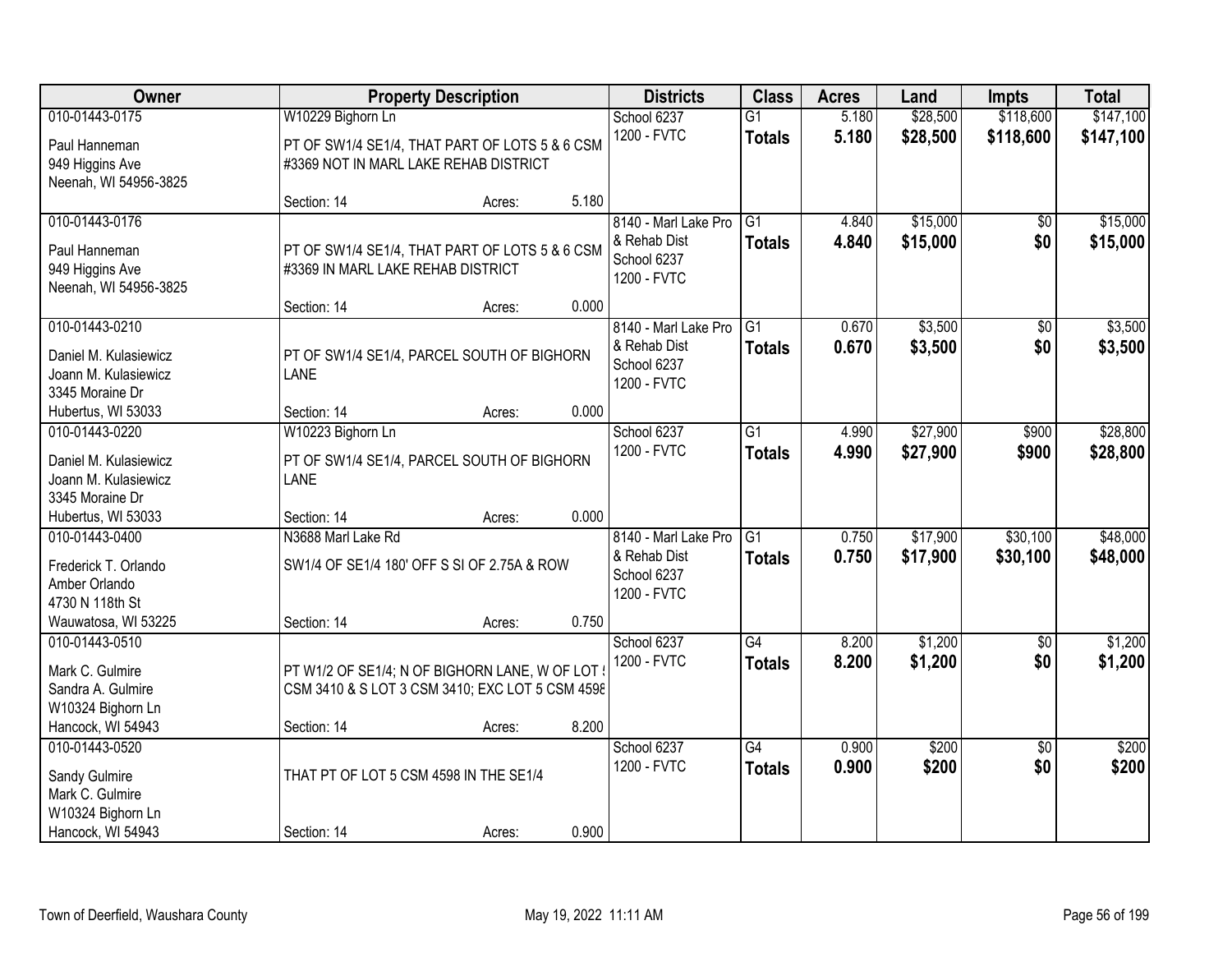| Owner                                                              |                                              | <b>Property Description</b> |       | <b>Districts</b>     | <b>Class</b>    | <b>Acres</b> | Land     | <b>Impts</b> | <b>Total</b> |
|--------------------------------------------------------------------|----------------------------------------------|-----------------------------|-------|----------------------|-----------------|--------------|----------|--------------|--------------|
| 010-01444-0110                                                     | W10106 Bighorn Ln                            |                             |       | School 6237          | $\overline{G1}$ | 5.394        | \$29,100 | \$110,900    | \$140,000    |
| Joseph S. Baldukas                                                 | PT OF NE1/4 SE1/4, LOT 5 CSM #2970           |                             |       | 1200 - FVTC          | <b>Totals</b>   | 5.394        | \$29,100 | \$110,900    | \$140,000    |
| Janice E. Baldukas                                                 |                                              |                             |       |                      |                 |              |          |              |              |
| W10106 Bighorn Ln                                                  |                                              |                             |       |                      |                 |              |          |              |              |
| Hancock, WI 54943                                                  | Section: 14                                  | Acres:                      | 5.394 |                      |                 |              |          |              |              |
| 010-01444-0120                                                     | W10146 Bighorn Ln                            |                             |       | School 6237          | $\overline{G1}$ | 3.239        | \$21,500 | \$85,500     | \$107,000    |
|                                                                    |                                              |                             |       | 1200 - FVTC          | <b>Totals</b>   | 3.239        | \$21,500 | \$85,500     | \$107,000    |
| Andrew J. Kriz et al                                               | PT NE1/4 OF SE1/4; LOT 6 CSM 2970            |                             |       |                      |                 |              |          |              |              |
| 2480 Hickory Ln<br>Oshkosh, WI 54901                               |                                              |                             |       |                      |                 |              |          |              |              |
|                                                                    | Section: 14                                  | Acres:                      | 3.239 |                      |                 |              |          |              |              |
| 010-01444-0130                                                     | W10162 Bighorn Ln                            |                             |       | School 6237          | $\overline{G1}$ | 3.310        | \$21,800 | \$92,800     | \$114,600    |
|                                                                    |                                              |                             |       | 1200 - FVTC          |                 | 3.310        | \$21,800 |              |              |
| James C. Hanson                                                    | PT OF NE1/4 SE1/4, LOT 7 CSM #2970           |                             |       |                      | <b>Totals</b>   |              |          | \$92,800     | \$114,600    |
| Barbara J. Hanson                                                  |                                              |                             |       |                      |                 |              |          |              |              |
| W10162 Bighorn Ln                                                  |                                              |                             |       |                      |                 |              |          |              |              |
| Hancock, WI 54943                                                  | Section: 14                                  | Acres:                      | 3.310 |                      |                 |              |          |              |              |
| 010-01444-0140                                                     | W10190 Bighorn Ln                            |                             |       | School 6237          | $\overline{G1}$ | 2.300        | \$17,300 | \$23,500     | \$40,800     |
| <b>Taylor Brownlow</b>                                             | PT OF NE1/4 SE1/4, LOT 8 CSM #2970 LESS W OF |                             |       | 1200 - FVTC          | <b>Totals</b>   | 2.300        | \$17,300 | \$23,500     | \$40,800     |
| Dale M. Brownlow                                                   | <b>FENCELINE</b>                             |                             |       |                      |                 |              |          |              |              |
| N3256 Blackhawk Rd                                                 |                                              |                             |       |                      |                 |              |          |              |              |
| Wautoma, WI 54982                                                  | Section: 14                                  | Acres:                      | 0.000 |                      |                 |              |          |              |              |
| 010-01444-0210                                                     | W10199 Bighorn Ln                            |                             |       | 8140 - Marl Lake Pro | $\overline{G1}$ | 1.810        | \$14,900 | \$152,800    | \$167,700    |
|                                                                    |                                              |                             |       | & Rehab Dist         | <b>Totals</b>   | 1.810        | \$14,900 | \$152,800    | \$167,700    |
| Michael L. Mager                                                   | PT SE1/4 OF SE1/4; LOT 1 CSM 1226            |                             |       | School 6237          |                 |              |          |              |              |
| W10199 Bighorn Ln                                                  |                                              |                             |       | 1200 - FVTC          |                 |              |          |              |              |
| Hancock, WI 54943                                                  |                                              |                             | 1.810 |                      |                 |              |          |              |              |
| 010-01444-0220                                                     | Section: 14                                  | Acres:                      |       |                      | $\overline{G1}$ |              | \$25,100 |              | \$33,400     |
|                                                                    | W10173 Bighorn Ln                            |                             |       | School 6237          |                 | 4.090        |          | \$8,300      |              |
| John N & Diane C Harrington Revocable   PT OF SE SE LOT 1 CSM 1248 |                                              |                             |       | 1200 - FVTC          | <b>Totals</b>   | 4.090        | \$25,100 | \$8,300      | \$33,400     |
| Trust                                                              |                                              |                             |       |                      |                 |              |          |              |              |
| 441 W 11th Ave                                                     |                                              |                             |       |                      |                 |              |          |              |              |
| Oshkosh, WI 54902                                                  | Section: 14                                  | Acres:                      | 4.090 |                      |                 |              |          |              |              |
| 010-01444-0230                                                     | W10148 Bushke Rd                             |                             |       | School 6237          | $\overline{G1}$ | 4.230        | \$25,500 | \$27,100     | \$52,600     |
| John N & Diane C Harrington Revocable   PT OF SE SE LOT 2 CSM 1248 |                                              |                             |       | 1200 - FVTC          | <b>Totals</b>   | 4.230        | \$25,500 | \$27,100     | \$52,600     |
| Trust                                                              |                                              |                             |       |                      |                 |              |          |              |              |
| 441 W 11th Ave                                                     |                                              |                             |       |                      |                 |              |          |              |              |
| Oshkosh, WI 54902                                                  | Section: 14                                  | Acres:                      | 4.230 |                      |                 |              |          |              |              |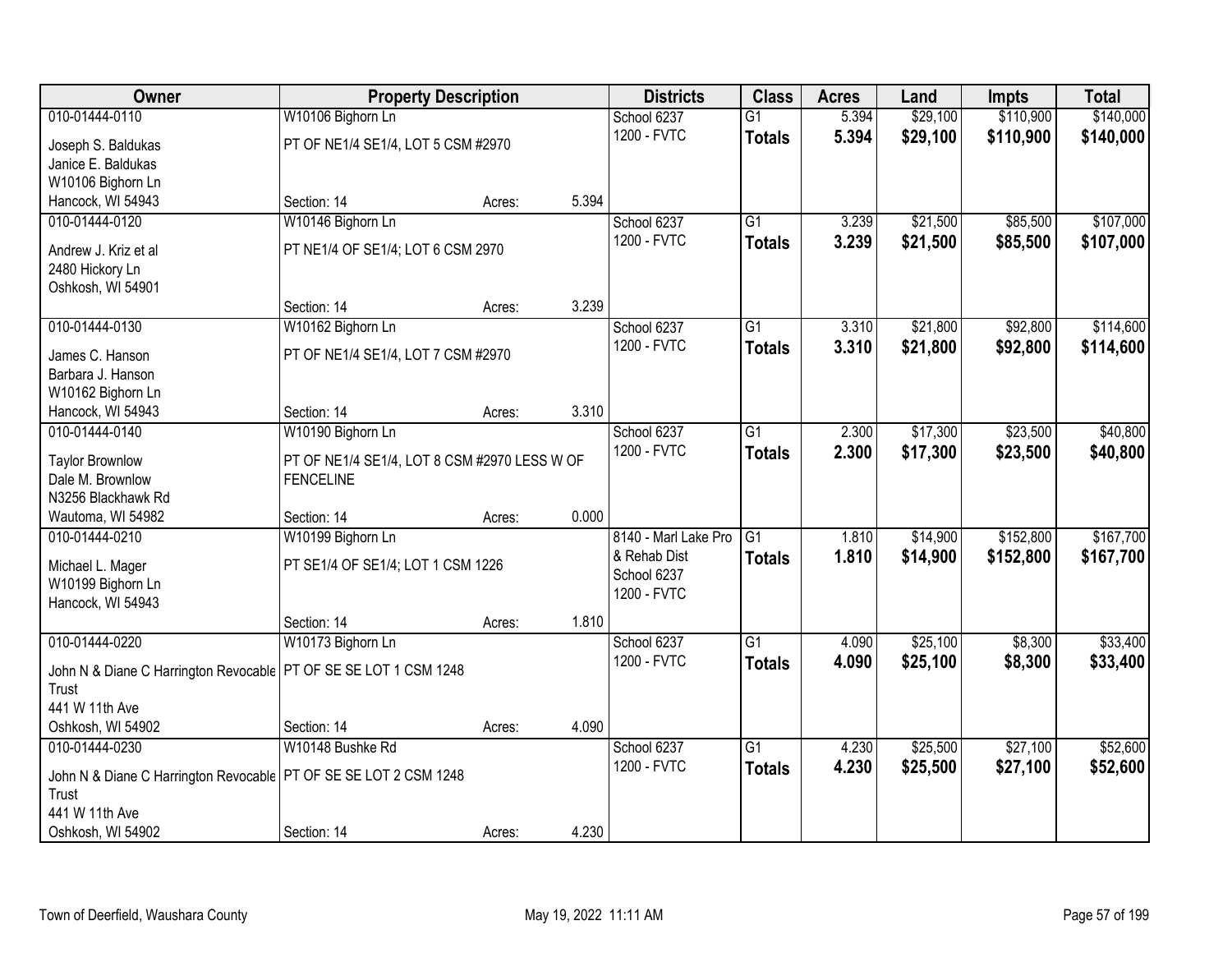| Owner                        |                                                  | <b>Property Description</b> |       | <b>Districts</b> | <b>Class</b>    | <b>Acres</b> | Land     | <b>Impts</b> | <b>Total</b> |
|------------------------------|--------------------------------------------------|-----------------------------|-------|------------------|-----------------|--------------|----------|--------------|--------------|
| 010-01444-0240               | W10110 Bushke Rd                                 |                             |       | School 6237      | $\overline{G1}$ | 4.310        | \$25,800 | \$200        | \$26,000     |
| David V. Neitzke             | PT OF SE SE LOT 3 CSM 1248                       |                             |       | 1200 - FVTC      | <b>Totals</b>   | 4.310        | \$25,800 | \$200        | \$26,000     |
| Renee L. Neitzke             |                                                  |                             |       |                  |                 |              |          |              |              |
| 8975 Eureka Lock Rd          |                                                  |                             |       |                  |                 |              |          |              |              |
| Omro, WI 54963               | Section: 14                                      | Acres:                      | 4.310 |                  |                 |              |          |              |              |
| 010-01444-0300               | W10189 Bushke Rd                                 |                             |       | School 6237      | $\overline{G1}$ | 1.650        | \$13,900 | \$900        | \$14,800     |
|                              |                                                  |                             |       | 1200 - FVTC      | <b>Totals</b>   | 1.650        | \$13,900 | \$900        | \$14,800     |
| Jeffrey W. Mihor             | PT OF SE1/4 SE1/4, UNREC K/A LOT 6               |                             |       |                  |                 |              |          |              |              |
| N1891 Silver Oaks Ln         |                                                  |                             |       |                  |                 |              |          |              |              |
| Wautoma, WI 54982            | Section: 14                                      | Acres:                      | 1.650 |                  |                 |              |          |              |              |
| 010-01444-0400               | W10167 Bushke Rd                                 |                             |       | School 6237      | G1              | 1.650        | \$13,900 | \$16,400     | \$30,300     |
|                              |                                                  |                             |       | 1200 - FVTC      |                 |              |          |              |              |
| Max W. Schmidt               | PT OF SE1/4 SE1/4, UNREC PLAT K/A LOT 5 &        |                             |       |                  | <b>Totals</b>   | 1.650        | \$13,900 | \$16,400     | \$30,300     |
| Milton W. Schmidt            | EASEMENT IN V-384 P-414                          |                             |       |                  |                 |              |          |              |              |
| 573 E Scott St Apt 203       |                                                  |                             |       |                  |                 |              |          |              |              |
| Fond Du Lac, WI 54935-2959   | Section: 14                                      | Acres:                      | 1.650 |                  |                 |              |          |              |              |
| 010-01444-0500               | W10157 Bushke Rd                                 |                             |       | School 6237      | G1              | 0.825        | \$8,300  | \$11,500     | \$19,800     |
| John J. Cocking              | PT SE1/4 OF SE1/4 (K/A W 100' OF LOT IN UNREC    |                             |       | 1200 - FVTC      | <b>Totals</b>   | 0.825        | \$8,300  | \$11,500     | \$19,800     |
| 205 Karin Dr                 | SURVEY)                                          |                             |       |                  |                 |              |          |              |              |
| North Prairie, WI 53153-9723 |                                                  |                             |       |                  |                 |              |          |              |              |
|                              | Section: 14                                      | Acres:                      | 0.825 |                  |                 |              |          |              |              |
| 010-01444-0600               | W10153 Bushke Rd                                 |                             |       | School 6237      | $\overline{G1}$ | 0.825        | \$4,300  | \$1,400      | \$5,700      |
|                              |                                                  |                             |       | 1200 - FVTC      | <b>Totals</b>   | 0.825        | \$4,300  | \$1,400      | \$5,700      |
| John J. Cocking              | PT OF SE1/4 OF SE1/4 (POB 700' W OF SE COR N 360 |                             |       |                  |                 |              |          |              |              |
| 205 Karin Dr                 | W 100' S 360' E 100' TO POB)                     |                             |       |                  |                 |              |          |              |              |
| North Prairie, WI 53153-9723 |                                                  |                             |       |                  |                 |              |          |              |              |
|                              | Section: 14                                      | Acres:                      | 0.825 |                  |                 |              |          |              |              |
| 010-01444-0700               | W10133 Bushke Rd                                 |                             |       | School 6237      | $\overline{G1}$ | 1.650        | \$13,900 | \$17,000     | \$30,900     |
| John J. Cocking              | SE1/4 OF SE1/4 (K/A LOT 3 UNREC PLAT)            |                             |       | 1200 - FVTC      | <b>Totals</b>   | 1.650        | \$13,900 | \$17,000     | \$30,900     |
| 205 Karin Dr                 |                                                  |                             |       |                  |                 |              |          |              |              |
| North Prairie, WI 53153-9723 |                                                  |                             |       |                  |                 |              |          |              |              |
|                              | Section: 14                                      | Acres:                      | 1.650 |                  |                 |              |          |              |              |
| 010-01444-0800               | W10121 Bushke Rd                                 |                             |       | School 6237      | $\overline{G1}$ | 1.650        | \$13,900 | \$50,800     | \$64,700     |
|                              |                                                  |                             |       | 1200 - FVTC      | <b>Totals</b>   | 1.650        | \$13,900 | \$50,800     | \$64,700     |
| James L. Hilbrand            | SE1/4 OF SE1/4 UNREC PLAT K/A LOT 2              |                             |       |                  |                 |              |          |              |              |
| Sharon Y. Hilbrand           |                                                  |                             |       |                  |                 |              |          |              |              |
| 7479 Oak Hill Rd             |                                                  |                             | 1.650 |                  |                 |              |          |              |              |
| Omro, WI 54963-9350          | Section: 14                                      | Acres:                      |       |                  |                 |              |          |              |              |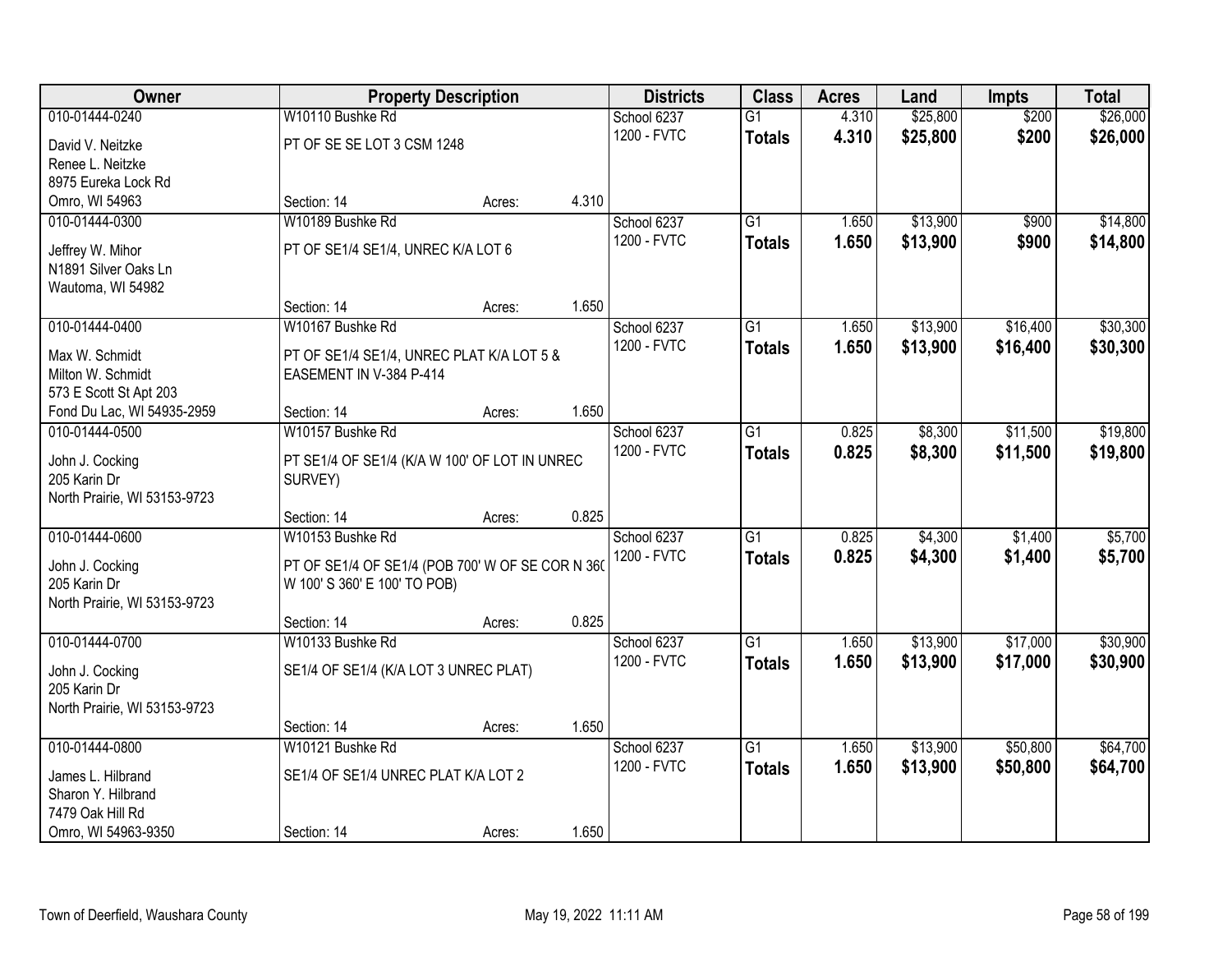| Owner                               |                                                                                | <b>Property Description</b> |        | <b>Districts</b> | <b>Class</b>     | <b>Acres</b> | Land        | <b>Impts</b>    | <b>Total</b>    |
|-------------------------------------|--------------------------------------------------------------------------------|-----------------------------|--------|------------------|------------------|--------------|-------------|-----------------|-----------------|
| 010-01444-0900                      | W10111 Bushke Rd                                                               |                             |        | School 6237      | $\overline{G1}$  | 1.650        | \$13,900    | \$10,800        | \$24,700        |
| David V. Neitzke                    | PT SE1/4 OF SE1/4 (K/A LOT 1 UNREC PLAT)                                       |                             |        | 1200 - FVTC      | <b>Totals</b>    | 1.650        | \$13,900    | \$10,800        | \$24,700        |
| Renee L. Neitzke                    |                                                                                |                             |        |                  |                  |              |             |                 |                 |
| 8975 Eureka Lock Rd                 |                                                                                |                             |        |                  |                  |              |             |                 |                 |
| Omro, WI 54963                      | Section: 14                                                                    | Acres:                      | 1.650  |                  |                  |              |             |                 |                 |
| 010-01511-0100                      |                                                                                |                             |        | School 4375      | $\overline{G6}$  | 39.970       | \$119,900   | \$0             | \$119,900       |
| Mark F. Brosseau                    | PART OF N1/2 OF NE1/4 BEING LOT 2 CSM #3208 &                                  |                             |        | 1400 - MSTC      | <b>Totals</b>    | 39.970       | \$119,900   | \$0             | \$119,900       |
| 105 W Apollo Ave                    | EASEMENT IN V 464 P 174                                                        |                             |        |                  |                  |              |             |                 |                 |
| Dorchester, WI 54425-9550           |                                                                                |                             |        |                  |                  |              |             |                 |                 |
|                                     | Section: 15                                                                    | Acres:                      | 39.970 |                  |                  |              |             |                 |                 |
| 010-01512-0100                      | N4101 11th Ave                                                                 |                             |        | School 4375      | G1               | 2.760        | \$19,300    | \$38,300        | \$57,600        |
|                                     |                                                                                |                             |        | 1400 - MSTC      | W <sub>8</sub>   | 38.000       | (\$57,000)  | \$0             | \$0             |
| Christopher Perry<br>Elzbieta Perry | PART OF N1/2 OF NE1/4 BEING LOT 1 CSM #3208<br>SUBJ TO EASEMENT IN V 464 P 174 |                             |        |                  | <b>Totals</b>    | 40.760       | \$19,300    | \$38,300        | \$57,600        |
| 3563 Golden Harvest Dr              |                                                                                |                             |        |                  |                  |              |             |                 |                 |
| Neenah, WI 54956                    | Section: 15                                                                    | Acres:                      | 40.760 |                  |                  |              |             |                 |                 |
| 010-01513-0000                      |                                                                                |                             |        | School 4375      | $\overline{G4}$  | 9.440        | \$1,700     | \$0             | \$1,700         |
|                                     |                                                                                |                             |        | 1400 - MSTC      | G <sub>5</sub> M | 31.000       | \$46,500    | \$0             | \$46,500        |
| John A. Notham                      | SW1/4 OF NE1/4 BEING LOT 2 CSM #2320 &                                         |                             |        |                  | <b>Totals</b>    | 40.440       | \$48,200    | \$0             | \$48,200        |
| 3774 Ruette San Raphael             | <b>EASEMENT</b>                                                                |                             |        |                  |                  |              |             |                 |                 |
| San Diego, CA 92130-8606            | Section: 15                                                                    |                             | 40.440 |                  |                  |              |             |                 |                 |
| 010-01514-0100                      | N3971 11th Ave                                                                 | Acres:                      |        | School 4375      | G1               | 1.000        | \$10,000    | \$161,500       | \$171,500       |
|                                     |                                                                                |                             |        | 1400 - MSTC      | G4               | 5.200        | \$900       | \$0             | \$900           |
| Stephen M. Wiles                    | SE1/4 OF NE1/4 BEING LOT 1 CSM #2320 SUBJ TO                                   |                             |        |                  | W <sub>8</sub>   | 23.000       | (\$34,500)  | \$0             | \$0             |
| Donna M. Wiles                      | EASEMENT EXC CSM #2883                                                         |                             |        |                  | <b>Totals</b>    | 29.200       | \$10,900    | \$161,500       | \$172,400       |
| N3971 11th Ave                      |                                                                                |                             |        |                  |                  |              |             |                 |                 |
| Hancock, WI 54943                   | Section: 15                                                                    | Acres:                      | 29.200 |                  |                  |              |             |                 |                 |
| 010-01514-0200                      |                                                                                |                             |        | School 4375      | $\overline{G4}$  | 11.000       | \$1,900     | $\overline{50}$ | \$1,900         |
| Jennifer M. Snitko                  | PT OF SE? NE? BEING PT OF CSM #2320, NOW LOT                                   |                             |        | 1400 - MSTC      | <b>Totals</b>    | 11.000       | \$1,900     | \$0             | \$1,900         |
| Douglas R. Mumaw                    | 1 CSM #2883                                                                    |                             |        |                  |                  |              |             |                 |                 |
| 1579 Clifton Rd                     |                                                                                |                             |        |                  |                  |              |             |                 |                 |
| Yellow Springs, OH 45387            | Section: 15                                                                    | Acres:                      | 11.000 |                  |                  |              |             |                 |                 |
| 010-01521-0000                      |                                                                                |                             |        | School 4375      | W6               | 40.000       | (\$120,000) | $\overline{30}$ | $\overline{30}$ |
| Paul M. Gereau                      | NE1/4 OF NW1/4 & EASEMENT                                                      |                             |        | 1400 - MSTC      | <b>Totals</b>    | 40.000       | \$0         | \$0             | \$0             |
| Kristine M. Gereau                  |                                                                                |                             |        |                  |                  |              |             |                 |                 |
| 4802 Indian Bend Rd                 |                                                                                |                             |        |                  |                  |              |             |                 |                 |
| Oshkosh, WI 54904                   | Section: 15                                                                    | Acres:                      | 40.000 |                  |                  |              |             |                 |                 |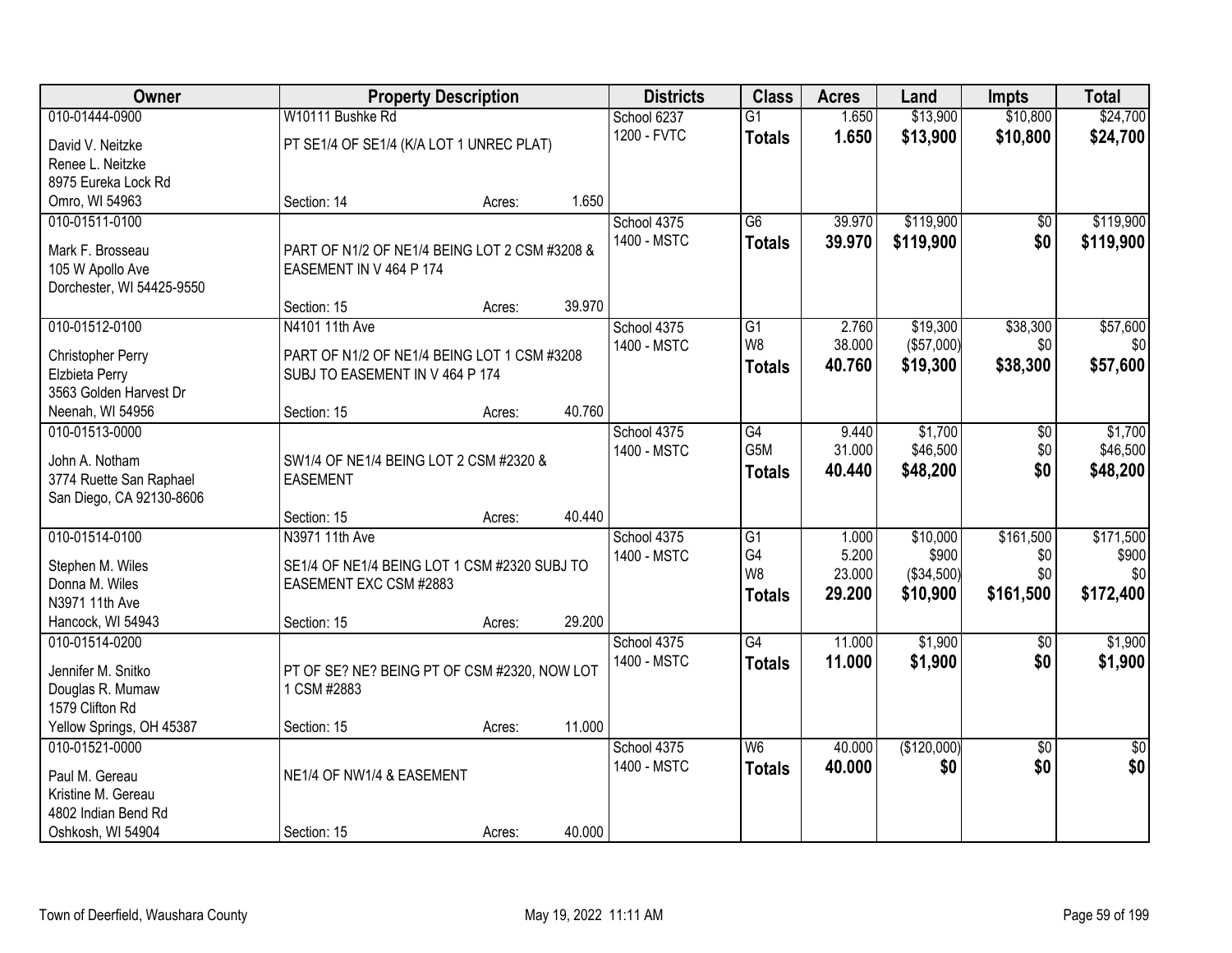| Owner                      |                                                | <b>Property Description</b> |        | <b>Districts</b> | <b>Class</b>             | <b>Acres</b> | Land        | <b>Impts</b>    | <b>Total</b> |
|----------------------------|------------------------------------------------|-----------------------------|--------|------------------|--------------------------|--------------|-------------|-----------------|--------------|
| 010-01522-0000             |                                                |                             |        | School 4375      | $\overline{\mathsf{W6}}$ | 40.000       | (\$120,000) | $\overline{50}$ | \$0          |
| Paul M. Gereau             | <b>NW1/4 OF NW1/4</b>                          |                             |        | 1400 - MSTC      | <b>Totals</b>            | 40.000       | \$0         | \$0             | \$0          |
| Kristine M. Gereau         |                                                |                             |        |                  |                          |              |             |                 |              |
| 4802 Indian Bend Rd        |                                                |                             |        |                  |                          |              |             |                 |              |
| Oshkosh, WI 54904          | Section: 15                                    | Acres:                      | 40.000 |                  |                          |              |             |                 |              |
| 010-01523-0100             | N3922 10th Ave                                 |                             |        | School 4375      | $\overline{G1}$          | 1.000        | \$9,300     | \$131,800       | \$141,100    |
|                            |                                                |                             |        | 1400 - MSTC      | G <sub>5</sub>           | 1.000        | \$1,000     | \$0             | \$1,000      |
| Paul M. Gereau             | PT OF SW1/4 NW1/4                              |                             |        |                  | G <sub>6</sub>           | 12.000       | \$36,000    | \$0             | \$36,000     |
| Kristine M. Gereau         |                                                |                             |        |                  | W <sub>6</sub>           | 16.000       | (\$48,000)  | \$0             | \$0          |
| 4802 Indian Bend Rd        |                                                |                             |        |                  | <b>Totals</b>            | 30.000       | \$46,300    | \$131,800       | \$178,100    |
| Oshkosh, WI 54904          | Section: 15                                    | Acres:                      | 30.000 |                  |                          |              |             |                 |              |
| 010-01523-0210             |                                                |                             |        | School 4375      | G6<br>W <sub>6</sub>     | 0.060        | \$200       | $\sqrt[6]{3}$   | \$200        |
| Paul M. Gereau             | PT OF SW1/4 NW1/4 & PT OF NW1/4 SW1/4, LOT 1   |                             |        | 1400 - MSTC      |                          | 10.060       | (\$28,100)  | \$0             | \$0          |
| Kristine M. Gereau         | CSM #2833                                      |                             |        |                  | <b>Totals</b>            | 10.120       | \$200       | \$0             | \$200        |
| 4802 Indian Bend Rd        |                                                |                             |        |                  |                          |              |             |                 |              |
| Oshkosh, WI 54904          | Section: 15                                    | Acres:                      | 10.120 |                  |                          |              |             |                 |              |
| 010-01524-0000             |                                                |                             |        | School 4375      | W <sub>6</sub>           | 40.000       | (\$120,000) | $\sqrt[6]{}$    | $\sqrt{50}$  |
| Paul M. Gereau             | SE1/4 OF NW1/4 & EASEMENT                      |                             |        | 1400 - MSTC      | <b>Totals</b>            | 40,000       | \$0         | \$0             | \$0          |
| Kristine M. Gereau         |                                                |                             |        |                  |                          |              |             |                 |              |
| 4802 Indian Bend Rd        |                                                |                             |        |                  |                          |              |             |                 |              |
| Oshkosh, WI 54904          | Section: 15                                    | Acres:                      | 40.000 |                  |                          |              |             |                 |              |
| 010-01531-0200             | 10th Ave                                       |                             |        | School 4375      | $\overline{G4}$          | 46.971       | \$5,800     | $\overline{50}$ | \$5,800      |
|                            |                                                |                             |        | 1400 - MSTC      | G <sub>5</sub> M         | 9.739        | \$14,600    | \$0             | \$14,600     |
| Pionke Brothers Farm, Inc. | PT OF N1/2 OF SW1/4, INCLUDES PT LOT 1 CSM     |                             |        |                  | <b>Totals</b>            | 56.710       | \$20,400    | \$0             | \$20,400     |
| W11020 County Rd V         | 3890 & PT LOT 1 CSM 4737, NOW LOT 1 CSM 6059   |                             |        |                  |                          |              |             |                 |              |
| Hancock, WI 54943          |                                                |                             |        |                  |                          |              |             |                 |              |
|                            | Section: 15                                    | Acres:                      | 56.710 |                  |                          |              |             |                 |              |
| 010-01531-0300             | N3840 10th Ave                                 |                             |        | School 4375      | $\overline{G1}$          | 9.780        | \$42,700    | \$198,800       | \$241,500    |
| Eric C. Lisius             | PT OF N1/2 SW1/4, INCLUDES LOT 2 CSM 3890 & PT |                             |        | 1400 - MSTC      | G4                       | 3.030        | \$500       | \$0             | \$500        |
| Maria R. Lisius            | LOT 1 CSM 4737, NOW LOT 2 CSM 6059             |                             |        |                  | <b>Totals</b>            | 12.810       | \$43,200    | \$198,800       | \$242,000    |
| N3840 10th Ave             |                                                |                             |        |                  |                          |              |             |                 |              |
| Hancock, WI 54943          | Section: 15                                    | Acres:                      | 12.810 |                  |                          |              |             |                 |              |
| 010-01532-0200             | N3802 10th Ave                                 |                             |        | School 4375      | $\overline{G1}$          | 10.000       | \$43,400    | \$90,300        | \$133,700    |
|                            |                                                |                             |        | 1400 - MSTC      | <b>Totals</b>            | 10.000       | \$43,400    | \$90,300        | \$133,700    |
| Patrick J. Johnston        | PT NW1/4 OF SW1/4; LOT 2 CSM 2915; EXC V466    |                             |        |                  |                          |              |             |                 |              |
| N3802 10th Ave             | P420                                           |                             |        |                  |                          |              |             |                 |              |
| Hancock, WI 54943          |                                                |                             | 10.000 |                  |                          |              |             |                 |              |
|                            | Section: 15                                    | Acres:                      |        |                  |                          |              |             |                 |              |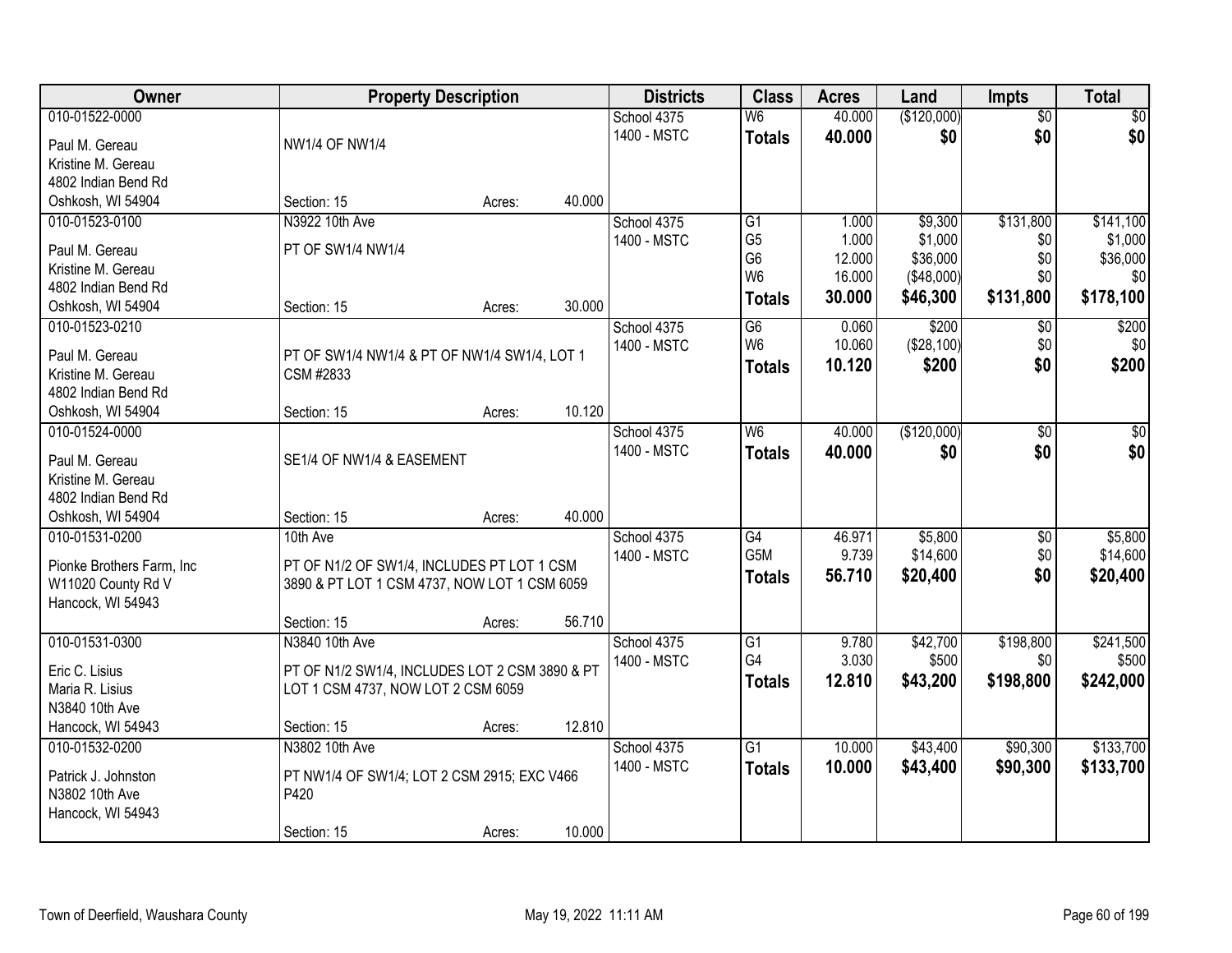| Owner                                                                                                       |                                                                                                              | <b>Property Description</b> |        | <b>Districts</b>           | <b>Class</b>                            | <b>Acres</b>                       | Land                                       | Impts                                          | <b>Total</b>                               |
|-------------------------------------------------------------------------------------------------------------|--------------------------------------------------------------------------------------------------------------|-----------------------------|--------|----------------------------|-----------------------------------------|------------------------------------|--------------------------------------------|------------------------------------------------|--------------------------------------------|
| 010-01533-0100<br>Henry M and Jeanne R Lipke Joint<br>Revocable Trust<br>408 Mable St                       | W10808 County Rd BC<br>PT SW1/4 OF SW1/4 & PT NW1/4 OF SW1/4; EXC S<br>11.5 RODS OF W 14 RODS                |                             |        | School 6237<br>1200 - FVTC | G4<br>G5M<br>G7<br><b>Totals</b>        | 32.030<br>5.000<br>2.000<br>39.030 | \$5,700<br>\$7,500<br>\$11,000<br>\$24,200 | $\overline{50}$<br>\$0<br>\$73,700<br>\$73,700 | \$5,700<br>\$7,500<br>\$84,700<br>\$97,900 |
| Deforest, WI 53532                                                                                          | Section: 15                                                                                                  | Acres:                      | 39.030 |                            |                                         |                                    |                                            |                                                |                                            |
| 010-01533-0200<br>Jdb Income Trust<br>W10894 County Rd Bc<br>Hancock, WI 54943                              | W10894 County Rd BC<br>PT SW1/4 OF SW1/4; S 11.5 RODS OF W 14 RODS<br>Section: 15                            | Acres:                      | 1.000  | School 6237<br>1200 - FVTC | $\overline{G1}$<br><b>Totals</b>        | 1.000<br>1.000                     | \$10,000<br>\$10,000                       | \$101,400<br>\$101,400                         | \$111,400<br>\$111,400                     |
| 010-01534-0110<br>Henry M and Jeanne R Lipke Joint<br>Revocable Trust<br>408 Mable St<br>Deforest, WI 53532 | PT SE1/4 OF SW1/4 & PT NE1/4 OF SW1/4; EXC LOT<br><b>CSM 2769</b><br>Section: 15                             | Acres:                      | 39.490 | School 6237<br>1200 - FVTC | $\overline{G4}$<br>G5M<br><b>Totals</b> | 34.000<br>5.490<br>39.490          | \$6,000<br>\$8,300<br>\$14,300             | $\overline{50}$<br>\$0<br>\$0                  | \$6,000<br>\$8,300<br>\$14,300             |
| 010-01534-0200<br>Town of Deerfield<br>N3885 7th Dr<br>Hancock, WI 54943                                    | W10760 County Rd BC<br>PT SE1/4 OF SW1/4; TOWN HALL LOT LOT 1 CSM<br>2635, NOW LOT 1 CSM 2769<br>Section: 15 |                             | 1.000  | School 6237<br>1200 - FVTC | $\overline{X4}$<br><b>Totals</b>        | 1.000<br>1.000                     | \$0<br>\$0                                 | \$0<br>\$0                                     | \$0<br>\$0                                 |
| 010-01541-0100<br>Marilyn J. Meinen<br>N3865 11th Ave<br>Hancock, WI 54943                                  | N3865 11th Ave<br>LOT 2 CSM 4636<br>Section: 15                                                              | Acres:<br>Acres:            | 10.960 | School 4375<br>1400 - MSTC | $\overline{G1}$<br><b>Totals</b>        | 10.960<br>10.960                   | \$46,400<br>\$46,400                       | \$153,300<br>\$153,300                         | \$199,700<br>\$199,700                     |
| 010-01542-0100<br>Waushara County<br>PO Box 300<br>Wautoma, WI 54982                                        | N3853 11th Ave<br>NW-SE, PT OF NE-SE & PT OF NW-SW SEC 14, LOT 1<br><b>CSM 4636</b><br>Section: 15           | Acres:                      | 70.210 | School 4375<br>1400 - MSTC | $\overline{\chi_3}$<br><b>Totals</b>    | 70.210<br>70.210                   | $\sqrt{50}$<br>\$0                         | $\overline{50}$<br>\$0                         | $\overline{50}$<br>\$0                     |
| 010-01543-0100<br>Henry M and Jeanne R Lipke Joint<br>Revocable Trust<br>408 Mable St<br>Deforest, WI 53532 | PT SW1/4 OF SE1/4; EXC LOT 1 CSM 4342<br>Section: 15                                                         | Acres:                      | 30.000 | School 6237<br>1200 - FVTC | G4<br>G5M<br><b>Totals</b>              | 5.000<br>25.000<br>30.000          | \$900<br>\$37,500<br>\$38,400              | $\overline{50}$<br>\$0<br>\$0                  | \$900<br>\$37,500<br>\$38,400              |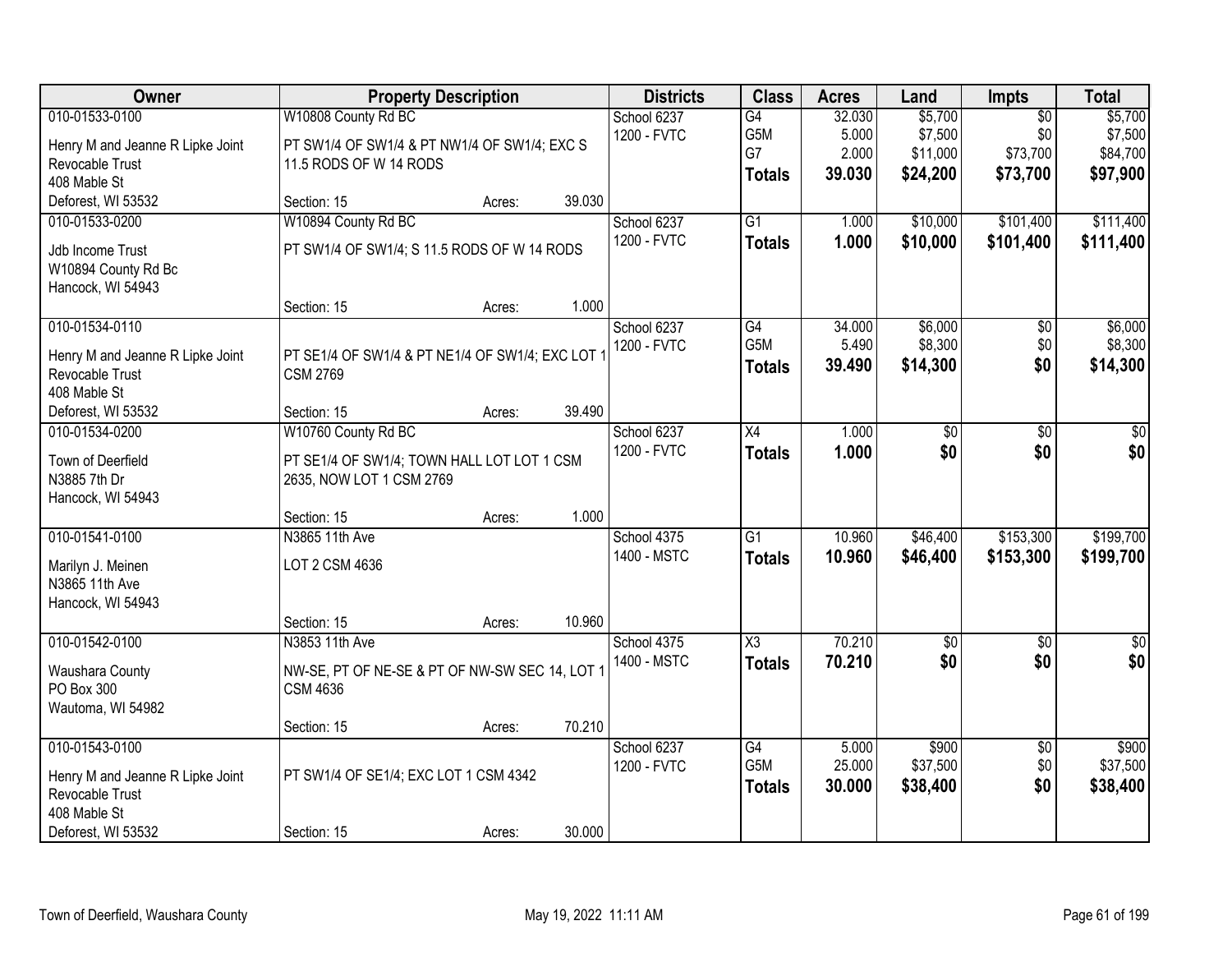| Owner                                   |                                               | <b>Property Description</b> |        | <b>Districts</b>           | <b>Class</b>    | <b>Acres</b>    | Land               | <b>Impts</b>    | <b>Total</b>        |
|-----------------------------------------|-----------------------------------------------|-----------------------------|--------|----------------------------|-----------------|-----------------|--------------------|-----------------|---------------------|
| 010-01543-0200                          | W10620 County Rd C                            |                             |        | School 6237                | $\overline{G1}$ | 10.000          | \$43,400           | \$7,400         | \$50,800            |
| Mark W. Eddy                            | PT SW1/4 OF SE1/4; LOT 1 CSM 4342             |                             |        | 1200 - FVTC                | <b>Totals</b>   | 10.000          | \$43,400           | \$7,400         | \$50,800            |
| Sue Ellen Eddy                          |                                               |                             |        |                            |                 |                 |                    |                 |                     |
| N2819 Lakeshore Dr                      |                                               |                             |        |                            |                 |                 |                    |                 |                     |
| Montello, WI 53949                      | Section: 15                                   | Acres:                      | 10.000 |                            |                 |                 |                    |                 |                     |
| 010-01544-0000                          |                                               |                             |        | School 6237                | $\overline{G6}$ | 40.000          | \$120,000          | \$0             | \$120,000           |
| James E. Jorgenson                      | LOT 1 CSM 1837                                |                             |        | 1200 - FVTC                | <b>Totals</b>   | 40.000          | \$120,000          | \$0             | \$120,000           |
| Constance G. Meyer                      |                                               |                             |        |                            |                 |                 |                    |                 |                     |
| 2509 Newberry Ave                       |                                               |                             |        |                            |                 |                 |                    |                 |                     |
| Green Bay, WI 54302-4313                | Section: 15                                   | Acres:                      | 40.000 |                            |                 |                 |                    |                 |                     |
| 010-01611-0000                          |                                               |                             |        | School 4375                | G6              | 40.000          | \$120,000          | $\overline{50}$ | \$120,000           |
|                                         |                                               |                             |        | 1400 - MSTC                | <b>Totals</b>   | 40.000          | \$120,000          | \$0             | \$120,000           |
| Pionke Brothers Farm, Inc et al         | NE1/4 NE1/4 LIFE ESTATE TO CLARA PIONKE       |                             |        |                            |                 |                 |                    |                 |                     |
| W11020 County Rd V<br>Hancock, WI 54943 |                                               |                             |        |                            |                 |                 |                    |                 |                     |
|                                         | Section: 16                                   | Acres:                      | 40.000 |                            |                 |                 |                    |                 |                     |
| 010-01612-0100                          | N4042 9th Ln                                  |                             |        | School 4375                | G1              | 8.300           | \$38,100           | \$61,300        | \$99,400            |
|                                         |                                               |                             |        | 1400 - MSTC                | <b>Totals</b>   | 8.300           | \$38,100           | \$61,300        | \$99,400            |
| Todd R. Dukelow                         | PT NW1/4 OF NE1/4                             |                             |        |                            |                 |                 |                    |                 |                     |
| Janice N. Dukelow                       |                                               |                             |        |                            |                 |                 |                    |                 |                     |
| W11747 County Rd C                      |                                               |                             | 8.300  |                            |                 |                 |                    |                 |                     |
| Hancock, WI 54943                       | Section: 16<br>N4087 9th Ln                   | Acres:                      |        |                            | $\overline{G1}$ |                 |                    |                 |                     |
| 010-01612-0210                          |                                               |                             |        | School 4375<br>1400 - MSTC | G <sub>5</sub>  | 1.000<br>12.040 | \$9,000<br>\$6,600 | \$20,600<br>\$0 | \$29,600<br>\$6,600 |
| Shannon P. Riley                        | LOT 1 CSM 261; EXC CSM 4245                   |                             |        |                            | G <sub>6</sub>  | 14.600          | \$43,800           | \$0             | \$43,800            |
| Brenda A. Riley                         |                                               |                             |        |                            | <b>Totals</b>   | 27.640          | \$59,400           | \$20,600        | \$80,000            |
| 4116 Ruger Ave                          |                                               |                             |        |                            |                 |                 |                    |                 |                     |
| Janesville, WI 53546-2074               | Section: 16                                   | Acres:                      | 27.640 |                            |                 |                 |                    |                 |                     |
| 010-01612-0220                          | N4019 9th Ln                                  |                             |        | School 4375                | $\overline{G1}$ | 4.060           | \$25,000           | \$148,300       | \$173,300           |
| Richard C. Doherty                      | PT OF NW-NE W OF 9TH LN, PT OF LOT 1 CSM #261 |                             |        | 1400 - MSTC                | <b>Totals</b>   | 4.060           | \$25,000           | \$148,300       | \$173,300           |
| N4019 9th Ln                            | NOW LOT 1 CSM 4245                            |                             |        |                            |                 |                 |                    |                 |                     |
| Hancock, WI 54943                       |                                               |                             |        |                            |                 |                 |                    |                 |                     |
|                                         | Section: 16                                   | Acres:                      | 4.060  |                            |                 |                 |                    |                 |                     |
| 010-01613-0100                          | N3926 9th Ln                                  |                             |        | School 4375                | $\overline{G1}$ | 8.360           | \$38,300           | \$99,000        | \$137,300           |
| Barbara A. Przybylski                   | LOT 1 CSM 362                                 |                             |        | 1400 - MSTC                | <b>Totals</b>   | 8.360           | \$38,300           | \$99,000        | \$137,300           |
| N3926 9th Ln                            |                                               |                             |        |                            |                 |                 |                    |                 |                     |
| Hancock, WI 54943                       |                                               |                             |        |                            |                 |                 |                    |                 |                     |
|                                         | Section: 16                                   | Acres:                      | 8.360  |                            |                 |                 |                    |                 |                     |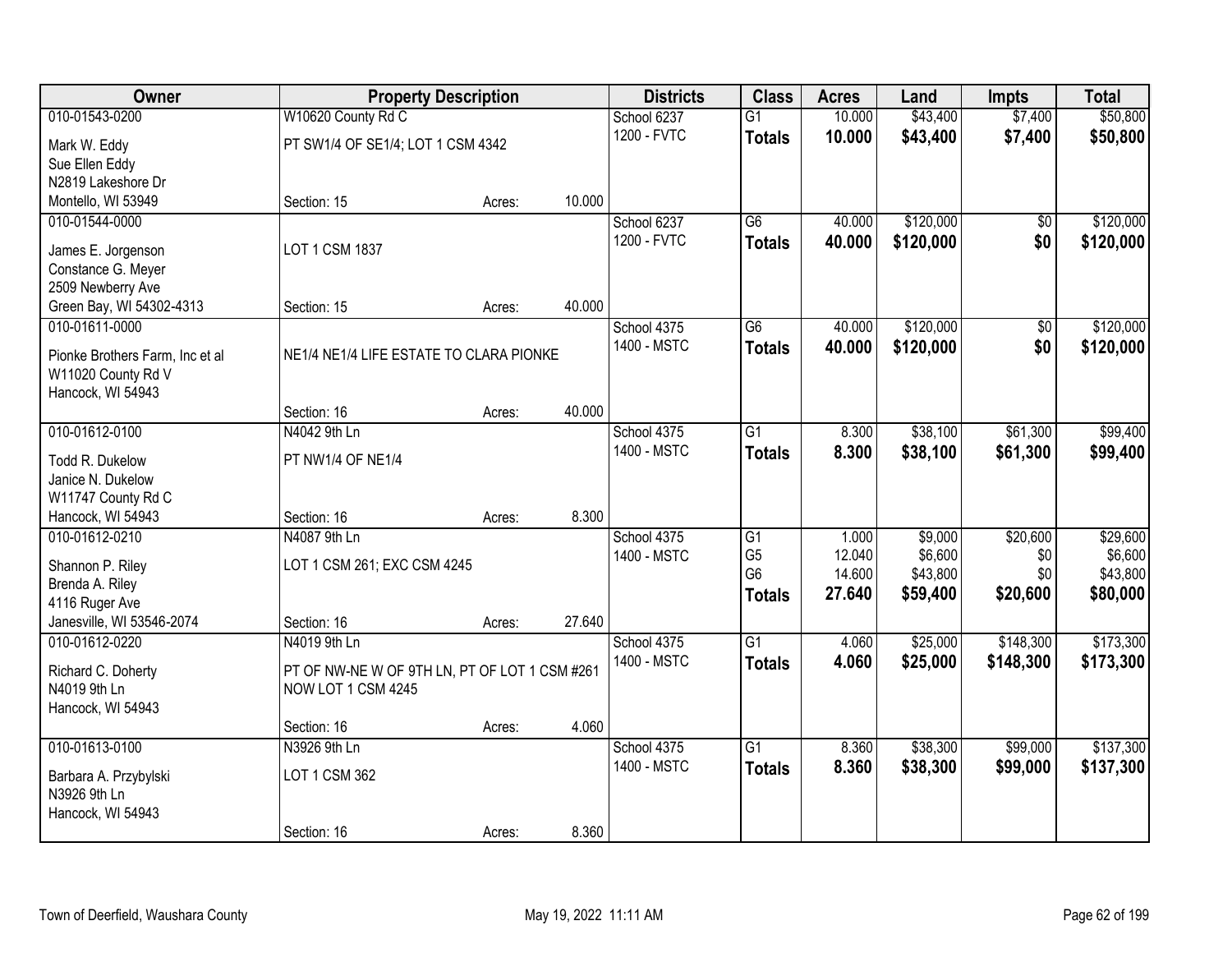| Owner                                                                                        |                                                                                                                                      | <b>Property Description</b> |         | <b>Districts</b>           | <b>Class</b>                            | <b>Acres</b>              | Land                            | <b>Impts</b>                  | <b>Total</b>                    |
|----------------------------------------------------------------------------------------------|--------------------------------------------------------------------------------------------------------------------------------------|-----------------------------|---------|----------------------------|-----------------------------------------|---------------------------|---------------------------------|-------------------------------|---------------------------------|
| 010-01614-0000<br>Pionke Brothers Farm, Inc et al<br>W11020 County Rd V<br>Hancock, WI 54943 | SE1/4 NE1/4 LIFE ESTATE TO CLARA PIONKE                                                                                              |                             |         | School 4375<br>1400 - MSTC | $\overline{G5}$<br>G5M<br><b>Totals</b> | 3.500<br>36.500<br>40.000 | \$3,500<br>\$54,800<br>\$58,300 | $\overline{50}$<br>\$0<br>\$0 | \$3,500<br>\$54,800<br>\$58,300 |
|                                                                                              | Section: 16                                                                                                                          | Acres:                      | 40.000  |                            |                                         |                           |                                 |                               |                                 |
| 010-01621-0110<br>Shannon P. Riley<br>Brenda A. Riley<br>4116 Ruger Ave                      | N1/2 NE1/4 NW1/4 & N 3RDS NW1/4 NW1/4                                                                                                |                             |         | School 4375<br>1400 - MSTC | G4<br>G <sub>5</sub> M<br><b>Totals</b> | 18.500<br>3.000<br>21.500 | \$3,300<br>\$4,500<br>\$7,800   | $\overline{50}$<br>\$0<br>\$0 | \$3,300<br>\$4,500<br>\$7,800   |
| Janesville, WI 53546-2074<br>010-01621-0210                                                  | Section: 16                                                                                                                          | Acres:                      | 21.500  | School 4375                | X2                                      | 40.660                    | \$0                             | \$0                           | \$0                             |
| Dnr<br>101 S Webster St<br>Madison, WI 53703                                                 | S1/2 NE1/4 NW1/4 & S1/2 NW1/4 NW1/4, NOW LOT 1<br><b>CSM 4587</b>                                                                    |                             |         | 1400 - MSTC                | <b>Totals</b>                           | 40.660                    | \$0                             | \$0                           | \$0                             |
|                                                                                              | Section: 16                                                                                                                          | Acres:                      | 40.660  |                            |                                         |                           |                                 |                               |                                 |
| 010-01622-0110<br>Shannon P. Riley<br>Brenda A. Riley<br>4116 Ruger Ave                      | N1/2 NW1/4 NW1/4 EXC N 3RDS                                                                                                          |                             |         | School 4375<br>1400 - MSTC | G4<br>G <sub>5</sub> M<br><b>Totals</b> | 12.000<br>6.500<br>18.500 | \$2,100<br>\$9,800<br>\$11,900  | \$0<br>\$0<br>\$0             | \$2,100<br>\$9,800<br>\$11,900  |
| Janesville, WI 53546-2074                                                                    | Section: 16                                                                                                                          | Acres:                      | 18.500  |                            |                                         |                           |                                 |                               |                                 |
| 010-01624-0110<br>Dnr<br>101 S Webster St<br>Madison, WI 53703                               | PT OF S1/2 NW1/4, PT OF SW1/4 NE1/4 & N1/2 SW1/4<br>LOTS 1 & 2 CSM 1666 EXC LOT 2 CSM 5525<br>INCLUDES LOT 1 CSM 5525<br>Section: 16 | Acres:                      | 190.430 | School 4375<br>1400 - MSTC | $\overline{\text{X2}}$<br><b>Totals</b> | 190.430<br>190.430        | $\overline{50}$<br>\$0          | $\overline{30}$<br>\$0        | $\overline{\$0}$<br>\$0         |
| 010-01624-0220                                                                               | N3899 9th Dr                                                                                                                         |                             |         | School 4375                | $\overline{G1}$                         | 3.030                     | \$20,500                        | \$156,700                     | \$177,200                       |
| Christine A. Jahn et al<br>W141 N5429 Van Buren Dr<br>Menomonee Falls, WI 53051              | PT OF SE1/4 NW1/4, PT OF LOT 1 CSM 5003, NOW<br>LOT 2 CSM 5525                                                                       |                             |         | 1400 - MSTC                | <b>Totals</b>                           | 3.030                     | \$20,500                        | \$156,700                     | \$177,200                       |
|                                                                                              | Section: 16                                                                                                                          | Acres:                      | 3.030   |                            |                                         |                           |                                 |                               |                                 |
| 010-01633-0200<br>Richard J. Restivo et al<br>8630 W Dallas St<br>Milwaukee, WI 53221        | PT OF SW1/4 SW1/4, LOT 1 CSM #1069                                                                                                   |                             |         | School 4375<br>1400 - MSTC | $\overline{G1}$<br><b>Totals</b>        | 8.880<br>8.880            | \$39,900<br>\$39,900            | $\overline{50}$<br>\$0        | \$39,900<br>\$39,900            |
|                                                                                              | Section: 16                                                                                                                          | Acres:                      | 8.880   |                            |                                         |                           |                                 |                               |                                 |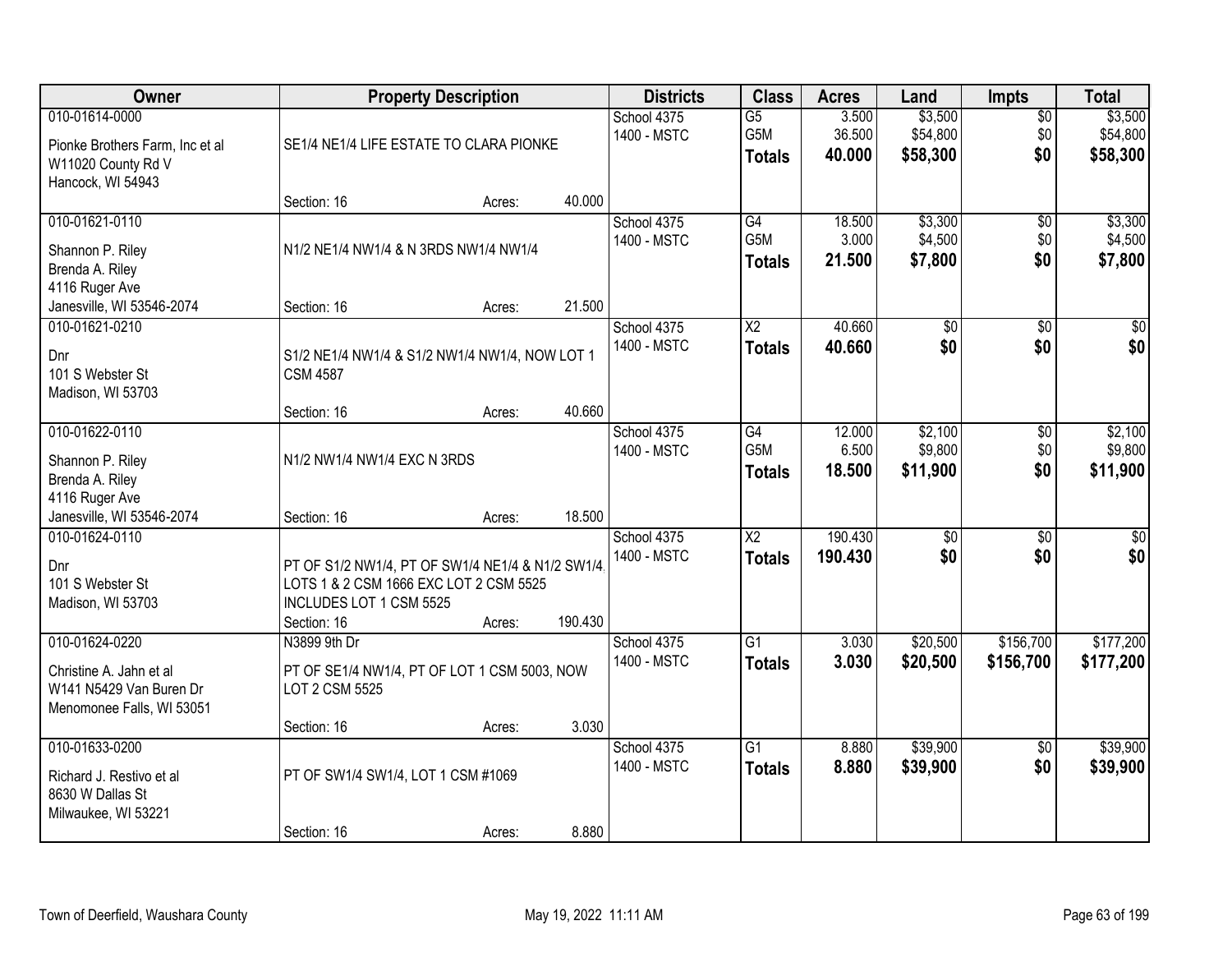| Owner                                                                                 |                                                             | <b>Property Description</b> |        | <b>Districts</b>           | <b>Class</b>                     | <b>Acres</b>              | Land                          | <b>Impts</b>                  | <b>Total</b>                      |
|---------------------------------------------------------------------------------------|-------------------------------------------------------------|-----------------------------|--------|----------------------------|----------------------------------|---------------------------|-------------------------------|-------------------------------|-----------------------------------|
| 010-01633-0300<br>Richard J. Restivo et al<br>8630 W Dallas St<br>Milwaukee, WI 53221 | PT OF SW1/4 SW1/4 CSM 1069 LOT 2                            |                             |        | School 4375<br>1400 - MSTC | $\overline{G1}$<br><b>Totals</b> | 8.870<br>8.870            | \$39,900<br>\$39,900          | $\overline{50}$<br>\$0        | \$39,900<br>\$39,900              |
|                                                                                       | Section: 16                                                 | Acres:                      | 8.870  |                            |                                  |                           |                               |                               |                                   |
| 010-01633-0400<br>Richard J. Restivo et al<br>8630 W Dallas St<br>Milwaukee, WI 53221 | N3726 County Rd B<br>PT OF SW1/4 SW1/4, LOT 3 CSM 1069      |                             |        | School 4375<br>1400 - MSTC | G1<br><b>Totals</b>              | 8.870<br>8.870            | \$39,900<br>\$39,900          | \$58,800<br>\$58,800          | \$98,700<br>\$98,700              |
| 010-01633-0500                                                                        | Section: 16<br>N3722 County Rd B                            | Acres:                      | 8.870  | School 4375                | $\overline{G1}$                  | 8.860                     | \$39,900                      | \$24,200                      | \$64,100                          |
| Cody J. Heath<br>169950 County Rd C<br>Rosholt, WI 54473-5712                         | PT OF SW1/4 SW1/4 LOT 4 CSM #1069                           |                             |        | 1400 - MSTC                | <b>Totals</b>                    | 8.860                     | \$39,900                      | \$24,200                      | \$64,100                          |
|                                                                                       | Section: 16                                                 | Acres:                      | 8.860  |                            |                                  |                           |                               |                               |                                   |
| 010-01634-0110<br>Greg Matosich<br>Rita A. Helm-Matosich<br>1811 Griffith Ave         | W11160 County Rd BC<br>PT OF SE1/4 OF SW1/4, LOT 1 CSM 5426 |                             |        | School 4375<br>1400 - MSTC | G4<br>G7<br><b>Totals</b>        | 16.330<br>1.000<br>17.330 | \$2,400<br>\$5,500<br>\$7,900 | \$0<br>\$10,600<br>\$10,600   | \$2,400<br>\$16,100<br>\$18,500   |
| Wisconsin Rapids, WI 54494                                                            | Section: 16                                                 | Acres:                      | 17.330 |                            |                                  |                           |                               |                               |                                   |
| 010-01634-0120<br>Nancy Biskobing<br>1207 Firethorn Dr<br>West Bend, WI 53090         | N3801 9th Dr<br>PT OF SE1/4 OF SW1/4, LOT 2 CSM 5426        |                             |        | School 4375<br>1400 - MSTC | G1<br>G4<br><b>Totals</b>        | 1.000<br>7.880<br>8.880   | \$5,500<br>\$1,100<br>\$6,600 | \$122,300<br>\$0<br>\$122,300 | \$127,800<br>\$1,100<br>\$128,900 |
|                                                                                       | Section: 16                                                 | Acres:                      | 8.880  |                            |                                  |                           |                               |                               |                                   |
| 010-01634-0130<br>Greg Matosich<br>W11160 County Rd C<br>Hancock, WI 54943            | PT SE1/4 OF SW1/4; LOT 3 CSM 5426                           |                             |        | School 4375<br>1400 - MSTC | G4<br><b>Totals</b>              | 8.250<br>8.250            | \$1,200<br>\$1,200            | \$0<br>\$0                    | \$1,200<br>\$1,200                |
|                                                                                       | Section: 16                                                 | Acres:                      | 8.250  |                            |                                  |                           |                               |                               |                                   |
| 010-01634-0300<br>Timothy A. Fischer<br>Melissa L. Fischer<br>W11198 County Rd Bc     | W11198 County Rd BC<br>E 165' SW-SW & W 165' SE-SW          |                             |        | School 4375<br>1400 - MSTC | $\overline{G1}$<br><b>Totals</b> | 10.000<br>10.000          | \$43,400<br>\$43,400          | \$126,200<br>\$126,200        | \$169,600<br>\$169,600            |
| Hancock, WI 54943                                                                     | Section: 16                                                 | Acres:                      | 10.000 |                            |                                  |                           |                               |                               |                                   |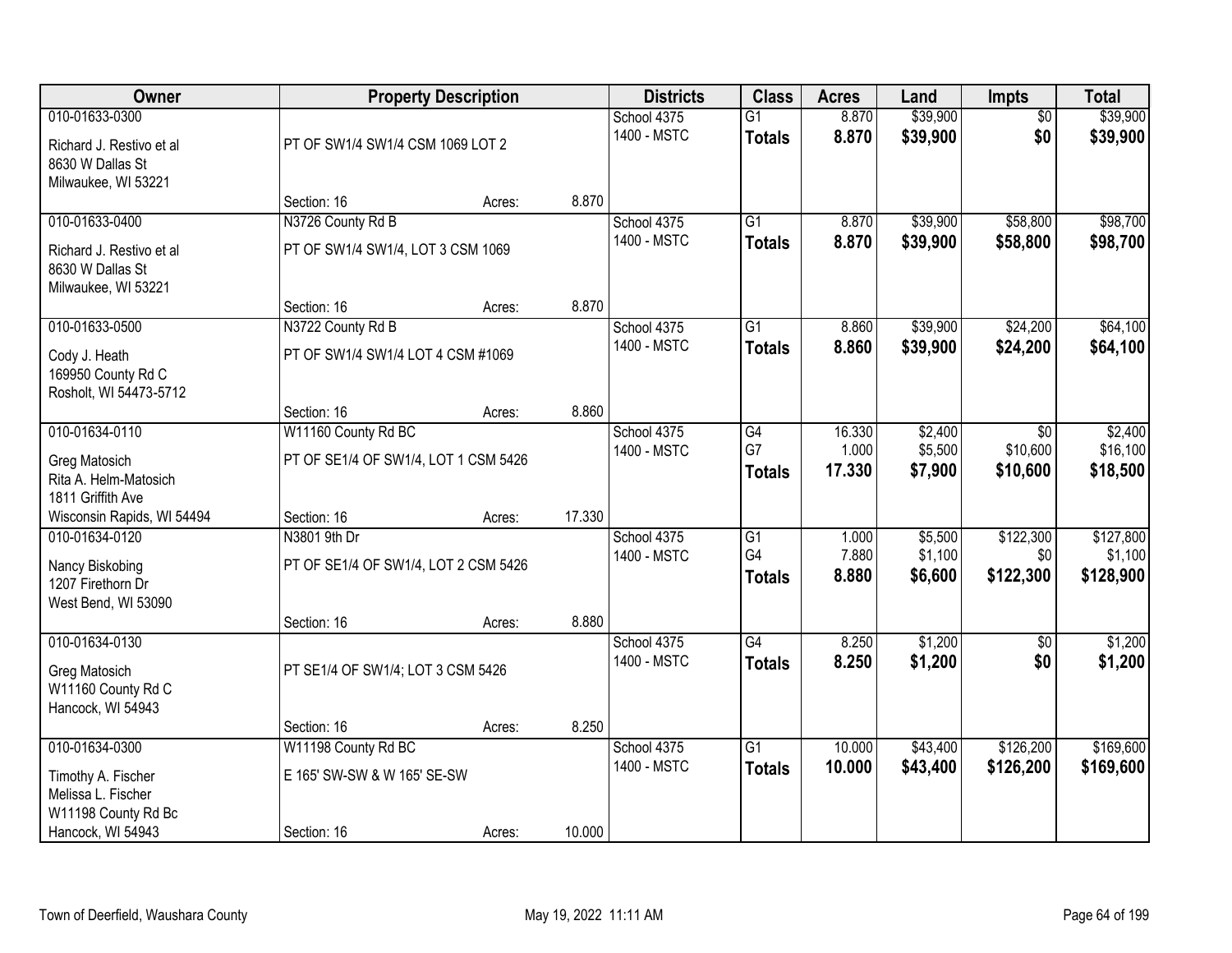| Owner                                                                                                       |                                                                                        | <b>Property Description</b> |        | <b>Districts</b>           | <b>Class</b>                                         | <b>Acres</b>               | Land                             | <b>Impts</b>                            | <b>Total</b>                    |
|-------------------------------------------------------------------------------------------------------------|----------------------------------------------------------------------------------------|-----------------------------|--------|----------------------------|------------------------------------------------------|----------------------------|----------------------------------|-----------------------------------------|---------------------------------|
| 010-01641-0000<br>Henry M & Jeanne R M Lipke Joint<br>Revocable Trust                                       | <b>NE1/4 OF SE1/4</b>                                                                  |                             |        | School 6237<br>1200 - FVTC | G4<br>W <sub>6</sub><br><b>Totals</b>                | 23.000<br>17.000<br>40.000 | \$3,900<br>(\$25,500)<br>\$3,900 | $\overline{50}$<br>\$0<br>\$0           | \$3,900<br>\$0<br>\$3,900       |
| 408 Mable St<br>Deforest, WI 53532                                                                          | Section: 16                                                                            | Acres:                      | 40.000 |                            |                                                      |                            |                                  |                                         |                                 |
| 010-01642-0110<br>Dean E. Gustin<br>Pamela A. Gustin<br>W10213 Beechnut Dr                                  | W11005 Bighorn Dr<br>PT OF NW1/4 OF SE1/4, PT OF LOT 2 CSM 3774, NOW<br>LOT 1 CSM 5753 |                             |        | School 4375<br>1400 - MSTC | $\overline{G7}$<br><b>Totals</b>                     | 3.010<br>3.010             | \$16,600<br>\$16,600             | \$14,600<br>\$14,600                    | \$31,200<br>\$31,200            |
| Hancock, WI 54943-7630                                                                                      | Section: 16                                                                            | Acres:                      | 3.010  |                            |                                                      |                            |                                  |                                         |                                 |
| 010-01642-0120<br>Pionke Brothers Farm, Inc.<br>W11020 County Rd V<br>Hancock, WI 54943                     | PT OF W1/2 OF SE1/4, PT OF LOT 2 CSM 3774, NOW<br>LOT 2 CSM 5753                       |                             |        | School 4375<br>1400 - MSTC | G4<br><b>Totals</b>                                  | 58.040<br>58.040           | \$10,300<br>\$10,300             | \$0<br>\$0                              | \$10,300<br>\$10,300            |
|                                                                                                             | Section: 16                                                                            | Acres:                      | 58.040 |                            |                                                      |                            |                                  |                                         |                                 |
| 010-01643-0100<br>Tyler J. Schleif<br>Allison E. Walton<br>724 Imperial Ct                                  | W11046 County Rd BC<br>S 20 A SW1/4 OF SE1/4, LOT 1 CSM 3774                           |                             |        | School 4375<br>1400 - MSTC | G1<br>G4<br><b>Totals</b>                            | 6.000<br>14.000<br>20.000  | \$31,000<br>\$2,500<br>\$33,500  | \$33,900<br>\$0<br>\$33,900             | \$64,900<br>\$2,500<br>\$67,400 |
| West Bend, WI 53095-4320                                                                                    | Section: 16                                                                            | Acres:                      | 20.000 |                            |                                                      |                            |                                  |                                         |                                 |
| 010-01644-0000<br>Henry M & Jeanne R M Lipke Joint<br>Revocable Trust<br>408 Mable St<br>Deforest, WI 53532 | SE1/4 OF SE1/4<br>Section: 16                                                          | Acres:                      | 40.000 | School 6237<br>1200 - FVTC | $\overline{G4}$<br>G <sub>5</sub> M<br><b>Totals</b> | 13.000<br>27.000<br>40.000 | \$2,300<br>\$40,500<br>\$42,800  | \$0<br>\$0<br>\$0                       | \$2,300<br>\$40,500<br>\$42,800 |
| 010-01711-0100<br>Bacon Farms, Inc<br>W11650 Badger Dr<br>Hancock, WI 54943-7628                            | PT OF NE1/4 NE1/4, PT OF LOT 2 CSM #1685                                               |                             |        | School 4375<br>1400 - MSTC | $\overline{G4}$<br><b>Totals</b>                     | 34.520<br>34.520           | \$6,100<br>\$6,100               | $\overline{50}$<br>\$0                  | \$6,100<br>\$6,100              |
|                                                                                                             | Section: 17                                                                            | Acres:                      | 34.520 |                            |                                                      |                            |                                  |                                         |                                 |
| 010-01711-0200<br>Gary Detlor<br>N4038 County Rd B<br>Hancock, WI 54943                                     | N4038 County Rd B<br>PT OF NE1/4 NE1/4, LOT 1 CSM #1685<br>Section: 17                 | Acres:                      | 5.050  | School 4375<br>1400 - MSTC | $\overline{G4}$<br>G7<br><b>Totals</b>               | 3.050<br>2.000<br>5.050    | \$500<br>\$11,000<br>\$11,500    | $\overline{30}$<br>\$94,300<br>\$94,300 | \$500<br>\$105,300<br>\$105,800 |
|                                                                                                             |                                                                                        |                             |        |                            |                                                      |                            |                                  |                                         |                                 |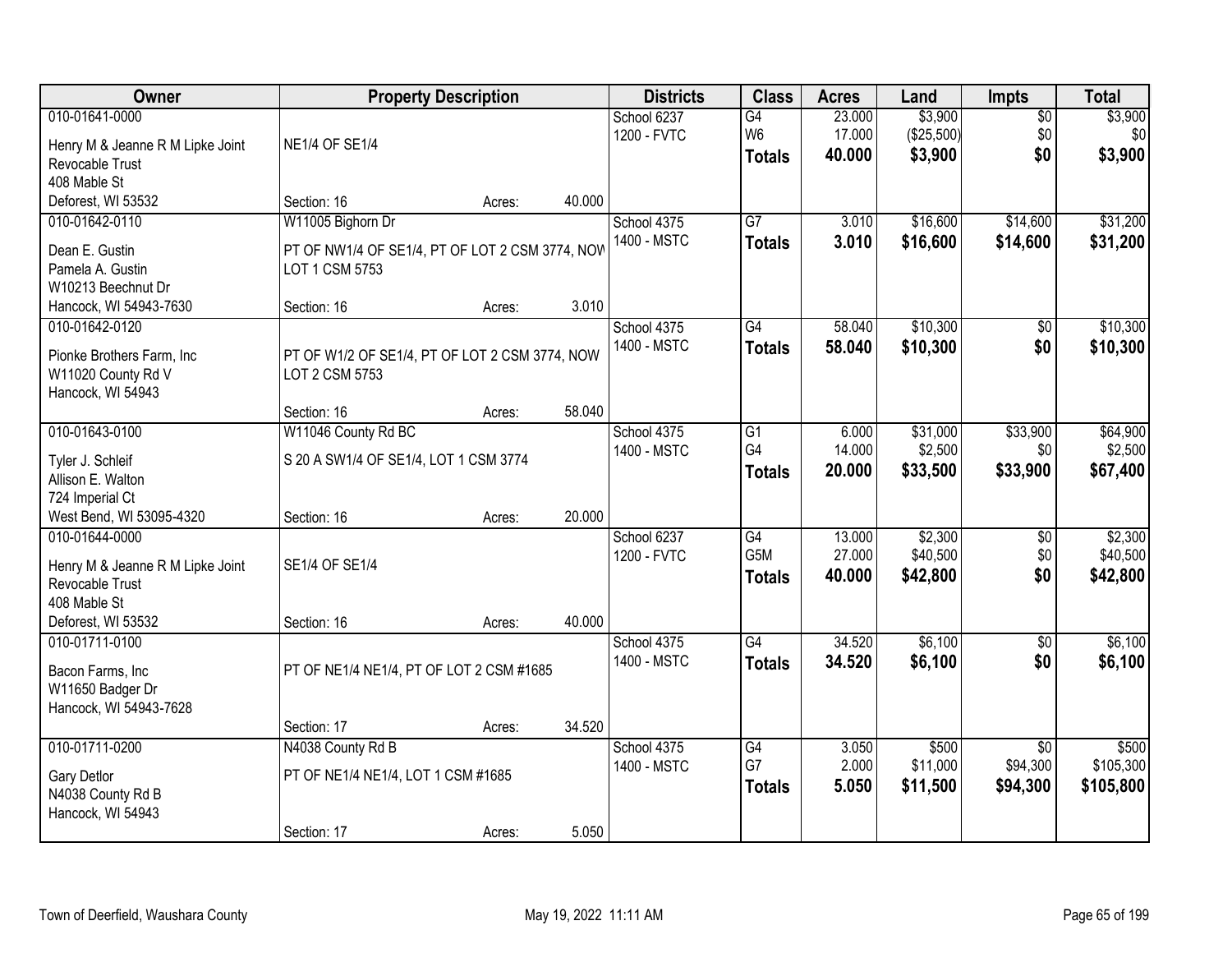| Owner                                                                                                           | <b>Property Description</b>                                                                                                       |                  |        | <b>Districts</b>           | <b>Class</b>                                                         | <b>Acres</b>                       | Land                                           | <b>Impts</b>                         | <b>Total</b>                             |
|-----------------------------------------------------------------------------------------------------------------|-----------------------------------------------------------------------------------------------------------------------------------|------------------|--------|----------------------------|----------------------------------------------------------------------|------------------------------------|------------------------------------------------|--------------------------------------|------------------------------------------|
| 010-01712-0000<br>Bacon Farms, Inc<br>W11650 Badger Dr                                                          | NW1/4 NE1/4, PT OF LOT 2 CSM #1685                                                                                                |                  |        | School 4375<br>1400 - MSTC | G4<br><b>Totals</b>                                                  | 40.000<br>40.000                   | \$7,100<br>\$7,100                             | $\overline{50}$<br>\$0               | \$7,100<br>\$7,100                       |
| Hancock, WI 54943-7628                                                                                          | Section: 17                                                                                                                       | Acres:           | 40.000 |                            |                                                                      |                                    |                                                |                                      |                                          |
| 010-01713-0000<br>John S. Sherman<br>Lisa M. Junion<br>N3987 County Rd B                                        | <b>SW1/4 OF NE1/4</b>                                                                                                             |                  |        | School 4375<br>1400 - MSTC | $\overline{G1}$<br>W <sub>6</sub><br><b>Totals</b>                   | 7.000<br>33.000<br>40.000          | \$34,100<br>$($ \$99,000) $ $<br>\$34,100      | $\overline{50}$<br>\$0<br>\$0        | \$34,100<br>\$0<br>\$34,100              |
| Hancock, WI 54943                                                                                               | Section: 17                                                                                                                       | Acres:           | 40.000 |                            |                                                                      |                                    |                                                |                                      |                                          |
| 010-01714-0100<br>John S. Sherman<br>Lisa M. Junion<br>N3987 County Rd B                                        | N3987 County Rd B<br>SE1/4 OF NE1/4 LESS 269-491                                                                                  |                  |        | School 4375<br>1400 - MSTC | $\overline{G1}$<br>G <sub>6</sub><br>W <sub>6</sub><br><b>Totals</b> | 4.000<br>1.000<br>32.000<br>37.000 | \$24,800<br>\$3,000<br>( \$96,000)<br>\$27,800 | \$191,000<br>\$0<br>\$0<br>\$191,000 | \$215,800<br>\$3,000<br>\$0<br>\$218,800 |
| Hancock, WI 54943                                                                                               | Section: 17                                                                                                                       | Acres:           | 37.000 |                            |                                                                      |                                    |                                                |                                      |                                          |
| 010-01714-0210<br>Dnr<br>101 S Webster St<br>Madison, WI 53703                                                  | PT NE1/4 NE1/4, OUTLOT 1 CSM 1686 AND PT NE1/4<br>SE1/4, THAT PT LOT 1 CSM 5490 NE OF COUNTY<br>ROAD B AND SE1/4 NE1/4 E OF CTH B |                  | 6.070  | School 4375<br>1400 - MSTC | $\overline{\text{X2}}$<br><b>Totals</b>                              | 6.070<br>6.070                     | $\overline{50}$<br>\$0                         | \$0<br>\$0                           | \$0<br>\$0                               |
| 010-01721-0000<br>Kyeva Acres, LLC<br>c/o James D & Mary C Thompson<br>W11954 County Rd Gg<br>Hancock, WI 54943 | Section: 17<br>NE1/4 OF NW1/4 SUBJ TO EASE V453 P 233<br>Section: 17                                                              | Acres:<br>Acres: | 40.000 | School 4375<br>1400 - MSTC | G4<br>G <sub>5</sub> M<br><b>Totals</b>                              | 23.000<br>17.000<br>40.000         | \$4,100<br>\$25,500<br>\$29,600                | $\overline{50}$<br>\$0<br>\$0        | \$4,100<br>\$25,500<br>\$29,600          |
| 010-01733-0100<br>Peter Beyer<br>W11670 County Rd C<br>Hancock, WI 54943                                        | W11670 County Rd C<br>SW1/4 OF SW1/4 LESS 278-365                                                                                 |                  |        | School 4375<br>1400 - MSTC | $\overline{G1}$<br>G <sub>6</sub><br><b>Totals</b>                   | 2.000<br>28.000<br>30.000          | \$16,000<br>\$84,000<br>\$100,000              | \$96,500<br>\$0<br>\$96,500          | \$112,500<br>\$84,000<br>\$196,500       |
|                                                                                                                 | Section: 17                                                                                                                       | Acres:           | 30.000 |                            |                                                                      |                                    |                                                |                                      |                                          |
| 010-01733-0200<br>Richard P. Werner<br><b>Teresa Werner</b><br>PO Box 208<br>Hancock, WI 54943                  | N3798 County Rd GG<br>N1/4 SW1/4 SW1/4<br>Section: 17                                                                             | Acres:           | 10.000 | School 4375<br>1400 - MSTC | $\overline{G1}$<br><b>Totals</b>                                     | 10.000<br>10.000                   | \$43,400<br>\$43,400                           | \$80,400<br>\$80,400                 | \$123,800<br>\$123,800                   |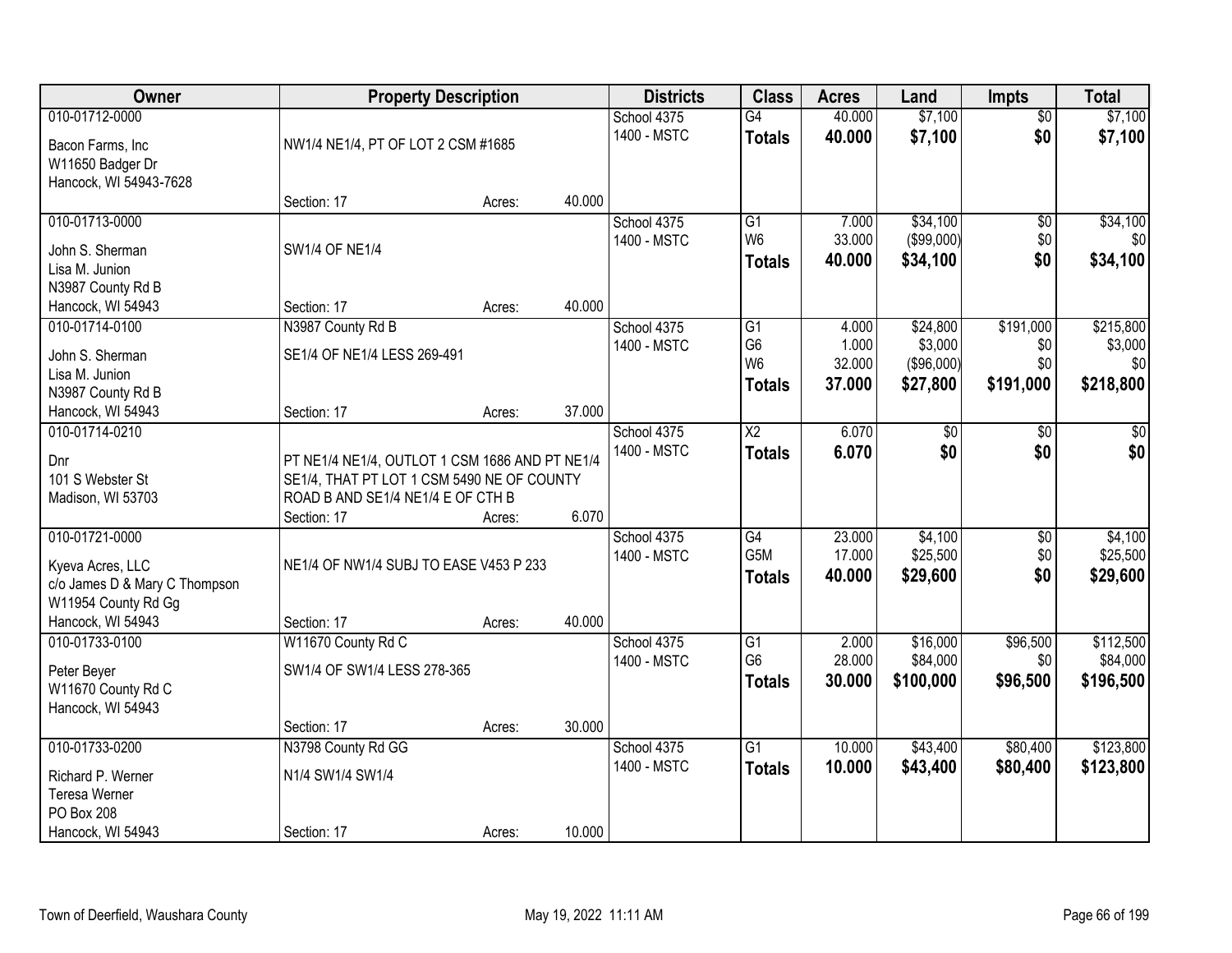| Owner                                  | <b>Property Description</b>                                  |        |        | <b>Districts</b> | <b>Class</b>             | <b>Acres</b> | Land            | <b>Impts</b>    | <b>Total</b>     |
|----------------------------------------|--------------------------------------------------------------|--------|--------|------------------|--------------------------|--------------|-----------------|-----------------|------------------|
| 010-01734-0100                         | County Rd C                                                  |        |        | School 4375      | $\overline{\mathsf{W6}}$ | 25.070       | (\$75,200)      | $\overline{50}$ | $\sqrt{30}$      |
| Thomas A. Whalley et al                | PT OF SE1/4 OF SW1/4                                         |        |        | 1400 - MSTC      | <b>Totals</b>            | 25.070       | \$0             | \$0             | \$0              |
| N3885 7th Dr                           |                                                              |        |        |                  |                          |              |                 |                 |                  |
| Hancock, WI 54943                      |                                                              |        |        |                  |                          |              |                 |                 |                  |
|                                        | Section: 17                                                  | Acres: | 25.070 |                  |                          |              |                 |                 |                  |
| 010-01734-0210                         | W11530 County Rd C                                           |        |        | School 4375      | $\overline{G1}$          | 13.990       | \$55,800        | \$105,000       | \$160,800        |
| James R. Mcclellan                     | PT OF SE1/4 SW1/4, LOT 1 CSM 5297                            |        |        | 1400 - MSTC      | <b>Totals</b>            | 13.990       | \$55,800        | \$105,000       | \$160,800        |
| Mary E. Mcclellan                      |                                                              |        |        |                  |                          |              |                 |                 |                  |
| W11530 County Rd C                     |                                                              |        |        |                  |                          |              |                 |                 |                  |
| Hancock, WI 54943                      | Section: 17                                                  | Acres: | 13.990 |                  |                          |              |                 |                 |                  |
| 010-01741-0112                         | County Rd B                                                  |        |        | School 4375      | G <sub>5</sub> M         | 16.100       | \$24,200        | \$0             | \$24,200         |
| Randall E & Valerie Kreuscher          | LOT 1 CSM 5490; EXC NE OF CO RD B; EXC LAND                  |        |        | 1400 - MSTC      | <b>Totals</b>            | 16.100       | \$24,200        | \$0             | \$24,200         |
| Irrevocable Trust                      | SOLD TO DNR DOC#506231                                       |        |        |                  |                          |              |                 |                 |                  |
| 3415 Commerce Ct                       |                                                              |        |        |                  |                          |              |                 |                 |                  |
| Appleton, WI 54911                     | Section: 17                                                  | Acres: | 16.100 |                  |                          |              |                 |                 |                  |
| 010-01742-0112                         | N3819 County Rd B                                            |        |        | School 4375      | G1                       | 1.000        | \$10,000        | \$33,700        | \$43,700         |
| Randall E & Valerie Kreuscher          |                                                              |        |        | 1400 - MSTC      | G4                       | 50.000       | \$5,400         | \$0             | \$5,400          |
| <b>Irrevocable Trust</b>               | PT SE1/4; LOT 1 CSM 5821 EXC LAND SOLD TO DNR<br>DOC# 506231 |        |        |                  | G <sub>6</sub>           | 5.798        | \$17,400        | \$0             | \$17,400         |
| 3415 Commerce Ct                       |                                                              |        |        |                  | <b>Totals</b>            | 56.798       | \$32,800        | \$33,700        | \$66,500         |
| Appleton, WI 54911                     | Section: 17                                                  | Acres: | 56.798 |                  |                          |              |                 |                 |                  |
| 010-01742-0113                         | County Rd B                                                  |        |        | School 4375      | $\overline{\text{X2}}$   | 24.300       | $\overline{50}$ | $\overline{30}$ | $\sqrt{30}$      |
|                                        |                                                              |        |        | 1400 - MSTC      | <b>Totals</b>            | 24.300       | \$0             | \$0             | \$0              |
| Dnr<br>101 S Webster St                | PT LOT 1 CSM 5821 AND PT LOT 1 CSM 5490                      |        |        |                  |                          |              |                 |                 |                  |
| Madison, WI 53703                      |                                                              |        |        |                  |                          |              |                 |                 |                  |
|                                        | Section: 17                                                  | Acres: | 24.300 |                  |                          |              |                 |                 |                  |
| 010-01742-0200                         |                                                              |        |        | School 4375      | W <sub>6</sub>           | 10.000       | ( \$30,000)     | $\overline{50}$ | $\overline{\$0}$ |
|                                        |                                                              |        |        | 1400 - MSTC      | <b>Totals</b>            | 10.000       | \$0             | \$0             | \$0              |
| Thomas A. Whalley et al                | NW1/4 OF SE1/4 W 10 A                                        |        |        |                  |                          |              |                 |                 |                  |
| N3885 7th Dr<br>Hancock, WI 54943      |                                                              |        |        |                  |                          |              |                 |                 |                  |
|                                        | Section: 17                                                  | Acres: | 10.000 |                  |                          |              |                 |                 |                  |
| 010-01743-0110                         |                                                              |        |        | School 4375      | $\overline{G4}$          | 5.010        | \$700           | $\overline{50}$ | \$700            |
|                                        |                                                              |        |        | 1400 - MSTC      | <b>Totals</b>            | 5.010        | \$700           | \$0             | \$700            |
| Randall E & Valerie Kreuscher          | LOT 1 CSM 5467                                               |        |        |                  |                          |              |                 |                 |                  |
| Irrevocable Trust                      |                                                              |        |        |                  |                          |              |                 |                 |                  |
| 3415 Commerce Ct<br>Appleton, WI 54911 | Section: 17                                                  | Acres: | 5.010  |                  |                          |              |                 |                 |                  |
|                                        |                                                              |        |        |                  |                          |              |                 |                 |                  |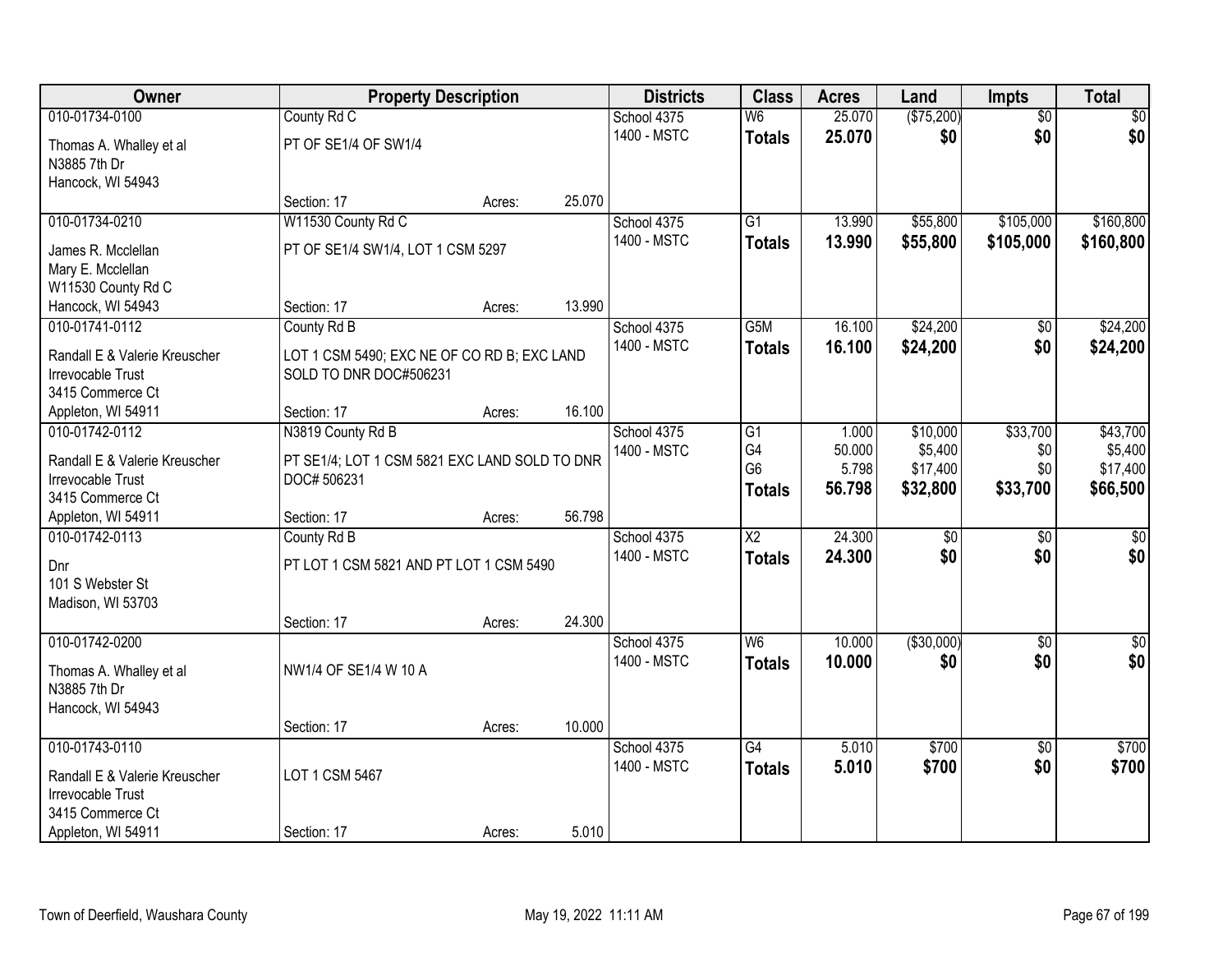| Owner                          |                                                  | <b>Property Description</b> |        | <b>Districts</b> | <b>Class</b>         | <b>Acres</b>    | Land       | <b>Impts</b>    | <b>Total</b>    |
|--------------------------------|--------------------------------------------------|-----------------------------|--------|------------------|----------------------|-----------------|------------|-----------------|-----------------|
| 010-01743-0120                 | W11428 County Rd C                               |                             |        | School 4375      | $\overline{G1}$      | 3.000           | \$20,400   | \$109,200       | \$129,600       |
| Patrick E. Chamberlin II       | PT OF SW1/4 OF SE1/4, PT OF LOT 1 CSM 5435, NOW  |                             |        | 1400 - MSTC      | G4                   | 6.000           | \$900      | \$0             | \$900           |
| W11428 County Rd C             | LOT 2 CSM 5467                                   |                             |        |                  | G5M                  | 3.000           | \$4,500    | \$0             | \$4,500         |
| Hancock, WI 54943              |                                                  |                             |        |                  | <b>Totals</b>        | 12.000          | \$25,800   | \$109,200       | \$135,000       |
|                                | Section: 17                                      | Acres:                      | 12.000 |                  |                      |                 |            |                 |                 |
| 010-01743-0200                 |                                                  |                             |        | School 4375      | $\overline{G1}$      | 0.900           | \$9,600    | $\overline{50}$ | \$9,600         |
| Thomas A. Whalley et al        | PT OF SW1/4 OF SE1/4                             |                             |        | 1400 - MSTC      | G <sub>6</sub>       | 0.030           | \$100      | \$0             | \$100           |
| N3885 7th Dr                   |                                                  |                             |        |                  | W <sub>6</sub>       | 4.000           | (\$12,000) | \$0             | \$0             |
| Hancock, WI 54943              |                                                  |                             |        |                  | <b>Totals</b>        | 4.930           | \$9,700    | \$0             | \$9,700         |
|                                | Section: 17                                      | Acres:                      | 4.930  |                  |                      |                 |            |                 |                 |
| 010-01743-0310                 | W11488 County Rd C                               |                             |        | School 4375      | $\overline{G1}$      | 1.000           | \$10,000   | \$99,400        | \$109,400       |
| David R. Tews                  | PT SW1/4 OF SE1/4 & PT SE1/4 OF SW1/4; LOT 2 CSM |                             |        | 1400 - MSTC      | G <sub>6</sub>       | 4.010           | \$12,000   | \$0             | \$12,000        |
| Susan P. Tews                  | 5297                                             |                             |        |                  | <b>Totals</b>        | 5.010           | \$22,000   | \$99,400        | \$121,400       |
| W11488 County Rd C             |                                                  |                             |        |                  |                      |                 |            |                 |                 |
| Hancock, WI 54943              | Section: 17                                      | Acres:                      | 5.010  |                  |                      |                 |            |                 |                 |
| 010-01744-0100                 |                                                  |                             |        | School 4375      | $\overline{X2}$      | 23.950          | \$0        | \$0             | \$0             |
|                                |                                                  |                             |        | 1400 - MSTC      | <b>Totals</b>        | 23.950          | \$0        | \$0             | \$0             |
| Dnr                            | PT OF SE1/4 OF SE1/4, LOT 2 CSM 5435 LESS CSM    |                             |        |                  |                      |                 |            |                 |                 |
| 101 S Webster St Lf/6          | 5821, NOW LOT 1 CSM 5950                         |                             |        |                  |                      |                 |            |                 |                 |
| Madison, WI 53703              | Section: 17                                      | Acres:                      | 23.950 |                  |                      |                 |            |                 |                 |
| 010-01751-0100                 | N4098 7th Ln                                     |                             |        | School 4375      | $\overline{G1}$      | 2.000           | \$16,000   | \$71,600        | \$87,600        |
|                                |                                                  |                             |        | 1400 - MSTC      | G <sub>4</sub>       | 16.000          | \$2,800    | \$0             | \$2,800         |
| Robert M. Dunn Jr              | PT OF GOV LOT 1, N 28 A                          |                             |        |                  | G <sub>5</sub> M     | 10.000          | \$15,000   | \$0             | \$15,000        |
| N4098 7th Ln                   |                                                  |                             |        |                  | <b>Totals</b>        | 28.000          | \$33,800   | \$71,600        | \$105,400       |
| Hancock, WI 54943              |                                                  |                             |        |                  |                      |                 |            |                 |                 |
|                                | Section: 17                                      | Acres:                      | 28.000 |                  |                      |                 |            |                 |                 |
| 010-01751-0300                 | N3978 County Rd GG                               |                             |        | School 4375      | G1<br>W <sub>6</sub> | 3.223<br>12.000 | \$21,400   | \$40,300<br>\$0 | \$61,700<br>\$0 |
| Patrick L. Prening             | PT OF GOV LOT 1, LOT 1 CSM 1425, INCLUDES ROW    |                             |        | 1400 - MSTC      |                      |                 | (\$36,000) |                 |                 |
| Cheryl J. Prening              | OVER LOT 2 CSM 1425                              |                             |        |                  | <b>Totals</b>        | 15.223          | \$21,400   | \$40,300        | \$61,700        |
| 256 Beachview Dr NE            |                                                  |                             |        |                  |                      |                 |            |                 |                 |
| Fort Walton Beach, FL 32547    | Section: 17                                      | Acres:                      | 15.223 |                  |                      |                 |            |                 |                 |
| 010-01751-0400                 |                                                  |                             |        | School 4375      | $\overline{G1}$      | 10.290          | \$44,300   | $\overline{30}$ | \$44,300        |
| Zuercher Joint Revocable Trust | PT OF GOV LOT 1 SEC 17 & GOV LOT 3 SEC 18 LOT 3  |                             |        | 1400 - MSTC      | <b>Totals</b>        | 10.290          | \$44,300   | \$0             | \$44,300        |
| 653 Briarcliff Ct              | <b>CSM 1425</b>                                  |                             |        |                  |                      |                 |            |                 |                 |
| Hartland, WI 53029             |                                                  |                             |        |                  |                      |                 |            |                 |                 |
|                                | Section: 17                                      | Acres:                      | 10.290 |                  |                      |                 |            |                 |                 |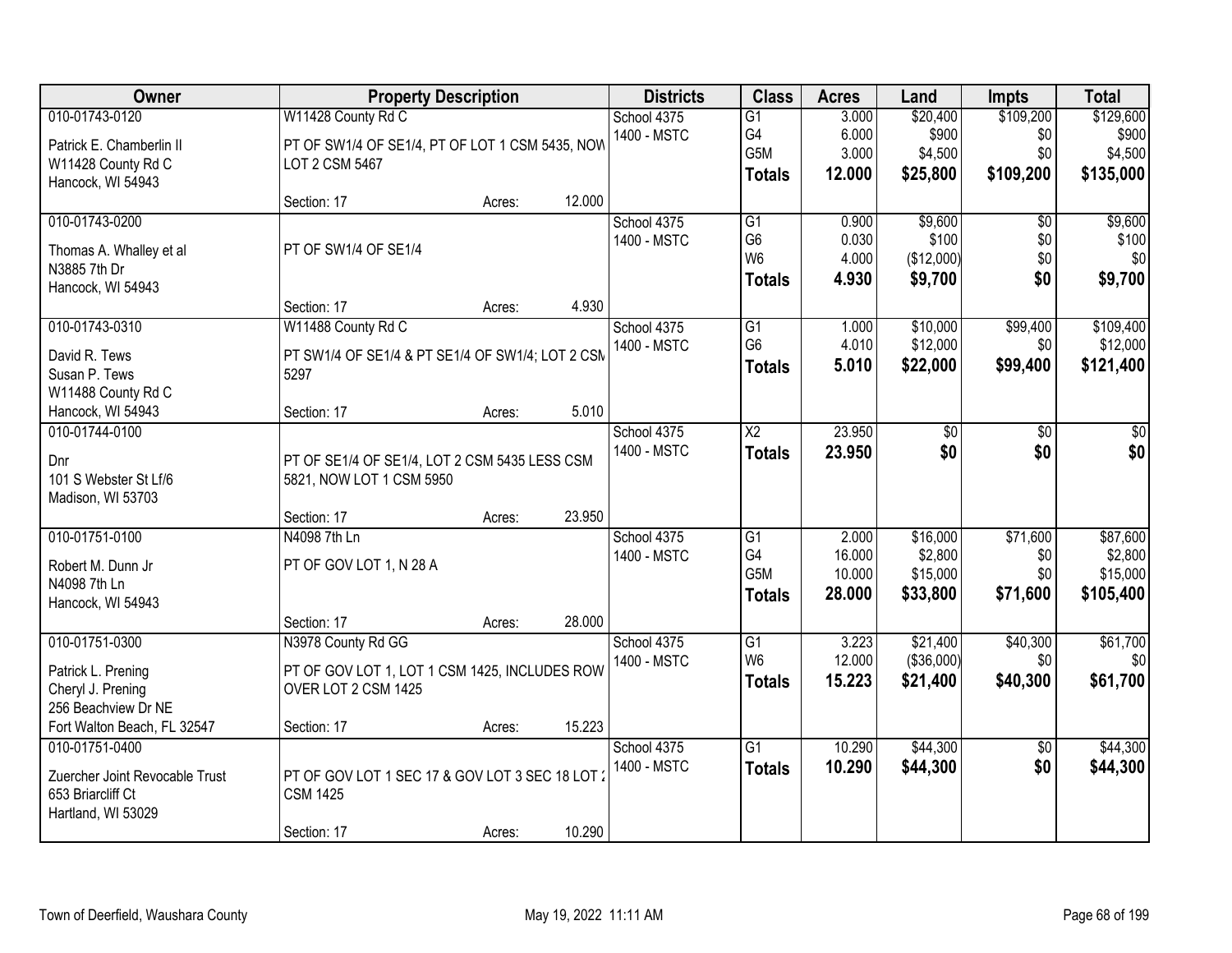| Owner                                   |                                                | <b>Property Description</b> |        | <b>Districts</b>           | <b>Class</b>                    | <b>Acres</b>     | Land               | <b>Impts</b>           | <b>Total</b>           |
|-----------------------------------------|------------------------------------------------|-----------------------------|--------|----------------------------|---------------------------------|------------------|--------------------|------------------------|------------------------|
| 010-01752-0000                          |                                                |                             |        | School 4375<br>1400 - MSTC | W <sub>6</sub><br><b>Totals</b> | 34.020<br>34.020 | (\$102,100)<br>\$0 | $\overline{50}$<br>\$0 | $\overline{30}$<br>\$0 |
| John R. Whalley                         | GOV LOT 2 & EASE V453 P233                     |                             |        |                            |                                 |                  |                    |                        |                        |
| Susan K. Whalley<br>115 W Florida Ave   |                                                |                             |        |                            |                                 |                  |                    |                        |                        |
| Little Chute, WI 54140                  | Section: 17                                    | Acres:                      | 34.020 |                            |                                 |                  |                    |                        |                        |
| 010-01753-0000                          |                                                |                             |        | School 4375                | W6                              | 35.780           | (\$107,300)        | $\overline{50}$        | $\sqrt{50}$            |
|                                         |                                                |                             |        | 1400 - MSTC                | <b>Totals</b>                   | 35.780           | \$0                | \$0                    | \$0                    |
| Thomas A. Whalley et al<br>N3885 7th Dr | GOV LOT 3                                      |                             |        |                            |                                 |                  |                    |                        |                        |
| Hancock, WI 54943                       |                                                |                             |        |                            |                                 |                  |                    |                        |                        |
|                                         | Section: 17                                    | Acres:                      | 35.780 |                            |                                 |                  |                    |                        |                        |
| 010-01754-0110                          | Diggles Ln                                     |                             |        | School 4375                | $\overline{G1}$                 | 6.758            | \$21,000           | \$2,500                | \$23,500               |
| Michael W. Wenzelow                     | PART OF GOV LOT 4 LOT 1 CSM #3254 N/K/A LOT 1  |                             |        | 1400 - MSTC                | <b>Totals</b>                   | 6.758            | \$21,000           | \$2,500                | \$23,500               |
| W11668 Diggles Ln                       | CSM #3269 SUBJ TO COVENANTS V483 P914          |                             |        |                            |                                 |                  |                    |                        |                        |
| Hancock, WI 54943                       |                                                |                             |        |                            |                                 |                  |                    |                        |                        |
|                                         | Section: 17                                    | Acres:                      | 6.758  |                            |                                 |                  |                    |                        |                        |
| 010-01754-0120                          | W11668 Diggles Ln                              |                             |        | School 4375                | $\overline{G1}$                 | 6.352            | \$32,100           | \$217,100              | \$249,200              |
| Michael W. Wenzelow                     | PART OF GOV LOT 4 LOT 1 CSM #3254 N/K/A LOT 2  |                             |        | 1400 - MSTC                | <b>Totals</b>                   | 6.352            | \$32,100           | \$217,100              | \$249,200              |
| W11668 Diggles Ln                       | CSM #3269 SUBJ TO COVENANTS V483 P914          |                             |        |                            |                                 |                  |                    |                        |                        |
| Hancock, WI 54943                       |                                                |                             |        |                            |                                 |                  |                    |                        |                        |
|                                         | Section: 17                                    | Acres:                      | 6.352  |                            |                                 |                  |                    |                        |                        |
| 010-01754-0130                          |                                                |                             |        | School 4375                | $\overline{G1}$                 | 6.966            | \$21,600           | $\overline{50}$        | \$21,600               |
| Michael W. Wenzelow                     | PART OF GOV LOT 4 LOT 1 CSM #3254 N/K/A LOT 3  |                             |        | 1400 - MSTC                | <b>Totals</b>                   | 6.966            | \$21,600           | \$0                    | \$21,600               |
| W11668 Diggles Ln                       | CSM #3269 SUBJ TO COVENANTS V483 P914          |                             |        |                            |                                 |                  |                    |                        |                        |
| Hancock, WI 54943                       |                                                |                             |        |                            |                                 |                  |                    |                        |                        |
|                                         | Section: 17                                    | Acres:                      | 6.966  |                            |                                 |                  |                    |                        |                        |
| 010-01754-0141                          | W11642 Diggles Ln Pr                           |                             |        | School 4375                | $\overline{G1}$                 | 11.122           | \$46,900           | \$127,100              | \$174,000              |
| Richard B. Mathewson                    | LOT 4 & PT LOT 5 CSM 3270; INC 66 FT EASE CSM  |                             |        | 1400 - MSTC                | <b>Totals</b>                   | 11.122           | \$46,900           | \$127,100              | \$174,000              |
| Tammy Mathewson                         | 3269                                           |                             |        |                            |                                 |                  |                    |                        |                        |
| 8438 Henry St                           |                                                |                             |        |                            |                                 |                  |                    |                        |                        |
| Larsen, WI 54947-9540                   | Section: 17                                    | Acres:                      | 11.122 |                            |                                 |                  |                    |                        |                        |
| 010-01754-0161                          | W11626 Diggles Ln Pr                           |                             |        | School 4375                | $\overline{G1}$                 | 10.715           | \$45,600           | \$206,600              | \$252,200              |
| Gregory A. Schaffer                     | PT GOVT LOT 4; LOT 6 & PT LOT 5 CSM 3270; SUBJ |                             |        | 1400 - MSTC                | <b>Totals</b>                   | 10.715           | \$45,600           | \$206,600              | \$252,200              |
| Daniel A. Mathewson                     | TO COVENANTS V483 P914                         |                             |        |                            |                                 |                  |                    |                        |                        |
| W11626 Diggles Ln                       |                                                |                             |        |                            |                                 |                  |                    |                        |                        |
| Hancock, WI 54943                       | Section: 17                                    | Acres:                      | 10.715 |                            |                                 |                  |                    |                        |                        |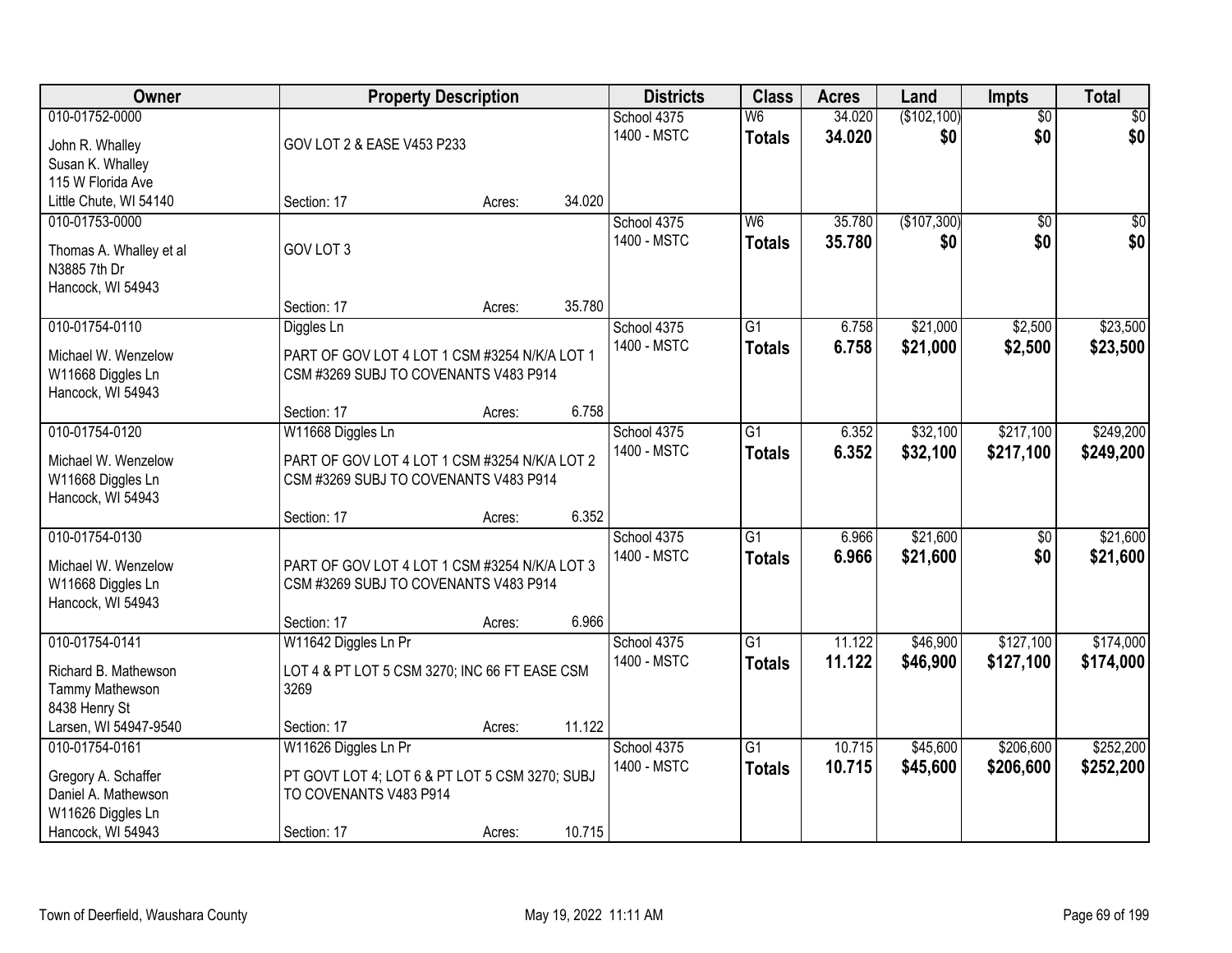| <b>Owner</b>                                                                                         |                                                                                                                                                   | <b>Property Description</b> |        | <b>Districts</b>           | <b>Class</b>                     | <b>Acres</b>     | Land                 | <b>Impts</b>           | <b>Total</b>           |
|------------------------------------------------------------------------------------------------------|---------------------------------------------------------------------------------------------------------------------------------------------------|-----------------------------|--------|----------------------------|----------------------------------|------------------|----------------------|------------------------|------------------------|
| 010-01754-0200<br>Cindy L. Dunnett<br>N3858 County Rd Gg<br>Hancock, WI 54943                        | PT OF GOV LOT 4, LOT 1 CSM #1034                                                                                                                  |                             |        | School 4375<br>1400 - MSTC | $\overline{G1}$<br><b>Totals</b> | 3.790<br>3.790   | \$23,900<br>\$23,900 | \$600<br>\$600         | \$24,500<br>\$24,500   |
|                                                                                                      | Section: 17                                                                                                                                       | Acres:                      | 3.790  |                            |                                  |                  |                      |                        |                        |
| 010-01754-0300<br>Cindy L. Dunnett<br>N3858 County Rd Gg<br>Hancock, WI 54943                        | N3858 County Rd GG<br>PT OF GOV LOT 4, LOT 2 CSM #1034                                                                                            |                             |        | School 4375<br>1400 - MSTC | $\overline{G1}$<br><b>Totals</b> | 1.250<br>1.250   | \$11,500<br>\$11,500 | \$100,300<br>\$100,300 | \$111,800<br>\$111,800 |
| 010-01811-0000                                                                                       | Section: 17                                                                                                                                       | Acres:                      | 1.250  | School 4375                | G4                               | 36.000           | \$6,400              | \$0                    | \$6,400                |
| Robert M. Dunn Jr<br>N4098 7th Ln<br>Hancock, WI 54943                                               | <b>NE1/4 OF NE1/4</b>                                                                                                                             |                             |        | 1400 - MSTC                | G5M<br><b>Totals</b>             | 4.000<br>40.000  | \$6,000<br>\$12,400  | \$0<br>\$0             | \$6,000<br>\$12,400    |
|                                                                                                      | Section: 18                                                                                                                                       | Acres:                      | 40.000 |                            |                                  |                  |                      |                        |                        |
| 010-01833-0110<br>Chris W. Poad<br>W8204 County Rd B<br>Poynette, WI 53955                           | PT OF FRAC SW1/4, LOT 1 CSM #2281, NOW LOT 1<br>CSM #3717                                                                                         |                             |        | School 4375<br>1400 - MSTC | $\overline{G1}$<br><b>Totals</b> | 9.739<br>9.739   | \$42,600<br>\$42,600 | \$0<br>\$0             | \$42,600<br>\$42,600   |
|                                                                                                      | Section: 18                                                                                                                                       | Acres:                      | 9.739  |                            |                                  |                  |                      |                        |                        |
| 010-01833-0140<br>Gordon E. Schulz<br>Noreen R. Schulz<br>872 Cambridge Ln<br>Crystal Lake, IL 60014 | PT OF FRAC SW1/4 & PT OF GOV LOT 5, LOT 2 CSM<br>#2281 EXC PAR IN VOL. 418 PAGE 632<br>Section: 18                                                | Acres:                      | 10.178 | School 4375<br>1400 - MSTC | $\overline{G1}$<br><b>Totals</b> | 10.178<br>10.178 | \$44,000<br>\$44,000 | \$900<br>\$900         | \$44,900<br>\$44,900   |
| 010-01841-0100<br>Cindy L. Dunnett<br>N3858 County Rd Gg<br>Hancock, WI 54943                        | NE1/4 OF SE1/4 EXC HWY LANDS & PARCELS SOLD                                                                                                       |                             |        | School 4375<br>1400 - MSTC | $\overline{G1}$<br><b>Totals</b> | 1.950<br>1.950   | \$15,700<br>\$15,700 | $\sqrt{6}$<br>\$0      | \$15,700<br>\$15,700   |
|                                                                                                      | Section: 18                                                                                                                                       | Acres:                      | 0.000  |                            |                                  |                  |                      |                        |                        |
| 010-01841-0200<br>Dan J. Davis<br>6724 W Howard Ave<br>Milwaukee, WI 53220                           | N3891 County Rd GG<br>PT NE1/4 OF SE1/4: (LEGAL DESCRIPTION OF THE<br>LAST 4 DEEDS IS INCORRECT 60.20 FT SHOULD BE<br>602.20 FEET)<br>Section: 18 | Acres:                      | 2.500  | School 4375<br>1400 - MSTC | $\overline{G1}$<br><b>Totals</b> | 2.500<br>2.500   | \$18,200<br>\$18,200 | \$61,400<br>\$61,400   | \$79,600<br>\$79,600   |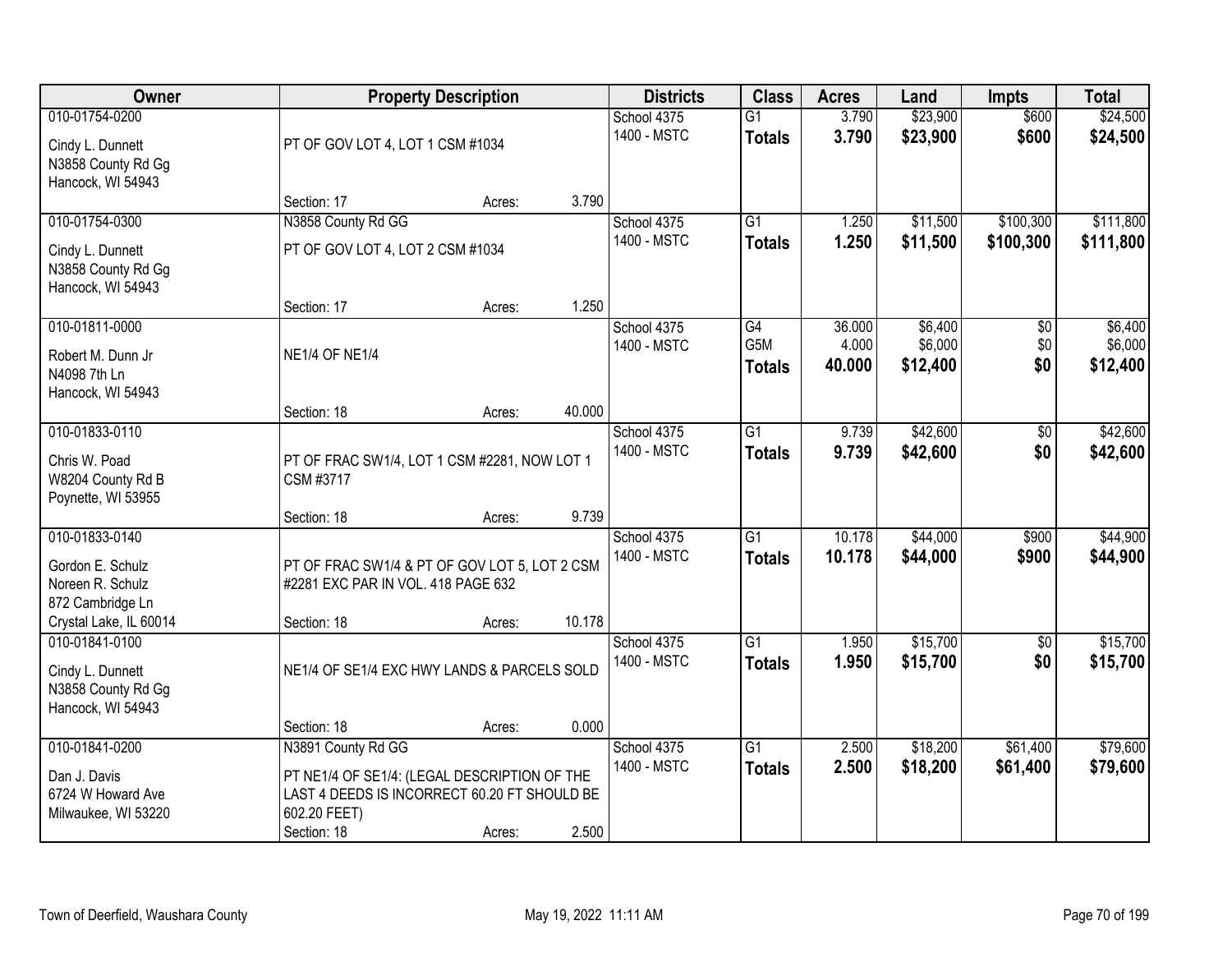| Owner                                                   |                                                | <b>Property Description</b> |        | <b>Districts</b> | <b>Class</b>    | <b>Acres</b> | Land     | <b>Impts</b>    | <b>Total</b> |
|---------------------------------------------------------|------------------------------------------------|-----------------------------|--------|------------------|-----------------|--------------|----------|-----------------|--------------|
| 010-01841-0300                                          | N3946 7th Dr                                   |                             |        | School 4375      | $\overline{G1}$ | 2.100        | \$16,400 | \$3,400         | \$19,800     |
| Nicholas A. Draeger                                     | PT OF NE-SE A/K/A 13 OF THE UNREC PLEASANT     |                             |        | 1400 - MSTC      | <b>Totals</b>   | 2.100        | \$16,400 | \$3,400         | \$19,800     |
| Melissa Draeger                                         | VALLEY SUBD: INC 66 FT EASE                    |                             |        |                  |                 |              |          |                 |              |
| W6530 Highway A                                         |                                                |                             |        |                  |                 |              |          |                 |              |
| Lake Mills, WI 53551                                    | Section: 18                                    | Acres:                      | 2.100  |                  |                 |              |          |                 |              |
| 010-01841-0400                                          |                                                |                             |        | School 4375      | $\overline{G1}$ | 1.700        | \$14,200 | $\overline{50}$ | \$14,200     |
| Michael R & David F Warzynski, LLC                      | PT OF NE1/4 OF SE1/4 (K/A LOT 7 UNREC PLAT     |                             |        | 1400 - MSTC      | G4              | 0.500        | \$100    | \$0             | \$100        |
| 9950 County Rd Aa                                       | PLEASANT VALLEY) & 1/9 INT IN 66 FT STRIP      |                             |        |                  | <b>Totals</b>   | 2.200        | \$14,300 | \$0             | \$14,300     |
| Almond, WI 54909                                        |                                                |                             |        |                  |                 |              |          |                 |              |
|                                                         | Section: 18                                    | Acres:                      | 2.200  |                  |                 |              |          |                 |              |
| 010-01841-0500                                          |                                                |                             |        | School 4375      | G4              | 6.760        | \$1,200  | \$0             | \$1,200      |
| Michael R & David F Warzynski, LLC                      | PT OF NE1/4 OF SE1/4 (K/A LOTS 5, 6 & 14 UNREC |                             |        | 1400 - MSTC      | <b>Totals</b>   | 6.760        | \$1,200  | \$0             | \$1,200      |
| 9950 County Rd Aa                                       | PLAT OF PLEASANT VALLEY) & 2/9 INT IN 66 FT    |                             |        |                  |                 |              |          |                 |              |
| Almond, WI 54909                                        | <b>STRIP</b>                                   |                             |        |                  |                 |              |          |                 |              |
|                                                         | Section: 18                                    | Acres:                      | 6.760  |                  |                 |              |          |                 |              |
| 010-01841-0600                                          |                                                |                             |        | School 4375      | G4              | 18.500       | \$3,300  | \$0             | \$3,300      |
| Michael R & David F Warzynski, LLC                      | S 19 A OF NE1/4 OF SE1/4                       |                             |        | 1400 - MSTC      | G <sub>5</sub>  | 0.500        | \$300    | \$0             | \$300        |
| 9950 County Rd Aa                                       |                                                |                             |        |                  | <b>Totals</b>   | 19,000       | \$3,600  | \$0             | \$3,600      |
| Almond, WI 54909                                        |                                                |                             |        |                  |                 |              |          |                 |              |
|                                                         | Section: 18                                    | Acres:                      | 19.000 |                  |                 |              |          |                 |              |
| 010-01843-0100                                          |                                                |                             |        | School 4375      | $\overline{G4}$ | 24.880       | \$4,400  | $\overline{50}$ | \$4,400      |
|                                                         | SW1/4 OF SE1/4; EXC KLABUNDE ACRES SUBD        |                             |        | 1400 - MSTC      | <b>Totals</b>   | 24.880       | \$4,400  | \$0             | \$4,400      |
| Michael R & David F Warzynski, LLC<br>9950 County Rd Aa |                                                |                             |        |                  |                 |              |          |                 |              |
| Almond, WI 54909                                        |                                                |                             |        |                  |                 |              |          |                 |              |
|                                                         | Section: 18                                    | Acres:                      | 24.880 |                  |                 |              |          |                 |              |
| 010-01844-0110                                          |                                                |                             |        | School 4375      | $\overline{G7}$ | 1.515        | \$8,300  | \$21,000        | \$29,300     |
|                                                         | PT OF SE1/4 SE1/4, LOT 1 CSM 3870              |                             |        | 1400 - MSTC      | <b>Totals</b>   | 1.515        | \$8,300  | \$21,000        | \$29,300     |
| Mark E. Rettler<br>Susanne L. Rettler                   |                                                |                             |        |                  |                 |              |          |                 |              |
| W12814 Beechnut Ave                                     |                                                |                             |        |                  |                 |              |          |                 |              |
| Hancock, WI 54943                                       | Section: 18                                    | Acres:                      | 1.515  |                  |                 |              |          |                 |              |
| 010-01844-0120                                          |                                                |                             |        | School 4375      | $\overline{G4}$ | 35.285       | \$6,200  | $\overline{50}$ | \$6,200      |
|                                                         |                                                |                             |        | 1400 - MSTC      | <b>Totals</b>   | 35.285       | \$6,200  | \$0             | \$6,200      |
| Michael R & David F Warzynski, LLC<br>9950 County Rd Aa | SE1/4 OF SE1/4; EXC DOC 216285 & CSM 3870      |                             |        |                  |                 |              |          |                 |              |
| Almond, WI 54909                                        |                                                |                             |        |                  |                 |              |          |                 |              |
|                                                         | Section: 18                                    | Acres:                      | 35.285 |                  |                 |              |          |                 |              |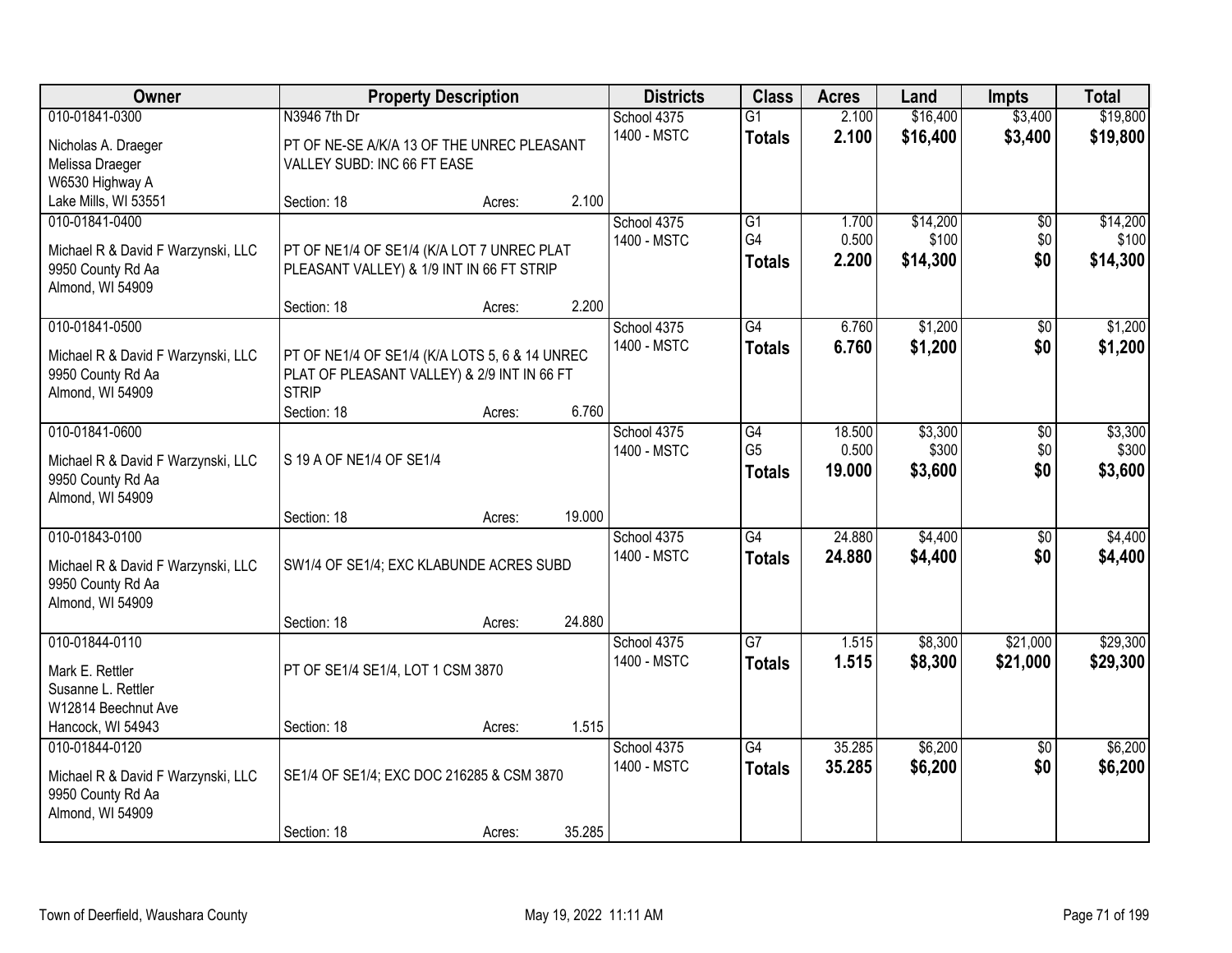| Owner                                                                                                           |                                                                                                     | <b>Property Description</b> |        | <b>Districts</b>                                                  | <b>Class</b>                           | <b>Acres</b>              | Land                          | <b>Impts</b>                            | <b>Total</b>                    |
|-----------------------------------------------------------------------------------------------------------------|-----------------------------------------------------------------------------------------------------|-----------------------------|--------|-------------------------------------------------------------------|----------------------------------------|---------------------------|-------------------------------|-----------------------------------------|---------------------------------|
| 010-01844-0200                                                                                                  | N3773 County Rd GG                                                                                  |                             |        | School 4375                                                       | $\overline{G1}$                        | 1.300                     | \$11,800                      | \$87,000                                | \$98,800                        |
| Mark E. Rettler et al<br>W12814 Beechnut Ave<br>Hancock, WI 54943                                               | PT OF SE1/4 SE1/4                                                                                   |                             |        | 1400 - MSTC                                                       | <b>Totals</b>                          | 1.300                     | \$11,800                      | \$87,000                                | \$98,800                        |
|                                                                                                                 | Section: 18                                                                                         | Acres:                      | 1.300  |                                                                   |                                        |                           |                               |                                         |                                 |
| 010-01844-0300<br>James A. Treffert<br>PO Box 945                                                               | N3769 County Rd GG<br>PT OF SE1/4 SE1/4 DESCRIBED AS PARCEL "B"                                     |                             |        | School 4375<br>1400 - MSTC                                        | $\overline{G1}$<br><b>Totals</b>       | 0.890<br>0.890            | \$9,500<br>\$9,500            | \$45,200<br>\$45,200                    | \$54,700<br>\$54,700            |
| East Troy, WI 53120                                                                                             | Section: 18                                                                                         | Acres:                      | 0.890  |                                                                   |                                        |                           |                               |                                         |                                 |
| 010-01844-0400                                                                                                  |                                                                                                     |                             |        | School 4375                                                       | $\overline{G1}$                        | 3.200                     | \$9,900                       | $\overline{50}$                         | \$9,900                         |
| Peter Beyer<br>W11670 County Rd C<br>Hancock, WI 54943                                                          | PT OF SE1/4 SE1/4                                                                                   |                             |        | 1400 - MSTC                                                       | <b>Totals</b>                          | 3.200                     | \$9,900                       | \$0                                     | \$9,900                         |
|                                                                                                                 | Section: 18                                                                                         | Acres:                      | 3.200  |                                                                   |                                        |                           |                               |                                         |                                 |
| 010-01844-0500<br>Richard P. Werner                                                                             | PT OF N1/4 SE1/4 SE1/4 E OF CTH "GG"                                                                |                             |        | School 4375<br>1400 - MSTC                                        | $\overline{G1}$<br><b>Totals</b>       | 0.700<br>0.700            | \$2,000<br>\$2,000            | \$0<br>\$0                              | \$2,000<br>\$2,000              |
| Teresa Werner<br>PO Box 208                                                                                     |                                                                                                     |                             |        |                                                                   |                                        |                           |                               |                                         |                                 |
| Hancock, WI 54943                                                                                               | Section: 18                                                                                         | Acres:                      | 0.700  |                                                                   |                                        |                           |                               |                                         |                                 |
| 010-01851-0110<br>Kyeva Acres, LLC<br>c/o James D & Mary C Thompson<br>W11954 County Rd Gg<br>Hancock, WI 54943 | W11950 County Rd GG<br>GOV LOT 1 (NW1/4) N OF COUNTY ROAD GG LESS<br><b>CSM 5874</b><br>Section: 18 | Acres:                      | 29.600 | School 4375<br>1400 - MSTC                                        | $\overline{G4}$<br>G7<br><b>Totals</b> | 28.600<br>1.000<br>29.600 | \$3,600<br>\$5,500<br>\$9,100 | $\overline{50}$<br>\$22,100<br>\$22,100 | \$3,600<br>\$27,600<br>\$31,200 |
| 010-01851-0120                                                                                                  | W11954 County Rd GG                                                                                 |                             |        | School 4375                                                       | $\overline{G1}$                        | 3.000                     | \$20,400                      | \$149,600                               | \$170,000                       |
| James D. Thompson<br>Mary C. Thompson<br>W11954 County Rd Gg                                                    | PT OF GOV LOT 1 (NW1/4) N OF COUNTY ROAD GG,<br>LOT 1 CSM 5874                                      |                             |        | 1400 - MSTC                                                       | <b>Totals</b>                          | 3.000                     | \$20,400                      | \$149,600                               | \$170,000                       |
| Hancock, WI 54943                                                                                               | Section: 18                                                                                         | Acres:                      | 3.000  |                                                                   |                                        |                           |                               |                                         |                                 |
| 010-01851-0200<br>David Wayne Nelson<br>2703 Hawthorne Rd<br>Marengo, IL 60152                                  | County Rd GG<br>NORTH SI OF FISH LAKE PT OF GOV LOT 1, LOT 1<br><b>CSM 3351</b>                     |                             |        | 8200 - Fish Lake<br>Management Dist<br>School 4375<br>1400 - MSTC | $\overline{G1}$<br><b>Totals</b>       | 1.298<br>1.298            | \$11,800<br>\$11,800          | $\overline{50}$<br>\$0                  | \$11,800<br>\$11,800            |
|                                                                                                                 | Section: 18                                                                                         | Acres:                      | 1.298  |                                                                   |                                        |                           |                               |                                         |                                 |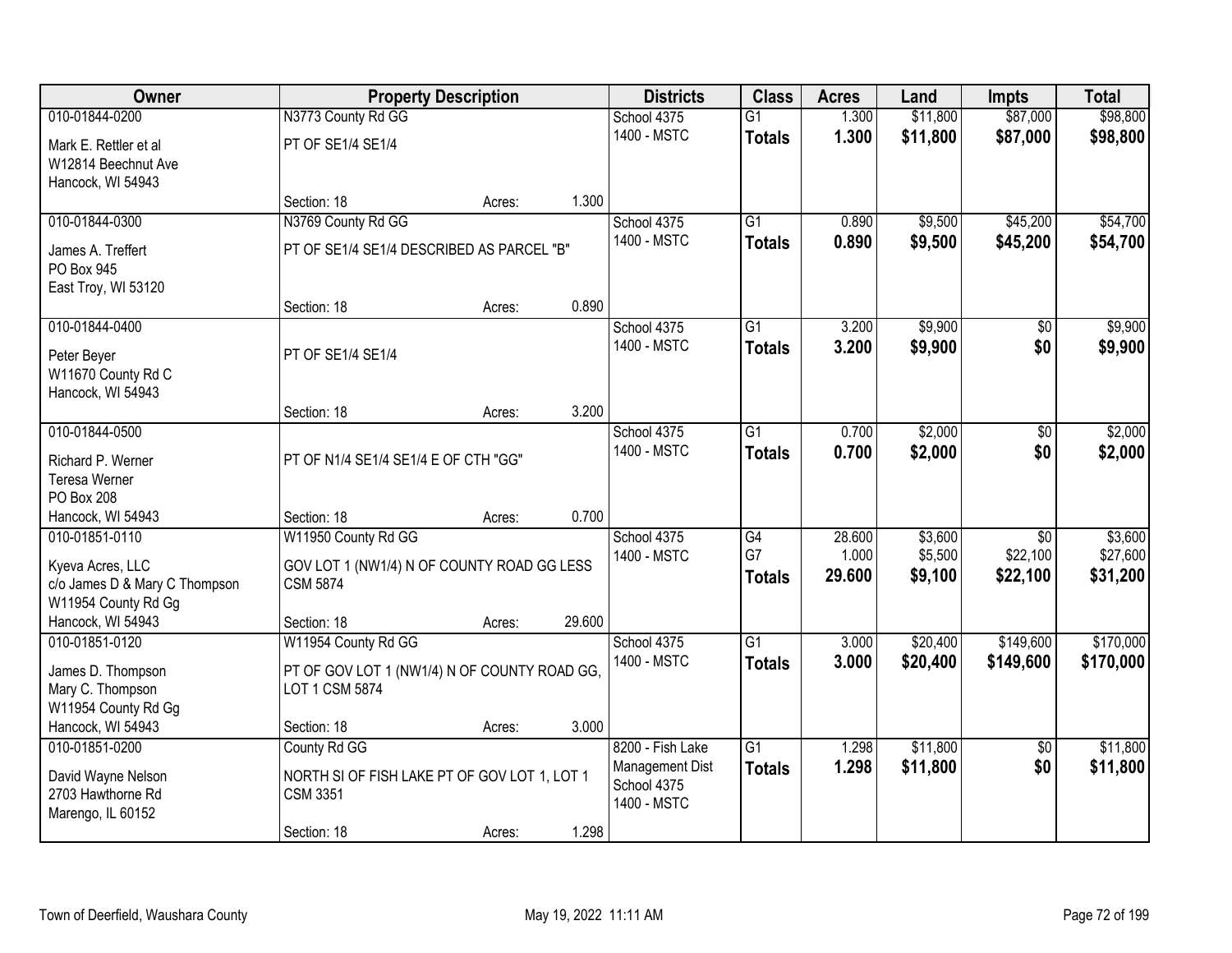| Owner                             | <b>Property Description</b>                                     |        |        | <b>Districts</b> | <b>Class</b>    | <b>Acres</b> | Land            | <b>Impts</b> | <b>Total</b> |
|-----------------------------------|-----------------------------------------------------------------|--------|--------|------------------|-----------------|--------------|-----------------|--------------|--------------|
| 010-01851-0310                    | County Rd GG                                                    |        |        | 8200 - Fish Lake | $\overline{G1}$ | 1.028        | \$207,800       | \$320,100    | \$527,900    |
| <b>Kishor Patel</b>               | PT OF GOV LOT 1 (NW1/4) LOT 1 CSM 3516                          |        |        | Management Dist  | <b>Totals</b>   | 1.028        | \$207,800       | \$320,100    | \$527,900    |
| Lene Patel                        | EASEMENT IN VOL 473 PAGE 776                                    |        |        | School 4375      |                 |              |                 |              |              |
| S72 W32461 Sandie Ct              |                                                                 |        |        | 1400 - MSTC      |                 |              |                 |              |              |
| Mukwonago, WI 53149               | Section: 18                                                     | Acres: | 1.028  |                  |                 |              |                 |              |              |
| 010-01851-0500                    | 12099 W County Rd GG                                            |        |        | 8200 - Fish Lake | $\overline{G1}$ | 1.130        | \$195,800       | \$79,000     | \$274,800    |
|                                   |                                                                 |        |        | Management Dist  | <b>Totals</b>   | 1.130        | \$195,800       | \$79,000     | \$274,800    |
| David W. Nelson                   | NORTH SI OF FISH LAKE GOV LOT 1 & LOT 1 FISH                    |        |        | School 4375      |                 |              |                 |              |              |
| 2703 Hawthorne                    | LAKE SUMMER RESORT, NOW LOTS 2 & 3 CSM 3351                     |        |        | 1400 - MSTC      |                 |              |                 |              |              |
| Marengo, IL 60152                 | AND EASEMENT IN VOL 473 PAGE 777                                |        |        |                  |                 |              |                 |              |              |
|                                   | Section: 18                                                     | Acres: | 1.130  |                  |                 |              |                 |              |              |
| 010-01852-0111                    | County Rd GG                                                    |        |        | School 4375      | G4              | 36.610       | \$6,500         | \$0          | \$6,500      |
| Kyeva Acres, LLC                  | PT OF GOV LOT 2 (W1/2 NE1/4 N OF LAKE): COMM                    |        |        | 1400 - MSTC      | <b>Totals</b>   | 36.610       | \$6,500         | \$0          | \$6,500      |
| c/o James D & Mary C Thompson     | NE COR GL 2 S 66 RDS W 40 RDS S TO CL HWY W'LY                  |        |        |                  |                 |              |                 |              |              |
| W11954 County Rd Gg               | ALONG CL HWY TO W LINE GL 2 N TO NW COR E TO                    |        |        |                  |                 |              |                 |              |              |
| Hancock, WI 54943                 | Section: 18                                                     | Acres: | 36.610 |                  |                 |              |                 |              |              |
| 010-01852-0210                    | N4065 7th Ln                                                    |        |        | School 4375      | X4              | 2.100        | $\overline{50}$ | \$0          | \$0          |
| Town of Deerfield                 | PT OF GOV LOT 2, 10 RD X 8 RD SCHOOL HOUSE                      |        |        | 1400 - MSTC      | <b>Totals</b>   | 2.100        | \$0             | \$0          | \$0          |
| Fish Lake Cemetery                | SITE & 10 RD X 8 RD CEMETERY NOW LOT 1 CSM                      |        |        |                  |                 |              |                 |              |              |
| N3885 7th Dr                      | 6004 AND LOT 2 CSM 6004                                         |        |        |                  |                 |              |                 |              |              |
| Hancock, WI 54943                 | Section: 18                                                     | Acres: | 2.100  |                  |                 |              |                 |              |              |
| 010-01852-0310                    |                                                                 |        |        | School 4375      | $\overline{G1}$ | 0.700        | \$8,500         | \$0          | \$8,500      |
|                                   |                                                                 |        |        | 1400 - MSTC      | <b>Totals</b>   | 0.700        | \$8,500         | \$0          | \$8,500      |
| Kyeva Acres, LLC                  | PT OF GOVT LOT 2, LOT 1 CSM 4977                                |        |        |                  |                 |              |                 |              |              |
| c/o James D & Mary C Thompson     |                                                                 |        |        |                  |                 |              |                 |              |              |
| W11954 County Rd Gg               |                                                                 |        |        |                  |                 |              |                 |              |              |
| Hancock, WI 54943                 | Section: 18                                                     | Acres: | 0.700  |                  |                 |              |                 |              |              |
| 010-01852-0410                    | W11832 County Rd GG                                             |        |        | School 4375      | $\overline{G1}$ | 1.310        | \$11,900        | \$134,600    | \$146,500    |
| Scott A. Rasmussen                | PT OF GOV LOT 2 N SIDE OF FISH LAKE, LOT 2 CSM                  |        |        | 1400 - MSTC      | <b>Totals</b>   | 1.310        | \$11,900        | \$134,600    | \$146,500    |
| Katrina L. Rasmussen              | 4977                                                            |        |        |                  |                 |              |                 |              |              |
| W11832 County Rd Gg               |                                                                 |        |        |                  |                 |              |                 |              |              |
| Hancock, WI 54943                 | Section: 18                                                     | Acres: | 1.310  |                  |                 |              |                 |              |              |
| 010-01852-0510                    | N4025 7th Ln                                                    |        |        | School 4375      | $\overline{G1}$ | 2.100        | \$16,400        | \$129,400    | \$145,800    |
|                                   |                                                                 |        |        | 1400 - MSTC      | <b>Totals</b>   | 2.100        | \$16,400        | \$129,400    | \$145,800    |
| Alfred J. Pilsl<br>Susan D. Pilsl | PT OF GOVT LOT 2 N OF HWY "GG" INCLUDING E 50"<br>STRIP OF LAND |        |        |                  |                 |              |                 |              |              |
| N4025 7th Ln                      |                                                                 |        |        |                  |                 |              |                 |              |              |
|                                   |                                                                 |        |        |                  |                 |              |                 |              |              |
| Hancock, WI 54943                 | Section: 18                                                     | Acres: | 2.100  |                  |                 |              |                 |              |              |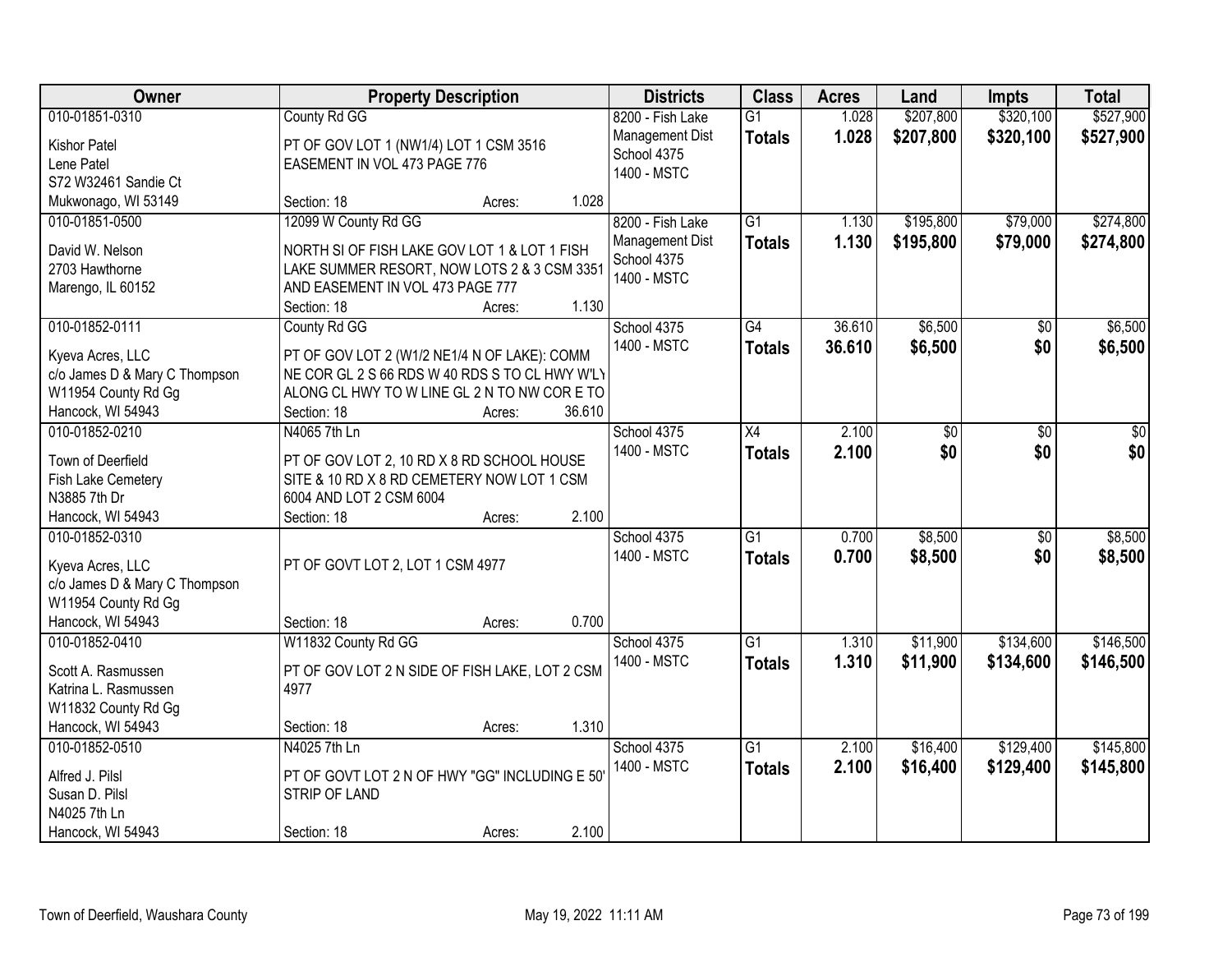| <b>Owner</b>                             | <b>Property Description</b>                     |        |       | <b>Districts</b> | <b>Class</b>    | <b>Acres</b> | Land      | <b>Impts</b> | <b>Total</b> |
|------------------------------------------|-------------------------------------------------|--------|-------|------------------|-----------------|--------------|-----------|--------------|--------------|
| 010-01852-0610                           | W11863 County Rd GG                             |        |       | 8200 - Fish Lake | $\overline{G1}$ | 0.000        | \$100,000 | \$70,600     | \$170,600    |
| James Otto et al                         | NO SI OF FISH LAKE GOV LOT 2 LIFE ESTATE TO     |        |       | Management Dist  | <b>Totals</b>   | 0.000        | \$100,000 | \$70,600     | \$170,600    |
| PO Box 73                                | JAMES & GRACE OTTO                              |        |       | School 4375      |                 |              |           |              |              |
| Brandon, WI 53919                        |                                                 |        |       | 1400 - MSTC      |                 |              |           |              |              |
|                                          | Section: 18                                     | Acres: | 0.000 |                  |                 |              |           |              |              |
| 010-01852-0700                           | W11857 County Rd GG                             |        |       | 8200 - Fish Lake | $\overline{G1}$ | 0.000        | \$100,000 | \$60,200     | \$160,200    |
| Damon M. Lyon                            | NO SI OF FISH L GOV LOT 2 BEG 550' 76 DEG SE    |        |       | Management Dist  | <b>Totals</b>   | 0.000        | \$100,000 | \$60,200     | \$160,200    |
| Melody D. Lyon                           | FROM IS BETN LOTS 1 & 2 S TO WATERS EDGE 76     |        |       | School 4375      |                 |              |           |              |              |
| 745 Benson Ln                            | DEG SE 50' N TO CT HWY W TO POB                 |        |       | 1400 - MSTC      |                 |              |           |              |              |
| Libertyville, IL 60048-2473              | Section: 18                                     | Acres: | 0.000 |                  |                 |              |           |              |              |
| 010-01852-0800                           | W11853 County Rd GG                             |        |       | 8200 - Fish Lake | $\overline{G1}$ | 0.000        | \$100,000 | \$83,700     | \$183,700    |
|                                          |                                                 |        |       | Management Dist  | <b>Totals</b>   | 0.000        | \$100,000 | \$83,700     | \$183,700    |
| Richard J & Joyce J Fischer Living Trust | PT OF GOV LOT 2 POB 600' E OF W LINE S OF RD 50 |        |       | School 4375      |                 |              |           |              |              |
| James A & Tammie R Fischer Living        | <b>WIDE PARCEL</b>                              |        |       | 1400 - MSTC      |                 |              |           |              |              |
| Trust                                    |                                                 |        |       |                  |                 |              |           |              |              |
| S52 W23022 Hunters Hollow                | Section: 18                                     | Acres: | 0.000 |                  |                 |              |           |              |              |
| Waukesha, WI 53189                       |                                                 |        |       |                  |                 |              |           |              |              |
| 010-01852-0900                           | W11851 County Rd GG                             |        |       | 8200 - Fish Lake | G1              | 0.000        | \$100,000 | \$89,800     | \$189,800    |
| Terrance W. Lisowe                       | NO SI OF FISH LAKE PT OF GOV LOT 2              |        |       | Management Dist  | <b>Totals</b>   | 0.000        | \$100,000 | \$89,800     | \$189,800    |
| Angelig Lisowe                           |                                                 |        |       | School 4375      |                 |              |           |              |              |
| N6081 County Rd Uu                       |                                                 |        |       | 1400 - MSTC      |                 |              |           |              |              |
| Fond Du Lac, WI 54935                    | Section: 18                                     | Acres: | 0.000 |                  |                 |              |           |              |              |
| 010-01852-1000                           | W11847 County Rd GG                             |        |       | 8200 - Fish Lake | $\overline{G1}$ | 0.000        | \$48,000  | \$48,000     | \$96,000     |
|                                          |                                                 |        |       | Management Dist  | <b>Totals</b>   | 0.000        | \$48,000  | \$48,000     | \$96,000     |
| Paul L & Nancy J Oswald Revocable        | PT OF GOV LOT 2                                 |        |       | School 4375      |                 |              |           |              |              |
| Trust<br>1722 S Highland Dr              |                                                 |        |       | 1400 - MSTC      |                 |              |           |              |              |
| Sparta, WI 54656                         | Section: 18                                     | Acres: | 0.000 |                  |                 |              |           |              |              |
| 010-01852-1100                           | W11843 County Rd GG                             |        |       | 8200 - Fish Lake | $\overline{G1}$ | 0.148        | \$66,000  | \$49,500     | \$115,500    |
|                                          |                                                 |        |       | Management Dist  |                 | 0.148        | \$66,000  | \$49,500     | \$115,500    |
| Paul L & Nancy J Oswald Revocable        | PT OF GOV LOT 2 K/A PARCEL 2 NOW LOT 1 CSM      |        |       | School 4375      | <b>Totals</b>   |              |           |              |              |
| Trust                                    | #2818                                           |        |       | 1400 - MSTC      |                 |              |           |              |              |
| 1722 S Highland Dr                       |                                                 |        |       |                  |                 |              |           |              |              |
| Sparta, WI 54656                         | Section: 18                                     | Acres: | 0.000 |                  |                 |              |           |              |              |
| 010-01852-1200                           | W11845 County Rd GG                             |        |       | 8200 - Fish Lake | $\overline{G1}$ | 0.000        | \$76,000  | \$32,200     | \$108,200    |
| Howard K. Seligmann                      | PT OF GOV LOT 2                                 |        |       | Management Dist  | <b>Totals</b>   | 0.000        | \$76,000  | \$32,200     | \$108,200    |
| 6526 N 142nd Cir                         |                                                 |        |       | School 4375      |                 |              |           |              |              |
| Omaha, NE 68164                          |                                                 |        |       | 1400 - MSTC      |                 |              |           |              |              |
|                                          | Section: 18                                     | Acres: | 0.000 |                  |                 |              |           |              |              |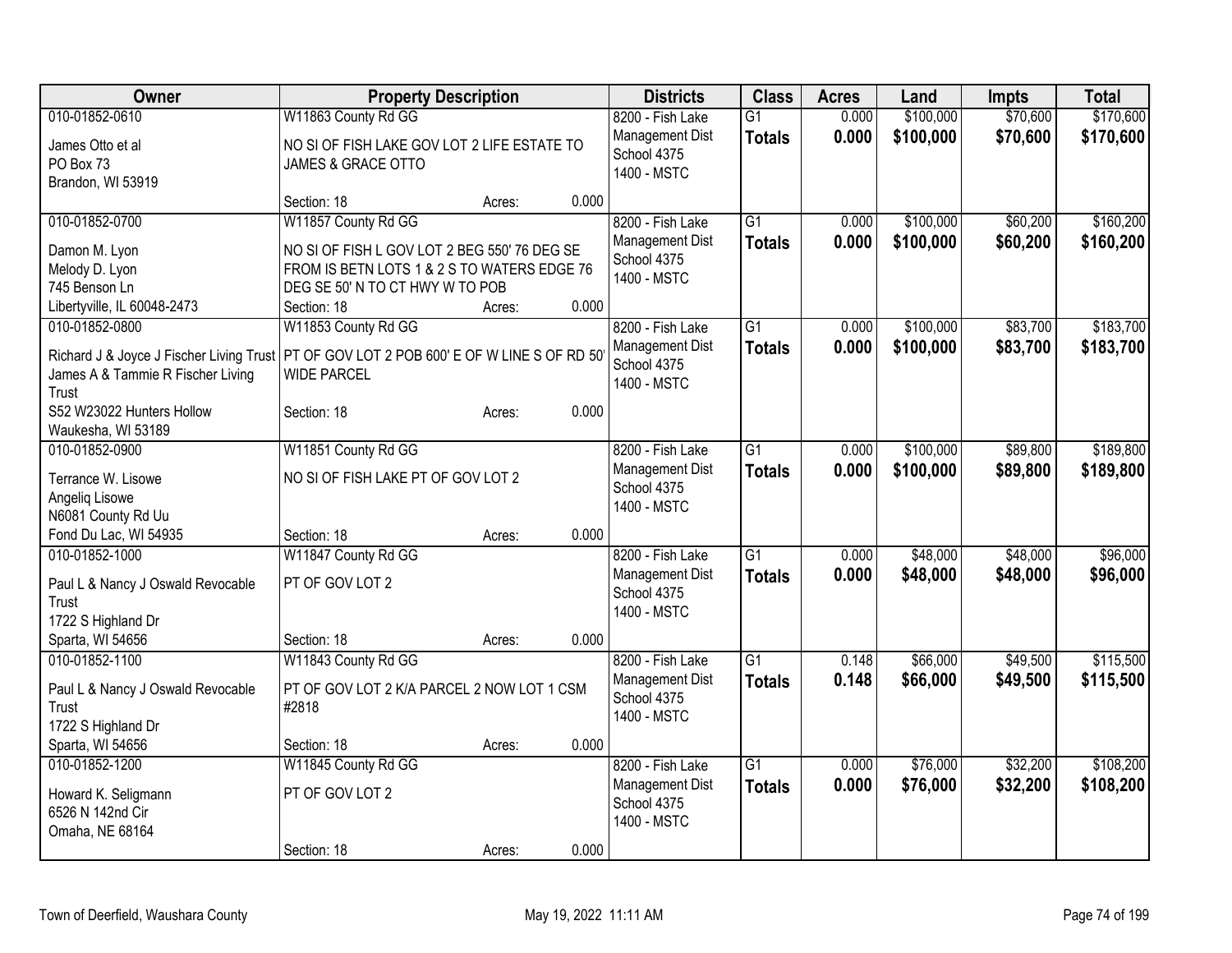| Owner                                                | <b>Property Description</b>      |        |       | <b>Districts</b> | <b>Class</b>    | <b>Acres</b> | Land      | <b>Impts</b> | <b>Total</b> |
|------------------------------------------------------|----------------------------------|--------|-------|------------------|-----------------|--------------|-----------|--------------|--------------|
| 010-01852-1300                                       | W11839 County Rd GG              |        |       | 8200 - Fish Lake | $\overline{G1}$ | 0.000        | \$70,000  | \$25,400     | \$95,400     |
| Mark Senogles                                        | LOT B2 GOV LOT 2                 |        |       | Management Dist  | <b>Totals</b>   | 0.000        | \$70,000  | \$25,400     | \$95,400     |
| Stephanie Senogles                                   |                                  |        |       | School 4375      |                 |              |           |              |              |
| 1432 Armiger Ln                                      |                                  |        |       | 1400 - MSTC      |                 |              |           |              |              |
| Knoxville, TN 37932-2411                             | Section: 18                      | Acres: | 0.000 |                  |                 |              |           |              |              |
| 010-01852-1400                                       | W11841 County Rd GG              |        |       | 8200 - Fish Lake | $\overline{G1}$ | 0.290        | \$15,000  | \$35,200     | \$50,200     |
| <b>Chad Minor</b>                                    | LOT B1 GOV LOT 2                 |        |       | Management Dist  | <b>Totals</b>   | 0.290        | \$15,000  | \$35,200     | \$50,200     |
| Rebecca Minor                                        |                                  |        |       | School 4375      |                 |              |           |              |              |
| 7404 Druid Lake Rd                                   |                                  |        |       | 1400 - MSTC      |                 |              |           |              |              |
| Hartford, WI 53027-9713                              | Section: 18                      | Acres: | 0.000 |                  |                 |              |           |              |              |
| 010-01852-1500                                       | W11837 County Rd GG              |        |       | 8200 - Fish Lake | G1              | 0.000        | \$76,000  | \$48,900     | \$124,900    |
| Paul B & Jeanne B Tiedeman Revocable   PT GOVT LOT 2 |                                  |        |       | Management Dist  | <b>Totals</b>   | 0.000        | \$76,000  | \$48,900     | \$124,900    |
| <b>Living Trust</b>                                  |                                  |        |       | School 4375      |                 |              |           |              |              |
| 1218 Meadowlark Dr                                   |                                  |        |       | 1400 - MSTC      |                 |              |           |              |              |
| Madison, WI 53716                                    | Section: 18                      | Acres: | 0.000 |                  |                 |              |           |              |              |
| 010-01852-1600                                       | W11831 County Rd GG              |        |       | 8200 - Fish Lake | $\overline{G1}$ | 2.257        | \$261,800 | \$6,200      | \$268,000    |
|                                                      |                                  |        |       | Management Dist  | <b>Totals</b>   | 2.257        | \$261,800 | \$6,200      | \$268,000    |
| M&D Fesco, LLC                                       | PT OF GOV LOT 2, LOT 1 CSM #2417 |        |       | School 4375      |                 |              |           |              |              |
| c/o Edward J. Fesco<br>709 Third St                  |                                  |        |       | 1400 - MSTC      |                 |              |           |              |              |
| La Salle, IL 61301                                   | Section: 18                      | Acres: | 0.000 |                  |                 |              |           |              |              |
| 010-01852-1700                                       | W11807 County Rd GG              |        |       | 8200 - Fish Lake | $\overline{G1}$ | 0.000        | \$116,000 | \$43,400     | \$159,400    |
|                                                      |                                  |        |       | Management Dist  |                 | 0.000        | \$116,000 |              |              |
| Parker Cottage, LLC                                  | GOVT LOT 2 (SW1/4 NE1/4)         |        |       | School 4375      | <b>Totals</b>   |              |           | \$43,400     | \$159,400    |
| c/o Katie Ladue                                      |                                  |        |       | 1400 - MSTC      |                 |              |           |              |              |
| 5674 Garland Ln                                      |                                  |        |       |                  |                 |              |           |              |              |
| Greendale, WI 53129                                  | Section: 18                      | Acres: | 0.000 |                  |                 |              |           |              |              |
| 010-01852-1800                                       | W11805 County Rd GG              |        |       | 8200 - Fish Lake | $\overline{G1}$ | 0.000        | \$116,000 | \$200        | \$116,200    |
| Parker Cottage East, LLC                             | PT GOV LOT 2                     |        |       | Management Dist  | <b>Totals</b>   | 0.000        | \$116,000 | \$200        | \$116,200    |
| 3625 Belden Dr                                       |                                  |        |       | School 4375      |                 |              |           |              |              |
| Minneapolis, MN 55418                                |                                  |        |       | 1400 - MSTC      |                 |              |           |              |              |
|                                                      | Section: 18                      | Acres: | 0.000 |                  |                 |              |           |              |              |
| 010-01852-1900                                       | W11803 County Rd GG              |        |       | 8200 - Fish Lake | $\overline{G1}$ | 0.000        | \$116,000 | \$34,700     | \$150,700    |
| Parker Cottage East, LLC                             | GOVT LOT 2 SW-NE                 |        |       | Management Dist  | <b>Totals</b>   | 0.000        | \$116,000 | \$34,700     | \$150,700    |
| 3625 Belden Dr                                       |                                  |        |       | School 4375      |                 |              |           |              |              |
| Minneapolis, MN 55418                                |                                  |        |       | 1400 - MSTC      |                 |              |           |              |              |
|                                                      | Section: 18                      | Acres: | 0.000 |                  |                 |              |           |              |              |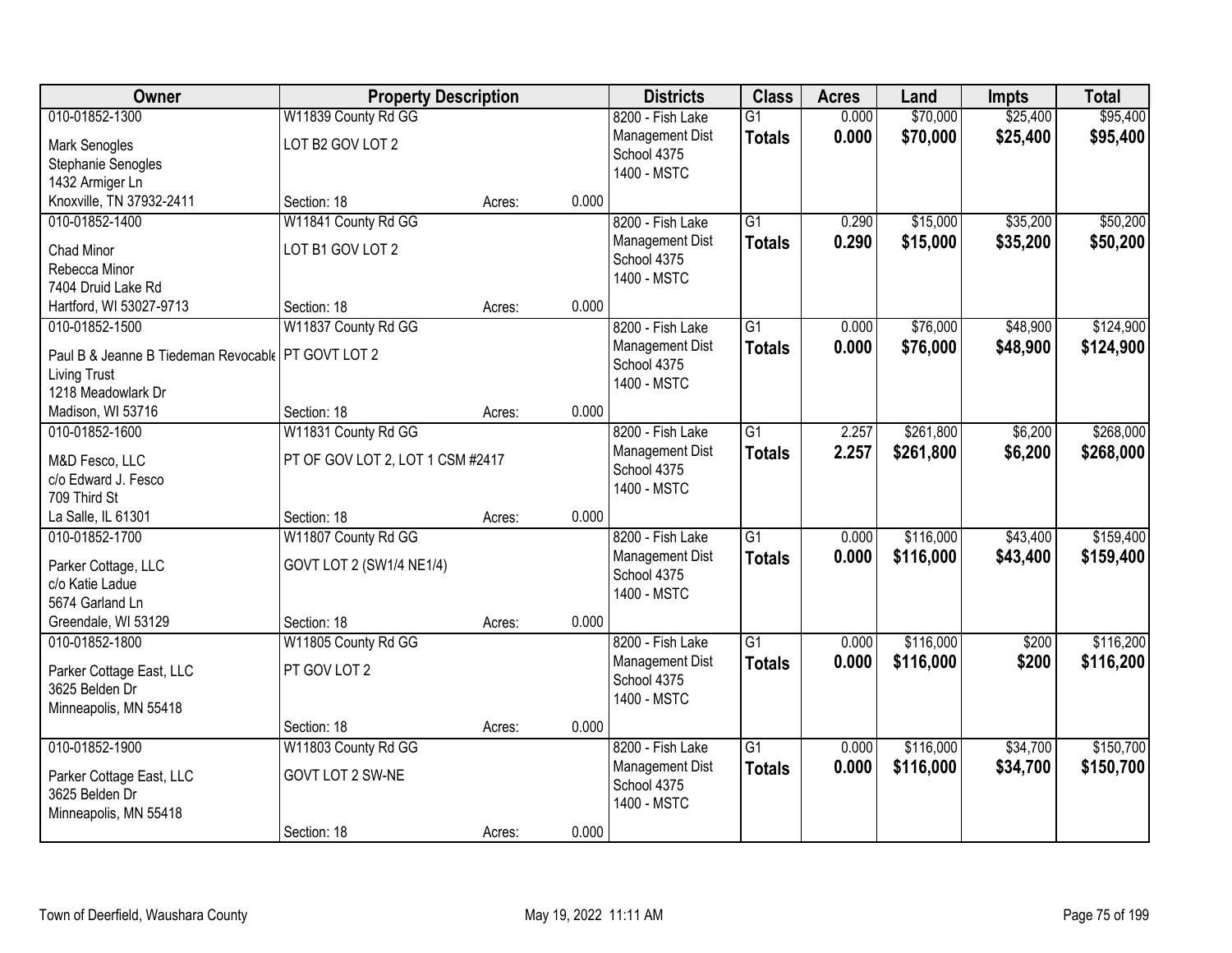| Owner                                  |                                              | <b>Property Description</b> |       | <b>Districts</b> | <b>Class</b>    | <b>Acres</b> | Land     | <b>Impts</b> | <b>Total</b> |
|----------------------------------------|----------------------------------------------|-----------------------------|-------|------------------|-----------------|--------------|----------|--------------|--------------|
| 010-01853-0120                         | N3962 County Rd GG                           |                             |       | School 4375      | $\overline{G1}$ | 4.040        | \$24,900 | \$2,800      | \$27,700     |
| Laurel M. Franklin                     | LOT 3 CSM 1425                               |                             |       | 1400 - MSTC      | <b>Totals</b>   | 4.040        | \$24,900 | \$2,800      | \$27,700     |
| Spencer A. Werner                      |                                              |                             |       |                  |                 |              |          |              |              |
| 5113 Camden Rd                         |                                              |                             |       |                  |                 |              |          |              |              |
| Madison, WI 53716-2807                 | Section: 18                                  | Acres:                      | 4.040 |                  |                 |              |          |              |              |
| 010-01853-0130                         |                                              |                             |       | School 4375      | $\overline{G1}$ | 2.590        | \$18,600 | $\sqrt{$0}$  | \$18,600     |
| Allan J. Kremel                        | PT OF GOV LOT 3, LOT 4 CSM #1423             |                             |       | 1400 - MSTC      | <b>Totals</b>   | 2.590        | \$18,600 | \$0          | \$18,600     |
| Penelope A. Kremel                     |                                              |                             |       |                  |                 |              |          |              |              |
| 2535 Thornapple Ln                     |                                              |                             |       |                  |                 |              |          |              |              |
| Brookfield, WI 53005                   | Section: 18                                  | Acres:                      | 2.590 |                  |                 |              |          |              |              |
| 010-01853-0140                         | N3906 County Rd GG                           |                             |       | School 4375      | G1              | 2.700        | \$19,100 | \$155,700    | \$174,800    |
| Todd P. Miller                         | PT OF GOV LOT 3 LOT 5 CSM 1423               |                             |       | 1400 - MSTC      | <b>Totals</b>   | 2.700        | \$19,100 | \$155,700    | \$174,800    |
| Nancy L. Miller                        |                                              |                             |       |                  |                 |              |          |              |              |
| N3906 County Rd Gg                     |                                              |                             |       |                  |                 |              |          |              |              |
| Hancock, WI 54943                      | Section: 18                                  | Acres:                      | 2.700 |                  |                 |              |          |              |              |
| 010-01853-0200                         |                                              |                             |       | School 4375      | G4              | 2.500        | \$400    | \$0          | \$400        |
| Robert M. Dunn Jr                      | PT OF GOV LOT 3 NORTH 264' EAST OF CTH "GG"  |                             |       | 1400 - MSTC      | G5M             | 0.500        | \$800    | \$0          | \$800        |
| N4098 7th Ln                           |                                              |                             |       |                  | <b>Totals</b>   | 3.000        | \$1,200  | \$0          | \$1,200      |
| Hancock, WI 54943                      |                                              |                             |       |                  |                 |              |          |              |              |
|                                        | Section: 18                                  | Acres:                      | 3.000 |                  |                 |              |          |              |              |
| 010-01853-0400                         | W11783 County Rd GG                          |                             |       | School 4375      | $\overline{G1}$ | 1.550        | \$13,300 | \$25,700     | \$39,000     |
| Laurie Parker                          | PT OF GOV LOT 3 (SE-NE) K/A LOT A ON PLAT OF |                             |       | 1400 - MSTC      | X1              | 0.100        | \$0      | \$0          | \$0          |
| 3625 Belden Dr NE                      | SURVEY; EXC PUBLIC PARK                      |                             |       |                  | <b>Totals</b>   | 1.650        | \$13,300 | \$25,700     | \$39,000     |
| Minneapolis, MN 55418-1601             |                                              |                             |       |                  |                 |              |          |              |              |
|                                        | Section: 18                                  | Acres:                      | 1.650 |                  |                 |              |          |              |              |
| 010-01853-0500                         | W11777 County Rd GG                          |                             |       | School 4375      | $\overline{G1}$ | 1.620        | \$13,700 | \$155,200    | \$168,900    |
| John P. Cwiklis                        | PT OF GOV LOT 3                              |                             |       | 1400 - MSTC      | <b>Totals</b>   | 1.620        | \$13,700 | \$155,200    | \$168,900    |
| Carrie L. Cwiklis                      |                                              |                             |       |                  |                 |              |          |              |              |
| W11777 County Rd Gg                    |                                              |                             |       |                  |                 |              |          |              |              |
| Hancock, WI 54943                      | Section: 18                                  | Acres:                      | 1.620 |                  |                 |              |          |              |              |
| 010-01853-0600                         | W11761 County Rd GG                          |                             |       | School 4375      | $\overline{G1}$ | 3.770        | \$23,800 | \$68,700     | \$92,500     |
|                                        | PT OF GOVT LOT 3 (SE-NE)                     |                             |       | 1400 - MSTC      | <b>Totals</b>   | 3.770        | \$23,800 | \$68,700     | \$92,500     |
| Kelly Rey Kiley<br>W11761 County Rd Gg |                                              |                             |       |                  |                 |              |          |              |              |
| Hancock, WI 54943                      |                                              |                             |       |                  |                 |              |          |              |              |
|                                        | Section: 18                                  | Acres:                      | 3.770 |                  |                 |              |          |              |              |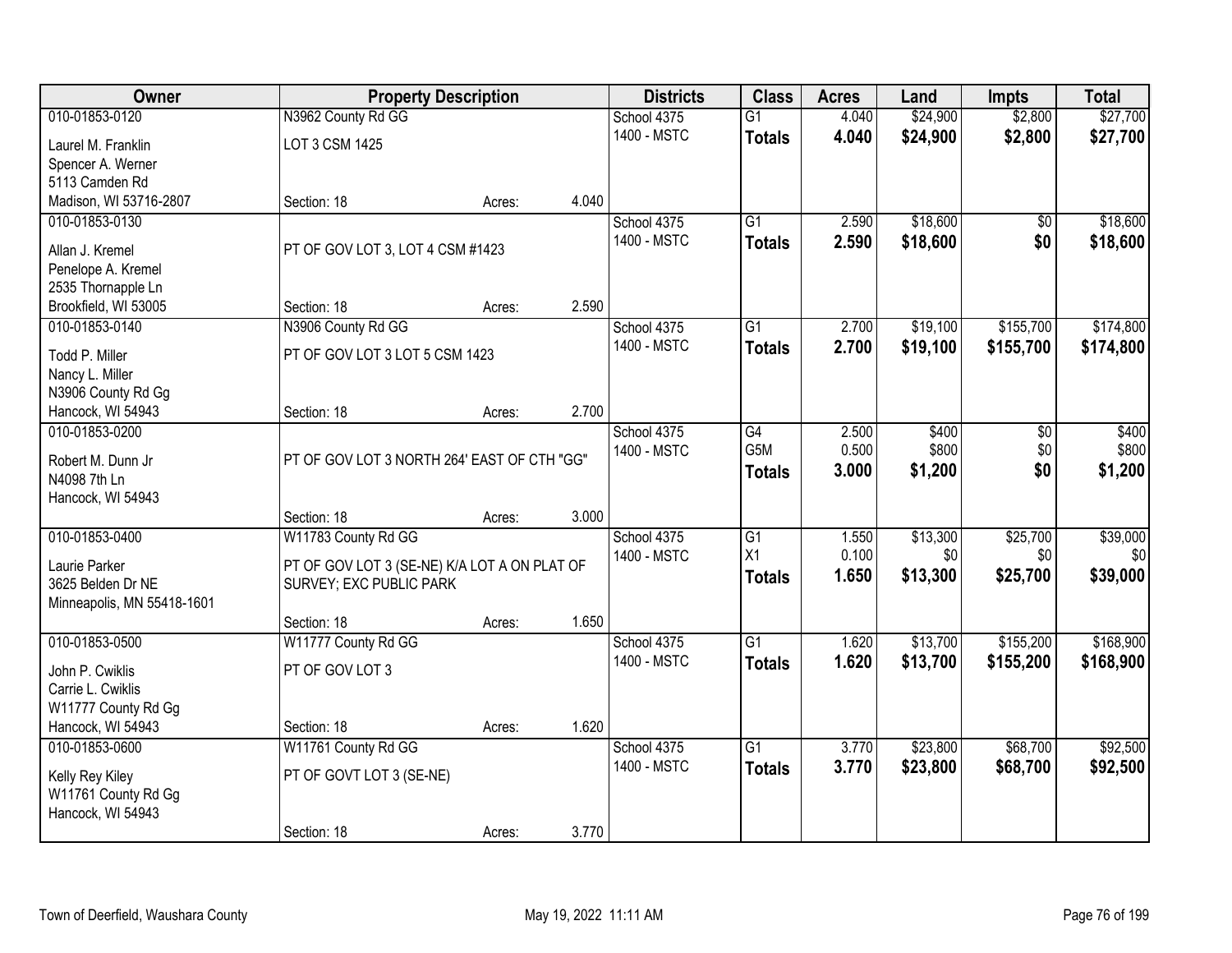| <b>Owner</b>                                                                                   | <b>Property Description</b>                                                                       |        |       | <b>Districts</b>           | <b>Class</b>                     | <b>Acres</b>   | Land                 | <b>Impts</b>           | <b>Total</b>         |
|------------------------------------------------------------------------------------------------|---------------------------------------------------------------------------------------------------|--------|-------|----------------------------|----------------------------------|----------------|----------------------|------------------------|----------------------|
| 010-01853-0700<br>Kelly Rey Kiley<br>W11761 County Rd Gg<br>Hancock, WI 54943                  | PT OF GOV LOT 3 K/A LOT 1 PLEASANT VALLEY<br><b>UNREC PLAT</b>                                    |        |       | School 4375<br>1400 - MSTC | $\overline{G1}$<br><b>Totals</b> | 2.030<br>2.030 | \$16,100<br>\$16,100 | $\overline{50}$<br>\$0 | \$16,100<br>\$16,100 |
|                                                                                                | Section: 18                                                                                       | Acres: | 2.030 |                            |                                  |                |                      |                        |                      |
| 010-01853-0800<br>Steven L. Martin<br>309 Lexington Dr<br>Waunakee, WI 53597                   | N3954 7th Dr<br>PT OF GOV LOT 3 A/K/A LOT 10 PLEASANT VALLEY<br>UNREC PLAT & 1/9 INT IN 66' STRIP |        |       | School 4375<br>1400 - MSTC | $\overline{G1}$<br><b>Totals</b> | 3.800<br>3.800 | \$23,900<br>\$23,900 | \$67,900<br>\$67,900   | \$91,800<br>\$91,800 |
|                                                                                                | Section: 18                                                                                       | Acres: | 3.800 |                            |                                  |                |                      |                        |                      |
| 010-01853-0900<br>Kay M Johnson Revocable Trust<br>0s944 Wenmoth Rd<br>Batavia, IL 60510       | PT OF GOV LOT 3 A/K/A LOT 2 PLEASANT VALLEY<br><b>UNREC PLAT</b>                                  |        |       | School 4375<br>1400 - MSTC | $\overline{G1}$<br><b>Totals</b> | 2.100<br>2.100 | \$16,400<br>\$16,400 | \$0<br>\$0             | \$16,400<br>\$16,400 |
|                                                                                                | Section: 18                                                                                       | Acres: | 2.100 |                            |                                  |                |                      |                        |                      |
| 010-01853-1000<br>Kay M Johnson Revocable Trust<br>0s944 Wenmoth Rd<br>Batavia, IL 60510       | GOV LOT 3 A/K/A PLEASANT VALLEY UNREC PLAT,<br>LOT 9 & 1/9 INT IN 66' STRIP                       |        |       | School 4375<br>1400 - MSTC | $\overline{G1}$<br><b>Totals</b> | 2.010<br>2.010 | \$16,000<br>\$16,000 | $\sqrt[6]{3}$<br>\$0   | \$16,000<br>\$16,000 |
|                                                                                                | Section: 18                                                                                       | Acres: | 2.010 |                            |                                  |                |                      |                        |                      |
| 010-01853-1100<br>Christine A. Draeger et al<br>404 Clyman St<br>Watertown, WI 53094           | N3938 7th Dr<br>PT OF GOVT LOT 3 A/K/A LOT 11 PLEASANT VALLEY<br>UNREC SUB & 1/9 INT IN 66' STRIP |        |       | School 4375<br>1400 - MSTC | $\overline{G1}$<br><b>Totals</b> | 1.300<br>1.300 | \$11,800<br>\$11,800 | \$80,600<br>\$80,600   | \$92,400<br>\$92,400 |
|                                                                                                | Section: 18                                                                                       | Acres: | 1.300 |                            |                                  |                |                      |                        |                      |
| 010-01853-1200<br>Tara D. Heckel<br>3506 Olympia Dr<br>Racine, WI 53406                        | PT OF NE-SE & GOV LOT 3 K/A LOT 12 PL VALLEY &<br>1/9 INT IN 66' RD                               |        |       | School 4375<br>1400 - MSTC | $\overline{G1}$<br><b>Totals</b> | 2.000<br>2.000 | \$16,000<br>\$16,000 | $\sqrt{$0}$<br>\$0     | \$16,000<br>\$16,000 |
|                                                                                                | Section: 18                                                                                       | Acres: | 2.000 |                            |                                  |                |                      |                        |                      |
| 010-01853-1300<br>Robert M. Sommer<br>Nancy L. Sommer<br>W260 N9311 Hwy J<br>Colgate, WI 53017 | N3950 7th Dr<br>PT OF GOVT LOT 3 & SE1/4 A/K/A LOT 8: INC 66 FT<br><b>EASE</b><br>Section: 18     | Acres: | 2.200 | School 4375<br>1400 - MSTC | $\overline{G1}$<br><b>Totals</b> | 2.200<br>2.200 | \$16,900<br>\$16,900 | \$41,300<br>\$41,300   | \$58,200<br>\$58,200 |
|                                                                                                |                                                                                                   |        |       |                            |                                  |                |                      |                        |                      |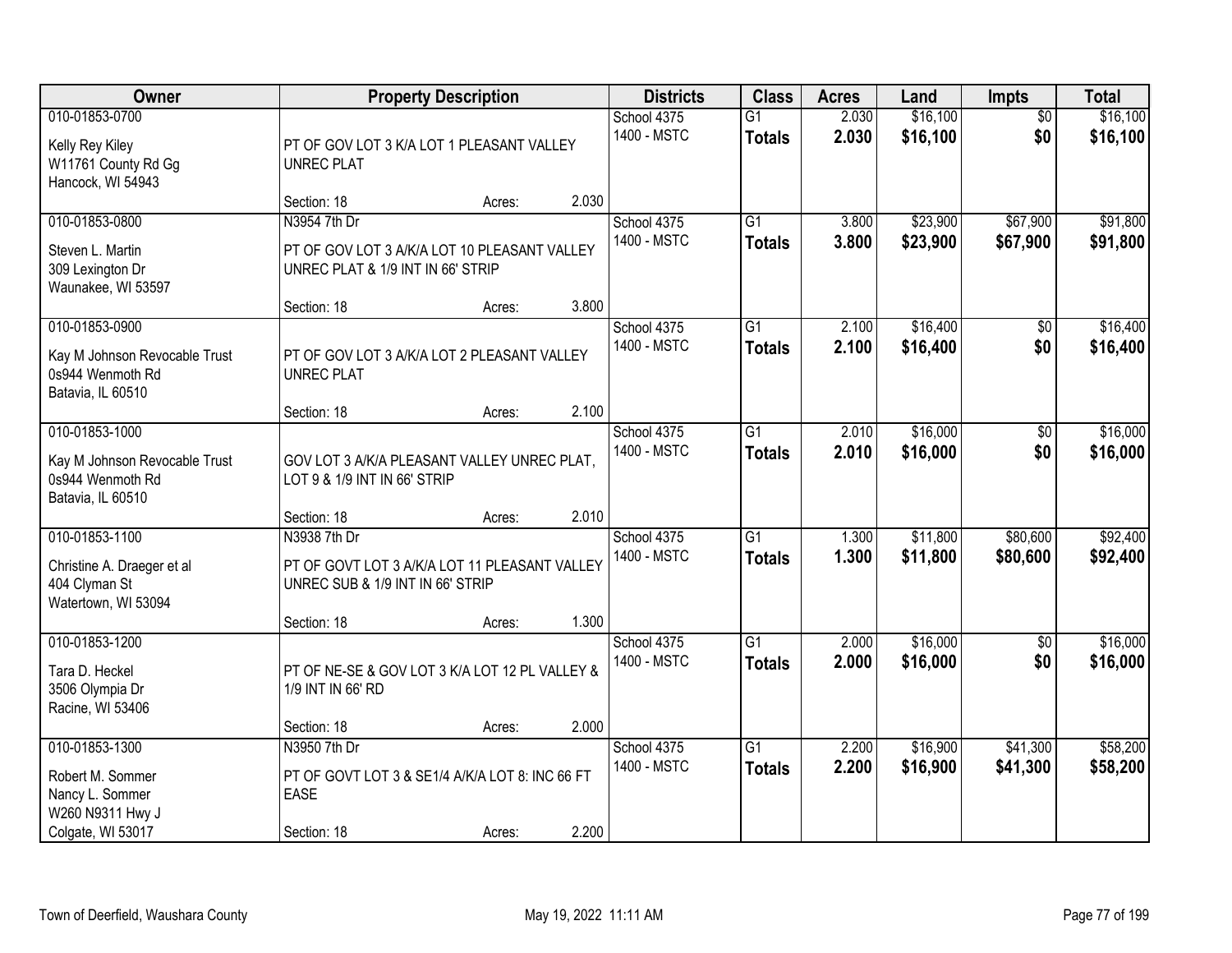| <b>Owner</b>                                                             |                                                                                                          | <b>Property Description</b> |        | <b>Districts</b>                                                  | <b>Class</b>                          | <b>Acres</b>               | Land                               | <b>Impts</b>                  | <b>Total</b>                       |
|--------------------------------------------------------------------------|----------------------------------------------------------------------------------------------------------|-----------------------------|--------|-------------------------------------------------------------------|---------------------------------------|----------------------------|------------------------------------|-------------------------------|------------------------------------|
| 010-01853-1400                                                           | N3905 County Rd GG                                                                                       |                             |        | School 4375                                                       | $\overline{G1}$                       | 2.300                      | \$17,300                           | \$59,000                      | \$76,300                           |
| Kay M Johnson Revocable Trust<br>0s944 Wenmoth Rd<br>Batavia, IL 60510   | GOV LOT 3 A/K/A LOT 3 PLEASANT VALLEY UNREC<br><b>PLAT</b>                                               |                             |        | 1400 - MSTC                                                       | <b>Totals</b>                         | 2.300                      | \$17,300                           | \$59,000                      | \$76,300                           |
|                                                                          | Section: 18                                                                                              | Acres:                      | 2.300  |                                                                   |                                       |                            |                                    |                               |                                    |
| 010-01853-1500<br>Michael R & David F Warzynski, LLC et<br>al            | 66 FT STRIP; ASSESSED WITH ADJOINING PARCELS                                                             |                             |        | School 4375<br>1400 - MSTC                                        | $\overline{G1}$<br><b>Totals</b>      | 0.000<br>0.000             | \$0<br>\$0                         | $\overline{50}$<br>\$0        | $\sqrt{50}$<br>\$0                 |
| 9950 County Rd Aa<br>Almond, WI 54909                                    | Section: 18                                                                                              |                             | 0.000  |                                                                   |                                       |                            |                                    |                               |                                    |
| 010-01854-0100                                                           |                                                                                                          | Acres:                      |        | School 4375                                                       | G1                                    | 2.300                      | \$17,300                           | \$40,300                      | \$57,600                           |
| Tara D. Heckel<br>3506 Olympia Dr<br>Racine, WI 53406                    | PT OF NE SE & GOV LOT 3 K/A LOT 15 PLEASANT<br><b>VALLEY UNREC PLAT</b>                                  |                             |        | 1400 - MSTC                                                       | <b>Totals</b>                         | 2.300                      | \$17,300                           | \$40,300                      | \$57,600                           |
|                                                                          | Section: 18                                                                                              | Acres:                      | 2.300  |                                                                   |                                       |                            |                                    |                               |                                    |
| 010-01854-0210                                                           | N3808 7th Dr                                                                                             |                             |        | School 4375                                                       | G1                                    | 9.110                      | \$40,600                           | \$114,100                     | \$154,700                          |
| York R. Heiden<br>Joliene K. Heiden                                      | PT OF GOV LOT 4, LOT 1 CSM 2664                                                                          |                             |        | 1400 - MSTC                                                       | <b>Totals</b>                         | 9.110                      | \$40,600                           | \$114,100                     | \$154,700                          |
| N3808 7th Dr<br>Hancock, WI 54943                                        | Section: 18                                                                                              | Acres:                      | 9.110  |                                                                   |                                       |                            |                                    |                               |                                    |
| 010-01854-0221<br>Thomas A. Whalley<br>Judith A. Whalley<br>N3885 7th Dr | PT OF GOV LOT 4, LOT 1 CSM 5078                                                                          |                             |        | School 4375<br>1400 - MSTC                                        | $\overline{G1}$<br><b>Totals</b>      | 10.670<br>10.670           | \$45,500<br>\$45,500               | $\overline{50}$<br>\$0        | \$45,500<br>\$45,500               |
| Hancock, WI 54943                                                        | Section: 18                                                                                              | Acres:                      | 10.670 |                                                                   |                                       |                            |                                    |                               |                                    |
| 010-01854-0231<br>York R. Heiden<br>Joliene K. Heiden<br>N3808 7th Dr    | PT OF GOV LOT 4, LOT 3 CSM 2664 LESS CSM 5078                                                            |                             |        | School 4375<br>1400 - MSTC                                        | $\overline{G1}$<br><b>Totals</b>      | 8.280<br>8.280             | \$38,100<br>\$38,100               | $\overline{60}$<br>\$0        | \$38,100<br>\$38,100               |
| Hancock, WI 54943                                                        | Section: 18                                                                                              | Acres:                      | 8.280  |                                                                   |                                       |                            |                                    |                               |                                    |
| 010-01855-0200<br>Edward L. Zdroik<br>Bonnie M. Zdroik<br>N3845 7th Dr   | N3845 7th Dr<br>PT OF CERTIFIED SURVEY MAP #2281 & PT OF<br>GOVT LOT 5 & PT OF FRAC SW1/4 LESS V539 P179 |                             |        | 8200 - Fish Lake<br>Management Dist<br>School 4375<br>1400 - MSTC | G2<br>G <sub>6</sub><br><b>Totals</b> | 10.188<br>12.000<br>22.188 | \$333,800<br>\$36,000<br>\$369,800 | \$389,700<br>\$0<br>\$389,700 | \$723,500<br>\$36,000<br>\$759,500 |
| Hancock, WI 54943                                                        | Section: 18                                                                                              | Acres:                      | 22.188 |                                                                   |                                       |                            |                                    |                               |                                    |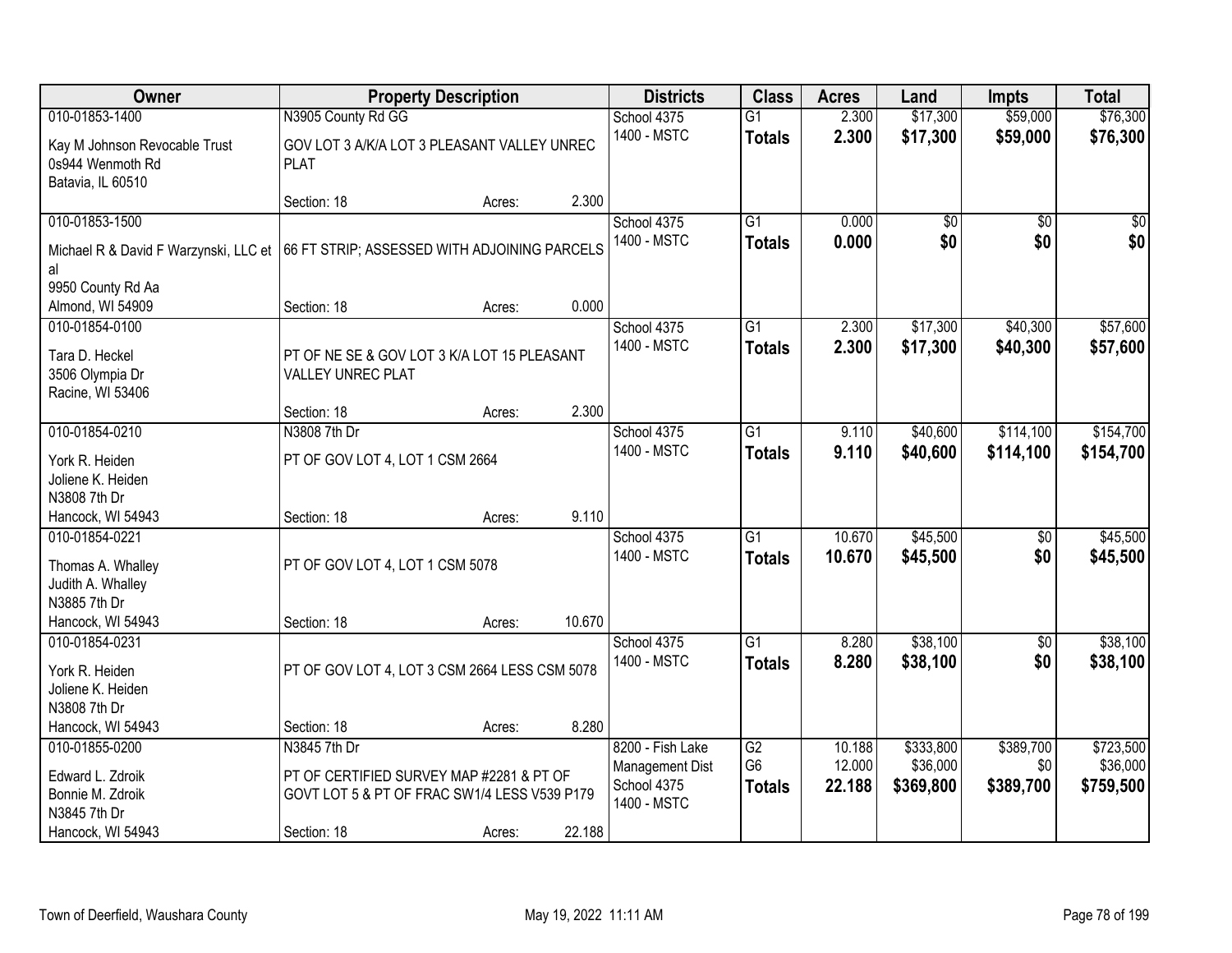| Owner                                        | <b>Property Description</b>                |        |       | <b>Districts</b> | <b>Class</b>    | <b>Acres</b> | Land      | <b>Impts</b>    | <b>Total</b> |
|----------------------------------------------|--------------------------------------------|--------|-------|------------------|-----------------|--------------|-----------|-----------------|--------------|
| 010-01855-0300                               | W11948 S Fish Lake Rd                      |        |       | 8200 - Fish Lake | $\overline{G1}$ | 0.769        | \$138,000 | $\overline{50}$ | \$138,000    |
| Gordon E. Schulz                             | PT OF GOV LOT 5 CSM 47 LESS CSM 1123       |        |       | Management Dist  | <b>Totals</b>   | 0.769        | \$138,000 | \$0             | \$138,000    |
| Noreen R. Schulz                             |                                            |        |       | School 4375      |                 |              |           |                 |              |
| 872 Cambridge Ln                             |                                            |        |       | 1400 - MSTC      |                 |              |           |                 |              |
| Crystal Lake, IL 60014                       | Section: 18                                | Acres: | 0.769 |                  |                 |              |           |                 |              |
| 010-01855-0310                               | W11948 S Fish Lake Rd                      |        |       | School 4375      | $\overline{G1}$ | 1.200        | \$11,200  | \$167,200       | \$178,400    |
| Gordon E. Schulz                             | PARCEL IN GOV LOT 5                        |        |       | 1400 - MSTC      | <b>Totals</b>   | 1.200        | \$11,200  | \$167,200       | \$178,400    |
| Noreen R. Schulz                             |                                            |        |       |                  |                 |              |           |                 |              |
| 872 Cambridge Ln                             |                                            |        |       |                  |                 |              |           |                 |              |
| Crystal Lake, IL 60014                       | Section: 18                                | Acres: | 1.200 |                  |                 |              |           |                 |              |
| 010-01855-0500                               | W11980 S Fish Lake Rd                      |        |       | 8200 - Fish Lake | $\overline{G1}$ | 0.870        | \$172,500 | \$136,800       | \$309,300    |
|                                              |                                            |        |       | Management Dist  | <b>Totals</b>   | 0.870        | \$172,500 | \$136,800       | \$309,300    |
| Jeffrey Berenz                               | PT OF GOV LOT 5 CSM 1123                   |        |       | School 4375      |                 |              |           |                 |              |
| Catherine Berenz<br>683 E Merrill Ave        |                                            |        |       | 1400 - MSTC      |                 |              |           |                 |              |
| Fond Du Lac, WI 54935                        | Section: 18                                | Acres: | 0.870 |                  |                 |              |           |                 |              |
| 010-01855-0600                               |                                            |        |       | School 4375      | $\overline{G1}$ | 4.830        | \$27,400  | $\sqrt[6]{}$    | \$27,400     |
|                                              |                                            |        |       | 1400 - MSTC      | <b>Totals</b>   | 4.830        | \$27,400  | \$0             | \$27,400     |
| C L. Poad                                    | PT OF FRAC SW1/4, NOW LOT 2 CSM #3717      |        |       |                  |                 |              |           |                 |              |
| Carrie E. Poad                               |                                            |        |       |                  |                 |              |           |                 |              |
| W8204 County Rd B                            |                                            |        |       |                  |                 |              |           |                 |              |
| Poynette, WI 53955                           | Section: 18                                | Acres: | 4.830 |                  |                 |              |           |                 |              |
| 010-01855-0700                               | W12002 S Fish Lake Rd                      |        |       | 8200 - Fish Lake | $\overline{G1}$ | 0.720        | \$150,000 | \$45,700        | \$195,700    |
| Kenneth D & Ellen D Kitelinger               | PT OF GOV LOT 5 K/A LOTS 16 & 17 TOMMORROW |        |       | Management Dist  | <b>Totals</b>   | 0.720        | \$150,000 | \$45,700        | \$195,700    |
| Revocable Trust                              | WOODS UNREC PLAT CSM 591                   |        |       | School 4375      |                 |              |           |                 |              |
| 2110 N Lexington                             |                                            |        |       | 1400 - MSTC      |                 |              |           |                 |              |
| Janesville, WI 53545                         | Section: 18                                | Acres: | 0.720 |                  |                 |              |           |                 |              |
| 010-01855-0800                               |                                            |        |       | School 4375      | $\overline{G1}$ | 3.130        | \$21,000  | $\sqrt{$0}$     | \$21,000     |
| Kenneth D & Ellen D Kitelinger               | PT OF GOV LOT 5 & PT OF FRAC SW1/4 CSM 592 |        |       | 1400 - MSTC      | <b>Totals</b>   | 3.130        | \$21,000  | \$0             | \$21,000     |
| Revocable Trust                              | NOW CSM 881                                |        |       |                  |                 |              |           |                 |              |
| 2110 N Lexington                             |                                            |        |       |                  |                 |              |           |                 |              |
| Janesville, WI 53545                         | Section: 18                                | Acres: | 3.130 |                  |                 |              |           |                 |              |
| 010-01855-0900                               | W12010 S Fish Lake Rd                      |        |       | 8200 - Fish Lake | $\overline{G1}$ | 0.000        | \$151,500 | \$181,900       | \$333,400    |
|                                              |                                            |        |       | Management Dist  | <b>Totals</b>   | 0.000        | \$151,500 | \$181,900       | \$333,400    |
| Kenneth & Susan R Feye Family Trust          | PT OF GOV LOT 5 K/A LOTS 14 & 15 TOMORROW  |        |       | School 4375      |                 |              |           |                 |              |
| W153 57149 Rosewood Cir<br>Muskego, WI 53150 | WOODS UNREC PLAT & ADJ PARC                |        |       | 1400 - MSTC      |                 |              |           |                 |              |
|                                              | Section: 18                                | Acres: | 0.000 |                  |                 |              |           |                 |              |
|                                              |                                            |        |       |                  |                 |              |           |                 |              |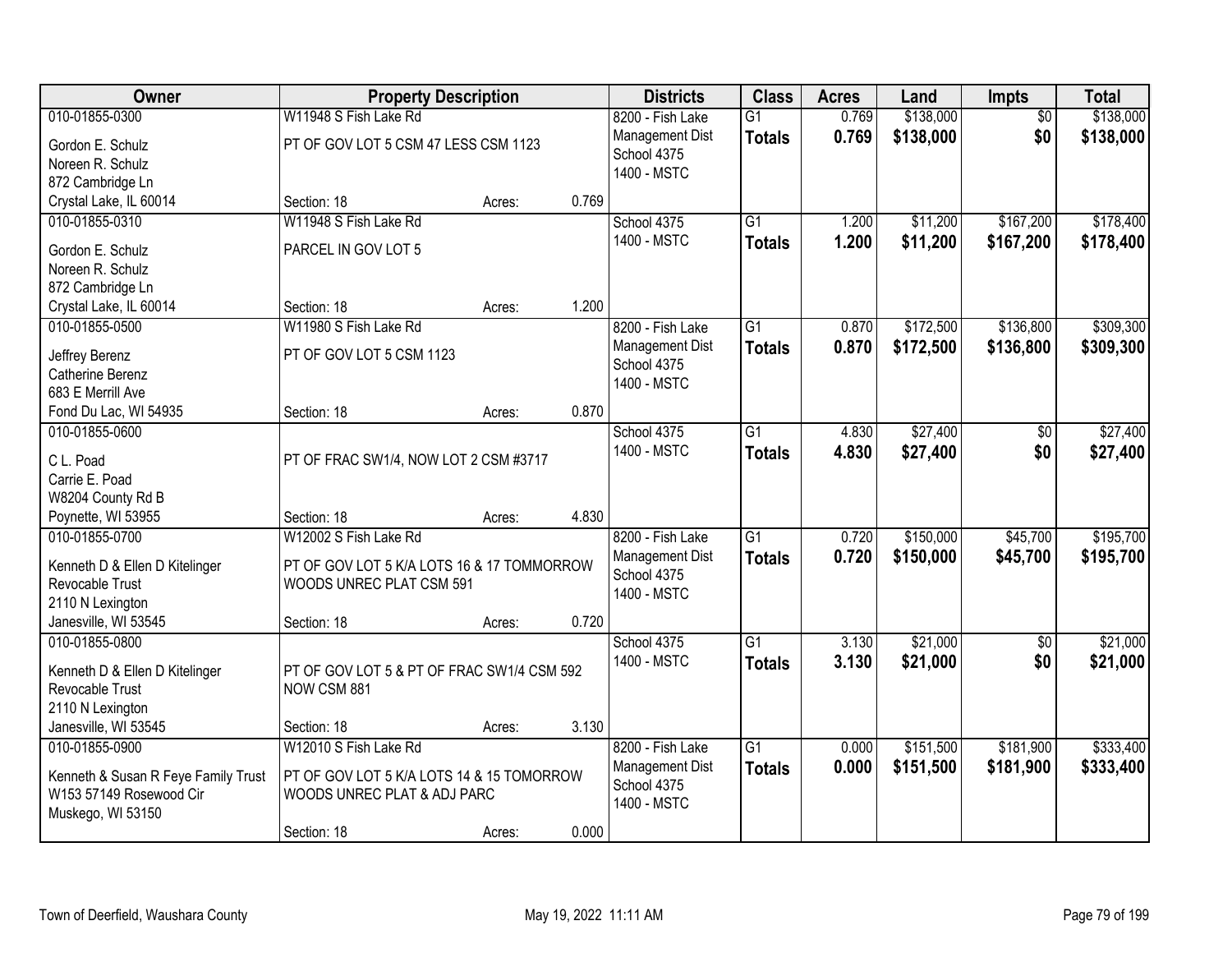| Owner                                                                                                  |                                                                                                                                 | <b>Property Description</b> |       | <b>Districts</b>                                                  | <b>Class</b>                     | <b>Acres</b>   | Land                   | <b>Impts</b>           | <b>Total</b>           |
|--------------------------------------------------------------------------------------------------------|---------------------------------------------------------------------------------------------------------------------------------|-----------------------------|-------|-------------------------------------------------------------------|----------------------------------|----------------|------------------------|------------------------|------------------------|
| 010-01855-1000<br>C L. Poad<br>W8204 County Rd B<br>Poynette, WI 53955                                 | PT OF GOVT LOT 5 & PT OF FRAC SW1/4 LESS V 258<br>P 272 NOW LOT 3 CSM #3717                                                     |                             |       | School 4375<br>1400 - MSTC                                        | $\overline{G1}$<br><b>Totals</b> | 3.470<br>3.470 | \$22,500<br>\$22,500   | $\overline{50}$<br>\$0 | \$22,500<br>\$22,500   |
|                                                                                                        | Section: 18                                                                                                                     | Acres:                      | 3.470 |                                                                   |                                  |                |                        |                        |                        |
| 010-01855-1110<br>Robert Sengstock<br>Karen Sengstock<br>1175 Harrison                                 | W12028 S Fish Lake Rd<br>LOT 1 CSM 3722 SUBJ TO EASE V489 P950                                                                  |                             |       | 8200 - Fish Lake<br>Management Dist<br>School 4375<br>1400 - MSTC | $\overline{G1}$<br><b>Totals</b> | 0.649<br>0.649 | \$147,000<br>\$147,000 | \$135,200<br>\$135,200 | \$282,200<br>\$282,200 |
| Kaukauna, WI 54130                                                                                     | Section: 18                                                                                                                     | Acres:                      | 0.000 |                                                                   |                                  |                |                        |                        |                        |
| 010-01855-1210<br>Larry Poad<br>Cheryl Poad<br>2030 Mapledale Rd                                       | W12015 Fish Lake Rd<br>PT OF GOVT LOT 5 & PT OF FRAC SW1/4 & EASE<br>V489 P950 NOW LOT 4 CSM #3717                              |                             |       | School 4375<br>1400 - MSTC                                        | G1<br><b>Totals</b>              | 3.270<br>3.270 | \$21,600<br>\$21,600   | \$138,300<br>\$138,300 | \$159,900<br>\$159,900 |
| West Bend, WI 53090                                                                                    | Section: 18                                                                                                                     | Acres:                      | 3.270 |                                                                   |                                  |                |                        |                        |                        |
| 010-01855-1300<br>Joseph C. Deschler Jr<br>Marlen Deschler<br>227 1st Ave SE                           | W12038 S Fish Lake Rd<br>PT OF GOV LOT 5 K/A LOT 11 TOMORROW WOODS<br><b>UNREC PLAT</b>                                         |                             |       | 8200 - Fish Lake<br>Management Dist<br>School 4375<br>1400 - MSTC | $\overline{G1}$<br><b>Totals</b> | 0.000<br>0.000 | \$112,000<br>\$112,000 | \$72,300<br>\$72,300   | \$184,300<br>\$184,300 |
| Spring Grove, MN 55974                                                                                 | Section: 18                                                                                                                     | Acres:                      | 0.000 |                                                                   |                                  |                |                        |                        |                        |
| 010-01855-1400<br>Joseph C. Deschler Jr<br>Marlen Deschler<br>227 1st Ave SE<br>Spring Grove, MN 55974 | PT OF GOVT LOT 5 & PT OF FRAC SW1/4<br>Section: 18                                                                              | Acres:                      | 2.070 | School 4375<br>1400 - MSTC                                        | $\overline{G1}$<br><b>Totals</b> | 2.070<br>2.070 | \$16,300<br>\$16,300   | $\overline{50}$<br>\$0 | \$16,300<br>\$16,300   |
| 010-01855-1510                                                                                         | W12042 S Fish Lake Rd                                                                                                           |                             |       | 8200 - Fish Lake                                                  | $\overline{G1}$                  | 2.580          | \$104,300              | \$150,500              | \$254,800              |
| James J. Fuchs<br>Caroline A. Fuchs<br>8112 Creek View Ln<br>Mount Pleasant, WI 53406                  | PT GOV LOT 5 (K/A LOT 10 TOMORROW WOODS<br>UNREC PLAT) AND PT OF GOV LOT 5 & PT OF FRAC<br>SW1/4 LESS V 84 P 314<br>Section: 18 | Acres:                      | 2.580 | Management Dist<br>School 4375<br>1400 - MSTC                     | <b>Totals</b>                    | 2.580          | \$104,300              | \$150,500              | \$254,800              |
| 010-01855-1700<br>Douglas W. Haselow<br>N49 W15998 Lone Oak Ln<br>Menomonee Falls, WI 53051            | W12054 S Fish Lake Rd<br>PT OF GOV LOT 5 (K/A LOTS 8 & 9 TOMORROW<br>WOODS UNREC SUB)<br>Section: 18                            | Acres:                      | 0.000 | 8200 - Fish Lake<br>Management Dist<br>School 4375<br>1400 - MSTC | $\overline{G1}$<br><b>Totals</b> | 0.000<br>0.000 | \$156,800<br>\$156,800 | \$191,000<br>\$191,000 | \$347,800<br>\$347,800 |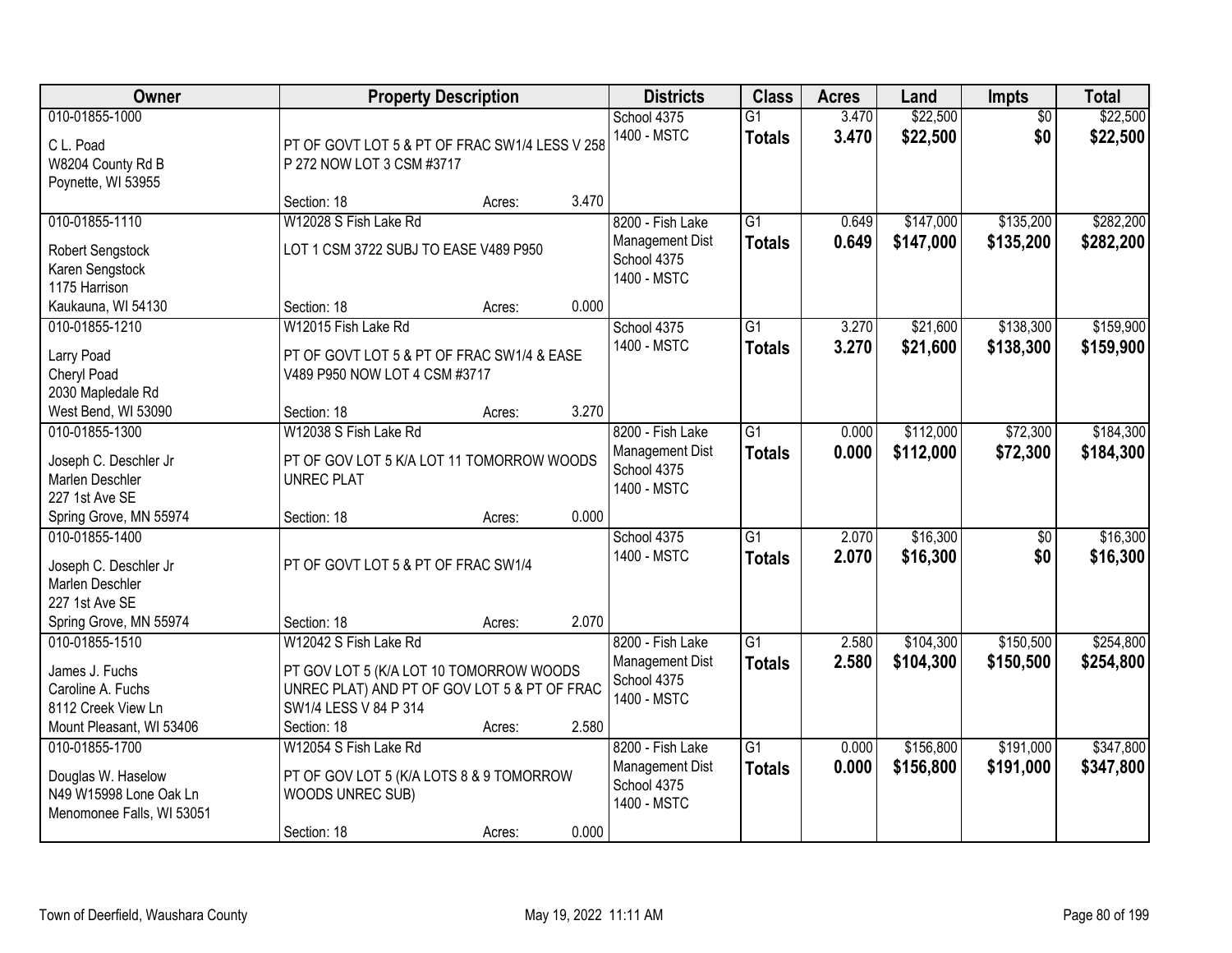| Owner                                                                                  |                                                                 | <b>Property Description</b> |       | <b>Districts</b>                                                  | <b>Class</b>                     | <b>Acres</b>   | Land                   | <b>Impts</b>         | <b>Total</b>           |
|----------------------------------------------------------------------------------------|-----------------------------------------------------------------|-----------------------------|-------|-------------------------------------------------------------------|----------------------------------|----------------|------------------------|----------------------|------------------------|
| 010-01855-1800                                                                         | W12053 S Fish Lake Rd                                           |                             |       | School 4375                                                       | $\overline{G1}$                  | 4.140          | \$25,200               | \$136,800            | \$162,000              |
| Douglas W. Haselow<br>N49 W15998 Lone Oak Ln<br>Menomonee Falls, WI 53051              | PT OF GOV LOT 5 & PT OF FRAC SW1/4 LESS 184-17                  |                             |       | 1400 - MSTC                                                       | <b>Totals</b>                    | 4.140          | \$25,200               | \$136,800            | \$162,000              |
|                                                                                        | Section: 18                                                     | Acres:                      | 4.140 |                                                                   |                                  |                |                        |                      |                        |
| 010-01855-1910                                                                         | W12062 S Fish Lake Rd                                           |                             |       | 8200 - Fish Lake                                                  | $\overline{G1}$                  | 4.516          | \$153,000              | \$150,200            | \$303,200              |
| Ricky R. Pabon<br>Gina A. Pabon<br>W12062 S Fish Lake Rd                               | PT OF GOV LOT 5 & FRAC SW? NOW LOT 1 CSM 295                    |                             |       | Management Dist<br>School 4375<br>1400 - MSTC                     | <b>Totals</b>                    | 4.516          | \$153,000              | \$150,200            | \$303,200              |
| Hancock, WI 54943                                                                      | Section: 18                                                     | Acres:                      | 4.516 |                                                                   |                                  |                |                        |                      |                        |
| 010-01855-2100                                                                         | W12070 S Fish Lake Rd                                           |                             |       | 8200 - Fish Lake                                                  | $\overline{G1}$                  | 0.483          | \$146,000              | \$84,000             | \$230,000              |
| James F Peters and Sonia L Peters<br>Revocable Trust<br>2236 N 66th St                 | PT OF GOV LOT 5 CSM 808 LOT 2                                   |                             |       | Management Dist<br>School 4375<br>1400 - MSTC                     | <b>Totals</b>                    | 0.483          | \$146,000              | \$84,000             | \$230,000              |
| Wauwatosa, WI 53213                                                                    | Section: 18                                                     | Acres:                      | 0.000 |                                                                   |                                  |                |                        |                      |                        |
| 010-01855-2200                                                                         | W12074 S Fish Lake Rd                                           |                             |       | 8200 - Fish Lake                                                  | $\overline{G1}$                  | 0.526          | \$146,000              | \$63,100             | \$209,100              |
| William J Mcdermott Revocable Trust<br>412 S Grove Ave<br>Oak Park, IL 60302           | PT OF GOV LOT 5 BEING LOT 1 CSM #808                            |                             |       | Management Dist<br>School 4375<br>1400 - MSTC                     | <b>Totals</b>                    | 0.526          | \$146,000              | \$63,100             | \$209,100              |
|                                                                                        | Section: 18                                                     | Acres:                      | 0.000 |                                                                   |                                  |                |                        |                      |                        |
| 010-01855-2400<br>Thomas P. Hammersley<br>Mary A. Hammersley<br>N56 W35220 Pondview Ln | N3888 Greenwood Rd<br>PT OF GOV LOT 5 & 10' ROW                 |                             |       | 8200 - Fish Lake<br>Management Dist<br>School 4375<br>1400 - MSTC | $\overline{G1}$<br><b>Totals</b> | 0.650<br>0.650 | \$150,000<br>\$150,000 | \$80,100<br>\$80,100 | \$230,100<br>\$230,100 |
| Oconomowoc, WI 53066-6700                                                              | Section: 18                                                     | Acres:                      | 0.650 |                                                                   |                                  |                |                        |                      |                        |
| 010-01855-2500                                                                         | N3892 Greenwood Rd                                              |                             |       | 8200 - Fish Lake                                                  | $\overline{G1}$                  | 1.020          | \$161,300              | \$109,600            | \$270,900              |
| Attoe Revocable Trust<br>N6785 County Rd Aa<br>Wild Rose, WI 54984-5934                | PT OF GOV LOT 5 A/K/A LOT 1 TOMORROW WOODS<br><b>UNREC SUBD</b> |                             |       | Management Dist<br>School 4375<br>1400 - MSTC                     | <b>Totals</b>                    | 1.020          | \$161,300              | \$109,600            | \$270,900              |
|                                                                                        | Section: 18                                                     | Acres:                      | 0.000 |                                                                   |                                  |                |                        |                      |                        |
| 010-01871-0200                                                                         | W12055 County Rd GG                                             |                             |       | 8200 - Fish Lake                                                  | $\overline{G1}$                  | 0.000          | \$100,000              | \$35,400             | \$135,400              |
| Diane L Barnes Trust et al<br>5800 N 225 W<br>West Lafayette, IN 47906-9726            | LOT 2 FISH LAKE SUMMER RESORT                                   |                             |       | Management Dist<br>School 4375<br>1400 - MSTC                     | <b>Totals</b>                    | 0.000          | \$100,000              | \$35,400             | \$135,400              |
|                                                                                        | Section: 18                                                     | Acres:                      | 0.000 |                                                                   |                                  |                |                        |                      |                        |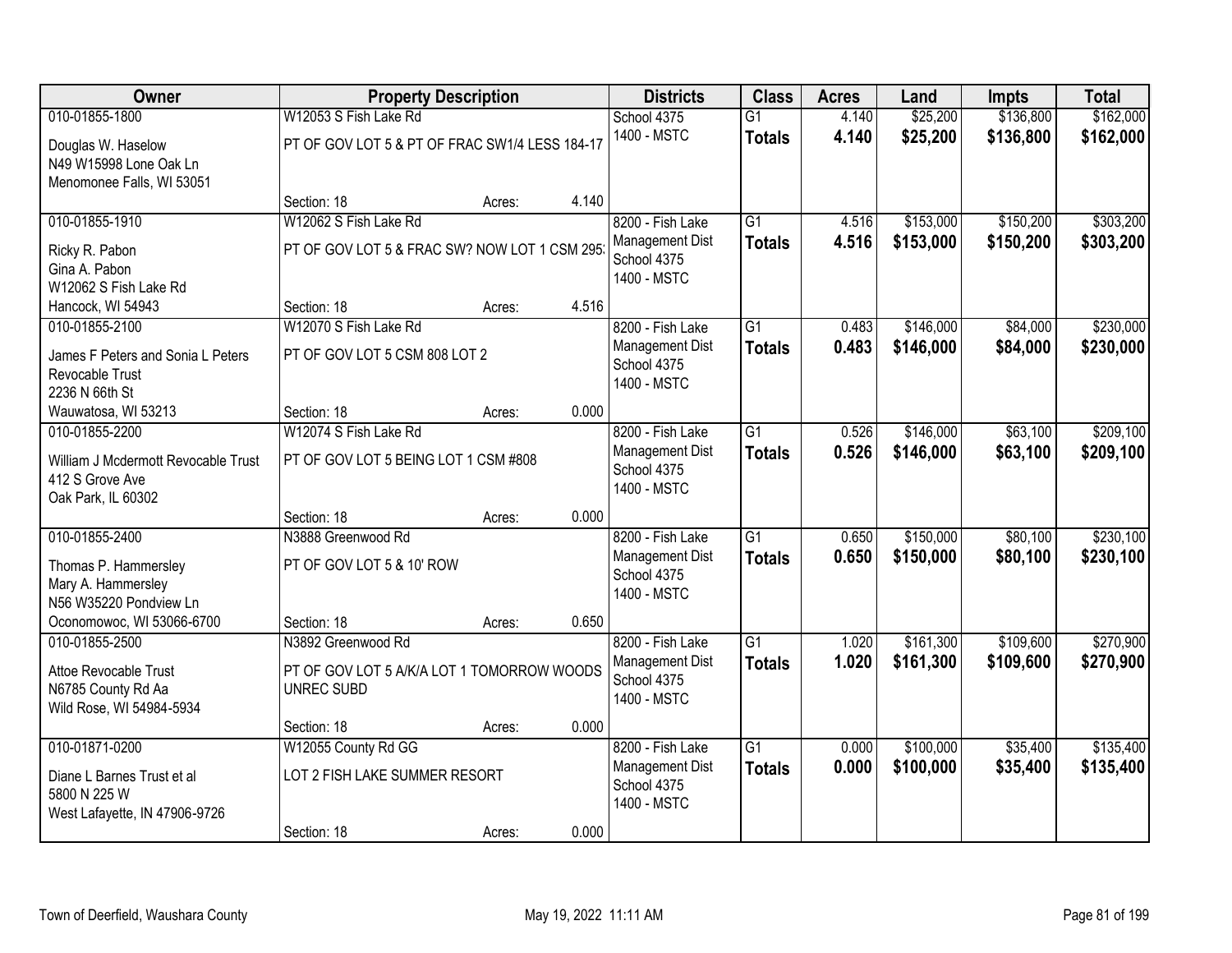| Owner<br><b>Property Description</b><br><b>Districts</b><br><b>Class</b><br><b>Acres</b><br>Land<br><b>Impts</b>              | <b>Total</b>           |
|-------------------------------------------------------------------------------------------------------------------------------|------------------------|
| 010-01871-0300<br>W12049 County Rd GG<br>\$150,000<br>8200 - Fish Lake<br>$\overline{G1}$<br>0.000                            | \$204,400<br>\$54,400  |
| 0.000<br>\$150,000<br>Management Dist<br><b>Totals</b><br>FISH LAKE SUMMER RESORT LOTS 3 & 4<br>Carole A. Taylor              | \$54,400<br>\$204,400  |
| School 4375<br>William S. Edwards                                                                                             |                        |
| 1400 - MSTC<br>W7717 County Rd O                                                                                              |                        |
| 0.000<br>Wautoma, WI 54982<br>Section: 18<br>Acres:                                                                           |                        |
| 010-01871-0500<br>W12039 County Rd GG<br>8200 - Fish Lake<br>$\overline{G1}$<br>\$125,000<br>0.000                            | \$171,100<br>\$46,100  |
| 0.000<br>\$125,000<br>Management Dist<br><b>Totals</b><br>FISH LAKE SUMMER RESORT LOT 5 & W1/2 LOT 6<br>Brandon T. Weinhammer | \$46,100<br>\$171,100  |
| School 4375<br>Jennifer L. Weinhammer                                                                                         |                        |
| 1400 - MSTC<br>11974 Hanson Rd                                                                                                |                        |
| 0.000<br>Algonquin, IL 60102-2576<br>Section: 18<br>Acres:                                                                    |                        |
| 010-01871-0700<br>W12025 County Rd GG<br>8200 - Fish Lake<br>$\overline{G1}$<br>\$125,000<br>0.000                            | \$189,500<br>\$314,500 |
| 0.000<br>\$125,000<br><b>Management Dist</b><br><b>Totals</b>                                                                 | \$189,500<br>\$314,500 |
| LOT 7 & E1/2 OF LOT 6 FISH LAKE SUMMER RESORT<br>William H. Larsen<br>School 4375                                             |                        |
| Margaret E. Larsen<br>1400 - MSTC<br>2704 Shamrock Dr                                                                         |                        |
| 0.000<br>Section: 18<br>Racine, WI 53406<br>Acres:                                                                            |                        |
| W12017 County Rd GG<br>$\overline{G1}$<br>\$186,800<br>010-01871-0800<br>8200 - Fish Lake<br>0.000                            | \$59,800<br>\$246,600  |
| Management Dist<br>0.000<br>\$186,800                                                                                         | \$59,800<br>\$246,600  |
| <b>Totals</b><br>Paul Stevens<br>FISH LAKE SUMMER RESRT GOV LOT 1 LOT 8 & ADJ<br>School 4375                                  |                        |
| <b>Sherri Stevens</b><br>LAND AND LOT 14 WHITE PINE RESORT<br>1400 - MSTC                                                     |                        |
| 42 W 991 Chateaugay                                                                                                           |                        |
| 0.000<br>Elburn, IL 60119<br>Section: 18<br>Acres:                                                                            |                        |
| $\overline{G1}$<br>\$210,000<br>010-01872-0200<br>W11925 County Rd GG<br>0.000<br>8200 - Fish Lake                            | \$131,900<br>\$341,900 |
| 0.000<br>\$210,000<br>Management Dist<br><b>Totals</b><br>PT OF GOV LOT 1 (NW1/4) WHITE PINE RESORT<br>Barbara L. Bollig      | \$131,900<br>\$341,900 |
| School 4375<br>LOTS 1, 2 & 3 SUBJ TO EASEMENT V 492 P 806<br>602 Hanley Dr                                                    |                        |
| 1400 - MSTC<br>Sun Prairie, WI 53590-2342                                                                                     |                        |
| 0.000<br>Section: 18<br>Acres:                                                                                                |                        |
| 010-01872-0400<br>$\overline{G1}$<br>\$109,300<br>W11933 County Rd GG<br>8200 - Fish Lake<br>0.000                            | \$235,600<br>\$344,900 |
| 0.000<br>\$109,300<br>Management Dist<br><b>Totals</b><br>PT OF GOV LOT 1 (NW1/4) WHITE PINE RESORT LOT<br>Wayne W. Jay       | \$235,600<br>\$344,900 |
| School 4375<br>4 & PT VACATED PINE ST<br>Roberta J. Jay                                                                       |                        |
| 1400 - MSTC<br>W11933 County Rd Gg                                                                                            |                        |
| Hancock, WI 54943<br>0.000<br>Section: 18<br>Acres:                                                                           |                        |
| 010-01872-0500<br>W11937 County Rd GG<br>8200 - Fish Lake<br>$\overline{G1}$<br>\$150,000<br>0.000                            | \$253,900<br>\$403,900 |
| 0.000<br>Management Dist<br>\$150,000<br><b>Totals</b>                                                                        | \$253,900<br>\$403,900 |
| LOTS 5 & 19 WHITE PINE RESORT & PT VACATED<br>Peter R. Koenigs<br>School 4375<br>W11937 County Rd Gg<br>PINE ST               |                        |
| 1400 - MSTC<br>Hancock, WI 54943                                                                                              |                        |
| 0.000<br>Section: 18<br>Acres:                                                                                                |                        |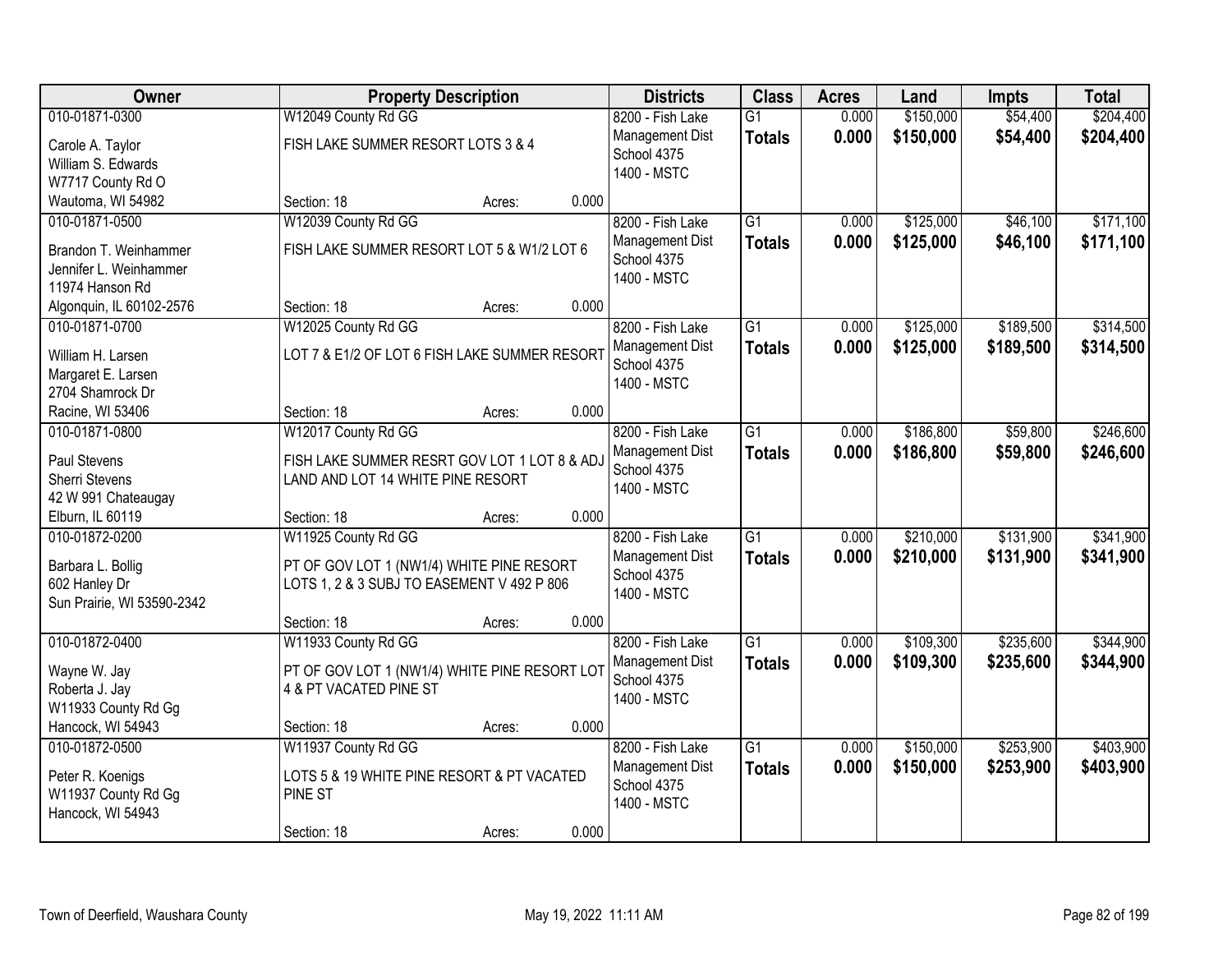| Owner                       | <b>Property Description</b>                    | <b>Districts</b>               | <b>Class</b>    | <b>Acres</b> | Land      | <b>Impts</b>    | <b>Total</b> |
|-----------------------------|------------------------------------------------|--------------------------------|-----------------|--------------|-----------|-----------------|--------------|
| 010-01872-0600              | W11945 County Rd GG                            | 8200 - Fish Lake               | $\overline{G1}$ | 0.000        | \$150,000 | \$170,200       | \$320,200    |
| Lynnette M. Saskowski et al | WHITE PINE RESORT LOT 6, THE EAST 20' OF LOT   | Management Dist                | <b>Totals</b>   | 0.000        | \$150,000 | \$170,200       | \$320,200    |
| c/o James & Diane Wegner    | 7, THE EAST 20' OF LOT 17, LOT 18 AND ADJACENT | School 4375                    |                 |              |           |                 |              |
| W11945 County Rd Gg         | <b>VACATED PINE ST</b>                         | 1400 - MSTC                    |                 |              |           |                 |              |
| Hancock, WI 54943           | 0.000<br>Section: 18<br>Acres:                 |                                |                 |              |           |                 |              |
| 010-01872-0710              | W11959 County Rd GG                            | 8200 - Fish Lake               | $\overline{G1}$ | 0.000        | \$161,300 | \$46,300        | \$207,600    |
|                             |                                                | Management Dist                | <b>Totals</b>   | 0.000        | \$161,300 | \$46,300        | \$207,600    |
| Charles L. Oleson           | PT OF GOV LOT 1 (NW1/4) WHITE PINE RESORT W    | School 4375                    |                 |              |           |                 |              |
| Paulette J. Sanders         | 40' OF LOT 7 & E 40' OF LOT 8 & PART VACATED   | 1400 - MSTC                    |                 |              |           |                 |              |
| 727 W 6th Ct                | PINE ST<br>0.000                               |                                |                 |              |           |                 |              |
| Hancock, WI 54943-9363      | Section: 18<br>Acres:                          |                                |                 |              |           |                 |              |
| 010-01872-0900              | W11963 County Rd GG                            | 8200 - Fish Lake               | $\overline{G1}$ | 0.000        | \$148,000 | \$51,600        | \$199,600    |
| Karen R. Munson             | PT OF GOV LOT 1 (NW1/4) WHITE PINE RESORT LOT  | Management Dist<br>School 4375 | <b>Totals</b>   | 0.000        | \$148,000 | \$51,600        | \$199,600    |
| 2171 Effingham Way Apt 201  | 9 AND LOT 8 EXCEPT E 40' AND THAT PART OF      | 1400 - MSTC                    |                 |              |           |                 |              |
| Sun Prairie, WI 53590-3730  | ADJACENT VACATED PINE ST                       |                                |                 |              |           |                 |              |
|                             | 0.000<br>Section: 18<br>Acres:                 |                                |                 |              |           |                 |              |
| 010-01872-1010              | W11975 County Rd GG                            | 8200 - Fish Lake               | G1              | 0.000        | \$189,800 | \$143,300       | \$333,100    |
| Jack Buchanan               | WHITE PINE RESORT LOTS 10 & 11 & PT VACATED    | Management Dist                | <b>Totals</b>   | 0.000        | \$189,800 | \$143,300       | \$333,100    |
| Trudell Buchanan            | PINE ST                                        | School 4375                    |                 |              |           |                 |              |
| W11975 County Rd Gg         |                                                | 1400 - MSTC                    |                 |              |           |                 |              |
| Hancock, WI 54943           | 0.000<br>Section: 18<br>Acres:                 |                                |                 |              |           |                 |              |
| 010-01872-1210              | County Rd GG                                   | 8200 - Fish Lake               | $\overline{G1}$ | 1.400        | \$119,800 | $\overline{50}$ | \$119,800    |
|                             |                                                | Management Dist                | <b>Totals</b>   | 1.400        | \$119,800 | \$0             | \$119,800    |
| Trudy Buchanan              | PT OF GOV LOT 1 (NW1/4) WHITE PINE RESORT LOT  | School 4375                    |                 |              |           |                 |              |
| W11975 County Rd Gg         | 12 & 13                                        | 1400 - MSTC                    |                 |              |           |                 |              |
| Hancock, WI 54943           |                                                |                                |                 |              |           |                 |              |
|                             | 0.000<br>Section: 18<br>Acres:                 |                                |                 |              |           |                 |              |
| 010-01872-1500              |                                                | 8200 - Fish Lake               | G1              | 0.280        | \$5,100   | $\sqrt{6}$      | \$5,100      |
| Karen R. Munson             | PT OF GOV LOT 1 (NW1/4) WHITE PINE RESORT LOT  | Management Dist                | <b>Totals</b>   | 0.280        | \$5,100   | \$0             | \$5,100      |
| 2171 Effingham Way Apt 201  | 15 & PT VACATED PINE ST LESS V762 P57          | School 4375                    |                 |              |           |                 |              |
| Sun Prairie, WI 53590-3730  |                                                | 1400 - MSTC                    |                 |              |           |                 |              |
|                             | 0.000<br>Section: 18<br>Acres:                 |                                |                 |              |           |                 |              |
| 010-01872-1610              |                                                | 8200 - Fish Lake               | $\overline{G1}$ | 0.080        | \$2,300   | $\overline{30}$ | \$2,300      |
|                             |                                                | Management Dist                | <b>Totals</b>   | 0.080        | \$2,300   | \$0             | \$2,300      |
| Karen R. Munson             | PT OF GOV LOT 1 (NW1/4) WHITE PINE RESORT LOT  | School 4375                    |                 |              |           |                 |              |
| 2171 Effingham Way Apt 201  | 16 EXC E 40' & PT VACATED PINE ST              | 1400 - MSTC                    |                 |              |           |                 |              |
| Sun Prairie, WI 53590-3730  | 0.000                                          |                                |                 |              |           |                 |              |
|                             | Section: 18<br>Acres:                          |                                |                 |              |           |                 |              |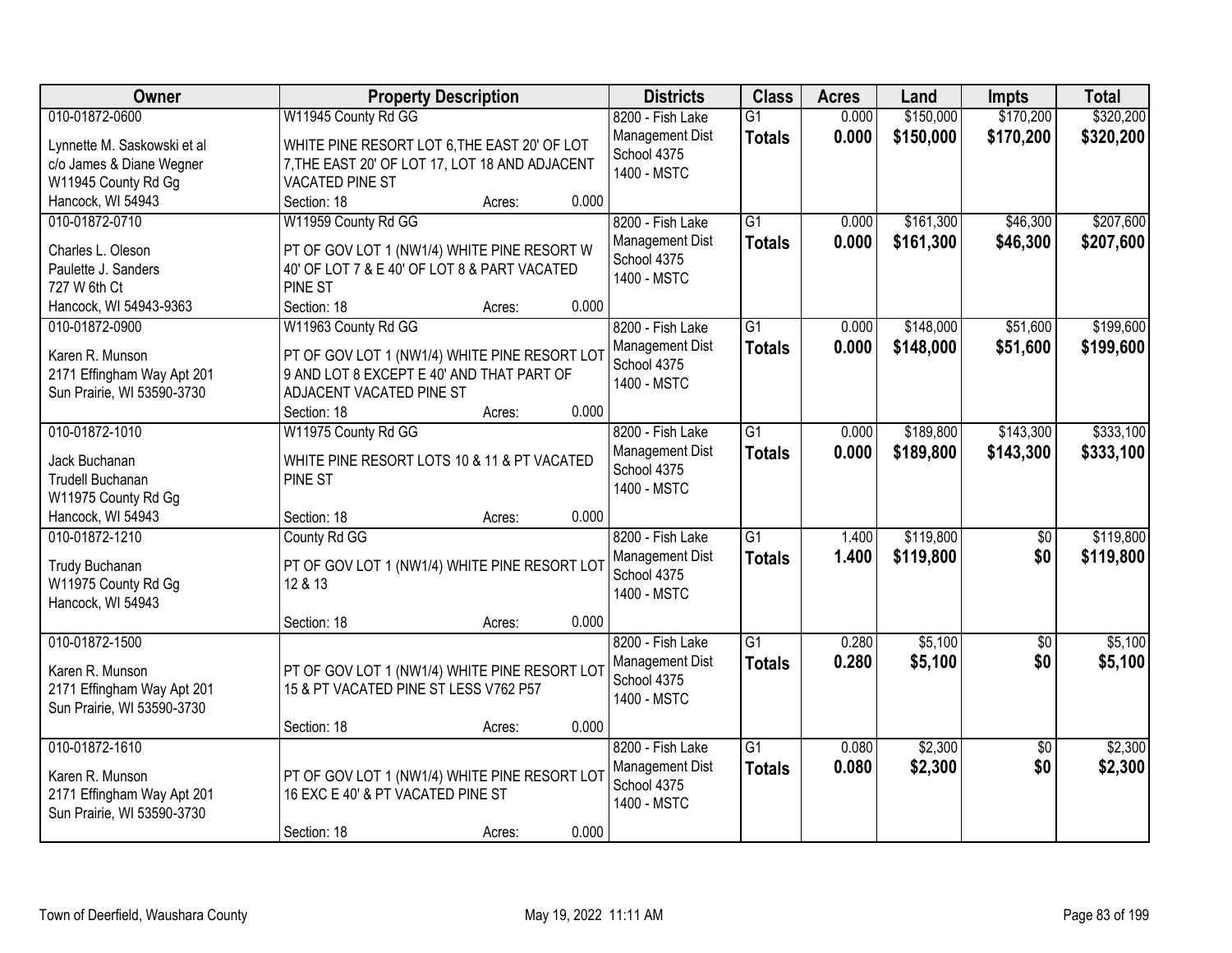| <b>Owner</b>                                                                     | <b>Property Description</b>                                                                                                              |        |       | <b>Districts</b>                                                  | <b>Class</b>                     | <b>Acres</b>   | Land                   | <b>Impts</b>           | <b>Total</b>           |
|----------------------------------------------------------------------------------|------------------------------------------------------------------------------------------------------------------------------------------|--------|-------|-------------------------------------------------------------------|----------------------------------|----------------|------------------------|------------------------|------------------------|
| 010-01872-1620<br>Charles L. Oleson<br>Paulette J. Sanders<br>727 W 6th Ct       | PT OF GOV LOT 1 (NW1/4) WHITE PINE RESORT E 40<br>OF LOT 16 & PT VACATED PINE ST                                                         |        |       | 8200 - Fish Lake<br>Management Dist<br>School 4375<br>1400 - MSTC | $\overline{G1}$<br><b>Totals</b> | 0.160<br>0.160 | \$3,500<br>\$3,500     | $\overline{50}$<br>\$0 | \$3,500<br>\$3,500     |
| Hancock, WI 54943-9363                                                           | Section: 18                                                                                                                              | Acres: | 0.000 |                                                                   |                                  |                |                        |                        |                        |
| 010-01872-1710<br>Charles L. Oleson<br>Paulette J. Sanders<br>727 W 6th Ct       | PT OF GOV LOT 1 (NW1/4) WHITE PINE RESORT W<br>40' OF LOT 17 & PT VACATED PINE ST                                                        |        |       | 8200 - Fish Lake<br>Management Dist<br>School 4375<br>1400 - MSTC | $\overline{G1}$<br><b>Totals</b> | 0.140<br>0.140 | \$3,200<br>\$3,200     | \$0<br>\$0             | \$3,200<br>\$3,200     |
| Hancock, WI 54943-9363                                                           | Section: 18                                                                                                                              | Acres: | 0.000 |                                                                   |                                  |                |                        |                        |                        |
| 010-01872-2000<br>Wayne W. Jay et al<br>W11933 County Rd Gg<br>Hancock, WI 54943 | W11929 County Rd GG<br>PT OF GOV LOT 1 (NW1/4) LOT 20 WHITE PINE<br>RESORT & PT VACATED PINE ST & EASEMENT V 492<br>P 806<br>Section: 18 | Acres: | 0.000 | 8200 - Fish Lake<br>Management Dist<br>School 4375<br>1400 - MSTC | $\overline{G1}$<br><b>Totals</b> | 0.230<br>0.230 | \$4,500<br>\$4,500     | \$48,000<br>\$48,000   | \$52,500<br>\$52,500   |
| 010-01873-0200                                                                   | W11897 County Rd GG                                                                                                                      |        |       | 8200 - Fish Lake                                                  | $\overline{G1}$                  | 0.850          | \$165,000              | \$98,600               | \$263,600              |
| Arlene J. Cejka<br>W11897 County Rd Gg<br>Hancock, WI 54943-7682                 | LOTS 1& 2 SHADY BANKS RESORT AND OL 1 CSM<br>2476                                                                                        |        |       | Management Dist<br>School 4375<br>1400 - MSTC                     | <b>Totals</b>                    | 0.850          | \$165,000              | \$98,600               | \$263,600              |
|                                                                                  | Section: 18                                                                                                                              | Acres: | 0.000 |                                                                   |                                  |                |                        |                        |                        |
| 010-01873-0410<br>Robert H. Young<br>Carol M. Young<br>649 Lincoln               | W11885 County Rd GG<br>PT OF GL 2 (W1/2 NE1/4 N OF LAKE) SHADY BANKS<br>RESORT LOT 4 & PT OF LOTS 3 & 5 NOW LOT 1 CSM<br>#2476           |        |       | 8200 - Fish Lake<br>Management Dist<br>School 4375<br>1400 - MSTC | $\overline{G1}$<br>Totals        | 0.000<br>0.000 | \$150,800<br>\$150,800 | \$61,300<br>\$61,300   | \$212,100<br>\$212,100 |
| Ripon, WI 54971                                                                  | Section: 18                                                                                                                              | Acres: | 0.000 |                                                                   |                                  |                |                        |                        |                        |
| 010-01873-0600<br>Thomas F. Walsh<br>Rosemarie Walsh<br>828 Clark St             | W11881 County Rd GG<br>PT OF GL 2 (W1/2 NE1/4 N OF LAKE) SHADY BANKS<br>RESORT LOT 6 & E1/2 OF LOT 5                                     |        |       | 8200 - Fish Lake<br>Management Dist<br>School 4375<br>1400 - MSTC | $\overline{G1}$<br><b>Totals</b> | 0.000<br>0.000 | \$124,000<br>\$124,000 | \$67,700<br>\$67,700   | \$191,700<br>\$191,700 |
| Oglesby, IL 61348                                                                | Section: 18                                                                                                                              | Acres: | 0.000 |                                                                   |                                  |                |                        |                        |                        |
| 010-01873-0700<br>Paul M. French<br>134 7th St<br>Fond Du Lac, WI 54935          | W11877 County Rd GG<br>PT OF GL 2 (W1/2 NE1/4 N OF LAKE) SHADY BANKS<br>RESORT LOT 7<br>Section: 18                                      | Acres: | 0.000 | 8200 - Fish Lake<br>Management Dist<br>School 4375<br>1400 - MSTC | $\overline{G1}$<br><b>Totals</b> | 0.000<br>0.000 | \$96,000<br>\$96,000   | \$100,300<br>\$100,300 | \$196,300<br>\$196,300 |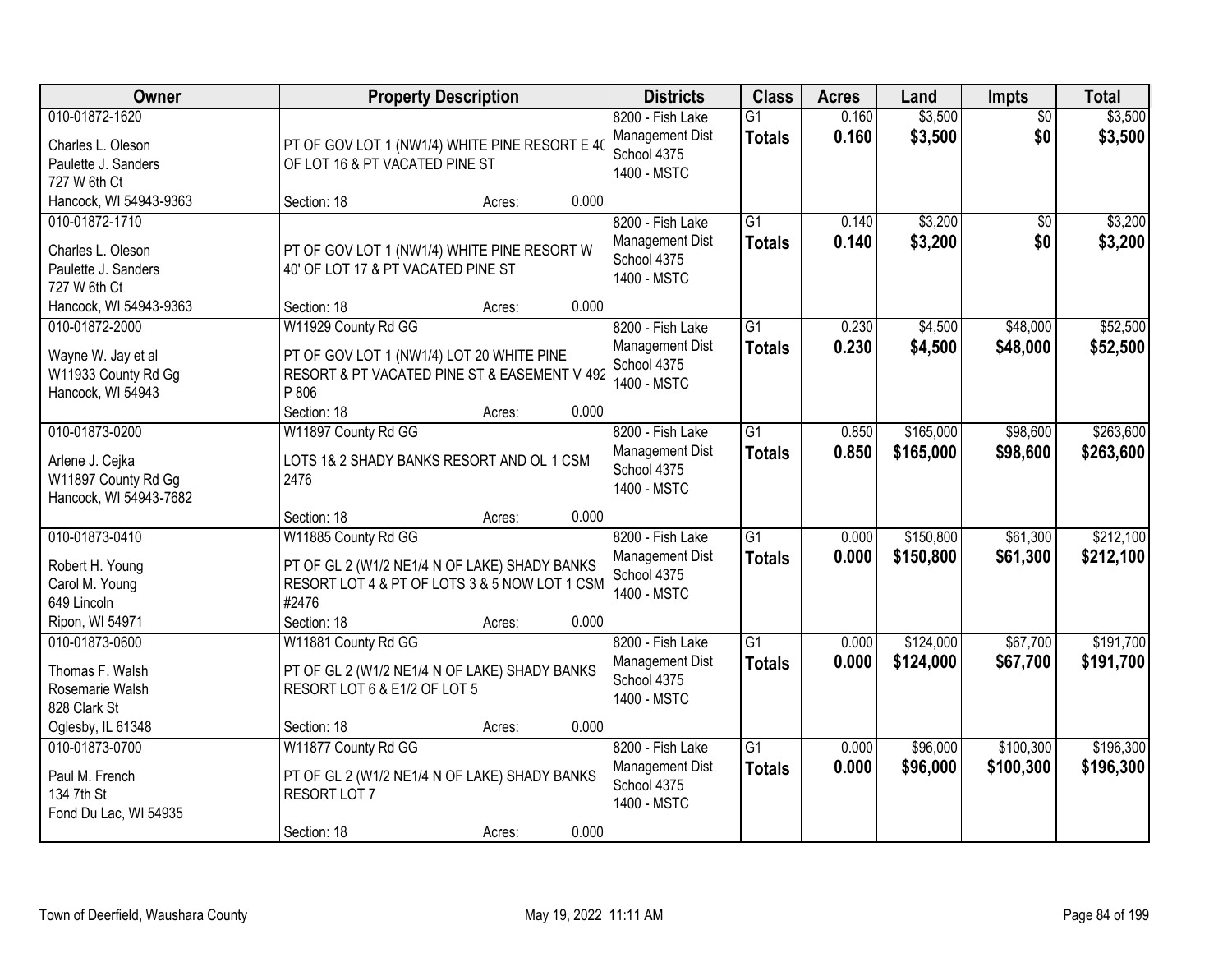| Owner                                                | <b>Property Description</b>                                   | <b>Districts</b>               | <b>Class</b>    | <b>Acres</b> | Land      | <b>Impts</b>    | <b>Total</b> |
|------------------------------------------------------|---------------------------------------------------------------|--------------------------------|-----------------|--------------|-----------|-----------------|--------------|
| 010-01873-0800                                       | W11871 County Rd GG                                           | 8200 - Fish Lake               | $\overline{G1}$ | 0.505        | \$114,000 | \$44,900        | \$158,900    |
| M&D Fesco, LLC                                       | PT OF GL 2 (W1/2 NE1/4 N OF LAKE) SHADY BANKS                 | Management Dist                | <b>Totals</b>   | 0.505        | \$114,000 | \$44,900        | \$158,900    |
| c/o Edward J. Fesco                                  | RESORT LOT 8 & W 15' OF LOT 9, N/K/A LOT 1 CSM                | School 4375                    |                 |              |           |                 |              |
| 709 Third St                                         | #2418                                                         | 1400 - MSTC                    |                 |              |           |                 |              |
| La Salle, IL 61301                                   | 0.000<br>Section: 18<br>Acres:                                |                                |                 |              |           |                 |              |
| 010-01873-0900                                       | W11867 County Rd GG                                           | 8200 - Fish Lake               | $\overline{G1}$ | 0.000        | \$134,000 | \$74,600        | \$208,600    |
|                                                      |                                                               | Management Dist                | <b>Totals</b>   | 0.000        | \$134,000 | \$74,600        | \$208,600    |
| Larry J. Ripp                                        | PT OF GL 2 (W1/2 NE1/4 N OF LAKE) SHADY BANKS                 | School 4375                    |                 |              |           |                 |              |
| Jennifer L. Ripp                                     | RESORT E 35' LOT 9 & ALL OF LOT 10                            | 1400 - MSTC                    |                 |              |           |                 |              |
| 6369 Hyslop Rd                                       |                                                               |                                |                 |              |           |                 |              |
| Waunakee, WI 53597                                   | 0.000<br>Section: 18<br>Acres:                                |                                |                 |              |           |                 |              |
| 010-01874-0100                                       |                                                               | 8200 - Fish Lake               | G1              | 0.000        | \$100,000 | \$0             | \$100,000    |
| Peter C. Mann et al                                  | PT OF GOV LOT 4 (NW-SE) LINDBERG RESORT LOT                   | Management Dist                | <b>Totals</b>   | 0.000        | \$100,000 | \$0             | \$100,000    |
| c/o Co-Owners Carol Mann Mann                        | 1 & PT OF GOV LOT 5 (PT SW1/4) PARCEL 15' WIDE \              | School 4375                    |                 |              |           |                 |              |
| 508 12th Ave E                                       | OF LOT 1 LINDBERG RESORT                                      | 1400 - MSTC                    |                 |              |           |                 |              |
| Ashland, WI 54806                                    | 0.000<br>Section: 18<br>Acres:                                |                                |                 |              |           |                 |              |
| 010-01874-0200                                       | N3855 7th Dr                                                  | 8200 - Fish Lake               | $\overline{G1}$ | 0.000        | \$100,000 | \$75,800        | \$175,800    |
|                                                      |                                                               | Management Dist                | <b>Totals</b>   | 0.000        | \$100,000 | \$75,800        | \$175,800    |
| Peter C. Mann et al<br>c/o Co-Owners Carol Mann Mann | PT OF GOV LOT 4 (NW-SE) LINDBERG RESORT LOT<br>2 AND EASEMENT | School 4375                    |                 |              |           |                 |              |
| 508 12th Ave E                                       |                                                               | 1400 - MSTC                    |                 |              |           |                 |              |
| Ashland, WI 54806                                    | 0.000<br>Section: 18<br>Acres:                                |                                |                 |              |           |                 |              |
| 010-01874-0300                                       |                                                               | 8200 - Fish Lake               | $\overline{G1}$ | 0.000        | \$100,000 | \$94,300        | \$194,300    |
|                                                      |                                                               |                                |                 |              |           |                 |              |
| Holly A. Keller                                      | PT OF GOV LOT 4 (NW-SE) LINDBERG RESORT, LOT                  | Management Dist<br>School 4375 | <b>Totals</b>   | 0.000        | \$100,000 | \$94,300        | \$194,300    |
| Thomas J. Keller                                     | 3                                                             | 1400 - MSTC                    |                 |              |           |                 |              |
| 6606 Woodgate Rd                                     |                                                               |                                |                 |              |           |                 |              |
| Middleton, WI 53562                                  | 0.000<br>Section: 18<br>Acres:                                |                                |                 |              |           |                 |              |
| 010-01874-0400                                       | $7th$ Dr                                                      | 8200 - Fish Lake               | $\overline{G1}$ | 0.000        | \$51,000  | $\overline{50}$ | \$51,000     |
| Holly A. Keller                                      | PT OF GOV LOT 4 (NW-SE) LINDBERG RESORT, LOT                  | Management Dist                | <b>Totals</b>   | 0.000        | \$51,000  | \$0             | \$51,000     |
| Thomas J. Keller                                     | 4                                                             | School 4375                    |                 |              |           |                 |              |
| 6606 Woodgate Rd                                     |                                                               | 1400 - MSTC                    |                 |              |           |                 |              |
| Middleton, WI 53562                                  | 0.000<br>Section: 18<br>Acres:                                |                                |                 |              |           |                 |              |
| 010-01874-0500                                       | N3865 7th Dr                                                  | 8200 - Fish Lake               | $\overline{G1}$ | 0.000        | \$125,000 | \$144,600       | \$269,600    |
|                                                      |                                                               | Management Dist                | <b>Totals</b>   | 0.000        | \$125,000 | \$144,600       | \$269,600    |
| Jeffrey J. Oryall                                    | LOT 5 & W1/2 OF LOT 6 LINDBERG RESORT                         | School 4375                    |                 |              |           |                 |              |
| Lauren I. Oryall                                     |                                                               | 1400 - MSTC                    |                 |              |           |                 |              |
| 2818 Sunflower Dr                                    |                                                               |                                |                 |              |           |                 |              |
| Fitchburg, WI 53711                                  | 0.000<br>Section: 18<br>Acres:                                |                                |                 |              |           |                 |              |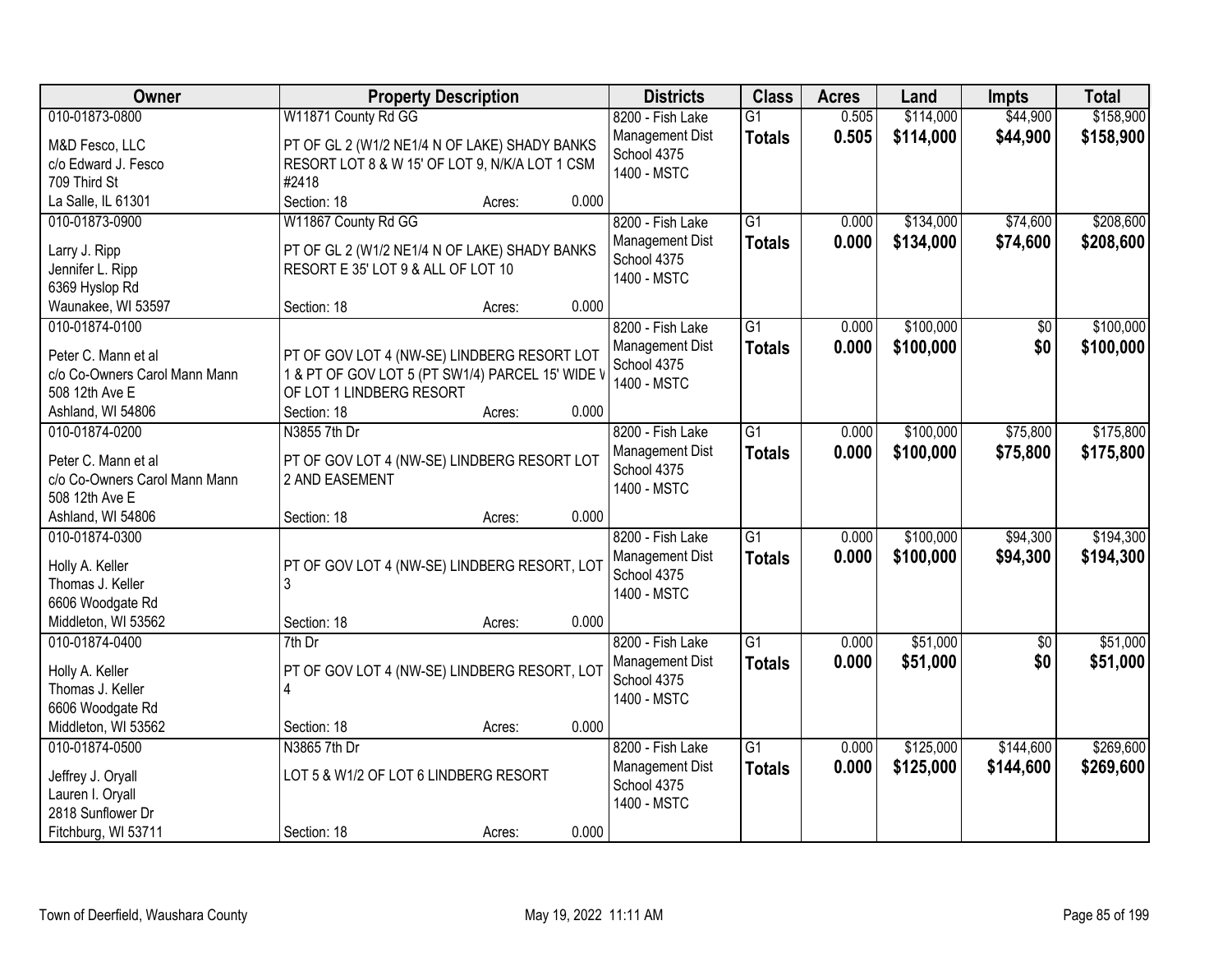| 010-01874-0700                                                                                      | N3869 7th Dr                                                                            |        |       |                                                                   |                                  |                |                        |                        | <b>Total</b>           |
|-----------------------------------------------------------------------------------------------------|-----------------------------------------------------------------------------------------|--------|-------|-------------------------------------------------------------------|----------------------------------|----------------|------------------------|------------------------|------------------------|
|                                                                                                     |                                                                                         |        |       | 8200 - Fish Lake                                                  | G1                               | 0.000          | \$125,000              | \$177,600              | \$302,600              |
| Beach House Rentals, LLC<br>206 W Fulton St<br>Waupaca, WI 54981-1541                               | E1/2 LOT 6 & LOT 7 LINDBERG RESORT                                                      |        |       | Management Dist<br>School 4375<br>1400 - MSTC                     | <b>Totals</b>                    | 0.000          | \$125,000              | \$177,600              | \$302,600              |
|                                                                                                     | Section: 18                                                                             | Acres: | 0.000 |                                                                   |                                  |                |                        |                        |                        |
| 010-01874-0800                                                                                      | N3879 7th Dr                                                                            |        |       | 8200 - Fish Lake                                                  | $\overline{G1}$                  | 0.000          | \$100,000              | $\overline{50}$        | \$100,000              |
| Jonathan M. Fenrick<br>Angela M. Fenrick<br>7728 W Old Sauk Rd                                      | LOT 8 LINDBERG RESORT PLAT                                                              |        |       | Management Dist<br>School 4375<br>1400 - MSTC                     | <b>Totals</b>                    | 0.000          | \$100,000              | \$0                    | \$100,000              |
| Verona, WI 53593-9601                                                                               | Section: 18                                                                             | Acres: | 0.000 |                                                                   |                                  |                |                        |                        |                        |
| 010-01874-0900                                                                                      | N3875 7th Dr                                                                            |        |       | 8200 - Fish Lake                                                  | G1                               | 0.000          | \$100,000              | \$38,200               | \$138,200              |
| Jonathan M. Fenrick<br>Angela M. Fenrick<br>7728 W Old Sauk Rd                                      | LOT 9 LINDBERG RESORT PLAT                                                              |        |       | Management Dist<br>School 4375<br>1400 - MSTC                     | <b>Totals</b>                    | 0.000          | \$100,000              | \$38,200               | \$138,200              |
| Verona, WI 53593-9601                                                                               | Section: 18                                                                             | Acres: | 0.000 |                                                                   |                                  |                |                        |                        |                        |
| 010-01874-1100                                                                                      | N3879 7th Dr                                                                            |        |       | 8200 - Fish Lake                                                  | $\overline{G1}$                  | 0.000          | \$103,500              | \$37,400               | \$140,900              |
| Algis P. Suopys<br>Laura A. Suopys<br>807 Jefferson Dr                                              | PT OF GOV LOT 4 (NW-SE) LINDBERG RESORT LOT<br>10 & 11                                  |        |       | Management Dist<br>School 4375<br>1400 - MSTC                     | <b>Totals</b>                    | 0.000          | \$103,500              | \$37,400               | \$140,900              |
| Lindenhurst, IL 60046                                                                               | Section: 18                                                                             | Acres: | 0.000 |                                                                   |                                  |                |                        |                        |                        |
| 010-01874-1200<br>Thomas A. Whalley<br>Judith A. Whalley<br>N3885 7th Dr                            | N3885 7th Dr<br>PT OF GOV LOT 4 (NW-SE) LINDBERG RESORT GOV<br>LOTS 3 & 4 LOT 12 AND 13 |        |       | 8200 - Fish Lake<br>Management Dist<br>School 4375<br>1400 - MSTC | $\overline{G1}$<br><b>Totals</b> | 0.000<br>0.000 | \$165,000<br>\$165,000 | \$75,200<br>\$75,200   | \$240,200<br>\$240,200 |
| Hancock, WI 54943                                                                                   | Section: 18                                                                             | Acres: | 0.000 |                                                                   |                                  |                |                        |                        |                        |
| 010-01874-1400                                                                                      | N3897 7th Dr                                                                            |        |       | 8200 - Fish Lake                                                  | $\overline{G1}$                  | 0.000          | \$100,000              | \$70,100               | \$170,100              |
| David & Mary Hanefeld Irrevocable<br>Cabin Trust<br>W6177 Swan Rd                                   | PT OF GOV LOT 4 (NW-SE) LINDBERG RESORT LOT<br>14                                       |        |       | Management Dist<br>School 4375<br>1400 - MSTC                     | <b>Totals</b>                    | 0.000          | \$100,000              | \$70,100               | \$170,100              |
| Burnett, WI 53922                                                                                   | Section: 18                                                                             | Acres: | 0.000 |                                                                   |                                  |                |                        |                        |                        |
| 010-01874-1600<br>Thomas A & Ardelle N Tate Revocable<br>Trust<br>N3903 7th Dr<br>Hancock, WI 54943 | PT OF GOV LOTS 3 & 4 LINDBERG RESORT LOTS 15<br>& 16<br>Section: 18                     | Acres: | 0.000 | 8200 - Fish Lake<br>Management Dist<br>School 4375<br>1400 - MSTC | G1<br><b>Totals</b>              | 0.000<br>0.000 | \$150,000<br>\$150,000 | \$187,400<br>\$187,400 | \$337,400<br>\$337,400 |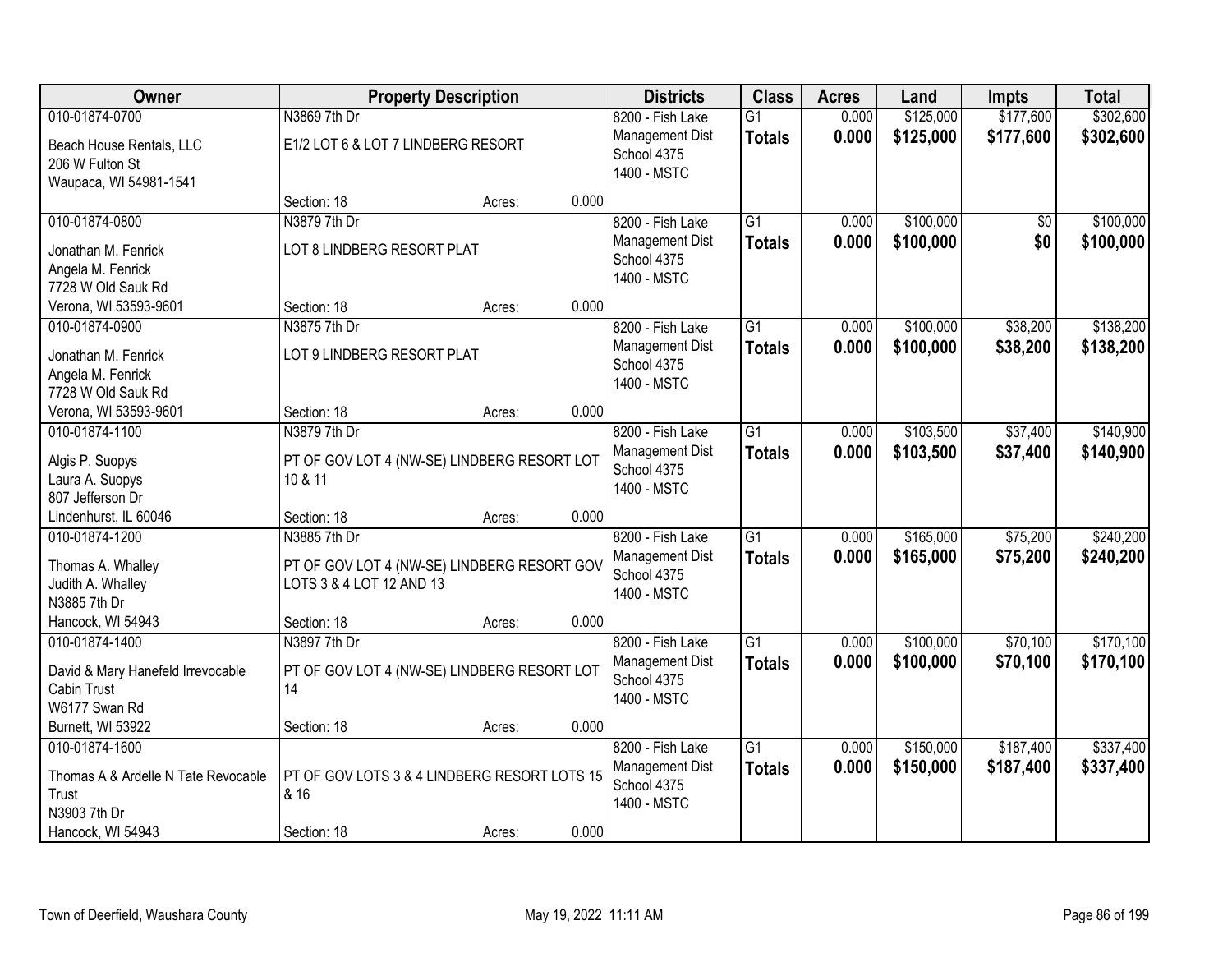| Owner                                    |                                               | <b>Property Description</b> |       | <b>Districts</b>                      | <b>Class</b>    | <b>Acres</b> | Land      | Impts     | <b>Total</b> |
|------------------------------------------|-----------------------------------------------|-----------------------------|-------|---------------------------------------|-----------------|--------------|-----------|-----------|--------------|
| 010-01874-1700                           | N3909 7th Dr                                  |                             |       | 8200 - Fish Lake                      | $\overline{G1}$ | 0.000        | \$125,000 | \$121,900 | \$246,900    |
| Brian A. Bartels                         | PT OF GOV LOTS 3 & 4; LOT 17 & S1/2 LOT 18,   |                             |       | Management Dist                       | <b>Totals</b>   | 0.000        | \$125,000 | \$121,900 | \$246,900    |
| Tammy L. Bartels                         | <b>LINDBERG RESORT</b>                        |                             |       | School 4375                           |                 |              |           |           |              |
| 1817 Tarragon Dr                         |                                               |                             |       | 1400 - MSTC                           |                 |              |           |           |              |
| Madison, WI 53716                        | Section: 18                                   | Acres:                      | 0.000 |                                       |                 |              |           |           |              |
| 010-01874-1900                           | N3915 7th Dr                                  |                             |       | 8200 - Fish Lake                      | $\overline{G1}$ | 0.000        | \$125,000 | \$61,200  | \$186,200    |
|                                          |                                               |                             |       | Management Dist                       | <b>Totals</b>   | 0.000        | \$125,000 | \$61,200  | \$186,200    |
| Carl R. Wendt Jr                         | PT OF GOV LOTS 3 & 4 LINDBERG RESORT N1/2 LOT |                             |       | School 4375                           |                 |              |           |           |              |
| Denise J. Wendt                          | 18 & LOT 19                                   |                             |       | 1400 - MSTC                           |                 |              |           |           |              |
| 3910 Jay Ln<br>Rolling Meadows, IL 60008 | Section: 18                                   | Acres:                      | 0.000 |                                       |                 |              |           |           |              |
| 010-01874-2000                           | N3921 7th Dr                                  |                             |       |                                       | G1              | 0.000        | \$125,000 | \$85,000  | \$210,000    |
|                                          |                                               |                             |       | 8200 - Fish Lake                      |                 |              |           |           |              |
| James S. Mueller                         | PT OF GOV LOTS 3 & 4 LINDBERG RESORT LOT 20 8 |                             |       | <b>Management Dist</b><br>School 4375 | <b>Totals</b>   | 0.000        | \$125,000 | \$85,000  | \$210,000    |
| Dawn Mueller                             | S1/2 OF LOT 21                                |                             |       | 1400 - MSTC                           |                 |              |           |           |              |
| N3921 7th Dr                             |                                               |                             |       |                                       |                 |              |           |           |              |
| Hancock, WI 54943                        | Section: 18                                   | Acres:                      | 0.000 |                                       |                 |              |           |           |              |
| 010-01874-2200                           | N3925 7th Dr                                  |                             |       | 8200 - Fish Lake                      | $\overline{G1}$ | 0.000        | \$125,000 | \$117,100 | \$242,100    |
| <b>Gary Russell</b>                      | PT OF GOV LOTS 3 & 4 LINDBERG RESORT N1/2 LOT |                             |       | Management Dist                       | <b>Totals</b>   | 0.000        | \$125,000 | \$117,100 | \$242,100    |
| Doris Russell                            | 21 & LOT 22                                   |                             |       | School 4375                           |                 |              |           |           |              |
| N3925 7th Dr                             |                                               |                             |       | 1400 - MSTC                           |                 |              |           |           |              |
| Hancock, WI 54943                        | Section: 18                                   | Acres:                      | 0.000 |                                       |                 |              |           |           |              |
| 010-01874-2300                           |                                               |                             |       | 8200 - Fish Lake                      | $\overline{G1}$ | 0.000        | \$70,000  | \$9,800   | \$79,800     |
|                                          |                                               |                             |       |                                       |                 |              |           |           |              |
| <b>Gary Russell</b>                      | PT OF GOV LOTS 3 & 4 LINDBERG RESORT S 35' OF |                             |       | Management Dist<br>School 4375        | Totals          | 0.000        | \$70,000  | \$9,800   | \$79,800     |
| Doris Russell                            | <b>LOT 23</b>                                 |                             |       | 1400 - MSTC                           |                 |              |           |           |              |
| N3925 7th Dr                             |                                               |                             |       |                                       |                 |              |           |           |              |
| Hancock, WI 54943                        | Section: 18                                   | Acres:                      | 0.000 |                                       |                 |              |           |           |              |
| 010-01874-2400                           | N3929 7th Dr                                  |                             |       | 8200 - Fish Lake                      | $\overline{G1}$ | 0.000        | \$123,000 | \$110,100 | \$233,100    |
| Paul J. Rozek                            | LOT 24 & N 15' OF LOT 23 & LINDBERG RESORT    |                             |       | <b>Management Dist</b>                | <b>Totals</b>   | 0.000        | \$123,000 | \$110,100 | \$233,100    |
| Karen A. Rozek                           | <b>PLAT</b>                                   |                             |       | School 4375                           |                 |              |           |           |              |
| 13090 W Wade Dr                          |                                               |                             |       | 1400 - MSTC                           |                 |              |           |           |              |
| New Berlin, WI 53151                     | Section: 18                                   | Acres:                      | 0.000 |                                       |                 |              |           |           |              |
| 010-01874-2500                           | N3933 7th Dr                                  |                             |       | 8200 - Fish Lake                      | $\overline{G1}$ | 0.000        | \$100,000 | \$105,400 | \$205,400    |
|                                          |                                               |                             |       | Management Dist                       | <b>Totals</b>   | 0.000        | \$100,000 | \$105,400 | \$205,400    |
| Matthew J. Wecker                        | PT OF GOV LOT 3 LINDBERG RESORT PLAT, LOT 25  |                             |       | School 4375                           |                 |              |           |           |              |
| Jacqueli Wecker                          |                                               |                             |       | 1400 - MSTC                           |                 |              |           |           |              |
| N3933 7th Dr                             |                                               |                             |       |                                       |                 |              |           |           |              |
| Hancock, WI 54943-7603                   | Section: 18                                   | Acres:                      | 0.000 |                                       |                 |              |           |           |              |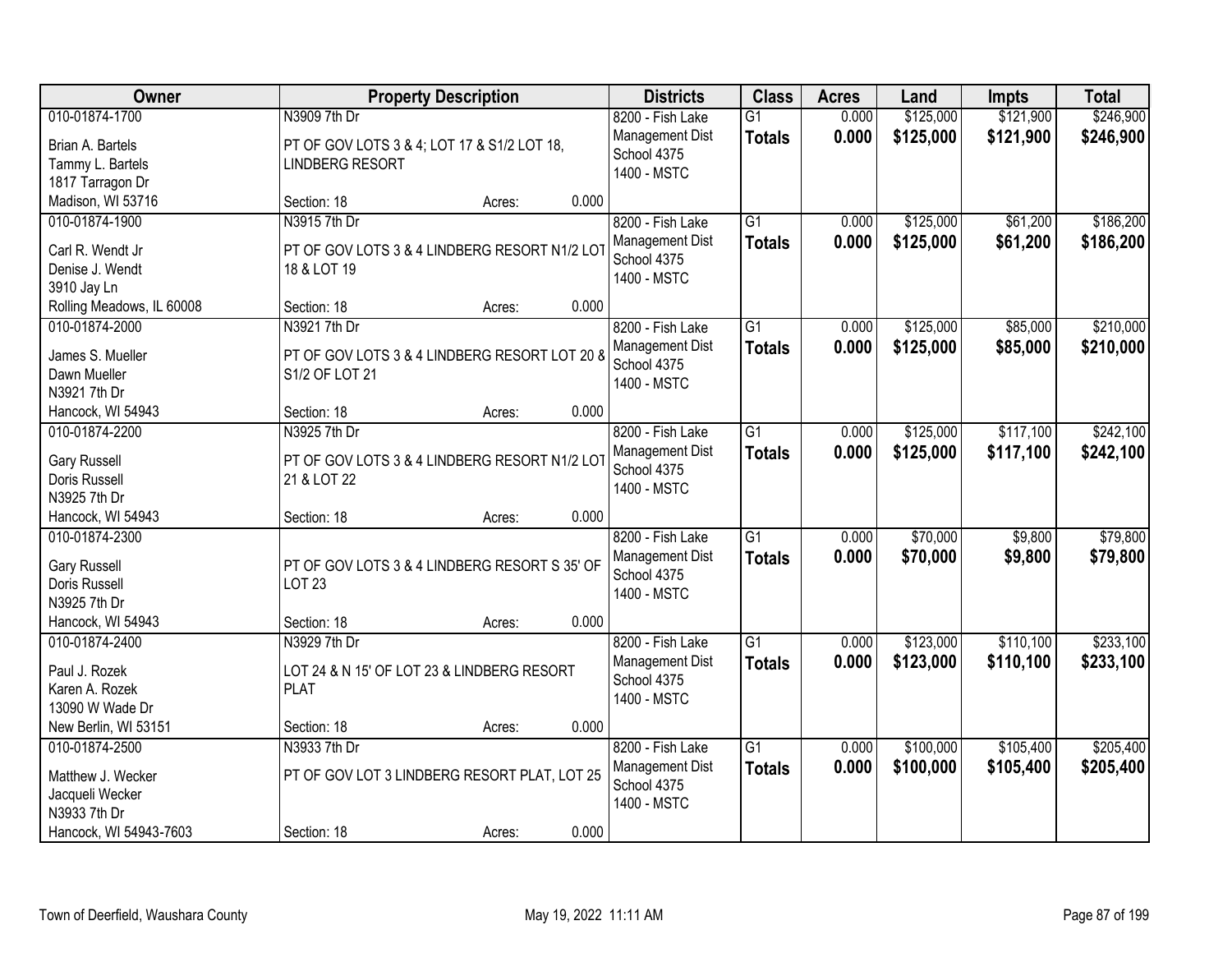| Owner                                                                                  | <b>Property Description</b>                                                                     | <b>Districts</b>                                                  | <b>Class</b>                     | <b>Acres</b>   | Land                   | <b>Impts</b>           | <b>Total</b>           |
|----------------------------------------------------------------------------------------|-------------------------------------------------------------------------------------------------|-------------------------------------------------------------------|----------------------------------|----------------|------------------------|------------------------|------------------------|
| 010-01874-2700                                                                         | N3937 7th Dr                                                                                    | 8200 - Fish Lake                                                  | $\overline{G1}$                  | 0.000          | \$150,000              | \$144,600              | \$294,600              |
| Sharon E. Weeks<br>N3937 7th Dr<br>Hancock, WI 54943                                   | PT OF GOV LOT 3 LINDBERG RESORT PLAT LOTS 26<br>& 27                                            | Management Dist<br>School 4375<br>1400 - MSTC                     | <b>Totals</b>                    | 0.000          | \$150,000              | \$144,600              | \$294,600              |
|                                                                                        | 0.000<br>Section: 18<br>Acres:                                                                  |                                                                   |                                  |                |                        |                        |                        |
| 010-01874-2800<br>A Joseph & Patricia Holvick Irrevocable<br>Trust<br>c/o Dave Holvick | N3941 7th Dr<br>PT OF GOV LOT 3 LINDBERG RESORT PLAT LOT 28<br>LIFE ESTATE TO HAROLD J MARCHANT | 8200 - Fish Lake<br>Management Dist<br>School 4375<br>1400 - MSTC | $\overline{G1}$<br><b>Totals</b> | 0.000<br>0.000 | \$105,000<br>\$105,000 | \$40,700<br>\$40,700   | \$145,700<br>\$145,700 |
| 7045 N Braeburn Ln<br>Glendale, WI 53209-2609                                          | 0.000<br>Section: 18<br>Acres:                                                                  |                                                                   |                                  |                |                        |                        |                        |
| 010-01874-2900<br>Thomas Lansford<br>Kathleen A. Lansford<br>13388 Delaney Rd          | N3945 7th Dr<br>PT OF GOV LOT 3 LINDBERG RESORT PLAT LOT 29                                     | 8200 - Fish Lake<br>Management Dist<br>School 4375<br>1400 - MSTC | $\overline{G1}$<br><b>Totals</b> | 0.000<br>0.000 | \$106,100<br>\$106,100 | \$56,400<br>\$56,400   | \$162,500<br>\$162,500 |
| Huntley, IL 60142                                                                      | 0.000<br>Section: 18<br>Acres:                                                                  |                                                                   |                                  |                |                        |                        |                        |
| 010-01874-3010<br>Donald Daniels et al<br>6908 W Foster Ave<br>Chicago, IL 60656       | N3955 7th Dr<br>LOTS 30 & 31 LINDBERG-RESORT                                                    | 8200 - Fish Lake<br>Management Dist<br>School 4375<br>1400 - MSTC | $\overline{G1}$<br><b>Totals</b> | 0.720<br>0.720 | \$153,800<br>\$153,800 | \$72,900<br>\$72,900   | \$226,700<br>\$226,700 |
|                                                                                        | 0.720<br>Section: 18<br>Acres:                                                                  |                                                                   |                                  |                |                        |                        |                        |
| 010-01874-3200<br>Jeffrey J. Larson<br>Angela J. Larson<br>1459 W Sea Fog Dr           | N3961 7th Dr<br>PT OF GOV LOT 3 LINDBERG RESORT SUBD LOTS<br>32 & 33                            | 8200 - Fish Lake<br>Management Dist<br>School 4375<br>1400 - MSTC | $\overline{G1}$<br><b>Totals</b> | 0.550<br>0.550 | \$148,500<br>\$148,500 | \$86,600<br>\$86,600   | \$235,100<br>\$235,100 |
| Gilbert, AZ 85233                                                                      | 0.550<br>Section: 18<br>Acres:                                                                  |                                                                   |                                  |                |                        |                        |                        |
| 010-01874-3410<br>Lois S. Manhardt<br>N3971 7th Dr<br>Hancock, WI 54943                | N3971 7th Dr<br>PT GOV LOT 3; LOTS 34 & 35 LINDBERG RESORT                                      | 8200 - Fish Lake<br>Management Dist<br>School 4375<br>1400 - MSTC | $\overline{G1}$<br><b>Totals</b> | 0.383<br>0.383 | \$153,800<br>\$153,800 | \$156,500<br>\$156,500 | \$310,300<br>\$310,300 |
|                                                                                        | 0.383<br>Section: 18<br>Acres:                                                                  |                                                                   |                                  |                |                        |                        |                        |
| 010-01874-3600<br><b>Public Park</b>                                                   | N3987 7th Dr<br>PT OF GOV LOT 3 LINDBERG RESORT PLAT PARK                                       | 8200 - Fish Lake<br>Management Dist<br>School 4375<br>1400 - MSTC | X4<br><b>Totals</b>              | 0.500<br>0.500 | $\overline{50}$<br>\$0 | $\overline{50}$<br>\$0 | $\frac{1}{30}$<br>\$0  |
|                                                                                        | 0.000<br>Section: 18<br>Acres:                                                                  |                                                                   |                                  |                |                        |                        |                        |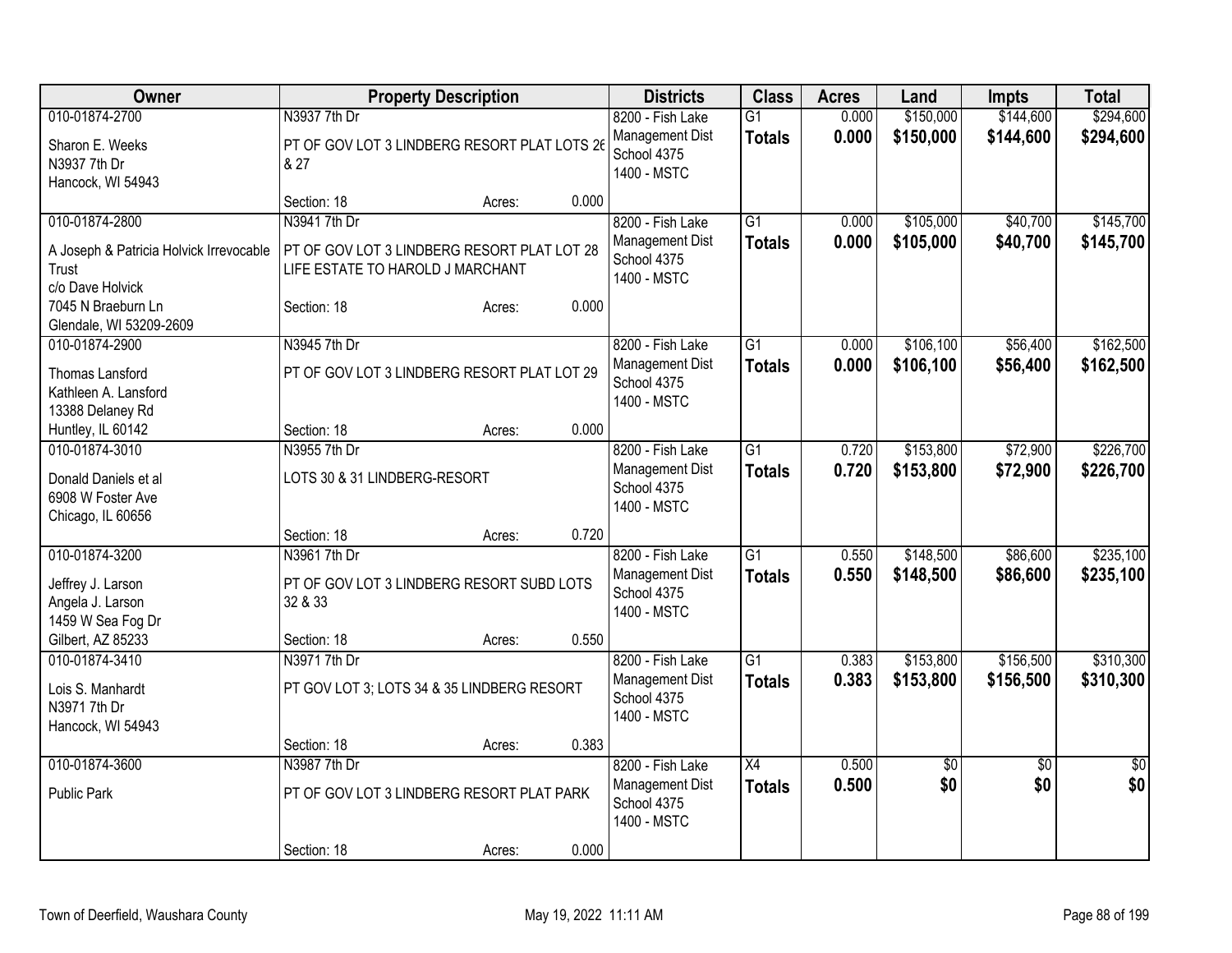| Owner                                        | <b>Property Description</b>                  |        |       | <b>Districts</b> | <b>Class</b>    | <b>Acres</b> | Land     | <b>Impts</b>    | <b>Total</b> |
|----------------------------------------------|----------------------------------------------|--------|-------|------------------|-----------------|--------------|----------|-----------------|--------------|
| 010-01875-0100                               |                                              |        |       | School 4375      | $\overline{G1}$ | 2.645        | \$18,800 | $\overline{50}$ | \$18,800     |
| Thomas P. Hammersley                         | DEER RUN ESTATES LOT 1                       |        |       | 1400 - MSTC      | <b>Totals</b>   | 2.645        | \$18,800 | \$0             | \$18,800     |
| Mary A. Hammersley                           |                                              |        |       |                  |                 |              |          |                 |              |
| N56 W35220 Pondview Ln                       |                                              |        |       |                  |                 |              |          |                 |              |
| Oconomowoc, WI 53066-6700                    | Section: 18                                  | Acres: | 2.645 |                  |                 |              |          |                 |              |
| 010-01875-0200                               |                                              |        |       | School 4375      | $\overline{G1}$ | 2.538        | \$18,400 | \$0             | \$18,400     |
|                                              | DEER RUN ESTATES LOT 2                       |        |       | 1400 - MSTC      | <b>Totals</b>   | 2.538        | \$18,400 | \$0             | \$18,400     |
| Thomas P. Hammersley<br>Mary A. Hammersley   |                                              |        |       |                  |                 |              |          |                 |              |
| N56 W35220 Pondview Ln                       |                                              |        |       |                  |                 |              |          |                 |              |
| Oconomowoc, WI 53066-6700                    | Section: 18                                  | Acres: | 2.538 |                  |                 |              |          |                 |              |
| 010-01875-0300                               |                                              |        |       | School 4375      | G1              | 2.538        | \$18,400 | $\overline{50}$ | \$18,400     |
|                                              |                                              |        |       | 1400 - MSTC      | <b>Totals</b>   | 2.538        | \$18,400 | \$0             | \$18,400     |
| Thomas P. Hammersley                         | DEER RUN ESTATES LOT 3                       |        |       |                  |                 |              |          |                 |              |
| Mary A. Hammersley<br>N56 W35220 Pondview Ln |                                              |        |       |                  |                 |              |          |                 |              |
| Oconomowoc, WI 53066-6700                    | Section: 18                                  | Acres: | 2.538 |                  |                 |              |          |                 |              |
| 010-01875-0400                               | N3808 Greenwood Rd                           |        |       | School 4375      | G1              | 2.538        | \$18,400 | \$108,100       | \$126,500    |
|                                              |                                              |        |       | 1400 - MSTC      | <b>Totals</b>   | 2.538        | \$18,400 | \$108,100       | \$126,500    |
| Robert A. Warga                              | DEER RUN ESTATES LOT 4                       |        |       |                  |                 |              |          |                 |              |
| Joan M. Warga                                |                                              |        |       |                  |                 |              |          |                 |              |
| N3808 Greenwood Rd                           |                                              |        |       |                  |                 |              |          |                 |              |
| Hancock, WI 54943                            | Section: 18                                  | Acres: | 2.538 |                  | $\overline{G1}$ |              |          |                 |              |
| 010-01875-0500                               |                                              |        |       | School 4375      |                 | 2.538        | \$18,400 | $\overline{50}$ | \$18,400     |
| Robert A. Warga                              | DEER RUN ESTATES LOT 5                       |        |       | 1400 - MSTC      | <b>Totals</b>   | 2.538        | \$18,400 | \$0             | \$18,400     |
| Joan M. Warga                                |                                              |        |       |                  |                 |              |          |                 |              |
| N3808 Greenwood Rd                           |                                              |        |       |                  |                 |              |          |                 |              |
| Hancock, WI 54943                            | Section: 18                                  | Acres: | 2.538 |                  |                 |              |          |                 |              |
| 010-01875-0600                               | N3774 Greenwood Rd                           |        |       | School 4375      | $\overline{G1}$ | 2.553        | \$18,400 | \$47,400        | \$65,800     |
| Sharyn A. Landeck                            | DEER RUN ESTATES LOT 6                       |        |       | 1400 - MSTC      | <b>Totals</b>   | 2.553        | \$18,400 | \$47,400        | \$65,800     |
| N3774 Greenwood Rd                           |                                              |        |       |                  |                 |              |          |                 |              |
| Hancock, WI 54943-7731                       |                                              |        |       |                  |                 |              |          |                 |              |
|                                              | Section: 18                                  | Acres: | 2.553 |                  |                 |              |          |                 |              |
| 010-01881-0100                               |                                              |        |       | School 4375      | $\overline{G1}$ | 1.890        | \$15,300 | $\overline{50}$ | \$15,300     |
| York R. Heiden                               | PT OF SW1/4 OF SE1/4 KLABUNDE ACRES SUBD LOT |        |       | 1400 - MSTC      | <b>Totals</b>   | 1.890        | \$15,300 | \$0             | \$15,300     |
| Joliene K. Heiden                            | $\mathbf{1}$                                 |        |       |                  |                 |              |          |                 |              |
| N3808 7th Dr                                 |                                              |        |       |                  |                 |              |          |                 |              |
| Hancock, WI 54943                            | Section: 18                                  | Acres: | 1.890 |                  |                 |              |          |                 |              |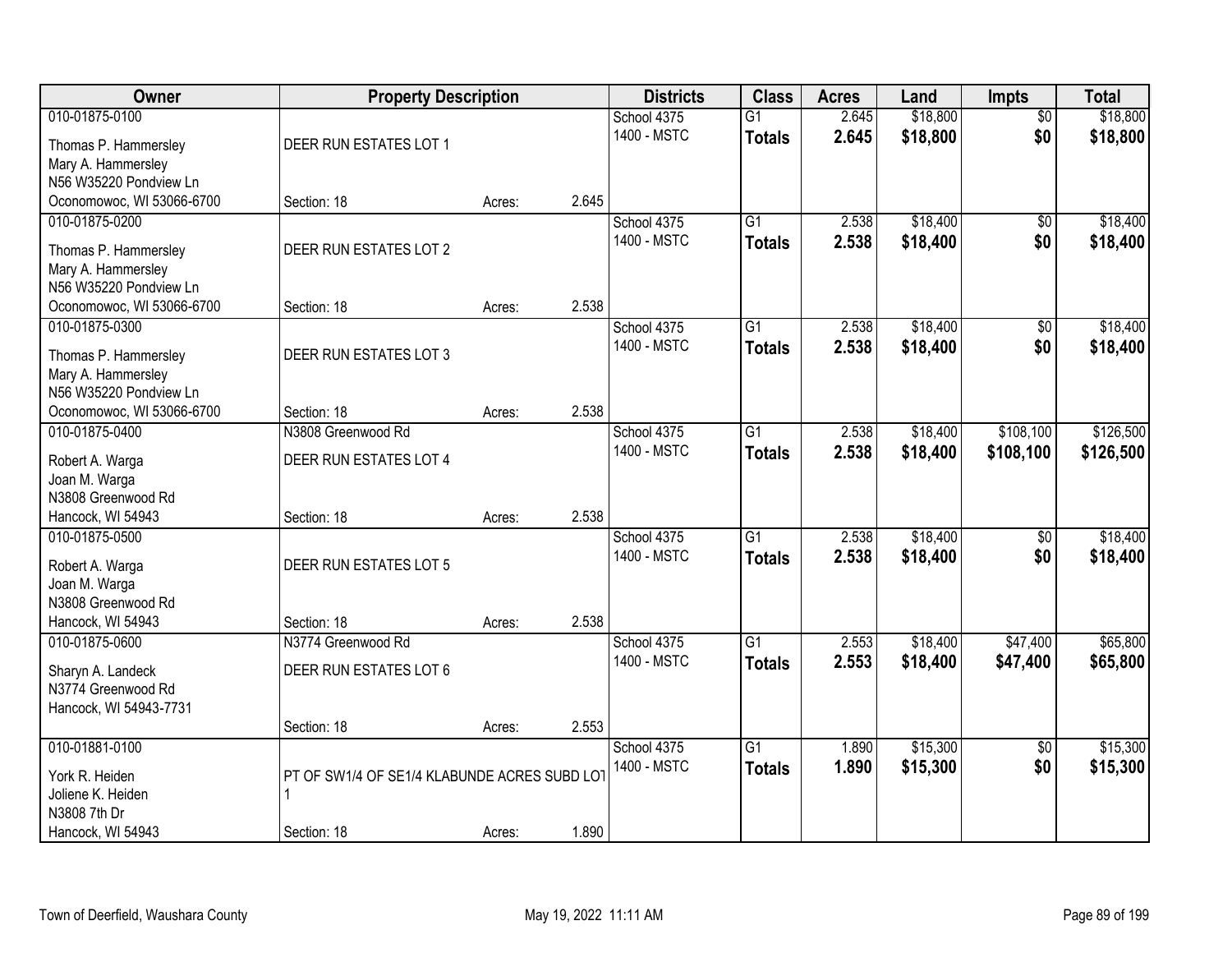| <b>Owner</b>                                                                                                         |                                                                        | <b>Property Description</b> |        | <b>Districts</b>           | <b>Class</b>                     | <b>Acres</b>                       | Land                                        | <b>Impts</b>                                     | <b>Total</b>                                  |
|----------------------------------------------------------------------------------------------------------------------|------------------------------------------------------------------------|-----------------------------|--------|----------------------------|----------------------------------|------------------------------------|---------------------------------------------|--------------------------------------------------|-----------------------------------------------|
| 010-01881-0200<br>Steven W. Poad<br>Eleanora Poad                                                                    | PT OF SW1/4 OF SE1/4 KLABUNDE ACRES SUBD LOT<br>$\overline{2}$         |                             |        | School 4375<br>1400 - MSTC | $\overline{G1}$<br><b>Totals</b> | 1.890<br>1.890                     | \$15,300<br>\$15,300                        | $\overline{50}$<br>\$0                           | \$15,300<br>\$15,300                          |
| N3772 7th Dr<br>Hancock, WI 54943                                                                                    | Section: 18                                                            | Acres:                      | 1.890  |                            |                                  |                                    |                                             |                                                  |                                               |
| 010-01881-0300<br>Steven W. Poad<br>Eleanora Poad<br>N3772 7th Dr                                                    | N3772 7th Dr<br>PT OF SW1/4 OF SE1/4 KLABUNDE ACRES SUBD LOT<br>3      |                             |        | School 4375<br>1400 - MSTC | $\overline{G1}$<br><b>Totals</b> | 1.890<br>1.890                     | \$15,300<br>\$15,300                        | \$105,100<br>\$105,100                           | \$120,400<br>\$120,400                        |
| Hancock, WI 54943                                                                                                    | Section: 18                                                            | Acres:                      | 1.890  |                            |                                  |                                    |                                             |                                                  |                                               |
| 010-01881-0400<br>Steven W. Poad<br>Eleanora Poad<br>N3772 7th Dr                                                    | PT OF SW1/4 OF SE1/4 KLABUNDE ACRES SUBD LOT<br>4                      |                             |        | School 4375<br>1400 - MSTC | $\overline{G1}$<br><b>Totals</b> | 1.890<br>1.890                     | \$15,300<br>\$15,300                        | \$0<br>\$0                                       | \$15,300<br>\$15,300                          |
| Hancock, WI 54943                                                                                                    | Section: 18                                                            | Acres:                      | 1.890  |                            |                                  |                                    |                                             |                                                  |                                               |
| 010-01881-0500<br>Brian K. Markus<br>740 Park St<br>Waupun, WI 53963-1532                                            | PT OF SW1/4 OF SE1/4 KLABUNDE ACRES SUBD LOT                           |                             |        | School 4375<br>1400 - MSTC | G1<br><b>Totals</b>              | 1.890<br>1.890                     | \$15,300<br>\$15,300                        | \$0<br>\$0                                       | \$15,300<br>\$15,300                          |
|                                                                                                                      | Section: 18                                                            | Acres:                      | 1.890  |                            |                                  |                                    |                                             |                                                  |                                               |
| 010-01881-0600<br>Jason A. Freese<br>Kilanski-Janikowski Family 2012 Trust<br>771 Foxglove Dr<br>Algonquin, IL 60102 | PT SW1/4 OF SE1/4 KLABUNDE ACRES SUBD LOT 6<br>Section: 18             |                             | 1.870  | School 4375<br>1400 - MSTC | $\overline{G1}$<br><b>Totals</b> | 1.870<br>1.870                     | \$15,200<br>\$15,200                        | $\overline{50}$<br>\$0                           | \$15,200<br>\$15,200                          |
| 010-01881-0700                                                                                                       | N3724 7th Dr                                                           | Acres:                      |        | School 4375                | G1                               | 3.800                              | \$23,900                                    | \$18,600                                         | \$42,500                                      |
| Jason A. Freese<br>Kilanski-Janikowski Family 2012 Trust<br>771 Foxglove Dr                                          | PT SW1/4 OF SE1/4 KLABUNDE ACRES SUBD LOT 7                            |                             |        | 1400 - MSTC                | <b>Totals</b>                    | 3.800                              | \$23,900                                    | \$18,600                                         | \$42,500                                      |
| Algonquin, IL 60102                                                                                                  | Section: 18                                                            | Acres:                      | 3.800  |                            |                                  |                                    |                                             |                                                  |                                               |
| 010-01911-0100<br>Todd R. Dukelow<br>Janice N. Dukelow<br>W11747 County Rd C<br>Hancock, WI 54943                    | W11747 County Rd C<br>PT OF NE1/4 NE1/4, LOT 1 CSM 5157<br>Section: 19 | Acres:                      | 27.460 | School 4375<br>1400 - MSTC | G4<br>G5M<br>G7<br><b>Totals</b> | 17.460<br>7.000<br>3.000<br>27.460 | \$3,100<br>\$10,500<br>\$16,500<br>\$30,100 | $\overline{30}$<br>\$0<br>\$262,000<br>\$262,000 | \$3,100<br>\$10,500<br>\$278,500<br>\$292,100 |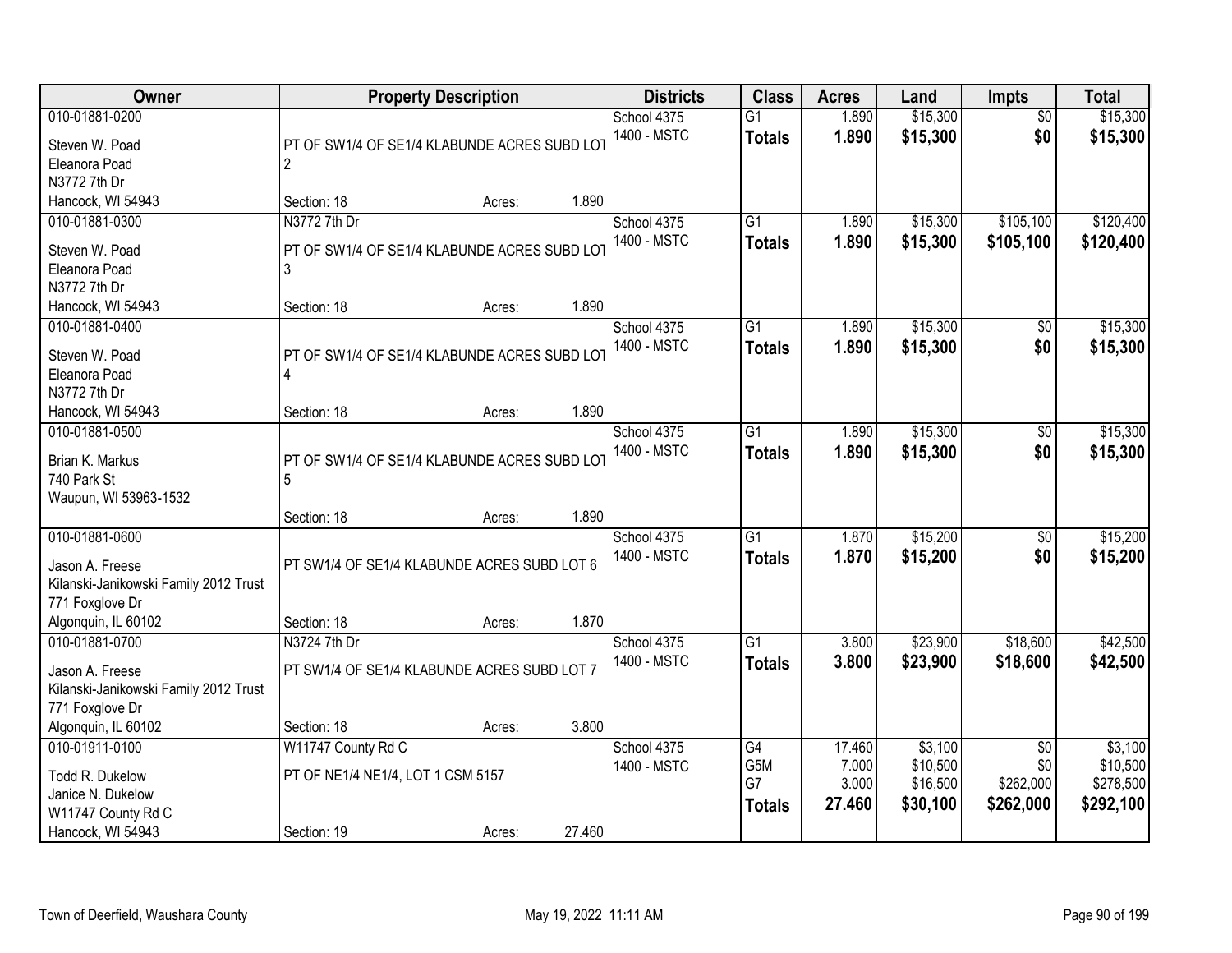| Owner                                                                                           |                                     | <b>Property Description</b> |        | <b>Districts</b>           | <b>Class</b>                                       | <b>Acres</b>              | Land                              | <b>Impts</b>                  | <b>Total</b>                |
|-------------------------------------------------------------------------------------------------|-------------------------------------|-----------------------------|--------|----------------------------|----------------------------------------------------|---------------------------|-----------------------------------|-------------------------------|-----------------------------|
| 010-01912-0100<br>Michael R & David F Warzynski, LLC<br>9950 S County Rd Aa<br>Almond, WI 54909 | N1/2 OF FRAC NE1/4; EXC CSM 5157    |                             |        | School 4375<br>1400 - MSTC | G4<br>G <sub>5</sub><br><b>Totals</b>              | 51.000<br>1.540<br>52.540 | \$9,000<br>\$100<br>\$9,100       | $\overline{50}$<br>\$0<br>\$0 | \$9,000<br>\$100<br>\$9,100 |
|                                                                                                 | Section: 19                         | Acres:                      | 52.540 |                            |                                                    |                           |                                   |                               |                             |
| 010-01913-0100<br>Greenwood Rod & Gun Club<br>c/o Jim Tansor<br>830 Adele                       | SW1/4 NE1/4 & PT OF S1/2 FRAC NW1/4 |                             |        | School 4375<br>1400 - MSTC | $\overline{G5}$<br>W <sub>6</sub><br><b>Totals</b> | 8.000<br>36.048<br>44.048 | \$4,400<br>( \$83,600)<br>\$4,400 | $\overline{50}$<br>\$0<br>\$0 | \$4,400<br>\$0<br>\$4,400   |
| Elmhurst, IL 60126                                                                              | Section: 19                         | Acres:                      | 44.048 |                            |                                                    |                           |                                   |                               |                             |
| 010-01914-0000<br>Greenwood Rod & Gun Club<br>c/o Jim Tansor<br>830 Adele                       | County Rd GG<br><b>SE1/4 NE1/4</b>  |                             |        | School 4375<br>1400 - MSTC | G6<br>W <sub>6</sub><br><b>Totals</b>              | 3.000<br>37.000<br>40.000 | \$8,300<br>(\$111,000)<br>\$8,300 | \$0<br>\$0<br>\$0             | \$8,300<br>\$0<br>\$8,300   |
| Elmhurst, IL 60126                                                                              | Section: 19                         | Acres:                      | 40.000 |                            |                                                    |                           |                                   |                               |                             |
| 010-01921-0000<br>Michael R & David F Warzynski, LLC<br>9950 County Rd Aa<br>Almond, WI 54909   | N1/2 OF FRAC NW1/4                  |                             |        | School 4375<br>1400 - MSTC | $\overline{G4}$<br><b>Totals</b>                   | 48.410<br>48.410          | \$8,600<br>\$8,600                | \$0<br>\$0                    | \$8,600<br>\$8,600          |
|                                                                                                 | Section: 19                         | Acres:                      | 48.410 |                            |                                                    |                           |                                   |                               |                             |
| 010-01923-0100<br>Michael R & David F Warzynski, LLC<br>9950 County Rd Aa<br>Almond, WI 54909   | S1/2 OF FRAC NW1/4; EXC DOC 354338  |                             |        | School 4375<br>1400 - MSTC | $\overline{G4}$<br><b>Totals</b>                   | 44.702<br>44.702          | \$7,900<br>\$7,900                | $\overline{50}$<br>\$0        | \$7,900<br>\$7,900          |
| 010-01931-0000                                                                                  | Section: 19                         | Acres:                      | 44.702 | School 4375                | $\overline{X2}$                                    | 49.090                    | $\overline{60}$                   | $\overline{50}$               | $\overline{\$0}$            |
| Dnr<br>101 S Webster St<br>Madison, WI 53703                                                    | N1/2 FRAC SW1/4                     |                             |        | 1400 - MSTC                | <b>Totals</b>                                      | 49.090                    | \$0                               | \$0                           | \$0                         |
|                                                                                                 | Section: 19                         | Acres:                      | 49.090 |                            |                                                    |                           |                                   |                               |                             |
| 010-01933-0000<br>Dnr<br>101 S Webster St<br>Madison, WI 53703                                  | S1/2 FRAC SW1/4                     |                             |        | School 4375<br>1400 - MSTC | $\overline{\text{X2}}$<br><b>Totals</b>            | 49.430<br>49.430          | $\overline{50}$<br>\$0            | $\overline{50}$<br>\$0        | $\frac{1}{2}$<br>\$0        |
|                                                                                                 | Section: 19                         | Acres:                      | 49.430 |                            |                                                    |                           |                                   |                               |                             |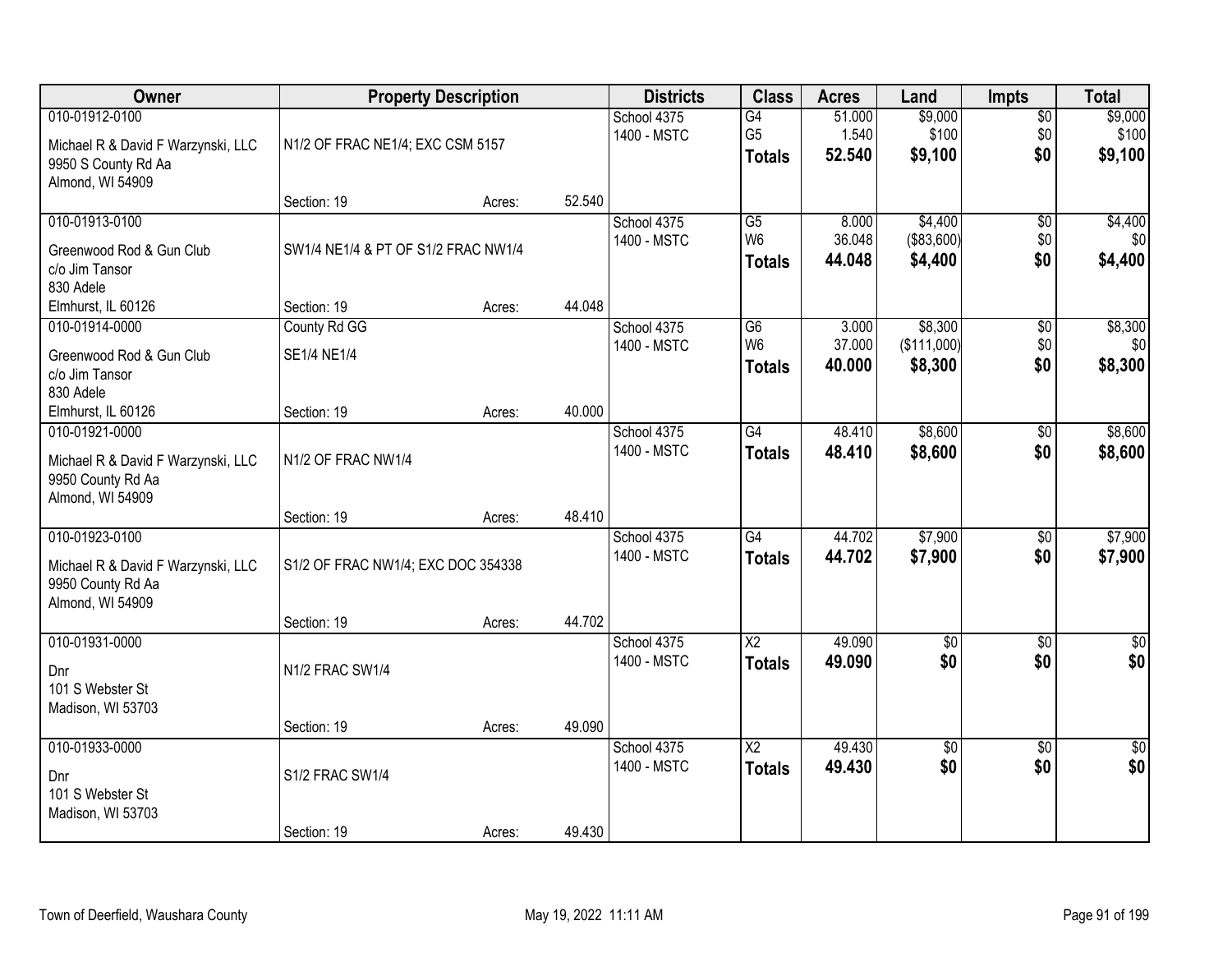| Owner                                                        | <b>Property Description</b>                   |        |        | <b>Districts</b> | <b>Class</b>     | <b>Acres</b>    | Land                 | <b>Impts</b>     | <b>Total</b>          |
|--------------------------------------------------------------|-----------------------------------------------|--------|--------|------------------|------------------|-----------------|----------------------|------------------|-----------------------|
| 010-01941-0000                                               | County Rd GG                                  |        |        | School 4375      | $\overline{G1}$  | 2.000           | \$16,000             | \$0              | \$16,000              |
| M&D Fesco, LLC                                               | <b>NE1/4 SE1/4</b>                            |        |        | 1400 - MSTC      | W <sub>6</sub>   | 38.000          | (\$114,000)          | \$0              | \$0                   |
| c/o Edward J. Fesco                                          |                                               |        |        |                  | <b>Totals</b>    | 40.000          | \$16,000             | \$0              | \$16,000              |
| 709 Third St                                                 |                                               |        |        |                  |                  |                 |                      |                  |                       |
| La Salle, IL 61301                                           | Section: 19                                   | Acres: | 40.000 |                  |                  |                 |                      |                  |                       |
| 010-01942-0000                                               |                                               |        |        | School 4375      | W6               | 40.000          | (\$120,000)          | $\overline{50}$  | \$0                   |
| Steven R. Burger                                             | NW1/4 OF SE1/4                                |        |        | 1400 - MSTC      | <b>Totals</b>    | 40.000          | \$0                  | \$0              | \$0                   |
| 331 Old Country Way                                          |                                               |        |        |                  |                  |                 |                      |                  |                       |
| Wauconda, IL 60084                                           |                                               |        |        |                  |                  |                 |                      |                  |                       |
|                                                              | Section: 19                                   | Acres: | 40.000 |                  |                  |                 |                      |                  |                       |
| 010-01943-0000                                               |                                               |        |        | School 4375      | W <sub>6</sub>   | 40.000          | (\$120,000)          | \$0              | $\overline{50}$       |
|                                                              | SW1/4 OF SE1/4                                |        |        | 1400 - MSTC      | <b>Totals</b>    | 40.000          | \$0                  | \$0              | \$0                   |
| Steven R. Burger<br>331 Old Country Way                      |                                               |        |        |                  |                  |                 |                      |                  |                       |
| Wauconda, IL 60084                                           |                                               |        |        |                  |                  |                 |                      |                  |                       |
|                                                              | Section: 19                                   | Acres: | 40.000 |                  |                  |                 |                      |                  |                       |
| 010-01944-0000                                               | County Rd GG                                  |        |        | School 4375      | G1               | 2.000           | \$16,000             | \$0              | \$16,000              |
|                                                              |                                               |        |        | 1400 - MSTC      | W <sub>6</sub>   | 38.000          | (\$114,000)          | \$0              | \$0                   |
| M&D Fesco, LLC                                               | SE1/4 SE1/4                                   |        |        |                  | <b>Totals</b>    | 40.000          | \$16,000             | \$0              | \$16,000              |
| c/o Edward J. Fesco                                          |                                               |        |        |                  |                  |                 |                      |                  |                       |
| 709 Third St<br>La Salle, IL 61301                           | Section: 19                                   |        | 40.000 |                  |                  |                 |                      |                  |                       |
| 010-02011-0100                                               |                                               | Acres: |        | School 4375      | $\overline{G4}$  | 43.330          | \$4,700              | $\overline{50}$  | \$4,700               |
|                                                              |                                               |        |        | 1400 - MSTC      | G <sub>5</sub>   | 1.000           | \$100                | \$0              | \$100                 |
| Robert F & Jane A Edmonds Irrevocable   E 880' E1/2 OF NE1/4 |                                               |        |        |                  | G <sub>5</sub> M | 9.000           | \$13,500             | \$0              | \$13,500              |
| Trust                                                        |                                               |        |        |                  | <b>Totals</b>    | 53.330          | \$18,300             | \$0              | \$18,300              |
| 618 S Goodling St                                            |                                               |        |        |                  |                  |                 |                      |                  |                       |
| Winnebago, IL 61088-9720                                     | Section: 20                                   | Acres: | 53.330 |                  |                  |                 |                      |                  |                       |
| 010-02012-0110                                               | W11385 County Rd C                            |        |        | School 4375      | $\overline{G4}$  | 38.330          | \$4,200              | $\overline{50}$  | \$4,200               |
| Thomas A. Whalley                                            | W 440' E1/2 OF NE1/4 AND E 440' W1/2 OF NE1/4 |        |        | 1400 - MSTC      | G5M<br>G7        | 13.000<br>2.000 | \$19,500<br>\$11,000 | \$0<br>\$109,900 | \$19,500<br>\$120,900 |
| Judith A. Whalley                                            |                                               |        |        |                  |                  | 53.330          | \$34,700             | \$109,900        | \$144,600             |
| N3885 7th Dr                                                 |                                               |        |        |                  | <b>Totals</b>    |                 |                      |                  |                       |
| Hancock, WI 54943                                            | Section: 20                                   | Acres: | 53.330 |                  |                  |                 |                      |                  |                       |
| 010-02013-0110                                               |                                               |        |        | School 4375      | $\overline{G4}$  | 31.000          | \$3,400              | $\overline{50}$  | \$3,400               |
| John R. Whalley                                              | W 880' OF W1/2 OF NE1/4                       |        |        | 1400 - MSTC      | G <sub>5</sub>   | 0.330           | \$100                | \$0              | \$100                 |
| Susan K. Whalley                                             |                                               |        |        |                  | G <sub>5</sub> M | 22.000          | \$32,300             | \$0              | \$32,300              |
| 115 W Florida Ave                                            |                                               |        |        |                  | <b>Totals</b>    | 53.330          | \$35,800             | \$0              | \$35,800              |
| Little Chute, WI 54140                                       | Section: 20                                   | Acres: | 53.330 |                  |                  |                 |                      |                  |                       |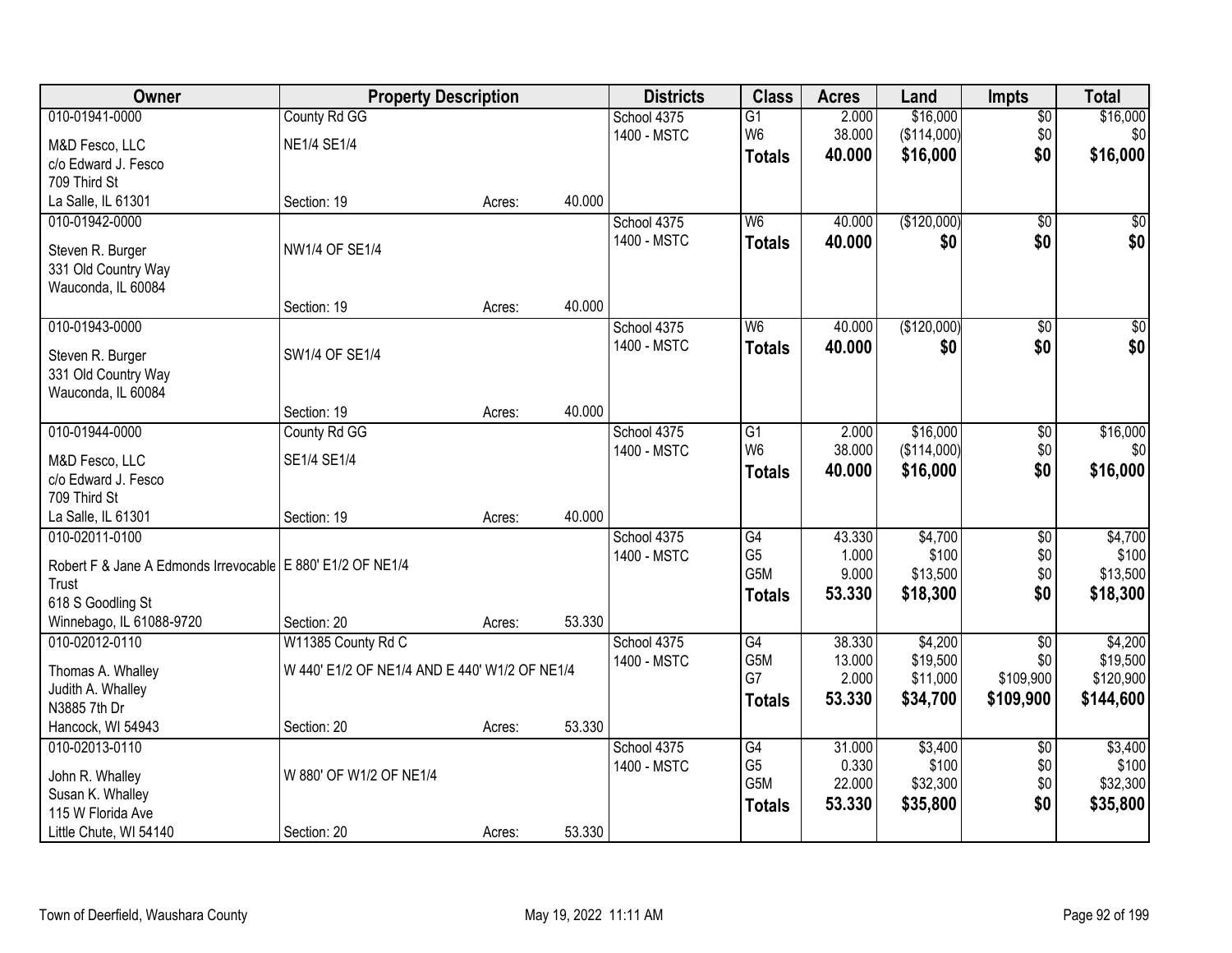| Owner                                                                                                       |                                                                                                              | <b>Property Description</b> |        | <b>Districts</b>           | <b>Class</b>                            | <b>Acres</b>              | Land                          | <b>Impts</b>              | <b>Total</b>                  |
|-------------------------------------------------------------------------------------------------------------|--------------------------------------------------------------------------------------------------------------|-----------------------------|--------|----------------------------|-----------------------------------------|---------------------------|-------------------------------|---------------------------|-------------------------------|
| 010-02021-0000<br>Dean J. Stahl<br>W3157 Taylor Rd<br>Berlin, WI 54923                                      | <b>NE1/4 OF NW1/4</b>                                                                                        |                             |        | School 4375<br>1400 - MSTC | $\overline{G4}$<br>G5M<br><b>Totals</b> | 38.000<br>2.000<br>40.000 | \$6,700<br>\$3,000<br>\$9,700 | $\sqrt{$0}$<br>\$0<br>\$0 | \$6,700<br>\$3,000<br>\$9,700 |
|                                                                                                             | Section: 20                                                                                                  | Acres:                      | 40.000 |                            |                                         |                           |                               |                           |                               |
| 010-02022-0100<br>Tyler and Amanda T. Person<br>W11637 County Rd C<br>Hancock, WI 54943                     | W11637 County Rd C<br>PT NW1/4 OF NW1/4; N 475 FT OF E 590 FT                                                |                             |        | School 4375<br>1400 - MSTC | $\overline{G1}$<br><b>Totals</b>        | 6.400<br>6.400            | \$32,200<br>\$32,200          | \$124,200<br>\$124,200    | \$156,400<br>\$156,400        |
|                                                                                                             | Section: 20                                                                                                  | Acres:                      | 6.400  |                            |                                         |                           |                               |                           |                               |
| 010-02022-0211<br>Michael P. Moon<br>Shari B. Moon<br>18125 Bolter Ln                                       | PART OF NW1/4 OF NW1/4, LOT 1 CSM 5280                                                                       |                             |        | School 4375<br>1400 - MSTC | $\overline{G1}$<br><b>Totals</b>        | 5.000<br>5.000            | \$27,900<br>\$27,900          | \$0<br>\$0                | \$27,900<br>\$27,900          |
| Brookfield, WI 53045-3439                                                                                   | Section: 20                                                                                                  | Acres:                      | 5.000  |                            |                                         |                           |                               |                           |                               |
| 010-02022-0212<br>Robert R. Hartfield<br>Susan M. Hartfield<br>2493 Wallace Lake Rd                         | PART OF NW1/4 OF NW1/4, LOT 2 CSM 5280                                                                       |                             |        | School 4375<br>1400 - MSTC | $\overline{G1}$<br><b>Totals</b>        | 5.000<br>5.000            | \$27,900<br>\$27,900          | $\frac{1}{20}$<br>\$0     | \$27,900<br>\$27,900          |
| West Bend, WI 53090                                                                                         | Section: 20                                                                                                  | Acres:                      | 5.000  |                            |                                         |                           |                               |                           |                               |
| 010-02022-0213<br>Jeffrey J & Kimberly Wiedmeyer Family<br>Trust<br>7141 County Rd M<br>West Bend, WI 53090 | PART OF NW1/4 OF NW1/4, LOT 3 CSM 5280<br>Section: 20                                                        | Acres:                      | 5.000  | School 4375<br>1400 - MSTC | $\overline{G1}$<br><b>Totals</b>        | 5.000<br>5.000            | \$27,900<br>\$27,900          | $\overline{50}$<br>\$0    | \$27,900<br>\$27,900          |
| 010-02022-0214<br>Sgro & Sons, LLC<br>74 Yacoub Ln<br>Fond Du Lac, WI 54935                                 | PART OF NW1/4 OF NW1/4, LOT 4 CSM 5280<br>Section: 20                                                        | Acres:                      | 8.550  | School 4375<br>1400 - MSTC | $\overline{G1}$<br><b>Totals</b>        | 8.550<br>8.550            | \$38,900<br>\$38,900          | \$0<br>\$0                | \$38,900<br>\$38,900          |
| 010-02022-0221                                                                                              | N3594 County Rd GG                                                                                           |                             |        | School 4375                | $\overline{G1}$                         | 15.000                    | \$58,900                      | \$132,100                 | \$191,000                     |
| Ricky & Evelyn Engstrom Revocable<br><b>Living Trust</b><br>N3594 County Rd Gg<br>Hancock, WI 54943         | LOTS 1 & 2 CSM 3393 & PARCEL IN NW1/4 OF NW1/4<br>(E OF LOT 1 CSM 3393 & S OF LOT 4 CSM 5280)<br>Section: 20 | Acres:                      | 15.000 | 1400 - MSTC                | <b>Totals</b>                           | 15.000                    | \$58,900                      | \$132,100                 | \$191,000                     |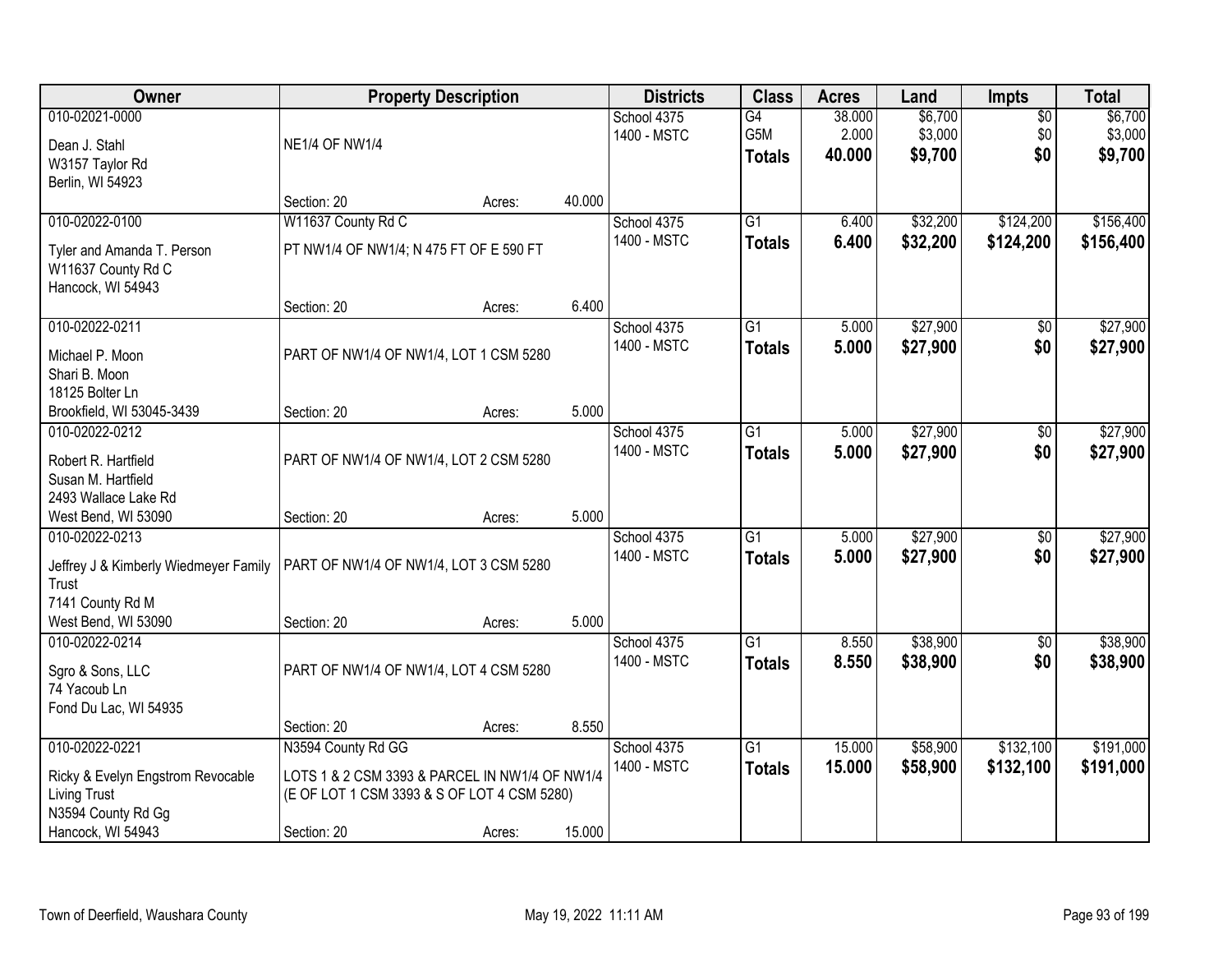| Owner                                         |                                               | <b>Property Description</b> |        | <b>Districts</b> | <b>Class</b>     | <b>Acres</b> | Land        | <b>Impts</b>    | <b>Total</b> |
|-----------------------------------------------|-----------------------------------------------|-----------------------------|--------|------------------|------------------|--------------|-------------|-----------------|--------------|
| 010-02023-0100                                | W11616 Blackhawk Dr                           |                             |        | School 4375      | $\overline{G1}$  | 9.964        | \$43,300    | \$57,500        | \$100,800    |
| Raymond Pasko                                 | E1/4 SW1/4 NW1/4, NOW LOT 2 CSM 5422          |                             |        | 1400 - MSTC      | <b>Totals</b>    | 9.964        | \$43,300    | \$57,500        | \$100,800    |
| Shirlee Pasko                                 |                                               |                             |        |                  |                  |              |             |                 |              |
| 496 N 7th Ave                                 |                                               |                             |        |                  |                  |              |             |                 |              |
| Des Plaines, IL 60016                         | Section: 20                                   | Acres:                      | 9.964  |                  |                  |              |             |                 |              |
| 010-02023-0210                                | W11644 Blackhawk Dr                           |                             |        | School 4375      | $\overline{G1}$  | 0.965        | \$9,900     | \$89,900        | \$99,800     |
| James D. Tansor et al                         | W1/2 E1/2 SW-NW & E1/2 SW1/4 SW1/4 NW1/4, NOW |                             |        | 1400 - MSTC      | G <sub>5</sub>   | 1.000        | \$600       | \$0             | \$600        |
| 830 Adele                                     | LOT 1 CSM 5422                                |                             |        |                  | G <sub>6</sub>   | 13.000       | \$39,000    | \$0             | \$39,000     |
| Elmhurst, IL 60126                            |                                               |                             |        |                  | <b>Totals</b>    | 14.965       | \$49,500    | \$89,900        | \$139,400    |
|                                               | Section: 20                                   | Acres:                      | 14.965 |                  |                  |              |             |                 |              |
| 010-02023-0330                                |                                               |                             |        | School 4375      | G1               | 4.996        | \$27,900    | \$0             | \$27,900     |
| Russell E. Bayro                              | LOT 1 CSM 2724                                |                             |        | 1400 - MSTC      | <b>Totals</b>    | 4.996        | \$27,900    | \$0             | \$27,900     |
| Michelle E. Bayro                             |                                               |                             |        |                  |                  |              |             |                 |              |
| 1021 E Villa Dr                               |                                               |                             |        |                  |                  |              |             |                 |              |
| Des Plaines, IL 60016-6215                    | Section: 20                                   | Acres:                      | 4.996  |                  |                  |              |             |                 |              |
| 010-02023-0360                                | N3566 County Rd GG                            |                             |        | School 4375      | G1               | 5.000        | \$27,900    | \$66,600        | \$94,500     |
| Charles A. Osborne                            | PART OF NW1/4 SW1/4 NW1/4, LOT 3 CSM #3393    |                             |        | 1400 - MSTC      | <b>Totals</b>    | 5.000        | \$27,900    | \$66,600        | \$94,500     |
| Cheryl A. Neuman                              |                                               |                             |        |                  |                  |              |             |                 |              |
| N3566 County Rd Gg                            |                                               |                             |        |                  |                  |              |             |                 |              |
| Hancock, WI 54943                             | Section: 20                                   | Acres:                      | 5.000  |                  |                  |              |             |                 |              |
| 010-02024-0000                                |                                               |                             |        | School 4375      | $\overline{G4}$  | 37.000       | \$6,600     | $\overline{50}$ | \$6,600      |
|                                               | <b>SE1/4 OF NW1/4</b>                         |                             |        | 1400 - MSTC      | G <sub>5</sub> M | 3.000        | \$4,500     | \$0             | \$4,500      |
| Dean J. Stahl<br>W3157 Taylor Rd              |                                               |                             |        |                  | <b>Totals</b>    | 40.000       | \$11,100    | \$0             | \$11,100     |
| Berlin, WI 54923                              |                                               |                             |        |                  |                  |              |             |                 |              |
|                                               | Section: 20                                   | Acres:                      | 40.000 |                  |                  |              |             |                 |              |
| 010-02031-0000                                | W11553 Blackhawk Dr                           |                             |        | School 4375      | $\overline{G6}$  | 1.000        | \$3,000     | $\overline{50}$ | \$3,000      |
|                                               | <b>NE1/4 OF SW1/4</b>                         |                             |        | 1400 - MSTC      | W <sub>6</sub>   | 39.000       | (\$117,000) | \$0             | \$0          |
| Oreo, LLC<br>4826 Spring Creek Rd             |                                               |                             |        |                  | <b>Totals</b>    | 40.000       | \$3,000     | \$0             | \$3,000      |
| Rockford, IL 61114                            |                                               |                             |        |                  |                  |              |             |                 |              |
|                                               | Section: 20                                   | Acres:                      | 40.000 |                  |                  |              |             |                 |              |
| 010-02032-0000                                | County Rd GG                                  |                             |        | School 4375      | $\overline{G1}$  | 1.000        | \$7,000     | \$4,000         | \$11,000     |
|                                               | <b>NW1/4 OF SW1/4</b>                         |                             |        | 1400 - MSTC      | W <sub>6</sub>   | 39.000       | (\$117,000) | \$0             | \$0          |
| Trust Agreement of Robert & Patricia<br>Stahl |                                               |                             |        |                  | <b>Totals</b>    | 40.000       | \$7,000     | \$4,000         | \$11,000     |
| 401 S Water St                                |                                               |                             |        |                  |                  |              |             |                 |              |
| Wautoma, WI 54982                             | Section: 20                                   | Acres:                      | 40.000 |                  |                  |              |             |                 |              |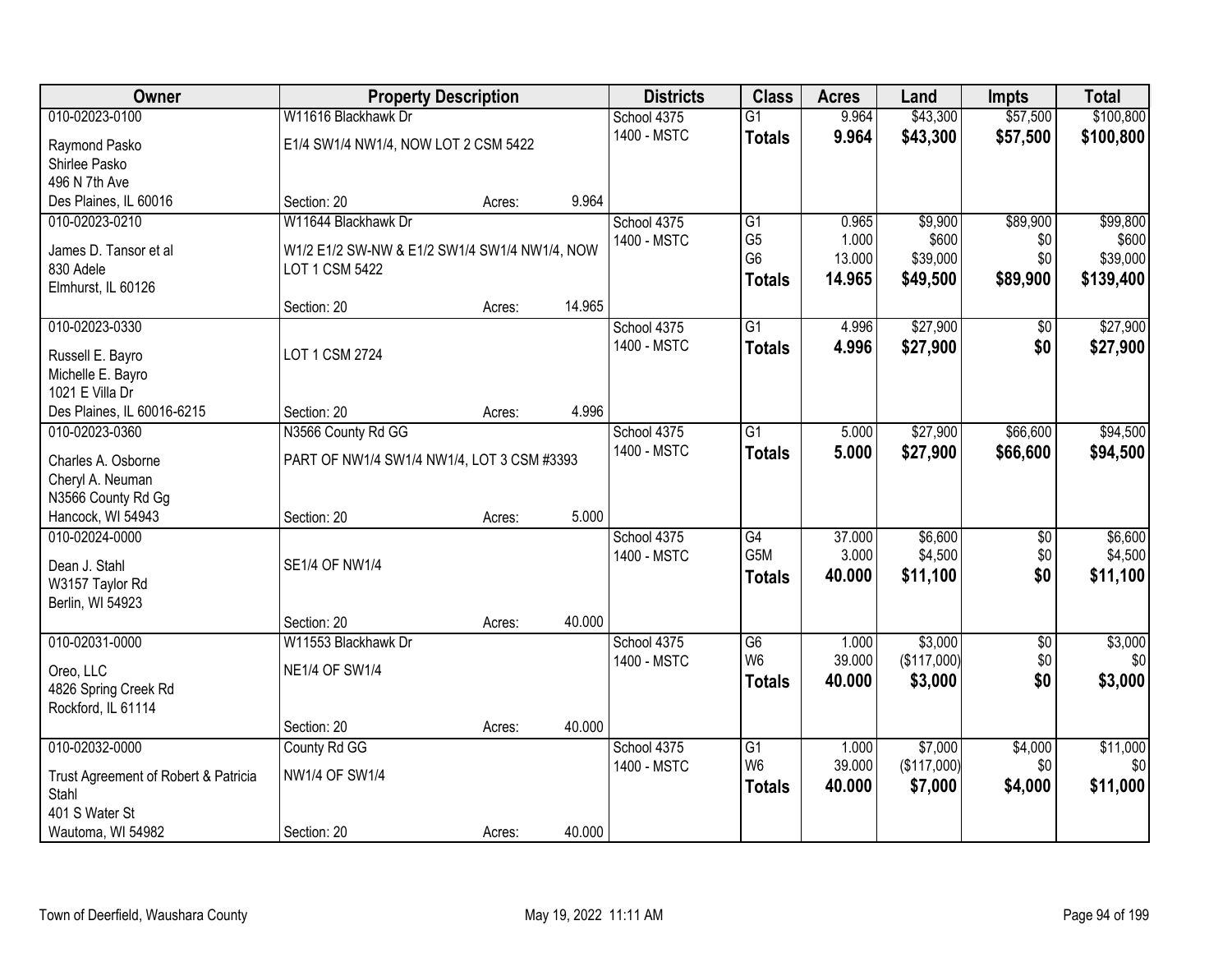| Owner                                      | <b>Property Description</b>  |        |        | <b>Districts</b>           | <b>Class</b>    | <b>Acres</b>     | Land               | <b>Impts</b>    | <b>Total</b>           |
|--------------------------------------------|------------------------------|--------|--------|----------------------------|-----------------|------------------|--------------------|-----------------|------------------------|
| 010-02033-0000                             | County Rd GG                 |        |        | School 4375                | $\overline{G1}$ | 1.000            | \$10,000           | \$52,900        | \$62,900               |
| Stahl, John M                              | SW1/4 OF SW1/4               |        |        | 1400 - MSTC                | W <sub>6</sub>  | 39.000           | (\$117,000)        | \$0             | \$0                    |
| W7159 State Rd 21                          |                              |        |        |                            | <b>Totals</b>   | 40.000           | \$10,000           | \$52,900        | \$62,900               |
| Wautoma, WI 54982                          |                              |        |        |                            |                 |                  |                    |                 |                        |
|                                            | Section: 20                  | Acres: | 40.000 |                            |                 |                  |                    |                 |                        |
| 010-02034-0000                             |                              |        |        | School 4375                | W6              | 40.000           | (\$120,000)        | $\overline{50}$ | $\overline{50}$        |
| Stahl, John M                              | SE1/4 OF SW1/4               |        |        | 1400 - MSTC                | <b>Totals</b>   | 40.000           | \$0                | \$0             | \$0                    |
| W7159 State Rd 21                          |                              |        |        |                            |                 |                  |                    |                 |                        |
| Wautoma, WI 54982                          |                              |        |        |                            |                 |                  |                    |                 |                        |
|                                            | Section: 20                  | Acres: | 40.000 |                            |                 |                  |                    |                 |                        |
| 010-02041-0000                             |                              |        |        | School 4375<br>1400 - MSTC | W <sub>6</sub>  | 40.000<br>40.000 | (\$120,000)<br>\$0 | \$0<br>\$0      | $\overline{50}$<br>\$0 |
| Thomas A. Whalley                          | <b>NE1/4 OF SE1/4</b>        |        |        |                            | <b>Totals</b>   |                  |                    |                 |                        |
| Judith A. Whalley                          |                              |        |        |                            |                 |                  |                    |                 |                        |
| N3885 7th Dr<br>Hancock, WI 54943          | Section: 20                  | Acres: | 40.000 |                            |                 |                  |                    |                 |                        |
| 010-02042-0000                             |                              |        |        | School 4375                | W <sub>6</sub>  | 40.000           | (\$120,000)        | \$0             | $\sqrt{50}$            |
|                                            |                              |        |        | 1400 - MSTC                | <b>Totals</b>   | 40,000           | \$0                | \$0             | \$0                    |
| Oreo, LLC                                  | NW1/4 OF SE1/4               |        |        |                            |                 |                  |                    |                 |                        |
| 4826 Spring Creek Rd<br>Rockford, IL 61114 |                              |        |        |                            |                 |                  |                    |                 |                        |
|                                            | Section: 20                  | Acres: | 40.000 |                            |                 |                  |                    |                 |                        |
| 010-02043-0000                             |                              |        |        | School 4375                | $\overline{W6}$ | 40.000           | (\$120,000)        | $\overline{50}$ | $\sqrt{50}$            |
|                                            | SW1/4 OF SE1/4               |        |        | 1400 - MSTC                | <b>Totals</b>   | 40.000           | \$0                | \$0             | \$0                    |
| Oreo, LLC<br>3910 Linden Oaks Dr           |                              |        |        |                            |                 |                  |                    |                 |                        |
| Rockford, IL 61109                         |                              |        |        |                            |                 |                  |                    |                 |                        |
|                                            | Section: 20                  | Acres: | 40.000 |                            |                 |                  |                    |                 |                        |
| 010-02044-0100                             |                              |        |        | School 4375                | W <sub>6</sub>  | 13.333           | (\$40,000)         | $\overline{50}$ | $\overline{\$0}$       |
| Thomas A. Whalley                          | N 440' OF SE1/4 SE1/4        |        |        | 1400 - MSTC                | <b>Totals</b>   | 13.333           | \$0                | \$0             | \$0                    |
| Judith A. Whalley                          |                              |        |        |                            |                 |                  |                    |                 |                        |
| N3885 7th Dr                               |                              |        |        |                            |                 |                  |                    |                 |                        |
| Hancock, WI 54943                          | Section: 20                  | Acres: | 13.333 |                            |                 |                  |                    |                 |                        |
| 010-02044-0200                             |                              |        |        | School 4375                | $\overline{G1}$ | 2.003            | \$16,000           | $\overline{60}$ | \$16,000               |
| John R. Whalley                            | N 440' OF S 880' SE1/4 SE1/4 |        |        | 1400 - MSTC                | W <sub>6</sub>  | 11.330           | (\$34,000)         | \$0             | \$0                    |
| Susan K. Whalley                           |                              |        |        |                            | <b>Totals</b>   | 13.333           | \$16,000           | \$0             | \$16,000               |
| 115 W Florida Ave                          |                              |        |        |                            |                 |                  |                    |                 |                        |
| Little Chute, WI 54140                     | Section: 20                  | Acres: | 13.333 |                            |                 |                  |                    |                 |                        |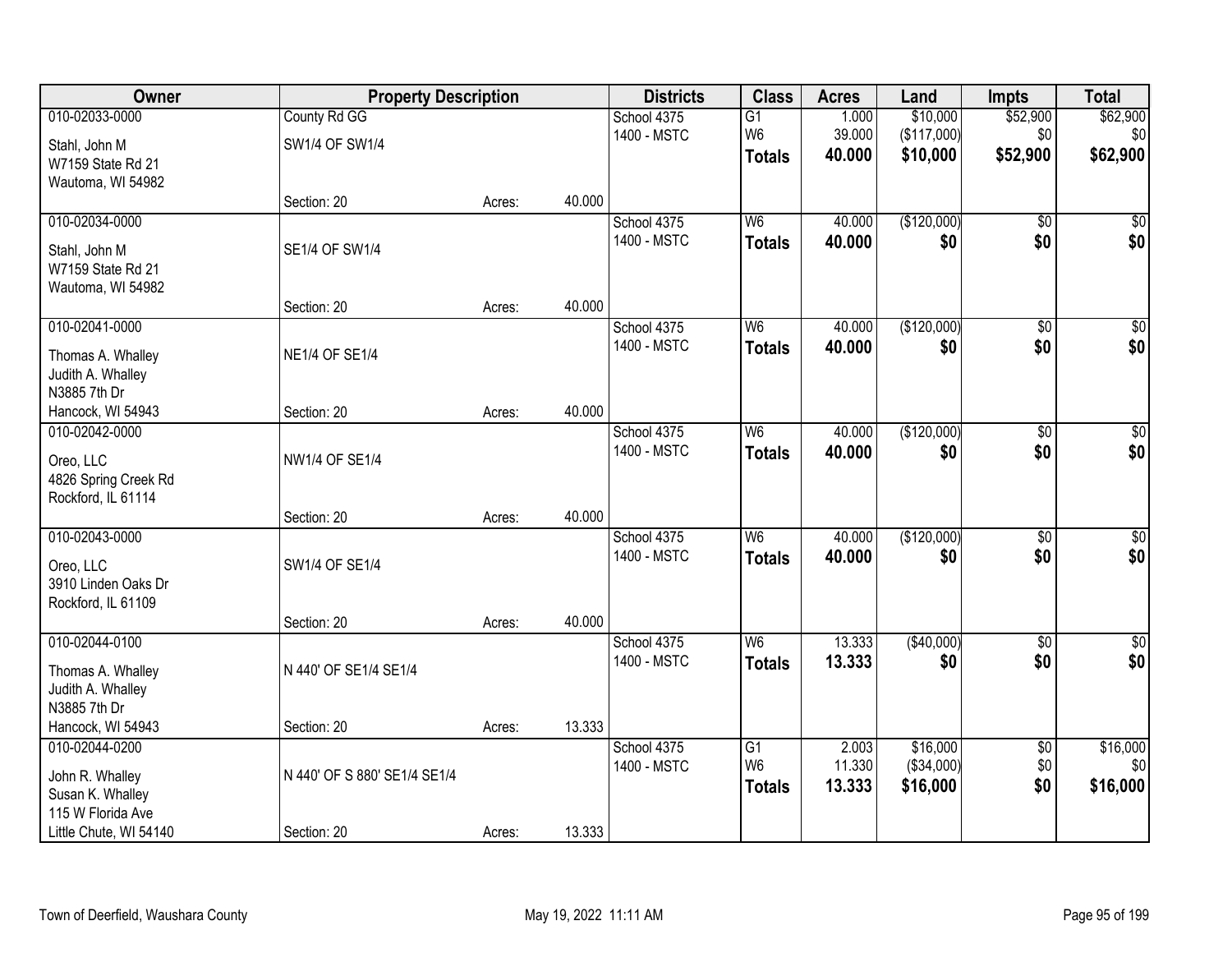| Owner                            |                                   | <b>Property Description</b> |        | <b>Districts</b> | <b>Class</b>           | <b>Acres</b> | Land            | <b>Impts</b>    | <b>Total</b>    |
|----------------------------------|-----------------------------------|-----------------------------|--------|------------------|------------------------|--------------|-----------------|-----------------|-----------------|
| 010-02044-0300                   |                                   |                             |        | School 4375      | $\overline{\text{X2}}$ | 13.333       | $\overline{50}$ | $\overline{50}$ | $\overline{30}$ |
| Dnr                              | S 440' OF SE1/4 SE1/4             |                             |        | 1400 - MSTC      | <b>Totals</b>          | 13.333       | \$0             | \$0             | \$0             |
| 101 S Webster St                 |                                   |                             |        |                  |                        |              |                 |                 |                 |
| Madison, WI 53703                |                                   |                             |        |                  |                        |              |                 |                 |                 |
|                                  | Section: 20                       | Acres:                      | 13.333 |                  |                        |              |                 |                 |                 |
| 010-02111-0000                   |                                   |                             |        | School 6237      | G4                     | 24.000       | \$4,300         | \$0             | \$4,300         |
| Henry M & Jeanne R M Lipke Joint | <b>NE1/4 OF NE1/4</b>             |                             |        | 1200 - FVTC      | G5M                    | 16.000       | \$24,000        | \$0             | \$24,000        |
| Revocable Trust                  |                                   |                             |        |                  | <b>Totals</b>          | 40.000       | \$28,300        | \$0             | \$28,300        |
| 408 Mable St                     |                                   |                             |        |                  |                        |              |                 |                 |                 |
| Deforest, WI 53532               | Section: 21                       | Acres:                      | 40.000 |                  |                        |              |                 |                 |                 |
| 010-02112-0100                   |                                   |                             |        | School 6237      | $\overline{G1}$        | 5.014        | \$27,900        | $\overline{50}$ | \$27,900        |
| Raymond Schwersenska             | PT OF NW1/4 NE1/4, LOT 1 CSM #779 |                             |        | 1200 - FVTC      | <b>Totals</b>          | 5.014        | \$27,900        | \$0             | \$27,900        |
| W11043 County Rd Bc              |                                   |                             |        |                  |                        |              |                 |                 |                 |
| Hancock, WI 54943                |                                   |                             |        |                  |                        |              |                 |                 |                 |
|                                  | Section: 21                       | Acres:                      | 5.014  |                  |                        |              |                 |                 |                 |
| 010-02112-0200                   | W11001 County Rd BC               |                             |        | School 6237      | $\overline{G1}$        | 5.015        | \$27,900        | \$81,800        | \$109,700       |
| Wayne R. Buchberger              | PT OF NW1/4 NE1/4, LOT 2 CSM #779 |                             |        | 1200 - FVTC      | <b>Totals</b>          | 5.015        | \$27,900        | \$81,800        | \$109,700       |
| Ann M. Buchberger                |                                   |                             |        |                  |                        |              |                 |                 |                 |
| 308 Beth Dr                      |                                   |                             |        |                  |                        |              |                 |                 |                 |
| Sterling, KS 67579-9103          | Section: 21                       | Acres:                      | 5.015  |                  |                        |              |                 |                 |                 |
| 010-02112-0300                   |                                   |                             |        | School 6237      | $\overline{G1}$        | 5.014        | \$27,900        | $\overline{50}$ | \$27,900        |
| Scott C. Timm                    | PT OF NW1/4 NE1/4, LOT 3 CSM #779 |                             |        | 1200 - FVTC      | <b>Totals</b>          | 5.014        | \$27,900        | \$0             | \$27,900        |
| Constance Timm                   |                                   |                             |        |                  |                        |              |                 |                 |                 |
| 560 County Rd Nn                 |                                   |                             |        |                  |                        |              |                 |                 |                 |
| Cedarburg, WI 53012              | Section: 21                       | Acres:                      | 5.014  |                  |                        |              |                 |                 |                 |
| 010-02112-0400                   | W11016 Blackhawk Rd               |                             |        | School 6237      | $\overline{G1}$        | 5.015        | \$27,900        | \$15,200        | \$43,100        |
| Brian L. Rice                    | PT NW1/4 OF NE1/4; LOT 4 CSM 779  |                             |        | 1200 - FVTC      | <b>Totals</b>          | 5.015        | \$27,900        | \$15,200        | \$43,100        |
| Melissa K. Rice                  |                                   |                             |        |                  |                        |              |                 |                 |                 |
| 1507 S Walden Ave                |                                   |                             |        |                  |                        |              |                 |                 |                 |
| Appleton, WI 54915               | Section: 21                       | Acres:                      | 5.015  |                  |                        |              |                 |                 |                 |
| 010-02112-0500                   | W11043 County Rd BC               |                             |        | School 6237      | $\overline{G1}$        | 4.360        | \$25,900        | \$75,700        | \$101,600       |
| Raymond Schwersenska             | PT OF NW1/4 NE1/4, LOT 1 CSM #780 |                             |        | 1200 - FVTC      | <b>Totals</b>          | 4.360        | \$25,900        | \$75,700        | \$101,600       |
| W11043 County Rd Bc              |                                   |                             |        |                  |                        |              |                 |                 |                 |
| Hancock, WI 54943                |                                   |                             |        |                  |                        |              |                 |                 |                 |
|                                  | Section: 21                       | Acres:                      | 4.360  |                  |                        |              |                 |                 |                 |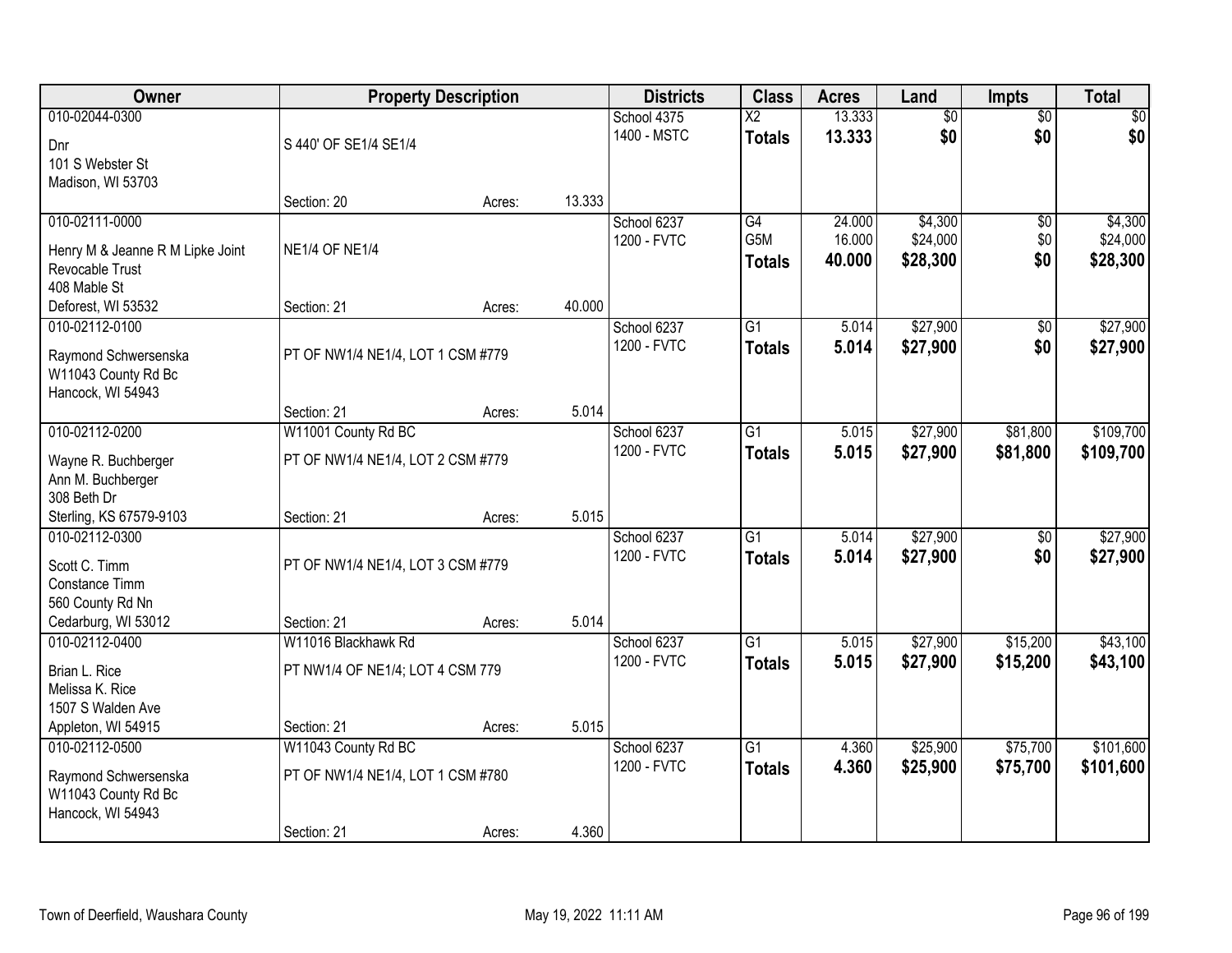| <b>Owner</b>                     |                                              | <b>Property Description</b> |        | <b>Districts</b> | <b>Class</b>     | <b>Acres</b> | Land     | <b>Impts</b>    | <b>Total</b> |
|----------------------------------|----------------------------------------------|-----------------------------|--------|------------------|------------------|--------------|----------|-----------------|--------------|
| 010-02112-0600                   | W11088 Blackhawk Rd                          |                             |        | School 6237      | $\overline{G1}$  | 4.456        | \$26,200 | \$114,700       | \$140,900    |
| Keith Brownlow                   | PT OF NW1/4 NE1/4, LOT 2 CSM #780            |                             |        | 1200 - FVTC      | <b>Totals</b>    | 4.456        | \$26,200 | \$114,700       | \$140,900    |
| Michelle Brownlow                |                                              |                             |        |                  |                  |              |          |                 |              |
| W11088 Blackhawk Rd              |                                              |                             |        |                  |                  |              |          |                 |              |
| Hancock, WI 54943-7308           | Section: 21                                  | Acres:                      | 4.456  |                  |                  |              |          |                 |              |
| 010-02112-0700                   |                                              |                             |        | School 6237      | $\overline{G1}$  | 4.450        | \$26,200 | \$0             | \$26,200     |
| Scott C. Timm                    | PT OF NW1/4 NE1/4, LOT 3 CSM #780            |                             |        | 1200 - FVTC      | <b>Totals</b>    | 4.450        | \$26,200 | \$0             | \$26,200     |
| Constance Timm                   |                                              |                             |        |                  |                  |              |          |                 |              |
| 560 County Rd Nn                 |                                              |                             |        |                  |                  |              |          |                 |              |
| Cedarburg, WI 53012              | Section: 21                                  | Acres:                      | 4.450  |                  |                  |              |          |                 |              |
| 010-02112-0800                   |                                              |                             |        | School 6237      | G1               | 4.445        | \$26,200 | \$0             | \$26,200     |
| Scott C. Timm                    | PT OF NW1/4 NE1/4, LOT 4 CSM #780            |                             |        | 1200 - FVTC      | <b>Totals</b>    | 4.445        | \$26,200 | \$0             | \$26,200     |
| Constance Timm                   |                                              |                             |        |                  |                  |              |          |                 |              |
| 560 County Rd Nn                 |                                              |                             |        |                  |                  |              |          |                 |              |
| Cedarburg, WI 53012              | Section: 21                                  | Acres:                      | 4.445  |                  |                  |              |          |                 |              |
| 010-02113-0100                   |                                              |                             |        | School 4375      | G4               | 31.000       | \$5,500  | \$0             | \$5,500      |
| Robert Bray                      | SW-NE LESS 5 A IN NW COR                     |                             |        | 1400 - MSTC      | G <sub>5</sub> M | 4.000        | \$5,500  | \$0             | \$5,500      |
| W10925 Blackhawk Rd              |                                              |                             |        |                  | <b>Totals</b>    | 35.000       | \$11,000 | \$0             | \$11,000     |
| Hancock, WI 54943                |                                              |                             |        |                  |                  |              |          |                 |              |
|                                  | Section: 21                                  | Acres:                      | 35.000 |                  |                  |              |          |                 |              |
| 010-02113-0210                   |                                              |                             |        | School 4375      | $\overline{G4}$  | 4.690        | \$800    | $\overline{30}$ | \$800        |
| G R Kirk Company                 | PT OF SW1/4 NE1/4, LOT 4 CSM 5020            |                             |        | 1400 - MSTC      | <b>Totals</b>    | 4.690        | \$800    | \$0             | \$800        |
| 210 St Helens Ave                |                                              |                             |        |                  |                  |              |          |                 |              |
| Tacoma, WA 98402-2519            |                                              |                             |        |                  |                  |              |          |                 |              |
|                                  | Section: 21                                  | Acres:                      | 4.690  |                  |                  |              |          |                 |              |
| 010-02114-0000                   |                                              |                             |        | School 6237      | G4               | 10.000       | \$1,800  | $\overline{50}$ | \$1,800      |
| Henry M & Jeanne R M Lipke Joint | <b>SE1/4 OF NE1/4</b>                        |                             |        | 1200 - FVTC      | G <sub>5</sub>   | 10.000       | \$5,500  | \$0             | \$5,500      |
| Revocable Trust                  |                                              |                             |        |                  | G <sub>5</sub> M | 20.000       | \$30,000 | \$0             | \$30,000     |
| 408 Mable St                     |                                              |                             |        |                  | <b>Totals</b>    | 40.000       | \$37,300 | \$0             | \$37,300     |
| Deforest, WI 53532               | Section: 21                                  | Acres:                      | 40.000 |                  |                  |              |          |                 |              |
| 010-02121-0110                   |                                              |                             |        | School 4375      | $\overline{G4}$  | 18,000       | \$2,600  | $\overline{50}$ | \$2,600      |
| Marcy Radtke                     | NE1/4 OF NW1/4 LESS CSM 5213 & LESS CSM 6118 |                             |        | 1400 - MSTC      | G <sub>5</sub>   | 0.830        | \$100    | \$0             | \$100        |
| 131 E North Water St Apt 2204    |                                              |                             |        |                  | <b>Totals</b>    | 18.830       | \$2,700  | \$0             | \$2,700      |
| Neenah, WI 54956-5208            |                                              |                             |        |                  |                  |              |          |                 |              |
|                                  | Section: 21                                  | Acres:                      | 18.830 |                  |                  |              |          |                 |              |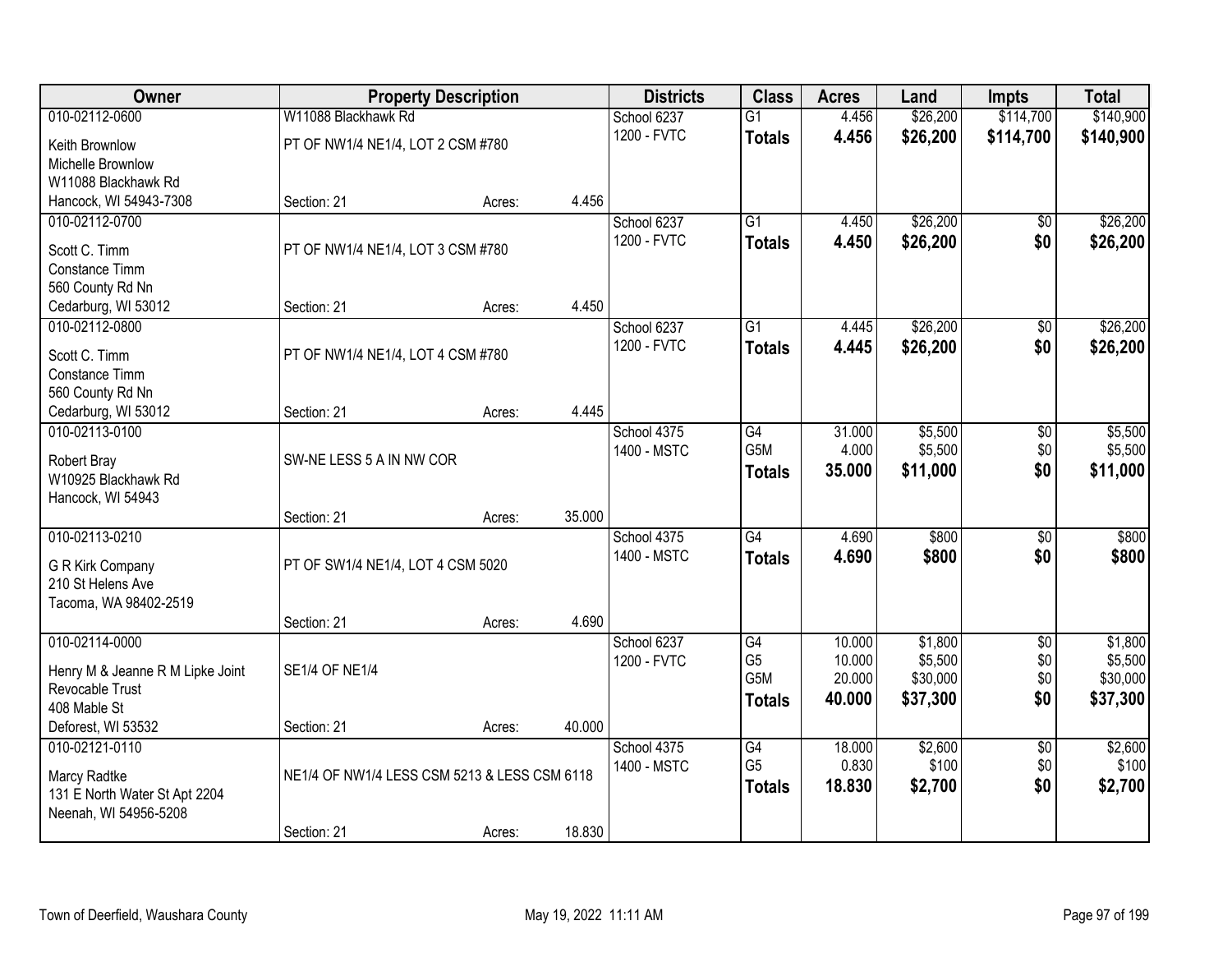| Owner                                                                                   |                                                                                                    | <b>Property Description</b> |        | <b>Districts</b>           | <b>Class</b>                                            | <b>Acres</b>                       | Land                                         | <b>Impts</b>                         | <b>Total</b>                                   |
|-----------------------------------------------------------------------------------------|----------------------------------------------------------------------------------------------------|-----------------------------|--------|----------------------------|---------------------------------------------------------|------------------------------------|----------------------------------------------|--------------------------------------|------------------------------------------------|
| 010-02121-0120                                                                          | W11079 Blackhawk Rd                                                                                |                             |        | School 4375                | $\overline{G1}$                                         | 5.780                              | \$30,300                                     | \$142,200                            | \$172,500                                      |
| Patricia Dickhut<br>W11079 Blackhawk Rd<br>Hancock, WI 54943                            | PT OF NE1/4 OF NW1/4, LOT 1 CSM 6118                                                               |                             |        | 1400 - MSTC                | <b>Totals</b>                                           | 5.780                              | \$30,300                                     | \$142,200                            | \$172,500                                      |
|                                                                                         | Section: 21                                                                                        | Acres:                      | 5.780  |                            |                                                         |                                    |                                              |                                      |                                                |
| 010-02121-0200<br>Pionke Brothers Farm, Inc.<br>W11020 County Rd V<br>Hancock, WI 54943 | PT OF NE1/4 OF NW1/4, LOT 1 CSM 5213                                                               |                             |        | School 4375<br>1400 - MSTC | G4<br><b>Totals</b>                                     | 15.390<br>15.390                   | \$2,200<br>\$2,200                           | \$0<br>\$0                           | \$2,200<br>\$2,200                             |
|                                                                                         | Section: 21                                                                                        | Acres:                      | 15.390 |                            |                                                         |                                    |                                              |                                      |                                                |
| 010-02122-0111<br>Daniel Folyer<br>N3660 9th Ave<br>Hancock, WI 54943                   | N3660 9th Ave<br>PT OF NW1/4 NW1/4, LOTS 1 & 3 CSM #271 AND LOT<br>4 CSM #272                      |                             |        | School 4375<br>1400 - MSTC | G1<br>G <sub>5</sub><br>G <sub>6</sub><br><b>Totals</b> | 3.000<br>12.300<br>8.760<br>24.060 | \$20,400<br>\$14,800<br>\$26,300<br>\$61,500 | \$131,500<br>\$0<br>\$0<br>\$131,500 | \$151,900<br>\$14,800<br>\$26,300<br>\$193,000 |
|                                                                                         | Section: 21                                                                                        | Acres:                      | 24.060 |                            |                                                         |                                    |                                              |                                      |                                                |
| 010-02122-0120                                                                          | W11229 County Rd BC                                                                                |                             |        | School 4375<br>1400 - MSTC | $\overline{G1}$                                         | 4.560                              | \$26,500                                     | \$114,400                            | \$140,900                                      |
| Bryon W. Klabunde<br>W11229 County Rd Bc<br>Hancock, WI 54943                           | LOT 2 CSM 271                                                                                      |                             |        |                            | <b>Totals</b>                                           | 4.560                              | \$26,500                                     | \$114,400                            | \$140,900                                      |
|                                                                                         | Section: 21                                                                                        | Acres:                      | 4.560  |                            |                                                         |                                    |                                              |                                      |                                                |
| 010-02122-0510<br>Laurene A. Hahn<br>1835 Blue Spruce Ln<br>Hartland, WI 53029          | N3608 9th Ave<br>PT OF NW1/4 NW1/4, LOT 1 CSM #2004 (BEING PT OF<br>LOT 5 CSM #272)<br>Section: 21 | Acres:                      | 2.448  | School 4375<br>1400 - MSTC | $\overline{G1}$<br><b>Totals</b>                        | 2.448<br>2.448                     | \$18,000<br>\$18,000                         | \$161,700<br>\$161,700               | \$179,700<br>\$179,700                         |
| 010-02122-0520                                                                          |                                                                                                    |                             |        | School 4375                | G4                                                      | 7.660                              | \$1,100                                      | $\overline{50}$                      | \$1,100                                        |
| Laurene A. Hahn<br>1835 Blue Spruce Ln<br>Hartland, WI 53029                            | PT NW1/4 OF NW1/4; LOT 2 CSM 2004                                                                  |                             |        | 1400 - MSTC                | <b>Totals</b>                                           | 7.660                              | \$1,100                                      | \$0                                  | \$1,100                                        |
|                                                                                         | Section: 21                                                                                        | Acres:                      | 7.660  |                            |                                                         |                                    |                                              |                                      |                                                |
| 010-02123-0160<br>Richard M. Detlor<br>Joanne Detlor<br>N4194 Woodcrest Ln              | LOT 6 CSM 272                                                                                      |                             |        | School 4375<br>1400 - MSTC | $\overline{G4}$<br><b>Totals</b>                        | 10.000<br>10.000                   | \$1,400<br>\$1,400                           | $\overline{50}$<br>\$0               | \$1,400<br>\$1,400                             |
| Cambridge, WI 53523-9762                                                                | Section: 21                                                                                        | Acres:                      | 10.000 |                            |                                                         |                                    |                                              |                                      |                                                |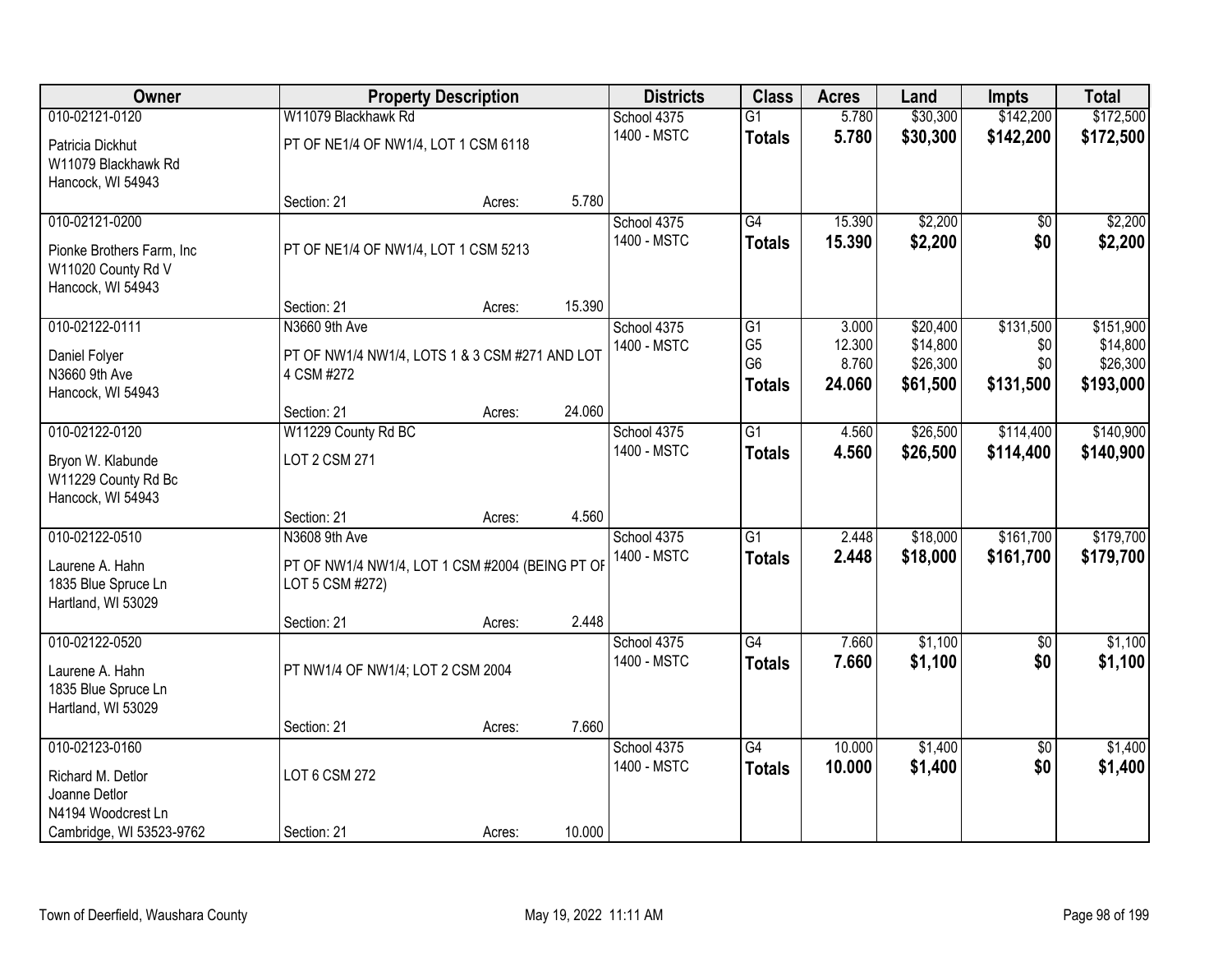| Owner                      |                                                 | <b>Property Description</b> |        | <b>Districts</b> | <b>Class</b>    | <b>Acres</b>     | Land                | <b>Impts</b>           | <b>Total</b>        |
|----------------------------|-------------------------------------------------|-----------------------------|--------|------------------|-----------------|------------------|---------------------|------------------------|---------------------|
| 010-02123-0170             |                                                 |                             |        | School 4375      | G4              | 10.000           | \$1,400             | $\overline{50}$        | \$1,400             |
| Richard M. Detlor          | LOT 7 CSM 273                                   |                             |        | 1400 - MSTC      | <b>Totals</b>   | 10.000           | \$1,400             | \$0                    | \$1,400             |
| Joanne Detlor              |                                                 |                             |        |                  |                 |                  |                     |                        |                     |
| N4194 Woodcrest Ln         |                                                 |                             |        |                  |                 |                  |                     |                        |                     |
| Cambridge, WI 53523-9762   | Section: 21                                     | Acres:                      | 10.000 |                  |                 |                  |                     |                        |                     |
| 010-02123-0200             | N3534 9th Ave                                   |                             |        | School 4375      | $\overline{G1}$ | 10.000           | \$43,400            | \$32,400               | \$75,800            |
| Lucas Hamm                 | LOT 8 CSM 273                                   |                             |        | 1400 - MSTC      | <b>Totals</b>   | 10.000           | \$43,400            | \$32,400               | \$75,800            |
| N3534 9th Ave              |                                                 |                             |        |                  |                 |                  |                     |                        |                     |
| Hancock, WI 54943          |                                                 |                             |        |                  |                 |                  |                     |                        |                     |
|                            | Section: 21                                     | Acres:                      | 10.000 |                  |                 |                  |                     |                        |                     |
| 010-02123-0300             |                                                 |                             |        | School 4375      | G1              | 10.000           | \$43,400            | $\overline{50}$        | \$43,400            |
| Lucas A. Hamm              | LOT 9 CSM 273                                   |                             |        | 1400 - MSTC      | <b>Totals</b>   | 10.000           | \$43,400            | \$0                    | \$43,400            |
| Polly J. Hamm              |                                                 |                             |        |                  |                 |                  |                     |                        |                     |
| 7281 146th Way W           |                                                 |                             |        |                  |                 |                  |                     |                        |                     |
| Applevalley, MN 55124-7595 | Section: 21                                     | Acres:                      | 10.000 |                  |                 |                  |                     |                        |                     |
| 010-02124-0100             |                                                 |                             |        | School 4375      | G4              | 12.480           | \$2,200             | $\sqrt[6]{3}$          | \$2,200             |
| G R Kirk Company           | PT OF SE1/4 NW1/4, LOT 1 CSM 5020               |                             |        | 1400 - MSTC      | G5M             | 2.600            | \$3,900             | \$0<br>\$0             | \$3,900             |
| 210 St Helens Ave          |                                                 |                             |        |                  | <b>Totals</b>   | 15.080           | \$6,100             |                        | \$6,100             |
| Tacoma, WA 98402-2519      |                                                 |                             |        |                  |                 |                  |                     |                        |                     |
|                            | Section: 21                                     | Acres:                      | 15.080 |                  |                 |                  |                     |                        |                     |
| 010-02124-0200             |                                                 |                             |        | School 4375      | G4              | 15.230           | \$2,700             | $\overline{50}$        | \$2,700             |
| G R Kirk Company           | PT OF SE1/4 NW1/4, LOT 2 CSM 5020               |                             |        | 1400 - MSTC      | <b>Totals</b>   | 15.230           | \$2,700             | \$0                    | \$2,700             |
| 210 St Helens Ave          |                                                 |                             |        |                  |                 |                  |                     |                        |                     |
| Tacoma, WA 98402-2519      |                                                 |                             |        |                  |                 |                  |                     |                        |                     |
|                            | Section: 21                                     | Acres:                      | 15.230 |                  |                 |                  |                     |                        |                     |
| 010-02124-0300             |                                                 |                             |        | School 4375      | $\overline{G4}$ | 10.370           | \$1,800             | $\sqrt{$0}$            | \$1,800             |
| G R Kirk Company           | PT SE1/4 NW1/4 & PT SW1/4 NE1/4, LOT 3 CSM 5020 |                             |        | 1400 - MSTC      | <b>Totals</b>   | 10.370           | \$1,800             | \$0                    | \$1,800             |
| 210 St Helens Ave          |                                                 |                             |        |                  |                 |                  |                     |                        |                     |
| Tacoma, WA 98402-2519      |                                                 |                             |        |                  |                 |                  |                     |                        |                     |
|                            | Section: 21                                     | Acres:                      | 10.370 |                  |                 |                  |                     |                        |                     |
| 010-02131-0000             |                                                 |                             |        | School 4375      | G4<br>G5M       | 25.000<br>15.000 | \$3,600<br>\$22,500 | $\overline{30}$<br>\$0 | \$3,600<br>\$22,500 |
| Gregory A. Klabunde        | NE1/4 OF SW1/4, INC EASEMENT ACROSS N 33 FT     |                             |        | 1400 - MSTC      |                 | 40.000           | \$26,100            | \$0                    | \$26,100            |
| Jean Mar Klabunde          | SW1/4 OF SW1/4                                  |                             |        |                  | <b>Totals</b>   |                  |                     |                        |                     |
| N3354 9th Ave              |                                                 |                             |        |                  |                 |                  |                     |                        |                     |
| Hancock, WI 54943          | Section: 21                                     | Acres:                      | 40.000 |                  |                 |                  |                     |                        |                     |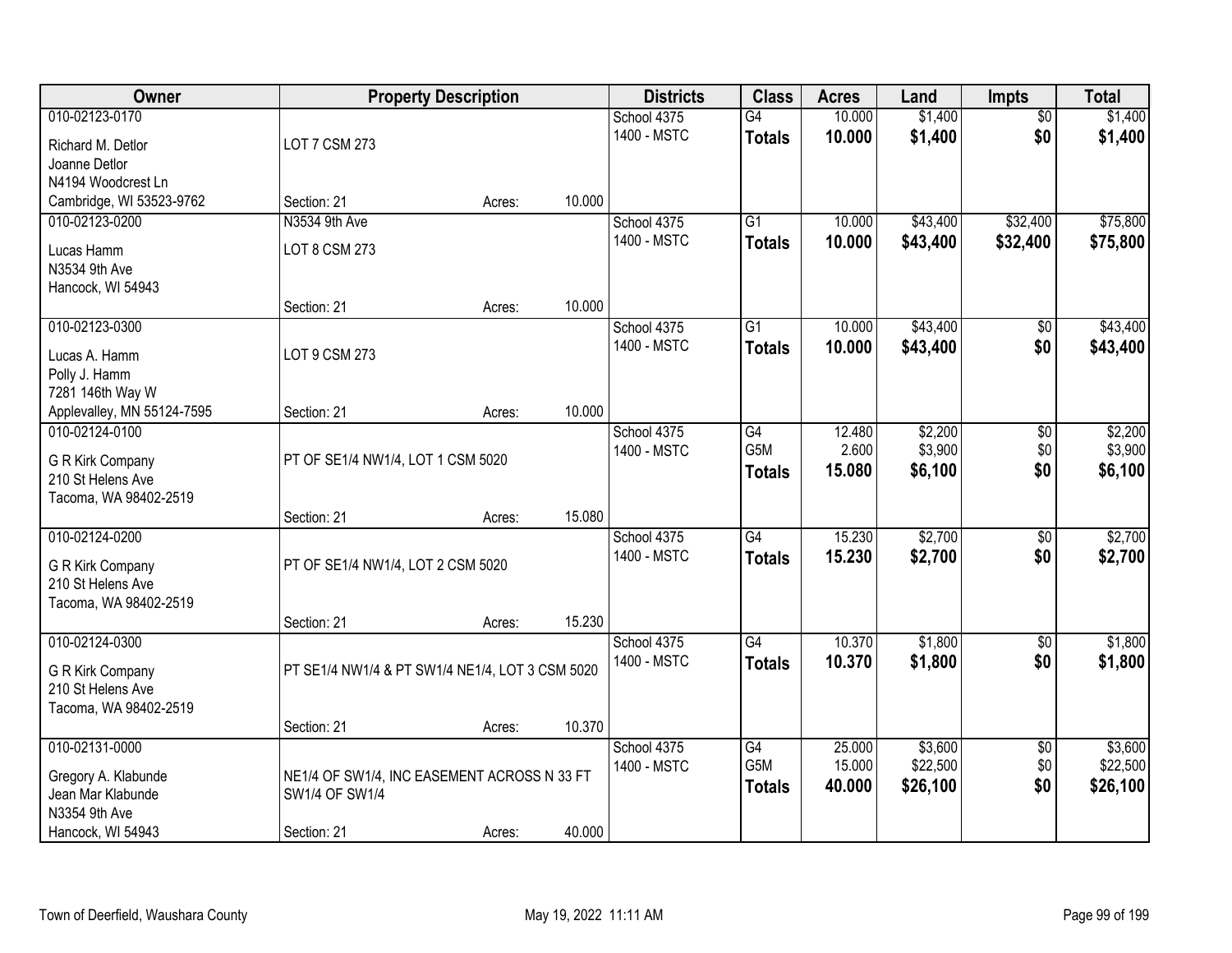| Owner                                                               |                                                       | <b>Property Description</b> |        | <b>Districts</b> | <b>Class</b>    | <b>Acres</b> | Land     | <b>Impts</b>    | <b>Total</b> |
|---------------------------------------------------------------------|-------------------------------------------------------|-----------------------------|--------|------------------|-----------------|--------------|----------|-----------------|--------------|
| 010-02132-0100                                                      | N3402 9th Ave                                         |                             |        | School 4375      | $\overline{G1}$ | 15.037       | \$59,000 | $\overline{50}$ | \$59,000     |
| Hamm Family Legacy Trust<br>N3462 9th Ave<br>Hancock, WI 54943-7612 | PT OF NW1/4 SW1/4, LOT 1 CSM #2430                    |                             |        | 1400 - MSTC      | <b>Totals</b>   | 15.037       | \$59,000 | \$0             | \$59,000     |
|                                                                     | Section: 21                                           | Acres:                      | 15.037 |                  |                 |              |          |                 |              |
| 010-02132-0300                                                      | N3424 9th Ave                                         |                             |        | School 4375      | $\overline{G1}$ | 9.624        | \$42,200 | \$73,500        | \$115,700    |
| William H. Wolk<br>N3424 9th Ave<br>Hancock, WI 54943               | PT OF NW1/4 SW1/4, LOT 2 CSM 2430 & LOT 3 CSM<br>2431 |                             |        | 1400 - MSTC      | <b>Totals</b>   | 9.624        | \$42,200 | \$73,500        | \$115,700    |
|                                                                     | Section: 21                                           | Acres:                      | 9.624  |                  |                 |              |          |                 |              |
| 010-02132-0400                                                      |                                                       |                             |        | School 4375      | G1              | 5.212        | \$28,600 | \$0             | \$28,600     |
| Hamm Family Legacy Trust<br>N3462 9th Ave<br>Hancock, WI 54943-7612 | PT OF NW1/4 SW1/4, LOT 4 CSM #2431                    |                             |        | 1400 - MSTC      | <b>Totals</b>   | 5.212        | \$28,600 | \$0             | \$28,600     |
|                                                                     | Section: 21                                           | Acres:                      | 5.212  |                  |                 |              |          |                 |              |
| 010-02132-0500                                                      | N3462 9th Ave                                         |                             |        | School 4375      | $\overline{G1}$ | 5.212        | \$28,600 | \$55,500        | \$84,100     |
| Hamm Family Legacy Trust<br>N3462 9th Ave<br>Hancock, WI 54943-7612 | PT OF NW1/4 SW1/4, LOT 5 CSM #2431                    |                             |        | 1400 - MSTC      | <b>Totals</b>   | 5.212        | \$28,600 | \$55,500        | \$84,100     |
|                                                                     | Section: 21                                           | Acres:                      | 5.212  |                  |                 |              |          |                 |              |
| 010-02132-0600                                                      | N3490 9th Ave                                         |                             |        | School 4375      | G1              | 5.212        | \$28,600 | \$9,300         | \$37,900     |
| Lonnie Lawrence<br>c/o Milc                                         | PT OF NW1/4 SW1/4, LOT 6 CSM #2431                    |                             |        | 1400 - MSTC      | <b>Totals</b>   | 5.212        | \$28,600 | \$9,300         | \$37,900     |
| N3490 9th Ave<br>Hancock, WI 54943                                  | Section: 21                                           |                             | 5.212  |                  |                 |              |          |                 |              |
| 010-02133-0110                                                      | N3354 9th Ave                                         | Acres:                      |        | School 4375      | $\overline{G1}$ | 6.000        | \$31,000 | \$165,600       | \$196,600    |
| Gregory A. Klabunde<br>Jean Mar Klabunde<br>N3354 9th Ave           | PT SW1/4 OF SW1/4, LOT 1 CSM 3739                     |                             |        | 1400 - MSTC      | <b>Totals</b>   | 6.000        | \$31,000 | \$165,600       | \$196,600    |
| Hancock, WI 54943                                                   | Section: 21                                           | Acres:                      | 6.000  |                  |                 |              |          |                 |              |
| 010-02133-0121                                                      | N3324 9th Ave                                         |                             |        | School 4375      | $\overline{G1}$ | 4.082        | \$22,500 | \$71,000        | \$93,500     |
| Carol A. Klabunde<br>N3324 9th Ave<br>Hancock, WI 54943-7613        | LOT 1 CSM 3992                                        |                             |        | 1400 - MSTC      | <b>Totals</b>   | 4.082        | \$22,500 | \$71,000        | \$93,500     |
|                                                                     | Section: 21                                           | Acres:                      | 4.082  |                  |                 |              |          |                 |              |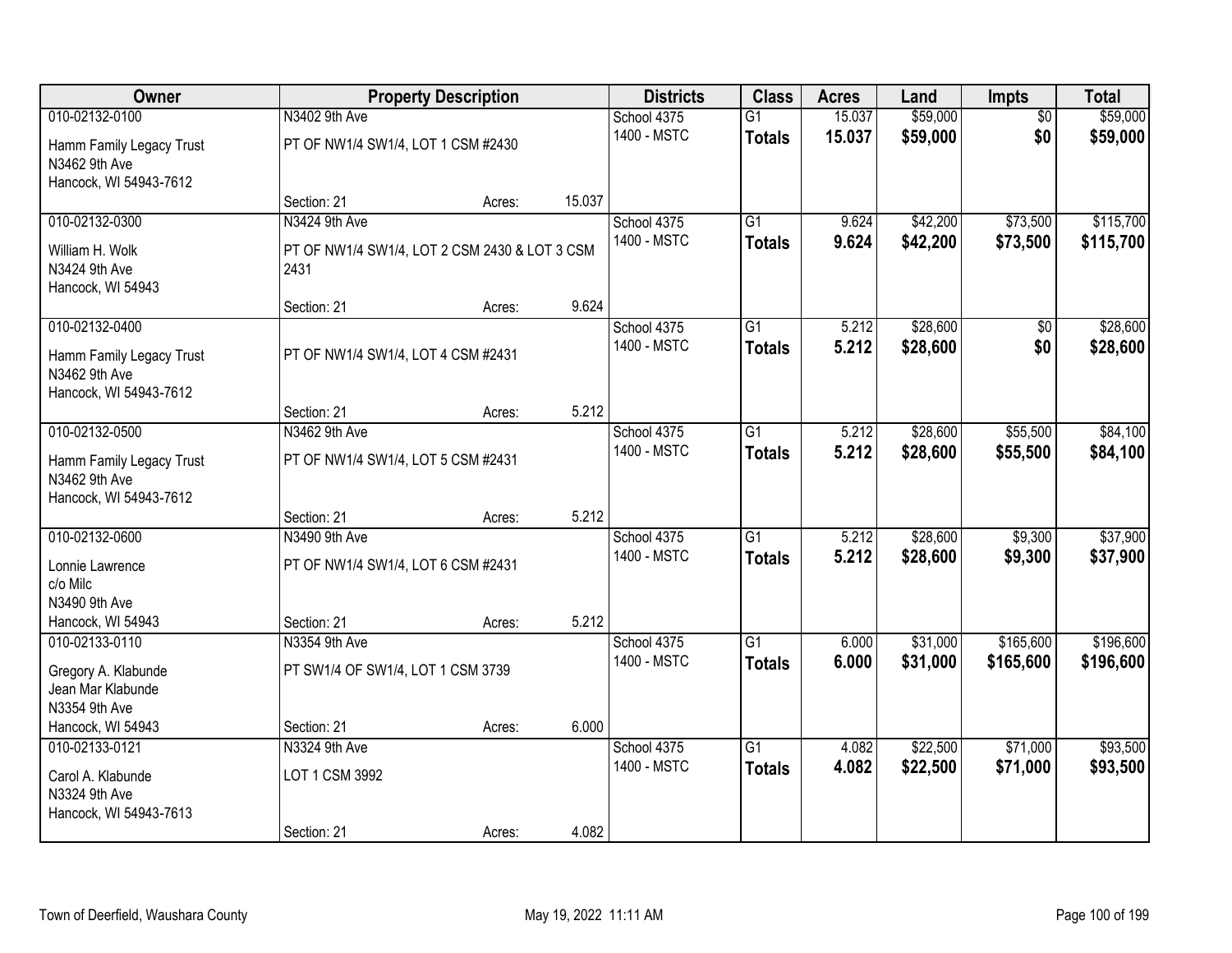| Owner                                                                          | <b>Property Description</b>                                 |        |        | <b>Districts</b>           | <b>Class</b>                                         | <b>Acres</b>                        | Land                                        | <b>Impts</b>                                 | <b>Total</b>                                |
|--------------------------------------------------------------------------------|-------------------------------------------------------------|--------|--------|----------------------------|------------------------------------------------------|-------------------------------------|---------------------------------------------|----------------------------------------------|---------------------------------------------|
| 010-02133-0122<br>Carol A. Klabunde<br>N3324 9th Ave<br>Hancock, WI 54943-7613 | LOT 2 CSM 3992; SUBJ TO EASE ACROSS N 33' V493<br>P876      |        |        | School 4375<br>1400 - MSTC | $\overline{\mathsf{W}8}$<br><b>Totals</b>            | 28.158<br>28.158                    | (\$84,500)<br>\$0                           | $\overline{50}$<br>\$0                       | $\sqrt{50}$<br>\$0                          |
|                                                                                | Section: 21                                                 | Acres: | 28.158 |                            |                                                      |                                     |                                             |                                              |                                             |
| 010-02133-0200<br>Mary Kathyrn Kelly<br>Patri Kelly<br>1833 Beechwood Dr       | N3366 9th Ave<br>PT OF SW1/4 SW1/4                          |        |        | School 4375<br>1400 - MSTC | $\overline{G1}$<br><b>Totals</b>                     | 2.020<br>2.020                      | \$16,100<br>\$16,100                        | \$73,300<br>\$73,300                         | \$89,400<br>\$89,400                        |
| Troy, OH 45373                                                                 | Section: 21                                                 | Acres: | 2.020  |                            |                                                      |                                     |                                             |                                              |                                             |
| 010-02134-0100<br>Carol A. Klabunde<br>N3324 9th Ave<br>Hancock, WI 54943-7613 | LOT 2 CSM 3991                                              |        |        | School 4375<br>1400 - MSTC | W8<br><b>Totals</b>                                  | 20.143<br>20.143                    | ( \$60,400)<br>\$0                          | \$0<br>\$0                                   | $\overline{30}$<br>\$0                      |
|                                                                                | Section: 21                                                 | Acres: | 20.143 |                            |                                                      |                                     |                                             |                                              |                                             |
| 010-02134-0200<br>Carol A. Klabunde<br>N3324 9th Ave<br>Hancock, WI 54943-7613 | LOT 1 CSM 3991                                              |        |        | School 4375<br>1400 - MSTC | W8<br><b>Totals</b>                                  | 20.143<br>20.143                    | ( \$60,400)<br>\$0                          | \$0<br>\$0                                   | $\sqrt{50}$<br>\$0                          |
|                                                                                | Section: 21                                                 | Acres: | 20.143 |                            |                                                      |                                     |                                             |                                              |                                             |
| 010-02141-0000<br>Robert Bray<br>W10925 Blackhawk Rd<br>Hancock, WI 54943      | W10925 Blackhawk Rd<br><b>NE1/4 OF SE1/4</b><br>Section: 21 | Acres: | 40.000 | School 6237<br>1200 - FVTC | $\overline{G4}$<br>G5M<br>G7<br><b>Totals</b>        | 28.000<br>10.000<br>2.000<br>40.000 | \$5,000<br>\$15,000<br>\$11,000<br>\$31,000 | $\overline{30}$<br>\$0<br>\$7,000<br>\$7,000 | \$5,000<br>\$15,000<br>\$18,000<br>\$38,000 |
| 010-02142-0000<br>Robert Bray<br>W10925 Blackhawk Rd<br>Hancock, WI 54943      | NW1/4 OF SE1/4                                              |        |        | School 4375<br>1400 - MSTC | G4<br>G5M<br><b>Totals</b>                           | 32.500<br>7.500<br>40,000           | \$5,800<br>\$11,300<br>\$17,100             | $\overline{50}$<br>\$0<br>\$0                | \$5,800<br>\$11,300<br>\$17,100             |
|                                                                                | Section: 21                                                 | Acres: | 40.000 |                            |                                                      |                                     |                                             |                                              |                                             |
| 010-02143-0000<br>Robert Bray<br>W10925 Blackhawk Rd<br>Hancock, WI 54943      | SW1/4 OF SE1/4                                              |        |        | School 6237<br>1200 - FVTC | $\overline{G4}$<br>G <sub>5</sub> M<br><b>Totals</b> | 19.000<br>21.000<br>40.000          | \$3,400<br>\$31,500<br>\$34,900             | $\overline{50}$<br>\$0<br>\$0                | \$3,400<br>\$31,500<br>\$34,900             |
|                                                                                | Section: 21                                                 | Acres: | 40.000 |                            |                                                      |                                     |                                             |                                              |                                             |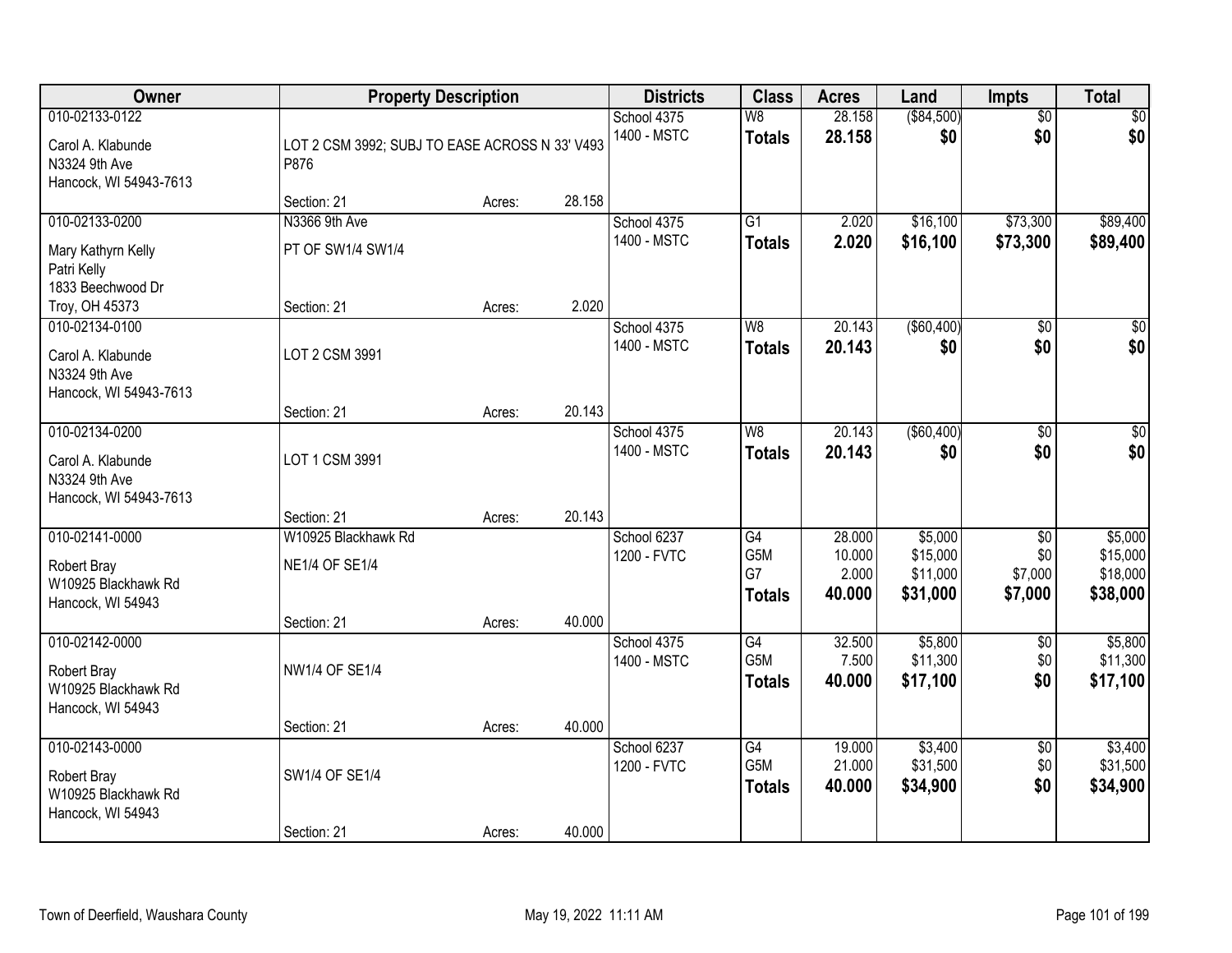| Owner                         |                                                  | <b>Property Description</b> |        | <b>Districts</b> | <b>Class</b>                      | <b>Acres</b>    | Land                 | Impts                  | <b>Total</b> |
|-------------------------------|--------------------------------------------------|-----------------------------|--------|------------------|-----------------------------------|-----------------|----------------------|------------------------|--------------|
| 010-02144-0000                | W10925 Blackhawk Rd                              |                             |        | School 6237      | G4                                | 31.000          | \$5,500              | $\overline{50}$        | \$5,500      |
| Robert Bray                   | SE1/4 OF SE1/4                                   |                             |        | 1200 - FVTC      | G5M                               | 7.000           | \$10,500             | \$0                    | \$10,500     |
| W10925 Blackhawk Rd           |                                                  |                             |        |                  | G7                                | 2.000           | \$11,000             | \$116,500              | \$127,500    |
| Hancock, WI 54943             |                                                  |                             |        |                  | <b>Totals</b>                     | 40.000          | \$27,000             | \$116,500              | \$143,500    |
|                               | Section: 21                                      | Acres:                      | 40.000 |                  |                                   |                 |                      |                        |              |
| 010-02211-0100                | W10523 County Rd C                               |                             |        | School 6237      | $\overline{G1}$                   | 6.830           | \$37,600             | \$63,500               | \$101,100    |
| Barbara F. Hartford           | PT NE1/4 OF NE1/4; LOT 1 CSM 6243                |                             |        | 1200 - FVTC      | <b>Totals</b>                     | 6.830           | \$37,600             | \$63,500               | \$101,100    |
| W10523 County Rd C            |                                                  |                             |        |                  |                                   |                 |                      |                        |              |
| Hancock, WI 54943             |                                                  |                             |        |                  |                                   |                 |                      |                        |              |
|                               | Section: 22                                      | Acres:                      | 6.830  |                  |                                   |                 |                      |                        |              |
| 010-02211-0210                |                                                  |                             |        | School 6237      | $\overline{G4}$                   | 6.000           | \$1,100              | $\overline{50}$        | \$1,100      |
| Nancy L. Katovich-Prondzinski | LOT 2 CSM 6243 AND S 10 AC OF NW1/4 OF NW1/4     |                             |        | 1200 - FVTC      | G <sub>5</sub>                    | 37.690          | \$45,300             | \$0                    | \$45,300     |
| Allen J. Prondzinski          | OF SEC 23                                        |                             |        |                  | <b>Totals</b>                     | 43.690          | \$46,400             | \$0                    | \$46,400     |
| W10371 County Rd C            |                                                  |                             |        |                  |                                   |                 |                      |                        |              |
| Wautoma, WI 54982             | Section: 22                                      | Acres:                      | 43.690 |                  |                                   |                 |                      |                        |              |
| 010-02212-0100                |                                                  |                             |        | School 6237      | $\overline{G6}$                   | 43.000          | \$129,000            | $\overline{50}$        | \$129,000    |
|                               |                                                  |                             |        | 1200 - FVTC      | <b>Totals</b>                     | 43.000          | \$129,000            | \$0                    | \$129,000    |
| Michael E. Bierman            | NW1/4 NE1/4 & PT OF SW1/4 NE1/4, LOT 1 CSM #2362 |                             |        |                  |                                   |                 |                      |                        |              |
| Kristine Bierman              |                                                  |                             |        |                  |                                   |                 |                      |                        |              |
| 8618 S Loop Rd                |                                                  |                             |        |                  |                                   |                 |                      |                        |              |
| Larsen, WI 54947-9754         | Section: 22                                      | Acres:                      | 43.000 |                  |                                   |                 |                      |                        |              |
| 010-02213-0210                | N3574 County Rd B                                |                             |        | School 6237      | $\overline{G2}$<br>G <sub>6</sub> | 1.000<br>16.000 | \$10,000<br>\$48,000 | $\overline{50}$<br>\$0 | \$10,000     |
| David C. Vercimak             | PT SW1/4 OF NE1/4; EXC CSM 2362; EXC S 20 ACRES  |                             |        | 1200 - FVTC      |                                   |                 |                      |                        | \$48,000     |
| Barbara A. Vercimak           |                                                  |                             |        |                  | <b>Totals</b>                     | 17.000          | \$58,000             | \$0                    | \$58,000     |
| N3518 County Rd B             |                                                  |                             |        |                  |                                   |                 |                      |                        |              |
| Hancock, WI 54943             | Section: 22                                      | Acres:                      | 17.000 |                  |                                   |                 |                      |                        |              |
| 010-02213-0220                | N3518 County Rd B                                |                             |        | School 6237      | G1                                | 1.000           | \$10,000             | \$222,900              | \$232,900    |
| David C. Vercimak             | S 20 ACRES OF SW1/4 OF NE1/4                     |                             |        | 1200 - FVTC      | G <sub>6</sub>                    | 19.000          | \$57,000             | \$0                    | \$57,000     |
| Barbara A. Vercimak           |                                                  |                             |        |                  | <b>Totals</b>                     | 20.000          | \$67,000             | \$222,900              | \$289,900    |
| N3518 County Rd B             |                                                  |                             |        |                  |                                   |                 |                      |                        |              |
| Hancock, WI 54943             | Section: 22                                      | Acres:                      | 20.000 |                  |                                   |                 |                      |                        |              |
| 010-02214-0000                |                                                  |                             |        | School 6237      | $\overline{G4}$                   | 37,000          | \$6,600              | $\overline{50}$        | \$6,600      |
| <b>Pionke Brothers Farms</b>  | <b>SE1/4 NE1/4</b>                               |                             |        | 1200 - FVTC      | G5M                               | 3.000           | \$4,500              | \$0                    | \$4,500      |
| W11020 County Rd V            |                                                  |                             |        |                  | <b>Totals</b>                     | 40.000          | \$11,100             | \$0                    | \$11,100     |
| Hancock, WI 54943             |                                                  |                             |        |                  |                                   |                 |                      |                        |              |
|                               | Section: 22                                      | Acres:                      | 40.000 |                  |                                   |                 |                      |                        |              |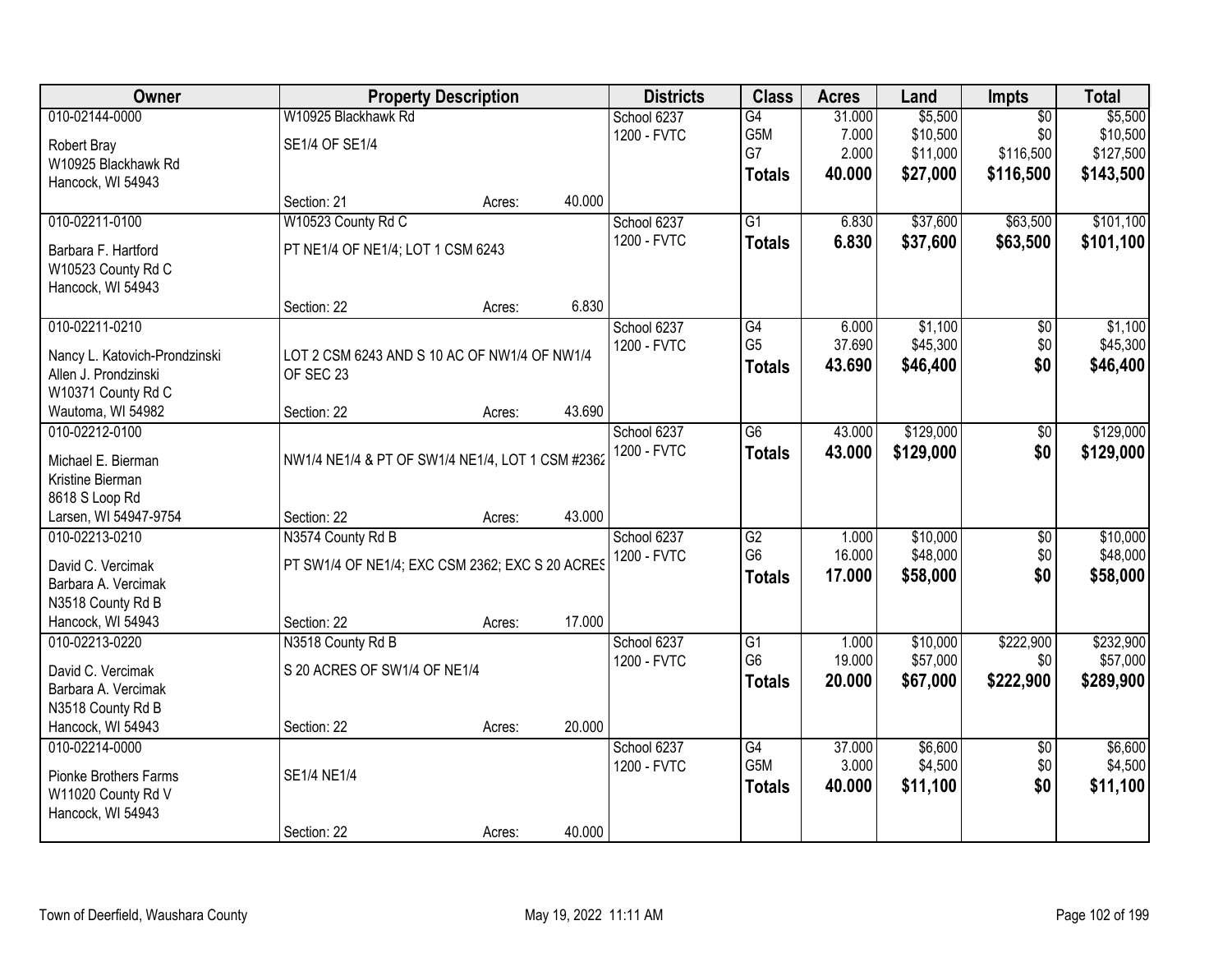| Owner                             |                                      | <b>Property Description</b> |        | <b>Districts</b> | <b>Class</b>    | <b>Acres</b> | Land            | <b>Impts</b>    | <b>Total</b> |
|-----------------------------------|--------------------------------------|-----------------------------|--------|------------------|-----------------|--------------|-----------------|-----------------|--------------|
| 010-02221-0100                    |                                      |                             |        | School 6237      | $\overline{G4}$ | 27.500       | \$4,900         | \$0             | \$4,900      |
| Constance Eddy                    | NE1/4 OF NW1/4 EXC CSM #2368         |                             |        | 1200 - FVTC      | G5M             | 12.000       | \$18,000        | \$0             | \$18,000     |
| Ronald W. Eddy                    |                                      |                             |        |                  | <b>Totals</b>   | 39.500       | \$22,900        | \$0             | \$22,900     |
| 217 W Howard St                   |                                      |                             |        |                  |                 |              |                 |                 |              |
| Portage, WI 53901                 | Section: 22                          | Acres:                      | 39.500 |                  |                 |              |                 |                 |              |
| 010-02222-0100                    | W10801 County Rd BC                  |                             |        | School 6237      | $\overline{X4}$ | 2.298        | $\overline{50}$ | $\overline{50}$ | \$0          |
| Grace Evangelical Lutheran Church | PT OF N1/2 NW1/4, LOT 1 OF CSM 2368  |                             |        | 1200 - FVTC      | <b>Totals</b>   | 2.298        | \$0             | \$0             | \$0          |
|                                   |                                      |                             |        |                  |                 |              |                 |                 |              |
|                                   | Section: 22                          | Acres:                      | 2.298  |                  |                 |              |                 |                 |              |
| 010-02222-0200                    |                                      |                             |        | School 6237      | G4              | 28.000       | \$5,000         | \$0             | \$5,000      |
| Constance Eddy                    | PT OF NW1/4 OF NW1/4 LESS CHURCH LOT |                             |        | 1200 - FVTC      | G5M             | 10.000       | \$15,000        | \$0             | \$15,000     |
| Ronald W. Eddy                    |                                      |                             |        |                  | <b>Totals</b>   | 38.000       | \$20,000        | \$0             | \$20,000     |
| 217 W Howard St                   |                                      |                             |        |                  |                 |              |                 |                 |              |
| Portage, WI 53901                 | Section: 22                          | Acres:                      | 38.000 |                  |                 |              |                 |                 |              |
| 010-02223-0000                    |                                      |                             |        | School 6237      | G4              | 12.000       | \$1,700         | \$0             | \$1,700      |
| Michael K. Gates                  | <b>SW1/4 OF NW1/4</b>                |                             |        | 1200 - FVTC      | G5M             | 28.000       | \$42,000        | \$0             | \$42,000     |
| 222 River Rd                      |                                      |                             |        |                  | <b>Totals</b>   | 40.000       | \$43,700        | \$0             | \$43,700     |
| Princeton, WI 54968               |                                      |                             |        |                  |                 |              |                 |                 |              |
|                                   | Section: 22                          | Acres:                      | 40.000 |                  |                 |              |                 |                 |              |
| 010-02224-0100                    |                                      |                             |        | School 6237      | $\overline{G1}$ | 2.030        | \$16,100        | $\overline{50}$ | \$16,100     |
| Joseph J. Jakovec                 | PT OF SE-NW CSM #63A PAR "A"         |                             |        | 1200 - FVTC      | <b>Totals</b>   | 2.030        | \$16,100        | \$0             | \$16,100     |
| Patsy Jakovec                     |                                      |                             |        |                  |                 |              |                 |                 |              |
| 4903 35th Ave                     |                                      |                             |        |                  |                 |              |                 |                 |              |
| Kenosha, WI 53144                 | Section: 22                          | Acres:                      | 2.030  |                  |                 |              |                 |                 |              |
| 010-02224-0200                    | N3567 County Rd B                    |                             |        | School 6237      | $\overline{G1}$ | 2.020        | \$16,100        | \$29,700        | \$45,800     |
| Kaye Heup                         | PT OF SE1/4 NW1/4 PARCEL B CSM #63A  |                             |        | 1200 - FVTC      | <b>Totals</b>   | 2.020        | \$16,100        | \$29,700        | \$45,800     |
| Andrew S. Heup                    |                                      |                             |        |                  |                 |              |                 |                 |              |
| N663 Park Dr                      |                                      |                             |        |                  |                 |              |                 |                 |              |
| Random Lake, WI 53075-1356        | Section: 22                          | Acres:                      | 2.020  |                  |                 |              |                 |                 |              |
| 010-02224-0300                    |                                      |                             |        | School 6237      | $\overline{G1}$ | 2.020        | \$16,100        | $\overline{60}$ | \$16,100     |
| Kaye Heup                         | PT OF SE-NW PARCEL "C" CSM #63A      |                             |        | 1200 - FVTC      | <b>Totals</b>   | 2.020        | \$16,100        | \$0             | \$16,100     |
| Andrew S. Heup                    |                                      |                             |        |                  |                 |              |                 |                 |              |
| N663 Park Dr                      |                                      |                             |        |                  |                 |              |                 |                 |              |
| Random Lake, WI 53075-1356        | Section: 22                          | Acres:                      | 2.020  |                  |                 |              |                 |                 |              |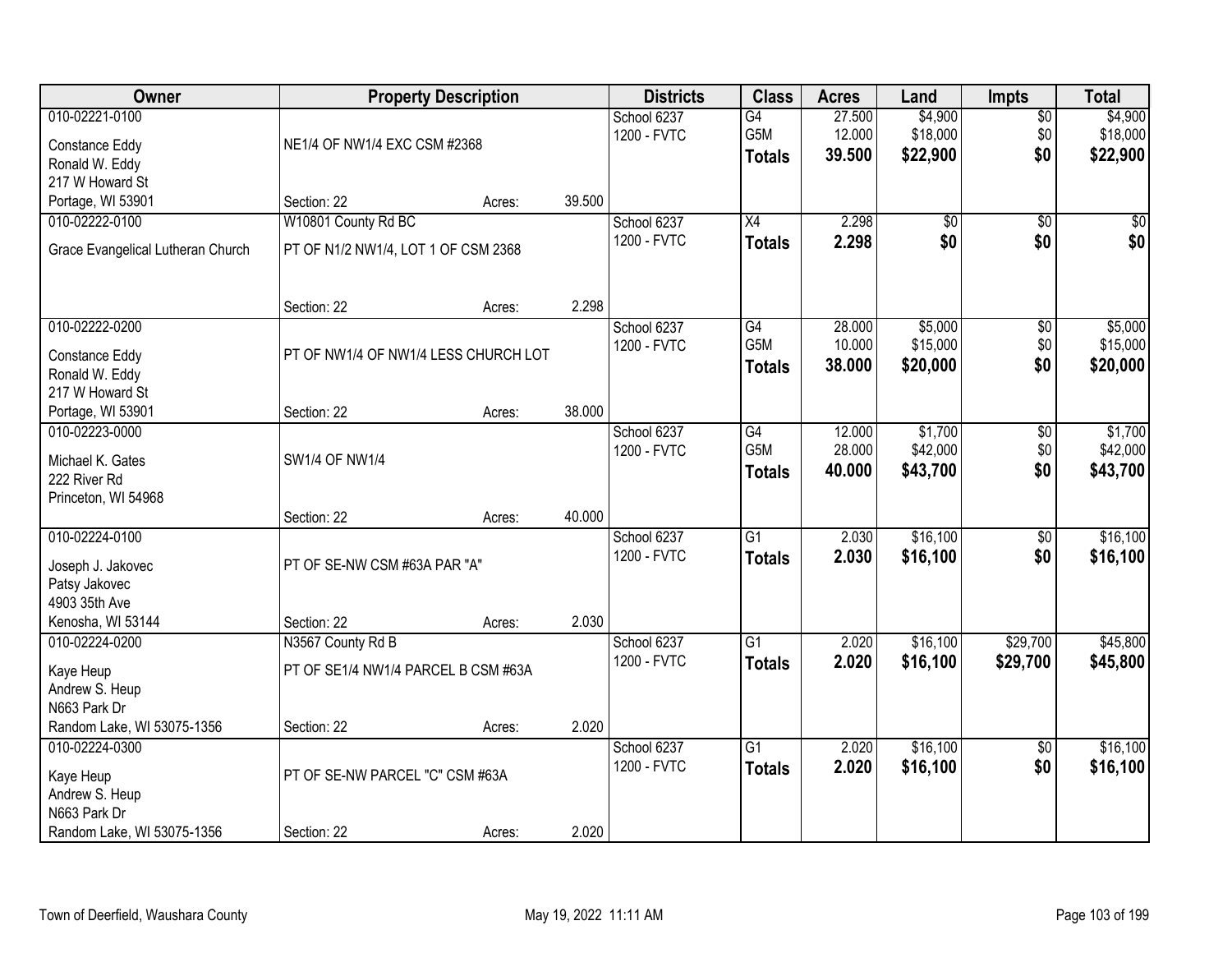| Owner                                                                                |                                                                                     | <b>Property Description</b> |       | <b>Districts</b>           | <b>Class</b>                     | <b>Acres</b>   | Land                 | Impts                  | <b>Total</b>         |
|--------------------------------------------------------------------------------------|-------------------------------------------------------------------------------------|-----------------------------|-------|----------------------------|----------------------------------|----------------|----------------------|------------------------|----------------------|
| 010-02224-0400<br>Kochs Little Acres, LLC<br>1520 Marquette Ave<br>Oshkosh, WI 54901 | PT OF SE-NW CSM #63B LOT "D"                                                        |                             |       | School 6237<br>1200 - FVTC | $\overline{G1}$<br><b>Totals</b> | 2.020<br>2.020 | \$16,100<br>\$16,100 | $\overline{50}$<br>\$0 | \$16,100<br>\$16,100 |
|                                                                                      | Section: 22                                                                         | Acres:                      | 2.020 |                            |                                  |                |                      |                        |                      |
| 010-02224-0500<br>Kochs Little Acres, LLC<br>1520 Marquette Ave<br>Oshkosh, WI 54901 | 3513 County Rd B<br>PT OF SE1/4 NW1/4, PARCEL "E" CSM #63B                          |                             |       | School 6237<br>1200 - FVTC | $\overline{G1}$<br><b>Totals</b> | 2.280<br>2.280 | \$17,200<br>\$17,200 | \$72,100<br>\$72,100   | \$89,300<br>\$89,300 |
| 010-02224-0600                                                                       | Section: 22                                                                         | Acres:                      | 2.280 |                            |                                  |                | \$18,200             |                        |                      |
| Roy G. Pemble<br>W7975 E Chicago Rd<br>Wautoma, WI 54982-8089                        | PT OF SE1/4 NW1/4, LOT F CSM #63C                                                   |                             |       | School 6237<br>1200 - FVTC | G1<br><b>Totals</b>              | 2.500<br>2.500 | \$18,200             | \$0<br>\$0             | \$18,200<br>\$18,200 |
|                                                                                      | Section: 22                                                                         | Acres:                      | 2.500 |                            |                                  |                |                      |                        |                      |
| 010-02224-0700<br>Gary H. Kasch<br>W10753 Hartford Rd<br>Hancock, WI 54943           | PT SE1/4 OF NW1/4, LOT G CSM 63C                                                    |                             |       | School 6237<br>1200 - FVTC | $\overline{G1}$<br><b>Totals</b> | 2.210<br>2.210 | \$16,900<br>\$16,900 | \$0<br>\$0             | \$16,900<br>\$16,900 |
|                                                                                      | Section: 22                                                                         | Acres:                      | 2.210 |                            |                                  |                |                      |                        |                      |
| 010-02224-0800<br>Scott A. Marshall<br>W237 N519 Oakridge Dr<br>Waukesha, WI 53286   | PT OF SE1/4-NW1/4, LOT H CSM #63D & ROW OVER<br>RD IN CSM 63                        |                             |       | School 6237<br>1200 - FVTC | $\overline{G1}$<br><b>Totals</b> | 2.210<br>2.210 | \$16,900<br>\$16,900 | \$0<br>\$0             | \$16,900<br>\$16,900 |
|                                                                                      | Section: 22                                                                         | Acres:                      | 2.210 |                            |                                  |                |                      |                        |                      |
| 010-02224-0900<br>Gary H. Kasch<br>W10753 Hartford Rd<br>Hancock, WI 54943           | PT SE1/4 OF NW1/4, LOT I CSM 63D                                                    |                             |       | School 6237<br>1200 - FVTC | $\overline{G1}$<br><b>Totals</b> | 2.210<br>2.210 | \$16,900<br>\$16,900 | $\overline{60}$<br>\$0 | \$16,900<br>\$16,900 |
|                                                                                      | Section: 22                                                                         | Acres:                      | 2.210 |                            |                                  |                |                      |                        |                      |
| 010-02224-1000<br>Gary H. Kasch<br>W10753 Hartford Rd<br>Hancock, WI 54943           | PT SE1/4 OF NW1/4, LOT J CSM 63D & PRIVATE RD<br>IN CSM 63 & CSM 233<br>Section: 22 |                             | 5.420 | School 6237<br>1200 - FVTC | $\overline{G1}$<br><b>Totals</b> | 5.420<br>5.420 | \$20,400<br>\$20,400 | $\overline{50}$<br>\$0 | \$20,400<br>\$20,400 |
|                                                                                      |                                                                                     | Acres:                      |       |                            |                                  |                |                      |                        |                      |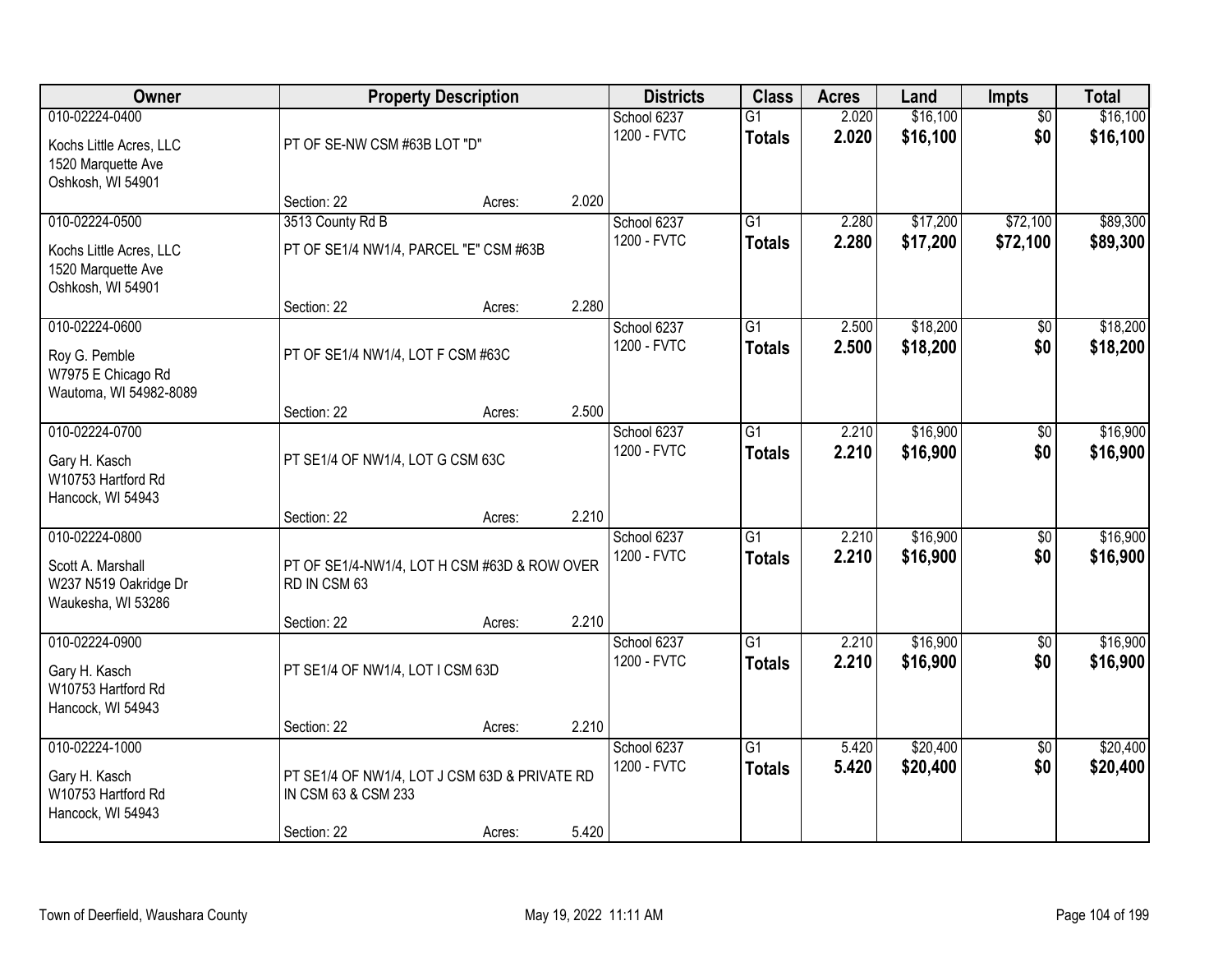| Owner                                                               |                                    | <b>Property Description</b> |        | <b>Districts</b>           | <b>Class</b>                      | <b>Acres</b>     | Land                 | Impts                  | <b>Total</b>         |
|---------------------------------------------------------------------|------------------------------------|-----------------------------|--------|----------------------------|-----------------------------------|------------------|----------------------|------------------------|----------------------|
| 010-02224-1100<br>Michael K. Gates                                  | PT OF SE1/4 OF NW1/4               |                             |        | School 6237<br>1200 - FVTC | G4<br><b>Totals</b>               | 18.270<br>18.270 | \$3,200<br>\$3,200   | $\overline{50}$<br>\$0 | \$3,200<br>\$3,200   |
| 222 River Rd<br>Princeton, WI 54968                                 | Section: 22                        | Acres:                      | 18.270 |                            |                                   |                  |                      |                        |                      |
| 010-02232-0000                                                      | <b>Blackhawk Rd</b>                |                             |        | School 6237                | $\overline{G6}$                   | 40.000           | \$120,000            | $\overline{50}$        | \$120,000            |
| Libbey Investments, LLC<br>905 N Bluemound Dr<br>Appleton, WI 54914 | <b>NW1/4 OF SW1/4</b>              |                             |        | 1200 - FVTC                | <b>Totals</b>                     | 40.000           | \$120,000            | \$0                    | \$120,000            |
|                                                                     | Section: 22                        | Acres:                      | 40.000 |                            |                                   |                  |                      |                        |                      |
| 010-02233-0000                                                      |                                    |                             |        | School 6237                | G4                                | 22.000           | \$3,900              | \$0                    | \$3,900              |
| Robert Bray<br>W10925 Blackhawk Rd<br>Hancock, WI 54943             | SW1/4 OF SW1/4                     |                             |        | 1200 - FVTC                | G5M<br><b>Totals</b>              | 18.000<br>40.000 | \$27,000<br>\$30,900 | \$0<br>\$0             | \$27,000<br>\$30,900 |
|                                                                     | Section: 22                        | Acres:                      | 40.000 |                            |                                   |                  |                      |                        |                      |
| 010-02234-0000                                                      |                                    |                             |        | School 6237                | G4                                | 38.000           | \$6,700              | \$0                    | \$6,700              |
| Robert Bray<br>W10925 Blackhawk Rd<br>Hancock, WI 54943             | SE1/4 OF SW1/4                     |                             |        | 1200 - FVTC                | G <sub>5</sub><br><b>Totals</b>   | 2.000<br>40.000  | \$100<br>\$6,800     | \$0<br>\$0             | \$100<br>\$6,800     |
|                                                                     | Section: 22                        | Acres:                      | 40.000 |                            |                                   |                  |                      |                        |                      |
| 010-02241-0100                                                      |                                    |                             |        | School 6237                | $\overline{G4}$                   | 6.180            | \$1,100              | $\overline{50}$        | \$1,100              |
| G R Kirk Company                                                    | PT OF NE1/4 SE1/4, LOT 12 CSM 5051 |                             |        | 1200 - FVTC                | G <sub>5</sub> M<br><b>Totals</b> | 9.000<br>15.180  | \$13,500<br>\$14,600 | \$0<br>\$0             | \$13,500<br>\$14,600 |
| 210 St Helens Ave<br>Tacoma, WA 98402-2519                          |                                    |                             |        |                            |                                   |                  |                      |                        |                      |
|                                                                     | Section: 22                        | Acres:                      | 15.180 |                            |                                   |                  |                      |                        |                      |
| 010-02241-0200                                                      |                                    |                             |        | School 6237                | G4                                | 15.180           | \$2,700              | $\overline{50}$        | \$2,700              |
| G R Kirk Company<br>210 St Helens Ave<br>Tacoma, WA 98402-2519      | PT OF NE1/4 SE1/4, LOT 11 CSM 5051 |                             |        | 1200 - FVTC                | <b>Totals</b>                     | 15.180           | \$2,700              | \$0                    | \$2,700              |
|                                                                     | Section: 22                        | Acres:                      | 15.180 |                            |                                   |                  |                      |                        |                      |
| 010-02241-0300                                                      |                                    |                             |        | School 6237                | G4                                | 15.180           | \$2,700              | $\overline{50}$        | \$2,700              |
| G R Kirk Company<br>210 St Helens Ave<br>Tacoma, WA 98402-2519      | PT OF E1/2 SE1/4, LOT10 CSM 5050   |                             |        | 1200 - FVTC                | <b>Totals</b>                     | 15.180           | \$2,700              | \$0                    | \$2,700              |
|                                                                     | Section: 22                        | Acres:                      | 15.180 |                            |                                   |                  |                      |                        |                      |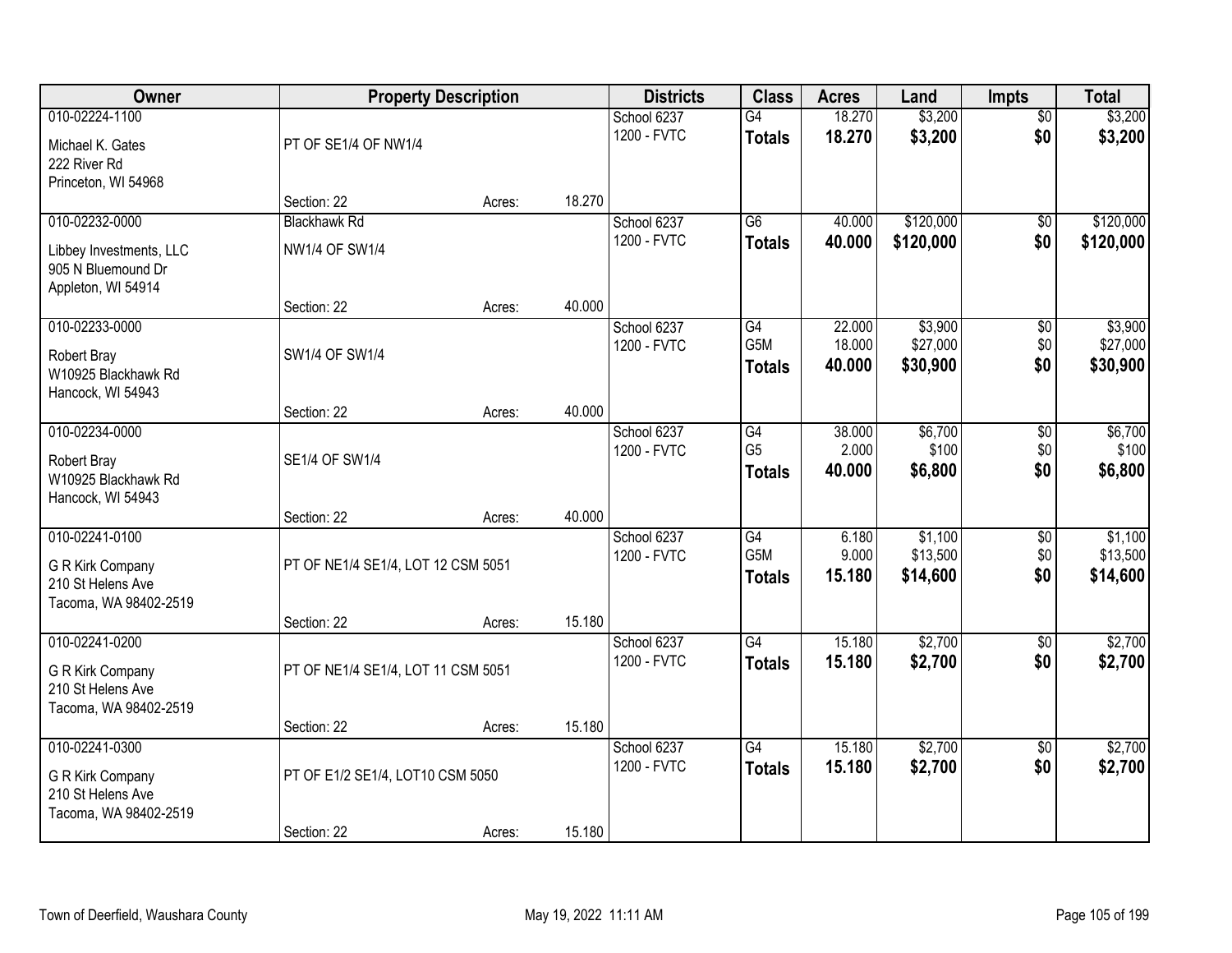| Owner                                                                            |                                   | <b>Property Description</b> |        | <b>Districts</b>           | <b>Class</b>                          | <b>Acres</b>              | Land                            | <b>Impts</b>                  | <b>Total</b>                    |
|----------------------------------------------------------------------------------|-----------------------------------|-----------------------------|--------|----------------------------|---------------------------------------|---------------------------|---------------------------------|-------------------------------|---------------------------------|
| 010-02242-0100<br>G R Kirk Company<br>210 St Helens Ave<br>Tacoma, WA 98402-2519 | PT OF NW1/4 SE1/4, LOT 1 CSM 5048 |                             |        | School 6237<br>1200 - FVTC | $\overline{G4}$<br><b>Totals</b>      | 1.780<br>1.780            | \$300<br>\$300                  | $\overline{50}$<br>\$0        | \$300<br>\$300                  |
|                                                                                  | Section: 22                       | Acres:                      | 1.780  |                            |                                       |                           |                                 |                               |                                 |
| 010-02242-0200<br>G R Kirk Company<br>210 St Helens Ave<br>Tacoma, WA 98402-2519 | PT OF NW1/4 SE1/4, LOT 2 CSM 5048 |                             |        | School 6237<br>1200 - FVTC | G4<br>G5M<br><b>Totals</b>            | 6.220<br>9.000<br>15.220  | \$1,100<br>\$13,500<br>\$14,600 | \$0<br>\$0<br>\$0             | \$1,100<br>\$13,500<br>\$14,600 |
|                                                                                  | Section: 22                       | Acres:                      | 15.220 |                            |                                       |                           |                                 |                               |                                 |
| 010-02242-0300<br>G R Kirk Company<br>210 St Helens Ave<br>Tacoma, WA 98402-2519 | PT OF NW1/4 SE1/4, LOT 3 CSM 5048 |                             |        | School 6237<br>1200 - FVTC | G4<br>G5M<br><b>Totals</b>            | 11.390<br>4.000<br>15.390 | \$2,000<br>\$6,000<br>\$8,000   | $\sqrt[6]{3}$<br>\$0<br>\$0   | \$2,000<br>\$6,000<br>\$8,000   |
|                                                                                  | Section: 22                       | Acres:                      | 15.390 |                            |                                       |                           |                                 |                               |                                 |
| 010-02242-0400<br>G R Kirk Company<br>210 St Helens Ave<br>Tacoma, WA 98402-2519 | PT OF NW1/2 SE1/4, LOT 4 CSM 5048 |                             |        | School 6237<br>1200 - FVTC | G4<br>G5M<br><b>Totals</b>            | 11.230<br>4.000<br>15.230 | \$2,000<br>\$6,000<br>\$8,000   | \$0<br>\$0<br>\$0             | \$2,000<br>\$6,000<br>\$8,000   |
|                                                                                  | Section: 22                       | Acres:                      | 15.230 |                            |                                       |                           |                                 |                               |                                 |
| 010-02243-0100<br>G R Kirk Company<br>210 St Helens Ave<br>Tacoma, WA 98402-2519 | PT OF SW1/4 SE1/4, LOT 5 CSM 5049 |                             |        | School 6237<br>1200 - FVTC | $\overline{G4}$<br><b>Totals</b>      | 1.780<br>1.780            | \$300<br>\$300                  | \$0<br>\$0                    | \$300<br>\$300                  |
|                                                                                  | Section: 22                       | Acres:                      | 1.780  |                            |                                       |                           |                                 |                               |                                 |
| 010-02243-0200<br>G R Kirk Company<br>210 St Helens Ave<br>Tacoma, WA 98402-2519 | PT OF SW1/4 SE1/4, LOT 6 CSM 5049 |                             |        | School 6237<br>1200 - FVTC | G4<br>G <sub>5</sub><br><b>Totals</b> | 15.290<br>1.000<br>16.290 | \$2,700<br>\$100<br>\$2,800     | $\overline{50}$<br>\$0<br>\$0 | \$2,700<br>\$100<br>\$2,800     |
|                                                                                  | Section: 22                       | Acres:                      | 16.290 |                            |                                       |                           |                                 |                               |                                 |
| 010-02243-0300<br>G R Kirk Company<br>210 St Helens Ave<br>Tacoma, WA 98402-2519 | PT OF SW1/4 SE1/4, LOT 7 CSM 5049 |                             | 15.500 | School 6237<br>1200 - FVTC | G4<br>G <sub>5</sub><br><b>Totals</b> | 14.500<br>1.000<br>15.500 | \$2,600<br>\$100<br>\$2,700     | $\overline{50}$<br>\$0<br>\$0 | \$2,600<br>\$100<br>\$2,700     |
|                                                                                  | Section: 22                       | Acres:                      |        |                            |                                       |                           |                                 |                               |                                 |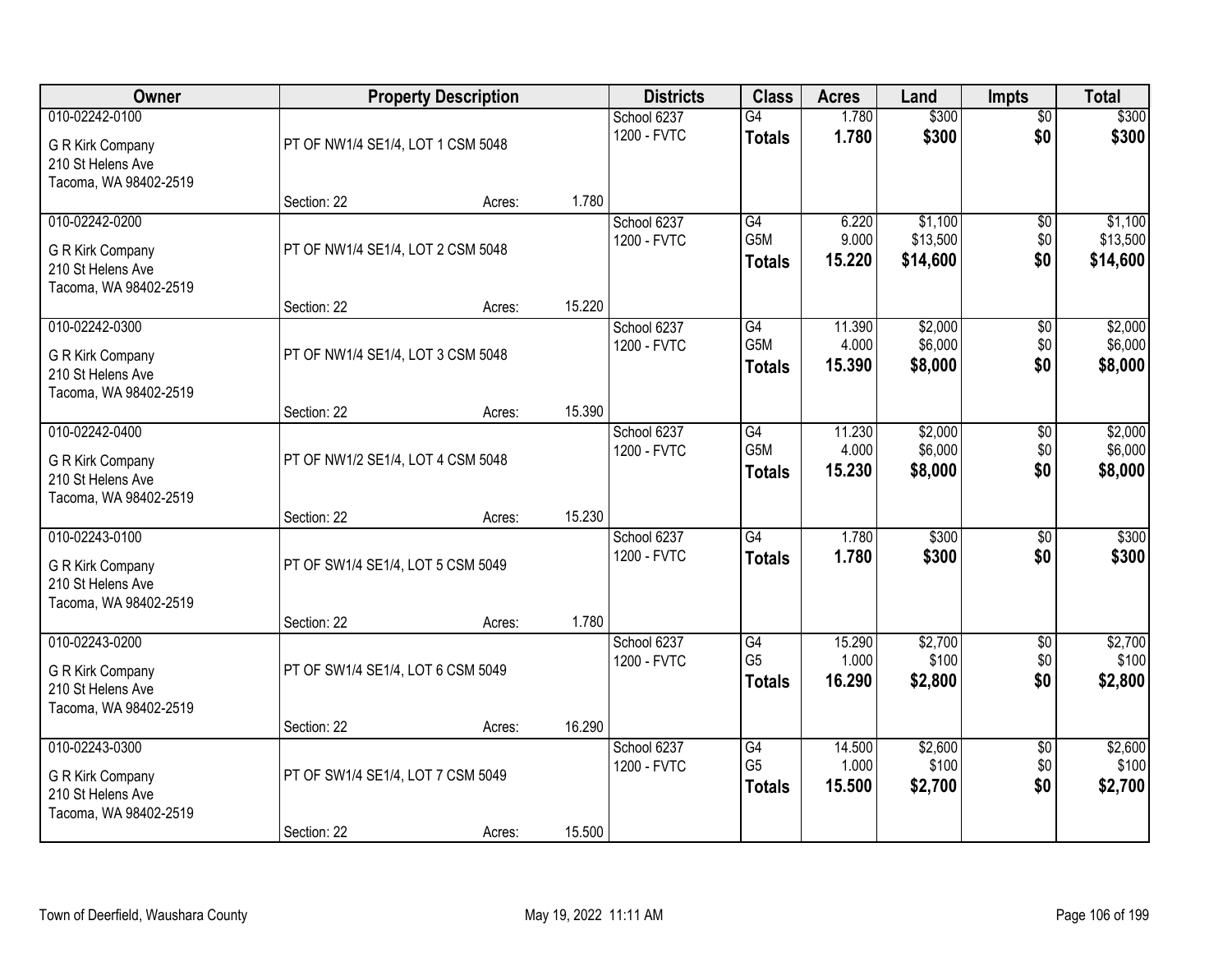| Owner                                                                            |                                                                      | <b>Property Description</b> |        | <b>Districts</b>           | <b>Class</b>                          | <b>Acres</b>              | Land                        | Impts                         | <b>Total</b>                |
|----------------------------------------------------------------------------------|----------------------------------------------------------------------|-----------------------------|--------|----------------------------|---------------------------------------|---------------------------|-----------------------------|-------------------------------|-----------------------------|
| 010-02244-0110<br>G R Kirk Company<br>210 St Helens Ave<br>Tacoma, WA 98402-2519 | PT OF SE1/4 SE1/4, LOT 9 CSM 5050                                    |                             |        | School 6237<br>1200 - FVTC | G4<br><b>Totals</b>                   | 15.180<br>15.180          | \$2,700<br>\$2,700          | $\overline{50}$<br>\$0        | \$2,700<br>\$2,700          |
|                                                                                  | Section: 22                                                          | Acres:                      | 15.180 |                            |                                       |                           |                             |                               |                             |
| 010-02244-0120<br>G R Kirk Company<br>210 St Helens Ave<br>Tacoma, WA 98402-2519 | PT OF SE1/4 SE1/4, LOT 8 CSM 5050                                    |                             |        | School 6237<br>1200 - FVTC | G4<br>G <sub>5</sub><br><b>Totals</b> | 15.190<br>0.500<br>15.690 | \$2,700<br>\$100<br>\$2,800 | $\overline{50}$<br>\$0<br>\$0 | \$2,700<br>\$100<br>\$2,800 |
| 010-02244-0200                                                                   | Section: 22<br>W10586 Brown Deer Ave                                 | Acres:                      | 15.690 | School 6237                | G1                                    | 5.000                     | \$27,900                    | \$11,000                      | \$38,900                    |
| <b>Larry Spees</b><br>Elizabeth Spees<br>W10601 Brown Deer Ave                   | PT OF SE1/4 SE1/4, PARCEL 330' N&S X 660' E&W IN<br>SW <sub>CO</sub> |                             |        | 1200 - FVTC                | <b>Totals</b>                         | 5.000                     | \$27,900                    | \$11,000                      | \$38,900                    |
| Hancock, WI 54943                                                                | Section: 22                                                          | Acres:                      | 5.000  |                            |                                       |                           |                             |                               |                             |
| 010-02271-0100<br>Gary H. Kasch<br>W10753 Hartford Rd<br>Hancock, WI 54943       | HARTFORD HEIGHTS LOT 1                                               |                             |        | School 6237<br>1200 - FVTC | $\overline{G1}$<br><b>Totals</b>      | 2.198<br>2.198            | \$16,900<br>\$16,900        | \$0<br>\$0                    | \$16,900<br>\$16,900        |
|                                                                                  | Section: 22                                                          | Acres:                      | 2.198  |                            |                                       |                           |                             |                               |                             |
| 010-02271-0200<br>Gary H. Kasch<br>W10753 Hartford Rd<br>Hancock, WI 54943       | HARTFORD HEIGHTS LOT 2<br>Section: 22                                | Acres:                      | 2.198  | School 6237<br>1200 - FVTC | $\overline{G1}$<br><b>Totals</b>      | 2.198<br>2.198            | \$16,900<br>\$16,900        | $\overline{50}$<br>\$0        | \$16,900<br>\$16,900        |
| 010-02271-0300                                                                   |                                                                      |                             |        | School 6237                | $\overline{G1}$                       | 2.198                     | \$16,900                    | $\overline{50}$               | \$16,900                    |
| Gary H. Kasch<br>W10753 Hartford Rd<br>Hancock, WI 54943                         | HARTFORD HEIGHTS LOT 3                                               |                             |        | 1200 - FVTC                | <b>Totals</b>                         | 2.198                     | \$16,900                    | \$0                           | \$16,900                    |
|                                                                                  | Section: 22                                                          | Acres:                      | 2.198  |                            |                                       |                           |                             |                               |                             |
| 010-02271-0400<br>Gary H. Kasch<br>W10753 Hartford Rd<br>Hancock, WI 54943       | HARTFORD HEIGHTS LOT 4                                               |                             |        | School 6237<br>1200 - FVTC | $\overline{G1}$<br><b>Totals</b>      | 2.198<br>2.198            | \$16,900<br>\$16,900        | $\overline{50}$<br>\$0        | \$16,900<br>\$16,900        |
|                                                                                  | Section: 22                                                          | Acres:                      | 2.198  |                            |                                       |                           |                             |                               |                             |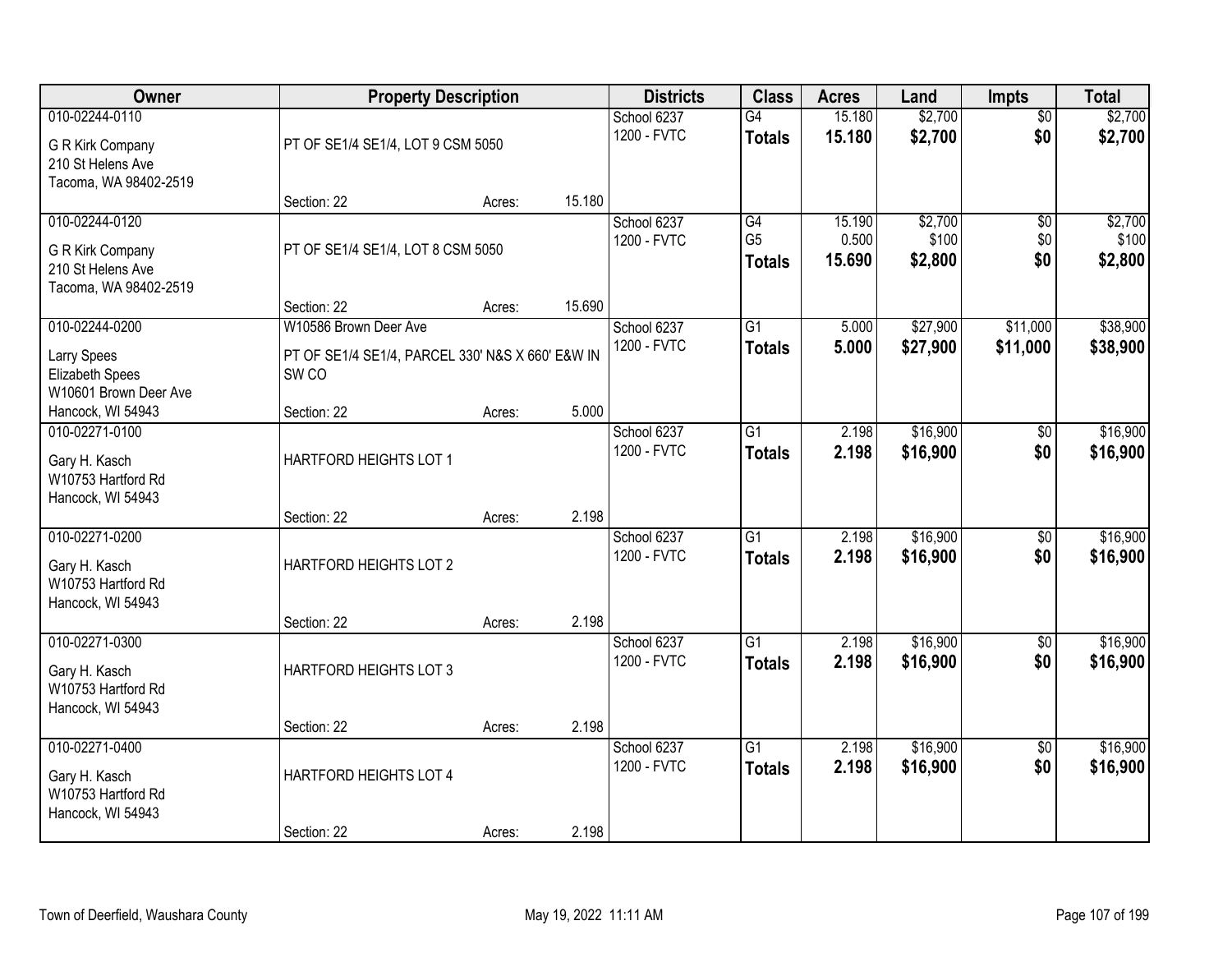| Owner                                                                                             |                                                                                                              | <b>Property Description</b> |        | <b>Districts</b>                                                   | <b>Class</b>                     | <b>Acres</b>     | Land                 | <b>Impts</b>           | <b>Total</b>           |
|---------------------------------------------------------------------------------------------------|--------------------------------------------------------------------------------------------------------------|-----------------------------|--------|--------------------------------------------------------------------|----------------------------------|------------------|----------------------|------------------------|------------------------|
| 010-02271-0500<br>Gary H. Kasch<br>W10753 Hartford Rd<br>Hancock, WI 54943                        | HARTFORD HEIGHTS LOT 5                                                                                       |                             |        | School 6237<br>1200 - FVTC                                         | $\overline{G1}$<br><b>Totals</b> | 2.451<br>2.451   | \$18,000<br>\$18,000 | $\overline{50}$<br>\$0 | \$18,000<br>\$18,000   |
|                                                                                                   | Section: 22                                                                                                  | Acres:                      | 2.451  |                                                                    |                                  |                  |                      |                        |                        |
| 010-02271-0600<br>Gary H. Kasch<br>W10753 Hartford Rd<br>Hancock, WI 54943                        | HARTFORD HEIGHTS LOT 6                                                                                       |                             |        | School 6237<br>1200 - FVTC                                         | $\overline{G1}$<br><b>Totals</b> | 2.240<br>2.240   | \$17,100<br>\$17,100 | $\overline{50}$<br>\$0 | \$17,100<br>\$17,100   |
|                                                                                                   | Section: 22                                                                                                  | Acres:                      | 2.240  |                                                                    |                                  |                  |                      |                        |                        |
| 010-02271-0700<br>Gary H. Kasch<br>W10753 Hartford Rd<br>Hancock, WI 54943                        | HARTFORD HEIGHTS LOT 7                                                                                       |                             |        | School 6237<br>1200 - FVTC                                         | G1<br><b>Totals</b>              | 2.240<br>2.240   | \$17,100<br>\$17,100 | \$0<br>\$0             | \$17,100<br>\$17,100   |
|                                                                                                   | Section: 22                                                                                                  | Acres:                      | 2.240  |                                                                    |                                  |                  |                      |                        |                        |
| 010-02271-0800<br>Gary H. Kasch<br>W10753 Hartford Rd<br>Hancock, WI 54943                        | HARTFORD HEIGHTS LOT 8                                                                                       |                             |        | School 6237<br>1200 - FVTC                                         | $\overline{G1}$<br><b>Totals</b> | 2.227<br>2.227   | \$17,000<br>\$17,000 | \$0<br>\$0             | \$17,000<br>\$17,000   |
|                                                                                                   | Section: 22                                                                                                  | Acres:                      | 2.227  |                                                                    |                                  |                  |                      |                        |                        |
| 010-02271-0900<br>Gary H. Kasch<br>W10753 Hartford Rd<br>Hancock, WI 54943                        | W10753 Hartford Rd<br>HARTFORD HEIGHTS LOT 9                                                                 |                             |        | School 6237<br>1200 - FVTC                                         | $\overline{G1}$<br><b>Totals</b> | 22.584<br>22.584 | \$82,400<br>\$82,400 | \$124,400<br>\$124,400 | \$206,800<br>\$206,800 |
| 010-02311-0000                                                                                    | Section: 22                                                                                                  | Acres:                      | 22.584 | 8140 - Marl Lake Pro                                               | $\overline{X4}$                  | 40.000           | $\sqrt{$0}$          | $\sqrt{6}$             | $\sqrt{50}$            |
| Town of Deerfield<br>N3885 7th Dr<br>Hancock, WI 54943                                            | NE1/4 OF NE1/4 INCLUDES PART OF LOT 1 CSM<br>4412                                                            |                             |        | & Rehab Dist<br>School 6237<br>1200 - FVTC                         | <b>Totals</b>                    | 40.000           | \$0                  | \$0                    | \$0                    |
|                                                                                                   | Section: 23                                                                                                  | Acres:                      | 40.000 |                                                                    |                                  |                  |                      |                        |                        |
| 010-02312-0120<br>William J. Hoepper<br>Tracy A. Monte<br>N3684 Marl Lake Rd<br>Wautoma, WI 54982 | N3684 Marl Lake Rd<br>PT OF SW-SE SEC 14 & PT OF NE-NW & PT OF<br>NW-NE SEC 23 LOT 1 CSM 3124<br>Section: 23 | Acres:                      | 5.556  | 8140 - Marl Lake Pro<br>& Rehab Dist<br>School 6237<br>1200 - FVTC | $\overline{G1}$<br><b>Totals</b> | 5.556<br>5.556   | \$38,300<br>\$38,300 | \$185,500<br>\$185,500 | \$223,800<br>\$223,800 |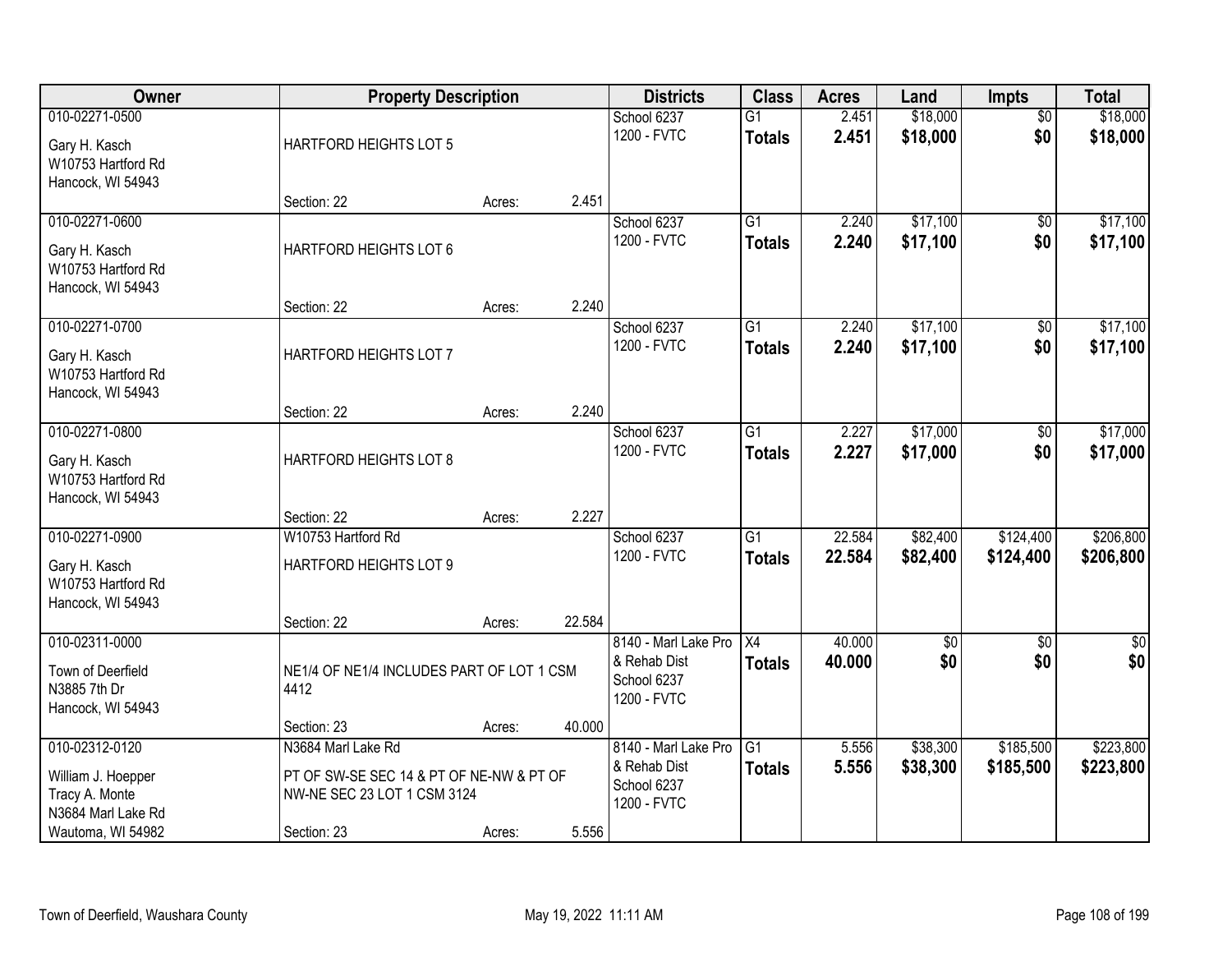| <b>Owner</b>                                  |                                               | <b>Property Description</b> |        | <b>Districts</b>           | <b>Class</b>     | <b>Acres</b> | Land     | <b>Impts</b>    | <b>Total</b> |
|-----------------------------------------------|-----------------------------------------------|-----------------------------|--------|----------------------------|------------------|--------------|----------|-----------------|--------------|
| 010-02312-0130                                | N3680 Marl Lake Rd                            |                             |        | 8140 - Marl Lake Pro       | $\overline{G1}$  | 8.589        | \$58,300 | \$33,100        | \$91,400     |
| Andrew M. Kordasiewicz                        | PT OF SW-SE SEC 14 & PT OF NE-NW & PT OF      |                             |        | & Rehab Dist               | <b>Totals</b>    | 8.589        | \$58,300 | \$33,100        | \$91,400     |
| 1025 E Moreland Blvd                          | NW-NE SEC 23 LOT 2 CSM 3124                   |                             |        | School 6237                |                  |              |          |                 |              |
| Waukesha, WI 53186                            |                                               |                             |        | 1200 - FVTC                |                  |              |          |                 |              |
|                                               | Section: 23                                   | Acres:                      | 8.589  |                            |                  |              |          |                 |              |
| 010-02312-0210                                | N3695 Marl Lake Rd                            |                             |        | 8140 - Marl Lake Pro       | G1               | 5.320        | \$28,900 | \$5,000         | \$33,900     |
| <b>Troy Ruleford</b>                          | PT OF NW1/4 OF NE1/4 N & E OF CTH "C" & S OF  |                             |        | & Rehab Dist               | <b>Totals</b>    | 5.320        | \$28,900 | \$5,000         | \$33,900     |
| Carrie Ruleford                               | BLADER & WANDREY PLAT EXC LANDS SOLD; PLAT    |                             |        | School 6237                |                  |              |          |                 |              |
| 108 W 14th St                                 | OF SURVEY BY KRIER #1772 ON 6/4/2007; EXC     |                             |        | 1200 - FVTC                |                  |              |          |                 |              |
| Kaukauna, WI 54130-3252                       | Section: 23                                   | Acres:                      | 5.320  |                            |                  |              |          |                 |              |
| 010-02312-0300                                |                                               |                             |        | School 6237                | G5M              | 2.000        | \$3,000  | $\overline{50}$ | \$3,000      |
|                                               | NW1/4 OF NE1/4 SW OF CTH C                    |                             |        | 1200 - FVTC                | <b>Totals</b>    | 2.000        | \$3,000  | \$0             | \$3,000      |
| Barry K & Beverly A Wilson Revocable<br>Trust |                                               |                             |        |                            |                  |              |          |                 |              |
| N3633 12th Ave                                |                                               |                             |        |                            |                  |              |          |                 |              |
| Wautoma, WI 54982                             | Section: 23                                   | Acres:                      | 2.000  |                            |                  |              |          |                 |              |
| 010-02312-0410                                | W10268 County Rd C                            |                             |        | 8140 - Marl Lake Pro       | G1               | 0.696        | \$8,500  | \$49,200        | \$57,700     |
|                                               |                                               |                             |        | & Rehab Dist               | <b>Totals</b>    | 0.696        | \$8,500  | \$49,200        | \$57,700     |
| Mark C. Hennes                                | PT OF W1/2 NE1/4 N OF CTH C S OF TN RD & E OF |                             |        | School 6237                |                  |              |          |                 |              |
| W10268 County Rd C                            | DAMITZ RD; INC DOC#523437                     |                             |        | 1200 - FVTC                |                  |              |          |                 |              |
| Wautoma, WI 54982                             |                                               |                             | 0.696  |                            |                  |              |          |                 |              |
| 010-02313-0100                                | Section: 23                                   | Acres:                      |        |                            | $\overline{G4}$  | 27.000       | \$4,800  | $\overline{50}$ | \$4,800      |
|                                               |                                               |                             |        | School 6237<br>1200 - FVTC | G <sub>5</sub> M | 6.000        | \$9,000  | \$0             | \$9,000      |
| Barry K & Beverly A Wilson Revocable          | PT OF SW1/4 NE1/4 S OF CTH "C"                |                             |        |                            |                  | 33.000       | \$13,800 | \$0             | \$13,800     |
| Trust                                         |                                               |                             |        |                            | <b>Totals</b>    |              |          |                 |              |
| N3633 12th Ave                                |                                               |                             |        |                            |                  |              |          |                 |              |
| Wautoma, WI 54982                             | Section: 23                                   | Acres:                      | 33.000 |                            |                  |              |          |                 |              |
| 010-02314-0100                                |                                               |                             |        | School 6237                | G4               | 20.000       | \$3,500  | $\overline{60}$ | \$3,500      |
| Barry K & Beverly A Wilson Revocable          | PT OF SE1/4 NE1/4 S OF CTH "C"                |                             |        | 1200 - FVTC                | G5M              | 3.000        | \$4,500  | \$0             | \$4,500      |
| Trust                                         |                                               |                             |        |                            | <b>Totals</b>    | 23.000       | \$8,000  | \$0             | \$8,000      |
| N3633 12th Ave                                |                                               |                             |        |                            |                  |              |          |                 |              |
| Wautoma, WI 54982                             | Section: 23                                   | Acres:                      | 23.000 |                            |                  |              |          |                 |              |
| 010-02321-0200                                |                                               |                             |        | School 6237                | $\overline{G1}$  | 0.880        | \$9,500  | $\overline{50}$ | \$9,500      |
| Allen J. Prondzinski                          | PT OF NE1/4 NW1/4 OUTLOT 1 CSM 2502           |                             |        | 1200 - FVTC                | <b>Totals</b>    | 0.880        | \$9,500  | \$0             | \$9,500      |
| Nancy L. Katovich-Prondzinski                 |                                               |                             |        |                            |                  |              |          |                 |              |
| W10311 County Rd C                            |                                               |                             |        |                            |                  |              |          |                 |              |
| Wautoma, WI 54982                             | Section: 23                                   | Acres:                      | 0.880  |                            |                  |              |          |                 |              |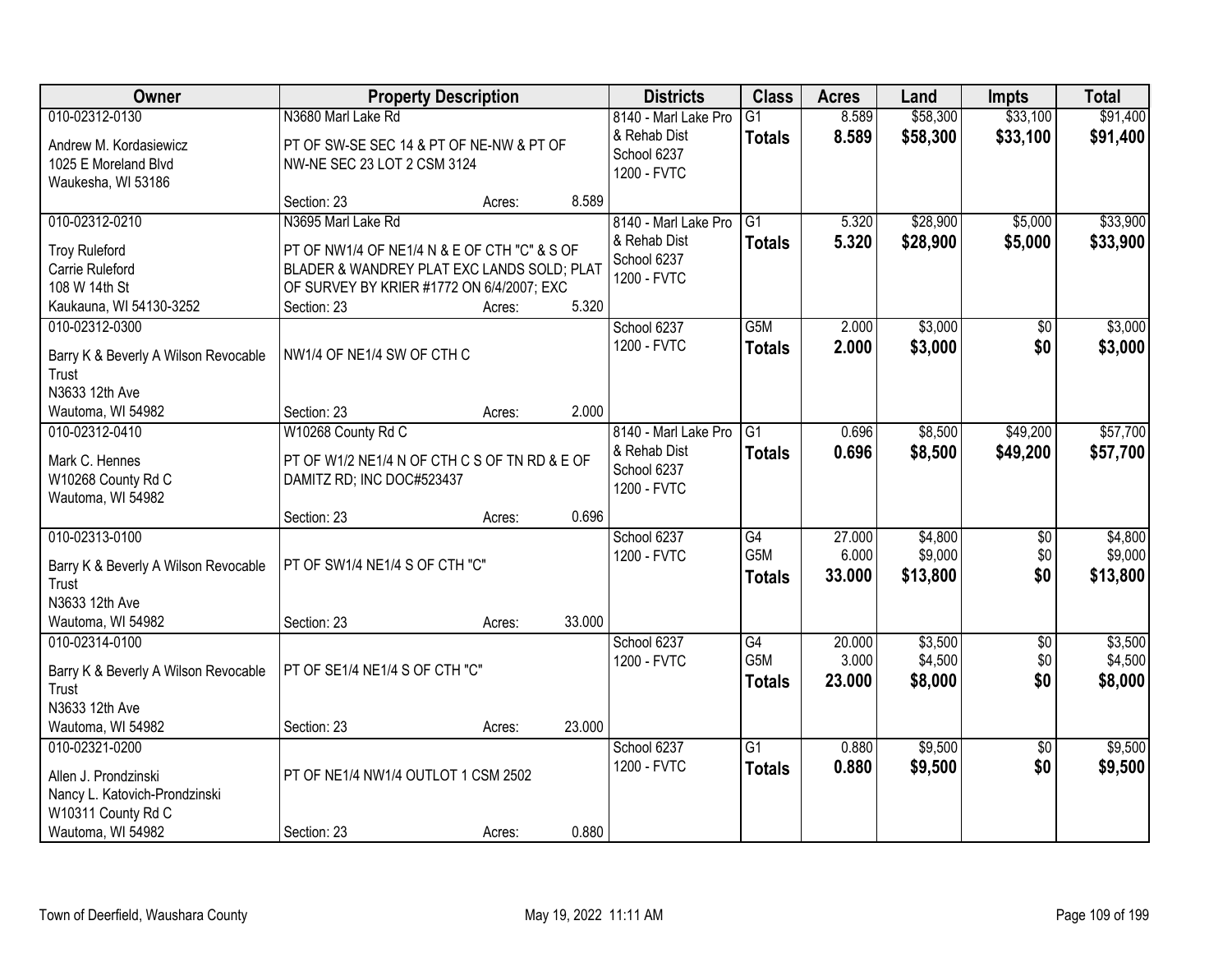| Owner                                                                                      |                                                                                                                           | <b>Property Description</b> |        | <b>Districts</b>           | <b>Class</b>                                                    | <b>Acres</b>                                | Land                                                 | Impts                                                 | <b>Total</b>                                          |
|--------------------------------------------------------------------------------------------|---------------------------------------------------------------------------------------------------------------------------|-----------------------------|--------|----------------------------|-----------------------------------------------------------------|---------------------------------------------|------------------------------------------------------|-------------------------------------------------------|-------------------------------------------------------|
| 010-02321-0310<br>Nancy L. Katovich-Prondzinski<br>W10371 County Rd C<br>Wautoma, WI 54982 | W10371 County Rd C<br>PT OF NE1/4 NW1/4 LOT 1 CSM 2502 LESS 60'<br>TRIANGLE IN SE COR                                     |                             |        | School 6237<br>1200 - FVTC | $\overline{G1}$<br>G4<br><b>Totals</b>                          | 5.210<br>3.500<br>8.710                     | \$28,600<br>\$600<br>\$29,200                        | \$115,100<br>\$0<br>\$115,100                         | \$143,700<br>\$600<br>\$144,300                       |
|                                                                                            | Section: 23                                                                                                               | Acres:                      | 8.710  |                            |                                                                 |                                             |                                                      |                                                       |                                                       |
| 010-02321-0410<br>Noah J. Dietzman<br>Luanne R. Dietzman<br>W10334 County Rd C             | W10334 County Rd C<br>LOT 2 AND LOT 3 CSM 2502                                                                            |                             |        | School 6237<br>1200 - FVTC | $\overline{G1}$<br><b>Totals</b>                                | 8.370<br>8.370                              | \$38,300<br>\$38,300                                 | \$183,900<br>\$183,900                                | \$222,200<br>\$222,200                                |
| Wautoma, WI 54982                                                                          | Section: 23                                                                                                               | Acres:                      | 8.370  |                            |                                                                 |                                             |                                                      |                                                       |                                                       |
| 010-02321-0610<br>Allen J. Prondzinski<br>W10371 County Rd C<br>Wautoma, WI 54982          | W10311 County Rd C<br>PT OF E1/2 NW1/4 LOT 1 CSM 2503 & 60' TRIANGLE<br>IN SE COR OF LOT 1 CSM 2502                       |                             |        | School 6237<br>1200 - FVTC | G4<br>G <sub>5</sub><br>G <sub>5</sub> M<br>G7<br><b>Totals</b> | 20.000<br>5.000<br>2.000<br>1.140<br>28.140 | \$3,500<br>\$6,000<br>\$3,000<br>\$6,300<br>\$18,800 | $\overline{50}$<br>\$0<br>\$0<br>\$21,400<br>\$21,400 | \$3,500<br>\$6,000<br>\$3,000<br>\$27,700<br>\$40,200 |
|                                                                                            | Section: 23                                                                                                               | Acres:                      | 28.140 |                            |                                                                 |                                             |                                                      |                                                       |                                                       |
| 010-02321-0700<br>Eric L. Thomas<br>Susan Nielen-Thomas<br>5512 County Rd N                | PT OF E1/2 NW1/4 OUTLOT 1 CSM 2503                                                                                        |                             |        | School 6237<br>1200 - FVTC | $\overline{G1}$<br><b>Totals</b>                                | 2.100<br>2.100                              | \$8,200<br>\$8,200                                   | \$0<br>\$0                                            | \$8,200<br>\$8,200                                    |
| Sun Prairie, WI 53590                                                                      | Section: 23                                                                                                               | Acres:                      | 2.100  |                            |                                                                 |                                             |                                                      |                                                       |                                                       |
| 010-02322-0100<br>Steve Schimelpfenig<br>W9553 State Rd 21<br>Wautoma, WI 54982            | W10431 County Rd C<br>PT NW1/4 OF NW1/4; EXC S 10 AC<br>Section: 23                                                       | Acres:                      | 30.000 | School 6237<br>1200 - FVTC | G1<br>G4<br>G <sub>6</sub><br><b>Totals</b>                     | 1.000<br>14.000<br>15.000<br>30.000         | \$10,000<br>\$2,500<br>\$45,000<br>\$57,500          | \$40,400<br>\$0<br>\$0<br>\$40,400                    | \$50,400<br>\$2,500<br>\$45,000<br>\$97,900           |
| 010-02323-0000<br>Eric L. Thomas<br>Susan Nielen-Thomas<br>5512 County Rd N                | SW1/4 OF NW1/4                                                                                                            |                             |        | School 6237<br>1200 - FVTC | $\overline{G4}$<br>W <sub>8</sub><br><b>Totals</b>              | 8.000<br>32.000<br>40.000                   | \$1,400<br>(\$48,000)<br>\$1,400                     | $\overline{60}$<br>\$0<br>\$0                         | \$1,400<br>\$0<br>\$1,400                             |
| Sun Prairie, WI 53590<br>010-02324-0200                                                    | Section: 23                                                                                                               | Acres:                      | 40.000 | School 6237                | G4                                                              | 28.830                                      | \$5,100                                              | $\overline{50}$                                       | \$5,100                                               |
| Robert J. Nielen<br>Donald J. Nielen<br>3429 E Whittaker Ave<br>Cudahy, WI 53110           | PT OF S1/2 NW1/4 BEGINING 1304.4' E OF W 1/4<br>CORNER, N 988.61' E 1304.45' S 987.14' W 1304.4' TO<br>POB<br>Section: 23 | Acres:                      | 29.580 | 1200 - FVTC                | G <sub>5</sub><br><b>Totals</b>                                 | 0.750<br>29.580                             | \$100<br>\$5,200                                     | \$0<br>\$0                                            | \$100<br>\$5,200                                      |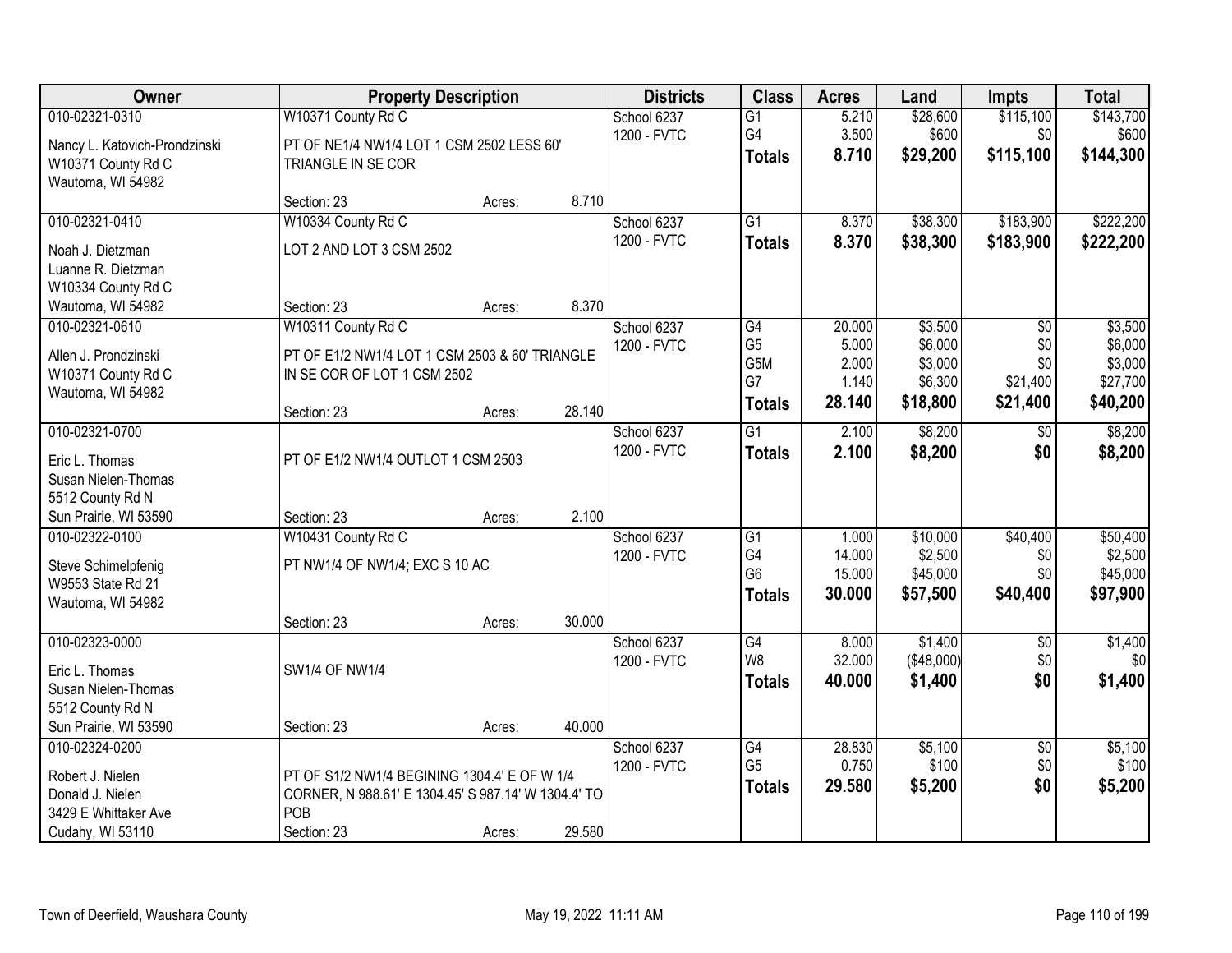| Owner                                                                            |                                                                        | <b>Property Description</b> |        | <b>Districts</b>           | <b>Class</b>                          | <b>Acres</b>               | Land                            | <b>Impts</b>                  | <b>Total</b>                    |
|----------------------------------------------------------------------------------|------------------------------------------------------------------------|-----------------------------|--------|----------------------------|---------------------------------------|----------------------------|---------------------------------|-------------------------------|---------------------------------|
| 010-02331-0000<br>Veronica T. Nielen et al<br>PO Box 254<br>Wautoma, WI 54982    | NE1/4 OF SW1/4 K/A LOT 1 CSM #2331 LIFE ESTATE<br>TO VERONICA T NIELEN |                             |        | School 6237<br>1200 - FVTC | G4<br>G5M<br><b>Totals</b>            | 29.000<br>10.790<br>39.790 | \$5,100<br>\$16,200<br>\$21,300 | $\overline{50}$<br>\$0<br>\$0 | \$5,100<br>\$16,200<br>\$21,300 |
|                                                                                  | Section: 23                                                            | Acres:                      | 39.790 |                            |                                       |                            |                                 |                               |                                 |
| 010-02332-0100<br>G R Kirk Company<br>210 St Helens Ave<br>Tacoma, WA 98402-2519 | N1/2 NW1/4 SW1/4, LOT 13 CSM 5051                                      |                             |        | School 6237<br>1200 - FVTC | G4<br><b>Totals</b>                   | 19.900<br>19.900           | \$3,500<br>\$3,500              | $\overline{50}$<br>\$0        | \$3,500<br>\$3,500              |
|                                                                                  | Section: 23                                                            | Acres:                      | 19.900 |                            |                                       |                            |                                 |                               |                                 |
| 010-02332-0200<br>G R Kirk Company<br>210 St Helens Ave<br>Tacoma, WA 98402-2519 | S1/2 NW1/4 SW1/4, LOT 14 CSM 5051                                      |                             |        | School 6237<br>1200 - FVTC | G4<br><b>Totals</b>                   | 19.940<br>19.940           | \$3,500<br>\$3,500              | \$0<br>\$0                    | \$3,500<br>\$3,500              |
|                                                                                  | Section: 23                                                            | Acres:                      | 19.940 |                            |                                       |                            |                                 |                               |                                 |
| 010-02333-0100<br>G R Kirk Company<br>210 St Helens Ave<br>Tacoma, WA 98402-2519 | PT OF SW1/4 SW1/4, LOT 15 CSM 5052                                     |                             |        | School 6237<br>1200 - FVTC | G4<br>G <sub>5</sub><br><b>Totals</b> | 14.840<br>1.000<br>15.840  | \$2,600<br>\$100<br>\$2,700     | \$0<br>\$0<br>\$0             | \$2,600<br>\$100<br>\$2,700     |
|                                                                                  | Section: 23                                                            | Acres:                      | 15.840 |                            |                                       |                            |                                 |                               |                                 |
| 010-02333-0200<br>G R Kirk Company<br>210 St Helens Ave<br>Tacoma, WA 98402-2519 | PT OF SW1/4 SW1/4, LOT 16 CSM 5052                                     |                             |        | School 6237<br>1200 - FVTC | $\overline{G4}$<br><b>Totals</b>      | 4.680<br>4.680             | \$800<br>\$800                  | $\overline{50}$<br>\$0        | \$800<br>\$800                  |
|                                                                                  | Section: 23                                                            | Acres:                      | 4.680  |                            |                                       |                            |                                 |                               |                                 |
| 010-02333-0300<br>G R Kirk Company<br>210 St Helens Ave<br>Tacoma, WA 98402-2519 | PT OF SW1/4 SW1/4, LOT 17 CSM 5052                                     |                             |        | School 6237<br>1200 - FVTC | G4<br><b>Totals</b>                   | 15.180<br>15.180           | \$2,700<br>\$2,700              | $\overline{50}$<br>\$0        | \$2,700<br>\$2,700              |
|                                                                                  | Section: 23                                                            | Acres:                      | 15.180 |                            |                                       |                            |                                 |                               |                                 |
| 010-02333-0400<br>G R Kirk Company<br>210 St Helens Ave<br>Tacoma, WA 98402-2519 | PT OF SW1/4 SW1/4, LOT 18 CSM 5052                                     |                             |        | School 6237<br>1200 - FVTC | G4<br><b>Totals</b>                   | 4.330<br>4.330             | \$800<br>\$800                  | $\overline{50}$<br>\$0        | \$800<br>\$800                  |
|                                                                                  | Section: 23                                                            | Acres:                      | 4.330  |                            |                                       |                            |                                 |                               |                                 |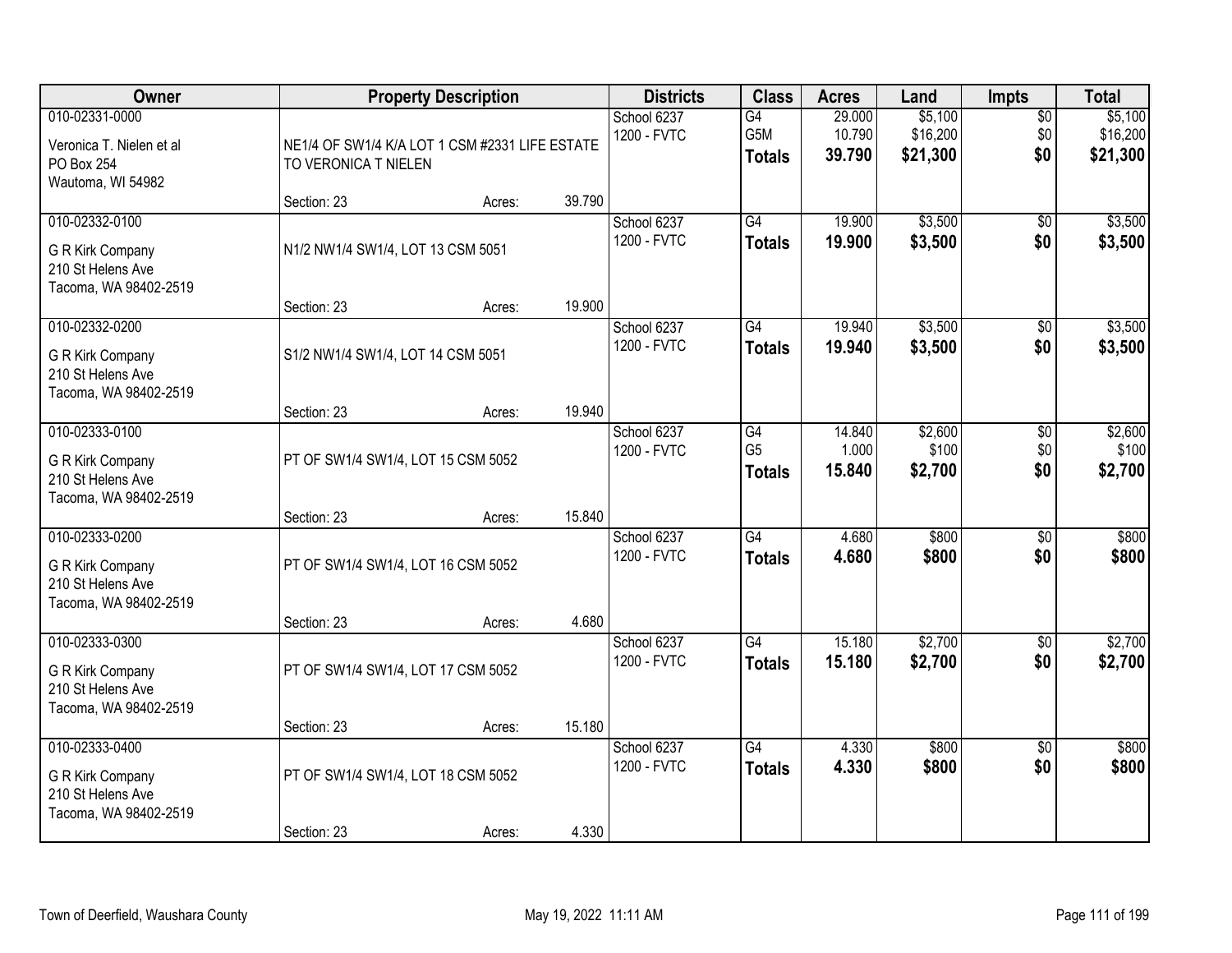| Owner                                      | <b>Property Description</b>                |        |        | <b>Districts</b> | <b>Class</b>     | <b>Acres</b> | Land       | <b>Impts</b>    | <b>Total</b> |
|--------------------------------------------|--------------------------------------------|--------|--------|------------------|------------------|--------------|------------|-----------------|--------------|
| 010-02334-0100                             | N3385 11th Dr                              |        |        | School 6237      | $\overline{G1}$  | 20.000       | \$74,400   | \$131,200       | \$205,600    |
| David E. Hughes                            | SE1/4 OF SW1/4 EXC V512 P41                |        |        | 1200 - FVTC      | <b>Totals</b>    | 20.000       | \$74,400   | \$131,200       | \$205,600    |
| Diane M. Hughes                            |                                            |        |        |                  |                  |              |            |                 |              |
| N3385 11th Dr                              |                                            |        |        |                  |                  |              |            |                 |              |
| Wautoma, WI 54982-7334                     | Section: 23                                | Acres: | 0.000  |                  |                  |              |            |                 |              |
| 010-02334-0200                             |                                            |        |        | School 6237      | G4               | 20.000       | \$3,000    | \$0             | \$3,000      |
| Michael R & David F Warzynski, LLC         | PT SE1/4 OF SW1/4                          |        |        | 1200 - FVTC      | <b>Totals</b>    | 20.000       | \$3,000    | \$0             | \$3,000      |
| 9950 County Rd Aa                          |                                            |        |        |                  |                  |              |            |                 |              |
| Almond, WI 54909                           |                                            |        |        |                  |                  |              |            |                 |              |
|                                            | Section: 23                                | Acres: | 0.000  |                  |                  |              |            |                 |              |
| 010-02341-0000                             |                                            |        |        | School 6237      | G4               | 30.000       | \$3,400    | \$0             | \$3,400      |
| Barry K & Beverly A Wilson Revocable       | <b>NE1/4 OF SE1/4</b>                      |        |        | 1200 - FVTC      | G5M              | 10.000       | \$15,000   | \$0             | \$15,000     |
| Trust                                      |                                            |        |        |                  | <b>Totals</b>    | 40.000       | \$18,400   | \$0             | \$18,400     |
| N3633 12th Ave                             |                                            |        |        |                  |                  |              |            |                 |              |
| Wautoma, WI 54982                          | Section: 23                                | Acres: | 40.000 |                  |                  |              |            |                 |              |
| 010-02342-0000                             | N3484 11th Dr                              |        |        | School 6237      | G1               | 2.000        | \$16,000   | \$108,600       | \$124,600    |
|                                            |                                            |        |        | 1200 - FVTC      | G <sub>6</sub>   | 4.010        | \$12,000   | \$0             | \$12,000     |
| Randy R. Mueller<br>Sandra M. Mueller      | NW1/4 OF SE1/4 LOT 1 CSM 2365              |        |        |                  | W <sub>6</sub>   | 33.000       | (\$99,000) | \$0             | \$0          |
| 1071 Cold Springs Rd                       |                                            |        |        |                  | <b>Totals</b>    | 39.010       | \$28,000   | \$108,600       | \$136,600    |
| Neenah, WI 54956                           | Section: 23                                | Acres: | 39.010 |                  |                  |              |            |                 |              |
| 010-02343-0100                             | W10220 Brown Deer Ave                      |        |        | School 6237      | $\overline{G4}$  | 1.000        | \$200      | $\overline{50}$ | \$200        |
|                                            |                                            |        |        | 1200 - FVTC      | G <sub>5</sub> M | 15.160       | \$22,800   | \$0             | \$22,800     |
| Troy J. Bielmeier                          | PT OF E1/2 OF SW1/4 SE1/4                  |        |        |                  | G7               | 2.000        | \$11,000   | \$91,500        | \$102,500    |
| Jessica Bielmeier<br>W10220 Brown Deer Ave |                                            |        |        |                  | <b>Totals</b>    | 18.160       | \$34,000   | \$91,500        | \$125,500    |
| Wautoma, WI 54982                          | Section: 23                                | Acres: | 18.160 |                  |                  |              |            |                 |              |
| 010-02343-0210                             |                                            |        |        | School 6237      | G4               | 17.000       | \$1,900    | $\sqrt{6}$      | \$1,900      |
|                                            |                                            |        |        | 1200 - FVTC      | G5M              | 3.000        | \$4,500    | \$0             | \$4,500      |
| Michael R & David F Warzynski, LLC         | PT SW1/4 OF SE1/4                          |        |        |                  | <b>Totals</b>    | 20.000       | \$6,400    | \$0             | \$6,400      |
| 9950 County Rd Aa                          |                                            |        |        |                  |                  |              |            |                 |              |
| Almond, WI 54909                           |                                            |        | 0.000  |                  |                  |              |            |                 |              |
| 010-02343-0220                             | Section: 23                                | Acres: |        | School 6237      | G5M              | 1.840        | \$2,800    | $\overline{30}$ | \$2,800      |
|                                            |                                            |        |        | 1200 - FVTC      | <b>Totals</b>    | 1.840        | \$2,800    | \$0             | \$2,800      |
| Michael R & David F Warzynski, LLC         | PT SW1/4 OF SE1/4; EXC E 602 FT & V512 P41 |        |        |                  |                  |              |            |                 |              |
| 9950 County Rd Aa                          |                                            |        |        |                  |                  |              |            |                 |              |
| Almond, WI 54909                           |                                            |        |        |                  |                  |              |            |                 |              |
|                                            | Section: 23                                | Acres: | 0.000  |                  |                  |              |            |                 |              |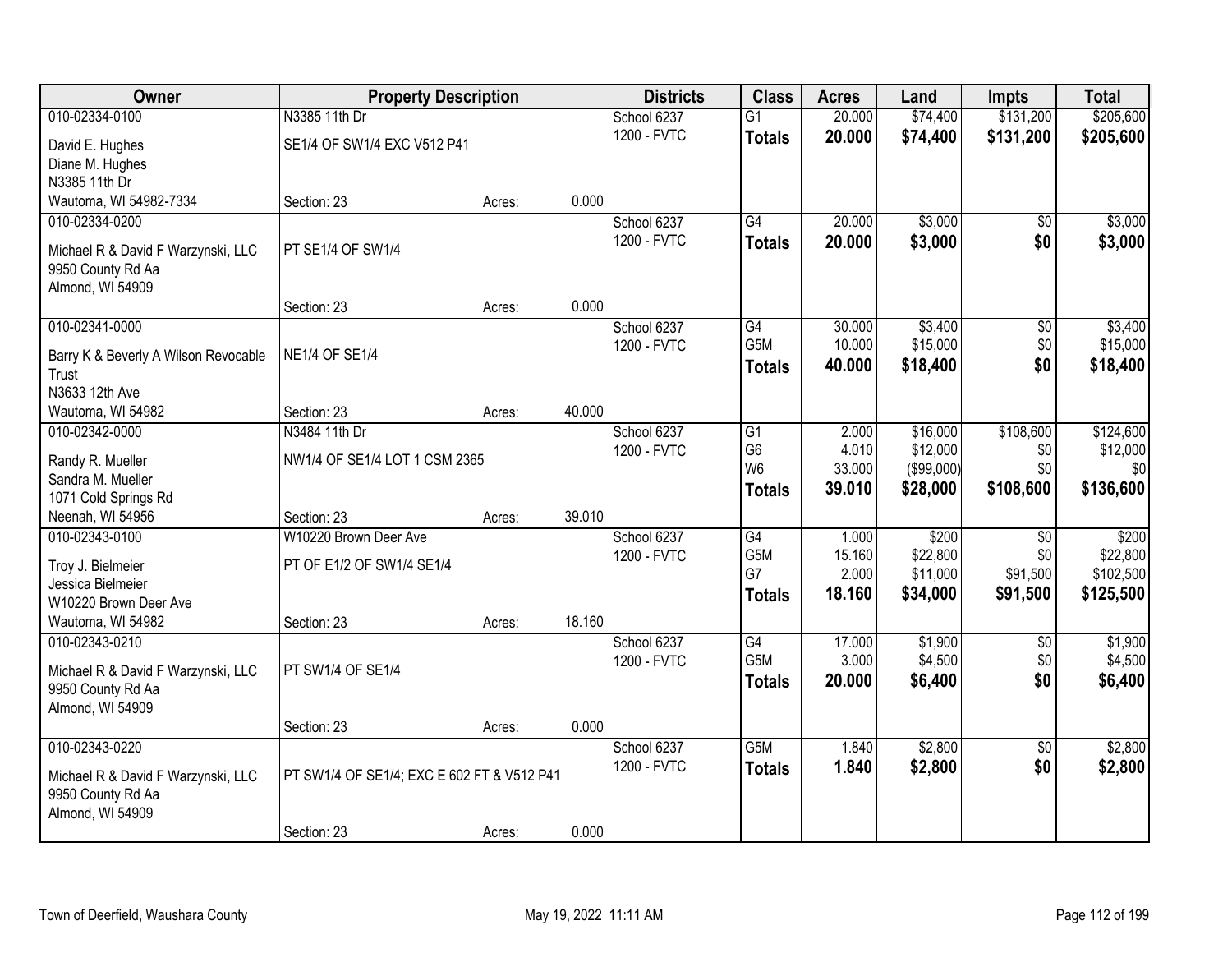| Owner                              |                                                  | <b>Property Description</b> |        | <b>Districts</b>           | <b>Class</b>    | <b>Acres</b> | Land     | <b>Impts</b>    | <b>Total</b> |
|------------------------------------|--------------------------------------------------|-----------------------------|--------|----------------------------|-----------------|--------------|----------|-----------------|--------------|
| 010-02344-0000                     |                                                  |                             |        | School 6237                | G4              | 33.000       | \$3,700  | $\overline{50}$ | \$3,700      |
| Carl J. Peterson                   | SE1/4 OF SE1/4                                   |                             |        | 1200 - FVTC                | G5M             | 7.000        | \$10,500 | \$0             | \$10,500     |
| W10149 Brown Deer Ave              |                                                  |                             |        |                            | <b>Totals</b>   | 40.000       | \$14,200 | \$0             | \$14,200     |
| Wautoma, WI 54982                  |                                                  |                             |        |                            |                 |              |          |                 |              |
|                                    | Section: 23                                      | Acres:                      | 40.000 |                            |                 |              |          |                 |              |
| 010-02371-0300                     | W10110 County Rd C                               |                             |        | 8140 - Marl Lake Pro       | $\overline{G1}$ | 0.000        | \$77,600 | \$114,500       | \$192,100    |
| Brian G. Becharas                  | BLADER & WANDREY'S PLAT ON LAKE MARYLIN,         |                             |        | & Rehab Dist               | <b>Totals</b>   | 0.000        | \$77,600 | \$114,500       | \$192,100    |
| Susan E. Cahill                    | LOT 2, 3 & 4                                     |                             |        | School 6237<br>1200 - FVTC |                 |              |          |                 |              |
| 619 Oakton St                      |                                                  |                             |        |                            |                 |              |          |                 |              |
| Evanston, IL 60202                 | Section: 23                                      | Acres:                      | 0.000  |                            |                 |              |          |                 |              |
| 010-02371-0500                     | W10116 County Rd C                               |                             |        | 8140 - Marl Lake Pro       | G1              | 0.000        | \$25,900 | \$37,800        | \$63,700     |
| Heather L. Liacopoulos             | BLADER & WANDREY PLAT OF LAKE MARYLIN LOT 5      |                             |        | & Rehab Dist               | <b>Totals</b>   | 0.000        | \$25,900 | \$37,800        | \$63,700     |
| James G. Liacopoulos               | & EAS.                                           |                             |        | School 6237<br>1200 - FVTC |                 |              |          |                 |              |
| 2555 Whipple Tree Ln               |                                                  |                             |        |                            |                 |              |          |                 |              |
| Brookfield, WI 53045               | Section: 23                                      | Acres:                      | 0.000  |                            |                 |              |          |                 |              |
| 010-02371-0700                     | W10120 County Rd C                               |                             |        | 8140 - Marl Lake Pro       | G1              | 0.000        | \$51,700 | \$50,100        | \$101,800    |
| lan B. Mulvanny                    | BLADER & WANDREY PLAT OF LAKE MARYLIN LOT 6      |                             |        | & Rehab Dist               | <b>Totals</b>   | 0.000        | \$51,700 | \$50,100        | \$101,800    |
| Crystal J. Mulvanny                | & 7                                              |                             |        | School 6237                |                 |              |          |                 |              |
| N778 Schultz Ln                    |                                                  |                             |        | 1200 - FVTC                |                 |              |          |                 |              |
| Campbellsport, WI 53010            | Section: 23                                      | Acres:                      | 0.000  |                            |                 |              |          |                 |              |
| 010-02371-0800                     | W10124 County Rd C                               |                             |        | 8140 - Marl Lake Pro       | $\overline{G1}$ | 0.000        | \$25,900 | \$130,800       | \$156,700    |
| Thomas & Sharon Azinger Revocable  | LOT 8 LAKE MARILYN (BLADER & WANDREY)            |                             |        | & Rehab Dist               | <b>Totals</b>   | 0.000        | \$25,900 | \$130,800       | \$156,700    |
| Trust                              |                                                  |                             |        | School 6237                |                 |              |          |                 |              |
| 4131 W Martin Dr Apt 301           |                                                  |                             |        | 1200 - FVTC                |                 |              |          |                 |              |
| Milwaukee, WI 53208-2753           | Section: 23                                      | Acres:                      | 0.000  |                            |                 |              |          |                 |              |
| 010-02371-0910                     | W10134 County Rd C                               |                             |        | 8140 - Marl Lake Pro       | G1              | 0.670        | \$52,700 | \$42,100        | \$94,800     |
| Stephen H & Elizabet Riordan Trust | BLADER & WANDREY PLAT OF LAKE MARYLIN LOTS       |                             |        | & Rehab Dist               | <b>Totals</b>   | 0.670        | \$52,700 | \$42,100        | \$94,800     |
| 4471 N Murray Ave                  | 9 & 10, NOW LOT 1 CSM 2686                       |                             |        | School 6237                |                 |              |          |                 |              |
| Shorewood, WI 53211-1644           |                                                  |                             |        | 1200 - FVTC                |                 |              |          |                 |              |
|                                    | Section: 23                                      | Acres:                      | 0.670  |                            |                 |              |          |                 |              |
| 010-02371-1100                     | W10146 County Rd C                               |                             |        | 8140 - Marl Lake Pro       | $\overline{G1}$ | 0.000        | \$52,700 | \$7,700         | \$60,400     |
| Samuel Lopez Jr                    | BLADER & WANDREY PLAT OF LAKE MARYLIN LOT        |                             |        | & Rehab Dist               | <b>Totals</b>   | 0.000        | \$52,700 | \$7,700         | \$60,400     |
| Yudith Lopez                       | 11, 12 & BEG SE COR LOT 13 W 18' NE 33' S TO POB |                             |        | School 6237                |                 |              |          |                 |              |
| N2703 County Rd Ff                 |                                                  |                             |        | 1200 - FVTC                |                 |              |          |                 |              |
| Hancock, WI 54943                  | Section: 23                                      | Acres:                      | 0.000  |                            |                 |              |          |                 |              |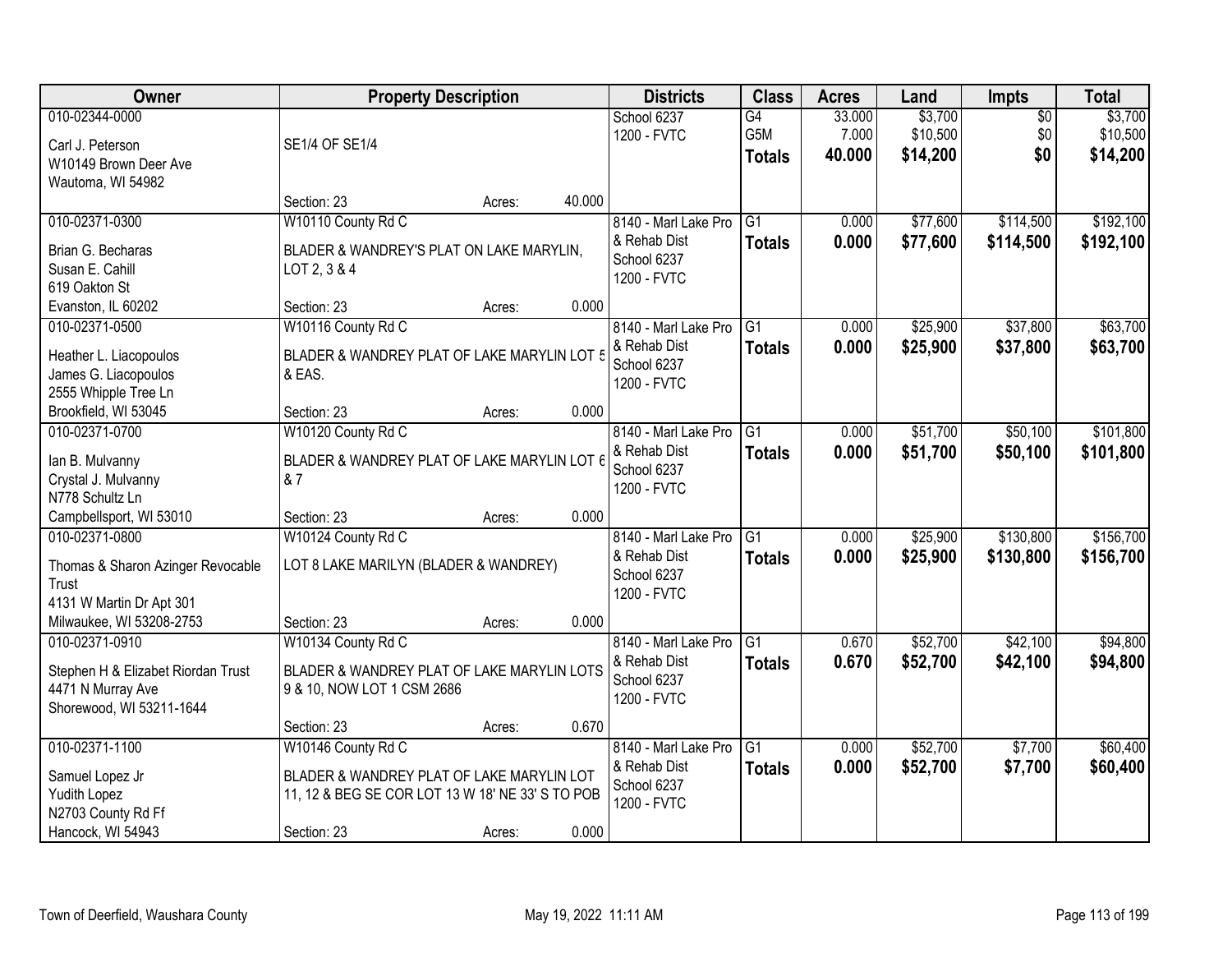| \$68,300<br>010-02371-1300<br>W10154 County Rd C<br>0.000<br>\$47,500<br>\$20,800<br>8140 - Marl Lake Pro<br>$\overline{G1}$<br>0.000<br>\$20,800<br>& Rehab Dist<br>\$47,500<br>\$68,300<br><b>Totals</b><br>BLADER & WANDREY PLAT OF LAKE MARYLIN LOTS<br>Steven C. Knickel<br>School 6237<br>13 & 14 EXC BEG SE COR LOT 13 W 18' NE 33' S TO<br>Barbara A. Knickel<br>1200 - FVTC<br>POB<br>PO Box 1008<br>Campbellsport, WI 53010<br>Section: 23<br>0.000<br>Acres:<br>W10160 County Rd C<br>\$61,700<br>\$108,200<br>010-02371-1500<br>8140 - Marl Lake Pro<br>G1<br>\$46,500<br>0.000<br>& Rehab Dist<br>0.000<br>\$46,500<br>\$61,700<br>\$108,200<br><b>Totals</b><br>Michael A. Meilahn<br>BLADER & WANDREY PLAT OF LAKE MARYLIN LOT<br>School 6237<br>Kristina Meilahn<br>15 & 16<br>1200 - FVTC<br>PO Box 1007<br>0.000<br>Campbellsport, WI 53010<br>Section: 23<br>Acres:<br>W10164 County Rd C<br>\$33,000<br>010-02371-1800<br>$\overline{G1}$<br>0.000<br>\$71,200<br>8140 - Marl Lake Pro<br>& Rehab Dist<br>0.000<br>\$71,200<br>\$33,000<br><b>Totals</b><br>PT OF NE1/4, LAKE MARYLIN LOTS 17, 18 AND 19<br>William Hartenberger<br>School 6237<br>Caroline Hartenberger<br>1200 - FVTC<br>N3302 State Rd 152<br>0.000<br>Wautoma, WI 54982-7952<br>Section: 23<br>Acres:<br>010-02371-2010<br>\$81,000<br>\$70,700<br>W10180 County Rd C<br>8140 - Marl Lake Pro<br>G <sub>1</sub><br>1.320<br>& Rehab Dist<br>1.320<br>\$81,000<br>\$70,700<br><b>Totals</b><br>LOTS 1 & 2 CSM 4851<br>Nielsen Family Trust<br>School 6237<br>70 E Margaret Ter<br>1200 - FVTC<br>Cary, IL 60013-2187<br>1.320<br>Section: 23<br>Acres:<br>010-02371-2610<br>$\overline{G1}$<br>\$33,000<br>0.370<br>$\overline{50}$<br>8140 - Marl Lake Pro<br>0.370<br>& Rehab Dist<br>\$33,000<br>\$0<br><b>Totals</b><br>BLADER & WANDREY'S LAKE MARYLIN PLAT, LOT 26<br>Robert J. Olson<br>School 6237<br>Beth E. Olson<br>& PT OF LOTS 27 & 28, NOW LOT 1 CSM 1787<br>1200 - FVTC<br>78 Heather Dr<br>0.000<br>Cottage Grove, WI 53527<br>Section: 23<br>Acres:<br>G <sub>1</sub><br>\$46,600<br>\$186,400<br>010-02371-2810<br>W10206 County Rd C<br>8140 - Marl Lake Pro<br>0.000<br>& Rehab Dist<br>0.000<br>\$46,600<br>\$186,400<br><b>Totals</b><br>Robert J. Olson<br>BLADER & WANDREY'S LAKE MARYLIN PLAT, PT OF<br>School 6237<br>Beth E. Olson<br>LOTS 27 & 30, LOT 4 CSM 1788<br>1200 - FVTC<br>78 Heather Dr<br>Cottage Grove, WI 53527<br>0.000<br>Section: 23<br>Acres:<br>\$226,100<br>010-02371-3010<br>W10212 County Rd C<br>8140 - Marl Lake Pro<br>\$46,600<br>G1<br>0.000<br>0.000<br>\$226,100<br>& Rehab Dist<br>\$46,600<br><b>Totals</b><br>BLADER & WANDREY'S LAKE MARYLIN PLAT, PT OF<br>Grammies New House, LLC<br>School 6237<br>LOTS 29 & 31, LOT 3 CSM 1788 SUBJ TO EASEMENT<br>8850 Garden Ln<br>1200 - FVTC<br><b>AGMNT IN V401 P875</b><br>Greendale, WI 53129 | Owner | <b>Property Description</b> | <b>Districts</b> | <b>Class</b> | <b>Acres</b> | Land | <b>Impts</b> | <b>Total</b> |
|---------------------------------------------------------------------------------------------------------------------------------------------------------------------------------------------------------------------------------------------------------------------------------------------------------------------------------------------------------------------------------------------------------------------------------------------------------------------------------------------------------------------------------------------------------------------------------------------------------------------------------------------------------------------------------------------------------------------------------------------------------------------------------------------------------------------------------------------------------------------------------------------------------------------------------------------------------------------------------------------------------------------------------------------------------------------------------------------------------------------------------------------------------------------------------------------------------------------------------------------------------------------------------------------------------------------------------------------------------------------------------------------------------------------------------------------------------------------------------------------------------------------------------------------------------------------------------------------------------------------------------------------------------------------------------------------------------------------------------------------------------------------------------------------------------------------------------------------------------------------------------------------------------------------------------------------------------------------------------------------------------------------------------------------------------------------------------------------------------------------------------------------------------------------------------------------------------------------------------------------------------------------------------------------------------------------------------------------------------------------------------------------------------------------------------------------------------------------------------------------------------------------------------------------------------------------------------------------------------------------------------------------------------------------------------------------------------------------------------------------------------------------------------------------------------------------------------------------------------------------------------------------|-------|-----------------------------|------------------|--------------|--------------|------|--------------|--------------|
|                                                                                                                                                                                                                                                                                                                                                                                                                                                                                                                                                                                                                                                                                                                                                                                                                                                                                                                                                                                                                                                                                                                                                                                                                                                                                                                                                                                                                                                                                                                                                                                                                                                                                                                                                                                                                                                                                                                                                                                                                                                                                                                                                                                                                                                                                                                                                                                                                                                                                                                                                                                                                                                                                                                                                                                                                                                                                             |       |                             |                  |              |              |      |              |              |
|                                                                                                                                                                                                                                                                                                                                                                                                                                                                                                                                                                                                                                                                                                                                                                                                                                                                                                                                                                                                                                                                                                                                                                                                                                                                                                                                                                                                                                                                                                                                                                                                                                                                                                                                                                                                                                                                                                                                                                                                                                                                                                                                                                                                                                                                                                                                                                                                                                                                                                                                                                                                                                                                                                                                                                                                                                                                                             |       |                             |                  |              |              |      |              |              |
|                                                                                                                                                                                                                                                                                                                                                                                                                                                                                                                                                                                                                                                                                                                                                                                                                                                                                                                                                                                                                                                                                                                                                                                                                                                                                                                                                                                                                                                                                                                                                                                                                                                                                                                                                                                                                                                                                                                                                                                                                                                                                                                                                                                                                                                                                                                                                                                                                                                                                                                                                                                                                                                                                                                                                                                                                                                                                             |       |                             |                  |              |              |      |              |              |
|                                                                                                                                                                                                                                                                                                                                                                                                                                                                                                                                                                                                                                                                                                                                                                                                                                                                                                                                                                                                                                                                                                                                                                                                                                                                                                                                                                                                                                                                                                                                                                                                                                                                                                                                                                                                                                                                                                                                                                                                                                                                                                                                                                                                                                                                                                                                                                                                                                                                                                                                                                                                                                                                                                                                                                                                                                                                                             |       |                             |                  |              |              |      |              |              |
|                                                                                                                                                                                                                                                                                                                                                                                                                                                                                                                                                                                                                                                                                                                                                                                                                                                                                                                                                                                                                                                                                                                                                                                                                                                                                                                                                                                                                                                                                                                                                                                                                                                                                                                                                                                                                                                                                                                                                                                                                                                                                                                                                                                                                                                                                                                                                                                                                                                                                                                                                                                                                                                                                                                                                                                                                                                                                             |       |                             |                  |              |              |      |              |              |
|                                                                                                                                                                                                                                                                                                                                                                                                                                                                                                                                                                                                                                                                                                                                                                                                                                                                                                                                                                                                                                                                                                                                                                                                                                                                                                                                                                                                                                                                                                                                                                                                                                                                                                                                                                                                                                                                                                                                                                                                                                                                                                                                                                                                                                                                                                                                                                                                                                                                                                                                                                                                                                                                                                                                                                                                                                                                                             |       |                             |                  |              |              |      |              |              |
|                                                                                                                                                                                                                                                                                                                                                                                                                                                                                                                                                                                                                                                                                                                                                                                                                                                                                                                                                                                                                                                                                                                                                                                                                                                                                                                                                                                                                                                                                                                                                                                                                                                                                                                                                                                                                                                                                                                                                                                                                                                                                                                                                                                                                                                                                                                                                                                                                                                                                                                                                                                                                                                                                                                                                                                                                                                                                             |       |                             |                  |              |              |      |              |              |
| \$104,200<br>\$104,200<br>\$151,700<br>\$151,700<br>\$33,000<br>\$33,000<br>\$233,000<br>\$233,000<br>\$272,700<br>\$272,700                                                                                                                                                                                                                                                                                                                                                                                                                                                                                                                                                                                                                                                                                                                                                                                                                                                                                                                                                                                                                                                                                                                                                                                                                                                                                                                                                                                                                                                                                                                                                                                                                                                                                                                                                                                                                                                                                                                                                                                                                                                                                                                                                                                                                                                                                                                                                                                                                                                                                                                                                                                                                                                                                                                                                                |       |                             |                  |              |              |      |              |              |
|                                                                                                                                                                                                                                                                                                                                                                                                                                                                                                                                                                                                                                                                                                                                                                                                                                                                                                                                                                                                                                                                                                                                                                                                                                                                                                                                                                                                                                                                                                                                                                                                                                                                                                                                                                                                                                                                                                                                                                                                                                                                                                                                                                                                                                                                                                                                                                                                                                                                                                                                                                                                                                                                                                                                                                                                                                                                                             |       |                             |                  |              |              |      |              |              |
|                                                                                                                                                                                                                                                                                                                                                                                                                                                                                                                                                                                                                                                                                                                                                                                                                                                                                                                                                                                                                                                                                                                                                                                                                                                                                                                                                                                                                                                                                                                                                                                                                                                                                                                                                                                                                                                                                                                                                                                                                                                                                                                                                                                                                                                                                                                                                                                                                                                                                                                                                                                                                                                                                                                                                                                                                                                                                             |       |                             |                  |              |              |      |              |              |
|                                                                                                                                                                                                                                                                                                                                                                                                                                                                                                                                                                                                                                                                                                                                                                                                                                                                                                                                                                                                                                                                                                                                                                                                                                                                                                                                                                                                                                                                                                                                                                                                                                                                                                                                                                                                                                                                                                                                                                                                                                                                                                                                                                                                                                                                                                                                                                                                                                                                                                                                                                                                                                                                                                                                                                                                                                                                                             |       |                             |                  |              |              |      |              |              |
|                                                                                                                                                                                                                                                                                                                                                                                                                                                                                                                                                                                                                                                                                                                                                                                                                                                                                                                                                                                                                                                                                                                                                                                                                                                                                                                                                                                                                                                                                                                                                                                                                                                                                                                                                                                                                                                                                                                                                                                                                                                                                                                                                                                                                                                                                                                                                                                                                                                                                                                                                                                                                                                                                                                                                                                                                                                                                             |       |                             |                  |              |              |      |              |              |
|                                                                                                                                                                                                                                                                                                                                                                                                                                                                                                                                                                                                                                                                                                                                                                                                                                                                                                                                                                                                                                                                                                                                                                                                                                                                                                                                                                                                                                                                                                                                                                                                                                                                                                                                                                                                                                                                                                                                                                                                                                                                                                                                                                                                                                                                                                                                                                                                                                                                                                                                                                                                                                                                                                                                                                                                                                                                                             |       |                             |                  |              |              |      |              |              |
|                                                                                                                                                                                                                                                                                                                                                                                                                                                                                                                                                                                                                                                                                                                                                                                                                                                                                                                                                                                                                                                                                                                                                                                                                                                                                                                                                                                                                                                                                                                                                                                                                                                                                                                                                                                                                                                                                                                                                                                                                                                                                                                                                                                                                                                                                                                                                                                                                                                                                                                                                                                                                                                                                                                                                                                                                                                                                             |       |                             |                  |              |              |      |              |              |
|                                                                                                                                                                                                                                                                                                                                                                                                                                                                                                                                                                                                                                                                                                                                                                                                                                                                                                                                                                                                                                                                                                                                                                                                                                                                                                                                                                                                                                                                                                                                                                                                                                                                                                                                                                                                                                                                                                                                                                                                                                                                                                                                                                                                                                                                                                                                                                                                                                                                                                                                                                                                                                                                                                                                                                                                                                                                                             |       |                             |                  |              |              |      |              |              |
|                                                                                                                                                                                                                                                                                                                                                                                                                                                                                                                                                                                                                                                                                                                                                                                                                                                                                                                                                                                                                                                                                                                                                                                                                                                                                                                                                                                                                                                                                                                                                                                                                                                                                                                                                                                                                                                                                                                                                                                                                                                                                                                                                                                                                                                                                                                                                                                                                                                                                                                                                                                                                                                                                                                                                                                                                                                                                             |       |                             |                  |              |              |      |              |              |
|                                                                                                                                                                                                                                                                                                                                                                                                                                                                                                                                                                                                                                                                                                                                                                                                                                                                                                                                                                                                                                                                                                                                                                                                                                                                                                                                                                                                                                                                                                                                                                                                                                                                                                                                                                                                                                                                                                                                                                                                                                                                                                                                                                                                                                                                                                                                                                                                                                                                                                                                                                                                                                                                                                                                                                                                                                                                                             |       |                             |                  |              |              |      |              |              |
|                                                                                                                                                                                                                                                                                                                                                                                                                                                                                                                                                                                                                                                                                                                                                                                                                                                                                                                                                                                                                                                                                                                                                                                                                                                                                                                                                                                                                                                                                                                                                                                                                                                                                                                                                                                                                                                                                                                                                                                                                                                                                                                                                                                                                                                                                                                                                                                                                                                                                                                                                                                                                                                                                                                                                                                                                                                                                             |       |                             |                  |              |              |      |              |              |
|                                                                                                                                                                                                                                                                                                                                                                                                                                                                                                                                                                                                                                                                                                                                                                                                                                                                                                                                                                                                                                                                                                                                                                                                                                                                                                                                                                                                                                                                                                                                                                                                                                                                                                                                                                                                                                                                                                                                                                                                                                                                                                                                                                                                                                                                                                                                                                                                                                                                                                                                                                                                                                                                                                                                                                                                                                                                                             |       |                             |                  |              |              |      |              |              |
|                                                                                                                                                                                                                                                                                                                                                                                                                                                                                                                                                                                                                                                                                                                                                                                                                                                                                                                                                                                                                                                                                                                                                                                                                                                                                                                                                                                                                                                                                                                                                                                                                                                                                                                                                                                                                                                                                                                                                                                                                                                                                                                                                                                                                                                                                                                                                                                                                                                                                                                                                                                                                                                                                                                                                                                                                                                                                             |       |                             |                  |              |              |      |              |              |
|                                                                                                                                                                                                                                                                                                                                                                                                                                                                                                                                                                                                                                                                                                                                                                                                                                                                                                                                                                                                                                                                                                                                                                                                                                                                                                                                                                                                                                                                                                                                                                                                                                                                                                                                                                                                                                                                                                                                                                                                                                                                                                                                                                                                                                                                                                                                                                                                                                                                                                                                                                                                                                                                                                                                                                                                                                                                                             |       |                             |                  |              |              |      |              |              |
|                                                                                                                                                                                                                                                                                                                                                                                                                                                                                                                                                                                                                                                                                                                                                                                                                                                                                                                                                                                                                                                                                                                                                                                                                                                                                                                                                                                                                                                                                                                                                                                                                                                                                                                                                                                                                                                                                                                                                                                                                                                                                                                                                                                                                                                                                                                                                                                                                                                                                                                                                                                                                                                                                                                                                                                                                                                                                             |       |                             |                  |              |              |      |              |              |
|                                                                                                                                                                                                                                                                                                                                                                                                                                                                                                                                                                                                                                                                                                                                                                                                                                                                                                                                                                                                                                                                                                                                                                                                                                                                                                                                                                                                                                                                                                                                                                                                                                                                                                                                                                                                                                                                                                                                                                                                                                                                                                                                                                                                                                                                                                                                                                                                                                                                                                                                                                                                                                                                                                                                                                                                                                                                                             |       |                             |                  |              |              |      |              |              |
|                                                                                                                                                                                                                                                                                                                                                                                                                                                                                                                                                                                                                                                                                                                                                                                                                                                                                                                                                                                                                                                                                                                                                                                                                                                                                                                                                                                                                                                                                                                                                                                                                                                                                                                                                                                                                                                                                                                                                                                                                                                                                                                                                                                                                                                                                                                                                                                                                                                                                                                                                                                                                                                                                                                                                                                                                                                                                             |       |                             |                  |              |              |      |              |              |
|                                                                                                                                                                                                                                                                                                                                                                                                                                                                                                                                                                                                                                                                                                                                                                                                                                                                                                                                                                                                                                                                                                                                                                                                                                                                                                                                                                                                                                                                                                                                                                                                                                                                                                                                                                                                                                                                                                                                                                                                                                                                                                                                                                                                                                                                                                                                                                                                                                                                                                                                                                                                                                                                                                                                                                                                                                                                                             |       |                             |                  |              |              |      |              |              |
|                                                                                                                                                                                                                                                                                                                                                                                                                                                                                                                                                                                                                                                                                                                                                                                                                                                                                                                                                                                                                                                                                                                                                                                                                                                                                                                                                                                                                                                                                                                                                                                                                                                                                                                                                                                                                                                                                                                                                                                                                                                                                                                                                                                                                                                                                                                                                                                                                                                                                                                                                                                                                                                                                                                                                                                                                                                                                             |       |                             |                  |              |              |      |              |              |
|                                                                                                                                                                                                                                                                                                                                                                                                                                                                                                                                                                                                                                                                                                                                                                                                                                                                                                                                                                                                                                                                                                                                                                                                                                                                                                                                                                                                                                                                                                                                                                                                                                                                                                                                                                                                                                                                                                                                                                                                                                                                                                                                                                                                                                                                                                                                                                                                                                                                                                                                                                                                                                                                                                                                                                                                                                                                                             |       |                             |                  |              |              |      |              |              |
|                                                                                                                                                                                                                                                                                                                                                                                                                                                                                                                                                                                                                                                                                                                                                                                                                                                                                                                                                                                                                                                                                                                                                                                                                                                                                                                                                                                                                                                                                                                                                                                                                                                                                                                                                                                                                                                                                                                                                                                                                                                                                                                                                                                                                                                                                                                                                                                                                                                                                                                                                                                                                                                                                                                                                                                                                                                                                             |       |                             |                  |              |              |      |              |              |
|                                                                                                                                                                                                                                                                                                                                                                                                                                                                                                                                                                                                                                                                                                                                                                                                                                                                                                                                                                                                                                                                                                                                                                                                                                                                                                                                                                                                                                                                                                                                                                                                                                                                                                                                                                                                                                                                                                                                                                                                                                                                                                                                                                                                                                                                                                                                                                                                                                                                                                                                                                                                                                                                                                                                                                                                                                                                                             |       |                             |                  |              |              |      |              |              |
|                                                                                                                                                                                                                                                                                                                                                                                                                                                                                                                                                                                                                                                                                                                                                                                                                                                                                                                                                                                                                                                                                                                                                                                                                                                                                                                                                                                                                                                                                                                                                                                                                                                                                                                                                                                                                                                                                                                                                                                                                                                                                                                                                                                                                                                                                                                                                                                                                                                                                                                                                                                                                                                                                                                                                                                                                                                                                             |       |                             |                  |              |              |      |              |              |
|                                                                                                                                                                                                                                                                                                                                                                                                                                                                                                                                                                                                                                                                                                                                                                                                                                                                                                                                                                                                                                                                                                                                                                                                                                                                                                                                                                                                                                                                                                                                                                                                                                                                                                                                                                                                                                                                                                                                                                                                                                                                                                                                                                                                                                                                                                                                                                                                                                                                                                                                                                                                                                                                                                                                                                                                                                                                                             |       |                             |                  |              |              |      |              |              |
|                                                                                                                                                                                                                                                                                                                                                                                                                                                                                                                                                                                                                                                                                                                                                                                                                                                                                                                                                                                                                                                                                                                                                                                                                                                                                                                                                                                                                                                                                                                                                                                                                                                                                                                                                                                                                                                                                                                                                                                                                                                                                                                                                                                                                                                                                                                                                                                                                                                                                                                                                                                                                                                                                                                                                                                                                                                                                             |       |                             |                  |              |              |      |              |              |
|                                                                                                                                                                                                                                                                                                                                                                                                                                                                                                                                                                                                                                                                                                                                                                                                                                                                                                                                                                                                                                                                                                                                                                                                                                                                                                                                                                                                                                                                                                                                                                                                                                                                                                                                                                                                                                                                                                                                                                                                                                                                                                                                                                                                                                                                                                                                                                                                                                                                                                                                                                                                                                                                                                                                                                                                                                                                                             |       |                             |                  |              |              |      |              |              |
|                                                                                                                                                                                                                                                                                                                                                                                                                                                                                                                                                                                                                                                                                                                                                                                                                                                                                                                                                                                                                                                                                                                                                                                                                                                                                                                                                                                                                                                                                                                                                                                                                                                                                                                                                                                                                                                                                                                                                                                                                                                                                                                                                                                                                                                                                                                                                                                                                                                                                                                                                                                                                                                                                                                                                                                                                                                                                             |       |                             |                  |              |              |      |              |              |
|                                                                                                                                                                                                                                                                                                                                                                                                                                                                                                                                                                                                                                                                                                                                                                                                                                                                                                                                                                                                                                                                                                                                                                                                                                                                                                                                                                                                                                                                                                                                                                                                                                                                                                                                                                                                                                                                                                                                                                                                                                                                                                                                                                                                                                                                                                                                                                                                                                                                                                                                                                                                                                                                                                                                                                                                                                                                                             |       |                             |                  |              |              |      |              |              |
| 0.000<br>Section: 23<br>Acres:                                                                                                                                                                                                                                                                                                                                                                                                                                                                                                                                                                                                                                                                                                                                                                                                                                                                                                                                                                                                                                                                                                                                                                                                                                                                                                                                                                                                                                                                                                                                                                                                                                                                                                                                                                                                                                                                                                                                                                                                                                                                                                                                                                                                                                                                                                                                                                                                                                                                                                                                                                                                                                                                                                                                                                                                                                                              |       |                             |                  |              |              |      |              |              |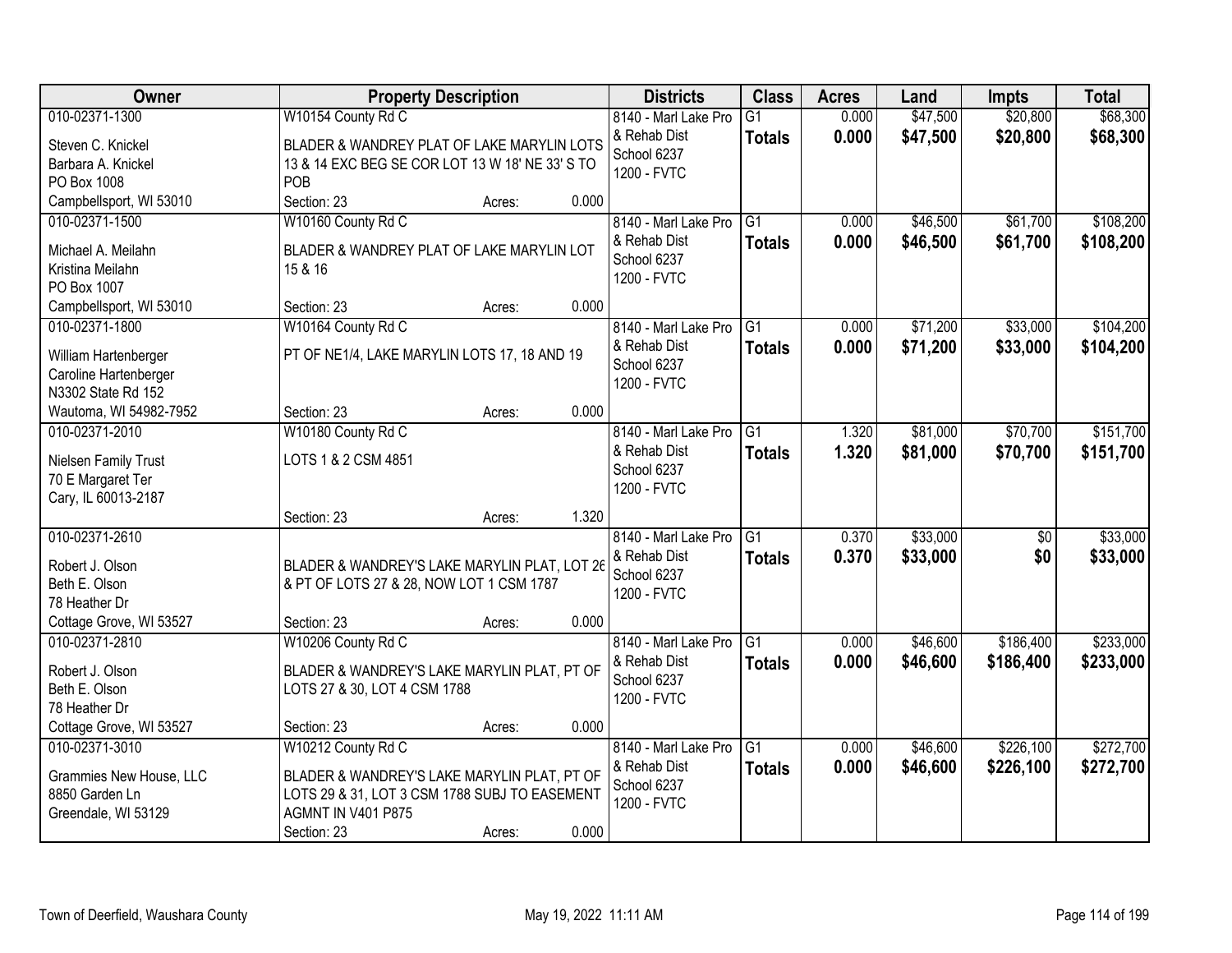| Owner                            | <b>Property Description</b>                     | <b>Districts</b>     | <b>Class</b>    | <b>Acres</b> | Land     | Impts           | <b>Total</b> |
|----------------------------------|-------------------------------------------------|----------------------|-----------------|--------------|----------|-----------------|--------------|
| 010-02371-3210                   | County Rd C                                     | 8140 - Marl Lake Pro | $\overline{G1}$ | 0.000        | \$46,600 | $\overline{50}$ | \$46,600     |
| Vito Marchese                    | BLADER & WANDREY'S LAKE MARYLIN PLAT, LOT 32    | & Rehab Dist         | <b>Totals</b>   | 0.000        | \$46,600 | \$0             | \$46,600     |
| 5830 W Bluemound Rd              | & PT OF LOTS 31 & 33, LOT 2 CSM 1788 SUBJ TO    | School 6237          |                 |              |          |                 |              |
| Milwaukee, WI 53213              | EASEMENT AGMNT IN V401 P875                     | 1200 - FVTC          |                 |              |          |                 |              |
|                                  | 0.000<br>Section: 23<br>Acres:                  |                      |                 |              |          |                 |              |
| 010-02371-3410                   | W10224 County Rd C                              | 8140 - Marl Lake Pro | G1              | 0.497        | \$46,600 | \$121,600       | \$168,200    |
|                                  |                                                 | & Rehab Dist         | <b>Totals</b>   | 0.497        | \$46,600 | \$121,600       | \$168,200    |
| Dipesh Navsaria                  | LOT 1 CSM 1788; SUBJ EASE AGMNT IN V401 P875    | School 6237          |                 |              |          |                 |              |
| Rania Huntington                 |                                                 | 1200 - FVTC          |                 |              |          |                 |              |
| W10224 County Rd C               |                                                 |                      |                 |              |          |                 |              |
| Wautoma, WI 54982                | 0.000<br>Section: 23<br>Acres:                  |                      |                 |              |          |                 |              |
| 010-02371-3610                   | N3614 Marl Lake Rd                              | 8140 - Marl Lake Pro | G1              | 0.970        | \$25,400 | \$200           | \$25,600     |
| Michael C. Fletcher              | LAKE MARYLIN LOT 36 EXC S 30' & ROW V73 MTG P   | & Rehab Dist         | <b>Totals</b>   | 0.970        | \$25,400 | \$200           | \$25,600     |
| Susan C. Fletcher                | 565 & P 567 & ADJ 30' PARCEL & LOT 35 LAKE      | School 6237          |                 |              |          |                 |              |
| N3624 Marl Lake Rd               | MARYLIN, NOW LOT 1 CSM 5326                     | 1200 - FVTC          |                 |              |          |                 |              |
| Wautoma, WI 54982                | 0.970<br>Section: 23<br>Acres:                  |                      |                 |              |          |                 |              |
| 010-02371-3800                   | N3624 Marl Lake Rd                              | 8140 - Marl Lake Pro | G <sub>1</sub>  | 0.000        | \$31,000 | \$50,500        | \$81,500     |
|                                  |                                                 | & Rehab Dist         | <b>Totals</b>   | 0.000        | \$31,000 | \$50,500        | \$81,500     |
| Michael C. Fletcher              | LAKE MARYLIN LOT 38 & S1/2 OF LOT 39 LESS V 231 | School 6237          |                 |              |          |                 |              |
| Susan C. Fletcher                | P 233 & 10' SE OF LOT 38 & ROW SUBJ TO ROW      | 1200 - FVTC          |                 |              |          |                 |              |
| N3624 Marl Lake Rd               |                                                 |                      |                 |              |          |                 |              |
| Wautoma, WI 54982                | 0.000<br>Section: 23<br>Acres:                  |                      |                 |              |          |                 |              |
| 010-02371-3900                   |                                                 | 8140 - Marl Lake Pro | $\overline{G1}$ | 0.000        | \$35,600 | $\overline{50}$ | \$35,600     |
| Michael C. Fletcher              | LAKE MARYLIN N1/2 LOT 39 & LOT 40 EXC V 231 P   | & Rehab Dist         | <b>Totals</b>   | 0.000        | \$35,600 | \$0             | \$35,600     |
| Susan C. Fletcher                | 233 & ROW SUBJ TO ROW                           | School 6237          |                 |              |          |                 |              |
| N3624 Marl Lake Rd               |                                                 | 1200 - FVTC          |                 |              |          |                 |              |
| Wautoma, WI 54982                | 0.000<br>Section: 23<br>Acres:                  |                      |                 |              |          |                 |              |
| 010-02371-4100                   | N3628 Marl Lake Rd                              | 8140 - Marl Lake Pro | G1              | 0.670        | \$52,700 | \$77,700        | \$130,400    |
|                                  | LOTS 41 & 42 LAKE MARYLIN                       | & Rehab Dist         | <b>Totals</b>   | 0.670        | \$52,700 | \$77,700        | \$130,400    |
| Douglas E. Stephens<br>PO Box 63 |                                                 | School 6237          |                 |              |          |                 |              |
| Wautoma, WI 54982                |                                                 | 1200 - FVTC          |                 |              |          |                 |              |
|                                  | 0.000<br>Section: 23<br>Acres:                  |                      |                 |              |          |                 |              |
| 010-02371-4400                   | N3632 Marl Lake Rd                              | 8140 - Marl Lake Pro | G1              | 1.170        | \$37,100 | \$94,300        | \$131,400    |
|                                  |                                                 | & Rehab Dist         |                 |              |          |                 |              |
| Veronica T. Nielen et al         | PT OF NE1/4, LAKE MARYLIN LOTS 43, 44 AND 45;   | School 6237          | <b>Totals</b>   | 1.170        | \$37,100 | \$94,300        | \$131,400    |
| PO Box 254                       | SUBJ TO EASEMENT V382 P383; LIFE ESTATE TO      | 1200 - FVTC          |                 |              |          |                 |              |
| Wautoma, WI 54982                | <b>VERONICA T NIELEN</b>                        |                      |                 |              |          |                 |              |
|                                  | 0.000<br>Section: 23<br>Acres:                  |                      |                 |              |          |                 |              |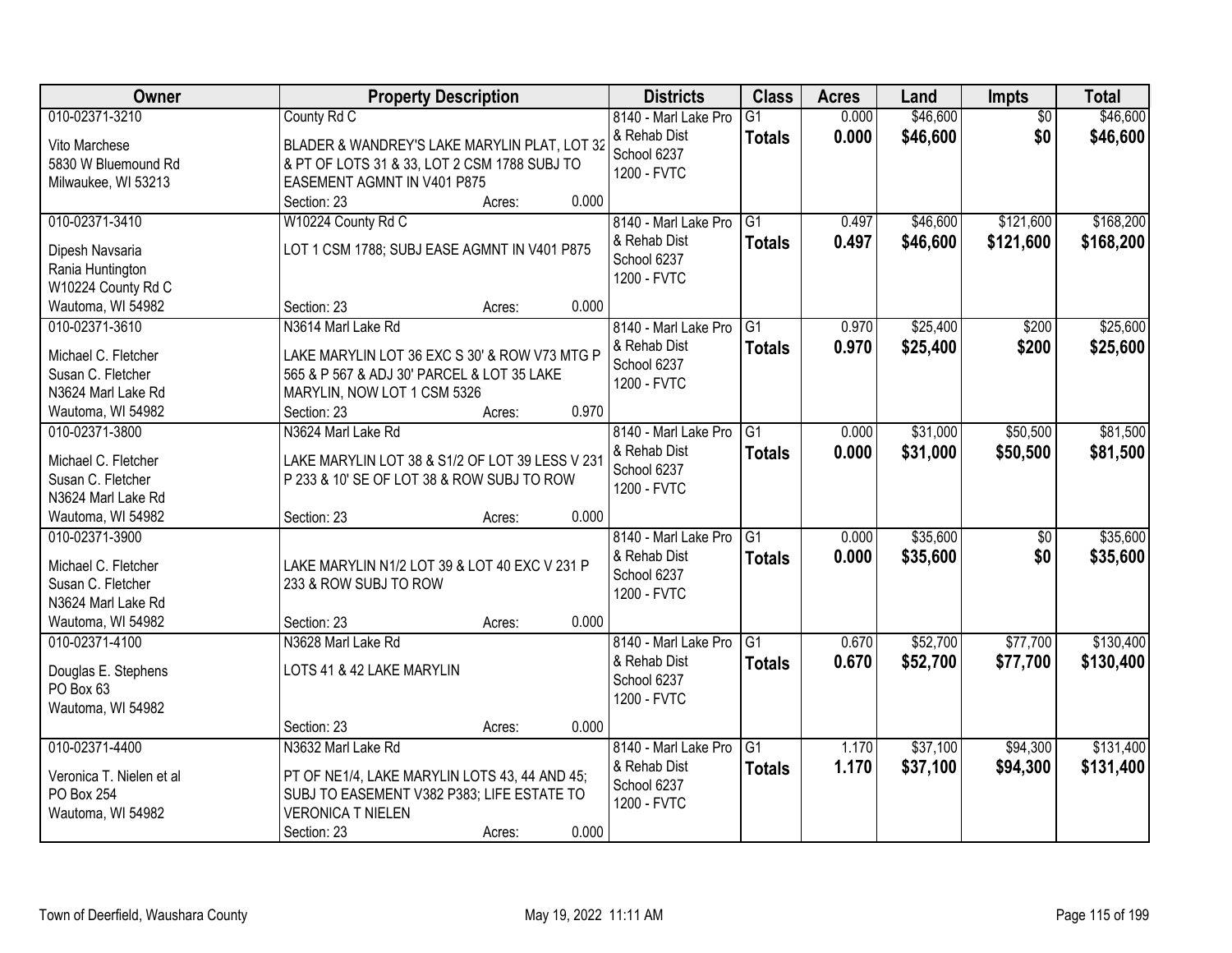| Owner                                     |                                                                  | <b>Property Description</b> |        | <b>Districts</b>     | <b>Class</b>    | <b>Acres</b> | Land     | <b>Impts</b>    | <b>Total</b> |
|-------------------------------------------|------------------------------------------------------------------|-----------------------------|--------|----------------------|-----------------|--------------|----------|-----------------|--------------|
| 010-02371-4610                            | N3636 Marl Lake Rd                                               |                             |        | 8140 - Marl Lake Pro | $\overline{G1}$ | 0.470        | \$23,100 | \$91,600        | \$114,700    |
| Daniel L. Nowitzke                        | BLADER & WANDREY PLAT OF LAKE MARYLIN, LOT                       |                             |        | & Rehab Dist         | <b>Totals</b>   | 0.470        | \$23,100 | \$91,600        | \$114,700    |
| Faythe L. Nowitzke                        | 46 & S'LY 1/2 LOT 47; INC EASE V382 P383                         |                             |        | School 6237          |                 |              |          |                 |              |
| PO Box 804                                |                                                                  |                             |        | 1200 - FVTC          |                 |              |          |                 |              |
| Wautoma, WI 54982                         | Section: 23                                                      | Acres:                      | 0.000  |                      |                 |              |          |                 |              |
| 010-02371-4800                            | N3640 Marl Lake Rd                                               |                             |        | 8140 - Marl Lake Pro | $\overline{G1}$ | 0.400        | \$23,100 | \$56,500        | \$79,600     |
| Carolyn S. Stauber                        | N'LY 1/2 LOT 47 & LOT 48 LAKE MARYLIN                            |                             |        | & Rehab Dist         | <b>Totals</b>   | 0.400        | \$23,100 | \$56,500        | \$79,600     |
| N3640 Marl Lake Rd                        |                                                                  |                             |        | School 6237          |                 |              |          |                 |              |
| Wautoma, WI 54982                         |                                                                  |                             |        | 1200 - FVTC          |                 |              |          |                 |              |
|                                           | Section: 23                                                      | Acres:                      | 0.000  |                      |                 |              |          |                 |              |
| 010-02371-4900                            | N3644 Marl Lake Rd                                               |                             |        | 8140 - Marl Lake Pro | G1              | 0.420        | \$58,000 | \$55,500        | \$113,500    |
| Warren V. Kuester                         | BLADER & WANDRY PLAT LAKE MARYLIN, LOT 49 &                      |                             |        | & Rehab Dist         | <b>Totals</b>   | 0.420        | \$58,000 | \$55,500        | \$113,500    |
| Michelle Kuester                          | 50                                                               |                             |        | School 6237          |                 |              |          |                 |              |
| PO Box 991                                |                                                                  |                             |        | 1200 - FVTC          |                 |              |          |                 |              |
| Wautoma, WI 54982                         | Section: 23                                                      | Acres:                      | 0.000  |                      |                 |              |          |                 |              |
| 010-02371-5100                            | N3648 Marl Lake Rd                                               |                             |        | 8140 - Marl Lake Pro | G1              | 0.660        | \$38,000 | \$84,600        | \$122,600    |
|                                           |                                                                  |                             |        | & Rehab Dist         | <b>Totals</b>   | 0.660        | \$38,000 | \$84,600        | \$122,600    |
| Alan M. Tecktiel<br>Catherine L. Tecktiel | LOTS 51, 52 & 53, BLADER & WANDREY'S PLAT LAKE<br><b>MARYLIN</b> |                             |        | School 6237          |                 |              |          |                 |              |
| 9401 Jefferson Ave                        |                                                                  |                             |        | 1200 - FVTC          |                 |              |          |                 |              |
| Brookfield, IL 60513                      | Section: 23                                                      | Acres:                      | 0.000  |                      |                 |              |          |                 |              |
| 010-02371-5410                            | Marl Lake Rd                                                     |                             |        | 8140 - Marl Lake Pro | $\overline{G1}$ | 0.760        | \$36,600 | $\overline{50}$ | \$36,600     |
|                                           |                                                                  |                             |        | & Rehab Dist         | <b>Totals</b>   | 0.760        | \$36,600 | \$0             | \$36,600     |
| John H. Severson                          | PT OF NE1/4 LAKE MARYLIN LOTS 54, 55 & 56                        |                             |        | School 6237          |                 |              |          |                 |              |
| Rosalind Severson                         |                                                                  |                             |        | 1200 - FVTC          |                 |              |          |                 |              |
| W9345 County Rd O                         |                                                                  |                             |        |                      |                 |              |          |                 |              |
| Wautoma, WI 54982                         | Section: 23                                                      | Acres:                      | 0.000  |                      |                 |              |          |                 |              |
| 010-02371-5710                            | Marl Lake Rd                                                     |                             |        | 8140 - Marl Lake Pro | G1              | 0.660        | \$36,600 | $\overline{50}$ | \$36,600     |
| John H. Severson                          | PT OF NE1/4 LAKE MARYLIN LOTS 57, 58 & 59                        |                             |        | & Rehab Dist         | <b>Totals</b>   | 0.660        | \$36,600 | \$0             | \$36,600     |
| Rosalind Severson                         |                                                                  |                             |        | School 6237          |                 |              |          |                 |              |
| W9345 County Rd O                         |                                                                  |                             |        | 1200 - FVTC          |                 |              |          |                 |              |
| Wautoma, WI 54982                         | Section: 23                                                      | Acres:                      | 0.000  |                      |                 |              |          |                 |              |
| 010-02411-0110                            |                                                                  |                             |        | School 6237          | $\overline{G6}$ | 18.020       | \$54,100 | $\overline{50}$ | \$54,100     |
| Crist Ellickson                           | N1/2 OF NE1/4 OF NE1/4 EXC CSM 4200                              |                             |        | 1200 - FVTC          | <b>Totals</b>   | 18.020       | \$54,100 | \$0             | \$54,100     |
| PO Box 746                                |                                                                  |                             |        |                      |                 |              |          |                 |              |
| Wautoma, WI 54982-0746                    |                                                                  |                             |        |                      |                 |              |          |                 |              |
|                                           | Section: 24                                                      | Acres:                      | 18.020 |                      |                 |              |          |                 |              |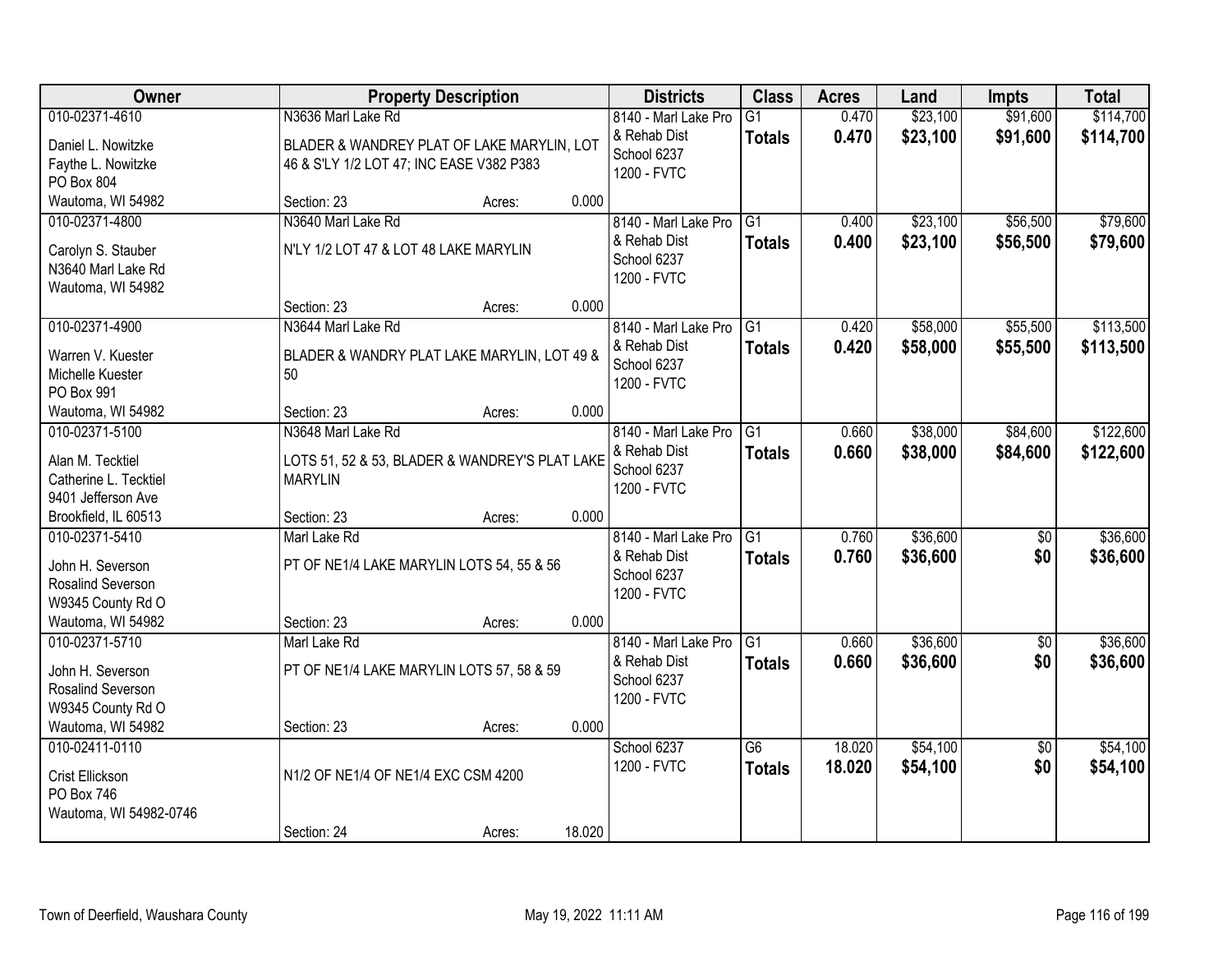| Owner                                                                                                  |                                             | <b>Property Description</b> |        | <b>Districts</b>           | <b>Class</b>                           | <b>Acres</b>              | Land                          | <b>Impts</b>                  | <b>Total</b>                  |
|--------------------------------------------------------------------------------------------------------|---------------------------------------------|-----------------------------|--------|----------------------------|----------------------------------------|---------------------------|-------------------------------|-------------------------------|-------------------------------|
| 010-02411-0120                                                                                         | N3675 13th Ave                              |                             |        | School 6237                | $\overline{G1}$                        | 1.980                     | \$15,900                      | \$114,700                     | \$130,600                     |
| Djb Income Trust<br>304 Thomas St<br>Edgar, WI 54426                                                   | PT OF N1/2 OF NE1/4 OF NE1/4 LOT 1 CSM 4200 |                             |        | 1200 - FVTC                | <b>Totals</b>                          | 1.980                     | \$15,900                      | \$114,700                     | \$130,600                     |
|                                                                                                        | Section: 24                                 | Acres:                      | 1.980  |                            |                                        |                           |                               |                               |                               |
| 010-02411-0200                                                                                         | N3645 13th Ave                              |                             |        | School 6237                | G1                                     | 20.000                    | \$67,000                      | \$65,500                      | \$132,500                     |
| Ryan T. Ellickson<br>PO Box 973<br>Wautoma, WI 54982                                                   | S1/2 OF THE NE1/4 OF THE NE1/4              |                             |        | 1200 - FVTC                | <b>Totals</b>                          | 20.000                    | \$67,000                      | \$65,500                      | \$132,500                     |
|                                                                                                        | Section: 24                                 | Acres:                      | 20.000 |                            |                                        |                           |                               |                               |                               |
| 010-02412-0100                                                                                         |                                             |                             |        | School 6237                | G6                                     | 20.000                    | \$60,000                      | \$0                           | \$60,000                      |
| Crist Ellickson<br>PO Box 746<br>Wautoma, WI 54982-0746                                                | NORTH 1/2 NW1/4 OF NE1/4                    |                             |        | 1200 - FVTC                | <b>Totals</b>                          | 20.000                    | \$60,000                      | \$0                           | \$60,000                      |
|                                                                                                        | Section: 24                                 | Acres:                      | 20.000 |                            |                                        |                           |                               |                               |                               |
| 010-02412-0200<br>Ryan T. Ellickson                                                                    | SOUTH 1/2 NW1/4 OF NE1/4                    |                             |        | School 6237<br>1200 - FVTC | G6<br><b>Totals</b>                    | 20.000<br>20.000          | \$60,000<br>\$60,000          | \$0<br>\$0                    | \$60,000<br>\$60,000          |
| PO Box 973<br>Wautoma, WI 54982                                                                        |                                             |                             |        |                            |                                        |                           |                               |                               |                               |
|                                                                                                        | Section: 24                                 | Acres:                      | 20.000 |                            |                                        |                           |                               |                               |                               |
| 010-02413-0000<br>Daniel K. Meilahn<br>Laurie J. Meilahn<br>W3693 Artesian Rd<br>Fond Du Lac, WI 54937 | <b>SW1/4 OF NE1/4</b><br>Section: 24        | Acres:                      | 40.000 | School 6237<br>1200 - FVTC | $\overline{G6}$<br><b>Totals</b>       | 40.000<br>40.000          | \$110,000<br>\$110,000        | \$0<br>\$0                    | \$110,000<br>\$110,000        |
| 010-02414-0100                                                                                         |                                             |                             |        | School 6237                | G4                                     | 8.500                     | \$900                         | $\overline{50}$               | \$900                         |
| Kevin K. Roeske<br>N1638 Six Corners Rd<br>Walworth, WI 53184                                          | NORTH 1/2 SE1/4 OF NE1/4                    |                             |        | 1200 - FVTC                | G <sub>5</sub><br>G5M<br><b>Totals</b> | 0.500<br>11.000<br>20.000 | \$100<br>\$16,500<br>\$17,500 | \$0<br>\$0<br>\$0             | \$100<br>\$16,500<br>\$17,500 |
|                                                                                                        | Section: 24                                 | Acres:                      | 20.000 |                            |                                        |                           |                               |                               |                               |
| 010-02414-0200<br>Mark A. Roeske<br>8309 Division St<br>Bancroft, WI 54921                             | SOUTH 1/2 SE1/4 NE1/4                       |                             |        | School 6237<br>1200 - FVTC | G4<br>G5M<br><b>Totals</b>             | 16.000<br>4.000<br>20.000 | \$2,800<br>\$6,000<br>\$8,800 | $\overline{50}$<br>\$0<br>\$0 | \$2,800<br>\$6,000<br>\$8,800 |
|                                                                                                        | Section: 24                                 | Acres:                      | 20.000 |                            |                                        |                           |                               |                               |                               |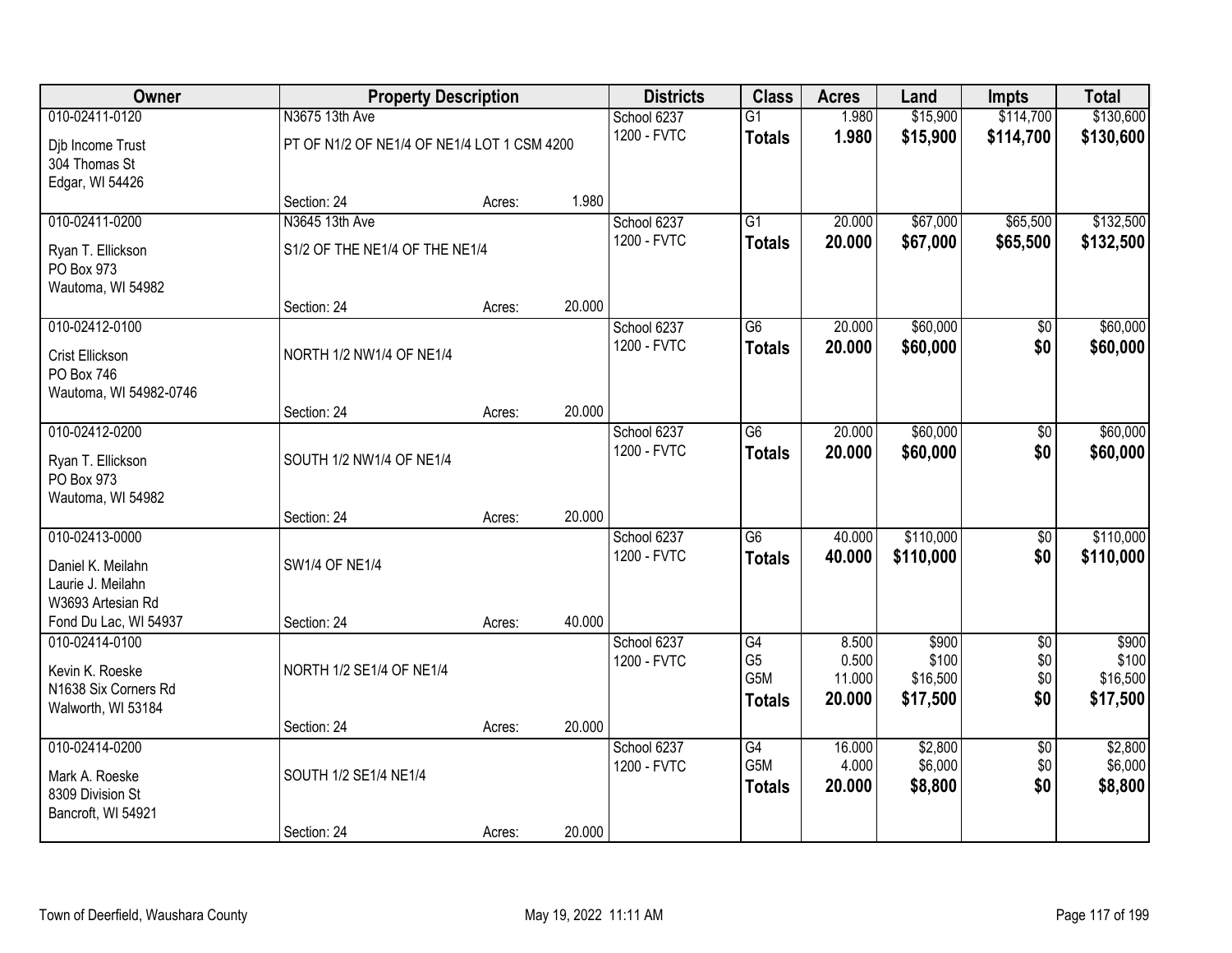| Owner                                  | <b>Property Description</b>                                      |        |        | <b>Districts</b>     | <b>Class</b>    | <b>Acres</b> | Land      | <b>Impts</b>    | <b>Total</b>     |
|----------------------------------------|------------------------------------------------------------------|--------|--------|----------------------|-----------------|--------------|-----------|-----------------|------------------|
| 010-02421-0000                         |                                                                  |        |        | School 6237          | $\overline{G6}$ | 40.000       | \$110,000 | $\overline{50}$ | \$110,000        |
| Daniel K. Meilahn                      | <b>NE1/4 OF NW1/4</b>                                            |        |        | 1200 - FVTC          | <b>Totals</b>   | 40.000       | \$110,000 | \$0             | \$110,000        |
| Laurie J. Meilahn                      |                                                                  |        |        |                      |                 |              |           |                 |                  |
| W3693 Artesian Rd                      |                                                                  |        |        |                      |                 |              |           |                 |                  |
| Fond Du Lac, WI 54937                  | Section: 24                                                      | Acres: | 40.000 |                      |                 |              |           |                 |                  |
| 010-02422-0100                         |                                                                  |        |        | School 6237          | $\overline{X4}$ | 33.000       | \$0       | $\overline{50}$ | $\sqrt{50}$      |
|                                        |                                                                  |        |        | 1200 - FVTC          | <b>Totals</b>   | 33.000       | \$0       | \$0             | \$0              |
| Town of Deerfield                      | NW1/4 NW1/4 EAST OF TOWN RD                                      |        |        |                      |                 |              |           |                 |                  |
| N3885 7th Dr                           |                                                                  |        |        |                      |                 |              |           |                 |                  |
| Hancock, WI 54943                      | Section: 24                                                      | Acres: | 33.000 |                      |                 |              |           |                 |                  |
| 010-02422-0210                         | N3641 12th Ave                                                   |        |        | 8140 - Marl Lake Pro | X4              | 6.598        | \$0       | \$0             | $\overline{\$0}$ |
|                                        |                                                                  |        |        | & Rehab Dist         |                 | 6.598        | \$0       | \$0             | \$0              |
| Town of Deerfield                      | NW1/4 NW1/4 WEST OF TOWN RD EXC CSM 3783                         |        |        | School 6237          | <b>Totals</b>   |              |           |                 |                  |
| N3885 7th Dr                           | INCLUDES PART OF LOT 1 CSM 4412                                  |        |        | 1200 - FVTC          |                 |              |           |                 |                  |
| Hancock, WI 54943                      |                                                                  |        |        |                      |                 |              |           |                 |                  |
|                                        | Section: 24                                                      | Acres: | 6.598  |                      |                 |              |           |                 |                  |
| 010-02423-0100                         | N3553 12th Ave                                                   |        |        | 8140 - Marl Lake Pro | G1              | 0.895        | \$94,800  | \$88,500        | \$183,300        |
| Mark & Robin Vanderlinden Joint Living | PT OF SW-NW CSM #368 PT OF LOT 1                                 |        |        | & Rehab Dist         | <b>Totals</b>   | 0.895        | \$94,800  | \$88,500        | \$183,300        |
| Trust                                  |                                                                  |        |        | School 6237          |                 |              |           |                 |                  |
| 3220 Southshore Dr Unit 23a            |                                                                  |        |        | 1200 - FVTC          |                 |              |           |                 |                  |
| Punta Gorda, FL 33955                  | Section: 24                                                      | Acres: | 0.000  |                      |                 |              |           |                 |                  |
| 010-02423-0210                         | W10104 County Rd C                                               |        |        | 8140 - Marl Lake Pro | $\overline{G1}$ | 0.350        | \$37,400  | \$18,800        | \$56,200         |
| Eric R. Riehl                          |                                                                  |        |        | & Rehab Dist         | <b>Totals</b>   | 0.350        | \$37,400  | \$18,800        | \$56,200         |
| Dawn M. Riehl                          | LOT 1 LAKE MARILYN (BLADER & WANDREY) AND<br>PT OF LOT 1 CSM 368 |        |        | School 6237          |                 |              |           |                 |                  |
| W10104 County Rd C                     |                                                                  |        |        | 1200 - FVTC          |                 |              |           |                 |                  |
| Wautoma, WI 54982                      | Section: 23                                                      | Acres: | 0.000  |                      |                 |              |           |                 |                  |
| 010-02423-0310                         | N3633 12th Ave                                                   |        |        | 8140 - Marl Lake Pro | $\overline{G1}$ | 0.000        | \$86,200  | \$133,900       | \$220,100        |
|                                        |                                                                  |        |        | & Rehab Dist         | <b>Totals</b>   | 0.000        | \$86,200  | \$133,900       | \$220,100        |
| Barry K & Beverly A Wilson Revocable   | PT OF SW-NW, CSM #368 LOT 2 & PT SW-NW W OF                      |        |        | School 6237          |                 |              |           |                 |                  |
| Trust                                  | 12TH AVE & N OF CSM 368 LESS CSM 5501                            |        |        | 1200 - FVTC          |                 |              |           |                 |                  |
| N3633 12th Ave                         |                                                                  |        |        |                      |                 |              |           |                 |                  |
| Wautoma, WI 54982                      | Section: 24                                                      | Acres: | 0.000  |                      |                 |              |           |                 |                  |
| 010-02423-0410                         | N3594 12th Ave                                                   |        |        | School 6237          | $\overline{G1}$ | 10.000       | \$34,300  | \$83,300        | \$117,600        |
| <b>Bennot Revocable Land Trust</b>     | LOT 1 CSM 1157                                                   |        |        | 1200 - FVTC          | <b>Totals</b>   | 10.000       | \$34,300  | \$83,300        | \$117,600        |
| W9998 County Rd C                      |                                                                  |        |        |                      |                 |              |           |                 |                  |
| Wautoma, WI 54982                      |                                                                  |        |        |                      |                 |              |           |                 |                  |
|                                        | Section: 24                                                      | Acres: | 10.000 |                      |                 |              |           |                 |                  |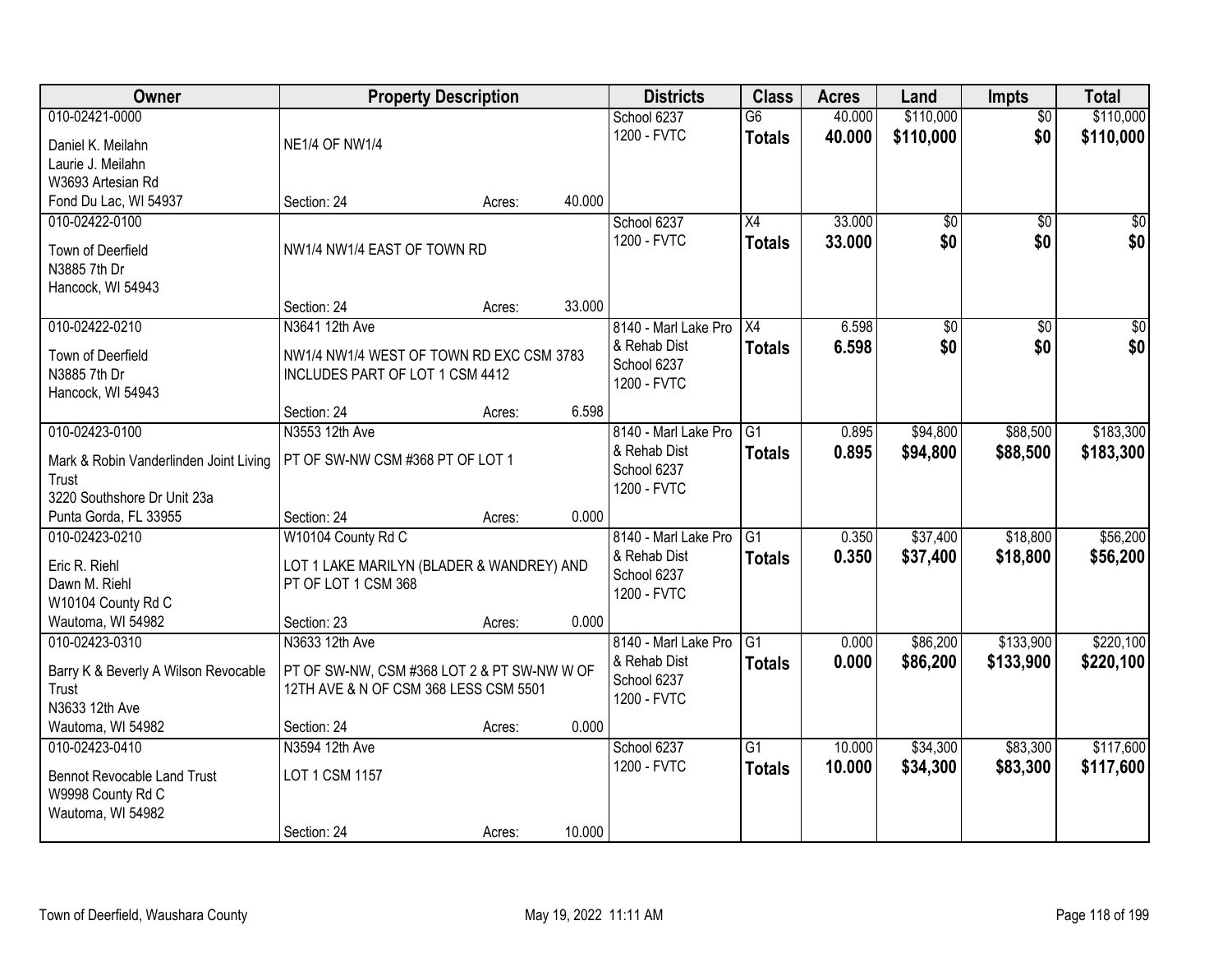| Owner                                                         | <b>Property Description</b>                                                 |        |        | <b>Districts</b>     | <b>Class</b>    | <b>Acres</b> | Land        | <b>Impts</b>    | <b>Total</b>    |
|---------------------------------------------------------------|-----------------------------------------------------------------------------|--------|--------|----------------------|-----------------|--------------|-------------|-----------------|-----------------|
| 010-02423-0511                                                | W10022 County Rd C                                                          |        |        | School 6237          | $\overline{G1}$ | 20.000       | \$74,400    | \$111,100       | \$185,500       |
| Daniel K. Svacina                                             | LOTS 1-3 CSM #3746                                                          |        |        | 1200 - FVTC          | <b>Totals</b>   | 20.000       | \$74,400    | \$111,100       | \$185,500       |
| Cynthia A. Svacina                                            |                                                                             |        |        |                      |                 |              |             |                 |                 |
| W10022 County Rd C                                            |                                                                             |        |        |                      |                 |              |             |                 |                 |
| Wautoma, WI 54982                                             | Section: 24                                                                 | Acres: | 20.000 |                      |                 |              |             |                 |                 |
| 010-02423-0710                                                | N3633 12th Ave                                                              |        |        | 8140 - Marl Lake Pro | G <sub>1</sub>  | 0.812        | \$5,800     | \$5,800         | \$11,600        |
| Barry K & Beverly A Wilson Revocable                          | PT OF W1/2 NW1/4, OL 1 CSM 3783 & LOT 1 CSM 550                             |        |        | & Rehab Dist         | <b>Totals</b>   | 0.812        | \$5,800     | \$5,800         | \$11,600        |
| Trust                                                         |                                                                             |        |        | School 6237          |                 |              |             |                 |                 |
| N3633 12th Ave                                                |                                                                             |        |        | 1200 - FVTC          |                 |              |             |                 |                 |
| Wautoma, WI 54982                                             | Section: 24                                                                 | Acres: | 0.812  |                      |                 |              |             |                 |                 |
| 010-02424-0120                                                | W9998 County Rd C                                                           |        |        | School 6237          | G1              | 45.250       | \$120,600   | \$108,400       | \$229,000       |
| <b>Bennot Revocable Land Trust</b>                            | LOT4 CSM #1157 & PT OF SE NW (W 656.47') & PT NE                            |        |        | 1200 - FVTC          | <b>Totals</b>   | 45.250       | \$120,600   | \$108,400       | \$229,000       |
| W9998 County Rd C                                             | SW                                                                          |        |        |                      |                 |              |             |                 |                 |
| Wautoma, WI 54982                                             |                                                                             |        |        |                      |                 |              |             |                 |                 |
|                                                               | Section: 24                                                                 | Acres: | 45.250 |                      |                 |              |             |                 |                 |
| 010-02431-0200                                                |                                                                             |        |        | School 6237          | $\overline{G1}$ | 1.270        | \$5,700     | \$0             | \$5,700         |
| Daniel K. Meilahn                                             | PT NE1/4 OF SW1/4 & 66' WIDE RDWY                                           |        |        | 1200 - FVTC          | <b>Totals</b>   | 1.270        | \$5,700     | \$0             | \$5,700         |
| Laurie J. Meilahn                                             |                                                                             |        |        |                      |                 |              |             |                 |                 |
| W3693 Artesian Rd                                             |                                                                             |        |        |                      |                 |              |             |                 |                 |
| Fond Du Lac, WI 54937                                         | Section: 24                                                                 | Acres: | 1.270  |                      |                 |              |             |                 |                 |
| 010-02431-0400                                                | W9952 County Rd C                                                           |        |        | School 6237          | $\overline{G1}$ | 5.711        | \$30,100    | \$109,100       | \$139,200       |
|                                                               |                                                                             |        |        | 1200 - FVTC          | <b>Totals</b>   | 5.711        | \$30,100    | \$109,100       | \$139,200       |
| Lyle J. Spoor et al<br>27 Prospect Ave                        | PT OF NE1/4 SW1/4, LOT 1 CSM #861 LESS CSM 191<br>LIFE ESTATE TO LYLE SPOOR |        |        |                      |                 |              |             |                 |                 |
| Oshkosh, WI 54901                                             |                                                                             |        |        |                      |                 |              |             |                 |                 |
|                                                               | Section: 24                                                                 | Acres: | 5.711  |                      |                 |              |             |                 |                 |
| 010-02433-0000                                                | Brown Deer Ave                                                              |        |        | School 6237          | $\overline{W5}$ | 40.000       | (\$120,000) | $\overline{30}$ | $\overline{50}$ |
|                                                               |                                                                             |        |        | 1200 - FVTC          | <b>Totals</b>   | 40.000       | \$0         | \$0             | \$0             |
| Robert P Brockman Trust<br>c/o Farmers & Merchants Bank Trust | SW1/4 OF SW1/4 FOREST CROP                                                  |        |        |                      |                 |              |             |                 |                 |
| Department                                                    |                                                                             |        |        |                      |                 |              |             |                 |                 |
| 1644 Ludington St                                             | Section: 24                                                                 | Acres: | 40.000 |                      |                 |              |             |                 |                 |
| Marinette, WI 54143-1813                                      |                                                                             |        |        |                      |                 |              |             |                 |                 |
| 010-02434-0000                                                | <b>Brown Deer Ave</b>                                                       |        |        | School 6237          | W <sub>5</sub>  | 40.000       | (\$120,000) | $\overline{50}$ | $\sqrt{50}$     |
| Robert P Brockman Trust                                       | SE1/4 OF SW1/4 FOREST CROP                                                  |        |        | 1200 - FVTC          | <b>Totals</b>   | 40.000       | \$0         | \$0             | \$0             |
| c/o Farmers & Merchants Bank Trust                            |                                                                             |        |        |                      |                 |              |             |                 |                 |
| Department                                                    |                                                                             |        |        |                      |                 |              |             |                 |                 |
| 1644 Ludington St                                             | Section: 24                                                                 | Acres: | 40.000 |                      |                 |              |             |                 |                 |
| Marinette, WI 54143-1813                                      |                                                                             |        |        |                      |                 |              |             |                 |                 |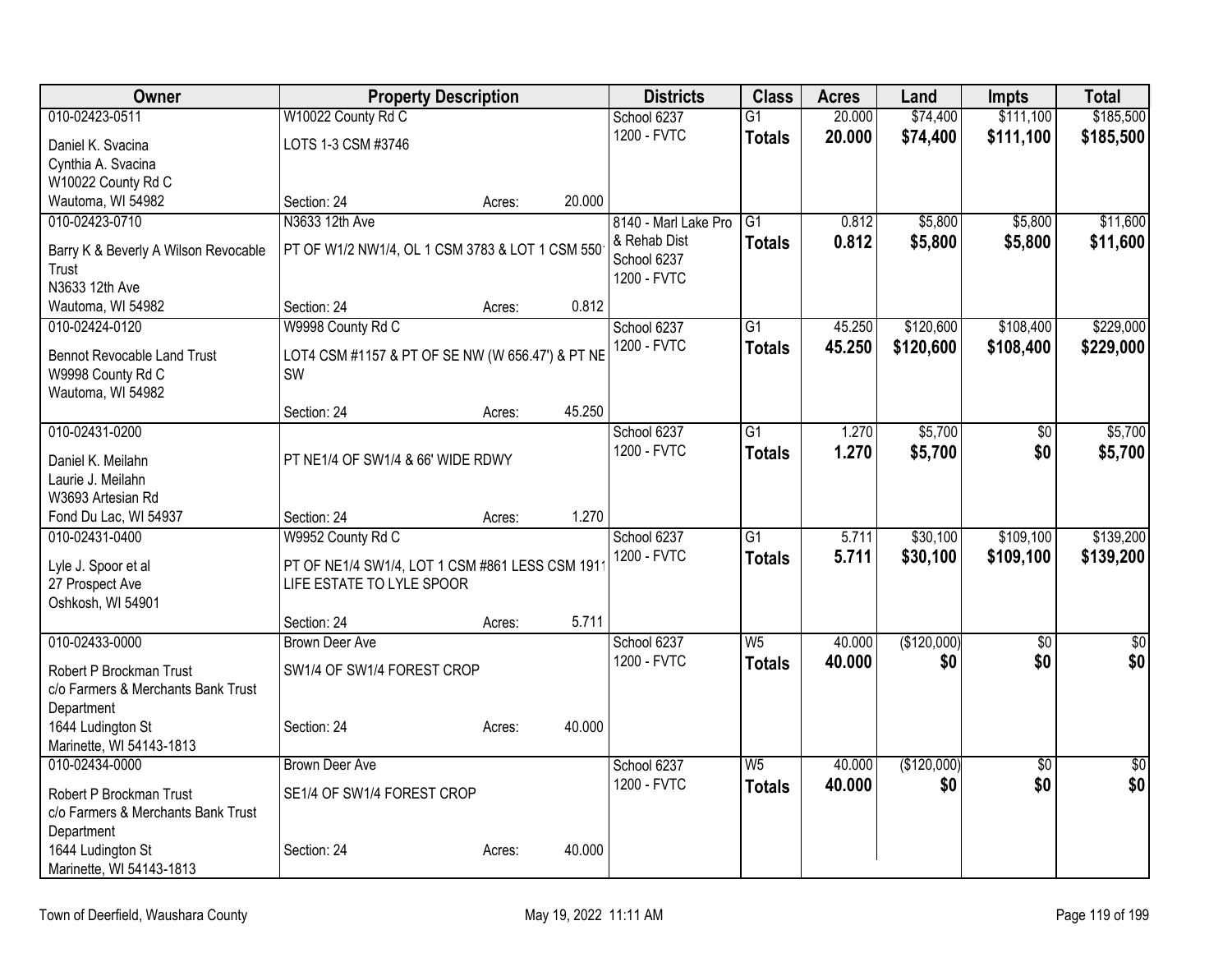| Owner                                                                                        | <b>Property Description</b>                                           |        |        | <b>Districts</b>           | <b>Class</b>                                       | <b>Acres</b>              | Land                           | <b>Impts</b>           | <b>Total</b>                   |
|----------------------------------------------------------------------------------------------|-----------------------------------------------------------------------|--------|--------|----------------------------|----------------------------------------------------|---------------------------|--------------------------------|------------------------|--------------------------------|
| 010-02441-0100<br>David D. Roeske<br>Karen Roeske                                            | N 1/2 NE1/4 SE1/4                                                     |        |        | School 6237<br>1200 - FVTC | G4<br>G5M<br><b>Totals</b>                         | 15.000<br>5.000<br>20.000 | \$2,700<br>\$7,500<br>\$10,200 | \$0<br>\$0<br>\$0      | \$2,700<br>\$7,500<br>\$10,200 |
| N3482 13th Ave<br>Wautoma, WI 54982-7077                                                     | Section: 24                                                           | Acres: | 20.000 |                            |                                                    |                           |                                |                        |                                |
| 010-02441-0210<br>Alexander C. Roeske<br>7437 Behler Rd<br>New Tripoli, PA 18066-4627        | PT OF S1/2 NE1/4 SE1/4                                                |        |        | School 6237<br>1200 - FVTC | G4<br>G <sub>6</sub><br><b>Totals</b>              | 4.000<br>11.439<br>15.439 | \$400<br>\$34,300<br>\$34,700  | \$0<br>\$0<br>\$0      | \$400<br>\$34,300<br>\$34,700  |
|                                                                                              | Section: 24                                                           | Acres: | 15.439 |                            |                                                    |                           |                                |                        |                                |
| 010-02441-0220<br>Alexander C. Roeske<br>7437 Behler Rd<br>New Tripoli, PA 18066-4627        | PT OF S1/2 NE1/4 SE1/4                                                |        |        | School 6237<br>1200 - FVTC | $\overline{G4}$<br>G <sub>6</sub><br><b>Totals</b> | 1.000<br>3.561<br>4.561   | \$100<br>\$10,700<br>\$10,800  | \$0<br>\$0<br>\$0      | \$100<br>\$10,700<br>\$10,800  |
|                                                                                              | Section: 24                                                           | Acres: | 4.561  |                            |                                                    |                           |                                |                        |                                |
| 010-02442-0100<br>Daniel K. Meilahn<br>Laurie J. Meilahn<br>W3693 Artesian Rd                | PT NW1/4 OF SE1/4                                                     |        |        | School 6237<br>1200 - FVTC | $\overline{G6}$<br><b>Totals</b>                   | 20.000<br>20.000          | \$55,000<br>\$55,000           | $\sqrt[6]{3}$<br>\$0   | \$55,000<br>\$55,000           |
| Fond Du Lac, WI 54937                                                                        | Section: 24                                                           | Acres: | 20.000 |                            |                                                    |                           |                                |                        |                                |
| 010-02442-0210<br>Randy J. Krohn<br>Linda L. Krohn<br>W9946 County Rd C<br>Wautoma, WI 54982 | LOT 2 CSM 6591<br>Section: 24                                         | Acres: | 7.080  | School 6237<br>1200 - FVTC | $\overline{G1}$<br><b>Totals</b>                   | 7.080<br>7.080            | \$34,300<br>\$34,300           | $\overline{50}$<br>\$0 | \$34,300<br>\$34,300           |
| 010-02442-0310                                                                               | W9940 County Rd C                                                     |        |        | School 6237                | $\overline{G1}$                                    | 10.480                    | \$21,800                       | \$149,100              | \$170,900                      |
| Stephen J. Koch<br>Audrey L. Koch<br>W9940 County Rd C                                       | LOT 1 CSM 6591                                                        |        |        | 1200 - FVTC                | <b>Totals</b>                                      | 10.480                    | \$21,800                       | \$149,100              | \$170,900                      |
| Wautoma, WI 54982                                                                            | Section: 24                                                           | Acres: | 10.480 |                            |                                                    |                           |                                |                        |                                |
| 010-02442-0400<br>Randy J. Krohn<br>Linda Mckenzie<br>W9946 County Rd C<br>Wautoma, WI 54982 | W9946 County Rd C<br>PT OF S1/2 NW1/4 SE1/4 & EASEMENT<br>Section: 24 | Acres: | 5.000  | School 6237<br>1200 - FVTC | $\overline{G1}$<br><b>Totals</b>                   | 5.000<br>5.000            | \$27,900<br>\$27,900           | \$128,800<br>\$128,800 | \$156,700<br>\$156,700         |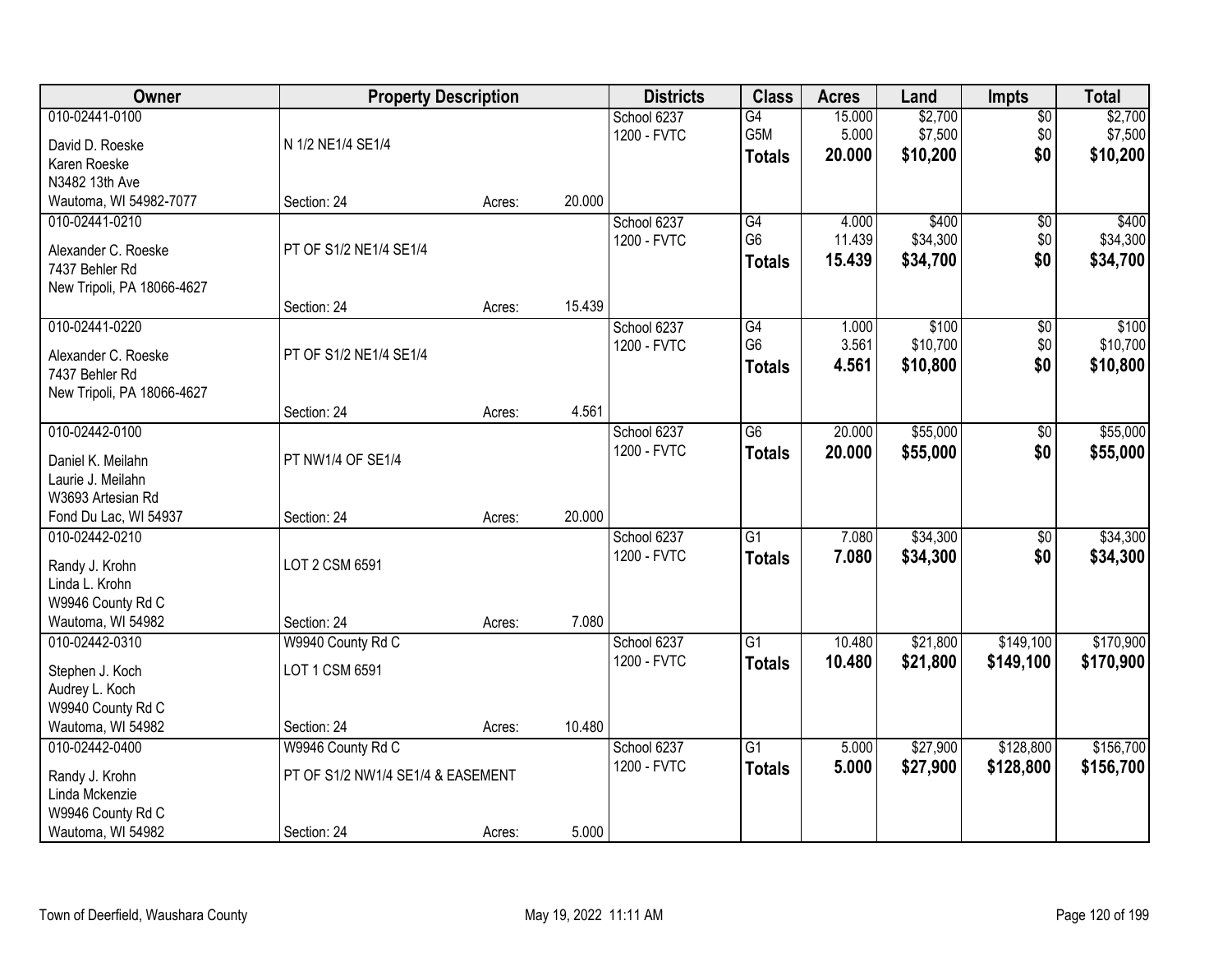| Owner                                                                              |                                                                           | <b>Property Description</b> |       | <b>Districts</b>           | <b>Class</b>                     | <b>Acres</b>   | Land                 | <b>Impts</b>           | <b>Total</b>           |
|------------------------------------------------------------------------------------|---------------------------------------------------------------------------|-----------------------------|-------|----------------------------|----------------------------------|----------------|----------------------|------------------------|------------------------|
| 010-02443-0110<br>Darlene S. Travers<br>W9869 County Rd C<br>Wautoma, WI 54982     | PT OF SW1/4 SE1/4, LOT 1 CSM #3218                                        |                             |       | School 6237<br>1200 - FVTC | $\overline{G1}$<br><b>Totals</b> | 2.270<br>2.270 | \$17,200<br>\$17,200 | $\overline{50}$<br>\$0 | \$17,200<br>\$17,200   |
|                                                                                    | Section: 24                                                               | Acres:                      | 2.270 |                            |                                  |                |                      |                        |                        |
| 010-02443-0120<br>Darlene S. Travers<br>W9869 County Rd C<br>Wautoma, WI 54982     | PT OF SW1/4 SE1/4, LOT 2 CSM #3218                                        |                             |       | School 6237<br>1200 - FVTC | $\overline{G1}$<br><b>Totals</b> | 1.940<br>1.940 | \$15,600<br>\$15,600 | \$0<br>\$0             | \$15,600<br>\$15,600   |
| 010-02443-0130                                                                     | Section: 24                                                               | Acres:                      | 1.940 | School 6237                | G1                               | 2.120          | \$16,500             | \$0                    | \$16,500               |
| Mary Hammer<br>3925 Newman Rd<br>Racine, WI 53406                                  | PT OF SW1/4 SE1/4, LOT 3 CSM #3218                                        |                             |       | 1200 - FVTC                | <b>Totals</b>                    | 2.120          | \$16,500             | \$0                    | \$16,500               |
|                                                                                    | Section: 24                                                               | Acres:                      | 2.120 |                            |                                  |                |                      |                        |                        |
| 010-02443-0140<br>Donald A. Krueger<br>Jean M. Krueger<br>W9872 Brown Deer Ave     | PT OF SW1/4 SE1/4, LOT 4 CSM #3218                                        |                             |       | School 6237<br>1200 - FVTC | G1<br><b>Totals</b>              | 1.800<br>1.800 | \$14,800<br>\$14,800 | \$0<br>\$0             | \$14,800<br>\$14,800   |
| Wautoma, WI 54982                                                                  | Section: 24                                                               | Acres:                      | 1.800 |                            |                                  |                |                      |                        |                        |
| 010-02443-0210<br>Darlene S. Travers<br>W9869 County Rd C<br>Wautoma, WI 54982     | W9869 County Rd C<br>PT OF SW1/4 SE1/4, LOT 1 CSM #2976                   |                             |       | School 6237<br>1200 - FVTC | $\overline{G1}$<br><b>Totals</b> | 2.370<br>2.370 | \$17,600<br>\$17,600 | \$123,100<br>\$123,100 | \$140,700<br>\$140,700 |
| 010-02443-0220                                                                     | Section: 24<br>W9872 Brown Deer Ave                                       | Acres:                      | 2.370 | School 6237                | $\overline{G1}$                  | 2.370          | \$17,600             | \$150,500              | \$168,100              |
| Donald A. Krueger<br>Jean M. Krueger<br>W9872 Brown Deer Ave                       | PT OF SW1/4 SE1/4, LOT 2 CSM #2976                                        |                             |       | 1200 - FVTC                | <b>Totals</b>                    | 2.370          | \$17,600             | \$150,500              | \$168,100              |
| Wautoma, WI 54982                                                                  | Section: 24                                                               | Acres:                      | 2.370 |                            |                                  |                |                      |                        |                        |
| 010-02443-0230<br>Robbins Living Trust<br>W9840 Brown Deer Rd<br>Wautoma, WI 54982 | W9840 Brown Deer Ave<br>PT OF SW1/4 SE1/4, LOT 3 CSM #2976<br>Section: 24 | Acres:                      | 2.840 | School 6237<br>1200 - FVTC | $\overline{G1}$<br><b>Totals</b> | 2.840<br>2.840 | \$19,700<br>\$19,700 | \$159,200<br>\$159,200 | \$178,900<br>\$178,900 |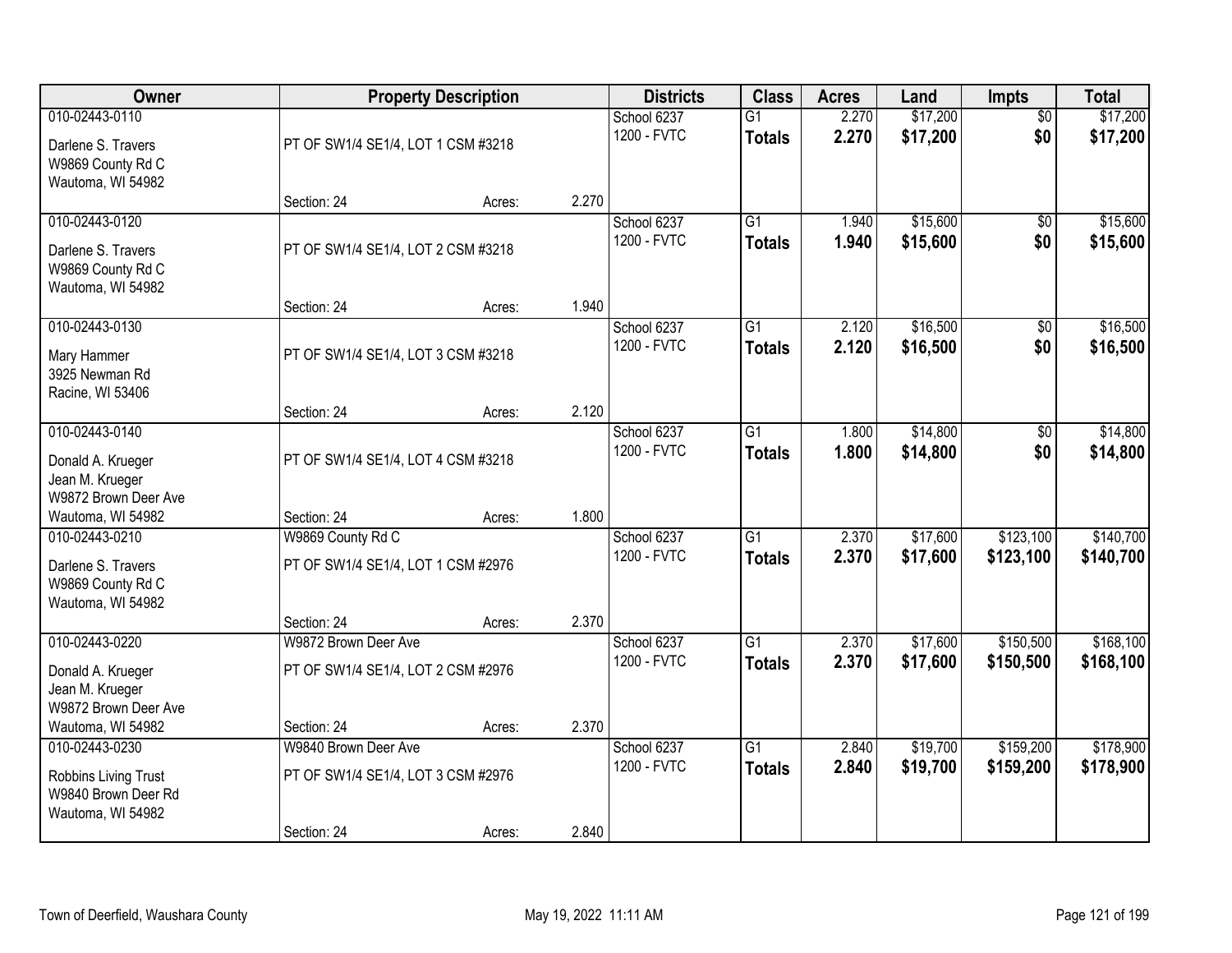| Owner                                 |                                                    | <b>Property Description</b> |        | <b>Districts</b> | <b>Class</b>    | <b>Acres</b> | Land     | <b>Impts</b>    | <b>Total</b> |
|---------------------------------------|----------------------------------------------------|-----------------------------|--------|------------------|-----------------|--------------|----------|-----------------|--------------|
| 010-02443-0310                        | County Rd C                                        |                             |        | School 6237      | $\overline{G1}$ | 9.200        | \$40,900 | $\overline{50}$ | \$40,900     |
| Randy J. Krohn                        | LOT 3 CSM 6591                                     |                             |        | 1200 - FVTC      | <b>Totals</b>   | 9.200        | \$40,900 | \$0             | \$40,900     |
| Linda L. Krohn                        |                                                    |                             |        |                  |                 |              |          |                 |              |
| W9946 County Rd C                     |                                                    |                             |        |                  |                 |              |          |                 |              |
| Wautoma, WI 54982                     | Section: 24                                        | Acres:                      | 9.200  |                  |                 |              |          |                 |              |
| 010-02443-0410                        | W9858 County Rd C                                  |                             |        | School 6237      | $\overline{G1}$ | 7.272        | \$34,900 | \$135,600       | \$170,500    |
| Alan G. Loeffelholz                   | PT OF SW1/4 SE1/4, LOT 1 CSM #3234                 |                             |        | 1200 - FVTC      | <b>Totals</b>   | 7.272        | \$34,900 | \$135,600       | \$170,500    |
| Donna J. Loeffelholz                  |                                                    |                             |        |                  |                 |              |          |                 |              |
| W9858 County Rd C                     |                                                    |                             |        |                  |                 |              |          |                 |              |
| Wautoma, WI 54982                     | Section: 24                                        | Acres:                      | 7.272  |                  |                 |              |          |                 |              |
| 010-02443-0420                        | W9826 County Rd C                                  |                             |        | School 6237      | G1              | 3.047        | \$20,600 | \$116,700       | \$137,300    |
| Dennis Bergemann                      | LOT 2 CSM 3234                                     |                             |        | 1200 - FVTC      | <b>Totals</b>   | 3.047        | \$20,600 | \$116,700       | \$137,300    |
| W9826 County Rd C                     |                                                    |                             |        |                  |                 |              |          |                 |              |
| Wautoma, WI 54982                     |                                                    |                             |        |                  |                 |              |          |                 |              |
|                                       | Section: 24                                        | Acres:                      | 3.047  |                  |                 |              |          |                 |              |
| 010-02444-0100                        |                                                    |                             |        | School 6237      | G1              | 10.853       | \$46,000 | \$0             | \$46,000     |
| Alexander C. Roeske                   | PT OF SE1/4 SE1/4                                  |                             |        | 1200 - FVTC      | <b>Totals</b>   | 10.853       | \$46,000 | \$0             | \$46,000     |
| 7437 Behler Rd                        |                                                    |                             |        |                  |                 |              |          |                 |              |
| New Tripoli, PA 18066-4627            |                                                    |                             |        |                  |                 |              |          |                 |              |
|                                       | Section: 24                                        | Acres:                      | 10.853 |                  |                 |              |          |                 |              |
| 010-02444-0300                        | <b>Brown Deer Ave</b>                              |                             |        | School 6237      | $\overline{G1}$ | 15.430       | \$60,200 | \$137,100       | \$197,300    |
| Wayne M. Craig                        | PT OF S1/2 SE1/4, COM SE COR W 727.82' TO POB,     |                             |        | 1200 - FVTC      | <b>Totals</b>   | 15.430       | \$60,200 | \$137,100       | \$197,300    |
| Sue E. Craig                          | W698.2', N962.53', E698.2', S963.18' TO POB, A/K/A |                             |        |                  |                 |              |          |                 |              |
| W9790 Brown Deer Ave                  | PARCEL "C"                                         |                             |        |                  |                 |              |          |                 |              |
| Wautoma, WI 54982-7022                | Section: 24                                        | Acres:                      | 15.430 |                  |                 |              |          |                 |              |
| 010-02444-0400                        | N3317 13th Ave                                     |                             |        | School 6237      | $\overline{G1}$ | 16.100       | \$62,300 | \$213,300       | \$275,600    |
| Terrence M. Nolan                     | PT OF SE1/4 SE1/4, POB SE COR, W727.82', N963.18'  |                             |        | 1200 - FVTC      | <b>Totals</b>   | 16.100       | \$62,300 | \$213,300       | \$275,600    |
| Eva Nolan                             | E727.83', S963.86' TO POB A/K/A PARCEL "D"         |                             |        |                  |                 |              |          |                 |              |
| N3317 13th Ave                        |                                                    |                             |        |                  |                 |              |          |                 |              |
| Wautoma, WI 54982                     | Section: 24                                        | Acres:                      | 16.100 |                  |                 |              |          |                 |              |
| 010-02471-0100                        | Marlwood Dr                                        |                             |        | School 6237      | $\overline{G1}$ | 2.259        | \$17,100 | \$61,000        | \$78,100     |
|                                       | PLAT OF MARLWOOD LOT 1                             |                             |        | 1200 - FVTC      | <b>Totals</b>   | 2.259        | \$17,100 | \$61,000        | \$78,100     |
| Peter J. Trayler<br>N3557 Marlwood Dr |                                                    |                             |        |                  |                 |              |          |                 |              |
| Wautoma, WI 54982                     |                                                    |                             |        |                  |                 |              |          |                 |              |
|                                       | Section: 24                                        | Acres:                      | 2.259  |                  |                 |              |          |                 |              |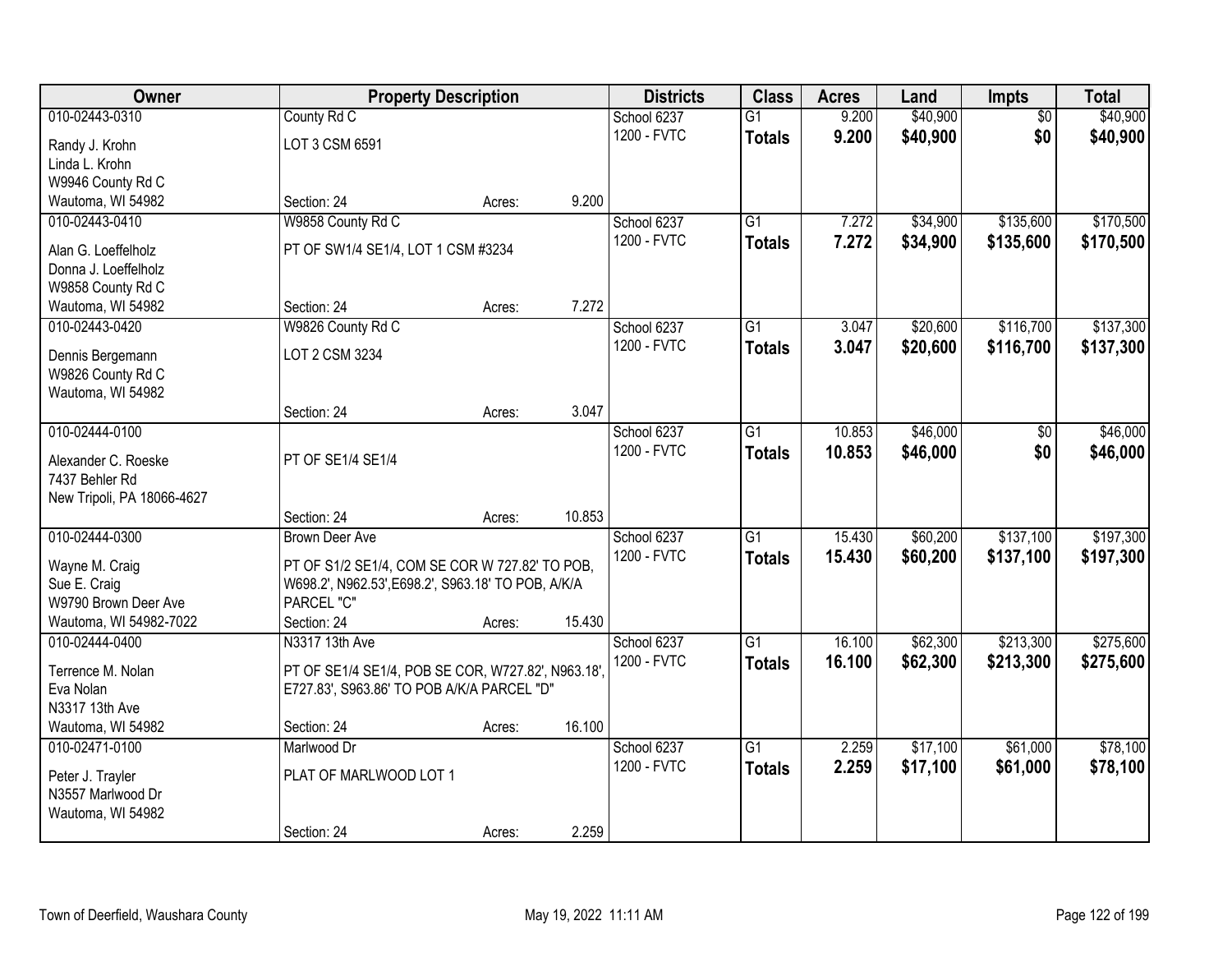| Owner                                     | <b>Property Description</b>      |        |       | <b>Districts</b> | <b>Class</b>    | <b>Acres</b> | Land     | <b>Impts</b>    | <b>Total</b> |
|-------------------------------------------|----------------------------------|--------|-------|------------------|-----------------|--------------|----------|-----------------|--------------|
| 010-02471-0200                            | N3543 Marlwood Dr                |        |       | School 6237      | $\overline{G1}$ | 1.500        | \$13,000 | \$113,200       | \$126,200    |
| James J. Bednarek Sr                      | PLAT OF MARLWOOD LOT 2           |        |       | 1200 - FVTC      | <b>Totals</b>   | 1.500        | \$13,000 | \$113,200       | \$126,200    |
| 2700 Virginia St                          |                                  |        |       |                  |                 |              |          |                 |              |
| Racine, WI 53405-3960                     |                                  |        |       |                  |                 |              |          |                 |              |
|                                           | Section: 24                      | Acres: | 1.500 |                  |                 |              |          |                 |              |
| 010-02471-0300                            |                                  |        |       | School 6237      | G1              | 1.500        | \$13,000 | \$0             | \$13,000     |
| David G & Jean H Sharkozy Revocable       | PLAT OF MARLWOOD LOT 3           |        |       | 1200 - FVTC      | <b>Totals</b>   | 1.500        | \$13,000 | \$0             | \$13,000     |
| Trust                                     |                                  |        |       |                  |                 |              |          |                 |              |
| 248 Newman Rd                             |                                  |        |       |                  |                 |              |          |                 |              |
| Racine, WI 53406                          | Section: 24                      | Acres: | 1.500 |                  |                 |              |          |                 |              |
| 010-02471-0400                            | N3509 Marlwood Dr                |        |       | School 6237      | G1              | 1.500        | \$13,000 | \$118,500       | \$131,500    |
| Justin M. Evens                           | PLAT OF MARLWOOD LOT 4           |        |       | 1200 - FVTC      | <b>Totals</b>   | 1.500        | \$13,000 | \$118,500       | \$131,500    |
| Olga Evens                                |                                  |        |       |                  |                 |              |          |                 |              |
| N3509 Marlwood Dr                         |                                  |        |       |                  |                 |              |          |                 |              |
| Wautoma, WI 54982                         | Section: 24                      | Acres: | 1.500 |                  |                 |              |          |                 |              |
| 010-02471-0500                            | N3497 Marlwood Dr                |        |       | School 6237      | $\overline{G1}$ | 1.500        | \$13,000 | \$171,400       | \$184,400    |
|                                           | PLAT OF MARLWOOD, LOT 5          |        |       | 1200 - FVTC      | <b>Totals</b>   | 1.500        | \$13,000 | \$171,400       | \$184,400    |
| Jess A. Johnson<br>Jennifer A. Johnson    |                                  |        |       |                  |                 |              |          |                 |              |
| N3497 Marlwood Dr                         |                                  |        |       |                  |                 |              |          |                 |              |
| Wautoma, WI 54982                         | Section: 24                      | Acres: | 1.500 |                  |                 |              |          |                 |              |
| 010-02471-0600                            | N3477 Marlwood Dr                |        |       | School 6237      | $\overline{G1}$ | 1.600        | \$13,600 | \$119,600       | \$133,200    |
|                                           |                                  |        |       | 1200 - FVTC      | <b>Totals</b>   | 1.600        | \$13,600 | \$119,600       | \$133,200    |
| Victor R. Magnus                          | PLAT OF MARLWOOD LOT 6           |        |       |                  |                 |              |          |                 |              |
| Jacqueline D. Magnus<br>N3477 Marlwood Dr |                                  |        |       |                  |                 |              |          |                 |              |
| Wautoma, WI 54982                         | Section: 24                      | Acres: | 1.600 |                  |                 |              |          |                 |              |
| 010-02471-0700                            | N3467 Marlwood Dr                |        |       | School 6237      | G1              | 2.893        | \$19,900 | \$129,400       | \$149,300    |
|                                           |                                  |        |       | 1200 - FVTC      | <b>Totals</b>   | 2.893        | \$19,900 | \$129,400       | \$149,300    |
| Wesley J. Cox                             | PLAT OF MARLWOOD LOT 7           |        |       |                  |                 |              |          |                 |              |
| Julianne Cox                              |                                  |        |       |                  |                 |              |          |                 |              |
| N3467 Marlwood Dr                         |                                  |        |       |                  |                 |              |          |                 |              |
| Wautoma, WI 54982<br>010-02471-0800       | Section: 24<br>N3467 Marlwood Dr | Acres: | 0.000 | School 6237      | $\overline{G1}$ | 2.201        | \$16,900 | $\overline{50}$ | \$16,900     |
|                                           |                                  |        |       | 1200 - FVTC      |                 | 2.201        |          | \$0             |              |
| Wesley J. Cox                             | PLAT OF MARLWOOD LOT 8           |        |       |                  | <b>Totals</b>   |              | \$16,900 |                 | \$16,900     |
| Julianne Cox                              |                                  |        |       |                  |                 |              |          |                 |              |
| N3467 Marlwood Dr                         |                                  |        |       |                  |                 |              |          |                 |              |
| Wautoma, WI 54982                         | Section: 24                      | Acres: | 0.000 |                  |                 |              |          |                 |              |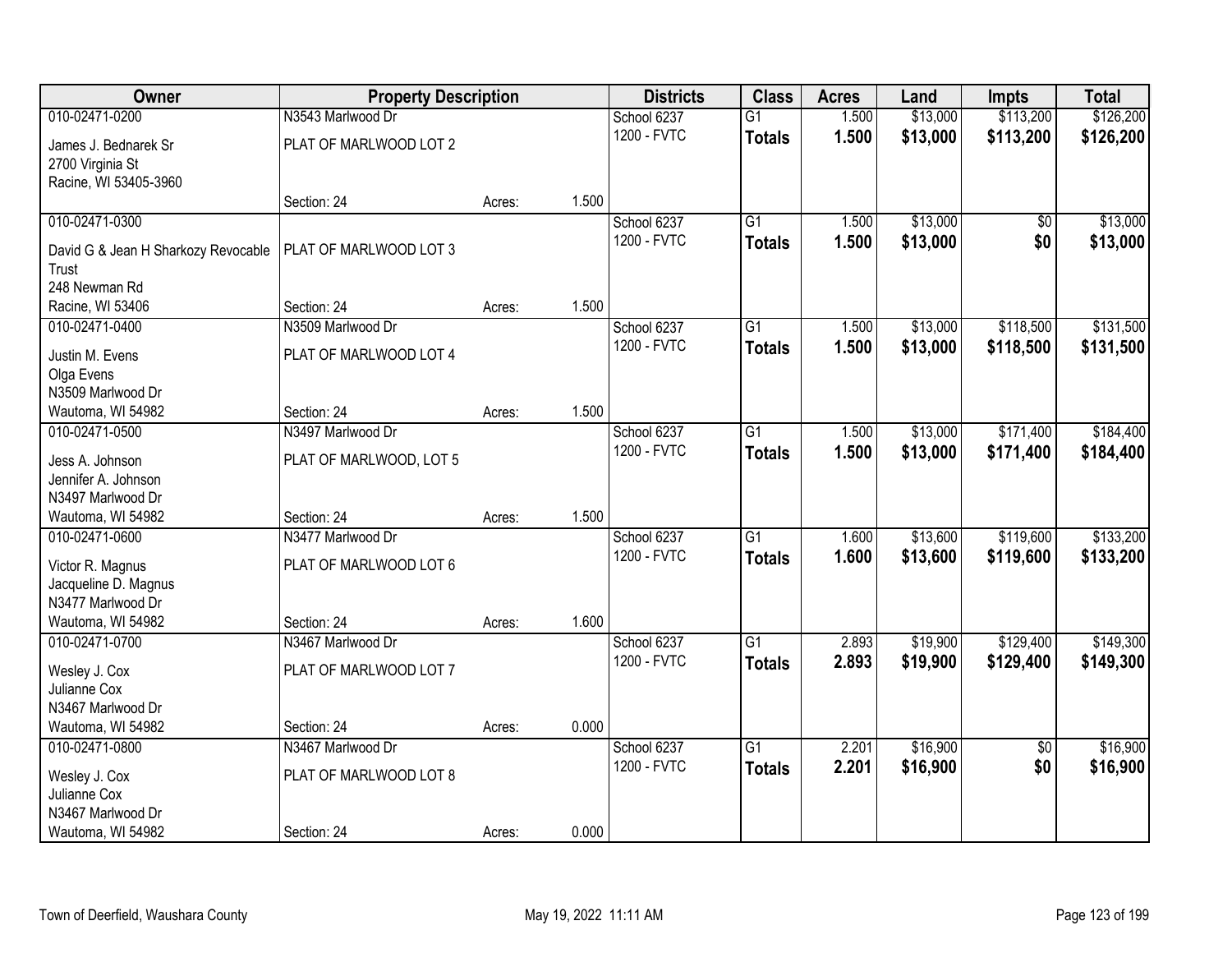| Owner                                 | <b>Property Description</b> |        |       | <b>Districts</b> | <b>Class</b>    | <b>Acres</b> | Land     | <b>Impts</b>    | <b>Total</b> |
|---------------------------------------|-----------------------------|--------|-------|------------------|-----------------|--------------|----------|-----------------|--------------|
| 010-02471-0900                        | N3457 Marlwood Dr           |        |       | School 6237      | $\overline{G1}$ | 1.670        | \$14,000 | \$136,100       | \$150,100    |
| James P. Vezina                       | PLAT OF MARLWOOD LOT 9      |        |       | 1200 - FVTC      | <b>Totals</b>   | 1.670        | \$14,000 | \$136,100       | \$150,100    |
| Lisa R. Vezina                        |                             |        |       |                  |                 |              |          |                 |              |
| N3457 Marlwood Dr                     |                             |        |       |                  |                 |              |          |                 |              |
| Wautoma, WI 54982                     | Section: 24                 | Acres: | 1.670 |                  |                 |              |          |                 |              |
| 010-02471-1000                        | N3449 Marlwood Dr           |        |       | School 6237      | $\overline{G1}$ | 1.670        | \$14,000 | \$95,400        | \$109,400    |
| Glenn P. Schneidewind                 | PLAT OF MARLWOOD LOT 10     |        |       | 1200 - FVTC      | <b>Totals</b>   | 1.670        | \$14,000 | \$95,400        | \$109,400    |
| N3449 Marlwood Dr                     |                             |        |       |                  |                 |              |          |                 |              |
| Wautoma, WI 54982                     |                             |        |       |                  |                 |              |          |                 |              |
|                                       | Section: 24                 | Acres: | 1.670 |                  |                 |              |          |                 |              |
| 010-02471-1100                        | Marlwood Dr                 |        |       | School 6237      | G1              | 1.500        | \$13,000 | \$107,100       | \$120,100    |
| Kalan L. Althoff                      | PLAT OF MARLWOOD LOT 11     |        |       | 1200 - FVTC      | <b>Totals</b>   | 1.500        | \$13,000 | \$107,100       | \$120,100    |
| Ann Marie Althoff                     |                             |        |       |                  |                 |              |          |                 |              |
| PO Box 1315                           |                             |        |       |                  |                 |              |          |                 |              |
| Wautoma, WI 54982                     | Section: 24                 | Acres: | 1.500 |                  |                 |              |          |                 |              |
| 010-02471-1210                        | N3409 Oaklawn Ct            |        |       | School 6237      | G1              | 3.614        | \$23,100 | \$180,500       | \$203,600    |
|                                       |                             |        |       | 1200 - FVTC      | <b>Totals</b>   | 3.614        | \$23,100 | \$180,500       | \$203,600    |
| Eric T. Bayer<br>Glenn A. Breezee     | LOTS 12 & 17 MARLWOOD       |        |       |                  |                 |              |          |                 |              |
| N3409 Oak Lawn Ct                     |                             |        |       |                  |                 |              |          |                 |              |
| Wautoma, WI 54982                     | Section: 24                 | Acres: | 3.614 |                  |                 |              |          |                 |              |
| 010-02471-1300                        | N3405 Oaklawn Ct            |        |       | School 6237      | $\overline{G1}$ | 1.500        | \$13,000 | \$146,900       | \$159,900    |
|                                       |                             |        |       | 1200 - FVTC      | <b>Totals</b>   | 1.500        | \$13,000 | \$146,900       | \$159,900    |
| David F. Helfers                      | PLAT OF MARLWOOD LOT 13     |        |       |                  |                 |              |          |                 |              |
| Sandra L. Helfers                     |                             |        |       |                  |                 |              |          |                 |              |
| N3405 Oaklawn Ct<br>Wautoma, WI 54982 | Section: 24                 |        | 1.500 |                  |                 |              |          |                 |              |
| 010-02471-1400                        | W9947 County Rd C           | Acres: |       | School 6237      | $\overline{G1}$ | 1.500        | \$13,000 | \$198,400       | \$211,400    |
|                                       |                             |        |       | 1200 - FVTC      | <b>Totals</b>   | 1.500        | \$13,000 | \$198,400       | \$211,400    |
| Russell B. Rappel Schmid              | LOT 14 MARLWOOD             |        |       |                  |                 |              |          |                 |              |
| PO Box 326                            |                             |        |       |                  |                 |              |          |                 |              |
| Wautoma, WI 54982-0326                |                             |        |       |                  |                 |              |          |                 |              |
|                                       | Section: 24                 | Acres: | 1.500 |                  |                 |              |          |                 |              |
| 010-02471-1500                        | Oaklawn Ct                  |        |       | School 6237      | $\overline{G1}$ | 1.500        | \$13,000 | $\overline{50}$ | \$13,000     |
| Russell B. Rappel Schmid              | LOT 15 MARLWOOD             |        |       | 1200 - FVTC      | <b>Totals</b>   | 1.500        | \$13,000 | \$0             | \$13,000     |
| PO Box 326                            |                             |        |       |                  |                 |              |          |                 |              |
| Wautoma, WI 54982-0326                |                             |        |       |                  |                 |              |          |                 |              |
|                                       | Section: 24                 | Acres: | 1.500 |                  |                 |              |          |                 |              |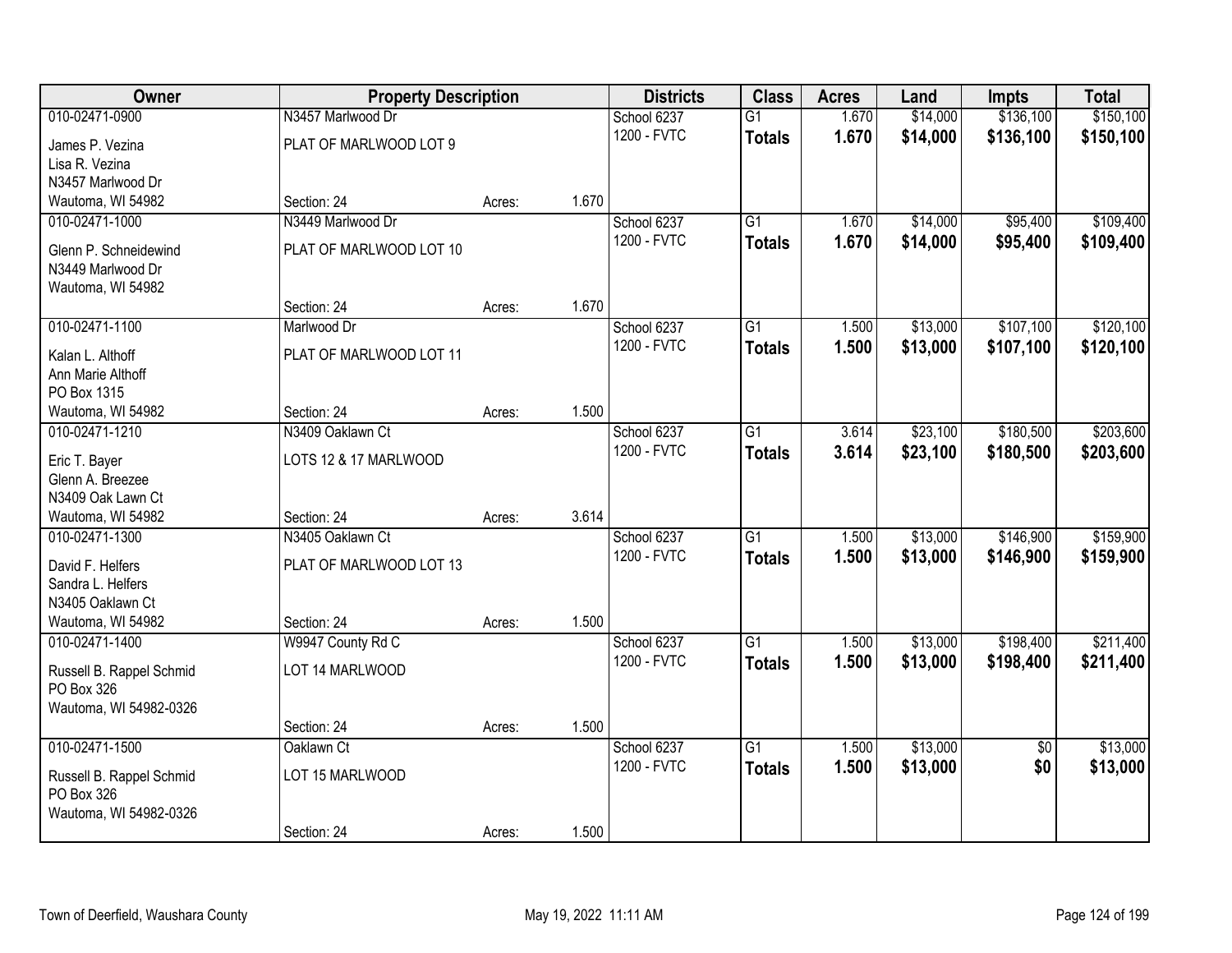| Owner                                    | <b>Property Description</b> |        |       | <b>Districts</b> | <b>Class</b>    | <b>Acres</b> | Land     | <b>Impts</b>    | <b>Total</b> |
|------------------------------------------|-----------------------------|--------|-------|------------------|-----------------|--------------|----------|-----------------|--------------|
| 010-02471-1600                           | Oaklawn Ct                  |        |       | School 6237      | $\overline{G1}$ | 1.590        | \$13,500 | $\overline{30}$ | \$13,500     |
| Eric T. Bayer                            | LOT 16 MARLWOOD             |        |       | 1200 - FVTC      | <b>Totals</b>   | 1.590        | \$13,500 | \$0             | \$13,500     |
| Glenn A. Breezee                         |                             |        |       |                  |                 |              |          |                 |              |
| N3409 Oak Lawn Ct                        |                             |        |       |                  |                 |              |          |                 |              |
| Wautoma, WI 54982                        | Section: 24                 | Acres: | 1.590 |                  |                 |              |          |                 |              |
| 010-02471-1800                           | Marlwood Dr                 |        |       | School 6237      | $\overline{G1}$ | 1.790        | \$14,700 | \$0             | \$14,700     |
| Eric T. Bayer                            | LOT 18 MARLWOOD             |        |       | 1200 - FVTC      | <b>Totals</b>   | 1.790        | \$14,700 | \$0             | \$14,700     |
| Glenn A. Breezee                         |                             |        |       |                  |                 |              |          |                 |              |
| N3409 Oak Lawn Ct                        |                             |        |       |                  |                 |              |          |                 |              |
| Wautoma, WI 54982                        | Section: 24                 | Acres: | 1.790 |                  |                 |              |          |                 |              |
| 010-02471-1900                           | Marlwood Dr                 |        |       | School 6237      | G1              | 1.500        | \$13,000 | \$0             | \$13,000     |
|                                          |                             |        |       | 1200 - FVTC      | <b>Totals</b>   | 1.500        | \$13,000 | \$0             | \$13,000     |
| Eric T. Bayer                            | LOT 19 MARLWOOD             |        |       |                  |                 |              |          |                 |              |
| Glenn A. Breezee                         |                             |        |       |                  |                 |              |          |                 |              |
| N3409 Oak Lawn Ct                        | Section: 24                 |        | 1.500 |                  |                 |              |          |                 |              |
| Wautoma, WI 54982<br>010-02471-2000      | Marlwood Dr                 | Acres: |       | School 6237      | G1              | 1.540        | \$13,200 | \$0             | \$13,200     |
|                                          |                             |        |       | 1200 - FVTC      |                 |              |          |                 |              |
| James R. Tetzlaff                        | LOT 20 PLAT OF MARLWOOD     |        |       |                  | <b>Totals</b>   | 1.540        | \$13,200 | \$0             | \$13,200     |
| Lois A. Tetzlaff                         |                             |        |       |                  |                 |              |          |                 |              |
| N3408 Marlwood Dr                        |                             |        |       |                  |                 |              |          |                 |              |
| Wautoma, WI 54982                        | Section: 24                 | Acres: | 1.540 |                  |                 |              |          |                 |              |
| 010-02471-2100                           | N3408 Marlwood Dr           |        |       | School 6237      | $\overline{G1}$ | 1.520        | \$13,100 | \$89,600        | \$102,700    |
| James R. Tetzlaff                        | LOT 21 MARLWOOD             |        |       | 1200 - FVTC      | <b>Totals</b>   | 1.520        | \$13,100 | \$89,600        | \$102,700    |
| Lois A. Tetzlaff                         |                             |        |       |                  |                 |              |          |                 |              |
| N3408 Marlwood Dr                        |                             |        |       |                  |                 |              |          |                 |              |
| Wautoma, WI 54982                        | Section: 24                 | Acres: | 1.520 |                  |                 |              |          |                 |              |
| 010-02471-2200                           | W10022 Deerfield Ct         |        |       | School 6237      | $\overline{G1}$ | 1.460        | \$12,800 | \$113,800       | \$126,600    |
| Mark A. Calder                           | PLAT OF MARLWOOD LOT 22     |        |       | 1200 - FVTC      | <b>Totals</b>   | 1.460        | \$12,800 | \$113,800       | \$126,600    |
| Michele L. Calder                        |                             |        |       |                  |                 |              |          |                 |              |
| W10022 Deerfield Ct                      |                             |        |       |                  |                 |              |          |                 |              |
| Wautoma, WI 54982                        | Section: 24                 | Acres: | 1.460 |                  |                 |              |          |                 |              |
| 010-02471-2300                           | Deerfield Ct                |        |       | School 6237      | $\overline{G1}$ | 2.001        | \$16,000 | $\overline{50}$ | \$16,000     |
|                                          |                             |        |       | 1200 - FVTC      | <b>Totals</b>   | 2.001        | \$16,000 | \$0             | \$16,000     |
| Michael B. Kraft                         | LOT 23, PLAT OF MARLWOOD    |        |       |                  |                 |              |          |                 |              |
| Jennifer A. Kraft<br>W10040 Deerfield Ct |                             |        |       |                  |                 |              |          |                 |              |
| Wautoma, WI 54982-7064                   | Section: 24                 | Acres: | 2.001 |                  |                 |              |          |                 |              |
|                                          |                             |        |       |                  |                 |              |          |                 |              |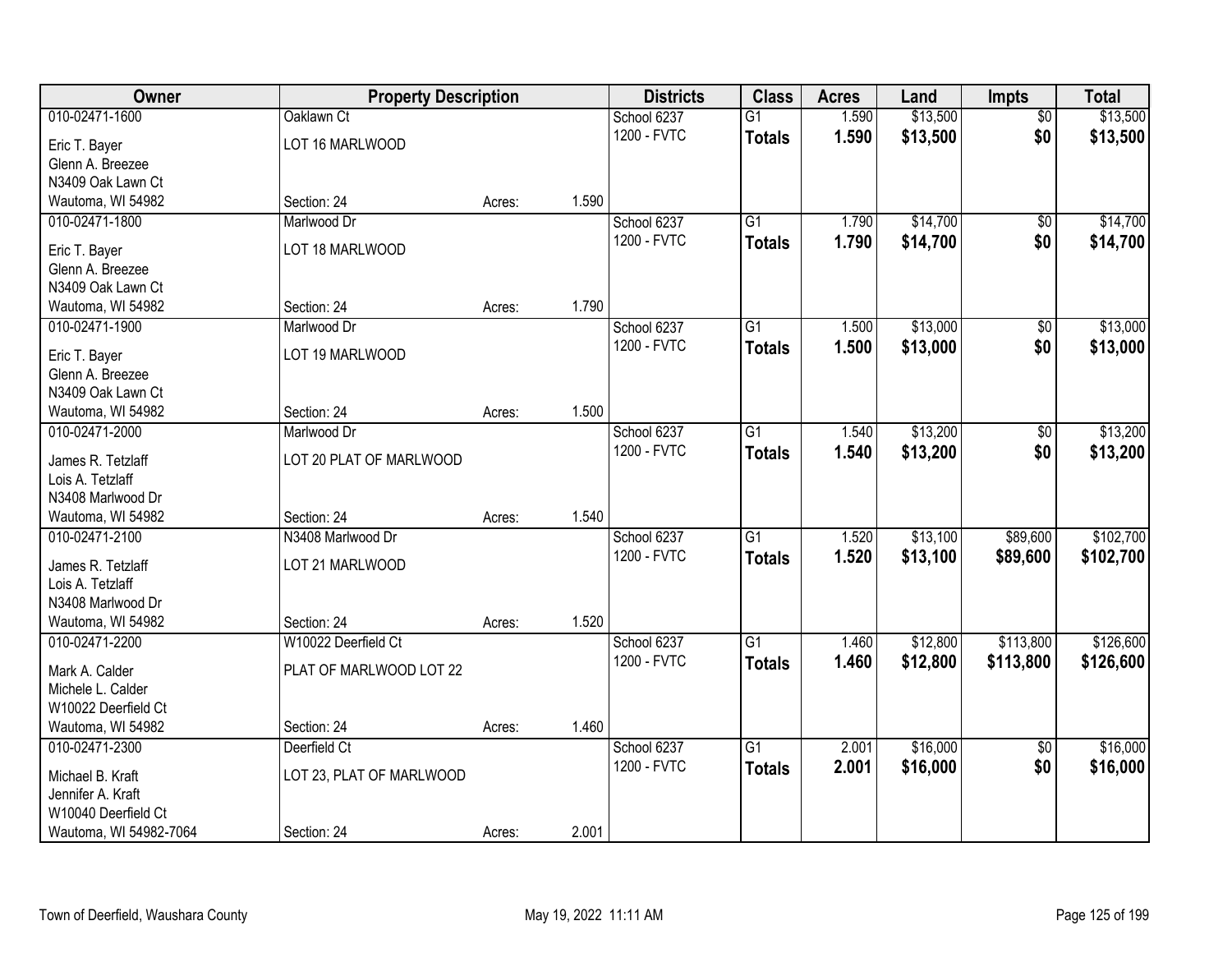| Owner                  | <b>Property Description</b>          |        |       | <b>Districts</b> | <b>Class</b>    | <b>Acres</b> | Land     | <b>Impts</b>    | <b>Total</b> |
|------------------------|--------------------------------------|--------|-------|------------------|-----------------|--------------|----------|-----------------|--------------|
| 010-02471-2400         | Deerfield Ct                         |        |       | School 6237      | $\overline{G1}$ | 2.123        | \$16,500 | \$114,100       | \$130,600    |
| Michael B. Kraft       | LOT 24, PLAT OF MARLWOOD             |        |       | 1200 - FVTC      | <b>Totals</b>   | 2.123        | \$16,500 | \$114,100       | \$130,600    |
| Jennifer A. Kraft      |                                      |        |       |                  |                 |              |          |                 |              |
| W10040 Deerfield Ct    |                                      |        |       |                  |                 |              |          |                 |              |
| Wautoma, WI 54982-7064 | Section: 24                          | Acres: | 2.123 |                  |                 |              |          |                 |              |
| 010-02471-2500         | W10040 Deerfield Ct                  |        |       | School 6237      | $\overline{G1}$ | 2.011        | \$16,000 | $\overline{50}$ | \$16,000     |
| Michael B. Kraft       | LOT 25, PLAT OF MARLWOOD             |        |       | 1200 - FVTC      | <b>Totals</b>   | 2.011        | \$16,000 | \$0             | \$16,000     |
| Jennifer A. Kraft      |                                      |        |       |                  |                 |              |          |                 |              |
| W10040 Deerfield Ct    |                                      |        |       |                  |                 |              |          |                 |              |
| Wautoma, WI 54982-7064 | Section: 24                          | Acres: | 2.011 |                  |                 |              |          |                 |              |
| 010-02471-2600         | N3426 Marlwood Dr                    |        |       | School 6237      | G1              | 2.026        | \$16,100 | \$123,900       | \$140,000    |
| Michael Cramer         | PLAT OF MARLWOOD LOT 26              |        |       | 1200 - FVTC      | <b>Totals</b>   | 2.026        | \$16,100 | \$123,900       | \$140,000    |
| N3426 Marlwood Dr      |                                      |        |       |                  |                 |              |          |                 |              |
| Wautoma, WI 54982      |                                      |        |       |                  |                 |              |          |                 |              |
|                        | Section: 24                          | Acres: | 0.000 |                  |                 |              |          |                 |              |
| 010-02471-2700         | N3456 Marlwood Dr                    |        |       | School 6237      | G1              | 1.660        | \$14,000 | \$91,100        | \$105,100    |
| Joey Rosin             | LOT 27 PLAT OF MARLWOOD              |        |       | 1200 - FVTC      | <b>Totals</b>   | 1.660        | \$14,000 | \$91,100        | \$105,100    |
| Marsha Rosin           |                                      |        |       |                  |                 |              |          |                 |              |
| N3456 Marlwood Dr      |                                      |        |       |                  |                 |              |          |                 |              |
| Wautoma, WI 54982      | Section: 24                          | Acres: | 1.660 |                  |                 |              |          |                 |              |
| 010-02471-2800         | N3464 Marlwood Dr                    |        |       | School 6237      | $\overline{G1}$ | 1.000        | \$10,000 | \$90,900        | \$100,900    |
| Frank R. Gwidt         | PLAT OF MARLWOOD, LOT 28             |        |       | 1200 - FVTC      | <b>Totals</b>   | 1.000        | \$10,000 | \$90,900        | \$100,900    |
| Jan M. Radke           |                                      |        |       |                  |                 |              |          |                 |              |
| N3464 Marlwood Dr      |                                      |        |       |                  |                 |              |          |                 |              |
| Wautoma, WI 54982      | Section: 24                          | Acres: | 1.000 |                  |                 |              |          |                 |              |
| 010-02471-2900         | N3490 Marlwood Dr                    |        |       | School 6237      | $\overline{G1}$ | 1.500        | \$13,000 | \$103,000       | \$116,000    |
| Janice E. Reilly       | PLAT OF MARLWOOD LOT 29, LIFE ESTATE |        |       | 1200 - FVTC      | <b>Totals</b>   | 1.500        | \$13,000 | \$103,000       | \$116,000    |
| Renee Mentzel          | RESERVED FOR JANICE REILLY           |        |       |                  |                 |              |          |                 |              |
| N3490 Marlwood Dr      |                                      |        |       |                  |                 |              |          |                 |              |
| Wautoma, WI 54982      | Section: 24                          | Acres: | 1.500 |                  |                 |              |          |                 |              |
| 010-02471-3000         | N3504 Marlwood Dr                    |        |       | School 6237      | $\overline{G1}$ | 1.500        | \$13,000 | \$75,700        | \$88,700     |
| Ronald G. Ellenbecker  | PLAT OF MARLWOOD LOT 30              |        |       | 1200 - FVTC      | <b>Totals</b>   | 1.500        | \$13,000 | \$75,700        | \$88,700     |
| 5161 N Detrie Ct       |                                      |        |       |                  |                 |              |          |                 |              |
| Butler, WI 53007-1215  |                                      |        |       |                  |                 |              |          |                 |              |
|                        | Section: 24                          | Acres: | 1.500 |                  |                 |              |          |                 |              |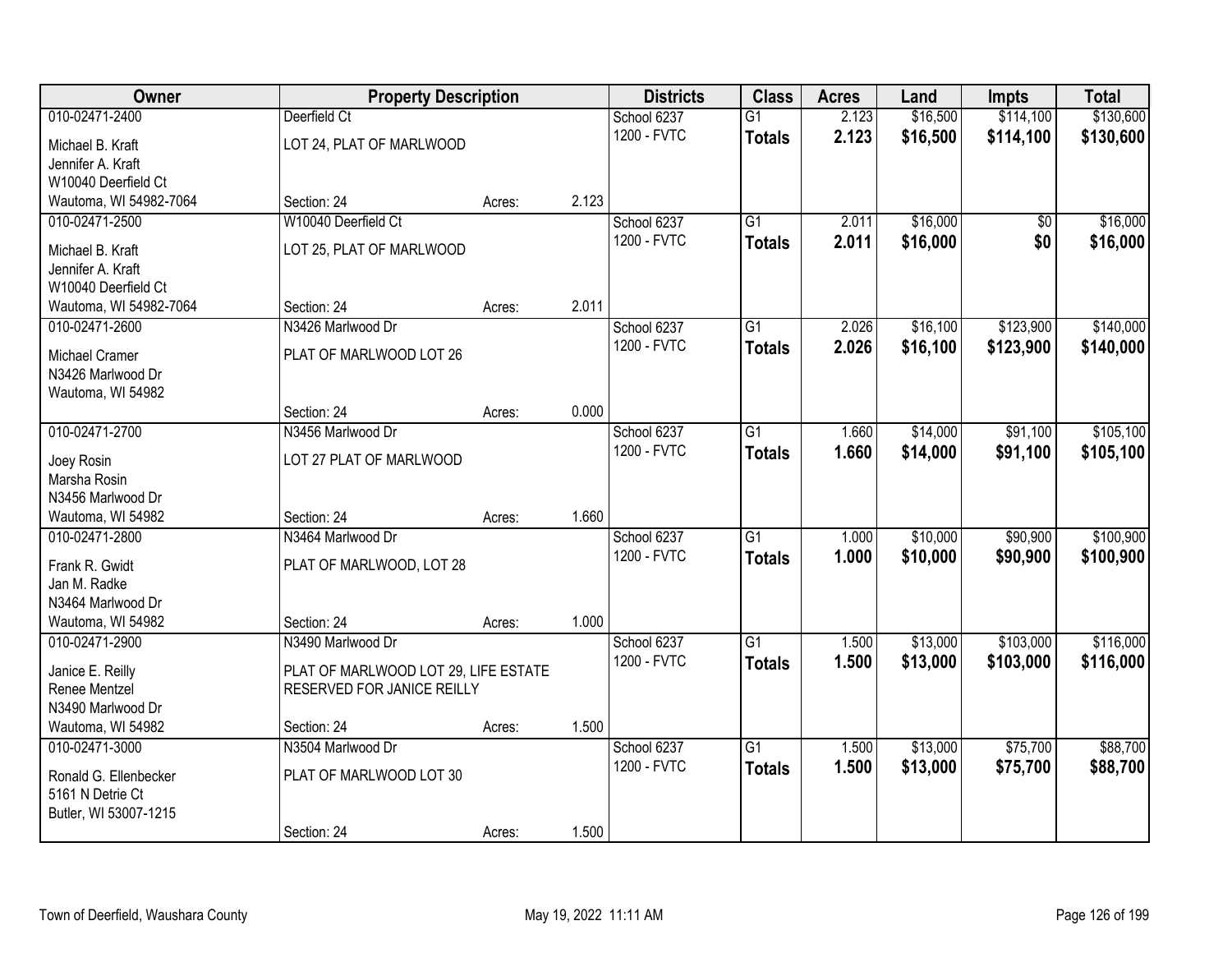| Owner                                                          | <b>Property Description</b>                |        | <b>Districts</b>           | <b>Class</b>    | <b>Acres</b> | Land              | Impts           | <b>Total</b> |
|----------------------------------------------------------------|--------------------------------------------|--------|----------------------------|-----------------|--------------|-------------------|-----------------|--------------|
| 010-02471-3100                                                 | Marlwood Dr                                |        | School 6237                | $\overline{G1}$ | 1.510        | \$13,100          | $\overline{50}$ | \$13,100     |
| Crist Ellickson                                                | PLAT OF MARLWOOD LOT 31                    |        | 1200 - FVTC                | <b>Totals</b>   | 1.510        | \$13,100          | \$0             | \$13,100     |
| PO Box 746                                                     |                                            |        |                            |                 |              |                   |                 |              |
| Wautoma, WI 54982-0746                                         |                                            |        |                            |                 |              |                   |                 |              |
|                                                                | Section: 24                                | Acres: | 0.000                      |                 |              |                   |                 |              |
| 010-02471-3200                                                 | County Rd C                                |        | School 6237                | $\overline{G1}$ | 1.469        | \$12,800          | $\overline{50}$ | \$12,800     |
| Michael B. Kraft                                               | LOT 32, PLAT OF MARLWOOD                   |        | 1200 - FVTC                | <b>Totals</b>   | 1.469        | \$12,800          | \$0             | \$12,800     |
| Jennifer A. Kraft                                              |                                            |        |                            |                 |              |                   |                 |              |
| W10040 Deerfield Ct                                            |                                            |        |                            |                 |              |                   |                 |              |
| Wautoma, WI 54982-7064                                         | Section: 24                                | Acres: | 1.469                      |                 |              |                   |                 |              |
| 010-02471-3300                                                 | N3550 Marlwood Dr                          |        | School 6237                | G <sub>1</sub>  | 1.775        | \$14,700          | \$113,900       | \$128,600    |
| Thomas M. Welbon                                               | LOT 33 PLAT OF MARLWOOD                    |        | 1200 - FVTC                | <b>Totals</b>   | 1.775        | \$14,700          | \$113,900       | \$128,600    |
| 22715 Durand Ave                                               |                                            |        |                            |                 |              |                   |                 |              |
| Kansasville, WI 53139-9587                                     |                                            |        |                            |                 |              |                   |                 |              |
|                                                                | Section: 24                                | Acres: | 0.000                      |                 |              |                   |                 |              |
| 010-02511-0100                                                 |                                            |        | School 6237                | X3              | 2.250        | \$0               | \$0             | \$0          |
| Waushara County Highway Commission   FOR HWY OF NE1/4 OF NE1/4 |                                            |        | 1200 - FVTC                | <b>Totals</b>   | 2.250        | \$0               | \$0             | \$0          |
|                                                                |                                            |        |                            |                 |              |                   |                 |              |
|                                                                |                                            |        |                            |                 |              |                   |                 |              |
|                                                                | Section: 25                                | Acres: | 2.250                      |                 |              |                   |                 |              |
| 010-02511-0210                                                 | W9711 Brown Deer Ave                       |        | School 6237                | $\overline{G1}$ | 1.910        | \$15,500          | \$247,400       | \$262,900    |
| Jeffrey J. Stahl                                               | PT OF NE1/4 NE1/4, LOT 1 & PT OF LOT 2 CSM |        | 1200 - FVTC                | W <sub>6</sub>  | 21.000       | $($ \$63,000) $ $ | \$0             | \$0          |
| Angela C. Stahl                                                | #1195, NOW LOTS 1, 2, 3 & 4 CSM 4360       |        |                            | <b>Totals</b>   | 22.910       | \$15,500          | \$247,400       | \$262,900    |
| PO Box 1395                                                    |                                            |        |                            |                 |              |                   |                 |              |
| Wautoma, WI 54982                                              | Section: 25                                | Acres: | 22.910                     |                 |              |                   |                 |              |
| 010-02511-0400                                                 | County Rd C                                |        | 8110 - White River         | $\overline{G1}$ | 0.290        | \$900             | $\overline{50}$ | \$900        |
| Richard P. Burkwald                                            | A TRIANGLE PC OF LAND IN NE1/4 OF NE1/4    |        | Lake Dist                  | <b>Totals</b>   | 0.290        | \$900             | \$0             | \$900        |
| N3258 Lake Dr                                                  |                                            |        | School 6237<br>1200 - FVTC |                 |              |                   |                 |              |
| Wautoma, WI 54982                                              |                                            |        |                            |                 |              |                   |                 |              |
|                                                                | Section: 25                                | Acres: | 0.000                      |                 |              |                   |                 |              |
| 010-02512-0110                                                 | Lake Dr                                    |        | 8110 - White River         | $\overline{G1}$ | 4.377        | \$6,800           | $\overline{50}$ | \$6,800      |
| Steven J. Meyer                                                | PT OF N1/2 NE1/4, LOT 1 CSM 4305           |        | Lake Dist                  | <b>Totals</b>   | 4.377        | \$6,800           | \$0             | \$6,800      |
| Wendy A. Meyer                                                 |                                            |        | School 6237<br>1200 - FVTC |                 |              |                   |                 |              |
| W9820 Oak St                                                   |                                            |        |                            |                 |              |                   |                 |              |
| Wautoma, WI 54982                                              | Section: 25                                | Acres: | 4.377                      |                 |              |                   |                 |              |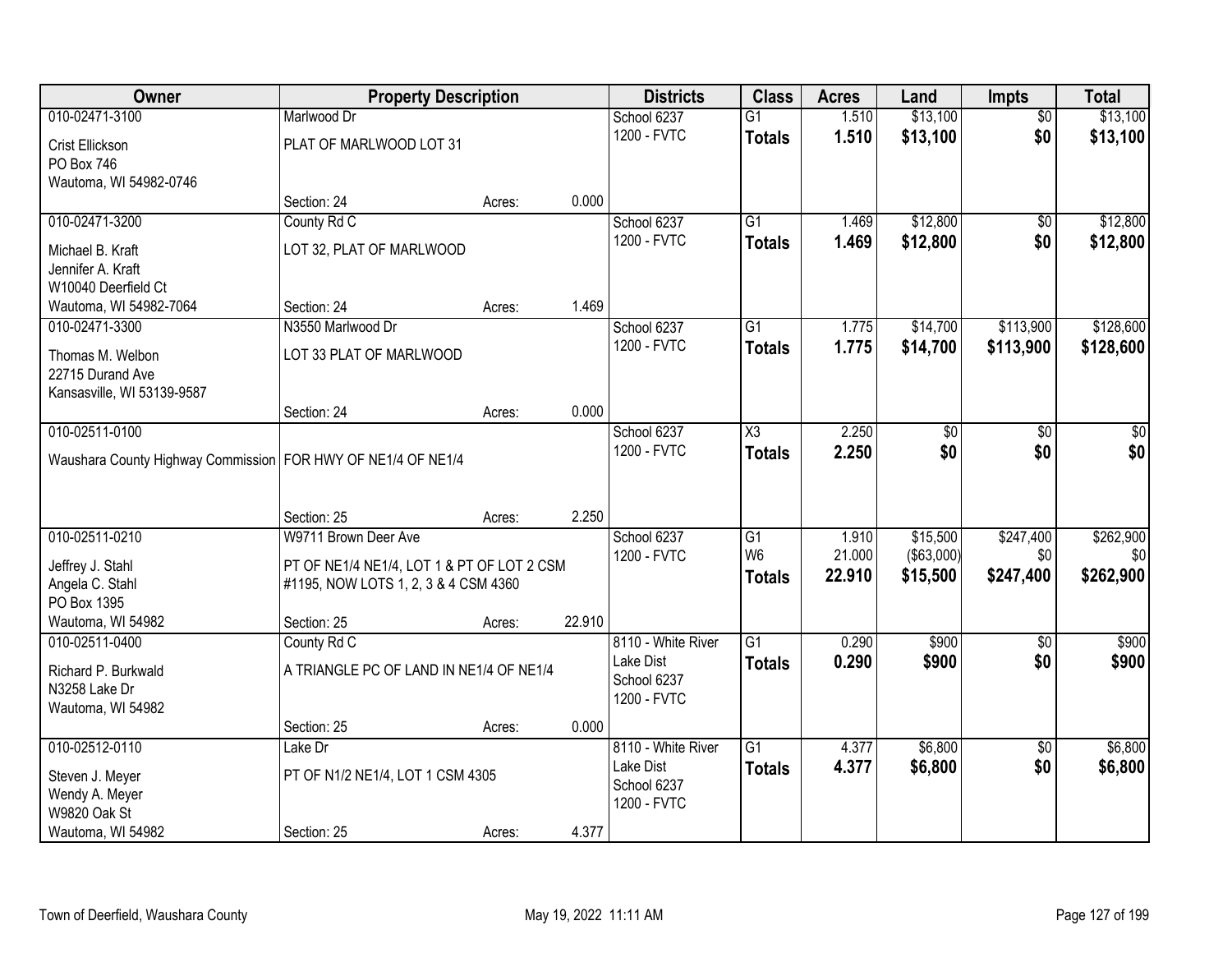| Owner                                                                             |                                                                                     | <b>Property Description</b> |       | <b>Districts</b>                                              | <b>Class</b>                     | <b>Acres</b>   | Land                 | <b>Impts</b>           | <b>Total</b>           |
|-----------------------------------------------------------------------------------|-------------------------------------------------------------------------------------|-----------------------------|-------|---------------------------------------------------------------|----------------------------------|----------------|----------------------|------------------------|------------------------|
| 010-02512-0120<br><b>Richard Lichner</b><br>204 State Rd 164<br>Colgate, WI 53017 | PT OF N1/2 NE1/4, LOT 2 CSM 4305                                                    |                             |       | 8110 - White River<br>Lake Dist<br>School 6237<br>1200 - FVTC | $\overline{G1}$<br><b>Totals</b> | 0.722<br>0.722 | \$8,600<br>\$8,600   | $\overline{50}$<br>\$0 | \$8,600<br>\$8,600     |
|                                                                                   | Section: 25                                                                         | Acres:                      | 0.722 |                                                               |                                  |                |                      |                        |                        |
| 010-02512-0130<br><b>Richard Lichner</b><br>204 State Rd 164<br>Colgate, WI 53017 | PT OF N1/2 NE1/4, LOT 3 CSM 4305                                                    |                             |       | 8110 - White River<br>Lake Dist<br>School 6237<br>1200 - FVTC | $\overline{G1}$<br><b>Totals</b> | 0.874<br>0.874 | \$9,400<br>\$9,400   | \$0<br>\$0             | \$9,400<br>\$9,400     |
|                                                                                   | Section: 25                                                                         | Acres:                      | 0.874 |                                                               |                                  |                |                      |                        |                        |
| 010-02512-0200<br>Richard Lichner et al<br>204 State Rd 164<br>Colgate, WI 53017  | N3251 Lake Dr<br>WHITE RIVER L PAR 278.55' W LI 271' N LI 150' E LI<br>440' S LI    |                             |       | 8110 - White River<br>Lake Dist<br>School 6237<br>1200 - FVTC | $\overline{G1}$<br><b>Totals</b> | 1.590<br>1.590 | \$13,500<br>\$13,500 | \$40,000<br>\$40,000   | \$53,500<br>\$53,500   |
|                                                                                   | Section: 25                                                                         | Acres:                      | 1.590 |                                                               |                                  |                |                      |                        |                        |
| 010-02512-0300<br>Nolan B. Kelley<br>W9865 Brown Deer Dr<br>Wautoma, WI 54982     | W9865 Brown Deer Dr<br>WHITE RIV L ON BROWN DEER AV LOT A PT OF<br>W1/2-NE1/4 & ROW |                             |       | 8110 - White River<br>Lake Dist<br>School 6237<br>1200 - FVTC | $\overline{G1}$<br><b>Totals</b> | 4.620<br>4.620 | \$26,700<br>\$26,700 | \$150,000<br>\$150,000 | \$176,700<br>\$176,700 |
|                                                                                   | Section: 25                                                                         | Acres:                      | 0.000 |                                                               |                                  |                |                      |                        |                        |
| 010-02512-0400<br>Sharilyn Kelley<br>Nolan B. Kelley<br>W9865 Brown Deer Dr       | PT OF NW1/4 NE1/4, LOT 2 CSM #644                                                   |                             |       | 8110 - White River<br>Lake Dist<br>School 6237<br>1200 - FVTC | $\overline{G1}$<br><b>Totals</b> | 4.240<br>4.240 | \$25,500<br>\$25,500 | \$0<br>\$0             | \$25,500<br>\$25,500   |
| Wautoma, WI 54982<br>010-02512-0500                                               | Section: 25                                                                         | Acres:                      | 4.240 | 8110 - White River                                            | $\overline{G1}$                  | 1.340          | \$12,000             | \$20,900               | \$32,900               |
| Nolan B. Kelley<br>W9865 Brown Deer Dr<br>Wautoma, WI 54982                       | PT OF W1/2-NE1/4 & ROW                                                              |                             |       | Lake Dist<br>School 6237<br>1200 - FVTC                       | <b>Totals</b>                    | 1.340          | \$12,000             | \$20,900               | \$32,900               |
|                                                                                   | Section: 25                                                                         | Acres:                      | 1.340 |                                                               |                                  |                |                      |                        |                        |
| 010-02512-0600<br>Timothy A. Saul<br>W9879 Brown Deer Ave<br>Wautoma, WI 54982    | W9879 Brown Deer Dr<br>PT OF NW1/4 NE1/4, LOT 1 CSM #644<br>Section: 25             | Acres:                      | 3.940 | 8110 - White River<br>Lake Dist<br>School 6237<br>1200 - FVTC | $\overline{G1}$<br><b>Totals</b> | 3.940<br>3.940 | \$24,500<br>\$24,500 | \$118,600<br>\$118,600 | \$143,100<br>\$143,100 |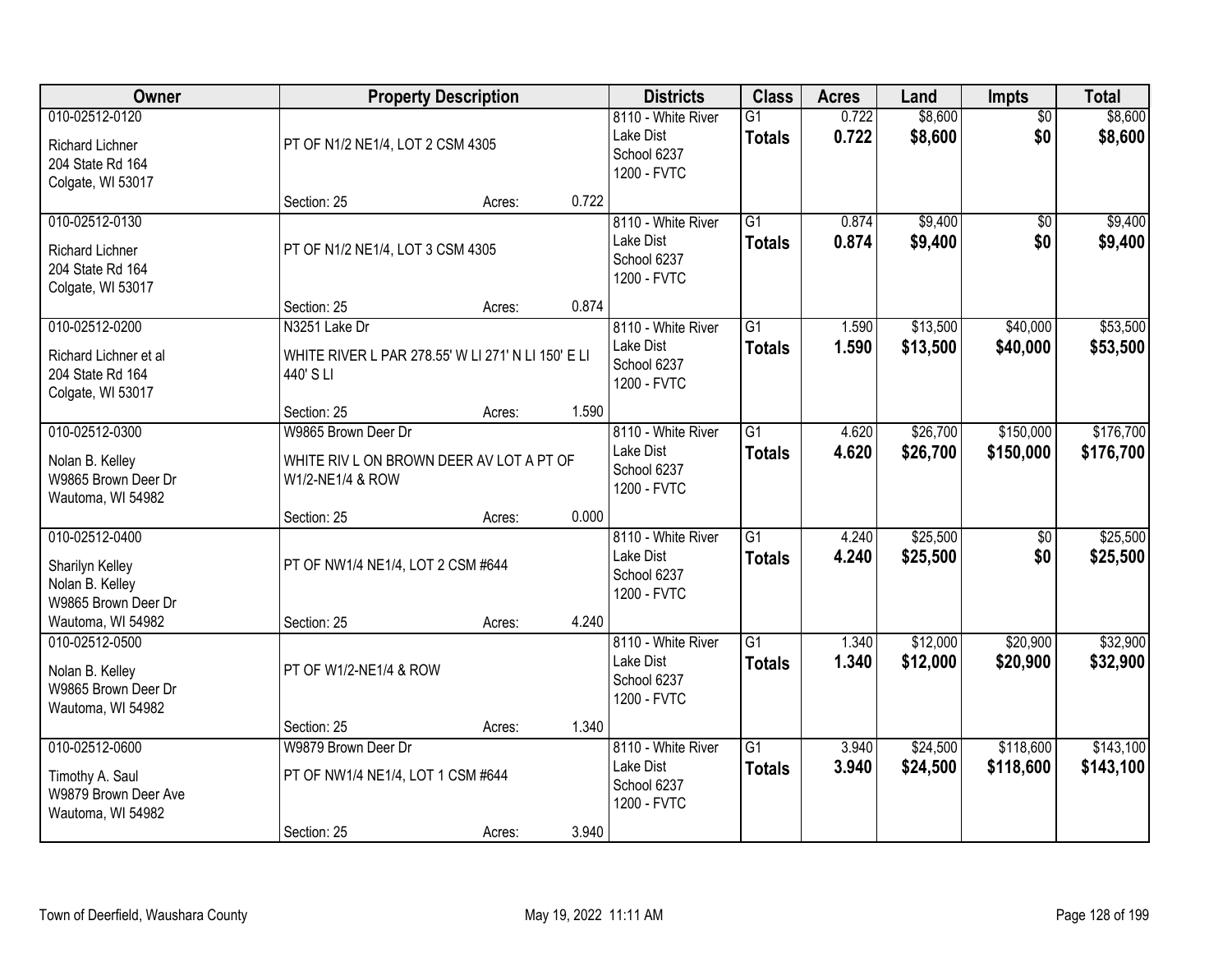| Owner                                                                                               | <b>Property Description</b>                                                                                                  |        |        | <b>Districts</b>                                              | <b>Class</b>                     | <b>Acres</b>     | Land                 | <b>Impts</b>           | <b>Total</b>           |
|-----------------------------------------------------------------------------------------------------|------------------------------------------------------------------------------------------------------------------------------|--------|--------|---------------------------------------------------------------|----------------------------------|------------------|----------------------|------------------------|------------------------|
| 010-02513-0800<br>Robert A. Geb<br>N3145 Lake Dr<br>Wautoma, WI 54982                               | N3145 Lake Dr<br>WHITE RIVER LAKE, PT OF SW NE                                                                               |        |        | 8110 - White River<br>Lake Dist<br>School 6237<br>1200 - FVTC | G1<br><b>Totals</b>              | 0.310<br>0.310   | \$5,400<br>\$5,400   | \$55,000<br>\$55,000   | \$60,400<br>\$60,400   |
|                                                                                                     | Section: 25                                                                                                                  | Acres: | 0.000  |                                                               |                                  |                  |                      |                        |                        |
| 010-02513-1000<br>Donald G & Arlene F Maass Joint<br><b>Revocable Trust</b><br>10744 S Nicholson Rd | PT SW1/4 OF NE1/4 (WHITE RIVER L)                                                                                            |        |        | 8110 - White River<br>Lake Dist<br>School 6237<br>1200 - FVTC | $\overline{G1}$<br><b>Totals</b> | 0.570<br>0.570   | \$7,800<br>\$7,800   | \$0<br>\$0             | \$7,800<br>\$7,800     |
| Oak Creek, WI 53154                                                                                 | Section: 25                                                                                                                  | Acres: | 0.000  |                                                               |                                  |                  |                      |                        |                        |
| 010-02513-3000<br>Suzanne K. Powell<br>Robert A. Churchill<br>1905 Woodland Dr                      | W9897 Brown Deer Dr<br>WHITE RIV L ON BROWN DEER AV LOT C PT OF<br>NE1/4 LIFE EST JOHN CHURCHILL                             |        |        | 8110 - White River<br>Lake Dist<br>School 6237<br>1200 - FVTC | G1<br><b>Totals</b>              | 3.340<br>3.340   | \$21,900<br>\$21,900 | \$88,200<br>\$88,200   | \$110,100<br>\$110,100 |
| Caledonia, WI 53108-9718                                                                            | Section: 25                                                                                                                  | Acres: | 0.000  |                                                               |                                  |                  |                      |                        |                        |
| 010-02513-3100<br>Camp Phillip Properties, LLC<br>W9944 Buttercup Ave<br>Wautoma, WI 54982          | SW1/4 OF NE1/4 IN SW COR                                                                                                     |        |        | 8110 - White River<br>Lake Dist<br>School 6237<br>1200 - FVTC | $\overline{X4}$<br><b>Totals</b> | 0.500<br>0.500   | \$0<br>\$0           | \$0<br>\$0             | \$0<br>\$0             |
|                                                                                                     | Section: 25                                                                                                                  | Acres: | 0.500  |                                                               |                                  |                  |                      |                        |                        |
| 010-02521-0110<br>Judy Pasko<br>PO Box 170901<br>Whitefish Bay, WI 53217                            | W9933 Brown Deer Dr<br>E1/2 NE1/4 NW1/4 EXC PINE AVE & EXC CSM 3664<br>SUBJ TO CONDITIONAL EASEMENT V873 P168<br>Section: 25 | Acres: | 17.800 | 8110 - White River<br>Lake Dist<br>School 6237<br>1200 - FVTC | $\overline{G1}$<br><b>Totals</b> | 17.800<br>17.800 | \$67,600<br>\$67,600 | \$61,200<br>\$61,200   | \$128,800<br>\$128,800 |
| 010-02521-0120                                                                                      |                                                                                                                              |        |        | 8110 - White River                                            | $\overline{G1}$                  | 2.000            | \$16,000             | \$0                    | \$16,000               |
| Judy Pasko<br>PO Box 170901<br>Whitefish Bay, WI 53217                                              | PT OF E1/2 NE1/4 NW1/4, LOT 1 CSM 3664 SUBJ TO<br>CONDITIONAL EASEMENT V873 P168                                             |        |        | Lake Dist<br>School 6237<br>1200 - FVTC                       | <b>Totals</b>                    | 2.000            | \$16,000             | \$0                    | \$16,000               |
|                                                                                                     | Section: 25                                                                                                                  | Acres: | 2.000  |                                                               |                                  |                  |                      |                        |                        |
| 010-02521-0200<br>Judy Pasko<br>PO Box 170901<br>Whitefish Bay, WI 53217                            | W1/2 NE1/4 NW1/4 EXC PINE AVE SUBJ TO<br>CONDITIONAL EASEMENT V873 P168<br>Section: 25                                       | Acres: | 20.000 | School 6237<br>1200 - FVTC                                    | $\overline{G1}$<br><b>Totals</b> | 20.000<br>20.000 | \$74,400<br>\$74,400 | $\overline{50}$<br>\$0 | \$74,400<br>\$74,400   |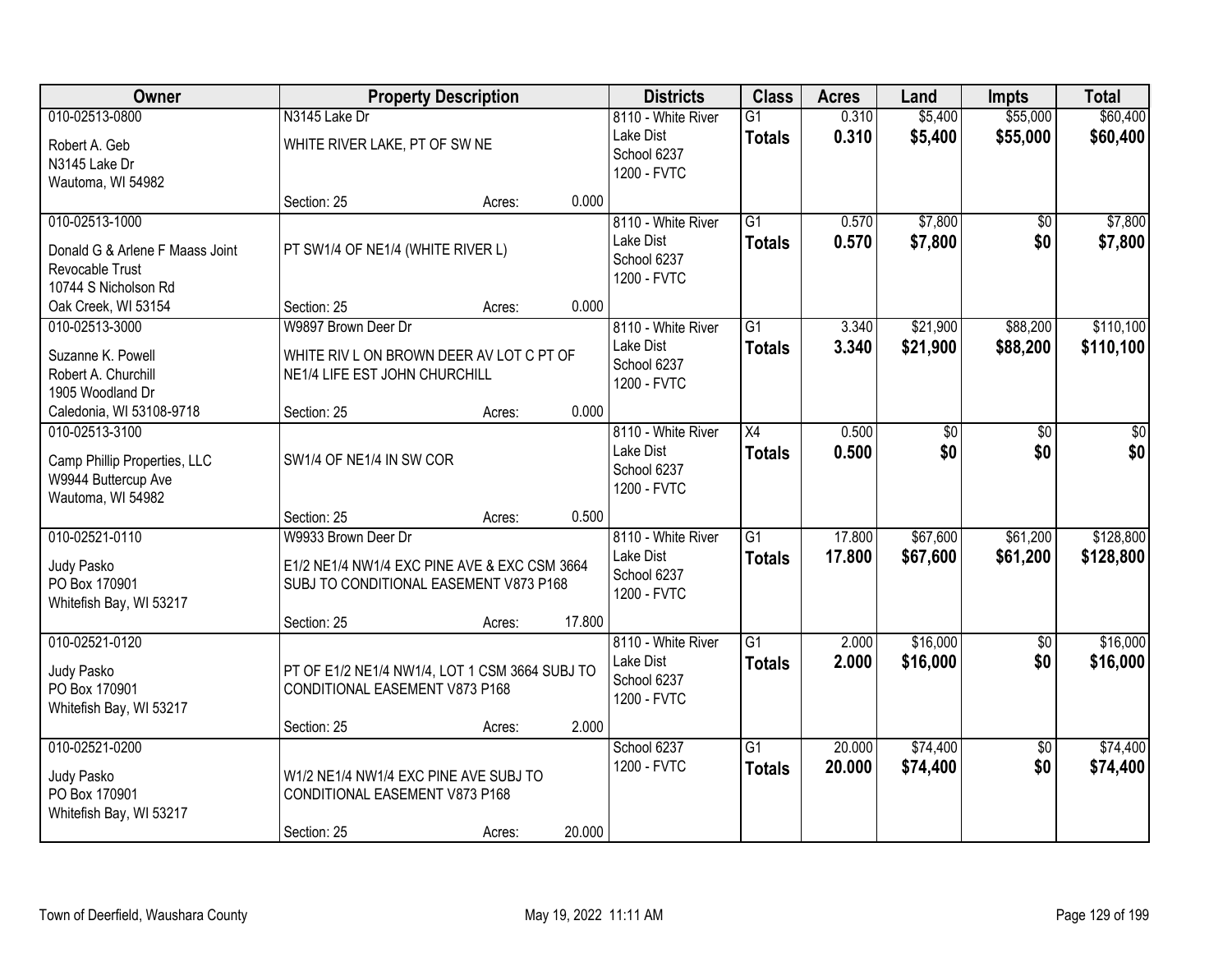| Owner                                                                                      |                                                                                  | <b>Property Description</b> |        | <b>Districts</b>                                              | <b>Class</b>                           | <b>Acres</b>              | Land                        | <b>Impts</b>                  | <b>Total</b>                |
|--------------------------------------------------------------------------------------------|----------------------------------------------------------------------------------|-----------------------------|--------|---------------------------------------------------------------|----------------------------------------|---------------------------|-----------------------------|-------------------------------|-----------------------------|
| 010-02522-0000                                                                             |                                                                                  |                             |        | School 6237<br>1200 - FVTC                                    | G4<br>G <sub>5</sub>                   | 39.000<br>1.000           | \$5,800<br>\$100            | $\overline{50}$<br>\$0        | \$5,800<br>\$100            |
| Carl J. Peterson<br>W10149 Brown Deer Ave                                                  | <b>NW1/4 OF NW1/4</b>                                                            |                             |        |                                                               | <b>Totals</b>                          | 40.000                    | \$5,900                     | \$0                           | \$5,900                     |
| Wautoma, WI 54982                                                                          | Section: 25                                                                      | Acres:                      | 40.000 |                                                               |                                        |                           |                             |                               |                             |
| 010-02523-0000                                                                             |                                                                                  |                             |        | School 6237                                                   | G4                                     | 25.000                    | \$4,400                     | $\overline{50}$               | \$4,400                     |
| Carl J. Peterson<br>W10149 Brown Deer Ave                                                  | SW1/4 OF NW1/4                                                                   |                             |        | 1200 - FVTC                                                   | G5M<br><b>Totals</b>                   | 15.000<br>40.000          | \$22,500<br>\$26,900        | \$0<br>\$0                    | \$22,500<br>\$26,900        |
| Wautoma, WI 54982                                                                          | Section: 25                                                                      | Acres:                      | 40.000 |                                                               |                                        |                           |                             |                               |                             |
| 010-02524-0100                                                                             | W9951 Brown Deer Dr                                                              |                             |        | School 6237                                                   | G1                                     | 5.000                     | \$27,900                    | \$0                           | \$27,900                    |
| Judy Pasko<br>PO Box 170901<br>Whitefish Bay, WI 53217                                     | N1/2 NW1/4 SE1/4 NW1/4 SUBJ TO CONDITIONAL<br>EASEMENT V873 P168                 |                             |        | 1200 - FVTC                                                   | <b>Totals</b>                          | 5.000                     | \$27,900                    | \$0                           | \$27,900                    |
|                                                                                            | Section: 25                                                                      | Acres:                      | 5.000  |                                                               |                                        |                           |                             |                               |                             |
| 010-02524-0210                                                                             | W9916 Pine Ave                                                                   |                             |        | 8110 - White River                                            | G1                                     | 1.000                     | \$20,500                    | \$154,500                     | \$175,000                   |
| Kathleen A. House et al<br>c/o Huntington National Bank<br>1 Corelogic Way                 | E1/2 SE1/4 NW1/4 LESS V128 P305 & CONDITIONAL<br>EASEMENT V873 P168              |                             |        | Lake Dist<br>School 6237<br>1200 - FVTC                       | G <sub>6</sub><br><b>Totals</b>        | 19.000<br>20.000          | \$57,000<br>\$77,500        | \$0<br>\$154,500              | \$57,000<br>\$232,000       |
| Westlake, TX 76262                                                                         | Section: 25                                                                      | Acres:                      | 0.000  |                                                               |                                        |                           |                             |                               |                             |
| 010-02524-0220                                                                             |                                                                                  |                             |        | School 6237<br>1200 - FVTC                                    | $\overline{G1}$<br><b>Totals</b>       | 15.000<br>15.000          | \$58,900<br>\$58,900        | $\overline{50}$<br>\$0        | \$58,900<br>\$58,900        |
| Kathleen A. House<br>Michael J. House<br>W9916 Pine Ave                                    | W/1/2 SE1/4 NW1/4 EXC N1/2 NW1/4 SE1/4 NW1/4 &<br>CONDITIONAL EASEMENT V873 P168 |                             |        |                                                               |                                        |                           |                             |                               |                             |
| Wautoma, WI 54982                                                                          | Section: 25                                                                      | Acres:                      | 15.000 |                                                               |                                        |                           |                             |                               |                             |
| 010-02531-0110<br>Camp Phillip Properties, LLC<br>W9944 Buttercup Ave<br>Wautoma, WI 54982 | E1/2 NE1/4 OF SW1/4 EXC .06A IN SE COR                                           |                             |        | 8110 - White River<br>Lake Dist<br>School 6237<br>1200 - FVTC | $\overline{G1}$<br>X4<br><b>Totals</b> | 17.000<br>2.940<br>19.940 | \$65,100<br>\$0<br>\$65,100 | $\overline{50}$<br>\$0<br>\$0 | \$65,100<br>\$0<br>\$65,100 |
|                                                                                            | Section: 25                                                                      | Acres:                      | 19.940 |                                                               |                                        |                           |                             |                               |                             |
| 010-02531-0120                                                                             | W1/2 NE1/4 OF SW1/4                                                              |                             |        | School 6237<br>1200 - FVTC                                    | $\overline{G1}$<br>X4                  | 17.440<br>2.560           | \$66,500<br>\$0             | \$48,000<br>\$0               | \$114,500<br>\$0            |
| Camp Phillip Properties, LLC<br>W9944 Buttercup Ave<br>Wautoma, WI 54982                   |                                                                                  |                             |        |                                                               | <b>Totals</b>                          | 20.000                    | \$66,500                    | \$48,000                      | \$114,500                   |
|                                                                                            | Section: 25                                                                      | Acres:                      | 20.000 |                                                               |                                        |                           |                             |                               |                             |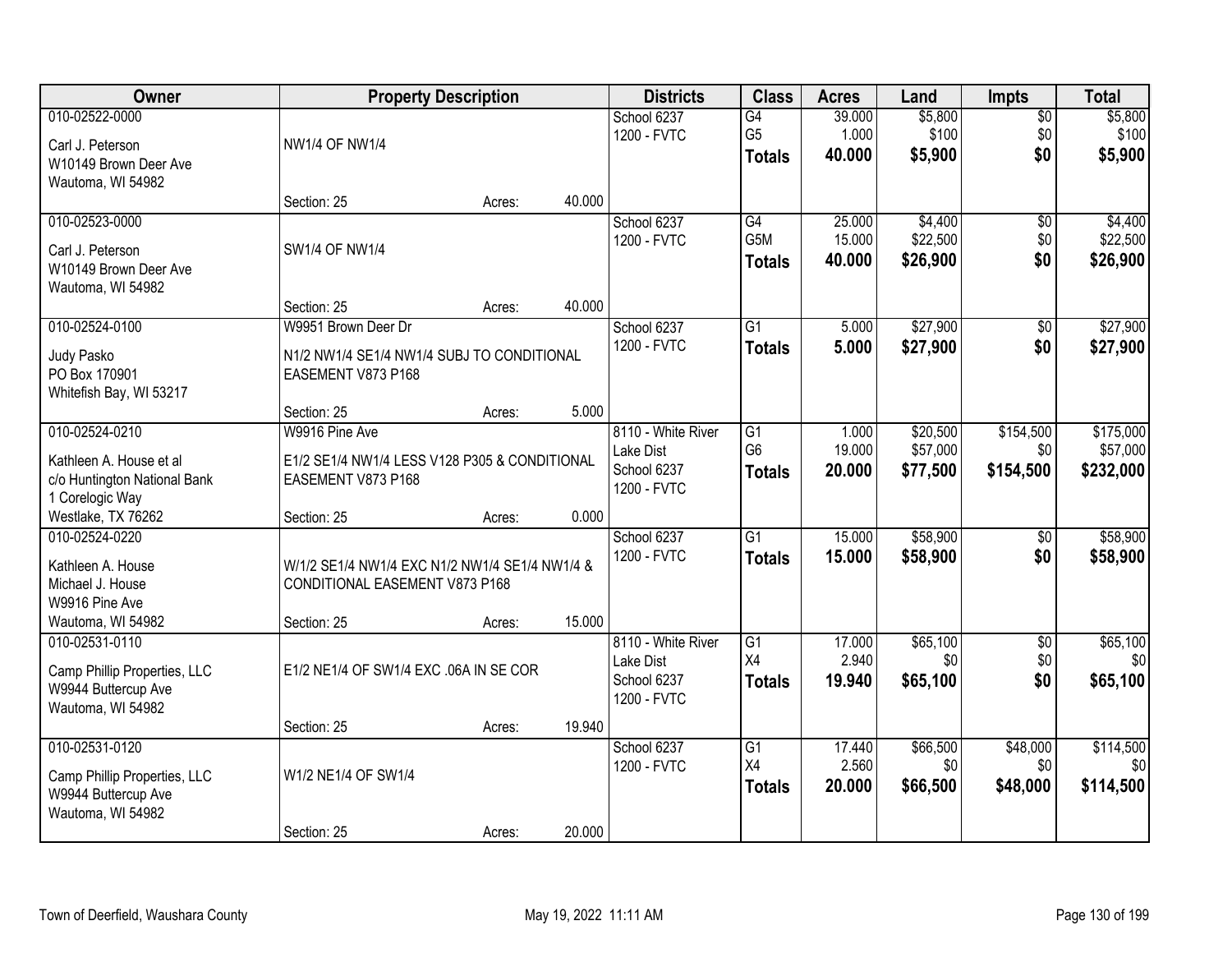| Owner                                               | <b>Property Description</b>             |        |        | <b>Districts</b>           | <b>Class</b>         | <b>Acres</b>    | Land                 | <b>Impts</b>      | <b>Total</b>         |
|-----------------------------------------------------|-----------------------------------------|--------|--------|----------------------------|----------------------|-----------------|----------------------|-------------------|----------------------|
| 010-02531-0200                                      |                                         |        |        | 8110 - White River         | $\overline{X4}$      | 0.060           | $\overline{50}$      | $\overline{50}$   | $\overline{30}$      |
| Camp Phillip Properties, LLC                        | NE1/4 OF SW1/4 IN SE COR                |        |        | Lake Dist<br>School 6237   | <b>Totals</b>        | 0.060           | \$0                  | \$0               | \$0                  |
| W9944 Buttercup Ave                                 |                                         |        |        | 1200 - FVTC                |                      |                 |                      |                   |                      |
| Wautoma, WI 54982                                   |                                         |        |        |                            |                      |                 |                      |                   |                      |
| 010-02532-0000                                      | Section: 25                             | Acres: | 0.060  |                            |                      | 20.000          | \$24,000             |                   | \$24,000             |
|                                                     |                                         |        |        | School 6237<br>1200 - FVTC | G5<br>G <sub>6</sub> | 20.000          | \$60,000             | \$0<br>\$0        | \$60,000             |
| Camp Phillip Properties, LLC                        | <b>NW1/4 OF SW1/4</b>                   |        |        |                            | <b>Totals</b>        | 40.000          | \$84,000             | \$0               | \$84,000             |
| W9944 Buttercup Ave                                 |                                         |        |        |                            |                      |                 |                      |                   |                      |
| Wautoma, WI 54982                                   | Section: 25                             | Acres: | 40.000 |                            |                      |                 |                      |                   |                      |
| 010-02533-0100                                      | W10088 Buttercup Ave                    |        |        | School 6237                | $\overline{X4}$      | 5.260           | $\overline{50}$      | $\overline{50}$   | $\overline{30}$      |
|                                                     |                                         |        |        | 1200 - FVTC                | <b>Totals</b>        | 5.260           | \$0                  | \$0               | \$0                  |
| Camp Phillip Properties, LLC<br>W9944 Buttercup Ave | PT OF SW1/4 SW1/4, LOT 1 CSM 5926       |        |        |                            |                      |                 |                      |                   |                      |
| Wautoma, WI 54982                                   |                                         |        |        |                            |                      |                 |                      |                   |                      |
|                                                     | Section: 25                             | Acres: | 5.260  |                            |                      |                 |                      |                   |                      |
| 010-02533-0200                                      | N2911 12th Ct                           |        |        | School 6237                | G <sub>5</sub>       | 27.000          | \$32,400             | \$0               | \$32,400             |
| Camp Phillip Properties, LLC                        | SW1/4 SW1/4 LESS CSM 5926               |        |        | 1200 - FVTC                | G <sub>6</sub>       | 3.740           | \$11,200             | \$0               | \$11,200             |
| W9944 Buttercup Ave                                 |                                         |        |        |                            | X4                   | 4.000           | \$0                  | \$0               | \$0                  |
| Wautoma, WI 54982                                   |                                         |        |        |                            | <b>Totals</b>        | 34.740          | \$43,600             | \$0               | \$43,600             |
|                                                     | Section: 25                             | Acres: | 34.740 |                            |                      |                 |                      |                   |                      |
| 010-02534-0110                                      | W9944 Buttercup Ave                     |        |        | 8110 - White River         | $\overline{G1}$      | 3.240           | \$21,500             | $\overline{30}$   | \$21,500             |
| Camp Phillip Properties, LLC                        | E1/2 SE1/4 OF SW1/4 EXC 1-1/2 A ON E SI |        |        | Lake Dist                  | G <sub>6</sub><br>X4 | 12.500<br>2.760 | \$37,500<br>\$0      | \$0<br>\$0        | \$37,500<br>\$0      |
| W9944 Buttercup Ave                                 |                                         |        |        | School 6237<br>1200 - FVTC | <b>Totals</b>        | 18.500          | \$59,000             | \$0               | \$59,000             |
| Wautoma, WI 54982                                   |                                         |        |        |                            |                      |                 |                      |                   |                      |
|                                                     | Section: 25                             | Acres: | 18.500 |                            |                      |                 |                      |                   |                      |
| 010-02534-0120                                      |                                         |        |        | School 6237<br>1200 - FVTC | G5<br>G <sub>6</sub> | 10.000<br>8.000 | \$12,000<br>\$24,000 | $\sqrt{6}$<br>\$0 | \$12,000<br>\$24,000 |
| Camp Phillip Properties, LLC                        | W1/2 SE1/4 OF SW1/4                     |        |        |                            | X4                   | 2.000           | \$0                  | \$0               | \$0                  |
| W9944 Buttercup Ave                                 |                                         |        |        |                            | <b>Totals</b>        | 20,000          | \$36,000             | \$0               | \$36,000             |
| Wautoma, WI 54982                                   | Section: 25                             | Acres: | 20.000 |                            |                      |                 |                      |                   |                      |
| 010-02534-0200                                      |                                         |        |        | 8110 - White River         | $\overline{X4}$      | 1.500           | $\overline{50}$      | $\overline{50}$   | $\overline{50}$      |
|                                                     |                                         |        |        | Lake Dist                  | <b>Totals</b>        | 1.500           | \$0                  | \$0               | \$0                  |
| Camp Phillip Properties, LLC<br>W9944 Buttercup Ave | SE1/4 OF SW1/4 ON E SI                  |        |        | School 6237                |                      |                 |                      |                   |                      |
| Wautoma, WI 54982                                   |                                         |        |        | 1200 - FVTC                |                      |                 |                      |                   |                      |
|                                                     | Section: 25                             | Acres: | 1.500  |                            |                      |                 |                      |                   |                      |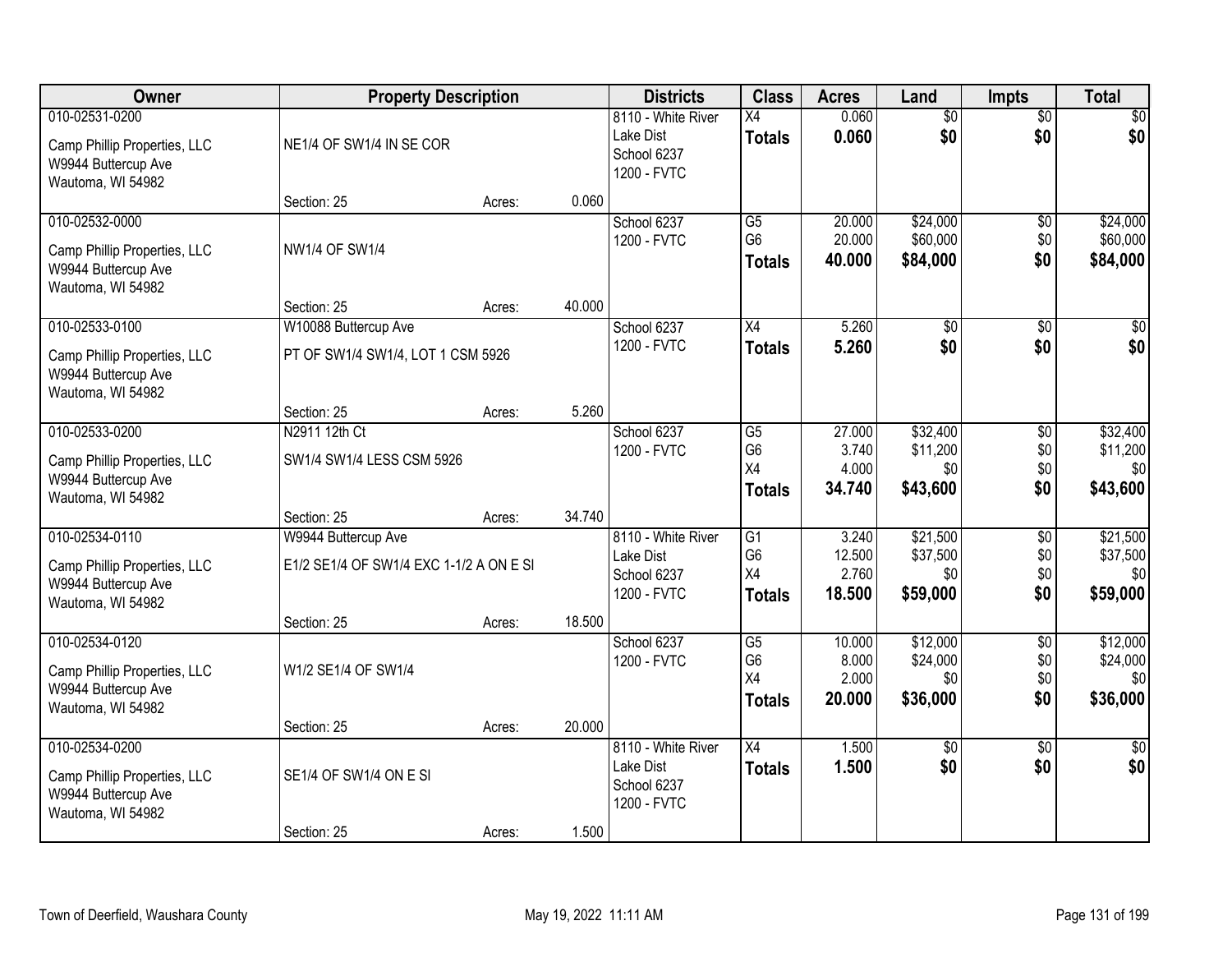| \$15,600<br>\$105,700<br>\$121,300<br>010-02541-0100<br>N3052 Lake Dr<br>1.170<br>8110 - White River<br>$\overline{G1}$<br>Lake Dist<br>1.170<br>\$15,600<br>\$105,700<br>\$121,300<br><b>Totals</b><br>Linda K. Dombrow<br>LOT 1 CSM 6; EASE RIGHTS W 30 FT LOT 2 BLK A<br>School 6237<br><b>KARIN SHORES</b><br>N3052 Lake Rd<br>1200 - FVTC<br>Wautoma, WI 54982<br>1.170<br>Section: 25<br>Acres:<br>010-02541-0200<br>N3058 Lake Dr<br>$\overline{G1}$<br>\$14,400<br>\$98,600<br>8110 - White River<br>1.040<br>1.040<br>\$98,600<br>Lake Dist<br>\$14,400<br><b>Totals</b><br>Douglas D. Detert<br>LOT 2 CSM 6; EASE RIGHTS W 30 FT LOT 2 BLK A<br>School 6237<br><b>Mildred Detert</b><br><b>KARIN SHORES</b><br>1200 - FVTC<br>N3058 Lake Dr<br>1.040<br>Section: 25<br>Wautoma, WI 54982<br>Acres:<br>N3062 Lake Dr<br>$\overline{G1}$<br>\$12,700<br>\$107,200<br>010-02541-0300<br>8110 - White River<br>0.917<br>Lake Dist<br>0.917<br>\$12,700<br>\$107,200<br><b>Totals</b><br>Elizabeth J. Radtke<br>LOT 1 CSM 3686; EASE RIGHTS W 30 FT LOT 2 BLK A<br>School 6237<br>N3062 Lake Dr<br><b>KARIN SHORES</b><br>1200 - FVTC<br>Wautoma, WI 54982<br>0.917<br>Section: 25<br>Acres:<br>N3070 Lake Dr<br>\$13,700<br>\$81,800<br>010-02541-0400<br>8110 - White River<br>$\overline{G1}$<br>0.855<br>Lake Dist<br>0.855<br>\$13,700<br>\$81,800<br><b>Totals</b><br>W1/2 OF LOT 3 CSM 6; EASE RIGHTS W 30 FT LOT 2<br>Christopher G. Angeli<br>School 6237<br>2385C Cedar Ridge<br><b>BLK A KARIN SHORES</b><br>1200 - FVTC<br>Green Bay, WI 54313<br>0.855<br>Section: 25<br>Acres:<br>010-02541-0510<br>N3074 Lake Dr<br>$\overline{G1}$<br>\$10,100<br>\$70,300<br>8110 - White River<br>0.799<br>Lake Dist<br>0.799<br>\$10,100<br>\$70,300<br><b>Totals</b><br>LOT 2 CSM 6331 AND 1/7 INT W 30 FT LOT 2 BLK A<br>Christopher I. Simono<br>School 6237<br>N3074 Lake Dr<br><b>KARIN SHORES</b><br>1200 - FVTC<br>Wautoma, WI 54982<br>0.799<br>Section: 25<br>Acres:<br>\$169,600<br>010-02541-0610<br>N3082 Lake Dr<br>G <sub>1</sub><br>\$11,400<br>8110 - White River<br>0.536<br>0.536<br>Lake Dist<br>\$11,400<br>\$169,600<br><b>Totals</b><br>LOT 1 CSM 6331; EASE RIGHTS W 30 FT LOT 2 BLK A<br>Mary J Neustifter Living Trust<br>School 6237<br>446 Wyldwood Dr Unit d<br><b>KARIN SHORES</b><br>1200 - FVTC<br>Oshkosh, WI 54904-8608<br>0.536<br>Section: 25<br>Acres:<br>010-02541-0700<br>\$85,200<br>N3094 Lake Dr<br>8110 - White River<br>$\overline{G1}$<br>0.760<br>\$8,800<br>0.760<br>\$85,200<br>Lake Dist<br>\$8,800<br><b>Totals</b><br>W 343.46 FT OF LOT 4 CSM 6; EXC POB 200 FT W OF<br>Keith C. Kasubaski et al<br>School 6237<br>c/o Farmers & Merchants Bank<br>NE COR LOT 4 TH S0?11'W 207 FT TH N ALG CO RD | Owner | <b>Property Description</b> | <b>Districts</b> | <b>Class</b> | <b>Acres</b> | Land | <b>Impts</b> | <b>Total</b> |
|-------------------------------------------------------------------------------------------------------------------------------------------------------------------------------------------------------------------------------------------------------------------------------------------------------------------------------------------------------------------------------------------------------------------------------------------------------------------------------------------------------------------------------------------------------------------------------------------------------------------------------------------------------------------------------------------------------------------------------------------------------------------------------------------------------------------------------------------------------------------------------------------------------------------------------------------------------------------------------------------------------------------------------------------------------------------------------------------------------------------------------------------------------------------------------------------------------------------------------------------------------------------------------------------------------------------------------------------------------------------------------------------------------------------------------------------------------------------------------------------------------------------------------------------------------------------------------------------------------------------------------------------------------------------------------------------------------------------------------------------------------------------------------------------------------------------------------------------------------------------------------------------------------------------------------------------------------------------------------------------------------------------------------------------------------------------------------------------------------------------------------------------------------------------------------------------------------------------------------------------------------------------------------------------------------------------------------------------------------------------------------------------------------------------------------------------------------------------------------------------------------------------------------------------------------------------------------------------------------------------------------------------------------------------------------------------------------------------------------------------------------------|-------|-----------------------------|------------------|--------------|--------------|------|--------------|--------------|
|                                                                                                                                                                                                                                                                                                                                                                                                                                                                                                                                                                                                                                                                                                                                                                                                                                                                                                                                                                                                                                                                                                                                                                                                                                                                                                                                                                                                                                                                                                                                                                                                                                                                                                                                                                                                                                                                                                                                                                                                                                                                                                                                                                                                                                                                                                                                                                                                                                                                                                                                                                                                                                                                                                                                                             |       |                             |                  |              |              |      |              |              |
|                                                                                                                                                                                                                                                                                                                                                                                                                                                                                                                                                                                                                                                                                                                                                                                                                                                                                                                                                                                                                                                                                                                                                                                                                                                                                                                                                                                                                                                                                                                                                                                                                                                                                                                                                                                                                                                                                                                                                                                                                                                                                                                                                                                                                                                                                                                                                                                                                                                                                                                                                                                                                                                                                                                                                             |       |                             |                  |              |              |      |              |              |
| \$113,000<br>\$113,000<br>\$119,900<br>\$119,900<br>\$95,500<br>\$80,400<br>\$181,000<br>\$94,000                                                                                                                                                                                                                                                                                                                                                                                                                                                                                                                                                                                                                                                                                                                                                                                                                                                                                                                                                                                                                                                                                                                                                                                                                                                                                                                                                                                                                                                                                                                                                                                                                                                                                                                                                                                                                                                                                                                                                                                                                                                                                                                                                                                                                                                                                                                                                                                                                                                                                                                                                                                                                                                           |       |                             |                  |              |              |      |              |              |
|                                                                                                                                                                                                                                                                                                                                                                                                                                                                                                                                                                                                                                                                                                                                                                                                                                                                                                                                                                                                                                                                                                                                                                                                                                                                                                                                                                                                                                                                                                                                                                                                                                                                                                                                                                                                                                                                                                                                                                                                                                                                                                                                                                                                                                                                                                                                                                                                                                                                                                                                                                                                                                                                                                                                                             |       |                             |                  |              |              |      |              |              |
|                                                                                                                                                                                                                                                                                                                                                                                                                                                                                                                                                                                                                                                                                                                                                                                                                                                                                                                                                                                                                                                                                                                                                                                                                                                                                                                                                                                                                                                                                                                                                                                                                                                                                                                                                                                                                                                                                                                                                                                                                                                                                                                                                                                                                                                                                                                                                                                                                                                                                                                                                                                                                                                                                                                                                             |       |                             |                  |              |              |      |              |              |
|                                                                                                                                                                                                                                                                                                                                                                                                                                                                                                                                                                                                                                                                                                                                                                                                                                                                                                                                                                                                                                                                                                                                                                                                                                                                                                                                                                                                                                                                                                                                                                                                                                                                                                                                                                                                                                                                                                                                                                                                                                                                                                                                                                                                                                                                                                                                                                                                                                                                                                                                                                                                                                                                                                                                                             |       |                             |                  |              |              |      |              |              |
|                                                                                                                                                                                                                                                                                                                                                                                                                                                                                                                                                                                                                                                                                                                                                                                                                                                                                                                                                                                                                                                                                                                                                                                                                                                                                                                                                                                                                                                                                                                                                                                                                                                                                                                                                                                                                                                                                                                                                                                                                                                                                                                                                                                                                                                                                                                                                                                                                                                                                                                                                                                                                                                                                                                                                             |       |                             |                  |              |              |      |              |              |
| \$95,500<br>\$80,400<br>\$181,000<br>\$94,000                                                                                                                                                                                                                                                                                                                                                                                                                                                                                                                                                                                                                                                                                                                                                                                                                                                                                                                                                                                                                                                                                                                                                                                                                                                                                                                                                                                                                                                                                                                                                                                                                                                                                                                                                                                                                                                                                                                                                                                                                                                                                                                                                                                                                                                                                                                                                                                                                                                                                                                                                                                                                                                                                                               |       |                             |                  |              |              |      |              |              |
|                                                                                                                                                                                                                                                                                                                                                                                                                                                                                                                                                                                                                                                                                                                                                                                                                                                                                                                                                                                                                                                                                                                                                                                                                                                                                                                                                                                                                                                                                                                                                                                                                                                                                                                                                                                                                                                                                                                                                                                                                                                                                                                                                                                                                                                                                                                                                                                                                                                                                                                                                                                                                                                                                                                                                             |       |                             |                  |              |              |      |              |              |
|                                                                                                                                                                                                                                                                                                                                                                                                                                                                                                                                                                                                                                                                                                                                                                                                                                                                                                                                                                                                                                                                                                                                                                                                                                                                                                                                                                                                                                                                                                                                                                                                                                                                                                                                                                                                                                                                                                                                                                                                                                                                                                                                                                                                                                                                                                                                                                                                                                                                                                                                                                                                                                                                                                                                                             |       |                             |                  |              |              |      |              |              |
|                                                                                                                                                                                                                                                                                                                                                                                                                                                                                                                                                                                                                                                                                                                                                                                                                                                                                                                                                                                                                                                                                                                                                                                                                                                                                                                                                                                                                                                                                                                                                                                                                                                                                                                                                                                                                                                                                                                                                                                                                                                                                                                                                                                                                                                                                                                                                                                                                                                                                                                                                                                                                                                                                                                                                             |       |                             |                  |              |              |      |              |              |
|                                                                                                                                                                                                                                                                                                                                                                                                                                                                                                                                                                                                                                                                                                                                                                                                                                                                                                                                                                                                                                                                                                                                                                                                                                                                                                                                                                                                                                                                                                                                                                                                                                                                                                                                                                                                                                                                                                                                                                                                                                                                                                                                                                                                                                                                                                                                                                                                                                                                                                                                                                                                                                                                                                                                                             |       |                             |                  |              |              |      |              |              |
|                                                                                                                                                                                                                                                                                                                                                                                                                                                                                                                                                                                                                                                                                                                                                                                                                                                                                                                                                                                                                                                                                                                                                                                                                                                                                                                                                                                                                                                                                                                                                                                                                                                                                                                                                                                                                                                                                                                                                                                                                                                                                                                                                                                                                                                                                                                                                                                                                                                                                                                                                                                                                                                                                                                                                             |       |                             |                  |              |              |      |              |              |
|                                                                                                                                                                                                                                                                                                                                                                                                                                                                                                                                                                                                                                                                                                                                                                                                                                                                                                                                                                                                                                                                                                                                                                                                                                                                                                                                                                                                                                                                                                                                                                                                                                                                                                                                                                                                                                                                                                                                                                                                                                                                                                                                                                                                                                                                                                                                                                                                                                                                                                                                                                                                                                                                                                                                                             |       |                             |                  |              |              |      |              |              |
|                                                                                                                                                                                                                                                                                                                                                                                                                                                                                                                                                                                                                                                                                                                                                                                                                                                                                                                                                                                                                                                                                                                                                                                                                                                                                                                                                                                                                                                                                                                                                                                                                                                                                                                                                                                                                                                                                                                                                                                                                                                                                                                                                                                                                                                                                                                                                                                                                                                                                                                                                                                                                                                                                                                                                             |       |                             |                  |              |              |      |              |              |
|                                                                                                                                                                                                                                                                                                                                                                                                                                                                                                                                                                                                                                                                                                                                                                                                                                                                                                                                                                                                                                                                                                                                                                                                                                                                                                                                                                                                                                                                                                                                                                                                                                                                                                                                                                                                                                                                                                                                                                                                                                                                                                                                                                                                                                                                                                                                                                                                                                                                                                                                                                                                                                                                                                                                                             |       |                             |                  |              |              |      |              |              |
|                                                                                                                                                                                                                                                                                                                                                                                                                                                                                                                                                                                                                                                                                                                                                                                                                                                                                                                                                                                                                                                                                                                                                                                                                                                                                                                                                                                                                                                                                                                                                                                                                                                                                                                                                                                                                                                                                                                                                                                                                                                                                                                                                                                                                                                                                                                                                                                                                                                                                                                                                                                                                                                                                                                                                             |       |                             |                  |              |              |      |              |              |
|                                                                                                                                                                                                                                                                                                                                                                                                                                                                                                                                                                                                                                                                                                                                                                                                                                                                                                                                                                                                                                                                                                                                                                                                                                                                                                                                                                                                                                                                                                                                                                                                                                                                                                                                                                                                                                                                                                                                                                                                                                                                                                                                                                                                                                                                                                                                                                                                                                                                                                                                                                                                                                                                                                                                                             |       |                             |                  |              |              |      |              |              |
|                                                                                                                                                                                                                                                                                                                                                                                                                                                                                                                                                                                                                                                                                                                                                                                                                                                                                                                                                                                                                                                                                                                                                                                                                                                                                                                                                                                                                                                                                                                                                                                                                                                                                                                                                                                                                                                                                                                                                                                                                                                                                                                                                                                                                                                                                                                                                                                                                                                                                                                                                                                                                                                                                                                                                             |       |                             |                  |              |              |      |              |              |
|                                                                                                                                                                                                                                                                                                                                                                                                                                                                                                                                                                                                                                                                                                                                                                                                                                                                                                                                                                                                                                                                                                                                                                                                                                                                                                                                                                                                                                                                                                                                                                                                                                                                                                                                                                                                                                                                                                                                                                                                                                                                                                                                                                                                                                                                                                                                                                                                                                                                                                                                                                                                                                                                                                                                                             |       |                             |                  |              |              |      |              |              |
|                                                                                                                                                                                                                                                                                                                                                                                                                                                                                                                                                                                                                                                                                                                                                                                                                                                                                                                                                                                                                                                                                                                                                                                                                                                                                                                                                                                                                                                                                                                                                                                                                                                                                                                                                                                                                                                                                                                                                                                                                                                                                                                                                                                                                                                                                                                                                                                                                                                                                                                                                                                                                                                                                                                                                             |       |                             |                  |              |              |      |              |              |
|                                                                                                                                                                                                                                                                                                                                                                                                                                                                                                                                                                                                                                                                                                                                                                                                                                                                                                                                                                                                                                                                                                                                                                                                                                                                                                                                                                                                                                                                                                                                                                                                                                                                                                                                                                                                                                                                                                                                                                                                                                                                                                                                                                                                                                                                                                                                                                                                                                                                                                                                                                                                                                                                                                                                                             |       |                             |                  |              |              |      |              |              |
|                                                                                                                                                                                                                                                                                                                                                                                                                                                                                                                                                                                                                                                                                                                                                                                                                                                                                                                                                                                                                                                                                                                                                                                                                                                                                                                                                                                                                                                                                                                                                                                                                                                                                                                                                                                                                                                                                                                                                                                                                                                                                                                                                                                                                                                                                                                                                                                                                                                                                                                                                                                                                                                                                                                                                             |       |                             |                  |              |              |      |              |              |
|                                                                                                                                                                                                                                                                                                                                                                                                                                                                                                                                                                                                                                                                                                                                                                                                                                                                                                                                                                                                                                                                                                                                                                                                                                                                                                                                                                                                                                                                                                                                                                                                                                                                                                                                                                                                                                                                                                                                                                                                                                                                                                                                                                                                                                                                                                                                                                                                                                                                                                                                                                                                                                                                                                                                                             |       |                             |                  |              |              |      |              |              |
|                                                                                                                                                                                                                                                                                                                                                                                                                                                                                                                                                                                                                                                                                                                                                                                                                                                                                                                                                                                                                                                                                                                                                                                                                                                                                                                                                                                                                                                                                                                                                                                                                                                                                                                                                                                                                                                                                                                                                                                                                                                                                                                                                                                                                                                                                                                                                                                                                                                                                                                                                                                                                                                                                                                                                             |       |                             |                  |              |              |      |              |              |
|                                                                                                                                                                                                                                                                                                                                                                                                                                                                                                                                                                                                                                                                                                                                                                                                                                                                                                                                                                                                                                                                                                                                                                                                                                                                                                                                                                                                                                                                                                                                                                                                                                                                                                                                                                                                                                                                                                                                                                                                                                                                                                                                                                                                                                                                                                                                                                                                                                                                                                                                                                                                                                                                                                                                                             |       |                             |                  |              |              |      |              |              |
|                                                                                                                                                                                                                                                                                                                                                                                                                                                                                                                                                                                                                                                                                                                                                                                                                                                                                                                                                                                                                                                                                                                                                                                                                                                                                                                                                                                                                                                                                                                                                                                                                                                                                                                                                                                                                                                                                                                                                                                                                                                                                                                                                                                                                                                                                                                                                                                                                                                                                                                                                                                                                                                                                                                                                             |       |                             |                  |              |              |      |              |              |
|                                                                                                                                                                                                                                                                                                                                                                                                                                                                                                                                                                                                                                                                                                                                                                                                                                                                                                                                                                                                                                                                                                                                                                                                                                                                                                                                                                                                                                                                                                                                                                                                                                                                                                                                                                                                                                                                                                                                                                                                                                                                                                                                                                                                                                                                                                                                                                                                                                                                                                                                                                                                                                                                                                                                                             |       |                             |                  |              |              |      |              |              |
|                                                                                                                                                                                                                                                                                                                                                                                                                                                                                                                                                                                                                                                                                                                                                                                                                                                                                                                                                                                                                                                                                                                                                                                                                                                                                                                                                                                                                                                                                                                                                                                                                                                                                                                                                                                                                                                                                                                                                                                                                                                                                                                                                                                                                                                                                                                                                                                                                                                                                                                                                                                                                                                                                                                                                             |       |                             |                  |              |              |      |              |              |
|                                                                                                                                                                                                                                                                                                                                                                                                                                                                                                                                                                                                                                                                                                                                                                                                                                                                                                                                                                                                                                                                                                                                                                                                                                                                                                                                                                                                                                                                                                                                                                                                                                                                                                                                                                                                                                                                                                                                                                                                                                                                                                                                                                                                                                                                                                                                                                                                                                                                                                                                                                                                                                                                                                                                                             |       |                             |                  |              |              |      |              |              |
|                                                                                                                                                                                                                                                                                                                                                                                                                                                                                                                                                                                                                                                                                                                                                                                                                                                                                                                                                                                                                                                                                                                                                                                                                                                                                                                                                                                                                                                                                                                                                                                                                                                                                                                                                                                                                                                                                                                                                                                                                                                                                                                                                                                                                                                                                                                                                                                                                                                                                                                                                                                                                                                                                                                                                             |       |                             |                  |              |              |      |              |              |
|                                                                                                                                                                                                                                                                                                                                                                                                                                                                                                                                                                                                                                                                                                                                                                                                                                                                                                                                                                                                                                                                                                                                                                                                                                                                                                                                                                                                                                                                                                                                                                                                                                                                                                                                                                                                                                                                                                                                                                                                                                                                                                                                                                                                                                                                                                                                                                                                                                                                                                                                                                                                                                                                                                                                                             |       |                             |                  |              |              |      |              |              |
|                                                                                                                                                                                                                                                                                                                                                                                                                                                                                                                                                                                                                                                                                                                                                                                                                                                                                                                                                                                                                                                                                                                                                                                                                                                                                                                                                                                                                                                                                                                                                                                                                                                                                                                                                                                                                                                                                                                                                                                                                                                                                                                                                                                                                                                                                                                                                                                                                                                                                                                                                                                                                                                                                                                                                             |       |                             |                  |              |              |      |              |              |
|                                                                                                                                                                                                                                                                                                                                                                                                                                                                                                                                                                                                                                                                                                                                                                                                                                                                                                                                                                                                                                                                                                                                                                                                                                                                                                                                                                                                                                                                                                                                                                                                                                                                                                                                                                                                                                                                                                                                                                                                                                                                                                                                                                                                                                                                                                                                                                                                                                                                                                                                                                                                                                                                                                                                                             |       |                             |                  |              |              |      |              |              |
| C 63.82 FT TH N17?47'E 185.34 FT TO POB; EASE<br>Attn: Escrow Services                                                                                                                                                                                                                                                                                                                                                                                                                                                                                                                                                                                                                                                                                                                                                                                                                                                                                                                                                                                                                                                                                                                                                                                                                                                                                                                                                                                                                                                                                                                                                                                                                                                                                                                                                                                                                                                                                                                                                                                                                                                                                                                                                                                                                                                                                                                                                                                                                                                                                                                                                                                                                                                                                      |       |                             | 1200 - FVTC      |              |              |      |              |              |
| PO Box 270<br>Section: 25<br>0.760<br>Acres:                                                                                                                                                                                                                                                                                                                                                                                                                                                                                                                                                                                                                                                                                                                                                                                                                                                                                                                                                                                                                                                                                                                                                                                                                                                                                                                                                                                                                                                                                                                                                                                                                                                                                                                                                                                                                                                                                                                                                                                                                                                                                                                                                                                                                                                                                                                                                                                                                                                                                                                                                                                                                                                                                                                |       |                             |                  |              |              |      |              |              |
| Berlin, WI 54923-0270                                                                                                                                                                                                                                                                                                                                                                                                                                                                                                                                                                                                                                                                                                                                                                                                                                                                                                                                                                                                                                                                                                                                                                                                                                                                                                                                                                                                                                                                                                                                                                                                                                                                                                                                                                                                                                                                                                                                                                                                                                                                                                                                                                                                                                                                                                                                                                                                                                                                                                                                                                                                                                                                                                                                       |       |                             |                  |              |              |      |              |              |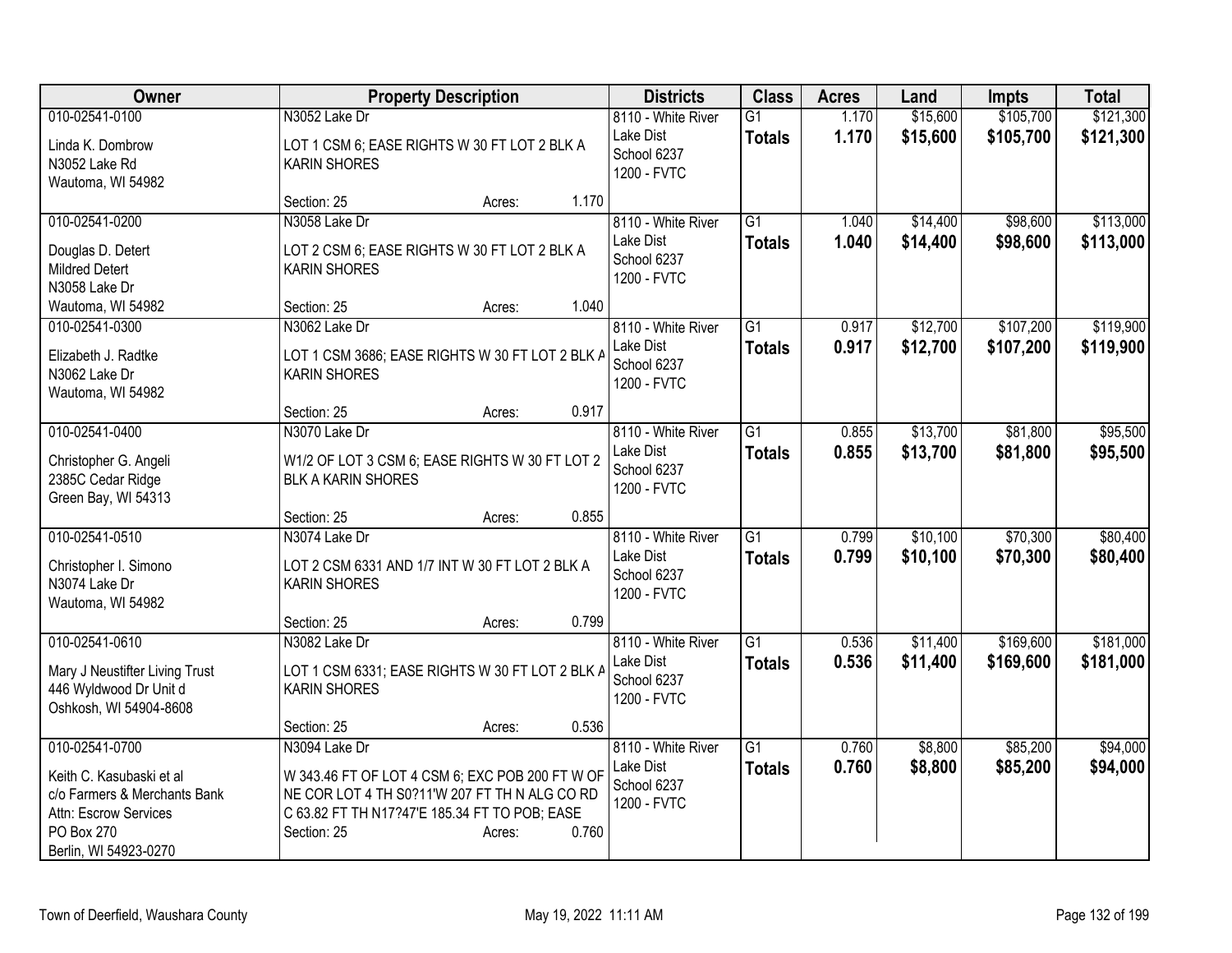| Owner                                    |                                                | <b>Property Description</b> |        | <b>Districts</b>                | <b>Class</b>    | <b>Acres</b> | Land            | <b>Impts</b>    | <b>Total</b> |
|------------------------------------------|------------------------------------------------|-----------------------------|--------|---------------------------------|-----------------|--------------|-----------------|-----------------|--------------|
| 010-02541-0815                           | N3053 Lake Dr                                  |                             |        | 8110 - White River              | $\overline{G1}$ | 0.590        | \$59,300        | \$93,100        | \$152,400    |
| Hendee Revocable Trust                   | LOT 2 CSM 6395                                 |                             |        | Lake Dist                       | <b>Totals</b>   | 0.590        | \$59,300        | \$93,100        | \$152,400    |
| 725 11th St NW                           |                                                |                             |        | School 6237                     |                 |              |                 |                 |              |
| Rochester, MN 55901-6737                 |                                                |                             |        | 1200 - FVTC                     |                 |              |                 |                 |              |
|                                          | Section: 25                                    | Acres:                      | 0.590  |                                 |                 |              |                 |                 |              |
| 010-02541-0825                           | Lake Dr                                        |                             |        | 8110 - White River              | $\overline{X4}$ | 0.741        | $\overline{50}$ | $\overline{50}$ | $\sqrt{50}$  |
| <b>White River Lake District</b>         | PT OF NE1/4 SE1/4, PT OF LOT 3 CSM 4620, NOW   |                             |        | Lake Dist                       | <b>Totals</b>   | 0.741        | \$0             | \$0             | \$0          |
| c/o Tom Klusmeyer                        | LOT 1 CSM 5372                                 |                             |        | School 6237                     |                 |              |                 |                 |              |
| W9944 Buttercup Ave                      |                                                |                             |        | 1200 - FVTC                     |                 |              |                 |                 |              |
| Wautoma, WI 54982                        | Section: 25                                    | Acres:                      | 0.741  |                                 |                 |              |                 |                 |              |
| 010-02541-0910                           | S Shore Rd                                     |                             |        | 8110 - White River              | $\overline{G1}$ | 0.800        | \$6,100         | \$0             | \$6,100      |
| James D. Lukas                           | LOT 1 CSM 6494                                 |                             |        | Lake Dist                       | <b>Totals</b>   | 0.800        | \$6,100         | \$0             | \$6,100      |
| Shaun T. Lukas                           |                                                |                             |        | School 6237                     |                 |              |                 |                 |              |
| 218 E Lisbon Rd                          |                                                |                             |        | 1200 - FVTC                     |                 |              |                 |                 |              |
| Oconomowoc, WI 53066-2837                | Section: 25                                    | Acres:                      | 0.800  |                                 |                 |              |                 |                 |              |
| 010-02542-0100                           |                                                |                             |        | 8110 - White River              | X4              | 16.000       | \$0             | \$0             | \$0          |
|                                          |                                                |                             |        | Lake Dist                       | <b>Totals</b>   | 16.000       | \$0             | \$0             | \$0          |
| Camp Phillip Properties, LLC             | NW1/4 OF SE1/4 W 16 A                          |                             |        | School 6237                     |                 |              |                 |                 |              |
| W9944 Buttercup Ave<br>Wautoma, WI 54982 |                                                |                             |        | 1200 - FVTC                     |                 |              |                 |                 |              |
|                                          | Section: 25                                    | Acres:                      | 16.000 |                                 |                 |              |                 |                 |              |
| 010-02543-0200                           | <b>Buttercup Ave</b>                           |                             |        | 8110 - White River              | $\overline{G4}$ | 7.000        | \$1,200         | $\overline{50}$ | \$1,200      |
|                                          |                                                |                             |        | Lake Dist                       | <b>Totals</b>   | 7.000        | \$1,200         | \$0             | \$1,200      |
| Geraldine M. Konczal                     | SW1/4 OF SE1/4 (E 264' OF W 1287')             |                             |        | School 6237                     |                 |              |                 |                 |              |
| W9849 Buttercup Ave                      |                                                |                             |        | 1200 - FVTC                     |                 |              |                 |                 |              |
| Wautoma, WI 54982                        |                                                |                             |        |                                 |                 |              |                 |                 |              |
|                                          | Section: 25                                    | Acres:                      | 7.000  |                                 |                 |              |                 |                 |              |
| 010-02543-0400                           | W9892 Buttercup Ave                            |                             |        | 8110 - White River<br>Lake Dist | $\overline{G1}$ | 5.360        | \$136,000       | \$243,800       | \$379,800    |
| David Baldus                             | PT OF SW-SE & PT OF NW-NE SEC 36, NOW LOT 2    |                             |        | School 6237                     | <b>Totals</b>   | 5.360        | \$136,000       | \$243,800       | \$379,800    |
| W9892 Buttercup Ave                      | <b>CSM 5807</b>                                |                             |        | 1200 - FVTC                     |                 |              |                 |                 |              |
| Wautoma, WI 54982                        |                                                |                             |        |                                 |                 |              |                 |                 |              |
|                                          | Section: 25                                    | Acres:                      | 5.360  |                                 |                 |              |                 |                 |              |
| 010-02543-0500                           | W9888 Buttercup Ave                            |                             |        | 8110 - White River              | $\overline{G1}$ | 7.710        | \$129,000       | \$179,900       | \$308,900    |
| Nancy Blanks                             | PT OF SW1/4 SE1/4 & PT OF NW1/4 NE1/4 SEC 36 N |                             |        | Lake Dist                       | <b>Totals</b>   | 7.710        | \$129,000       | \$179,900       | \$308,900    |
| W9888 Buttercup Ave                      | OF BUTTERCUP AVE AND EASE. NOW LOT 3 CSM       |                             |        | School 6237                     |                 |              |                 |                 |              |
| Wautoma, WI 54982-7031                   | 5807                                           |                             |        | 1200 - FVTC                     |                 |              |                 |                 |              |
|                                          | Section: 25                                    | Acres:                      | 7.710  |                                 |                 |              |                 |                 |              |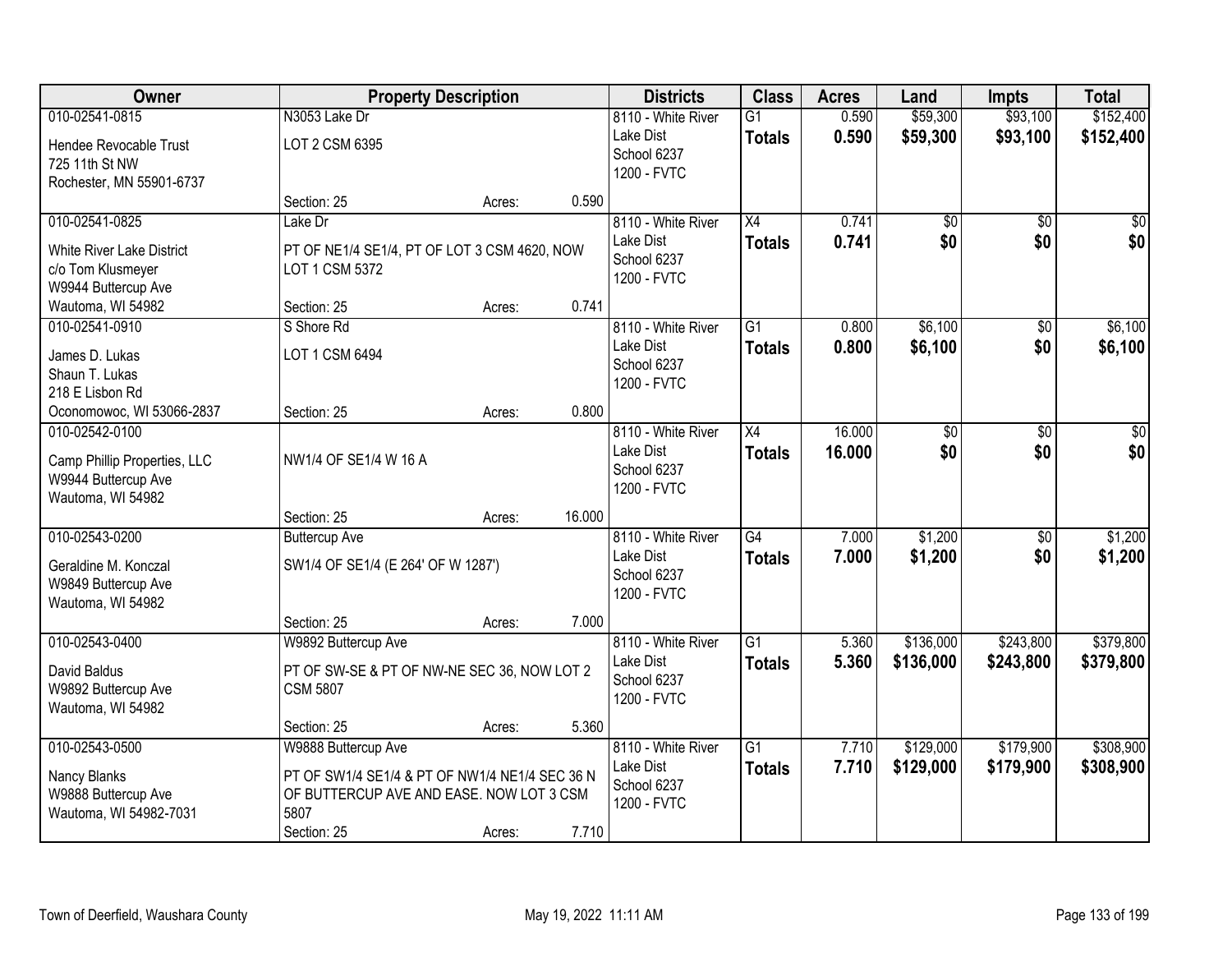| <b>Class</b><br>Owner<br><b>Property Description</b><br><b>Districts</b><br><b>Acres</b><br>Land<br><b>Impts</b>                                          | <b>Total</b>                |
|-----------------------------------------------------------------------------------------------------------------------------------------------------------|-----------------------------|
| 010-02543-0600<br>W9896 Buttercup Ave<br>5.300<br>\$57,000<br>\$177,400<br>8110 - White River<br>$\overline{G1}$                                          | \$234,400                   |
| Lake Dist<br>5.300<br>\$57,000<br>\$177,400<br><b>Totals</b><br><b>Wagner Living Trust</b><br>PT OF SW1/4 SE1/4 SEC 25 & PT OF NW1/4 NE1/4<br>School 6237 | \$234,400                   |
| 2801 Mill Creek Ln<br>SEC 36 N OF BUTTERCUP AVE<br>1200 - FVTC                                                                                            |                             |
| Rolling Meadows, IL 60008                                                                                                                                 |                             |
| 5.300<br>Section: 25<br>Acres:                                                                                                                            |                             |
| \$100<br>010-02544-0110<br>S Shore Rd Pvt Rd<br>8110 - White River<br>$\overline{G1}$<br>0.963                                                            | $\overline{50}$<br>\$100    |
| 0.963<br>\$100<br>Lake Dist<br><b>Totals</b><br>PT SE1/4 OF SE1/4, N OF CSM 382<br>Karl J & Kathleen J Maio Joint Revocabl                                | \$0<br>\$100                |
| School 6237<br>Living Trust et al                                                                                                                         |                             |
| 1200 - FVTC<br>590 S Stonehedge Dr Apt b                                                                                                                  |                             |
| Brookfield, WI 53045-3667<br>0.963<br>Section: 25<br>Acres:                                                                                               |                             |
| \$17,900<br>010-02544-0120<br>8110 - White River<br>$\overline{G1}$<br>2.430                                                                              | $\overline{50}$<br>\$17,900 |
| \$17,900<br>Lake Dist<br>2.430<br><b>Totals</b><br>James D. Lukas<br>PT OF SE1/4 SE1/4, LOT 1 CSM 382                                                     | \$0<br>\$17,900             |
| School 6237<br>Shaun T. Lukas                                                                                                                             |                             |
| 1200 - FVTC<br>218 E Lisbon Rd                                                                                                                            |                             |
| 2.430<br>Oconomowoc, WI 53066-2837<br>Section: 25<br>Acres:                                                                                               |                             |
| W9735 Shore Rd Pvt<br>8110 - White River<br>$\overline{G1}$<br>\$21,600<br>\$52,000<br>010-02544-0200<br>3.270                                            | \$73,600                    |
| 3.270<br>Lake Dist<br>\$52,000<br>\$21,600<br><b>Totals</b>                                                                                               | \$73,600                    |
| PT OF SE-SE CSM #382 LOT 2<br>Charles M. Basting<br>School 6237                                                                                           |                             |
| Lisa Basting<br>1200 - FVTC                                                                                                                               |                             |
| W9768 S Shore Rd                                                                                                                                          |                             |
| 3.270<br>Wautoma, WI 54982-7055<br>Section: 25<br>Acres:<br>$\overline{G1}$                                                                               |                             |
| \$22,000<br>010-02544-0300<br>Shore Rd Pvt<br>8110 - White River<br>3.360                                                                                 | \$22,000<br>$\overline{50}$ |
| Lake Dist<br>3.360<br>\$22,000<br><b>Totals</b><br>Karl J & Kathleen J Maio Joint Revocabl   LOT 3 CSM 382<br>School 6237                                 | \$0<br>\$22,000             |
| <b>Living Trust</b><br>1200 - FVTC                                                                                                                        |                             |
| 590 S Stonehedge Dr Apt b                                                                                                                                 |                             |
| Brookfield, WI 53045-3667<br>Section: 25<br>3.360<br>Acres:                                                                                               |                             |
| $\overline{G1}$<br>\$199,700<br>010-02544-0510<br>8110 - White River<br>16.460<br>W9824 Buttercup Ave                                                     | \$199,700<br>$\sqrt{6}$     |
| Lake Dist<br>16.460<br>\$199,700<br><b>Totals</b><br>Vickie L Bullis Trust<br>PT OF SE1/4 & PT NW-NE SEC 36, LOT A-1 CSM 687,                             | \$0<br>\$199,700            |
| School 6237<br>LOT 2 CSM 690 AND TRACT A CSM 687 LESS LOT 1<br>7789 Singing Bird                                                                          |                             |
| 1200 - FVTC<br><b>CSM 816</b><br>Roscoe, IL 61073                                                                                                         |                             |
| 16.460<br>Section: 25<br>Acres:                                                                                                                           |                             |
| \$19,600<br>010-02544-0600<br>8110 - White River<br>$\overline{G1}$<br>W9766 Buttercup Ave<br>2.820                                                       | \$19,600<br>$\overline{50}$ |
| 2.820<br>\$19,600<br>Lake Dist<br><b>Totals</b><br>PT OF SE1/4 SE1/4, LOT 1 CSM #816<br>Vickie L Bullis Trust                                             | \$0<br>\$19,600             |
| School 6237<br>7789 Singing Bird                                                                                                                          |                             |
| 1200 - FVTC<br>Roscoe, IL 61073                                                                                                                           |                             |
| 2.820<br>Section: 25<br>Acres:                                                                                                                            |                             |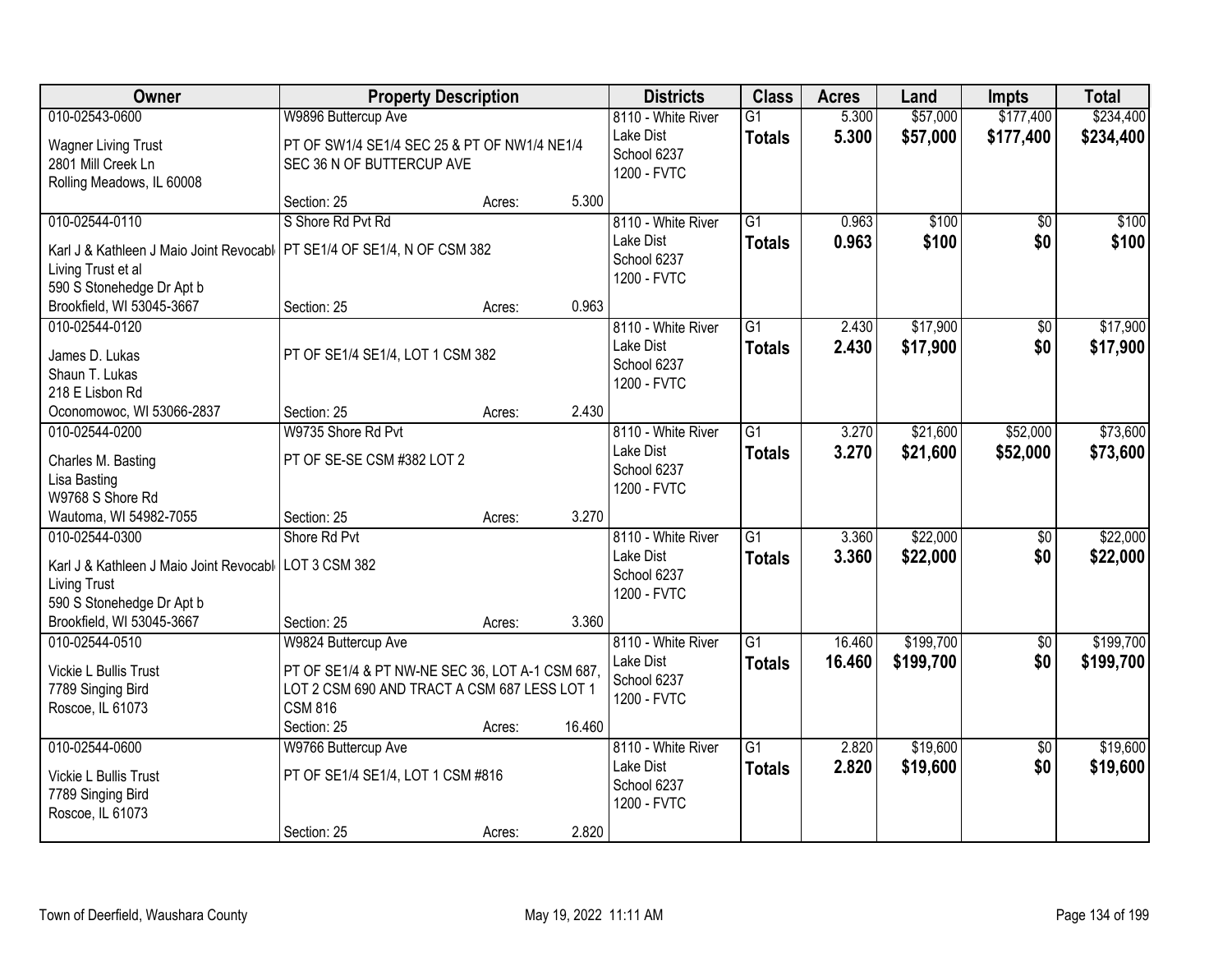| Owner                                                                                                                                                       |                                                                                                                                                     | <b>Property Description</b> |       | <b>Districts</b>                                              | <b>Class</b>                     | <b>Acres</b>   | Land                   | <b>Impts</b>           | <b>Total</b>           |
|-------------------------------------------------------------------------------------------------------------------------------------------------------------|-----------------------------------------------------------------------------------------------------------------------------------------------------|-----------------------------|-------|---------------------------------------------------------------|----------------------------------|----------------|------------------------|------------------------|------------------------|
| 010-02544-0700<br>Vickie L Bullis Trust<br>7789 Singing Bird<br>Roscoe, IL 61073                                                                            | PT OF SE1/4 SE1/4, LOT 3 CSM #690 LESS CSM #816<br>SUBJ TO EASEMENT V 388 P 486                                                                     |                             |       | 8110 - White River<br>Lake Dist<br>School 6237<br>1200 - FVTC | $\overline{G1}$<br><b>Totals</b> | 2.485<br>2.485 | \$18,100<br>\$18,100   | \$1,000<br>\$1,000     | \$19,100<br>\$19,100   |
|                                                                                                                                                             | Section: 25                                                                                                                                         | Acres:                      | 2.485 |                                                               |                                  |                |                        |                        |                        |
| 010-02544-0800<br>Karl J & Kathleen J Maio Joint Revocabl<br><b>Living Trust</b><br>590 S Stonehedge Dr Apt b                                               | <b>LOT 1 CSM 690</b>                                                                                                                                |                             |       | 8110 - White River<br>Lake Dist<br>School 6237<br>1200 - FVTC | $\overline{G1}$<br><b>Totals</b> | 1.497<br>1.497 | \$13,000<br>\$13,000   | \$0<br>\$0             | \$13,000<br>\$13,000   |
| Brookfield, WI 53045-3667                                                                                                                                   | Section: 25                                                                                                                                         | Acres:                      | 1.497 |                                                               |                                  |                |                        |                        |                        |
| 010-02544-0900<br>Karl J & Kathleen J Maio Joint Revocabl   PT SE1/4 OF SE1/4 (ROW CSM 382 TO BUTTERCUP<br><b>Living Trust</b><br>590 S Stonehedge Dr Apt b | AVE)                                                                                                                                                |                             |       | 8110 - White River<br>Lake Dist<br>School 6237<br>1200 - FVTC | $\overline{G1}$<br><b>Totals</b> | 0.470<br>0.470 | \$1,800<br>\$1,800     | \$0<br>\$0             | \$1,800<br>\$1,800     |
| Brookfield, WI 53045-3667                                                                                                                                   | Section: 25                                                                                                                                         | Acres:                      | 0.470 |                                                               |                                  |                |                        |                        |                        |
| 010-02544-1000<br>Fritz R. Montanye<br>1016 N Walnut St<br>Janesville, WI 53548                                                                             | W9724 Buttercup Ave<br>PT OF SE1/4 SE1/4, LOT 2 CSM #303                                                                                            |                             |       | 8110 - White River<br>Lake Dist<br>School 6237<br>1200 - FVTC | G1<br><b>Totals</b>              | 5.834<br>5.834 | \$30,500<br>\$30,500   | \$25,200<br>\$25,200   | \$55,700<br>\$55,700   |
|                                                                                                                                                             | Section: 25                                                                                                                                         | Acres:                      | 5.834 |                                                               |                                  |                |                        |                        |                        |
| 010-02571-0100<br>Lot Owners 1-13; 20; 23; 27-34                                                                                                            | KARIN SHORES PLAT, LOT 1 BLK A IS A LAKE<br>ACCESS FOR LOT OWNERS OF LOTS 1-13, 20, 23 &<br>27-34 OF LOFTY PINES PLAT (ASSESSMENT IS<br>Section: 25 | Acres:                      | 0.000 | 8110 - White River<br>Lake Dist<br>School 6237<br>1200 - FVTC | $\overline{G1}$<br><b>Totals</b> | 0.000<br>0.000 | $\overline{50}$<br>\$0 | $\overline{30}$<br>\$0 | $\overline{30}$<br>\$0 |
| 010-02571-0200<br>Susan A. Harrison<br>4937 N 106th St<br>Milwaukee, WI 53225                                                                               | N3095 Lake Dr<br>KARIN SHORES E 85' OF LOT 2 & PT LOT 3 BLK A<br>Section: 25                                                                        | Acres:                      | 0.000 | 8110 - White River<br>Lake Dist<br>School 6237<br>1200 - FVTC | $\overline{G1}$<br><b>Totals</b> | 0.299<br>0.299 | \$107,500<br>\$107,500 | \$119,300<br>\$119,300 | \$226,800<br>\$226,800 |
| 010-02571-0210<br>Owners of Csm 6                                                                                                                           | KARIN SHORES W 30' OF LOT 2 BLK A ASSESSED<br>WITH PARCELS 10-2541-0100 THROUGH<br>10-2541-0700<br>Section: 25                                      | Acres:                      | 0.000 | 8110 - White River<br>Lake Dist<br>School 6237<br>1200 - FVTC | Assessed with                    |                |                        |                        |                        |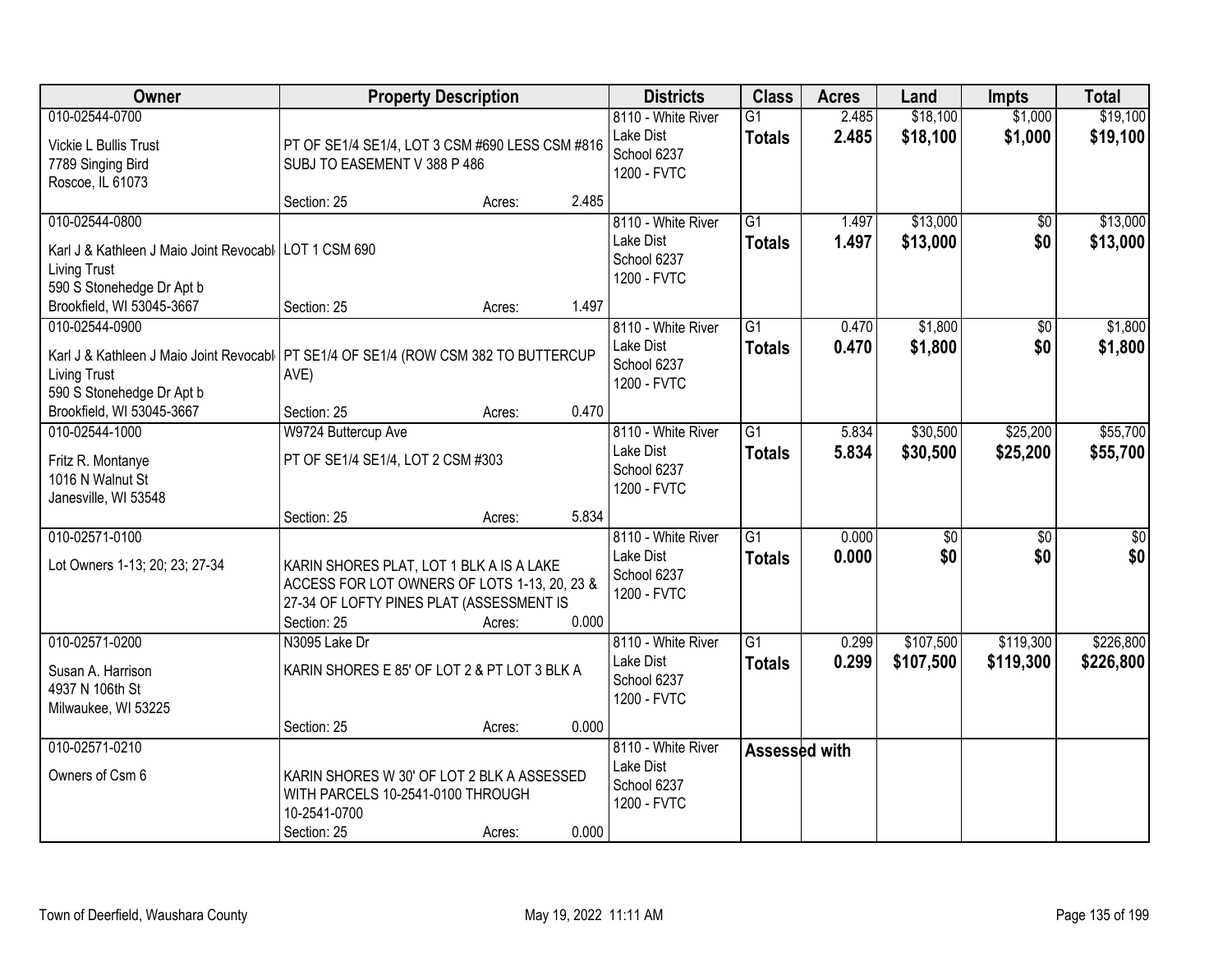| Owner                                                                                                            |                                                            | <b>Property Description</b> |       | <b>Districts</b>                                              | <b>Class</b>                     | <b>Acres</b>   | Land                   | <b>Impts</b>           | <b>Total</b>            |
|------------------------------------------------------------------------------------------------------------------|------------------------------------------------------------|-----------------------------|-------|---------------------------------------------------------------|----------------------------------|----------------|------------------------|------------------------|-------------------------|
| 010-02571-0300<br>Mark L. Thomsen<br>Grace A. Thomsen<br>2217 E Kenilworth Pl                                    | N3087 Lake Dr<br>KARIN SHORES LOT 3 BLK "A" LESS V694 P199 |                             |       | 8110 - White River<br>Lake Dist<br>School 6237<br>1200 - FVTC | $\overline{G1}$<br><b>Totals</b> | 0.397<br>0.397 | \$120,000<br>\$120,000 | \$49,000<br>\$49,000   | \$169,000<br>\$169,000  |
| Milwaukee, WI 53202                                                                                              | Section: 25                                                | Acres:                      | 0.000 |                                                               |                                  |                |                        |                        |                         |
| 010-02571-0400<br>Mary J Neustifter Living Trust<br>446 Wyldwood Dr Unit d<br>Oshkosh, WI 54904-8608             | N3085 Lake Dr<br>KARIN SHORES LOT 4 BLK "A"                |                             |       | 8110 - White River<br>Lake Dist<br>School 6237<br>1200 - FVTC | $\overline{G1}$<br><b>Totals</b> | 0.290<br>0.290 | \$101,300<br>\$101,300 | \$58,800<br>\$58,800   | \$160, 100<br>\$160,100 |
|                                                                                                                  | Section: 25                                                | Acres:                      | 0.000 |                                                               |                                  |                |                        |                        |                         |
| 010-02571-0500<br>John E. West et al<br>1198 8th Ave<br>Friendship, WI 53934                                     | N3081 Lake Dr<br>KARIN SHORES PLAT LOT 5 BLK A             |                             |       | 8110 - White River<br>Lake Dist<br>School 6237<br>1200 - FVTC | $\overline{G1}$<br><b>Totals</b> | 0.139<br>0.139 | \$111,300<br>\$111,300 | \$118,100<br>\$118,100 | \$229,400<br>\$229,400  |
|                                                                                                                  | Section: 25                                                | Acres:                      | 0.000 |                                                               |                                  |                |                        |                        |                         |
| 010-02571-0600<br>Carol Jean Mauer<br>4142 Monterey Dr<br>Racine, WI 53402                                       | N3073 Lake Dr<br>KARIN SHORES LOT 6 BLK "A"                |                             |       | 8110 - White River<br>Lake Dist<br>School 6237<br>1200 - FVTC | G1<br><b>Totals</b>              | 0.378<br>0.378 | \$125,000<br>\$125,000 | \$59,400<br>\$59,400   | \$184,400<br>\$184,400  |
|                                                                                                                  | Section: 25                                                | Acres:                      | 0.000 |                                                               |                                  |                |                        |                        |                         |
| 010-02571-0700<br>Jensen, LLC<br>3216 S Oneida St<br>Appleton, WI 54915                                          | N3069 Lake Dr<br>LOT 7 BLK A KARIN SHORES SUB              |                             |       | 8110 - White River<br>Lake Dist<br>School 6237<br>1200 - FVTC | $\overline{G1}$<br><b>Totals</b> | 0.324<br>0.324 | \$100,000<br>\$100,000 | \$22,400<br>\$22,400   | \$122,400<br>\$122,400  |
|                                                                                                                  | Section: 25                                                | Acres:                      | 0.000 |                                                               |                                  |                |                        |                        |                         |
| 010-02571-0800<br>Alft Family Irrevocable Trust<br>N3067 Lake Dr<br>Wautoma, WI 54982                            | N3067 Lake Dr<br>LOT 8 BLK A KARIN SHORES                  |                             |       | 8110 - White River<br>Lake Dist<br>School 6237<br>1200 - FVTC | G1<br><b>Totals</b>              | 0.452<br>0.452 | \$100,000<br>\$100,000 | \$167,300<br>\$167,300 | \$267,300<br>\$267,300  |
|                                                                                                                  | Section: 25                                                | Acres:                      | 0.000 |                                                               |                                  |                |                        |                        |                         |
| 010-02571-0900<br>Laverne L & Joyce M Jung Joint<br>Revocable Living Trust<br>N3065 Lake Dr<br>Wautoma, WI 54982 | N3065 Lake Dr<br>KARIN SHORES LOT 9 BLK "A"<br>Section: 25 | Acres:                      | 0.000 | 8110 - White River<br>Lake Dist<br>School 6237<br>1200 - FVTC | $\overline{G1}$<br><b>Totals</b> | 0.593<br>0.593 | \$100,000<br>\$100,000 | \$77,400<br>\$77,400   | \$177,400<br>\$177,400  |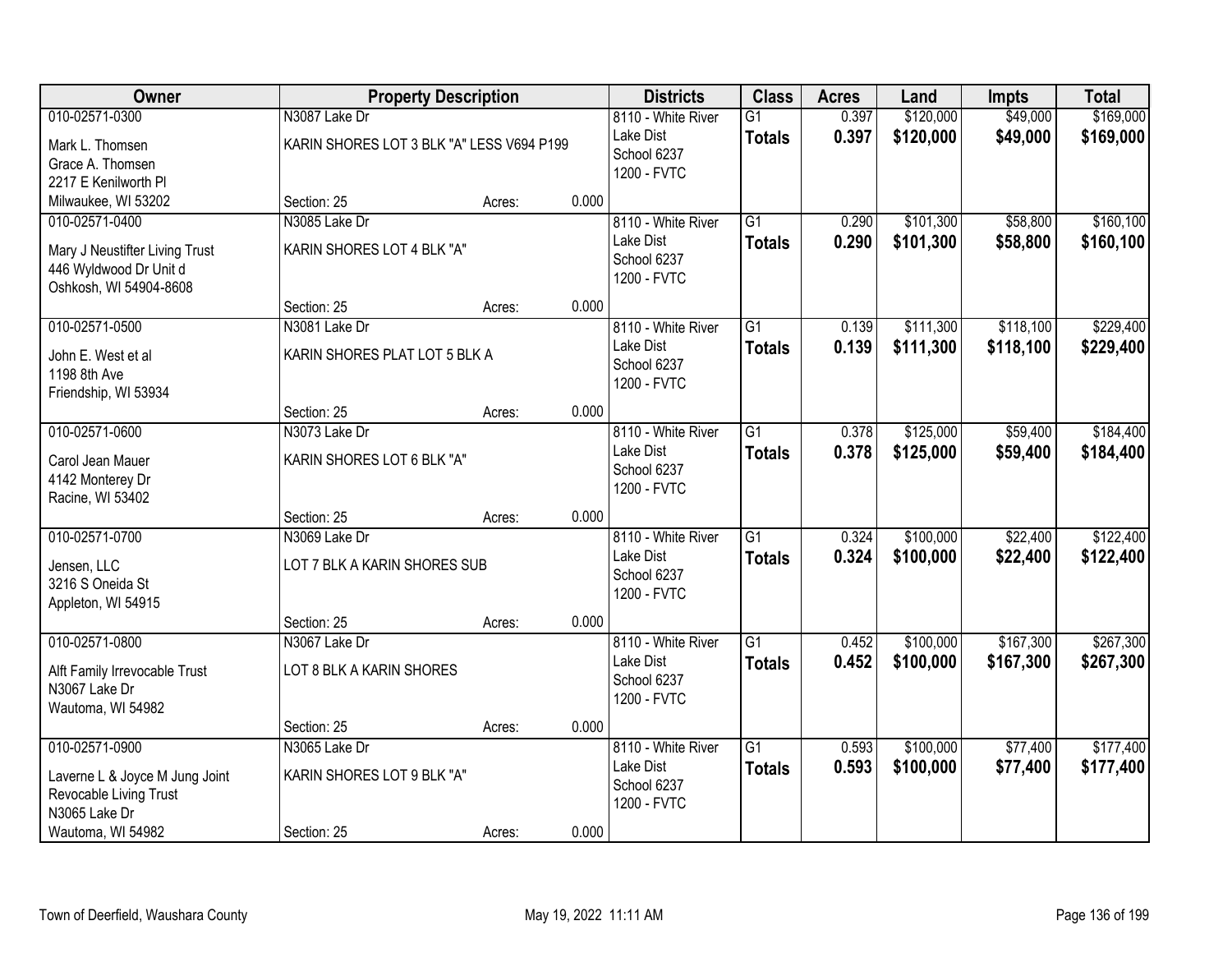| Owner                                             | <b>Property Description</b>                     |        |       | <b>Districts</b>         | <b>Class</b>    | <b>Acres</b> | Land      | <b>Impts</b>    | <b>Total</b> |
|---------------------------------------------------|-------------------------------------------------|--------|-------|--------------------------|-----------------|--------------|-----------|-----------------|--------------|
| 010-02571-1000                                    | N3061 Lake Dr                                   |        |       | 8110 - White River       | $\overline{G1}$ | 0.456        | \$100,000 | \$119,200       | \$219,200    |
| Peter K. Rusch                                    | KARIN SHORES LOT 10 BLK A                       |        |       | Lake Dist<br>School 6237 | <b>Totals</b>   | 0.456        | \$100,000 | \$119,200       | \$219,200    |
| Bobbi J. Rusch                                    |                                                 |        |       | 1200 - FVTC              |                 |              |           |                 |              |
| PO Box 43                                         |                                                 |        |       |                          |                 |              |           |                 |              |
| Brownsville, WI 53006-0043                        | Section: 25                                     | Acres: | 0.000 |                          |                 |              |           |                 |              |
| 010-02571-1110                                    | N3055 Lake Dr                                   |        |       | 8110 - White River       | G1              | 0.470        | \$100,000 | \$99,700        | \$199,700    |
| Casey Kerwin                                      | <b>CSM 6395 LOT1</b>                            |        |       | Lake Dist                | <b>Totals</b>   | 0.470        | \$100,000 | \$99,700        | \$199,700    |
| Pamela Kerwin                                     |                                                 |        |       | School 6237              |                 |              |           |                 |              |
| 2773 S Superior St                                |                                                 |        |       | 1200 - FVTC              |                 |              |           |                 |              |
| Milwaukee, WI 53207                               | Section: 25                                     | Acres: | 0.470 |                          |                 |              |           |                 |              |
| 010-02571-1310                                    | W9702 S Shore Rd                                |        |       | 8110 - White River       | G1              | 0.879        | \$137,000 | \$49,600        | \$186,600    |
| Thomas Yauck et al                                | PT OF NE1/4 SE1/4, LOT 2 CSM 5372 (INCLUDES LOT |        |       | Lake Dist                | <b>Totals</b>   | 0.879        | \$137,000 | \$49,600        | \$186,600    |
| 7185 Beaver Dam Rd                                | 1 BLK B KARIN SHORES)                           |        |       | School 6237              |                 |              |           |                 |              |
| Allenton, WI 53002                                |                                                 |        |       | 1200 - FVTC              |                 |              |           |                 |              |
|                                                   | Section: 25                                     | Acres: | 0.879 |                          |                 |              |           |                 |              |
| 010-02571-1400                                    | W9704 S Shore Rd                                |        |       | 8110 - White River       | G1              | 0.305        | \$125,000 | \$162,800       | \$287,800    |
|                                                   |                                                 |        |       | Lake Dist                | <b>Totals</b>   | 0.305        | \$125,000 | \$162,800       | \$287,800    |
| Michael A & Amy L Gorgen Revocable<br>Trust et al | KARIN SHORES LOT 2 BLK "B", NOW LOT 1 CSM 4620  |        |       | School 6237              |                 |              |           |                 |              |
| S38 W26409 River View Dr                          |                                                 |        |       | 1200 - FVTC              |                 |              |           |                 |              |
| Waukesha, WI 53189-6709                           | Section: 25                                     | Acres: | 0.305 |                          |                 |              |           |                 |              |
| 010-02571-1600                                    | W9708 S Shore Rd                                |        |       | 8110 - White River       | $\overline{G1}$ | 0.535        | \$100,000 | \$34,200        | \$134,200    |
|                                                   |                                                 |        |       | Lake Dist                | <b>Totals</b>   | 0.535        | \$100,000 | \$34,200        | \$134,200    |
| James D. Lukas et al                              | KARIN SHORES SUB LOT 3 BLK B                    |        |       | School 6237              |                 |              |           |                 |              |
| 218 E Lisbon Rd                                   |                                                 |        |       | 1200 - FVTC              |                 |              |           |                 |              |
| Oconomowoc, WI 53066-2837                         |                                                 |        |       |                          |                 |              |           |                 |              |
|                                                   | Section: 25                                     | Acres: | 0.000 |                          |                 |              |           |                 |              |
| 010-02571-1700                                    | W9714 S Shore Rd                                |        |       | 8110 - White River       | G1              | 0.620        | \$112,500 | \$79,800        | \$192,300    |
| Beth A. Bender                                    | KARIN SHORES, LOT 4 BLK "B"                     |        |       | Lake Dist                | <b>Totals</b>   | 0.620        | \$112,500 | \$79,800        | \$192,300    |
| 1155 Maple St                                     |                                                 |        |       | School 6237              |                 |              |           |                 |              |
| Neenah, WI 54956                                  |                                                 |        |       | 1200 - FVTC              |                 |              |           |                 |              |
|                                                   | Section: 25                                     | Acres: | 0.000 |                          |                 |              |           |                 |              |
| 010-02571-1800                                    |                                                 |        |       | 8110 - White River       | G1              | 0.358        | \$33,500  | $\overline{50}$ | \$33,500     |
| Beth A. Bender                                    | KARIN SHORES, E1/2 OF LOT 5 BLK "B"             |        |       | Lake Dist                | <b>Totals</b>   | 0.358        | \$33,500  | \$0             | \$33,500     |
| 1155 Maple St                                     |                                                 |        |       | School 6237              |                 |              |           |                 |              |
| Neenah, WI 54956                                  |                                                 |        |       | 1200 - FVTC              |                 |              |           |                 |              |
|                                                   | Section: 25                                     | Acres: | 0.000 |                          |                 |              |           |                 |              |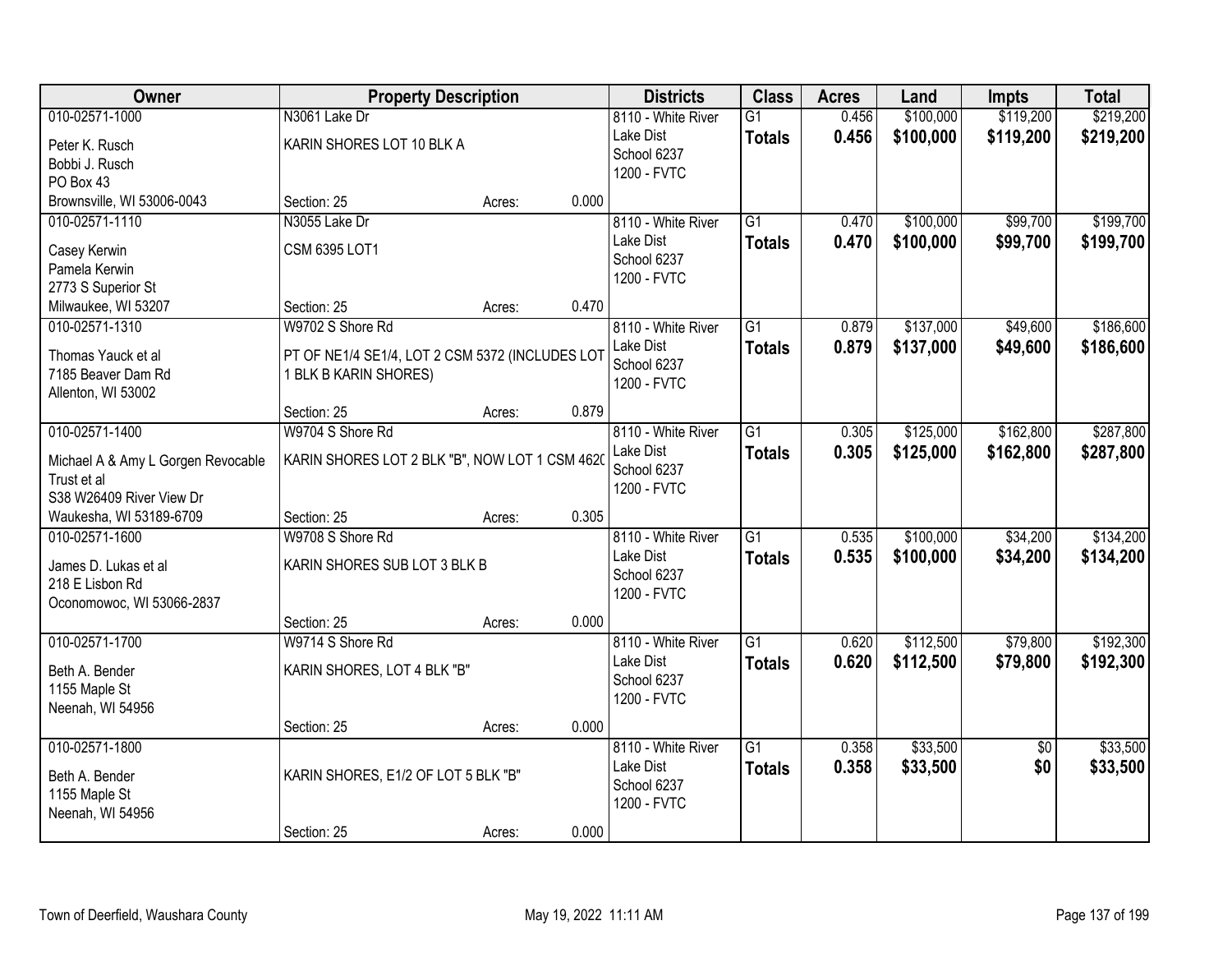| Owner                                       | <b>Property Description</b>                     |        |       | <b>Districts</b>   | <b>Class</b>    | <b>Acres</b> | Land      | <b>Impts</b> | <b>Total</b> |
|---------------------------------------------|-------------------------------------------------|--------|-------|--------------------|-----------------|--------------|-----------|--------------|--------------|
| 010-02571-2000                              | W9718 S Shore Rd                                |        |       | 8110 - White River | $\overline{G1}$ | 1.270        | \$146,000 | \$46,700     | \$192,700    |
| Ralph L. Norton                             | KARIN SHORES SUBD, W 1/2 LOT 5 & ALL OF 6 BLK B |        |       | Lake Dist          | <b>Totals</b>   | 1.270        | \$146,000 | \$46,700     | \$192,700    |
| Sheryl A. Norton                            |                                                 |        |       | School 6237        |                 |              |           |              |              |
| N2965 13th Ave                              |                                                 |        |       | 1200 - FVTC        |                 |              |           |              |              |
| Wautoma, WI 54982-7086                      | Section: 25                                     | Acres: | 0.000 |                    |                 |              |           |              |              |
| 010-02571-2200                              | W9738 S Shore Rd                                |        |       | 8110 - White River | $\overline{G1}$ | 1.970        | \$161,600 | \$52,000     | \$213,600    |
| Denis A. Oswald                             | KARIN SHORE LOTS 7 & 8 BLK "B"                  |        |       | Lake Dist          | <b>Totals</b>   | 1.970        | \$161,600 | \$52,000     | \$213,600    |
| Julie A. Oswald                             |                                                 |        |       | School 6237        |                 |              |           |              |              |
| 6779 Pheasant Run Rd                        |                                                 |        |       | 1200 - FVTC        |                 |              |           |              |              |
| Hartford, WI 53027-9453                     | Section: 25                                     | Acres: | 0.000 |                    |                 |              |           |              |              |
| 010-02571-2310                              | W9744 S Shore Rd                                |        |       | 8110 - White River | $\overline{G1}$ | 1.741        | \$182,600 | \$124,200    | \$306,800    |
| Karl J & Kathleen J Maio Joint Revocabl     | LOTS 9 & 10 BLK B KARIN SHORES                  |        |       | Lake Dist          | <b>Totals</b>   | 1.741        | \$182,600 | \$124,200    | \$306,800    |
| <b>Living Trust</b>                         |                                                 |        |       | School 6237        |                 |              |           |              |              |
| 590 S Stonehedge Dr Apt b                   |                                                 |        |       | 1200 - FVTC        |                 |              |           |              |              |
| Brookfield, WI 53045-3667                   | Section: 25                                     | Acres: | 0.000 |                    |                 |              |           |              |              |
| 010-02571-2500                              | W9754 S Shore Rd                                |        |       | 8110 - White River | $\overline{G1}$ | 0.602        | \$100,000 | \$5,300      | \$105,300    |
| Charles M. Basting                          | KARIN SHORES LOT 11 BLK B                       |        |       | Lake Dist          | <b>Totals</b>   | 0.602        | \$100,000 | \$5,300      | \$105,300    |
| Lisa K. Basting                             |                                                 |        |       | School 6237        |                 |              |           |              |              |
| W9768 S Shore Rd                            |                                                 |        |       | 1200 - FVTC        |                 |              |           |              |              |
| Wautoma, WI 54982-7055                      | Section: 25                                     | Acres: | 0.000 |                    |                 |              |           |              |              |
| 010-02571-2600                              | W9768 S Shore Rd                                |        |       | 8110 - White River | $\overline{G1}$ | 0.578        | \$100,000 | \$91,800     | \$191,800    |
|                                             |                                                 |        |       | Lake Dist          | <b>Totals</b>   | 0.578        | \$100,000 | \$91,800     | \$191,800    |
| Charles M. Basting<br>Lisa K. Basting       | LOT 12, BLK B, KARIN SHORES                     |        |       | School 6237        |                 |              |           |              |              |
| W9768 S Shore Rd                            |                                                 |        |       | 1200 - FVTC        |                 |              |           |              |              |
| Wautoma, WI 54982-7055                      | Section: 25                                     | Acres: | 0.000 |                    |                 |              |           |              |              |
| 010-02571-2700                              | W9772 S Shore Rd                                |        |       | 8110 - White River | $\overline{G1}$ | 0.445        | \$100,000 | \$52,300     | \$152,300    |
|                                             |                                                 |        |       | Lake Dist          | <b>Totals</b>   | 0.445        | \$100,000 | \$52,300     | \$152,300    |
| Gerald & Phyllis Buyeske Revocable<br>Trust | KARIN SHORES LOT 13 BLK B                       |        |       | School 6237        |                 |              |           |              |              |
| 220 Maple Ct                                |                                                 |        |       | 1200 - FVTC        |                 |              |           |              |              |
| Slinger, WI 53086                           | Section: 25                                     | Acres: | 0.000 |                    |                 |              |           |              |              |
| 010-02571-2800                              | W9782 S Shore Rd                                |        |       | 8110 - White River | $\overline{G1}$ | 0.430        | \$93,800  | \$111,500    | \$205,300    |
|                                             |                                                 |        |       | Lake Dist          | <b>Totals</b>   | 0.430        | \$93,800  | \$111,500    | \$205,300    |
| Anthony J. Saiia                            | PT OF E1/2 SE1/4, KARIN SHORES LOT 14 BLK B,    |        |       | School 6237        |                 |              |           |              |              |
| Kathleen Saiia                              | NOW LOT 1 OF CSM #4282                          |        |       | 1200 - FVTC        |                 |              |           |              |              |
| 4444 W Riverlake Dr<br>Mequon, WI 53092     | Section: 25                                     | Acres: | 0.430 |                    |                 |              |           |              |              |
|                                             |                                                 |        |       |                    |                 |              |           |              |              |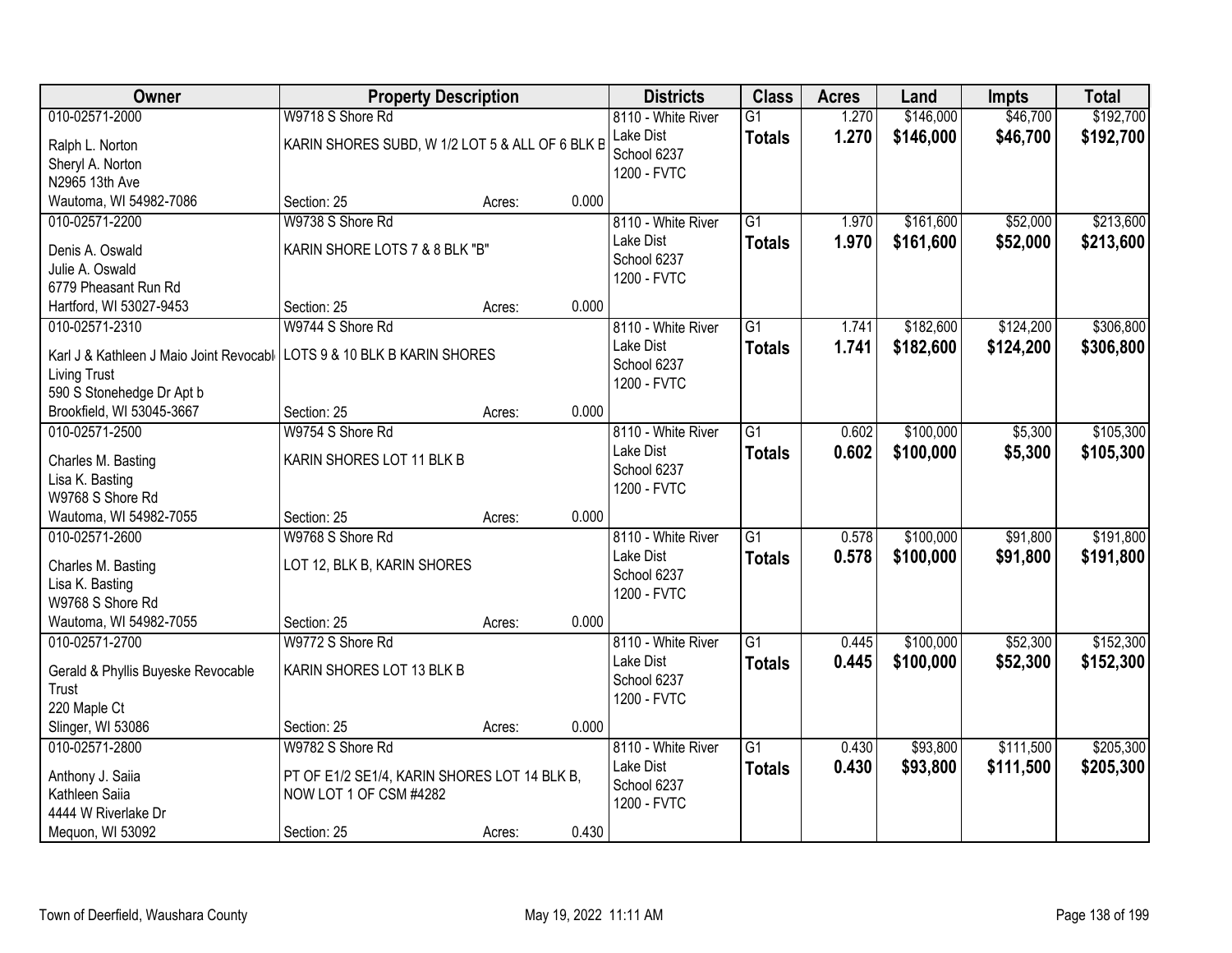| Owner                                                                                                       |                                                                                                                         | <b>Property Description</b> |       | <b>Districts</b>                                              | <b>Class</b>                     | <b>Acres</b>   | Land                   | Impts                  | <b>Total</b>         |
|-------------------------------------------------------------------------------------------------------------|-------------------------------------------------------------------------------------------------------------------------|-----------------------------|-------|---------------------------------------------------------------|----------------------------------|----------------|------------------------|------------------------|----------------------|
| 010-02571-2900<br><b>Public Park</b>                                                                        | KARIN SHORES BLK A LAKE ACCESS                                                                                          |                             |       | 8110 - White River<br>Lake Dist<br>School 6237<br>1200 - FVTC | X4<br><b>Totals</b>              | 0.335<br>0.335 | $\overline{50}$<br>\$0 | $\overline{50}$<br>\$0 | \$0<br>\$0           |
|                                                                                                             | Section: 25                                                                                                             | Acres:                      | 0.000 |                                                               |                                  |                |                        |                        |                      |
| 010-02572-0300<br>Gary A. Krohn<br>Lynn M. Krohn<br>N99 W16513 Woodcock Rd                                  | W9812 Deerfield Ave<br>INDIAN HILLS PLAT LOT 2 BLK 2                                                                    |                             |       | 8110 - White River<br>Lake Dist<br>School 6237<br>1200 - FVTC | $\overline{G1}$<br><b>Totals</b> | 0.430<br>0.430 | \$13,600<br>\$13,600   | \$56,700<br>\$56,700   | \$70,300<br>\$70,300 |
| Germantown, WI 53022                                                                                        | Section: 25                                                                                                             | Acres:                      | 0.000 |                                                               |                                  |                |                        |                        |                      |
| 010-02572-0400<br>Steven A. Nicks Sr<br>W9806 Deerfield Ave<br>Wautoma, WI 54982                            | W9806 Deerfield Ave<br>INDIAN HILLS PLAT LOT 3 BLK 2                                                                    |                             |       | 8110 - White River<br>Lake Dist<br>School 6237<br>1200 - FVTC | $\overline{G1}$<br><b>Totals</b> | 0.326<br>0.326 | \$10,800<br>\$10,800   | \$74,700<br>\$74,700   | \$85,500<br>\$85,500 |
|                                                                                                             | Section: 25                                                                                                             | Acres:                      | 0.000 |                                                               |                                  |                |                        |                        |                      |
| 010-02572-0500<br>219 West Maple, LLC<br>700 Mac Arthur Dr<br>Beaver Dam, WI 53916                          | N3189 Lake Dr<br>LOT 4, BLK 2, INDIAN HILLS SUBDIVISION; RIGHT TO<br>PRIVATE BEACH & MOORING AREA???                    |                             |       | 8110 - White River<br>Lake Dist<br>School 6237<br>1200 - FVTC | G1<br><b>Totals</b>              | 0.322<br>0.322 | \$10,700<br>\$10,700   | \$41,800<br>\$41,800   | \$52,500<br>\$52,500 |
|                                                                                                             | Section: 25                                                                                                             | Acres:                      | 0.322 |                                                               |                                  |                |                        |                        |                      |
| 010-02572-0600<br>219 West Maple, LLC<br>700 Mac Arthur Dr<br>Beaver Dam, WI 53916                          | N3195 Lake Dr<br>LOT 5, BLK 2, INDIAN HILLS SUBDIVISION; RIGHT TO<br>PRIVATE BEACH & MOORING AREA???                    |                             |       | 8110 - White River<br>Lake Dist<br>School 6237<br>1200 - FVTC | $\overline{G1}$<br><b>Totals</b> | 0.284<br>0.284 | \$9,700<br>\$9,700     | \$27,700<br>\$27,700   | \$37,400<br>\$37,400 |
|                                                                                                             | Section: 25                                                                                                             | Acres:                      | 0.284 |                                                               |                                  |                |                        |                        |                      |
| 010-02572-0700<br>Charles F. Schneider<br>Brenda K. Garza<br>W9822 Deerfield Ave                            | INDIAN HILLS PLAT LOT 6 BLK 2 & RIGHT TO<br>PRIVATE BEACH & MOORING AREA                                                |                             |       | 8110 - White River<br>Lake Dist<br>School 6237<br>1200 - FVTC | G1<br><b>Totals</b>              | 0.351<br>0.351 | \$11,500<br>\$11,500   | $\sqrt{6}$<br>\$0      | \$11,500<br>\$11,500 |
| Wautoma, WI 54982                                                                                           | Section: 25                                                                                                             | Acres:                      | 0.000 |                                                               |                                  |                |                        |                        |                      |
| 010-02572-1100<br><b>Russell Elson</b><br>Hwa Young Elson<br>W6718 Charleen Ln<br>Greenville, WI 54942-9668 | W9888 Deerfield Ave<br>INDIAN HILLS PLAT LOT 1 BLK 3 & INT IN PRIVATE<br><b>BEACH &amp; MOORING AREA</b><br>Section: 25 | Acres:                      | 0.000 | 8110 - White River<br>Lake Dist<br>School 6237<br>1200 - FVTC | $\overline{G1}$<br><b>Totals</b> | 0.436<br>0.436 | \$13,700<br>\$13,700   | \$65,400<br>\$65,400   | \$79,100<br>\$79,100 |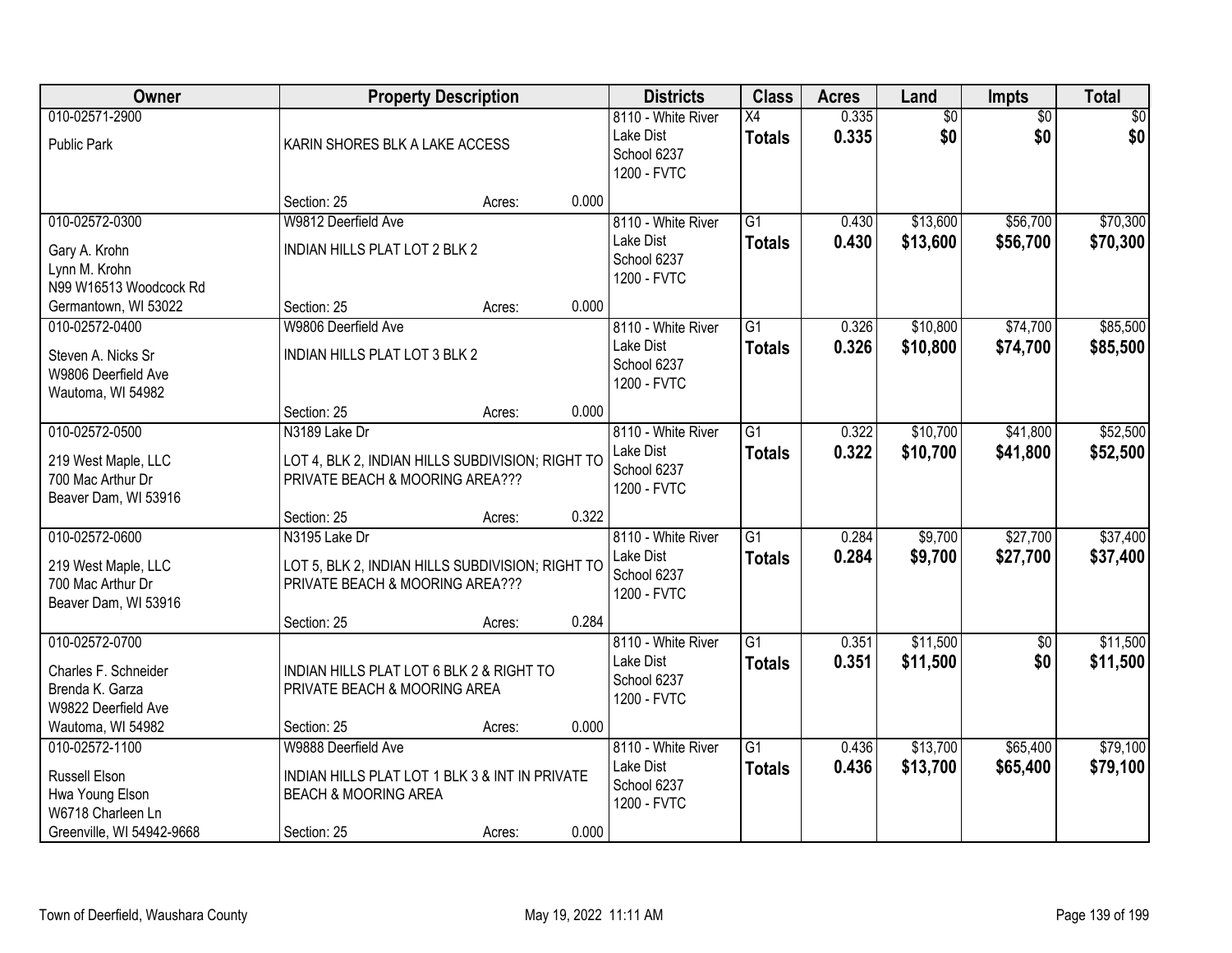| Owner                                                                                                       | <b>Property Description</b>                                                                                                                                                              | <b>Districts</b>                                              | <b>Class</b>                     | <b>Acres</b>   | Land                 | Impts                  | <b>Total</b>           |
|-------------------------------------------------------------------------------------------------------------|------------------------------------------------------------------------------------------------------------------------------------------------------------------------------------------|---------------------------------------------------------------|----------------------------------|----------------|----------------------|------------------------|------------------------|
| 010-02572-1200<br><b>Russell Elson</b><br>Hwa Young Elson<br>W6718 Charleen Ln                              | INDIAN HILLS PLAT LOT 2 BLK 3 & INT IN PRIVATE<br>BEACH & MOORING AREA K/A LOT 10 OF WHITE<br>RIVER HILLS ASSESSORS PLAT NO. 1                                                           | 8110 - White River<br>Lake Dist<br>School 6237<br>1200 - FVTC | $\overline{G1}$<br><b>Totals</b> | 0.356<br>0.356 | \$11,600<br>\$11,600 | $\overline{50}$<br>\$0 | \$11,600<br>\$11,600   |
| Greenville, WI 54942-9668<br>010-02572-1300<br><b>Russell Elson</b><br>Hwa Young Elson<br>W6718 Charleen Ln | 0.000<br>Section: 25<br>Acres:<br>Pine Ave<br>INDIAN HILLS PLAT LOT 3 BLK 3 & RIGHT TO<br>PRIVATE BEACH & MOORING AREA                                                                   | 8110 - White River<br>Lake Dist<br>School 6237<br>1200 - FVTC | $\overline{G1}$<br><b>Totals</b> | 0.506<br>0.506 | \$15,400<br>\$15,400 | $\overline{50}$<br>\$0 | \$15,400<br>\$15,400   |
| Greenville, WI 54942-9668<br>010-02572-1400<br>Rene L. Johnson<br>W9841 Pine Ave<br>Wautoma, WI 54982       | 0.000<br>Section: 25<br>Acres:<br>W9841 Pine Ave<br>LOT 4 BLK 3 INDIAN HILLS & INT IN PRIVATE BEACH<br>& MOORING AREA                                                                    | 8110 - White River<br>Lake Dist<br>School 6237<br>1200 - FVTC | $\overline{G1}$<br><b>Totals</b> | 0.363<br>0.363 | \$11,800<br>\$11,800 | \$78,300<br>\$78,300   | \$90,100<br>\$90,100   |
| 010-02572-1500<br><b>Russell Elson</b><br>Hwa Young Elson<br>W6718 Charleen Ln<br>Greenville, WI 54942-9668 | 0.000<br>Section: 25<br>Acres:<br>Oak St<br>INDIAN HILLS PLAT LOT 5 BLK 3 & RIGHT TO<br>PRIVATE BEACH & MOORING AREA<br>0.000<br>Section: 25<br>Acres:                                   | 8110 - White River<br>Lake Dist<br>School 6237<br>1200 - FVTC | $\overline{G1}$<br><b>Totals</b> | 0.428<br>0.428 | \$13,500<br>\$13,500 | \$0<br>\$0             | \$13,500<br>\$13,500   |
| 010-02572-1600<br>Geraldine M. Konczal<br>W9849 Buttercup Ave<br>Wautoma, WI 54982                          | LOT 6 BLK 3 INDIAN HILLS PLAT & RIGHT TO<br>PRIVATE BEACH & MOORING AREA<br>0.000<br>Section: 25<br>Acres:                                                                               | 8110 - White River<br>Lake Dist<br>School 6237<br>1200 - FVTC | $\overline{G1}$<br><b>Totals</b> | 0.487<br>0.487 | \$15,000<br>\$15,000 | \$6,500<br>\$6,500     | \$21,500<br>\$21,500   |
| 010-02572-1700<br>Steven J. Meyer<br>Wendy A. Meyer<br><b>W9820 Oak St</b><br>Wautoma, WI 54982             | W9820 Oak St<br>INDIAN HILLS PLAT LOT 7 BLK 3 & RIGHT TO<br>PRIVATE BEACH & MOORING AREA<br>0.000<br>Section: 25<br>Acres:                                                               | 8110 - White River<br>Lake Dist<br>School 6237<br>1200 - FVTC | $\overline{G1}$<br><b>Totals</b> | 0.585<br>0.585 | \$16,200<br>\$16,200 | \$85,400<br>\$85,400   | \$101,600<br>\$101,600 |
| 010-02573-0100<br>Thomas J. Doubleday<br>Cora S. Doubleday<br>107 Highland Ave<br>Hartford, WI 53027        | W9844 Pine Ave<br>INDIAN HILLS PLAT NO 2 LOT 1 & RIGHT TO<br>PRIVATE BEACH & MOORING AREA K/A LOT 10 OF<br>WHITE RIVER MILL POND ASSESSOR'S PLAT NO. 1<br>0.000<br>Section: 25<br>Acres: | 8110 - White River<br>Lake Dist<br>School 6237<br>1200 - FVTC | $\overline{G1}$<br><b>Totals</b> | 0.929<br>0.929 | \$19,700<br>\$19,700 | \$62,000<br>\$62,000   | \$81,700<br>\$81,700   |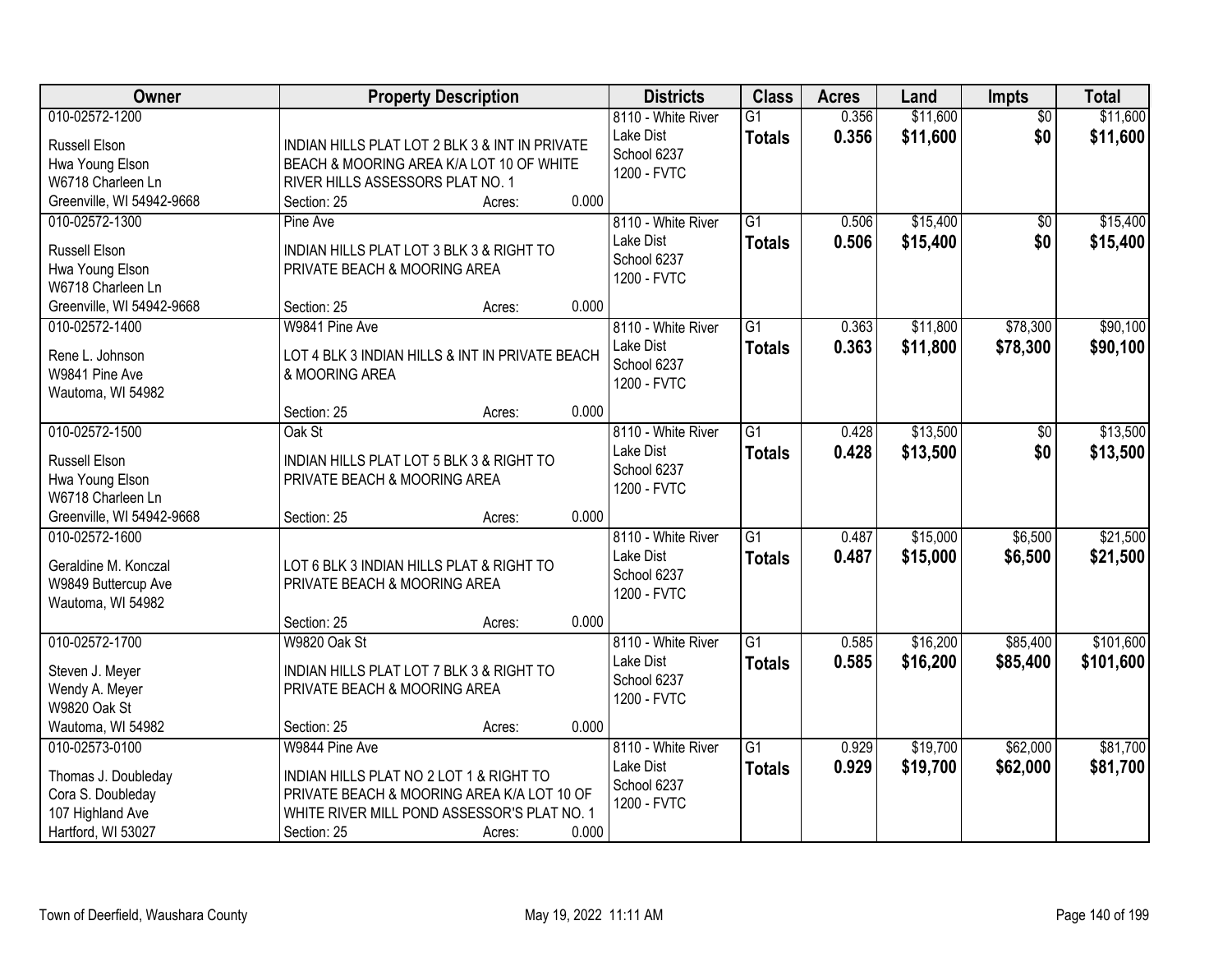| Owner                                                                                   | <b>Property Description</b>                                                                                                                                      | <b>Districts</b>                                              | <b>Class</b>                     | <b>Acres</b>   | Land                 | <b>Impts</b>           | <b>Total</b>           |
|-----------------------------------------------------------------------------------------|------------------------------------------------------------------------------------------------------------------------------------------------------------------|---------------------------------------------------------------|----------------------------------|----------------|----------------------|------------------------|------------------------|
| 010-02573-0200                                                                          | W9858 Pine Ave                                                                                                                                                   | 8110 - White River                                            | $\overline{G1}$                  | 0.859          | \$19,000             | \$221,000              | \$240,000              |
| Jeff S. Andersen<br>W277 S8860 Lakeside Dr                                              | INDIAN HILLS PLAT NO 2 LOT 2 & RIGHT TO<br>PRIVATE BEACH & MOORING AREA K/A LOT 10 OF                                                                            | Lake Dist<br>School 6237<br>1200 - FVTC                       | <b>Totals</b>                    | 0.859          | \$19,000             | \$221,000              | \$240,000              |
| Mukwonago, WI 53149                                                                     | WHITE RIVER MILL POND ASSESSOR'S PLAT<br>0.000                                                                                                                   |                                                               |                                  |                |                      |                        |                        |
| 010-02573-0300                                                                          | Section: 25<br>Acres:                                                                                                                                            | 8110 - White River<br>Lake Dist                               | $\overline{G1}$                  | 0.756          | \$18,000             | $\overline{50}$        | \$18,000               |
| Oak Kim<br>Byung S. Kim<br>7000 N Mccormick Blvd Apt 323<br>Lincolnwood, IL 60712       | INDIAN HILLS PLAT NO 2 LOT 3 & RIGHT TO<br>PRIVATE BEACH & MOORING AREA K/A LOT 10 OF<br>WHITE RIVER MILL POND ASSESSOR'S PLAT<br>0.000<br>Section: 25<br>Acres: | School 6237<br>1200 - FVTC                                    | <b>Totals</b>                    | 0.756          | \$18,000             | \$0                    | \$18,000               |
| 010-02573-0400                                                                          |                                                                                                                                                                  | 8110 - White River                                            | $\overline{G1}$                  | 0.707          | \$17,500             | $\overline{50}$        | \$17,500               |
| Deborah R. Bedell<br>2655 Swan Blvd<br>Wauwatosa, WI 53226-1846                         | INDIAN HILLS PLAT NO 2 LOT 4 & RIGHT TO<br>PRIVATE BEACH & MOORING AREA K/A LOT 10 OF<br>WHITE RIVER MILL POND ASSESSOR'S PLAT<br>0.000<br>Section: 25<br>Acres: | Lake Dist<br>School 6237<br>1200 - FVTC                       | <b>Totals</b>                    | 0.707          | \$17,500             | \$0                    | \$17,500               |
| 010-02573-0500                                                                          |                                                                                                                                                                  | 8110 - White River                                            | $\overline{G1}$                  | 1.780          | \$24,800             | \$0                    | \$24,800               |
| Robert A. Churchill<br>1905 Woodland Dr<br>Caledonia, WI 53108                          | INDIAN HILLS PLAT NO 2 LOT 5 & RIGHT TO<br>PRIVATE BEACH & MOORING AREA                                                                                          | Lake Dist<br>School 6237<br>1200 - FVTC                       | <b>Totals</b>                    | 1.780          | \$24,800             | \$0                    | \$24,800               |
|                                                                                         | 0.000<br>Section: 25<br>Acres:                                                                                                                                   |                                                               |                                  |                |                      |                        |                        |
| 010-02574-0110<br>Richard P. Burkwald<br>N3258 Lake Dr                                  | N3258 Lake Dr<br>LOTS 1 AND 2 LOFTY PINES & UNDIVIDED<br><b>INTEREST IN LOT 1 BLK A KARIN SHORES</b>                                                             | 8110 - White River<br>Lake Dist<br>School 6237<br>1200 - FVTC | $\overline{G1}$<br><b>Totals</b> | 1.170<br>1.170 | \$11,000<br>\$11,000 | \$119,500<br>\$119,500 | \$130,500<br>\$130,500 |
| Wautoma, WI 54982                                                                       |                                                                                                                                                                  |                                                               |                                  |                |                      |                        |                        |
| 010-02574-0310                                                                          | 0.000<br>Section: 25<br>Acres:<br>N3238 Lake Dr                                                                                                                  | 8110 - White River                                            | $\overline{G1}$                  | 1.689          | \$14,100             | \$80,100               | \$94,200               |
| Jay J. Lone<br>Mary H. Lone<br>N3238 Lake Dr                                            | LOTS 3 & 4 LOFTY PINES PLAT & INT IN LOT 1 BLK A<br><b>KARIN SHORES</b>                                                                                          | Lake Dist<br>School 6237<br>1200 - FVTC                       | <b>Totals</b>                    | 1.689          | \$14,100             | \$80,100               | \$94,200               |
| Wautoma, WI 54982                                                                       | 0.000<br>Section: 25<br>Acres:                                                                                                                                   |                                                               |                                  |                |                      |                        |                        |
| 010-02574-0500<br>Peissig Revocable Trust<br>c/o Dorothy Peissig<br>W9784 Buttercup Ave | LOFTY PINES PLAT LOT 5 & COM INT IN LOT 1 BLK A<br>KARIN SHORES PLAT WITH OTHERS                                                                                 | 8110 - White River<br>Lake Dist<br>School 6237<br>1200 - FVTC | $\overline{G1}$<br><b>Totals</b> | 1.230<br>1.230 | \$11,400<br>\$11,400 | $\overline{50}$<br>\$0 | \$11,400<br>\$11,400   |
| Wautoma, WI 54982                                                                       | 0.000<br>Section: 25<br>Acres:                                                                                                                                   |                                                               |                                  |                |                      |                        |                        |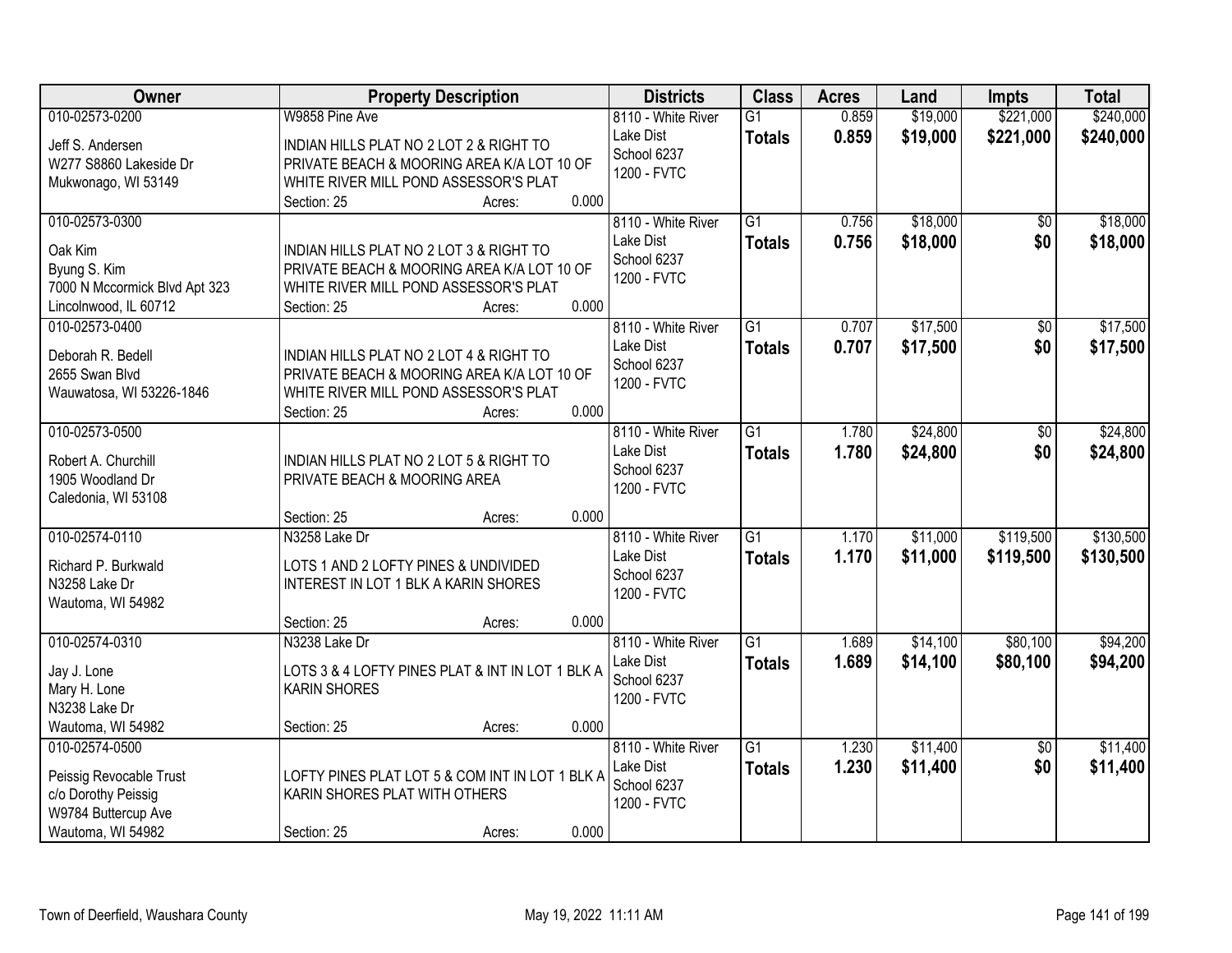| <b>Owner</b>                                                                                       |                                                                                                                                                   | <b>Property Description</b> |       | <b>Districts</b>                                              | <b>Class</b>                     | <b>Acres</b>   | Land                 | <b>Impts</b>           | <b>Total</b>         |
|----------------------------------------------------------------------------------------------------|---------------------------------------------------------------------------------------------------------------------------------------------------|-----------------------------|-------|---------------------------------------------------------------|----------------------------------|----------------|----------------------|------------------------|----------------------|
| 010-02574-0600                                                                                     | N3218 Lake Dr                                                                                                                                     |                             |       | 8110 - White River                                            | $\overline{G1}$                  | 1.160          | \$11,000             | \$20,700               | \$31,700             |
| Andrew S. Heup<br>N663 Park Dr<br>Random Lake, WI 53075                                            | LOFTY PINES PLAT LOT 6 & COM INT IN LOT 1 BLK A<br>KARIN SHORES PLAT WITH OTHERS                                                                  |                             |       | Lake Dist<br>School 6237<br>1200 - FVTC                       | <b>Totals</b>                    | 1.160          | \$11,000             | \$20,700               | \$31,700             |
|                                                                                                    | Section: 25                                                                                                                                       | Acres:                      | 0.000 |                                                               |                                  |                |                      |                        |                      |
| 010-02574-0700<br>Andrew S. Heup<br>N663 Park Dr<br>Random Lake, WI 53075                          | LOT 7 LOFTY PINES & COM INT IN LOT 1 BLK A<br><b>KARIN SHORES</b>                                                                                 |                             |       | 8110 - White River<br>Lake Dist<br>School 6237<br>1200 - FVTC | G1<br><b>Totals</b>              | 1.090<br>1.090 | \$10,500<br>\$10,500 | \$0<br>\$0             | \$10,500<br>\$10,500 |
|                                                                                                    | Section: 25                                                                                                                                       | Acres:                      | 0.000 |                                                               |                                  |                |                      |                        |                      |
| 010-02574-0800<br>Joyce C Ware Living Trust<br>3254 S 97th St<br>Milwaukee, WI 53227               | LOFTY PINES PLAT LOT 8 & COM INT IN LOT 1 BLK A<br>KARIN SHORES PLAT WITH OTHERS                                                                  |                             |       | 8110 - White River<br>Lake Dist<br>School 6237<br>1200 - FVTC | G1<br><b>Totals</b>              | 1.120<br>1.120 | \$10,700<br>\$10,700 | \$0<br>\$0             | \$10,700<br>\$10,700 |
|                                                                                                    | Section: 25                                                                                                                                       | Acres:                      | 0.000 |                                                               |                                  |                |                      |                        |                      |
| 010-02574-0900<br>Dennis A. Burkwald<br>8235 Avon Ct<br>Wauwatosa, WI 53213                        | Lake Dr<br>LOFTY PINES PLAT LOT 9 & COM INT IN LOT 1 BLK A<br>KARIN SHORES WITH OTHERS                                                            |                             |       | 8110 - White River<br>Lake Dist<br>School 6237<br>1200 - FVTC | G1<br><b>Totals</b>              | 1.210<br>1.210 | \$11,300<br>\$11,300 | $\sqrt[6]{}$<br>\$0    | \$11,300<br>\$11,300 |
|                                                                                                    | Section: 25                                                                                                                                       | Acres:                      | 0.000 |                                                               |                                  |                |                      |                        |                      |
| 010-02574-1000<br>Dennis A. Burkwald<br>8235 Avon Ct<br>Wauwatosa, WI 53213                        | Lake Dr<br>LOFTY PINES PLAT LOT 10 & COMMON INT IN LOT 1<br>BLK A KARIN SHORES WITH OTHERS                                                        |                             |       | 8110 - White River<br>Lake Dist<br>School 6237<br>1200 - FVTC | $\overline{G1}$<br><b>Totals</b> | 1.110<br>1.110 | \$10,700<br>\$10,700 | $\overline{50}$<br>\$0 | \$10,700<br>\$10,700 |
|                                                                                                    | Section: 25                                                                                                                                       | Acres:                      | 0.000 |                                                               |                                  |                |                      |                        |                      |
| 010-02574-1100<br>Tyler T. Jazdzewski<br>Melissa V. Meyers<br>N3178 Lake Dr                        | N3178 Lake Dr<br>LOFTY PINES PLAT, LOT 11 & COMMON INT IN LOT<br>BLK A KARIN SHORES WITH OTHERS                                                   |                             |       | 8110 - White River<br>Lake Dist<br>School 6237<br>1200 - FVTC | $\overline{G1}$<br><b>Totals</b> | 1.160<br>1.160 | \$11,000<br>\$11,000 | \$76,700<br>\$76,700   | \$87,700<br>\$87,700 |
| Wautoma, WI 54982                                                                                  | Section: 25                                                                                                                                       | Acres:                      | 0.000 |                                                               |                                  |                |                      |                        |                      |
| 010-02574-1200<br>Patrick Lanaghan<br>Kerry Lanaghan<br>260 Westbrook Dr<br>Oshkosh, WI 54904-7822 | N3172 Lake Dr<br>LOFTY PINES PLAT, LOT 12 & COMMON INT IN LOT<br>BLK A KARIN SHORES WITH OTHERS LIFE ESTATE<br>TO PATRICK LANAGHAN<br>Section: 25 | Acres:                      | 0.000 | 8110 - White River<br>Lake Dist<br>School 6237<br>1200 - FVTC | $\overline{G1}$<br><b>Totals</b> | 1.140<br>1.140 | \$10,800<br>\$10,800 | \$40,000<br>\$40,000   | \$50,800<br>\$50,800 |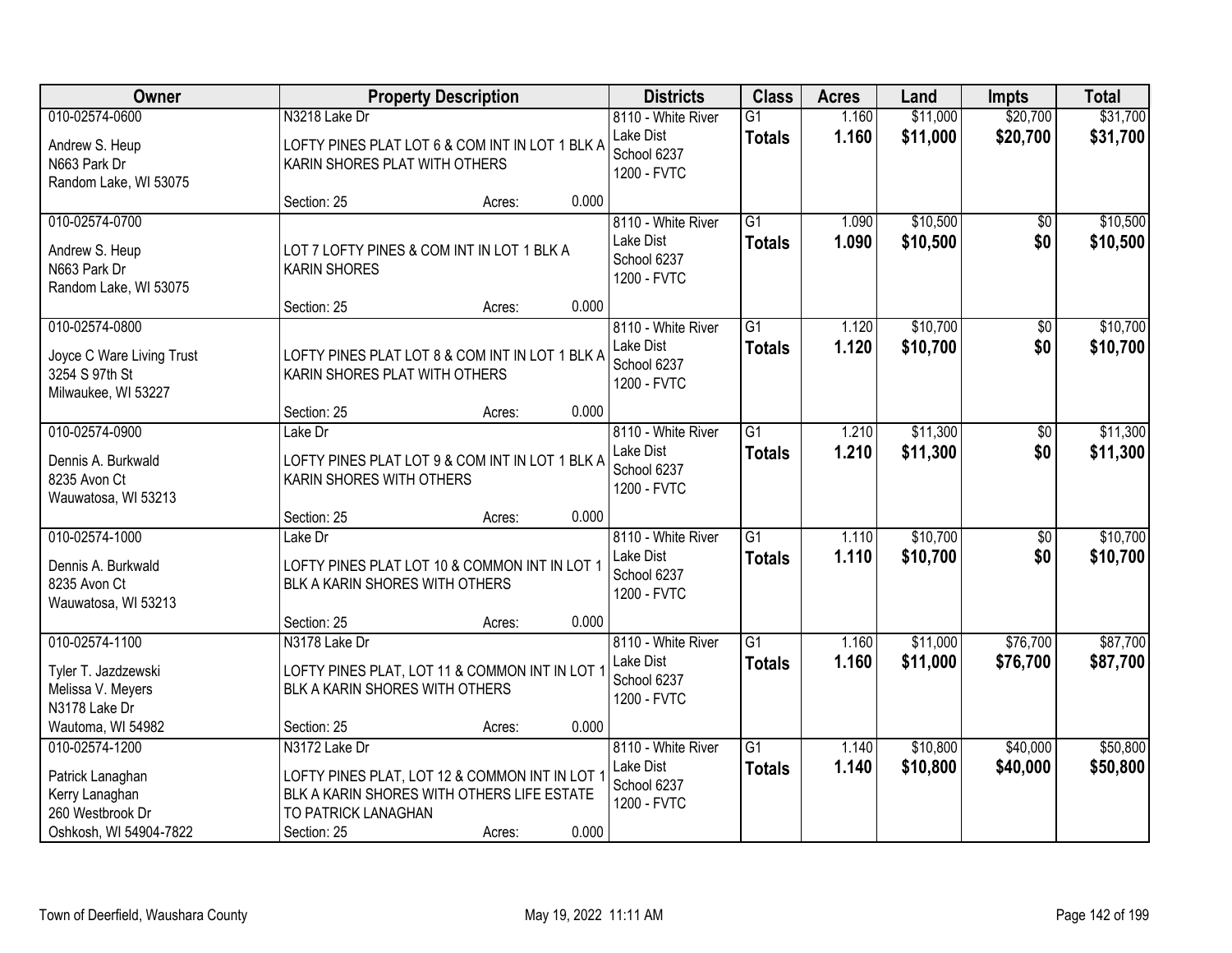| Owner                                                                            | <b>Property Description</b>                                                                                         |        |       | <b>Districts</b>                                                     | <b>Class</b>                     | <b>Acres</b>   | Land                 | Impts                  | <b>Total</b>           |
|----------------------------------------------------------------------------------|---------------------------------------------------------------------------------------------------------------------|--------|-------|----------------------------------------------------------------------|----------------------------------|----------------|----------------------|------------------------|------------------------|
| 010-02574-1300<br>Patrick Lanaghan<br>Kerry Lanaghan<br>260 Westbrook Dr         | LOFTY PINES PLAT, LOT 13 & COMMON INT IN LOT 1<br>BLK A KARIN SHORES WITH OTHERS LIFE ESTATE<br>TO PATRICK LANAGHAN |        |       | 8110 - White River<br>Lake Dist<br>School 6237<br>1200 - FVTC        | G1<br><b>Totals</b>              | 1.320<br>1.320 | \$11,900<br>\$11,900 | $\overline{50}$<br>\$0 | \$11,900<br>\$11,900   |
| Oshkosh, WI 54904-7822                                                           | Section: 25                                                                                                         | Acres: | 0.000 |                                                                      |                                  |                |                      |                        |                        |
| 010-02574-1400<br>Joseph M. Klenke<br>N3154 Lake Dr<br>Wautoma, WI 54982         | N3154 Lake Dr<br>LOFTY PINES PLAT LOT 14                                                                            |        |       | 8110 - White River<br>Lake Dist<br>School 6237<br>1200 - FVTC        | $\overline{G1}$<br><b>Totals</b> | 1.709<br>1.709 | \$14,300<br>\$14,300 | \$51,200<br>\$51,200   | \$65,500<br>\$65,500   |
|                                                                                  | Section: 25                                                                                                         | Acres: | 0.000 |                                                                      |                                  |                |                      |                        |                        |
| 010-02574-1500<br>Thomas D. Voigt<br>Joan M. Voigt<br>N3144 Lake Dr              | N3144 Lake Dr<br>LOFTY PINES PLAT LOT 15                                                                            |        |       | 8110 - White River<br>Lake Dist<br>School 6237<br>1200 - FVTC        | $\overline{G1}$<br><b>Totals</b> | 1.090<br>1.090 | \$10,500<br>\$10,500 | \$112,900<br>\$112,900 | \$123,400<br>\$123,400 |
| Wautoma, WI 54982                                                                | Section: 25                                                                                                         | Acres: | 0.000 |                                                                      |                                  |                |                      |                        |                        |
| 010-02574-1600<br>Paula L. Parsons<br>Troy C. Bengel<br>307 Gertrude Ave         | N3134 Lake Dr<br>LOFTY PINES LOT 16 & WATERFRONT ACCESS<br><b>RIGHTS</b>                                            |        |       | 8110 - White River<br>Lake Dist<br>School 6237<br>1200 - FVTC        | G1<br><b>Totals</b>              | 1.110<br>1.110 | \$10,700<br>\$10,700 | \$80,100<br>\$80,100   | \$90,800<br>\$90,800   |
| Fond Du Lac, WI 54935-2807                                                       | Section: 25                                                                                                         | Acres: | 0.000 |                                                                      |                                  |                |                      |                        |                        |
| 010-02574-1700<br>Anna S. Prindiville<br>N3122 Lake Dr<br>Wautoma, WI 54982-7044 | PT OF NE1/4 OF NE1/4 LOFTY PINES PLAT, LOT 17<br>EXC 11.75' X 100' TRIANGLE                                         |        |       | 8110 - White River<br><b>Lake Dist</b><br>School 6237<br>1200 - FVTC | $\overline{G1}$<br><b>Totals</b> | 1.120<br>1.120 | \$10,700<br>\$10,700 | $\overline{50}$<br>\$0 | \$10,700<br>\$10,700   |
|                                                                                  | Section: 25                                                                                                         | Acres: | 0.000 |                                                                      |                                  |                |                      |                        |                        |
| 010-02574-1800<br>Anna S. Prindiville<br>N3122 Lake Dr<br>Wautoma, WI 54982-7044 | N3122 Lake Dr<br>LOFTY PINES PLAT, LOT 18 & 11.75' X 100'<br>TRIANGLE OF LOT 17                                     |        |       | 8110 - White River<br>Lake Dist<br>School 6237<br>1200 - FVTC        | G1<br><b>Totals</b>              | 1.680<br>1.680 | \$14,100<br>\$14,100 | \$118,000<br>\$118,000 | \$132,100<br>\$132,100 |
|                                                                                  | Section: 25                                                                                                         | Acres: | 0.000 |                                                                      |                                  |                |                      |                        |                        |
| 010-02574-1900<br>John Uriniuk Jr<br>N3108 Lake Dr<br>Wautoma, WI 54982          | N3108 Lake Dr<br>LOFTY PINES E1/2 OF NE1/4 LOT 19<br>Section: 25                                                    | Acres: | 0.000 | 8110 - White River<br>Lake Dist<br>School 6237<br>1200 - FVTC        | $\overline{G1}$<br><b>Totals</b> | 0.982<br>0.982 | \$10,000<br>\$10,000 | \$93,500<br>\$93,500   | \$103,500<br>\$103,500 |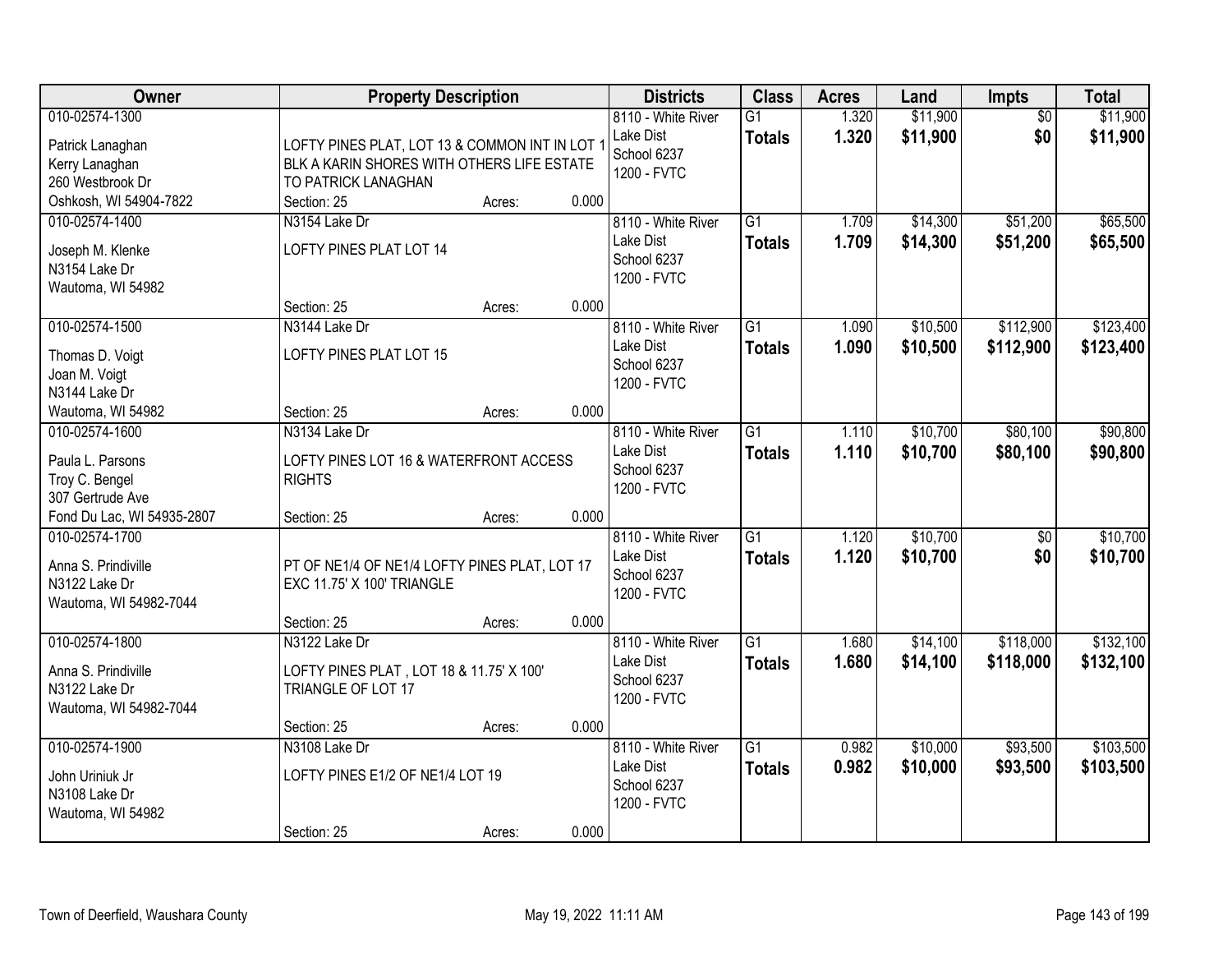| Owner                                                                                 | <b>Property Description</b>                                                      |        |       | <b>Districts</b>                                              | <b>Class</b>                     | <b>Acres</b>   | Land                 | Impts                  | <b>Total</b>         |
|---------------------------------------------------------------------------------------|----------------------------------------------------------------------------------|--------|-------|---------------------------------------------------------------|----------------------------------|----------------|----------------------|------------------------|----------------------|
| 010-02574-2000<br>Linda K. Dombrow<br>N3052 Lake Rd<br>Wautoma, WI 54982              | LOFTY PINES PLAT, LOT 20 & COMMON INT IN LOT 1<br>BLK A KARIN SHORES WITH OTHERS |        |       | 8110 - White River<br>Lake Dist<br>School 6237<br>1200 - FVTC | G1<br><b>Totals</b>              | 1.200<br>1.200 | \$11,200<br>\$11,200 | $\overline{50}$<br>\$0 | \$11,200<br>\$11,200 |
|                                                                                       | Section: 25                                                                      | Acres: | 0.000 |                                                               |                                  |                |                      |                        |                      |
| 010-02574-2100<br>Gary D. Thompson<br>Donna M. Thompson<br>1241 Snowdon Dr            | LOFTY PINES SUB, LOT 21                                                          |        |       | 8110 - White River<br>Lake Dist<br>School 6237<br>1200 - FVTC | $\overline{G1}$<br><b>Totals</b> | 1.220<br>1.220 | \$11,300<br>\$11,300 | $\overline{50}$<br>\$0 | \$11,300<br>\$11,300 |
| Oshkosh, WI 54904                                                                     | Section: 25                                                                      | Acres: | 0.000 |                                                               |                                  |                |                      |                        |                      |
| 010-02574-2200<br>Gary D. Thompson<br>Donna M. Thompson<br>1241 Snowdon Dr            | LOFTY PINES PLAT LOT 22                                                          |        |       | 8110 - White River<br>Lake Dist<br>School 6237<br>1200 - FVTC | G1<br><b>Totals</b>              | 1.320<br>1.320 | \$11,900<br>\$11,900 | \$0<br>\$0             | \$11,900<br>\$11,900 |
| Oshkosh, WI 54904                                                                     | Section: 25                                                                      | Acres: | 0.000 |                                                               |                                  |                |                      |                        |                      |
| 010-02574-2300<br>John Cornell<br>Carrie Cornell<br>1520 Arapaho Ave                  | LOT 23 LOFTY PINES PLAT & COMMON INT IN LOT 1<br>BLK A KARIN SHORES WITH OTHERS  |        |       | 8110 - White River<br>Lake Dist<br>School 6237<br>1200 - FVTC | $\overline{G1}$<br><b>Totals</b> | 1.260<br>1.260 | \$11,600<br>\$11,600 | \$0<br>\$0             | \$11,600<br>\$11,600 |
| Grafton, WI 53024-2123                                                                | Section: 25                                                                      | Acres: | 0.000 |                                                               |                                  |                |                      |                        |                      |
| 010-02574-2400<br>Joey J. Fassbender<br>Joe Emanuele<br>3135 S Pinewood Creek Ct #212 | LOFTY PINES PLAT LOT 24 & COMMON INT IN LOT 1<br>BLK A KARIN SHORES WITH OTHERS  |        |       | 8110 - White River<br>Lake Dist<br>School 6237<br>1200 - FVTC | $\overline{G1}$<br><b>Totals</b> | 1.230<br>1.230 | \$11,400<br>\$11,400 | $\overline{50}$<br>\$0 | \$11,400<br>\$11,400 |
| New Berlin, WI 53151                                                                  | Section: 25                                                                      | Acres: | 0.000 |                                                               |                                  |                |                      |                        |                      |
| 010-02574-2500<br>Michael G. Burkwald<br>5837 N 71st St<br>Milwaukee, WI 53218        | Lake Dr<br>LOFTY PINES PLAT LOT 25                                               |        |       | 8110 - White River<br>Lake Dist<br>School 6237<br>1200 - FVTC | $\overline{G1}$<br><b>Totals</b> | 1.350<br>1.350 | \$12,100<br>\$12,100 | $\overline{50}$<br>\$0 | \$12,100<br>\$12,100 |
|                                                                                       | Section: 25                                                                      | Acres: | 0.000 |                                                               |                                  |                |                      |                        |                      |
| 010-02574-2600<br>Richard P. Burkwald<br>N3258 Lake Dr<br>Wautoma, WI 54982           | Lake Dr<br>LOT 26 LOFTY PINES<br>Section: 25                                     | Acres: | 0.000 | 8110 - White River<br>Lake Dist<br>School 6237<br>1200 - FVTC | $\overline{G1}$<br><b>Totals</b> | 1.360<br>1.360 | \$12,200<br>\$12,200 | $\overline{50}$<br>\$0 | \$12,200<br>\$12,200 |
|                                                                                       |                                                                                  |        |       |                                                               |                                  |                |                      |                        |                      |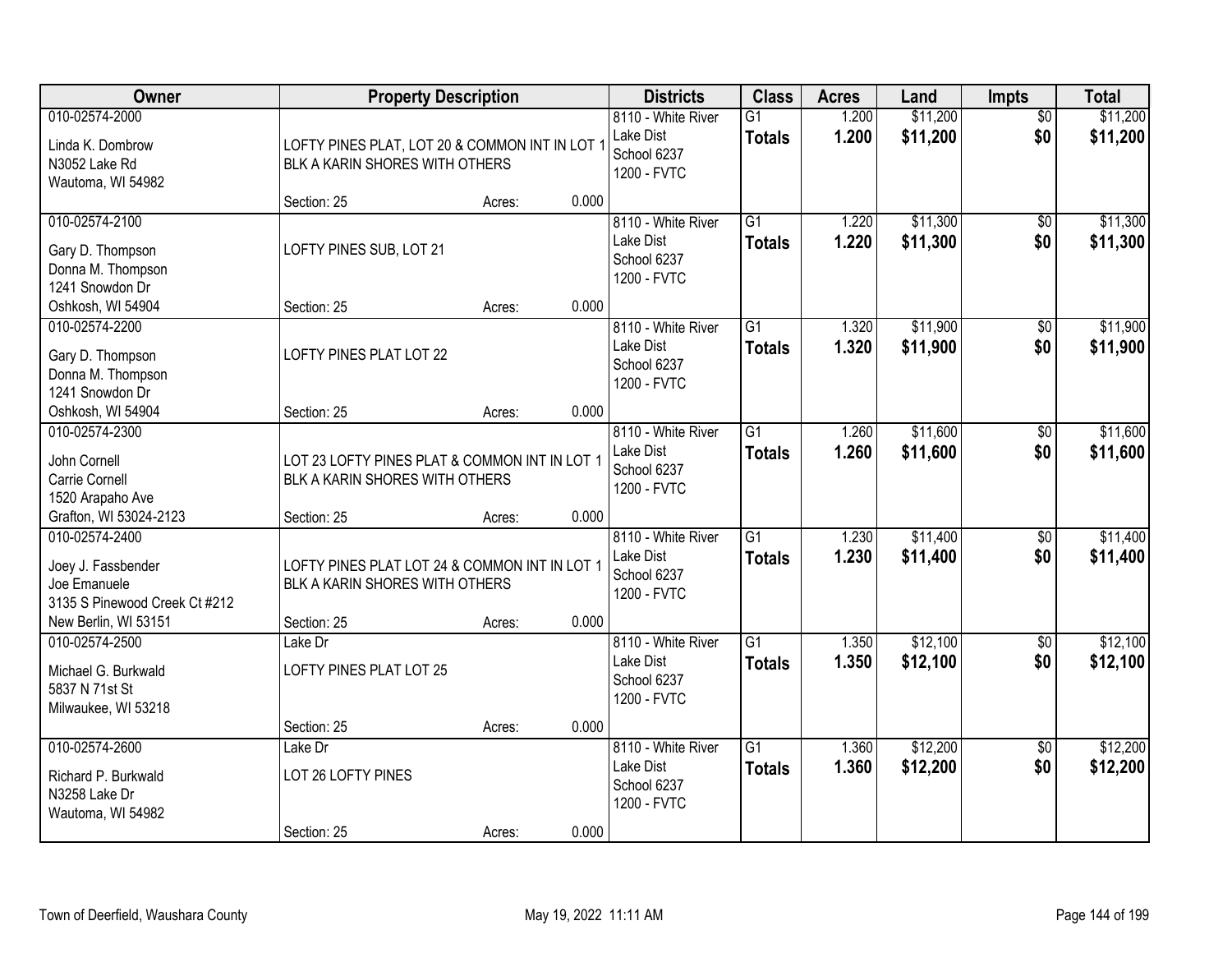| Owner                          |                                                | <b>Property Description</b> |       | <b>Districts</b>                | <b>Class</b>                     | <b>Acres</b>   | Land                 | <b>Impts</b>           | <b>Total</b>         |
|--------------------------------|------------------------------------------------|-----------------------------|-------|---------------------------------|----------------------------------|----------------|----------------------|------------------------|----------------------|
| 010-02574-2700                 | Lake Dr                                        |                             |       | 8110 - White River<br>Lake Dist | $\overline{G1}$<br><b>Totals</b> | 1.360<br>1.360 | \$12,200<br>\$12,200 | $\overline{50}$<br>\$0 | \$12,200<br>\$12,200 |
| Richard P. Burkwald            | LOT 27 LOFTY PINES & COMMON INT IN LOT 1 BLK A |                             |       | School 6237                     |                                  |                |                      |                        |                      |
| N3258 Lake Dr                  | KARIN SHORES WITH OTHERS                       |                             |       | 1200 - FVTC                     |                                  |                |                      |                        |                      |
| Wautoma, WI 54982              | Section: 25                                    | Acres:                      | 0.000 |                                 |                                  |                |                      |                        |                      |
| 010-02574-2800                 |                                                |                             |       | 8110 - White River              | $\overline{G1}$                  | 1.310          | \$11,900             | $\overline{50}$        | \$11,900             |
| Andrew S. Heup                 | LOFTY PINES PLAT, LOT 28 & COMMON INT IN LOT 1 |                             |       | Lake Dist                       | <b>Totals</b>                    | 1.310          | \$11,900             | \$0                    | \$11,900             |
| Michael D. Heup                | BLK A KARIN SHORES WITH OTHERS                 |                             |       | School 6237                     |                                  |                |                      |                        |                      |
| N663 Park Dr                   |                                                |                             |       | 1200 - FVTC                     |                                  |                |                      |                        |                      |
| Random Lake, WI 53075          | Section: 25                                    | Acres:                      | 0.000 |                                 |                                  |                |                      |                        |                      |
| 010-02574-2900                 |                                                |                             |       | 8110 - White River              | G1                               | 1.470          | \$12,800             | \$0                    | \$12,800             |
| Tom R. Guenther                | LOFTY PINES PLAT, LOT 29 & COMMON INT IN LOT 1 |                             |       | Lake Dist                       | <b>Totals</b>                    | 1.470          | \$12,800             | \$0                    | \$12,800             |
| Diane L. Guenther              | BLK A KARIN SHORES WITH OTHERS                 |                             |       | School 6237                     |                                  |                |                      |                        |                      |
| 3918 Ernst Dr                  |                                                |                             |       | 1200 - FVTC                     |                                  |                |                      |                        |                      |
| Hartford, WI 53027             | Section: 25                                    | Acres:                      | 0.000 |                                 |                                  |                |                      |                        |                      |
| 010-02574-3000                 | Lake Dr                                        |                             |       | 8110 - White River              | G1                               | 1.460          | \$9,600              | \$0                    | \$9,600              |
| Dennis A. Burkwald et al       | LOT 30 LOFTY PINES & COMMON INT IN LOT 1 BLK A |                             |       | Lake Dist                       | <b>Totals</b>                    | 1.460          | \$9,600              | \$0                    | \$9,600              |
| 8235 Avon Ct                   | KARIN SHORES WITH OTHERS                       |                             |       | School 6237                     |                                  |                |                      |                        |                      |
| Wauwatosa, WI 53213            |                                                |                             |       | 1200 - FVTC                     |                                  |                |                      |                        |                      |
|                                | Section: 25                                    | Acres:                      | 0.000 |                                 |                                  |                |                      |                        |                      |
| 010-02574-3100                 |                                                |                             |       | 8110 - White River              | $\overline{G1}$                  | 1.260          | \$11,600             | $\overline{50}$        | \$11,600             |
| Geneva N. Byrd                 | LOT 31 LOFTY PINES PLAT & COMMON INT IN LOT 1  |                             |       | Lake Dist                       | <b>Totals</b>                    | 1.260          | \$11,600             | \$0                    | \$11,600             |
| Laton Smith                    | BLK A KARIN SHORES WITH OTHERS                 |                             |       | School 6237                     |                                  |                |                      |                        |                      |
| N93 W15408 Hillside Ln         |                                                |                             |       | 1200 - FVTC                     |                                  |                |                      |                        |                      |
| Menomonee Falls, WI 53051-1529 | Section: 25                                    | Acres:                      | 0.000 |                                 |                                  |                |                      |                        |                      |
| 010-02574-3200                 |                                                |                             |       | 8110 - White River              | $\overline{G1}$                  | 2.110          | \$16,500             | $\sqrt{6}$             | \$16,500             |
| Christopher Stokely            | LOFTY PINES PLAT, LOTS 32, 33 & 34 AND COMMON  |                             |       | Lake Dist                       | <b>Totals</b>                    | 2.110          | \$16,500             | \$0                    | \$16,500             |
| 31 S Boardman St               | INT IN LOT 1 BLK A KARIN SHORES WITH OTHERS    |                             |       | School 6237                     |                                  |                |                      |                        |                      |
| Fond Du Lac, WI 54935-4026     |                                                |                             |       | 1200 - FVTC                     |                                  |                |                      |                        |                      |
|                                | Section: 25                                    | Acres:                      | 0.000 |                                 |                                  |                |                      |                        |                      |
| 010-02575-0100                 | N2943 S Deer Ave                               |                             |       | 8110 - White River              | $\overline{G1}$                  | 1.350          | \$96,200             | \$35,300               | \$131,500            |
| Kyle J. Jorgenson              | PLAT OF WHITE RIVER HILLS LOT 1                |                             |       | Lake Dist                       | <b>Totals</b>                    | 1.350          | \$96,200             | \$35,300               | \$131,500            |
| Patti S. Jorgenson             |                                                |                             |       | School 6237                     |                                  |                |                      |                        |                      |
| 9 Forge Ct                     |                                                |                             |       | 1200 - FVTC                     |                                  |                |                      |                        |                      |
| Madison, WI 53716              | Section: 25                                    | Acres:                      | 1.350 |                                 |                                  |                |                      |                        |                      |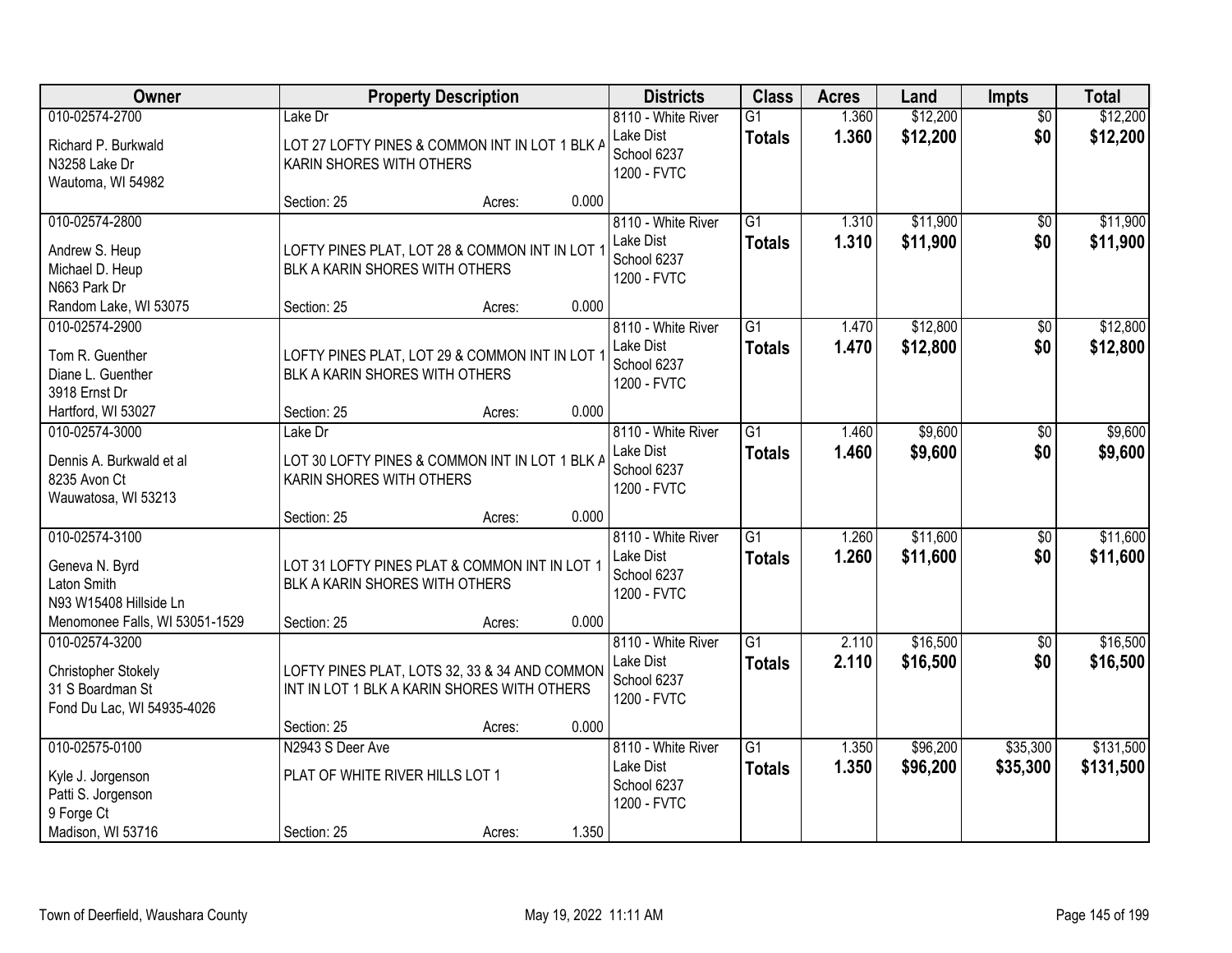| Owner                              |                                               | <b>Property Description</b> |       | <b>Districts</b>           | <b>Class</b>    | <b>Acres</b> | Land      | <b>Impts</b>    | <b>Total</b> |
|------------------------------------|-----------------------------------------------|-----------------------------|-------|----------------------------|-----------------|--------------|-----------|-----------------|--------------|
| 010-02575-0200                     | N2959 S Deer Ave                              |                             |       | 8110 - White River         | $\overline{G1}$ | 1.040        | \$121,300 | \$120,500       | \$241,800    |
| Thomas D. Freed                    | PLAT OF WHITE RIVER HILLS LOT 2               |                             |       | Lake Dist                  | <b>Totals</b>   | 1.040        | \$121,300 | \$120,500       | \$241,800    |
| 1106 Washington St                 |                                               |                             |       | School 6237<br>1200 - FVTC |                 |              |           |                 |              |
| Grafton, WI 53024                  |                                               |                             |       |                            |                 |              |           |                 |              |
|                                    | Section: 25                                   | Acres:                      | 1.040 |                            |                 |              |           |                 |              |
| 010-02575-0300                     | N2965 S Deer Ave                              |                             |       | 8110 - White River         | $\overline{G1}$ | 1.890        | \$118,900 | \$106,400       | \$225,300    |
| Kalvin Revocable Living Trust      | PLAT OF WHITE RIVER HILLS LOT 3 & EASEMENT    |                             |       | Lake Dist                  | <b>Totals</b>   | 1.890        | \$118,900 | \$106,400       | \$225,300    |
| 8097 Burr Oak Tr                   |                                               |                             |       | School 6237<br>1200 - FVTC |                 |              |           |                 |              |
| Cross Plains, WI 53528             |                                               |                             |       |                            |                 |              |           |                 |              |
|                                    | Section: 25                                   | Acres:                      | 1.890 |                            |                 |              |           |                 |              |
| 010-02575-0400                     | N2973 S Deer Ave                              |                             |       | 8110 - White River         | $\overline{G1}$ | 1.940        | \$79,800  | \$111,900       | \$191,700    |
| Joel A. English                    | LOT 4 PLAT OF WHITE RIVER HILLS & EASE RIGHTS |                             |       | Lake Dist                  | <b>Totals</b>   | 1.940        | \$79,800  | \$111,900       | \$191,700    |
| Deborah A. English                 | IN V295 P275                                  |                             |       | School 6237<br>1200 - FVTC |                 |              |           |                 |              |
| W270 S3919 Heather Dr              |                                               |                             |       |                            |                 |              |           |                 |              |
| Waukesha, WI 53189                 | Section: 25                                   | Acres:                      | 1.940 |                            |                 |              |           |                 |              |
| 010-02575-0500                     |                                               |                             |       | 8110 - White River         | $\overline{G1}$ | 2.860        | \$19,800  | $\frac{1}{20}$  | \$19,800     |
| David P. Johnson                   | PLAT OF WHITE RIVER HILLS LOT 5 & 1/3 INT OL1 |                             |       | Lake Dist                  | <b>Totals</b>   | 2.860        | \$19,800  | \$0             | \$19,800     |
| Lori J. Johnson                    |                                               |                             |       | School 6237                |                 |              |           |                 |              |
| W9834 Buttercup Ave                |                                               |                             |       | 1200 - FVTC                |                 |              |           |                 |              |
| Wautoma, WI 54982                  | Section: 25                                   | Acres:                      | 2.860 |                            |                 |              |           |                 |              |
| 010-02575-0600                     |                                               |                             |       | 8110 - White River         | $\overline{G1}$ | 3.100        | \$20,800  | $\overline{50}$ | \$20,800     |
| David P. Johnson                   | PLAT OF WHITE RIVER HILLS LOT 6 & 1/3 INT OL1 |                             |       | Lake Dist                  | Totals          | 3.100        | \$20,800  | \$0             | \$20,800     |
| Lori J. Johnson                    |                                               |                             |       | School 6237<br>1200 - FVTC |                 |              |           |                 |              |
| W9834 Buttercup Ave                |                                               |                             |       |                            |                 |              |           |                 |              |
| Wautoma, WI 54982                  | Section: 25                                   | Acres:                      | 3.100 |                            |                 |              |           |                 |              |
| 010-02575-0800                     |                                               |                             |       | 8110 - White River         | Assessed with   |              |           |                 |              |
| David P. Johnson                   | PLAT OF WHITE RIVER HILLS OUTLOT 1 (ASSESSED  |                             |       | Lake Dist                  |                 |              |           |                 |              |
| Lori J. Johnson                    | ON LOTS 5, 6 & 7)                             |                             |       | School 6237<br>1200 - FVTC |                 |              |           |                 |              |
| W9834 Buttercup Ave                |                                               |                             |       |                            |                 |              |           |                 |              |
| Wautoma, WI 54982                  | Section: 25                                   | Acres:                      | 0.000 |                            |                 |              |           |                 |              |
| 010-02576-0100                     | N3107 Lake Dr                                 |                             |       | 8110 - White River         | $\overline{G1}$ | 0.550        | \$131,100 | \$254,700       | \$385,800    |
| Philip O & Susan M Stenz Revocable | WHITE RIVER MILL POND ASSESS PLAT #1, LOT 1   |                             |       | Lake Dist                  | <b>Totals</b>   | 0.550        | \$131,100 | \$254,700       | \$385,800    |
| Trust                              |                                               |                             |       | School 6237                |                 |              |           |                 |              |
| N3107 Lake Dr                      |                                               |                             |       | 1200 - FVTC                |                 |              |           |                 |              |
| Wautoma, WI 54982                  | Section: 25                                   | Acres:                      | 0.000 |                            |                 |              |           |                 |              |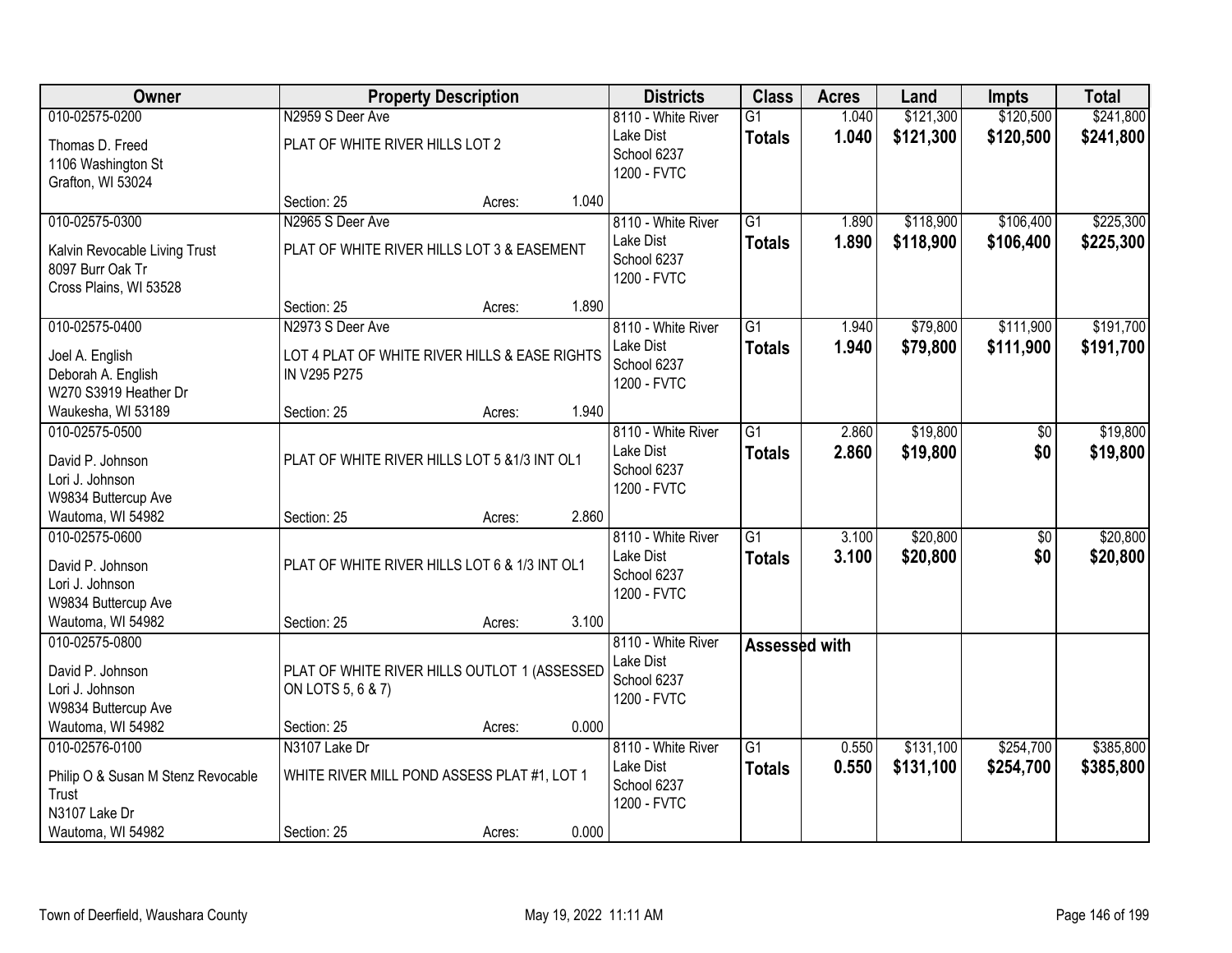| <b>Owner</b>                                                                                      |                                                                                   | <b>Property Description</b> |       | <b>Districts</b>                                              | <b>Class</b>                     | <b>Acres</b>   | Land                   | <b>Impts</b>           | <b>Total</b>           |
|---------------------------------------------------------------------------------------------------|-----------------------------------------------------------------------------------|-----------------------------|-------|---------------------------------------------------------------|----------------------------------|----------------|------------------------|------------------------|------------------------|
| 010-02576-0200                                                                                    | N3117 Lake Dr                                                                     |                             |       | 8110 - White River                                            | G1                               | 0.180          | \$137,400              | \$93,600               | \$231,000              |
| Terry G. Henning<br>Cindie B. Henning<br>N3117 Lake Dr                                            | LOT 2 WHITE RIVER MILL POND ASSESS PLAT #1                                        |                             |       | Lake Dist<br>School 6237<br>1200 - FVTC                       | <b>Totals</b>                    | 0.180          | \$137,400              | \$93,600               | \$231,000              |
| Wautoma, WI 54982                                                                                 | Section: 25                                                                       | Acres:                      | 0.000 |                                                               |                                  |                |                        |                        |                        |
| 010-02576-0300<br>Janet K. Rychtanek<br>Donna M. Thompson<br>N2993 State Rd 22                    | N3121 Lake Dr<br>WHITE RIVER MILL POND ASSESS PLAT #1, LOT 3                      |                             |       | 8110 - White River<br>Lake Dist<br>School 6237<br>1200 - FVTC | $\overline{G1}$<br><b>Totals</b> | 0.410<br>0.410 | \$131,800<br>\$131,800 | \$95,300<br>\$95,300   | \$227,100<br>\$227,100 |
| Wautoma, WI 54982                                                                                 | Section: 25                                                                       | Acres:                      | 0.000 |                                                               |                                  |                |                        |                        |                        |
| 010-02576-0400<br>Edward D. Stelmachowski<br>Camille M. Stelmachowski<br>N3129 Lake Dr            | N3129 Lake Dr<br>WHITE RIVER MILL POND ASSESS PLAT #1, LOT 4                      |                             |       | 8110 - White River<br>Lake Dist<br>School 6237<br>1200 - FVTC | G <sub>1</sub><br><b>Totals</b>  | 0.520<br>0.520 | \$126,400<br>\$126,400 | \$156,100<br>\$156,100 | \$282,500<br>\$282,500 |
| Wautoma, WI 54982                                                                                 | Section: 25                                                                       | Acres:                      | 0.000 |                                                               |                                  |                |                        |                        |                        |
| 010-02576-0500<br>Mark A. Martin<br>Kimberly G. Martin<br>9617 Seeman Rd                          | N3135 Lake Dr<br>WHITE RIVER MILL POND ASSESS PLAT #1, LOT 5                      |                             |       | 8110 - White River<br>Lake Dist<br>School 6237<br>1200 - FVTC | $\overline{G1}$<br><b>Totals</b> | 1.680<br>1.680 | \$103,200<br>\$103,200 | \$92,300<br>\$92,300   | \$195,500<br>\$195,500 |
| Union, IL 60180                                                                                   | Section: 25                                                                       | Acres:                      | 0.000 |                                                               |                                  |                |                        |                        |                        |
| 010-02576-0600<br>Joseph M Pfiffner Living Trust<br>523 N 61st St<br>Wauwatosa, WI 53213          | N3141 Lake Dr<br>WHITE RIVER MILL POND ASSESS PLAT #1, LOT 6<br>AND <sub>7</sub>  |                             |       | 8110 - White River<br>Lake Dist<br>School 6237<br>1200 - FVTC | $\overline{G1}$<br><b>Totals</b> | 2.880<br>2.880 | \$162,600<br>\$162,600 | \$45,000<br>\$45,000   | \$207,600<br>\$207,600 |
|                                                                                                   | Section: 25                                                                       | Acres:                      | 0.000 |                                                               |                                  |                |                        |                        |                        |
| 010-02576-0800<br>James & Jean Fisher Living Trust<br>9270 Coachhouse Ln<br>Estero, FL 33928      | N3143 Lake Dr<br>WHITE RIVER MILL POND ASSESS PLAT #1, LOT 8                      |                             |       | 8110 - White River<br>Lake Dist<br>School 6237<br>1200 - FVTC | $\overline{G1}$<br><b>Totals</b> | 0.830<br>0.830 | \$131,800<br>\$131,800 | \$56,500<br>\$56,500   | \$188,300<br>\$188,300 |
|                                                                                                   | Section: 25                                                                       | Acres:                      | 0.000 |                                                               |                                  |                |                        |                        |                        |
| 010-02576-0900<br>James M. Fisher<br>Patricia J. Fisher<br>9270 Coachhouse Ln<br>Estero, FL 33928 | W9831 Deerfield Ave<br>WHITE RIVER MILL POND ASSESS PLAT #1, LOT 9<br>Section: 25 | Acres:                      | 0.000 | 8110 - White River<br>Lake Dist<br>School 6237<br>1200 - FVTC | $\overline{G1}$<br><b>Totals</b> | 1.130<br>1.130 | \$85,100<br>\$85,100   | \$73,100<br>\$73,100   | \$158,200<br>\$158,200 |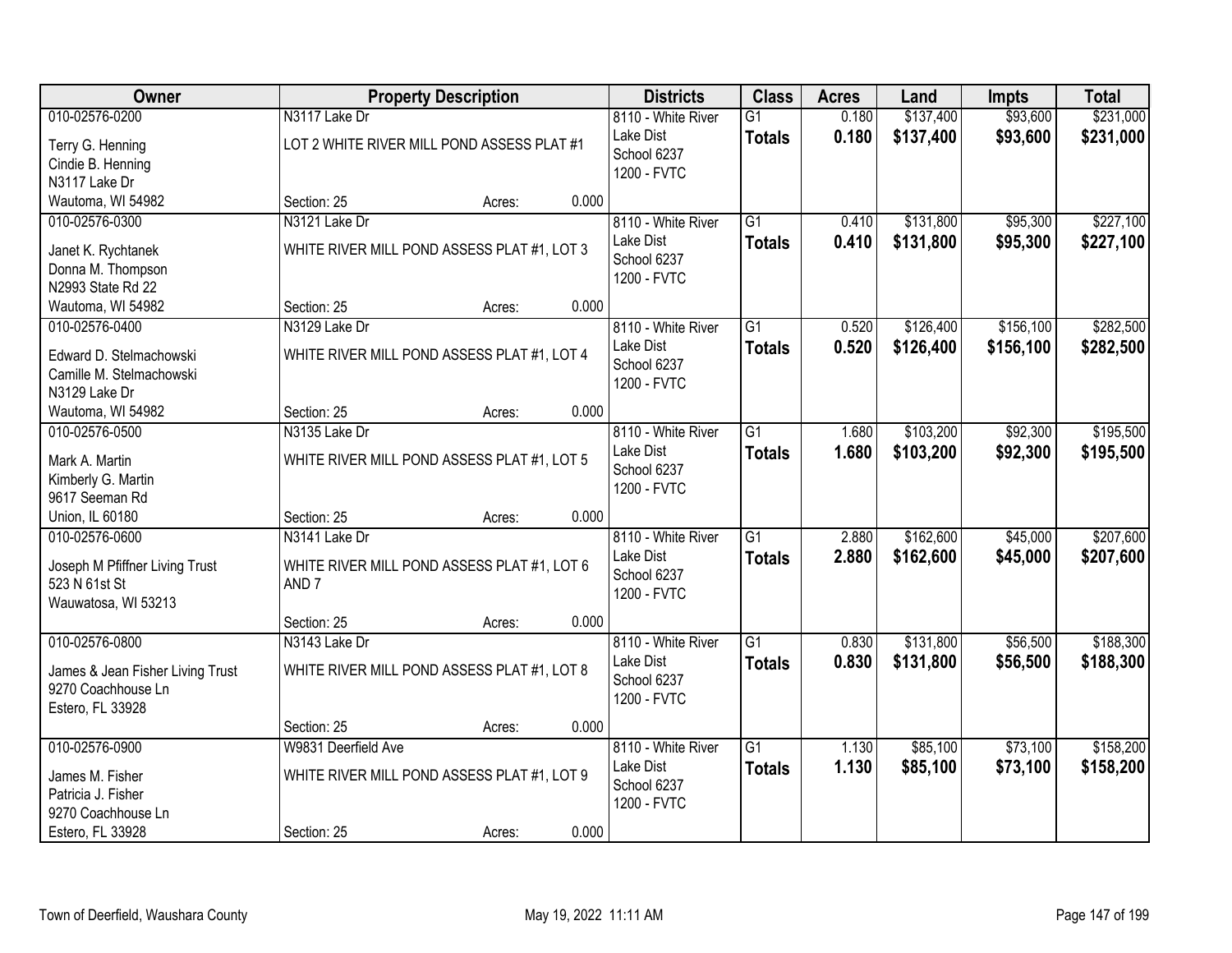| Owner                                                                     |                                                                                 | <b>Property Description</b> |       | <b>Districts</b>                        | <b>Class</b>    | <b>Acres</b> | Land      | <b>Impts</b> | <b>Total</b> |
|---------------------------------------------------------------------------|---------------------------------------------------------------------------------|-----------------------------|-------|-----------------------------------------|-----------------|--------------|-----------|--------------|--------------|
| 010-02576-1000                                                            | Deerfield Ave                                                                   |                             |       | 8110 - White River<br>Lake Dist         | Assessed with   |              |           |              |              |
| Land Owners in Assessors Plat                                             | WHITE RIVER MILL POND ASSESS PLAT #1, LOT 10,<br>ASSESSED WITH OTHER LOTS       |                             |       | School 6237<br>1200 - FVTC              |                 |              |           |              |              |
| Wautoma, WI 54982                                                         | Section: 25                                                                     | Acres:                      | 0.000 |                                         |                 |              |           |              |              |
| 010-02576-1100                                                            | W9835 Deerfield Ave                                                             |                             |       | 8110 - White River                      | $\overline{G1}$ | 0.750        | \$101,900 | \$30,800     | \$132,700    |
| Deerfield Investments, LLC<br>905 Bluemound Dr<br>Appleton, WI 54914      | WHITE RIVER MILL POND ASSESS PLAT #1, LOT 11<br>LIFE ESTATE TO CAROLE A TIMM    |                             |       | Lake Dist<br>School 6237<br>1200 - FVTC | <b>Totals</b>   | 0.750        | \$101,900 | \$30,800     | \$132,700    |
|                                                                           | Section: 25                                                                     | Acres:                      | 0.000 |                                         |                 |              |           |              |              |
| 010-02576-1200                                                            | W9843 Deerfield Ave                                                             |                             |       | 8110 - White River                      | G1              | 0.489        | \$15,100  | \$117,200    | \$132,300    |
| Elizabeth R. Talady<br>W9843 Deerfield Ave<br>Wautoma, WI 54982           | WHITE RIVER MILL POND ASSESS PLAT #1, LOT 12<br>(INDIAN HILLS PLAT LOT 1 BLK 1) |                             |       | Lake Dist<br>School 6237<br>1200 - FVTC | <b>Totals</b>   | 0.489        | \$15,100  | \$117,200    | \$132,300    |
|                                                                           | Section: 25                                                                     | Acres:                      | 0.000 |                                         |                 |              |           |              |              |
| 010-02576-1300                                                            | W9847 Deerfield Ave                                                             |                             |       | 8110 - White River                      | $\overline{G1}$ | 0.660        | \$116,100 | \$83,000     | \$199,100    |
| Janet M. Dujmovic<br>N93 W17270 Devonwood Dr<br>Menomonee Falls, WI 53051 | WHITE RIVER MILL POND ASSESS PLAT #1, LOT 13                                    |                             |       | Lake Dist<br>School 6237<br>1200 - FVTC | <b>Totals</b>   | 0.660        | \$116,100 | \$83,000     | \$199,100    |
|                                                                           | Section: 25                                                                     | Acres:                      | 0.000 |                                         |                 |              |           |              |              |
| 010-02576-1400                                                            | W9851 Deerfield Ave                                                             |                             |       | 8110 - White River                      | $\overline{G1}$ | 0.890        | \$116,100 | \$104,100    | \$220,200    |
| <b>Edith Raatz</b><br>PO Box 945                                          | WHITE RIVER MILL POND ASSESS PLAT #1, LOT 14                                    |                             |       | Lake Dist<br>School 6237<br>1200 - FVTC | <b>Totals</b>   | 0.890        | \$116,100 | \$104,100    | \$220,200    |
| Wautoma, WI 54982                                                         |                                                                                 |                             |       |                                         |                 |              |           |              |              |
| 010-02576-1500                                                            | Section: 25<br>W9855 Deerfield Ave                                              | Acres:                      | 0.000 | 8110 - White River                      | $\overline{G1}$ | 1.280        | \$96,800  | \$131,100    | \$227,900    |
| Alan R & Lynn C Smolen Revocable<br>Trust<br>W9855 Deerfield Ave          | WHITE RIVER MILL POND ASSESS PLAT #1, LOT 15                                    |                             |       | Lake Dist<br>School 6237<br>1200 - FVTC | <b>Totals</b>   | 1.280        | \$96,800  | \$131,100    | \$227,900    |
| Wautoma, WI 54982                                                         | Section: 25                                                                     | Acres:                      | 0.000 |                                         |                 |              |           |              |              |
| 010-02576-1610                                                            | W9859 Deerfield Ave                                                             |                             |       | 8110 - White River                      | $\overline{G1}$ | 1.260        | \$126,400 | \$31,200     | \$157,600    |
| Z Alpine Haus, LLC<br>W260 N8631 State Rd 164<br>Hartland, WI 53029-9005  | PT OF NE1/4, WHITE RIVER MILL POND ASSESS<br>PLAT #1, LOT 16 LESS V915 P555     |                             |       | Lake Dist<br>School 6237<br>1200 - FVTC | <b>Totals</b>   | 1.260        | \$126,400 | \$31,200     | \$157,600    |
|                                                                           | Section: 25                                                                     | Acres:                      | 0.000 |                                         |                 |              |           |              |              |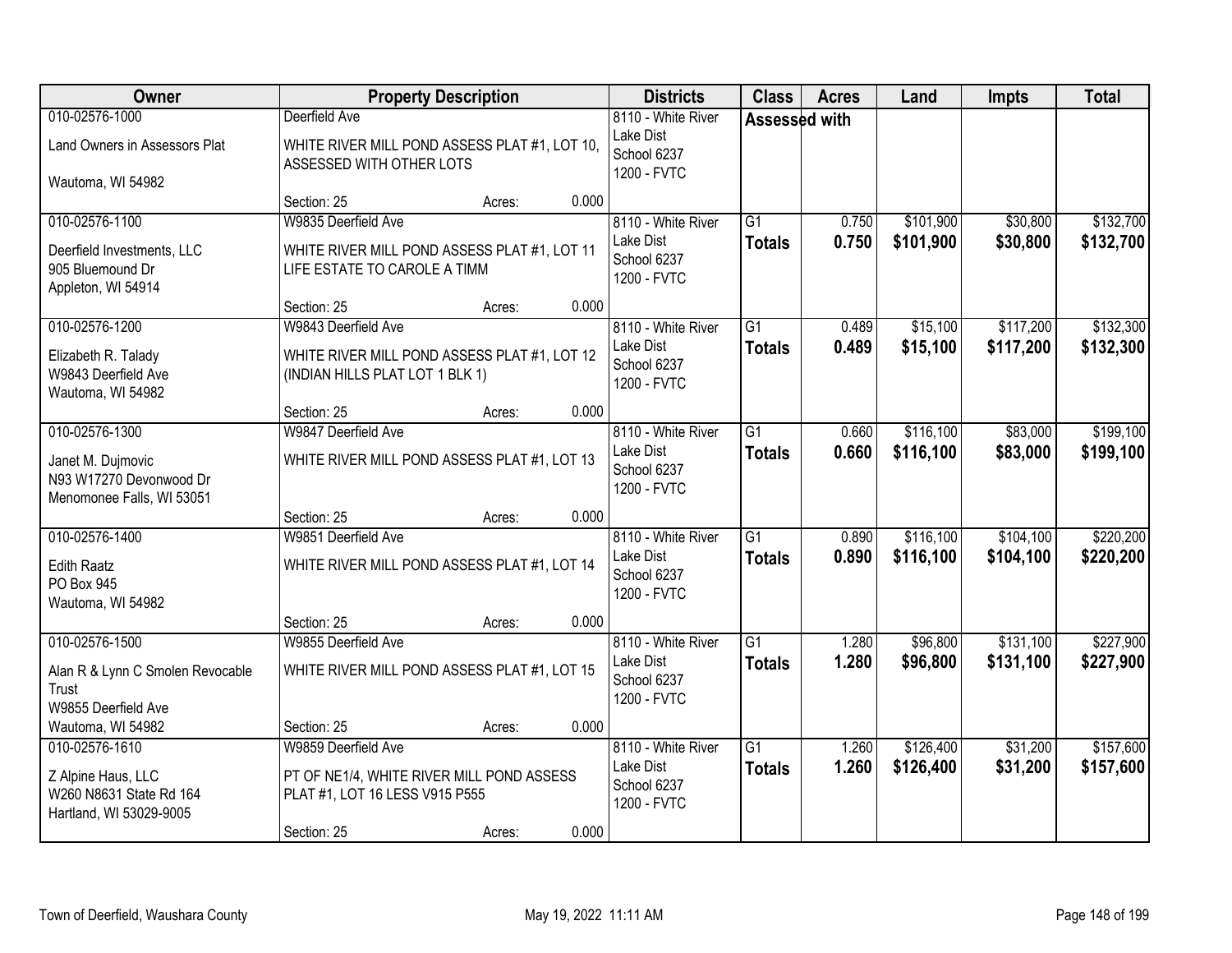| Owner                                                                                    |                                                                                     | <b>Property Description</b> |       | <b>Districts</b>                                              | <b>Class</b>                     | <b>Acres</b>   | Land                   | <b>Impts</b>           | <b>Total</b>           |
|------------------------------------------------------------------------------------------|-------------------------------------------------------------------------------------|-----------------------------|-------|---------------------------------------------------------------|----------------------------------|----------------|------------------------|------------------------|------------------------|
| 010-02576-1710                                                                           | W9863 Deerfield Ave                                                                 |                             |       | 8110 - White River                                            | $\overline{G1}$                  | 2.290          | \$109,700              | \$113,800              | \$223,500              |
| Z Family Lake Home, LLC<br>W260 N8631 State Rd 164<br>Hartland, WI 53029-9005            | PT OF NE1/4, WHITE RIVER MILL POND ASSESS<br>PLAT #1, LOT 17 & PT LOT 16 & EASEMENT |                             |       | Lake Dist<br>School 6237<br>1200 - FVTC                       | <b>Totals</b>                    | 2.290          | \$109,700              | \$113,800              | \$223,500              |
|                                                                                          | Section: 25                                                                         | Acres:                      | 0.000 |                                                               |                                  |                |                        |                        |                        |
| 010-02576-1800<br>Beth M. Schwanke<br>N9121 County Rd C<br>Randolph, WI 53956            | W9873 Pine Ct<br>WHITE RIVER MILL POND ASSESS PLAT #1, LOT 18<br><b>AND 28</b>      |                             |       | 8110 - White River<br>Lake Dist<br>School 6237<br>1200 - FVTC | $\overline{G1}$<br><b>Totals</b> | 1.370<br>1.370 | \$121,300<br>\$121,300 | \$82,900<br>\$82,900   | \$204,200<br>\$204,200 |
|                                                                                          | Section: 25                                                                         | Acres:                      | 0.000 |                                                               |                                  |                |                        |                        |                        |
| 010-02576-1900<br>David P. Brodsky<br>Madelyn R. Sergel<br>6265 Sleepy Hollow Ln         | W9877 Pine Ct<br>WHITE RIVER MILL POND ASSESS PLAT #1, LOT 19                       |                             |       | 8110 - White River<br>Lake Dist<br>School 6237<br>1200 - FVTC | G1<br><b>Totals</b>              | 1.590<br>1.590 | \$138,800<br>\$138,800 | \$71,200<br>\$71,200   | \$210,000<br>\$210,000 |
| Gurnee, IL 60031                                                                         | Section: 25                                                                         | Acres:                      | 0.000 |                                                               |                                  |                |                        |                        |                        |
| 010-02576-2000                                                                           | W9881 Pine Ct                                                                       |                             |       | 8110 - White River                                            | G1                               | 0.880          | \$135,300              | \$82,300               | \$217,600              |
| Mathew Jones<br>Elizabeth Dohrn<br>1106 Mohican pass                                     | LOT 20 WHITE RIVER MILL POND ASSESS PLAT #1                                         |                             |       | Lake Dist<br>School 6237<br>1200 - FVTC                       | <b>Totals</b>                    | 0.880          | \$135,300              | \$82,300               | \$217,600              |
| Madison, WI 53711-2842                                                                   | Section: 25                                                                         | Acres:                      | 0.000 |                                                               |                                  |                |                        |                        |                        |
| 010-02576-2100<br>Blue Agave Properties, LLC<br>7532 Pioneer Pl<br>Verona, WI 53593-9669 | W9885 Pine Ct<br>WHITE RIVER MILL POND ASSESS PLAT #1, LOT 21                       |                             |       | 8110 - White River<br>Lake Dist<br>School 6237<br>1200 - FVTC | $\overline{G1}$<br><b>Totals</b> | 1.210<br>1.210 | \$149,400<br>\$149,400 | \$120,900<br>\$120,900 | \$270,300<br>\$270,300 |
|                                                                                          | Section: 25                                                                         | Acres:                      | 0.000 |                                                               |                                  |                |                        |                        |                        |
| 010-02576-2200<br>Blue Agave Properties, LLC<br>7532 Pioneer PI<br>Verona, WI 53593-9669 | Pine Ct<br>WHITE RIVER MILL POND ASSESS PLAT #1, LOT 22                             |                             |       | 8110 - White River<br>Lake Dist<br>School 6237<br>1200 - FVTC | $\overline{G1}$<br><b>Totals</b> | 0.480<br>0.480 | \$21,300<br>\$21,300   | $\overline{50}$<br>\$0 | \$21,300<br>\$21,300   |
| 010-02576-2300                                                                           | Section: 25<br>Pine Ave                                                             | Acres:                      | 0.000 | 8110 - White River                                            | $\overline{G1}$                  | 0.690          | \$100                  | $\overline{50}$        | \$100                  |
| Blue Agave Properties, LLC<br>7532 Pioneer Pl<br>Verona, WI 53593-9669                   | WHITE RIVER MILL POND ASSESS PLAT #1, LOT 23                                        |                             |       | Lake Dist<br>School 6237<br>1200 - FVTC                       | <b>Totals</b>                    | 0.690          | \$100                  | \$0                    | \$100                  |
|                                                                                          | Section: 25                                                                         | Acres:                      | 0.000 |                                                               |                                  |                |                        |                        |                        |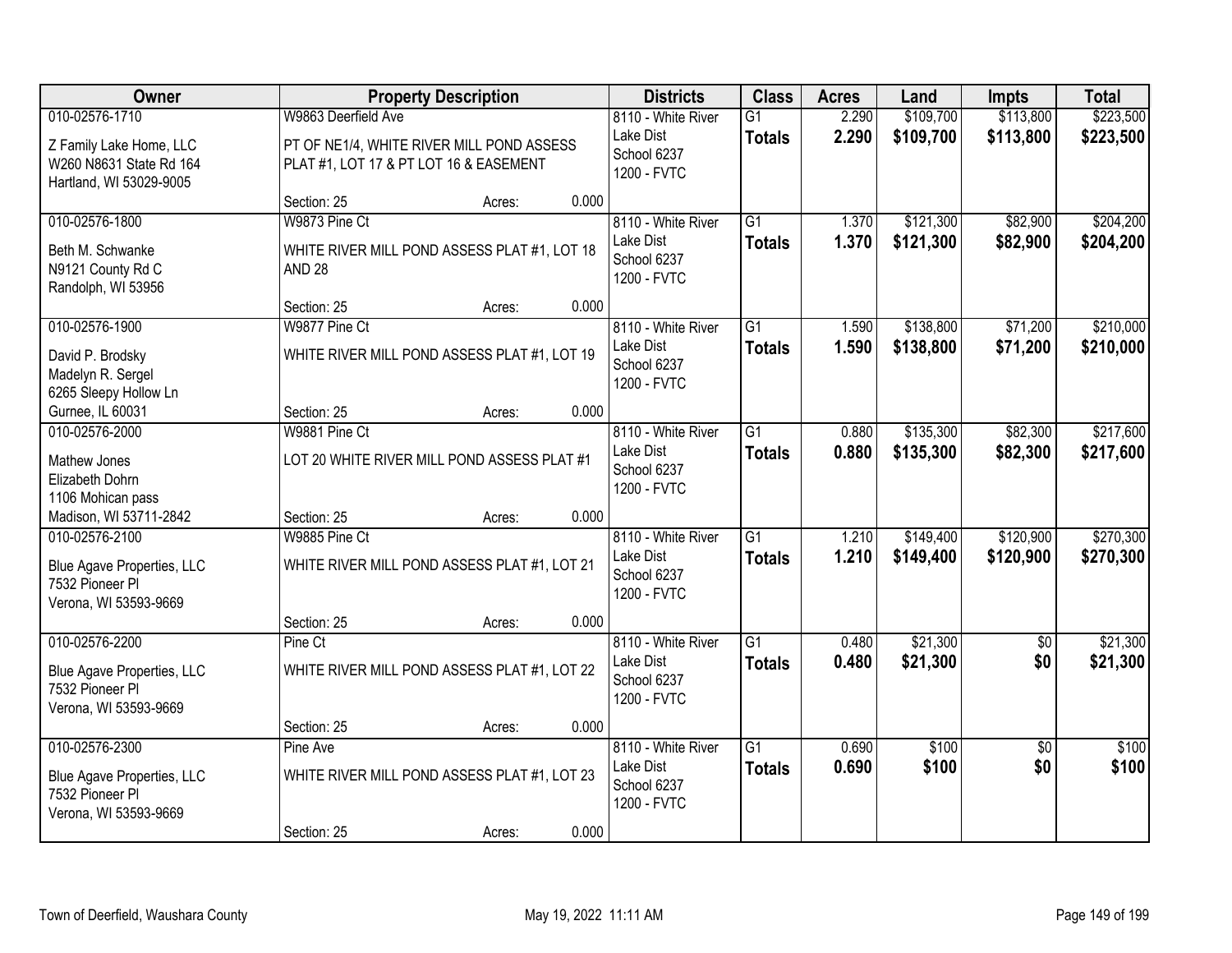| Owner                                                                     | <b>Property Description</b>                                   |        |       | <b>Districts</b>                                              | <b>Class</b>                     | <b>Acres</b>   | Land                 | <b>Impts</b>         | <b>Total</b>           |
|---------------------------------------------------------------------------|---------------------------------------------------------------|--------|-------|---------------------------------------------------------------|----------------------------------|----------------|----------------------|----------------------|------------------------|
| 010-02576-2400                                                            | Pine Ct                                                       |        |       | 8110 - White River                                            | G1                               | 0.310          | \$10,400             | \$16,800             | \$27,200               |
| Blue Agave Properties, LLC<br>7532 Pioneer Pl<br>Verona, WI 53593-9669    | WHITE RIVER MILL POND ASSESS PLAT #1, LOT 24                  |        |       | Lake Dist<br>School 6237<br>1200 - FVTC                       | <b>Totals</b>                    | 0.310          | \$10,400             | \$16,800             | \$27,200               |
|                                                                           | Section: 25                                                   | Acres: | 0.000 |                                                               |                                  |                |                      |                      |                        |
| 010-02576-2500                                                            | Pine Ct                                                       |        |       | 8110 - White River                                            | $\overline{G1}$                  | 0.300          | \$10,200             | \$10,700             | \$20,900               |
| Mathew Jones<br>Elizabeth Dohrn<br>1106 Mohican pass                      | LOT 25 WHITE RIVER MILL POND ASSESS PLAT #1                   |        |       | Lake Dist<br>School 6237<br>1200 - FVTC                       | <b>Totals</b>                    | 0.300          | \$10,200             | \$10,700             | \$20,900               |
| Madison, WI 53711-2842                                                    | Section: 25                                                   | Acres: | 0.000 |                                                               |                                  |                |                      |                      |                        |
| 010-02576-2600                                                            | W9891 Pine Ave                                                |        |       | 8110 - White River                                            | G <sub>1</sub>                   | 1.340          | \$22,400             | \$90,600             | \$113,000              |
| James M. Hoegemeier<br>Janet L. Hoegemeier<br>W9891 Pine Ave              | WHITE RIVER MILL POND ASSESS PLAT #1, LOT 26                  |        |       | Lake Dist<br>School 6237<br>1200 - FVTC                       | <b>Totals</b>                    | 1.340          | \$22,400             | \$90,600             | \$113,000              |
| Wautoma, WI 54982                                                         | Section: 25                                                   | Acres: | 0.000 |                                                               |                                  |                |                      |                      |                        |
| 010-02576-2700                                                            | W9869 Pine Ave                                                |        |       | 8110 - White River                                            | $\overline{G1}$                  | 0.680          | \$17,200             | \$50,800             | \$68,000               |
| Mark J. Beine<br>Corinne A. Beine<br>2234 S 106th St                      | WHITE RIVER MILL POND ASSESS PLAT #1, LOT 27                  |        |       | Lake Dist<br>School 6237<br>1200 - FVTC                       | <b>Totals</b>                    | 0.680          | \$17,200             | \$50,800             | \$68,000               |
| West Allis, WI 53227                                                      | Section: 25                                                   | Acres: | 0.000 |                                                               |                                  |                |                      |                      |                        |
| 010-02576-2900<br>Scott A. Tuinstra<br>Jane E. Tuinstra<br>W9865 Pine Ave | W9865 Pine Ave<br>WHITE RIVER MILL POND ASSESSPLAT #1, LOT 29 |        |       | 8110 - White River<br>Lake Dist<br>School 6237<br>1200 - FVTC | $\overline{G1}$<br><b>Totals</b> | 1.780<br>1.780 | \$24,800<br>\$24,800 | \$76,200<br>\$76,200 | \$101,000<br>\$101,000 |
| Wautoma, WI 54982                                                         | Section: 25                                                   | Acres: | 0.000 |                                                               |                                  |                |                      |                      |                        |
| 010-02576-3000                                                            | W9893 Deerfield Ave                                           |        |       | 8110 - White River                                            | $\overline{G1}$                  | 0.700          | \$17,400             | \$115,400            | \$132,800              |
| Anton W. Benzinger Jr et al<br>303 W 2nd St<br>Genoa, IL 60135            | WHITE RIVER MILL POND ASSESS PLAT #1, LOT 30                  |        |       | Lake Dist<br>School 6237<br>1200 - FVTC                       | <b>Totals</b>                    | 0.700          | \$17,400             | \$115,400            | \$132,800              |
|                                                                           | Section: 25                                                   | Acres: | 0.000 |                                                               |                                  |                |                      |                      |                        |
| 010-02576-3100                                                            | W9871 Deerfield Ave                                           |        |       | 8110 - White River                                            | $\overline{G1}$                  | 1.310          | \$22,200             | \$91,000             | \$113,200              |
| Timothy L. Semmann<br>Lisa A. Semmann<br>4318 Beilfuss Dr                 | LOT 31 WHITE RIVER MILL POND ASSESS PLAT #1                   |        |       | Lake Dist<br>School 6237<br>1200 - FVTC                       | <b>Totals</b>                    | 1.310          | \$22,200             | \$91,000             | \$113,200              |
| Madison, WI 53704                                                         | Section: 25                                                   | Acres: | 0.000 |                                                               |                                  |                |                      |                      |                        |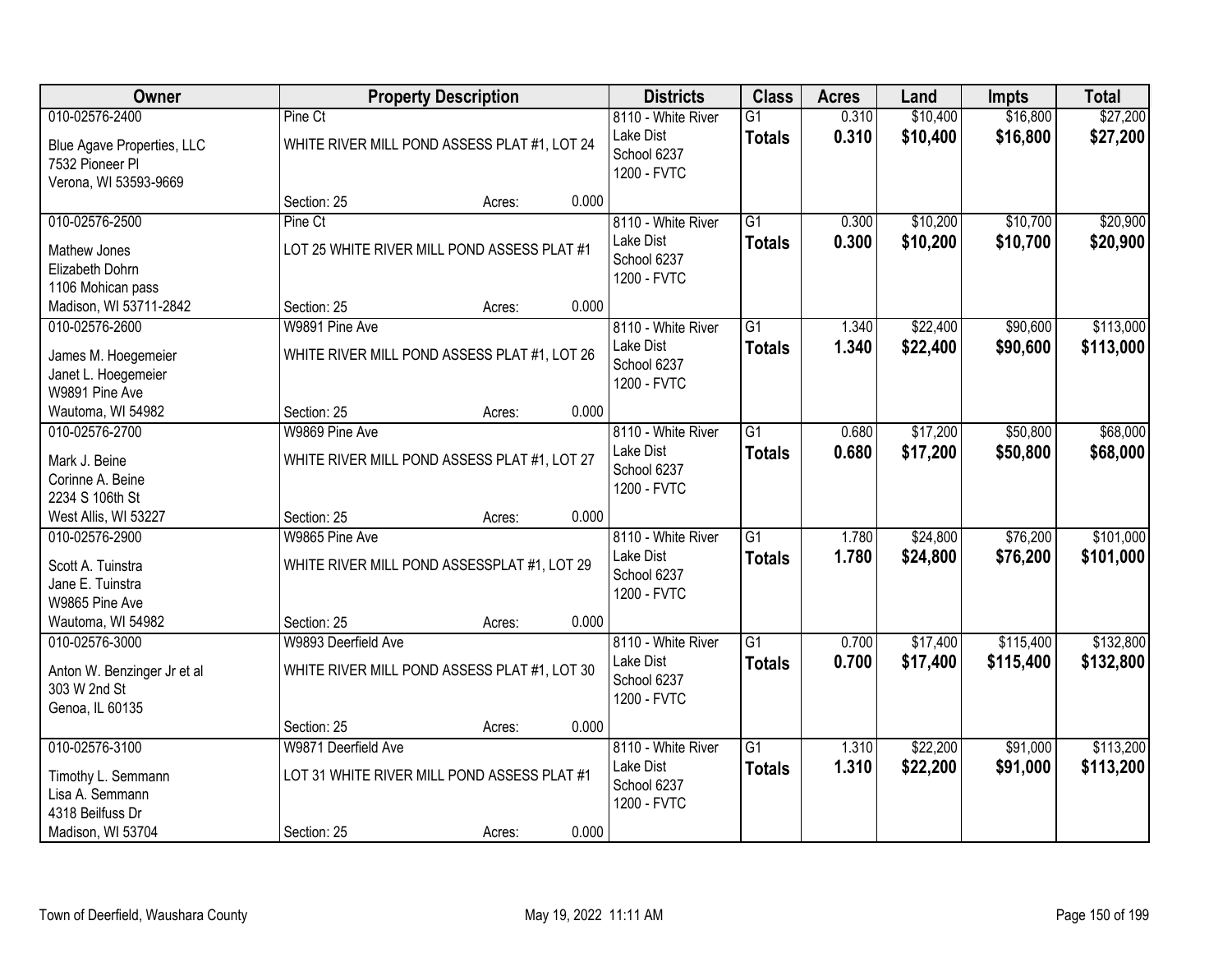| Owner                                  |                                                                                            | <b>Property Description</b> |        | <b>Districts</b>         | <b>Class</b>    | <b>Acres</b>   | Land                | <b>Impts</b>    | <b>Total</b>        |
|----------------------------------------|--------------------------------------------------------------------------------------------|-----------------------------|--------|--------------------------|-----------------|----------------|---------------------|-----------------|---------------------|
| 010-02576-3200                         | Deerfield Ave                                                                              |                             |        | 8110 - White River       | $\overline{G1}$ | 0.350          | \$1,600             | $\overline{50}$ | \$1,600             |
| <b>Edith Raatz</b>                     | WHITE RIVER MILL POND ASSESS PLAT #1, LOT 32                                               |                             |        | Lake Dist<br>School 6237 | <b>Totals</b>   | 0.350          | \$1,600             | \$0             | \$1,600             |
| PO Box 945                             | SUBJ TO EASE IN V378 P46                                                                   |                             |        | 1200 - FVTC              |                 |                |                     |                 |                     |
| Wautoma, WI 54982                      | Section: 25                                                                                | Acres:                      | 0.000  |                          |                 |                |                     |                 |                     |
| 010-02576-3310                         | Deerfield Ave                                                                              |                             |        | 8110 - White River       | $\overline{G1}$ | 1.160          | \$3,200             | $\overline{50}$ | \$3,200             |
|                                        |                                                                                            |                             |        | Lake Dist                | <b>Totals</b>   | 1.160          | \$3,200             | \$0             | \$3,200             |
| Charles F. Schneider                   | WHITE RIVER MILL POND ASSESSPLAT #1, LOT 33                                                |                             |        | School 6237              |                 |                |                     |                 |                     |
| Brenda K. Garza<br>W9822 Deerfield Ave | <b>LESS V492 P935</b>                                                                      |                             |        | 1200 - FVTC              |                 |                |                     |                 |                     |
| Wautoma, WI 54982                      | Section: 25                                                                                | Acres:                      | 0.000  |                          |                 |                |                     |                 |                     |
| 010-02576-3400                         |                                                                                            |                             |        | 8110 - White River       | $\overline{G1}$ | 0.520          | \$15,600            | \$0             | \$15,600            |
|                                        |                                                                                            |                             |        | Lake Dist                | <b>Totals</b>   | 0.520          | \$15,600            | \$0             | \$15,600            |
| Barbara A. Malasuk<br>2142 S 110th St  | WHITE RIVER MILL POND ASSESS PLAT #1, LOT 34<br>(INDIAN HILLS PLAT LOT 9 BLK 2) & RIGHT TO |                             |        | School 6237              |                 |                |                     |                 |                     |
| West Allis, WI 53227                   | PRIVATE BEACH & MOORING AREA                                                               |                             |        | 1200 - FVTC              |                 |                |                     |                 |                     |
|                                        | Section: 25                                                                                | Acres:                      | 0.000  |                          |                 |                |                     |                 |                     |
| 010-02576-3500                         | <b>W9829 Oak St</b>                                                                        |                             |        | 8110 - White River       | $\overline{G1}$ | 0.380          | \$12,200            | \$85,900        | \$98,100            |
| Geraldine M. Konczal                   | LOT 35 WHITE RIVER MILL POND ASSESS PLAT #1                                                |                             |        | Lake Dist                | <b>Totals</b>   | 0.380          | \$12,200            | \$85,900        | \$98,100            |
| W9849 Buttercup Ave                    | (INDIAN HILLS PLAT LOT 8 BLK 2)                                                            |                             |        | School 6237              |                 |                |                     |                 |                     |
| Wautoma, WI 54982                      |                                                                                            |                             |        | 1200 - FVTC              |                 |                |                     |                 |                     |
|                                        | Section: 25                                                                                | Acres:                      | 0.000  |                          |                 |                |                     |                 |                     |
| 010-02576-3600                         |                                                                                            |                             |        | 8110 - White River       | $\overline{G1}$ | 0.830          | \$18,700            | \$0             | \$18,700            |
| Charles F. Schneider                   | WHITE RIVER MILL POND ASSESS PLAT #1, LOT 36                                               |                             |        | Lake Dist                | <b>Totals</b>   | 0.830          | \$18,700            | \$0             | \$18,700            |
| Brenda K. Garza                        | (INDIAN HILLS PLAT LOT 7 BLK 2) & RIGHT TO                                                 |                             |        | School 6237              |                 |                |                     |                 |                     |
| W9822 Deerfield Ave                    | PRIVATE BEACH & MOORING AREA                                                               |                             |        | 1200 - FVTC              |                 |                |                     |                 |                     |
| Wautoma, WI 54982                      | Section: 25                                                                                | Acres:                      | 0.000  |                          |                 |                |                     |                 |                     |
| 010-02576-3710                         | W9822 Deerfield Ave                                                                        |                             |        | 8110 - White River       | $\overline{G1}$ | 1.010          | \$20,600            | \$112,100       | \$132,700           |
| Charles F. Schneider                   | PT OF NE1/4, WHITE RIVER MILL POND ASSESSORS                                               |                             |        | Lake Dist                | <b>Totals</b>   | 1.010          | \$20,600            | \$112,100       | \$132,700           |
| Brenda K. Garza                        | PLAT #1 LOT 37 & PT OF LOT 33                                                              |                             |        | School 6237              |                 |                |                     |                 |                     |
| W9822 Deerfield Ave                    |                                                                                            |                             |        | 1200 - FVTC              |                 |                |                     |                 |                     |
| Wautoma, WI 54982                      | Section: 25                                                                                | Acres:                      | 0.000  |                          |                 |                |                     |                 |                     |
| 010-02611-0000                         | W10149 Brown Deer Ave                                                                      |                             |        | School 6237              | $\overline{G4}$ | 34.000         | \$6,000             | $\overline{50}$ | \$6,000             |
| Carl J. Peterson                       | <b>NE1/4 OF NE1/4</b>                                                                      |                             |        | 1200 - FVTC              | G5M<br>G7       | 4.000<br>2.000 | \$6,000<br>\$11,000 | \$0<br>\$36,100 | \$6,000<br>\$47,100 |
| W10149 Brown Deer Ave                  |                                                                                            |                             |        |                          |                 | 40.000         | \$23,000            | \$36,100        | \$59,100            |
| Wautoma, WI 54982                      |                                                                                            |                             |        |                          | <b>Totals</b>   |                |                     |                 |                     |
|                                        | Section: 26                                                                                | Acres:                      | 40.000 |                          |                 |                |                     |                 |                     |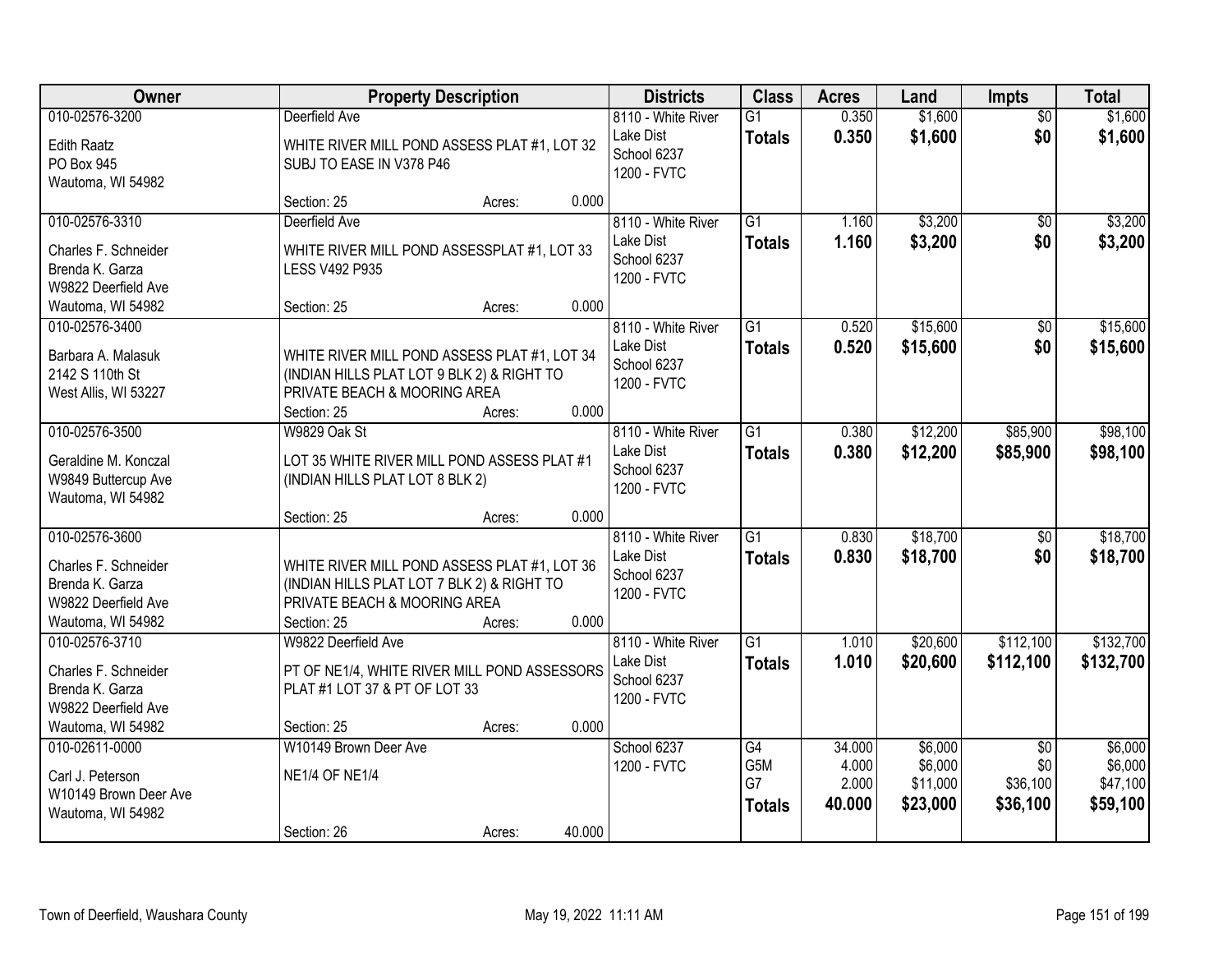| Owner                                                                                         |                                                                                                           | <b>Property Description</b> |        | <b>Districts</b>           | <b>Class</b>                                         | <b>Acres</b>               | Land                            | <b>Impts</b>                  | <b>Total</b>                    |
|-----------------------------------------------------------------------------------------------|-----------------------------------------------------------------------------------------------------------|-----------------------------|--------|----------------------------|------------------------------------------------------|----------------------------|---------------------------------|-------------------------------|---------------------------------|
| 010-02612-0000<br>Michael R & David F Warzynski, LLC<br>9950 County Rd Aa                     | <b>NW1/4 OF NE1/4</b>                                                                                     |                             |        | School 6237<br>1200 - FVTC | $\overline{G4}$<br>G <sub>5</sub><br><b>Totals</b>   | 38.000<br>2.000<br>40.000  | \$6,700<br>\$1,100<br>\$7,800   | \$0<br>\$0<br>\$0             | \$6,700<br>\$1,100<br>\$7,800   |
| Almond, WI 54909                                                                              | Section: 26                                                                                               | Acres:                      | 40.000 |                            |                                                      |                            |                                 |                               |                                 |
| 010-02613-0000<br>Michael R & David F Warzynski, LLC<br>9950 County Rd Aa<br>Almond, WI 54909 | <b>SW1/4 OF NE1/4</b>                                                                                     |                             |        | School 6237<br>1200 - FVTC | G4<br>G <sub>5</sub><br><b>Totals</b>                | 39.000<br>1.000<br>40,000  | \$6,900<br>\$100<br>\$7,000     | $\overline{50}$<br>\$0<br>\$0 | \$6,900<br>\$100<br>\$7,000     |
|                                                                                               | Section: 26                                                                                               | Acres:                      | 40.000 |                            |                                                      |                            |                                 |                               |                                 |
| 010-02614-0000<br>Carl J. Peterson<br>W10149 Brown Deer Ave<br>Wautoma, WI 54982              | <b>SE1/4 OF NE1/4</b>                                                                                     |                             |        | School 6237<br>1200 - FVTC | G4<br>G5M<br><b>Totals</b>                           | 29.000<br>11.000<br>40.000 | \$5,100<br>\$16,500<br>\$21,600 | \$0<br>\$0<br>\$0             | \$5,100<br>\$16,500<br>\$21,600 |
|                                                                                               | Section: 26                                                                                               | Acres:                      | 40.000 |                            |                                                      |                            |                                 |                               |                                 |
| 010-02621-0100<br>Michael R & David F Warzynski, LLC<br>9950 County Rd Aa<br>Almond, WI 54909 | PT N1/2 OF NW1/4                                                                                          |                             |        | School 6237<br>1200 - FVTC | G4<br>G <sub>5</sub><br><b>Totals</b>                | 39.750<br>1.500<br>41.250  | \$7,000<br>\$100<br>\$7,100     | $\sqrt[6]{3}$<br>\$0<br>\$0   | \$7,000<br>\$100<br>\$7,100     |
|                                                                                               | Section: 26                                                                                               | Acres:                      | 41.250 |                            |                                                      |                            |                                 |                               |                                 |
| 010-02622-0100<br>Larry Spees et al<br>W10601 Brown Deer Ave<br>Hancock, WI 54943             | N1/2 OF NW1/4 LESS V512 P41- SUBJECT TO LIFE<br>ESTATE FOR LARRY SPEES AND ELIZABETH SPEES<br>Section: 26 | Acres:                      | 38.750 | School 6237<br>1200 - FVTC | $\overline{G4}$<br>G <sub>5</sub> M<br><b>Totals</b> | 8.750<br>30.000<br>38.750  | \$1,500<br>\$45,000<br>\$46,500 | $\overline{50}$<br>\$0<br>\$0 | \$1,500<br>\$45,000<br>\$46,500 |
| 010-02623-0100<br>Larry Spees et al<br>W10601 Brown Deer Ave                                  | S1/2 OF NW1/4 LESS V512 P41 - SUBJECT TO LIFE<br>ESTATE FOR LARRY SPEES AND ELIZABETH SPEES               |                             |        | School 6237<br>1200 - FVTC | $\overline{G6}$<br><b>Totals</b>                     | 28.750<br>28.750           | \$86,300<br>\$86,300            | $\overline{50}$<br>\$0        | \$86,300<br>\$86,300            |
| Hancock, WI 54943                                                                             | Section: 26                                                                                               | Acres:                      | 0.000  |                            |                                                      |                            |                                 |                               |                                 |
| 010-02624-0100<br>Michael R & David F Warzynski, LLC<br>9950 County Rd Aa<br>Almond, WI 54909 | PT S1/2 OF NW1/4                                                                                          |                             |        | School 6237<br>1200 - FVTC | $\overline{G4}$<br>G5M<br><b>Totals</b>              | 40.000<br>11.250<br>51.250 | \$7,100<br>\$16,900<br>\$24,000 | $\overline{50}$<br>\$0<br>\$0 | \$7,100<br>\$16,900<br>\$24,000 |
|                                                                                               | Section: 26                                                                                               | Acres:                      | 51.250 |                            |                                                      |                            |                                 |                               |                                 |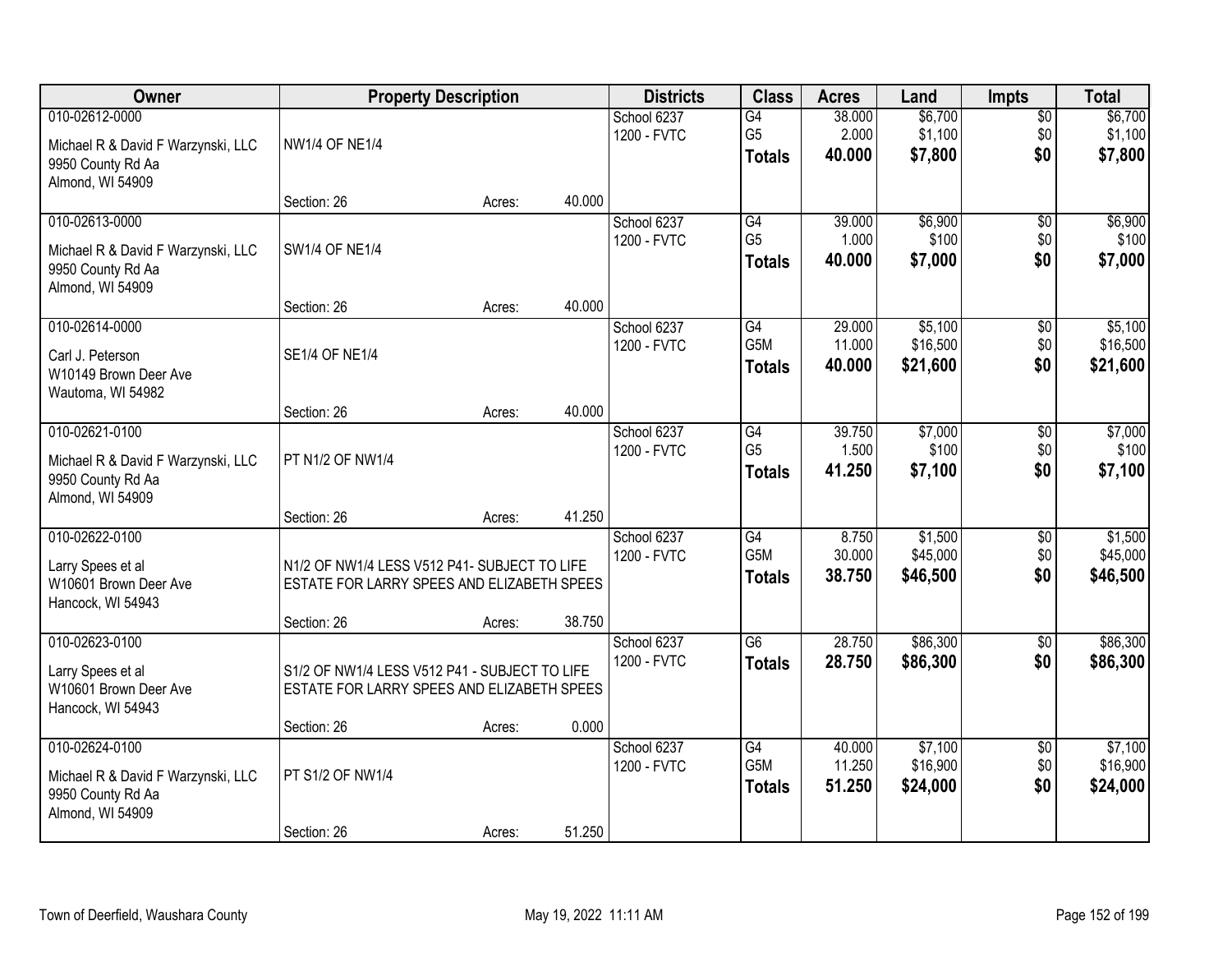| Owner                                        |                                                 | <b>Property Description</b> |        | <b>Districts</b> | <b>Class</b>    | <b>Acres</b> | Land     | <b>Impts</b>    | <b>Total</b> |
|----------------------------------------------|-------------------------------------------------|-----------------------------|--------|------------------|-----------------|--------------|----------|-----------------|--------------|
| 010-02631-0110                               |                                                 |                             |        | School 6237      | $\overline{G4}$ | 22.000       | \$3,900  | $\overline{50}$ | \$3,900      |
| Michael R & David F Warzynski, LLC           | PT N1/2 OF SW1/4                                |                             |        | 1200 - FVTC      | G <sub>5</sub>  | 0.500        | \$100    | \$0             | \$100        |
| 9950 County Rd Aa                            |                                                 |                             |        |                  | <b>Totals</b>   | 22.500       | \$4,000  | \$0             | \$4,000      |
| Almond, WI 54909                             |                                                 |                             |        |                  |                 |              |          |                 |              |
|                                              | Section: 26                                     | Acres:                      | 22.500 |                  |                 |              |          |                 |              |
| 010-02631-0120                               |                                                 |                             |        | School 6237      | G4              | 0.400        | \$100    | $\overline{50}$ | \$100        |
| Gary Schuh                                   | NE1/4 OF SW1/4; EXC CSM 1585 & EXC OL 1 CSM 902 |                             |        | 1200 - FVTC      | G <sub>5</sub>  | 2.600        | \$3,100  | \$0             | \$3,100      |
| Brenda L. Rausch                             | & EXC V512 P41                                  |                             |        |                  | <b>Totals</b>   | 3.000        | \$3,200  | \$0             | \$3,200      |
| 832 E Mayfield Dr                            |                                                 |                             |        |                  |                 |              |          |                 |              |
| Appleton, WI 54911-8515                      | Section: 26                                     | Acres:                      | 3.000  |                  |                 |              |          |                 |              |
| 010-02631-0210                               | N3019 11th Dr                                   |                             |        | School 6237      | G1              | 14.210       | \$56,500 | \$31,000        | \$87,500     |
| Lisa A. Morris                               | PT LOT 1 CSM 1585; EXC D494195                  |                             |        | 1200 - FVTC      | <b>Totals</b>   | 14.210       | \$56,500 | \$31,000        | \$87,500     |
| Zachary L. Jaekl                             |                                                 |                             |        |                  |                 |              |          |                 |              |
| 7997 S Lake Shore Dr                         |                                                 |                             |        |                  |                 |              |          |                 |              |
| Harbor Springs, MI 49740-9791                | Section: 26                                     | Acres:                      | 14.210 |                  |                 |              |          |                 |              |
| 010-02632-0110                               | W10501 Dover Ln                                 |                             |        | School 6237      | $\overline{G6}$ | 14.500       | \$43,500 | $\frac{1}{20}$  | \$43,500     |
|                                              |                                                 |                             |        | 1200 - FVTC      | <b>Totals</b>   | 14.500       | \$43,500 | \$0             | \$43,500     |
| Gary Schuh                                   | PT OF NW1/4 OF SW1/4 (617.39' X 1057' IN NE COR |                             |        |                  |                 |              |          |                 |              |
| Brenda L. Rausch                             | K/A LOT 7); LESS V512 P41                       |                             |        |                  |                 |              |          |                 |              |
| 832 E Mayfield Dr<br>Appleton, WI 54911-8515 | Section: 26                                     | Acres:                      | 14.500 |                  |                 |              |          |                 |              |
| 010-02632-0200                               |                                                 |                             |        | School 6237      | $\overline{G1}$ | 15.000       | \$58,900 | $\overline{60}$ | \$58,900     |
|                                              |                                                 |                             |        | 1200 - FVTC      | <b>Totals</b>   | 15,000       | \$58,900 | \$0             | \$58,900     |
| Michael J. Bonow                             | PT OF NW1/4 SW1/4 PARCEL 618 X 1056 IN NW COR   |                             |        |                  |                 |              |          |                 |              |
| Janice E. Bonow                              | AKA LOT 6                                       |                             |        |                  |                 |              |          |                 |              |
| 3839 N 99th St                               |                                                 |                             |        |                  |                 |              |          |                 |              |
| Milwaukee, WI 53222                          | Section: 26                                     | Acres:                      | 15.000 |                  |                 |              |          |                 |              |
| 010-02632-0300                               |                                                 |                             |        | School 6237      | $\overline{G1}$ | 15.000       | \$58,900 | $\sqrt{6}$      | \$58,900     |
| Michael J. Bonow                             | PT OF NW-SW & SW-SW K/A LOT 8 PARCEL 527.87' X  |                             |        | 1200 - FVTC      | <b>Totals</b>   | 15.000       | \$58,900 | \$0             | \$58,900     |
| Janice E. Bonow                              | 1238'                                           |                             |        |                  |                 |              |          |                 |              |
| 3839 N 99th St                               |                                                 |                             |        |                  |                 |              |          |                 |              |
| Milwaukee, WI 53222                          | Section: 26                                     | Acres:                      | 15.000 |                  |                 |              |          |                 |              |
| 010-02633-0100                               | W10513 Dover Ln                                 |                             |        | School 6237      | $\overline{G1}$ | 15.000       | \$58,900 | $\overline{30}$ | \$58,900     |
| Paul A. Mathews                              | PT OF SW1/4 SW1/4, PARCEL AKA LOT 10, NOW LOT   |                             |        | 1200 - FVTC      | <b>Totals</b>   | 15.000       | \$58,900 | \$0             | \$58,900     |
| Ramona L. Mathews                            | 1 CSM 5907 & EASE V864 P106                     |                             |        |                  |                 |              |          |                 |              |
| 6111 Wintergreen Dr                          |                                                 |                             |        |                  |                 |              |          |                 |              |
| Wisconsin Rapids, WI 54494                   | Section: 26                                     | Acres:                      | 15.000 |                  |                 |              |          |                 |              |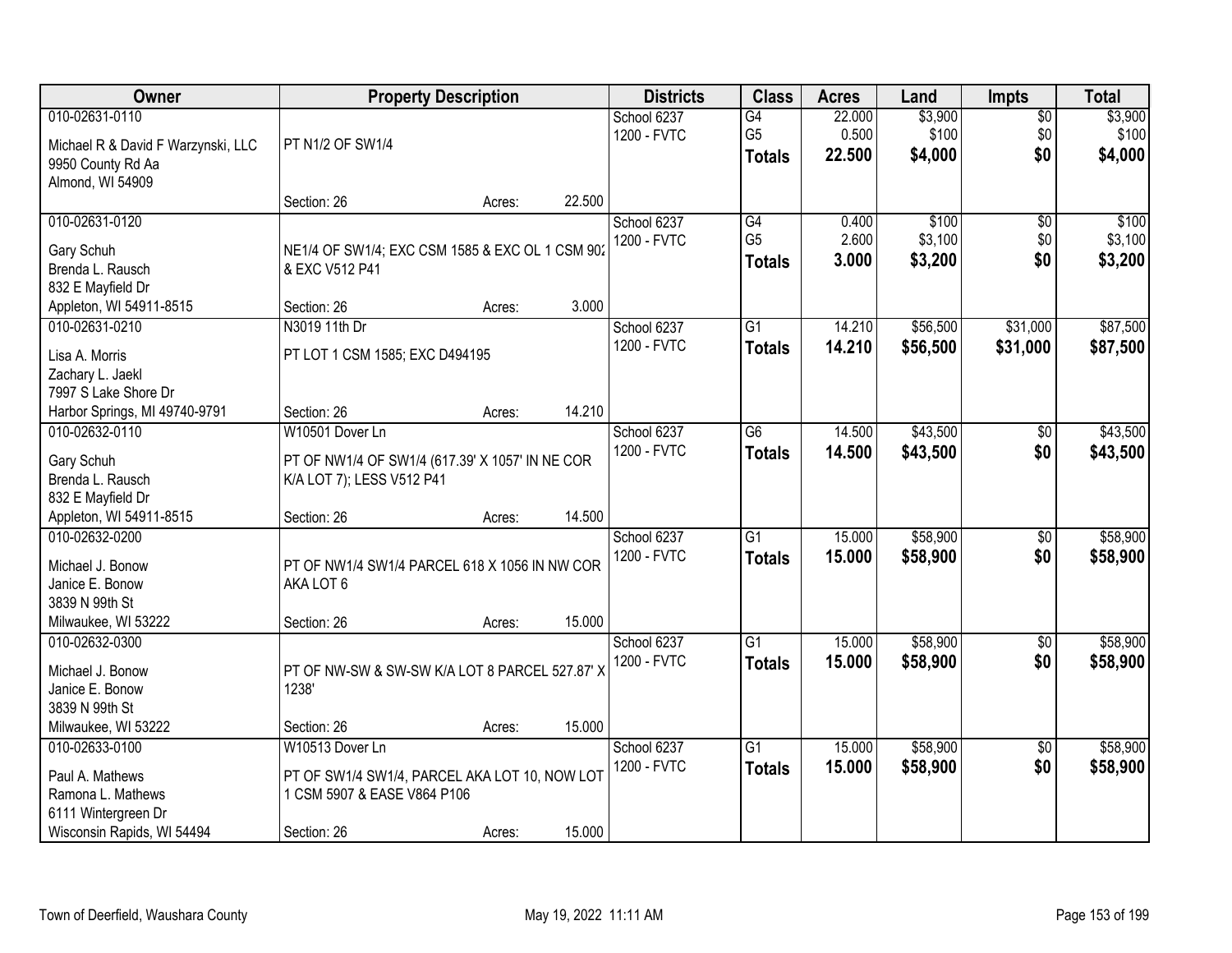| \$58,900<br>010-02633-0200<br>15.000<br><b>Buttercup Ave</b><br>School 6237<br>$\overline{G1}$<br>$\overline{50}$<br>\$58,900<br>\$0<br>1200 - FVTC<br>15.000<br>\$58,900<br><b>Totals</b><br>PT OF SW1/4 OF SW1/4, PARCEL 1055' X 620' AKA<br>Paul A. Mathews<br>Ramona L. Mathews<br>LOT 9 SUBJ TO EASE V864 P106<br>6111 Wintergreen Dr<br>15.000<br>Wisconsin Rapids, WI 54494<br>Section: 26<br>Acres:<br>$\overline{G1}$<br>\$28,000<br>010-02634-0100<br>N3011 11th Dr<br>School 6237<br>5.030<br>\$600<br>1200 - FVTC<br>5.030<br>\$28,000<br>\$600<br>\$28,600<br><b>Totals</b><br>LOT 1 & OL 1 CSM 902<br>Margaret R. Steinert<br>PO Box 1054<br>Star Lake, WI 54561<br>5.030<br>Section: 26<br>Acres:<br>\$2,200<br>010-02634-0210<br>School 6237<br>G1<br>0.310<br>\$0<br>W8<br>(\$45,000)<br>\$0<br>1200 - FVTC<br>15.010<br>W 494.80 FT OF SE1/4 OF SW1/4 AND PT LOT 1 CSM<br>Jaysen E. Lentz<br>15.320<br>\$2,200<br>\$0<br>\$2,200<br><b>Totals</b><br>Jolene A. Lentz<br>1585; INC 16.5 FT EASE D258862; GRANTEE FIRST<br>NAME SPELLED DIFFERENTLY ON D494195<br>26 Valley St<br>15.320<br>Mayville, WI 53053<br>Section: 26<br>Acres:<br>$\overline{G1}$<br>20.011<br>\$74,400<br>\$106,400<br>010-02634-0300<br>W10310 Buttercup Ave<br>School 6237<br>1200 - FVTC<br>20.011<br>\$74,400<br>\$106,400<br>\$180,800<br><b>Totals</b><br>Kenneth G. Winn<br>PT OF SE1/4 SW1/4 PARCEL 795' X 823' AKA LOT 12<br>W10310 Buttercup Ave<br>AND EASEMENT AND LOT 1 CSM 901<br>Wautoma, WI 54982-7027<br>20.011<br>Section: 26<br>Acres:<br>\$42,700<br>010-02641-0100<br>N2946 11th Dr<br>$\overline{G1}$<br>15.020<br>\$59,000<br>School 6237<br>1200 - FVTC<br>15.020<br>\$59,000<br>\$42,700<br><b>Totals</b><br>PT OF NE1/4 SE1/4 E 15.02 A<br>Marsha K. Stapleman<br>N2946 11th Dr<br>Wautoma, WI 54982<br>15.020<br>Section: 26<br>Acres:<br>010-02641-0210<br>$\overline{G1}$<br>\$101,400<br>School 6237<br>1.237<br>\$11,400<br>N2950 11th Dr<br>1200 - FVTC<br>1.237<br>\$11,400<br>\$101,400<br><b>Totals</b><br>PT OF NE1/4 SE1/4, LOT 1 CSM #2991<br>Lacy M. Schmitt<br>N2950 11th Dr<br>Wautoma, WI 54982<br>1.237<br>Section: 26<br>Acres:<br>010-02641-0220<br>N2948 11th Dr<br>23.780<br>\$86,100<br>\$85,600<br>School 6237<br>$\overline{G1}$<br>1200 - FVTC<br>23.780<br>\$85,600<br>\$86,100<br>\$171,700<br><b>Totals</b><br>PT OF NE1/4 SE1/4, LOT 2 CSM #2991<br>Garold J. Wollenberg Sr<br>N2948 11th Dr<br>Wautoma, WI 54982 | Owner |             | <b>Property Description</b> |        | <b>Districts</b> | <b>Class</b> | <b>Acres</b> | Land | <b>Impts</b> | <b>Total</b> |
|--------------------------------------------------------------------------------------------------------------------------------------------------------------------------------------------------------------------------------------------------------------------------------------------------------------------------------------------------------------------------------------------------------------------------------------------------------------------------------------------------------------------------------------------------------------------------------------------------------------------------------------------------------------------------------------------------------------------------------------------------------------------------------------------------------------------------------------------------------------------------------------------------------------------------------------------------------------------------------------------------------------------------------------------------------------------------------------------------------------------------------------------------------------------------------------------------------------------------------------------------------------------------------------------------------------------------------------------------------------------------------------------------------------------------------------------------------------------------------------------------------------------------------------------------------------------------------------------------------------------------------------------------------------------------------------------------------------------------------------------------------------------------------------------------------------------------------------------------------------------------------------------------------------------------------------------------------------------------------------------------------------------------------------------------------------------------------------------------------------------------------------------------------------------------------------------------------------------------------------------------------------------------------------------------------------------------------------------------------------------------------------------------------------------------------------------------------------------|-------|-------------|-----------------------------|--------|------------------|--------------|--------------|------|--------------|--------------|
|                                                                                                                                                                                                                                                                                                                                                                                                                                                                                                                                                                                                                                                                                                                                                                                                                                                                                                                                                                                                                                                                                                                                                                                                                                                                                                                                                                                                                                                                                                                                                                                                                                                                                                                                                                                                                                                                                                                                                                                                                                                                                                                                                                                                                                                                                                                                                                                                                                                                    |       |             |                             |        |                  |              |              |      |              | \$58,900     |
|                                                                                                                                                                                                                                                                                                                                                                                                                                                                                                                                                                                                                                                                                                                                                                                                                                                                                                                                                                                                                                                                                                                                                                                                                                                                                                                                                                                                                                                                                                                                                                                                                                                                                                                                                                                                                                                                                                                                                                                                                                                                                                                                                                                                                                                                                                                                                                                                                                                                    |       |             |                             |        |                  |              |              |      |              |              |
| \$28,600                                                                                                                                                                                                                                                                                                                                                                                                                                                                                                                                                                                                                                                                                                                                                                                                                                                                                                                                                                                                                                                                                                                                                                                                                                                                                                                                                                                                                                                                                                                                                                                                                                                                                                                                                                                                                                                                                                                                                                                                                                                                                                                                                                                                                                                                                                                                                                                                                                                           |       |             |                             |        |                  |              |              |      |              |              |
|                                                                                                                                                                                                                                                                                                                                                                                                                                                                                                                                                                                                                                                                                                                                                                                                                                                                                                                                                                                                                                                                                                                                                                                                                                                                                                                                                                                                                                                                                                                                                                                                                                                                                                                                                                                                                                                                                                                                                                                                                                                                                                                                                                                                                                                                                                                                                                                                                                                                    |       |             |                             |        |                  |              |              |      |              |              |
|                                                                                                                                                                                                                                                                                                                                                                                                                                                                                                                                                                                                                                                                                                                                                                                                                                                                                                                                                                                                                                                                                                                                                                                                                                                                                                                                                                                                                                                                                                                                                                                                                                                                                                                                                                                                                                                                                                                                                                                                                                                                                                                                                                                                                                                                                                                                                                                                                                                                    |       |             |                             |        |                  |              |              |      |              |              |
|                                                                                                                                                                                                                                                                                                                                                                                                                                                                                                                                                                                                                                                                                                                                                                                                                                                                                                                                                                                                                                                                                                                                                                                                                                                                                                                                                                                                                                                                                                                                                                                                                                                                                                                                                                                                                                                                                                                                                                                                                                                                                                                                                                                                                                                                                                                                                                                                                                                                    |       |             |                             |        |                  |              |              |      |              |              |
|                                                                                                                                                                                                                                                                                                                                                                                                                                                                                                                                                                                                                                                                                                                                                                                                                                                                                                                                                                                                                                                                                                                                                                                                                                                                                                                                                                                                                                                                                                                                                                                                                                                                                                                                                                                                                                                                                                                                                                                                                                                                                                                                                                                                                                                                                                                                                                                                                                                                    |       |             |                             |        |                  |              |              |      |              |              |
| \$2,200<br>\$0<br>\$180,800<br>\$101,700<br>\$101,700<br>\$112,800<br>\$112,800<br>\$171,700                                                                                                                                                                                                                                                                                                                                                                                                                                                                                                                                                                                                                                                                                                                                                                                                                                                                                                                                                                                                                                                                                                                                                                                                                                                                                                                                                                                                                                                                                                                                                                                                                                                                                                                                                                                                                                                                                                                                                                                                                                                                                                                                                                                                                                                                                                                                                                       |       |             |                             |        |                  |              |              |      |              |              |
|                                                                                                                                                                                                                                                                                                                                                                                                                                                                                                                                                                                                                                                                                                                                                                                                                                                                                                                                                                                                                                                                                                                                                                                                                                                                                                                                                                                                                                                                                                                                                                                                                                                                                                                                                                                                                                                                                                                                                                                                                                                                                                                                                                                                                                                                                                                                                                                                                                                                    |       |             |                             |        |                  |              |              |      |              |              |
|                                                                                                                                                                                                                                                                                                                                                                                                                                                                                                                                                                                                                                                                                                                                                                                                                                                                                                                                                                                                                                                                                                                                                                                                                                                                                                                                                                                                                                                                                                                                                                                                                                                                                                                                                                                                                                                                                                                                                                                                                                                                                                                                                                                                                                                                                                                                                                                                                                                                    |       |             |                             |        |                  |              |              |      |              |              |
|                                                                                                                                                                                                                                                                                                                                                                                                                                                                                                                                                                                                                                                                                                                                                                                                                                                                                                                                                                                                                                                                                                                                                                                                                                                                                                                                                                                                                                                                                                                                                                                                                                                                                                                                                                                                                                                                                                                                                                                                                                                                                                                                                                                                                                                                                                                                                                                                                                                                    |       |             |                             |        |                  |              |              |      |              |              |
|                                                                                                                                                                                                                                                                                                                                                                                                                                                                                                                                                                                                                                                                                                                                                                                                                                                                                                                                                                                                                                                                                                                                                                                                                                                                                                                                                                                                                                                                                                                                                                                                                                                                                                                                                                                                                                                                                                                                                                                                                                                                                                                                                                                                                                                                                                                                                                                                                                                                    |       |             |                             |        |                  |              |              |      |              |              |
|                                                                                                                                                                                                                                                                                                                                                                                                                                                                                                                                                                                                                                                                                                                                                                                                                                                                                                                                                                                                                                                                                                                                                                                                                                                                                                                                                                                                                                                                                                                                                                                                                                                                                                                                                                                                                                                                                                                                                                                                                                                                                                                                                                                                                                                                                                                                                                                                                                                                    |       |             |                             |        |                  |              |              |      |              |              |
|                                                                                                                                                                                                                                                                                                                                                                                                                                                                                                                                                                                                                                                                                                                                                                                                                                                                                                                                                                                                                                                                                                                                                                                                                                                                                                                                                                                                                                                                                                                                                                                                                                                                                                                                                                                                                                                                                                                                                                                                                                                                                                                                                                                                                                                                                                                                                                                                                                                                    |       |             |                             |        |                  |              |              |      |              |              |
|                                                                                                                                                                                                                                                                                                                                                                                                                                                                                                                                                                                                                                                                                                                                                                                                                                                                                                                                                                                                                                                                                                                                                                                                                                                                                                                                                                                                                                                                                                                                                                                                                                                                                                                                                                                                                                                                                                                                                                                                                                                                                                                                                                                                                                                                                                                                                                                                                                                                    |       |             |                             |        |                  |              |              |      |              |              |
|                                                                                                                                                                                                                                                                                                                                                                                                                                                                                                                                                                                                                                                                                                                                                                                                                                                                                                                                                                                                                                                                                                                                                                                                                                                                                                                                                                                                                                                                                                                                                                                                                                                                                                                                                                                                                                                                                                                                                                                                                                                                                                                                                                                                                                                                                                                                                                                                                                                                    |       |             |                             |        |                  |              |              |      |              |              |
|                                                                                                                                                                                                                                                                                                                                                                                                                                                                                                                                                                                                                                                                                                                                                                                                                                                                                                                                                                                                                                                                                                                                                                                                                                                                                                                                                                                                                                                                                                                                                                                                                                                                                                                                                                                                                                                                                                                                                                                                                                                                                                                                                                                                                                                                                                                                                                                                                                                                    |       |             |                             |        |                  |              |              |      |              |              |
|                                                                                                                                                                                                                                                                                                                                                                                                                                                                                                                                                                                                                                                                                                                                                                                                                                                                                                                                                                                                                                                                                                                                                                                                                                                                                                                                                                                                                                                                                                                                                                                                                                                                                                                                                                                                                                                                                                                                                                                                                                                                                                                                                                                                                                                                                                                                                                                                                                                                    |       |             |                             |        |                  |              |              |      |              |              |
|                                                                                                                                                                                                                                                                                                                                                                                                                                                                                                                                                                                                                                                                                                                                                                                                                                                                                                                                                                                                                                                                                                                                                                                                                                                                                                                                                                                                                                                                                                                                                                                                                                                                                                                                                                                                                                                                                                                                                                                                                                                                                                                                                                                                                                                                                                                                                                                                                                                                    |       |             |                             |        |                  |              |              |      |              |              |
|                                                                                                                                                                                                                                                                                                                                                                                                                                                                                                                                                                                                                                                                                                                                                                                                                                                                                                                                                                                                                                                                                                                                                                                                                                                                                                                                                                                                                                                                                                                                                                                                                                                                                                                                                                                                                                                                                                                                                                                                                                                                                                                                                                                                                                                                                                                                                                                                                                                                    |       |             |                             |        |                  |              |              |      |              |              |
|                                                                                                                                                                                                                                                                                                                                                                                                                                                                                                                                                                                                                                                                                                                                                                                                                                                                                                                                                                                                                                                                                                                                                                                                                                                                                                                                                                                                                                                                                                                                                                                                                                                                                                                                                                                                                                                                                                                                                                                                                                                                                                                                                                                                                                                                                                                                                                                                                                                                    |       |             |                             |        |                  |              |              |      |              |              |
|                                                                                                                                                                                                                                                                                                                                                                                                                                                                                                                                                                                                                                                                                                                                                                                                                                                                                                                                                                                                                                                                                                                                                                                                                                                                                                                                                                                                                                                                                                                                                                                                                                                                                                                                                                                                                                                                                                                                                                                                                                                                                                                                                                                                                                                                                                                                                                                                                                                                    |       |             |                             |        |                  |              |              |      |              |              |
|                                                                                                                                                                                                                                                                                                                                                                                                                                                                                                                                                                                                                                                                                                                                                                                                                                                                                                                                                                                                                                                                                                                                                                                                                                                                                                                                                                                                                                                                                                                                                                                                                                                                                                                                                                                                                                                                                                                                                                                                                                                                                                                                                                                                                                                                                                                                                                                                                                                                    |       |             |                             |        |                  |              |              |      |              |              |
|                                                                                                                                                                                                                                                                                                                                                                                                                                                                                                                                                                                                                                                                                                                                                                                                                                                                                                                                                                                                                                                                                                                                                                                                                                                                                                                                                                                                                                                                                                                                                                                                                                                                                                                                                                                                                                                                                                                                                                                                                                                                                                                                                                                                                                                                                                                                                                                                                                                                    |       |             |                             |        |                  |              |              |      |              |              |
|                                                                                                                                                                                                                                                                                                                                                                                                                                                                                                                                                                                                                                                                                                                                                                                                                                                                                                                                                                                                                                                                                                                                                                                                                                                                                                                                                                                                                                                                                                                                                                                                                                                                                                                                                                                                                                                                                                                                                                                                                                                                                                                                                                                                                                                                                                                                                                                                                                                                    |       |             |                             |        |                  |              |              |      |              |              |
|                                                                                                                                                                                                                                                                                                                                                                                                                                                                                                                                                                                                                                                                                                                                                                                                                                                                                                                                                                                                                                                                                                                                                                                                                                                                                                                                                                                                                                                                                                                                                                                                                                                                                                                                                                                                                                                                                                                                                                                                                                                                                                                                                                                                                                                                                                                                                                                                                                                                    |       |             |                             |        |                  |              |              |      |              |              |
|                                                                                                                                                                                                                                                                                                                                                                                                                                                                                                                                                                                                                                                                                                                                                                                                                                                                                                                                                                                                                                                                                                                                                                                                                                                                                                                                                                                                                                                                                                                                                                                                                                                                                                                                                                                                                                                                                                                                                                                                                                                                                                                                                                                                                                                                                                                                                                                                                                                                    |       |             |                             |        |                  |              |              |      |              |              |
|                                                                                                                                                                                                                                                                                                                                                                                                                                                                                                                                                                                                                                                                                                                                                                                                                                                                                                                                                                                                                                                                                                                                                                                                                                                                                                                                                                                                                                                                                                                                                                                                                                                                                                                                                                                                                                                                                                                                                                                                                                                                                                                                                                                                                                                                                                                                                                                                                                                                    |       |             |                             |        |                  |              |              |      |              |              |
|                                                                                                                                                                                                                                                                                                                                                                                                                                                                                                                                                                                                                                                                                                                                                                                                                                                                                                                                                                                                                                                                                                                                                                                                                                                                                                                                                                                                                                                                                                                                                                                                                                                                                                                                                                                                                                                                                                                                                                                                                                                                                                                                                                                                                                                                                                                                                                                                                                                                    |       |             |                             |        |                  |              |              |      |              |              |
|                                                                                                                                                                                                                                                                                                                                                                                                                                                                                                                                                                                                                                                                                                                                                                                                                                                                                                                                                                                                                                                                                                                                                                                                                                                                                                                                                                                                                                                                                                                                                                                                                                                                                                                                                                                                                                                                                                                                                                                                                                                                                                                                                                                                                                                                                                                                                                                                                                                                    |       |             |                             |        |                  |              |              |      |              |              |
|                                                                                                                                                                                                                                                                                                                                                                                                                                                                                                                                                                                                                                                                                                                                                                                                                                                                                                                                                                                                                                                                                                                                                                                                                                                                                                                                                                                                                                                                                                                                                                                                                                                                                                                                                                                                                                                                                                                                                                                                                                                                                                                                                                                                                                                                                                                                                                                                                                                                    |       |             |                             |        |                  |              |              |      |              |              |
|                                                                                                                                                                                                                                                                                                                                                                                                                                                                                                                                                                                                                                                                                                                                                                                                                                                                                                                                                                                                                                                                                                                                                                                                                                                                                                                                                                                                                                                                                                                                                                                                                                                                                                                                                                                                                                                                                                                                                                                                                                                                                                                                                                                                                                                                                                                                                                                                                                                                    |       |             |                             |        |                  |              |              |      |              |              |
|                                                                                                                                                                                                                                                                                                                                                                                                                                                                                                                                                                                                                                                                                                                                                                                                                                                                                                                                                                                                                                                                                                                                                                                                                                                                                                                                                                                                                                                                                                                                                                                                                                                                                                                                                                                                                                                                                                                                                                                                                                                                                                                                                                                                                                                                                                                                                                                                                                                                    |       |             |                             |        |                  |              |              |      |              |              |
|                                                                                                                                                                                                                                                                                                                                                                                                                                                                                                                                                                                                                                                                                                                                                                                                                                                                                                                                                                                                                                                                                                                                                                                                                                                                                                                                                                                                                                                                                                                                                                                                                                                                                                                                                                                                                                                                                                                                                                                                                                                                                                                                                                                                                                                                                                                                                                                                                                                                    |       |             |                             |        |                  |              |              |      |              |              |
|                                                                                                                                                                                                                                                                                                                                                                                                                                                                                                                                                                                                                                                                                                                                                                                                                                                                                                                                                                                                                                                                                                                                                                                                                                                                                                                                                                                                                                                                                                                                                                                                                                                                                                                                                                                                                                                                                                                                                                                                                                                                                                                                                                                                                                                                                                                                                                                                                                                                    |       | Section: 26 | Acres:                      | 23.780 |                  |              |              |      |              |              |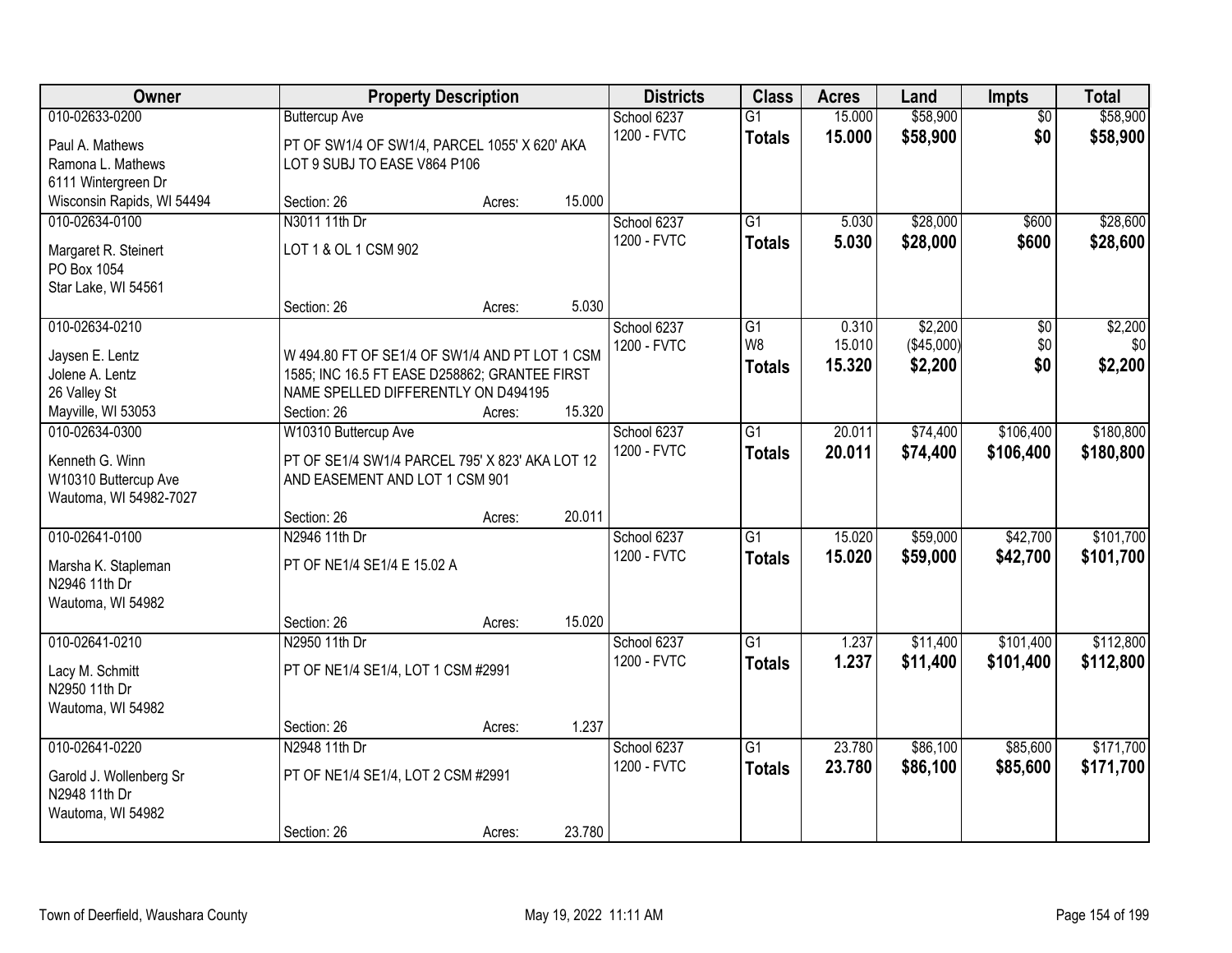| Owner                    | <b>Property Description</b>                   |        |        | <b>Districts</b> | <b>Class</b>    | <b>Acres</b> | Land     | <b>Impts</b>    | <b>Total</b> |
|--------------------------|-----------------------------------------------|--------|--------|------------------|-----------------|--------------|----------|-----------------|--------------|
| 010-02642-0100           | N2952 11th Dr                                 |        |        | School 6237      | $\overline{G1}$ | 10.010       | \$43,400 | \$53,100        | \$96,500     |
| Andrew Cayer             | E1/2 E1/2 NW1/4 SE1/4                         |        |        | 1200 - FVTC      | <b>Totals</b>   | 10.010       | \$43,400 | \$53,100        | \$96,500     |
| N4045 S Main St          |                                               |        |        |                  |                 |              |          |                 |              |
| Hancock, WI 54943        |                                               |        |        |                  |                 |              |          |                 |              |
|                          | Section: 26                                   | Acres: | 10.010 |                  |                 |              |          |                 |              |
| 010-02642-0200           | N3096 11th Dr                                 |        |        | School 6237      | $\overline{G1}$ | 8.000        | \$37,200 | \$4,300         | \$41,500     |
| Thomas Hasenstein        | PT OF NW1/4 OF SE1/4 (K/A PAR A)              |        |        | 1200 - FVTC      | <b>Totals</b>   | 8.000        | \$37,200 | \$4,300         | \$41,500     |
| Kathleen J. Hasenstein   |                                               |        |        |                  |                 |              |          |                 |              |
| 8738 2 Mile Rd           |                                               |        |        |                  |                 |              |          |                 |              |
| Franksville, WI 53216    | Section: 26                                   | Acres: | 8.000  |                  |                 |              |          |                 |              |
| 010-02642-0400           | N3062 11th Dr                                 |        |        | School 6237      | G1              | 12.000       | \$49,600 | \$87,500        | \$137,100    |
| Richard I. Templen       | W1/2-SW1/4-NW1/4 SE1/4 & PT OF NW-SE PARCEL B |        |        | 1200 - FVTC      | <b>Totals</b>   | 12.000       | \$49,600 | \$87,500        | \$137,100    |
| Peggy A. Templen         |                                               |        |        |                  |                 |              |          |                 |              |
| N3062 11th Dr            |                                               |        |        |                  |                 |              |          |                 |              |
| Wautoma, WI 54982        | Section: 26                                   | Acres: | 12.000 |                  |                 |              |          |                 |              |
| 010-02642-0500           |                                               |        |        | School 6237      | G1              | 5.000        | \$27,900 | $\sqrt[6]{}$    | \$27,900     |
| John B. Pieschek         | E1/2-SW1/4-NW1/4 SE1/4                        |        |        | 1200 - FVTC      | <b>Totals</b>   | 5.000        | \$27,900 | \$0             | \$27,900     |
| Sharon L. Pieschek       |                                               |        |        |                  |                 |              |          |                 |              |
| S52 W28700 Saylesvill Rd |                                               |        |        |                  |                 |              |          |                 |              |
| Waukesha, WI 53189       | Section: 26                                   | Acres: | 5.000  |                  |                 |              |          |                 |              |
| 010-02642-0600           |                                               |        |        | School 6237      | $\overline{G1}$ | 5.000        | \$27,900 | $\overline{50}$ | \$27,900     |
| Andrew Cayer             | W1/2 SE1/4 NW1/4 SE1/4                        |        |        | 1200 - FVTC      | <b>Totals</b>   | 5.000        | \$27,900 | \$0             | \$27,900     |
| N4045 S Main St          |                                               |        |        |                  |                 |              |          |                 |              |
| Hancock, WI 54943        |                                               |        |        |                  |                 |              |          |                 |              |
|                          | Section: 26                                   | Acres: | 5.000  |                  |                 |              |          |                 |              |
| 010-02643-0111           | 11th $Dr$                                     |        |        | School 6237      | $\overline{G1}$ | 5.000        | \$27,900 | $\overline{60}$ | \$27,900     |
| Ricky D. Modjeska et al  | LOT 2 CSM 6491                                |        |        | 1200 - FVTC      | G4              | 1.830        | \$300    | \$0             | \$300        |
| N51 W34861 Wisconsin Ave |                                               |        |        |                  | <b>Totals</b>   | 6.830        | \$28,200 | \$0             | \$28,200     |
| Okauchee, WI 53069       |                                               |        |        |                  |                 |              |          |                 |              |
|                          | Section: 26                                   | Acres: | 6.830  |                  |                 |              |          |                 |              |
| 010-02643-0121           | 11th $Dr$                                     |        |        | School 6237      | $\overline{G4}$ | 13.670       | \$2,400  | $\overline{50}$ | \$2,400      |
| Cheemeng Thao            | LOT 1 CSM 6491                                |        |        | 1200 - FVTC      | <b>Totals</b>   | 13.670       | \$2,400  | \$0             | \$2,400      |
| 537 S Railroad St        |                                               |        |        |                  |                 |              |          |                 |              |
| Kimberly, WI 54136       |                                               |        |        |                  |                 |              |          |                 |              |
|                          | Section: 26                                   | Acres: | 13.670 |                  |                 |              |          |                 |              |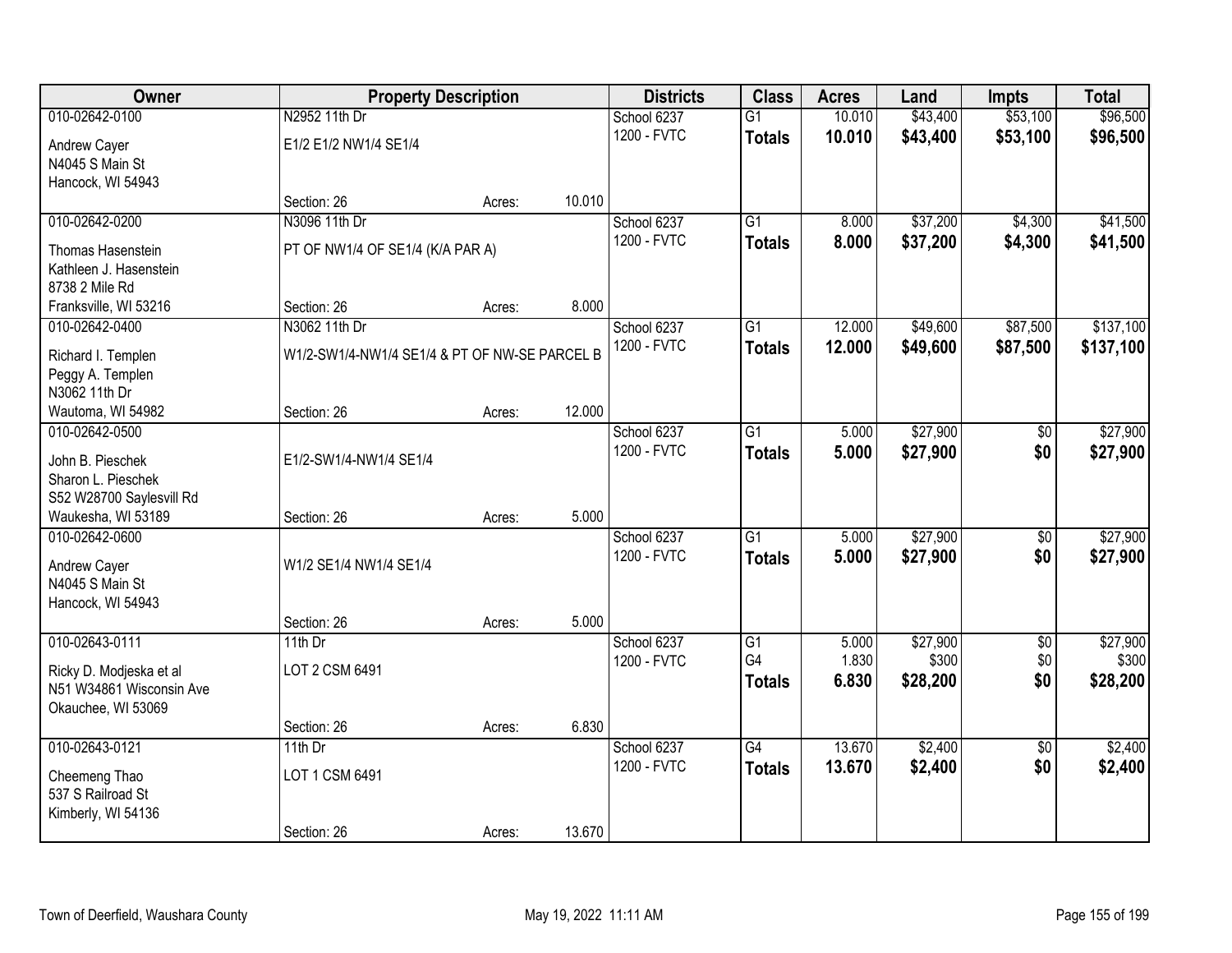| Owner                     |                                             | <b>Property Description</b> |        | <b>Districts</b> | <b>Class</b>    | <b>Acres</b> | Land     | <b>Impts</b>    | <b>Total</b> |
|---------------------------|---------------------------------------------|-----------------------------|--------|------------------|-----------------|--------------|----------|-----------------|--------------|
| 010-02643-0160            | N2987 11th Dr                               |                             |        | School 6237      | $\overline{G1}$ | 5.000        | \$27,900 | \$36,500        | \$64,400     |
| Susan K. Kupris           | PT OF SW1/4 SE1/4, LOT 1 CSM #1660          |                             |        | 1200 - FVTC      | <b>Totals</b>   | 5.000        | \$27,900 | \$36,500        | \$64,400     |
| 21w230 Pershing Ave       |                                             |                             |        |                  |                 |              |          |                 |              |
| Lombard, IL 60148         |                                             |                             |        |                  |                 |              |          |                 |              |
|                           | Section: 26                                 | Acres:                      | 5.000  |                  |                 |              |          |                 |              |
| 010-02643-0200            | W10236 Buttercup Ave                        |                             |        | School 6237      | $\overline{G1}$ | 10.500       | \$45,000 | \$51,800        | \$96,800     |
| Bruce W. Scheer           | PT OF SW-SE                                 |                             |        | 1200 - FVTC      | <b>Totals</b>   | 10.500       | \$45,000 | \$51,800        | \$96,800     |
| Cindy L. Scheer           |                                             |                             |        |                  |                 |              |          |                 |              |
| PO Box 793                |                                             |                             |        |                  |                 |              |          |                 |              |
| Wautoma, WI 54982         | Section: 26                                 | Acres:                      | 10.500 |                  |                 |              |          |                 |              |
| 010-02643-0300            | N2911 11th Dr                               |                             |        | School 6237      | G1              | 3.900        | \$24,400 | \$600           | \$25,000     |
| Lawrence A. Modjeska      | PT OF SW SE                                 |                             |        | 1200 - FVTC      | <b>Totals</b>   | 3.900        | \$24,400 | \$600           | \$25,000     |
| 933 Jeremy St             |                                             |                             |        |                  |                 |              |          |                 |              |
| Tomah, WI 54660           |                                             |                             |        |                  |                 |              |          |                 |              |
|                           | Section: 26                                 | Acres:                      | 3.900  |                  |                 |              |          |                 |              |
| 010-02644-0100            | N2926 11th Dr                               |                             |        | School 6237      | G <sub>6</sub>  | 20.000       | \$60,000 | $\sqrt[6]{}$    | \$60,000     |
| Stephen P. Ulm            | PT SE1/4 OF SE1/4, EXC LOT 1 CSM 3205       |                             |        | 1200 - FVTC      | <b>Totals</b>   | 20,000       | \$60,000 | \$0             | \$60,000     |
| Sandra J. Ulm             |                                             |                             |        |                  |                 |              |          |                 |              |
| 3278 Bay Hill Rd          |                                             |                             |        |                  |                 |              |          |                 |              |
| Port Washington, WI 53074 | Section: 26                                 | Acres:                      | 20.000 |                  |                 |              |          |                 |              |
| 010-02644-0200            | <b>Buttercup Ave</b>                        |                             |        | School 6237      | $\overline{G1}$ | 0.500        | \$3,500  | \$5,400         | \$8,900      |
| Gary A. Krohn             | PT SE1/4 OF SE1/4, LOT 1 CSM 3205           |                             |        | 1200 - FVTC      | G <sub>6</sub>  | 19.500       | \$53,600 | \$0             | \$53,600     |
| Lynn M. Krohn             |                                             |                             |        |                  | <b>Totals</b>   | 20.000       | \$57,100 | \$5,400         | \$62,500     |
| N99 W16513 Woodcock Rd    |                                             |                             |        |                  |                 |              |          |                 |              |
| Germantown, WI 53022      | Section: 26                                 | Acres:                      | 20.000 |                  |                 |              |          |                 |              |
| 010-02711-0100            | W10601 Brown Deer Ave                       |                             |        | School 6237      | G4              | 32.080       | \$3,500  | $\overline{50}$ | \$3,500      |
| <b>Larry Spees</b>        | NW1/4 OF NE1/4 AND NE1/4 NE1/4 EXC CEMETERY |                             |        | 1200 - FVTC      | G5M             | 12.000       | \$18,000 | \$0             | \$18,000     |
| Elizabeth Spees           | LESS CSM 5812 & LESS V830 P177              |                             |        |                  | G7              | 2.000        | \$11,000 | \$106,200       | \$117,200    |
| W10601 Brown Deer Ave     |                                             |                             |        |                  | <b>Totals</b>   | 46.080       | \$32,500 | \$106,200       | \$138,700    |
| Hancock, WI 54943         | Section: 27                                 | Acres:                      | 46.080 |                  |                 |              |          |                 |              |
| 010-02712-0110            |                                             |                             |        | School 6237      | G4              | 0.250        | \$100    | $\overline{50}$ | \$100        |
| <b>Larry Spees</b>        | PT OF NW1/4 OF NE1/4, OUTLOT 1 CSM 5812     |                             |        | 1200 - FVTC      | <b>Totals</b>   | 0.250        | \$100    | \$0             | \$100        |
| Elizabeth Spees           |                                             |                             |        |                  |                 |              |          |                 |              |
| W10601 Brown Deer Ave     |                                             |                             |        |                  |                 |              |          |                 |              |
| Hancock, WI 54943         | Section: 27                                 | Acres:                      | 0.250  |                  |                 |              |          |                 |              |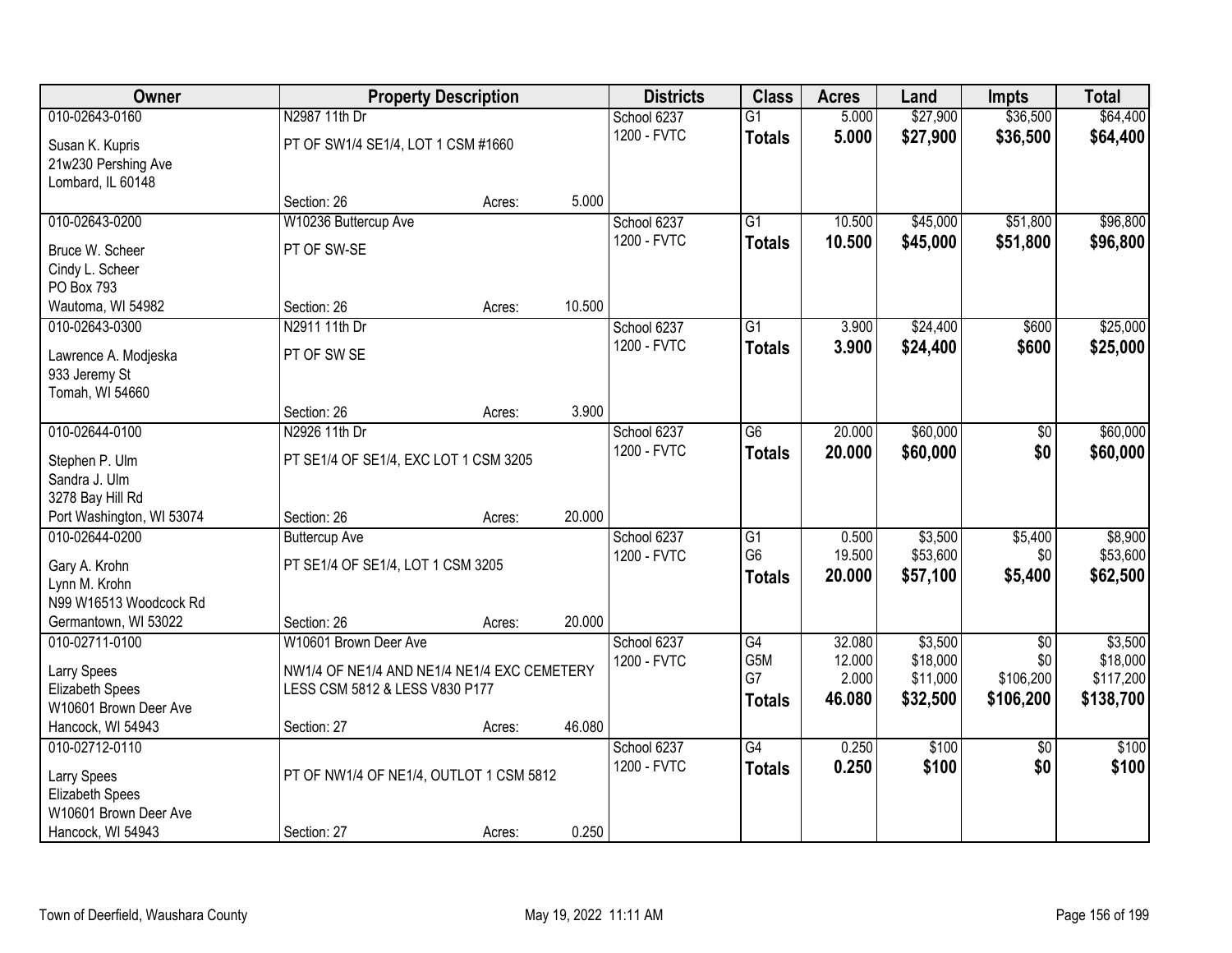| Owner                                                                                         | <b>Property Description</b>                                                                   |        |         | <b>Districts</b>           | <b>Class</b>                                         | <b>Acres</b>              | Land                           | <b>Impts</b>                  | <b>Total</b>                   |
|-----------------------------------------------------------------------------------------------|-----------------------------------------------------------------------------------------------|--------|---------|----------------------------|------------------------------------------------------|---------------------------|--------------------------------|-------------------------------|--------------------------------|
| 010-02712-0120<br><b>Larry Spees</b><br>Elizabeth Spees                                       | PT OF NW1/4 OF NE1/4, OUTLOT 2 CSM 5812                                                       |        |         | School 6237<br>1200 - FVTC | G4<br><b>Totals</b>                                  | 0.220<br>0.220            | \$100<br>\$100                 | $\overline{50}$<br>\$0        | \$100<br>\$100                 |
| W10601 Brown Deer Ave<br>Hancock, WI 54943                                                    | Section: 27                                                                                   | Acres: | 0.220   |                            |                                                      |                           |                                |                               |                                |
| 010-02712-0200                                                                                | W10617 Brown Deer Ave                                                                         |        |         | School 6237                | $\overline{X4}$                                      | 1.400                     | $\overline{50}$                | $\overline{50}$               | $\sqrt{50}$                    |
| Cemetery Lot                                                                                  | PT OF NW1/4 OF NE1/4                                                                          |        |         | 1200 - FVTC                | <b>Totals</b>                                        | 1.400                     | \$0                            | \$0                           | \$0                            |
|                                                                                               | Section: 27                                                                                   | Acres: | 1.400   |                            |                                                      |                           |                                |                               |                                |
| 010-02713-0110                                                                                |                                                                                               |        |         | School 6237                | G4                                                   | 146.230                   | \$25,900                       | \$0                           | \$25,900                       |
| Michael R & David F Warzynski, LLC<br>9950 S County Rd Aa<br>Almond, WI 54909                 | PART OF NE1/4 AND PART OF SE1/4 INCLUDES LOT<br>2 CSM 5801 SUBJ TO EAS V830 P177              |        |         | 1200 - FVTC                | <b>Totals</b>                                        | 146.230                   | \$25,900                       | \$0                           | \$25,900                       |
|                                                                                               | Section: 27                                                                                   | Acres: | 146.230 |                            |                                                      |                           |                                |                               |                                |
| 010-02714-0110<br>Larry Spees et al<br>W10601 Brown Deer Ave<br>Hancock, WI 54943             | SE1/4 OF NE1/4 LESS V830 P177 - SUBJECT TO LIFE<br>ESTATE FOR LARRY SPEES AND ELIZABETH SPEES |        |         | School 6237<br>1200 - FVTC | G <sub>5</sub> M<br><b>Totals</b>                    | 30.700<br>30.700          | \$46,100<br>\$46,100           | \$0<br>\$0                    | \$46,100<br>\$46,100           |
|                                                                                               | Section: 27                                                                                   | Acres: | 30.700  |                            |                                                      |                           |                                |                               |                                |
| 010-02721-0000<br>Steven W. Miller<br>N3073 County Rd B<br>Hancock, WI 54943                  | <b>NE1/4 OF NW1/4</b><br>Section: 27                                                          | Acres: | 40.000  | School 6237<br>1200 - FVTC | $\overline{G4}$<br>G <sub>5</sub> M<br><b>Totals</b> | 37.000<br>3.000<br>40.000 | \$6,600<br>\$4,500<br>\$11,100 | \$0<br>\$0<br>\$0             | \$6,600<br>\$4,500<br>\$11,100 |
| 010-02722-0000                                                                                |                                                                                               |        |         | School 6237                | $\overline{G4}$                                      | 40.000                    | \$7,100                        | $\overline{60}$               | \$7,100                        |
| Michael R & David F Warzynski, LLC<br>9950 County Rd Aa<br>Almond, WI 54909                   | <b>NW1/4 OF NW1/4</b>                                                                         |        |         | 1200 - FVTC                | <b>Totals</b>                                        | 40.000                    | \$7,100                        | \$0                           | \$7,100                        |
|                                                                                               | Section: 27                                                                                   | Acres: | 40.000  |                            |                                                      |                           |                                |                               |                                |
| 010-02723-0110<br>Michael R & David F Warzynski, LLC<br>9950 County Rd Aa<br>Almond, WI 54909 | PT SW1/4 OF NW1/4; EXC LOT 1 CSM 3871<br>Section: 27                                          | Acres: | 36.940  | School 6237<br>1200 - FVTC | G4<br>G <sub>5</sub><br><b>Totals</b>                | 35.940<br>1.000<br>36.940 | \$4,100<br>\$600<br>\$4,700    | $\overline{30}$<br>\$0<br>\$0 | \$4,100<br>\$600<br>\$4,700    |
|                                                                                               |                                                                                               |        |         |                            |                                                      |                           |                                |                               |                                |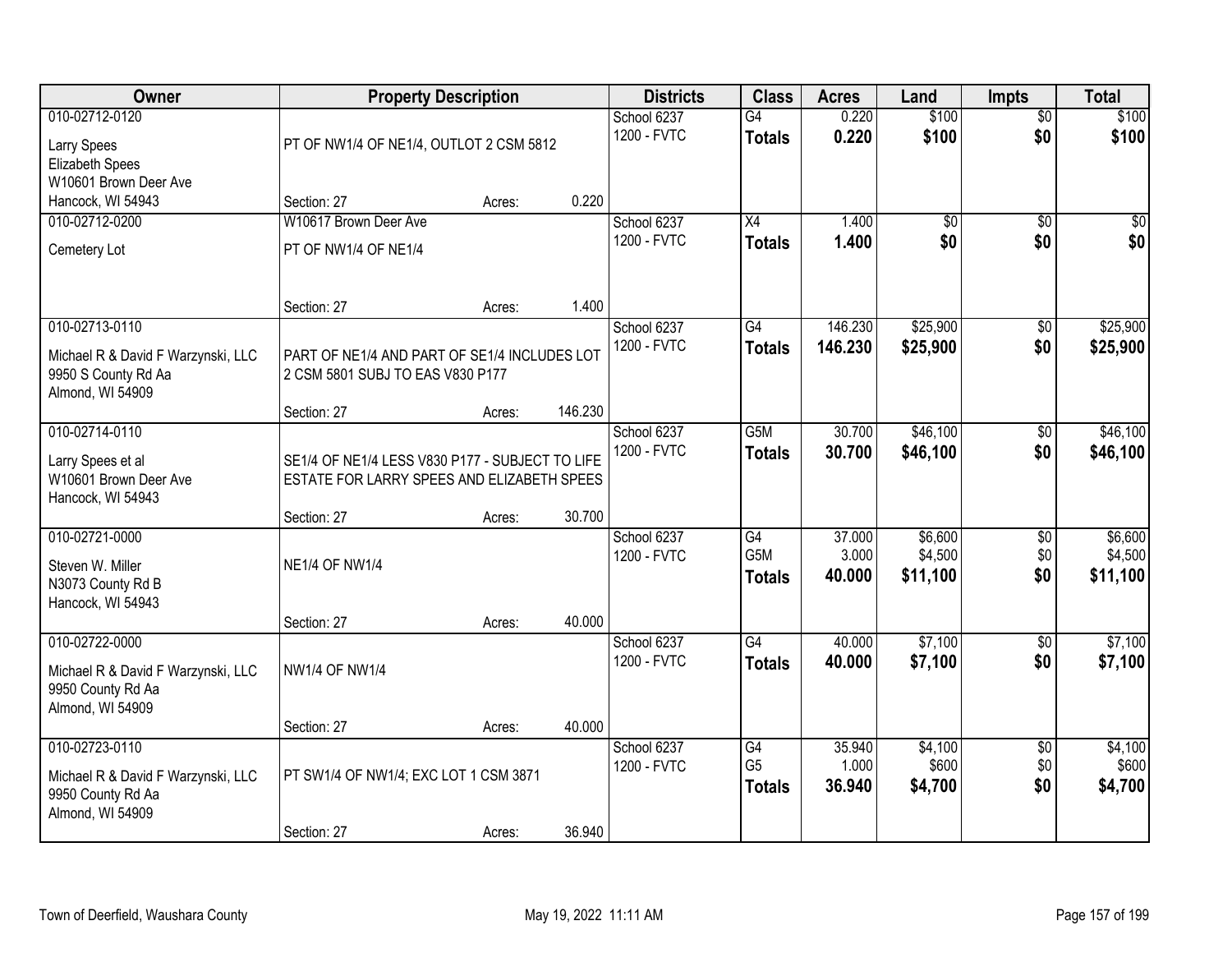| Owner                                                   |                                      | <b>Property Description</b> |        | <b>Districts</b> | <b>Class</b>     | <b>Acres</b> | Land     | <b>Impts</b>    | <b>Total</b> |
|---------------------------------------------------------|--------------------------------------|-----------------------------|--------|------------------|------------------|--------------|----------|-----------------|--------------|
| 010-02723-0210                                          | W10812 Brown Deer Dr                 |                             |        | School 6237      | $\overline{G1}$  | 3.060        | \$20,700 | \$102,900       | \$123,600    |
| Hans R. Brammer                                         | PT OF SW1/4 OF NW1/4, LOT 1 CSM 3871 |                             |        | 1200 - FVTC      | <b>Totals</b>    | 3.060        | \$20,700 | \$102,900       | \$123,600    |
| Virginia M. Brammer                                     |                                      |                             |        |                  |                  |              |          |                 |              |
| W10812 Brown Deer Dr                                    |                                      |                             |        |                  |                  |              |          |                 |              |
| Hancock, WI 54943                                       | Section: 27                          | Acres:                      | 3.060  |                  |                  |              |          |                 |              |
| 010-02724-0000                                          |                                      |                             |        | School 6237      | G4               | 35.000       | \$6,200  | \$0             | \$6,200      |
| Michael R & David F Warzynski, LLC                      | <b>SE1/4 OF NW1/4</b>                |                             |        | 1200 - FVTC      | G <sub>5</sub> M | 5.000        | \$7,500  | \$0             | \$7,500      |
| 9950 County Rd Aa                                       |                                      |                             |        |                  | <b>Totals</b>    | 40.000       | \$13,700 | \$0             | \$13,700     |
| Almond, WI 54909                                        |                                      |                             |        |                  |                  |              |          |                 |              |
|                                                         | Section: 27                          | Acres:                      | 40.000 |                  |                  |              |          |                 |              |
| 010-02731-0110                                          | N3091 County Rd B                    |                             |        | School 6237      | G1               | 2.344        | \$17,500 | \$58,100        | \$75,600     |
| Ross A. Miller                                          | PT NE1/4 OF SW1/4; LOT 1 CSM 2422    |                             |        | 1200 - FVTC      | <b>Totals</b>    | 2.344        | \$17,500 | \$58,100        | \$75,600     |
| Donna Miller                                            |                                      |                             |        |                  |                  |              |          |                 |              |
| 8109 Tall Timber Dr                                     |                                      |                             |        |                  |                  |              |          |                 |              |
| Gainesville, VA 20155                                   | Section: 27                          | Acres:                      | 2.344  |                  |                  |              |          |                 |              |
| 010-02731-0120                                          | N3073 County Rd B                    |                             |        | School 6237      | $\overline{G1}$  | 3.497        | \$22,600 | \$80,700        | \$103,300    |
| Steven Wayne Miller                                     | PT NE1/4 OF SW1/4; LOT 2 CSM 2422    |                             |        | 1200 - FVTC      | <b>Totals</b>    | 3.497        | \$22,600 | \$80,700        | \$103,300    |
| N3073 County Rd B                                       |                                      |                             |        |                  |                  |              |          |                 |              |
| Hancock, WI 54943                                       |                                      |                             |        |                  |                  |              |          |                 |              |
|                                                         | Section: 27                          | Acres:                      | 3.497  |                  |                  |              |          |                 |              |
| 010-02731-0200                                          |                                      |                             |        | School 6237      | $\overline{G4}$  | 34.000       | \$6,000  | $\overline{50}$ | \$6,000      |
| Michael R & David F Warzynski, LLC                      | PT NE1/4 OF SW1/4; EXC CSM 2422      |                             |        | 1200 - FVTC      | <b>Totals</b>    | 34.000       | \$6,000  | \$0             | \$6,000      |
| 9950 County Rd Aa                                       |                                      |                             |        |                  |                  |              |          |                 |              |
| Almond, WI 54909                                        |                                      |                             |        |                  |                  |              |          |                 |              |
|                                                         | Section: 27                          | Acres:                      | 34.000 |                  |                  |              |          |                 |              |
| 010-02732-0000                                          |                                      |                             |        | School 6237      | $\overline{G4}$  | 39.000       | \$6,900  | $\overline{60}$ | \$6,900      |
| Michael R & David F Warzynski, LLC                      | <b>NW1/4 OF SW1/4</b>                |                             |        | 1200 - FVTC      | G <sub>5</sub>   | 1.000        | \$100    | \$0             | \$100        |
| 9950 County Rd Aa                                       |                                      |                             |        |                  | <b>Totals</b>    | 40.000       | \$7,000  | \$0             | \$7,000      |
| Almond, WI 54909                                        |                                      |                             |        |                  |                  |              |          |                 |              |
|                                                         | Section: 27                          | Acres:                      | 40.000 |                  |                  |              |          |                 |              |
| 010-02733-0000                                          |                                      |                             |        | School 6237      | $\overline{G4}$  | 40.000       | \$7,100  | $\overline{50}$ | \$7,100      |
|                                                         | SW1/4 OF SW1/4                       |                             |        | 1200 - FVTC      | <b>Totals</b>    | 40.000       | \$7,100  | \$0             | \$7,100      |
| Michael R & David F Warzynski, LLC<br>9950 County Rd Aa |                                      |                             |        |                  |                  |              |          |                 |              |
| Almond, WI 54909                                        |                                      |                             |        |                  |                  |              |          |                 |              |
|                                                         | Section: 27                          | Acres:                      | 40.000 |                  |                  |              |          |                 |              |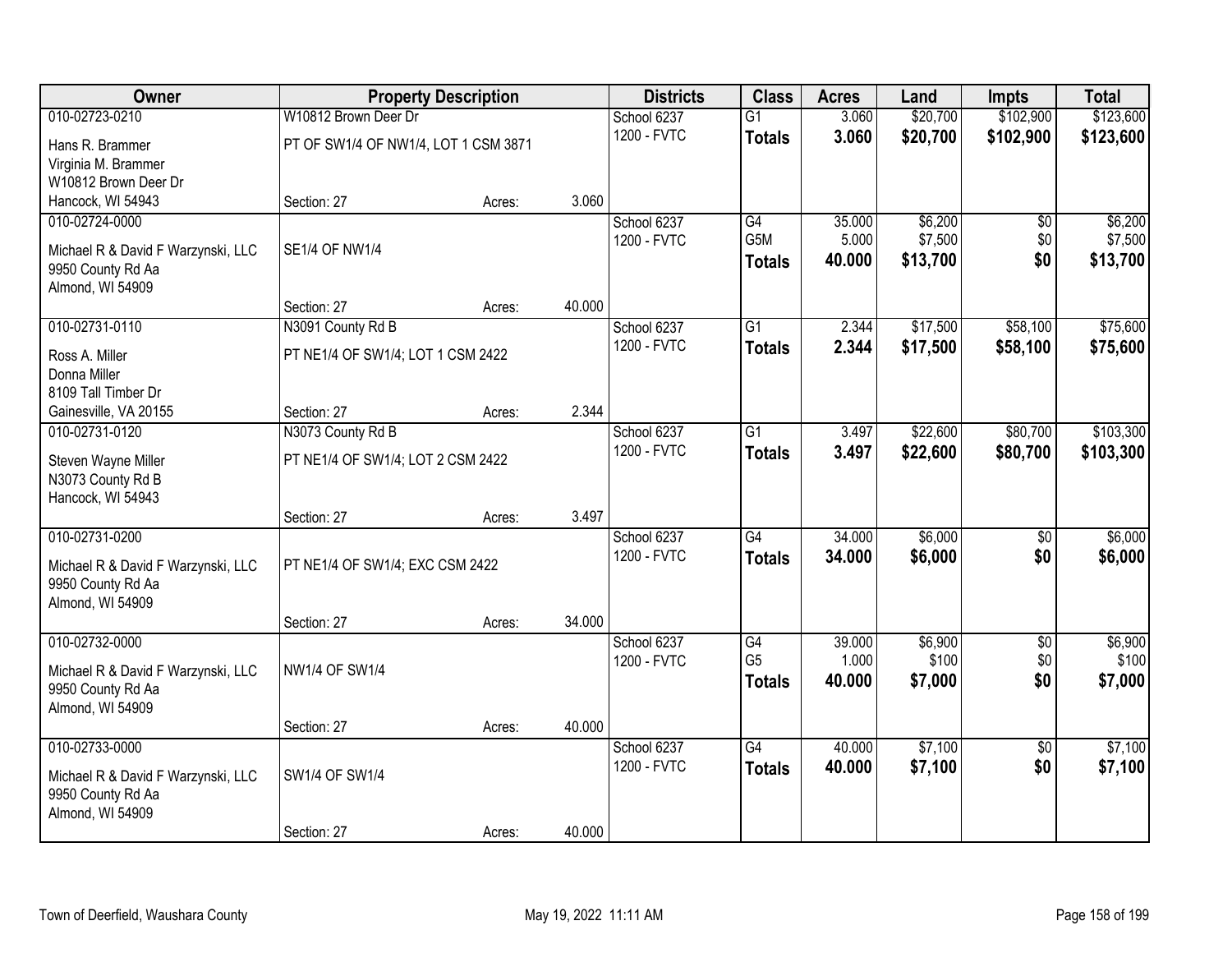| <b>Owner</b>                                            |                                                      | <b>Property Description</b> |        | <b>Districts</b>           | <b>Class</b>         | <b>Acres</b>    | Land             | <b>Impts</b>           | <b>Total</b>     |
|---------------------------------------------------------|------------------------------------------------------|-----------------------------|--------|----------------------------|----------------------|-----------------|------------------|------------------------|------------------|
| 010-02734-0000                                          |                                                      |                             |        | School 6237<br>1200 - FVTC | G4<br>G <sub>5</sub> | 39.000<br>1.000 | \$6,900<br>\$100 | $\overline{50}$<br>\$0 | \$6,900<br>\$100 |
| Michael R & David F Warzynski, LLC<br>9950 County Rd Aa | SE1/4 OF SW1/4                                       |                             |        |                            | <b>Totals</b>        | 40,000          | \$7,000          | \$0                    | \$7,000          |
| Almond, WI 54909                                        | Section: 27                                          | Acres:                      | 40.000 |                            |                      |                 |                  |                        |                  |
| 010-02741-0100                                          |                                                      |                             |        | School 6237                | $\overline{G6}$      | 15,000          | \$45,000         | \$0                    | \$45,000         |
| Michael J. Bonow                                        | PT OF NE-SE & PT NW-SW SEC 26 BEG NW COR             |                             |        | 1200 - FVTC                | <b>Totals</b>        | 15.000          | \$45,000         | \$0                    | \$45,000         |
| Janice E. Bonow                                         | SW1/4 SEC 26 E 78.5' S 1271.23' W 510.53' N 1269.82' |                             |        |                            |                      |                 |                  |                        |                  |
| 3839 N 99th St                                          | E 439.51' POB AKA LOT 5                              |                             |        |                            |                      |                 |                  |                        |                  |
| Milwaukee, WI 53222<br>010-02741-0200                   | Section: 27                                          | Acres:                      | 15.000 | School 6237                | $\overline{G1}$      | 15.000          | \$58,900         | $\overline{50}$        | \$58,900         |
|                                                         |                                                      |                             |        | 1200 - FVTC                | <b>Totals</b>        | 15.000          | \$58,900         | \$0                    | \$58,900         |
| Rick Beardsley-Keller                                   | PT OF NE1/4 SE1/4 (PARCEL 1269' X 514.9' K/A LOT     |                             |        |                            |                      |                 |                  |                        |                  |
| 3034 N 25th St<br>Sheboygan, WI 53083-2767              | 4)                                                   |                             |        |                            |                      |                 |                  |                        |                  |
|                                                         | Section: 27                                          | Acres:                      | 15.000 |                            |                      |                 |                  |                        |                  |
| 010-02742-0120                                          |                                                      |                             |        | School 6237                | $\overline{G4}$      | 0.080           | \$100            | \$0                    | \$100            |
| Michael R & David F Warzynski, LLC                      | PT NW1/4 OF SE1/4; OUTLOT 1 CSM 3976                 |                             |        | 1200 - FVTC                | <b>Totals</b>        | 0.080           | \$100            | \$0                    | \$100            |
| 9950 County Rd Aa                                       |                                                      |                             |        |                            |                      |                 |                  |                        |                  |
| Almond, WI 54909                                        |                                                      |                             | 0.080  |                            |                      |                 |                  |                        |                  |
| 010-02742-0200                                          | Section: 27<br>N3024 County Rd B                     | Acres:                      |        | School 6237                | $\overline{G1}$      | 1.580           | \$13,500         | \$56,100               | \$69,600         |
|                                                         |                                                      |                             |        | 1200 - FVTC                | <b>Totals</b>        | 1.580           | \$13,500         | \$56,100               | \$69,600         |
| Ardell Schwersenska et al                               | NW1/4 OF SE1/4; SUBJ TO LIFE ESTATE FOR              |                             |        |                            |                      |                 |                  |                        |                  |
| N3024 County Rd B<br>Hancock, WI 54943                  | ARDELL SCHWERSENSKA                                  |                             |        |                            |                      |                 |                  |                        |                  |
|                                                         | Section: 27                                          | Acres:                      | 1.580  |                            |                      |                 |                  |                        |                  |
| 010-02742-0300                                          | N3002 County Rd B                                    |                             |        | School 6237                | $\overline{G7}$      | 2.900           | \$16,000         | \$47,600               | \$63,600         |
| Harvey A. Schrock                                       | PT OF NW1/4 OF SE1/4 (PARCEL 460' E&W X 275'         |                             |        | 1200 - FVTC                | <b>Totals</b>        | 2.900           | \$16,000         | \$47,600               | \$63,600         |
| Neoma H. Schrock                                        | <b>N&amp;S)</b>                                      |                             |        |                            |                      |                 |                  |                        |                  |
| N3002 County Rd B                                       |                                                      |                             |        |                            |                      |                 |                  |                        |                  |
| Hancock, WI 54943<br>010-02743-0110                     | Section: 27                                          | Acres:                      | 2.900  | School 6237                | $\overline{G4}$      | 5.850           | \$600            | $\overline{30}$        | \$600            |
|                                                         |                                                      |                             |        | 1200 - FVTC                | <b>Totals</b>        | 5.850           | \$600            | \$0                    | \$600            |
| <b>Larry Spees</b>                                      | PT OF SW1/4 OF SE1/4, LOT 1 CSM 5801 & EAS V830      |                             |        |                            |                      |                 |                  |                        |                  |
| Elizabeth Spees<br>W10601 Brown Deer Ave                | P177                                                 |                             |        |                            |                      |                 |                  |                        |                  |
| Hancock, WI 54943                                       | Section: 27                                          | Acres:                      | 5.850  |                            |                      |                 |                  |                        |                  |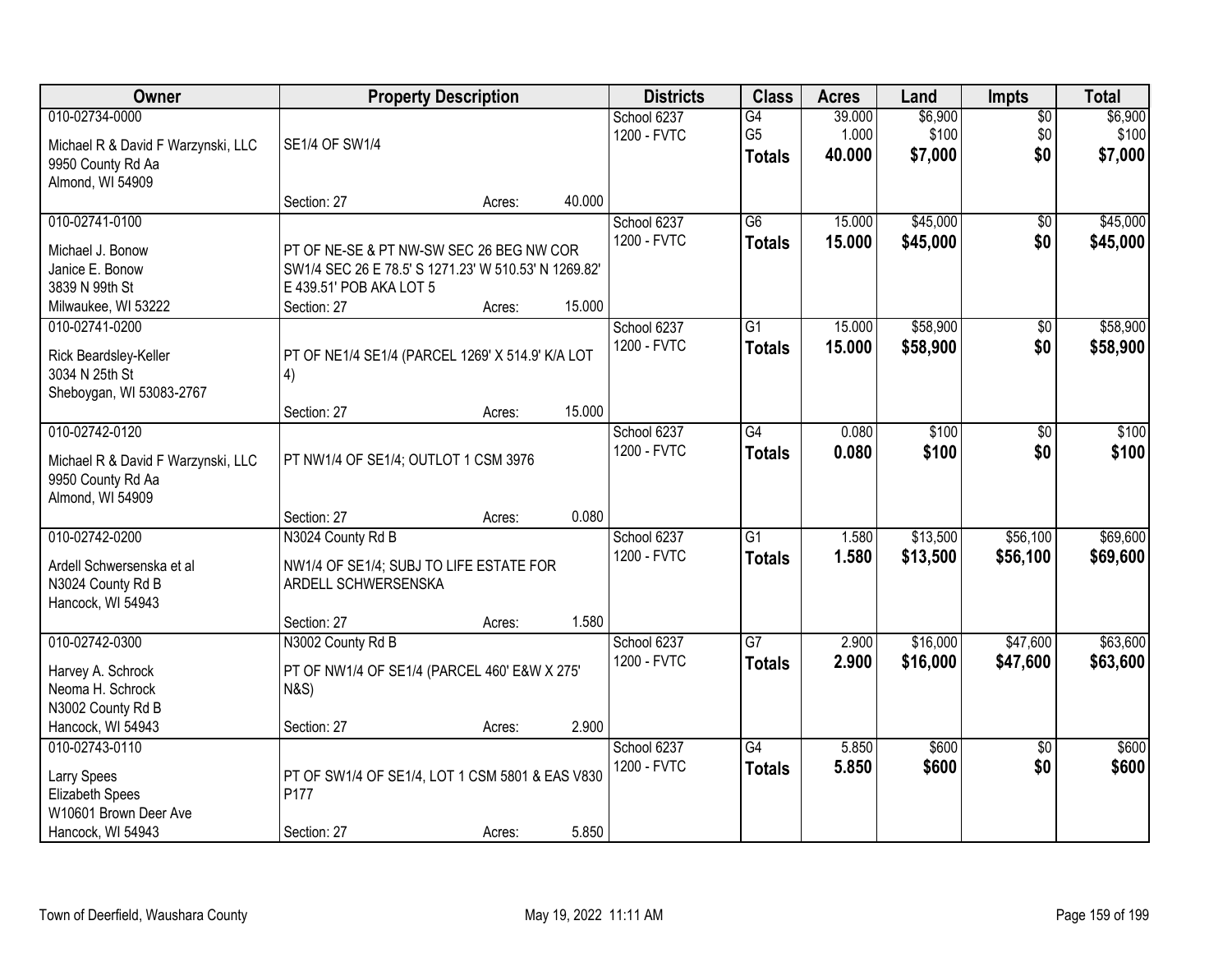| Owner                              |                                                 | <b>Property Description</b> |        | <b>Districts</b> | <b>Class</b>    | <b>Acres</b> | Land     | <b>Impts</b>    | <b>Total</b> |
|------------------------------------|-------------------------------------------------|-----------------------------|--------|------------------|-----------------|--------------|----------|-----------------|--------------|
| 010-02743-0200                     | N2942 County Rd B                               |                             |        | School 6237      | $\overline{G1}$ | 6.285        | \$31,900 | \$105,700       | \$137,600    |
| Charlotte A. Corliss               | PT OF SW1/4 SE1/4 CSM 900 LOT 1                 |                             |        | 1200 - FVTC      | <b>Totals</b>   | 6.285        | \$31,900 | \$105,700       | \$137,600    |
| N2942 County Rd B                  |                                                 |                             |        |                  |                 |              |          |                 |              |
| Hancock, WI 54943-8126             |                                                 |                             |        |                  |                 |              |          |                 |              |
|                                    | Section: 27                                     | Acres:                      | 6.285  |                  |                 |              |          |                 |              |
| 010-02743-0300                     | W10651 Dover Ln                                 |                             |        | School 6237      | $\overline{G1}$ | 5.524        | \$29,500 | \$31,700        | \$61,200     |
| Eugene F. Degroot                  | PT OF SW1/4 SE1/4, LOT 2 CSM #900               |                             |        | 1200 - FVTC      | <b>Totals</b>   | 5.524        | \$29,500 | \$31,700        | \$61,200     |
| Jean M. Degroot                    |                                                 |                             |        |                  |                 |              |          |                 |              |
| N7653 Concord Rd                   |                                                 |                             |        |                  |                 |              |          |                 |              |
| Randolph, WI 53956                 | Section: 27                                     | Acres:                      | 5.524  |                  |                 |              |          |                 |              |
| 010-02743-0400                     | W10604 Dover Ln                                 |                             |        | School 6237      | $\overline{G1}$ | 5.319        | \$28,900 | \$117,300       | \$146,200    |
| David J. Ott                       | PT OF SW1/4 SE1/4                               |                             |        | 1200 - FVTC      | <b>Totals</b>   | 5.319        | \$28,900 | \$117,300       | \$146,200    |
| Nancy C. Ott                       |                                                 |                             |        |                  |                 |              |          |                 |              |
| W10604 Dover Ln                    |                                                 |                             |        |                  |                 |              |          |                 |              |
| Hancock, WI 54943                  | Section: 27                                     | Acres:                      | 5.319  |                  |                 |              |          |                 |              |
| 010-02744-0110                     | W10619 Dover Ln                                 |                             |        | School 6237      | $\overline{G1}$ | 15,000       | \$58,900 | \$300           | \$59,200     |
| Paul R. Sawyer                     | PT S1/2 OF SE1/4                                |                             |        | 1200 - FVTC      | <b>Totals</b>   | 15.000       | \$58,900 | \$300           | \$59,200     |
| Patricia I. Sawyer                 |                                                 |                             |        |                  |                 |              |          |                 |              |
| 10127 W Schlinger Ave              |                                                 |                             |        |                  |                 |              |          |                 |              |
| West Allis, WI 53214               | Section: 27                                     | Acres:                      | 15.000 |                  |                 |              |          |                 |              |
| 010-02744-0120                     | W10538 Dover Ln                                 |                             |        | School 6237      | $\overline{G1}$ | 15.000       | \$58,900 | \$79,600        | \$138,500    |
| Michael J. Bonow                   | PT OF E1/2 SE1/4 & W1/2 SW1/4 SEC 26-19-9 A/K/A |                             |        | 1200 - FVTC      | <b>Totals</b>   | 15.000       | \$58,900 | \$79,600        | \$138,500    |
| Janice E. Bonow                    | LOT <sub>3</sub>                                |                             |        |                  |                 |              |          |                 |              |
| 3839 N 99th St                     |                                                 |                             |        |                  |                 |              |          |                 |              |
| Milwaukee, WI 53222                | Section: 27                                     | Acres:                      | 15.000 |                  |                 |              |          |                 |              |
| 010-02744-0200                     |                                                 |                             |        | School 6237      | $\overline{G1}$ | 15.000       | \$58,900 | $\sqrt{$0}$     | \$58,900     |
| Patricia I. Sawyer                 | PT OF SE1/4 SE1/4 SEC 27 & SEC 26-19-9 PT OF    |                             |        | 1200 - FVTC      | <b>Totals</b>   | 15.000       | \$58,900 | \$0             | \$58,900     |
| Paul R. Sawyer                     | SW1/4 SW1/4 A/K/A LOT 2 UNREC. SUB 728' X 900'  |                             |        |                  |                 |              |          |                 |              |
| 10127 W Schlinger Ave              |                                                 |                             |        |                  |                 |              |          |                 |              |
| West Allis, WI 53214-1131          | Section: 27                                     | Acres:                      | 15.000 |                  |                 |              |          |                 |              |
| 010-02811-0000                     |                                                 |                             |        | School 6237      | $\overline{G4}$ | 40.000       | \$7,100  | $\overline{50}$ | \$7,100      |
| Michael R & David F Warzynski, LLC | NE1/4 OF NE1/4; PT LOT 1 CSM 794                |                             |        | 1200 - FVTC      | <b>Totals</b>   | 40.000       | \$7,100  | \$0             | \$7,100      |
| 9950 County Rd Aa                  |                                                 |                             |        |                  |                 |              |          |                 |              |
| Almond, WI 54909                   |                                                 |                             |        |                  |                 |              |          |                 |              |
|                                    | Section: 28                                     | Acres:                      | 40.000 |                  |                 |              |          |                 |              |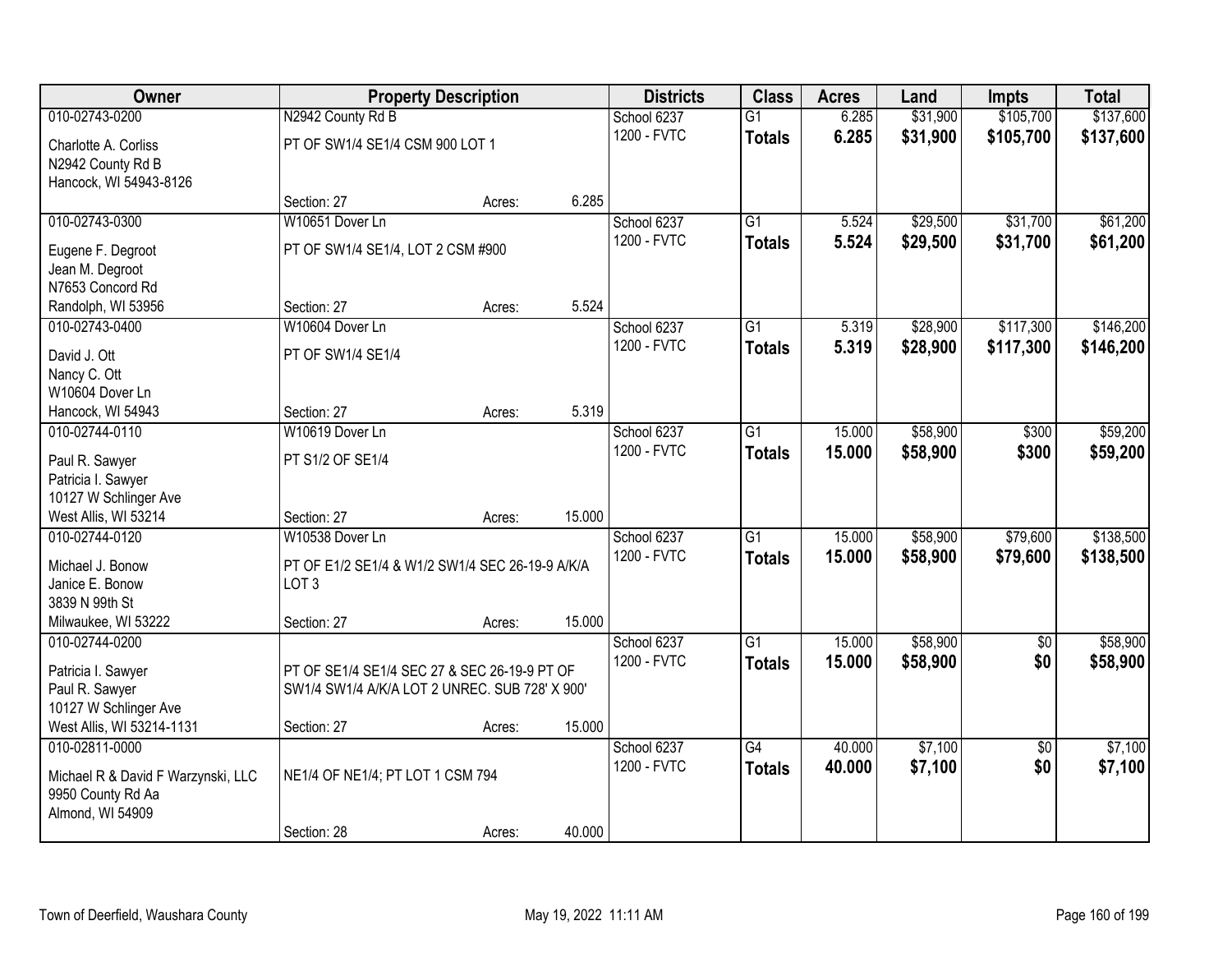| Owner                                 |                                                                 | <b>Property Description</b> |        | <b>Districts</b> | <b>Class</b>    | <b>Acres</b> | Land     | <b>Impts</b>    | <b>Total</b> |
|---------------------------------------|-----------------------------------------------------------------|-----------------------------|--------|------------------|-----------------|--------------|----------|-----------------|--------------|
| 010-02812-0110                        |                                                                 |                             |        | School 6237      | $\overline{G6}$ | 20.220       | \$60,700 | $\overline{50}$ | \$60,700     |
| Brian D. Pluim                        | LOT 1 CSM 6273; INC 33 FT EASE D492941                          |                             |        | 1200 - FVTC      | <b>Totals</b>   | 20.220       | \$60,700 | \$0             | \$60,700     |
| 125 N 3rd St                          |                                                                 |                             |        |                  |                 |              |          |                 |              |
| Brandon, WI 53919                     |                                                                 |                             |        |                  |                 |              |          |                 |              |
|                                       | Section: 28                                                     | Acres:                      | 20.220 |                  |                 |              |          |                 |              |
| 010-02812-0200                        |                                                                 |                             |        | School 6237      | $\overline{G1}$ | 20.220       | \$75,100 | \$0             | \$75,100     |
| Michael F. Mattson                    | W1/2 NW1/4 NE1/4 & EAS                                          |                             |        | 1200 - FVTC      | <b>Totals</b>   | 20.220       | \$75,100 | \$0             | \$75,100     |
| Janis M. Mattson                      |                                                                 |                             |        |                  |                 |              |          |                 |              |
| 3557 S 43rd St                        |                                                                 |                             |        |                  |                 |              |          |                 |              |
| Greenfield, WI 53220                  | Section: 28                                                     | Acres:                      | 20.220 |                  |                 |              |          |                 |              |
| 010-02813-0100                        | W11098 Brown Deer Dr                                            |                             |        | School 6237      | G1              | 10.105       | \$43,700 | \$136,000       | \$179,700    |
| Michael F. Mattson                    | PT OF SW1/4 OF NE1/4 CSM 987 LOT 1                              |                             |        | 1200 - FVTC      | <b>Totals</b>   | 10.105       | \$43,700 | \$136,000       | \$179,700    |
| Janis M. Mattson                      |                                                                 |                             |        |                  |                 |              |          |                 |              |
| 3557 S 43rd St                        |                                                                 |                             |        |                  |                 |              |          |                 |              |
| Greenfield, WI 53220                  | Section: 28                                                     | Acres:                      | 10.105 |                  |                 |              |          |                 |              |
| 010-02813-0200                        | W11052 Brown Deer Dr                                            |                             |        | School 6237      | $\overline{G1}$ | 10.106       | \$43,700 | \$84,600        | \$128,300    |
| Roy A. Scheffner Jr                   | PT SW1/4 OF NE1/4; LOT 2 CSM 987; SUBJ TO 33 FT                 |                             |        | 1200 - FVTC      | <b>Totals</b>   | 10.106       | \$43,700 | \$84,600        | \$128,300    |
| 3341 Buckingham Rd                    | EASE D262184                                                    |                             |        |                  |                 |              |          |                 |              |
| Sturtevant, WI 53177                  |                                                                 |                             |        |                  |                 |              |          |                 |              |
|                                       | Section: 28                                                     | Acres:                      | 10.106 |                  |                 |              |          |                 |              |
| 010-02813-0300                        |                                                                 |                             |        | School 6237      | $\overline{G1}$ | 10.107       | \$43,700 | $\overline{50}$ | \$43,700     |
| Charles R. Liss                       |                                                                 |                             |        | 1200 - FVTC      | <b>Totals</b>   | 10.107       | \$43,700 | \$0             | \$43,700     |
| Linda L. Balch                        | PT SW1/4 OF NE1/4; LOT 3 CSM 987; SUBJ TO 33 FT<br>EASE D262184 |                             |        |                  |                 |              |          |                 |              |
| N1258 S White River Rd                |                                                                 |                             |        |                  |                 |              |          |                 |              |
| Wautoma, WI 54982                     | Section: 28                                                     | Acres:                      | 10.107 |                  |                 |              |          |                 |              |
| 010-02813-0400                        | W11008 Brown Deer Dr                                            |                             |        | School 6237      | $\overline{G1}$ | 10.108       | \$43,700 | \$21,600        | \$65,300     |
|                                       |                                                                 |                             |        | 1200 - FVTC      | <b>Totals</b>   | 10.108       | \$43,700 | \$21,600        | \$65,300     |
| Charles R. Liss<br>Linda L. Balch     | PT SW1/4 OF NE1/4; LOT 4 CSM 987                                |                             |        |                  |                 |              |          |                 |              |
| N1258 S White River Rd                |                                                                 |                             |        |                  |                 |              |          |                 |              |
| Wautoma, WI 54982                     | Section: 28                                                     | Acres:                      | 10.108 |                  |                 |              |          |                 |              |
| 010-02814-0100                        |                                                                 |                             |        | School 6237      | G4              | 32.286       | \$5,700  | $\overline{50}$ | \$5,700      |
|                                       |                                                                 |                             |        | 1200 - FVTC      | G <sub>5</sub>  | 0.500        | \$100    | \$0             | \$100        |
| Michael R & David F Warzynski, LLC    | PT SE1/4 OF NE1/4; PT LOT 1 CSM 794                             |                             |        |                  | <b>Totals</b>   | 32.786       | \$5,800  | \$0             | \$5,800      |
| 9950 County Rd Aa<br>Almond, WI 54909 |                                                                 |                             |        |                  |                 |              |          |                 |              |
|                                       | Section: 28                                                     | Acres:                      | 32.786 |                  |                 |              |          |                 |              |
|                                       |                                                                 |                             |        |                  |                 |              |          |                 |              |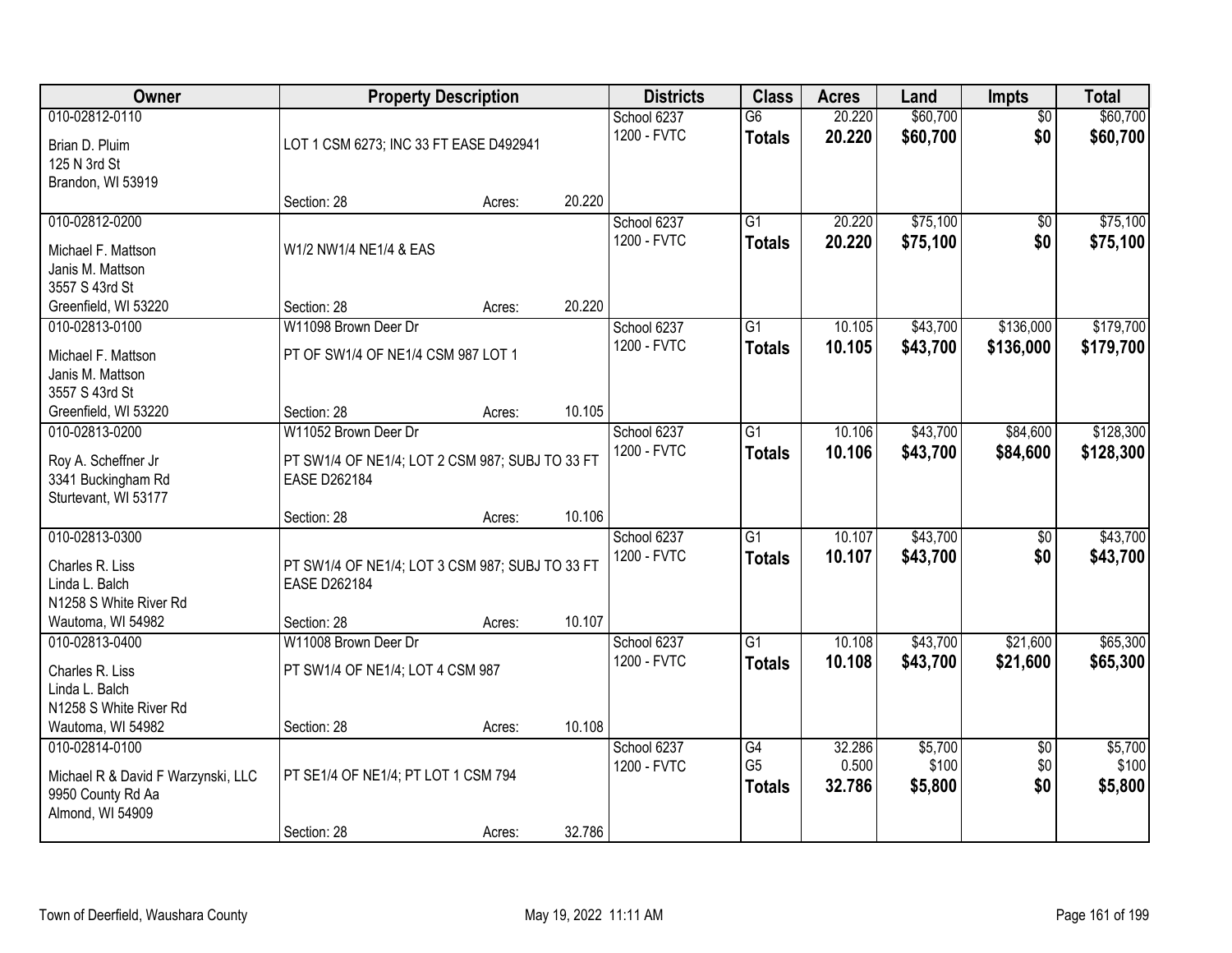| Owner                               |                                   | <b>Property Description</b> |        | <b>Districts</b>           | <b>Class</b>    | <b>Acres</b> | Land             | <b>Impts</b>           | <b>Total</b>     |
|-------------------------------------|-----------------------------------|-----------------------------|--------|----------------------------|-----------------|--------------|------------------|------------------------|------------------|
| 010-02814-0200                      | W10972 Brown Deer Dr              |                             |        | School 6237                | $\overline{G7}$ | 7.214        | \$39,700         | \$75,100               | \$114,800        |
| Jeffrey A. Spillner                 | PT OF SE1/4 NE1/4, LOT 2 CSM #794 |                             |        | 1200 - FVTC                | <b>Totals</b>   | 7.214        | \$39,700         | \$75,100               | \$114,800        |
| Pamela J. Spillner                  |                                   |                             |        |                            |                 |              |                  |                        |                  |
| W10972 Brown Deer Rd                | Section: 28                       |                             | 7.214  |                            |                 |              |                  |                        |                  |
| Hancock, WI 54943<br>010-02821-0100 |                                   | Acres:                      |        | School 4375                | $\overline{G4}$ | 15.390       | \$2,700          | $\overline{30}$        | \$2,700          |
|                                     |                                   |                             |        | 1400 - MSTC                |                 | 15.390       | \$2,700          | \$0                    | \$2,700          |
| G R Kirk Company                    | PT OF N1/2 NW1/4, LOT 4 CSM 5059  |                             |        |                            | <b>Totals</b>   |              |                  |                        |                  |
| 210 St Helens Ave                   |                                   |                             |        |                            |                 |              |                  |                        |                  |
| Tacoma, WA 98402-2519               |                                   |                             | 15.390 |                            |                 |              |                  |                        |                  |
| 010-02821-0200                      | Section: 28                       | Acres:                      |        | School 4375                | G4              | 15.390       | \$2,700          | \$0                    | \$2,700          |
|                                     |                                   |                             |        | 1400 - MSTC                | <b>Totals</b>   | 15.390       | \$2,700          | \$0                    | \$2,700          |
| G R Kirk Company                    | PT OF NE1/4 NW1/4, LOT 5 CSM 5059 |                             |        |                            |                 |              |                  |                        |                  |
| 210 St Helens Ave                   |                                   |                             |        |                            |                 |              |                  |                        |                  |
| Tacoma, WA 98402-2519               |                                   |                             |        |                            |                 |              |                  |                        |                  |
| 010-02821-0300                      | Section: 28                       | Acres:                      | 15.390 | School 4375                | G4              | 15.010       | \$2,700          | \$0                    | \$2,700          |
|                                     |                                   |                             |        | 1400 - MSTC                |                 | 15.010       | \$2,700          | \$0                    | \$2,700          |
| G R Kirk Company                    | PT OF NE1/4 NW1/4, LOT 6 CSM 5059 |                             |        |                            | <b>Totals</b>   |              |                  |                        |                  |
| 210 St Helens Ave                   |                                   |                             |        |                            |                 |              |                  |                        |                  |
| Tacoma, WA 98402-2519               |                                   |                             |        |                            |                 |              |                  |                        |                  |
| 010-02822-0110                      | Section: 28                       | Acres:                      | 15.010 |                            | $\overline{G4}$ | 8.990        | \$1,600          | $\overline{50}$        | \$1,600          |
|                                     |                                   |                             |        | School 4375<br>1400 - MSTC |                 | 8.990        | \$1,600          | \$0                    |                  |
| G R Kirk Company                    | PT OF NW1/4 NW1/4, LOT 1 CSM 5058 |                             |        |                            | <b>Totals</b>   |              |                  |                        | \$1,600          |
| 210 St Helens Ave                   |                                   |                             |        |                            |                 |              |                  |                        |                  |
| Tacoma, WA 98402-2519               |                                   |                             |        |                            |                 |              |                  |                        |                  |
| 010-02822-0120                      | Section: 28                       | Acres:                      | 8.990  | School 4375                | G4              | 8.330        | \$1,500          | $\overline{50}$        | \$1,500          |
|                                     |                                   |                             |        | 1400 - MSTC                |                 | 8.330        | \$1,500          | \$0                    | \$1,500          |
| G R Kirk Company                    | PT OF NW1/4 NW1/4, LOT 2 CSM 5058 |                             |        |                            | <b>Totals</b>   |              |                  |                        |                  |
| 210 St Helens Ave                   |                                   |                             |        |                            |                 |              |                  |                        |                  |
| Tacoma, WA 98402-2519               |                                   |                             |        |                            |                 |              |                  |                        |                  |
| 010-02822-0130                      | Section: 28                       | Acres:                      | 8.330  |                            | G4              | 14.890       |                  |                        |                  |
|                                     |                                   |                             |        | School 4375<br>1400 - MSTC | G <sub>5</sub>  | 0.500        | \$2,600<br>\$100 | $\overline{50}$<br>\$0 | \$2,600<br>\$100 |
| G R Kirk Company                    | PT OF NW1/4 NW1/4, LOT 3 CSM 5058 |                             |        |                            | <b>Totals</b>   | 15.390       | \$2,700          | \$0                    | \$2,700          |
| 210 St Helens Ave                   |                                   |                             |        |                            |                 |              |                  |                        |                  |
| Tacoma, WA 98402-2519               |                                   |                             |        |                            |                 |              |                  |                        |                  |
|                                     | Section: 28                       | Acres:                      | 15.390 |                            |                 |              |                  |                        |                  |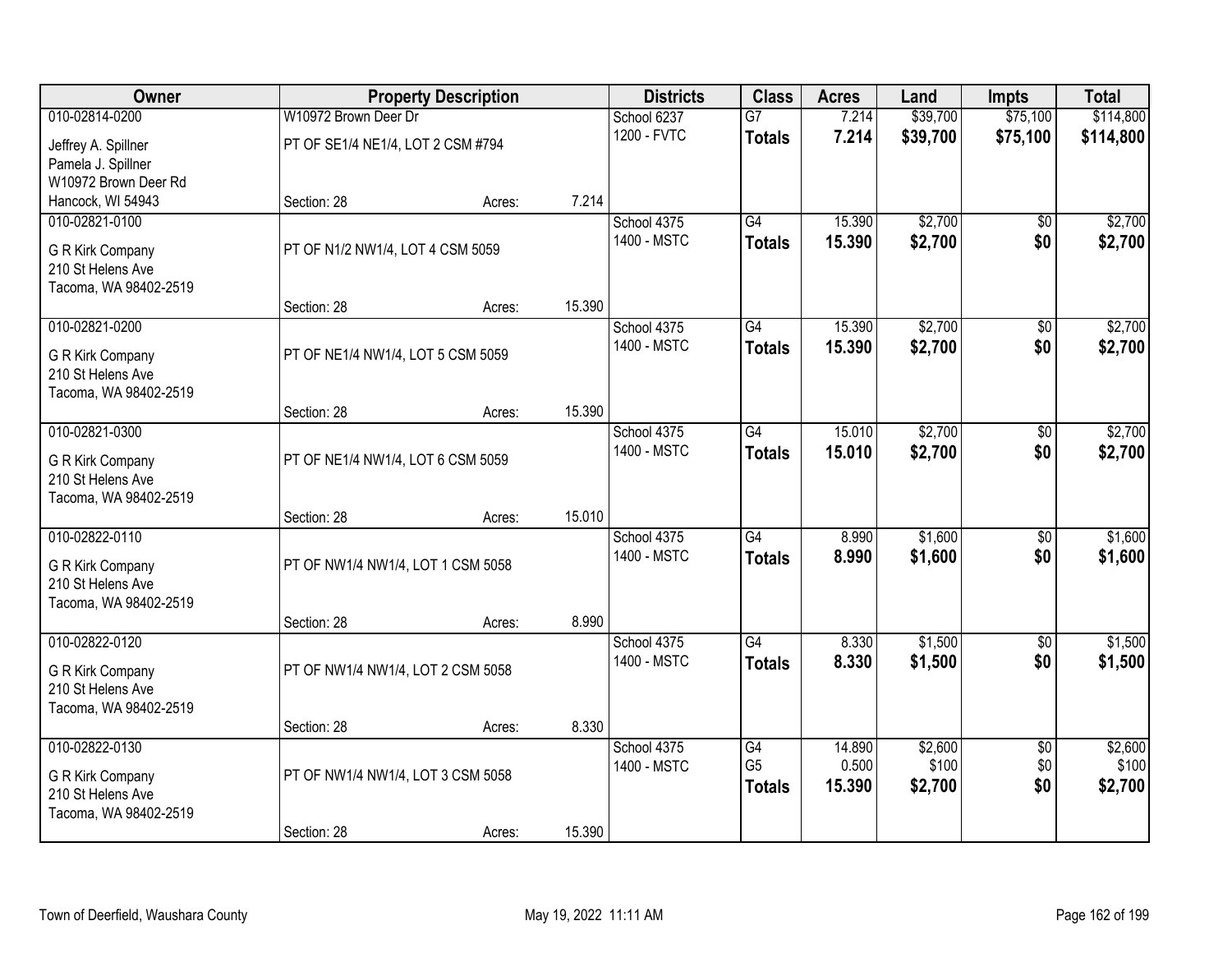| Owner                                                   | <b>Property Description</b>                  |        |        | <b>Districts</b> | <b>Class</b>     | <b>Acres</b> | Land     | Impts           | <b>Total</b> |
|---------------------------------------------------------|----------------------------------------------|--------|--------|------------------|------------------|--------------|----------|-----------------|--------------|
| 010-02822-0210                                          | N3240 9th Ave                                |        |        | School 4375      | $\overline{G1}$  | 1.000        | \$10,000 | \$111,300       | \$121,300    |
| Rodney D. Houk                                          | PT OF NW1/4 NW1/4 LOTS 1 & 2 CSM 2548        |        |        | 1400 - MSTC      | <b>Totals</b>    | 1.000        | \$10,000 | \$111,300       | \$121,300    |
| Josephine M. Houk                                       |                                              |        |        |                  |                  |              |          |                 |              |
| N3240 9th Ave                                           |                                              |        |        |                  |                  |              |          |                 |              |
| Hancock, WI 54943                                       | Section: 28                                  | Acres: | 1.000  |                  |                  |              |          |                 |              |
| 010-02823-0000                                          | W11210 Brown Deer Dr                         |        |        | School 6237      | $\overline{G4}$  | 37.000       | \$2,700  | $\overline{30}$ | \$2,700      |
| Roger and Charlene Stratton Family                      | <b>SW1/4 OF NW1/4</b>                        |        |        | 1200 - FVTC      | G7               | 3.000        | \$16,500 | \$114,600       | \$131,100    |
| Irrevocable Trust                                       |                                              |        |        |                  | <b>Totals</b>    | 40.000       | \$19,200 | \$114,600       | \$133,800    |
| W11210 Brown Deer Dr                                    |                                              |        |        |                  |                  |              |          |                 |              |
| Hancock, WI 54943-7641                                  | Section: 28                                  | Acres: | 40.000 |                  |                  |              |          |                 |              |
| 010-02824-0000                                          |                                              |        |        | School 6237      | G4               | 38.900       | \$4,000  | $\overline{50}$ | \$4,000      |
|                                                         | <b>SE1/4 OF NW1/4</b>                        |        |        | 1200 - FVTC      | G <sub>5</sub>   | 1.000        | \$100    | \$0             | \$100        |
| Roger and Charlene Stratton Family<br>Irrevocable Trust |                                              |        |        |                  | G <sub>5</sub> M | 0.100        | \$200    | \$0             | \$200        |
| W11210 Brown Deer Dr                                    |                                              |        |        |                  | <b>Totals</b>    | 40.000       | \$4,300  | \$0             | \$4,300      |
| Hancock, WI 54943-7641                                  | Section: 28                                  | Acres: | 40.000 |                  |                  |              |          |                 |              |
| 010-02831-0100                                          |                                              |        |        | School 6237      | G4               | 39.480       | \$7,000  | \$0             | \$7,000      |
|                                                         |                                              |        |        | 1200 - FVTC      | G <sub>5</sub>   | 6.300        | \$3,500  | \$0             | \$3,500      |
| Michael R & David F Warzynski, LLC                      | NE1/4 OF SW1/4 AND PT OF SE1/4 OF SW1/4 BY   |        |        |                  | G5M              | 1.700        | \$2,600  | \$0             | \$2,600      |
| 9950 County Rd Aa<br>Almond, WI 54909                   | DOC#524255 - POS BY NELSON 3/25/2020         |        |        |                  | <b>Totals</b>    | 47.480       | \$13,100 | \$0             | \$13,100     |
|                                                         | Section: 28                                  | Acres: | 47.480 |                  |                  |              |          |                 |              |
| 010-02832-0000                                          |                                              |        |        | School 6237      | $\overline{G4}$  | 32.000       | \$5,700  | \$0             | \$5,700      |
|                                                         |                                              |        |        | 1200 - FVTC      | G <sub>5</sub> M | 8.000        | \$12,000 | \$0             | \$12,000     |
| Michael R & David F Warzynski, LLC                      | NW1/4 OF SW1/4                               |        |        |                  | <b>Totals</b>    | 40.000       | \$17,700 | \$0             | \$17,700     |
| 9950 County Rd Aa<br>Almond, WI 54909                   |                                              |        |        |                  |                  |              |          |                 |              |
|                                                         | Section: 28                                  | Acres: | 40.000 |                  |                  |              |          |                 |              |
| 010-02833-0000                                          |                                              |        |        | School 6237      | $\overline{G4}$  | 38.000       | \$6,700  | $\overline{60}$ | \$6,700      |
|                                                         |                                              |        |        | 1200 - FVTC      | G5M              | 2.000        | \$2,800  | \$0             | \$2,800      |
| Michael R & David F Warzynski, LLC                      | SW1/4 OF SW1/4                               |        |        |                  | <b>Totals</b>    | 40.000       | \$9,500  | \$0             | \$9,500      |
| 9950 County Road Aa S                                   |                                              |        |        |                  |                  |              |          |                 |              |
| Almond, WI 54909-9230                                   | Section: 28                                  | Acres: | 40.000 |                  |                  |              |          |                 |              |
| 010-02834-0100                                          |                                              |        |        | School 6237      | G4               | 2.520        | \$400    | $\overline{50}$ | \$400        |
|                                                         |                                              |        |        | 1200 - FVTC      | G <sub>5</sub>   | 3.000        | \$3,000  | \$0             | \$3,000      |
| John W & Julie K Matthews Revocable                     | SE1/4 OF SW1/4; EXC DOC#524255 POS BY NELSON |        |        |                  | G5M              | 27.000       | \$40,500 | \$0             | \$40,500     |
| Trust                                                   | 3/25/2020                                    |        |        |                  | <b>Totals</b>    | 32.520       | \$43,900 | \$0             | \$43,900     |
| 805 N Pinyon Ct                                         |                                              |        |        |                  |                  |              |          |                 |              |
| Hartland, WI 53029-8662                                 | Section: 28                                  | Acres: | 32.520 |                  |                  |              |          |                 |              |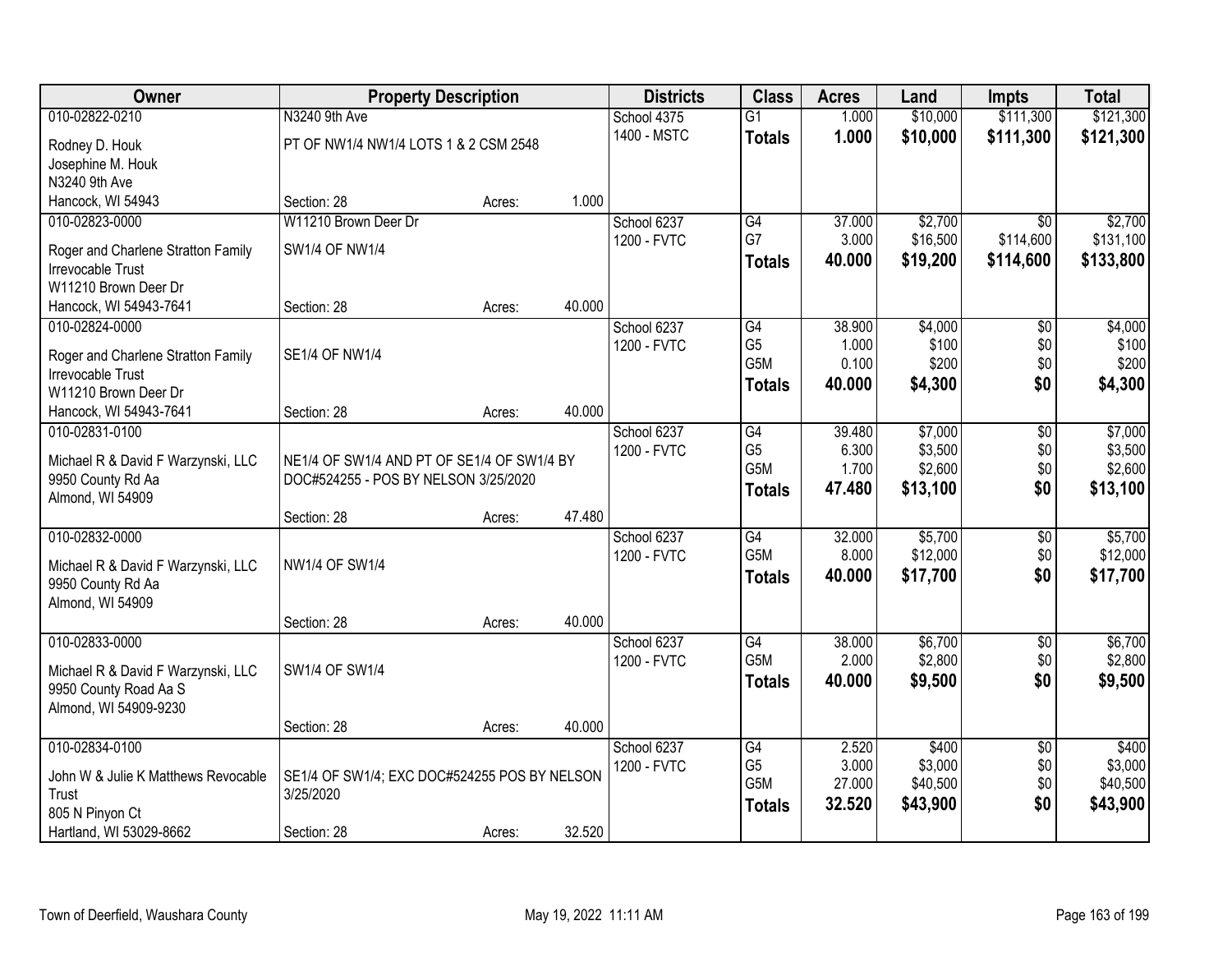| Owner                                                                                         | <b>Property Description</b>                               |        |        | <b>Districts</b>           | <b>Class</b>                                       | <b>Acres</b>              | Land                              | Impts                         | <b>Total</b>                   |
|-----------------------------------------------------------------------------------------------|-----------------------------------------------------------|--------|--------|----------------------------|----------------------------------------------------|---------------------------|-----------------------------------|-------------------------------|--------------------------------|
| 010-02841-0100<br><b>Hughes Family Trust</b><br>W12220 Greenwood Rd<br>Hancock, WI 54943      | NE1/4 SE1/4 EXC CSM #848                                  |        |        | School 6237<br>1200 - FVTC | G6<br>W <sub>6</sub><br><b>Totals</b>              | 1.000<br>32.998<br>33.998 | \$3,000<br>(\$99,000)<br>\$3,000  | $\overline{50}$<br>\$0<br>\$0 | \$3,000<br>\$0<br>\$3,000      |
|                                                                                               | Section: 28                                               | Acres: | 33.998 |                            |                                                    |                           |                                   |                               |                                |
| 010-02841-0200<br>Gary A. Steffen<br>Tina Lisa Steffen<br>W10943 Brown Deer Dr                | W10943 Brown Deer Dr<br>PT OF NE1/4 SE1/4, LOT 1 CSM #848 |        |        | School 6237<br>1200 - FVTC | $\overline{G1}$<br><b>Totals</b>                   | 6.002<br>6.002            | \$31,000<br>\$31,000              | \$77,400<br>\$77,400          | \$108,400<br>\$108,400         |
| Hancock, WI 54943                                                                             | Section: 28                                               | Acres: | 6.002  |                            |                                                    |                           |                                   |                               |                                |
| 010-02842-0000<br>Michael R & David F Warzynski, LLC<br>9950 County Rd Aa<br>Almond, WI 54909 | <b>NW1/4 OF SE1/4</b>                                     |        |        | School 6237<br>1200 - FVTC | G4<br>G5M<br><b>Totals</b>                         | 35.000<br>5.000<br>40.000 | \$6,200<br>\$7,500<br>\$13,700    | \$0<br>\$0<br>\$0             | \$6,200<br>\$7,500<br>\$13,700 |
|                                                                                               | Section: 28                                               | Acres: | 40.000 |                            |                                                    |                           |                                   |                               |                                |
| 010-02843-0000<br>Michael R & David F Warzynski, LLC<br>9950 County Rd Aa<br>Almond, WI 54909 | SW1/4 OF SE1/4                                            |        |        | School 6237<br>1200 - FVTC | G4<br>G5M<br><b>Totals</b>                         | 35.000<br>5.000<br>40.000 | \$6,200<br>\$7,500<br>\$13,700    | \$0<br>\$0<br>\$0             | \$6,200<br>\$7,500<br>\$13,700 |
|                                                                                               | Section: 28                                               | Acres: | 40.000 |                            |                                                    |                           |                                   |                               |                                |
| 010-02844-0000<br><b>Hughes Family Trust</b><br>W12220 Greenwood Rd<br>Hancock, WI 54943      | SE1/4 SE1/4<br>Section: 28                                | Acres: | 40.000 | School 6237<br>1200 - FVTC | $\overline{G6}$<br>W <sub>6</sub><br><b>Totals</b> | 1.000<br>39.000<br>40.000 | \$3,000<br>(\$117,000)<br>\$3,000 | $\overline{50}$<br>\$0<br>\$0 | \$3,000<br>\$0<br>\$3,000      |
| 010-02911-0000                                                                                |                                                           |        |        | School 4375                | $\overline{X2}$                                    | 40.000                    | $\overline{60}$                   | $\overline{50}$               | $\overline{50}$                |
| Dnr<br>101 S Webster St<br>Madison, WI 53703                                                  | <b>NE1/4 OF NE1/4</b>                                     |        |        | 1400 - MSTC                | <b>Totals</b>                                      | 40.000                    | \$0                               | \$0                           | \$0                            |
|                                                                                               | Section: 29                                               | Acres: | 40.000 |                            |                                                    |                           |                                   |                               |                                |
| 010-02912-0000<br>Dnr<br>101 S Webster St<br>Madison, WI 53703                                | <b>NW1/4 OF NE1/4</b>                                     |        |        | School 4375<br>1400 - MSTC | $\overline{X2}$<br><b>Totals</b>                   | 40.000<br>40.000          | $\sqrt{$0}$<br>\$0                | $\overline{50}$<br>\$0        | $\overline{50}$<br>\$0         |
|                                                                                               | Section: 29                                               | Acres: | 40.000 |                            |                                                    |                           |                                   |                               |                                |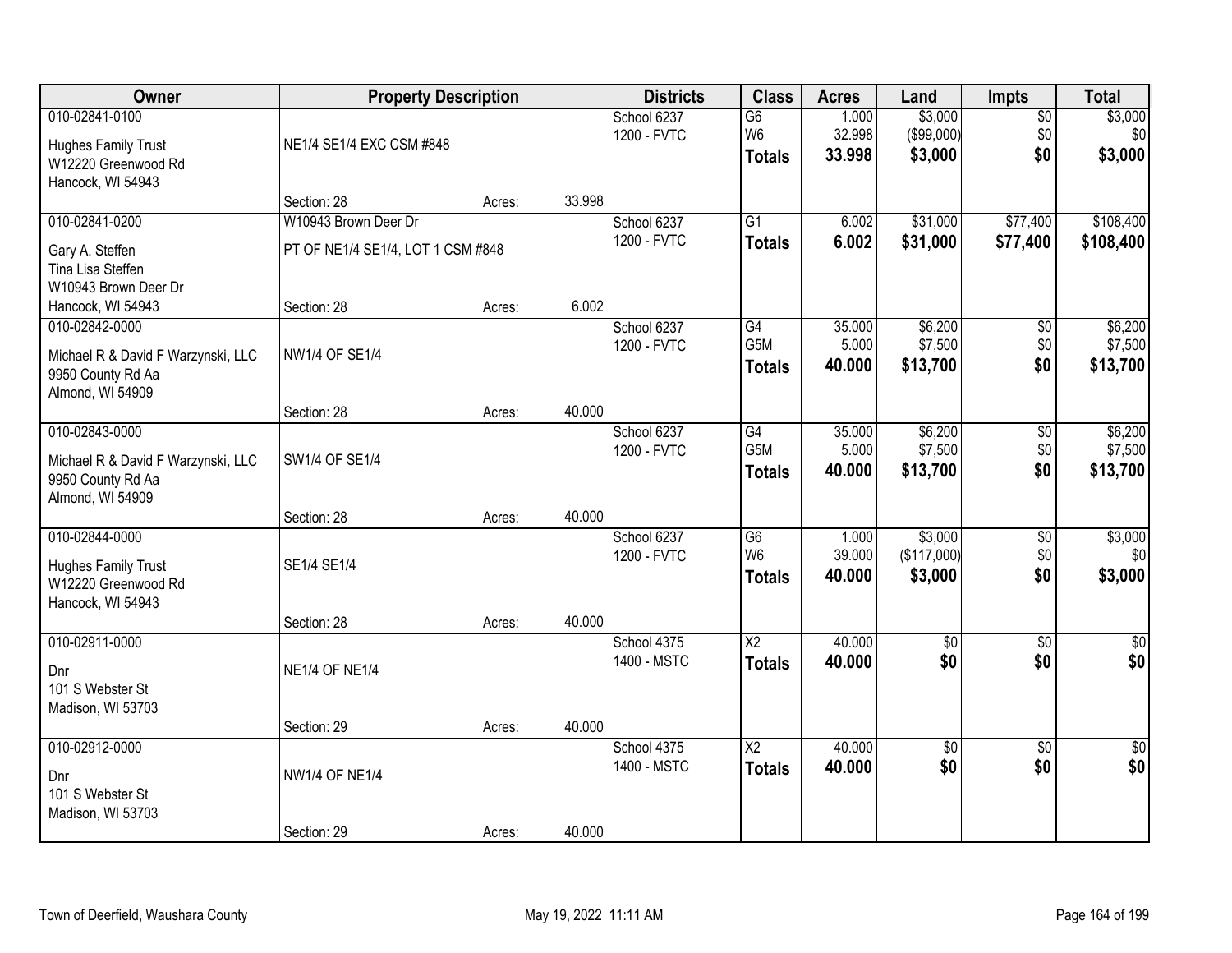| Owner                      | <b>Property Description</b> |        |        | <b>Districts</b> | <b>Class</b>    | <b>Acres</b> | Land            | Impts           | <b>Total</b>    |
|----------------------------|-----------------------------|--------|--------|------------------|-----------------|--------------|-----------------|-----------------|-----------------|
| 010-02913-0000             |                             |        |        | School 4375      | $\overline{X2}$ | 40.000       | $\overline{60}$ | $\overline{50}$ | \$0             |
| Dnr                        | <b>SW1/4 OF NE1/4</b>       |        |        | 1400 - MSTC      | <b>Totals</b>   | 40.000       | \$0             | \$0             | \$0             |
| 101 S Webster St           |                             |        |        |                  |                 |              |                 |                 |                 |
| Madison, WI 53703          |                             |        |        |                  |                 |              |                 |                 |                 |
|                            | Section: 29                 | Acres: | 40.000 |                  |                 |              |                 |                 |                 |
| 010-02914-0100             | W11354 Brown Deer Dr        |        |        | School 4375      | G1              | 10.020       | \$43,500        | \$181,900       | \$225,400       |
| Daniel P. Kraker           | LOT 1 CSM 6535              |        |        | 1400 - MSTC      | <b>Totals</b>   | 10.020       | \$43,500        | \$181,900       | \$225,400       |
| Kerry Kraker               |                             |        |        |                  |                 |              |                 |                 |                 |
| W11354 Brown Deer Dr       |                             |        |        |                  |                 |              |                 |                 |                 |
| Hancock, WI 54943-7300     | Section: 29                 | Acres: | 10.020 |                  |                 |              |                 |                 |                 |
| 010-02914-0200             | W11352 Brown Deer Dr        |        |        | School 4375      | G <sub>1</sub>  | 10.020       | \$43,500        | \$172,500       | \$216,000       |
| Thomas A. Kraker           | LOT 2 CSM 6535              |        |        | 1400 - MSTC      | <b>Totals</b>   | 10.020       | \$43,500        | \$172,500       | \$216,000       |
| Pamela J. Kraker           |                             |        |        |                  |                 |              |                 |                 |                 |
| 5357 Illinois Rd           |                             |        |        |                  |                 |              |                 |                 |                 |
| Eagle River, WI 54521-8553 | Section: 29                 | Acres: | 10.020 |                  |                 |              |                 |                 |                 |
| 010-02914-0300             | <b>Brown Deer Dr</b>        |        |        | School 4375      | G5              | 9.020        | \$10,800        | \$0             | \$10,800        |
| Daniel P. Kraker           | LOT 3 CSM 6535              |        |        | 1400 - MSTC      | G <sub>6</sub>  | 1.000        | \$3,000         | \$0             | \$3,000         |
| Thomas A. Kraker           |                             |        |        |                  | <b>Totals</b>   | 10.020       | \$13,800        | \$0             | \$13,800        |
| W11354 Brown Deer Dr       |                             |        |        |                  |                 |              |                 |                 |                 |
| Hancock, WI 54943-7300     | Section: 29                 | Acres: | 10.020 |                  |                 |              |                 |                 |                 |
| 010-02914-0400             | <b>Brown Deer Dr</b>        |        |        | School 4375      | $\overline{G5}$ | 9.020        | \$10,800        | $\overline{50}$ | \$10,800        |
| <b>Mark Franklin</b>       | LOT 4 CSM 6535              |        |        | 1400 - MSTC      | G <sub>6</sub>  | 1.000        | \$3,000         | \$0             | \$3,000         |
| 1610 Crestview St          |                             |        |        |                  | <b>Totals</b>   | 10.020       | \$13,800        | \$0             | \$13,800        |
| Janesville, WI 53546       |                             |        |        |                  |                 |              |                 |                 |                 |
|                            | Section: 29                 | Acres: | 10.020 |                  |                 |              |                 |                 |                 |
| 010-02921-0000             |                             |        |        | School 4375      | $\overline{X2}$ | 40.000       | $\overline{60}$ | $\overline{50}$ | $\overline{50}$ |
| Dnr                        | <b>NE1/4 OF NW1/4</b>       |        |        | 1400 - MSTC      | <b>Totals</b>   | 40.000       | \$0             | \$0             | \$0             |
| 101 S Webster St           |                             |        |        |                  |                 |              |                 |                 |                 |
| Madison, WI 53703          |                             |        |        |                  |                 |              |                 |                 |                 |
|                            | Section: 29                 | Acres: | 40.000 |                  |                 |              |                 |                 |                 |
| 010-02922-0000             |                             |        |        | School 4375      | $\overline{X2}$ | 40.000       | $\sqrt{$0}$     | $\overline{50}$ | $\overline{50}$ |
| Dnr                        | <b>NW1/4 OF NW1/4</b>       |        |        | 1400 - MSTC      | <b>Totals</b>   | 40.000       | \$0             | \$0             | \$0             |
| 101 S Webster St           |                             |        |        |                  |                 |              |                 |                 |                 |
| Madison, WI 53703          |                             |        |        |                  |                 |              |                 |                 |                 |
|                            | Section: 29                 | Acres: | 40.000 |                  |                 |              |                 |                 |                 |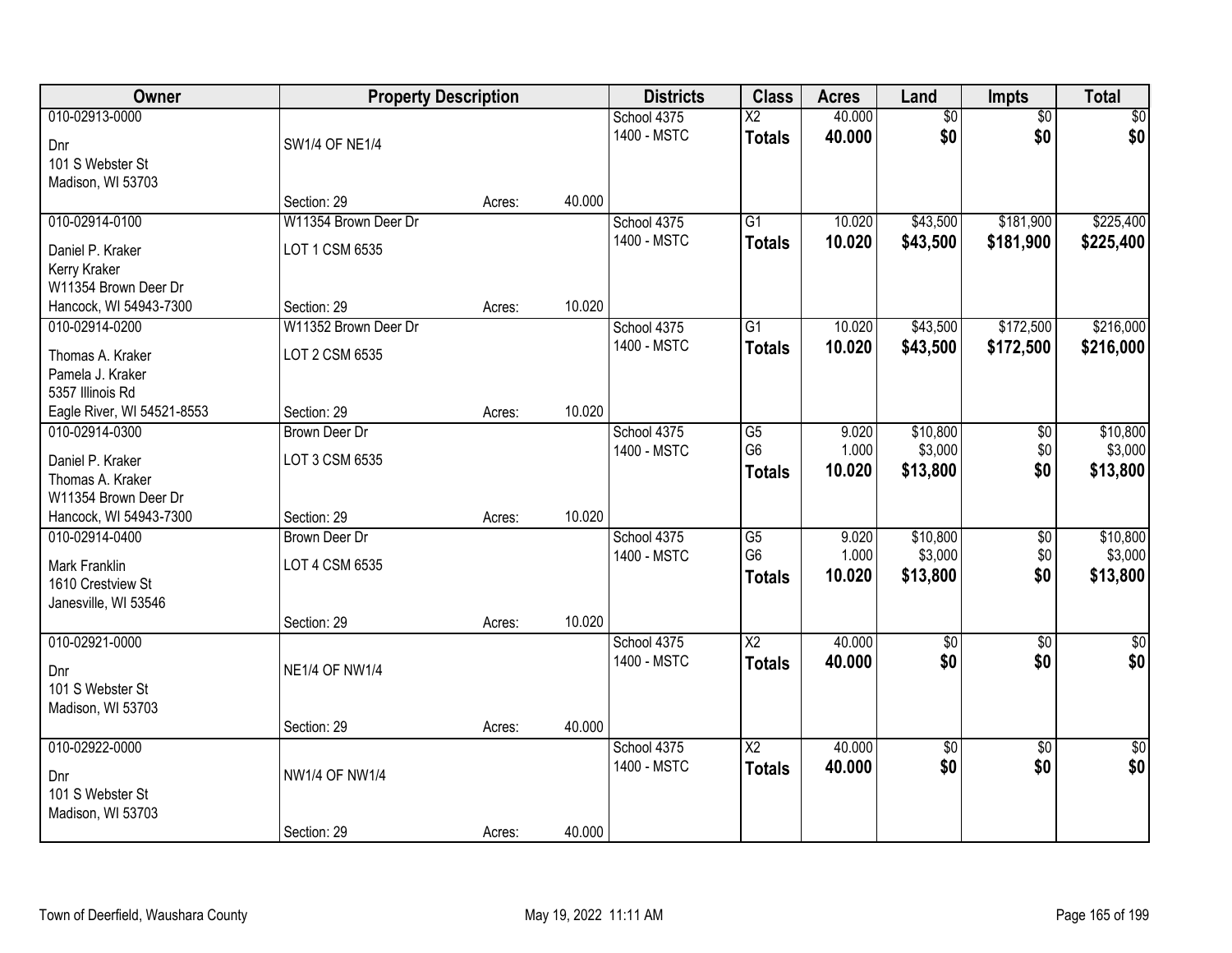| <b>Owner</b>                                                                                          | <b>Property Description</b>                                                                 |        |        | <b>Districts</b>           | <b>Class</b>                                       | <b>Acres</b>                                 | Land                                                  | <b>Impts</b>                                | <b>Total</b>                               |
|-------------------------------------------------------------------------------------------------------|---------------------------------------------------------------------------------------------|--------|--------|----------------------------|----------------------------------------------------|----------------------------------------------|-------------------------------------------------------|---------------------------------------------|--------------------------------------------|
| 010-02923-0100<br>Kenneth Maisel Trust<br>4029 Pheasant Ct<br>St Charles, IL 60174                    | SW1/4 NW1/4 LESS HWY CO "GG"                                                                |        |        | School 4375<br>1400 - MSTC | G4<br>G5M<br><b>Totals</b>                         | 11.000<br>28.000<br>39.000                   | \$1,900<br>\$42,000<br>\$43,900                       | $\overline{50}$<br>\$0<br>\$0               | \$1,900<br>\$42,000<br>\$43,900            |
|                                                                                                       | Section: 29                                                                                 | Acres: | 39.000 |                            |                                                    |                                              |                                                       |                                             |                                            |
| 010-02924-0000<br>Dnr<br>101 S Webster St<br>Madison, WI 53703                                        | <b>SE1/4 OF NW1/4</b>                                                                       |        |        | School 4375<br>1400 - MSTC | $\overline{X2}$<br><b>Totals</b>                   | 40.000<br>40.000                             | $\overline{50}$<br>\$0                                | $\overline{50}$<br>\$0                      | $\sqrt{50}$<br>\$0                         |
|                                                                                                       | Section: 29                                                                                 | Acres: | 40.000 |                            |                                                    |                                              |                                                       |                                             |                                            |
| 010-02932-0100<br>Eric T. Buchanan<br>W11975 County Rd Gg<br>Hancock, WI 54943                        | W11647 Brown Deer Dr<br>(NW1/4 SW1/4) AND (NE1/4 SW1/4) AND (PT NW1/4<br>OF SE1/4; W 10 AC) |        |        | School 4375<br>1400 - MSTC | G4<br>G <sub>5</sub><br>G5M<br>G7                  | 57.000<br>1.000<br>30.000<br>2.000<br>90.000 | \$10,100<br>\$100<br>\$45,000<br>\$11,000<br>\$66,200 | \$0<br>\$0<br>\$0<br>\$144,900<br>\$144,900 | \$10,100<br>\$100<br>\$45,000<br>\$155,900 |
|                                                                                                       | Section: 29                                                                                 | Acres: | 90.000 |                            | <b>Totals</b>                                      |                                              |                                                       |                                             | \$211,100                                  |
| 010-02933-0100<br>Mitchell Petersen<br>Amelia Petersen<br>847 Forest Cir                              | LOT 1 CSM 6649                                                                              |        |        | School 4375<br>1400 - MSTC | G <sub>6</sub><br><b>Totals</b>                    | 15.070<br>15.070                             | \$45,200<br>\$45,200                                  | $\sqrt[6]{}$<br>\$0                         | \$45,200<br>\$45,200                       |
| Fond Du Lac, WI 54935-3007                                                                            | Section: 29                                                                                 | Acres: | 15.070 |                            |                                                    |                                              |                                                       |                                             |                                            |
| 010-02933-0200<br>Donald M. Peil Jr<br>Jill M. Peil<br>W11686 Buttercup Ave<br>Hancock, WI 54943-7305 | W11686 Buttercup Ave<br>LOT 2 CSM 6649<br>Section: 29                                       | Acres: | 7.000  | School 4375<br>1400 - MSTC | $\overline{G1}$<br>G <sub>6</sub><br><b>Totals</b> | 1.000<br>6.000<br>7.000                      | \$10,000<br>\$18,000<br>\$28,000                      | \$220,600<br>\$0<br>\$220,600               | \$230,600<br>\$18,000<br>\$248,600         |
| 010-02933-0300<br>John W. Hintz<br>S81 W17604 Haven Dr<br>Muskego, WI 53150-8893                      | LOT 3 CSM 6649                                                                              |        |        | School 4375<br>1400 - MSTC | $\overline{G6}$<br><b>Totals</b>                   | 17.490<br>17.490                             | \$52,500<br>\$52,500                                  | $\overline{50}$<br>\$0                      | \$52,500<br>\$52,500                       |
|                                                                                                       | Section: 29                                                                                 | Acres: | 17.490 |                            |                                                    |                                              |                                                       |                                             |                                            |
| 010-02934-0100<br>Koerner Revocable Trust<br>5628 W Fisk Ave<br>Oshkosh, WI 54904                     | PT OF SE-SW CSM 675 & 669 & 670 EXC LOT 9<br>Section: 29                                    |        | 34.950 | School 4375<br>1400 - MSTC | W8<br><b>Totals</b>                                | 34.950<br>34.950                             | (\$104,900)<br>\$0                                    | $\overline{50}$<br>\$0                      | $\overline{50}$<br>\$0                     |
|                                                                                                       |                                                                                             | Acres: |        |                            |                                                    |                                              |                                                       |                                             |                                            |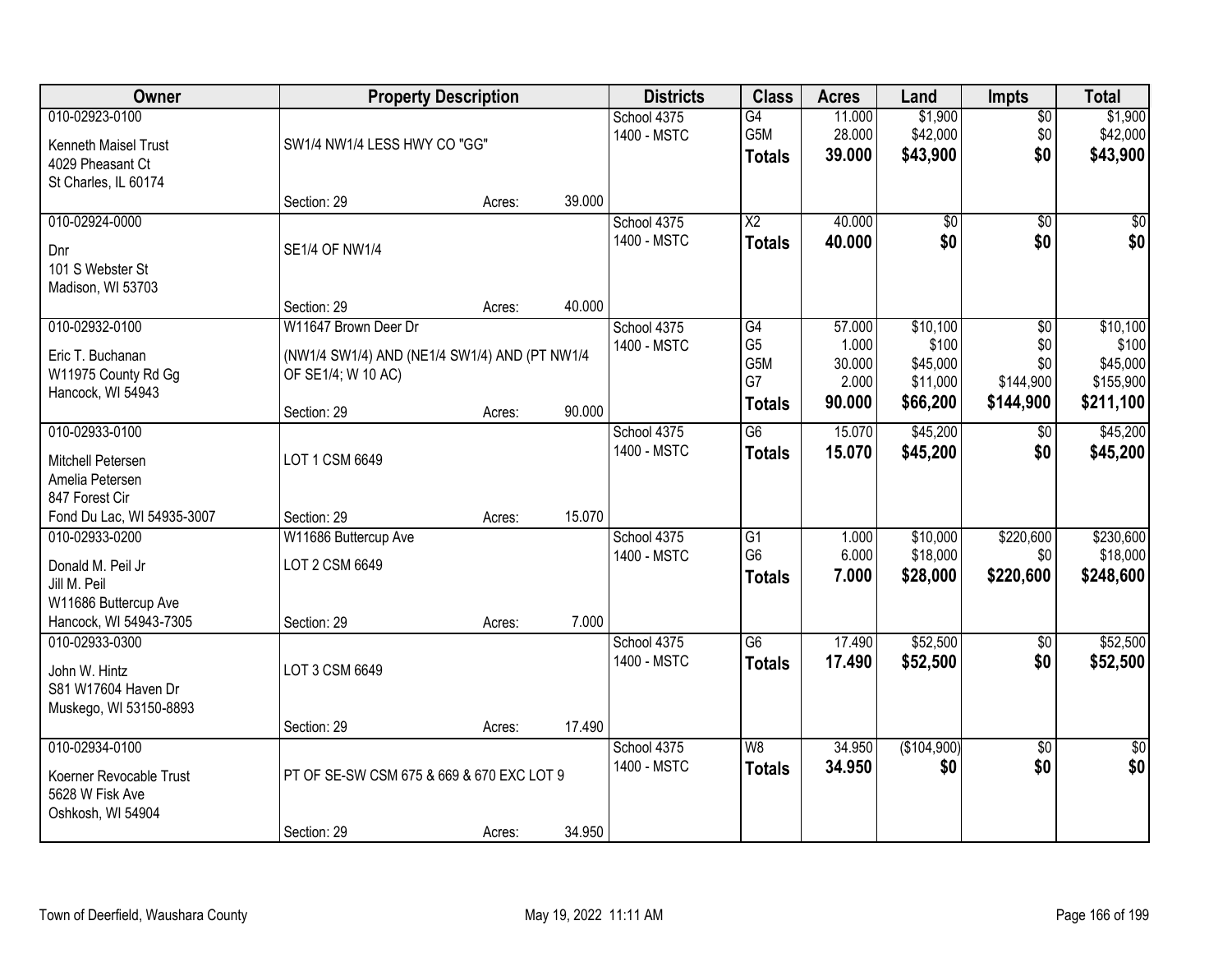| Owner                                                                             |                                                                         | <b>Property Description</b> |        | <b>Districts</b>           | <b>Class</b>                                  | <b>Acres</b>                       | Land                                     | <b>Impts</b>                                   | <b>Total</b>                              |
|-----------------------------------------------------------------------------------|-------------------------------------------------------------------------|-----------------------------|--------|----------------------------|-----------------------------------------------|------------------------------------|------------------------------------------|------------------------------------------------|-------------------------------------------|
| 010-02934-0900<br>Koerner Revocable Trust<br>5628 W Fisk Ave<br>Oshkosh, WI 54904 | PT OF SE1/4 SW1/4, LOT 9 CSM #670                                       |                             |        | School 4375<br>1400 - MSTC | $\overline{\mathsf{W}8}$<br><b>Totals</b>     | 5.050<br>5.050                     | (\$15,200)<br>\$0                        | $\overline{50}$<br>\$0                         | $\overline{30}$<br>\$0                    |
|                                                                                   | Section: 29                                                             | Acres:                      | 5.050  |                            |                                               |                                    |                                          |                                                |                                           |
| 010-02941-0100<br>G R Kirk Company<br>210 St Helens Ave<br>Tacoma, WA 98402-2519  | PT OF NE1/4 SE1/4, LOT 3 CSM 5060<br>Section: 29                        |                             | 15.300 | School 4375<br>1400 - MSTC | G4<br>G5M<br><b>Totals</b>                    | 9.300<br>6.000<br>15.300           | \$1,600<br>\$9,000<br>\$10,600           | \$0<br>\$0<br>\$0                              | \$1,600<br>\$9,000<br>\$10,600            |
| 010-02941-0200                                                                    |                                                                         | Acres:                      |        | School 4375                | $\overline{G4}$                               | 15.820                             | \$2,800                                  | \$0                                            | \$2,800                                   |
| G R Kirk Company<br>210 St Helens Ave<br>Tacoma, WA 98402-2519                    | PT OF NE1/4 SE1/4, LOT 4 CSM 5061                                       |                             |        | 1400 - MSTC                | <b>Totals</b>                                 | 15.820                             | \$2,800                                  | \$0                                            | \$2,800                                   |
|                                                                                   | Section: 29                                                             | Acres:                      | 15.820 |                            |                                               |                                    |                                          |                                                |                                           |
| 010-02941-0300<br>G R Kirk Company<br>210 St Helens Ave<br>Tacoma, WA 98402-2519  | PT OF NE1/4 SE1/4, LOT 5 CSM 5061                                       |                             |        | School 4375<br>1400 - MSTC | $\overline{G4}$<br><b>Totals</b>              | 3.900<br>3.900                     | \$700<br>\$700                           | \$0<br>\$0                                     | \$700<br>\$700                            |
|                                                                                   | Section: 29                                                             | Acres:                      | 3.900  |                            |                                               |                                    |                                          |                                                |                                           |
| 010-02941-0400<br>G R Kirk Company<br>210 St Helens Ave<br>Tacoma, WA 98402-2519  | PT OF NE1/4 SE1/4, LOT 6 CSM 5061                                       |                             |        | School 4375<br>1400 - MSTC | $\overline{G4}$<br><b>Totals</b>              | 3.900<br>3.900                     | \$700<br>\$700                           | $\overline{50}$<br>\$0                         | \$700<br>\$700                            |
|                                                                                   | Section: 29                                                             | Acres:                      | 3.900  |                            |                                               |                                    |                                          |                                                |                                           |
| 010-02942-0110<br>G R Kirk Company<br>210 St Helens Ave<br>Tacoma, WA 98402-2519  | PT OF E 3/4 OF NW1/4 SE1/4, LOT 1 CSM 5060                              |                             |        | School 4375<br>1400 - MSTC | G4<br><b>Totals</b>                           | 15.210<br>15.210                   | \$2,700<br>\$2,700                       | $\sqrt{$0}$<br>\$0                             | \$2,700<br>\$2,700                        |
|                                                                                   | Section: 29                                                             | Acres:                      | 15.210 |                            |                                               |                                    |                                          |                                                |                                           |
| 010-02942-0120<br>G R Kirk Company<br>210 St Helens Ave<br>Tacoma, WA 98402-2519  | W11401 Brown Deer Dr<br>PT OF N1/2 SE1/4, LOT 2 CSM 5060<br>Section: 29 | Acres:                      | 15.860 | School 4375<br>1400 - MSTC | $\overline{G4}$<br>G5M<br>G7<br><b>Totals</b> | 5.360<br>10.000<br>0.500<br>15.860 | \$900<br>\$15,000<br>\$2,800<br>\$18,700 | $\overline{50}$<br>\$0<br>\$10,000<br>\$10,000 | \$900<br>\$15,000<br>\$12,800<br>\$28,700 |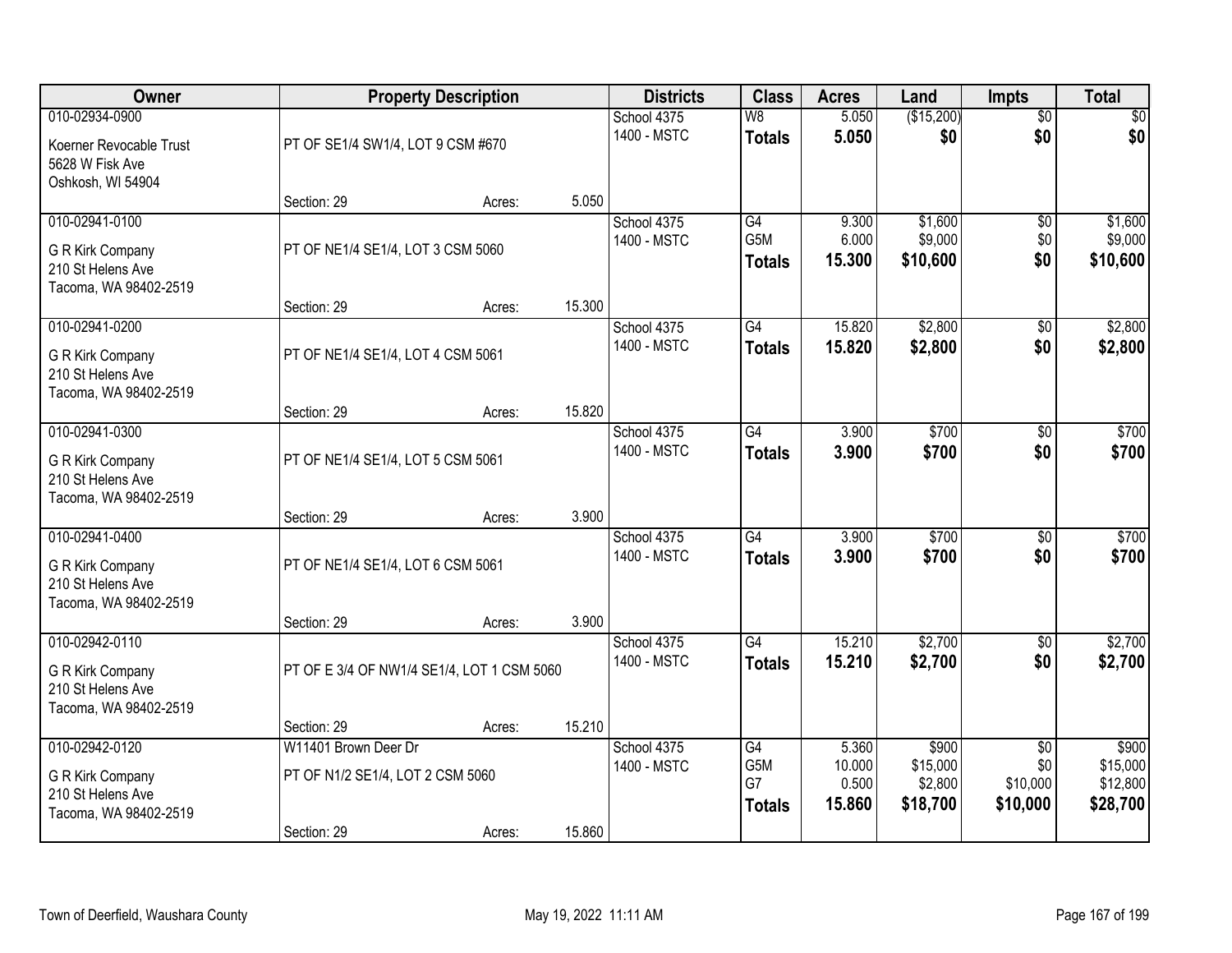| Owner                                      | <b>Property Description</b>                     |        |        | <b>Districts</b> | <b>Class</b>             | <b>Acres</b> | Land               | Impts           | <b>Total</b>    |
|--------------------------------------------|-------------------------------------------------|--------|--------|------------------|--------------------------|--------------|--------------------|-----------------|-----------------|
| 010-02943-0000                             |                                                 |        |        | School 4375      | $\overline{\mathsf{W}8}$ | 40.000       | (\$110,000)        | $\overline{50}$ | \$0             |
| Robert W. Tansor                           | SW1/4 OF SE1/4                                  |        |        | 1400 - MSTC      | <b>Totals</b>            | 40.000       | \$0                | \$0             | \$0             |
| Alice M. Tansor                            |                                                 |        |        |                  |                          |              |                    |                 |                 |
| 9965 Berkshire Ln                          |                                                 |        |        |                  |                          |              |                    |                 |                 |
| Huntley, IL 60142-2411                     | Section: 29                                     | Acres: | 40.000 |                  |                          |              |                    |                 |                 |
| 010-02944-0000                             | W11360 Buttercup Ave                            |        |        | School 4375      | W8                       | 40.000       | (\$123,700)        | $\overline{50}$ | $\sqrt{50}$     |
| Mark D. Livingstone                        | SE1/4 OF SE1/4                                  |        |        | 1400 - MSTC      | <b>Totals</b>            | 40.000       | \$0                | \$0             | \$0             |
| Sharon M. Livingstone                      |                                                 |        |        |                  |                          |              |                    |                 |                 |
| PO Box 388                                 |                                                 |        |        |                  |                          |              |                    |                 |                 |
| Winneconne, WI 54986                       | Section: 29                                     | Acres: | 40.000 |                  |                          |              |                    |                 |                 |
| 010-03011-0000                             |                                                 |        |        | School 4375      | G6                       | 40.000       | \$120,000          | \$0             | \$120,000       |
| Greenwood Rod & Gun Club et al             | <b>NE1/4 OF NE1/4</b>                           |        |        | 1400 - MSTC      | <b>Totals</b>            | 40.000       | \$120,000          | \$0             | \$120,000       |
| c/o Jim Tansor                             |                                                 |        |        |                  |                          |              |                    |                 |                 |
| 830 Adele                                  |                                                 |        |        |                  |                          |              |                    |                 |                 |
| Elmhurst, IL 60126                         | Section: 30                                     | Acres: | 40.000 |                  |                          |              |                    |                 |                 |
| 010-03012-0000                             |                                                 |        |        | School 4375      | G <sub>6</sub>           | 40.000       | \$120,000          | \$0             | \$120,000       |
|                                            |                                                 |        |        | 1400 - MSTC      | <b>Totals</b>            | 40.000       | \$120,000          | \$0             | \$120,000       |
| Greenwood Rod & Gun Club<br>c/o Jim Tansor | <b>NW1/4 NE1/4</b>                              |        |        |                  |                          |              |                    |                 |                 |
| 830 Adele                                  |                                                 |        |        |                  |                          |              |                    |                 |                 |
| Elmhurst, IL 60126                         | Section: 30                                     | Acres: | 40.000 |                  |                          |              |                    |                 |                 |
| 010-03013-0000                             |                                                 |        |        | School 4375      | $\overline{W6}$          | 40.000       | (\$120,000)        | $\overline{50}$ | $\overline{50}$ |
|                                            |                                                 |        |        | 1400 - MSTC      | <b>Totals</b>            | 40.000       | \$0                | \$0             | \$0             |
| Neil A & Mary Ann Wiseley Living Trust     | <b>SW1/4 OF NE1/4</b>                           |        |        |                  |                          |              |                    |                 |                 |
| N8722 German St                            |                                                 |        |        |                  |                          |              |                    |                 |                 |
| Mayville, WI 53050                         | Section: 30                                     |        | 40.000 |                  |                          |              |                    |                 |                 |
| 010-03014-0100                             |                                                 | Acres: |        | School 4375      | G6                       | 38.300       | \$109,900          | $\overline{50}$ | \$109,900       |
|                                            |                                                 |        |        | 1400 - MSTC      | <b>Totals</b>            | 38.300       | \$109,900          | \$0             | \$109,900       |
| Feather & Fin Club, LLC                    | SE1/4 OF NE1/4 (W OF OLD CTH GG); EXC V128 P356 |        |        |                  |                          |              |                    |                 |                 |
| 34805 Elm St                               |                                                 |        |        |                  |                          |              |                    |                 |                 |
| Oconomowoc, WI 53066                       |                                                 |        | 0.000  |                  |                          |              |                    |                 |                 |
| 010-03014-0200                             | Section: 30                                     | Acres: |        | School 4375      | $\overline{\text{X3}}$   | 1.700        |                    | $\overline{30}$ | $\overline{50}$ |
|                                            |                                                 |        |        | 1400 - MSTC      |                          | 1.700        | $\sqrt{$0}$<br>\$0 | \$0             | \$0             |
| Waushara County                            | 1.7 A ON E SI OF SE1/4 NE1/4 (NEW CTH GG)       |        |        |                  | <b>Totals</b>            |              |                    |                 |                 |
| PO Box 300                                 |                                                 |        |        |                  |                          |              |                    |                 |                 |
| Wautoma, WI 54982                          |                                                 |        |        |                  |                          |              |                    |                 |                 |
|                                            | Section: 30                                     | Acres: | 1.700  |                  |                          |              |                    |                 |                 |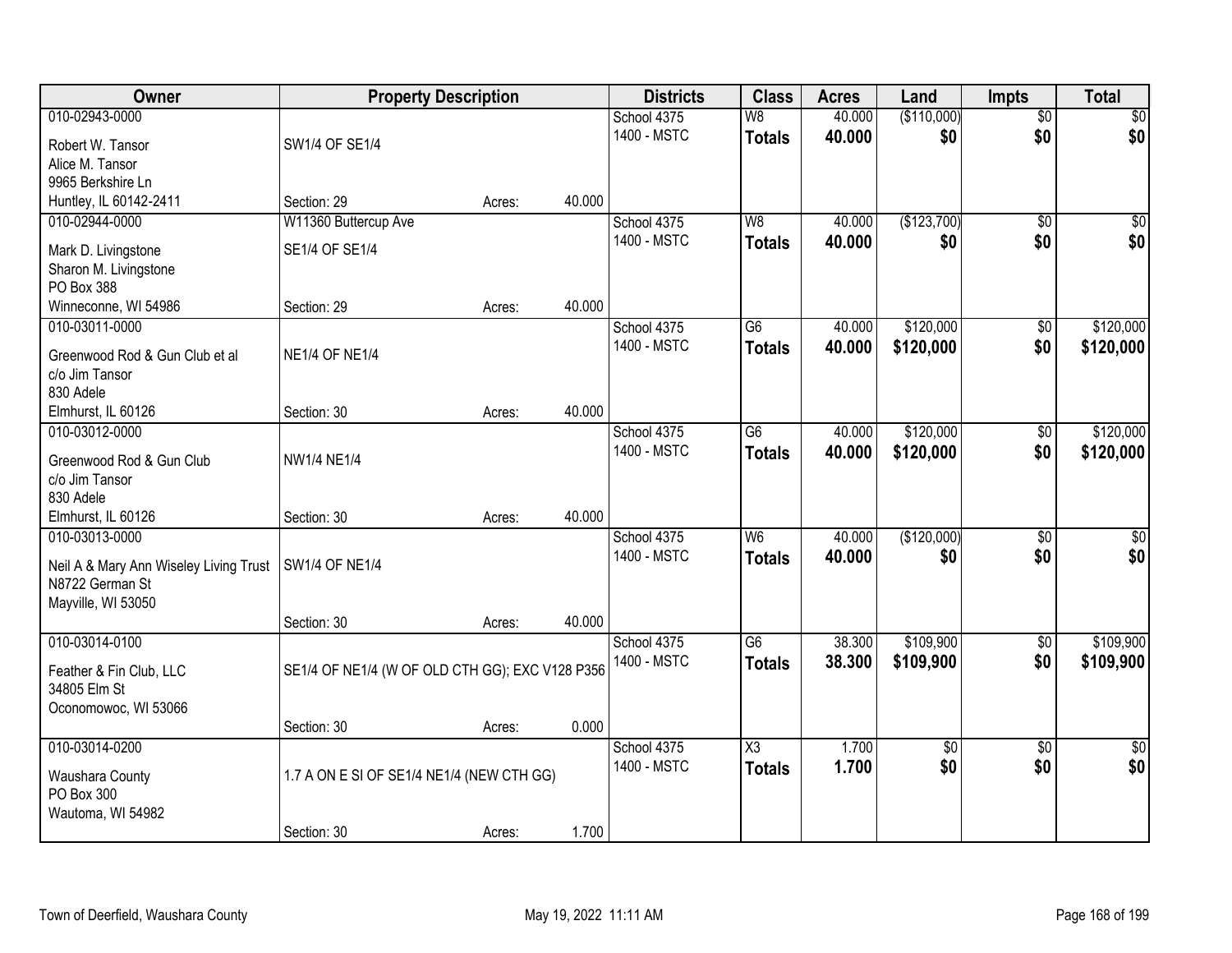| Owner                                                                                                      |                                                                                                       | <b>Property Description</b> |        |                            | <b>Class</b>                                                         | <b>Acres</b>                        | Land                                        | <b>Impts</b>                                   | <b>Total</b>                                 |
|------------------------------------------------------------------------------------------------------------|-------------------------------------------------------------------------------------------------------|-----------------------------|--------|----------------------------|----------------------------------------------------------------------|-------------------------------------|---------------------------------------------|------------------------------------------------|----------------------------------------------|
| 010-03014-0300<br>Gerhard F. Ricke<br>514 Oakcrest Rd                                                      | PT OF SE-NE NLY & ELY OF OLD CTH "GG"                                                                 |                             |        | School 4375<br>1400 - MSTC | $\overline{G1}$<br><b>Totals</b>                                     | 0.500<br>0.500                      | \$5,000<br>\$5,000                          | $\overline{50}$<br>\$0                         | \$5,000<br>\$5,000                           |
| Cary, IL 60013                                                                                             | Section: 30                                                                                           | Acres:                      | 0.000  |                            |                                                                      |                                     |                                             |                                                |                                              |
| 010-03021-0000<br>Dnr<br>101 S Webster St<br>Madison, WI 53703                                             | NW1/4 OF NW1/4 N1/2                                                                                   |                             |        | School 4375<br>1400 - MSTC | $\overline{\text{X2}}$<br><b>Totals</b>                              | 49.710<br>49.710                    | $\overline{50}$<br>\$0                      | $\overline{50}$<br>\$0                         | \$0<br>\$0                                   |
|                                                                                                            | Section: 30                                                                                           | Acres:                      | 49.710 |                            |                                                                      |                                     |                                             |                                                |                                              |
| 010-03023-0200<br>Nicholas S. Martinec<br>Kayla A. Martinec<br>2449 Bryn Mawr Ln                           | S1/2-NW FR 1/4 LESS 279-539 LESS CSM 2504, NOW<br>LOT 1 CSM 4721                                      |                             |        | School 4375<br>1400 - MSTC | $\overline{G1}$<br>G <sub>5</sub><br>G <sub>6</sub><br><b>Totals</b> | 1.000<br>32.090<br>2.840<br>35.930  | \$10,000<br>\$17,700<br>\$8,500<br>\$36,200 | \$5,500<br>\$0<br>\$0<br>\$5,500               | \$15,500<br>\$17,700<br>\$8,500<br>\$41,700  |
| Crystal Lake, IL 60014                                                                                     | Section: 30                                                                                           | Acres:                      | 35.930 |                            |                                                                      |                                     |                                             |                                                |                                              |
| 010-03024-0100<br>Nicholas S. Martinec<br>Kayla A. Martinec<br>2449 Bryn Mawr Ln                           | E 300' SE1/4 NW1/4                                                                                    |                             |        | School 4375<br>1400 - MSTC | G6<br><b>Totals</b>                                                  | 9.090<br>9.090                      | \$25,000<br>\$25,000                        | $\sqrt[6]{}$<br>\$0                            | \$25,000<br>\$25,000                         |
| Crystal Lake, IL 60014                                                                                     | Section: 30                                                                                           | Acres:                      | 9.090  |                            |                                                                      |                                     |                                             |                                                |                                              |
| 010-03031-0111<br>Nicholas S. Martinec<br>Kayla Martinec<br>2449 Bryn Mawr Ln<br>Crystal Lake, IL 60014    | N3046 7th Ave<br>PT OF N1/2 FRAC SW1/4 & PT OF S1/2 FRAC NW1/4,<br>LOTS 2 & 3 CSM 4721<br>Section: 30 | Acres:                      | 37.380 | School 4375<br>1400 - MSTC | $\overline{G4}$<br>G5M<br>G7<br><b>Totals</b>                        | 25.380<br>10.000<br>2.000<br>37.380 | \$4,500<br>\$15,000<br>\$11,000<br>\$30,500 | $\overline{30}$<br>\$0<br>\$72,900<br>\$72,900 | \$4,500<br>\$15,000<br>\$83,900<br>\$103,400 |
| 010-03031-0200<br>Nicholas S. Martinec<br>Kayla A. Martinec<br>2449 Bryn Mawr Ln                           | N 180' OF E 300' NE1/4 SW1/4                                                                          |                             |        | School 4375<br>1400 - MSTC | $\overline{G6}$<br><b>Totals</b>                                     | 1.240<br>1.240                      | \$3,400<br>\$3,400                          | $\sqrt{$0}$<br>\$0                             | \$3,400<br>\$3,400                           |
| Crystal Lake, IL 60014                                                                                     | Section: 30                                                                                           | Acres:                      | 1.240  |                            |                                                                      |                                     |                                             |                                                |                                              |
| 010-03031-0300<br>Nicholas S. Martinec<br>Kayla A. Martinec<br>2449 Bryn Mawr Ln<br>Crystal Lake, IL 60014 | PT OF FRAC SW1/4, E 300' SO OF A POINT 1500' SO<br>OF NE COR OF S1/2 NW1/4<br>Section: 30             | Acres:                      | 7.851  | School 4375<br>1400 - MSTC | $\overline{G6}$<br><b>Totals</b>                                     | 7.851<br>7.851                      | \$21,600<br>\$21,600                        | $\overline{50}$<br>\$0                         | \$21,600<br>\$21,600                         |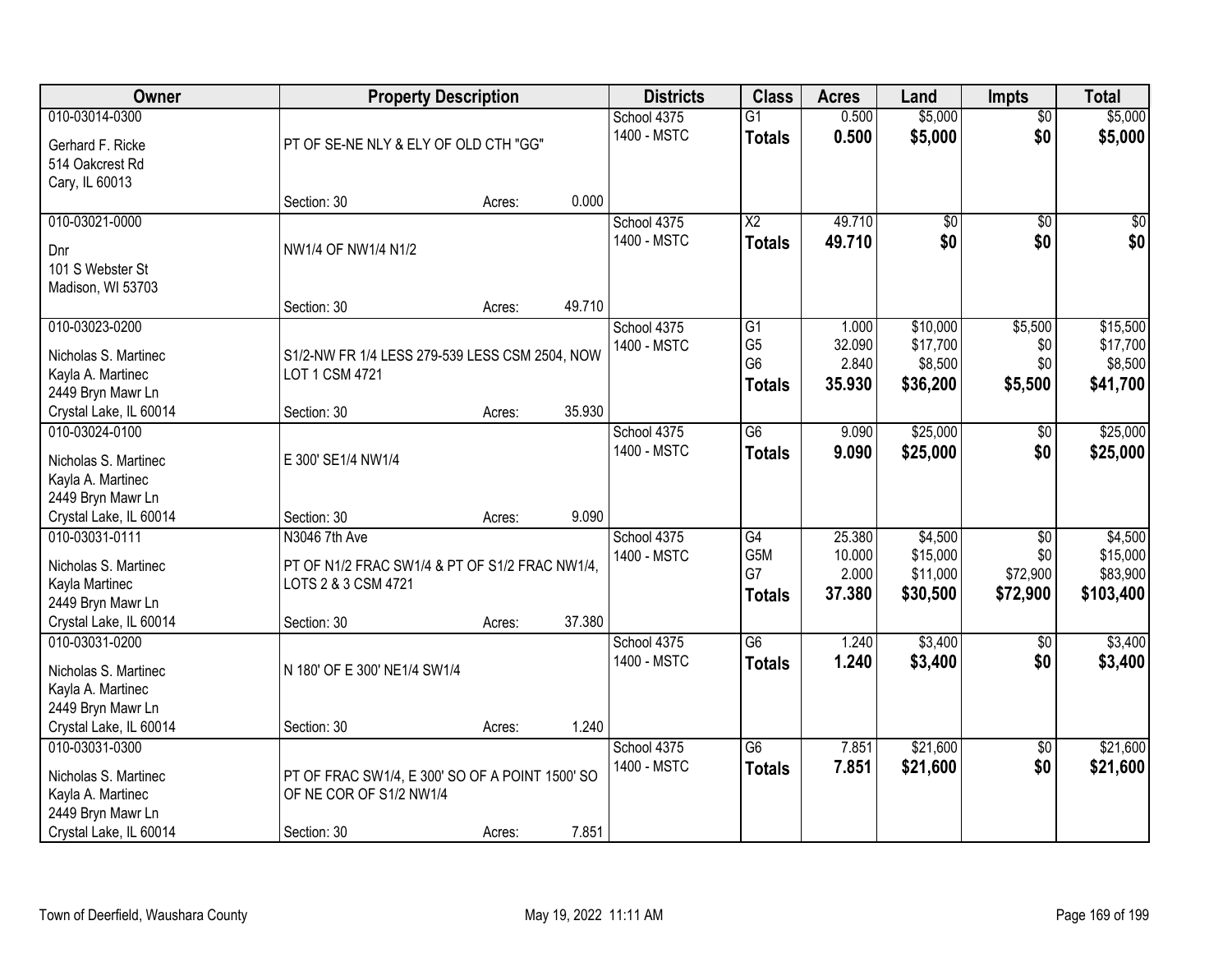| Owner                                                                                            |                                                                                  | <b>Property Description</b> |        | <b>Districts</b>           | <b>Class</b>                                       | <b>Acres</b>              | Land                               | Impts                       | <b>Total</b>                       |
|--------------------------------------------------------------------------------------------------|----------------------------------------------------------------------------------|-----------------------------|--------|----------------------------|----------------------------------------------------|---------------------------|------------------------------------|-----------------------------|------------------------------------|
| 010-03031-0400<br>Clint W. Clark<br>Yvonne J. Clark                                              | N3078 7th Ave<br>PT OF SW1/4 NW1/4, PT OF LOT 1 CSM #2504, NOW<br>LOT 4 CSM 4721 |                             |        | School 4375<br>1400 - MSTC | $\overline{G1}$<br><b>Totals</b>                   | 2.000<br>2.000            | \$16,000<br>\$16,000               | \$105,200<br>\$105,200      | \$121,200<br>\$121,200             |
| N3078 7th Ave<br>Hancock, WI 54943                                                               | Section: 30                                                                      | Acres:                      | 2.000  |                            |                                                    |                           |                                    |                             |                                    |
| 010-03032-0100<br>Scott S. Bahr<br>Maria A. Bahr<br>504 E Mill St                                | N3020 7th Ave<br>LOT 1 CSM 663                                                   |                             |        | School 4375<br>1400 - MSTC | $\overline{G1}$<br><b>Totals</b>                   | 2.000<br>2.000            | \$16,000<br>\$16,000               | \$111,000<br>\$111,000      | \$127,000<br>\$127,000             |
| Beaver Dam, WI 53916-2431                                                                        | Section: 30                                                                      | Acres:                      | 2.000  |                            |                                                    |                           |                                    |                             |                                    |
| 010-03032-0200<br>Scott S. Bahr<br>Maria A. Bahr<br>504 E Mill St                                | PT OF N1/2 FRAC SW1/4 (SOUTH OF CSM 663)                                         |                             |        | School 4375<br>1400 - MSTC | G <sub>1</sub><br><b>Totals</b>                    | 1.800<br>1.800            | \$14,800<br>\$14,800               | \$0<br>\$0                  | \$14,800<br>\$14,800               |
| Beaver Dam, WI 53916-2431                                                                        | Section: 30                                                                      | Acres:                      | 1.800  |                            |                                                    |                           |                                    |                             |                                    |
| 010-03032-0300<br>Scott S. Bahr<br>Maria A. Bahr<br>504 E Mill St                                | PT OF N1/2 FRAC SW1/4 (PARCEL EAST OF CSM 663<br>208.718' X 383.21')             |                             |        | School 4375<br>1400 - MSTC | G1<br><b>Totals</b>                                | 1.810<br>1.810            | \$9,700<br>\$9,700                 | \$0<br>\$0                  | \$9,700<br>\$9,700                 |
| Beaver Dam, WI 53916-2431                                                                        | Section: 30                                                                      | Acres:                      | 1.810  |                            |                                                    |                           |                                    |                             |                                    |
| 010-03033-0000<br>Feather & Finn Corp<br>c/o Larry Brook<br>34805 Elm St<br>Oconomowoc, WI 53066 | N2972 7th Ave<br>S1/2 OF SW1/4<br>Section: 30                                    | Acres:                      | 50.370 | School 4375<br>1400 - MSTC | $\overline{G1}$<br>G <sub>6</sub><br><b>Totals</b> | 1.000<br>49.370<br>50.370 | \$10,000<br>\$148,100<br>\$158,100 | \$27,700<br>\$0<br>\$27,700 | \$37,700<br>\$148,100<br>\$185,800 |
| 010-03041-0100<br>Feather & Fin Club, LLC<br>34805 Elm St<br>Oconomowoc, WI 53066                | NE1/4 OF SE1/4; EXC CSM 2663                                                     |                             |        | School 4375<br>1400 - MSTC | G6<br><b>Totals</b>                                | 30.006<br>30.006          | \$90,000<br>\$90,000               | $\overline{50}$<br>\$0      | \$90,000<br>\$90,000               |
|                                                                                                  | Section: 30                                                                      | Acres:                      | 30.006 |                            |                                                    |                           |                                    |                             |                                    |
| 010-03041-0200<br>Lawrence E. Brook<br>Kathryn Brook<br>34805 Elm St                             | PT OF NE1/4 SE1/4 LOT 1 CSM 2663                                                 |                             |        | School 4375<br>1400 - MSTC | $\overline{G1}$<br><b>Totals</b>                   | 9.994<br>9.994            | \$43,400<br>\$43,400               | $\overline{50}$<br>\$0      | \$43,400<br>\$43,400               |
| Oconomowoc, WI 53066                                                                             | Section: 30                                                                      | Acres:                      | 9.994  |                            |                                                    |                           |                                    |                             |                                    |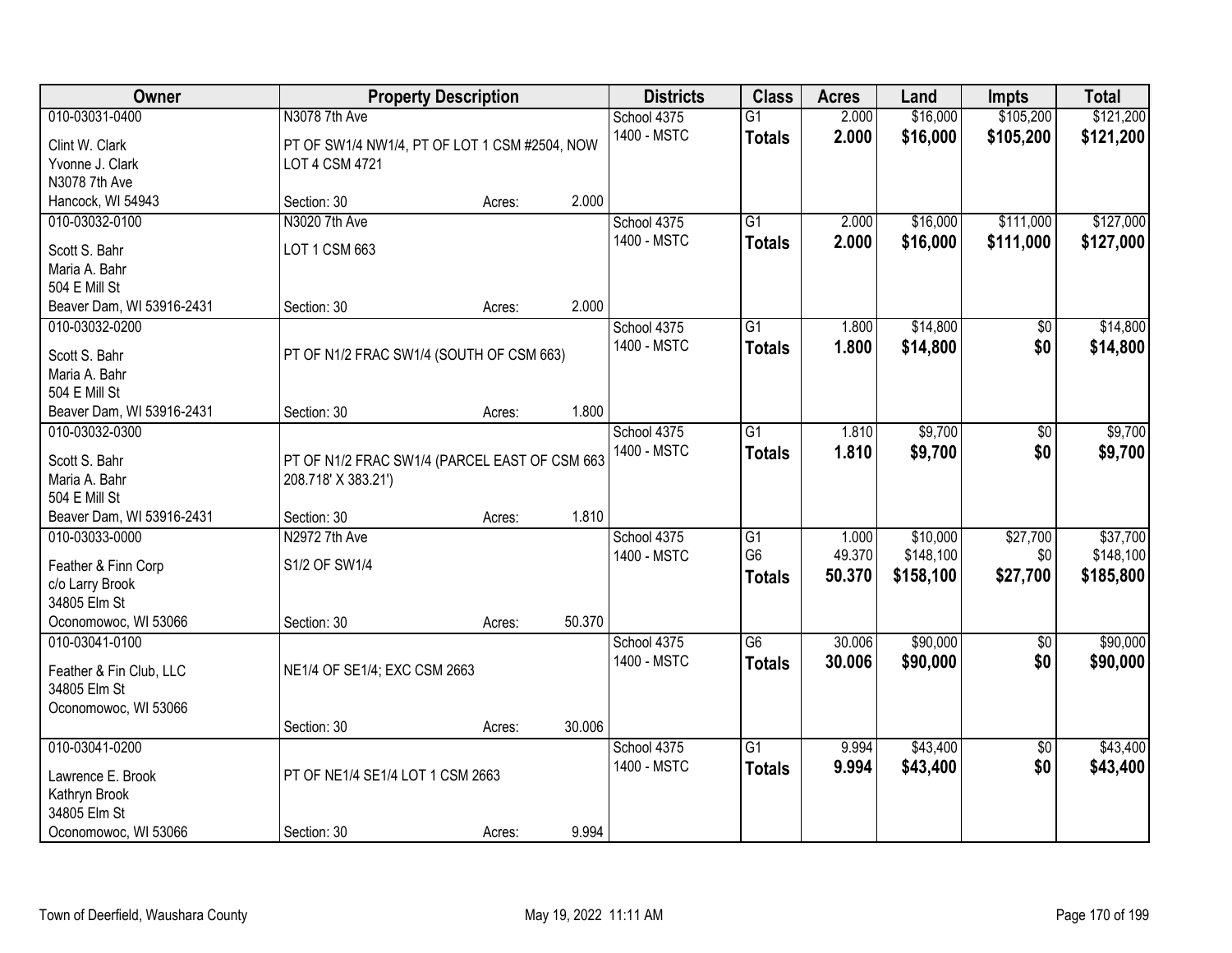| Owner                                                                                             |                                                                                       | <b>Property Description</b> |        | <b>Districts</b>           | <b>Class</b>                              | <b>Acres</b>              | Land                                | Impts                         | <b>Total</b>                |
|---------------------------------------------------------------------------------------------------|---------------------------------------------------------------------------------------|-----------------------------|--------|----------------------------|-------------------------------------------|---------------------------|-------------------------------------|-------------------------------|-----------------------------|
| 010-03042-0000<br>Neil A & Mary Ann Wiseley Living Trust<br>N8722 German St<br>Mayville, WI 53050 | NW1/4 OF SE1/4                                                                        |                             |        | School 4375<br>1400 - MSTC | G6<br>W <sub>6</sub><br><b>Totals</b>     | 1.000<br>39.000<br>40.000 | \$3,000<br>(\$117,000)<br>\$3,000   | $\overline{60}$<br>\$0<br>\$0 | \$3,000<br>\$0<br>\$3,000   |
|                                                                                                   | Section: 30                                                                           | Acres:                      | 40.000 |                            |                                           |                           |                                     |                               |                             |
| 010-03043-0000<br>Donald Peil<br>Jill Peil<br>W11686 Buttercup Ave                                | N2902 7th Ave<br>SW1/4 OF SE1/4                                                       |                             |        | School 4375<br>1400 - MSTC | G1<br>W <sub>6</sub><br><b>Totals</b>     | 1.000<br>39.000<br>40.000 | \$10,000<br>(\$114,500)<br>\$10,000 | \$42,600<br>\$0<br>\$42,600   | \$52,600<br>\$0<br>\$52,600 |
| Hancock, WI 54943-7305                                                                            | Section: 30                                                                           | Acres:                      | 40.000 |                            |                                           |                           |                                     |                               |                             |
| 010-03044-0100<br>Kenneth Maisel Trust<br>4029 Pheasant Ct<br>St Charles, IL 60174                | N3005 County Rd GG<br>N1/2 N1/2 SE1/4 SE1/4                                           |                             |        | School 4375<br>1400 - MSTC | G1<br><b>Totals</b>                       | 10.000<br>10.000          | \$43,400<br>\$43,400                | \$0<br>\$0                    | \$43,400<br>\$43,400        |
|                                                                                                   | Section: 30                                                                           | Acres:                      | 10.000 |                            |                                           |                           |                                     |                               |                             |
| 010-03044-0200<br>Kenneth Maisel Trust<br>4029 Pheasant Ct<br>St Charles, IL 60174                | N2963 County Rd GG<br>S1/2-N1/2-SE-SE                                                 |                             |        | School 4375<br>1400 - MSTC | G1<br><b>Totals</b>                       | 10.000<br>10.000          | \$43,400<br>\$43,400                | \$85,800<br>\$85,800          | \$129,200<br>\$129,200      |
|                                                                                                   | Section: 30                                                                           | Acres:                      | 10.000 |                            |                                           |                           |                                     |                               |                             |
| 010-03044-0310<br>Misti S. Ward<br>N2925 County Rd Gg<br>Hancock, WI 54943                        | N2925 County Rd GG<br>N1/2 S1/2 SE1/4 SE1/4 EXC WEST 2.5 ACRES, NOW<br>LOT 1 CSM 4877 |                             |        | School 4375<br>1400 - MSTC | $\overline{G1}$<br><b>Totals</b>          | 7.510<br>7.510            | \$35,700<br>\$35,700                | \$88,200<br>\$88,200          | \$123,900<br>\$123,900      |
|                                                                                                   | Section: 30                                                                           | Acres:                      | 7.510  |                            |                                           |                           |                                     |                               |                             |
| 010-03044-0320<br>Donald Peil<br>Jill Peil<br>W11686 Buttercup Ave                                | W 2.5 A OF N1/2 S1/2 SE1/4 SE1/4                                                      |                             |        | School 4375<br>1400 - MSTC | G6<br><b>Totals</b>                       | 2.500<br>2.500            | \$7,500<br>\$7,500                  | $\overline{50}$<br>\$0        | \$7,500<br>\$7,500          |
| Hancock, WI 54943-7305                                                                            | Section: 30                                                                           | Acres:                      | 2.500  |                            |                                           |                           |                                     |                               |                             |
| 010-03044-0400<br>Donald Peil<br>Jill Peil<br>W11686 Buttercup Ave<br>Hancock, WI 54943-7305      | N2909 County Rd GG<br>S1/4 OF SE-SE LESS .5A IN SE COR<br>Section: 30                 | Acres:                      | 9.500  | School 4375<br>1400 - MSTC | $\overline{\mathsf{W6}}$<br><b>Totals</b> | 9.500<br>9.500            | (\$28,500)<br>\$0                   | $\overline{50}$<br>\$0        | $\overline{50}$<br>\$0      |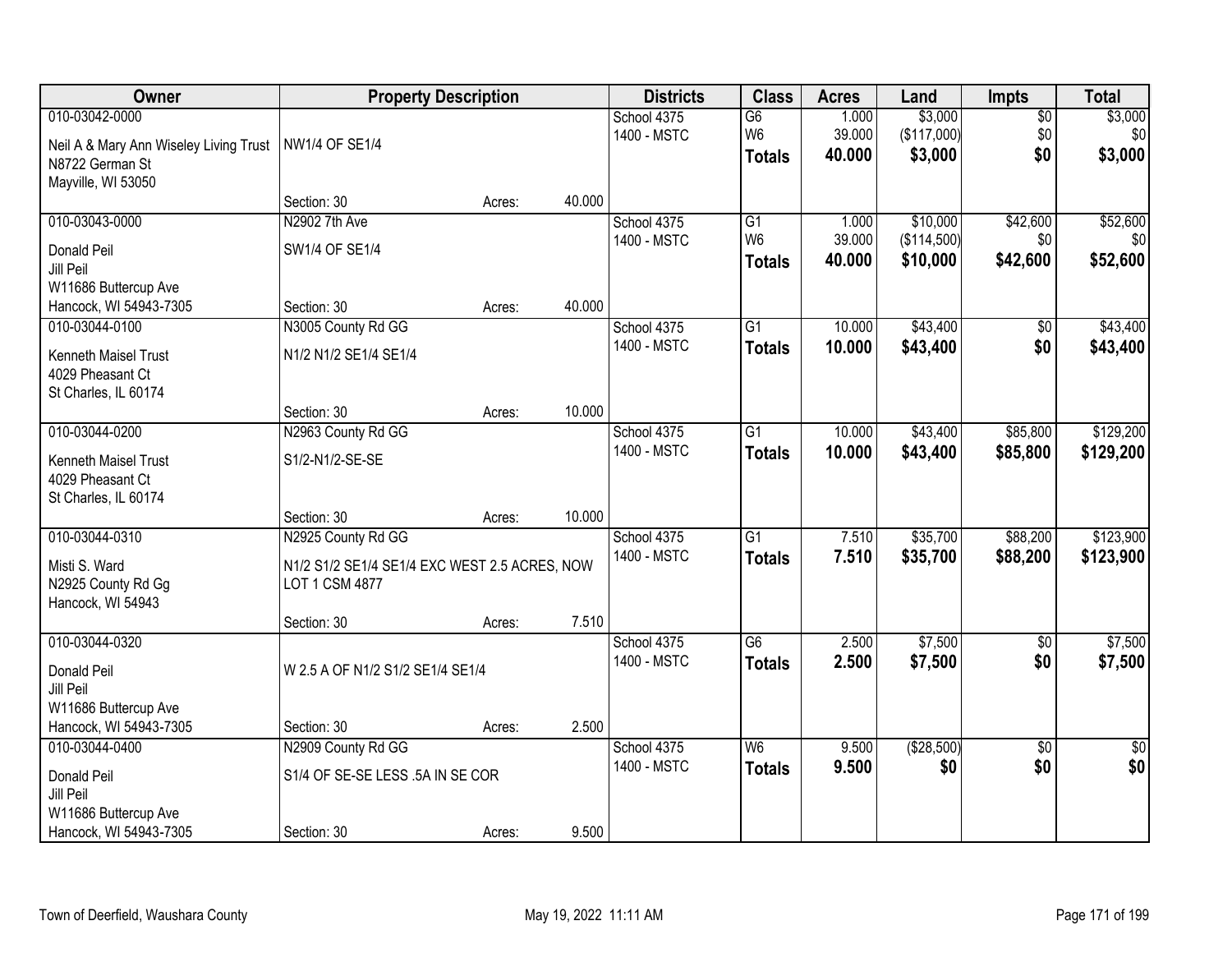| Owner                                | <b>Property Description</b>          |        |        | <b>Districts</b> | <b>Class</b>                     | <b>Acres</b>    | Land                   | <b>Impts</b>    | <b>Total</b>    |
|--------------------------------------|--------------------------------------|--------|--------|------------------|----------------------------------|-----------------|------------------------|-----------------|-----------------|
| 010-03044-0500                       |                                      |        |        | School 4375      | $\overline{G1}$                  | 0.500           | \$7,500                | $\overline{50}$ | \$7,500         |
| Jill M. Peil                         | PT OF SE1/4 SE1/4 IN SE COR          |        |        | 1400 - MSTC      | <b>Totals</b>                    | 0.500           | \$7,500                | \$0             | \$7,500         |
| Donald M. Peil Jr                    |                                      |        |        |                  |                                  |                 |                        |                 |                 |
| W11686 Buttercup Ave                 |                                      |        |        |                  |                                  |                 |                        |                 |                 |
| Hancock, WI 54943-7305               | Section: 30                          | Acres: | 0.500  |                  |                                  |                 |                        |                 |                 |
| 010-03111-0000                       | N2877 County Rd GG                   |        |        | School 4375      | $\overline{G1}$                  | 1.000           | \$10,000               | \$17,600        | \$27,600        |
| Grandpas Tree Farm, LLC              | <b>NE1/4 OF NE1/4</b>                |        |        | 1400 - MSTC      | G <sub>6</sub><br>W <sub>6</sub> | 6.000<br>33.000 | \$18,000<br>(\$99,000) | \$0<br>\$0      | \$18,000<br>\$0 |
| W11686 Buttercup Ave                 |                                      |        |        |                  |                                  | 40.000          | \$28,000               | \$17,600        | \$45,600        |
| Hancock, WI 54943-7305               |                                      |        |        |                  | <b>Totals</b>                    |                 |                        |                 |                 |
|                                      | Section: 31                          | Acres: | 40.000 |                  |                                  |                 |                        |                 |                 |
| 010-03112-0000                       |                                      |        |        | School 4375      | G4                               | 40.000          | \$7,100                | $\sqrt[6]{3}$   | \$7,100         |
| Coloma Properties, LLC               | <b>NW1/4 OF NE1/4</b>                |        |        | 1400 - MSTC      | <b>Totals</b>                    | 40.000          | \$7,100                | \$0             | \$7,100         |
| PO Box 280                           |                                      |        |        |                  |                                  |                 |                        |                 |                 |
| Coloma, WI 54930                     |                                      |        |        |                  |                                  |                 |                        |                 |                 |
|                                      | Section: 31                          | Acres: | 40.000 |                  |                                  |                 |                        |                 |                 |
| 010-03113-0000                       |                                      |        |        | School 4375      | G4                               | 40.000          | \$7,100                | $\sqrt[6]{}$    | \$7,100         |
| Coloma Properties, LLC               | SW1/4 OF NE1/4                       |        |        | 1400 - MSTC      | <b>Totals</b>                    | 40,000          | \$7,100                | \$0             | \$7,100         |
| PO Box 280                           |                                      |        |        |                  |                                  |                 |                        |                 |                 |
| Coloma, WI 54930                     |                                      |        |        |                  |                                  |                 |                        |                 |                 |
|                                      | Section: 31                          | Acres: | 40.000 |                  |                                  |                 |                        |                 |                 |
| 010-03114-0100                       | N2775 County Rd GG                   |        |        | School 4375      | $\overline{G1}$                  | 10.000          | \$43,400               | \$133,200       | \$176,600       |
| Kristine K. Kealiher                 | PT OF SE1/4 OF NE1/4, LOT 1 CSM 5395 |        |        | 1400 - MSTC      | <b>Totals</b>                    | 10.000          | \$43,400               | \$133,200       | \$176,600       |
| N2775 County Rd Gg                   |                                      |        |        |                  |                                  |                 |                        |                 |                 |
| Hancock, WI 54943                    |                                      |        |        |                  |                                  |                 |                        |                 |                 |
|                                      | Section: 31                          | Acres: | 10.000 |                  |                                  |                 |                        |                 |                 |
| 010-03114-0200                       |                                      |        |        | School 4375      | $\overline{G4}$                  | 30.000          | \$5,300                | $\sqrt{6}$      | \$5,300         |
|                                      |                                      |        |        | 1400 - MSTC      | <b>Totals</b>                    | 30.000          | \$5,300                | \$0             | \$5,300         |
| Coloma Properties, LLC<br>PO Box 280 | SE1/4 OF NE1/4 LESS CSM 5395         |        |        |                  |                                  |                 |                        |                 |                 |
| Coloma, WI 54930                     |                                      |        |        |                  |                                  |                 |                        |                 |                 |
|                                      | Section: 31                          | Acres: | 30.000 |                  |                                  |                 |                        |                 |                 |
| 010-03121-0100                       |                                      |        |        | School 4375      | G6                               | 10.000          | \$30,000               | $\overline{60}$ | \$30,000        |
|                                      |                                      |        |        | 1400 - MSTC      | W <sub>6</sub>                   | 20.000          | $($ \$60,000) $ $      | \$0             | \$0             |
| Donald Peil<br>Jill Peil             | N 30A OF NW FR 1/4                   |        |        |                  | <b>Totals</b>                    | 30.000          | \$30,000               | \$0             | \$30,000        |
| W11686 Buttercup Ave                 |                                      |        |        |                  |                                  |                 |                        |                 |                 |
| Hancock, WI 54943-7305               | Section: 31                          | Acres: | 30.000 |                  |                                  |                 |                        |                 |                 |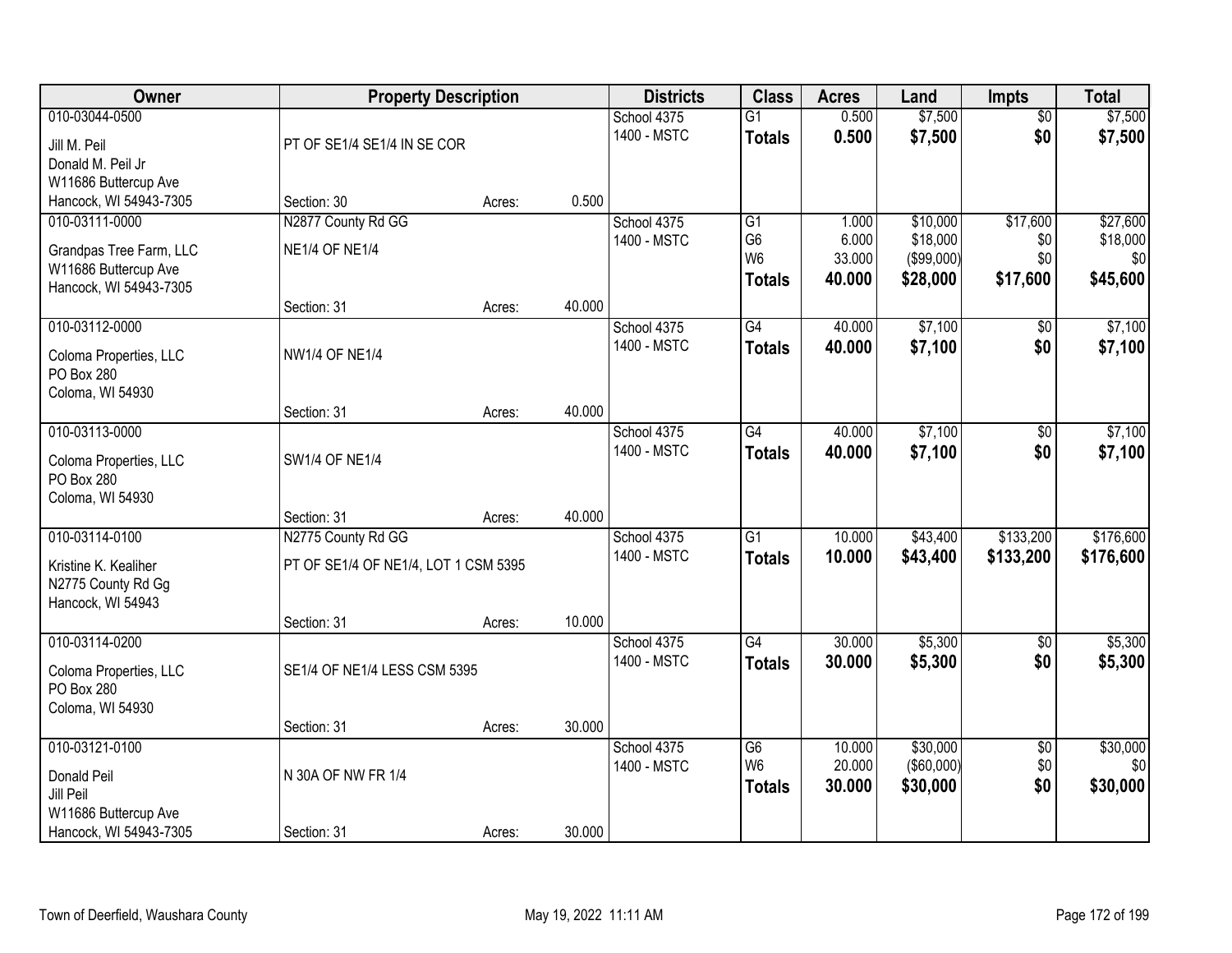| Owner                                                                                       |                                                                             | <b>Property Description</b> |        | <b>Districts</b>           | <b>Class</b>                                       | <b>Acres</b>               | Land                             | <b>Impts</b>              | <b>Total</b>                  |
|---------------------------------------------------------------------------------------------|-----------------------------------------------------------------------------|-----------------------------|--------|----------------------------|----------------------------------------------------|----------------------------|----------------------------------|---------------------------|-------------------------------|
| 010-03123-0100<br>Greenwood Rod & Gun Club<br>c/o Jim Tansor                                | S 70 A OF NW FR1/4                                                          |                             |        | School 4375<br>1400 - MSTC | $\overline{G4}$<br>W <sub>6</sub><br><b>Totals</b> | 47.000<br>23.000<br>70.000 | \$8,300<br>(\$34,500)<br>\$8,300 | $\sqrt{$0}$<br>\$0<br>\$0 | \$8,300<br>\$0<br>\$8,300     |
| 830 Adele<br>Elmhurst, IL 60126                                                             | Section: 31                                                                 | Acres:                      | 70.000 |                            |                                                    |                            |                                  |                           |                               |
| 010-03131-0110<br>Allyn B. Thorson<br>Lila M. Thorson<br>W12196 Buttercup Dr                | PT OF N 40A OF SW FR1/4, LOT 1 CSM 5247                                     |                             |        | School 4375<br>1400 - MSTC | W6<br><b>Totals</b>                                | 20.460<br>20.460           | (\$61,400)<br>\$0                | $\overline{50}$<br>\$0    | \$0<br>\$0                    |
| Hancock, WI 54943<br>010-03131-0120                                                         | Section: 31                                                                 | Acres:                      | 20.460 | School 4375                | W <sub>6</sub>                                     | 10.230                     | ( \$30,700)                      | \$0                       | $\overline{50}$               |
| Lila M. Thorson<br>W12196 Buttercup Dr<br>Hancock, WI 54943                                 | PT OF N 40A OF SW FR1/4, LOT 1 CSM 5257                                     |                             |        | 1400 - MSTC                | <b>Totals</b>                                      | 10.230                     | \$0                              | \$0                       | \$0                           |
|                                                                                             | Section: 31                                                                 | Acres:                      | 10.230 |                            |                                                    |                            |                                  |                           |                               |
| 010-03131-0130<br>Allyn B. Thorson<br>W12196 Buttercup Dr<br>Hancock, WI 54943              | PT OF N 40A OF SW FR1/4, LOT 2 CSM 5257                                     |                             |        | School 4375<br>1400 - MSTC | W <sub>6</sub><br><b>Totals</b>                    | 10.240<br>10.240           | ( \$30,700)<br>\$0               | $\sqrt[6]{3}$<br>\$0      | $\sqrt{50}$<br>\$0            |
|                                                                                             | Section: 31                                                                 | Acres:                      | 10.240 |                            |                                                    |                            |                                  |                           |                               |
| 010-03133-0100<br>Daniel Rechek<br>Coleen Rechek<br>N2574 7th Ave<br>Hancock, WI 54943-7601 | N2574 7th Ave<br>PT OF SW FR1/4<br>Section: 31                              | Acres:                      | 12.400 | School 4375<br>1400 - MSTC | $\overline{G1}$<br><b>Totals</b>                   | 12.400<br>12.400           | \$50,800<br>\$50,800             | \$169,100<br>\$169,100    | \$219,900<br>\$219,900        |
| 010-03134-0110<br>William T. Klabunde<br>133 W Brown St<br>Hancock, WI 54943-8116           | PT OF SW FRAC1/4, PT OF LOT 1 CSM #3114, NOW<br>LOT 1 CSM 5067              |                             |        | School 4375<br>1400 - MSTC | $\overline{G4}$<br>G5M<br><b>Totals</b>            | 13.410<br>1.600<br>15.010  | \$2,400<br>\$2,400<br>\$4,800    | $\sqrt{$0}$<br>\$0<br>\$0 | \$2,400<br>\$2,400<br>\$4,800 |
| 010-03134-0120                                                                              | Section: 31                                                                 | Acres:                      | 15.010 | School 4375                | $\overline{G4}$                                    | 15.250                     | \$2,700                          | $\overline{50}$           | \$2,700                       |
| Patrick A. Carroll<br>541 Airport Ave<br>Wisconsin Rapids, WI 54494                         | PT OF SW FRAC1/4, PT OF LOT 1 CSM #3114, NOW<br>LOT 2 CSM 5067 INC EASEMENT |                             |        | 1400 - MSTC                | <b>Totals</b>                                      | 15.250                     | \$2,700                          | \$0                       | \$2,700                       |
|                                                                                             | Section: 31                                                                 | Acres:                      | 15.250 |                            |                                                    |                            |                                  |                           |                               |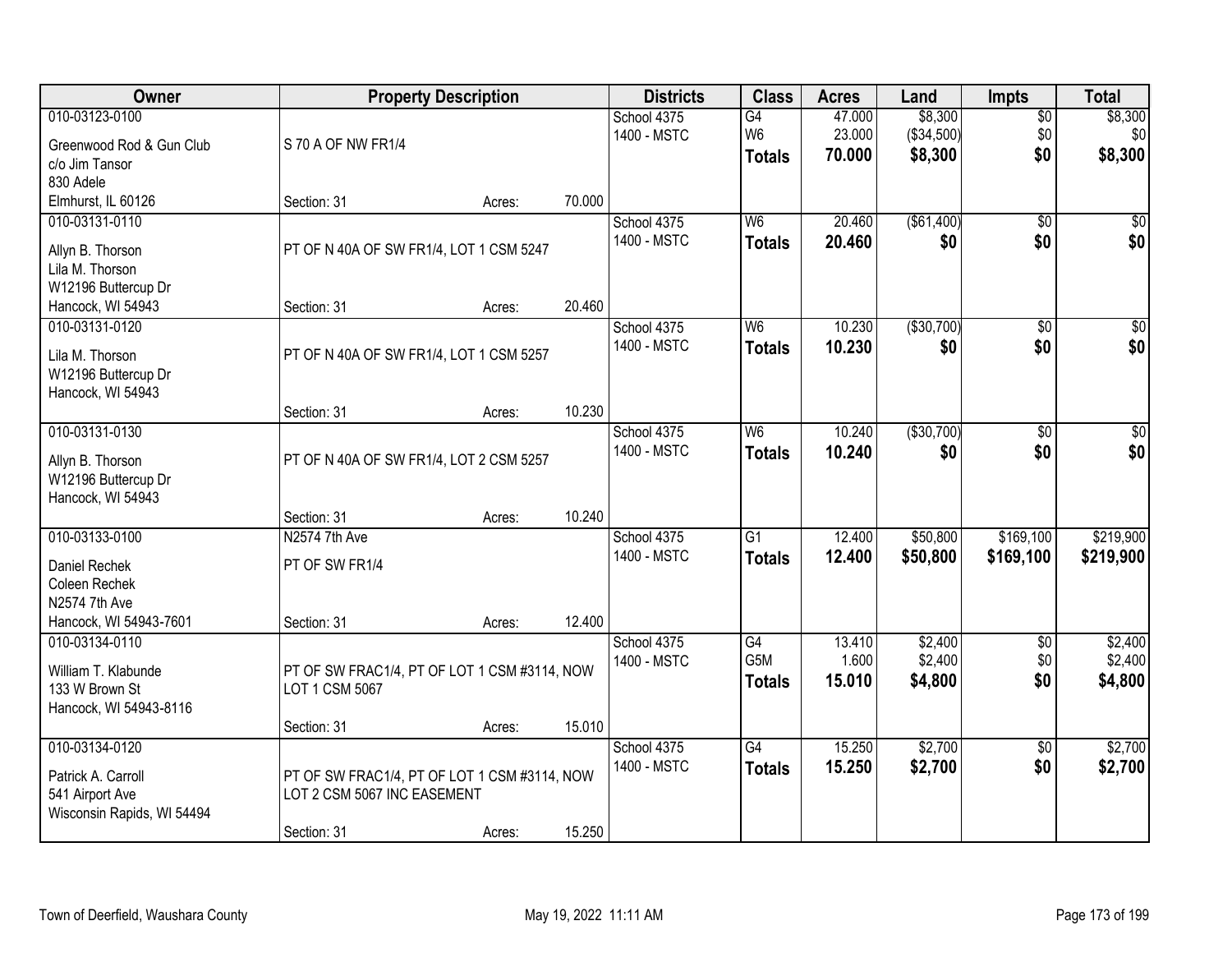| Owner                                                                                                           |                                                                                 | <b>Property Description</b> |        | <b>Districts</b>           | <b>Class</b>                                       | <b>Acres</b>              | Land                          | <b>Impts</b>                  | <b>Total</b>                    |
|-----------------------------------------------------------------------------------------------------------------|---------------------------------------------------------------------------------|-----------------------------|--------|----------------------------|----------------------------------------------------|---------------------------|-------------------------------|-------------------------------|---------------------------------|
| 010-03134-0130<br>Krzysztof Duda Revocable Trust<br>520 Mills St                                                | LOT 3 CSM 5067                                                                  |                             |        | School 4375<br>1400 - MSTC | G4<br><b>Totals</b>                                | 8.660<br>8.660            | \$1,500<br>\$1,500            | $\overline{50}$<br>\$0        | \$1,500<br>\$1,500              |
| Hinsdale, IL 60521-2431                                                                                         | Section: 31                                                                     | Acres:                      | 8.660  |                            |                                                    |                           |                               |                               |                                 |
| 010-03134-0140<br>Matthew A. Webb<br>2743 Fancher Rd Apt g101<br>Mount Pleasant, WI 53406-1639                  | N2504 7th Ave<br>PT OF SW FRAC1/4, PT OF LOT 1 CSM #3114, NOW<br>LOT 4 CSM 5067 |                             |        | School 4375<br>1400 - MSTC | $\overline{G1}$<br>G <sub>4</sub><br><b>Totals</b> | 0.660<br>8.000<br>8.660   | \$4,600<br>\$1,400<br>\$6,000 | \$12,700<br>\$0<br>\$12,700   | \$17,300<br>\$1,400<br>\$18,700 |
| 010-03141-0100                                                                                                  | Section: 31<br>N2669 County Rd GG                                               | Acres:                      | 8.660  | School 4375<br>1400 - MSTC | $\overline{G1}$                                    | 8.000                     | \$37,200                      | \$39,700                      | \$76,900                        |
| Zachary L. Briggs<br>N2669 County Rd Gg<br>Hancock, WI 54943-7673                                               | EAST 264' OF NE1/4 SE1/4                                                        |                             |        |                            | <b>Totals</b>                                      | 8.000                     | \$37,200                      | \$39,700                      | \$76,900                        |
|                                                                                                                 | Section: 31                                                                     | Acres:                      | 8.000  |                            |                                                    |                           |                               |                               |                                 |
| 010-03141-0210<br>Horizon Properties, LLC<br>907 3rd Ave<br>Hancock, WI 54943                                   | NE1/4 SE1/4 EXC E 264' & EXC W 66'                                              |                             |        | School 4375<br>1400 - MSTC | $\overline{G4}$<br>G <sub>5</sub><br><b>Totals</b> | 29.160<br>1.000<br>30.160 | \$5,200<br>\$100<br>\$5,300   | \$0<br>\$0<br>\$0             | \$5,200<br>\$100<br>\$5,300     |
|                                                                                                                 | Section: 31                                                                     | Acres:                      | 30.160 |                            |                                                    |                           |                               |                               |                                 |
| 010-03142-0000<br>Dairel Leitenberger<br>Becky Leitenberger<br>8821 Evergreen Ave<br>Wisconsin Rapids, WI 54494 | <b>NW1/4 OF SE1/4</b><br>Section: 31                                            | Acres:                      | 40.000 | School 4375<br>1400 - MSTC | G4<br>G <sub>5</sub><br><b>Totals</b>              | 39.000<br>1.000<br>40.000 | \$6,900<br>\$100<br>\$7,000   | $\overline{50}$<br>\$0<br>\$0 | \$6,900<br>\$100<br>\$7,000     |
| 010-03143-0100                                                                                                  | W11801 Buttercup Dr                                                             |                             |        | School 4375                | G1                                                 | 5.247                     | \$14,300                      | \$24,100                      | \$38,400                        |
| Bryon W. Klabunde<br>W11229 County Rd Bc<br>Hancock, WI 54943                                                   | SW1/4 OF SE1/4 & W 66' E1/2 SE1/4                                               |                             |        | 1400 - MSTC                | W <sub>6</sub><br><b>Totals</b>                    | 38.893<br>44.140          | (\$116,700)<br>\$14,300       | \$0<br>\$24,100               | \$0<br>\$38,400                 |
|                                                                                                                 | Section: 31                                                                     | Acres:                      | 44.140 |                            |                                                    |                           |                               |                               |                                 |
| 010-03144-0100<br>Zachary L. Briggs<br>N2669 County Rd Gg<br>Hancock, WI 54943-7673                             | E 264' OF SE1/4 SE1/4<br>Section: 31                                            |                             | 8.000  | School 4375<br>1400 - MSTC | $\overline{G1}$<br><b>Totals</b>                   | 8.000<br>8.000            | \$37,200<br>\$37,200          | $\overline{50}$<br>\$0        | \$37,200<br>\$37,200            |
|                                                                                                                 |                                                                                 | Acres:                      |        |                            |                                                    |                           |                               |                               |                                 |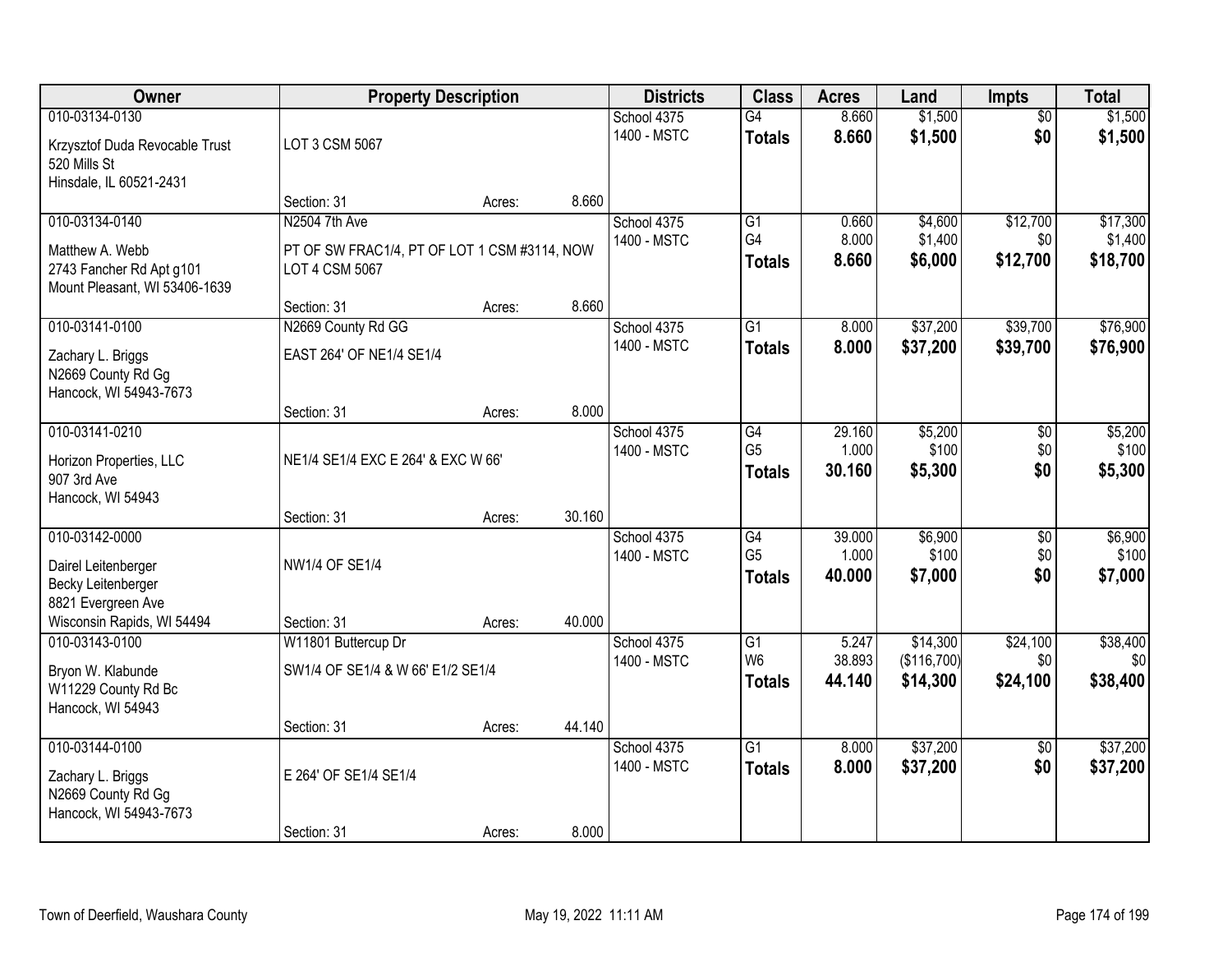| Owner                                           |                                             | <b>Property Description</b> |        | <b>Districts</b>           | <b>Class</b>                     | <b>Acres</b>     | Land               | <b>Impts</b>           | <b>Total</b>       |
|-------------------------------------------------|---------------------------------------------|-----------------------------|--------|----------------------------|----------------------------------|------------------|--------------------|------------------------|--------------------|
| 010-03144-0210<br>Horizon Properties, LLC       | SE1/4 SE1/4 EXC EAST 264' & EXC W 66'       |                             |        | School 4375<br>1400 - MSTC | $\overline{G4}$<br><b>Totals</b> | 30.160<br>30.160 | \$5,300<br>\$5,300 | $\overline{50}$<br>\$0 | \$5,300<br>\$5,300 |
| 907 3rd Ave<br>Hancock, WI 54943                |                                             |                             |        |                            |                                  |                  |                    |                        |                    |
|                                                 | Section: 31                                 | Acres:                      | 30.160 |                            |                                  |                  |                    |                        |                    |
| 010-03211-0000                                  |                                             |                             |        | School 4375                | $\overline{G4}$                  | 36,000           | \$6,400            | $\overline{50}$        | \$6,400            |
| Dean J & Michelle L Bratel Revocable            | <b>NE1/4 OF NE1/4</b>                       |                             |        | 1400 - MSTC                | G <sub>5</sub>                   | 4.000            | \$2,200            | \$0                    | \$2,200            |
| <b>Living Trust</b>                             |                                             |                             |        |                            | <b>Totals</b>                    | 40.000           | \$8,600            | \$0                    | \$8,600            |
| S70 W15775 Sandalwood Dr                        |                                             |                             |        |                            |                                  |                  |                    |                        |                    |
| Muskego, WI 53150                               | Section: 32                                 | Acres:                      | 40.000 |                            |                                  |                  |                    |                        |                    |
| 010-03212-0100                                  | W11427 Buttercup Ave                        |                             |        | School 4375                | $\overline{G1}$                  | 2.000            | \$16,000           | \$156,200              | \$172,200          |
| Randall J. Swanton                              | NW1/4 OF NE1/4; EXC CSM 1613                |                             |        | 1400 - MSTC                | G <sub>6</sub>                   | 3.000            | \$9,000            | \$0                    | \$9,000            |
| Sandee B. Swanton                               |                                             |                             |        |                            | W <sub>8</sub>                   | 33.020           | (\$92,100)         | \$0                    | \$0                |
| W11427 Buttercup Ave                            |                                             |                             |        |                            | <b>Totals</b>                    | 38.020           | \$25,000           | \$156,200              | \$181,200          |
| Hancock, WI 54943-7644                          | Section: 32                                 | Acres:                      | 38.020 |                            |                                  |                  |                    |                        |                    |
| 010-03212-0200                                  | W11499 Buttercup Ave                        |                             |        | School 4375                | $\overline{G1}$                  | 3.325            | \$21,800           | \$2,100                | \$23,900           |
| Randall J. Swanton                              | LOT 1 CSM 1613                              |                             |        | 1400 - MSTC                | <b>Totals</b>                    | 3.325            | \$21,800           | \$2,100                | \$23,900           |
| Sandee B. Swanton                               |                                             |                             |        |                            |                                  |                  |                    |                        |                    |
| W11427 Buttercup Ave                            |                                             |                             |        |                            |                                  |                  |                    |                        |                    |
| Hancock, WI 54943-7644                          | Section: 32                                 | Acres:                      | 3.325  |                            |                                  |                  |                    |                        |                    |
| 010-03213-0100                                  |                                             |                             |        | School 4375                | $\overline{G4}$                  | 5.000            | \$900              | $\overline{30}$        | \$900              |
|                                                 |                                             |                             |        | 1400 - MSTC                | G <sub>5</sub>                   | 15.000           | \$8,300            | \$0                    | \$8,300            |
| Dean J & Michelle L Bratel Revocable            | SW1/4 OF NE1/4; EXC WEST 12 A               |                             |        |                            | G <sub>5</sub> M                 | 8.000            | \$12,000           | \$0                    | \$12,000           |
| <b>Living Trust</b><br>S70 W15775 Sandalwood Dr |                                             |                             |        |                            | <b>Totals</b>                    | 28.000           | \$21,200           | \$0                    | \$21,200           |
| Muskego, WI 53150                               | Section: 32                                 | Acres:                      | 28.000 |                            |                                  |                  |                    |                        |                    |
| 010-03214-0110                                  | N2783 9th Ave                               |                             |        | School 4375                | $\overline{G1}$                  | 5.000            | \$27,900           | \$143,600              | \$171,500          |
|                                                 |                                             |                             |        | 1400 - MSTC                | <b>Totals</b>                    | 5.000            | \$27,900           | \$143,600              | \$171,500          |
| Raymond L. Hart                                 | PART OF SE1/4 NE1/4, LOT 1 CSM 3855         |                             |        |                            |                                  |                  |                    |                        |                    |
| Patricia Hart                                   |                                             |                             |        |                            |                                  |                  |                    |                        |                    |
| N2783 9th Ave                                   |                                             |                             |        |                            |                                  |                  |                    |                        |                    |
| Hancock, WI 54943                               | Section: 32                                 | Acres:                      | 5.000  |                            |                                  |                  |                    |                        |                    |
| 010-03214-0120                                  |                                             |                             |        | School 4375                | G4                               | 24.000           | \$4,300            | $\overline{30}$        | \$4,300            |
| Dean J & Michelle L Bratel Revocable            | SE1/4 OF NE1/4; EXC WEST 33' & EXC CSM 3855 |                             |        | 1400 - MSTC                | G5M                              | 10.000           | \$15,000           | \$0                    | \$15,000           |
| <b>Living Trust</b>                             |                                             |                             |        |                            | <b>Totals</b>                    | 34.000           | \$19,300           | \$0                    | \$19,300           |
| S70 W15775 Sandalwood Dr                        |                                             |                             |        |                            |                                  |                  |                    |                        |                    |
| Muskego, WI 53150                               | Section: 32                                 | Acres:                      | 34.000 |                            |                                  |                  |                    |                        |                    |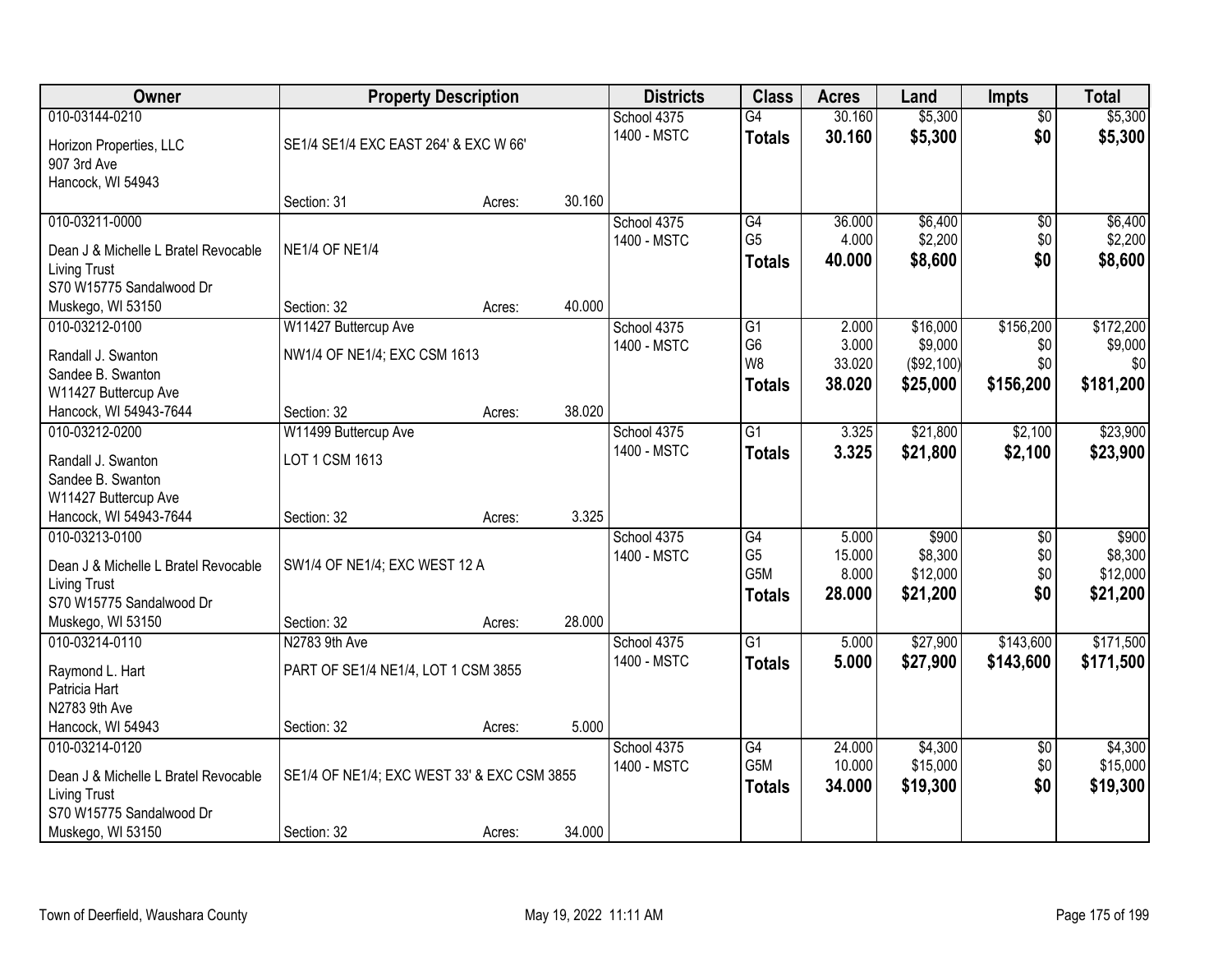| Owner                                   | <b>Property Description</b>                     |        |        | <b>Districts</b>           | <b>Class</b>    | <b>Acres</b> | Land        | <b>Impts</b>  | <b>Total</b> |
|-----------------------------------------|-------------------------------------------------|--------|--------|----------------------------|-----------------|--------------|-------------|---------------|--------------|
| 010-03214-0200                          |                                                 |        |        | School 4375                | $\overline{G4}$ | 1.000        | \$200       | \$0           | \$200        |
| Dean J & Michelle L Bratel Revocable    | WEST 33' OF SE1/4 OF NE1/4                      |        |        | 1400 - MSTC                | <b>Totals</b>   | 1.000        | \$200       | \$0           | \$200        |
| <b>Living Trust</b>                     |                                                 |        |        |                            |                 |              |             |               |              |
| S70 W15775 Sandalwood Dr                |                                                 |        |        |                            |                 |              |             |               |              |
| Muskego, WI 53150                       | Section: 32                                     | Acres: | 1.000  |                            |                 |              |             |               |              |
| 010-03221-0100                          | W11549 Buttercup Ave                            |        |        | School 4375                | $\overline{G1}$ | 0.485        | \$7,300     | \$3,400       | \$10,700     |
|                                         |                                                 |        |        | 1400 - MSTC                | G <sub>6</sub>  | 1.170        | \$3,500     | \$0           | \$3,500      |
| Joseph C & Vickie E Fischer Living Trus | NE1/4 NW1/4 EXC CSM #1613                       |        |        |                            | W <sub>6</sub>  | 37.000       | (\$111,000) | \$0           | \$0          |
| N66 W33643 Prairieview Ln               |                                                 |        |        |                            | <b>Totals</b>   | 38.655       | \$10,800    | \$3,400       | \$14,200     |
| Oconomowoc, WI 53066                    | Section: 32                                     |        | 38.655 |                            |                 |              |             |               |              |
| 010-03222-0100                          |                                                 | Acres: |        |                            | G1              | 1.000        | \$10,000    | \$37,700      | \$47,700     |
|                                         | W11649 Buttercup Ave                            |        |        | School 4375<br>1400 - MSTC | G <sub>6</sub>  | 38.000       | \$109,500   | \$0           | \$109,500    |
| Jeffrey A. Gustafson                    | NW1/4 OF NW1/4 LESS 200-510                     |        |        |                            |                 | 39.000       | \$119,500   | \$37,700      |              |
| Nicole M. Gustafson                     |                                                 |        |        |                            | <b>Totals</b>   |              |             |               | \$157,200    |
| 1019 Villa Park Dr                      |                                                 |        |        |                            |                 |              |             |               |              |
| West Bend, WI 53090                     | Section: 32                                     | Acres: | 39.000 |                            |                 |              |             |               |              |
| 010-03223-0112                          | County Rd GG                                    |        |        | School 4375                | G1              | 5.970        | \$21,800    | $\sqrt[6]{3}$ | \$21,800     |
| Jeffrey A. Gustafson                    | LOT 1 CSM 6572                                  |        |        | 1400 - MSTC                | <b>Totals</b>   | 5.970        | \$21,800    | \$0           | \$21,800     |
| Nicole M. Gustafson                     |                                                 |        |        |                            |                 |              |             |               |              |
| 1019 Villa Park Dr                      |                                                 |        |        |                            |                 |              |             |               |              |
| West Bend, WI 53090                     | Section: 32                                     | Acres: | 5.970  |                            |                 |              |             |               |              |
| 010-03223-0122                          | N2762 County Rd GG                              |        |        | School 4375                | $\overline{G1}$ | 2.000        | \$16,000    | \$72,200      | \$88,200     |
|                                         |                                                 |        |        | 1400 - MSTC                | W <sub>6</sub>  | 13.000       | (\$52,700)  | \$0           | \$0          |
| David G. Hennings                       | LOT 2 CSM 6572                                  |        |        |                            | <b>Totals</b>   | 15.000       | \$16,000    | \$72,200      | \$88,200     |
| Rosemary Wallner                        |                                                 |        |        |                            |                 |              |             |               |              |
| 12910 Woodfield Ln                      |                                                 |        |        |                            |                 |              |             |               |              |
| New Berlin, WI 53151                    | Section: 32                                     | Acres: | 15.000 |                            |                 |              |             |               |              |
| 010-03223-0141                          | N2740 County Rd GG                              |        |        | School 4375                | $\overline{G1}$ | 11.970       | \$49,500    | \$138,000     | \$187,500    |
| John Erwin Learned                      | PT OF SW1/4 NW1/4 PT OF LOTS 3 & 4 CSM 3857,    |        |        | 1400 - MSTC                | <b>Totals</b>   | 11.970       | \$49,500    | \$138,000     | \$187,500    |
| Barbara Learned                         | NOW LOT 3 CSM 5998                              |        |        |                            |                 |              |             |               |              |
| N2740 County Rd Gg                      |                                                 |        |        |                            |                 |              |             |               |              |
| Hancock, WI 54943                       | Section: 32                                     | Acres: | 11.970 |                            |                 |              |             |               |              |
| 010-03223-0200                          | N2718 County Rd GG                              |        |        | School 4375                | $\overline{G1}$ | 5.000        | \$27,900    | \$158,200     | \$186,100    |
| Mark W. Schubert                        | PT OF SW1/4 NW1/4 726' E&W X 300' N&S IN SW COR |        |        | 1400 - MSTC                | <b>Totals</b>   | 5.000        | \$27,900    | \$158,200     | \$186,100    |
| Stacy R. Schubert                       |                                                 |        |        |                            |                 |              |             |               |              |
| N2718 County Rd Gg                      |                                                 |        |        |                            |                 |              |             |               |              |
| Hancock, WI 54943                       | Section: 32                                     | Acres: | 5.000  |                            |                 |              |             |               |              |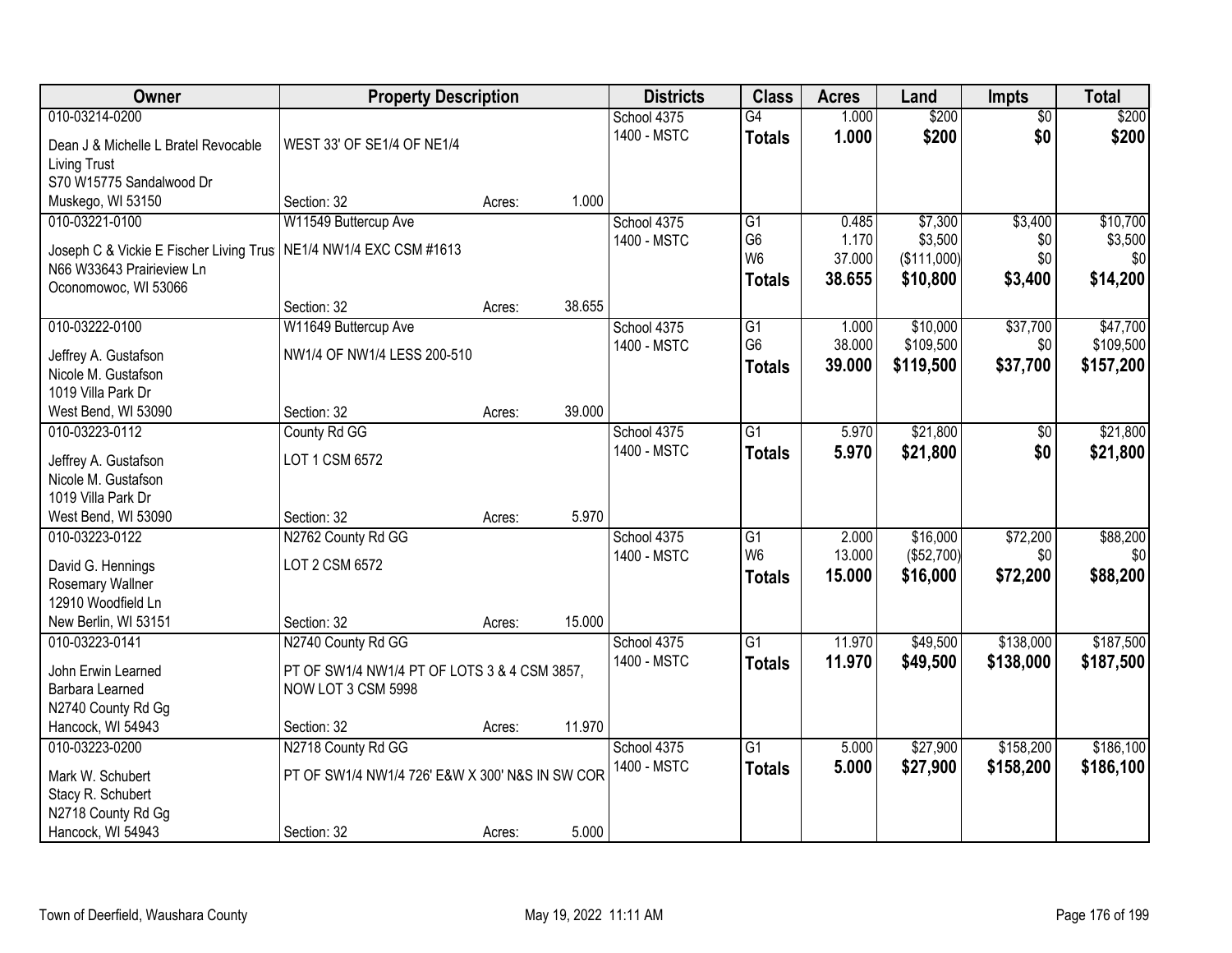| Owner                                | <b>Property Description</b>                   |        |        | <b>Districts</b> | <b>Class</b>    | <b>Acres</b> | Land       | <b>Impts</b>    | <b>Total</b> |
|--------------------------------------|-----------------------------------------------|--------|--------|------------------|-----------------|--------------|------------|-----------------|--------------|
| 010-03224-0110                       | <b>Buttercup Ave</b>                          |        |        | School 4375      | $\overline{G4}$ | 5.000        | \$500      | $\overline{50}$ | \$500        |
| David G. Hennings                    | LOT 1 CSM 5994                                |        |        | 1400 - MSTC      | G <sub>5</sub>  | 10.000       | \$6,000    | \$0             | \$6,000      |
| Rosemary Wallner                     |                                               |        |        |                  | G5M             | 1.000        | \$1,500    | \$0             | \$1,500      |
| 12910 Woodfield Ln                   |                                               |        |        |                  | W <sub>6</sub>  | 37.650       | (\$56,500) | \$0             | \$0          |
| New Berlin, WI 53151                 | Section: 32                                   | Acres: | 53.650 |                  | <b>Totals</b>   | 53.650       | \$8,000    | \$0             | \$8,000      |
| 010-03231-0100                       | County Rd GG                                  |        |        | School 4375      | $\overline{G5}$ | 9.670        | \$5,300    | $\overline{50}$ | \$5,300      |
|                                      |                                               |        |        | 1400 - MSTC      | G <sub>6</sub>  | 7.000        | \$21,000   | \$0             | \$21,000     |
| Cynthia Klebert                      | PT OF NE1/4 SW1/4, LOT 6 CSM #175 & ROW       |        |        |                  | W8              | 3.000        | (\$9,000)  | \$0             | \$0          |
| Donald F. Klebert                    |                                               |        |        |                  | <b>Totals</b>   | 19.670       | \$26,300   | \$0             | \$26,300     |
| 1617 W Weathersfield Way             |                                               |        |        |                  |                 |              |            |                 |              |
| Schaumburg, IL 60193                 | Section: 32                                   | Acres: | 19.670 |                  |                 |              |            |                 |              |
| 010-03231-0200                       | Virginia Ln                                   |        |        | School 4375      | $\overline{G6}$ | 10.000       | \$27,500   | $\overline{50}$ | \$27,500     |
| Cynthia Klebert                      | PT OF NE-SW LOT 5 CSM 175 & ROW               |        |        | 1400 - MSTC      | <b>Totals</b>   | 10.000       | \$27,500   | \$0             | \$27,500     |
| Donald F. Klebert                    |                                               |        |        |                  |                 |              |            |                 |              |
| 1617 W Weathersfield Way             |                                               |        |        |                  |                 |              |            |                 |              |
| Schaumburg, IL 60193                 | Section: 32                                   | Acres: | 10.000 |                  |                 |              |            |                 |              |
| 010-03231-0310                       | W11606 Virginia Ln                            |        |        | School 4375      | G1              | 10.010       | \$43,400   | \$266,500       | \$309,900    |
|                                      |                                               |        |        | 1400 - MSTC      | <b>Totals</b>   | 10.010       | \$43,400   | \$266,500       | \$309,900    |
| Donald J & Andrea L Grothe Revocable | PT OF NE1/4 SW1/4, LOT 7 CSM#175 & ROW AND PT |        |        |                  |                 |              |            |                 |              |
| Trust                                | OF W1/2 SE1/4 PT OF LOT 14 CSM 178 LESS V812  |        |        |                  |                 |              |            |                 |              |
| W11606 Virginia Ln                   | P539                                          |        |        |                  |                 |              |            |                 |              |
| Hancock, WI 54943                    | Section: 32                                   | Acres: | 10.010 |                  |                 |              |            |                 |              |
| 010-03232-0100                       | N2666 County Rd GG                            |        |        | School 4375      | $\overline{G1}$ | 1.000        | \$10,000   | \$20,200        | \$30,200     |
| Donald F. Klebert                    | PT OF NW-SW LOT 1 CSM 174                     |        |        | 1400 - MSTC      | G <sub>5</sub>  | 3.000        | \$3,600    | \$0             | \$3,600      |
| Cindy Klebert                        |                                               |        |        |                  | W <sub>6</sub>  | 11.350       | (\$34,100) | \$0             | \$0          |
| 1617 W Weathersfield Way             |                                               |        |        |                  | <b>Totals</b>   | 15.350       | \$13,600   | \$20,200        | \$33,800     |
| Schaumburg, IL 60193                 | Section: 32                                   | Acres: | 15.350 |                  |                 |              |            |                 |              |
| 010-03232-0200                       | N2690 County Rd GG                            |        |        | School 4375      | $\overline{G1}$ | 1.000        | \$10,000   | \$0             | \$10,000     |
|                                      |                                               |        |        | 1400 - MSTC      | <b>Totals</b>   | 1.000        | \$10,000   | \$0             | \$10,000     |
| Daniel C. Redman                     | NW1/4 OF SW1/4 NW COR                         |        |        |                  |                 |              |            |                 |              |
| 519 Cardinal Ln                      |                                               |        |        |                  |                 |              |            |                 |              |
| Howards Grove, WI 53083-1406         |                                               |        |        |                  |                 |              |            |                 |              |
|                                      | Section: 32                                   | Acres: | 1.000  |                  |                 |              |            |                 |              |
| 010-03232-0310                       | N2620 County Rd GG                            |        |        | School 4375      | $\overline{G1}$ | 4.250        | \$25,600   | \$12,900        | \$38,500     |
| Jeffrey L. Verplancke                | PT OF NW-SW PT OF LOT 2 CSM #174, LOT 1 CSM   |        |        | 1400 - MSTC      | <b>Totals</b>   | 4.250        | \$25,600   | \$12,900        | \$38,500     |
| Anthony N. Verplancke                | 4601                                          |        |        |                  |                 |              |            |                 |              |
| 37315 N Grantwood Dr                 |                                               |        |        |                  |                 |              |            |                 |              |
| Gurnee, IL 60031                     | Section: 32                                   | Acres: | 4.250  |                  |                 |              |            |                 |              |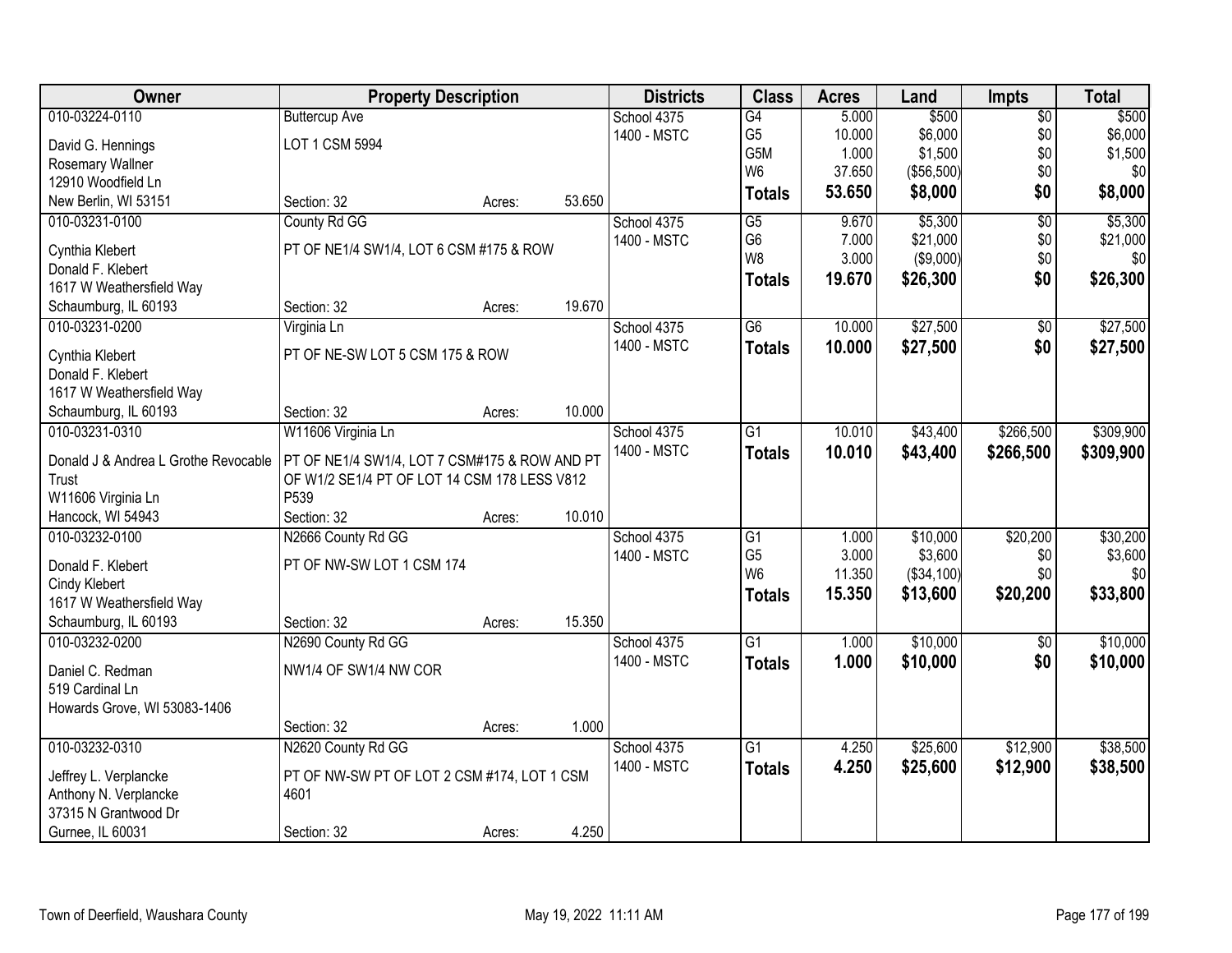| Owner                                                                                                        | <b>Property Description</b>                                                                       |        |        | <b>Districts</b>           | <b>Class</b>                                       | <b>Acres</b>               | Land                            | <b>Impts</b>                | <b>Total</b>                    |
|--------------------------------------------------------------------------------------------------------------|---------------------------------------------------------------------------------------------------|--------|--------|----------------------------|----------------------------------------------------|----------------------------|---------------------------------|-----------------------------|---------------------------------|
| 010-03232-0320<br>Donald F. Klebert<br>Cindy Klebert<br>1617 W Weathersfield Way                             | County Rd GG<br>PT OF NW-SW PT OF LOT 2 CSM #174, LOT 2 CSM<br>4601                               |        |        | School 4375<br>1400 - MSTC | $\overline{G5}$<br>W <sub>6</sub><br><b>Totals</b> | 4.000<br>2.000<br>6.000    | \$4,800<br>(\$3,000)<br>\$4,800 | \$0<br>\$0<br>\$0           | \$4,800<br>\$0<br>\$4,800       |
| Schaumburg, IL 60193                                                                                         | Section: 32                                                                                       | Acres: | 6.000  |                            |                                                    |                            |                                 |                             |                                 |
| 010-03232-0330<br>Jeffrey L. Verplancke<br>Anthony N. Verplancke<br>37315 N Grantwood Dr<br>Gurnee, IL 60031 | County Rd GG<br>PT OF NW-SW LOT 2 CSM #174 W OF CO RD GG,<br>NOW OUTLOT 1 CSM 4601<br>Section: 32 | Acres: | 0.520  | School 4375<br>1400 - MSTC | $\overline{G1}$<br><b>Totals</b>                   | 0.520<br>0.520             | \$7,600<br>\$7,600              | $\overline{50}$<br>\$0      | \$7,600<br>\$7,600              |
| 010-03232-0500                                                                                               | County Rd GG                                                                                      |        |        | School 4375                | $\overline{G5}$                                    | 4.370                      | \$2,900                         | \$0                         | \$2,900                         |
| Don F. Klebert<br>1617 W Weathersfield Way<br>Schaumburg, IL 60193                                           | PT OF NW1/4 SW1/4, LOT 3 CSM 174 & EASEMENT                                                       |        |        | 1400 - MSTC                | <b>Totals</b>                                      | 4.370                      | \$2,900                         | \$0                         | \$2,900                         |
|                                                                                                              | Section: 32                                                                                       | Acres: | 4.370  |                            |                                                    |                            |                                 |                             |                                 |
| 010-03232-0600<br>Patricia A. Arnold<br>505 E Main St<br>Coloma, WI 54930                                    | County Rd GG<br>LOT 4 CSM 174 & EASEMENT                                                          |        |        | School 4375<br>1400 - MSTC | $\overline{G1}$<br><b>Totals</b>                   | 7.530<br>7.530             | \$35,700<br>\$35,700            | \$1,200<br>\$1,200          | \$36,900<br>\$36,900            |
|                                                                                                              | Section: 32                                                                                       | Acres: | 7.530  |                            |                                                    |                            |                                 |                             |                                 |
| 010-03233-0000<br><b>Emil Ewald Revocable Trust</b><br>36833 E Wisconsin Ave<br>Oconomowoc, WI 53066         | County Rd GG<br>SW1/4 OF SW1/4<br>Section: 32                                                     | Acres: | 40.000 | School 4375<br>1400 - MSTC | $\overline{G4}$<br>G <sub>5</sub><br><b>Totals</b> | 20.000<br>20.000<br>40.000 | \$2,200<br>\$11,000<br>\$13,200 | \$0<br>\$0<br>\$0           | \$2,200<br>\$11,000<br>\$13,200 |
| 010-03234-0100                                                                                               | Virginia Ln                                                                                       |        |        | School 4375                | G4                                                 | 2.500                      | \$400                           | $\sqrt{6}$                  | \$400                           |
| Donald J & Andrea L Grothe Revocable<br>Trust<br>W11606 Virginia Ln                                          | SE-SW CSM #176 LOT 8                                                                              |        |        | 1400 - MSTC                | G <sub>5</sub><br><b>Totals</b>                    | 2.500<br>5.000             | \$1,400<br>\$1,800              | \$0<br>\$0                  | \$1,400<br>\$1,800              |
| Hancock, WI 54943                                                                                            | Section: 32                                                                                       | Acres: | 5.000  |                            |                                                    |                            |                                 |                             |                                 |
| 010-03234-0210<br>Donald J & Andrea L Grothe Revocable<br>Trust<br>W11606 Virginia Ln<br>Hancock, WI 54943   | W11577 Virginia Ln<br>PT OF SE-SW CSM #176 LOT 9 & ROW: INC<br>DOC#523811<br>Section: 32          | Acres: | 12.350 | School 4375<br>1400 - MSTC | $\overline{G1}$<br>G4<br><b>Totals</b>             | 7.350<br>5.000<br>12.350   | \$35,200<br>\$900<br>\$36,100   | \$96,800<br>\$0<br>\$96,800 | \$132,000<br>\$900<br>\$132,900 |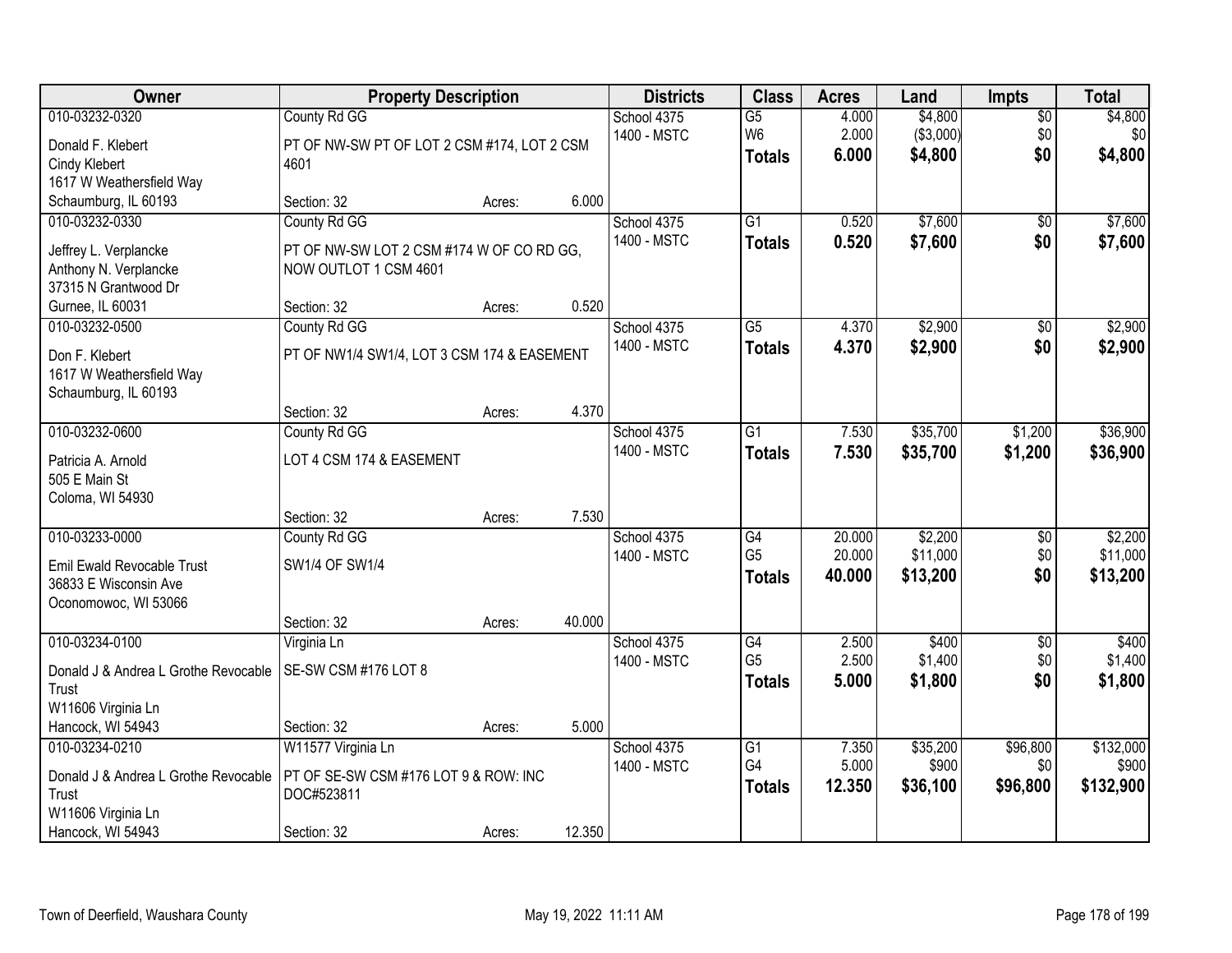| Owner                                                                                                                 | <b>Property Description</b>                                                                                                                          |                  |                 | <b>Districts</b>           | <b>Class</b>                                       | <b>Acres</b>               | Land                               | <b>Impts</b>                  | <b>Total</b>                     |
|-----------------------------------------------------------------------------------------------------------------------|------------------------------------------------------------------------------------------------------------------------------------------------------|------------------|-----------------|----------------------------|----------------------------------------------------|----------------------------|------------------------------------|-------------------------------|----------------------------------|
| 010-03234-0310<br>Cynthia R. Frank<br>Alexandra Foerster                                                              | W11535 Virginia Ln<br>PT OF SE1/4 SW1/4, LOT 10 CSM #176 & ROW; EXC<br>DOC#523811                                                                    |                  |                 | School 4375<br>1400 - MSTC | $\overline{G1}$<br><b>Totals</b>                   | 8.000<br>8.000             | \$37,200<br>\$37,200               | \$236,200<br>\$236,200        | \$273,400<br>\$273,400           |
| W11535 Virginia Ln<br>Hancock, WI 54943-7302                                                                          | Section: 32                                                                                                                                          | Acres:           | 8.000           |                            |                                                    |                            |                                    |                               |                                  |
| 010-03241-0000<br>Virginia Lake, LLC<br>W11602 Virginia Ln<br>Hancock, WI 54943                                       | W11299 Buttercup Dr<br><b>NE1/4 OF SE1/4</b>                                                                                                         |                  |                 | School 4375<br>1400 - MSTC | $\overline{G2}$<br><b>Totals</b>                   | 40.000<br>40.000           | \$136,400<br>\$136,400             | \$86,900<br>\$86,900          | \$223,300<br>\$223,300           |
| 010-03242-0110<br>Daniel E. Teschner<br>N2675 8th Ln<br>Hancock, WI 54943                                             | Section: 32<br>N2675 8th Ln<br>PT OF NW1/4 SE1/4, PT OF LOT 16 CSM 178, NOW<br>LOT 1 CSM #2403                                                       | Acres:           | 40.000          | School 4375<br>1400 - MSTC | $\overline{G1}$<br><b>Totals</b>                   | 5.001<br>5.001             | \$27,900<br>\$27,900               | \$120,500<br>\$120,500        | \$148,400<br>\$148,400           |
|                                                                                                                       | Section: 32                                                                                                                                          | Acres:           | 5.001           |                            |                                                    |                            |                                    |                               |                                  |
| 010-03242-0120<br>Donald F. Klebert<br>Cindy Klebert<br>1617 W Weathersfield Way                                      | PT OF NW1/4 SE1/4, LOT 16 CSM 178 EXC CSM<br>#2403                                                                                                   |                  |                 | School 4375<br>1400 - MSTC | G <sub>6</sub><br>W8<br><b>Totals</b>              | 6.219<br>12.000<br>18.219  | \$18,700<br>(\$36,000)<br>\$18,700 | \$0<br>\$0<br>\$0             | \$18,700<br>\$0<br>\$18,700      |
| Schaumburg, IL 60193<br>010-03242-0210<br>Donald J & Andrea L Grothe Revocable<br>Trust<br>W11606 Virginia Ln         | Section: 32<br>W11602 Virginia Ln<br>PT OF W1/2 SE1/4, LOT 14 CSM #178 & ROW AND PT<br>OF NE1/4 SW1/4 PT OF LOT 7 CSM 175 LESS V812<br>P537          | Acres:           | 18.219          | School 4375<br>1400 - MSTC | $\overline{G1}$<br><b>Totals</b>                   | 5.750<br>5.750             | \$30,200<br>\$30,200               | \$246,900<br>\$246,900        | \$277,100<br>\$277,100           |
| Hancock, WI 54943<br>010-03242-0300<br>Rita A. Burrell<br>Guadalupe Melendrez Jr<br>N2627 8th Ln<br>Hancock, WI 54943 | Section: 32<br>N2627 8th Ln<br>LOT 15 CSM 178<br>Section: 32                                                                                         | Acres:           | 5.750<br>20.000 | School 4375<br>1400 - MSTC | $\overline{G1}$<br><b>Totals</b>                   | 20.000<br>20.000           | \$74,400<br>\$74,400               | \$74,400<br>\$74,400          | \$148,800<br>\$148,800           |
| 010-03243-0110<br>Donald J & Andrea L Grothe Revocable<br>Trust<br>W11606 Virginia Ln<br>Hancock, WI 54943            | Virginia Ln<br>LOT 13 CSM #177 & ROW & PT OF LOT 11<br>(EXCLUDING THE E38 FT, ALSO EXC LOT 1 CSM<br>6383), INC 66' EASE, EXC 33' EASE<br>Section: 32 | Acres:<br>Acres: | 30.320          | School 4375<br>1400 - MSTC | $\overline{G5}$<br>G <sub>6</sub><br><b>Totals</b> | 19.920<br>10.400<br>30.320 | \$23,900<br>\$31,200<br>\$55,100   | $\overline{50}$<br>\$0<br>\$0 | \$23,900<br>\$31,200<br>\$55,100 |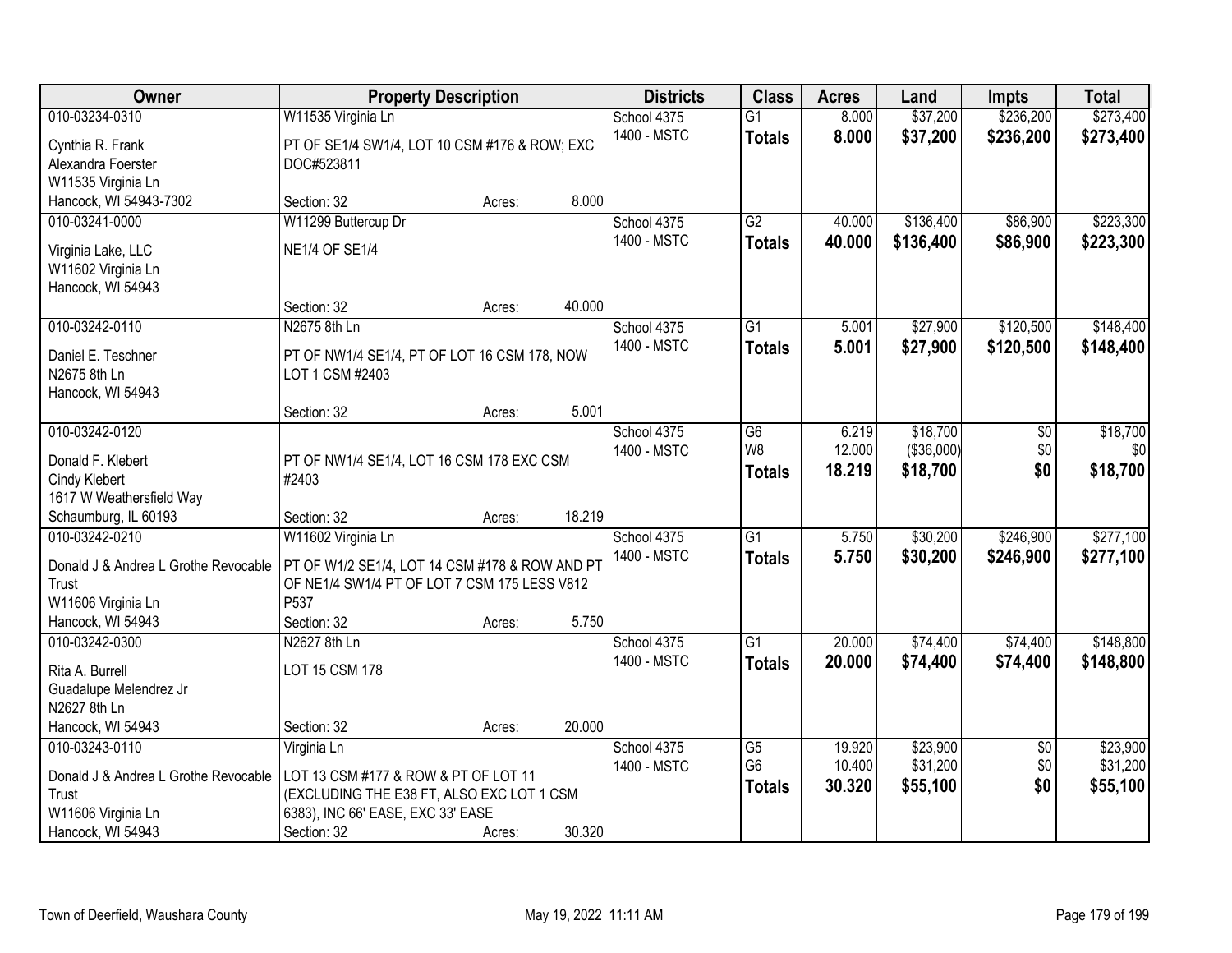| <b>Owner</b>                          | <b>Property Description</b>                     |        |        | <b>Districts</b> | <b>Class</b>     | <b>Acres</b> | Land     | <b>Impts</b>    | <b>Total</b> |
|---------------------------------------|-------------------------------------------------|--------|--------|------------------|------------------|--------------|----------|-----------------|--------------|
| 010-03243-0210                        | W11471 Virginia Ln                              |        |        | School 4375      | $\overline{G1}$  | 5.010        | \$27,900 | \$98,200        | \$126,100    |
| Donald J & Andrea L Grothe Revocable  | LOT 1 CSM 6383; INC & SUBJ TO EASE DOC#526097   |        |        | 1400 - MSTC      | <b>Totals</b>    | 5.010        | \$27,900 | \$98,200        | \$126,100    |
| Trust                                 |                                                 |        |        |                  |                  |              |          |                 |              |
| W11606 Virginia Ln                    |                                                 |        |        |                  |                  |              |          |                 |              |
| Hancock, WI 54943                     | Section: 32                                     | Acres: | 5.010  |                  |                  |              |          |                 |              |
| 010-03243-0310                        | Virginia Ln / 8th Ln                            |        |        | School 4375      | $\overline{G1}$  | 9.800        | \$42,800 | \$0             | \$42,800     |
| Donald J & Andrea L Grothe Revocable  | LOT 12 & E 38 FT OF LOT 11 CSM 177; EXC LOT 1   |        |        | 1400 - MSTC      | <b>Totals</b>    | 9.800        | \$42,800 | \$0             | \$42,800     |
| Trust                                 | CSM 6383; SUBJ TO 33 FT EASE                    |        |        |                  |                  |              |          |                 |              |
| W11606 Virginia Ln                    |                                                 |        |        |                  |                  |              |          |                 |              |
| Hancock, WI 54943                     | Section: 32                                     | Acres: | 9.800  |                  |                  |              |          |                 |              |
| 010-03244-0000                        |                                                 |        |        | School 4375      | G1               | 24.000       | \$86,800 | \$3,000         | \$89,800     |
| Virginia Lake, LLC                    | SE1/4 OF SE1/4                                  |        |        | 1400 - MSTC      | G <sub>5</sub>   | 16.000       | \$8,800  | \$0             | \$8,800      |
| W11602 Virginia Ln                    |                                                 |        |        |                  | <b>Totals</b>    | 40.000       | \$95,600 | \$3,000         | \$98,600     |
| Hancock, WI 54943                     |                                                 |        |        |                  |                  |              |          |                 |              |
|                                       | Section: 32                                     | Acres: | 40.000 |                  |                  |              |          |                 |              |
| 010-03311-0110                        |                                                 |        |        | School 6237      | $\overline{G6}$  | 23.040       | \$69,100 | \$0             | \$69,100     |
|                                       |                                                 |        |        | 1200 - FVTC      | <b>Totals</b>    | 23.040       | \$69,100 | \$0             | \$69,100     |
| David M. Woyak Jr                     | PT OF NE1/4 OF NE1/4 & PT OF NW1/4 NW1/4 SEC 34 |        |        |                  |                  |              |          |                 |              |
| Nickole L. Woyak<br>N2805 County Rd B | LOT 1 CSM 5314 & EAS V729 P33                   |        |        |                  |                  |              |          |                 |              |
| Hancock, WI 54943                     | Section: 33                                     | Acres: | 23.040 |                  |                  |              |          |                 |              |
| 010-03311-0200                        |                                                 |        |        | School 6237      | $\overline{G4}$  | 22.500       | \$4,000  | $\overline{50}$ | \$4,000      |
|                                       |                                                 |        |        | 1200 - FVTC      | <b>Totals</b>    | 22.500       | \$4,000  | \$0             | \$4,000      |
| Michael R & David F Warzynski, LLC    | PT NE1/4 OF NE1/4                               |        |        |                  |                  |              |          |                 |              |
| 9950 County Rd Aa                     |                                                 |        |        |                  |                  |              |          |                 |              |
| Almond, WI 54909                      |                                                 |        |        |                  |                  |              |          |                 |              |
|                                       | Section: 33                                     | Acres: | 22.500 |                  |                  |              |          |                 |              |
| 010-03312-0000                        |                                                 |        |        | School 6237      | $\overline{G4}$  | 39.000       | \$6,900  | $\overline{60}$ | \$6,900      |
| Michael R & David F Warzynski, LLC    | NW1/4 OF NE1/4; SUBJ TO EASE W 2 RODS           |        |        | 1200 - FVTC      | G <sub>5</sub> M | 1.000        | \$1,500  | \$0             | \$1,500      |
| 9950 County Rd Aa                     |                                                 |        |        |                  | <b>Totals</b>    | 40.000       | \$8,400  | \$0             | \$8,400      |
| Almond, WI 54909                      |                                                 |        |        |                  |                  |              |          |                 |              |
|                                       | Section: 33                                     | Acres: | 40.000 |                  |                  |              |          |                 |              |
| 010-03313-0110                        |                                                 |        |        | School 6237      | G4               | 17.000       | \$3,000  | $\overline{50}$ | \$3,000      |
| Dean R. Ebert                         | SW1/4 OF NE1/4 EXC LOTS 1 & 2 CSM 3814          |        |        | 1200 - FVTC      | G5M              | 15.000       | \$22,500 | \$0             | \$22,500     |
| W11006 Buttercup Dr                   | (INCLUDES OUTLOT 1 CSM 3814) SUBJ TO 2 RD       |        |        |                  | <b>Totals</b>    | 32.000       | \$25,500 | \$0             | \$25,500     |
| Hancock, WI 54943                     | EASEMENT V92 P638                               |        |        |                  |                  |              |          |                 |              |
|                                       | Section: 33                                     | Acres: | 32.000 |                  |                  |              |          |                 |              |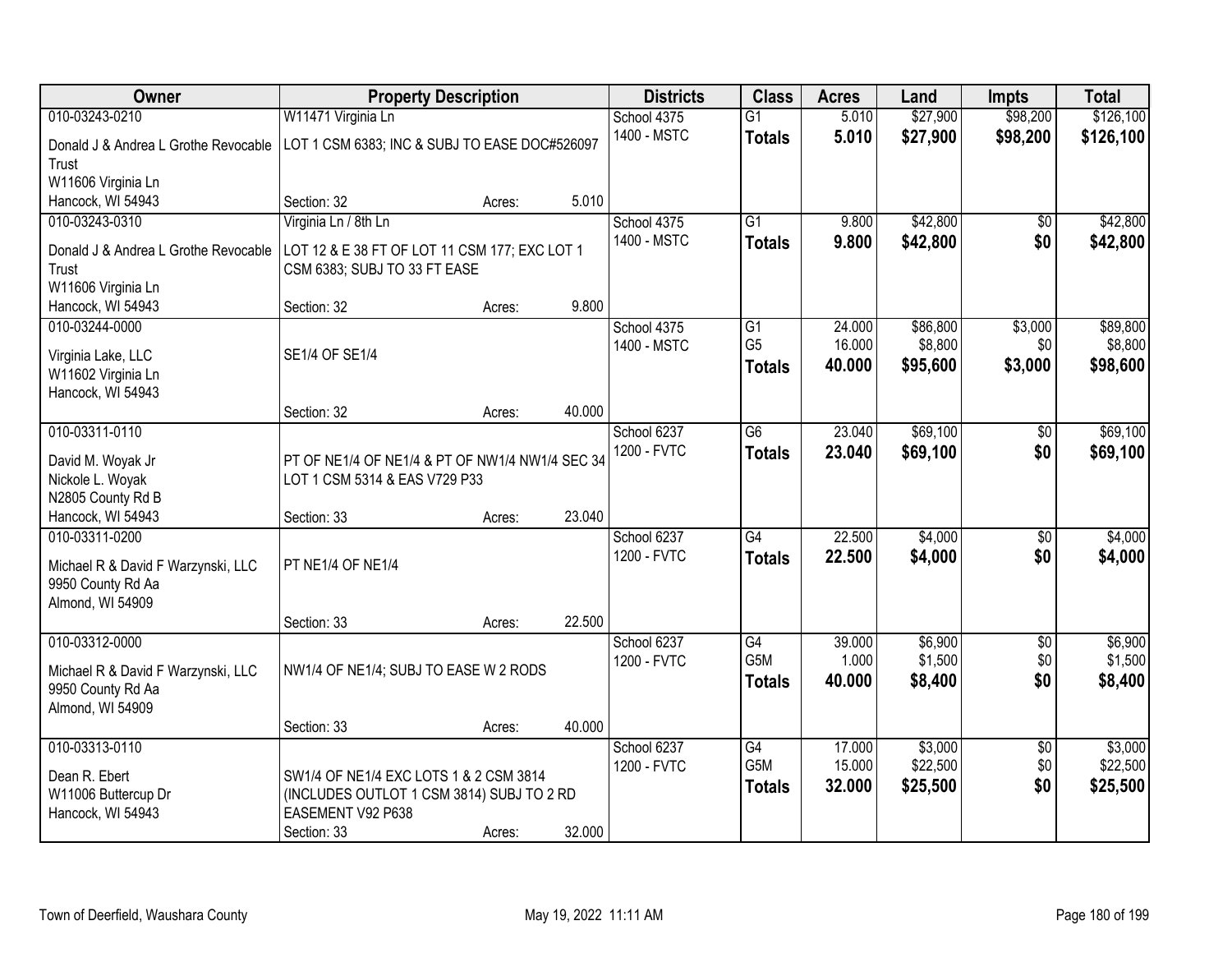| Owner                                                                                                  |                                                          | <b>Property Description</b> |        | <b>Districts</b>           | <b>Class</b>                                               | <b>Acres</b>                       | Land                                       | <b>Impts</b>                            | <b>Total</b>                               |
|--------------------------------------------------------------------------------------------------------|----------------------------------------------------------|-----------------------------|--------|----------------------------|------------------------------------------------------------|------------------------------------|--------------------------------------------|-----------------------------------------|--------------------------------------------|
| 010-03313-0120<br>Dean R. Ebert<br>W11006 Buttercup Dr<br>Hancock, WI 54943                            | PT OF SW1/4 OF NE1/4, LOT 1 CSM 3814                     |                             |        | School 6237<br>1200 - FVTC | $\overline{G1}$<br><b>Totals</b>                           | 4.990<br>4.990                     | \$27,900<br>\$27,900                       | \$800<br>\$800                          | \$28,700<br>\$28,700                       |
|                                                                                                        | Section: 33                                              | Acres:                      | 4.990  |                            |                                                            |                                    |                                            |                                         |                                            |
| 010-03313-0210<br>Dean R. Ebert<br>W11006 Buttercup Dr<br>Hancock, WI 54943                            | W11006 Buttercup Dr<br>PT OF SW1/4 NE1/4, LOT 2 CSM 3814 |                             |        | School 6237<br>1200 - FVTC | $\overline{G1}$<br><b>Totals</b>                           | 3.000<br>3.000                     | \$20,400<br>\$20,400                       | \$63,600<br>\$63,600                    | \$84,000<br>\$84,000                       |
|                                                                                                        | Section: 33                                              | Acres:                      | 3.000  |                            |                                                            |                                    |                                            |                                         |                                            |
| 010-03314-0000<br>Stelter Landholding, LLC<br>Patricia Stelter<br>W10316 County Rd Y                   | <b>SE1/4 OF NE1/4</b>                                    |                             |        | School 6237<br>1200 - FVTC | G4<br>G5M<br><b>Totals</b>                                 | 38.000<br>2.000<br>40.000          | \$6,700<br>\$3,000<br>\$9,700              | \$0<br>\$0<br>\$0                       | \$6,700<br>\$3,000<br>\$9,700              |
| Wautoma, WI 54982                                                                                      | Section: 33                                              | Acres:                      | 40.000 |                            |                                                            |                                    |                                            |                                         |                                            |
| 010-03321-0000<br>John W & Julie K Matthews Revocable<br>Trust<br>805 N Pinyon Ct                      | <b>NE1/4 OF NW1/4</b>                                    |                             |        | School 6237<br>1200 - FVTC | G4<br>G5M<br><b>Totals</b>                                 | 10.600<br>29.400<br>40.000         | \$1,900<br>\$44,100<br>\$46,000            | $\sqrt[6]{3}$<br>\$0<br>\$0             | \$1,900<br>\$44,100<br>\$46,000            |
| Hartland, WI 53029-8662                                                                                | Section: 33                                              | Acres:                      | 40.000 |                            |                                                            |                                    |                                            |                                         |                                            |
| 010-03322-0100<br>Michael R & David F Warzynski, LLC<br>9950 County Road Aa S<br>Almond, WI 54909-9230 | PT NW1/4 OF NW1/4; EXC LOT 1 CSM 2735                    |                             |        | School 6237<br>1200 - FVTC | $\overline{G4}$<br>G <sub>5</sub><br><b>Totals</b>         | 29.250<br>0.750<br>30.000          | \$5,200<br>\$400<br>\$5,600                | $\overline{50}$<br>\$0<br>\$0           | \$5,200<br>\$400<br>\$5,600                |
|                                                                                                        | Section: 33                                              | Acres:                      | 30.000 |                            |                                                            |                                    |                                            |                                         |                                            |
| 010-03322-0210<br>Duwayne R. Pliner<br>Luella R. Pliner<br>N2784 9th Ave                               | N2784 9th Ave<br>PT W1/2 OF NW1/4; LOT 1 CSM 2735        |                             |        | School 6237<br>1200 - FVTC | $\overline{G1}$<br>G4<br>G <sub>5</sub> M<br><b>Totals</b> | 1.000<br>11.166<br>5.000<br>17.166 | \$10,000<br>\$1,600<br>\$7,500<br>\$19,100 | \$64,400<br>\$0<br>\$0<br>\$64,400      | \$74,400<br>\$1,600<br>\$7,500<br>\$83,500 |
| Hancock, WI 54943                                                                                      | Section: 33                                              | Acres:                      | 17.166 |                            |                                                            |                                    |                                            |                                         |                                            |
| 010-03323-0110<br>Daryn Dobraff<br>Michelle Dobraff<br>N2780 9th Ave<br>Hancock, WI 54943              | N2780 9th Ave<br>LOT 1 CSM 6387<br>Section: 33           | Acres:                      | 8.030  | School 6237<br>1200 - FVTC | G4<br>G7<br><b>Totals</b>                                  | 5.000<br>3.030<br>8.030            | \$900<br>\$16,700<br>\$17,600              | $\overline{50}$<br>\$63,600<br>\$63,600 | \$900<br>\$80,300<br>\$81,200              |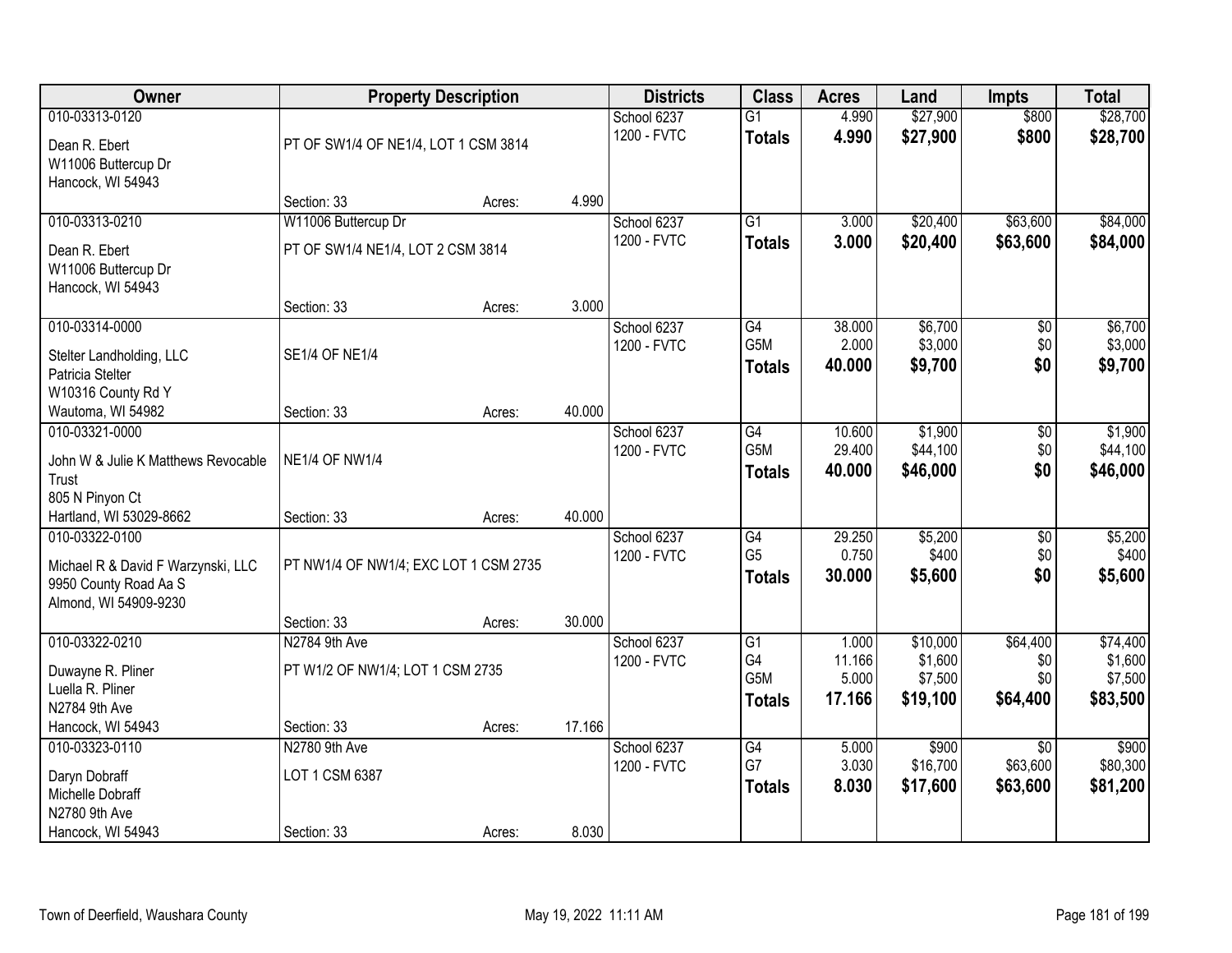| Owner                                                   |                               | <b>Property Description</b> |        | <b>Districts</b> | <b>Class</b>    | <b>Acres</b> | Land      | Impts           | <b>Total</b> |
|---------------------------------------------------------|-------------------------------|-----------------------------|--------|------------------|-----------------|--------------|-----------|-----------------|--------------|
| 010-03323-0120                                          | ButtercupDr/9th Ave           |                             |        | School 6237      | G4              | 25.000       | \$4,400   | $\overline{50}$ | \$4,400      |
| John & Julie Matthews Revocable Trust                   | LOT 2 CSM 6387                |                             |        | 1200 - FVTC      | <b>Totals</b>   | 25.000       | \$4,400   | \$0             | \$4,400      |
| 805 N Pinyon Ct                                         |                               |                             |        |                  |                 |              |           |                 |              |
| Hartland, WI 53029-8662                                 |                               |                             |        |                  |                 |              |           |                 |              |
|                                                         | Section: 33                   | Acres:                      | 25.000 |                  |                 |              |           |                 |              |
| 010-03324-0000                                          |                               |                             |        | School 6237      | G4              | 25.640       | \$4,500   | $\overline{60}$ | \$4,500      |
| John W & Julie K Matthews Revocable                     | <b>SE1/4 OF NW1/4</b>         |                             |        | 1200 - FVTC      | G5M             | 14.360       | \$21,600  | \$0             | \$21,600     |
| Trust                                                   |                               |                             |        |                  | <b>Totals</b>   | 40.000       | \$26,100  | \$0             | \$26,100     |
| 805 N Pinyon Ct                                         |                               |                             |        |                  |                 |              |           |                 |              |
| Hartland, WI 53029-8662                                 | Section: 33                   | Acres:                      | 40.000 |                  |                 |              |           |                 |              |
| 010-03331-0000                                          | <b>Buttercup Dr</b>           |                             |        | School 6237      | G5M             | 40.000       | \$60,000  | $\overline{50}$ | \$60,000     |
| John W Matthews and Julie K Matthews                    | <b>NE1/4 OF SW1/4</b>         |                             |        | 1200 - FVTC      | <b>Totals</b>   | 40.000       | \$60,000  | \$0             | \$60,000     |
| Revocable Trust                                         |                               |                             |        |                  |                 |              |           |                 |              |
| 5815 S Murray St                                        |                               |                             |        |                  |                 |              |           |                 |              |
| New Berlin, WI 53151                                    | Section: 33                   | Acres:                      | 40.000 |                  |                 |              |           |                 |              |
| 010-03332-0000                                          | W11301 Buttercup Dr           |                             |        | School 6237      | G1              | 5.000        | \$27,900  | \$46,600        | \$74,500     |
| John W Matthews and Julie K Matthews                    | <b>NW1/4 OF SW1/4</b>         |                             |        | 1200 - FVTC      | G5M             | 35.000       | \$52,500  | \$0             | \$52,500     |
| Revocable Trust                                         |                               |                             |        |                  | <b>Totals</b>   | 40.000       | \$80,400  | \$46,600        | \$127,000    |
| 5815 S Murray St                                        |                               |                             |        |                  |                 |              |           |                 |              |
| New Berlin, WI 53151                                    | Section: 33                   | Acres:                      | 40.000 |                  |                 |              |           |                 |              |
| 010-03333-0000                                          | <b>Buttercup Dr</b>           |                             |        | School 6237      | $\overline{G1}$ | 0.400        | \$4,000   | \$1,300         | \$5,300      |
|                                                         | <b>SW1/4 OF SW1/4</b>         |                             |        | 1200 - FVTC      | G <sub>5</sub>  | 27.090       | \$14,900  | \$0             | \$14,900     |
| John W Matthews and Julie K Matthews<br>Revocable Trust |                               |                             |        |                  | G <sub>6</sub>  | 12.510       | \$34,400  | \$0             | \$34,400     |
| 5815 S Murray St                                        |                               |                             |        |                  | <b>Totals</b>   | 40.000       | \$53,300  | \$1,300         | \$54,600     |
| New Berlin, WI 53151                                    | Section: 33                   | Acres:                      | 40.000 |                  |                 |              |           |                 |              |
| 010-03334-0000                                          |                               |                             |        | School 6237      | G6              | 40.000       | \$120,000 | $\overline{50}$ | \$120,000    |
|                                                         |                               |                             |        | 1200 - FVTC      | <b>Totals</b>   | 40.000       | \$120,000 | \$0             | \$120,000    |
| Randall S. Bruch<br>W206 S7620 Trail Ct                 | SE1/4 OF SW1/4                |                             |        |                  |                 |              |           |                 |              |
| Muskego, WI 53150                                       |                               |                             |        |                  |                 |              |           |                 |              |
|                                                         | Section: 33                   | Acres:                      | 40.000 |                  |                 |              |           |                 |              |
| 010-03341-0100                                          |                               |                             |        | School 6237      | G5              | 1.470        | \$800     | $\overline{50}$ | \$800        |
|                                                         |                               |                             |        | 1200 - FVTC      | <b>Totals</b>   | 1.470        | \$800     | \$0             | \$800        |
| John W & Julie K Matthews Revocable                     | EAST 3 RODS OF NE1/4 OF SE1/4 |                             |        |                  |                 |              |           |                 |              |
| Trust                                                   |                               |                             |        |                  |                 |              |           |                 |              |
| 805 N Pinyon Ct<br>Hartland, WI 53029-8662              | Section: 33                   | Acres:                      | 1.470  |                  |                 |              |           |                 |              |
|                                                         |                               |                             |        |                  |                 |              |           |                 |              |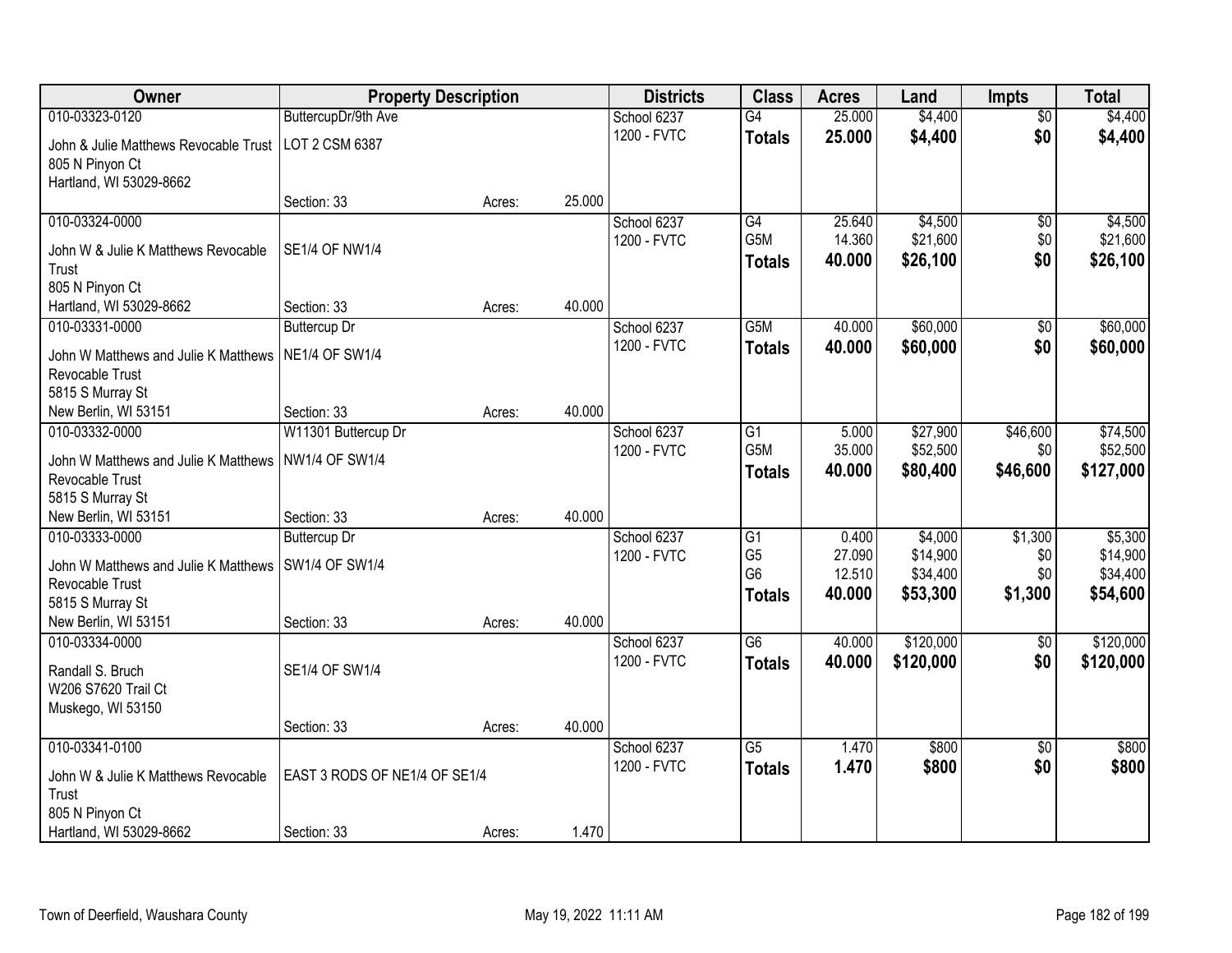| Owner                                      |                                   | <b>Property Description</b> |        | <b>Districts</b> | <b>Class</b>    | <b>Acres</b> | Land      | <b>Impts</b>    | <b>Total</b> |
|--------------------------------------------|-----------------------------------|-----------------------------|--------|------------------|-----------------|--------------|-----------|-----------------|--------------|
| 010-03341-0210                             | W10961 Buttercup Dr               |                             |        | School 6237      | $\overline{G1}$ | 5.500        | \$29,500  | \$41,500        | \$71,000     |
| Merlin D. Lambright                        | PT OF NE SE LOT 1 CSM 1232        |                             |        | 1200 - FVTC      | <b>Totals</b>   | 5.500        | \$29,500  | \$41,500        | \$71,000     |
| Laurie A. Lambright                        |                                   |                             |        |                  |                 |              |           |                 |              |
| W10961 Buttercup Dr                        |                                   |                             |        |                  |                 |              |           |                 |              |
| Hancock, WI 54943                          | Section: 33                       | Acres:                      | 5.500  |                  |                 |              |           |                 |              |
| 010-03341-0221                             |                                   |                             |        | School 6237      | G4              | 1.520        | \$300     | $\overline{50}$ | \$300        |
| Mark A. Timm                               | PT OF NE1/4 SE1/4, LOT 1 CSM 5077 |                             |        | 1200 - FVTC      | <b>Totals</b>   | 1.520        | \$300     | \$0             | \$300        |
| Mary Elizab Timm                           |                                   |                             |        |                  |                 |              |           |                 |              |
| N124 W13976 Lovers Ln                      |                                   |                             |        |                  |                 |              |           |                 |              |
| Germantown, WI 53022                       | Section: 33                       | Acres:                      | 1.520  |                  |                 |              |           |                 |              |
| 010-03341-0222                             |                                   |                             |        | School 6237      | G4              | 15.050       | \$2,700   | \$0             | \$2,700      |
| Mark A. Timm                               | PT OF NE1/4 SE1/4, LOT 2 CSM 5077 |                             |        | 1200 - FVTC      | <b>Totals</b>   | 15.050       | \$2,700   | \$0             | \$2,700      |
| Mary Elizab Timm                           |                                   |                             |        |                  |                 |              |           |                 |              |
| N124 W13976 Lovers Ln                      |                                   |                             |        |                  |                 |              |           |                 |              |
| Germantown, WI 53022                       | Section: 33                       | Acres:                      | 15.050 |                  |                 |              |           |                 |              |
| 010-03341-0223                             |                                   |                             |        | School 6237      | G4              | 15.310       | \$2,700   | \$0             | \$2,700      |
|                                            |                                   |                             |        | 1200 - FVTC      | <b>Totals</b>   | 15,310       | \$2,700   | \$0             | \$2,700      |
| Mark A. Timm<br>Mary Elizab Timm           | PT OF NE1/4 SE1/4, LOT 3 CSM 5077 |                             |        |                  |                 |              |           |                 |              |
| N124 W13976 Lovers Ln                      |                                   |                             |        |                  |                 |              |           |                 |              |
| Germantown, WI 53022                       | Section: 33                       | Acres:                      | 15.310 |                  |                 |              |           |                 |              |
| 010-03341-0224                             |                                   |                             |        | School 6237      | $\overline{G4}$ | 1.550        | \$300     | $\overline{30}$ | \$300        |
|                                            |                                   |                             |        | 1200 - FVTC      | <b>Totals</b>   | 1.550        | \$300     | \$0             | \$300        |
| Mark A. Timm<br>Mary Elizab Timm           | PT OF NE1/4 SE1/4, LOT 4 CSM 5077 |                             |        |                  |                 |              |           |                 |              |
| N124 W13976 Lovers Ln                      |                                   |                             |        |                  |                 |              |           |                 |              |
| Germantown, WI 53022                       | Section: 33                       | Acres:                      | 1.550  |                  |                 |              |           |                 |              |
| 010-03342-0000                             |                                   |                             |        | School 6237      | G4              | 5.000        | \$900     | $\overline{60}$ | \$900        |
|                                            |                                   |                             |        | 1200 - FVTC      | G5M             | 35.000       | \$52,500  | \$0             | \$52,500     |
| David Cobus                                | NW1/4 SE1/4                       |                             |        |                  | <b>Totals</b>   | 40,000       | \$53,400  | \$0             | \$53,400     |
| N70 W23791 Oakcrest Rd<br>Sussex, WI 53089 |                                   |                             |        |                  |                 |              |           |                 |              |
|                                            | Section: 33                       | Acres:                      | 40.000 |                  |                 |              |           |                 |              |
| 010-03343-0000                             |                                   |                             |        | School 6237      | $\overline{G6}$ | 40.000       | \$120,000 | $\overline{50}$ | \$120,000    |
|                                            |                                   |                             |        | 1200 - FVTC      | <b>Totals</b>   | 40.000       | \$120,000 | \$0             | \$120,000    |
| Randall S. Bruch                           | SW1/4 OF SE1/4                    |                             |        |                  |                 |              |           |                 |              |
| Cheryl A. Bruch<br>W206 S7620 Trail Ct     |                                   |                             |        |                  |                 |              |           |                 |              |
| Muskego, WI 53150                          | Section: 33                       | Acres:                      | 40.000 |                  |                 |              |           |                 |              |
|                                            |                                   |                             |        |                  |                 |              |           |                 |              |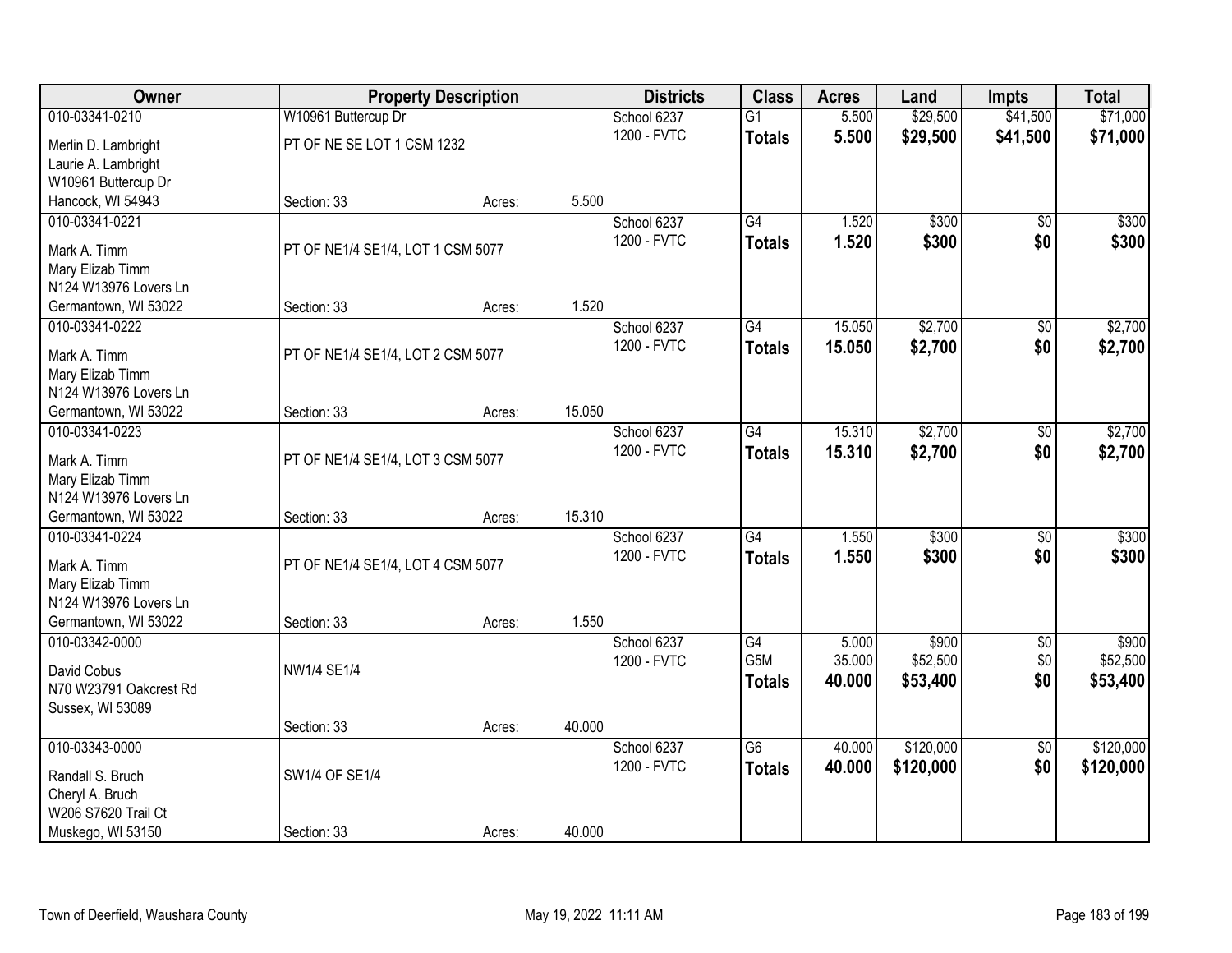| Owner                                  | <b>Property Description</b>         |        |        | <b>Districts</b> | <b>Class</b>     | <b>Acres</b> | Land     | <b>Impts</b>    | <b>Total</b> |
|----------------------------------------|-------------------------------------|--------|--------|------------------|------------------|--------------|----------|-----------------|--------------|
| 010-03344-0000                         |                                     |        |        | School 6237      | G <sub>5</sub> M | 40.000       | \$60,000 | $\overline{50}$ | \$60,000     |
| John W & Julie K Matthews Revocable    | SE1/4 OF SE1/4                      |        |        | 1200 - FVTC      | <b>Totals</b>    | 40.000       | \$60,000 | \$0             | \$60,000     |
| Trust                                  |                                     |        |        |                  |                  |              |          |                 |              |
| 805 N Pinyon Ct                        |                                     |        |        |                  |                  |              |          |                 |              |
| Hartland, WI 53029-8662                | Section: 33                         | Acres: | 40.000 |                  |                  |              |          |                 |              |
| 010-03411-0110                         | W10528 Buttercup Ave                |        |        | School 6237      | $\overline{G1}$  | 16.530       | \$63,600 | \$135,400       | \$199,000    |
| Neuendorf Living Trust                 | PT OF NE NE, LOT 1 CSM 3721         |        |        | 1200 - FVTC      | <b>Totals</b>    | 16.530       | \$63,600 | \$135,400       | \$199,000    |
| c/o Leaann Klein                       |                                     |        |        |                  |                  |              |          |                 |              |
| 2820 87th St                           |                                     |        |        |                  |                  |              |          |                 |              |
| Sturtevant, WI 53177-2030              | Section: 34                         | Acres: | 16.530 |                  |                  |              |          |                 |              |
| 010-03411-0400                         | W10582 Buttercup Ave                |        |        | School 6237      | $\overline{G1}$  | 10.700       | \$45,600 | \$2,800         | \$48,400     |
| Leo Tokarev                            | PT OF N1/2-NE1/4 AKA LOT 10         |        |        | 1200 - FVTC      | <b>Totals</b>    | 10.700       | \$45,600 | \$2,800         | \$48,400     |
| Yulia Tokarev                          |                                     |        |        |                  |                  |              |          |                 |              |
| 1159 Northbury Ln Apt d2               |                                     |        |        |                  |                  |              |          |                 |              |
| Wheeling, IL 60090-2415                | Section: 34                         | Acres: | 10.700 |                  |                  |              |          |                 |              |
| 010-03411-0500                         |                                     |        |        | School 6237      | $\overline{G1}$  | 4.059        | \$25,000 | \$0             | \$25,000     |
|                                        |                                     |        |        | 1200 - FVTC      | <b>Totals</b>    | 4.059        | \$25,000 | \$0             | \$25,000     |
| John L. Hinze et al                    | PT OF NE1/4 NE1/4                   |        |        |                  |                  |              |          |                 |              |
| 65 N Holcomb Rd<br>Clarkston, MI 48346 |                                     |        |        |                  |                  |              |          |                 |              |
|                                        | Section: 34                         | Acres: | 4.059  |                  |                  |              |          |                 |              |
| 010-03411-0600                         | W10589 Buttercup Ave                |        |        | School 6237      | $\overline{G1}$  | 5.170        | \$28,400 | \$137,500       | \$165,900    |
|                                        |                                     |        |        | 1200 - FVTC      | <b>Totals</b>    | 5.170        | \$28,400 | \$137,500       | \$165,900    |
| William V. Sawchuk                     | PT OF N1/2 NE1/4 AKA LOT 2          |        |        |                  |                  |              |          |                 |              |
| Carol A. Sawchuk                       |                                     |        |        |                  |                  |              |          |                 |              |
| W10589 Buttercup Ave                   |                                     |        | 5.170  |                  |                  |              |          |                 |              |
| Hancock, WI 54943<br>010-03411-0700    | Section: 34<br>W10523 Buttercup Ave | Acres: |        | School 6237      | $\overline{G1}$  | 5.120        | \$28,300 | \$3,900         | \$32,200     |
|                                        |                                     |        |        | 1200 - FVTC      | <b>Totals</b>    | 5.120        | \$28,300 | \$3,900         | \$32,200     |
| Benjamin R. Van Buren                  | PT OF NE1/4 NE1/4 AKA LOT 1         |        |        |                  |                  |              |          |                 |              |
| Carleen M. Van Buren                   |                                     |        |        |                  |                  |              |          |                 |              |
| 45 N Watertown St                      |                                     |        |        |                  |                  |              |          |                 |              |
| Waupun, WI 53963-1540                  | Section: 34                         | Acres: | 5.120  |                  |                  |              |          |                 |              |
| 010-03412-0100                         |                                     |        |        | School 6237      | $\overline{G1}$  | 6.800        | \$33,500 | \$800           | \$34,300     |
| John L. Hinze et al                    | PT OF NW1/4 NE1/4                   |        |        | 1200 - FVTC      | <b>Totals</b>    | 6.800        | \$33,500 | \$800           | \$34,300     |
| 65 N Holcomb Rd                        |                                     |        |        |                  |                  |              |          |                 |              |
| Clarkston, MI 48346                    |                                     |        |        |                  |                  |              |          |                 |              |
|                                        | Section: 34                         | Acres: | 6.800  |                  |                  |              |          |                 |              |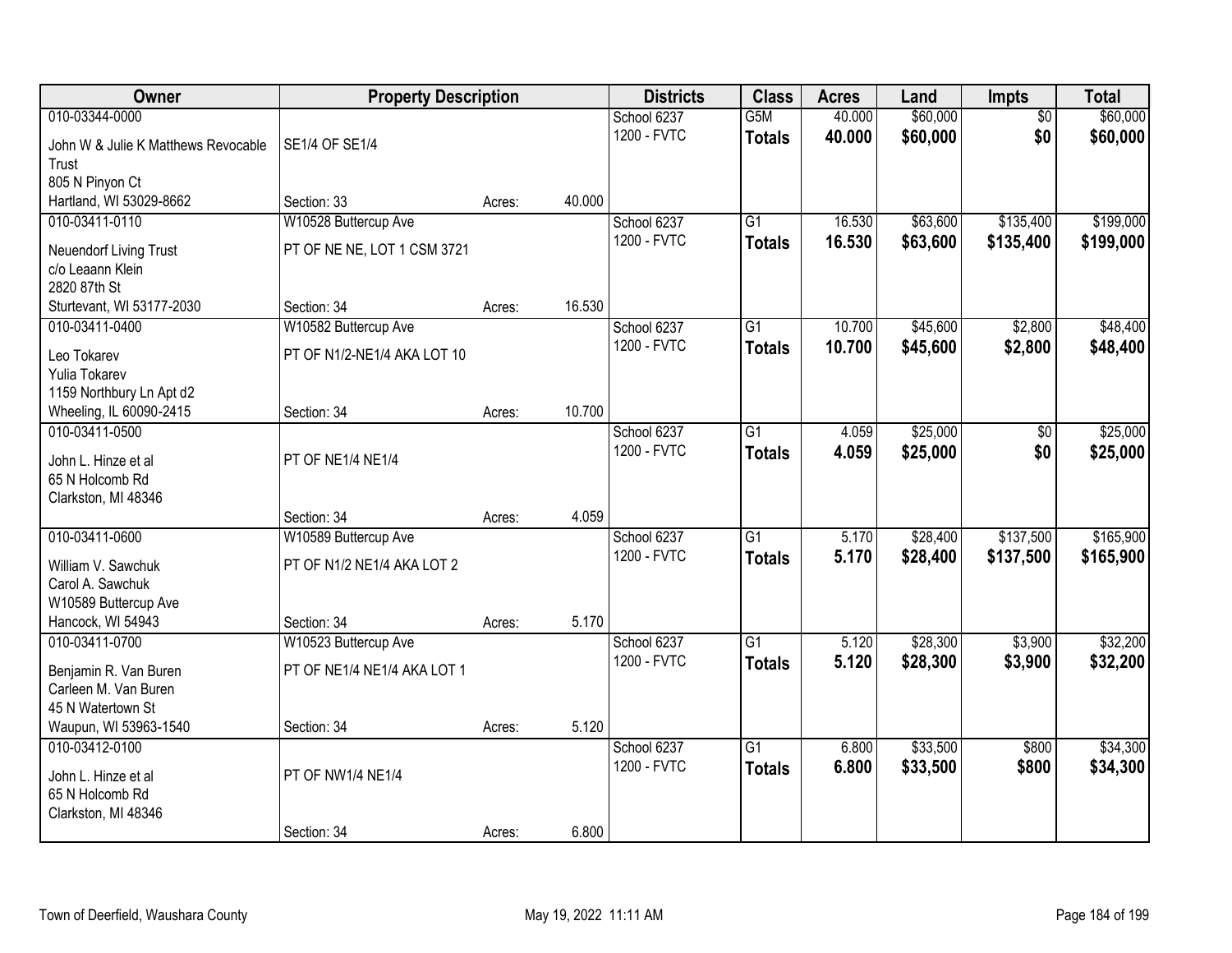| <b>Owner</b>                                                                                                |                                                                                                               | <b>Property Description</b> |       | <b>Districts</b>           | <b>Class</b>                     | <b>Acres</b>   | Land                 | <b>Impts</b>           | <b>Total</b>         |
|-------------------------------------------------------------------------------------------------------------|---------------------------------------------------------------------------------------------------------------|-----------------------------|-------|----------------------------|----------------------------------|----------------|----------------------|------------------------|----------------------|
| 010-03412-0200<br>Dan and Amber Buckingham<br>N3154 County Rd N<br>Jefferson, WI 53549                      | PT NW1/4 OF NE1/4 (K/A LOT 12); POS BY KRIER<br>10/31/2014                                                    |                             |       | School 6237<br>1200 - FVTC | $\overline{G1}$<br><b>Totals</b> | 5.800<br>5.800 | \$30,400<br>\$30,400 | $\overline{50}$<br>\$0 | \$30,400<br>\$30,400 |
|                                                                                                             | Section: 34                                                                                                   | Acres:                      | 5.800 |                            |                                  |                |                      |                        |                      |
| 010-03412-0300<br><b>Stacy Merritt</b><br>N2898 County Rd B<br>Hancock, WI 54943-7651                       | N2898 County Rd B<br>PT OF NW-NE A/K/A LOT 6                                                                  |                             |       | School 6237<br>1200 - FVTC | $\overline{G1}$<br><b>Totals</b> | 5.270<br>5.270 | \$28,700<br>\$28,700 | \$40,400<br>\$40,400   | \$69,100<br>\$69,100 |
|                                                                                                             | Section: 34                                                                                                   | Acres:                      | 5.270 |                            |                                  |                |                      |                        |                      |
| 010-03412-0400<br>Daniel J. Dowden<br>Kathryn A. Dowden<br>110 Weber St                                     | W10664 Buttercup Ave<br>PT OF NW OF NE A/K/A LOT 5                                                            |                             |       | School 6237<br>1200 - FVTC | G1<br><b>Totals</b>              | 5.220<br>5.220 | \$28,600<br>\$28,600 | \$33,800<br>\$33,800   | \$62,400<br>\$62,400 |
| Walworth, WI 53184-9695                                                                                     | Section: 34                                                                                                   | Acres:                      | 5.220 |                            |                                  |                |                      |                        |                      |
| 010-03412-0500<br>Daniel J. Dowden<br>Kathryn A. Dowden<br>110 Weber St                                     | PT OF NW1/4 NE1/4 AKA LOT 13                                                                                  |                             |       | School 6237<br>1200 - FVTC | G1<br><b>Totals</b>              | 5.312<br>5.312 | \$28,900<br>\$28,900 | \$0<br>\$0             | \$28,900<br>\$28,900 |
| Walworth, WI 53184-9695                                                                                     | Section: 34                                                                                                   | Acres:                      | 5.312 |                            |                                  |                |                      |                        |                      |
| 010-03412-0610<br>David M. Woyak Sr et al<br>c/o Michael A. Woyak<br>N2738 County Rd B<br>Hancock, WI 54943 | W10665 Buttercup Ave<br>PT OF NW-NE A/K/A LOT 4 EXC BEG SW COR N<br>662.83' E 16.5' SLY TO POB<br>Section: 34 | Acres:                      | 0.000 | School 6237<br>1200 - FVTC | $\overline{G1}$<br><b>Totals</b> | 6.000<br>6.000 | \$31,000<br>\$31,000 | \$300<br>\$300         | \$31,300<br>\$31,300 |
| 010-03412-0620                                                                                              |                                                                                                               |                             |       | School 6237                | $\overline{G5}$                  | 0.140          | \$100                | $\overline{50}$        | \$100                |
| Roy A. Biermann<br>c/o David M. Woyak Sr<br>W10705 Buttercup Ave                                            | PT OF NW-NE BEG SW COR N 662.83' E 16.5' SLY TO<br>POB                                                        |                             |       | 1200 - FVTC                | <b>Totals</b>                    | 0.140          | \$100                | \$0                    | \$100                |
| Hancock, WI 54943                                                                                           | Section: 34                                                                                                   | Acres:                      | 0.000 |                            |                                  |                |                      |                        |                      |
| 010-03412-0700<br>David M. Woyak Sr et al<br>c/o Michael A. Woyak<br>N2738 County Rd B<br>Hancock, WI 54943 | PT OF NW-NE A/K/A LOT 3<br>Section: 34                                                                        | Acres:                      | 5.420 | School 6237<br>1200 - FVTC | $\overline{G1}$<br><b>Totals</b> | 5.420<br>5.420 | \$29,200<br>\$29,200 | $\overline{50}$<br>\$0 | \$29,200<br>\$29,200 |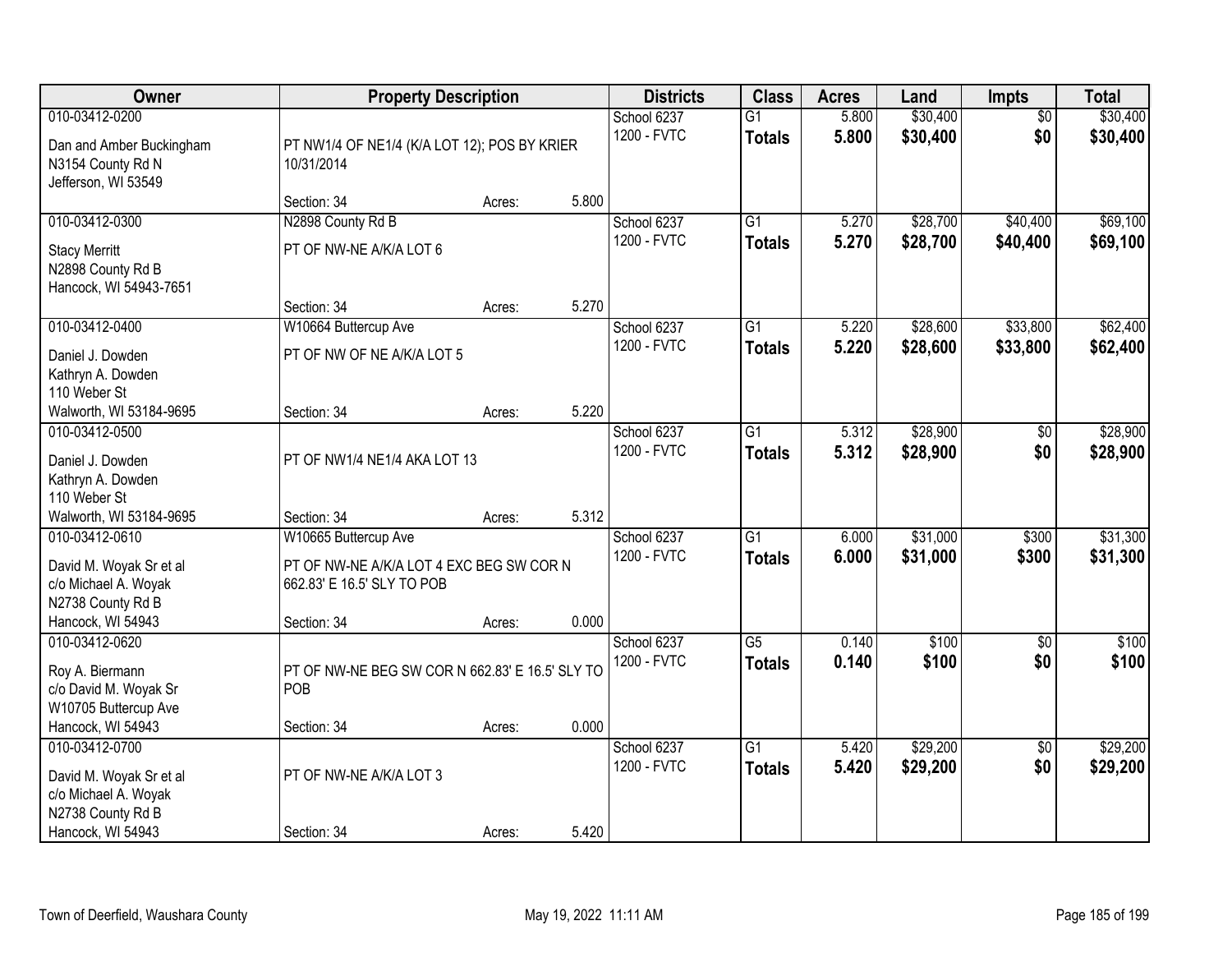| Owner                                    |                                                  | <b>Property Description</b> |        | <b>Districts</b>           | <b>Class</b>    | <b>Acres</b> | Land        | <b>Impts</b>    | <b>Total</b> |
|------------------------------------------|--------------------------------------------------|-----------------------------|--------|----------------------------|-----------------|--------------|-------------|-----------------|--------------|
| 010-03413-0100                           | N2738 County Rd B                                |                             |        | School 6237                | $\overline{G1}$ | 1.000        | \$10,000    | \$202,600       | \$212,600    |
| Michael A. Woyak                         | SE1/4 OF NW1/4 E OF COUNTY ROAD B AND SW1/4      |                             |        | 1200 - FVTC                | G <sub>5</sub>  | 4.000        | \$2,200     | \$0             | \$2,200      |
| Jennifer Woyak                           | NE1/4 LESS V844 P369                             |                             |        |                            | G <sub>6</sub>  | 40.850       | \$122,600   | \$0             | \$122,600    |
| N2738 County Rd B                        |                                                  |                             |        |                            | <b>Totals</b>   | 45.850       | \$134,800   | \$202,600       | \$337,400    |
| Hancock, WI 54943                        | Section: 34                                      | Acres:                      | 45.850 |                            |                 |              |             |                 |              |
| 010-03414-0000                           |                                                  |                             |        | School 6237                | W8              | 40.000       | (\$120,000) | $\overline{50}$ | \$0          |
|                                          |                                                  |                             |        | 1200 - FVTC                | <b>Totals</b>   | 40.000       | \$0         | \$0             | \$0          |
| Nancy Ostrowski                          | <b>SE1/4 OF NE1/4</b>                            |                             |        |                            |                 |              |             |                 |              |
| 4665 Indian Bend Rd<br>Oshkosh, WI 54904 |                                                  |                             |        |                            |                 |              |             |                 |              |
|                                          | Section: 34                                      | Acres:                      | 40.000 |                            |                 |              |             |                 |              |
| 010-03421-0111                           |                                                  |                             |        | School 6237                | $\overline{G4}$ | 15.320       | \$2,700     | $\overline{50}$ | \$2,700      |
|                                          |                                                  |                             |        | 1200 - FVTC                | G <sub>5</sub>  | 0.500        | \$100       | \$0             | \$100        |
| Michael R & David F Warzynski, LLC       | PT NE1/4 OF NW1/4                                |                             |        |                            | <b>Totals</b>   | 15.820       | \$2,800     | \$0             | \$2,800      |
| 9950 County Rd Aa                        |                                                  |                             |        |                            |                 |              |             |                 |              |
| Almond, WI 54909                         |                                                  |                             |        |                            |                 |              |             |                 |              |
|                                          | Section: 34                                      | Acres:                      | 15.820 |                            | $\overline{G1}$ |              | \$14,100    |                 |              |
| 010-03421-0112                           |                                                  |                             |        | School 6237<br>1200 - FVTC |                 | 1.690        |             | \$0             | \$14,100     |
| Aaron Spees                              | N1/2 NE1/4 NW1/4 EXCEPT CSM #1587 & EXC V512     |                             |        |                            | <b>Totals</b>   | 1.690        | \$14,100    | \$0             | \$14,100     |
| Tonia L. Spees                           | P41, NOW LOT 1 CSM 3974                          |                             |        |                            |                 |              |             |                 |              |
| W10706 Buttercup Ave                     |                                                  |                             |        |                            |                 |              |             |                 |              |
| Hancock, WI 54943                        | Section: 34                                      | Acres:                      | 1.690  |                            |                 |              |             |                 |              |
| 010-03421-0200                           | N2805 County Rd B                                |                             |        | School 6237                | $\overline{G1}$ | 11.917       | \$49,300    | \$190,600       | \$239,900    |
| David M. Woyak                           | S1/2 NE1/4 NW1/4 WEST OF CTH "B"                 |                             |        | 1200 - FVTC                | <b>Totals</b>   | 11.917       | \$49,300    | \$190,600       | \$239,900    |
| Nickole L. Woyak                         |                                                  |                             |        |                            |                 |              |             |                 |              |
| N2805 County Rd B                        |                                                  |                             |        |                            |                 |              |             |                 |              |
| Hancock, WI 54943                        | Section: 34                                      | Acres:                      | 11.917 |                            |                 |              |             |                 |              |
| 010-03421-0210                           | W10705 Buttercup Ave                             |                             |        | School 6237                | $\overline{G1}$ | 1.167        | \$11,000    | \$64,200        | \$75,200     |
| Peter Idsvoog                            | PT OF S1/2 NE1/4 NW1/4 EAST OF CTH "B" K/A LOT 1 |                             |        | 1200 - FVTC                | <b>Totals</b>   | 1.167        | \$11,000    | \$64,200        | \$75,200     |
| Jennifer Idsvoog                         | CSM #2193                                        |                             |        |                            |                 |              |             |                 |              |
| W8664 County Rd C                        |                                                  |                             |        |                            |                 |              |             |                 |              |
| Wautoma, WI 54982                        | Section: 34                                      | Acres:                      | 1.167  |                            |                 |              |             |                 |              |
| 010-03421-0220                           | N2801 County Rd B                                |                             |        | School 6237                | $\overline{G1}$ | 6.916        | \$33,800    | $\overline{50}$ | \$33,800     |
|                                          |                                                  |                             |        | 1200 - FVTC                | <b>Totals</b>   | 6.916        | \$33,800    | \$0             | \$33,800     |
| Michael A. Woyak                         | PT OF S1/2 NE1/4 NW1/4 EAST OF CTH "B" K/A LOT 2 |                             |        |                            |                 |              |             |                 |              |
| Jennifer Woyak                           | CSM #2193                                        |                             |        |                            |                 |              |             |                 |              |
| N2738 County Rd B                        |                                                  |                             | 6.916  |                            |                 |              |             |                 |              |
| Hancock, WI 54943                        | Section: 34                                      | Acres:                      |        |                            |                 |              |             |                 |              |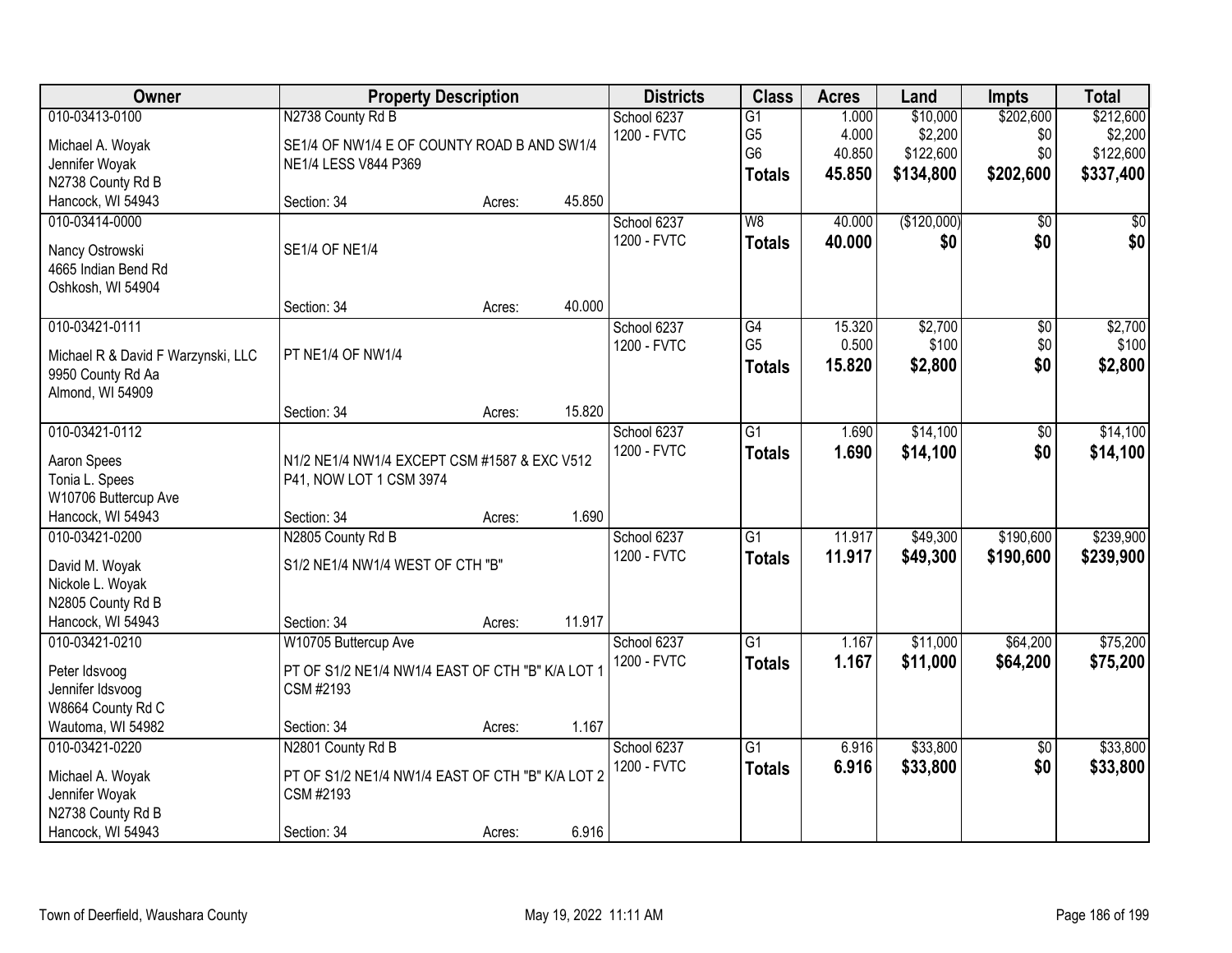| Owner                                        |                                              | <b>Property Description</b> |        | <b>Districts</b> | <b>Class</b>    | <b>Acres</b> | Land       | <b>Impts</b>    | <b>Total</b> |
|----------------------------------------------|----------------------------------------------|-----------------------------|--------|------------------|-----------------|--------------|------------|-----------------|--------------|
| 010-03421-0300                               | W10706 Buttercup Ave                         |                             |        | School 6237      | $\overline{G1}$ | 2.490        | \$18,200   | \$156,800       | \$175,000    |
| Aaron Spees                                  | PT OF NE1/4 NW1/4, LOT 1 CSM #1587           |                             |        | 1200 - FVTC      | <b>Totals</b>   | 2.490        | \$18,200   | \$156,800       | \$175,000    |
| Tonia L. Spees                               |                                              |                             |        |                  |                 |              |            |                 |              |
| W10706 Buttercup Ave                         |                                              |                             |        |                  |                 |              |            |                 |              |
| Hancock, WI 54943                            | Section: 34                                  | Acres:                      | 2.490  |                  |                 |              |            |                 |              |
| 010-03422-0110                               |                                              |                             |        | School 6237      | $\overline{G4}$ | 15.000       | \$2,700    | $\overline{30}$ | \$2,700      |
| Michael R & David F Warzynski, LLC           | PT NW1/4 OF NW1/4                            |                             |        | 1200 - FVTC      | <b>Totals</b>   | 15.000       | \$2,700    | \$0             | \$2,700      |
| 9950 County Rd Aa                            |                                              |                             |        |                  |                 |              |            |                 |              |
| Almond, WI 54909                             |                                              |                             |        |                  |                 |              |            |                 |              |
|                                              | Section: 34                                  | Acres:                      | 15.000 |                  |                 |              |            |                 |              |
| 010-03422-0200                               |                                              |                             |        | School 6237      | G4              | 4.000        | \$700      | \$0             | \$700        |
| David M. Woyak                               | S1/2 NW1/4 NW1/4                             |                             |        | 1200 - FVTC      | G5M             | 16.000       | \$24,000   | \$0             | \$24,000     |
| Nickole L. Woyak                             |                                              |                             |        |                  | <b>Totals</b>   | 20.000       | \$24,700   | \$0             | \$24,700     |
| N2805 County Rd B                            |                                              |                             |        |                  |                 |              |            |                 |              |
| Hancock, WI 54943                            | Section: 34                                  | Acres:                      | 20.000 |                  |                 |              |            |                 |              |
| 010-03423-0000                               |                                              |                             |        | School 6237      | G4              | 39.000       | \$6,900    | \$0             | \$6,900      |
|                                              | <b>SW1/4 OF NW1/4</b>                        |                             |        | 1200 - FVTC      | G5M             | 1.000        | \$1,500    | \$0             | \$1,500      |
| Stelter Landholding, LLC<br>Patricia Stelter |                                              |                             |        |                  | <b>Totals</b>   | 40.000       | \$8,400    | \$0             | \$8,400      |
| W10316 County Rd Y                           |                                              |                             |        |                  |                 |              |            |                 |              |
| Wautoma, WI 54982                            | Section: 34                                  | Acres:                      | 40.000 |                  |                 |              |            |                 |              |
| 010-03424-0110                               |                                              |                             |        | School 6237      | $\overline{G1}$ | 15.150       | \$59,400   | \$0             | \$59,400     |
|                                              |                                              |                             |        | 1200 - FVTC      | <b>Totals</b>   | 15.150       | \$59,400   | \$0             | \$59,400     |
| Michael A. Woyak                             | PT OF SE1/4 OF NW1/4 E OF COUNTY ROAD B & PT |                             |        |                  |                 |              |            |                 |              |
| Jennifer Woyak                               | OF SW1/4 NE1/4                               |                             |        |                  |                 |              |            |                 |              |
| N2738 County Rd B<br>Hancock, WI 54943       | Section: 34                                  | Acres:                      | 15.150 |                  |                 |              |            |                 |              |
| 010-03424-0200                               |                                              |                             |        | School 6237      | G4              | 18.000       | \$3,200    | $\overline{60}$ | \$3,200      |
|                                              |                                              |                             |        | 1200 - FVTC      | G <sub>5</sub>  | 1.000        | \$100      | \$0             | \$100        |
| Stelter Landholding, LLC                     | SE1/4 OF NW1/4 LYING WEST OF CTH "B"         |                             |        |                  | Totals          | 19.000       | \$3,300    | \$0             | \$3,300      |
| Patricia Stelter                             |                                              |                             |        |                  |                 |              |            |                 |              |
| W10316 County Rd Y                           |                                              |                             |        |                  |                 |              |            |                 |              |
| Wautoma, WI 54982<br>010-03431-0000          | Section: 34                                  | Acres:                      | 19.000 | School 6237      | G4              | 20,000       | \$3,500    | $\overline{50}$ | \$3,500      |
|                                              |                                              |                             |        | 1200 - FVTC      | W <sub>8</sub>  | 20.000       | (\$30,000) | \$0             | \$0          |
| Kathryn Bergemann                            | <b>NE1/4 OF SW1/4</b>                        |                             |        |                  | <b>Totals</b>   | 40.000       | \$3,500    | \$0             | \$3,500      |
| W10688 County Rd Y                           |                                              |                             |        |                  |                 |              |            |                 |              |
| Hancock, WI 54943                            |                                              |                             |        |                  |                 |              |            |                 |              |
|                                              | Section: 34                                  | Acres:                      | 40.000 |                  |                 |              |            |                 |              |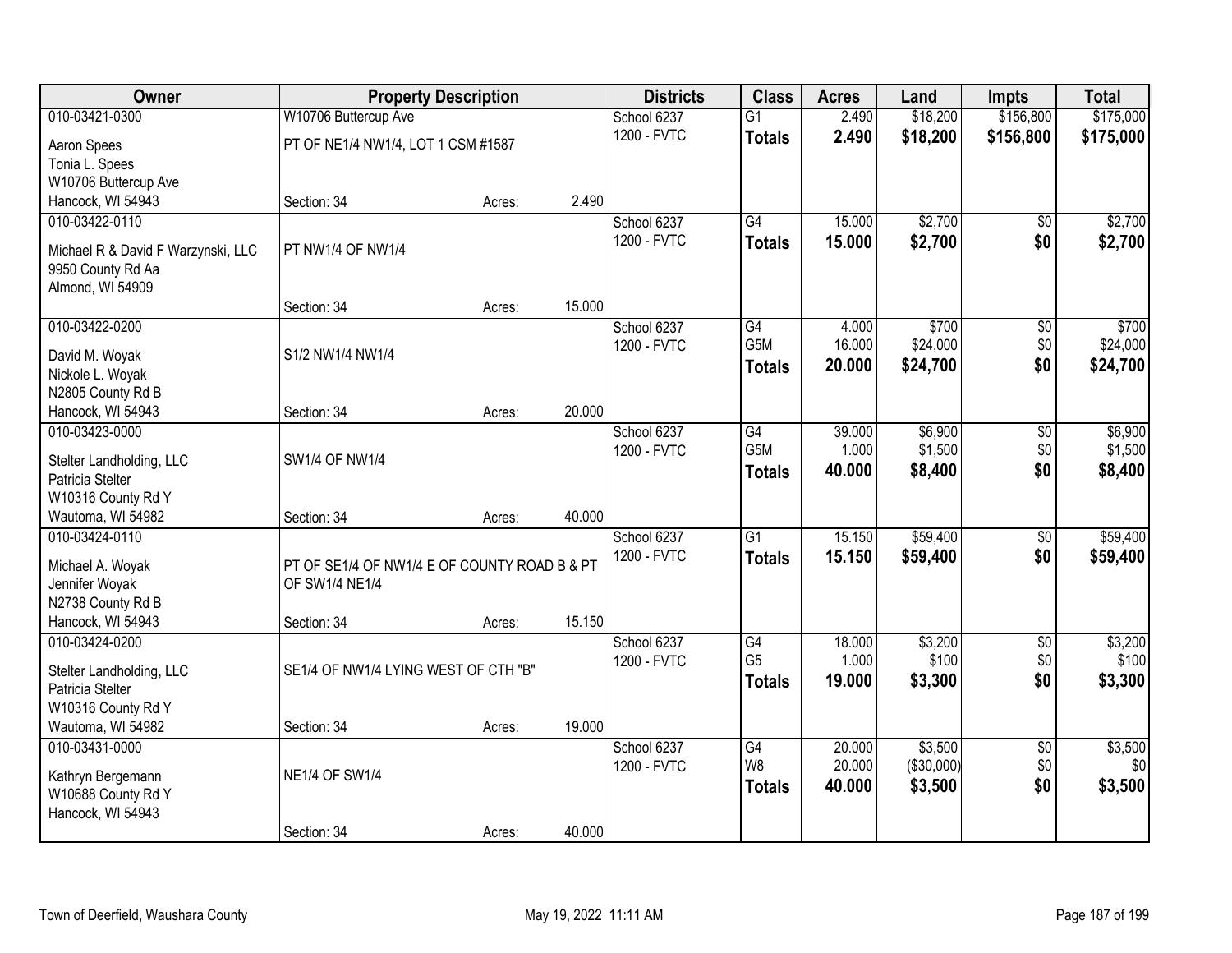| Owner                                                                                                      |                                                                                                                                                                                       | <b>Property Description</b> |                  | <b>Districts</b>           | <b>Class</b>                          | <b>Acres</b>                       | Land                                       | <b>Impts</b>                                     | <b>Total</b>                                 |
|------------------------------------------------------------------------------------------------------------|---------------------------------------------------------------------------------------------------------------------------------------------------------------------------------------|-----------------------------|------------------|----------------------------|---------------------------------------|------------------------------------|--------------------------------------------|--------------------------------------------------|----------------------------------------------|
| 010-03432-0000<br>Kathryn Bergemann<br>W10688 County Rd Y                                                  | NW1/4 OF SW1/4                                                                                                                                                                        |                             |                  | School 6237<br>1200 - FVTC | $\overline{G4}$<br><b>Totals</b>      | 40.000<br>40.000                   | \$7,100<br>\$7,100                         | $\overline{50}$<br>\$0                           | \$7,100<br>\$7,100                           |
| Hancock, WI 54943                                                                                          | Section: 34                                                                                                                                                                           | Acres:                      | 40.000           |                            |                                       |                                    |                                            |                                                  |                                              |
| 010-03433-0100<br>Kathryn Bergemann<br>W10688 County Rd Y<br>Hancock, WI 54943                             | SW1/4 OF SW1/4 LESS LOT 1 CSM 6105 AND PT OF<br>SE1/4 SW1/4 BEING LOT 2 CSM 6105                                                                                                      |                             |                  | School 6237<br>1200 - FVTC | G4<br>W8<br><b>Totals</b>             | 9.300<br>26.000<br>35.300          | \$1,600<br>(\$78,000)<br>\$1,600           | \$0<br>\$0<br>\$0                                | \$1,600<br>\$0<br>\$1,600                    |
| 010-03434-0200<br>Dorothy Miller                                                                           | Section: 34<br>N2535 County Rd B<br>PT OF SE1/4 SW1/4, LOT 1 CSM #1037                                                                                                                | Acres:                      | 35.300           | School 6237<br>1200 - FVTC | $\overline{G1}$<br><b>Totals</b>      | 3.212<br>3.212                     | \$21,300<br>\$21,300                       | \$64,200<br>\$64,200                             | \$85,500<br>\$85,500                         |
| <b>Mahlon Miller</b><br>N2643 County Rd B<br>Hancock, WI 54943                                             | Section: 34                                                                                                                                                                           | Acres:                      | 3.212            |                            |                                       |                                    |                                            |                                                  |                                              |
| 010-03434-0300<br>Gordon W. Pomplun<br>June C. Kitchen<br>N2591 County Rd B                                | N2591 County Rd B<br>PT OF SE1/4 SW1/4 POB NE COR CSM 1037, W TO<br>NW COR CSM, NWLY TO NW COR SE SW, E TO CL<br>CTH "B", S ON CL TO POB NOW LOT 3 CSM 6105                           |                             |                  | School 6237<br>1200 - FVTC | G1<br>G <sub>4</sub><br><b>Totals</b> | 7.830<br>6.000<br>13.830           | \$36,700<br>\$1,100<br>\$37,800            | \$145,100<br>\$0<br>\$145,100                    | \$181,800<br>\$1,100<br>\$182,900            |
| Hancock, WI 54943<br>010-03434-0410<br>Stelter Landholding, LLC<br>W10316 County Rd Y<br>Wautoma, WI 54982 | Section: 34<br>PT OF S1/2 SW1/4, LOT 1 CSM 6105                                                                                                                                       | Acres:                      | 13.830           | School 6237<br>1200 - FVTC | G4<br><b>Totals</b>                   | 14.900<br>14.900                   | \$2,600<br>\$2,600                         | \$0<br>\$0                                       | \$2,600<br>\$2,600                           |
| 010-03434-0510<br>Kathryn Bergemann<br>W10688 County Rd Y<br>Hancock, WI 54943                             | Section: 34<br>W10688 County Rd Y<br>PT SE1/4 SW1/4 E OF COUNTY ROAD B & PT OF<br>SW1/4 SE1/4, NOW LOT 1 CSM 6012 AND SE1/4 SW1/<br>E OF COUNTY ROAD B & N OF CSM 6012<br>Section: 34 | Acres:<br>Acres:            | 14.900<br>15.620 | School 6237<br>1200 - FVTC | G4<br>G5M<br>G7<br><b>Totals</b>      | 10.620<br>3.000<br>2.000<br>15.620 | \$1,900<br>\$4,500<br>\$11,000<br>\$17,400 | $\overline{50}$<br>\$0<br>\$128,500<br>\$128,500 | \$1,900<br>\$4,500<br>\$139,500<br>\$145,900 |
| 010-03441-0000<br>Nancy Ostrowski<br>4665 Indian Bend Rd<br>Oshkosh, WI 54904                              | <b>NE1/4 OF SE1/4</b><br>Section: 34                                                                                                                                                  | Acres:                      | 40.000           | School 6237<br>1200 - FVTC | G4<br>W <sub>8</sub><br><b>Totals</b> | 31.000<br>9.000<br>40.000          | \$5,500<br>(\$13,500)<br>\$5,500           | $\overline{50}$<br>\$0<br>\$0                    | \$5,500<br>\$0<br>\$5,500                    |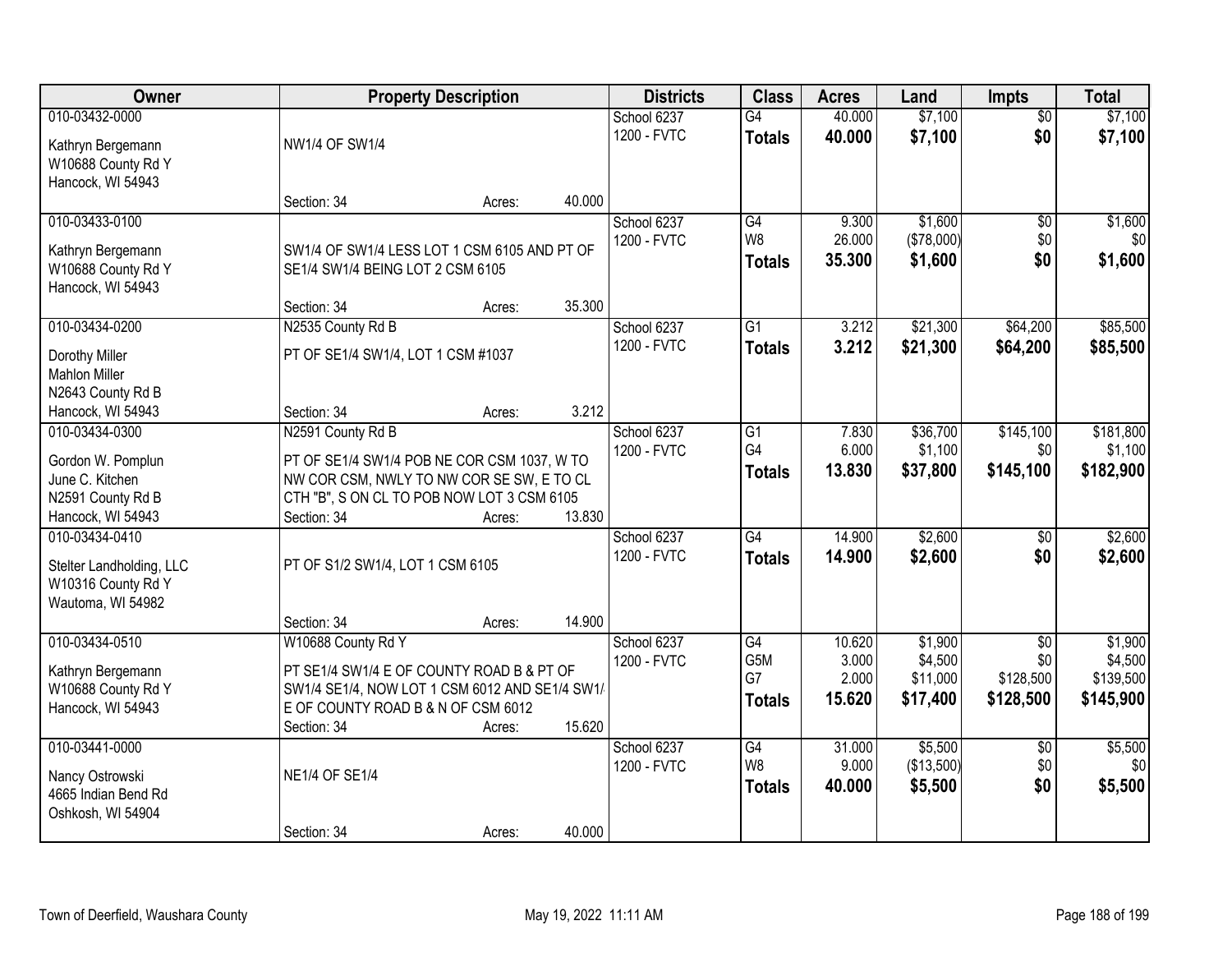| Owner                                      |                                 | <b>Property Description</b> |        | <b>Districts</b>           | <b>Class</b>                      | <b>Acres</b>     | Land                  | <b>Impts</b>     | <b>Total</b>                |
|--------------------------------------------|---------------------------------|-----------------------------|--------|----------------------------|-----------------------------------|------------------|-----------------------|------------------|-----------------------------|
| 010-03442-0000                             |                                 |                             |        | School 6237                | G4                                | 14.000           | \$2,500               | $\overline{50}$  | \$2,500                     |
| Patricia Stelter                           | NW1/4 OF SE1/4                  |                             |        | 1200 - FVTC                | W8<br><b>Totals</b>               | 26.000<br>40.000 | (\$39,000)<br>\$2,500 | \$0<br>\$0       | \$0 <sub>1</sub><br>\$2,500 |
| 7536 N Orchard View Dr                     |                                 |                             |        |                            |                                   |                  |                       |                  |                             |
| Evansville, WI 53536                       | Section: 34                     | Acres:                      | 40.000 |                            |                                   |                  |                       |                  |                             |
| 010-03443-0100                             | County Rd Y                     |                             |        | School 6237                | G4                                | 36.968           | \$6,500               | \$0              | \$6,500                     |
|                                            |                                 |                             |        | 1200 - FVTC                | <b>Totals</b>                     | 36.968           | \$6,500               | \$0              | \$6,500                     |
| Patricia Stelter<br>7536 N Orchard View Dr | SW1/4 OF SE1/4 LESS CSM 6012    |                             |        |                            |                                   |                  |                       |                  |                             |
| Evansville, WI 53536                       |                                 |                             |        |                            |                                   |                  |                       |                  |                             |
|                                            | Section: 34                     | Acres:                      | 36.968 |                            |                                   |                  |                       |                  |                             |
| 010-03444-0000                             |                                 |                             |        | School 6237                | G4                                | 39.000           | \$6,900               | \$0              | \$6,900                     |
| Nancy Ostrowski                            | SE1/4 OF SE1/4                  |                             |        | 1200 - FVTC                | G <sub>5</sub>                    | 1.000            | \$100                 | \$0              | \$100                       |
| 4665 Indian Bend Rd                        |                                 |                             |        |                            | <b>Totals</b>                     | 40.000           | \$7,000               | \$0              | \$7,000                     |
| Oshkosh, WI 54904                          |                                 |                             |        |                            |                                   |                  |                       |                  |                             |
|                                            | Section: 34                     | Acres:                      | 40.000 |                            |                                   |                  |                       |                  |                             |
| 010-03511-0200                             |                                 |                             |        | School 6237                | W <sub>6</sub>                    | 12.120           | ( \$36,400)           | \$0              | $\sqrt{50}$                 |
| Jeffrey R. Delaura                         | SO. 400' OF NE1/4 NE1/4         |                             |        | 1200 - FVTC                | <b>Totals</b>                     | 12.120           | \$0                   | \$0              | \$0                         |
| Susan M. Delaura                           |                                 |                             |        |                            |                                   |                  |                       |                  |                             |
| 801 Bear Claw Way                          |                                 |                             |        |                            |                                   |                  |                       |                  |                             |
| Madison, WI 53717                          | Section: 35                     | Acres:                      | 12.120 |                            |                                   |                  |                       |                  |                             |
| 010-03511-0310                             | N2875 12th Ave                  |                             |        | School 6237<br>1200 - FVTC | $\overline{G1}$<br>G <sub>6</sub> | 1.000<br>35.190  | \$10,100<br>\$96,800  | \$230,400<br>\$0 | \$240,500<br>\$96,800       |
| <b>Brandon Meyer</b>                       | LOTS 1, 2 & 3, CSM 3319         |                             |        |                            | <b>Totals</b>                     | 36.190           | \$106,900             | \$230,400        | \$337,300                   |
| Danielle Meyer                             |                                 |                             |        |                            |                                   |                  |                       |                  |                             |
| N2875 12th Ave                             |                                 |                             | 36.190 |                            |                                   |                  |                       |                  |                             |
| Wautoma, WI 54982<br>010-03512-0200        | Section: 35                     | Acres:                      |        | School 6237                | $\overline{W6}$                   | 31.450           | (\$94,400)            | $\sqrt{6}$       | $\overline{\$0}$            |
|                                            |                                 |                             |        | 1200 - FVTC                | <b>Totals</b>                     | 31.450           | \$0                   | \$0              | \$0                         |
| Jeffrey R. Delaura                         | W. 915' & S 400' OF NW1/4 NE1/4 |                             |        |                            |                                   |                  |                       |                  |                             |
| Susan M. Delaura<br>801 Bear Claw Way      |                                 |                             |        |                            |                                   |                  |                       |                  |                             |
| Madison, WI 53717                          | Section: 35                     | Acres:                      | 31.450 |                            |                                   |                  |                       |                  |                             |
| 010-03513-0000                             |                                 |                             |        | School 6237                | W <sub>6</sub>                    | 40.000           | (\$120,000)           | $\overline{30}$  | $\sqrt{50}$                 |
|                                            |                                 |                             |        | 1200 - FVTC                | <b>Totals</b>                     | 40.000           | \$0                   | \$0              | \$0                         |
| Jeffrey R. Delaura<br>Susan M. Delaura     | <b>SW1/4 OF NE1/4</b>           |                             |        |                            |                                   |                  |                       |                  |                             |
| 801 Bear Claw Way                          |                                 |                             |        |                            |                                   |                  |                       |                  |                             |
| Madison, WI 53717                          | Section: 35                     | Acres:                      | 40.000 |                            |                                   |                  |                       |                  |                             |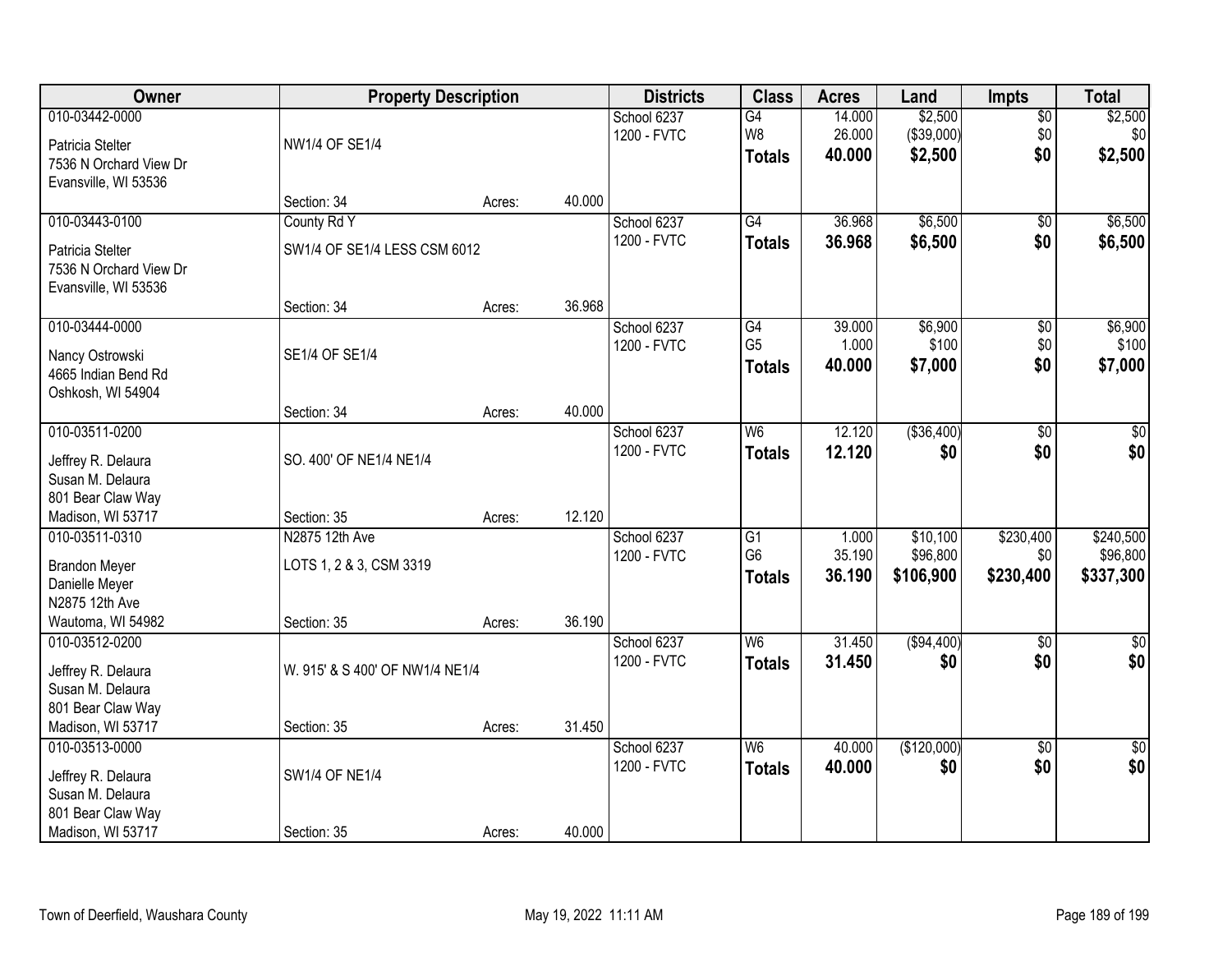| <b>Owner</b>                                                                                  |                                                                                     | <b>Property Description</b> |                | <b>Districts</b>           | <b>Class</b>                                             | <b>Acres</b>                       | Land                                        | <b>Impts</b>                         | <b>Total</b>                                  |
|-----------------------------------------------------------------------------------------------|-------------------------------------------------------------------------------------|-----------------------------|----------------|----------------------------|----------------------------------------------------------|------------------------------------|---------------------------------------------|--------------------------------------|-----------------------------------------------|
| 010-03514-0100<br>Thomas M. Geb<br>Jill Lori Geb                                              | N2777 12th Ave<br>SE1/4 NE1/4 EXC S 330.35' N/K/A LOT 1 CSM #3306                   |                             |                | School 6237<br>1200 - FVTC | $\overline{G1}$<br>G6<br>W <sub>6</sub>                  | 0.820<br>1.000<br>28.000           | \$9,200<br>\$3,000<br>(\$84,000)            | \$24,700<br>\$0<br>\$0               | \$33,900<br>\$3,000<br>\$0                    |
| 5232 35th Ave<br>Kenosha, WI 53144                                                            | Section: 35                                                                         | Acres:                      | 29.820         |                            | <b>Totals</b>                                            | 29.820                             | \$12,200                                    | \$24,700                             | \$36,900                                      |
| 010-03514-0200<br>Matthew K. Wenninger<br>3265 E Normandy Ct<br>Oak Creek, WI 53154-3593      | N2713 12th Ave<br>SOUTH 330.35' OF SE1/4 NE1/4 AND N'LY PT OF<br><b>NE1/4 SE1/4</b> |                             |                | School 6237<br>1200 - FVTC | $\overline{G1}$<br><b>Totals</b>                         | 10.730<br>10.730                   | \$45,700<br>\$45,700                        | \$55,700<br>\$55,700                 | \$101,400<br>\$101,400                        |
| 010-03521-0100<br>Harry Bush Tree Farm, LLC<br>W2402 Tree Line Ct<br>Appleton, WI 54915       | Section: 35<br><b>Buttercup Ave</b><br>NE1/4 OF NW1/4 S. OF HWY                     | Acres:                      | 10.730         | School 6237<br>1200 - FVTC | G4<br>G5M<br>G7<br><b>Totals</b>                         | 27.000<br>4.500<br>0.400<br>31.900 | \$4,800<br>\$6,800<br>\$2,200<br>\$13,800   | \$0<br>\$0<br>\$4,400<br>\$4,400     | \$4,800<br>\$6,800<br>\$6,600<br>\$18,200     |
| 010-03521-0210<br>Ronald I. Weiske<br>W10390 Buttercup Ave<br>Wautoma, WI 54982               | Section: 35<br>W10390 Buttercup Ave<br>PT OF NE1/4 NW1/4, LOT 1 CSM 4700            | Acres:                      | 31.900         | School 6237<br>1200 - FVTC | G1<br>G <sub>5</sub><br><b>Totals</b>                    | 1.580<br>5.000<br>6.580            | \$13,500<br>\$2,800<br>\$16,300             | \$111,300<br>\$0<br>\$111,300        | \$124,800<br>\$2,800<br>\$127,600             |
| 010-03521-0220<br>Javier M. Loa Jr<br>PO Box 1344<br>Wautoma, WI 54982                        | Section: 35<br>W10340 Buttercup Ave<br>LOT 2 CSM 4700<br>Section: 35                | Acres:<br>Acres:            | 6.580<br>1.570 | School 6237<br>1200 - FVTC | $\overline{G1}$<br><b>Totals</b>                         | 1.570<br>1.570                     | \$13,400<br>\$13,400                        | \$48,500<br>\$48,500                 | \$61,900<br>\$61,900                          |
| 010-03522-0100<br>William D. Bauer<br>Connie J. Bauer<br>116 Conrad Ct<br>Mukwonago, WI 53149 | W10448 Buttercup Ave<br>NW1/4 OF NW1/4 N OF BUTTERCUP AVE<br>Section: 35            | Acres:                      | 26.020         | School 6237<br>1200 - FVTC | $\overline{G1}$<br>G4<br>G <sub>6</sub><br><b>Totals</b> | 1.000<br>16.920<br>8.100<br>26.020 | \$10,000<br>\$3,000<br>\$22,300<br>\$35,300 | \$141,000<br>\$0<br>\$0<br>\$141,000 | \$151,000<br>\$3,000<br>\$22,300<br>\$176,300 |
| 010-03522-0200<br>Buckingham Cabin, LLC<br>W4824 State Rd 106<br>Fort Atkinson, WI 53538      | W10437 Buttercup Ave<br>NW1/4 OF NW1/4 S OF BUTTERCUP AVE<br>Section: 35            | Acres:                      | 13.980         | School 6237<br>1200 - FVTC | $\overline{G1}$<br><b>Totals</b>                         | 13.980<br>13.980                   | \$49,000<br>\$49,000                        | \$129,100<br>\$129,100               | \$178,100<br>\$178,100                        |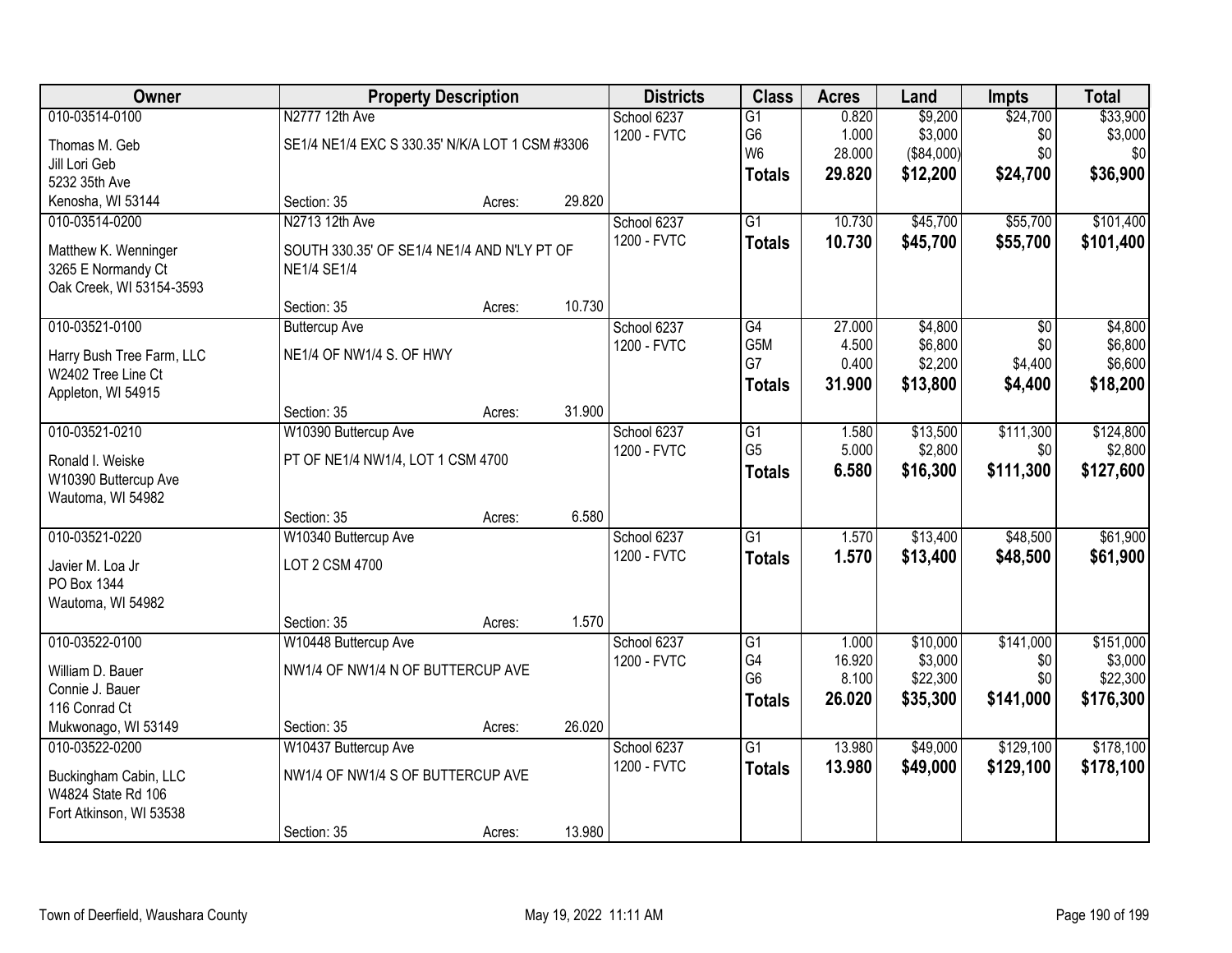| Owner                                       |                                                | <b>Property Description</b> |        | <b>Districts</b> | <b>Class</b>             | <b>Acres</b> | Land        | Impts           | <b>Total</b> |
|---------------------------------------------|------------------------------------------------|-----------------------------|--------|------------------|--------------------------|--------------|-------------|-----------------|--------------|
| 010-03523-0000                              |                                                |                             |        | School 6237      | $\overline{\mathsf{W}8}$ | 40.000       | (\$120,000) | $\overline{50}$ | \$0          |
| Stelter Landholding, LLC                    | SW1/4 OF NW1/4                                 |                             |        | 1200 - FVTC      | <b>Totals</b>            | 40.000       | \$0         | \$0             | \$0          |
| Nancy Ostrowski                             |                                                |                             |        |                  |                          |              |             |                 |              |
| W10316 County Rd Y                          |                                                |                             |        |                  |                          |              |             |                 |              |
| Wautoma, WI 54982                           | Section: 35                                    | Acres:                      | 40.000 |                  |                          |              |             |                 |              |
| 010-03524-0000                              |                                                |                             |        | School 6237      | $\overline{G4}$          | 40.000       | \$7,100     | \$0             | \$7,100      |
| Harry Bush Tree Farm, LLC                   | <b>SE1/4 OF NW1/4</b>                          |                             |        | 1200 - FVTC      | <b>Totals</b>            | 40.000       | \$7,100     | \$0             | \$7,100      |
| W2402 Tree Line Ct                          |                                                |                             |        |                  |                          |              |             |                 |              |
| Appleton, WI 54915                          |                                                |                             |        |                  |                          |              |             |                 |              |
|                                             | Section: 35                                    | Acres:                      | 40.000 |                  |                          |              |             |                 |              |
| 010-03531-0100                              | W10304 Buttercup Ln                            |                             |        | School 6237      | $\overline{G1}$          | 10.000       | \$43,400    | \$111,500       | \$154,900    |
| Cynthia J. Simonson                         | E1/2 OF E1/2 OF NE1/4 OF SW1/4                 |                             |        | 1200 - FVTC      | <b>Totals</b>            | 10.000       | \$43,400    | \$111,500       | \$154,900    |
| 210 Jonathon Dr                             |                                                |                             |        |                  |                          |              |             |                 |              |
| Janesville, WI 53548-5806                   |                                                |                             |        |                  |                          |              |             |                 |              |
|                                             | Section: 35                                    | Acres:                      | 10.000 |                  |                          |              |             |                 |              |
| 010-03531-0200                              | W10336 Buttercup Ln                            |                             |        | School 6237      | $\overline{G1}$          | 10.010       | \$43,400    | \$51,200        | \$94,600     |
| Robert Laskowski et al                      | W1/2 E1/2 NE SW LIFE ESTATE TO ROBERT J & JEAN |                             |        | 1200 - FVTC      | <b>Totals</b>            | 10.010       | \$43,400    | \$51,200        | \$94,600     |
| N50 W15361 Honey Suckle Ln                  | <b>H LASKOWSKI</b>                             |                             |        |                  |                          |              |             |                 |              |
| Menomonee Falls, WI 53051                   |                                                |                             |        |                  |                          |              |             |                 |              |
|                                             | Section: 35                                    | Acres:                      | 10.010 |                  |                          |              |             |                 |              |
| 010-03531-0300                              | W10354 Buttercup Ln                            |                             |        | School 6237      | $\overline{G1}$          | 10.010       | \$43,400    | \$54,400        | \$97,800     |
| Tyler S. Rabe                               | PT NE1/4 OF SW1/4                              |                             |        | 1200 - FVTC      | <b>Totals</b>            | 10.010       | \$43,400    | \$54,400        | \$97,800     |
| Celia S. Rabe                               |                                                |                             |        |                  |                          |              |             |                 |              |
| W10354 Buttercup Ln                         |                                                |                             |        |                  |                          |              |             |                 |              |
| Wautoma, WI 54982                           | Section: 35                                    | Acres:                      | 10.010 |                  |                          |              |             |                 |              |
| 010-03531-0400                              | W10376 Buttercup Ln                            |                             |        | School 6237      | G1                       | 11.660       | \$48,500    | \$73,000        | \$121,500    |
| Kevin L. Bohn                               | PT OF NE SW & SE SW, PAR "A"                   |                             |        | 1200 - FVTC      | <b>Totals</b>            | 11.660       | \$48,500    | \$73,000        | \$121,500    |
| Christine Bohn                              |                                                |                             |        |                  |                          |              |             |                 |              |
| W10376 Buttercup Ln                         |                                                |                             |        |                  |                          |              |             |                 |              |
| Wautoma, WI 54982                           | Section: 35                                    | Acres:                      | 11.660 |                  |                          |              |             |                 |              |
| 010-03532-0000                              |                                                |                             |        | School 6237      | G4                       | 30.000       | \$5,300     | $\overline{50}$ | \$5,300      |
|                                             | <b>NW1/4 OF SW1/4</b>                          |                             |        | 1200 - FVTC      | W <sub>8</sub>           | 10.000       | (\$15,000)  | \$0             | \$0          |
| Stelter Landholding, LLC<br>Nancy Ostrowski |                                                |                             |        |                  | <b>Totals</b>            | 40.000       | \$5,300     | \$0             | \$5,300      |
| W10316 County Rd Y                          |                                                |                             |        |                  |                          |              |             |                 |              |
| Wautoma, WI 54982                           | Section: 35                                    | Acres:                      | 40.000 |                  |                          |              |             |                 |              |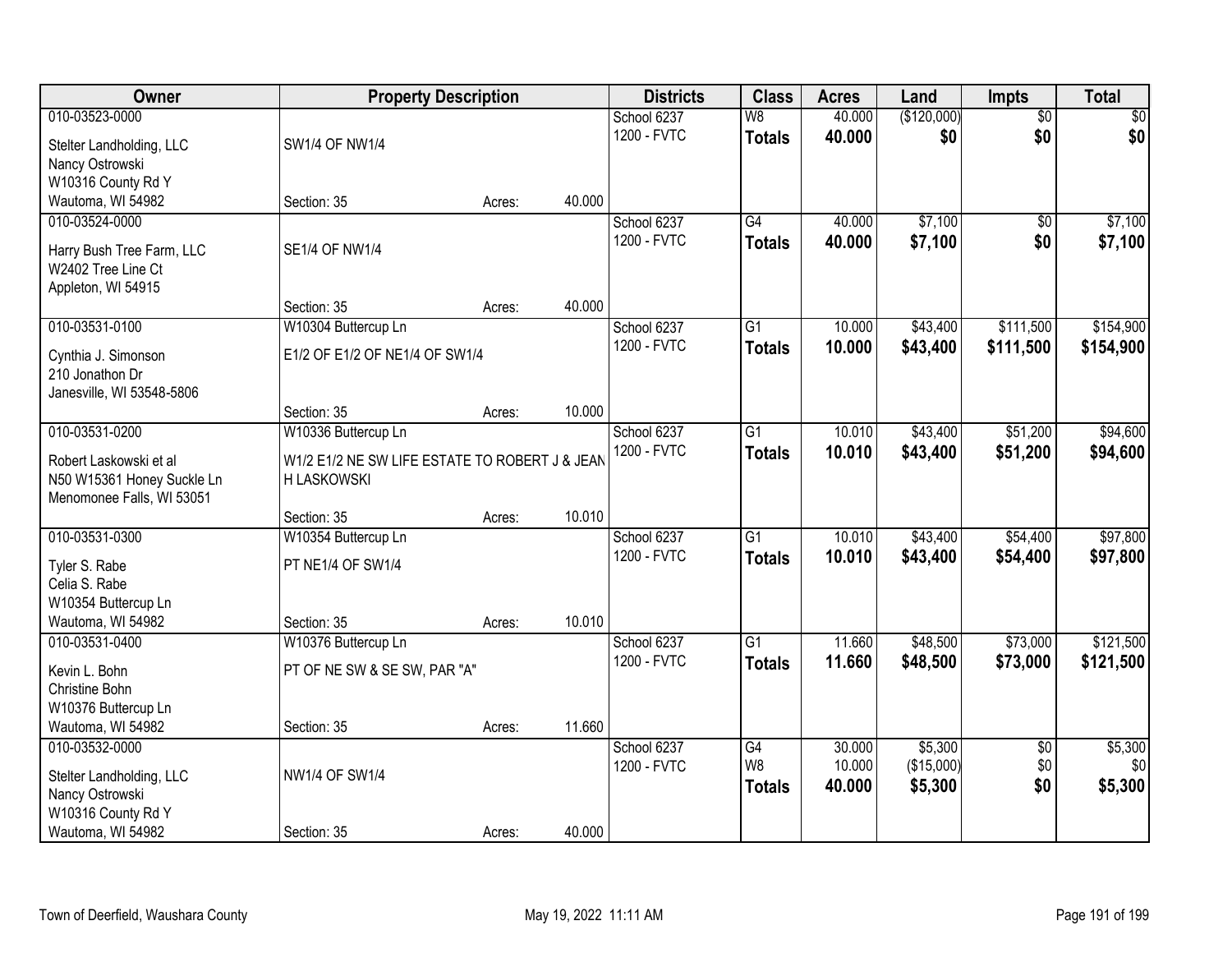| Owner                                                                                 |                                                                            | <b>Property Description</b> |        | <b>Districts</b>           | <b>Class</b>                                       | <b>Acres</b>              | Land                               | Impts                                     | <b>Total</b>                        |
|---------------------------------------------------------------------------------------|----------------------------------------------------------------------------|-----------------------------|--------|----------------------------|----------------------------------------------------|---------------------------|------------------------------------|-------------------------------------------|-------------------------------------|
| 010-03533-0000<br>Stelter Landholding, LLC<br>Nancy Ostrowski<br>W10316 County Rd Y   | SW1/4 OF SW1/4                                                             |                             |        | School 6237<br>1200 - FVTC | G4<br>G <sub>5</sub><br><b>Totals</b>              | 39.000<br>1.000<br>40.000 | \$6,900<br>\$100<br>\$7,000        | $\overline{50}$<br>\$0<br>\$0             | \$6,900<br>\$100<br>\$7,000         |
| Wautoma, WI 54982                                                                     | Section: 35                                                                | Acres:                      | 40.000 |                            |                                                    |                           |                                    |                                           |                                     |
| 010-03534-0110<br>Sara R. Stelter<br>W10316 County Rd Y<br>Wautoma, WI 54982          | W10316 County Rd Y<br>PT OF SE1/4 SW1/4, LOT 1 CSM 6108                    |                             |        | School 6237<br>1200 - FVTC | G4<br>G7<br><b>Totals</b>                          | 0.270<br>5.000<br>5.270   | \$100<br>\$27,500<br>\$27,600      | $\overline{30}$<br>\$101,300<br>\$101,300 | \$100<br>\$128,800<br>\$128,900     |
|                                                                                       | Section: 35                                                                | Acres:                      | 5.270  |                            |                                                    |                           |                                    |                                           |                                     |
| 010-03534-0120<br>Stelter Landholding, LLC<br>W10316 County Rd Y<br>Wautoma, WI 54982 | PT OF SE1/4 SW1/4 888.93' X 1258.87' X 893.22' X<br>1259.93' LESS CSM 6108 |                             |        | School 6237<br>1200 - FVTC | G4<br><b>Totals</b>                                | 20.492<br>20.492          | \$3,600<br>\$3,600                 | \$0<br>\$0                                | \$3,600<br>\$3,600                  |
|                                                                                       | Section: 35                                                                | Acres:                      | 20.492 |                            |                                                    |                           |                                    |                                           |                                     |
| 010-03534-0200<br>Stelter Landholding, LLC<br>W10316 County Rd Y<br>Wautoma, WI 54982 | PT OF SE-SW                                                                |                             |        | School 6237<br>1200 - FVTC | $\overline{G4}$<br><b>Totals</b>                   | 9.817<br>9.817            | \$1,700<br>\$1,700                 | \$0<br>\$0                                | \$1,700<br>\$1,700                  |
|                                                                                       | Section: 35                                                                | Acres:                      | 9.817  |                            |                                                    |                           |                                    |                                           |                                     |
| 010-03541-0100<br>John R. Wenninger<br>N2647 12th Ave<br>Wautoma, WI 54982            | N2647 12th Ave<br>NE1/4 SE1/4 LESS V215 P351<br>Section: 35                | Acres:                      | 39.270 | School 6237<br>1200 - FVTC | $\overline{G1}$<br>G <sub>6</sub><br><b>Totals</b> | 2.000<br>37.270<br>39.270 | \$16,000<br>\$111,800<br>\$127,800 | \$176,400<br>\$0<br>\$176,400             | \$192,400<br>\$111,800<br>\$304,200 |
| 010-03542-0100                                                                        | W10224 Buttercup Ln                                                        |                             |        | School 6237                | $\overline{G1}$                                    | 10.000                    | \$43,400                           | \$144,000                                 | \$187,400                           |
| Tomas T. Gumz<br>Nancy S. Gumz<br>W10224 Buttercup Ln                                 | E1/2 E1/2 NW1/4 SE1/4                                                      |                             |        | 1200 - FVTC                | <b>Totals</b>                                      | 10.000                    | \$43,400                           | \$144,000                                 | \$187,400                           |
| Wautoma, WI 54982-7000                                                                | Section: 35                                                                | Acres:                      | 10.000 |                            |                                                    |                           |                                    |                                           |                                     |
| 010-03542-0200<br>Arlene M. Dane<br>9040 W Metcalf Pl<br>Milwaukee, WI 53222          | W1/2 E1/2 NW SE<br>Section: 35                                             |                             | 10.000 | School 6237<br>1200 - FVTC | $\overline{G1}$<br><b>Totals</b>                   | 10.000<br>10.000          | \$43,400<br>\$43,400               | $\overline{50}$<br>\$0                    | \$43,400<br>\$43,400                |
|                                                                                       |                                                                            | Acres:                      |        |                            |                                                    |                           |                                    |                                           |                                     |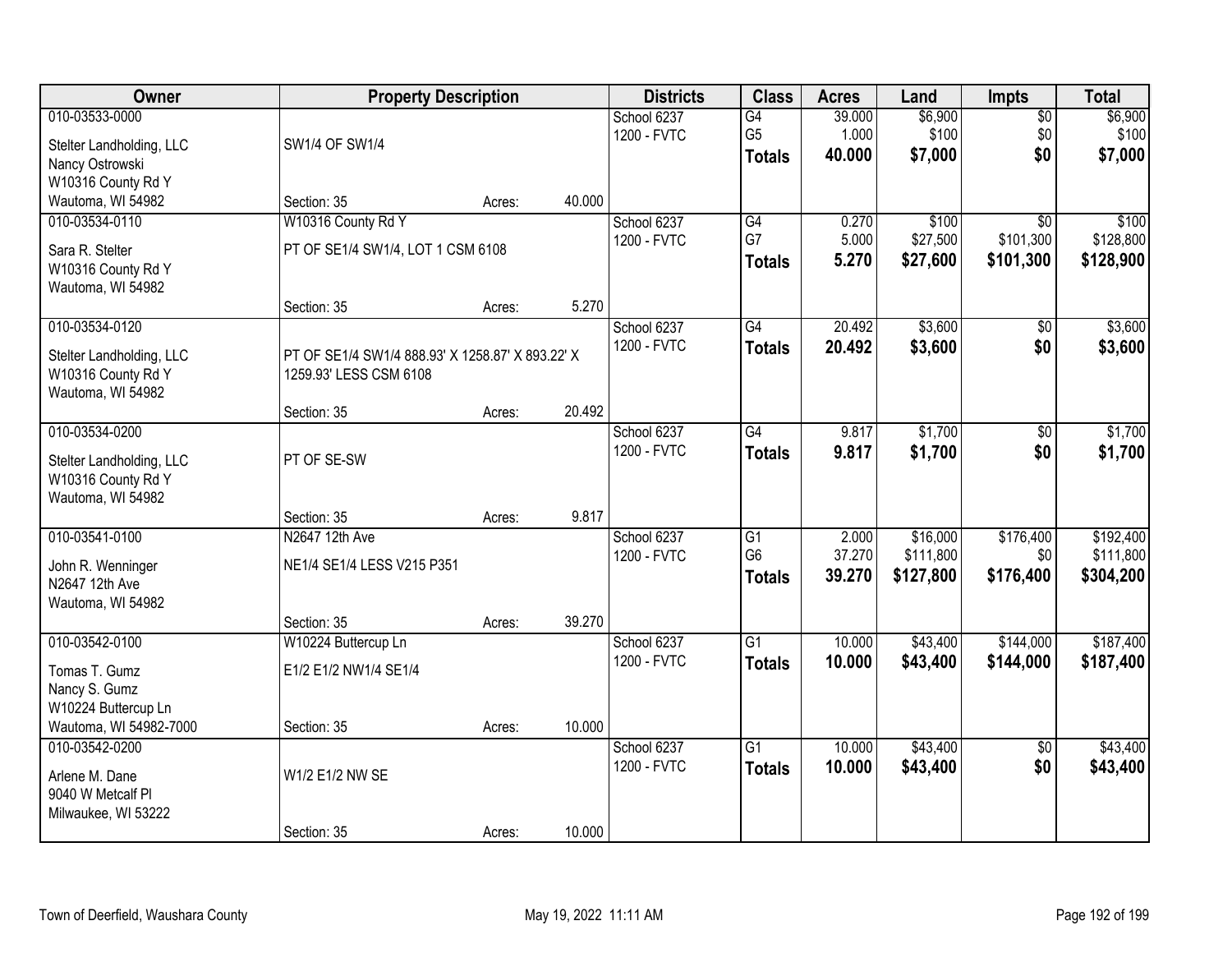| <b>Owner</b>                        |                                            | <b>Property Description</b> |        | <b>Districts</b> | <b>Class</b>    | <b>Acres</b> | Land     | <b>Impts</b>    | <b>Total</b> |
|-------------------------------------|--------------------------------------------|-----------------------------|--------|------------------|-----------------|--------------|----------|-----------------|--------------|
| 010-03542-0300                      | W10272 Buttercup Ln                        |                             |        | School 6237      | $\overline{G1}$ | 8.010        | \$37,200 | \$77,200        | \$114,400    |
| Lynn M. Benecke                     | PT OF NW-SE PAR F OR 6                     |                             |        | 1200 - FVTC      | G4              | 2.000        | \$400    | \$0             | \$400        |
| Vaughn Benecke                      |                                            |                             |        |                  | <b>Totals</b>   | 10.010       | \$37,600 | \$77,200        | \$114,800    |
| W10272 Buttercup Ln                 |                                            |                             |        |                  |                 |              |          |                 |              |
| Wautoma, WI 54982                   | Section: 35                                | Acres:                      | 10.010 |                  |                 |              |          |                 |              |
| 010-03542-0400                      | W10284 Buttercup Ln                        |                             |        | School 6237      | $\overline{G1}$ | 10.020       | \$43,500 | \$0             | \$43,500     |
| Vaughn L. Benecke                   | PT OF NW1/4 SE1/4                          |                             |        | 1200 - FVTC      | <b>Totals</b>   | 10.020       | \$43,500 | \$0             | \$43,500     |
| Lynn M. Benecke                     |                                            |                             |        |                  |                 |              |          |                 |              |
| W10272 Buttercup Ln                 |                                            |                             |        |                  |                 |              |          |                 |              |
| Wautoma, WI 54982                   | Section: 35                                | Acres:                      | 10.020 |                  |                 |              |          |                 |              |
| 010-03543-0100                      |                                            |                             |        | School 6237      | G1              | 1.930        | \$15,600 | \$0             | \$15,600     |
| Nancy S. Gumz                       | PT OF SW1/4 OF SE1/4, LOT 1 CSM 4459       |                             |        | 1200 - FVTC      | <b>Totals</b>   | 1.930        | \$15,600 | \$0             | \$15,600     |
| W10224 Buttercup Ln                 |                                            |                             |        |                  |                 |              |          |                 |              |
| Wautoma, WI 54982                   |                                            |                             |        |                  |                 |              |          |                 |              |
|                                     | Section: 35                                | Acres:                      | 1.930  |                  |                 |              |          |                 |              |
| 010-03543-0200                      |                                            |                             |        | School 6237      | $\overline{G4}$ | 38.070       | \$6,700  | \$0             | \$6,700      |
|                                     |                                            |                             |        | 1200 - FVTC      | <b>Totals</b>   | 38.070       | \$6,700  | \$0             | \$6,700      |
| Richard Salzman<br>William Bradshaw | SW1/4 OF SE1/4 LESS CSM 4459               |                             |        |                  |                 |              |          |                 |              |
| W11534 County Rd De                 |                                            |                             |        |                  |                 |              |          |                 |              |
| Fall River, WI 53932                | Section: 35                                | Acres:                      | 38.070 |                  |                 |              |          |                 |              |
| 010-03544-0100                      | N2567 12th Ave                             |                             |        | School 6237      | $\overline{G1}$ | 5.739        | \$30,200 | \$105,000       | \$135,200    |
|                                     |                                            |                             |        | 1200 - FVTC      | <b>Totals</b>   | 5.739        | \$30,200 | \$105,000       | \$135,200    |
| Michael D. Meyer                    | PT OF SE1/4 SE1/4, LOT 1 CSM #2992         |                             |        |                  |                 |              |          |                 |              |
| N2567 12th Ave                      |                                            |                             |        |                  |                 |              |          |                 |              |
| Wautoma, WI 54982-7074              |                                            |                             | 5.739  |                  |                 |              |          |                 |              |
| 010-03544-0200                      | Section: 35                                | Acres:                      |        | School 6237      | $\overline{G4}$ | 31.261       | \$5,500  | $\overline{50}$ | \$5,500      |
|                                     |                                            |                             |        | 1200 - FVTC      | G5M             | 3.000        | \$4,500  | \$0             | \$4,500      |
| Randy D. Meyer                      | SE1/4 OF SE1/4 EXC CSM #2992               |                             |        |                  | <b>Totals</b>   | 34.261       | \$10,000 | \$0             | \$10,000     |
| W10117 County Rd Y                  |                                            |                             |        |                  |                 |              |          |                 |              |
| Wautoma, WI 54982                   |                                            |                             |        |                  |                 |              |          |                 |              |
|                                     | Section: 35                                | Acres:                      | 34.261 |                  |                 |              |          |                 |              |
| 010-03611-0110                      | W9759 Buttercup Ave                        |                             |        | School 6237      | $\overline{G1}$ | 10.000       | \$43,400 | \$96,900        | \$140,300    |
| Michael L. Frommholz                | PART OF NE1/4 NE1/4 SEC 36 & PART OF SE1/4 |                             |        | 1200 - FVTC      | <b>Totals</b>   | 10.000       | \$43,400 | \$96,900        | \$140,300    |
| Julie Dinauer-Frommholz             | SE1/4 SEC 25, NOW LOTS 1-4 CSM #710        |                             |        |                  |                 |              |          |                 |              |
| W155 N11675 Sunnyview Ave           |                                            |                             |        |                  |                 |              |          |                 |              |
| Germantown, WI 53022                | Section: 36                                | Acres:                      | 10.000 |                  |                 |              |          |                 |              |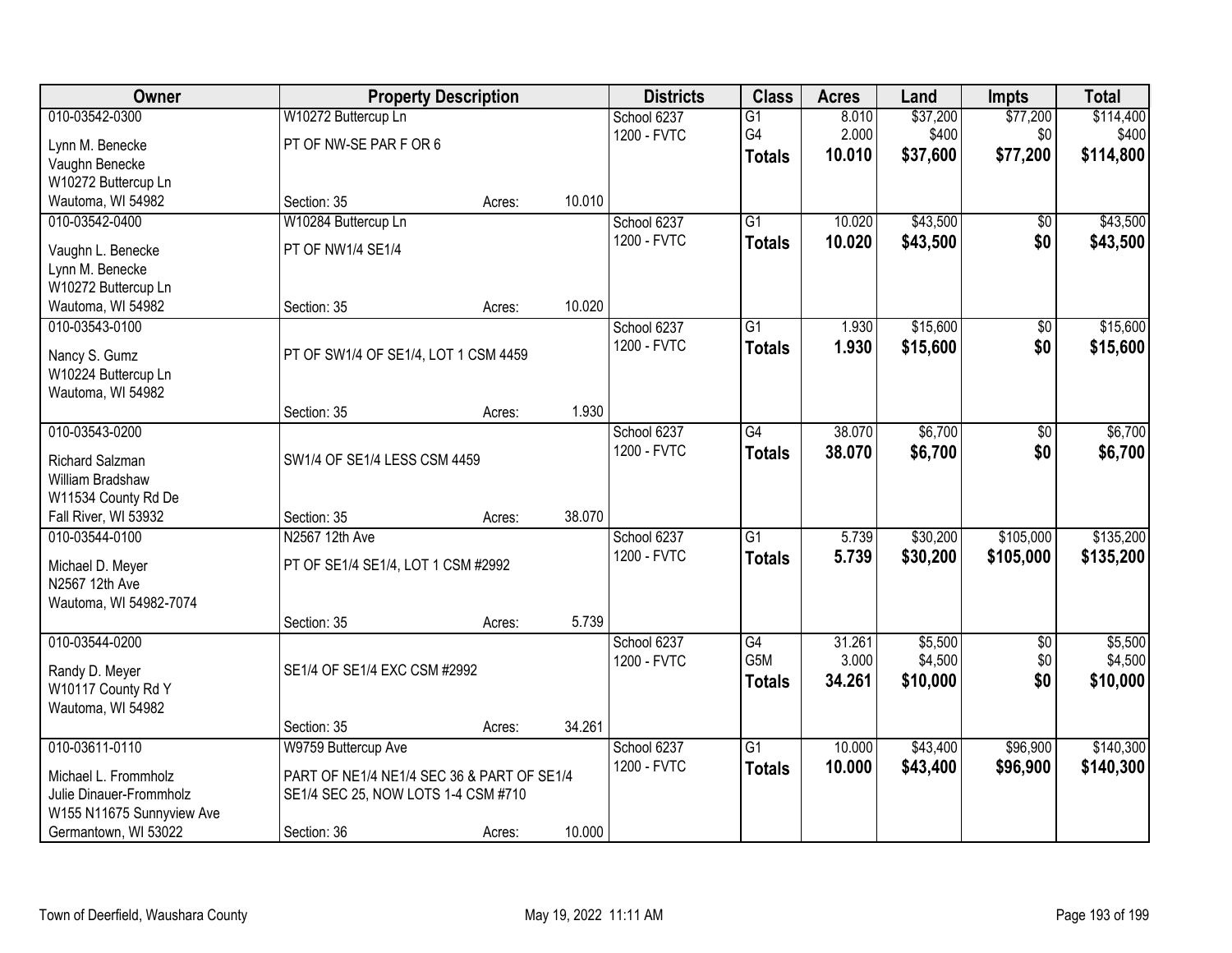| Owner                                                | <b>Property Description</b>                |        |        | <b>Districts</b>   | <b>Class</b>    | <b>Acres</b> | Land     | <b>Impts</b>    | <b>Total</b> |
|------------------------------------------------------|--------------------------------------------|--------|--------|--------------------|-----------------|--------------|----------|-----------------|--------------|
| 010-03611-0122                                       | N2807 13th Ave                             |        |        | School 6237        | $\overline{G1}$ | 17.791       | \$67,600 | \$2,300         | \$69,900     |
| Frommholz & Dinauer Frommholz Famil   LOT 3 CSM 5290 |                                            |        |        | 1200 - FVTC        | <b>Totals</b>   | 17.791       | \$67,600 | \$2,300         | \$69,900     |
| Trust                                                |                                            |        |        |                    |                 |              |          |                 |              |
| W155 N11675 Sunnyview Ave                            |                                            |        |        |                    |                 |              |          |                 |              |
| Germantown, WI 53022-2628                            | Section: 36                                | Acres: | 17.791 |                    |                 |              |          |                 |              |
| 010-03611-0123                                       | W9785 Buttercup Ave                        |        |        | School 6237        | $\overline{G1}$ | 3.970        | \$24,700 | \$138,500       | \$163,200    |
| Monica L. Carpenter                                  | LOT 2 CSM 6587                             |        |        | 1200 - FVTC        | <b>Totals</b>   | 3.970        | \$24,700 | \$138,500       | \$163,200    |
| W9785 Buttercup Ave                                  |                                            |        |        |                    |                 |              |          |                 |              |
| Wautoma, WI 54982-7336                               |                                            |        |        |                    |                 |              |          |                 |              |
|                                                      | Section: 36                                | Acres: | 3.970  |                    |                 |              |          |                 |              |
| 010-03611-0200                                       | W9784 Buttercup Ave                        |        |        | School 6237        | G <sub>1</sub>  | 1.410        | \$12,500 | \$73,900        | \$86,400     |
| Peissig Revocable Trust                              | PT NE1/4 OF NE1/4; LOT 1 CSM 709           |        |        | 1200 - FVTC        | <b>Totals</b>   | 1.410        | \$12,500 | \$73,900        | \$86,400     |
| c/o Dorothy Peissig                                  |                                            |        |        |                    |                 |              |          |                 |              |
| W9784 Buttercup Ave                                  |                                            |        |        |                    |                 |              |          |                 |              |
| Wautoma, WI 54982                                    | Section: 36                                | Acres: | 1.410  |                    |                 |              |          |                 |              |
| 010-03612-0210                                       | W9797 Buttercup Ave                        |        |        | School 6237        | G1              | 7.120        | \$34,500 | \$35,500        | \$70,000     |
| Mary R. Pennenberg                                   | LOT 1 CSM 6587                             |        |        | 1200 - FVTC        | <b>Totals</b>   | 7.120        | \$34,500 | \$35,500        | \$70,000     |
| Brian J. Pennenberg                                  |                                            |        |        |                    |                 |              |          |                 |              |
| 1876 Hill Rd                                         |                                            |        |        |                    |                 |              |          |                 |              |
| Greenleaf, WI 54126                                  | Section: 36                                | Acres: | 7.120  |                    |                 |              |          |                 |              |
| 010-03612-0300                                       | W9823 Buttercup Ave                        |        |        | 8110 - White River | $\overline{G1}$ | 1.000        | \$10,000 | \$13,300        | \$23,300     |
|                                                      |                                            |        |        | Lake Dist          | G <sub>4</sub>  | 18.410       | \$2,700  | \$0             | \$2,700      |
| Geraldine M. Konczal                                 | PT OF NW1/4 OF NE1/4; LESS CSM 1886        |        |        | School 6237        | G <sub>5</sub>  | 6.190        | \$7,500  | \$0             | \$7,500      |
| W9849 Buttercup Ave                                  |                                            |        |        | 1200 - FVTC        | <b>Totals</b>   | 25.600       | \$20,200 | \$13,300        | \$33,500     |
| Wautoma, WI 54982                                    | Section: 36                                | Acres: | 25.600 |                    |                 |              |          |                 |              |
| 010-03612-0411                                       | W9834 Buttercup Ave                        |        |        | 8110 - White River | $\overline{G1}$ | 3.600        | \$23,000 | \$102,400       | \$125,400    |
|                                                      |                                            |        |        | Lake Dist          | <b>Totals</b>   | 3.600        | \$23,000 | \$102,400       | \$125,400    |
| David P. Johnson                                     | LOT 1 CSM 6536 & 1/3 INT IN OUTLOT 1 WHITE |        |        | School 6237        |                 |              |          |                 |              |
| Lori J. Johnson                                      | RIVER HILLS PLAT                           |        |        | 1200 - FVTC        |                 |              |          |                 |              |
| W9834 Buttercup Ave                                  |                                            |        |        |                    |                 |              |          |                 |              |
| Wautoma, WI 54982                                    | Section: 25                                | Acres: | 3.600  |                    |                 |              |          |                 |              |
| 010-03612-0600                                       | <b>Buttercup Ave</b>                       |        |        | School 6237        | $\overline{G4}$ | 3.213        | \$500    | $\overline{50}$ | \$500        |
| Geraldine M. Konczal                                 | LOT 1 CSM 1639                             |        |        | 1200 - FVTC        | <b>Totals</b>   | 3.213        | \$500    | \$0             | \$500        |
| W9849 Buttercup Ave                                  |                                            |        |        |                    |                 |              |          |                 |              |
| Wautoma, WI 54982                                    |                                            |        |        |                    |                 |              |          |                 |              |
|                                                      | Section: 36                                | Acres: | 3.213  |                    |                 |              |          |                 |              |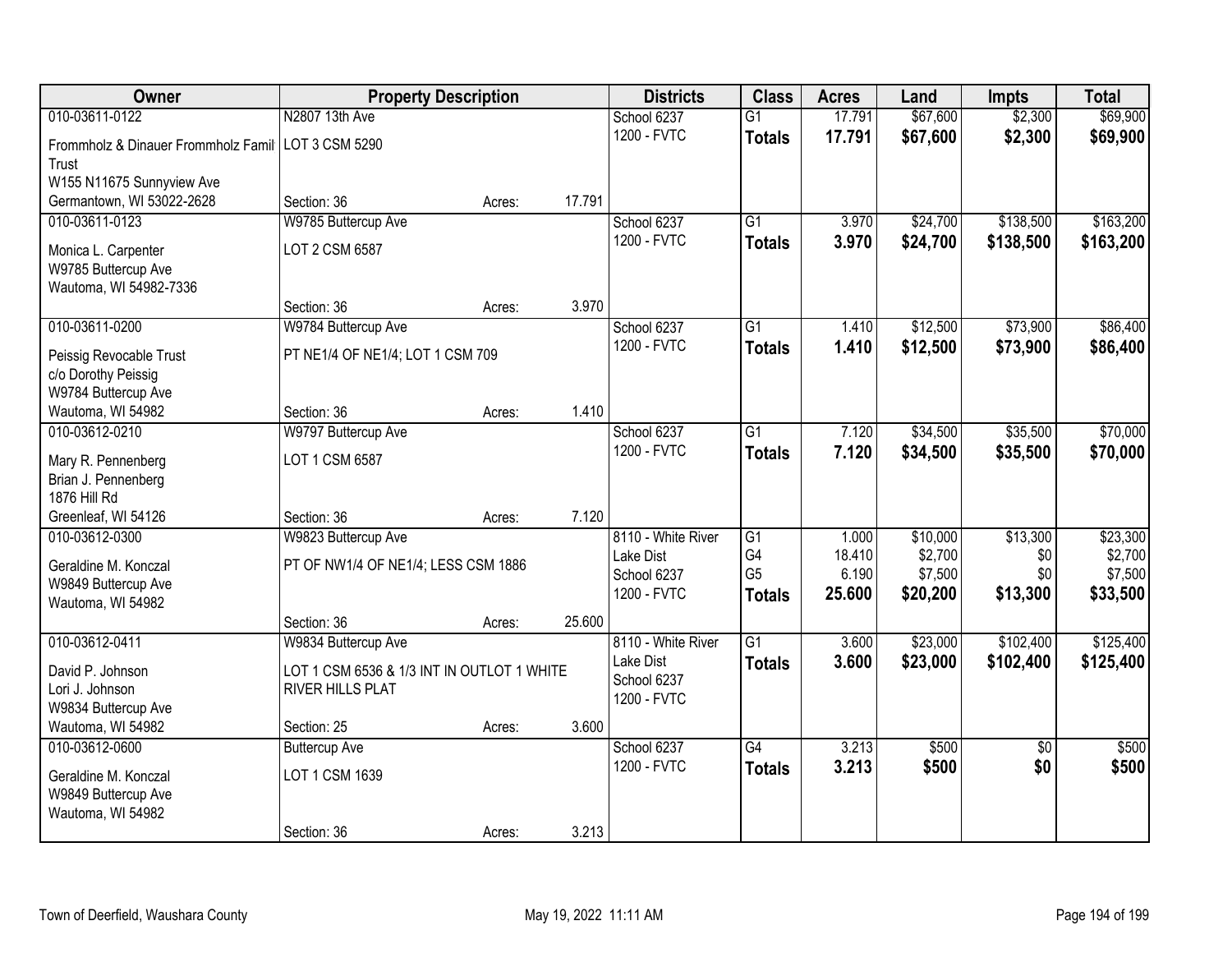| Owner                           | <b>Property Description</b>                     |        |        | <b>Districts</b> | <b>Class</b>    | <b>Acres</b> | Land            | <b>Impts</b>    | <b>Total</b>     |
|---------------------------------|-------------------------------------------------|--------|--------|------------------|-----------------|--------------|-----------------|-----------------|------------------|
| 010-03612-0700                  | W9849 Buttercup Ave                             |        |        | School 6237      | $\overline{G1}$ | 1.326        | \$12,000        | \$171,200       | \$183,200        |
| Geraldine M. Konczal            | LOT 1 CSM 1886                                  |        |        | 1200 - FVTC      | <b>Totals</b>   | 1.326        | \$12,000        | \$171,200       | \$183,200        |
| W9849 Buttercup Ave             |                                                 |        |        |                  |                 |              |                 |                 |                  |
| Wautoma, WI 54982               |                                                 |        |        |                  |                 |              |                 |                 |                  |
|                                 | Section: 36                                     | Acres: | 1.326  |                  |                 |              |                 |                 |                  |
| 010-03613-0000                  |                                                 |        |        | School 6237      | $\overline{G4}$ | 40.000       | \$7,100         | $\overline{50}$ | \$7,100          |
| John C & Constance R Bobek, LLC | <b>SW1/4 OF NE1/4</b>                           |        |        | 1200 - FVTC      | <b>Totals</b>   | 40.000       | \$7,100         | \$0             | \$7,100          |
| N2575 County Rd B               |                                                 |        |        |                  |                 |              |                 |                 |                  |
| Markesan, WI 53946-7271         |                                                 |        |        |                  |                 |              |                 |                 |                  |
|                                 | Section: 36                                     | Acres: | 40.000 |                  |                 |              |                 |                 |                  |
| 010-03614-0310                  | N2749 13th Ave                                  |        |        | School 6237      | G6              | 12.980       | \$38,900        | \$0             | \$38,900         |
| Reckless 13 Ranch, LLC          | LOT 1 CSM 5704                                  |        |        | 1200 - FVTC      | G7              | 3.000        | \$16,500        | \$76,100        | \$92,600         |
| PO Box 834                      |                                                 |        |        |                  | <b>Totals</b>   | 15.980       | \$55,400        | \$76,100        | \$131,500        |
| Wautoma, WI 54982-0834          |                                                 |        |        |                  |                 |              |                 |                 |                  |
|                                 | Section: 36                                     | Acres: | 15.980 |                  |                 |              |                 |                 |                  |
| 010-03614-0320                  | N2745 13th Ave                                  |        |        | School 6237      | $\overline{G4}$ | 67.046       | \$4,800         | $\overline{50}$ | \$4,800          |
| Reckless 13 Ranch, LLC          | PT OF E1/2 NE1/4 AND PT OF E1/4 SE1/4 PT OF LOT |        |        | 1200 - FVTC      | G7              | 3.000        | \$16,500        | \$123,400       | \$139,900        |
| PO Box 834                      | 1 CSM 3142 AND LOT 1 CSM 3509 LESS V498 P756    |        |        |                  | <b>Totals</b>   | 70.046       | \$21,300        | \$123,400       | \$144,700        |
| Wautoma, WI 54982-0834          | AND OUTLOT 1 CSM 5290 LESS CSM 5704             |        |        |                  |                 |              |                 |                 |                  |
|                                 | Section: 36                                     | Acres: | 70.046 |                  |                 |              |                 |                 |                  |
| 010-03621-0100                  |                                                 |        |        | School 6237      | $\overline{X4}$ | 0.180        | $\overline{50}$ | $\overline{50}$ | $\overline{\$0}$ |
| Camp Phillip Properties, LLC    | NE1/4 OF NW1/4 NE COR                           |        |        | 1200 - FVTC      | <b>Totals</b>   | 0.180        | \$0             | \$0             | \$0              |
| W9944 Buttercup Ave             |                                                 |        |        |                  |                 |              |                 |                 |                  |
| Wautoma, WI 54982               |                                                 |        |        |                  |                 |              |                 |                 |                  |
|                                 | Section: 36                                     | Acres: | 0.180  |                  |                 |              |                 |                 |                  |
| 010-03621-0200                  | W9908 Buttercup Ave                             |        |        | School 6237      | $\overline{G1}$ | 1.500        | \$10,400        | \$85,500        | \$95,900         |
| Peggy L. Verburgt               | TRIANGLE PC NE COR OF NE1/4 NW1/4               |        |        | 1200 - FVTC      | <b>Totals</b>   | 1.500        | \$10,400        | \$85,500        | \$95,900         |
| W9908 Buttercup Ave             |                                                 |        |        |                  |                 |              |                 |                 |                  |
| Wautoma, WI 54982               |                                                 |        |        |                  |                 |              |                 |                 |                  |
|                                 | Section: 36                                     | Acres: | 1.500  |                  |                 |              |                 |                 |                  |
| 010-03621-0400                  |                                                 |        |        | School 6237      | G4              | 24.570       | \$4,400         | $\overline{30}$ | \$4,400          |
| John C & Constance R Bobek, LLC | NE1/4 OF NW1/4 EXC N OF BUTTERCUP AVE           |        |        | 1200 - FVTC      | G5M             | 13.750       | \$20,700        | \$0             | \$20,700         |
| N2575 County Rd B               | INCLUDES LOT 1 CSM 2452                         |        |        |                  | <b>Totals</b>   | 38.320       | \$25,100        | \$0             | \$25,100         |
| Markesan, WI 53946-7271         |                                                 |        |        |                  |                 |              |                 |                 |                  |
|                                 | Section: 36                                     | Acres: | 38.320 |                  |                 |              |                 |                 |                  |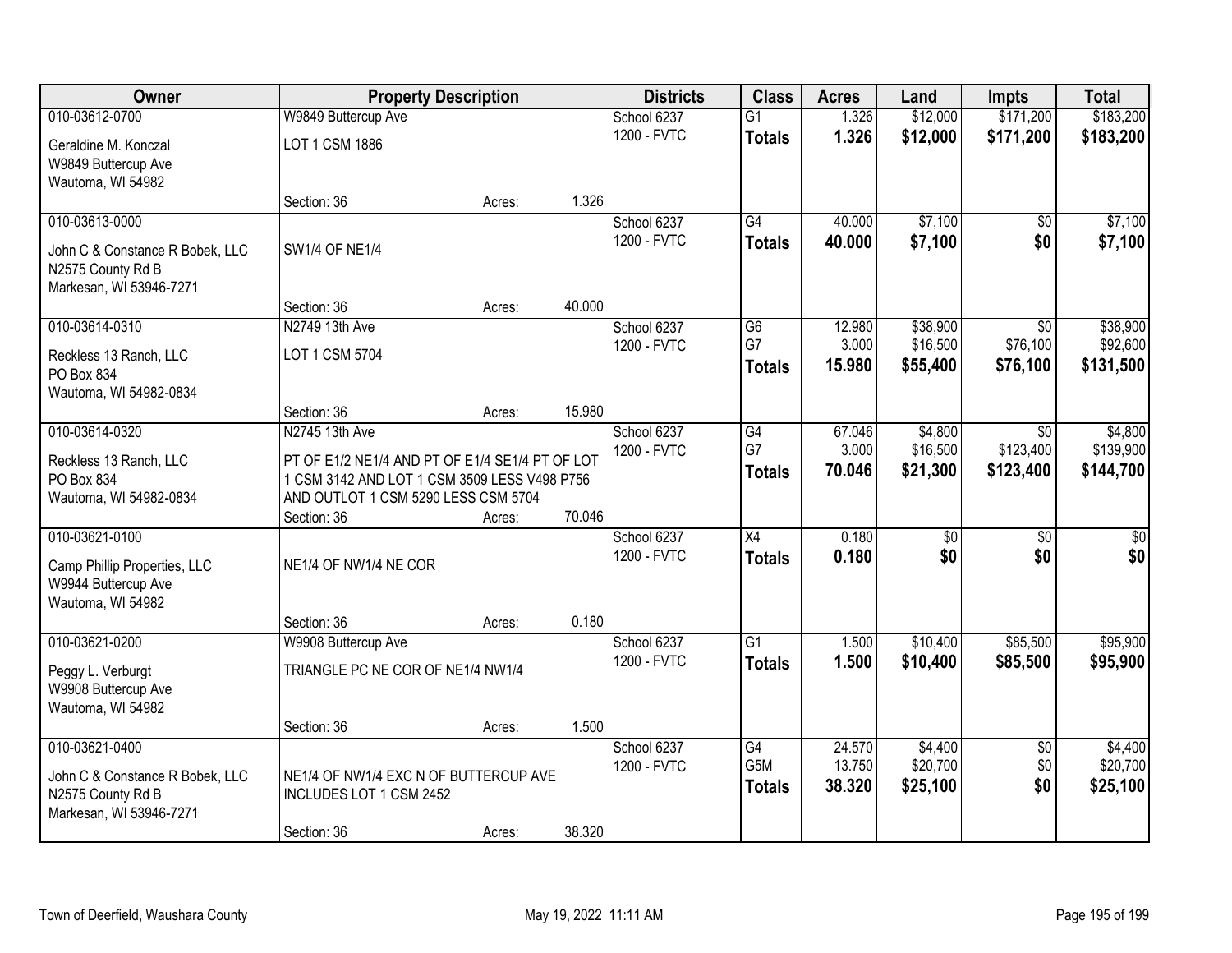| Owner                                                                                             | <b>Property Description</b>                                                        |        |        | <b>Districts</b>           | <b>Class</b>                            | <b>Acres</b>              | Land                           | <b>Impts</b>                  | <b>Total</b>                   |
|---------------------------------------------------------------------------------------------------|------------------------------------------------------------------------------------|--------|--------|----------------------------|-----------------------------------------|---------------------------|--------------------------------|-------------------------------|--------------------------------|
| 010-03622-0000<br>John C & Constance R Bobek, LLC<br>N2575 County Rd B<br>Markesan, WI 53946-7271 | <b>NW1/4 OF NW1/4</b>                                                              |        |        | School 6237<br>1200 - FVTC | G4<br>G5M<br><b>Totals</b>              | 37.000<br>3.000<br>40,000 | \$6,600<br>\$4,500<br>\$11,100 | $\overline{50}$<br>\$0<br>\$0 | \$6,600<br>\$4,500<br>\$11,100 |
|                                                                                                   | Section: 36                                                                        | Acres: | 40.000 |                            |                                         |                           |                                |                               |                                |
| 010-03623-0111<br>Susan M. Manz<br>Natalie M. Galster-Manz<br>N2786 12th Ave                      | N2786 12th Ave<br>PART OF SW1/4 NW1/4, LOT 1 CSM #3416                             |        |        | School 6237<br>1200 - FVTC | $\overline{G1}$<br><b>Totals</b>        | 9.979<br>9.979            | \$43,300<br>\$43,300           | \$162,100<br>\$162,100        | \$205,400<br>\$205,400         |
| Wautoma, WI 54982                                                                                 | Section: 36                                                                        | Acres: | 9.979  |                            |                                         |                           |                                |                               |                                |
| 010-03623-0211<br>Jack Shales Sr<br><b>Mable Shales</b><br>N2780 12th Ave                         | N2780 12th Ave<br>PART OF SW1/4 NW1/4, LOT 2 CSM #3416, NOW<br>LOTS 1 & 2 CSM 5089 |        |        | School 6237<br>1200 - FVTC | $\overline{G1}$<br><b>Totals</b>        | 9.980<br>9.980            | \$43,300<br>\$43,300           | \$110,700<br>\$110,700        | \$154,000<br>\$154,000         |
| Wautoma, WI 54982                                                                                 | Section: 36                                                                        | Acres: | 9.980  |                            |                                         |                           |                                |                               |                                |
| 010-03623-0300<br>Reckless 13 Ranch, LLC<br>PO Box 834<br>Wautoma, WI 54982-0834                  | LOT 3 CSM 3416                                                                     |        |        | School 6237<br>1200 - FVTC | G4<br><b>Totals</b>                     | 9.982<br>9.982            | \$1,800<br>\$1,800             | $\sqrt[6]{}$<br>\$0           | \$1,800<br>\$1,800             |
|                                                                                                   | Section: 36                                                                        | Acres: | 9.982  |                            |                                         |                           |                                |                               |                                |
| 010-03623-0410<br>Reckless 13 Ranch, LLC<br>PO Box 834<br>Wautoma, WI 54982-0834                  | LOT 1 CSM 4772<br>Section: 36                                                      | Acres: | 7.980  | School 6237<br>1200 - FVTC | $\overline{G4}$<br><b>Totals</b>        | 7.980<br>7.980            | \$1,400<br>\$1,400             | $\overline{50}$<br>\$0        | \$1,400<br>\$1,400             |
| 010-03624-0100                                                                                    |                                                                                    |        |        | School 6237                | $\overline{G4}$                         | 40.000                    | \$7,100                        | $\sqrt{$0}$                   | \$7,100                        |
| John C & Constance R Bobek, LLC<br>N2575 County Rd B<br>Markesan, WI 53946-7271                   | S 66' SW1/4 NW1/4, LOT 2 CSM 4772 AND SE1/4<br><b>NW1/4</b>                        |        |        | 1200 - FVTC                | G5M<br><b>Totals</b>                    | 2.000<br>42.000           | \$3,000<br>\$10,100            | \$0<br>\$0                    | \$3,000<br>\$10,100            |
|                                                                                                   | Section: 36                                                                        | Acres: | 42.000 |                            |                                         |                           |                                |                               |                                |
| 010-03631-0000<br>John C & Constance R Bobek, LLC<br>N2575 County Rd B<br>Markesan, WI 53946-7271 | <b>NE1/4 OF SW1/4</b><br>Section: 36                                               | Acres: | 40.000 | School 6237<br>1200 - FVTC | $\overline{G4}$<br>G5M<br><b>Totals</b> | 35.000<br>5.000<br>40.000 | \$6,200<br>\$7,500<br>\$13,700 | $\overline{50}$<br>\$0<br>\$0 | \$6,200<br>\$7,500<br>\$13,700 |
|                                                                                                   |                                                                                    |        |        |                            |                                         |                           |                                |                               |                                |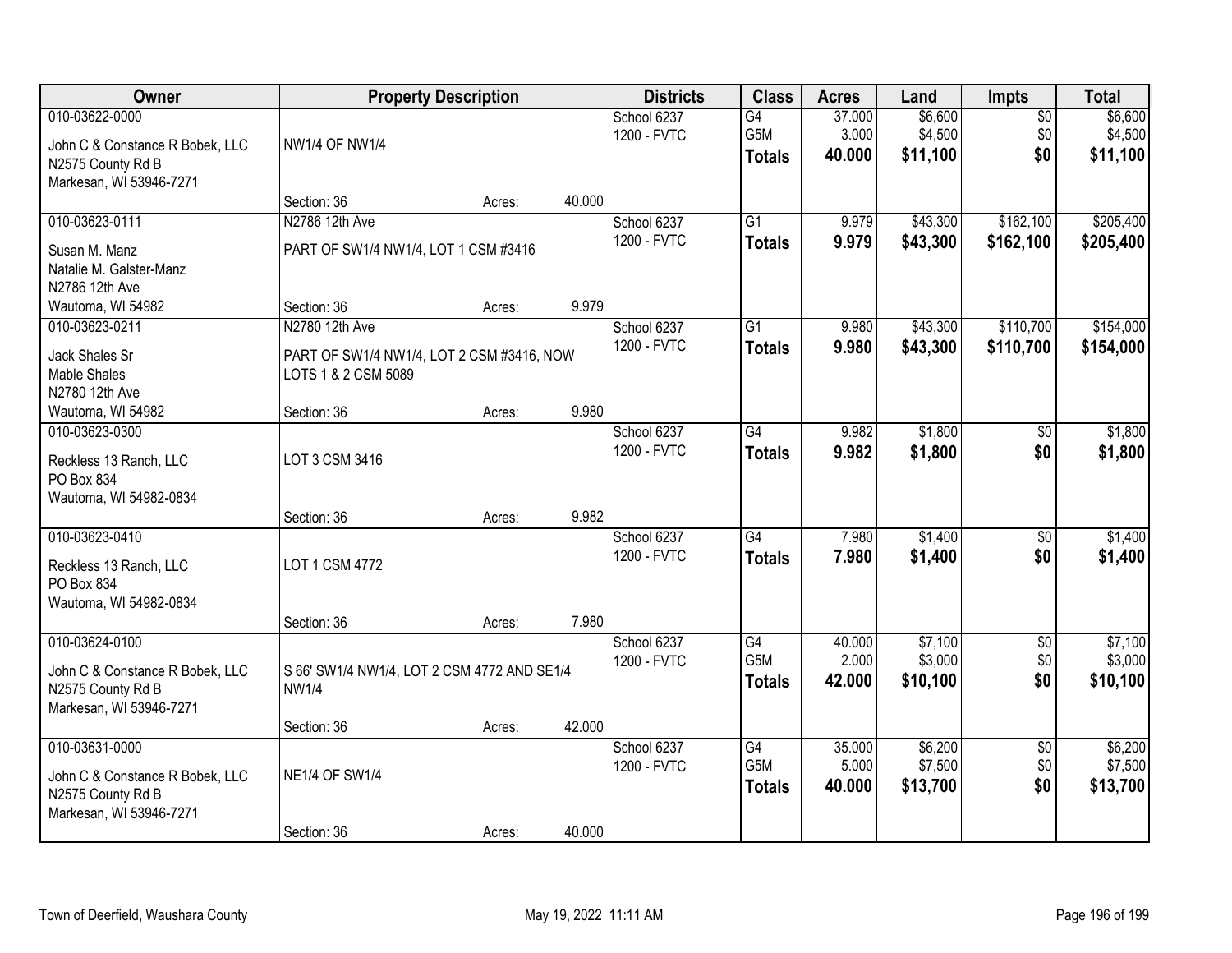| Owner                                    |                                    | <b>Property Description</b> |        | <b>Districts</b> | <b>Class</b>    | <b>Acres</b> | Land     | <b>Impts</b>    | <b>Total</b> |
|------------------------------------------|------------------------------------|-----------------------------|--------|------------------|-----------------|--------------|----------|-----------------|--------------|
| 010-03632-0100                           |                                    |                             |        | School 6237      | $\overline{G1}$ | 10.017       | \$36,900 | $\overline{50}$ | \$36,900     |
| Julie A. Mesman                          | LOT 1 CSM 3607                     |                             |        | 1200 - FVTC      | <b>Totals</b>   | 10.017       | \$36,900 | \$0             | \$36,900     |
| Carl J. Mesman                           |                                    |                             |        |                  |                 |              |          |                 |              |
| N2654 12th Ave                           |                                    |                             |        |                  |                 |              |          |                 |              |
| Wautoma, WI 54982                        | Section: 36                        | Acres:                      | 10.017 |                  |                 |              |          |                 |              |
| 010-03632-0200                           | N2654 12th Ave                     |                             |        | School 6237      | $\overline{G1}$ | 10.012       | \$43,400 | \$149,000       | \$192,400    |
| Carl J. Mesman                           | PT OF NW1/4 SW1/4, LOT 2 CSM 3607  |                             |        | 1200 - FVTC      | <b>Totals</b>   | 10.012       | \$43,400 | \$149,000       | \$192,400    |
| Julie A. Mesman                          |                                    |                             |        |                  |                 |              |          |                 |              |
| N2654 12th Ave                           |                                    |                             |        |                  |                 |              |          |                 |              |
| Wautoma, WI 54982                        | Section: 36                        | Acres:                      | 10.012 |                  |                 |              |          |                 |              |
| 010-03632-0300                           | N2642 12th Ave                     |                             |        | School 6237      | G1              | 10.007       | \$43,400 | \$181,700       | \$225,100    |
| Scott R. Dowen                           | PT OF NW1/4 SW1/4, LOT 3 CSM 3607  |                             |        | 1200 - FVTC      | <b>Totals</b>   | 10.007       | \$43,400 | \$181,700       | \$225,100    |
| N2642 12th Ave                           |                                    |                             |        |                  |                 |              |          |                 |              |
| Wautoma, WI 54982                        |                                    |                             |        |                  |                 |              |          |                 |              |
|                                          | Section: 36                        | Acres:                      | 10.007 |                  |                 |              |          |                 |              |
| 010-03632-0400                           |                                    |                             |        | School 6237      | G1              | 10.001       | \$43,400 | \$0             | \$43,400     |
|                                          |                                    |                             |        | 1200 - FVTC      | <b>Totals</b>   | 10.001       | \$43,400 | \$0             | \$43,400     |
| Scott R. Dowen<br>Jennifer A. Dowen      | PT NW1/4 OF SW1/4; LOT 4, CSM 3607 |                             |        |                  |                 |              |          |                 |              |
| N2646 12th Ave                           |                                    |                             |        |                  |                 |              |          |                 |              |
| Wautoma, WI 54982                        | Section: 36                        | Acres:                      | 10.001 |                  |                 |              |          |                 |              |
| 010-03633-0100                           |                                    |                             |        | School 6237      | $\overline{G1}$ | 12.900       | \$52,400 | $\overline{50}$ | \$52,400     |
|                                          |                                    |                             |        | 1200 - FVTC      | <b>Totals</b>   | 12.900       | \$52,400 | \$0             | \$52,400     |
| Daniel Lynch                             | PT OF SW1/4 SW1/4                  |                             |        |                  |                 |              |          |                 |              |
| Patricia Lynch                           |                                    |                             |        |                  |                 |              |          |                 |              |
| 649 Hampton Ave<br>Fond Du Lac, WI 54935 | Section: 36                        |                             | 12.900 |                  |                 |              |          |                 |              |
| 010-03633-0200                           |                                    | Acres:                      |        | School 6237      | $\overline{G4}$ | 18.612       | \$3,300  | $\sqrt{6}$      | \$3,300      |
|                                          |                                    |                             |        | 1200 - FVTC      | <b>Totals</b>   | 18.612       | \$3,300  | \$0             | \$3,300      |
| Daniel Lynch                             | PT OF SW1/4 SW1/4                  |                             |        |                  |                 |              |          |                 |              |
| Patricia Lynch                           |                                    |                             |        |                  |                 |              |          |                 |              |
| 649 Hampton Ave                          |                                    |                             |        |                  |                 |              |          |                 |              |
| Fond Du Lac, WI 54935                    | Section: 36                        | Acres:                      | 18.612 |                  |                 |              |          |                 |              |
| 010-03633-0310                           | W10076 County Rd Y                 |                             |        | School 6237      | $\overline{G1}$ | 3.390        | \$22,100 | \$70,700        | \$92,800     |
| Eric J. Fisher                           | PT OF SW1/4 SW1/4, LOT 1 CSM #1631 |                             |        | 1200 - FVTC      | <b>Totals</b>   | 3.390        | \$22,100 | \$70,700        | \$92,800     |
| Sharon R. Krause                         |                                    |                             |        |                  |                 |              |          |                 |              |
| W10076 County Rd Y                       |                                    |                             |        |                  |                 |              |          |                 |              |
| Wautoma, WI 54982                        | Section: 36                        | Acres:                      | 3.390  |                  |                 |              |          |                 |              |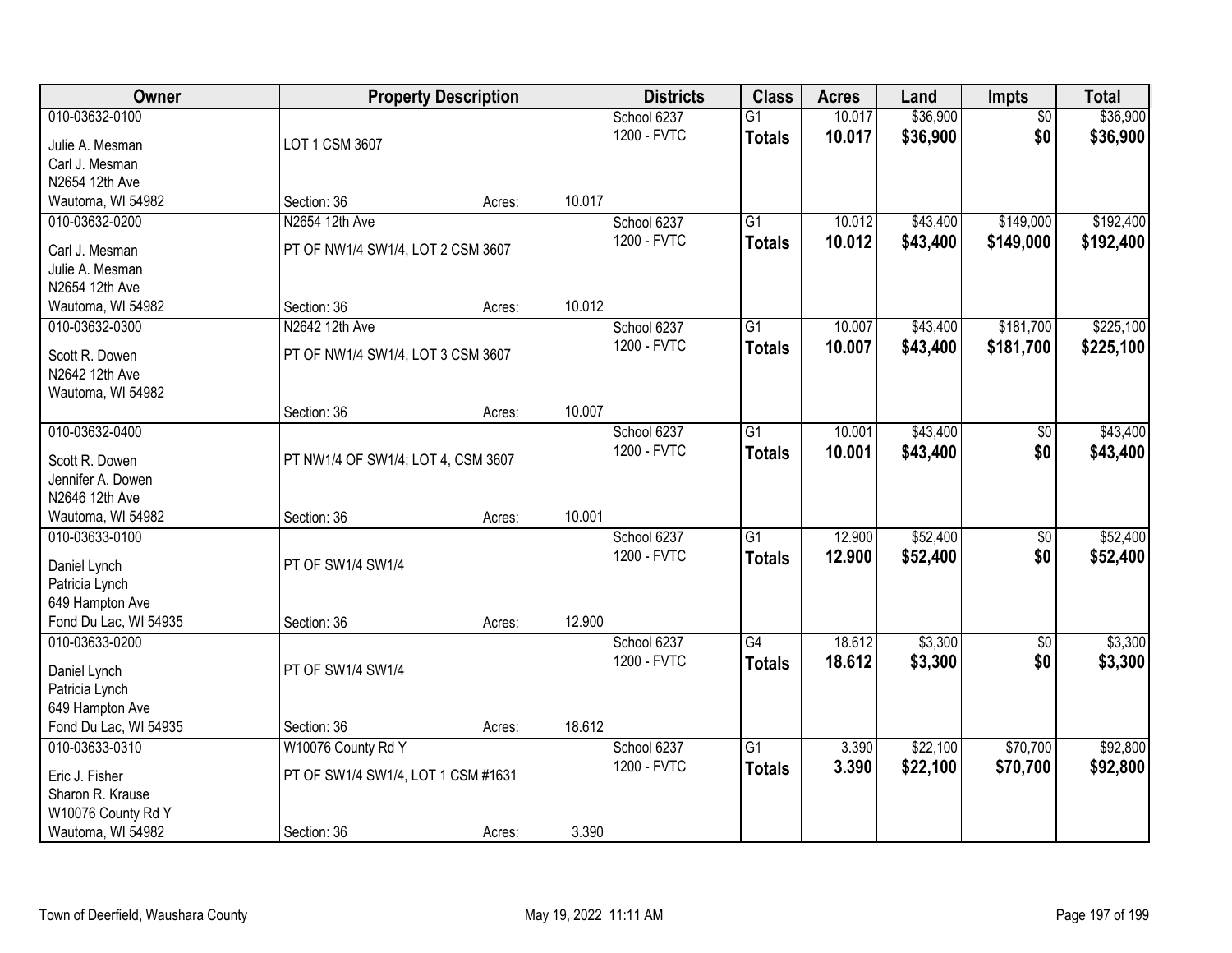| Owner                                                | <b>Property Description</b>                  |        |        | <b>Districts</b> | <b>Class</b>     | <b>Acres</b> | Land     | <b>Impts</b>    | <b>Total</b> |
|------------------------------------------------------|----------------------------------------------|--------|--------|------------------|------------------|--------------|----------|-----------------|--------------|
| 010-03633-0410                                       | W10030 County Rd Y                           |        |        | School 6237      | $\overline{G1}$  | 5.090        | \$28,200 | \$208,000       | \$236,200    |
| Eric S. Boettcher                                    | PT OF SW1/4 SW1/4, LOT 2 CSM #1631           |        |        | 1200 - FVTC      | <b>Totals</b>    | 5.090        | \$28,200 | \$208,000       | \$236,200    |
| Melissa M. Boettcher                                 |                                              |        |        |                  |                  |              |          |                 |              |
| W10030 County Rd Y                                   |                                              |        |        |                  |                  |              |          |                 |              |
| Wautoma, WI 54982                                    | Section: 36                                  | Acres: | 5.090  |                  |                  |              |          |                 |              |
| 010-03634-0110                                       | W9994 County Rd Y                            |        |        | School 6237      | G4               | 28.500       | \$5,000  | $\overline{50}$ | \$5,000      |
| <b>Ben Miller</b>                                    | THAT PT OF SE1/4 OF SW1/4 N OF COUNTY ROAD Y |        |        | 1200 - FVTC      | G5M              | 1.800        | \$2,700  | \$0             | \$2,700      |
| Lizzie Miller                                        | <b>EXC CSM 6476</b>                          |        |        |                  | G7               | 1.500        | \$8,300  | \$165,300       | \$173,600    |
| W9994 County Rd Y                                    |                                              |        |        |                  | <b>Totals</b>    | 31.800       | \$16,000 | \$165,300       | \$181,300    |
| Wautoma, WI 54982                                    | Section: 36                                  | Acres: | 31.800 |                  |                  |              |          |                 |              |
| 010-03634-0120                                       | County Rd Y                                  |        |        | School 6237      | G <sub>5</sub> M | 5.360        | \$8,100  | \$0             | \$8,100      |
| Jeremiah A. Stevens                                  | LOT 1 CSM 6476                               |        |        | 1200 - FVTC      | <b>Totals</b>    | 5.360        | \$8,100  | \$0             | \$8,100      |
| Tara M. Stevens                                      |                                              |        |        |                  |                  |              |          |                 |              |
| 796 Ellis St                                         |                                              |        |        |                  |                  |              |          |                 |              |
| Fond Du Lac, WI 54935                                | Section: 36                                  | Acres: | 5.360  |                  |                  |              |          |                 |              |
| 010-03634-0200                                       | W9901 County Rd Y                            |        |        | School 6237      | G1               | 2.840        | \$19,700 | \$102,400       | \$122,100    |
|                                                      |                                              |        |        | 1200 - FVTC      | <b>Totals</b>    | 2.840        | \$19,700 | \$102,400       | \$122,100    |
| Frank John Shemanski<br>Joan M. Shemanski            | PT SE1/4 OF SW1/4; S OF COUNTY ROAD Y        |        |        |                  |                  |              |          |                 |              |
| W9901 County Rd Y                                    |                                              |        |        |                  |                  |              |          |                 |              |
| Wautoma, WI 54982                                    | Section: 36                                  | Acres: | 2.840  |                  |                  |              |          |                 |              |
| 010-03642-0000                                       |                                              |        |        | School 6237      | $\overline{G4}$  | 39.000       | \$6,900  | $\overline{50}$ | \$6,900      |
|                                                      |                                              |        |        | 1200 - FVTC      | G <sub>5</sub> M | 1.000        | \$1,500  | \$0             | \$1,500      |
| John C & Constance R Bobek, LLC<br>N2575 County Rd B | <b>NW1/4 OF SE1/4</b>                        |        |        |                  | <b>Totals</b>    | 40.000       | \$8,400  | \$0             | \$8,400      |
| Markesan, WI 53946-7271                              |                                              |        |        |                  |                  |              |          |                 |              |
|                                                      | Section: 36                                  | Acres: | 40.000 |                  |                  |              |          |                 |              |
| 010-03643-0100                                       | County Rd Y                                  |        |        | School 6237      | G1               | 1.000        | \$7,000  | \$8,800         | \$15,800     |
|                                                      |                                              |        |        | 1200 - FVTC      | G4               | 7.000        | \$1,200  | \$0             | \$1,200      |
| Michael J. Weeks                                     | PT SW1/4 OF SE1/4; N OF COUNTY ROAD Y        |        |        |                  | G <sub>5</sub>   | 20.600       | \$11,400 | \$0             | \$11,400     |
| 195 Yacoub Ln<br>Fond Du Lac, WI 54935               |                                              |        |        |                  | G5M              | 9.000        | \$13,500 | \$0             | \$13,500     |
|                                                      | Section: 36                                  | Acres: | 37.600 |                  | <b>Totals</b>    | 37.600       | \$33,100 | \$8,800         | \$41,900     |
| 010-03643-0200                                       |                                              |        |        | School 6237      | $\overline{G1}$  | 2.400        | \$8,900  | $\overline{50}$ | \$8,900      |
|                                                      |                                              |        |        | 1200 - FVTC      | <b>Totals</b>    | 2.400        | \$8,900  | \$0             | \$8,900      |
| Frank John Shemanski                                 | PT SW1/4 OF SE1/4; S OF COUNTY ROAD Y        |        |        |                  |                  |              |          |                 |              |
| Joan M. Shemanski                                    |                                              |        |        |                  |                  |              |          |                 |              |
| W9901 County Rd Y<br>Wautoma, WI 54982               | Section: 36                                  | Acres: | 2.400  |                  |                  |              |          |                 |              |
|                                                      |                                              |        |        |                  |                  |              |          |                 |              |